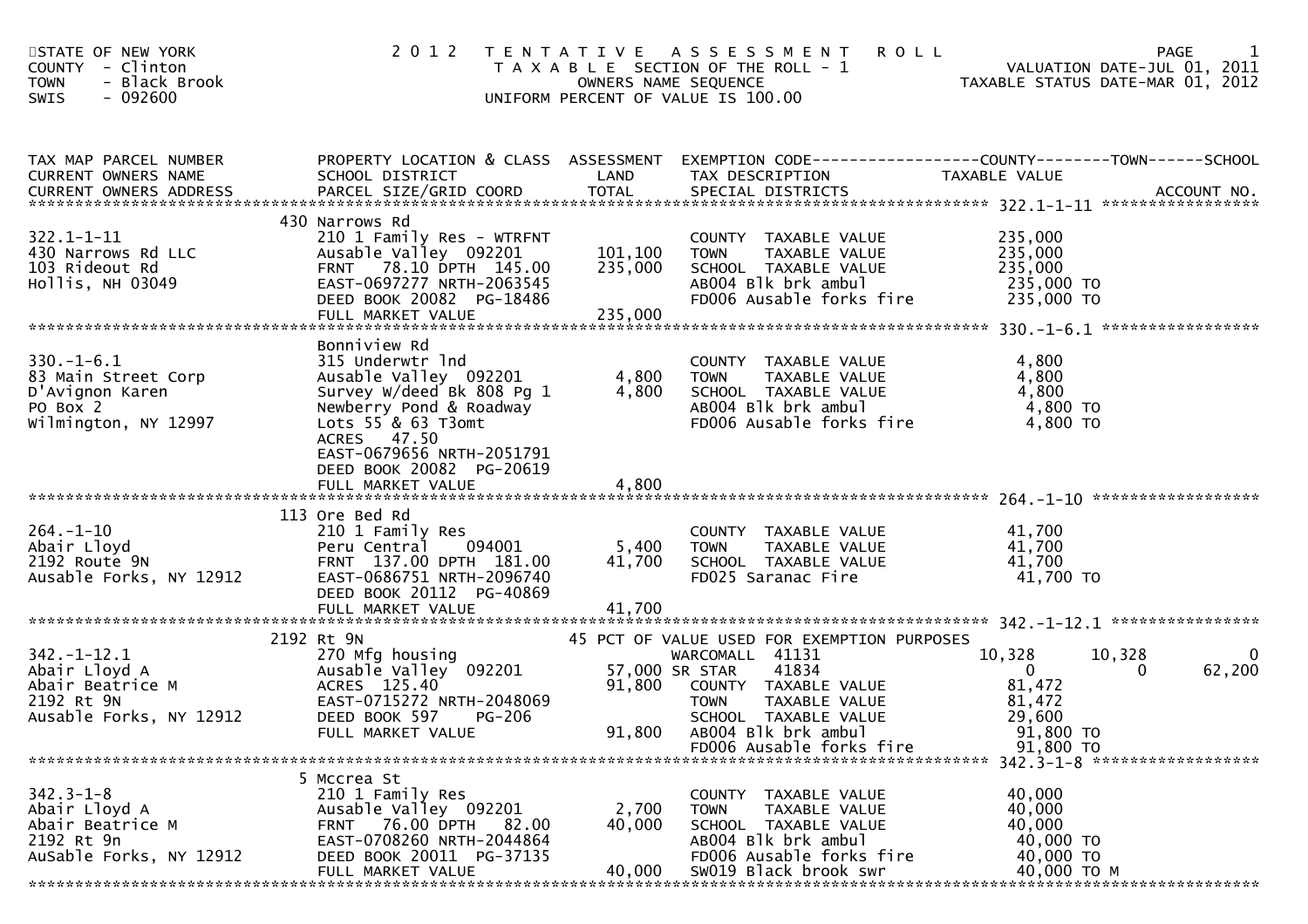| STATE OF NEW YORK<br>COUNTY - Clinton<br>- Black Brook<br><b>TOWN</b><br>$-092600$<br><b>SWIS</b> | 2 0 1 2                                                                                                                                                                         |                                   | TENTATIVE ASSESSMENT<br><b>ROLL</b><br>T A X A B L E SECTION OF THE ROLL - 1<br>OWNERS NAME SEQUENCE<br>UNIFORM PERCENT OF VALUE IS 100.00 | VALUATION DATE-JUL 01, 2011<br>TAXABLE STATUS DATE-MAR 01, 2012 | 2<br><b>PAGE</b><br>VALUATION DATE-JUL 01, 2011 |
|---------------------------------------------------------------------------------------------------|---------------------------------------------------------------------------------------------------------------------------------------------------------------------------------|-----------------------------------|--------------------------------------------------------------------------------------------------------------------------------------------|-----------------------------------------------------------------|-------------------------------------------------|
| TAX MAP PARCEL NUMBER<br>CURRENT OWNERS NAME<br><b>CURRENT OWNERS ADDRESS</b>                     | PROPERTY LOCATION & CLASS ASSESSMENT EXEMPTION CODE----------------COUNTY-------TOWN------SCHOOL<br>SCHOOL DISTRICT                                                             | LAND                              | TAX DESCRIPTION                                                                                                                            | TAXABLE VALUE                                                   |                                                 |
| $321.2 - 1 - 25$<br>Abeel Jeffrey D<br>12 Amber Way<br>Ballston Spa, NY 12020                     | 225/226 Narrows Rd<br>260 Seasonal res - WTRFNT<br>Ausable Valley 092201<br>FRNT 43.20 DPTH 123.50<br>EAST-0693741 NRTH-2062260<br>DEED BOOK 20072 PG-9444<br>FULL MARKET VALUE | 85,600 TOWN<br>155,000<br>155,000 | COUNTY TAXABLE VALUE<br>TAXABLE VALUE<br>SCHOOL TAXABLE VALUE<br>AB004 Blk brk ambul<br>FD006 Ausable forks fire                           | 155,000<br>155,000<br>155,000<br>155,000 TO<br>155,000 TO       |                                                 |
|                                                                                                   | 426 Union Falls Rd                                                                                                                                                              |                                   | 72 PCT OF VALUE USED FOR EXEMPTION PURPOSES                                                                                                |                                                                 |                                                 |
| $307. - 1 - 1$<br>Adamson Robert D<br>426 Union Falls Rd<br>Ausable Forks, NY 12912               | 240 Rural res<br>Ausable Valley 092201<br>ACRES 100.00<br>EAST-0648190 NRTH-2070403<br>DEED BOOK 20051 PG-87992                                                                 | 47,900<br>148,700<br>H-2070403    | WARNONALL 41121<br>COUNTY TAXABLE VALUE<br>TAXABLE VALUE<br><b>TOWN</b><br>SCHOOL TAXABLE VALUE<br>AB004 Blk brk ambul                     | 16,060<br>132,640<br>136,700<br>148,700<br>148,700 TO           | 12,000                                          |
|                                                                                                   |                                                                                                                                                                                 |                                   |                                                                                                                                            |                                                                 |                                                 |
| $274. - 1 - 6$<br>Ahern Michael<br>Ahern Shirley A<br>34 Ahern Rd<br>Saranac, NY 12981            | Ore Bed Rd<br>260 Seasonal res<br>094001<br>Peru Central<br>ACRES 46.10<br>EAST-0676329 NRTH-2094229<br>DEED BOOK 20051 PG-89720<br>FULL MARKET VALUE                           | 20,800<br>45,800<br>45,800        | COUNTY TAXABLE VALUE<br><b>TOWN</b><br>TAXABLE VALUE<br>SCHOOL TAXABLE VALUE<br>FD025 Saranac Fire                                         | 45,800<br>45,800<br>45,800<br>45,800 TO                         |                                                 |
|                                                                                                   | 17 Ore Bed Rd                                                                                                                                                                   |                                   |                                                                                                                                            |                                                                 |                                                 |
| $274. - 1 - 17$<br>Ahern Michael<br>34 Ahern Rd<br>Saranac, NY 12981                              | 911 Forest s480<br>Peru Central<br>094001<br>ACRES 69.40<br>EAST-0679747 NRTH-2092180<br>DEED BOOK 973<br>$PG-242$                                                              | 16,600<br>16,600                  | COUNTY TAXABLE VALUE<br>TAXABLE VALUE<br><b>TOWN</b><br>SCHOOL TAXABLE VALUE<br>FD025 Saranac Fire                                         | 16,600<br>16,600<br>16,600<br>16,600 TO                         |                                                 |
|                                                                                                   | FULL MARKET VALUE                                                                                                                                                               | 16,600                            |                                                                                                                                            |                                                                 |                                                 |
| $274. - 1 - 19$<br>Ahern Michael A<br>Ahern Shirley A<br>34 Ahern Rd<br>Saranac, NY 12981         | Birch Ln<br>910 Priv forest<br>Ausable Valley 092201<br>Lot 5 T3omt<br>ACRES 33.33<br>EAST-0676962 NRTH-2091798<br>DEED BOOK 966<br>PG-152<br>FULL MARKET VALUE                 | 9,300<br>9,300<br>9,300           | COUNTY TAXABLE VALUE<br>TAXABLE VALUE<br><b>TOWN</b><br>SCHOOL TAXABLE VALUE<br>FD025 Saranac Fire                                         | 9,300<br>9,300<br>9,300<br>9,300 TO                             |                                                 |
|                                                                                                   |                                                                                                                                                                                 |                                   |                                                                                                                                            |                                                                 |                                                 |
| $272. -2 - 7.1$<br>Ahern Michael A Sr<br>Ahern Shirley                                            | 183 Cass Rd<br>260 Seasonal res<br>Saranac Central 094401<br>50.00<br><b>ACRES</b>                                                                                              | 29,100<br>49,000                  | COUNTY TAXABLE VALUE<br>TAXABLE VALUE<br><b>TOWN</b><br>SCHOOL TAXABLE VALUE                                                               | 49,000<br>49,000<br>49,000                                      |                                                 |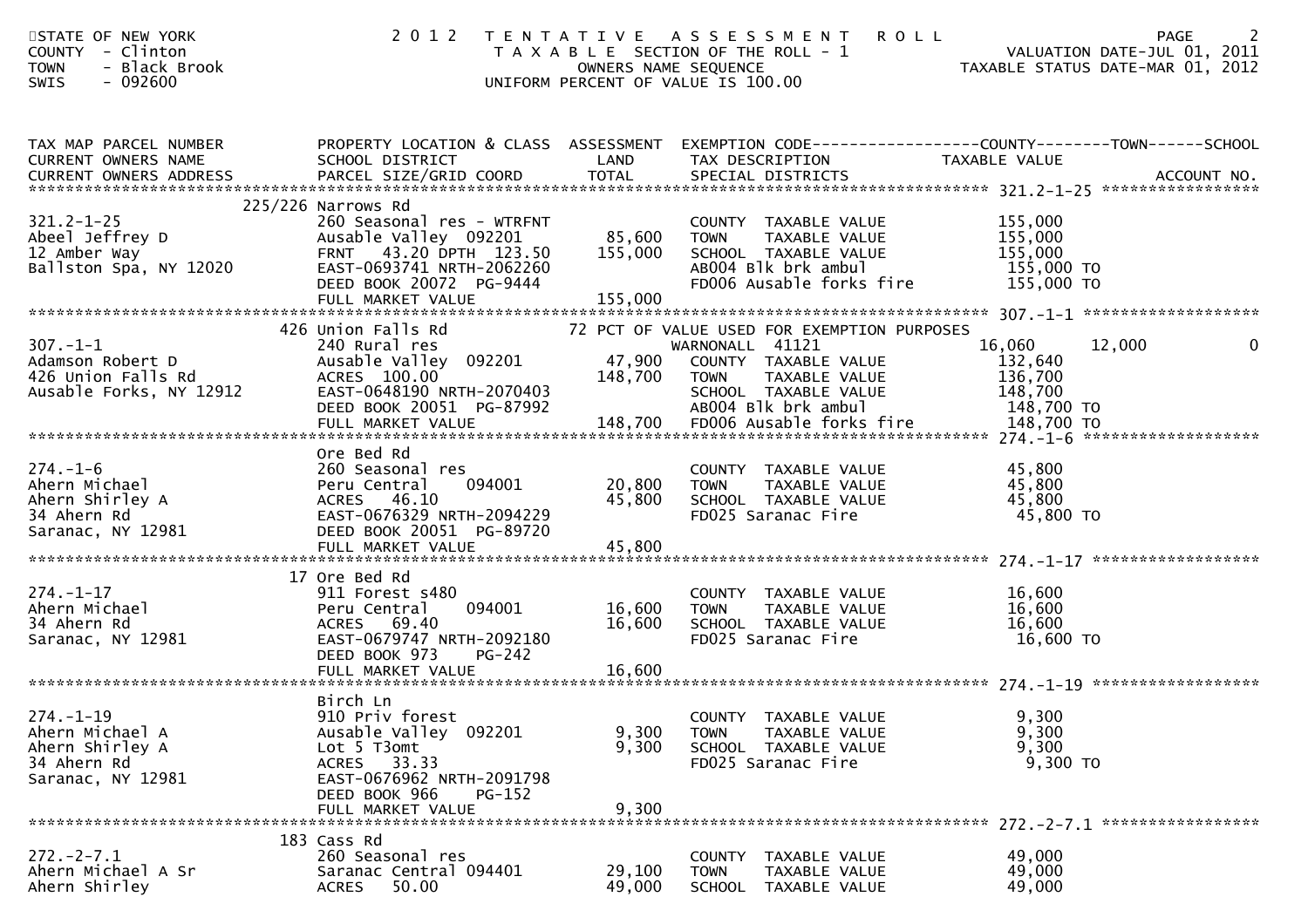| 34 Ahern Rd<br>Saranac, NY 12981                                                                                                 | EAST-0657103 NRTH-2092368<br>DEED BOOK 875<br>PG-157<br>FULL MARKET VALUE                                                                                                                    | 49,000                     | FD025 Saranac Fire                                                                                                                | 49,000 TO                                                                     |
|----------------------------------------------------------------------------------------------------------------------------------|----------------------------------------------------------------------------------------------------------------------------------------------------------------------------------------------|----------------------------|-----------------------------------------------------------------------------------------------------------------------------------|-------------------------------------------------------------------------------|
| STATE OF NEW YORK<br>COUNTY - Clinton<br>- Black Brook<br><b>TOWN</b>                                                            | 2 0 1 2                                                                                                                                                                                      |                            | TENTATIVE ASSESSMENT ROLL<br>T A X A B L E SECTION OF THE ROLL - 1<br>OWNERS NAME SEQUENCE                                        | PAGE<br>VALUATION DATE-JUL 01, 2011<br>TAXABLE STATUS DATE-MAR 01, 2012       |
| $-092600$<br>SWIS                                                                                                                |                                                                                                                                                                                              |                            | UNIFORM PERCENT OF VALUE IS 100.00                                                                                                |                                                                               |
| TAX MAP PARCEL NUMBER<br>CURRENT OWNERS NAME                                                                                     | PROPERTY LOCATION & CLASS ASSESSMENT<br>SCHOOL DISTRICT                                                                                                                                      | LAND                       | TAX DESCRIPTION                                                                                                                   | EXEMPTION CODE-----------------COUNTY-------TOWN------SCHOOL<br>TAXABLE VALUE |
| $274. - 1 - 18$<br>Ahern Michael Sr<br>Ahern Shirley<br>34 Ahern Rd<br>Saranac, NY 12981                                         | Birch Ln<br>910 Priv forest<br>094001<br>Peru Central<br>Lot 5 T3omt<br>ACRES 103.80<br>EAST-0678189 NRTH-2091970<br>DEED BOOK 20001 PG-20610<br>FULL MARKET VALUE                           | 37,300<br>37,300<br>37,300 | COUNTY TAXABLE VALUE<br>TAXABLE VALUE<br><b>TOWN</b><br>SCHOOL TAXABLE VALUE<br>FD025 Saranac Fire                                | 37,300<br>37,300<br>37,300<br>37,300 TO                                       |
| $321.4 - 1 - 13$<br>Aherns Life Use Letty<br>Nelson Robert J<br>Attn: Robert Nelson<br>47 Haselton Rd<br>AuSable Forks, NY 12912 | 96 Narrows Rd<br>260 Seasonal res - WTRFNT<br>Ausable Valley 092201<br>Lot 58 T3omt<br>FRNT 126.80 DPTH 115.40<br>EAST-0693373 NRTH-2059240<br>DEED BOOK 98001 PG-00558<br>FULL MARKET VALUE | 65,500<br>89,300<br>89,300 | COUNTY TAXABLE VALUE<br>TAXABLE VALUE<br><b>TOWN</b><br>SCHOOL TAXABLE VALUE<br>AB004 Blk brk ambul<br>FD006 Ausable forks fire   | 89,300<br>89,300<br>89,300<br>89,300 TO<br>89,300 TO                          |
| $341.2 - 1 - 37$<br>Alden Elizabeth H<br>27 Lakeshore Dr<br>Willsboro, NY 12996                                                  | 162 Silver Lake Rd<br>210 1 Family Res<br>Ausable Valley 092201<br>FRNT 35.10 DPTH 156.40<br>EAST-0705410 NRTH-2048009<br>DEED BOOK 20082 PG-15905<br>FULL MARKET VALUE                      | 2,500<br>26,300<br>26,300  | COUNTY TAXABLE VALUE<br>TAXABLE VALUE<br><b>TOWN</b><br>SCHOOL TAXABLE VALUE<br>AB004 Blk brk ambul<br>FD006 Ausable forks fire   | 26,300<br>26,300<br>26,300<br>26,300 TO<br>26,300 TO                          |
| $275. - 1 - 34.2$<br>Alexander George M<br>Alexander Kimberly<br>1911 Guide Board Rd<br>Schuyler Falls, NY 12985                 | 1911 Guide Board Rd<br>210 1 Family Res<br>Peru Central<br>094001<br>Lot 6 T3omt<br>3.00<br><b>ACRES</b><br>EAST-0686886 NRTH-2093904<br>DEED BOOK 623<br>PG-319<br>FULL MARKET VALUE        | 50,200<br>50,200           | 41854<br>RES STAR<br>9,000 COUNTY TAXABLE VALUE<br><b>TOWN</b><br>TAXABLE VALUE<br>SCHOOL TAXABLE VALUE<br>FD025 Saranac Fire     | $\overline{0}$<br>0<br>30,000<br>50,200<br>50,200<br>20,200<br>50,200 TO      |
| ******************************                                                                                                   |                                                                                                                                                                                              |                            |                                                                                                                                   |                                                                               |
| $273. - 1 - 12$<br>Alexander Keith A<br>Alexander Kathaleen M<br>3481 Silver Lake Rd<br>Saranac, NY 12981                        | 3481 Silver Lake Rd<br>210 1 Family Res<br>Saranac Central 094401<br>Lot 51 T4omt<br>1.50 BANK<br>080<br><b>ACRES</b><br>EAST-0662574 NRTH-2097482                                           | 7,100<br>120,400           | 41854<br>RES STAR<br><b>COUNTY</b><br>TAXABLE VALUE<br><b>TOWN</b><br>TAXABLE VALUE<br>SCHOOL TAXABLE VALUE<br>FD025 Saranac Fire | $\mathbf 0$<br>0<br>30,000<br>120,400<br>120,400<br>90,400<br>120,400 TO      |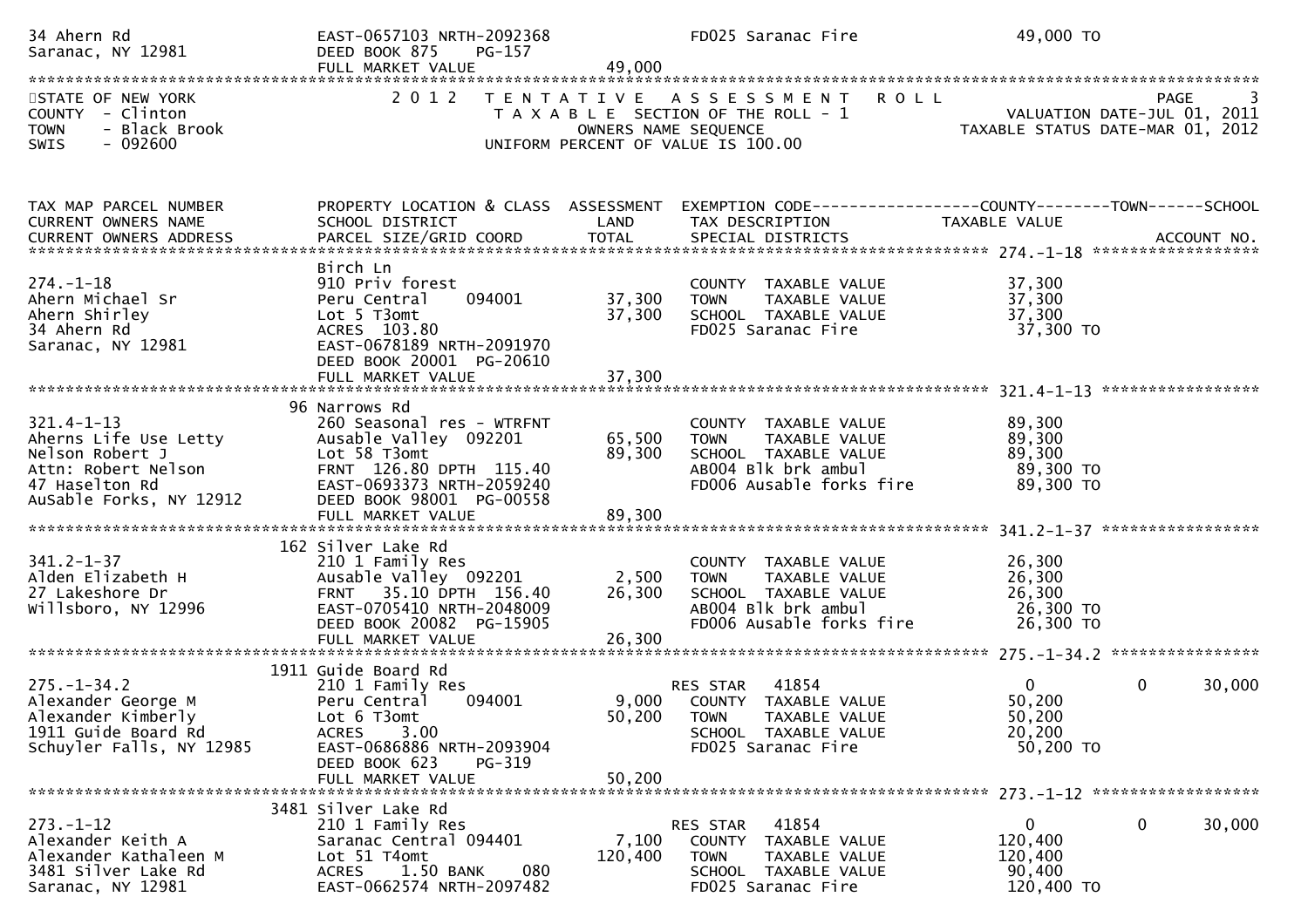|                                                                                                       | DEED BOOK 20082 PG-14764<br>FULL MARKET VALUE                                                                                                                                   | 120,400                     |                                                                                                                                                                           |                                                                                      |             |
|-------------------------------------------------------------------------------------------------------|---------------------------------------------------------------------------------------------------------------------------------------------------------------------------------|-----------------------------|---------------------------------------------------------------------------------------------------------------------------------------------------------------------------|--------------------------------------------------------------------------------------|-------------|
| STATE OF NEW YORK<br>COUNTY - Clinton<br><b>TOWN</b><br>- Black Brook<br>$-092600$<br><b>SWIS</b>     | 2 0 1 2                                                                                                                                                                         |                             | <b>ROLL</b><br>TENTATIVE ASSESSMENT<br>T A X A B L E SECTION OF THE ROLL - 1<br>OWNERS NAME SEQUENCE<br>UNIFORM PERCENT OF VALUE IS 100.00                                | VALUATION DATE-JUL 01, 2011<br>TAXABLE STATUS DATE-MAR 01, 2012                      | PAGE        |
| TAX MAP PARCEL NUMBER<br>CURRENT OWNERS NAME<br>CURRENT OWNERS ADDRESS                                | PROPERTY LOCATION & CLASS ASSESSMENT<br>SCHOOL DISTRICT                                                                                                                         | LAND                        | EXEMPTION CODE------------------COUNTY--------TOWN------SCHOOL<br>TAX DESCRIPTION                                                                                         | TAXABLE VALUE                                                                        |             |
| $272. - 1 - 27$<br>Alexander Paul<br>5493 Rt 3<br>Saranac, NY 12981                                   | 5493 Rt 3<br>210 1 Family Res<br>Saranac Central 094401<br>1.00 BANK<br>080<br><b>ACRES</b><br>EAST-0648398 NRTH-2095933<br>DEED BOOK 20061 PG-96346<br>FULL MARKET VALUE       | 6,500<br>125,500<br>125,500 | RES STAR<br>41854<br>COUNTY TAXABLE VALUE<br><b>TOWN</b><br>TAXABLE VALUE<br>SCHOOL TAXABLE VALUE<br>FD025 Saranac Fire                                                   | $\mathbf{0}$<br>0<br>125,500<br>125,500<br>95,500<br>125,500 TO                      | 30,000      |
| $341. - 1 - 31.4$<br>Allen Della L<br>38 Golf Course Rd<br>Ausable Forks, NY 12912                    | Silver Lake Rd<br>910 Priv forest<br>Ausable Valley 092201<br>Lot 164 Maules<br>ACRES 125.10<br>EAST-0703159 NRTH-2046044<br>DEED BOOK 784<br>PG-49                             | 59,700<br>59,700            | COUNTY TAXABLE VALUE<br>TAXABLE VALUE<br><b>TOWN</b><br>SCHOOL TAXABLE VALUE<br>AB004 Blk brk ambul<br>FD006 Ausable forks fire                                           | 59,700<br>59,700<br>59,700<br>59,700 TO<br>59,700 TO                                 |             |
| $342.1 - 1 - 2$<br>Allen Della Lynn<br>38 Golf Course Rd<br>Ausable Forks, NY 12912                   | 38 Golf Course Rd<br>210 1 Family Res<br>Ausable Valley 092201<br><b>ACRES</b><br>2.30 BANK<br>510<br>EAST-0708569 NRTH-2045952<br>DEED BOOK 729<br>PG-134<br>FULL MARKET VALUE | 8,100<br>99,800             | 41854<br>RES STAR<br>COUNTY TAXABLE VALUE<br><b>TOWN</b><br>TAXABLE VALUE<br>SCHOOL TAXABLE VALUE<br>AB004 Blk brk ambul<br>99,800 FD006 Ausable forks fire               | $\mathbf{0}$<br>$\mathbf{0}$<br>99,800<br>99,800<br>69,800<br>99,800 TO<br>99,800 TO | 30,000      |
| $296. - 2 - 1$<br>Allen Life Use Bonnie<br>Allen Ty P<br>2763 Silver Lake Rd<br>Saranac, NY 12981     | 2763 Silver Lake Rd<br>210 1 Family Res<br>Ausable Valley 092201<br><b>ACRES</b><br>3.20<br>EAST-0657997 NRTH-2080298<br>DEED BOOK 20092 PG-26146                               | 73,800                      | 96 PCT OF VALUE USED FOR EXEMPTION PURPOSES<br>WARNONALL 41121<br>9,300 RES STAR<br>41854<br>COUNTY TAXABLE VALUE<br><b>TOWN</b><br>TAXABLE VALUE<br>SCHOOL TAXABLE VALUE | 10,627<br>10,627<br>$\mathbf{0}$<br>0<br>63,173<br>63,173<br>43,800                  | 0<br>30,000 |
| $296. - 2 - 2.1$<br>Allen LIfe Use Bonnie M<br>Allen Ty P<br>2763 Silver Lake Rd<br>Saranac, NY 12912 | 2763 Silver Lake Rd<br>240 Rural res<br>Ausable Valley 092201<br>Lot 17 T3omt<br>ACRES 49.80<br>EAST-0657428 NRTH-2080133<br>DEED BOOK 20092 PG-26145<br>FULL MARKET VALUE      | 37,100<br>59,000<br>59,000  | COUNTY TAXABLE VALUE<br>TAXABLE VALUE<br><b>TOWN</b><br>SCHOOL TAXABLE VALUE<br>FD025 Saranac Fire                                                                        | 59,000<br>59,000<br>59,000<br>59,000 TO                                              |             |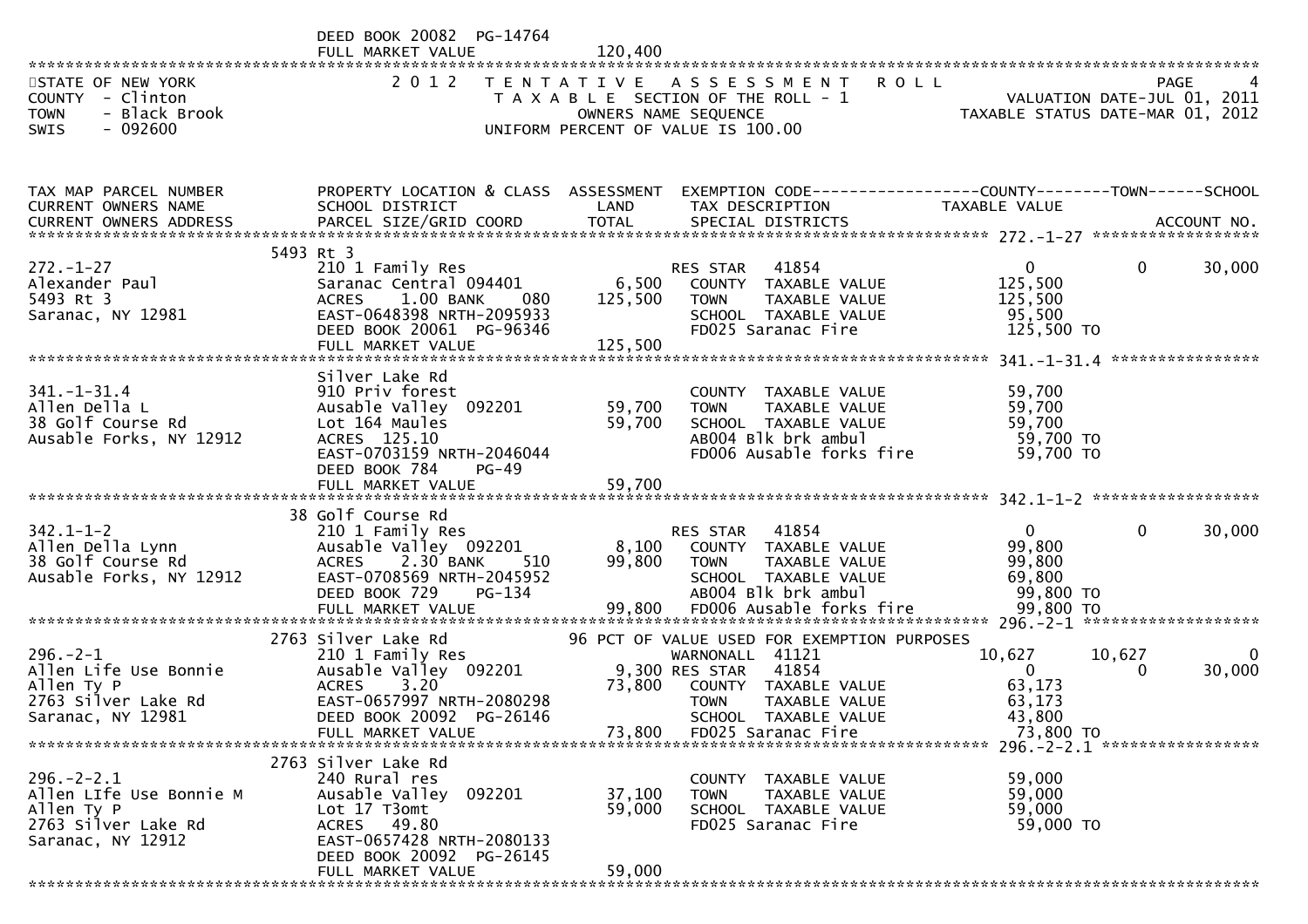| STATE OF NEW YORK<br>COUNTY - Clinton<br>- Black Brook<br><b>TOWN</b><br>SWIS<br>$-092600$        |                                                                                                                                                                                                           | OWNERS NAME SEQUENCE          | 2012 TENTATIVE ASSESSMENT<br><b>ROLL</b><br>T A X A B L E SECTION OF THE ROLL - 1<br>UNIFORM PERCENT OF VALUE IS 100.00         | PAGE<br>VALUATION DATE-JUL 01, 2011<br>VALUATION DATE-JUL 01, 2011<br>TAXABLE STATUS DATE-MAR 01, 2012                           |
|---------------------------------------------------------------------------------------------------|-----------------------------------------------------------------------------------------------------------------------------------------------------------------------------------------------------------|-------------------------------|---------------------------------------------------------------------------------------------------------------------------------|----------------------------------------------------------------------------------------------------------------------------------|
| TAX MAP PARCEL NUMBER<br>CURRENT OWNERS NAME<br><b>CURRENT OWNERS ADDRESS</b>                     | SCHOOL DISTRICT<br>PARCEL SIZE/GRID COORD                                                                                                                                                                 | LAND<br><b>TOTAL</b>          | TAX DESCRIPTION<br>SPECIAL DISTRICTS                                                                                            | PROPERTY LOCATION & CLASS ASSESSMENT EXEMPTION CODE----------------COUNTY-------TOWN------SCHOOL<br>TAXABLE VALUE<br>ACCOUNT NO. |
| $321. - 1 - 4$<br>Amini Manuchi Antonio<br>69 Ohio Ave<br>Medford, NY 11763                       | Turnpike Rd<br>$322$ Rural vac $>10$<br>Ausable Valley 092201<br>Lot 57 T3omt<br>Book 15 Page 93 Lot 4<br>ACRES 10.30<br>EAST-0686230 NRTH-2060759<br>DEED BOOK 728<br><b>PG-205</b><br>FULL MARKET VALUE | 18,100<br>18,100<br>18,100    | COUNTY TAXABLE VALUE<br><b>TOWN</b><br>TAXABLE VALUE<br>SCHOOL TAXABLE VALUE<br>AB004 Blk brk ambul<br>FD006 Ausable forks fire | 18,100<br>18,100<br>18,100<br>18,100 TO<br>18,100 TO                                                                             |
|                                                                                                   |                                                                                                                                                                                                           |                               |                                                                                                                                 |                                                                                                                                  |
| $263. -2 - 12. - 1$<br>Anavil Sarita<br>Anavil Aroonsri<br>2 Lark St<br>Pearl River, NY 10965     | Strackville Rd<br>910 Priv forest<br>Saranac Central 094401<br>Lot 29 T4omt<br>ACRES 58.00<br>EAST-0680545 NRTH-2099983<br>DEED BOOK 742<br><b>PG-80</b>                                                  | 32,400<br>32,400              | COUNTY TAXABLE VALUE<br>TAXABLE VALUE<br><b>TOWN</b><br>SCHOOL TAXABLE VALUE<br>FD025 Saranac Fire                              | 32,400<br>32,400<br>32,400<br>32,400 TO                                                                                          |
|                                                                                                   | FULL MARKET VALUE                                                                                                                                                                                         | 32,400                        |                                                                                                                                 |                                                                                                                                  |
|                                                                                                   | Strackville Rd                                                                                                                                                                                            |                               |                                                                                                                                 |                                                                                                                                  |
| $263 - 2 - 12 - 2$<br>Anavil Sarita<br>Anavil Aroonsri<br>2 Lark St<br>Pearl River, NY 10965-2815 | 910 Priv forest<br>094001<br>Peru Central<br>Lot 29 T4omt<br>ACRES 17.60<br>EAST-0680545 NRTH-2099983                                                                                                     | 10,300<br>10,300              | COUNTY TAXABLE VALUE<br>TAXABLE VALUE<br>TOWN<br>SCHOOL TAXABLE VALUE<br>FD025 Saranac Fire                                     | 10,300<br>10,300<br>10,300<br>10,300 TO                                                                                          |
|                                                                                                   | DEED BOOK 545<br>$PG-194$                                                                                                                                                                                 |                               |                                                                                                                                 |                                                                                                                                  |
|                                                                                                   |                                                                                                                                                                                                           |                               |                                                                                                                                 |                                                                                                                                  |
| $321.2 - 1 - 10$<br>Anders Chuck<br>Anders Lori<br>64 Bluefield Ave<br>Harrington Park, NJ 07640  | 318 Narrows Rd<br>210 1 Family Res - WTRFNT<br>Ausable Valley 092201<br>$1.10$ BANK<br>320<br><b>ACRES</b><br>EAST-0694838 NRTH-2063088<br>DEED BOOK 20102 PG-35341<br>FULL MARKET VALUE                  | 136,400<br>217,000<br>217,000 | COUNTY TAXABLE VALUE<br><b>TOWN</b><br>TAXABLE VALUE<br>SCHOOL TAXABLE VALUE<br>AB004 Blk brk ambul<br>FD006 Ausable forks fire | 217,000<br>217,000<br>217,000<br>217,000 TO<br>217,000 TO                                                                        |
|                                                                                                   | Union Falls Rd                                                                                                                                                                                            |                               |                                                                                                                                 |                                                                                                                                  |
| $307.2 - 1 - 9$<br>Anderson David R<br>19 Depot St<br>PO Box 904                                  | 312 Vac w/imprv<br>Ausable Valley 092201<br>5.30<br><b>ACRES</b><br>EAST-0655572 NRTH-2071786                                                                                                             | 9,300<br>9,300                | COUNTY TAXABLE VALUE<br><b>TOWN</b><br>TAXABLE VALUE<br>SCHOOL TAXABLE VALUE<br>AB004 Blk brk ambul                             | 9,300<br>9,300<br>9,300<br>9,300 TO                                                                                              |
| Potsdam, NY 13676                                                                                 | DEED BOOK 20082 PG-20901<br>FULL MARKET VALUE                                                                                                                                                             | 9,300                         | FD006 Ausable forks fire<br>OTO02 Omitted Tax-County<br>OT003 Omitted Tax-School<br>OT004 Omitted Tax-Town                      | 9,300 TO<br>54.03 MT<br>282.90 MT<br>166.57 MT                                                                                   |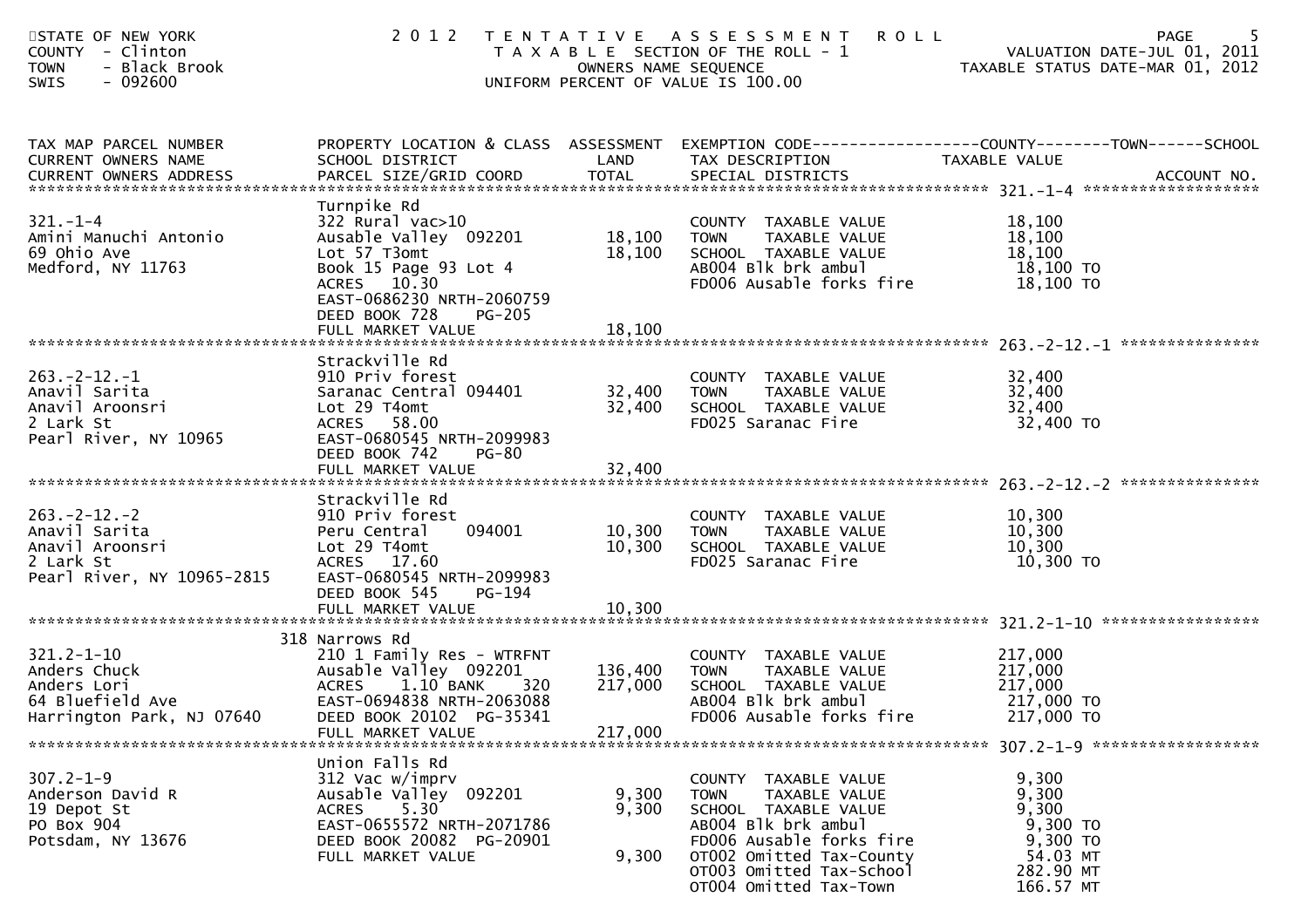| STATE OF NEW YORK<br>COUNTY - Clinton<br>- Black Brook<br><b>TOWN</b>                                     |                                                                                                                                                                  | OWNERS NAME SEQUENCE | 2012 TENTATIVE ASSESSMENT ROLL<br>T A X A B L E SECTION OF THE ROLL - 1                                                            | - 1<br>VALUATION DATE-JUL 01, 2011<br>TAXABLE STATUS DATE-MAR 01, 2012 | PAGE                   |
|-----------------------------------------------------------------------------------------------------------|------------------------------------------------------------------------------------------------------------------------------------------------------------------|----------------------|------------------------------------------------------------------------------------------------------------------------------------|------------------------------------------------------------------------|------------------------|
| - 092600<br><b>SWIS</b>                                                                                   |                                                                                                                                                                  |                      | UNIFORM PERCENT OF VALUE IS 100.00                                                                                                 |                                                                        |                        |
| TAX MAP PARCEL NUMBER<br>CURRENT OWNERS NAME                                                              | SCHOOL DISTRICT                                                                                                                                                  | LAND                 | PROPERTY LOCATION & CLASS ASSESSMENT EXEMPTION CODE----------------COUNTY-------TOWN------SCHOOL<br>TAX DESCRIPTION                | TAXABLE VALUE                                                          |                        |
|                                                                                                           |                                                                                                                                                                  |                      |                                                                                                                                    |                                                                        |                        |
| $307.2 - 1 - 13$<br>Anderson David R<br>199 Depot St                                                      | 102 Union Falls Rd<br>311 Res vac land<br>Ausable Valley 092201<br>FRNT 65.00 DPTH 215.00                                                                        | 3,600<br>3,600       | COUNTY TAXABLE VALUE<br>TAXABLE VALUE<br><b>TOWN</b>                                                                               | 3,600<br>3,600<br>3,600                                                |                        |
| PO Box 904<br>Potsdam, NY 13676                                                                           | EAST-0655788 NRTH-2071376<br>DEED BOOK 20082 PG-20902                                                                                                            |                      | SCHOOL TAXABLE VALUE<br>ABOO4 Blk brk ambul<br>FD006 Ausable forks fire                                                            | $3,600$ TO<br>3,600 TO                                                 |                        |
|                                                                                                           |                                                                                                                                                                  |                      |                                                                                                                                    |                                                                        |                        |
| $332 - 3 - 4.31$<br>Anderson Eugene Victor<br>1074 Dry Bridge Rd<br>Ausable Forks, NY 12912               | 1074 Dry Bridge Rd<br>240 Rural res<br>Ausable Valley 092201<br>Lot 9 Liv Patent<br>ACRES 14.90 BANK<br>080                                                      | 21,400<br>225,000    | COUNTY TAXABLE VALUE<br><b>TOWN</b><br>TAXABLE VALUE<br>SCHOOL TAXABLE VALUE<br>AB004 Blk brk ambul                                | 225,000<br>225,000<br>225,000<br>225,000 TO                            |                        |
|                                                                                                           | EAST-0705218 NRTH-2050606<br>DEED BOOK 20112 PG-44026                                                                                                            |                      | FD006 Ausable forks fire                                                                                                           | 225,000 TO                                                             |                        |
|                                                                                                           | 217 Golf Course Rd                                                                                                                                               |                      |                                                                                                                                    |                                                                        |                        |
| $333. -2 - 5$<br>Anderson John L<br>Anderson Suzanne<br>217 Golf Course Rd<br>Ausable Forks, NY 12912     | 210 1 Family Res<br>Ausable Valley 092201<br><b>ACRES</b><br>1.00<br>EAST-0711095 NRTH-2049779<br>DEED BOOK 849<br><b>PG-96</b>                                  | 6,500                | RES STAR 41854<br>COUNTY TAXABLE VALUE<br>86,500 TOWN<br>TAXABLE VALUE<br>SCHOOL TAXABLE VALUE<br>AB004 Blk brk ambul              | $\overline{0}$<br>86,500<br>86,500<br>56,500<br>86,500 TO              | $\mathbf{0}$<br>30,000 |
|                                                                                                           |                                                                                                                                                                  |                      |                                                                                                                                    |                                                                        |                        |
|                                                                                                           | 208 Golf Course Rd                                                                                                                                               |                      |                                                                                                                                    |                                                                        |                        |
| $333. -2 - 8.3$<br>Anderson John L<br>217 Golf Course Rd<br>AuSable Forks, NY 12912                       | 314 Rural vac<10<br>Ausable Valley 092201<br>Lot 6 Liv<br>Lot 2 Richardson Sub<br><b>ACRES</b><br>2.05<br>EAST-0711116 NRTH-2049280                              | 7,800<br>7,800       | COUNTY TAXABLE VALUE<br>IOWN TAXABLE VALUE<br>SCHOOL TAXABLE VALUE<br>ABOO4 Blk brk ambul<br>FD006 Ausable forks fire              | 7,800<br>7,800<br>7,800<br>7,800 TO<br>7,800 TO                        |                        |
|                                                                                                           | DEED BOOK 20041 PG-68677<br>FULL MARKET VALUE                                                                                                                    | 7,800                |                                                                                                                                    |                                                                        |                        |
| $333. - 2 - 8.22$<br>Anderson John L<br>Anderson Suzanne<br>217 Golf Course Rd<br>AuSable Forks, NY 12912 | 218 Golf Course Rd<br>312 Vac w/imprv<br>Ausable Valley 092201<br>Lot 6 Liv Pat<br>2.90<br><b>ACRES</b><br>EAST-0711326 NRTH-2049368<br>DEED BOOK 20041 PG-68046 | 8,900<br>21,000      | COUNTY<br>TAXABLE VALUE<br>TAXABLE VALUE<br><b>TOWN</b><br>SCHOOL TAXABLE VALUE<br>AB004 Blk brk ambul<br>FD006 Ausable forks fire | 21,000<br>21,000<br>21,000<br>21,000 TO<br>21,000 TO                   |                        |
|                                                                                                           | FULL MARKET VALUE                                                                                                                                                | 21,000               |                                                                                                                                    |                                                                        |                        |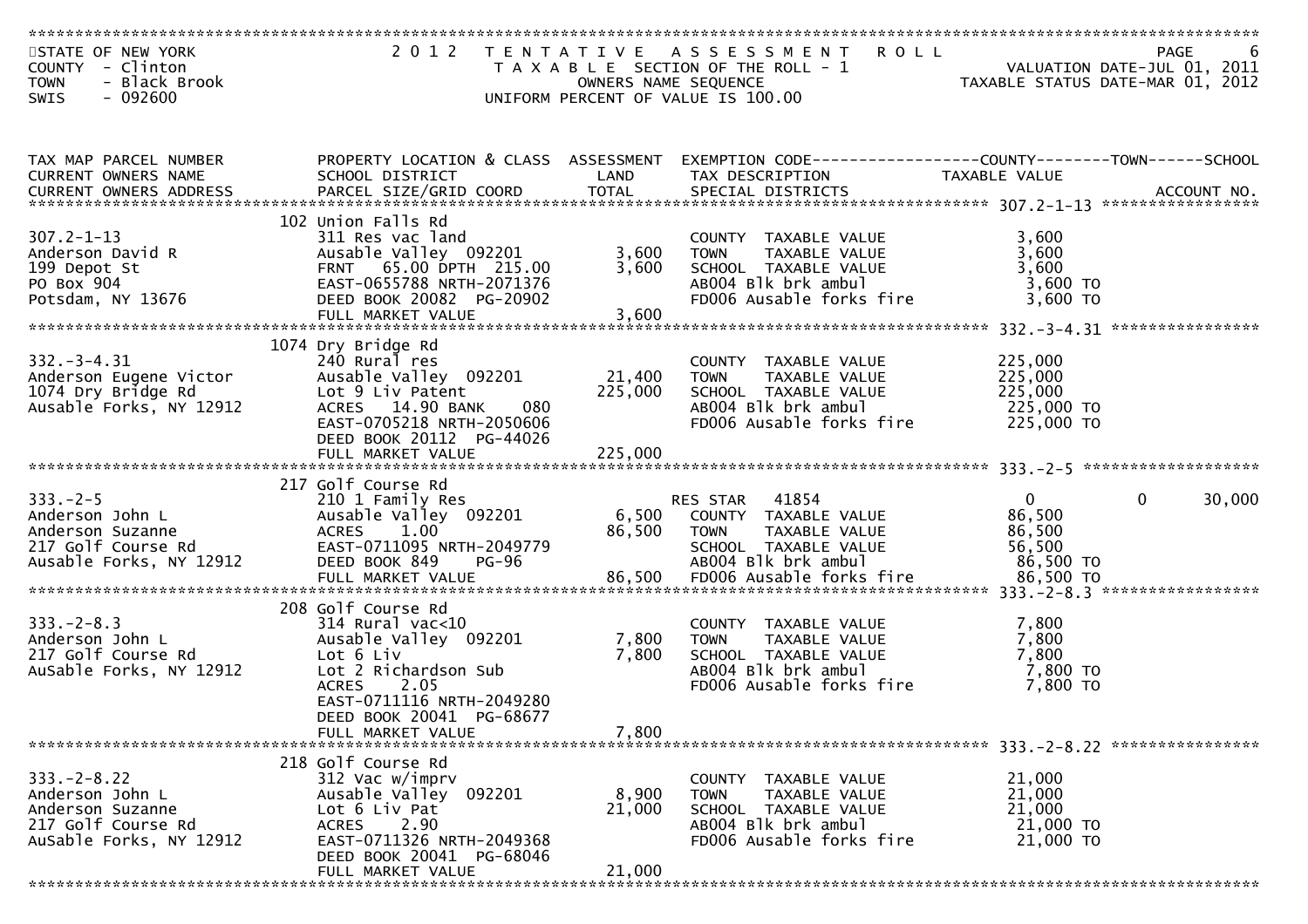| STATE OF NEW YORK<br><b>COUNTY</b><br>- Clinton<br>- Black Brook<br><b>TOWN</b><br>$-092600$<br>SWIS           | 2 0 1 2                                                                                                                                                                     |                              | <b>ROLL</b><br>TENTATIVE ASSESSMENT<br>T A X A B L E SECTION OF THE ROLL - 1<br>OWNERS NAME SEQUENCE<br>UNIFORM PERCENT OF VALUE IS 100.00    | 7<br><b>PAGE</b><br>VALUATION DATE-JUL 01, 2011<br>VALUATION DATE-JUL 01, 2011<br>TAXABLE STATUS DATE-MAR 01, 2012               |
|----------------------------------------------------------------------------------------------------------------|-----------------------------------------------------------------------------------------------------------------------------------------------------------------------------|------------------------------|-----------------------------------------------------------------------------------------------------------------------------------------------|----------------------------------------------------------------------------------------------------------------------------------|
| TAX MAP PARCEL NUMBER<br>CURRENT OWNERS NAME<br><b>CURRENT OWNERS ADDRESS</b>                                  | SCHOOL DISTRICT<br>PARCEL SIZE/GRID COORD                                                                                                                                   | LAND<br><b>TOTAL</b>         | TAX DESCRIPTION<br>SPECIAL DISTRICTS                                                                                                          | PROPERTY LOCATION & CLASS ASSESSMENT EXEMPTION CODE----------------COUNTY-------TOWN------SCHOOL<br>TAXABLE VALUE<br>ACCOUNT NO. |
| $263. -2 - 4$<br>Anderson Robert E<br>78 Boynton Ave<br>Plattsburgh, NY 12901                                  | Ore Bed Rd<br>910 Priv forest<br>Saranac Central 094401<br>Lot 29 T4omt<br>ACRES 31.20<br>EAST-0675611 NRTH-2099772<br>DEED BOOK 989<br>$PG-215$                            | 25,400<br>25,400             | COUNTY TAXABLE VALUE<br>TAXABLE VALUE<br><b>TOWN</b><br>SCHOOL TAXABLE VALUE<br>FD025 Saranac Fire                                            | 25,400<br>25,400<br>25,400<br>25,400 TO                                                                                          |
|                                                                                                                |                                                                                                                                                                             |                              |                                                                                                                                               |                                                                                                                                  |
| $321.2 - 1 - 19$<br>Angell Fern Lake Camp Corp<br>Attn: Carol Beauvais<br>222 Sherman Rd<br>Westport, NY 12993 | 354/358 Narrows Rd<br>260 Seasonal res - WTRFNT<br>Ausable Valley 092201<br>Lot 49 T3omt<br>FRNT 196.90 DPTH 100.00<br>EAST-0695620 NRTH-2063606<br>DEED BOOK 966<br>PG-267 | 141,800<br>193,500           | COUNTY TAXABLE VALUE<br>TAXABLE VALUE<br><b>TOWN</b><br>SCHOOL TAXABLE VALUE<br>ABOO4 Blk brk ambul<br>FD006 Ausable forks fire               | 193,500<br>193,500<br>193,500<br>193,500 TO<br>193,500 TO                                                                        |
|                                                                                                                | FULL MARKET VALUE                                                                                                                                                           | 193,500                      |                                                                                                                                               |                                                                                                                                  |
|                                                                                                                | 1424 Guide Board Rd                                                                                                                                                         |                              |                                                                                                                                               |                                                                                                                                  |
| $299. - 1 - 3$<br>Ano Roy P<br>1424 Guide Board Rd<br>Schuyler Falls, NY 12985                                 | 240 Rural res<br>094001<br>Peru Central<br>ACRES 203.20 BANK<br>080<br>EAST-0688285 NRTH-2079466<br>DEED BOOK 925<br>$PG-88$<br>FULL MARKET VALUE                           | 75,800<br>143,400<br>143,400 | 41854<br>RES STAR<br>COUNTY TAXABLE VALUE<br>TAXABLE VALUE<br><b>TOWN</b><br>SCHOOL TAXABLE VALUE<br>FD025 Saranac Fire                       | $\mathbf{0}$<br>$\mathbf{0}$<br>30,000<br>143,400<br>143,400<br>113,400<br>143,400 TO                                            |
| $262 - 4 - 8.2$<br>Antonucci Frank P<br>Antonucci Bernadette K<br>224 Town Line Rd<br>Lisbon, NY 13658         | Saranac Riv<br>323 Vacant rural<br>Saranac Central 094401<br>Lot 52 T4omt<br>ACRES 15.40<br>EAST-0661106 NRTH-2099262<br>DEED BOOK 20092 PG-27988<br>FULL MARKET VALUE      | 15,900<br>15,900<br>15,900   | COUNTY TAXABLE VALUE<br>TAXABLE VALUE<br>TOWN<br>SCHOOL TAXABLE VALUE<br>FD025 Saranac Fire                                                   | 15,900<br>15,900<br>15,900<br>15,900 TO                                                                                          |
|                                                                                                                | 279 Swastika Rd                                                                                                                                                             |                              |                                                                                                                                               |                                                                                                                                  |
| $298. - 1 - 4$<br>Aprill Dennis<br>Aprill Kathleen<br>279 Swastika Rd<br>Schuyler Falls, NY 12985              | 240 Rural res<br>Ausable Valley 092201<br>ACRES 23.60<br>EAST-0681274 NRTH-2074627<br>DEED BOOK 620<br>PG-571<br>FULL MARKET VALUE                                          | 17,600<br>72,700<br>72,700   | 41854<br>RES STAR<br>COUNTY TAXABLE VALUE<br>TAXABLE VALUE<br>TOWN<br>SCHOOL TAXABLE VALUE<br>AB004 Blk brk ambul<br>FD006 Ausable forks fire | 30,000<br>$\mathbf{0}$<br>0<br>72,700<br>72,700<br>42,700<br>72,700 TO<br>72,700 TO                                              |
| STATE OF NEW YORK<br>COUNTY - Clinton                                                                          | 2 0 1 2                                                                                                                                                                     |                              | TENTATIVE ASSESSMENT<br><b>ROLL</b><br>T A X A B L E SECTION OF THE ROLL - 1                                                                  | PAGE<br>VALUATION DATE-JUL 01, 2011                                                                                              |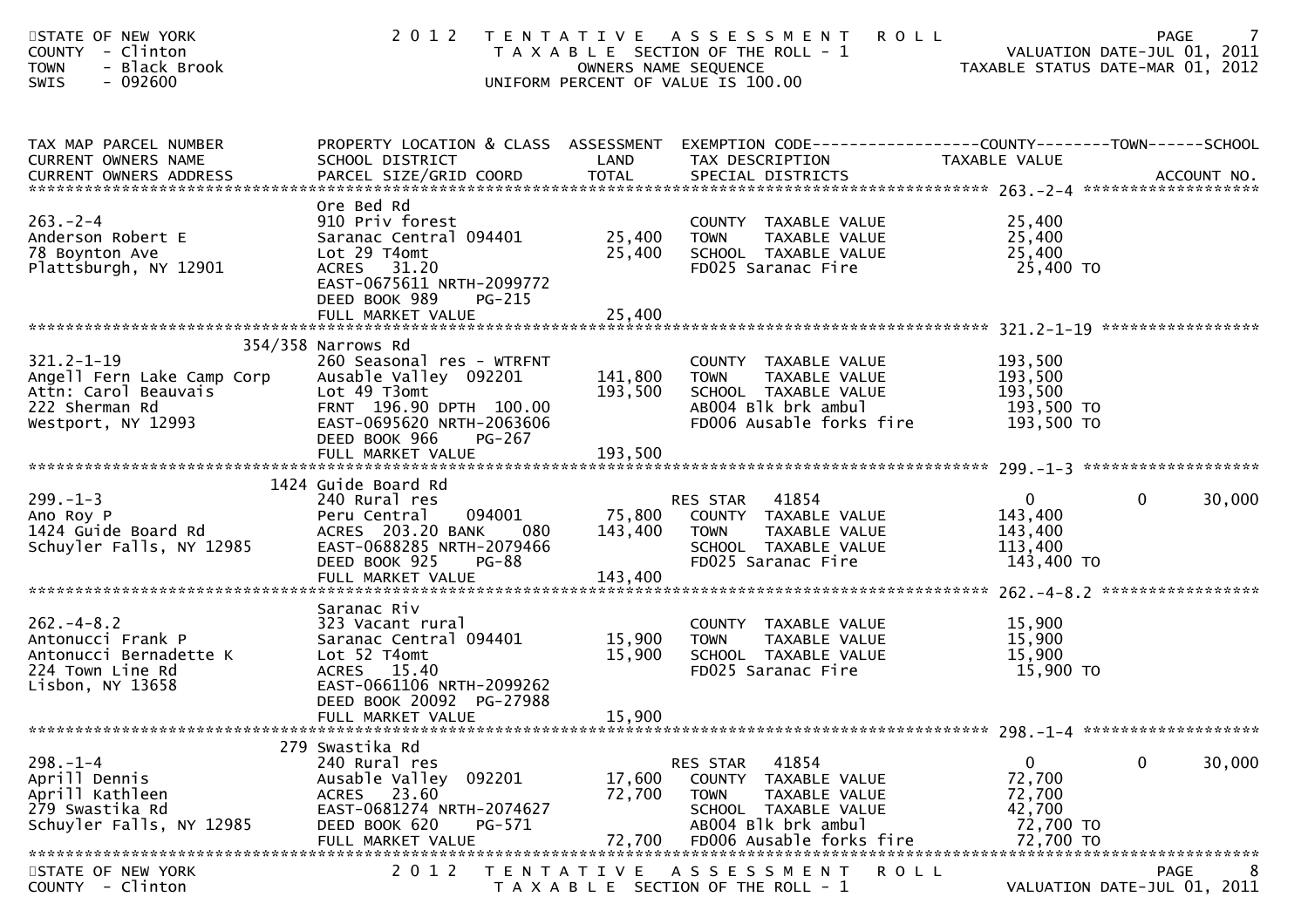## TOWN - Black Brook OWNERS NAME SEQUENCE TAXABLE STATUS DATE-MAR 01, 2012SWIS - 092600 UNIFORM PERCENT OF VALUE IS 100.00

| TAX MAP PARCEL NUMBER<br><b>CURRENT OWNERS NAME</b><br><b>CURRENT OWNERS ADDRESS</b>                             | PROPERTY LOCATION & CLASS ASSESSMENT<br>SCHOOL DISTRICT<br>PARCEL SIZE/GRID COORD                                                                                               | LAND<br><b>TOTAL</b>                      | TAX DESCRIPTION<br>SPECIAL DISTRICTS                                                                                                                     | TAXABLE VALUE<br>ACCOUNT NO.                                                        |
|------------------------------------------------------------------------------------------------------------------|---------------------------------------------------------------------------------------------------------------------------------------------------------------------------------|-------------------------------------------|----------------------------------------------------------------------------------------------------------------------------------------------------------|-------------------------------------------------------------------------------------|
| $298. - 1 - 8$<br>Aprill Dennis<br>Aprill Kathleen<br>279 Swastika Rd<br>Schuyler Falls, NY 12985                | Swastika Rd<br>910 Priv forest<br>Ausable Valley 092201<br>Lot 30 T3omt<br>ACRES 104.60<br>EAST-0683754 NRTH-2077440<br>DEED BOOK 620<br>PG-571<br>FULL MARKET VALUE            | 43,500<br>43,500<br>43,500                | COUNTY TAXABLE VALUE<br><b>TOWN</b><br>TAXABLE VALUE<br>SCHOOL TAXABLE VALUE<br>AB004 Blk brk ambul<br>FD006 Ausable forks fire                          | 43,500<br>43,500<br>43,500<br>43,500 TO<br>43,500 TO                                |
| $341.2 - 1 - 16$<br>Archer Colin<br>304 Lakeview Ave<br>Ocean, NJ 07712                                          | 5 French Village Rd<br>210 1 Family Res<br>Ausable Valley 092201<br>FRNT 112.00 DPTH<br>35.00<br>EAST-0707213 NRTH-2044452<br>DEED BOOK 20051 PG-78494<br>FULL MARKET VALUE     | 2,300<br>47,800<br>47,800                 | COUNTY TAXABLE VALUE<br><b>TOWN</b><br>TAXABLE VALUE<br>SCHOOL TAXABLE VALUE<br>AB004 Blk brk ambul<br>FD006 Ausable forks fire<br>SW019 Black brook swr | 47,800<br>47,800<br>47,800<br>47,800 TO<br>47,800 TO<br>47,800 TO M                 |
| $341.2 - 1 - 15$<br>Archer Colin J<br>Reich Cynthia D<br>304 Lakeview Ave<br>Ocean, NJ 07712                     | 3 French Village Rd<br>210 1 Family Res<br>Ausable Valley 092201<br>FRNT 70.00 DPTH 55.00<br>EAST-0707301 NRTH-2044422<br>DEED BOOK 20092 PG-27868<br>FULL MARKET VALUE         | 2,000<br>58,900<br>58,900                 | COUNTY TAXABLE VALUE<br><b>TOWN</b><br>TAXABLE VALUE<br>SCHOOL TAXABLE VALUE<br>AB004 Blk brk ambul<br>FD006 Ausable forks fire<br>SW019 Black brook swr | 58,900<br>58,900<br>58,900<br>58,900 TO<br>58,900 TO<br>58,900 TO M                 |
| $322.3 - 1 - 5$<br>Arnold Carol P<br>10 Main Ave Boxwood<br>Wilmington, DE 19804                                 | 299 Fern Lake Rd<br>260 Seasonal res - WTRFNT<br>Ausable Valley 092201<br>FRNT 110.00 DPTH 142.80<br>EAST-0696188 NRTH-2059204<br>DEED BOOK 643<br>$PG-38$<br>FULL MARKET VALUE | 114,900<br>165,100<br>165,100             | COUNTY TAXABLE VALUE<br><b>TOWN</b><br>TAXABLE VALUE<br>SCHOOL TAXABLE VALUE<br>AB004 Blk brk ambul<br>FD006 Ausable forks fire                          | 165,100<br>165,100<br>165, 100<br>165,100 TO<br>$165,100$ TO                        |
| $275. - 1 - 28.1$<br>Aromando's Mi-Lin-Da Farm Inc Peru Central<br>72 East Cedar St<br>Livingston, NJ 07039-4013 | 1772 Guide Board Rd<br>312 Vac w/imprv<br>094001<br>20.80<br>ACRES<br>EAST-0686672 NRTH-2089931<br>DEED BOOK 600<br>PG-927<br>FULL MARKET VALUE                                 | 25,100<br>42,400<br>42.400                | COUNTY TAXABLE VALUE<br><b>TOWN</b><br>TAXABLE VALUE<br>SCHOOL TAXABLE VALUE<br>FD025 Saranac Fire                                                       | 42,400<br>42,400<br>42,400<br>42,400 TO                                             |
| STATE OF NEW YORK<br>COUNTY - Clinton<br><b>TOWN</b><br>- Black Brook<br>- 092600<br><b>SWIS</b>                 | 2 0 1 2                                                                                                                                                                         | T E N T A T I V E<br>OWNERS NAME SEQUENCE | A S S E S S M E N T<br><b>ROLL</b><br>T A X A B L E SECTION OF THE ROLL - 1<br>UNIFORM PERCENT OF VALUE IS 100.00                                        | 9<br><b>PAGE</b><br>VALUATION DATE-JUL 01, 2011<br>TAXABLE STATUS DATE-MAR 01, 2012 |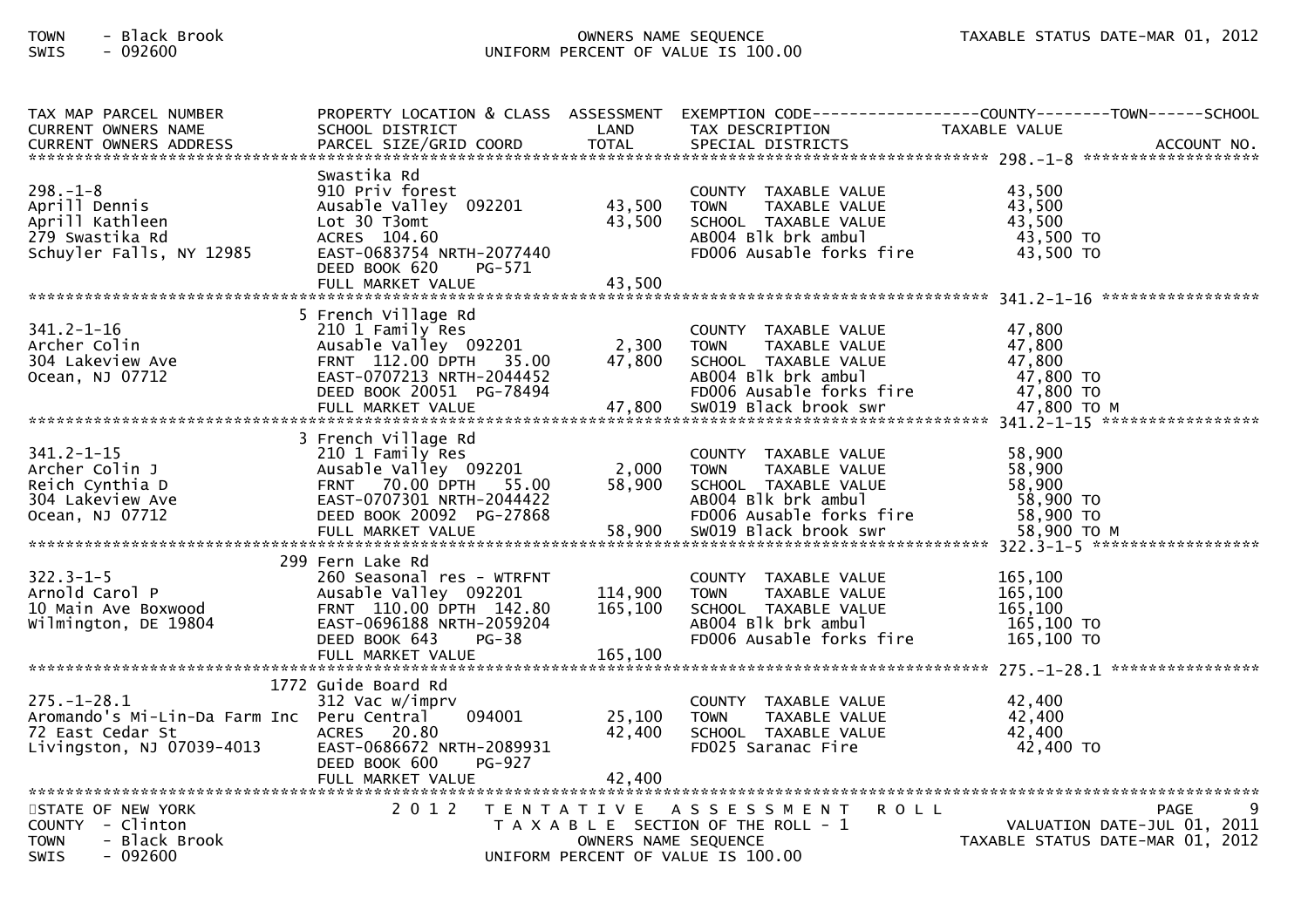| TAX MAP PARCEL NUMBER<br>CURRENT OWNERS NAME<br>CURRENT OWNERS ADDRESS                            | PROPERTY LOCATION & CLASS ASSESSMENT<br>SCHOOL DISTRICT                                                                                                                                 | LAND                        | TAX DESCRIPTION                                                                                                                                          | EXEMPTION CODE------------------COUNTY--------TOWN------SCHOOL<br>TAXABLE VALUE       |
|---------------------------------------------------------------------------------------------------|-----------------------------------------------------------------------------------------------------------------------------------------------------------------------------------------|-----------------------------|----------------------------------------------------------------------------------------------------------------------------------------------------------|---------------------------------------------------------------------------------------|
| $320 - 2 - 2$<br>Arsenault Clada                                                                  | Turnpike Rd<br>910 Priv forest<br>Ausable Valley 092201                                                                                                                                 | 62,800                      | COUNTY TAXABLE VALUE<br><b>TOWN</b><br>TAXABLE VALUE                                                                                                     | 62,800<br>62,800                                                                      |
| $341. - 1 - 27$<br>Arthur Anne M<br>235 Silver Lake Rd<br>Ausable Forks, NY 12912                 | 235 Silver Lake Rd<br>210 1 Family Res<br>Ausable Valley 092201<br>FRNT 100.00 DPTH 100.00<br>BANK<br>080<br>EAST-0703747 NRTH-2047913<br>DEED BOOK 20072 PG-10962<br>FULL MARKET VALUE | 3,800<br>48,700<br>48,700   | RES STAR 41854<br>COUNTY TAXABLE VALUE<br><b>TOWN</b><br>TAXABLE VALUE<br>SCHOOL TAXABLE VALUE<br>ABOO4 Blk brk ambul<br>FD006 Ausable forks fire        | $\mathbf{0}$<br>30,000<br>0<br>48,700<br>48,700<br>18,700<br>48,700 TO<br>48,700 TO   |
| $342.3 - 1 - 9$<br>Ausable Forks, NY 12912                                                        | 2 Daisy Ln<br>210 1 Family Res<br>Ausable Valley 092201<br>DEED BOOK 98001 PG-05073<br>FULL MARKET VALUE                                                                                | 6,500<br>172,300<br>172,300 | COUNTY TAXABLE VALUE<br><b>TOWN</b><br>TAXABLE VALUE<br>SCHOOL TAXABLE VALUE<br>ABOO4 Blk brk ambul<br>FD006 Ausable forks fire<br>SWO19 Black brook swr | 172,300<br>172,300<br>172,300<br>172,300 TO<br>172,300 TO<br>172,300 то м             |
| $322.1 - 1 - 14$<br>Atkins James C<br>Atkins Shirley F<br>PO Box 247<br>AuSable Forks, NY 12912   | 442 Narrows Rd<br>260 Seasonal res - WTRFNT<br>Ausable Valley 092201<br>FRNT 112.30 DPTH 222.00<br>EAST-0697693 NRTH-2063430<br>DEED BOOK 20011 PG-31959                                | 142,500<br>205,300          | COUNTY TAXABLE VALUE<br>TAXABLE VALUE<br><b>TOWN</b><br>SCHOOL TAXABLE VALUE<br>ABOO4 Blk brk ambul<br>FD006 Ausable forks fire                          | 205,300<br>205,300<br>205,300<br>205,300 TO<br>205,300 TO                             |
| $333. -2 - 15.3$<br>Atkins James C<br>PO Box 247<br>Ausable Forks, NY 12912                       | Muzzy Rd<br>910 Priv forest<br>Ausable Valley 092201<br>Lot 20 Liv Pat 8Th Div<br>ACRES 24.20<br>EAST-0714661 NRTH-2054107<br>DEED BOOK 856<br>PG-112<br>FULL MARKET VALUE              | 27,300<br>27,300<br>27,300  | COUNTY TAXABLE VALUE<br><b>TOWN</b><br>TAXABLE VALUE<br>SCHOOL TAXABLE VALUE<br>ABOO4 Blk brk ambul<br>FD006 Ausable forks fire                          | 27,300<br>27,300<br>27,300<br>27,300 TO<br>27,300 TO                                  |
| STATE OF NEW YORK<br>COUNTY - Clinton<br>- Black Brook<br><b>TOWN</b><br>$-092600$<br><b>SWIS</b> | 2 0 1 2                                                                                                                                                                                 | OWNERS NAME SEQUENCE        | R O L L<br>TENTATIVE ASSESSMENT<br>T A X A B L E SECTION OF THE ROLL - 1<br>UNIFORM PERCENT OF VALUE IS 100.00                                           | 10<br>PAGE<br>VALUATION DATE-JUL 01, 2011<br>TAXABLE STATUS DATE-MAR 01, 2012         |
| TAX MAP PARCEL NUMBER<br>CURRENT OWNERS NAME                                                      | PROPERTY LOCATION & CLASS ASSESSMENT<br>SCHOOL DISTRICT                                                                                                                                 | LAND                        | TAX DESCRIPTION                                                                                                                                          | EXEMPTION        CODE------------------COUNTY-------TOWN------SCHOOL<br>TAXABLE VALUE |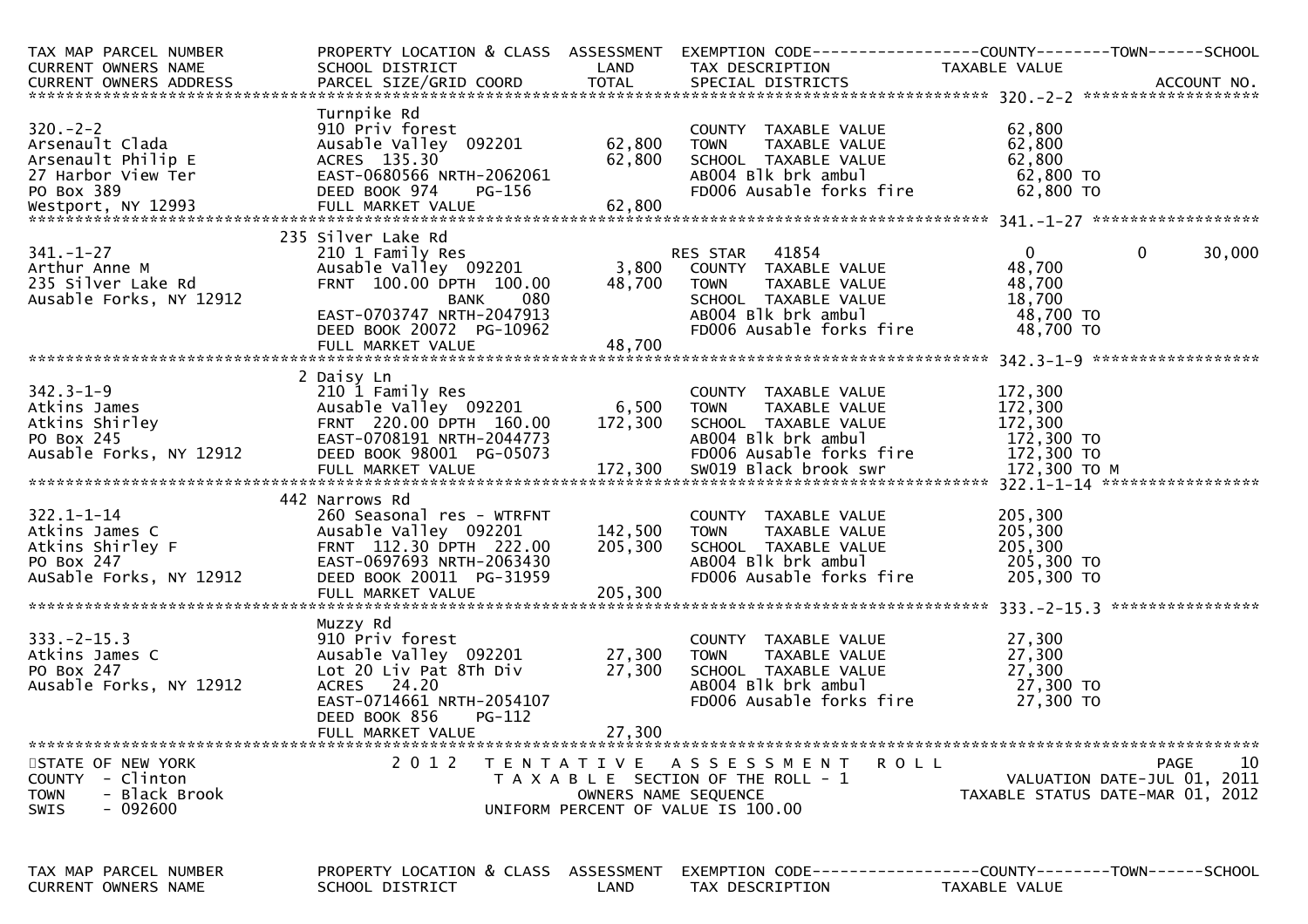| CURRENT OWNERS ADDRESS                          | PARCEL SIZE/GRID COORD                                          | <b>TOTAL</b>         | SPECIAL DISTRICTS                                                            | ACCOUNT NO.                           |
|-------------------------------------------------|-----------------------------------------------------------------|----------------------|------------------------------------------------------------------------------|---------------------------------------|
|                                                 | 2332 Rt 9N                                                      |                      |                                                                              |                                       |
| $342. - 1 - 16.11$                              | 449 Other Storag                                                |                      | COUNTY TAXABLE VALUE                                                         | 176,300                               |
| Atkins James C                                  | Ausable Valley 092201                                           | 10,000               | TAXABLE VALUE<br><b>TOWN</b>                                                 | 176,300                               |
| Atkins Shirley                                  | <b>ACRES</b><br>1.54                                            | 176,300              | SCHOOL TAXABLE VALUE                                                         | 176,300                               |
| PO Box 247                                      | EAST-0711446 NRTH-2045843                                       |                      | AB004 Blk brk ambul                                                          | 176,300 TO                            |
| Ausable Forks, NY 12912                         | DEED BOOK 969<br>$PG-91$                                        |                      | FD006 Ausable forks fire                                                     | 176,300 TO                            |
|                                                 | FULL MARKET VALUE                                               | 176,300              |                                                                              |                                       |
|                                                 |                                                                 |                      |                                                                              | ****************                      |
|                                                 | Rt 9N                                                           |                      |                                                                              |                                       |
| $342. - 1 - 17.6$                               | $314$ Rural vac<10                                              |                      | COUNTY TAXABLE VALUE                                                         | 4,600                                 |
| Atkins James C                                  | Ausable Valley 092201                                           | 4,600                | TAXABLE VALUE<br><b>TOWN</b>                                                 | 4,600                                 |
| PO Box 247                                      | Lot 168 Maules                                                  | 4,600                | SCHOOL TAXABLE VALUE                                                         | 4,600                                 |
| Ausable Forks, NY 12912                         | <b>ACRES</b><br>1.14                                            |                      | AB004 Blk brk ambul                                                          | 4,600 TO                              |
|                                                 | EAST-0711537 NRTH-2046106                                       |                      | FD006 Ausable forks fire                                                     | 4,600 TO                              |
|                                                 | DEED BOOK 969<br><b>PG-334</b><br>FULL MARKET VALUE             | 4,600                |                                                                              |                                       |
|                                                 |                                                                 |                      |                                                                              |                                       |
|                                                 | 2444 Rt 9N                                                      |                      |                                                                              |                                       |
| $342.3 - 2 - 34$                                | 210 1 Family Res                                                |                      | COUNTY TAXABLE VALUE                                                         | 85,700                                |
| Atkins James C                                  | Ausable Valley 092201                                           | 2,300                | TAXABLE VALUE<br><b>TOWN</b>                                                 | 85,700                                |
| Atkins Shirley                                  | 34.00 DPTH 125.00<br>FRNT                                       | 85,700               | SCHOOL TAXABLE VALUE                                                         | 85,700                                |
| PO Box 247                                      | EAST-0708954 NRTH-2044976                                       |                      | AB004 Blk brk ambul                                                          | 85,700 TO                             |
| Ausable Forks, NY 12912                         | DEED BOOK 936<br>PG-176                                         |                      | FD006 Ausable forks fire                                                     | 85,700 TO                             |
|                                                 | FULL MARKET VALUE                                               | 85,700               | SW019 Black brook swr                                                        | 85,700 TO M                           |
|                                                 |                                                                 |                      |                                                                              |                                       |
|                                                 | 42 Meadow Ln                                                    |                      |                                                                              |                                       |
| $333. -2 - 4.32$                                | 210 1 Family Res                                                |                      | 41854<br>RES STAR                                                            | $\mathbf 0$<br>0<br>30,000            |
| Atkins Nicole J                                 | Ausable Valley 092201                                           | 6,500                | COUNTY TAXABLE VALUE                                                         | 101,300                               |
| 42 Meadow Ln                                    | Lot 6 Liv Div                                                   | 101,300              | <b>TOWN</b><br>TAXABLE VALUE                                                 | 101,300                               |
| AuSable Forks, NY 12912                         | $1.00$ BANK<br>080<br><b>ACRES</b><br>EAST-0711283 NRTH-2050702 |                      | SCHOOL TAXABLE VALUE<br>ABOO4 Blk brk ambul                                  | 71,300<br>101,300 TO                  |
|                                                 | DEED BOOK 20011 PG-33482                                        |                      | FD006 Ausable forks fire                                                     | 101,300 ТО                            |
|                                                 |                                                                 |                      |                                                                              |                                       |
|                                                 |                                                                 |                      |                                                                              |                                       |
|                                                 | 72/72A Coughlin Rd                                              |                      |                                                                              |                                       |
| $333. - 1 - 9.2$                                | 210 1 Family Res                                                |                      | 41854<br>RES STAR                                                            | $\mathbf 0$<br>$\mathbf{0}$<br>30,000 |
| Atkins Pamela                                   | Ausable Valley 092201                                           | 13,800               | COUNTY TAXABLE VALUE                                                         | 103,900                               |
| 72 Coughlin Rd                                  | Lot 17 Liv Pat                                                  | 103,900              | <b>TOWN</b><br>TAXABLE VALUE                                                 | 103,900                               |
| Ausable Forks, NY 12912                         | 6.80<br><b>ACRES</b>                                            |                      | SCHOOL TAXABLE VALUE                                                         | 73,900                                |
|                                                 | EAST-0710012 NRTH-2053488                                       |                      | AB004 Blk brk ambul                                                          | 103,900 TO                            |
|                                                 | DEED BOOK 99001 PG-16535                                        |                      | FD006 Ausable forks fire                                                     | 103,900 TO                            |
|                                                 | FULL MARKET VALUE                                               | 103,900              |                                                                              |                                       |
|                                                 | 2 0 1 2                                                         |                      |                                                                              | PAGE<br>11                            |
| STATE OF NEW YORK<br>- Clinton<br><b>COUNTY</b> |                                                                 |                      | TENTATIVE ASSESSMENT<br><b>ROLL</b><br>T A X A B L E SECTION OF THE ROLL - 1 | VALUATION DATE-JUL 01, 2011           |
| - Black Brook<br><b>TOWN</b>                    |                                                                 | OWNERS NAME SEQUENCE |                                                                              | TAXABLE STATUS DATE-MAR 01, 2012      |
| <b>SWIS</b><br>- 092600                         |                                                                 |                      | UNIFORM PERCENT OF VALUE IS 100.00                                           |                                       |
|                                                 |                                                                 |                      |                                                                              |                                       |
|                                                 |                                                                 |                      |                                                                              |                                       |
|                                                 |                                                                 |                      |                                                                              |                                       |
| TAX MAP PARCEL NUMBER                           | PROPERTY LOCATION & CLASS ASSESSMENT                            |                      | EXEMPTION CODE-----------------COUNTY-------TOWN------SCHOOL                 |                                       |
| CURRENT OWNERS NAME                             | SCHOOL DISTRICT                                                 | LAND                 | TAX DESCRIPTION                                                              | TAXABLE VALUE                         |
| <b>CURRENT OWNERS ADDRESS</b>                   | PARCEL SIZE/GRID COORD                                          | <b>TOTAL</b>         | SPECIAL DISTRICTS                                                            | ACCOUNT NO.                           |
|                                                 |                                                                 |                      |                                                                              |                                       |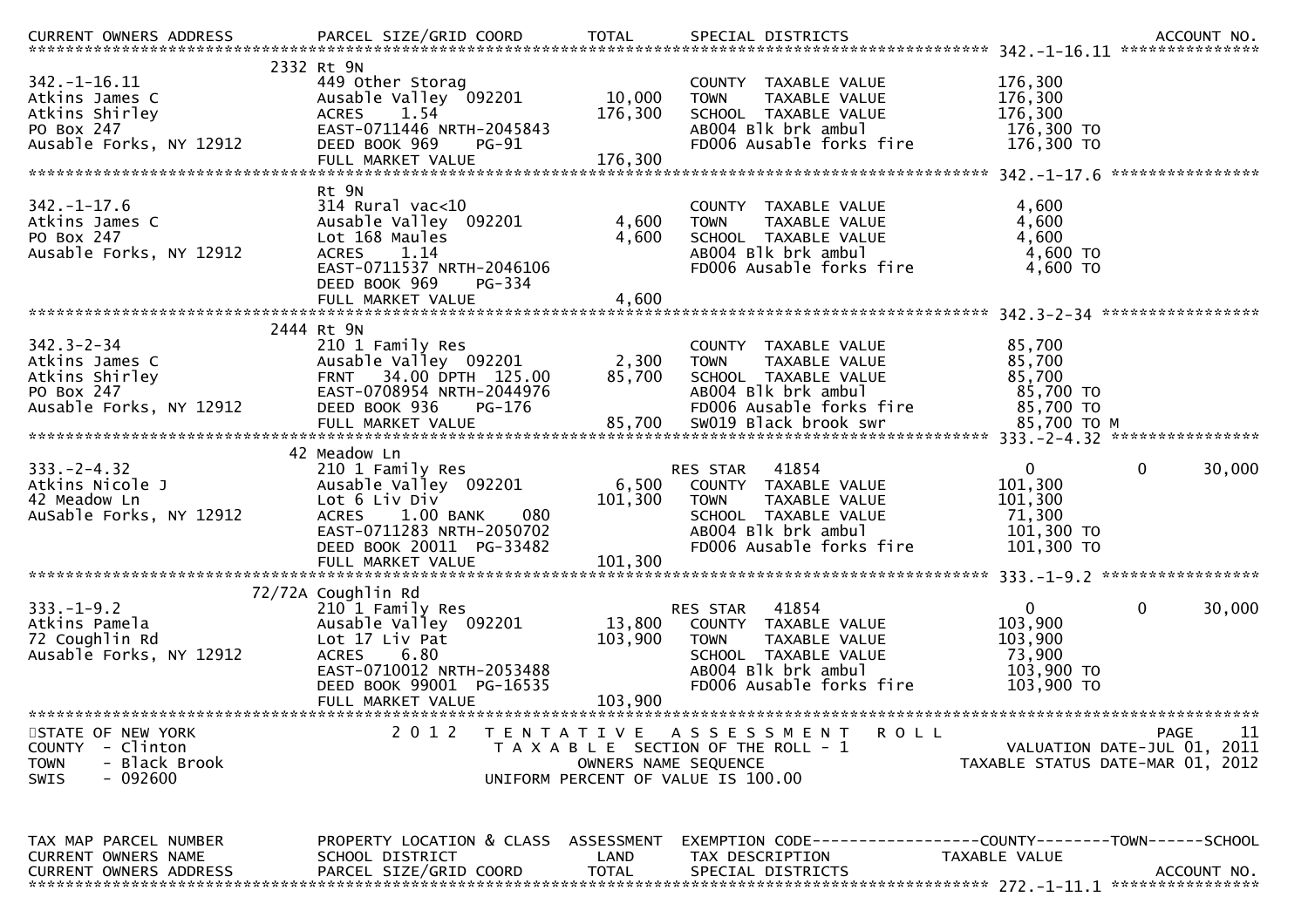| $272. - 1 - 11.1$<br>Atkinson Life Lease Marilyn A Saranac Central 094401<br>James Billie-Jo<br>475 Soucy Rd<br>Saranac, NY 12981 | 475 Soucy Rd<br>210 1 Family Res<br>Lot 71 T4omt<br>4.10<br><b>ACRES</b><br>EAST-0652505 NRTH-2096593<br>DEED BOOK 20112 PG-38019<br>FULL MARKET VALUE                           | 15,600<br>57,500<br>57,500 | RES STAR<br><b>TOWN</b><br>FD025 Saranac Fire                                                       | 41854<br>COUNTY TAXABLE VALUE<br>TAXABLE VALUE<br>SCHOOL TAXABLE VALUE                                                                            | $\mathbf{0}$<br>57,500<br>57,500<br>27,500<br>57,500 TO                                 | $\mathbf 0$                 | 30,000                      |
|-----------------------------------------------------------------------------------------------------------------------------------|----------------------------------------------------------------------------------------------------------------------------------------------------------------------------------|----------------------------|-----------------------------------------------------------------------------------------------------|---------------------------------------------------------------------------------------------------------------------------------------------------|-----------------------------------------------------------------------------------------|-----------------------------|-----------------------------|
| $272. - 1 - 11.23$<br>Atkinson Timothy<br>Atkinson Dorothy<br>495 Soucy Rd<br>Saranac, NY 12981                                   | 495 Soucy Rd<br>210 1 Family Res<br>Saranac Central 094401<br>Lot 71 T4omt<br>8.00<br><b>ACRES</b><br>EAST-0652659 NRTH-2095528<br>DEED BOOK 20112 PG-43903<br>FULL MARKET VALUE | 15,300<br>57,400<br>57,400 | RES STAR<br><b>TOWN</b><br>FD025 Saranac Fire                                                       | 41854<br>COUNTY TAXABLE VALUE<br>TAXABLE VALUE<br>SCHOOL TAXABLE VALUE                                                                            | 0<br>57,400<br>57,400<br>27,400<br>57,400 TO                                            | 0                           | 30,000                      |
| $341. - 1 - 25$<br>Aubin Cheryl A<br>Aubin Paul A<br>PO Box 185<br>Ausable Forks, NY 12912-0185                                   | 229 Silver Lake Rd<br>210 1 Family Res<br>Ausable Valley 092201<br><b>ACRES</b><br>1.50<br>EAST-0703921 NRTH-2047826<br>DEED BOOK 20061 PG-94796<br>FULL MARKET VALUE            | 98,800<br>98,800           | WARNONALL 41121<br>6,900 RES STAR<br><b>TOWN</b><br>AB004 Blk brk ambul                             | 46 PCT OF VALUE USED FOR EXEMPTION PURPOSES<br>41854<br>COUNTY TAXABLE VALUE<br>TAXABLE VALUE<br>SCHOOL TAXABLE VALUE<br>FD006 Ausable forks fire | 6,817<br>$\mathbf{0}$<br>91,983<br>91,983<br>68,800<br>98,800 TO<br>98,800 TO           | 6,817<br>0                  | 30,000                      |
| $342. - 1 - 17.4$<br>Aubin Howard K<br>Aubin Howard L<br>Box 293<br>Ausable Forks, NY 12912                                       | Rt 9N<br>311 Res vac land<br>Ausable Valley 092201<br>Lot 168 Maules<br>FRNT 125.00 DPTH 300.00<br>EAST-0711943 NRTH-2046589<br>DEED BOOK 884<br>PG-234<br>FULL MARKET VALUE     | 5,500<br>5,500<br>5,500    | <b>TOWN</b><br>AB004 Blk brk ambul                                                                  | COUNTY TAXABLE VALUE<br>TAXABLE VALUE<br>SCHOOL TAXABLE VALUE<br>FD006 Ausable forks fire                                                         | 5,500<br>5,500<br>5,500<br>5,500 TO<br>5,500 TO                                         |                             |                             |
| $342. - 1 - 17.5$<br>Aubin Howard K<br>Aubin Howard L<br>Box 293<br>Ausable Forks, NY 12912                                       | 2296 Rt 9N<br>210 1 Family Res<br>Ausable Valley 092201<br>Lot 168 Maules<br>1.00<br><b>ACRES</b><br>EAST-0712035 NRTH-2046702<br>DEED BOOK 763<br>PG-119<br>FULL MARKET VALUE   | 80,300                     | WARCOMALL 41131<br>6,500 WARDISALL 41141<br>80,300 SR STAR<br><b>TOWN</b><br>AB004 Blk brk ambul    | 41834<br>COUNTY TAXABLE VALUE<br>TAXABLE VALUE<br>SCHOOL TAXABLE VALUE<br>FD006 Ausable forks fire                                                | 20,075<br>4,015<br>$\mathbf{0}$<br>56,210<br>56,285<br>18,100<br>80,300 TO<br>80,300 TO | 20,000<br>4,015<br>0        | 0<br>$\mathbf{0}$<br>62,200 |
| STATE OF NEW YORK<br>COUNTY - Clinton<br>- Black Brook<br><b>TOWN</b><br>$-092600$<br>SWIS                                        | 2012                                                                                                                                                                             |                            | T A X A B L E SECTION OF THE ROLL - 1<br>OWNERS NAME SEQUENCE<br>UNIFORM PERCENT OF VALUE IS 100.00 | TENTATIVE ASSESSMENT ROLL                                                                                                                         | TAXABLE STATUS DATE-MAR 01, 2012                                                        | VALUATION DATE-JUL 01, 2011 | 12<br>PAGE                  |
| TAX MAP PARCEL NUMBER<br>CURRENT OWNERS NAME<br><b>CURRENT OWNERS ADDRESS</b>                                                     | PROPERTY LOCATION & CLASS ASSESSMENT<br>SCHOOL DISTRICT<br>PARCEL SIZE/GRID COORD                                                                                                | LAND<br>TOTAL              | TAX DESCRIPTION<br>SPECIAL DISTRICTS                                                                |                                                                                                                                                   | EXEMPTION CODE-----------------COUNTY-------TOWN------SCHOOL<br>TAXABLE VALUE           |                             | ACCOUNT NO.                 |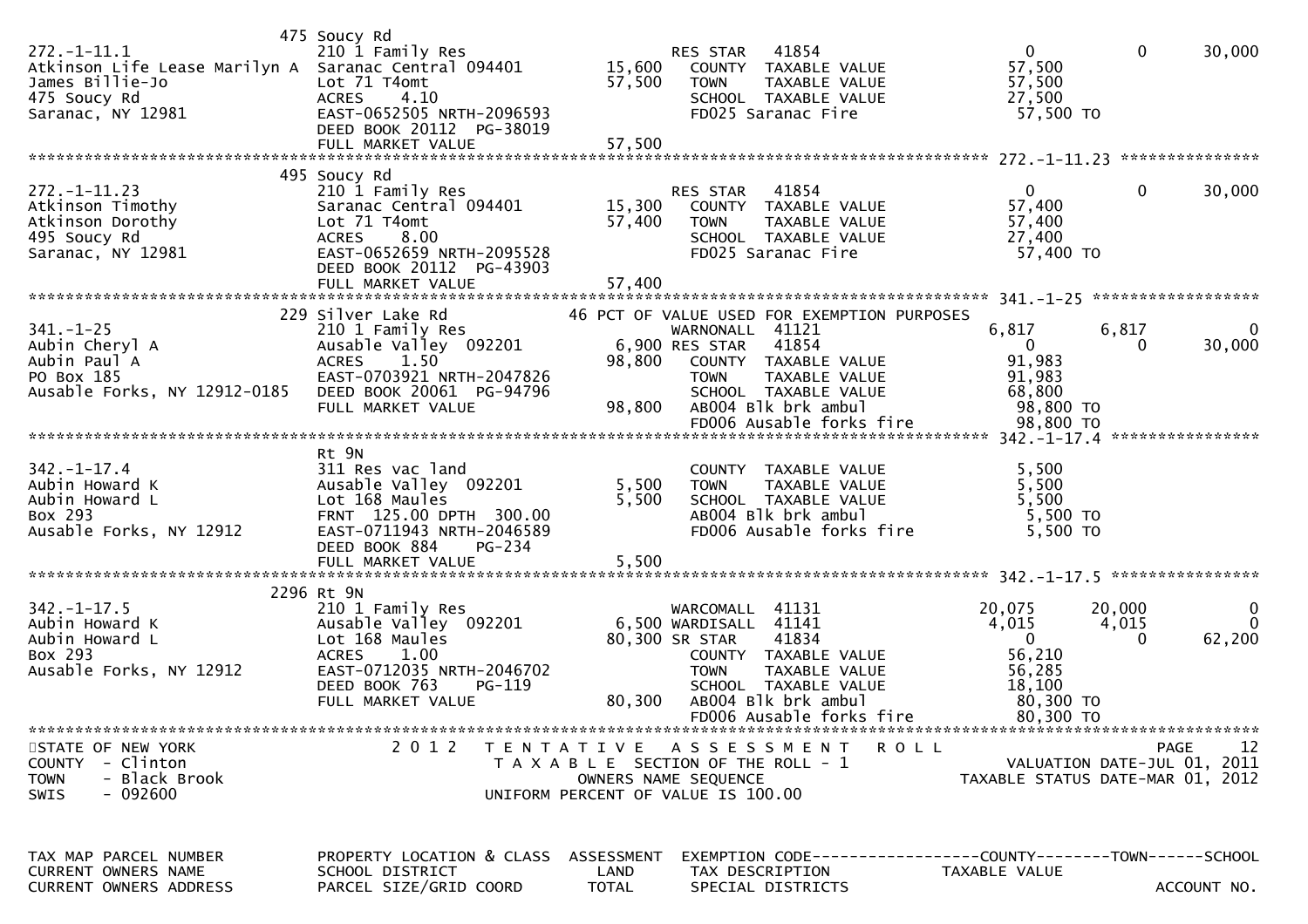|                                                                                       | 2308 Rt 9N                                                                                                                                                                                                                                                     |                      |                                                                                                                                                 |                                                              |     |
|---------------------------------------------------------------------------------------|----------------------------------------------------------------------------------------------------------------------------------------------------------------------------------------------------------------------------------------------------------------|----------------------|-------------------------------------------------------------------------------------------------------------------------------------------------|--------------------------------------------------------------|-----|
| $342. - 1 - 16.1$                                                                     | 312 Vac w/imprv                                                                                                                                                                                                                                                |                      | COUNTY TAXABLE VALUE                                                                                                                            | 15,900                                                       |     |
| 342.-1-16.1<br>Aubin Howard L<br>PO Box 123<br>Ausable Forks, NY 12912                | Ausable Valley 092201                                                                                                                                                                                                                                          | 7,900                | COUNTY TAXABLE VALUE<br>TOWN TAXABLE VALUE<br>SCHOOL TAXABLE VALUE<br>ABOO4 Blk brk ambul                                                       | 15,900                                                       |     |
|                                                                                       | ACRES 2.10                                                                                                                                                                                                                                                     | 15,900               |                                                                                                                                                 | 15,900                                                       |     |
|                                                                                       | EAST-0711813 NRTH-2046414                                                                                                                                                                                                                                      |                      |                                                                                                                                                 |                                                              |     |
|                                                                                       |                                                                                                                                                                                                                                                                |                      |                                                                                                                                                 | 15,900 TO                                                    |     |
|                                                                                       | DEED BOOK 791<br>PG-16                                                                                                                                                                                                                                         | 15,900               | FD006 Ausable forks fire 15,900 TO                                                                                                              |                                                              |     |
|                                                                                       | FULL MARKET VALUE                                                                                                                                                                                                                                              |                      |                                                                                                                                                 |                                                              |     |
|                                                                                       |                                                                                                                                                                                                                                                                |                      |                                                                                                                                                 |                                                              |     |
|                                                                                       | Rt 9N                                                                                                                                                                                                                                                          |                      |                                                                                                                                                 |                                                              |     |
| $342. - 1 - 17.1$                                                                     | 322 Rural vac>10                                                                                                                                                                                                                                               |                      | COUNTY TAXABLE VALUE                                                                                                                            | 55,700                                                       |     |
|                                                                                       |                                                                                                                                                                                                                                                                |                      | <b>TOWN</b><br>TAXABLE VALUE                                                                                                                    | 55,700                                                       |     |
|                                                                                       |                                                                                                                                                                                                                                                                |                      |                                                                                                                                                 | 55,700                                                       |     |
| Subin Howard L<br>PO Box 123<br>Ausable Forks, NY 12912                               | 322 Rurai vac>10<br>Ausable Valley 092201 55,700<br>ACRES 133.30 55,700<br>EAST-0711480 NRTH-2047302<br>DEED BOOK 702 PG-320                                                                                                                                   |                      | SCHOOL TAXABLE VALUE<br>ABOO4 Blk brk ambul                                                                                                     | 55,700 TO                                                    |     |
|                                                                                       |                                                                                                                                                                                                                                                                |                      | FD006 Ausable forks fire                                                                                                                        | 55,700 TO                                                    |     |
|                                                                                       |                                                                                                                                                                                                                                                                |                      |                                                                                                                                                 |                                                              |     |
|                                                                                       |                                                                                                                                                                                                                                                                |                      |                                                                                                                                                 |                                                              |     |
|                                                                                       |                                                                                                                                                                                                                                                                |                      |                                                                                                                                                 |                                                              |     |
|                                                                                       | 142 Narrows Rd                                                                                                                                                                                                                                                 |                      |                                                                                                                                                 |                                                              |     |
| $321.4 - 1 - 1$                                                                       | 260 Seasonal res - WTRFNT                                                                                                                                                                                                                                      |                      | COUNTY TAXABLE VALUE                                                                                                                            | 195,700                                                      |     |
| 321.4-1-1<br>Aubin Mark A<br>Aubin Linda C<br>743 Hazen Rd<br>Ausable Forks, NY 12912 | Ausable Valley 092201                                                                                                                                                                                                                                          | 166,000              | TAXABLE VALUE<br><b>TOWN</b>                                                                                                                    | 195,700                                                      |     |
|                                                                                       | ACRES 1.10<br>ידH-2060354                                                                                                                                                                                                                                      | 195,700              | SCHOOL TAXABLE VALUE                                                                                                                            | 195,700                                                      |     |
|                                                                                       | EAST-0693665 NRTH-2060354<br>DEED BOOK 20072 PG-2784                                                                                                                                                                                                           |                      | ABOO4 Blk brk ambul                                                                                                                             | 195,700 TO                                                   |     |
|                                                                                       |                                                                                                                                                                                                                                                                |                      | FD006 Ausable forks fire 195,700 TO                                                                                                             |                                                              |     |
|                                                                                       |                                                                                                                                                                                                                                                                |                      |                                                                                                                                                 |                                                              |     |
|                                                                                       |                                                                                                                                                                                                                                                                |                      |                                                                                                                                                 |                                                              |     |
|                                                                                       | 24 Mccrea St                                                                                                                                                                                                                                                   |                      |                                                                                                                                                 |                                                              |     |
|                                                                                       |                                                                                                                                                                                                                                                                |                      |                                                                                                                                                 | 0<br>$\mathbf 0$<br>30,000                                   |     |
|                                                                                       |                                                                                                                                                                                                                                                                |                      |                                                                                                                                                 | 72,500                                                       |     |
|                                                                                       |                                                                                                                                                                                                                                                                |                      | MCCIES SUNISMENT RES STARNER 41854<br>2.0 1 Family Res (192201 1992), 2,600 COUNTY TAXABLE VALUE<br>194.00 PTH 135.00 72,500 TOWN TAXABLE VALUE | 72,500                                                       |     |
|                                                                                       |                                                                                                                                                                                                                                                                |                      |                                                                                                                                                 |                                                              |     |
|                                                                                       |                                                                                                                                                                                                                                                                |                      | SCHOOL TAXABLE VALUE<br>SCHOOL   TAXABLE VALUE                           42,500<br>ABOO4 Blk brk ambul                              72,500 TO   | 42,500                                                       |     |
|                                                                                       |                                                                                                                                                                                                                                                                |                      |                                                                                                                                                 |                                                              |     |
|                                                                                       |                                                                                                                                                                                                                                                                |                      |                                                                                                                                                 |                                                              |     |
|                                                                                       |                                                                                                                                                                                                                                                                |                      | 72,500 FD006 Ausable forks fire 72,500 TO                                                                                                       |                                                              |     |
|                                                                                       | 342.1-1-22<br>Aubin Robert J<br>Ausable Valley 092201<br>Aubin Joanne M<br>PO Box 62<br>Ausable Forks, NY 12912<br>Ausable Forks, NY 12912<br>CHERED BOOK 618<br>PC-1125<br>PC-1125<br>PC-1125<br>PC-1125<br>PC-1125<br>PC-1125<br>PC-1125<br>PC-1125<br>PC-11 |                      | SW019 Black brook swr                                                                                                                           | 72,500 то м                                                  |     |
|                                                                                       |                                                                                                                                                                                                                                                                |                      |                                                                                                                                                 |                                                              |     |
|                                                                                       | 1 North Main St                                                                                                                                                                                                                                                |                      |                                                                                                                                                 |                                                              |     |
|                                                                                       |                                                                                                                                                                                                                                                                |                      | COUNTY TAXABLE VALUE                                                                                                                            |                                                              |     |
|                                                                                       |                                                                                                                                                                                                                                                                |                      |                                                                                                                                                 | 82,500                                                       |     |
|                                                                                       |                                                                                                                                                                                                                                                                | 6,700 TOWN           | TAXABLE VALUE                                                                                                                                   | 82,500                                                       |     |
|                                                                                       |                                                                                                                                                                                                                                                                | 82,500               | SCHOOL TAXABLE VALUE                                                                                                                            | 82,500                                                       |     |
|                                                                                       |                                                                                                                                                                                                                                                                |                      | ABOO4 Blk brk ambul                                                                                                                             |                                                              |     |
|                                                                                       | 341.2-1-13<br>Ausable M & M Inc<br>John & Jay McDonald<br>PO Box 14<br>Jay, NY 12941<br>PO Box 14<br>Jay, NY 12941<br>PO Box 54<br>DEED BOOK 54<br>FULL MORET VALUE<br>PO PG-245<br>PO PG-245<br>PG-245                                                        |                      | FD006 Ausable forks fire                                                                                                                        | $82,500$ TO<br>82,500 TO                                     |     |
|                                                                                       |                                                                                                                                                                                                                                                                |                      |                                                                                                                                                 |                                                              |     |
|                                                                                       |                                                                                                                                                                                                                                                                |                      |                                                                                                                                                 |                                                              |     |
| STATE OF NEW YORK                                                                     |                                                                                                                                                                                                                                                                |                      | 2012 TENTATIVE ASSESSMENT ROLL                                                                                                                  | <b>PAGE</b>                                                  | -13 |
| COUNTY - Clinton                                                                      |                                                                                                                                                                                                                                                                |                      | T A X A B L E SECTION OF THE ROLL - 1                                                                                                           | VALUATION DATE-JUL 01, 2011                                  |     |
| - Black Brook<br><b>TOWN</b>                                                          |                                                                                                                                                                                                                                                                | OWNERS NAME SEQUENCE |                                                                                                                                                 | TAXABLE STATUS DATE-MAR 01, 2012                             |     |
| $-092600$<br>SWIS                                                                     |                                                                                                                                                                                                                                                                |                      | UNIFORM PERCENT OF VALUE IS 100.00                                                                                                              |                                                              |     |
|                                                                                       |                                                                                                                                                                                                                                                                |                      |                                                                                                                                                 |                                                              |     |
|                                                                                       |                                                                                                                                                                                                                                                                |                      |                                                                                                                                                 |                                                              |     |
|                                                                                       |                                                                                                                                                                                                                                                                |                      |                                                                                                                                                 |                                                              |     |
| TAX MAP PARCEL NUMBER                                                                 | PROPERTY LOCATION & CLASS ASSESSMENT                                                                                                                                                                                                                           |                      |                                                                                                                                                 | EXEMPTION CODE-----------------COUNTY-------TOWN------SCHOOL |     |
|                                                                                       | SCHOOL DISTRICT                                                                                                                                                                                                                                                | LAND                 |                                                                                                                                                 | TAXABLE VALUE                                                |     |
| CURRENT OWNERS NAME                                                                   |                                                                                                                                                                                                                                                                |                      | TAX DESCRIPTION<br>SPECIAL DISTRICTS                                                                                                            | ACCOUNT NO.                                                  |     |
| CURRENT OWNERS ADDRESS                                                                | PARCEL SIZE/GRID COORD                                                                                                                                                                                                                                         | <b>TOTAL</b>         |                                                                                                                                                 |                                                              |     |
|                                                                                       |                                                                                                                                                                                                                                                                |                      |                                                                                                                                                 |                                                              |     |
|                                                                                       | 59 Golf Course Rd                                                                                                                                                                                                                                              |                      |                                                                                                                                                 |                                                              |     |
| $341.2 - 1 - 2.1$<br>Ausable Valley Golf Club Inc                                     | 552 Golf course<br>Ausable Valley 092201                                                                                                                                                                                                                       | 365,000              | <b>COUNTY</b><br>TAXABLE VALUE<br><b>TOWN</b><br>TAXABLE VALUE                                                                                  | 392,000<br>392,000                                           |     |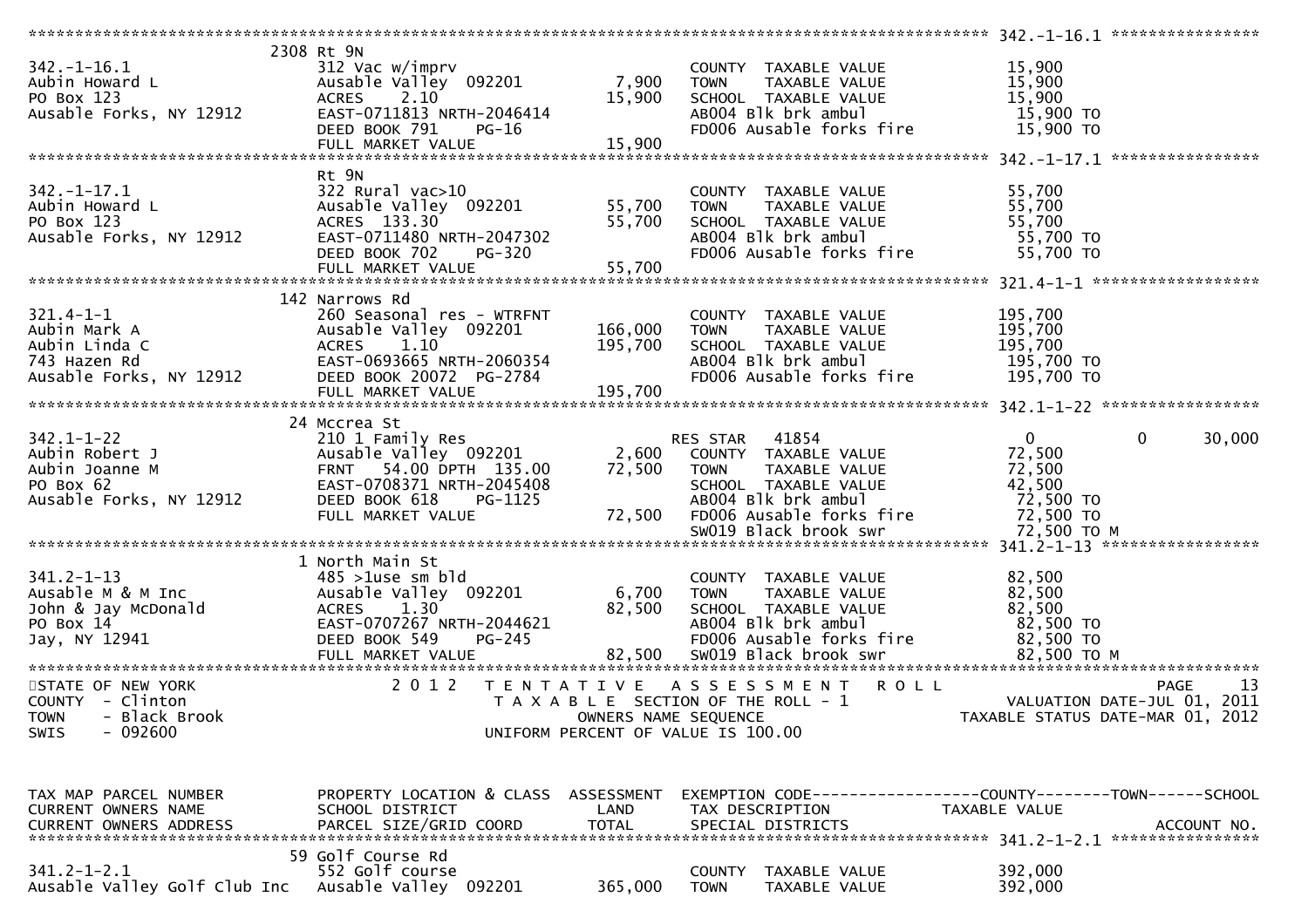| Port Douglas<br>58 Schyer Rd<br>Keeseville, NY 12944                                                     | Lot 166 Maules Pat<br>ACRES 142.20<br>EAST-0707259 NRTH-2047010<br>DEED BOOK 940<br>PG-215                                                                                      | 392,000                       | SCHOOL TAXABLE VALUE<br>AB004 Blk brk ambul<br>FD006 Ausable forks fire                                                                                  | 392,000<br>392,000 TO<br>392,000 TO                             |
|----------------------------------------------------------------------------------------------------------|---------------------------------------------------------------------------------------------------------------------------------------------------------------------------------|-------------------------------|----------------------------------------------------------------------------------------------------------------------------------------------------------|-----------------------------------------------------------------|
|                                                                                                          |                                                                                                                                                                                 |                               |                                                                                                                                                          |                                                                 |
| $341.2 - 1 - 3$<br>Ausable Valley Golf Club Inc<br>Port Douglas<br>58 Schyler Rd<br>Keeseville, NY 12944 | Golf Course Rd<br>552 Golf course<br>Ausable Valley 092201<br>FRNT 200.00 DPTH 236.00<br>EAST-0708515 NRTH-2046616<br>DEED BOOK 940<br>PG-215<br>FULL MARKET VALUE              | 4,900<br>19,900<br>19,900     | COUNTY TAXABLE VALUE<br><b>TOWN</b><br>TAXABLE VALUE<br>SCHOOL TAXABLE VALUE<br>AB004 Blk brk ambul<br>FD006 Ausable forks fire                          | 19,900<br>19,900<br>19,900<br>19,900 TO<br>19,900 TO            |
|                                                                                                          |                                                                                                                                                                                 |                               |                                                                                                                                                          |                                                                 |
| $342 - 1 - 1$<br>Ausable Valley Golf Club Inc<br>Port Douglas<br>58 Schyler Rd<br>Keeseville, NY 12944   | Golf Course Rd<br>322 Rural vac>10<br>Ausable Valley 092201<br>Lot 166 Mauls Pat<br>ACRES 55.30<br>EAST-0708944 NRTH-2047186<br>DEED BOOK 940<br>PG-215<br>FULL MARKET VALUE    | 26,800<br>26,800<br>26,800    | COUNTY TAXABLE VALUE<br><b>TOWN</b><br>TAXABLE VALUE<br>SCHOOL TAXABLE VALUE<br>AB004 Blk brk ambul<br>FD006 Ausable forks fire                          | 26,800<br>26,800<br>26,800<br>26,800 TO<br>$26,800$ TO          |
|                                                                                                          |                                                                                                                                                                                 |                               |                                                                                                                                                          |                                                                 |
| $342.3 - 2 - 30$<br>Avenia John A<br>PO Box 100<br>Hillsdale, NY 12529                                   | 2443 Rt 9N<br>312 Vac w/imprv<br>Ausable Valley 092201<br>Lot 161 Maules Pat<br>FRNT 113.00 DPTH 131.40<br>EAST-0708971 NRTH-2044792<br>DEED BOOK 20072 PG-3104                 | 4,400<br>4,400                | COUNTY TAXABLE VALUE<br>TAXABLE VALUE<br><b>TOWN</b><br>SCHOOL TAXABLE VALUE<br>AB004 Blk brk ambul<br>FD006 Ausable forks fire<br>SW019 Black brook swr | 4,400<br>4,400<br>4,400<br>4,400 TO<br>4,400 TO<br>4,400 TO M   |
|                                                                                                          | FULL MARKET VALUE                                                                                                                                                               | 4,400                         |                                                                                                                                                          |                                                                 |
|                                                                                                          |                                                                                                                                                                                 |                               |                                                                                                                                                          |                                                                 |
| $307.2 - 2 - 4.2$<br>Bader Iris E<br>Bader Brian M<br>21 Downer Ave<br>Scarsdale, NY 10583               | 2301 Silver Lake Rd<br>210 1 Family Res - WTRFNT<br>Ausable Valley 092201<br><b>ACRES</b><br>3.30<br>EAST-0660059 NRTH-2070101<br>DEED BOOK 20051 PG-85639<br>FULL MARKET VALUE | 203,000<br>297,500<br>297,500 | COUNTY TAXABLE VALUE<br>TAXABLE VALUE<br><b>TOWN</b><br>SCHOOL TAXABLE VALUE<br>AB004 Blk brk ambul<br>FD006 Ausable forks fire                          | 297,500<br>297,500<br>297,500<br>297,500 то<br>297,500 TO       |
| STATE OF NEW YORK                                                                                        | 2 0 1 2<br>T E N T A T I V E                                                                                                                                                    |                               | A S S E S S M E N T R O L L                                                                                                                              | <b>PAGE</b><br>14                                               |
| COUNTY - Clinton<br>- Black Brook<br>TOWN<br><b>SWIS</b><br>- 092600                                     |                                                                                                                                                                                 | OWNERS NAME SEQUENCE          | T A X A B L E SECTION OF THE ROLL - 1<br>UNIFORM PERCENT OF VALUE IS 100.00                                                                              | VALUATION DATE-JUL 01, 2011<br>TAXABLE STATUS DATE-MAR 01, 2012 |
|                                                                                                          |                                                                                                                                                                                 |                               |                                                                                                                                                          |                                                                 |
| TAX MAP PARCEL NUMBER<br><b>CURRENT OWNERS NAME</b><br><b>CURRENT OWNERS ADDRESS</b>                     | PROPERTY LOCATION & CLASS ASSESSMENT<br>SCHOOL DISTRICT<br>PARCEL SIZE/GRID COORD                                                                                               | LAND<br><b>TOTAL</b>          | EXEMPTION        CODE-----------------COUNTY-------TOWN------SCHOOL<br>TAX DESCRIPTION<br>SPECIAL DISTRICTS                                              | TAXABLE VALUE<br>ACCOUNT NO.                                    |
|                                                                                                          | 2396 Rt 9N                                                                                                                                                                      |                               |                                                                                                                                                          |                                                                 |
| $342. - 1 - 21$<br>Baeder Laurie<br>2396 Rt 9N<br>Ausable Forks, NY 12912                                | 220 2 Family Res<br>Ausable Valley 092201<br>1.00 BANK<br>080<br><b>ACRES</b><br>EAST-0710220 NRTH-2045161                                                                      | 6,500<br>80,000               | 41854<br>RES STAR<br>COUNTY TAXABLE VALUE<br><b>TOWN</b><br>TAXABLE VALUE<br><b>SCHOOL</b><br>TAXABLE VALUE                                              | $\mathbf 0$<br>30,000<br>0<br>80,000<br>80,000<br>50,000        |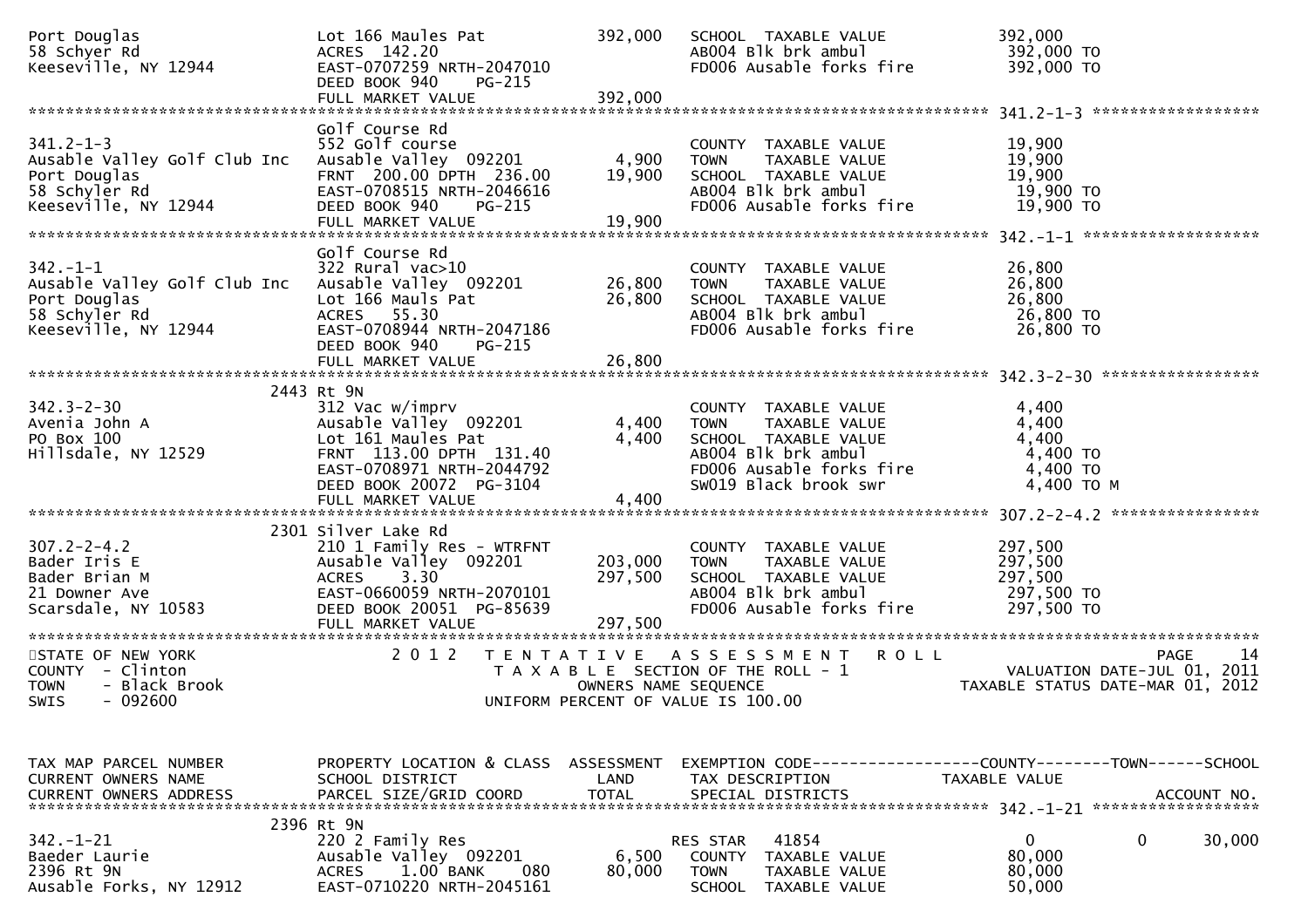|                                                                                                                   | DEED BOOK 20072 PG-03009<br>FULL MARKET VALUE                                                                                                                                                      | 80,000                                    | AB004 Blk brk ambul<br>FD006 Ausable forks fire                                                                                                                               | 80,000 TO<br>80,000 TO                                                                                                    |
|-------------------------------------------------------------------------------------------------------------------|----------------------------------------------------------------------------------------------------------------------------------------------------------------------------------------------------|-------------------------------------------|-------------------------------------------------------------------------------------------------------------------------------------------------------------------------------|---------------------------------------------------------------------------------------------------------------------------|
|                                                                                                                   |                                                                                                                                                                                                    |                                           |                                                                                                                                                                               |                                                                                                                           |
| $333. - 2 - 10$<br>Bailey G Arthur<br>494 Port Douglas Rd<br>PO Box 304<br>Keeseville, NY 12944                   | 777 Dry Bridge Rd<br>210 1 Family Res<br>Ausable Valley 092201<br>Lot 5 Liv Pat<br>FRNT 264.00 DPTH 132.00<br>EAST-0712498 NRTH-2051947<br>DEED BOOK 20112 PG-40802<br>FULL MARKET VALUE           | 6,400<br>50,400<br>50,400                 | COUNTY TAXABLE VALUE<br><b>TOWN</b><br>TAXABLE VALUE<br>SCHOOL TAXABLE VALUE<br>AB004 Blk brk ambul<br>FD006 Ausable forks fire<br>OT002 Omitted Tax-County                   | 50,400<br>50,400<br>50,400<br>50,400 TO<br>50,400 TO<br>74.48 MT                                                          |
| $272. - 1 - 9$<br>Balch John A<br>Balch Christian<br>7736 3rd Ter<br>Lake Worth, FL 33463                         | $Rt$ 3<br>$314$ Rural vac<10<br>Saranac Central 094401<br>7.00<br><b>ACRES</b><br>EAST-0652287 NRTH-2097065<br>DEED BOOK 713<br>$PG-10$<br>FULL MARKET VALUE                                       | 11,800<br>11,800<br>11,800                | COUNTY TAXABLE VALUE<br><b>TOWN</b><br>TAXABLE VALUE<br>SCHOOL TAXABLE VALUE<br>FD025 Saranac Fire                                                                            | 11,800<br>11,800<br>11,800<br>11,800 TO                                                                                   |
|                                                                                                                   | 182/184 Haselton Rd                                                                                                                                                                                |                                           | 66 PCT OF VALUE USED FOR EXEMPTION PURPOSES                                                                                                                                   |                                                                                                                           |
| $340. - 1 - 2.2$<br>Ball Gregory A<br>Hammett Roxanne<br>182 Haselton Rd<br>PO Box 105<br>Ausable Forks, NY 12912 | 280 Res Multiple<br>Ausable Valley 092201<br>Lot 74 T3omt<br>Buhl Sub Lot 2<br>ACRES<br>7.50<br>EAST-0689432 NRTH-2046628<br>DEED BOOK 959<br><b>PG-345</b>                                        | 160,500                                   | WARCOMALL 41131<br>14,700 SR STAR<br>41834<br>COUNTY TAXABLE VALUE<br>TAXABLE VALUE<br><b>TOWN</b><br>SCHOOL TAXABLE VALUE<br>AB004 Blk brk ambul<br>FD006 Ausable forks fire | 26,483<br>20,000<br>$\bf{0}$<br>62,200<br>$\overline{0}$<br>0<br>134,017<br>140,500<br>98,300<br>160,500 TO<br>160,500 TO |
|                                                                                                                   |                                                                                                                                                                                                    |                                           |                                                                                                                                                                               |                                                                                                                           |
| $340. - 1 - 2.3$<br>Ball Gregory A<br>Gott Cheryle<br>PO Box 105<br>Ausable Forks, NY 12912                       | Haselton Rd<br>$314$ Rural vac<10<br>Ausable Valley 092201<br>Lot 74 T3omt<br>Buhl Sub Lot 3<br><b>ACRES</b><br>1.50<br>EAST-0689405 NRTH-2046242<br>DEED BOOK 20001 PG-21311<br>FULL MARKET VALUE | 7,100<br>7,100<br>7,100                   | COUNTY TAXABLE VALUE<br>TAXABLE VALUE<br><b>TOWN</b><br>SCHOOL TAXABLE VALUE<br>AB004 Blk brk ambul<br>FD006 Ausable forks fire                                               | 7,100<br>7,100<br>7,100<br>7,100 TO<br>7,100 TO                                                                           |
|                                                                                                                   |                                                                                                                                                                                                    |                                           |                                                                                                                                                                               |                                                                                                                           |
| STATE OF NEW YORK<br>COUNTY - Clinton<br><b>TOWN</b><br>- Black Brook<br>$-092600$<br>SWIS                        | 2 0 1 2                                                                                                                                                                                            | T E N T A T I V E<br>OWNERS NAME SEQUENCE | A S S E S S M E N T<br><b>ROLL</b><br>T A X A B L E SECTION OF THE ROLL - 1<br>UNIFORM PERCENT OF VALUE IS 100.00                                                             | 15<br>PAGE<br>VALUATION DATE-JUL 01, 2011<br>TAXABLE STATUS DATE-MAR 01, 2012                                             |
| TAX MAP PARCEL NUMBER<br><b>CURRENT OWNERS NAME</b>                                                               | PROPERTY LOCATION & CLASS ASSESSMENT<br>SCHOOL DISTRICT                                                                                                                                            | LAND                                      | TAX DESCRIPTION                                                                                                                                                               | EXEMPTION CODE-----------------COUNTY--------TOWN------SCHOOL<br>TAXABLE VALUE                                            |
| <b>CURRENT OWNERS ADDRESS</b>                                                                                     | PARCEL SIZE/GRID COORD                                                                                                                                                                             | <b>TOTAL</b>                              | SPECIAL DISTRICTS                                                                                                                                                             | ACCOUNT NO.<br>****************                                                                                           |
| $309. -2 - 5.11$<br>Ballou Fred R<br>Ballou Hope E                                                                | Turnpike Rd<br>314 Rural vac<10<br>Ausable Valley 092201<br>Sublot #7                                                                                                                              | 17,600<br>17,600                          | <b>COUNTY</b><br>TAXABLE VALUE<br><b>TOWN</b><br><b>TAXABLE VALUE</b><br><b>SCHOOL</b><br>TAXABLE VALUE                                                                       | 17,600<br>17,600<br>17,600                                                                                                |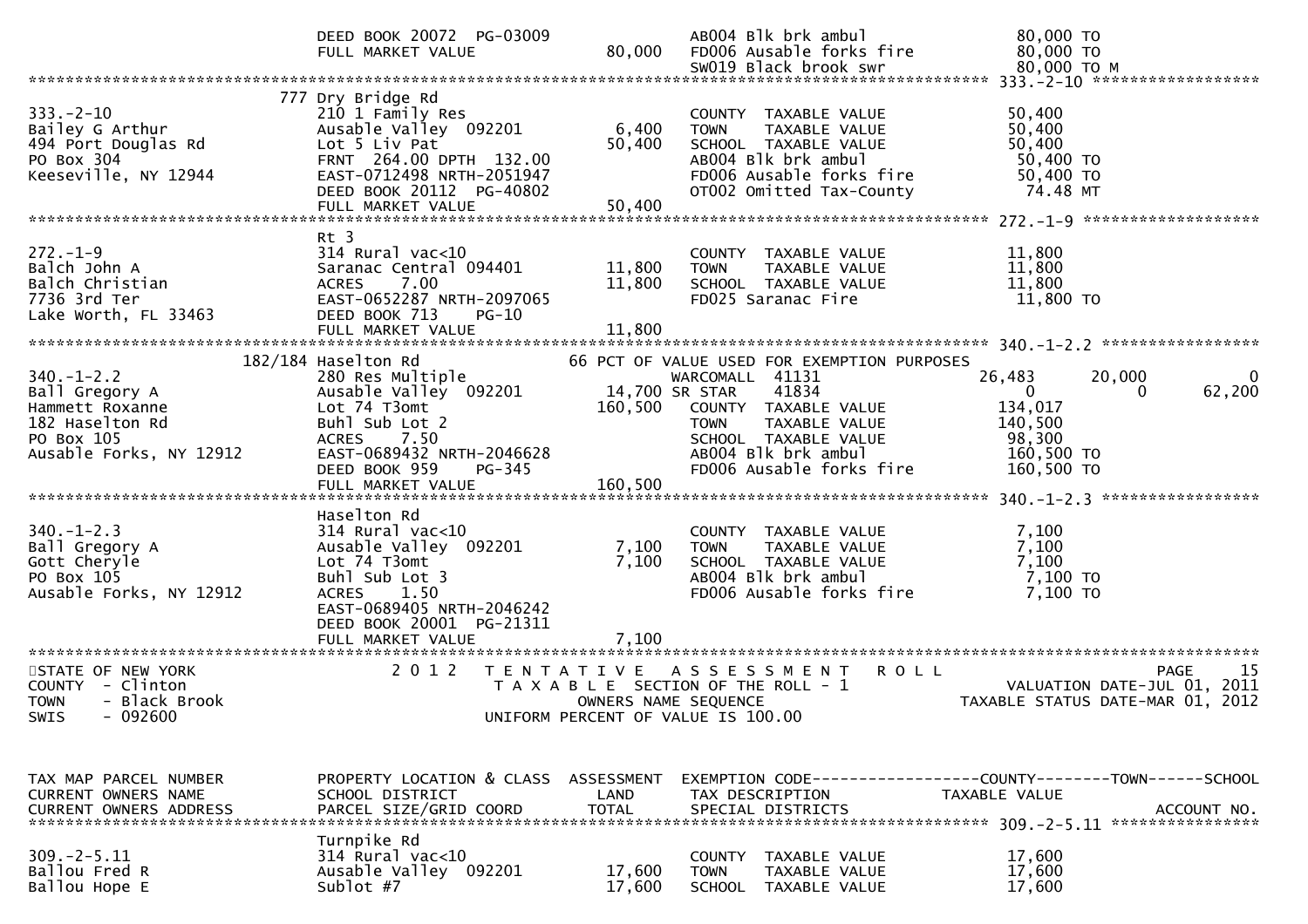| 137 Gurn Spring Rd<br>Gansevoort, NY 12831                                                                                        | 9.84<br><b>ACRES</b><br>EAST-0676593 NRTH-2067145<br>DEED BOOK 20041 PG-71778<br>FULL MARKET VALUE                                                                         | 17,600                     | ABOO4 Blk brk ambul<br>FD006 Ausable forks fire                                                                                                                                                                                      | 17,600 TO<br>17,600 TO                                                                                      |                            |
|-----------------------------------------------------------------------------------------------------------------------------------|----------------------------------------------------------------------------------------------------------------------------------------------------------------------------|----------------------------|--------------------------------------------------------------------------------------------------------------------------------------------------------------------------------------------------------------------------------------|-------------------------------------------------------------------------------------------------------------|----------------------------|
| $342. - 1 - 14$<br>Barber Life Use Gary M<br>Aubin Howard L<br>2086 Rt 9N<br>PO Box 447<br>Ausable Forks, NY 12912                | 2086 Rt 9N<br>210 1 Family Res<br>Ausable Valley 092201<br><b>ACRES</b><br>4.50<br>EAST-0716624 NRTH-2049100<br>DEED BOOK 20112 PG-44990<br>FULL MARKET VALUE              | 37,700<br>37,700           | 88 PCT OF VALUE USED FOR EXEMPTION PURPOSES<br>AGED - ALL 41800<br>10,900 SR STAR<br>41834<br>COUNTY TAXABLE VALUE<br><b>TOWN</b><br><b>TAXABLE VALUE</b><br>SCHOOL TAXABLE VALUE<br>AB004 Blk brk ambul<br>FD006 Ausable forks fire | 16,588<br>16,588<br>$\overline{0}$<br>0<br>21,112<br>21,112<br>$\bf{0}$<br>37,700 TO<br>37,700 TO           | 16,588<br>21,112           |
| $301 - 3 - 7$<br>Barber Richard H Jr<br>671 Peaseleeville Rd<br>Schuyler Falls, NY 12985                                          | Buck Hill Rd<br>920 Priv Hunt/Fi<br>Ausable Valley 092201<br>52.00<br><b>ACRES</b><br>EAST-0712761 NRTH-2075620<br>DEED BOOK 20102 PG-36994<br>FULL MARKET VALUE           | 36,300<br>46,300<br>46,300 | COUNTY TAXABLE VALUE<br><b>TOWN</b><br>TAXABLE VALUE<br>SCHOOL TAXABLE VALUE<br>AB004 Blk brk ambul<br>FD006 Ausable forks fire                                                                                                      | 46,300<br>46,300<br>46,300<br>46,300 TO<br>46,300 TO                                                        | ****************           |
| $342.1 - 1 - 6.2$<br>Barber Stephen G<br>Barber Lisa Anne M<br>PO Box 154<br>Ausable Forks, NY 12912                              | 20 Palmer St<br>270 Mfg housing<br>Ausable Valley 092201<br>63.00 DPTH 100.00<br><b>FRNT</b><br>EAST-0709573 NRTH-2045434<br>DEED BOOK 20021 PG-39509<br>FULL MARKET VALUE | 35,000<br>35,000           | WARNONALL 41121<br>41854<br>2,600 RES STAR<br>COUNTY TAXABLE VALUE<br>TAXABLE VALUE<br><b>TOWN</b><br>SCHOOL TAXABLE VALUE<br>AB004 Blk brk ambul<br>FD006 Ausable forks fire<br>SW019 Black brook swr                               | 5,250<br>5,250<br>$\overline{0}$<br>0<br>29,750<br>29,750<br>5,000<br>35,000 TO<br>35,000 TO<br>35,000 TO M | 0<br>30,000                |
| $307.3 - 1 - 3$<br>Barnes Carol M<br>Pardy-Leff Gale<br>Attn: Robert L Pardy<br>4 Tina Dr<br>Highland, NY 12528 FULL MARKET VALUE | 185 Old Hawkeye Rd<br>260 Seasonal res - WTRFNT<br>Ausable Valley 092201<br>$3.00^{\circ}$<br><b>ACRES</b><br>EAST-0651476 NRTH-2066736<br>DEED BOOK 98001 PG-01875        | 297,700<br>320,300         | COUNTY TAXABLE VALUE<br><b>TOWN</b><br>TAXABLE VALUE<br>SCHOOL TAXABLE VALUE<br>AB004 Blk brk ambul<br>FD006 Ausable forks fire                                                                                                      | 320,300<br>320,300<br>320,300<br>320,300 TO<br>320,300 TO                                                   |                            |
| STATE OF NEW YORK<br>COUNTY - Clinton<br><b>TOWN</b><br>- Black Brook<br>$-092600$<br><b>SWIS</b>                                 | 2 0 1 2                                                                                                                                                                    |                            | TENTATIVE ASSESSMENT<br><b>ROLL</b><br>T A X A B L E SECTION OF THE ROLL - 1<br>OWNERS NAME SEQUENCE<br>UNIFORM PERCENT OF VALUE IS 100.00                                                                                           | VALUATION DATE-JUL 01,<br>TAXABLE STATUS DATE-MAR 01, 2012                                                  | 16<br><b>PAGE</b><br>-2011 |
| TAX MAP PARCEL NUMBER<br><b>CURRENT OWNERS NAME</b>                                                                               | PROPERTY LOCATION & CLASS<br>SCHOOL DISTRICT                                                                                                                               | ASSESSMENT<br>LAND         | EXEMPTION        CODE------------------COUNTY-------TOWN------SCHOOL<br>TAX DESCRIPTION                                                                                                                                              | TAXABLE VALUE                                                                                               |                            |
| $299. - 1 - 10$<br>Barone Patricia Ann<br>Keating Terence J<br>225 Benjamin Meadow Rd                                             | Guide Board Rd<br>314 Rural vac<10<br>Ausable Valley 092201<br>5.30<br><b>ACRES</b><br>EAST-0689380 NRTH-2074401                                                           | 11,900<br>11,900           | COUNTY TAXABLE VALUE<br>TAXABLE VALUE<br><b>TOWN</b><br>SCHOOL TAXABLE VALUE<br>AB004 Blk brk ambul                                                                                                                                  | 11,900<br>11,900<br>11,900<br>11,900 TO                                                                     |                            |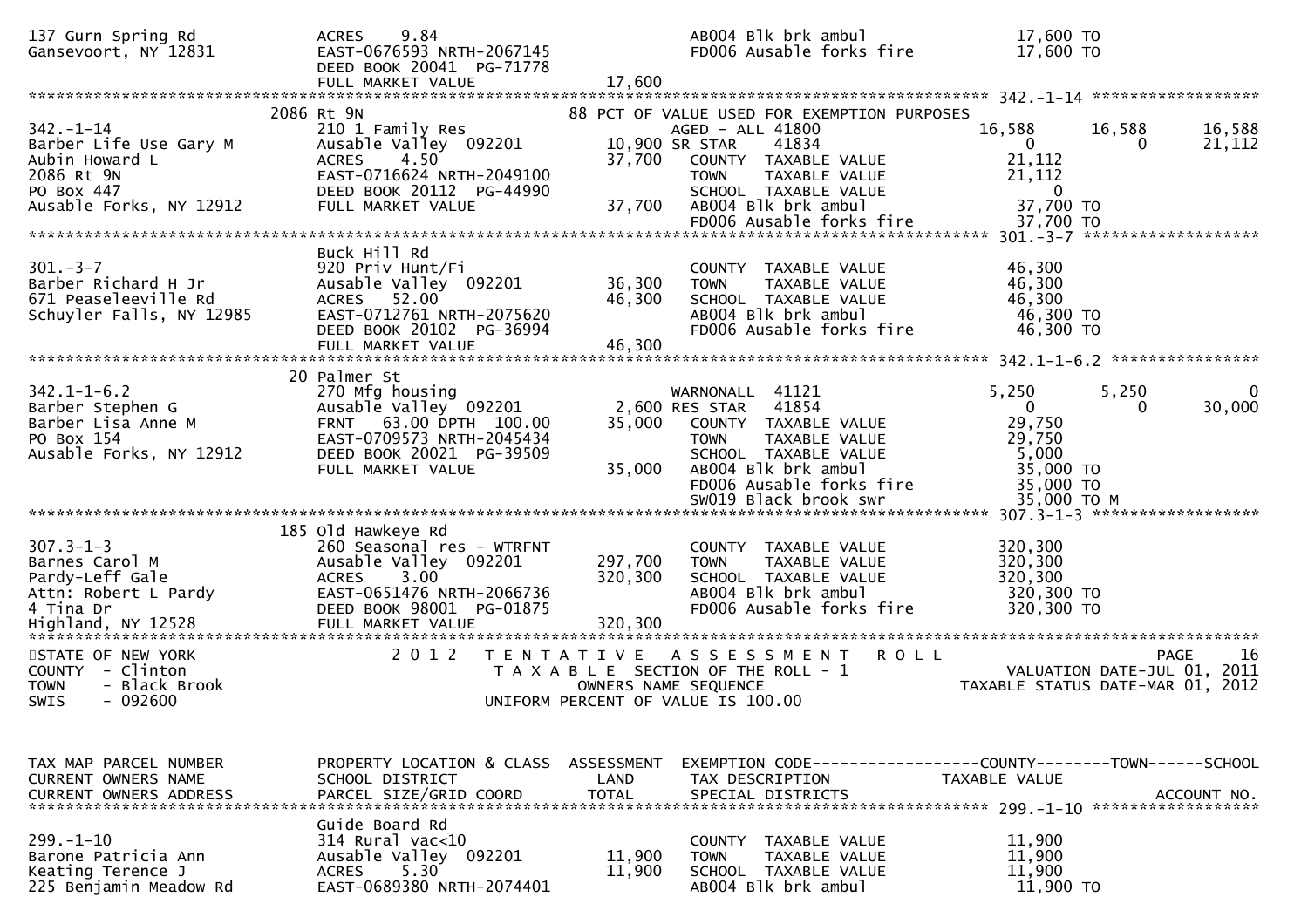| Tuxedo, NY 10987                                                                                        | DEED BOOK 20041 PG-73911<br>FULL MARKET VALUE                                                                                                                                               | 11,900                             | FD006 Ausable forks fire                                                                                                        | 11,900 TO                                                                                           |    |
|---------------------------------------------------------------------------------------------------------|---------------------------------------------------------------------------------------------------------------------------------------------------------------------------------------------|------------------------------------|---------------------------------------------------------------------------------------------------------------------------------|-----------------------------------------------------------------------------------------------------|----|
| $299. - 1 - 11.4$<br>Barone Patricia Ann<br>225 Benjamin Meadow Rd<br>Tuxedo, NY 10987                  | Guide Board Rd<br>$314$ Rural vac<10<br>Ausable Valley 092201<br>Lot 31 T3omt<br>Patricia's Lot Keating Su<br>5.40<br><b>ACRES</b><br>EAST-0687815 NRTH-2077508<br>DEED BOOK 20031 PG-55716 | 12,000<br>12,000                   | COUNTY TAXABLE VALUE<br><b>TOWN</b><br>TAXABLE VALUE<br>SCHOOL TAXABLE VALUE<br>AB004 Blk brk ambul<br>FD006 Ausable forks fire | 12,000<br>12,000<br>12,000<br>12,000 TO<br>12,000 TO                                                |    |
|                                                                                                         | Guide Board Rd                                                                                                                                                                              |                                    |                                                                                                                                 |                                                                                                     |    |
| $299. - 1 - 12$<br>Barone Patricia Ann<br>225 Benjamin Meadow Rd<br>Tuxedo Park, NY 10987               | $314$ Rural vac< $10$<br>Ausable Valley 092201<br>5.90<br><b>ACRES</b><br>EAST-0687788 NRTH-2077774<br>DEED BOOK 20031 PG-62444<br>FULL MARKET VALUE                                        | 12,600<br>12,600<br>12,600         | COUNTY TAXABLE VALUE<br>TAXABLE VALUE<br><b>TOWN</b><br>SCHOOL TAXABLE VALUE<br>AB004 Blk brk ambul<br>FD006 Ausable forks fire | 12,600<br>12,600<br>12,600<br>12,600 TO<br>12,600 TO                                                |    |
|                                                                                                         |                                                                                                                                                                                             |                                    |                                                                                                                                 |                                                                                                     |    |
| $299. - 1 - 14$<br>Barone Patricia Ann<br>Keating Terence<br>225 Benjamin Meadow Rd<br>Tuxedo, NY 10987 | Guide Board Rd<br>$314$ Rural vac<10<br>Ausable Valley 092201<br>Lot 31 T3omt<br>6.00<br><b>ACRES</b><br>EAST-0687668 NRTH-2078493<br>DEED BOOK 20041 PG-72802<br>FULL MARKET VALUE         | 12,800<br>12,800<br>12,800         | COUNTY TAXABLE VALUE<br>TAXABLE VALUE<br><b>TOWN</b><br>SCHOOL TAXABLE VALUE<br>AB004 Blk brk ambul<br>FD006 Ausable forks fire | 12,800<br>12,800<br>12,800<br>12,800 TO<br>12,800 TO                                                |    |
|                                                                                                         | 831 Turnpike Rd                                                                                                                                                                             |                                    |                                                                                                                                 |                                                                                                     |    |
| $308. - 1 - 3.4$<br>Barthmaier Roger F<br>Barthmaier Elizabeth<br>1102 Quinard Ct<br>Ambler, PA 19002   | 240 Rural res<br>Ausable Valley 092201<br>Lot 36 T3omt<br>ACRES 13.44<br>EAST-0670292 NRTH-2066361<br>DEED BOOK 20072 PG-5134                                                               | 20,500<br>627,400                  | COUNTY TAXABLE VALUE<br>TAXABLE VALUE<br><b>TOWN</b><br>SCHOOL TAXABLE VALUE<br>AB004 Blk brk ambul<br>FD006 Ausable forks fire | 627,400<br>627,400<br>627,400<br>627,400 TO<br>627,400 TO                                           |    |
|                                                                                                         |                                                                                                                                                                                             |                                    |                                                                                                                                 |                                                                                                     |    |
| STATE OF NEW YORK<br>COUNTY - Clinton<br>- Black Brook<br><b>TOWN</b><br><b>SWIS</b><br>- 092600        | 2 0 1 2<br>T E N T A T I V E                                                                                                                                                                | OWNERS NAME SEQUENCE               | <b>ROLL</b><br>A S S E S S M E N T<br>T A X A B L E SECTION OF THE ROLL - 1<br>UNIFORM PERCENT OF VALUE IS 100.00               | <b>PAGE</b><br>VALUATION DATE-JUL 01, 2011<br>TAXABLE STATUS DATE-MAR 01, 2012                      | 17 |
| TAX MAP PARCEL NUMBER<br>CURRENT OWNERS NAME<br><b>CURRENT OWNERS ADDRESS</b>                           | PROPERTY LOCATION & CLASS<br>SCHOOL DISTRICT<br>PARCEL SIZE/GRID COORD                                                                                                                      | ASSESSMENT<br>LAND<br><b>TOTAL</b> | TAX DESCRIPTION<br>SPECIAL DISTRICTS                                                                                            | EXEMPTION        CODE-----------------COUNTY-------TOWN------SCHOOL<br>TAXABLE VALUE<br>ACCOUNT NO. |    |
| $274. - 1 - 15$<br>Bashaw Brett Joseph<br>128 South St<br>Moyock, NC 27958                              | Guide Board Rd<br>910 Priv forest<br>094001<br>Peru Central<br>ACRES 79.20<br>EAST-0682688 NRTH-2088934<br>DEED BOOK 844<br><b>PG-205</b>                                                   | 33,700<br>33,700                   | TAXABLE VALUE<br><b>COUNTY</b><br>TAXABLE VALUE<br>TOWN<br>SCHOOL TAXABLE VALUE<br>FD025 Saranac Fire                           | 33,700<br>33,700<br>33,700<br>33,700 TO                                                             |    |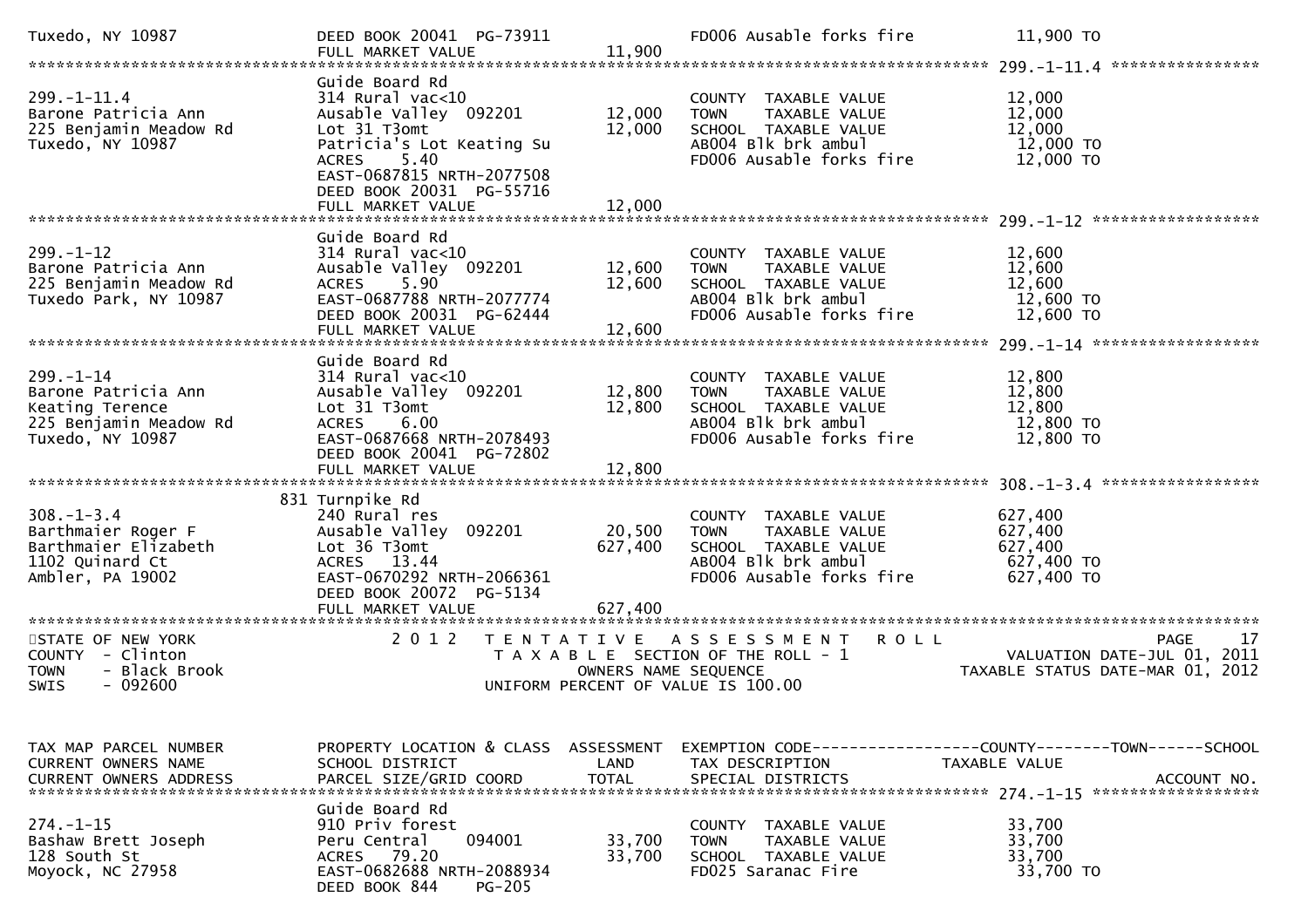|                                                                                               | FULL MARKET VALUE                                                                                                                                                       | 33,700                     |                                                                                                                                                                                  |                                                                                              |
|-----------------------------------------------------------------------------------------------|-------------------------------------------------------------------------------------------------------------------------------------------------------------------------|----------------------------|----------------------------------------------------------------------------------------------------------------------------------------------------------------------------------|----------------------------------------------------------------------------------------------|
| $275. - 1 - 5.4$<br>Bashaw Lawrence<br>2800 E Morning Glory Cir<br>Payson, AZ 85541-2980      | 76 Ore Bed Rd<br>582 Camping park<br>Peru Central<br>094001<br>Lot 10 T3omt<br>ACRES 45.50<br>EAST-0687781 NRTH-2095985<br>DEED BOOK 644<br>PG-757<br>FULL MARKET VALUE | 65,700<br>73,200<br>73,200 | COUNTY TAXABLE VALUE<br><b>TOWN</b><br>TAXABLE VALUE<br>SCHOOL TAXABLE VALUE<br>FD025 Saranac Fire                                                                               | 73,200<br>73,200<br>73,200<br>73,200 TO                                                      |
|                                                                                               | Rt 9N                                                                                                                                                                   |                            |                                                                                                                                                                                  |                                                                                              |
| $333. -2 - 21.1$<br>Bass James W<br>Bass Christine M<br>2042 Rt 9N<br>Ausable Forks, NY 12912 | $322$ Rural vac $>10$<br>Ausable Valley 092201<br>170 Maules<br><b>ACRES</b><br>9.00<br>EAST-0717995 NRTH-2049462<br>DEED BOOK 20021 PG-46398                           | 19,700<br>19,700           | COUNTY TAXABLE VALUE<br>TAXABLE VALUE<br><b>TOWN</b><br>SCHOOL TAXABLE VALUE<br>AB004 Blk brk ambul<br>FD006 Ausable forks fire                                                  | 19,700<br>19,700<br>19,700<br>19,700 TO<br>19,700 TO                                         |
|                                                                                               |                                                                                                                                                                         |                            |                                                                                                                                                                                  |                                                                                              |
|                                                                                               | 2042 Rt 9N                                                                                                                                                              |                            | 97 PCT OF VALUE USED FOR EXEMPTION PURPOSES                                                                                                                                      |                                                                                              |
| $333. -2 - 21.3$<br>Bass James W<br>Bass Christine<br>2042 Rt 9N<br>Ausable Forks, NY 12912   | 210 1 Family Res<br>Ausable Valley 092201<br>Lot 170 Maules<br>ACRES 2.00<br>EAST-0717710 NRTH-2049198<br>DEED BOOK 739<br>PG-341                                       | 14,300<br>49,400           | WARCOMALL 41131<br>COUNTY TAXABLE VALUE<br><b>TOWN</b><br>TAXABLE VALUE<br>SCHOOL TAXABLE VALUE<br>AB004 Blk brk ambul<br>FD006 Ausable forks fire                               | 11,980<br>11,980<br>0<br>37,420<br>37,420<br>49,400<br>49,400 TO<br>49,400 TO                |
|                                                                                               |                                                                                                                                                                         | 49,400                     |                                                                                                                                                                                  |                                                                                              |
|                                                                                               | Strackville Rd                                                                                                                                                          |                            |                                                                                                                                                                                  |                                                                                              |
| $264. - 1 - 7$<br>Battin Joha<br>Battin Jayne<br>132 Plains Rd<br>Peru, NY 12972              | 910 Priv forest<br>094001<br>Peru Central<br>ACRES 175.00<br>EAST-0691307 NRTH-2098781<br>DEED BOOK 20102 PG-32463                                                      | 68,500<br>68,500           | COUNTY TAXABLE VALUE<br>TAXABLE VALUE<br><b>TOWN</b><br>SCHOOL TAXABLE VALUE<br>FD025 Saranac Fire                                                                               | 68,500<br>68,500<br>68,500<br>68,500 TO                                                      |
| STATE OF NEW YORK                                                                             | 2 0 1 2                                                                                                                                                                 |                            | TENTATIVE ASSESSMENT ROLL                                                                                                                                                        | 18<br><b>PAGE</b>                                                                            |
| COUNTY - Clinton<br>- Black Brook<br><b>TOWN</b><br>$-092600$<br><b>SWIS</b>                  |                                                                                                                                                                         | OWNERS NAME SEQUENCE       | T A X A B L E SECTION OF THE ROLL - 1<br>UNIFORM PERCENT OF VALUE IS 100.00                                                                                                      | VALUATION DATE-JUL 01, 2011<br>TAXABLE STATUS DATE-MAR 01, 2012                              |
| TAX MAP PARCEL NUMBER<br>CURRENT OWNERS NAME<br>CURRENT OWNERS ADDRESS                        | PROPERTY LOCATION & CLASS ASSESSMENT<br>SCHOOL DISTRICT<br>PARCEL SIZE/GRID COORD                                                                                       | LAND<br><b>TOTAL</b>       | TAX DESCRIPTION<br>SPECIAL DISTRICTS                                                                                                                                             | EXEMPTION CODE-----------------COUNTY-------TOWN------SCHOOL<br>TAXABLE VALUE<br>ACCOUNT NO. |
| $342.3 - 2 - 21$<br>Baxter Pierce Judy Ann<br>PO Box 701<br>Ausable Forks, NY 12912           | 2416 Rt 9N<br>220 2 Family Res<br>Ausable Valley 092201<br>FRNT 114.00 DPTH<br>90.00<br>EAST-0709671 NRTH-2045010<br>DEED BOOK 980<br>PG-339<br>FULL MARKET VALUE       | 3,700<br>70,000<br>70,000  | 41854<br>RES STAR<br>COUNTY<br>TAXABLE VALUE<br><b>TOWN</b><br>TAXABLE VALUE<br>SCHOOL TAXABLE VALUE<br>AB004 Blk brk ambul<br>FD006 Ausable forks fire<br>SW019 Black brook swr | 0<br>0<br>30,000<br>70,000<br>70,000<br>40,000<br>70,000 TO<br>70,000 TO<br>70,000 TO M      |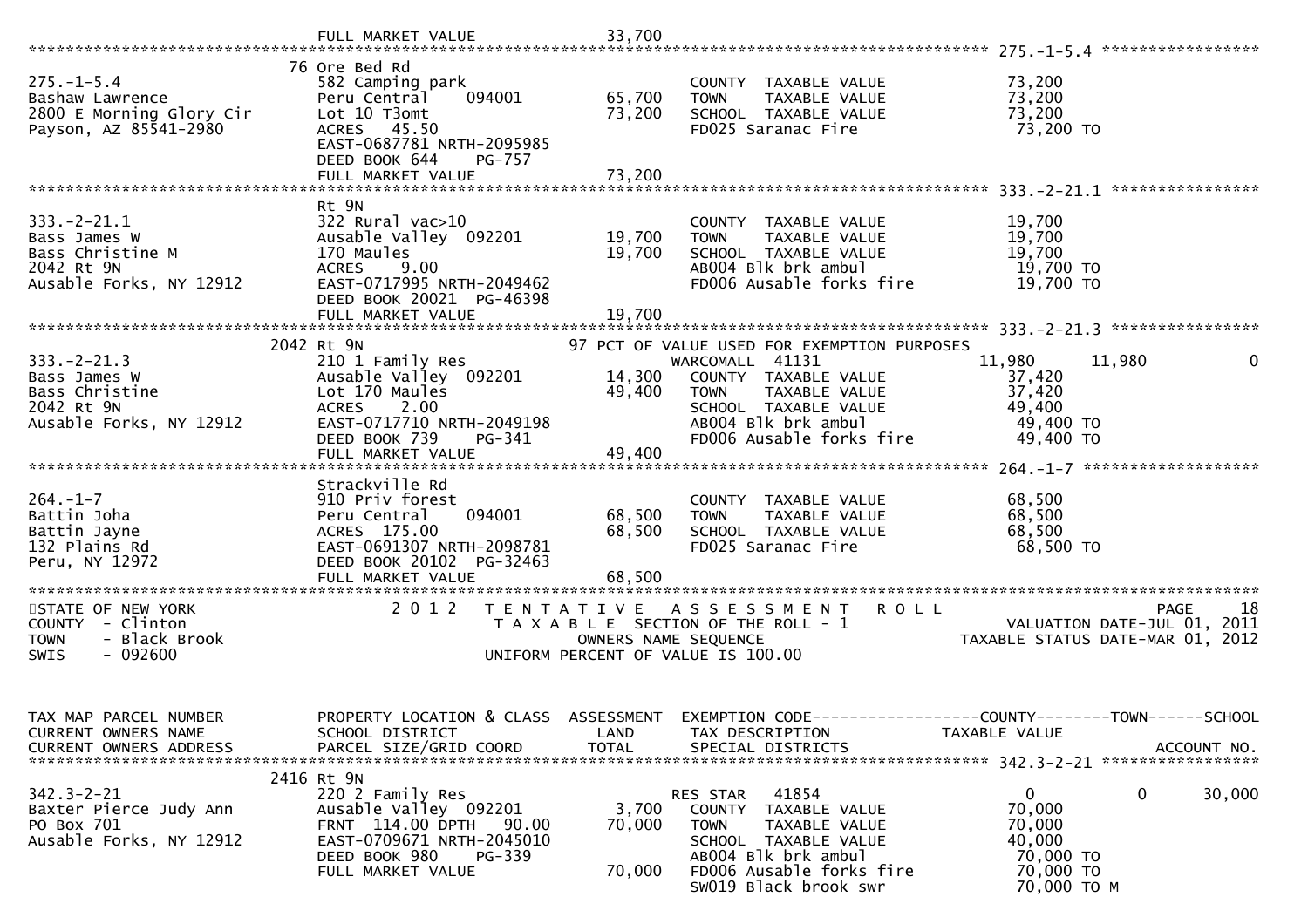|                                                      | Palmer Hill Rd                                                   |                      |                                       |                                                                        |    |
|------------------------------------------------------|------------------------------------------------------------------|----------------------|---------------------------------------|------------------------------------------------------------------------|----|
| $323. - 1 - 7.1$                                     | 910 Priv forest                                                  |                      | COUNTY TAXABLE VALUE                  | 49,500                                                                 |    |
| Beahm Hendrikson whitehead Inc Ausable Valley 092201 |                                                                  | 49,500               | <b>TOWN</b><br>TAXABLE VALUE          | 49,500                                                                 |    |
| Attn: Synchroncity Inc                               | ACRES 111.50                                                     | 49,500               | SCHOOL TAXABLE VALUE                  | 49,500                                                                 |    |
| 32 Mourning Dove Ln                                  | EAST-0713073 NRTH-2054693<br>DEED BOOK 607<br>EHEL BOOK FT VALUE |                      | ABOO4 Blk brk ambul                   | 49,500 TO                                                              |    |
| Brewster, NY 10509                                   |                                                                  |                      | FD006 Ausable forks fire              | 49,500 TO                                                              |    |
|                                                      | FULL MARKET VALUE                                                | 49,500               |                                       |                                                                        |    |
|                                                      |                                                                  |                      |                                       |                                                                        |    |
| 5712/5722 Rt 3                                       |                                                                  |                      |                                       |                                                                        |    |
|                                                      | 240 Rural res                                                    |                      | COUNTY TAXABLE VALUE                  | 87,600                                                                 |    |
|                                                      |                                                                  |                      |                                       |                                                                        |    |
|                                                      | Saranac Central 094401                                           | 40,500               | TAXABLE VALUE<br><b>TOWN</b>          | 87,600                                                                 |    |
| Becerril Jean m<br>1915 Wickersham Dr<br>Try 76014   | ACRES 32.80                                                      | 87,600               | SCHOOL TAXABLE VALUE                  | 87,600                                                                 |    |
|                                                      | EAST-0642839 NRTH-2094103                                        |                      | FD025 Saranac Fire                    | 87,600 TO                                                              |    |
|                                                      | DEED BOOK 630<br>PG-380                                          |                      |                                       |                                                                        |    |
|                                                      | FULL MARKET VALUE                                                | 87,600               |                                       |                                                                        |    |
|                                                      |                                                                  |                      |                                       |                                                                        |    |
|                                                      | 632/642 Mitchell Rd                                              |                      |                                       |                                                                        |    |
| $301. -3 - 5$                                        | 260 Seasonal res                                                 |                      | COUNTY TAXABLE VALUE                  | 96,300                                                                 |    |
| 301.-3-5<br>Becker Geraldine F                       | Ausable Valley 092201                                            | 61,600               | TAXABLE VALUE<br><b>TOWN</b>          | 96,300                                                                 |    |
|                                                      |                                                                  | 96,300               | SCHOOL TAXABLE VALUE                  | 96,300                                                                 |    |
|                                                      | EAST-0714014 NRTH-2073738                                        |                      | AB004 Blk brk ambul                   | 96,300 TO                                                              |    |
|                                                      | PG-328                                                           |                      | FD006 Ausable forks fire              | 96,300 TO                                                              |    |
|                                                      |                                                                  | 96,300               |                                       |                                                                        |    |
|                                                      | FULL MARKET VALUE                                                |                      |                                       |                                                                        |    |
|                                                      | Guide Board Rd                                                   |                      |                                       |                                                                        |    |
|                                                      |                                                                  |                      |                                       |                                                                        |    |
| $287. - 1 - 17.3$                                    | 321 Abandoned ag                                                 |                      | COUNTY TAXABLE VALUE                  | 40,200                                                                 |    |
| Bedard Philip                                        | 094001<br>Peru Central                                           | 40,200               | TAXABLE VALUE<br><b>TOWN</b>          | 40,200                                                                 |    |
| 860 Fuller St                                        | ACRES 60.00                                                      | 40,200               | SCHOOL TAXABLE VALUE                  | 40,200                                                                 |    |
| Peru, NY 12972                                       | EAST-0685269 NRTH-2084710                                        |                      | FD025 Saranac Fire                    | 40,200 TO                                                              |    |
|                                                      | DEED BOOK 20082 PG-17705                                         |                      |                                       |                                                                        |    |
|                                                      | FULL MARKET VALUE                                                | 40,200               |                                       |                                                                        |    |
|                                                      |                                                                  |                      |                                       |                                                                        |    |
| STATE OF NEW YORK                                    | 2 0 1 2                                                          |                      | TENTATIVE ASSESSMENT ROLL             | <b>PAGE</b>                                                            | 19 |
| COUNTY - Clinton                                     |                                                                  |                      | T A X A B L E SECTION OF THE ROLL - 1 |                                                                        |    |
| - Black Brook<br><b>TOWN</b>                         |                                                                  | OWNERS NAME SEQUENCE |                                       | - 1<br>VALUATION DATE-JUL 01, 2011<br>TAXABLE STATUS DATE-MAR 01, 2012 |    |
| $-092600$<br><b>SWIS</b>                             |                                                                  |                      | UNIFORM PERCENT OF VALUE IS 100.00    |                                                                        |    |
|                                                      |                                                                  |                      |                                       |                                                                        |    |
|                                                      |                                                                  |                      |                                       |                                                                        |    |
|                                                      |                                                                  |                      |                                       |                                                                        |    |
| TAX MAP PARCEL NUMBER                                | PROPERTY LOCATION & CLASS ASSESSMENT                             |                      |                                       | EXEMPTION CODE-----------------COUNTY--------TOWN------SCHOOL          |    |
| CURRENT OWNERS NAME                                  | SCHOOL DISTRICT                                                  | LAND                 | TAX DESCRIPTION                       | TAXABLE VALUE                                                          |    |
|                                                      |                                                                  |                      |                                       |                                                                        |    |
|                                                      |                                                                  |                      |                                       |                                                                        |    |
|                                                      | 1803 Peasleeville Rd                                             |                      |                                       |                                                                        |    |
| $275. - 1 - 17.3$                                    | 240 Rural res                                                    |                      | 41854<br>RES STAR                     | 30,000<br>$\mathbf{0}$<br>$\mathbf 0$                                  |    |
| Bedard Roy                                           | 094001<br>Peru Central                                           | 46,600               | COUNTY<br>TAXABLE VALUE               | 192,200                                                                |    |
|                                                      |                                                                  |                      |                                       |                                                                        |    |
| Bedard Laura J                                       | Lot 6 & 14 T3omt                                                 | 192,200              | <b>TOWN</b><br>TAXABLE VALUE          | 192,200                                                                |    |
| 1803 Peasleeville Rd                                 | 52.30<br>ACRES                                                   |                      | SCHOOL TAXABLE VALUE                  | 162,200                                                                |    |
| Schuyler Falls, NY 12985                             | EAST-0693101 NRTH-2092822                                        |                      | FD025 Saranac Fire                    | 192,200 TO                                                             |    |
|                                                      | DEED BOOK 620<br>PG-901                                          |                      |                                       |                                                                        |    |
|                                                      |                                                                  | 192,200              |                                       |                                                                        |    |
|                                                      | FULL MARKET VALUE                                                |                      |                                       |                                                                        |    |
|                                                      |                                                                  |                      |                                       | *****************<br>$333 - 1 - 3.6$                                   |    |
|                                                      | 828 Dry Bridge Rd                                                |                      |                                       |                                                                        |    |
| $333. - 1 - 3.6$                                     | 270 Mfg housing                                                  |                      | RES STAR<br>41854                     | 0<br>$\mathbf 0$<br>30,000                                             |    |
| Beecher Joseph T                                     | Ausable Valley 092201                                            | 7,900                | COUNTY<br>TAXABLE VALUE               | 53,200                                                                 |    |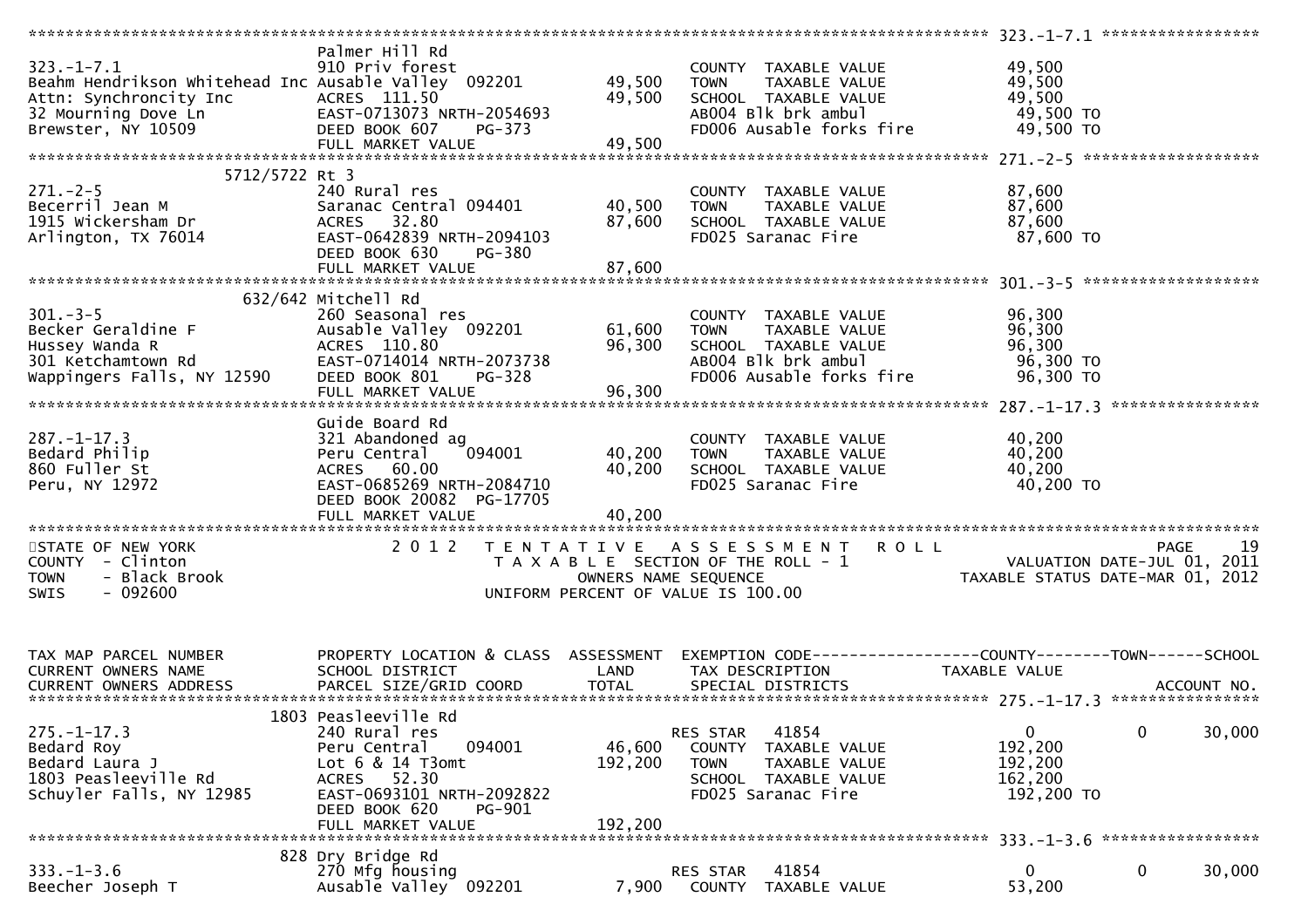| 830 Dry Bridge Rd<br>Ausable Forks, NY 12912                                                      | Lot 18 Livingston Patent<br>2.12<br><b>ACRES</b><br>EAST-0711337 NRTH-2052319<br>DEED BOOK 20041 PG-77968<br>FULL MARKET VALUE                                                  | 53,200<br>53,200              | <b>TOWN</b><br>TAXABLE VALUE<br>SCHOOL TAXABLE VALUE<br>AB004 Blk brk ambul<br>FD006 Ausable forks fire                         | 53,200<br>23,200<br>53,200 TO<br>53,200 TO                                       |
|---------------------------------------------------------------------------------------------------|---------------------------------------------------------------------------------------------------------------------------------------------------------------------------------|-------------------------------|---------------------------------------------------------------------------------------------------------------------------------|----------------------------------------------------------------------------------|
|                                                                                                   |                                                                                                                                                                                 |                               |                                                                                                                                 |                                                                                  |
| $333. - 1 - 8.2$<br>Beecher Mary Ellen<br>9455 Rt 9<br>Chazy, NY 12921                            | 160 Tower Rd<br>270 Mfg housing<br>Ausable Valley 092201<br>Lot 16 Liv<br>7.02<br><b>ACRES</b><br>EAST-0707702 NRTH-2053932<br>DEED BOOK 20021 PG-46874<br>FULL MARKET VALUE    | 14,000<br>46,300<br>46,300    | COUNTY TAXABLE VALUE<br>TAXABLE VALUE<br><b>TOWN</b><br>SCHOOL TAXABLE VALUE<br>AB004 Blk brk ambul<br>FD006 Ausable forks fire | 46,300<br>46,300<br>46,300<br>46,300 TO<br>46,300 TO                             |
|                                                                                                   |                                                                                                                                                                                 |                               |                                                                                                                                 |                                                                                  |
| $299. -1 - 1.1$<br>Begor Winfield<br>Begor Mary Beth<br>PO Box 347<br>Dover Plains, NY 12522      | 1349 Guide Board Rd<br>$314$ Rural vac<10<br>094001<br>Peru Central<br>Lot 22 T3omt<br>ACRES 7.91<br>EAST-0687274 NRTH-2079650<br>DEED BOOK 20061 PG-99856<br>FULL MARKET VALUE | 15,100<br>15,100<br>15,100    | COUNTY TAXABLE VALUE<br>TAXABLE VALUE<br><b>TOWN</b><br>SCHOOL TAXABLE VALUE<br>FD025 Saranac Fire                              | 15,100<br>15,100<br>15,100<br>15,100 TO                                          |
|                                                                                                   |                                                                                                                                                                                 |                               |                                                                                                                                 |                                                                                  |
| $272. - 1 - 17.1$<br>Bell Family Trust Bernard<br>751 State St<br>Schenectady, NY 12307           | Cass Rd<br>910 Priv forest<br>Saranac Central 094401<br>Lot 71 T4 Omt<br>ACRES 77.50<br>EAST-0653993 NRTH-2092813<br>DEED BOOK 20041 PG-67642<br>FULL MARKET VALUE              | 44,600<br>44,600<br>44,600    | COUNTY TAXABLE VALUE<br>TAXABLE VALUE<br><b>TOWN</b><br>SCHOOL TAXABLE VALUE<br>FD025 Saranac Fire                              | 44,600<br>44,600<br>44,600<br>44,600 TO                                          |
| STATE OF NEW YORK<br>COUNTY - Clinton<br><b>TOWN</b><br>- Black Brook<br>$-092600$<br>SWIS        | 2 0 1 2                                                                                                                                                                         | OWNERS NAME SEQUENCE          | TENTATIVE ASSESSMENT ROLL<br>T A X A B L E SECTION OF THE ROLL - 1<br>UNIFORM PERCENT OF VALUE IS 100.00                        | 20<br>PAGE<br>VALUATION DATE-JUL 01,<br>2011<br>TAXABLE STATUS DATE-MAR 01, 2012 |
| TAX MAP PARCEL NUMBER<br>CURRENT OWNERS NAME                                                      | PROPERTY LOCATION & CLASS ASSESSMENT<br>SCHOOL DISTRICT                                                                                                                         | LAND                          | TAX DESCRIPTION                                                                                                                 | EXEMPTION CODE------------------COUNTY--------TOWN------SCHOOL<br>TAXABLE VALUE  |
| $322.3 - 1 - 1$<br>Bellows Scott<br>Bellows Eugene<br>115 Adams School Rd<br>Grand Isle, VT 05458 | 283 Fern Lake Rd<br>260 Seasonal res - WTRFNT<br>Ausable Valley 092201<br>FRNT 100.00 DPTH 290.00<br>EAST-0695789 NRTH-2059116<br>DEED BOOK 636<br>PG-1071<br>FULL MARKET VALUE | 112,600<br>145,100<br>145,100 | COUNTY TAXABLE VALUE<br>TAXABLE VALUE<br><b>TOWN</b><br>SCHOOL TAXABLE VALUE<br>AB004 Blk brk ambul<br>FD006 Ausable forks fire | 145,100<br>145,100<br>145,100<br>145,100 TO<br>145,100 TO                        |
| $322.3 - 1 - 2$<br>Bellows Scott R<br>Bellows Bonnie M                                            | 285 Fern Lake Rd<br>210 1 Family Res - WTRFNT<br>Ausable Valley 092201<br>Deed 627-893                                                                                          | 101,500<br>183,400            | COUNTY TAXABLE VALUE<br>TAXABLE VALUE<br><b>TOWN</b><br><b>SCHOOL</b><br>TAXABLE VALUE                                          | 183,400<br>183,400<br>183,400                                                    |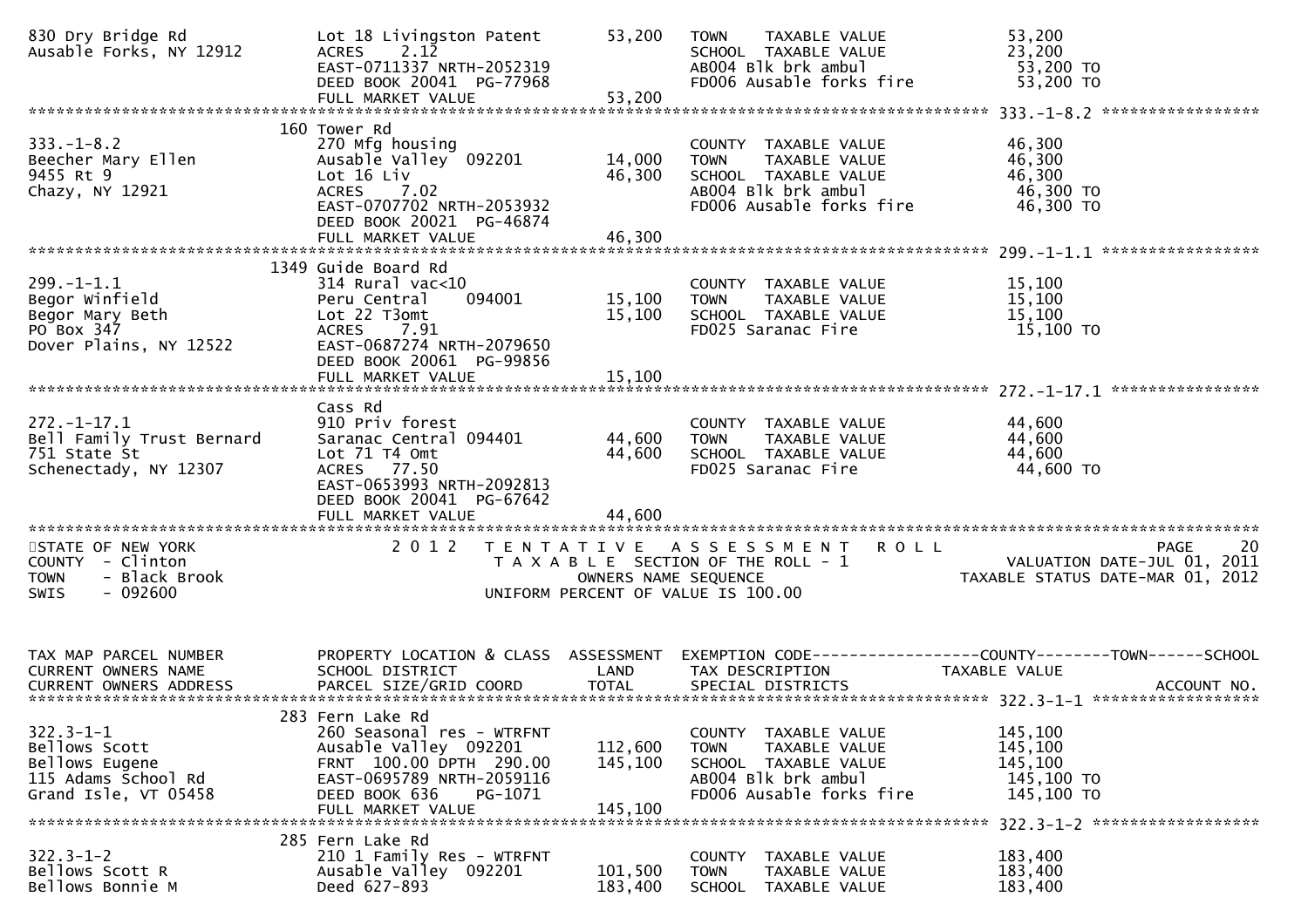| 33904 Silver Pine Dr<br>Leesburg, FL 34788                                                              | FRNT 40.00 DPTH 316.00<br>EAST-0695837 NRTH-2059184<br>DEED BOOK 20001 PG-20040<br>FULL MARKET VALUE                                                                           | 183,400                       | AB004 Blk brk ambul<br>FD006 Ausable forks fire                                                                                          | 183,400 TO<br>183,400 TO                                        |                                            |
|---------------------------------------------------------------------------------------------------------|--------------------------------------------------------------------------------------------------------------------------------------------------------------------------------|-------------------------------|------------------------------------------------------------------------------------------------------------------------------------------|-----------------------------------------------------------------|--------------------------------------------|
|                                                                                                         |                                                                                                                                                                                |                               |                                                                                                                                          |                                                                 |                                            |
| $333 - 3 - 2$<br>Bennett Cheryl M<br>415 No Winton Rd<br>Rochester, NY 14610                            | Crusher Rd<br>314 Rural vac<10<br>Ausable Valley 092201<br>ACRES 1.30<br>EAST-0708215 NRTH-2052780<br>DEED BOOK 611<br>PG-1152<br>FULL MARKET VALUE                            | 6,900<br>6,900<br>6,900       | COUNTY TAXABLE VALUE<br>TAXABLE VALUE<br><b>TOWN</b><br>SCHOOL TAXABLE VALUE<br>AB004 Blk brk ambul<br>FD006 Ausable forks fire          | 6,900<br>6,900<br>6,900<br>$6,900$ TO<br>6,900 ТО               |                                            |
|                                                                                                         |                                                                                                                                                                                |                               |                                                                                                                                          |                                                                 |                                            |
| $333. - 1 - 10.2$<br>Bennett Mark R<br>c/o Pat Santa Maria Sr.<br>PO Box 416<br>Ausable Forks, NY 12912 | 96 Coughlin Rd<br>260 Seasonal res<br>Ausable Valley 092201<br>17 Liv Div<br>ACRES 10.30<br>EAST-0709473 NRTH-2054110<br>DEED BOOK 980<br>$PG-241$                             | 18,100<br>30,800              | COUNTY TAXABLE VALUE<br>TAXABLE VALUE<br><b>TOWN</b><br>SCHOOL TAXABLE VALUE<br>AB004 Blk brk ambul<br>FD006 Ausable forks fire          | 30,800<br>30,800<br>30,800<br>30,800 TO<br>30,800 TO            |                                            |
|                                                                                                         | FULL MARKET VALUE                                                                                                                                                              | 30,800                        |                                                                                                                                          |                                                                 |                                            |
|                                                                                                         |                                                                                                                                                                                |                               |                                                                                                                                          |                                                                 |                                            |
| $341.2 - 1 - 25$<br>Berkmann William<br>10 Separator Rd<br>Ausable Forks, NY 12912                      | 10 Separator Rd<br>210 1 Family Res<br>Ausable Valley 092201<br>FRNT 130.00 DPTH 127.00<br>EAST-0706083 NRTH-2046160<br>DEED BOOK 20051 PG-86251                               | 50,800                        | 41834<br>SR STAR<br>4,800 COUNTY TAXABLE VALUE<br><b>TOWN</b><br>TAXABLE VALUE<br>SCHOOL TAXABLE VALUE<br>AB004 Blk brk ambul            | $\mathbf{0}$<br>50,800<br>50,800<br>$\overline{0}$<br>50,800 TO | $\mathbf{0}$<br>50,800                     |
|                                                                                                         |                                                                                                                                                                                |                               |                                                                                                                                          |                                                                 |                                            |
| STATE OF NEW YORK<br>COUNTY - Clinton<br>- Black Brook<br><b>TOWN</b><br>$-092600$<br><b>SWIS</b>       | 2 0 1 2                                                                                                                                                                        |                               | TENTATIVE ASSESSMENT ROLL<br>T A X A B L E SECTION OF THE ROLL - 1<br>OWNERS NAME SEQUENCE<br>UNIFORM PERCENT OF VALUE IS 100.00         | TAXABLE STATUS DATE-MAR 01, 2012                                | -21<br>PAGE<br>VALUATION DATE-JUL 01, 2011 |
| TAX MAP PARCEL NUMBER<br>CURRENT OWNERS NAME                                                            | PROPERTY LOCATION & CLASS ASSESSMENT<br>SCHOOL DISTRICT                                                                                                                        | LAND                          | EXEMPTION CODE------------------COUNTY--------TOWN------SCHOOL<br>TAX DESCRIPTION                                                        | TAXABLE VALUE                                                   |                                            |
| $307.3 - 1 - 5$<br>Berry Michael JA<br>Jack Stephanie J<br>42 Sargent St<br>Cambridge, MA 02140         | 121 old Hawkeye Rd<br>260 Seasonal res - WTRFNT<br>Ausable Valley 092201<br>2.00<br><b>ACRES</b><br>EAST-0652437 NRTH-2067549<br>DEED BOOK 20021 PG-44599<br>FULL MARKET VALUE | 250,700<br>326,900<br>326,900 | COUNTY TAXABLE VALUE<br><b>TOWN</b><br><b>TAXABLE VALUE</b><br>SCHOOL TAXABLE VALUE<br>AB004 Blk brk ambul<br>FD006 Ausable forks fire   | 326,900<br>326,900<br>326,900<br>326,900 TO<br>326,900 TO       |                                            |
|                                                                                                         | 2865 Silver Lake Rd                                                                                                                                                            |                               |                                                                                                                                          |                                                                 |                                            |
| $284. - 1 - 16$<br>Betrus William<br>Betrus Elaine<br>2865 Silver Lake Rd<br>Saranac, NY 12981          | 210 1 Family Res<br>Saranac Central 094401<br>Lot 8 T3 Omt<br>3.10 BANK<br><b>ACRES</b><br>080<br>EAST-0658496 NRTH-2082762<br>DEED BOOK 930<br>PG-317                         | 9,100<br>92,900               | RES STAR<br>41854<br>TAXABLE VALUE<br><b>COUNTY</b><br><b>TAXABLE VALUE</b><br><b>TOWN</b><br>SCHOOL TAXABLE VALUE<br>FD025 Saranac Fire | $\mathbf{0}$<br>92,900<br>92,900<br>62,900<br>92,900 TO         | 0<br>30,000                                |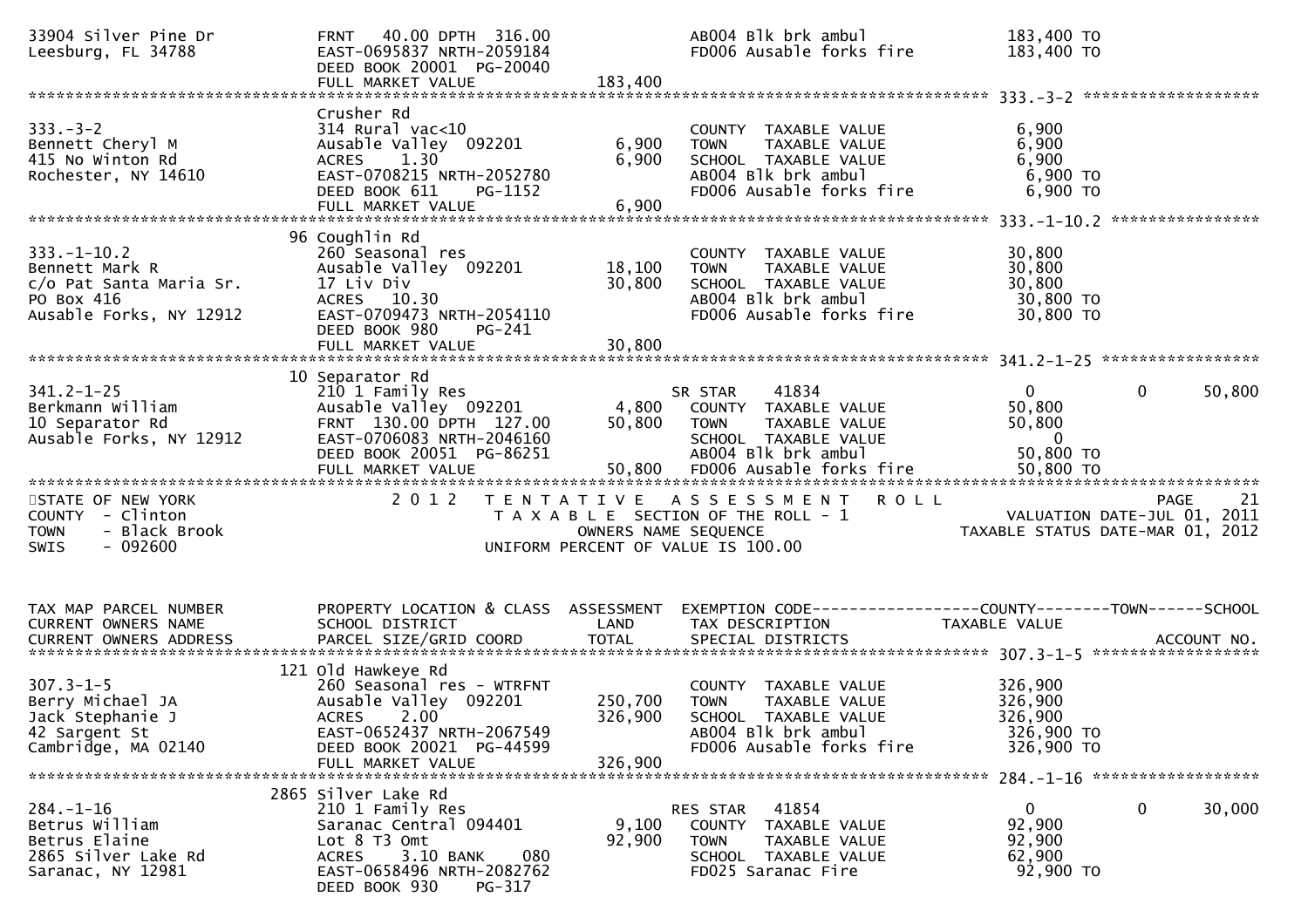|                                                                                                                      | FULL MARKET VALUE                                                                                                                                                 | 92,900                    |                                                                                                                                                                                         |                                                                                    |                                            |        |
|----------------------------------------------------------------------------------------------------------------------|-------------------------------------------------------------------------------------------------------------------------------------------------------------------|---------------------------|-----------------------------------------------------------------------------------------------------------------------------------------------------------------------------------------|------------------------------------------------------------------------------------|--------------------------------------------|--------|
|                                                                                                                      |                                                                                                                                                                   |                           |                                                                                                                                                                                         |                                                                                    |                                            |        |
| $322.3 - 1 - 18.1$<br>Betters Life Use Clarence J<br>Betters Life Use Dorothy M<br>$c/o$ Jane L Millie<br>PO Box 523 | 355 Fern Lake Rd<br>260 Seasonal res - WTRFNT<br>Ausable Valley 092201<br>FRNT 132.00 DPTH 190.00<br>EAST-0697135 NRTH-2060153<br>DEED BOOK 945<br>$PG-43$        | 114,200<br>165,400        | COUNTY TAXABLE VALUE<br>TAXABLE VALUE<br><b>TOWN</b><br>SCHOOL TAXABLE VALUE<br>AB004 Blk brk ambul<br>FD006 Ausable forks fire                                                         | 165,400<br>165,400<br>165,400<br>165,400 TO<br>165,400 TO                          |                                            |        |
|                                                                                                                      | Pettigrew Rd                                                                                                                                                      |                           |                                                                                                                                                                                         |                                                                                    |                                            |        |
| $333. -2 - 4.5$<br>Betters Nikki A<br>Oliver Nancy A<br>PO Box 111<br>AuSable Forks, NY 12912                        | $314$ Rural vac<10<br>Ausable Valley 092201<br>2.30<br><b>ACRES</b><br>EAST-0710604 NRTH-2050034<br>DEED BOOK 20001 PG-21129<br>FULL MARKET VALUE                 | 8,100<br>8,100<br>8,100   | COUNTY TAXABLE VALUE<br><b>TOWN</b><br>TAXABLE VALUE<br>SCHOOL TAXABLE VALUE<br>AB004 Blk brk ambul<br>FD006 Ausable forks fire                                                         | 8,100<br>8,100<br>8,100<br>8,100 TO<br>8,100 то                                    |                                            |        |
|                                                                                                                      |                                                                                                                                                                   |                           |                                                                                                                                                                                         |                                                                                    |                                            |        |
| $341.2 - 1 - 8$<br>Betters Nikki A<br>Oliver Nancy A<br>PO Box 111<br>AuSable Forks, NY 12912                        | 13 N Main St<br>210 1 Family Res<br>Ausable Valley 092201<br>FRNT 46.00 DPTH 340.00<br>EAST-0707379 NRTH-2044802<br>DEED BOOK 20001 PG-21130<br>FULL MARKET VALUE | 2,900<br>43,800<br>43,800 | 41854<br>RES STAR<br>COUNTY TAXABLE VALUE<br><b>TOWN</b><br>TAXABLE VALUE<br>SCHOOL TAXABLE VALUE<br>AB004 Blk brk ambul<br>FD006 Ausable forks fire<br>SW019 Black brook swr           | $\mathbf 0$<br>43,800<br>43,800<br>13,800<br>43,800 TO<br>43,800 TO<br>43,800 TO M | 0                                          | 30,000 |
|                                                                                                                      |                                                                                                                                                                   |                           |                                                                                                                                                                                         |                                                                                    |                                            |        |
|                                                                                                                      |                                                                                                                                                                   |                           |                                                                                                                                                                                         |                                                                                    |                                            |        |
| STATE OF NEW YORK<br>COUNTY - Clinton<br><b>TOWN</b><br>- Black Brook<br>$-092600$<br>SWIS                           | 2 0 1 2<br>T E N T A T I V E                                                                                                                                      | OWNERS NAME SEQUENCE      | A S S E S S M E N T R O L L<br>T A X A B L E SECTION OF THE ROLL - 1<br>UNIFORM PERCENT OF VALUE IS 100.00                                                                              | TAXABLE STATUS DATE-MAR 01, 2012                                                   | <b>PAGE</b><br>VALUATION DATE-JUL 01, 2011 | 22     |
|                                                                                                                      |                                                                                                                                                                   |                           |                                                                                                                                                                                         |                                                                                    |                                            |        |
| TAX MAP PARCEL NUMBER<br>CURRENT OWNERS NAME                                                                         | PROPERTY LOCATION & CLASS ASSESSMENT<br>SCHOOL DISTRICT                                                                                                           | LAND                      | EXEMPTION CODE-----------------COUNTY--------TOWN------SCHOOL<br>TAX DESCRIPTION                                                                                                        | TAXABLE VALUE                                                                      |                                            |        |
|                                                                                                                      |                                                                                                                                                                   |                           |                                                                                                                                                                                         |                                                                                    |                                            |        |
| $309. -2 - 15.1$<br>Beyer Alred F Jr<br>Beyer Jacqueline<br>95 Swastika Rd<br>Schuyler Falls, NY 12985               | 95 Swastika Rd<br>240 Rural res<br>Ausable Valley 092201<br>Lot 38 T3omt<br>ACRES 33.70<br>EAST-0684200 NRTH-2069531<br>DEED BOOK 937<br><b>PG-257</b>            | 29,100<br>73,300          | 41854<br>RES STAR<br>COUNTY TAXABLE VALUE<br><b>TOWN</b><br>TAXABLE VALUE<br>SCHOOL TAXABLE VALUE<br>AB004 Blk brk ambul<br>FD006 Ausable forks fire                                    | $\mathbf{0}$<br>73,300<br>73,300<br>43,300<br>73,300 TO<br>73,300 TO               | 0                                          | 30,000 |
|                                                                                                                      | FULL MARKET VALUE                                                                                                                                                 | 73,300                    |                                                                                                                                                                                         |                                                                                    |                                            |        |
|                                                                                                                      | 2420 Rt 9N                                                                                                                                                        |                           |                                                                                                                                                                                         |                                                                                    |                                            |        |
| $342.3 - 2 - 23$<br>Bickford Scott E<br>PO Box 401<br>Jay, NY 12941                                                  | 210 1 Family Res<br>Ausable Valley 092201<br>FRNT 85.00 DPTH 293.00<br>EAST-0709573 NRTH-2045082<br>DEED BOOK 2003<br>PG-15498<br>FULL MARKET VALUE               | 4,500<br>57,100<br>57,100 | 41854<br>RES STAR<br>TAXABLE VALUE<br><b>COUNTY</b><br><b>TOWN</b><br>TAXABLE VALUE<br>SCHOOL TAXABLE VALUE<br>AB004 Blk brk ambul<br>FD006 Ausable forks fire<br>SW019 Black brook swr | 0<br>57,100<br>57,100<br>27,100<br>57,100 TO<br>57,100 TO<br>57,100 ТО М           | 0                                          | 30,000 |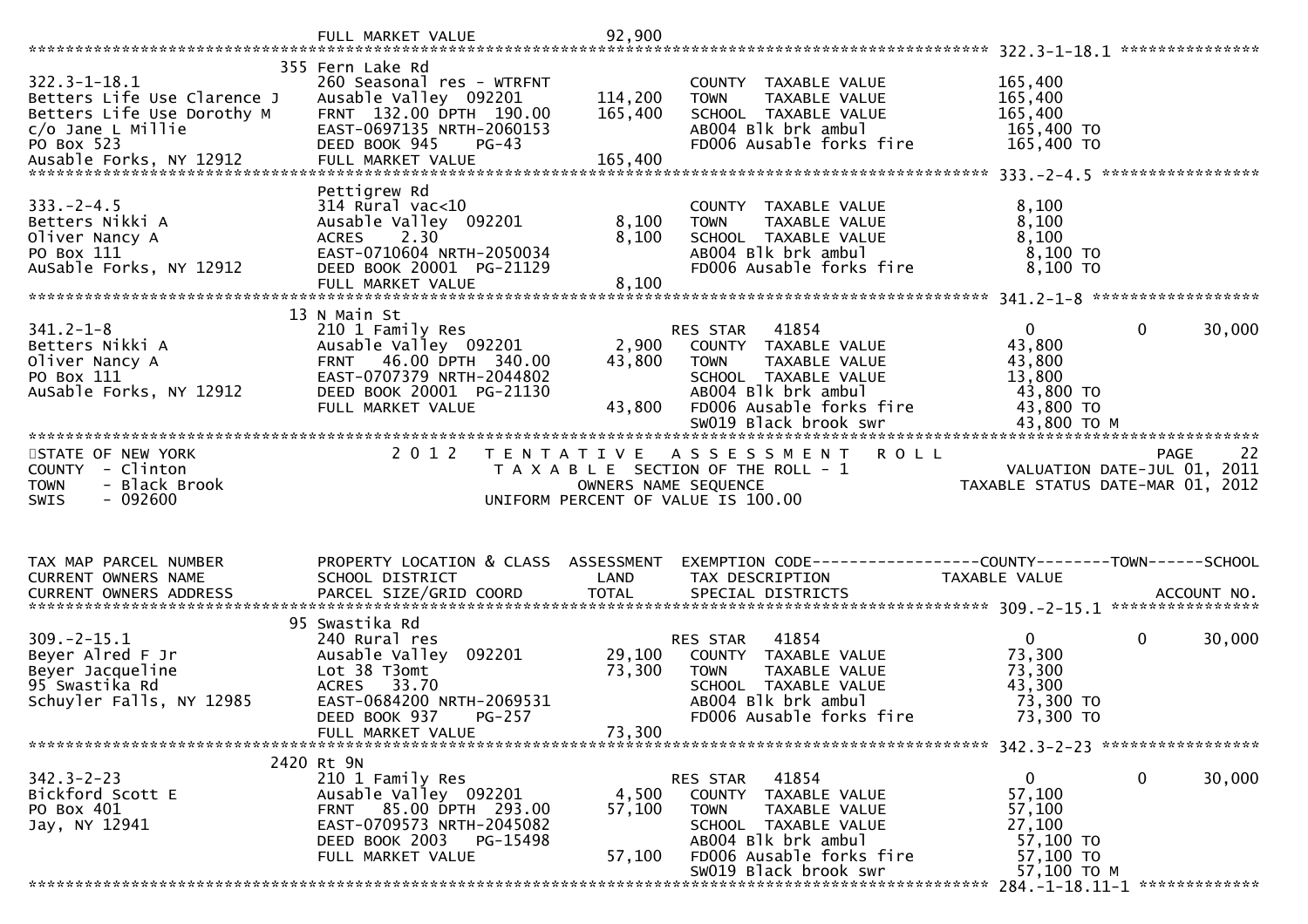| $284. -1 - 18.11 - 1$<br>Bifera Frank<br>78 Carstead Dr<br>Slingerland, NY 12159                                      | Silver Lake Rd<br>$314$ Rural vac<10<br>Saranac Central 094401<br>Lot 8 T3omt<br>ACRES 2.80<br>EAST-0658740 NRTH-2082042<br>DEED BOOK 693<br>$PG-58$                                    | 17,500<br>17,500             | COUNTY TAXABLE VALUE<br><b>TOWN</b><br>TAXABLE VALUE<br>SCHOOL TAXABLE VALUE<br>FD025 Saranac Fire                              | 17,500<br>17,500<br>17,500<br>17,500 TO                                                     |
|-----------------------------------------------------------------------------------------------------------------------|-----------------------------------------------------------------------------------------------------------------------------------------------------------------------------------------|------------------------------|---------------------------------------------------------------------------------------------------------------------------------|---------------------------------------------------------------------------------------------|
|                                                                                                                       |                                                                                                                                                                                         |                              |                                                                                                                                 |                                                                                             |
| $284. - 1 - 18.11 - 2$<br>Bifera Frank<br>78 Carstead Dr<br>Slingerland, NY 12159                                     | Silver Lake Rd<br>$314$ Rural vac<10<br>Ausable Valley 092201<br>Lot 17 T3omt<br><b>ACRES</b><br>0.10<br>EAST-0658740 NRTH-2082042<br>DEED BOOK 693<br>$PG-58$                          | 700<br>700                   | COUNTY TAXABLE VALUE<br>TAXABLE VALUE<br><b>TOWN</b><br>SCHOOL TAXABLE VALUE<br>FD025 Saranac Fire                              | 700<br>700<br>700<br>700 то                                                                 |
|                                                                                                                       | FULL MARKET VALUE                                                                                                                                                                       | 700                          |                                                                                                                                 |                                                                                             |
|                                                                                                                       |                                                                                                                                                                                         |                              |                                                                                                                                 |                                                                                             |
| $322.3 - 1 - 37$<br>Bill Brian J<br>Bill Julia C<br>919 Summit View Ln<br>Charlottesville, VA 22903                   | 443 Fern Lake Rd<br>260 Seasonal res - WTRFNT<br>Ausable Valley 092201<br>Lot $49$ & 58 T3omt<br>FRNT 40.00 DPTH 290.00<br>EAST-0698537 NRTH-2061951                                    | 137,700<br>176,700           | COUNTY TAXABLE VALUE<br>TAXABLE VALUE<br><b>TOWN</b><br>SCHOOL TAXABLE VALUE<br>AB004 Blk brk ambul<br>FD006 Ausable forks fire | 176,700<br>176,700<br>176,700<br>176,700 TO<br>176,700 TO                                   |
|                                                                                                                       | DEED BOOK 20041 PG-74390                                                                                                                                                                |                              |                                                                                                                                 |                                                                                             |
|                                                                                                                       |                                                                                                                                                                                         |                              |                                                                                                                                 |                                                                                             |
| STATE OF NEW YORK<br>COUNTY - Clinton<br>- Black Brook<br><b>TOWN</b><br><b>SWIS</b><br>- 092600                      | 2 0 1 2                                                                                                                                                                                 | OWNERS NAME SEQUENCE         | TENTATIVE ASSESSMENT ROLL<br>T A X A B L E SECTION OF THE ROLL - 1<br>UNIFORM PERCENT OF VALUE IS 100.00                        | 23<br>PAGE<br>VALUATION DATE-JUL $\overline{0}1$ , 2011<br>TAXABLE STATUS DATE-MAR 01, 2012 |
|                                                                                                                       |                                                                                                                                                                                         |                              |                                                                                                                                 |                                                                                             |
| TAX MAP PARCEL NUMBER<br>CURRENT OWNERS NAME                                                                          | PROPERTY LOCATION & CLASS ASSESSMENT<br>SCHOOL DISTRICT                                                                                                                                 | LAND                         | TAX DESCRIPTION                                                                                                                 | EXEMPTION CODE-----------------COUNTY-------TOWN------SCHOOL<br>TAXABLE VALUE               |
| $341. - 1 - 8.11$<br>Bisagni Joseph J Jr<br>9 Ditch Plains Rd<br>Montauk, NY 11954                                    | 328 Silver Lake Rd<br>210 1 Family Res<br>Ausable Valley 092201<br>Lot 164 Maules<br>3.50<br><b>ACRES</b><br>EAST-0701451 NRTH-2047935<br>DEED BOOK 20041 PG-76328<br>FULL MARKET VALUE | 9,100<br>64,800<br>64,800    | COUNTY TAXABLE VALUE<br><b>TOWN</b><br>TAXABLE VALUE<br>SCHOOL TAXABLE VALUE<br>AB004 Blk brk ambul<br>FD006 Ausable forks fire | 64,800<br>64,800<br>64,800<br>64,800 TO<br>64,800 TO                                        |
|                                                                                                                       |                                                                                                                                                                                         |                              |                                                                                                                                 |                                                                                             |
| $341. - 1 - 31.5$<br>Black Brook Housing Co<br>Attn: Accounts Payable<br>183 East Main St Fl 6<br>Rochester, NY 14604 | 47 Hopkinton Tpke<br>411 Apartment<br>Ausable Valley<br>092201<br>Lot 165 Maules<br>3.10<br><b>ACRES</b><br>EAST-0705071 NRTH-2045515<br>DEED BOOK 631<br>PG-178                        | 20,200<br>475,800<br>475,800 | COUNTY TAXABLE VALUE<br>TAXABLE VALUE<br><b>TOWN</b><br>SCHOOL TAXABLE VALUE<br>AB004 Blk brk ambul<br>FD006 Ausable forks fire | 475,800<br>475,800<br>475,800<br>475,800 TO<br>475,800 TO                                   |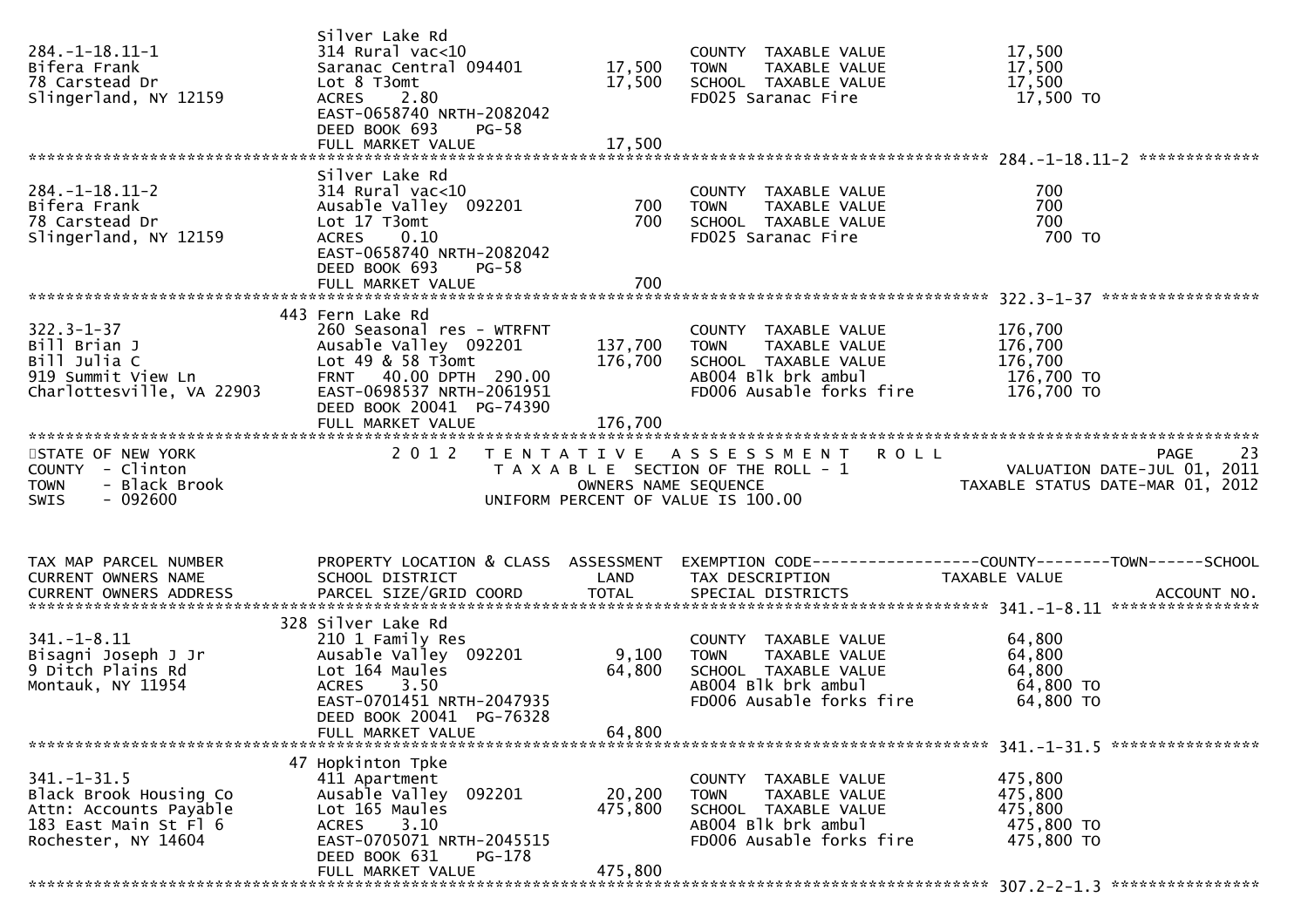| $307.2 - 2 - 1.3$<br>Blaine Paul L<br>Blaine Mary L<br>2323 Silver Lake Rd<br>Ausable Forks, NY 12912 | 2323 Silver Lake Rd<br>210 1 Family Res<br>Ausable Valley 092201<br>Lot 26T30MT<br>210<br>ACRES 1.74 BANK<br>EAST-0659902 NRTH-2070631<br>DEED BOOK 20041 PG-77952 | 188,700<br>274,100   | 41854<br>RES STAR<br>COUNTY TAXABLE VALUE<br><b>TOWN</b><br>TAXABLE VALUE<br>SCHOOL TAXABLE VALUE<br>AB004 Blk brk ambul<br>FD006 Ausable forks fire | $\mathbf{0}$<br>274,100<br>274,100<br>244,100<br>274,100 TO<br>274,100 TO | $\mathbf 0$<br>30,000  |
|-------------------------------------------------------------------------------------------------------|--------------------------------------------------------------------------------------------------------------------------------------------------------------------|----------------------|------------------------------------------------------------------------------------------------------------------------------------------------------|---------------------------------------------------------------------------|------------------------|
| $341.2 - 1 - 6$                                                                                       | 25 N Main St<br>210 1 Family Res                                                                                                                                   |                      | 41854<br>RES STAR                                                                                                                                    | $\mathbf{0}$                                                              | 30,000<br>0            |
| Blaisdell Dawn<br>Blaisdell Martha<br>PO Box 265                                                      | Ausable Valley 092201<br>Lot 166 Maules<br><b>ACRES</b><br>1.00                                                                                                    | 79,700               | 6,500 COUNTY TAXABLE VALUE<br>TAXABLE VALUE<br><b>TOWN</b><br>SCHOOL TAXABLE VALUE                                                                   | 79,700<br>79,700<br>49,700                                                |                        |
| Ausable Forks, NY 12912                                                                               | EAST-0707508 NRTH-2045071<br>DEED BOOK 963<br>PG-66<br>FULL MARKET VALUE                                                                                           | 79,700               | AB004 Blk brk ambul<br>FD006 Ausable forks fire<br>SW019 Black brook swr                                                                             | 79,700 TO<br>79,700 TO<br>79,700 TO M                                     |                        |
|                                                                                                       | 29/33 Pettigrew Rd                                                                                                                                                 |                      |                                                                                                                                                      |                                                                           |                        |
| $333. -2 - 4.83$                                                                                      | 271 Mfg housings                                                                                                                                                   |                      | COUNTY TAXABLE VALUE                                                                                                                                 | 35,200                                                                    |                        |
| Blaise Betty                                                                                          | Ausable Valley 092201                                                                                                                                              | 5,200                | <b>TOWN</b><br>TAXABLE VALUE                                                                                                                         | 35,200                                                                    |                        |
| c/o Robert Blaise<br>20 Pettigrew Rd                                                                  | Survey Map Bk 21 Pg 77<br>FRNT 120.00 DPTH 195.00                                                                                                                  | 35,200               | SCHOOL TAXABLE VALUE<br>ABOO4 Blk brk ambul                                                                                                          | 35,200<br>35,200 TO                                                       |                        |
| Ausable Forks, NY 12912                                                                               | EAST-0710763 NRTH-2050211                                                                                                                                          |                      | FD006 Ausable forks fire                                                                                                                             | 35,200 TO                                                                 |                        |
|                                                                                                       | <b>PG-225</b><br>DEED BOOK 891                                                                                                                                     |                      |                                                                                                                                                      |                                                                           |                        |
|                                                                                                       |                                                                                                                                                                    |                      |                                                                                                                                                      |                                                                           |                        |
| STATE OF NEW YORK                                                                                     |                                                                                                                                                                    |                      | 2012 TENTATIVE ASSESSMENT ROLL                                                                                                                       |                                                                           | PAGE<br>24             |
|                                                                                                       |                                                                                                                                                                    |                      |                                                                                                                                                      |                                                                           |                        |
| COUNTY - Clinton                                                                                      |                                                                                                                                                                    |                      |                                                                                                                                                      |                                                                           |                        |
| - Black Brook<br><b>TOWN</b>                                                                          |                                                                                                                                                                    | OWNERS NAME SEQUENCE | T A X A B L E SECTION OF THE ROLL - 1                                                                                                                | VALUATION DATE-JUL 01, 2011<br>TAXABLE STATUS DATE-MAR 01, 2012           |                        |
| $-092600$<br><b>SWIS</b>                                                                              |                                                                                                                                                                    |                      | UNIFORM PERCENT OF VALUE IS 100.00                                                                                                                   |                                                                           |                        |
|                                                                                                       |                                                                                                                                                                    |                      |                                                                                                                                                      |                                                                           |                        |
|                                                                                                       |                                                                                                                                                                    |                      |                                                                                                                                                      |                                                                           |                        |
| TAX MAP PARCEL NUMBER                                                                                 | PROPERTY LOCATION & CLASS ASSESSMENT                                                                                                                               |                      | EXEMPTION CODE------------------COUNTY--------TOWN------SCHOOL                                                                                       |                                                                           |                        |
| <b>CURRENT OWNERS NAME</b>                                                                            | SCHOOL DISTRICT                                                                                                                                                    | LAND                 | TAX DESCRIPTION                                                                                                                                      | TAXABLE VALUE                                                             |                        |
| CURRENT OWNERS ADDRESS                                                                                |                                                                                                                                                                    |                      |                                                                                                                                                      |                                                                           |                        |
|                                                                                                       | 20 Pettigrew Rd                                                                                                                                                    |                      |                                                                                                                                                      |                                                                           |                        |
| $333. - 2 - 4.6$                                                                                      | 210 1 Family Res                                                                                                                                                   |                      | 41854<br>RES STAR                                                                                                                                    | $\mathbf{0}$                                                              | $\mathbf{0}$<br>30,000 |
| Blaise Robert J<br>Blaise Pamela                                                                      | Ausable Valley 092201<br>1.00<br><b>ACRES</b>                                                                                                                      | 55,900               | 6,500 COUNTY TAXABLE VALUE<br>TAXABLE VALUE<br><b>TOWN</b>                                                                                           | 55,900                                                                    |                        |
| 20 Pettigrew Rd                                                                                       | EAST-0710782 NRTH-2050033                                                                                                                                          |                      | SCHOOL TAXABLE VALUE                                                                                                                                 | 55,900<br>25,900                                                          |                        |
| Ausable Forks, NY 12912                                                                               | DEED BOOK 890<br>$PG-61$                                                                                                                                           |                      | AB004 Blk brk ambul                                                                                                                                  | 55,900 TO                                                                 |                        |
|                                                                                                       | FULL MARKET VALUE                                                                                                                                                  |                      | 55,900 FD006 Ausable forks fire                                                                                                                      | 55,900 TO                                                                 |                        |
|                                                                                                       | Guide Board Rd                                                                                                                                                     |                      |                                                                                                                                                      |                                                                           |                        |
| $287. - 1 - 20.1$                                                                                     | 321 Abandoned ag                                                                                                                                                   |                      | COUNTY TAXABLE VALUE                                                                                                                                 | 32,100                                                                    |                        |
| Blake Christopher B                                                                                   | 094001<br>Peru Central                                                                                                                                             | 32,100               | TAXABLE VALUE<br><b>TOWN</b>                                                                                                                         | 32,100                                                                    |                        |
| PO Box 1364<br>Wilmington, VT 05363                                                                   | ACRES 33.11<br>EAST-0684893 NRTH-2088866                                                                                                                           | 32,100               | SCHOOL TAXABLE VALUE<br>FD025 Saranac Fire                                                                                                           | 32,100<br>32,100 TO                                                       |                        |
|                                                                                                       | DEED BOOK 822<br><b>PG-221</b>                                                                                                                                     |                      |                                                                                                                                                      |                                                                           |                        |
|                                                                                                       | FULL MARKET VALUE                                                                                                                                                  | 32,100               |                                                                                                                                                      |                                                                           |                        |
| $321. - 1 - 2$                                                                                        | 384 Guide Board Rd<br>260 Seasonal res                                                                                                                             |                      | COUNTY TAXABLE VALUE                                                                                                                                 | 28,600                                                                    |                        |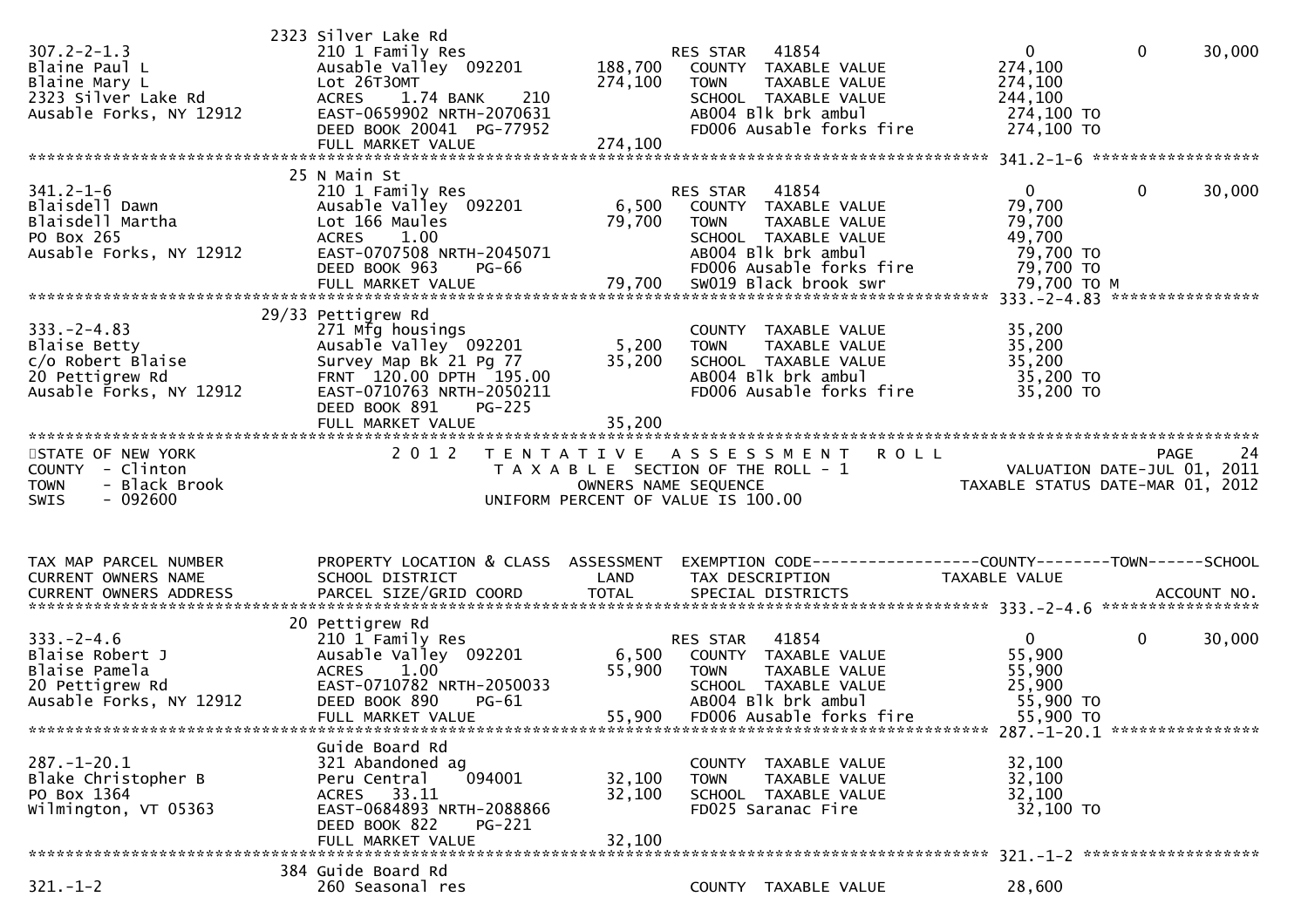| Blau Kenneth<br>Attn: Margaret M Verhagen<br>2 Beacon Ln<br>Hicksville, NY 11801                                                           | Ausable Valley 092201<br>ACRES 39.10<br>EAST-0688703 NRTH-2058536<br>DEED BOOK 598<br>PG-387<br>FULL MARKET VALUE                                                                                           | 27,100<br>28,600<br>28,600     | TAXABLE VALUE<br><b>TOWN</b><br>SCHOOL TAXABLE VALUE<br>ABOO4 Blk brk ambul<br>FD006 Ausable forks fire                                                       | 28,600<br>28,600<br>28,600 TO<br>28,600 TO                                                                     |         |
|--------------------------------------------------------------------------------------------------------------------------------------------|-------------------------------------------------------------------------------------------------------------------------------------------------------------------------------------------------------------|--------------------------------|---------------------------------------------------------------------------------------------------------------------------------------------------------------|----------------------------------------------------------------------------------------------------------------|---------|
| $337. - 1 - 1.21$<br>Boeselager Forestry Inc<br>13080 NYS Rt 9N<br>Jay, NY 12941<br>MAY BE SUBJECT TO PAYMENT<br>UNDER RPTL480A UNTIL 2021 | Forestdale Rd<br>912 Forest s480a<br>164601<br>Sar Lake<br>59 T3omt<br>1846 Ac Cert Elig 2/97<br>(383600/1873)x1846x.80<br>ACRES 2023.00<br>EAST-0649393 NRTH-2050711<br>DEED BOOK 99001 PG-08068           | 606,800<br>606,800             | 480A EX<br>47460 300<br>COUNTY TAXABLE VALUE<br>TAXABLE VALUE<br><b>TOWN</b><br>SCHOOL TAXABLE VALUE<br>AB004 Blk brk ambul<br>FD006 Ausable forks fire       | 459,034<br>459,034<br>147,766<br>147,766<br>147,766<br>606,800 TO<br>606,800 TO                                | 459,034 |
| $337. - 1 - 1.22$<br>Boeselager Forestry Inc<br>13080 Rt 9N<br>Jay, NY 12941<br>MAY BE SUBJECT TO PAYMENT<br>UNDER RPTL480A UNTIL 2021     | Forestdale Rd<br>322 Rural vac>10<br>164601<br>Sar Lake<br>59 T3omt<br>1846 Ac Cert Elig 2/97<br>(383600/1873)x1846x.80<br>ACRES 15.00<br>EAST-0652940 NRTH-2045159<br>DEED BOOK 20082 PG-14941             | 20,900<br>20,900               | 480A EX 47460<br>COUNTY TAXABLE VALUE<br>TAXABLE VALUE<br>TOWN<br>SCHOOL  TAXABLE VALUE<br>ABOO4 Blk brk ambul<br>FD006 Ausable forks fire                    | 3,469<br>3,469<br>17,431<br>17,431<br>17,431<br>$17,72$<br>20,900 TO<br>20,900 TO                              | 3,469   |
| STATE OF NEW YORK<br>COUNTY - Clinton<br><b>TOWN</b><br>- Black Brook<br>$-092600$<br>SWIS                                                 | FULL MARKET VALUE<br>2 0 1 2                                                                                                                                                                                | 20,900<br>OWNERS NAME SEQUENCE | TENTATIVE ASSESSMENT ROLL<br>T A X A B L E SECTION OF THE ROLL - 1<br>UNIFORM PERCENT OF VALUE IS 100.00                                                      | <b>PAGE</b><br>M E N T   R O L L<br>25.00 VALUATION DATE-JUL 01, 2011<br>2012 TAXABLE STATUS DATE-MAR 01, 2012 | 25      |
| TAX MAP PARCEL NUMBER<br>CURRENT OWNERS NAME                                                                                               | PROPERTY LOCATION & CLASS ASSESSMENT<br>SCHOOL DISTRICT                                                                                                                                                     | LAND                           | TAX DESCRIPTION                                                                                                                                               | EXEMPTION CODE------------------COUNTY--------TOWN------SCHOOL<br>TAXABLE VALUE                                |         |
| $273. - 1 - 1.10$<br>Bogaard Paul J<br>5 Tuxedo Rd<br>Glen Ridge, NJ 07028                                                                 | 3422 Silver Lake Rd<br>210 1 Family Res<br>Saranac Central 094401<br>Lot 51 T4omt<br>Lot 2 Roberts Sub<br><b>ACRES</b><br>8.78<br>EAST-0661936 NRTH-2095926<br>DEED BOOK 20072 PG-6365<br>FULL MARKET VALUE | 32,500<br>230,100<br>230,100   | COUNTY TAXABLE VALUE<br><b>TOWN</b><br>TAXABLE VALUE<br>SCHOOL TAXABLE VALUE<br>FD025 Saranac Fire                                                            | 230,100<br>230,100<br>230,100<br>230,100 то                                                                    |         |
| $323. -2 - 1.1$<br>Bohon Charles<br>Bohon Frances<br>1011 W State St<br>Marshfield, WI 54449                                               | Buck Hill Rd<br>910 Priv forest<br>Ausable Valley 092201<br>637.9 eligible acres<br>171531*.80=137225 480a<br>ACRES 663.90<br>EAST-0716817 NRTH-2063349                                                     | 221,400<br>221,400             | 480A EX<br>47460<br>TAXABLE VALUE<br><b>COUNTY</b><br><b>TOWN</b><br>TAXABLE VALUE<br>SCHOOL TAXABLE VALUE<br>AB004 Blk brk ambul<br>FD006 Ausable forks fire | 165,395<br>165,395<br>56,005<br>56,005<br>56,005<br>221,400 TO<br>221,400 TO                                   | 165,395 |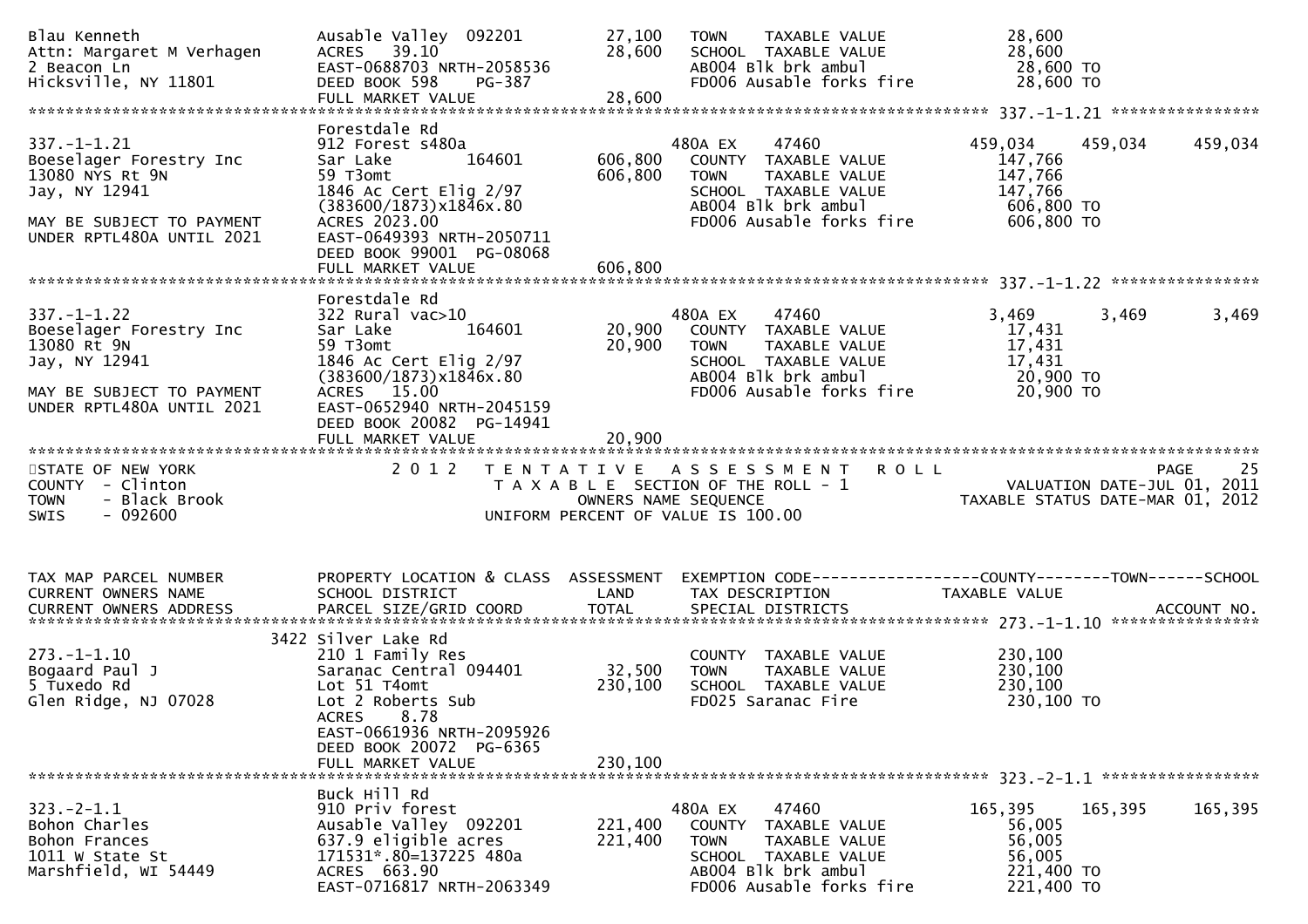| Mitchell Rd<br>$301 - 3 - 1$<br>910 Priv forest<br>97,342<br>480A EX<br>47460<br>97,342<br>113,400<br>Bohon Joint Rev Trust UTD Char Ausable Valley 092201<br>COUNTY TAXABLE VALUE<br>16,058<br>Bohon Joint Rev Trust UTD Fran Div 6 Livingston Pat<br>16,058<br>113,400<br><b>TOWN</b><br>TAXABLE VALUE<br>Lots $24-25-27$<br>16,058<br>1011 W State St<br>SCHOOL TAXABLE VALUE<br>Marshfield, WI 54449<br>344.5 eligible acres<br>AB004 Blk brk ambul<br>113,400 TO                                                                         | 97,342 |
|-----------------------------------------------------------------------------------------------------------------------------------------------------------------------------------------------------------------------------------------------------------------------------------------------------------------------------------------------------------------------------------------------------------------------------------------------------------------------------------------------------------------------------------------------|--------|
| FD006 Ausable forks fire<br>113,400 TO<br>ACRES 348.50<br>EAST-0707466 NRTH-2075787<br>MAY BE SUBJECT TO PAYMENT                                                                                                                                                                                                                                                                                                                                                                                                                              |        |
| DEED BOOK 20041 PG-76066<br>UNDER RPTL480A UNTIL 2021<br>113,400<br>FULL MARKET VALUE                                                                                                                                                                                                                                                                                                                                                                                                                                                         |        |
| 345 Fern Lake Rd                                                                                                                                                                                                                                                                                                                                                                                                                                                                                                                              |        |
| $322.3 - 1 - 15$<br>210 1 Family Res - WTRFNT<br>165,000<br>COUNTY TAXABLE VALUE<br>Bola Life Use Ronald<br>Ausable Valley 092201<br>122,000<br>165,000<br>TAXABLE VALUE<br><b>TOWN</b><br>Bola Life Use Kathleen<br>FRNT 139.20 DPTH 200.00<br>165,000<br>SCHOOL TAXABLE VALUE<br>165,000<br>PO Box 501<br>EAST-0696959 NRTH-2059892<br>AB004 Blk brk ambul<br>165,000 TO<br>Jay, NY 12941<br>DEED BOOK 20112 PG-42113<br>FD006 Ausable forks fire<br>165,000 TO                                                                             |        |
| 165,000<br>FULL MARKET VALUE                                                                                                                                                                                                                                                                                                                                                                                                                                                                                                                  |        |
| 338 Silver Lake Rd                                                                                                                                                                                                                                                                                                                                                                                                                                                                                                                            |        |
| $\mathbf{0}$<br>$\mathbf{0}$<br>$341. - 1 - 7.1$<br>41854<br>210 1 Family Res<br>RES STAR<br>Ausable Valley 092201<br>41,700<br>Bombard Adrian J<br>5,600 COUNTY TAXABLE VALUE<br>338 Silver Lake Rd<br>FRNT 120.00 DPTH 324.40<br>41,700<br>41,700<br><b>TOWN</b><br>TAXABLE VALUE<br>Ausable Forks, NY 12912-3204<br>EAST-0701162 NRTH-2047962<br>11,700<br>SCHOOL TAXABLE VALUE<br>AB004 Blk brk ambul<br>41,700 TO<br>DEED BOOK 99001 PG-09140                                                                                            | 30,000 |
|                                                                                                                                                                                                                                                                                                                                                                                                                                                                                                                                               |        |
| 2012 TENTATIVE ASSESSMENT ROLL<br>STATE OF NEW YORK<br>PAGE 26<br>VALUATION DATE-JUL 01, 2011<br>TAXARLE STATUS DATE USE 21, 2011<br>COUNTY - Clinton<br>T A X A B L E SECTION OF THE ROLL - 1<br>- Black Brook<br>OWNERS NAME SEQUENCE<br><b>TOWN</b><br>$-092600$<br><b>SWIS</b><br>UNIFORM PERCENT OF VALUE IS 100.00                                                                                                                                                                                                                      |        |
|                                                                                                                                                                                                                                                                                                                                                                                                                                                                                                                                               |        |
| PROPERTY LOCATION & CLASS ASSESSMENT<br>TAX MAP PARCEL NUMBER<br>EXEMPTION        CODE-----------------COUNTY-------TOWN------SCHOOL<br>CURRENT OWNERS NAME<br>SCHOOL DISTRICT<br>LAND<br>TAX DESCRIPTION<br>TAXABLE VALUE                                                                                                                                                                                                                                                                                                                    |        |
| 92 Narrows Rd<br>116,000<br>$321.4 - 1 - 14.1$<br>260 Seasonal res - WTRFNT<br>COUNTY TAXABLE VALUE<br>Bombard John<br>Ausable Valley 092201<br>80,000<br>116,000<br><b>TOWN</b><br>TAXABLE VALUE<br>305 Silver Lake Rd<br>90.00 DPTH 140.00<br>116,000<br>116,000<br><b>FRNT</b><br>SCHOOL TAXABLE VALUE<br>AB004 Blk brk ambul<br>116,000 TO<br>Ausable Forks, NY 12912<br>EAST-0693351 NRTH-2059157<br>FD006 Ausable forks fire<br>116,000 TO<br>PG-774<br>DEED BOOK 571<br>116,000<br>FULL MARKET VALUE<br>341. -1-37.1 ***************** |        |
| 305 Silver Lake Rd                                                                                                                                                                                                                                                                                                                                                                                                                                                                                                                            |        |
| $341. - 1 - 37.1$<br>$\mathbf 0$<br>240 Rural res<br>41834<br>$\mathbf{0}$<br>SR STAR<br>79,800<br>Ausable Valley 092201<br>Bombard John G<br>42,400<br>TAXABLE VALUE<br><b>COUNTY</b><br>ACRES 67.20<br>79,800<br>79,800<br>Bombard Agnes M<br>TAXABLE VALUE<br><b>TOWN</b><br>305 Silver Lake Rd<br>EAST-0702008 NRTH-2046699<br>SCHOOL TAXABLE VALUE<br>17,600<br>AB004 Blk brk ambul<br>79,800 TO<br>Ausable Forks, NY 12912<br>DEED BOOK 917<br>$PG-73$<br>FD006 Ausable forks fire<br>FULL MARKET VALUE<br>79,800<br>79,800 TO          | 62,200 |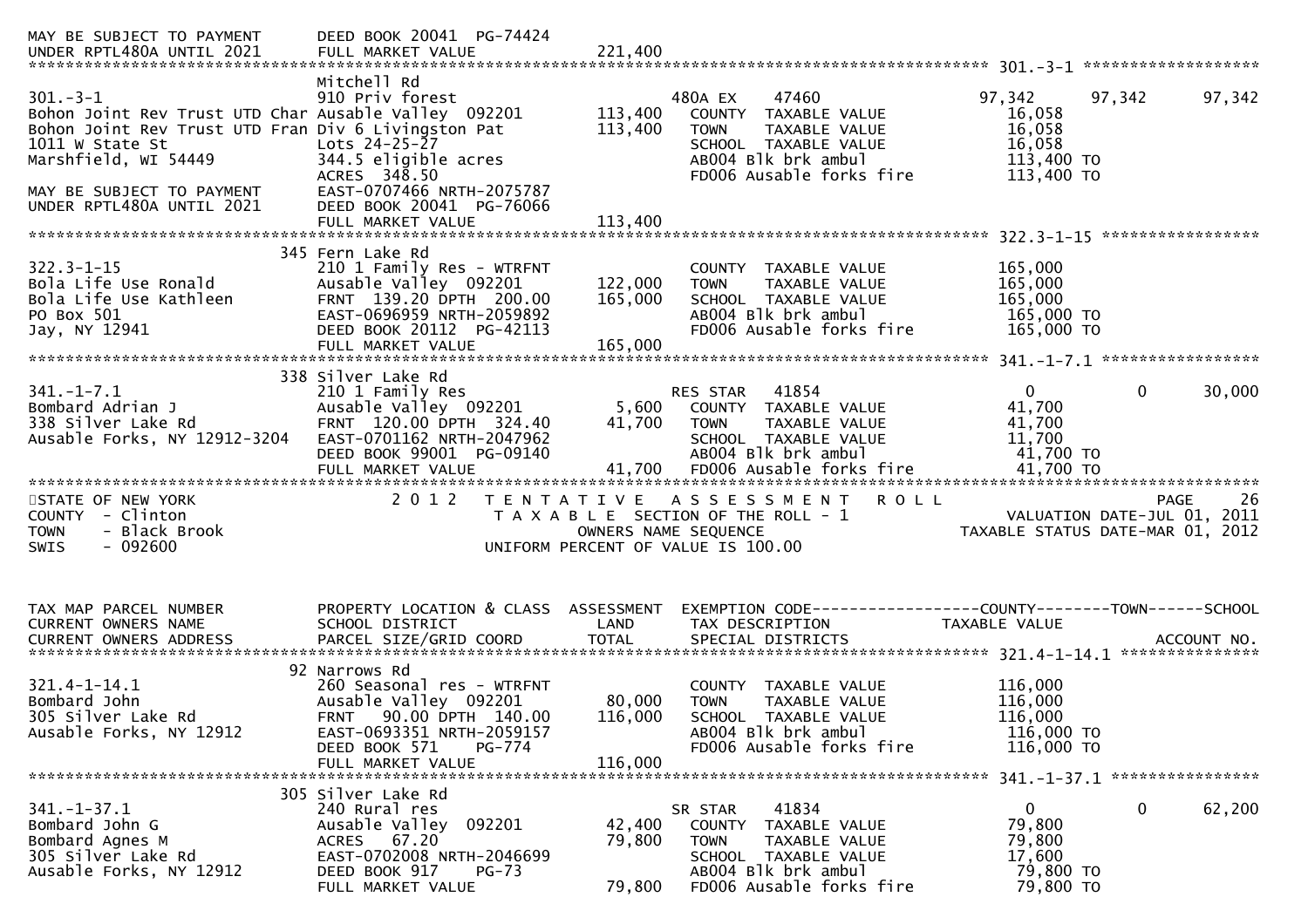|                                                                                                                                 |                                                                                                                                                                                                        |                           |                                                                                                                                                                                                                   | *************** 341.-1-20.24 ****************                                                 |                       |                                    |
|---------------------------------------------------------------------------------------------------------------------------------|--------------------------------------------------------------------------------------------------------------------------------------------------------------------------------------------------------|---------------------------|-------------------------------------------------------------------------------------------------------------------------------------------------------------------------------------------------------------------|-----------------------------------------------------------------------------------------------|-----------------------|------------------------------------|
| $341. - 1 - 20.24$<br>Bombard Levi J<br>Carmelitano Hollie N<br>193 Silver Lake Rd<br>Black Brook, NY 12912                     | 193 Silver Lake Rd<br>210 1 Family Res<br>Ausable Valley 092201<br>Lot 164 Maules<br>FRNT 165.00 DPTH 165.00<br>BANK 850<br>EAST-0704711 NRTH-2048210<br>DEED BOOK 20112 PG-40232<br>FULL MARKET VALUE | 5,600<br>95,000           | 41854<br>RES STAR<br>COUNTY TAXABLE VALUE<br>TAXABLE VALUE<br><b>TOWN</b><br>SCHOOL TAXABLE VALUE<br>AB004 Blk brk ambul<br>FD006 Ausable forks fire<br>OT002 Omitted Tax-County<br>95,000 OT004 Omitted Tax-Town | $\mathbf{0}$<br>95,000<br>95,000<br>65,000<br>95,000 TO<br>95,000 TO<br>59.32 MT<br>149.05 MT | $\mathbf 0$           | 30,000                             |
| $333. -2 - 4.72$<br>Bombard Life Use Elizabeth<br>Bombard Marvin<br>207 Golf Course Rd<br>PO Box 455<br>Ausable Forks, NY 12912 | 207 Golf Course Rd<br>270 Mfg housing<br>Ausable Valley 092201<br>Lot 6<br><b>ACRES</b><br>1.00<br>EAST-0710715 NRTH-2049615<br>DEED BOOK 20102 PG-34650                                               |                           | AGED - ALL 41800<br>6,500 SR STAR<br>41834<br>40,800 COUNTY TAXABLE VALUE<br>TAXABLE VALUE<br>TOWN<br>SCHOOL TAXABLE VALUE<br>AB004 Blk brk ambul                                                                 | 20,400<br>$\overline{0}$<br>20,400<br>20,400<br>$\overline{\mathbf{0}}$<br>40,800 TO          | 20,400<br>$\Omega$    | 20,400<br>20,400                   |
|                                                                                                                                 |                                                                                                                                                                                                        |                           |                                                                                                                                                                                                                   |                                                                                               |                       |                                    |
| $341 - 1 - 18$<br>Bombard Marvin R Jr<br>Bombard Margaret<br>182 Silver Lake Rd<br>Ausable Forks, NY 12912                      | 182 Silver Lake Rd<br>210 1 Family Res<br>Ausable Valley 092201<br><b>ACRES</b><br>2.00<br>EAST-0704900 NRTH-2048403<br>DEED BOOK 630<br>PG-43                                                         | 7,800<br>71,000           | 41854<br>RES STAR<br>COUNTY TAXABLE VALUE<br><b>TOWN</b><br>TAXABLE VALUE<br>SCHOOL TAXABLE VALUE<br>AB004 Blk brk ambul                                                                                          | $\overline{0}$<br>71,000<br>71,000<br>41,000<br>71,000 TO                                     | $\overline{0}$        | 30,000                             |
| STATE OF NEW YORK<br>COUNTY - Clinton<br>- Black Brook<br><b>TOWN</b><br>$-092600$<br>SWIS                                      | 2 0 1 2                                                                                                                                                                                                |                           | <b>ROLL</b><br>TENTATIVE ASSESSMENT<br>T A X A B L E SECTION OF THE ROLL - 1<br>OWNERS NAME SEQUENCE<br>UNIFORM PERCENT OF VALUE IS 100.00                                                                        | VALUATION DATE-JUL 01, 2011<br>TAXABLE STATUS DATE-MAR 01, 2012                               |                       | 27<br><b>PAGE</b>                  |
| TAX MAP PARCEL NUMBER<br>CURRENT OWNERS NAME                                                                                    | PROPERTY LOCATION & CLASS ASSESSMENT<br>SCHOOL DISTRICT                                                                                                                                                | LAND                      | TAX DESCRIPTION                                                                                                                                                                                                   | TAXABLE VALUE                                                                                 |                       |                                    |
| $341. - 1 - 9$<br>Bombard Michael<br>296 Silver Lake Rd<br>Ausable Forks, NY 12912                                              | 296 Silver Lake Rd<br>220 2 Family Res<br>Ausable Valley 092201<br>Lot 164 Maules<br>FRNT 210.80 DPTH 177.49<br>EAST-0702206 NRTH-2047762<br>DEED BOOK 20102 PG-34651<br>FULL MARKET VALUE             | 5,900<br>84,700<br>84,700 | 41854<br>RES STAR<br>COUNTY TAXABLE VALUE<br><b>TOWN</b><br>TAXABLE VALUE<br>SCHOOL TAXABLE VALUE<br>AB004 Blk brk ambul<br>FD006 Ausable forks fire                                                              | $0 \qquad \qquad$<br>84,700<br>84,700<br>54,700<br>84,700 TO<br>84,700 TO                     | $\mathbf 0$           | 30,000                             |
|                                                                                                                                 | 208/211 Narrows Rd                                                                                                                                                                                     |                           |                                                                                                                                                                                                                   |                                                                                               |                       |                                    |
| $321.2 - 1 - 20$<br>Bombard Nancy<br>208 Narrows Rd<br>Ausable Forks, NY 12912                                                  | 210 1 Family Res - WTRFNT<br>Ausable Valley 092201<br>FRNT 91.00 DPTH 140.00<br>EAST-0693709 NRTH-2061849<br>DEED BOOK 604<br>PG-434<br>FULL MARKET VALUE                                              | 108,400                   | WARNONALL 41121<br>54,400 AGED - ALL 41800<br>41834<br>108,400 SR STAR<br>COUNTY TAXABLE VALUE<br><b>TOWN</b><br>TAXABLE VALUE<br>SCHOOL TAXABLE VALUE<br>AB004 Blk brk ambul                                     | 16,260<br>46,070<br>$\overline{0}$<br>46,070<br>48,200<br>$\Omega$<br>108,400 TO              | 12,000<br>48,200<br>0 | $\overline{0}$<br>54,200<br>54,200 |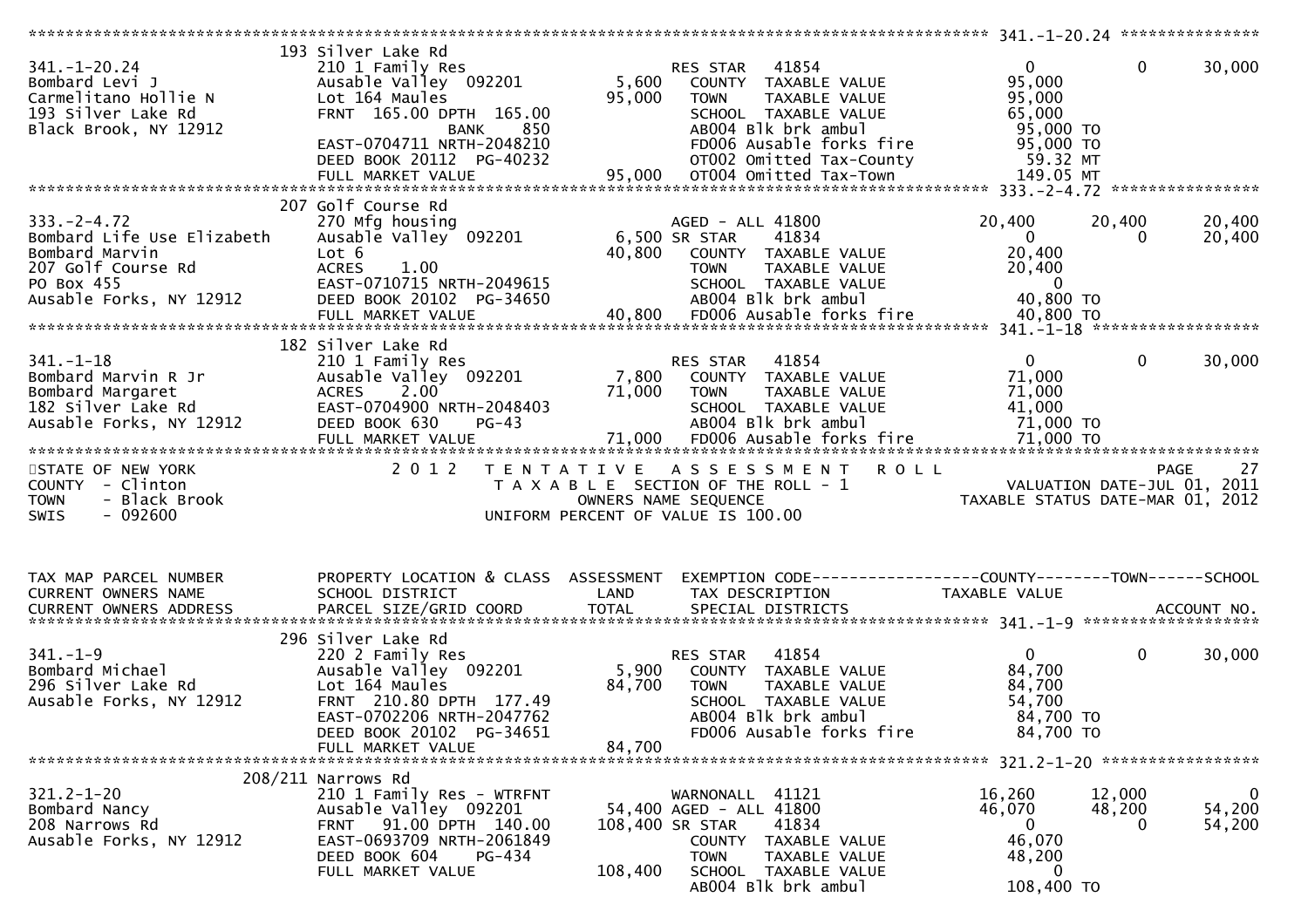|                                                                                                 |                                                  |                                    |                  | FD006 Ausable forks fire                                                                      | 108,400 TO                       |              |                             |
|-------------------------------------------------------------------------------------------------|--------------------------------------------------|------------------------------------|------------------|-----------------------------------------------------------------------------------------------|----------------------------------|--------------|-----------------------------|
|                                                                                                 |                                                  |                                    |                  |                                                                                               |                                  |              |                             |
|                                                                                                 | 1883 Guide Board Rd                              |                                    |                  |                                                                                               |                                  |              |                             |
| $275. - 1 - 37$                                                                                 | 210 1 Family Res                                 |                                    | RES STAR         | 41854                                                                                         | $\overline{0}$                   | $\mathbf{0}$ | 30,000                      |
| Bombard Robert                                                                                  | 094001<br>Peru Central                           | 7,300                              |                  | COUNTY TAXABLE VALUE                                                                          | 60,500                           |              |                             |
| ьотрага Snerıdan<br>1883 Guide Board Rd<br>Schuyler Falls, NY 12985                             | <b>ACRES</b><br>1.60                             | 60,500                             | <b>TOWN</b>      | TAXABLE VALUE                                                                                 | 60,500                           |              |                             |
|                                                                                                 | EAST-0686345 NRTH-2093196                        |                                    |                  | SCHOOL TAXABLE VALUE                                                                          | 30,500                           |              |                             |
|                                                                                                 | DEED BOOK 617<br>PG-1040                         |                                    |                  | FD025 Saranac Fire                                                                            | 60,500 TO                        |              |                             |
|                                                                                                 |                                                  |                                    |                  |                                                                                               |                                  |              |                             |
|                                                                                                 |                                                  |                                    |                  |                                                                                               |                                  |              |                             |
|                                                                                                 | 433 Fern Lake Rd                                 |                                    |                  |                                                                                               |                                  |              |                             |
| $322.3 - 1 - 34$<br>Bombard Ronald                                                              | 260 Seasonal res - WTRFNT                        |                                    |                  | COUNTY TAXABLE VALUE                                                                          | 161,100                          |              |                             |
| $\frac{1}{2}$                                                                                   | Ausable Valley 092201<br>FRNT 120.00 DPTH 270.00 | 128,500<br>161,100                 | <b>TOWN</b>      | TAXABLE VALUE                                                                                 | 161,100<br>161,100               |              |                             |
| 664 County Rt 1<br>Fort Covington, NY 12937-9801 EAST-0698325 NRTH-2061673                      |                                                  |                                    |                  | SCHOOL TAXABLE VALUE<br>AB004 Blk brk ambul                                                   | 161,100 TO                       |              |                             |
|                                                                                                 | DEED BOOK 476<br>PG-210                          |                                    |                  | FD006 Ausable forks fire                                                                      | 161,100 TO                       |              |                             |
|                                                                                                 |                                                  |                                    |                  |                                                                                               |                                  |              |                             |
|                                                                                                 |                                                  |                                    |                  |                                                                                               |                                  |              |                             |
|                                                                                                 | 86 Silver Lake Rd                                |                                    |                  |                                                                                               |                                  |              |                             |
| $341.2 - 1 - 27$                                                                                | 210 1 Family Res                                 |                                    |                  | 41854                                                                                         | $\mathbf{0}$                     | $\mathbf{0}$ | 30,000                      |
| 341.2-1-27<br>Bombard Stephen M<br>Bombard Mary<br>86 Silver Lake Rd<br>Ausable Forks. NY 12912 | Ausable Valley 092201                            |                                    |                  | 3,200 COUNTY TAXABLE VALUE<br>58,900 TOWN TAXABLE VALUE                                       | 58,900                           |              |                             |
|                                                                                                 | FRNT 70.00 DPTH 123.00                           |                                    |                  |                                                                                               | 58,900                           |              |                             |
|                                                                                                 | EAST-0705920 NRTH-2046181                        |                                    |                  | SCHOOL TAXABLE VALUE                                                                          | 28,900                           |              |                             |
|                                                                                                 | DEED BOOK 912<br>PG-110                          |                                    |                  | AB004 Blk brk ambul                                                                           | 58,900 TO                        |              |                             |
|                                                                                                 |                                                  |                                    |                  |                                                                                               |                                  |              |                             |
|                                                                                                 |                                                  |                                    |                  |                                                                                               |                                  |              |                             |
| STATE OF NEW YORK                                                                               | 2 0 1 2                                          |                                    |                  | TENTATIVE ASSESSMENT<br><b>ROLL</b>                                                           |                                  |              | -28<br>PAGE                 |
| COUNTY - Clinton                                                                                |                                                  |                                    |                  |                                                                                               |                                  |              |                             |
|                                                                                                 |                                                  |                                    |                  |                                                                                               |                                  |              |                             |
| <b>TOWN</b><br>- Black Brook                                                                    |                                                  |                                    |                  |                                                                                               |                                  |              | VALUATION DATE-JUL 01, 2011 |
| $-092600$<br><b>SWIS</b>                                                                        |                                                  | UNIFORM PERCENT OF VALUE IS 100.00 |                  | T A X A B L E SECTION OF THE ROLL - 1<br>OWNERS NAME SEQUENCE<br>NITEON PECTULE OF MULLUS CO. | TAXABLE STATUS DATE-MAR 01, 2012 |              |                             |
|                                                                                                 |                                                  |                                    |                  |                                                                                               |                                  |              |                             |
|                                                                                                 |                                                  |                                    |                  |                                                                                               |                                  |              |                             |
|                                                                                                 |                                                  |                                    |                  |                                                                                               |                                  |              |                             |
| TAX MAP PARCEL NUMBER                                                                           | PROPERTY LOCATION & CLASS ASSESSMENT             |                                    |                  | EXEMPTION CODE------------------COUNTY--------TOWN------SCHOOL                                |                                  |              |                             |
| CURRENT OWNERS NAME                                                                             | SCHOOL DISTRICT                                  | LAND                               |                  | TAX DESCRIPTION                                                                               | TAXABLE VALUE                    |              |                             |
|                                                                                                 |                                                  |                                    |                  |                                                                                               |                                  |              |                             |
|                                                                                                 |                                                  |                                    |                  |                                                                                               |                                  |              |                             |
|                                                                                                 | 12 Mccrea St                                     |                                    |                  |                                                                                               |                                  |              |                             |
| $342.3 - 2 - 46$                                                                                | 210 1 Family Res                                 |                                    | CW_10_VET/ 41152 |                                                                                               | 5,820                            | 0            | 0                           |
| Bombard Todd C                                                                                  | Ausable Valley 092201                            | 2,800 RES STAR                     |                  | 41854                                                                                         | $\overline{0}$                   | $\Omega$     | 30,000                      |
| Bombard Janet C                                                                                 | Lot 166 Maules                                   | 58,200                             |                  | COUNTY TAXABLE VALUE                                                                          | 52,380                           |              |                             |
| 12 Mccrea St                                                                                    | FRNT 66.90 DPTH 114.80                           |                                    | <b>TOWN</b>      | TAXABLE VALUE                                                                                 | 58,200                           |              |                             |
| Ausable Forks, NY 12912                                                                         | 080<br>BANK                                      |                                    |                  | SCHOOL TAXABLE VALUE                                                                          | 28,200                           |              |                             |
|                                                                                                 | EAST-0708394 NRTH-2045076                        |                                    |                  | AB004 Blk brk ambul                                                                           | 58,200 TO                        |              |                             |
|                                                                                                 | PG-268<br>DEED BOOK 953                          |                                    |                  | FD006 Ausable forks fire                                                                      | 58,200 TO                        |              |                             |
|                                                                                                 | FULL MARKET VALUE                                | 58,200                             |                  | SW019 Black brook swr                                                                         | 58,200 TO M                      |              |                             |
|                                                                                                 | Narrows Rd                                       |                                    |                  |                                                                                               |                                  |              |                             |
| $321.2 - 1 - 14$                                                                                | $314$ Rural vac<10                               |                                    |                  | COUNTY TAXABLE VALUE                                                                          | 5,500                            |              |                             |
| Bond Kenneth W                                                                                  | Ausable Valley 092201                            | 5,500                              | <b>TOWN</b>      | TAXABLE VALUE                                                                                 | 5,500                            |              |                             |
| Attn: Sanders & Dempsey Squire ACRES                                                            | 1.52                                             | 5,500                              |                  | SCHOOL TAXABLE VALUE                                                                          | 5,500                            |              |                             |
| 81 Pondfield Rd 219                                                                             | EAST-0695160 NRTH-2063701                        |                                    |                  | AB004 Blk brk ambul                                                                           | 5,500 TO                         |              |                             |
| Bronxville, NY 10708                                                                            | DEED BOOK 595<br>PG-1064                         |                                    |                  | FD006 Ausable forks fire                                                                      | 5,500 TO                         |              |                             |
|                                                                                                 | FULL MARKET VALUE                                | 5,500                              |                  |                                                                                               |                                  |              |                             |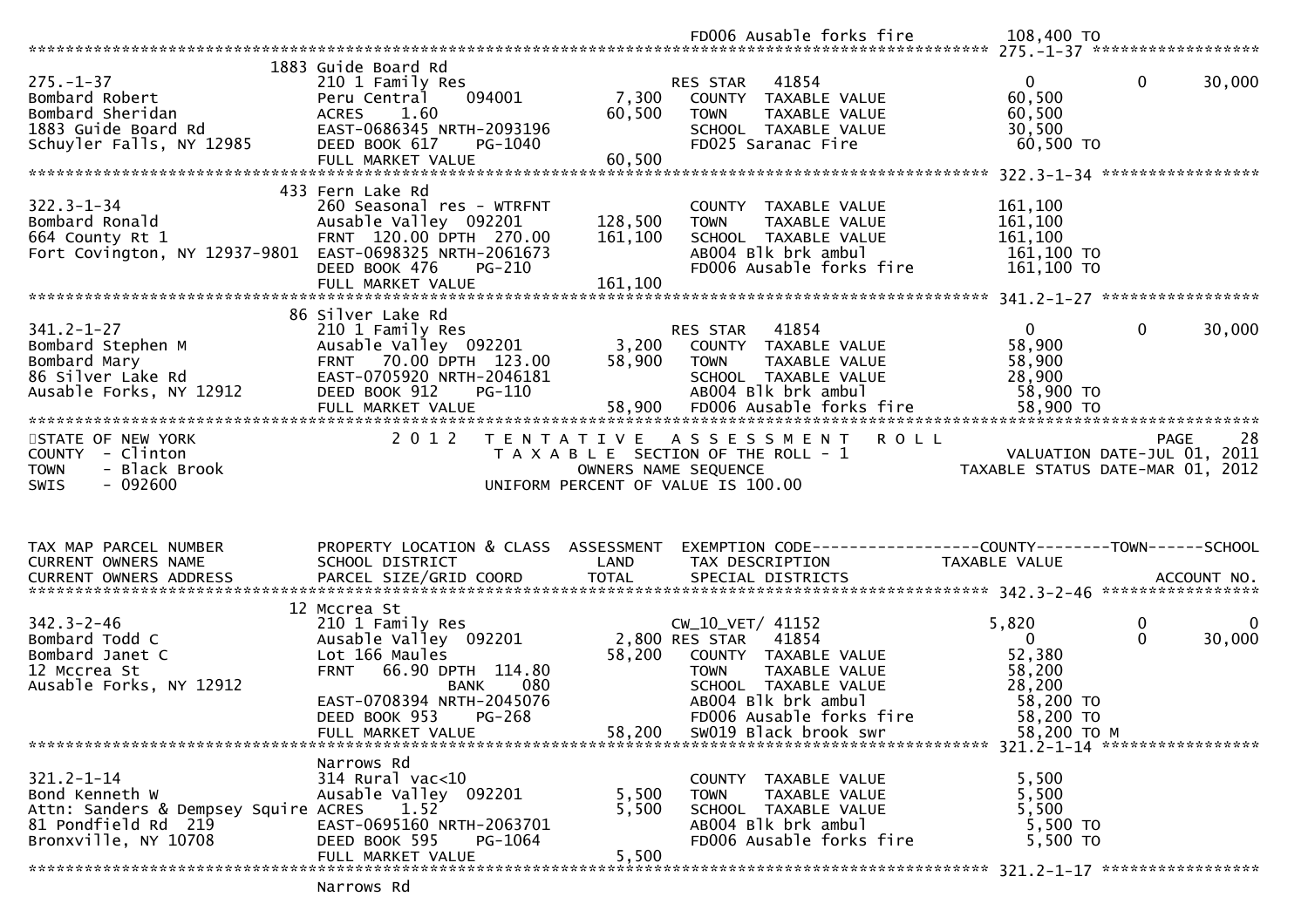| $321.2 - 1 - 17$<br>Bond Kenneth W North States and Senate Assembly<br>Attn: Sanders & Dempsey Squire ACRES 2.10<br>81 Pondfield Rd 219<br>Bronxville, NY 10708 | $314$ Rural vac<10<br>Ausable Valley 092201<br>EAST-0695292 NRTH-2063841<br>DEED BOOK 595<br>PG-1064                                                                | 6,100<br>6,100             | COUNTY TAXABLE VALUE<br>TOWN<br>TAXABLE VALUE<br>SCHOOL TAXABLE VALUE<br>AB004 Blk brk ambul<br>FD006 Ausable forks fire                          | 6,100<br>6,100<br>6,100<br>$6,100$ TO<br>$6,100$ TO                         |                       |
|-----------------------------------------------------------------------------------------------------------------------------------------------------------------|---------------------------------------------------------------------------------------------------------------------------------------------------------------------|----------------------------|---------------------------------------------------------------------------------------------------------------------------------------------------|-----------------------------------------------------------------------------|-----------------------|
| $307.2 - 1 - 6.2$<br>307.2-1-6.2<br>Bordeau Alfred<br>Box 127<br>Moriah, NY 12960                                                                               | Union Falls Rd<br>311 Res vac land<br>Ausable Valley 092201<br>FRNT 50.00 DPTH 240.00<br>EAST-0655322 NRTH-2071555<br>DEED BOOK 20051 PG-81522<br>FULL MARKET VALUE | 3,100<br>3,100<br>3,100    | COUNTY TAXABLE VALUE<br>TAXABLE VALUE<br><b>TOWN</b><br>SCHOOL TAXABLE VALUE<br>ABOO4 Blk brk ambul<br>FD006 Ausable forks fire                   | 3,100<br>3,100<br>3,100<br>$3,100$ TO<br>$3,100$ TO                         |                       |
| $307.2 - 1 - 8$<br>Bordeau Marshall J Jr<br>6689 Rt 22<br>Plattsburgh, NY 12901                                                                                 | Union Falls Rd<br>311 Res vac land<br>Ausable Valley 092201<br>FRNT 50.00 DPTH 300.00<br>EAST-0655238 NRTH-2071971<br>DEED BOOK 20051 PG-81521<br>FULL MARKET VALUE | 3,100<br>3,100<br>3,100    | COUNTY TAXABLE VALUE<br>TAXABLE VALUE<br><b>TOWN</b><br>SCHOOL TAXABLE VALUE<br>AB004 Blk brk ambul<br>FD006 Ausable forks fire                   | 3,100<br>3,100<br>3,100<br>3,100 TO<br>3,100 TO                             |                       |
| STATE OF NEW YORK<br>COUNTY - Clinton<br>- Black Brook<br><b>TOWN</b><br>SWIS<br>- 092600                                                                       | 2 0 1 2                                                                                                                                                             |                            | TENTATIVE ASSESSMENT ROLL<br>T A X A B L E SECTION OF THE ROLL - 1<br>OWNERS NAME SEQUENCE<br>UNIFORM PERCENT OF VALUE IS 100.00                  | ROLL - 1<br>VALUATION DATE-JUL 01, 2011<br>TAXABLE STATUS DATE-MAR 01, 2012 | -29<br>PAGE           |
| TAX MAP PARCEL NUMBER<br>CURRENT OWNERS NAME                                                                                                                    | SCHOOL DISTRICT<br><b>Example 18 The LAND</b>                                                                                                                       |                            | PROPERTY LOCATION & CLASS ASSESSMENT EXEMPTION CODE----------------COUNTY-------TOWN------SCHOOL<br>TAX DESCRIPTION                               | TAXABLE VALUE                                                               |                       |
| $331 - 2 - 12$<br>Borden Michael D<br>Borden Anna<br>825 Silver Lake Rd<br>Ausable Forks, NY 12912                                                              | 825 Silver Lake Rd<br>210 1 Family Res<br>Ausable Valley 092201<br>Lot 65 T3omt<br>FRNT 115.00 DPTH 140.00<br>EAST-0690042 NRTH-2050385<br>DEED BOOK 940<br>$PG-26$ | 44,300                     | RES STAR 41854<br>3,600 COUNTY TAXABLE VALUE<br>TAXABLE VALUE<br>TOWN<br>SCHOOL  TAXABLE VALUE<br>ABOO4 Blk brk ambul<br>FD006 Ausable forks fire | $\overline{0}$<br>44,300<br>44,300<br>14,300<br>44,300 TO<br>44,300 TO      | $\mathbf 0$<br>30,000 |
| $272 - 2 - 1$<br>Bracy Linda L<br>5 McMartin St<br>Plattsburgh, NY 12901                                                                                        | Soucy Rd<br>322 Rural vac>10<br>Saranac Central 094401<br>ACRES 72.50<br>EAST-0655447 NRTH-2097851<br>DEED BOOK 646<br><b>PG-945</b><br>FULL MARKET VALUE           | 38,500<br>38,500<br>38,500 | COUNTY TAXABLE VALUE<br><b>TOWN</b><br>TAXABLE VALUE<br>SCHOOL TAXABLE VALUE<br>FD025 Saranac Fire                                                | 38,500<br>38,500<br>38,500<br>38,500 TO                                     |                       |
| $307.3 - 1 - 7$<br>Brady John E<br>Brady Diane Webster<br>PO Box 2617                                                                                           | $113/119$ Old Hawkeye Rd<br>260 Seasonal res - WTRFNT<br>Ausable Valley 092201<br>Lot 33 T3omt<br>Survey BK10 PG 59/BK11 PG                                         | 244,200<br>305,900         | 41834<br>SR STAR<br>COUNTY TAXABLE VALUE<br>TOWN<br>TAXABLE VALUE<br>SCHOOL<br>TAXABLE VALUE                                                      | 0<br>305,900<br>305,900<br>243,700                                          | 0<br>62,200           |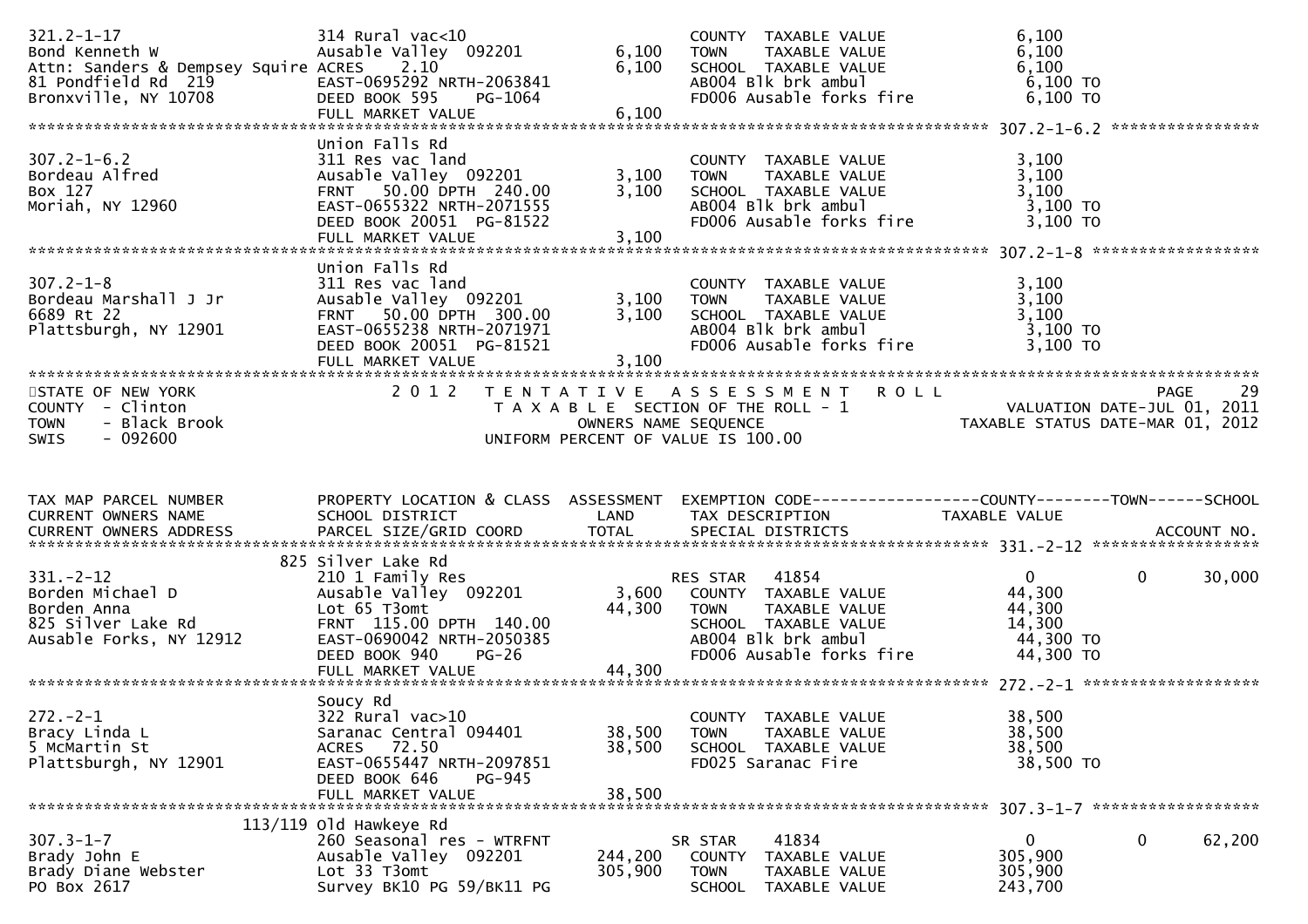| Plattsburgh, NY 12901                            | 5.00<br><b>ACRES</b><br>EAST-0652655 NRTH-2067921<br>DEED BOOK 20011 PG-29836 |                      | AB004 Blk brk ambul<br>FD006 Ausable forks fire                                   | 305,900 TO<br>305,900 TO                                        |                       |
|--------------------------------------------------|-------------------------------------------------------------------------------|----------------------|-----------------------------------------------------------------------------------|-----------------------------------------------------------------|-----------------------|
|                                                  | FULL MARKET VALUE                                                             | 305,900              |                                                                                   |                                                                 |                       |
|                                                  | 2876 Silver Lake Rd                                                           |                      |                                                                                   |                                                                 |                       |
| $284. -1 - 14.2$                                 | 210 1 Family Res                                                              |                      | COUNTY TAXABLE VALUE                                                              | 64,200                                                          |                       |
| Brashear Craig<br>Kelly Rebecca                  | Saranac Central 094401<br>ACRES 19.90                                         | 24,600<br>64,200     | TAXABLE VALUE<br><b>TOWN</b><br>SCHOOL TAXABLE VALUE                              | 64,200<br>64,200                                                |                       |
| 579 Broadway                                     | EAST-0659135 NRTH-2082541                                                     |                      | FD025 Saranac Fire                                                                | 64,200 TO                                                       |                       |
| New York, NY 10012                               | DEED BOOK 777<br>PG-142                                                       |                      |                                                                                   |                                                                 |                       |
|                                                  |                                                                               |                      |                                                                                   |                                                                 |                       |
|                                                  | 94 Golf Course Rd                                                             |                      | 98 PCT OF VALUE USED FOR EXEMPTION PURPOSES                                       |                                                                 |                       |
| $342. - 1 - 23.2$                                | 210 1 Family Res                                                              |                      | WARNONALL 41121<br>WARNONALL 41121<br>168 200 COUNTY                              | 24,725<br>12,000                                                | 0                     |
| Brasse Robert A<br>e1 M                          | Ausable Valley 092201                                                         |                      |                                                                                   | $\overline{0}$                                                  | 30,000<br>0           |
| Malpass Brasse Chantel M                         | Lot 167 Maules Pat                                                            |                      | 168,200 COUNTY TAXABLE VALUE                                                      | 143,475                                                         |                       |
| 94 Golf Course Rd<br>AuSable Forks, NY 12912     | 080<br>4.30 BANK<br><b>ACRES</b><br>EAST-0709177 NRTH-2047037                 |                      | TAXABLE VALUE<br><b>TOWN</b><br>SCHOOL TAXABLE VALUE                              | 156,200<br>138,200                                              |                       |
|                                                  | DEED BOOK 20021 PG-42374                                                      |                      | AB004 Blk brk ambul                                                               | 168,200 TO                                                      |                       |
|                                                  |                                                                               |                      |                                                                                   |                                                                 |                       |
|                                                  |                                                                               |                      |                                                                                   |                                                                 |                       |
| STATE OF NEW YORK                                | 2 0 1 2                                                                       |                      | TENTATIVE ASSESSMENT ROLL                                                         |                                                                 | PAGE<br>30            |
| COUNTY - Clinton<br>- Black Brook<br><b>TOWN</b> |                                                                               | OWNERS NAME SEQUENCE | T A X A B L E SECTION OF THE ROLL - 1                                             | VALUATION DATE-JUL 01, 2011<br>TAXABLE STATUS DATE-MAR 01, 2012 |                       |
| $-092600$<br><b>SWIS</b>                         |                                                                               |                      | UNIFORM PERCENT OF VALUE IS 100.00                                                |                                                                 |                       |
|                                                  |                                                                               |                      |                                                                                   |                                                                 |                       |
|                                                  |                                                                               |                      |                                                                                   |                                                                 |                       |
|                                                  |                                                                               |                      |                                                                                   |                                                                 |                       |
| TAX MAP PARCEL NUMBER                            |                                                                               |                      |                                                                                   |                                                                 |                       |
| CURRENT OWNERS NAME                              | PROPERTY LOCATION & CLASS ASSESSMENT<br>SCHOOL DISTRICT                       | LAND                 | EXEMPTION CODE------------------COUNTY--------TOWN------SCHOOL<br>TAX DESCRIPTION | TAXABLE VALUE                                                   |                       |
|                                                  |                                                                               |                      |                                                                                   |                                                                 |                       |
|                                                  |                                                                               |                      |                                                                                   |                                                                 |                       |
|                                                  | 822 Ore Bed Rd                                                                |                      |                                                                                   |                                                                 |                       |
| $263 - 2 - 2.3$<br>Brault Robert                 | 240 Rural res<br>Saranac Central 094401                                       | 21,200               | RES STAR<br>41854<br>COUNTY TAXABLE VALUE                                         | $\overline{0}$<br>200,100                                       | $\mathbf 0$<br>30,000 |
| Brault Heather                                   | ACRES 25.70 BANK<br>- 080                                                     | 200,100              | <b>TOWN</b><br>TAXABLE VALUE                                                      | 200,100                                                         |                       |
| 822 Ore Bed Rd                                   | EAST-0673155 NRTH-2100765                                                     |                      | SCHOOL TAXABLE VALUE                                                              | 170,100                                                         |                       |
| Saranac, NY 12981                                | DEED BOOK 20092 PG-28746                                                      |                      | FD025 Saranac Fire                                                                | 200,100 TO                                                      |                       |
|                                                  | FULL MARKET VALUE                                                             | 200,100              |                                                                                   |                                                                 |                       |
|                                                  | 230 Narrows Rd                                                                |                      |                                                                                   |                                                                 |                       |
| $321.2 - 1 - 27$                                 | 260 Seasonal res - WTRFNT                                                     |                      | COUNTY TAXABLE VALUE                                                              | 147,800                                                         |                       |
| Brault Scott D                                   | Ausable Valley 092201                                                         | 93,200               | <b>TOWN</b><br>TAXABLE VALUE                                                      | 147,800                                                         |                       |
| 448 Pleasant St Apt B                            | FRNT 122.30 DPTH 131.10                                                       | 147,800              | SCHOOL TAXABLE VALUE                                                              | 147,800                                                         |                       |
| Peru, NY 12972                                   | EAST-0693855 NRTH-2062410<br>DEED BOOK 20041 PG-66994                         |                      | AB004 Blk brk ambul<br>FD006 Ausable forks fire                                   | 147,800 TO<br>147,800 TO                                        |                       |
|                                                  | FULL MARKET VALUE                                                             | 147,800              |                                                                                   |                                                                 |                       |
|                                                  |                                                                               |                      |                                                                                   | 342.3-1-19 ******************                                   |                       |
|                                                  | 12 Daisy Ln                                                                   |                      |                                                                                   |                                                                 |                       |
| $342.3 - 1 - 19$<br>Brean John                   | 220 2 Family Res<br>Ausable Valley 092201                                     | 4,200                | COUNTY TAXABLE VALUE<br>TAXABLE VALUE<br><b>TOWN</b>                              | 10,000<br>10,000                                                |                       |
| PO Box 15                                        | FRNT 85.00 DPTH 130.00                                                        | 10,000               | SCHOOL TAXABLE VALUE                                                              | 10,000                                                          |                       |
| West Chazy, NY 12992                             | EAST-0708023 NRTH-2044951                                                     |                      | AB004 Blk brk ambul                                                               | 10,000 TO                                                       |                       |
|                                                  | DEED BOOK 20112 PG-41046<br>FULL MARKET VALUE                                 | 10,000               | FD006 Ausable forks fire<br>SW019 Black brook swr                                 | 10,000 TO<br>10,000 TO M                                        |                       |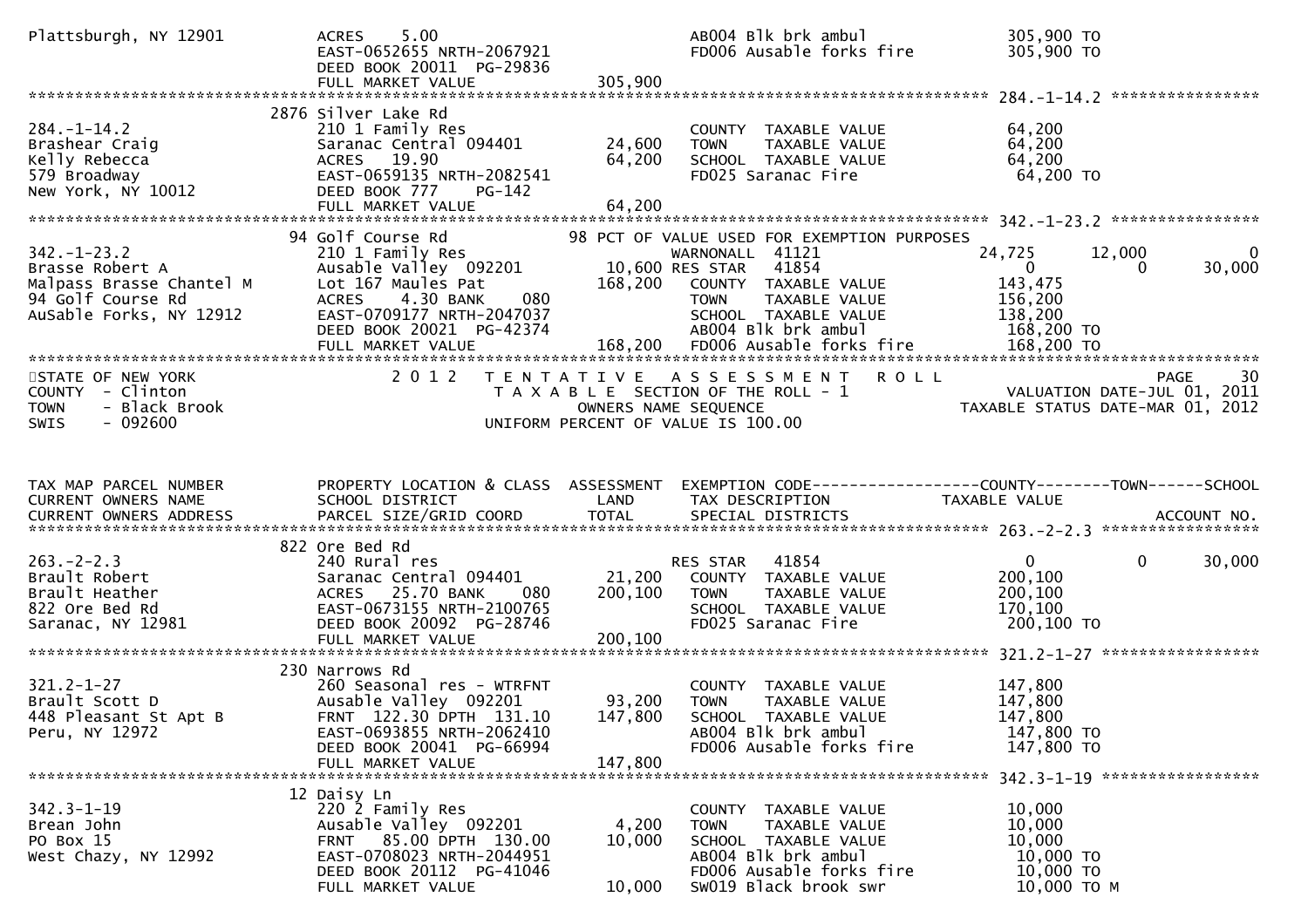|                                                                     | 5649 Rt 3                                                                                              |         |                                                                                                                                |                                                                                                   |                         |
|---------------------------------------------------------------------|--------------------------------------------------------------------------------------------------------|---------|--------------------------------------------------------------------------------------------------------------------------------|---------------------------------------------------------------------------------------------------|-------------------------|
| $271. - 2 - 9$                                                      | 210 1 Family Res                                                                                       |         | COUNTY TAXABLE VALUE                                                                                                           | 150,800                                                                                           |                         |
| 271.-2-9<br>Brien Misun<br>16A Johnson Ave<br>Plattsburgh, NY 12901 | Saranac Central 094401<br>ACRES 8.00 150,800<br>EAST-0644959 NRTH-2094187<br>EAST-0644959 NRTH-2094187 |         | TAXABLE VALUE                                                                                                                  | 150,800                                                                                           |                         |
|                                                                     |                                                                                                        |         | SCHOOL TAXABLE VALUE                                                                                                           | 150,800                                                                                           |                         |
|                                                                     |                                                                                                        |         |                                                                                                                                |                                                                                                   |                         |
|                                                                     |                                                                                                        |         |                                                                                                                                |                                                                                                   |                         |
|                                                                     |                                                                                                        |         |                                                                                                                                |                                                                                                   |                         |
|                                                                     | FULL MARKET VALUE                                                                                      |         | 2094187 FD025 Saranac Fire<br>2150,800 TO02 Omitted Tax-County 122.29 MT<br>210.97 MT 150,800 OT004 Omitted Tax-Town 122.29 MT |                                                                                                   |                         |
|                                                                     |                                                                                                        |         |                                                                                                                                |                                                                                                   |                         |
|                                                                     | 5667 Rt 3                                                                                              |         |                                                                                                                                |                                                                                                   |                         |
| $271 - 2 - 6$                                                       | 240 Rural res                                                                                          |         | COUNTY TAXABLE VALUE                                                                                                           | 123,500                                                                                           |                         |
|                                                                     | Saranac Central 094401 65,000                                                                          |         | <b>TOWN</b><br>TAXABLE VALUE                                                                                                   | 123,500                                                                                           |                         |
|                                                                     | ACRES 100.00                                                                                           | 123,500 | SCHOOL TAXABLE VALUE                                                                                                           | 123,500                                                                                           |                         |
| ∠/1.-∠-∪<br>Brien Richard<br>14326 Root Rd<br>∆lhion. NY 14411      | EAST-0644438 NRTH-2092451                                                                              |         | FD025 Saranac Fire                                                                                                             | 123,500 TO                                                                                        |                         |
|                                                                     | DEED BOOK 20112 PG-40929                                                                               |         |                                                                                                                                |                                                                                                   |                         |
|                                                                     | FULL MARKET VALUE                                                                                      | 123,500 |                                                                                                                                |                                                                                                   |                         |
|                                                                     |                                                                                                        |         |                                                                                                                                |                                                                                                   |                         |
| STATE OF NEW YORK                                                   |                                                                                                        |         | 2012 TENTATIVE ASSESSMENT ROLL                                                                                                 | <b>PAGE</b>                                                                                       | 31                      |
| COUNTY - Clinton                                                    |                                                                                                        |         |                                                                                                                                | T A X A B L E SECTION OF THE ROLL - 1<br>OWNERS NAME SEQUENCE<br>OWNERS NAME SEQUENCE             |                         |
| <b>TOWN</b><br>- Black Brook                                        |                                                                                                        |         |                                                                                                                                |                                                                                                   |                         |
|                                                                     |                                                                                                        |         |                                                                                                                                |                                                                                                   |                         |
| $-092600$<br><b>SWIS</b>                                            |                                                                                                        |         | UNIFORM PERCENT OF VALUE IS 100.00                                                                                             |                                                                                                   |                         |
|                                                                     |                                                                                                        |         |                                                                                                                                |                                                                                                   |                         |
|                                                                     |                                                                                                        |         |                                                                                                                                |                                                                                                   |                         |
|                                                                     |                                                                                                        |         |                                                                                                                                |                                                                                                   |                         |
| TAX MAP PARCEL NUMBER                                               |                                                                                                        |         |                                                                                                                                | PROPERTY LOCATION & CLASS ASSESSMENT EXEMPTION CODE-----------------COUNTY-------TOWN------SCHOOL |                         |
| CURRENT OWNERS NAME                                                 | SCHOOL DISTRICT                                                                                        | LAND    | TAX DESCRIPTION                                                                                                                | TAXABLE VALUE                                                                                     |                         |
|                                                                     |                                                                                                        |         |                                                                                                                                |                                                                                                   |                         |
|                                                                     |                                                                                                        |         |                                                                                                                                |                                                                                                   |                         |
|                                                                     |                                                                                                        |         |                                                                                                                                |                                                                                                   |                         |
|                                                                     | 2500 Rt 9N                                                                                             |         |                                                                                                                                |                                                                                                   |                         |
| $342.3 - 1 - 15$                                                    |                                                                                                        |         |                                                                                                                                | 3,975<br>3,975                                                                                    | $\overline{\mathbf{0}}$ |
| Brister Jean                                                        |                                                                                                        |         |                                                                                                                                |                                                                                                   |                         |
|                                                                     | 210 1 Family Res<br>2,900 AGED - ALL 41800<br>2,900 AGED - ALL 41800<br><b>FRNT</b>                    |         |                                                                                                                                | 23,813<br>25,800<br>23,813<br>$\Omega$                                                            |                         |
| PO Box 269                                                          | 60.00 DPTH 150.00                                                                                      |         | 51,600 SR STAR<br>41834                                                                                                        | $\overline{\mathbf{0}}$<br>25,800                                                                 |                         |
| Ausable Forks, NY 12912                                             | 080<br>BANK                                                                                            |         | COUNTY TAXABLE VALUE                                                                                                           | 23,812                                                                                            |                         |
|                                                                     | EAST-0707653 NRTH-2044571                                                                              |         | <b>TOWN</b><br>TAXABLE VALUE                                                                                                   | 23,812                                                                                            |                         |
|                                                                     | DEED BOOK 632<br><b>PG-20</b>                                                                          |         | SCHOOL TAXABLE VALUE                                                                                                           | $\overline{0}$                                                                                    |                         |
|                                                                     | FULL MARKET VALUE                                                                                      |         | 51,600 AB004 Blk brk ambul                                                                                                     | 51,600 TO                                                                                         |                         |
|                                                                     | $5 - 20$                                                                                               |         | FD006 Ausable forks fire                                                                                                       | 51,600 TO                                                                                         |                         |
|                                                                     |                                                                                                        |         | SW019 Black brook swr                                                                                                          | 51,600 ТО М                                                                                       |                         |
|                                                                     |                                                                                                        |         |                                                                                                                                |                                                                                                   |                         |
|                                                                     | 168/171 old Hawkeye Rd                                                                                 |         |                                                                                                                                |                                                                                                   |                         |
| $307. - 1 - 3.1$                                                    | 260 Seasonal res - WTRFNT                                                                              |         | COUNTY TAXABLE VALUE                                                                                                           | 399,200                                                                                           |                         |
|                                                                     | Ausable Valley 092201                                                                                  | 215,500 | TAXABLE VALUE<br>TOWN                                                                                                          | 399,200                                                                                           |                         |
|                                                                     | ACRES 2.80                                                                                             | 399,200 | SCHOOL TAXABLE VALUE                                                                                                           |                                                                                                   |                         |
| s∪/.-⊥-s.⊥<br>Broccoli Hall Inc<br>142 North Rd                     | EAST-0651618 NRTH-2067052                                                                              |         | AB004 Blk brk ambul                                                                                                            | $399,200$<br>$399,200$<br>399,200 TO                                                              |                         |
| sudbury, MA 01776                                                   | DEED BOOK 20082 PG-20261                                                                               |         |                                                                                                                                |                                                                                                   |                         |
|                                                                     | FULL MARKET VALUE                                                                                      |         | FD006 Ausable forks fire                                                                                                       | 399,200 TO                                                                                        |                         |
|                                                                     |                                                                                                        | 399,200 |                                                                                                                                |                                                                                                   |                         |
|                                                                     |                                                                                                        |         |                                                                                                                                |                                                                                                   |                         |
|                                                                     | 29 Collins Rd                                                                                          |         |                                                                                                                                |                                                                                                   |                         |
| $264. - 1 - 3.2$                                                    | 260 Seasonal res                                                                                       |         | COUNTY TAXABLE VALUE                                                                                                           | 38,100                                                                                            |                         |
| Brockway Dale B                                                     | Saranac Central 094401                                                                                 | 15,300  | TAXABLE VALUE<br><b>TOWN</b>                                                                                                   | 38,100                                                                                            |                         |
| Brockway Maureen S                                                  | Lot 9 T40mt                                                                                            | 38,100  | SCHOOL TAXABLE VALUE                                                                                                           | 38,100                                                                                            |                         |
| PO Box 199                                                          | Birches Sub Lot 2                                                                                      |         | FD025 Saranac Fire                                                                                                             | 38,100 TO                                                                                         |                         |
| Quechee, VT 05059                                                   | 8.00<br><b>ACRES</b>                                                                                   |         |                                                                                                                                |                                                                                                   |                         |
|                                                                     | EAST-0689012 NRTH-2103438                                                                              |         |                                                                                                                                |                                                                                                   |                         |
|                                                                     | DEED BOOK 20061 PG-99305<br>FULL MARKET VALUE                                                          | 38,100  |                                                                                                                                |                                                                                                   |                         |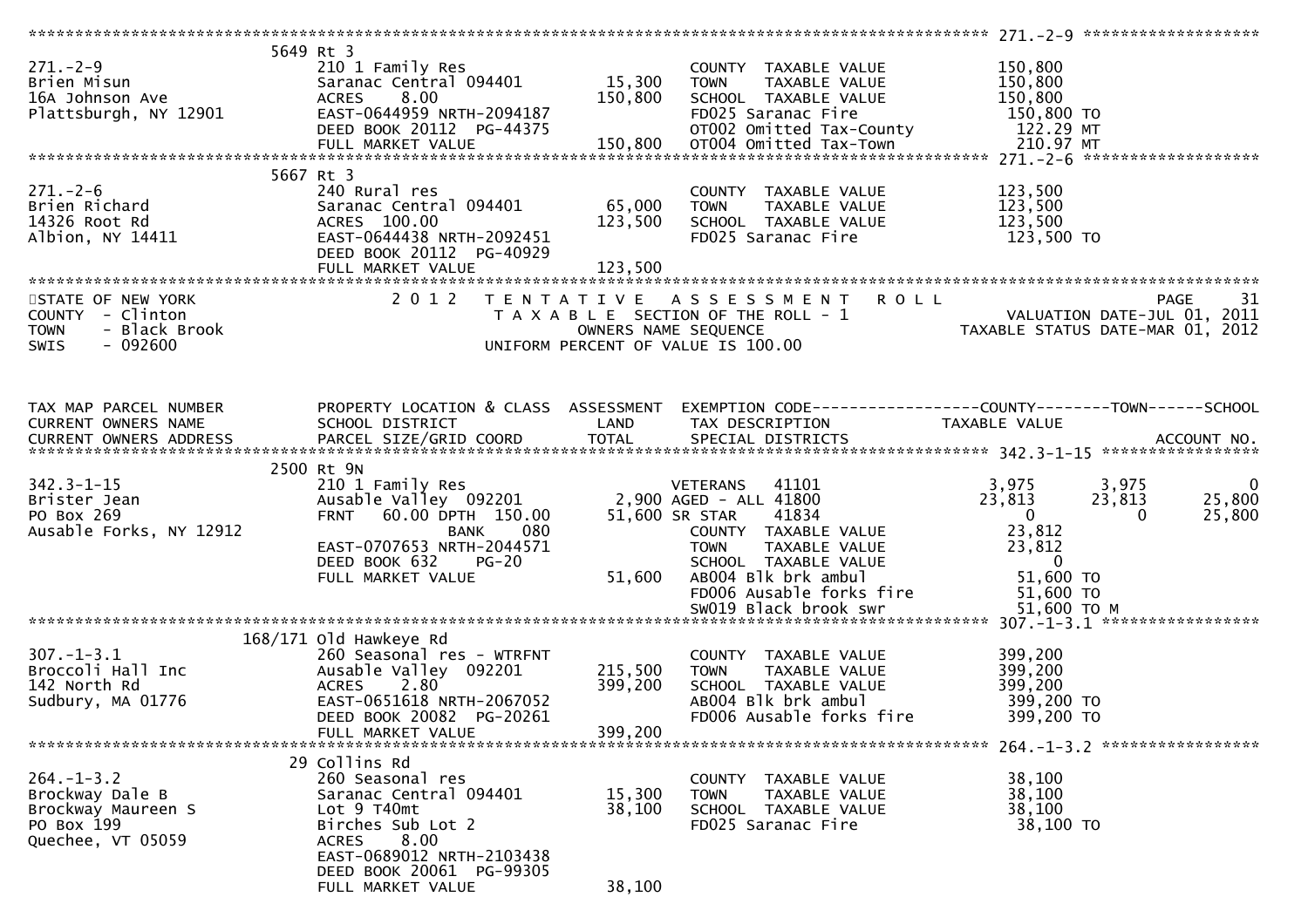|                                                                                                                          |                                                                                                                                                                                              |                            |                                                                                                                                                      |                                                                      | $309 - 2 - 6.3$ ******************                                                   |
|--------------------------------------------------------------------------------------------------------------------------|----------------------------------------------------------------------------------------------------------------------------------------------------------------------------------------------|----------------------------|------------------------------------------------------------------------------------------------------------------------------------------------------|----------------------------------------------------------------------|--------------------------------------------------------------------------------------|
| $309. - 2 - 6.3$<br>Brooks Terri May Wright<br>Brooks Robert Russell<br>70 Goodrich Mills Rd<br>Schuyler Falls, NY 12985 | 70 Goodrich Mills Rd<br>210 1 Family Res<br>Ausable Valley 092201<br>Lot 38 T3 Omt<br>ACRES 3.20<br>EAST-0681369 NRTH-2069826<br>DEED BOOK 851<br>$PG-113$                                   | 9,300<br>80,300            | 41854<br>RES STAR<br>COUNTY TAXABLE VALUE<br>TAXABLE VALUE<br><b>TOWN</b><br>SCHOOL TAXABLE VALUE<br>AB004 Blk brk ambul<br>FD006 Ausable forks fire | $\mathbf{0}$<br>80,300<br>80,300<br>50,300<br>80,300 TO<br>80,300 TO | $\mathbf{0}$<br>30,000                                                               |
|                                                                                                                          |                                                                                                                                                                                              |                            |                                                                                                                                                      |                                                                      |                                                                                      |
| $296. - 2 - 11$<br>Brousseau James<br>Brousseau Patricia<br>68 Union Falls Rd<br>Ausable Forks, NY 12912                 | 68 Union Falls Rd<br>210 1 Family Res<br>Ausable Valley 092201<br>FRNT 100.00 DPTH 225.00<br>080<br>BANK<br>EAST-0656633 NRTH-2071610<br>DEED BOOK 455<br><b>PG-283</b><br>FULL MARKET VALUE | 5,100<br>68,400<br>68,400  | 41834<br>SR STAR<br>COUNTY TAXABLE VALUE<br>TAXABLE VALUE<br>TOWN<br>SCHOOL TAXABLE VALUE<br>AB004 Blk brk ambul<br>FD006 Ausable forks fire         | $\mathbf{0}$<br>68,400<br>68,400<br>6,200<br>68,400 TO<br>68,400 TO  | $\mathbf{0}$<br>62,200                                                               |
|                                                                                                                          | *********************                                                                                                                                                                        |                            |                                                                                                                                                      | **********************************                                   |                                                                                      |
| STATE OF NEW YORK<br>COUNTY - Clinton<br>- Black Brook<br><b>TOWN</b><br>$-092600$<br>SWIS                               | 2 0 1 2                                                                                                                                                                                      | OWNERS NAME SEQUENCE       | TENTATIVE ASSESSMENT<br><b>ROLL</b><br>T A X A B L E SECTION OF THE ROLL - 1<br>UNIFORM PERCENT OF VALUE IS 100.00                                   |                                                                      | 32<br><b>PAGE</b><br>VALUATION DATE-JUL 01, 2011<br>TAXABLE STATUS DATE-MAR 01, 2012 |
| TAX MAP PARCEL NUMBER<br>CURRENT OWNERS NAME                                                                             | PROPERTY LOCATION & CLASS ASSESSMENT<br>SCHOOL DISTRICT                                                                                                                                      | LAND                       | EXEMPTION CODE------------------COUNTY-------TOWN------SCHOOL<br>TAX DESCRIPTION                                                                     | TAXABLE VALUE                                                        |                                                                                      |
| $275. - 1 - 30.1$<br>Brousseau Leon<br>1769 Guide Board Rd<br>Schuyler Falls, NY 12985                                   | Guide Board Rd<br>312 Vac w/imprv<br>094001<br>Peru Central<br>ACRES 42.00<br>EAST-0684893 NRTH-2089638<br>DEED BOOK 727<br>PG-299<br>FULL MARKET VALUE                                      | 33,400<br>46,900<br>46,900 | COUNTY TAXABLE VALUE<br>TAXABLE VALUE<br><b>TOWN</b><br>SCHOOL TAXABLE VALUE<br>FD025 Saranac Fire                                                   | 46,900<br>46,900<br>46,900<br>46,900 TO                              |                                                                                      |
|                                                                                                                          |                                                                                                                                                                                              |                            |                                                                                                                                                      |                                                                      |                                                                                      |
| $275. - 1 - 30.2$<br>Brousseau Leon E<br>Brousseau Regina<br>1769 Guide Board Rd<br>Schuyler Falls, NY 12985             | 1769 Guide Board Rd<br>240 Rural res<br>094001<br>Peru Central<br>13 T3omt<br>ACRES 13.80<br>EAST-0684822 NRTH-2090175<br>DEED BOOK 588<br>$PG-85$                                           | 14,300<br>95,500           | 41854<br>RES STAR<br>COUNTY TAXABLE VALUE<br>TAXABLE VALUE<br><b>TOWN</b><br>SCHOOL TAXABLE VALUE<br>FD025 Saranac Fire                              | $\mathbf{0}$<br>95,500<br>95,500<br>65,500<br>95,500 TO              | 30,000<br>$\mathbf{0}$                                                               |
|                                                                                                                          | FULL MARKET VALUE                                                                                                                                                                            | 95,500                     |                                                                                                                                                      |                                                                      |                                                                                      |
| $307.2 - 1 - 19$<br>Brown Gerald<br>Brown David<br>3000 Senna Ridge Trl<br>Round Rock, TX 78664                          | 80 Union Falls Rd<br>210 1 Family Res<br>Ausable Valley 092201<br>Lot 26 T3omt<br>FRNT 133.90 DPTH 144.00<br>EAST-0656345 NRTH-2071441<br>PG-158<br>DEED BOOK 626<br>FULL MARKET VALUE       | 4,900<br>59,300<br>59,300  | COUNTY TAXABLE VALUE<br>TAXABLE VALUE<br><b>TOWN</b><br>SCHOOL TAXABLE VALUE<br>AB004 Blk brk ambul<br>FD006 Ausable forks fire                      | 59,300<br>59,300<br>59,300<br>59,300 TO<br>59,300 TO                 |                                                                                      |
|                                                                                                                          |                                                                                                                                                                                              |                            |                                                                                                                                                      |                                                                      |                                                                                      |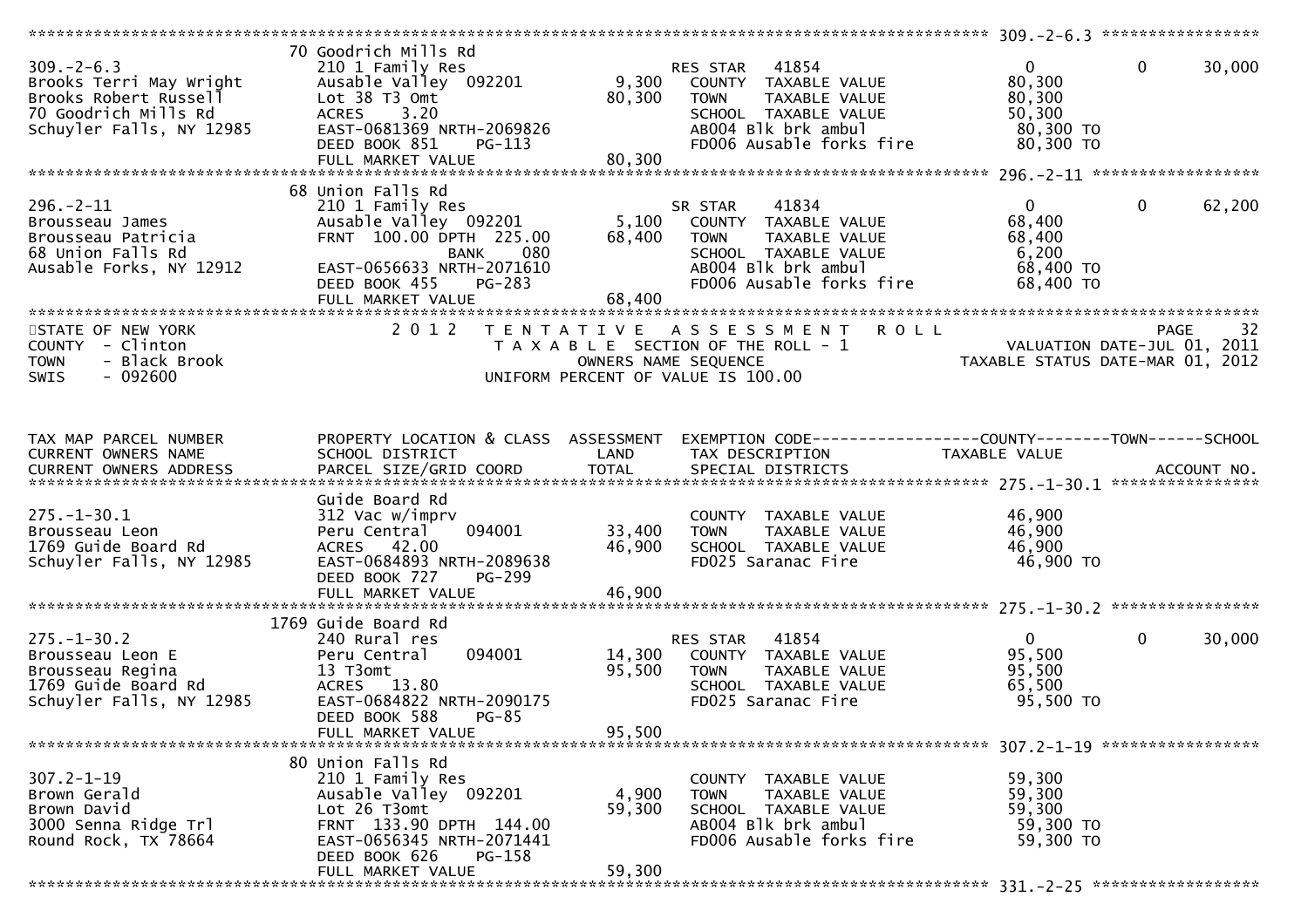| $331. - 2 - 25$<br>Brown Jeffrey K<br>Brown Dorothy<br>20 Old Windybush Rd<br>New Hope, PA 18938            | 845 Silver Lake Rd<br>210 1 Family Res<br>Ausable Valley 092201<br>FRNT 162.00 DPTH 240.00<br>EAST-0689612 NRTH-2050579<br>DEED BOOK 902<br><b>PG-227</b><br>FULL MARKET VALUE    | 5,400<br>50,800<br>50,800    | COUNTY TAXABLE VALUE<br><b>TOWN</b><br>TAXABLE VALUE<br>SCHOOL TAXABLE VALUE<br>AB004 Blk brk ambul<br>FD006 Ausable forks fire           | 50,800<br>50,800<br>50,800<br>50,800 TO<br>50,800 TO            | *****************                                |
|-------------------------------------------------------------------------------------------------------------|-----------------------------------------------------------------------------------------------------------------------------------------------------------------------------------|------------------------------|-------------------------------------------------------------------------------------------------------------------------------------------|-----------------------------------------------------------------|--------------------------------------------------|
| $320 - 2 - 8.3$<br>Brown Karen<br>1 Anderson Rd Apt 4<br>Plattsburgh, NY 12901<br>************************* | Nelson Rd<br>$314$ Rural vac< $10$<br>Ausable Valley 092201<br>Lot 55 T3omt<br><b>ACRES</b><br>4.10<br>EAST-0673828 NRTH-2059142<br>DEED BOOK 20061 PG-92461<br>FULL MARKET VALUE | 10,400<br>10,400<br>10,400   | COUNTY TAXABLE VALUE<br><b>TOWN</b><br>TAXABLE VALUE<br>SCHOOL TAXABLE VALUE<br>AB004 Blk brk ambul<br>FD006 Ausable forks fire           | 10,400<br>10,400<br>10,400<br>10,400 TO<br>10,400 TO            |                                                  |
| STATE OF NEW YORK<br>COUNTY - Clinton<br><b>TOWN</b><br>- Black Brook<br>$-092600$<br><b>SWIS</b>           | 2 0 1 2                                                                                                                                                                           | T E N T A T I V E            | A S S E S S M E N T<br><b>ROLL</b><br>T A X A B L E SECTION OF THE ROLL - 1<br>OWNERS NAME SEQUENCE<br>UNIFORM PERCENT OF VALUE IS 100.00 | VALUATION DATE-JUL 01, 2011<br>TAXABLE STATUS DATE-MAR 01, 2012 | <b>PAGE</b><br>33<br>VALUATION DATE-JUL 01, 2011 |
| TAX MAP PARCEL NUMBER<br>CURRENT OWNERS NAME                                                                | PROPERTY LOCATION & CLASS ASSESSMENT<br>SCHOOL DISTRICT                                                                                                                           | LAND                         | EXEMPTION CODE-----------------COUNTY--------TOWN------SCHOOL<br>TAX DESCRIPTION                                                          | TAXABLE VALUE                                                   |                                                  |
| $307.4 - 1 - 4$<br>Brown Keith<br>Brown Christine<br>182 Island Rd<br>Ausable Forks, NY 12912               | 182 Island Rd<br>210 1 Family Res - WTRFNT<br>Ausable Valley 092201<br>1.10<br><b>ACRES</b><br>EAST-0657772 NRTH-2067546<br>DEED BOOK 941<br><b>PG-205</b>                        | 201,600<br>277,600           | 41834<br>SR STAR<br>COUNTY TAXABLE VALUE<br><b>TOWN</b><br>TAXABLE VALUE<br>SCHOOL TAXABLE VALUE<br>AB004 Blk brk ambul                   | $\mathbf{0}$<br>277,600<br>277,600<br>215,400<br>277,600 TO     | $\mathbf 0$<br>62,200                            |
| $275. - 1 - 26.1$<br>Brown Nicole<br>2 Ore Bed Rd<br>Schuyler Falls, NY 12985                               | 2 Ore Bed Rd<br>210 1 Family Res<br>094001<br>Peru Central<br>5.60<br>ACRES<br>EAST-0687660 NRTH-2094146<br>DEED BOOK 20092 PG-21798                                              | 12,300<br>80,000             | 41854<br>RES STAR<br>COUNTY TAXABLE VALUE<br><b>TOWN</b><br>TAXABLE VALUE<br>SCHOOL TAXABLE VALUE<br>FD025 Saranac Fire                   | $\mathbf{0}$<br>80,000<br>80,000<br>50,000<br>80,000 TO         | $\mathbf 0$<br>30,000                            |
| $284. - 1 - 10$<br>Brown Stephen<br>3073 Silver Lake Rd<br>Saranac, NY 12981                                | 3073 Silver Lake Rd<br>240 Rural res<br>Saranac Central 094401<br>ACRES 206.90 BANK<br>850<br>EAST-0659385 NRTH-2088058<br>DEED BOOK 20021 PG-41920<br>FULL MARKET VALUE          | 84,300<br>133,200<br>133,200 | 41854<br><b>RES STAR</b><br>COUNTY<br>TAXABLE VALUE<br><b>TOWN</b><br>TAXABLE VALUE<br>SCHOOL TAXABLE VALUE<br>FD025 Saranac Fire         | $\mathbf 0$<br>133,200<br>133,200<br>103,200<br>133,200 TO      | 0<br>30,000                                      |
| $307.2 - 2 - 2$<br>Brown Susan P<br>Petrashune David                                                        | 2319 Silver Lake Rd<br>260 Seasonal res - WTRFNT<br>Ausable Valley 092201<br>2.50<br><b>ACRES</b>                                                                                 | 190,900<br>224,800           | COUNTY<br>TAXABLE VALUE<br><b>TOWN</b><br>TAXABLE VALUE<br><b>SCHOOL</b><br>TAXABLE VALUE                                                 | 224,800<br>224,800<br>224,800                                   | 307.2-2-2 *******************                    |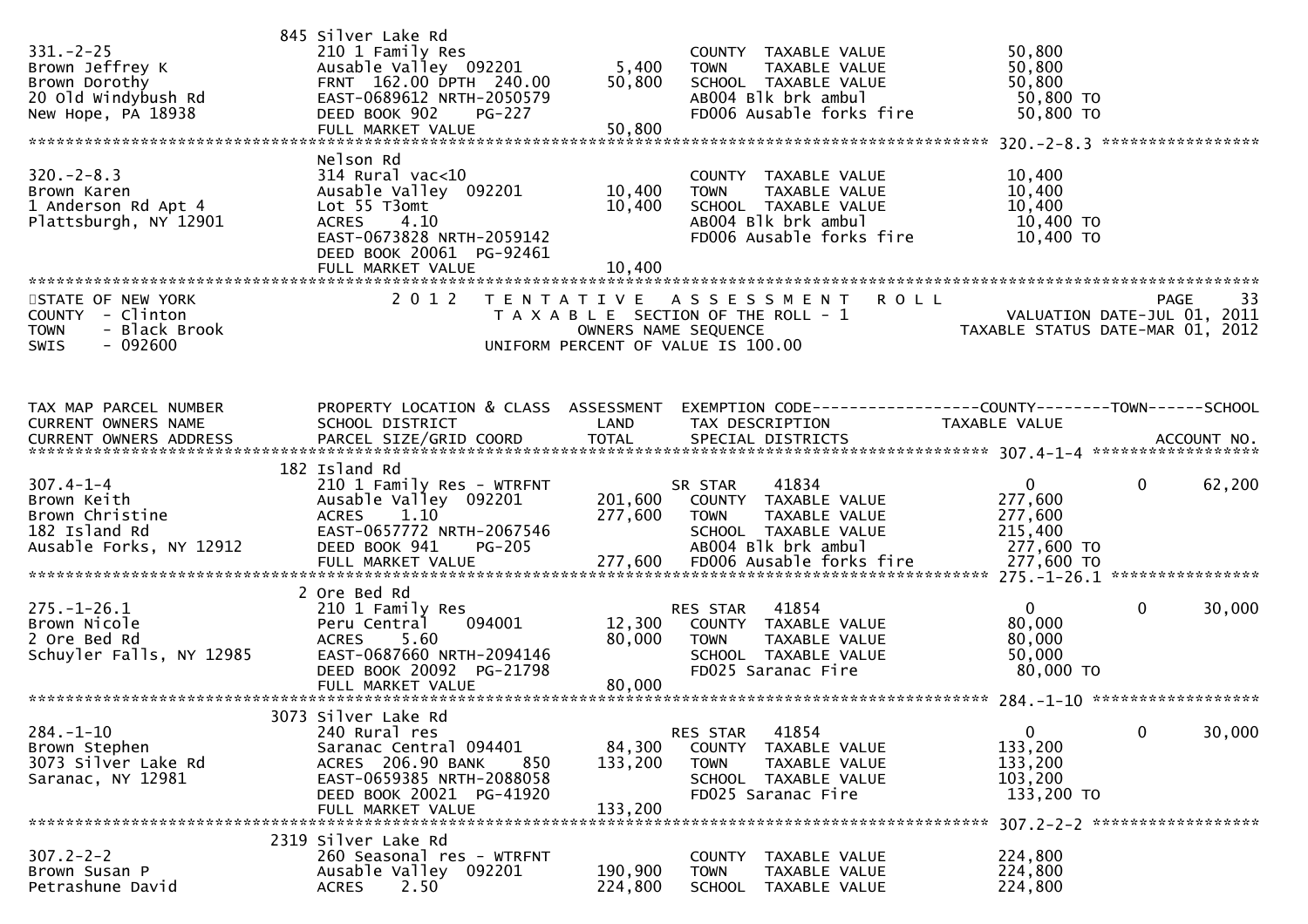| PO Box 54<br>Lyon Mt, NY 12952                                                                 | EAST-0659968 NRTH-2070509<br>DEED BOOK 20041 PG-73751<br>FULL MARKET VALUE                                                                                               | 224,800                    | AB004 Blk brk ambul<br>FD006 Ausable forks fire                                                                                                                                         | 224,800 TO<br>224,800 TO                                                              |                   |
|------------------------------------------------------------------------------------------------|--------------------------------------------------------------------------------------------------------------------------------------------------------------------------|----------------------------|-----------------------------------------------------------------------------------------------------------------------------------------------------------------------------------------|---------------------------------------------------------------------------------------|-------------------|
|                                                                                                |                                                                                                                                                                          |                            |                                                                                                                                                                                         |                                                                                       |                   |
| $271. - 1 - 3$<br>Brown Vicki L<br>306 Mount Vernon Cove<br>Sandy Springs, GA 30328            | Rt 3<br>$322$ Rural vac $>10$<br>Saranac Central 094401<br>ACRES 24.60<br>EAST-0641337 NRTH-2093566<br>DEED BOOK 20102 PG-32169<br>FULL MARKET VALUE                     | 41,300<br>41,300<br>41,300 | COUNTY TAXABLE VALUE<br>TAXABLE VALUE<br><b>TOWN</b><br>SCHOOL TAXABLE VALUE<br>FD025 Saranac Fire                                                                                      | 41,300<br>41,300<br>41,300<br>41,300 TO                                               |                   |
|                                                                                                | Rt 3                                                                                                                                                                     |                            |                                                                                                                                                                                         |                                                                                       |                   |
| $272. -1 - 5.1$<br>Brown Vicki L<br>306 Mount Vernon Cove<br>Sandy Springs, GA 30328           | 910 Priv forest<br>Saranac Central 094401<br>ACRES 134.50<br>EAST-0650800 NRTH-2095467<br>DEED BOOK 20102 PG-32169                                                       | 56,000<br>56,000           | COUNTY TAXABLE VALUE<br>TAXABLE VALUE<br><b>TOWN</b><br>SCHOOL TAXABLE VALUE<br>FD025 Saranac Fire                                                                                      | 56,000<br>56,000<br>56,000<br>56,000 TO                                               |                   |
|                                                                                                |                                                                                                                                                                          |                            |                                                                                                                                                                                         |                                                                                       |                   |
| STATE OF NEW YORK<br>COUNTY - Clinton<br>- Black Brook<br><b>TOWN</b><br>SWIS<br>- 092600      | 2 0 1 2                                                                                                                                                                  | OWNERS NAME SEQUENCE       | TENTATIVE ASSESSMENT<br><b>ROLL</b><br>T A X A B L E SECTION OF THE ROLL - 1<br>UNIFORM PERCENT OF VALUE IS 100.00                                                                      | VALUATION DATE-JUL 01, 2011<br>TAXABLE STATUS DATE-MAR 01, 2012                       | <b>PAGE</b><br>34 |
|                                                                                                |                                                                                                                                                                          |                            |                                                                                                                                                                                         |                                                                                       |                   |
| TAX MAP PARCEL NUMBER<br>CURRENT OWNERS NAME                                                   | PROPERTY LOCATION & CLASS ASSESSMENT<br>SCHOOL DISTRICT                                                                                                                  | LAND                       | EXEMPTION CODE-----------------COUNTY-------TOWN------SCHOOL<br>TAX DESCRIPTION                                                                                                         | TAXABLE VALUE                                                                         |                   |
|                                                                                                | Peasleeville Rd                                                                                                                                                          |                            |                                                                                                                                                                                         |                                                                                       |                   |
| $275. - 1 - 10$<br>Bruce James Jr<br>125 Julie Rd<br>Tyrone, GA 30290                          | $314$ Rural vac<10<br>094001<br>Peru Central<br>8.30<br>ACRES<br>EAST-0691187 NRTH-2096752<br>DEED BOOK 558<br><b>PG-629</b>                                             | 8,000<br>8,000             | COUNTY TAXABLE VALUE<br><b>TOWN</b><br>TAXABLE VALUE<br>SCHOOL TAXABLE VALUE<br>FD025 Saranac Fire                                                                                      | 8,000<br>8,000<br>8,000<br>$8,000$ TO                                                 |                   |
|                                                                                                | FULL MARKET VALUE                                                                                                                                                        | 8,000                      |                                                                                                                                                                                         |                                                                                       |                   |
|                                                                                                | 48 French Village Rd                                                                                                                                                     |                            |                                                                                                                                                                                         |                                                                                       |                   |
| $341.2 - 2 - 4.2$<br>Bruce Joyce Carter<br>2 Lapierre Ln<br>Morrisonville, NY 12962-9703       | 210 1 Family Res<br>Ausable Valley 092201<br>FRNT 122.00 DPTH<br>53.00<br>EAST-0706308 NRTH-2044884<br>DEED BOOK 565<br>PG-1003<br>FULL MARKET VALUE                     | 2,300<br>45,200<br>45,200  | 41854<br><b>RES STAR</b><br>TAXABLE VALUE<br>COUNTY<br><b>TOWN</b><br>TAXABLE VALUE<br>SCHOOL TAXABLE VALUE<br>AB004 Blk brk ambul<br>FD006 Ausable forks fire<br>SW019 Black brook swr | $\overline{0}$<br>45,200<br>45,200<br>15,200<br>45,200 TO<br>45,200 TO<br>45,200 TO M | 0<br>30,000       |
|                                                                                                |                                                                                                                                                                          |                            |                                                                                                                                                                                         |                                                                                       |                   |
| $342.1 - 1 - 36.1$<br>Burdo Gary H<br>Burdo Cynthia J<br>PO Box 518<br>Ausable Forks, NY 12912 | 34 Mccrea St<br>210 1 Family Res<br>Ausable Valley 092201<br>166 Pat M A Forks<br>1/4<br>FRNT 175.00 DPTH 258.30<br>EAST-0708351 NRTH-2045625<br>DEED BOOK 719<br>PG-174 | 4,200<br>51,700            | 41854<br>RES STAR<br>TAXABLE VALUE<br><b>COUNTY</b><br><b>TOWN</b><br>TAXABLE VALUE<br>SCHOOL TAXABLE VALUE<br>AB004 Blk brk ambul<br>FD006 Ausable forks fire                          | 0<br>0<br>51,700<br>51,700<br>21,700<br>51,700 TO<br>51,700 TO                        | 30,000            |
|                                                                                                | FULL MARKET VALUE                                                                                                                                                        | 51,700                     | SW019 Black brook swr                                                                                                                                                                   | 51,700 TO M                                                                           |                   |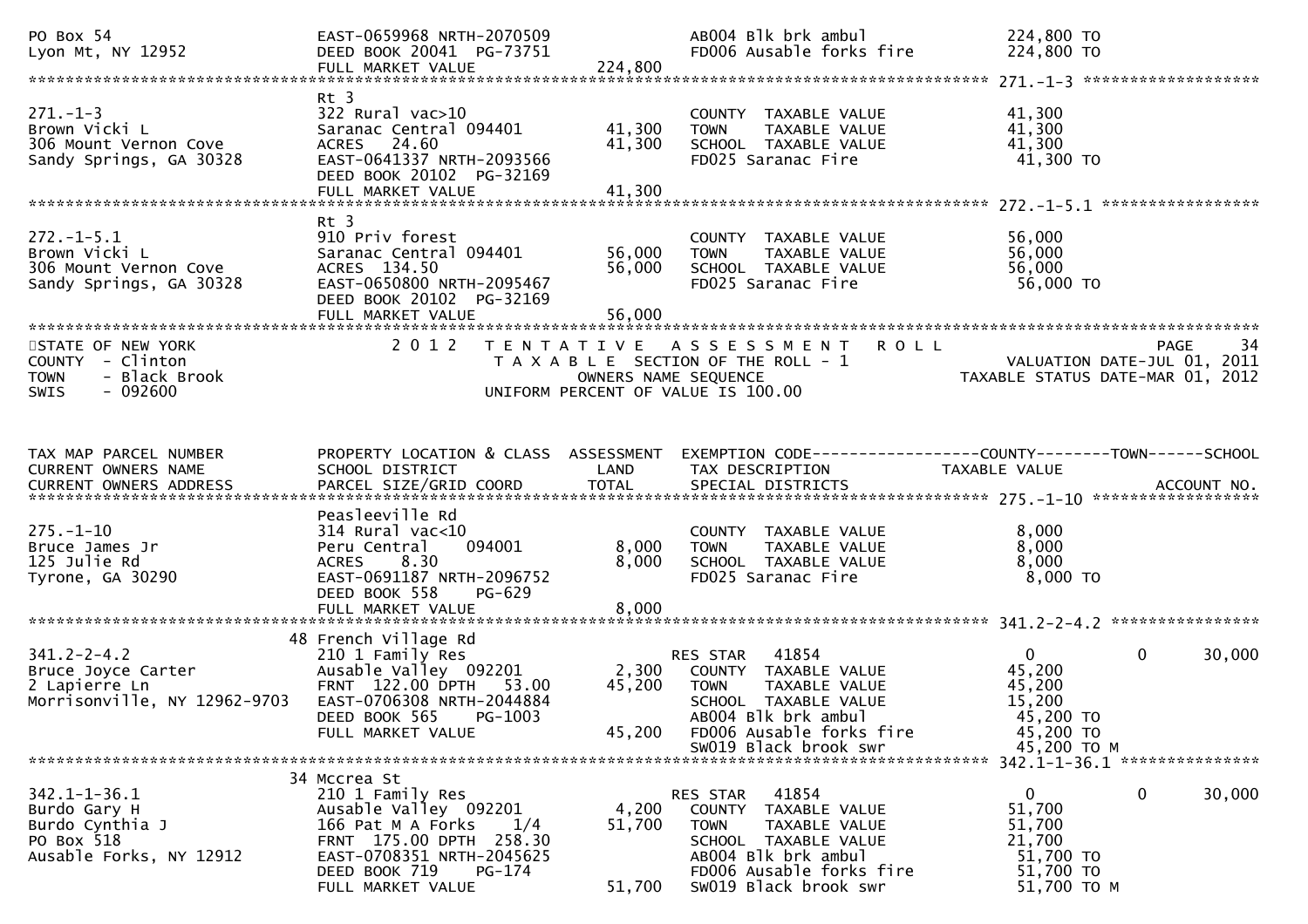| $272. - 1 - 8.2$<br>Burke Donald F<br>45 Gale Rd<br>Brick, NJ 08723                                 | Soucy Rd<br>311 Res vac land<br>Saranac Central 094401<br>Lot 71 T4omt<br>FRNT 140.00 DPTH 150.00<br>EAST-0651318 NRTH-2096845<br>DEED BOOK 20061 PG-96639                                        | 5,100<br>5,100             | COUNTY TAXABLE VALUE<br><b>TOWN</b><br>TAXABLE VALUE<br>SCHOOL TAXABLE VALUE<br>FD025 Saranac Fire                                 | 5,100<br>5,100<br>5,100<br>$5,100$ TO                           |                        |
|-----------------------------------------------------------------------------------------------------|---------------------------------------------------------------------------------------------------------------------------------------------------------------------------------------------------|----------------------------|------------------------------------------------------------------------------------------------------------------------------------|-----------------------------------------------------------------|------------------------|
|                                                                                                     | FULL MARKET VALUE                                                                                                                                                                                 | 5,100                      |                                                                                                                                    |                                                                 |                        |
| $263 - 2 - 18$<br>Burke Richard W<br>50-21 39th Pl Apt 2C<br>Sunnyside, NY 11104                    | Ore Bed Rd<br>323 Vacant rural<br>094001<br>Peru Central<br>ACRES 20.90<br>EAST-0679942 NRTH-2098194<br>DEED BOOK 20051 PG-90403<br>FULL MARKET VALUE                                             | 14,600<br>14,600<br>14,600 | COUNTY TAXABLE VALUE<br>TAXABLE VALUE<br><b>TOWN</b><br>SCHOOL TAXABLE VALUE<br>FD025 Saranac Fire                                 | 14,600<br>14,600<br>14,600<br>14,600 TO                         |                        |
|                                                                                                     |                                                                                                                                                                                                   |                            |                                                                                                                                    |                                                                 |                        |
| STATE OF NEW YORK<br>COUNTY - Clinton<br>- Black Brook<br><b>TOWN</b><br>$-092600$<br><b>SWIS</b>   | 2 0 1 2                                                                                                                                                                                           | OWNERS NAME SEQUENCE       | TENTATIVE ASSESSMENT<br><b>ROLL</b><br>T A X A B L E SECTION OF THE ROLL - 1<br>UNIFORM PERCENT OF VALUE IS 100.00                 | VALUATION DATE-JUL 01, 2011<br>TAXABLE STATUS DATE-MAR 01, 2012 | 35<br>PAGE             |
| TAX MAP PARCEL NUMBER<br>CURRENT OWNERS NAME                                                        | PROPERTY LOCATION & CLASS ASSESSMENT<br>SCHOOL DISTRICT                                                                                                                                           | LAND                       | EXEMPTION CODE------------------COUNTY--------TOWN------SCHOOL<br>TAX DESCRIPTION                                                  | TAXABLE VALUE                                                   |                        |
| $274. - 1 - 7.4$<br>Burns Kathleen<br>1001 SW Bellevue Ave<br>Port St Lucie, FL 34953               | 549 Ore Bed Rd<br>$322$ Rural vac $>10$<br>094001<br>Peru Central<br>Lot 30 T4omt<br>Ardco Sub Lot 4<br>ACRES 14.50<br>EAST-0676081 NRTH-2096949<br>DEED BOOK 20102 PG-33971<br>FULL MARKET VALUE | 25,400<br>25,400<br>25,400 | COUNTY TAXABLE VALUE<br><b>TOWN</b><br>TAXABLE VALUE<br>SCHOOL TAXABLE VALUE<br>FD025 Saranac Fire                                 | 25,400<br>25,400<br>25,400<br>25,400 TO                         |                        |
|                                                                                                     |                                                                                                                                                                                                   |                            |                                                                                                                                    |                                                                 |                        |
| $275. - 1 - 20$<br>Burns Martha H<br>1960 Peasleeville Rd<br>Schuyler Falls, NY 12985               | 1960 Peasleeville Rd<br>210 1 Family Res<br>094001<br>Peru Central<br>ACRES 30.00<br>EAST-0689957 NRTH-2094202<br>DEED BOOK 743<br>PG-169<br>FULL MARKET VALUE                                    | 30,900<br>66,300<br>66,300 | 41854<br>RES STAR<br>COUNTY TAXABLE VALUE<br><b>TOWN</b><br>TAXABLE VALUE<br>SCHOOL TAXABLE VALUE<br>FD025 Saranac Fire            | $\overline{0}$<br>66,300<br>66,300<br>36,300<br>66,300 TO       | 30,000<br>$\mathbf{0}$ |
| $307. - 1 - 2$<br>Burrell Donald<br>Williams Kevin<br>1135 Dry Bridge Rd<br>Ausable Forks, NY 12912 | Union Falls Rd<br>910 Priv forest<br>Ausable Valley 092201<br>Lot 33 T3omt<br>ACRES 157.00<br>EAST-0648846 NRTH-2067754<br>DEED BOOK 20051 PG-80234<br>FULL MARKET VALUE                          | 69,300<br>69,300<br>69,300 | COUNTY<br>TAXABLE VALUE<br>TAXABLE VALUE<br><b>TOWN</b><br>SCHOOL TAXABLE VALUE<br>AB004 Blk brk ambul<br>FD006 Ausable forks fire | 69,300<br>69,300<br>69,300<br>69,300 TO<br>69,300 TO            |                        |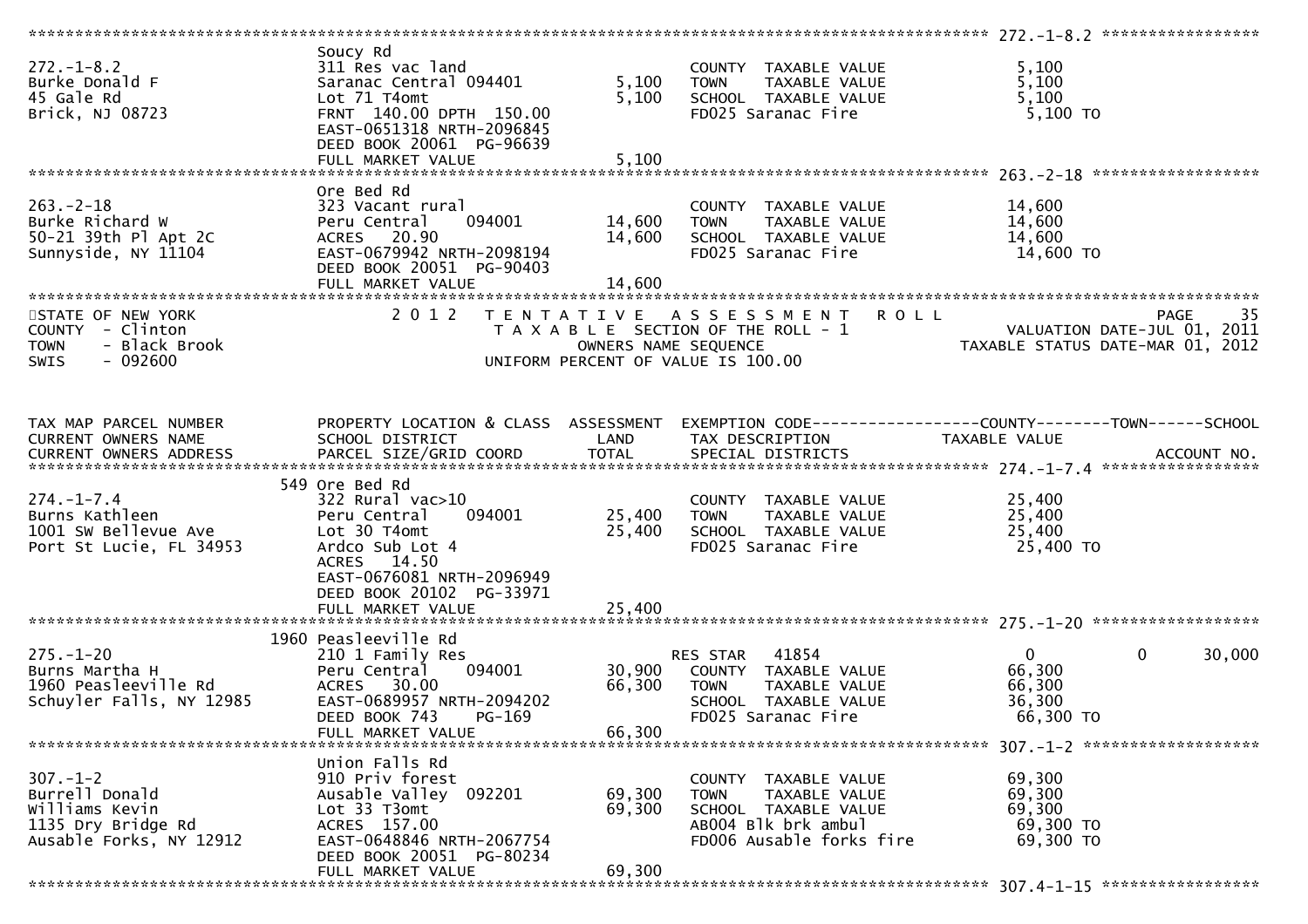| $307.4 - 1 - 15$<br>Burrell Donald<br>Williams Kevin<br>1135 Dry Bridge Rd<br>PO Box 148         | 84 Island Rd<br>210 1 Family Res - WTRFNT<br>Ausable Valley 092201<br>ACRES 2.40<br>EAST-0659808 NRTH-2067682<br>DEED BOOK 20041 PG-72636                                                                                   | 202,600<br>358,700                        | 41834<br>SR STAR<br>COUNTY TAXABLE VALUE<br>TAXABLE VALUE<br><b>TOWN</b><br>SCHOOL TAXABLE VALUE<br>AB004 Blk brk ambul         | $\overline{0}$<br>358,700<br>358,700<br>296,500<br>358,700 TO | $\mathbf 0$<br>62,200                            |
|--------------------------------------------------------------------------------------------------|-----------------------------------------------------------------------------------------------------------------------------------------------------------------------------------------------------------------------------|-------------------------------------------|---------------------------------------------------------------------------------------------------------------------------------|---------------------------------------------------------------|--------------------------------------------------|
| $307.3 - 1 - 11.1$<br>Burrell George<br>Burrell Harriet<br>24 Barney Downs Rd<br>Peru, NY 12972  | 12/21 Cedar Lodge Way<br>260 Seasonal res - WTRFNT<br>Ausable Valley 092201<br>Lot 33 T3omt<br>Survey Map 20062/01265<br>1.90<br><b>ACRES</b><br>EAST-0653588 NRTH-2068641<br>DEED BOOK 20041 PG-74983<br>FULL MARKET VALUE | 186,800<br>251,200<br>251,200             | COUNTY TAXABLE VALUE<br>TAXABLE VALUE<br><b>TOWN</b><br>SCHOOL TAXABLE VALUE<br>ABOO4 Blk brk ambul<br>FD006 Ausable forks fire | 251,200<br>251,200<br>251,200<br>251,200 TO<br>251,200 TO     |                                                  |
| STATE OF NEW YORK<br>COUNTY - Clinton<br>- Black Brook<br><b>TOWN</b><br>- 092600<br>SWIS        | 2 0 1 2                                                                                                                                                                                                                     | T E N T A T I V E<br>OWNERS NAME SEQUENCE | <b>ROLL</b><br>A S S E S S M E N T<br>T A X A B L E SECTION OF THE ROLL - 1<br>UNIFORM PERCENT OF VALUE IS 100.00               | TAXABLE STATUS DATE-MAR 01, 2012                              | 36<br><b>PAGE</b><br>VALUATION DATE-JUL 01, 2011 |
| TAX MAP PARCEL NUMBER<br>CURRENT OWNERS NAME<br>CURRENT OWNERS ADDRESS                           | PROPERTY LOCATION & CLASS ASSESSMENT<br>SCHOOL DISTRICT                                                                                                                                                                     | LAND                                      | TAX DESCRIPTION                                                                                                                 | TAXABLE VALUE                                                 |                                                  |
| $307.3 - 1 - 9$<br>Burrell George W<br>Burrell Harriet D<br>24 Barney Downs Rd<br>Peru, NY 12972 | 21 Cedar Lodge Way<br>260 Seasonal res - WTRFNT<br>Ausable Valley 092201<br>Survey Map 20062/01265<br>FRNT 40.00 DPTH 537.98<br>EAST-0653414 NRTH-2068531<br>DEED BOOK 20041 PG-73020                                       | 132,900<br>161,700                        | COUNTY TAXABLE VALUE<br>TAXABLE VALUE<br><b>TOWN</b><br>SCHOOL TAXABLE VALUE<br>AB004 Blk brk ambul<br>FD006 Ausable forks fire | 161,700<br>161,700<br>161,700<br>161,700 TO<br>161,700 TO     |                                                  |
|                                                                                                  |                                                                                                                                                                                                                             |                                           |                                                                                                                                 |                                                               |                                                  |
| $333. - 4 - 12$<br>Buseck Gillett Amy<br>9129 Rt 66 9<br>Averill Park, NY 12018                  | 12 Birchwood Dr<br>$314$ Rural vac<10<br>Ausable Valley 092201<br>Hurley Lumber Lot #12<br><b>ACRES</b><br>5.30<br>EAST-0718797 NRTH-2051246<br>DEED BOOK 20072 PG-10165<br>FULL MARKET VALUE                               | 11,900<br>11,900<br>11,900                | COUNTY TAXABLE VALUE<br>TAXABLE VALUE<br><b>TOWN</b><br>SCHOOL TAXABLE VALUE<br>AB004 Blk brk ambul<br>FD006 Ausable forks fire | 11,900<br>11,900<br>11,900<br>11,900 TO<br>11,900 TO          |                                                  |
| $333. - 4 - 14$<br>Buseck Gillett Amy<br>9129 Rt 66 9<br>Averill Park, NY 12018                  | 14 Birchwood Dr<br>$314$ Rural vac<10<br>Ausable Valley 092201<br>Hurley Lumber Lot 14<br>5.10<br>ACRES<br>EAST-0718218 NRTH-2050984<br>DEED BOOK 20072 PG-10164<br>FULL MARKET VALUE                                       | 11,600<br>11,600<br>11,600                | COUNTY TAXABLE VALUE<br>TAXABLE VALUE<br>TOWN<br>SCHOOL TAXABLE VALUE<br>AB004 Blk brk ambul<br>FD006 Ausable forks fire        | 11,600<br>11,600<br>11,600<br>11,600 TO<br>11,600 TO          |                                                  |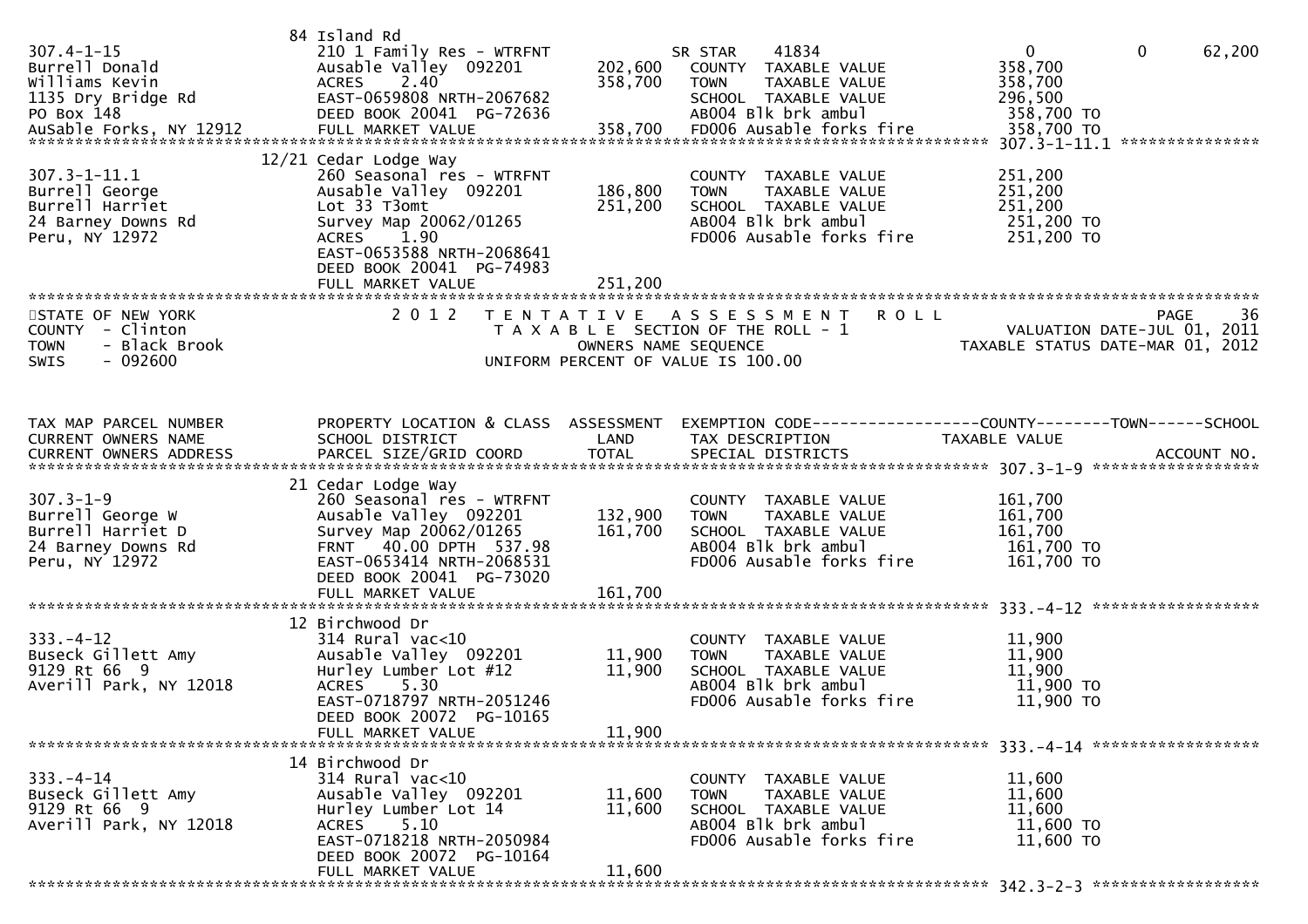| $342.3 - 2 - 3$<br>Bushey Angela G<br>Bushey Michael D<br>PO Box 59<br>Ausable Forks, NY 12912           | 59 Palmer St<br>210 1 Family Res<br>Ausable Valley 092201<br>66.00 DPTH 185.00<br><b>FRNT</b><br>EAST-0708549 NRTH-2045157<br>DEED BOOK 968<br>PG-141<br>FULL MARKET VALUE | 66,900<br>66,900          | WARNONALL 41121<br>3,500 RES STAR<br>41854<br>COUNTY TAXABLE VALUE<br><b>TOWN</b><br>TAXABLE VALUE<br>SCHOOL TAXABLE VALUE<br>AB004 Blk brk ambul<br>FD006 Ausable forks fire<br>SW019 Black brook swr | 10,035<br>$\mathbf{0}$<br>56,865<br>56,865<br>36,900<br>66,900 TO<br>66,900 TO<br>66,900 ТО М | 10,035<br>30,000<br>0                      | $\mathbf 0$ |
|----------------------------------------------------------------------------------------------------------|----------------------------------------------------------------------------------------------------------------------------------------------------------------------------|---------------------------|--------------------------------------------------------------------------------------------------------------------------------------------------------------------------------------------------------|-----------------------------------------------------------------------------------------------|--------------------------------------------|-------------|
|                                                                                                          | 358 Silver Lake Rd                                                                                                                                                         |                           |                                                                                                                                                                                                        |                                                                                               |                                            |             |
| $341 - 1 - 5$<br>Bushey Dennis J<br>358 Silver Lake Rd<br>Ausable Forks, NY 12912                        | 210 1 Family Res<br>Ausable Valley 092201<br>FRNT 165.00 DPTH 251.90<br>EAST-0700710 NRTH-2047965<br>DEED BOOK 922<br>$PG-225$<br>FULL MARKET VALUE                        | 83,300<br>83,300          | 41101<br><b>VETERANS</b><br>6,100 RES STAR<br>41854<br>COUNTY TAXABLE VALUE<br><b>TOWN</b><br>TAXABLE VALUE<br>SCHOOL TAXABLE VALUE<br>AB004 Blk brk ambul                                             | 725<br>$\mathbf{0}$<br>82,575<br>82,575<br>53,300<br>83,300 TO                                | 725<br>30,000<br>$\Omega$                  | 0           |
|                                                                                                          |                                                                                                                                                                            |                           | FD006 Ausable forks fire                                                                                                                                                                               | 83,300 TO                                                                                     |                                            |             |
| STATE OF NEW YORK<br>COUNTY - Clinton<br>- Black Brook<br><b>TOWN</b><br><b>SWIS</b><br>$-092600$        | 2 0 1 2                                                                                                                                                                    | OWNERS NAME SEQUENCE      | TENTATIVE ASSESSMENT<br><b>ROLL</b><br>T A X A B L E SECTION OF THE ROLL - 1<br>UNIFORM PERCENT OF VALUE IS 100.00                                                                                     | TAXABLE STATUS DATE-MAR 01, 2012                                                              | <b>PAGE</b><br>VALUATION DATE-JUL 01, 2011 | 37          |
| TAX MAP PARCEL NUMBER                                                                                    | PROPERTY LOCATION & CLASS ASSESSMENT                                                                                                                                       |                           | EXEMPTION CODE------------------COUNTY--------TOWN------SCHOOL                                                                                                                                         |                                                                                               |                                            |             |
| CURRENT OWNERS NAME                                                                                      | SCHOOL DISTRICT                                                                                                                                                            | LAND                      | TAX DESCRIPTION                                                                                                                                                                                        | <b>TAXABLE VALUE</b>                                                                          |                                            |             |
|                                                                                                          | 30 Haselton Rd                                                                                                                                                             |                           |                                                                                                                                                                                                        |                                                                                               |                                            |             |
| $331 - 2 - 22$<br>Bushey Michael D<br>Bushey Angela<br>PO Box 59<br>Ausable Forks, NY 12912              | 210 1 Family Res<br>Ausable Valley 092201<br><b>ACRES</b><br>1.50<br>EAST-0689783 NRTH-2049909<br>DEED BOOK 830<br>PG-249                                                  | 7,100<br>52,300           | COUNTY TAXABLE VALUE<br>TAXABLE VALUE<br><b>TOWN</b><br>SCHOOL TAXABLE VALUE<br>AB004 Blk brk ambul<br>FD006 Ausable forks fire                                                                        | 52,300<br>52,300<br>52,300<br>52,300 TO<br>52,300 TO                                          |                                            |             |
|                                                                                                          |                                                                                                                                                                            |                           |                                                                                                                                                                                                        |                                                                                               |                                            |             |
| $342. - 1 - 12.2$                                                                                        | 2202 Rt 9N<br>210 1 Family Res                                                                                                                                             |                           | 41854<br>RES STAR                                                                                                                                                                                      | $\overline{0}$                                                                                | $\mathbf 0$<br>30,000                      |             |
| Buskey Michael R<br>Buskey Marsha V<br>2202 Rt 9N<br>Ausable Forks, NY 12912                             | Ausable Valley 092201<br>168 Maules<br><b>ACRES</b><br>1.20<br>EAST-0714046 NRTH-2048028<br>DEED BOOK 629<br>PG-814                                                        | 6,600<br>90,000           | COUNTY TAXABLE VALUE<br>TAXABLE VALUE<br><b>TOWN</b><br>SCHOOL TAXABLE VALUE<br>AB004 Blk brk ambul<br>FD006 Ausable forks fire                                                                        | 90,000<br>90,000<br>60,000<br>90,000 TO<br>90,000 TO                                          |                                            |             |
|                                                                                                          | FULL MARKET VALUE                                                                                                                                                          | 90,000                    |                                                                                                                                                                                                        |                                                                                               |                                            |             |
|                                                                                                          | 80 Ore Bed Rd                                                                                                                                                              |                           |                                                                                                                                                                                                        |                                                                                               |                                            |             |
| $275. - 1 - 5.1$<br>Buskey William P<br>Williams Meribeth A<br>80 Ore Bed Rd<br>Schuyler Falls, NY 12985 | 210 1 Family Res<br>094001<br>Peru Central<br>2.90 BANK<br><b>ACRES</b><br>080<br>EAST-0687202 NRTH-2096037<br>DEED BOOK 20021 PG-47360<br>FULL MARKET VALUE               | 8,900<br>89,100<br>89,100 | RES STAR<br>41854<br>COUNTY TAXABLE VALUE<br>TAXABLE VALUE<br><b>TOWN</b><br>SCHOOL TAXABLE VALUE<br>FD025 Saranac Fire                                                                                | 0<br>89,100<br>89,100<br>59,100<br>89,100 TO                                                  | 0<br>30,000                                |             |
|                                                                                                          |                                                                                                                                                                            |                           |                                                                                                                                                                                                        |                                                                                               |                                            |             |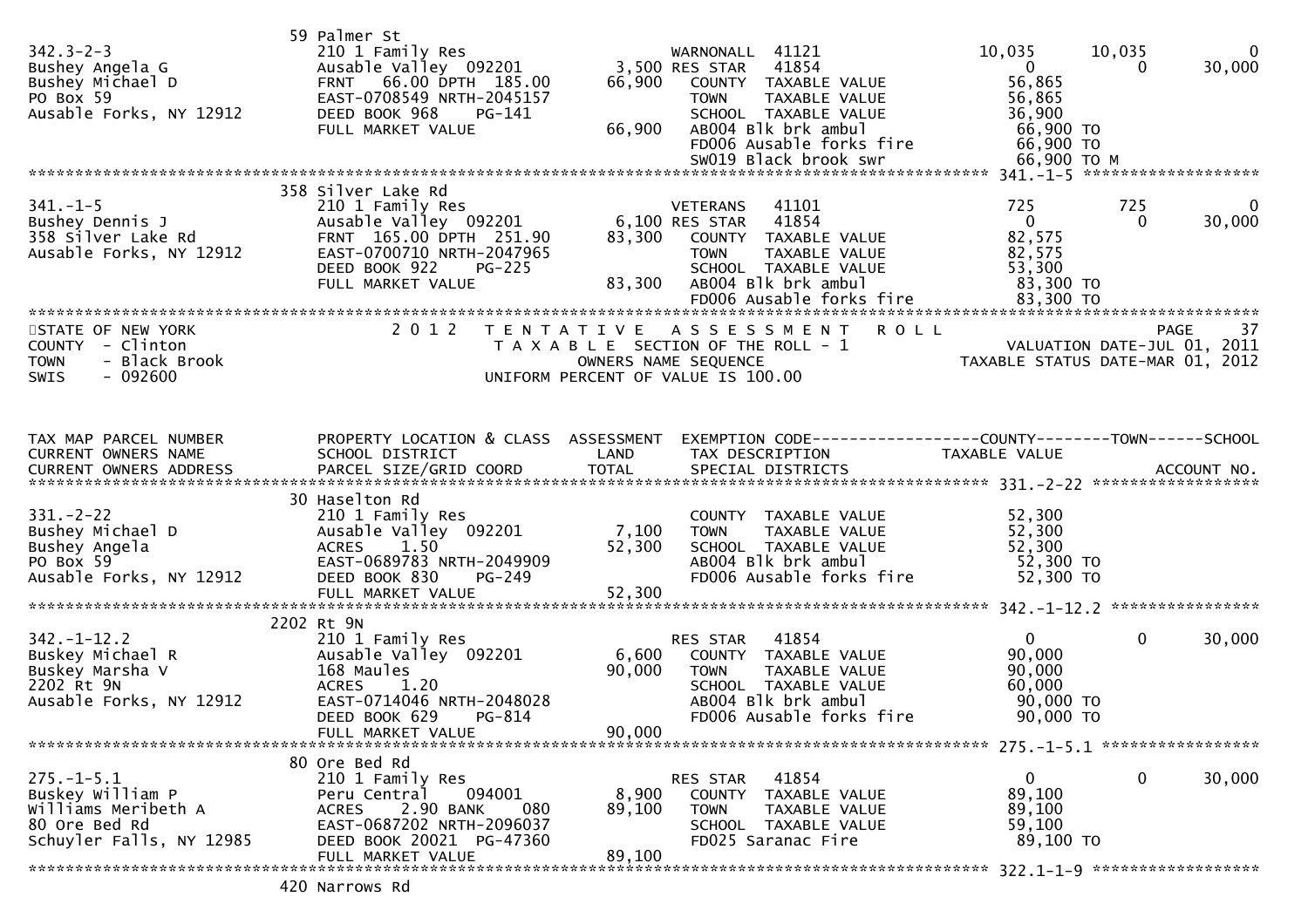| $322.1 - 1 - 9$<br>Bussey Richard K<br>Bussey Christine M<br>134 Pine Springs Dr<br>Ticonderoga, NY 12883        | 260 Seasonal res - WTRFNT<br>Ausable Valley 092201<br>Map A-100 Lot 54<br>FRNT 130.20 DPTH 210.00<br>EAST-0697060 NRTH-2063630<br>DEED BOOK 20082 PG-20563<br>FULL MARKET VALUE                     | 128,800<br>165,200<br>165,200 | COUNTY TAXABLE VALUE<br>TAXABLE VALUE<br><b>TOWN</b><br>SCHOOL TAXABLE VALUE<br>AB004 Blk brk ambul<br>FD006 Ausable forks fire                     | 165,200<br>165,200<br>165,200<br>165,200 TO<br>165,200 TO                                   |                       |
|------------------------------------------------------------------------------------------------------------------|-----------------------------------------------------------------------------------------------------------------------------------------------------------------------------------------------------|-------------------------------|-----------------------------------------------------------------------------------------------------------------------------------------------------|---------------------------------------------------------------------------------------------|-----------------------|
|                                                                                                                  | 3579 Silver Lake Rd                                                                                                                                                                                 |                               |                                                                                                                                                     |                                                                                             |                       |
| $262 - 4 - 1$<br>Bussey Ryan<br>Ahern Elizabeth R<br>3579 Silver Lake Rd<br>Saranac, NY 12981                    | 210 1 Family Res<br>Saranac Central 094401<br>survey map 2006/192199<br>FRNT 100.00 DPTH 120.30<br><b>BANK</b><br>080<br>EAST-0664068 NRTH-2099761<br>DEED BOOK 20102 PG-32010<br>FULL MARKET VALUE | 3,600<br>32,000<br>32,000     | COUNTY TAXABLE VALUE<br>TAXABLE VALUE<br><b>TOWN</b><br>SCHOOL TAXABLE VALUE<br>FD025 Saranac Fire                                                  | 32,000<br>32,000<br>32,000<br>32,000 TO                                                     |                       |
|                                                                                                                  |                                                                                                                                                                                                     |                               |                                                                                                                                                     |                                                                                             |                       |
| STATE OF NEW YORK<br>COUNTY - Clinton<br>- Black Brook<br><b>TOWN</b><br>SWIS<br>- 092600                        |                                                                                                                                                                                                     |                               | 2012 TENTATIVE ASSESSMENT<br><b>ROLL</b><br>T A X A B L E SECTION OF THE ROLL - 1<br>OWNERS NAME SEQUENCE<br>UNIFORM PERCENT OF VALUE IS 100.00     | PAGE<br>VALUATION DATE-JUL 01, 2011<br>TAXABLE STATUS DATE-MAR 01, 2012                     | 38                    |
| TAX MAP PARCEL NUMBER<br>CURRENT OWNERS NAME                                                                     | PROPERTY LOCATION & CLASS ASSESSMENT<br>SCHOOL DISTRICT                                                                                                                                             | LAND                          | TAX DESCRIPTION                                                                                                                                     | EXEMPTION CODE-----------------COUNTY-------TOWN------SCHOOL<br>TAXABLE VALUE               |                       |
| $272 - 2 - 10$<br>Butera Joseph S<br>Butera Lori-Stein<br>8337 267th St<br>Flora Park, NY 11004-1717             | 351 Soucy Rd<br>260 Seasonal res<br>Saranac Central 094401<br>ACRES 42.40<br>EAST-0655925 NRTH-2096609<br>DEED BOOK 20021 PG-47300<br>FULL MARKET VALUE                                             | 34,900<br>89,100<br>89,100    | COUNTY TAXABLE VALUE<br><b>TOWN</b><br>TAXABLE VALUE<br>SCHOOL TAXABLE VALUE<br>FD025 Saranac Fire                                                  | 89,100<br>89,100<br>89,100<br>89,100 TO                                                     |                       |
|                                                                                                                  | 342 Narrows Rd                                                                                                                                                                                      |                               |                                                                                                                                                     |                                                                                             |                       |
| $321.2 - 1 - 15$<br>Butz Harriet M<br>Butz Karl E<br>342 Narrows Rd<br>Ausable Forks, NY 12912                   | 260 Seasonal res - WTRFNT<br>Ausable Valley 092201<br>FRNT 158.00 DPTH 130.00<br>EAST-0695301 NRTH-2063455<br>DEED BOOK 931<br>PG-165<br>FULL MARKET VALUE                                          | 174,500<br>174,500            | WARNONALL 41121<br>41834<br>109,700 SR STAR<br>COUNTY TAXABLE VALUE<br>TAXABLE VALUE<br><b>TOWN</b><br>SCHOOL TAXABLE VALUE<br>AB004 Blk brk ambul  | 26,175<br>12,000<br>$\mathbf{0}$<br>$\Omega$<br>148,325<br>162,500<br>112,300<br>174,500 TO | $\mathbf 0$<br>62,200 |
|                                                                                                                  |                                                                                                                                                                                                     |                               | FD006 Ausable forks fire                                                                                                                            | 174,500 TO                                                                                  |                       |
| $323 - 1 - 3$<br>Cahill Stephen J<br>Cahill Wendi<br>660 River Rd<br>Peru, NY 12972<br>MAY BE SUBJECT TO PAYMENT | Buck Hill Rd<br>910 Priv forest<br>Ausable Valley 092201<br>Lot 47 Liv Pat<br>100.9 ac eligible land fo<br>480 a exemption<br>ACRES 101.90<br>EAST-0713987 NRTH-2061707                             | 46,600<br>46,600              | 480A EX<br>47460<br>COUNTY TAXABLE VALUE<br><b>TOWN</b><br>TAXABLE VALUE<br>SCHOOL TAXABLE VALUE<br>AB004 Blk brk ambul<br>FD006 Ausable forks fire | 36,889<br>36,889<br>9,711<br>9,711<br>9,711<br>46,600 TO<br>46,600 TO                       | 36,889                |
| UNDER RPTL480A UNTIL 2021                                                                                        | DEED BOOK 1030 PG-227<br>FULL MARKET VALUE                                                                                                                                                          | 46,600                        |                                                                                                                                                     |                                                                                             |                       |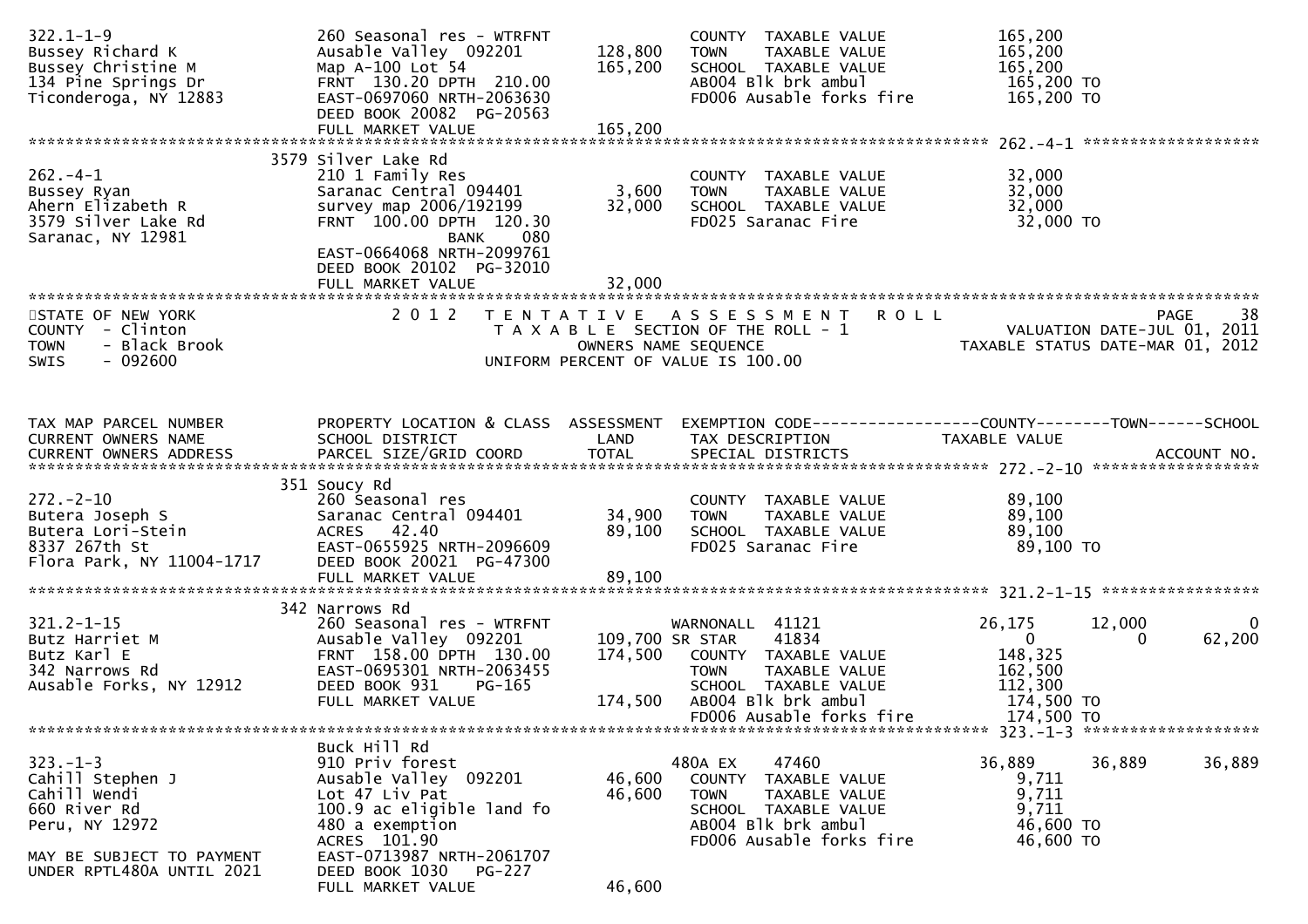|                                                                                                                                            |                                                                                                                                                                              |                               |                                                                                                                                           | 263. -2-14. 2 *****************                                                                      |
|--------------------------------------------------------------------------------------------------------------------------------------------|------------------------------------------------------------------------------------------------------------------------------------------------------------------------------|-------------------------------|-------------------------------------------------------------------------------------------------------------------------------------------|------------------------------------------------------------------------------------------------------|
| $263 - 2 - 14.2$<br>Cane Gary L<br>1104 Strackville Rd<br>Saranac, NY 12981                                                                | Strackville Rd<br>321 Abandoned ag<br>Saranac Central 094401<br><b>ACRES</b><br>41.00<br>EAST-0682536 NRTH-2100820<br>DEED BOOK 20061 PG-96654                               | 28,300<br>28,300              | COUNTY TAXABLE VALUE<br><b>TOWN</b><br>TAXABLE VALUE<br>SCHOOL TAXABLE VALUE<br>FD025 Saranac Fire                                        | 28,300<br>28,300<br>28,300<br>28,300 TO                                                              |
|                                                                                                                                            | FULL MARKET VALUE                                                                                                                                                            | 28,300                        |                                                                                                                                           |                                                                                                      |
| $263 - 2 - 14.1$<br>Cane Ronald D<br>Cane Julie<br>1124 Strackville Rd<br>Saranac, NY 12981                                                | Strackville Rd<br>321 Abandoned ag<br>Saranac Central 094401<br>ACRES 41.00<br>EAST-0682029 NRTH-2100733<br>DEED BOOK 20061 PG-96653<br>FULL MARKET VALUE                    | 28,300<br>28,300<br>28,300    | COUNTY TAXABLE VALUE<br><b>TOWN</b><br>TAXABLE VALUE<br>SCHOOL TAXABLE VALUE<br>FD025 Saranac Fire                                        | 28,300<br>28,300<br>28,300<br>28,300 TO                                                              |
| STATE OF NEW YORK<br>COUNTY - Clinton<br>- Black Brook<br><b>TOWN</b><br>$-092600$<br><b>SWIS</b>                                          | 2 0 1 2                                                                                                                                                                      | OWNERS NAME SEQUENCE          | TENTATIVE ASSESSMENT<br><b>ROLL</b><br>T A X A B L E SECTION OF THE ROLL - 1<br>UNIFORM PERCENT OF VALUE IS 100.00                        | 39<br>PAGE<br>VALUATION DATE-JUL 01, 2011<br>TAXABLE STATUS DATE-MAR 01, 2012                        |
|                                                                                                                                            |                                                                                                                                                                              |                               |                                                                                                                                           |                                                                                                      |
| TAX MAP PARCEL NUMBER<br>CURRENT OWNERS NAME<br>CURRENT OWNERS ADDRESS                                                                     | PROPERTY LOCATION & CLASS ASSESSMENT<br>SCHOOL DISTRICT<br>PARCEL SIZE/GRID COORD                                                                                            | LAND<br><b>TOTAL</b>          | TAX DESCRIPTION<br>SPECIAL DISTRICTS                                                                                                      | EXEMPTION CODE-----------------COUNTY--------TOWN------SCHOOL<br><b>TAXABLE VALUE</b><br>ACCOUNT NO. |
| $272. - 1 - 3.1$<br>Cappello Anthony<br>Cappello Karen<br>447 Joppa Hill Rd<br>Bedford, NH 03110                                           | Rt 3<br>$314$ Rural vac<10<br>Saranac Central 094401<br>1.20<br><b>ACRES</b><br>EAST-0649339 NRTH-2096666<br>DEED BOOK 20092 PG-23549                                        | 6,800<br>6,800                | COUNTY TAXABLE VALUE<br>TAXABLE VALUE<br><b>TOWN</b><br>SCHOOL TAXABLE VALUE<br>FD025 Saranac Fire                                        | 6,800<br>6,800<br>6,800<br>$6,800$ TO                                                                |
|                                                                                                                                            |                                                                                                                                                                              |                               |                                                                                                                                           |                                                                                                      |
| $310. -2 - 1$<br>Carey Life Use Margaret Wright Ausable Valley 092201<br>Carey Rod E<br>1157 Stickney Bridge Rd<br>Ausable Forks, NY 12912 | Guide Board Rd<br>910 Priv forest<br>ACRES 164.00<br>EAST-0693934 NRTH-2061735<br>DEED BOOK 20061 PG-95148<br>FULL MARKET VALUE                                              | 70,700<br>70,700<br>70,700    | COUNTY TAXABLE VALUE<br>TAXABLE VALUE<br><b>TOWN</b><br>SCHOOL TAXABLE VALUE<br>AB004 Blk brk ambul<br>FD006 Ausable forks fire           | 70,700<br>70,700<br>70,700<br>70,700 TO<br>70,700 TO                                                 |
|                                                                                                                                            |                                                                                                                                                                              |                               |                                                                                                                                           |                                                                                                      |
| $322.1 - 1 - 15$<br>Carey Margaret<br>1157 Stickney Bridge Rd<br>Ausable Forks, NY 12912                                                   | 446 Narrows Rd<br>260 Seasonal res - WTRFNT<br>Ausable Valley 092201<br>FRNT 167.10 DPTH 198.40<br>EAST-0697821 NRTH-2063531<br>DEED BOOK 321<br>PG-191<br>FULL MARKET VALUE | 129,900<br>196,200<br>196,200 | <b>COUNTY</b><br>TAXABLE VALUE<br>TAXABLE VALUE<br><b>TOWN</b><br>SCHOOL TAXABLE VALUE<br>AB004 Blk brk ambul<br>FD006 Ausable forks fire | 196,200<br>196,200<br>196,200<br>196,200 TO<br>196,200 TO                                            |
|                                                                                                                                            |                                                                                                                                                                              |                               |                                                                                                                                           | 274. -1-14 *******************                                                                       |
| $274. - 1 - 14$<br>Carlson Leonard A<br>Carlson Christina B                                                                                | Ore Bed Rd<br>910 Priv forest<br>Peru Central<br>094001<br>Lot $#5$ T3omt                                                                                                    | 44,700<br>44,700              | TAXABLE VALUE<br><b>COUNTY</b><br>TAXABLE VALUE<br><b>TOWN</b><br><b>SCHOOL</b><br>TAXABLE VALUE                                          | 44,700<br>44,700<br>44,700                                                                           |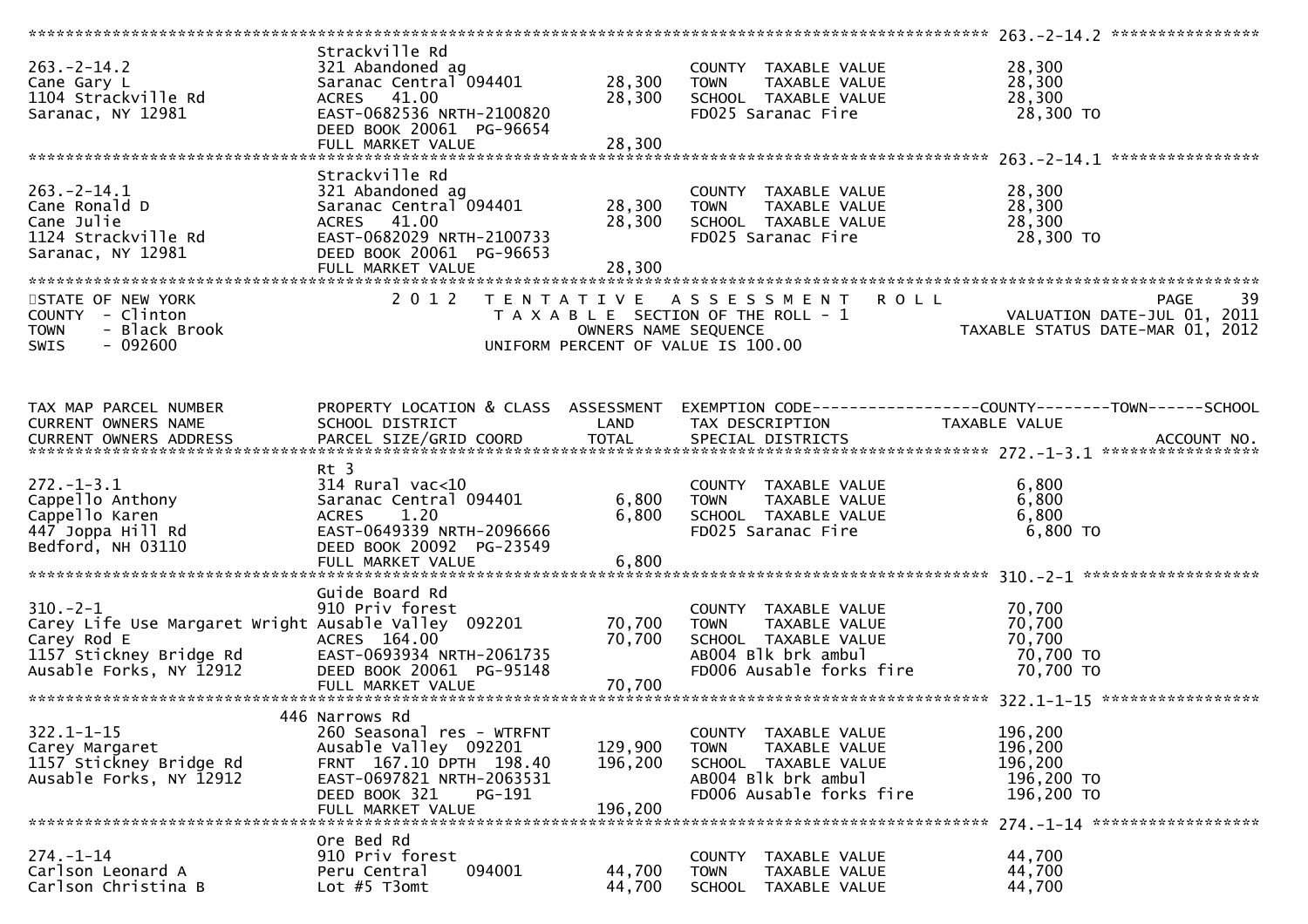| 129 Randall Ave<br>Pt Pleasant Beach, NJ                                                                                                 | ACRES 140.60<br>EAST-0682394 NRTH-2092479<br>06742-3145 DEED BOOK 713<br>PG-288<br>FULL MARKET VALUE                                                                        | 44,700                     | FD025 Saranac Fire                                                                                                                         | 44,700 TO                                                                                                         |
|------------------------------------------------------------------------------------------------------------------------------------------|-----------------------------------------------------------------------------------------------------------------------------------------------------------------------------|----------------------------|--------------------------------------------------------------------------------------------------------------------------------------------|-------------------------------------------------------------------------------------------------------------------|
| $275. - 1 - 33.2$<br>Carlson Leonard A<br>Carlson Christina<br>129 Randall Ave<br>Pt Pleasant Beach, NJ                                  | Guide Board Rd<br>$314$ Rural vac<10<br>Peru Central<br>094001<br>Lot 13 T3 Omt<br><b>ACRES</b><br>5.00<br>EAST-0684758 NRTH-2091546<br>08742-3145 DEED BOOK 752<br>$PG-63$ | 11,500<br>11,500           | COUNTY TAXABLE VALUE<br>TAXABLE VALUE<br><b>TOWN</b><br>SCHOOL TAXABLE VALUE<br>FD025 Saranac Fire                                         | 11,500<br>11,500<br>11,500<br>11,500 TO                                                                           |
| STATE OF NEW YORK<br>COUNTY - Clinton<br><b>TOWN</b><br>- Black Brook<br>$-092600$<br>SWIS                                               | 2 0 1 2                                                                                                                                                                     |                            | TENTATIVE ASSESSMENT<br><b>ROLL</b><br>T A X A B L E SECTION OF THE ROLL - 1<br>OWNERS NAME SEQUENCE<br>UNIFORM PERCENT OF VALUE IS 100.00 | 40<br>40 PAGE<br>VALUATION DATE-JUL 01, 2011<br>TAXARLE STATUS DATE ::: - ^ 1<br>TAXABLE STATUS DATE-MAR 01, 2012 |
| TAX MAP PARCEL NUMBER<br>CURRENT OWNERS NAME<br>CURRENT OWNERS ADDRESS                                                                   | PROPERTY LOCATION & CLASS ASSESSMENT<br>SCHOOL DISTRICT                                                                                                                     | LAND                       | TAX DESCRIPTION                                                                                                                            | EXEMPTION CODE-----------------COUNTY--------TOWN------SCHOOL<br><b>TAXABLE VALUE</b>                             |
| $272. -1 - 11.21$<br>Carrier Life Use Geraldine B<br>Siskavich Darcy J<br>14 River Rd<br>Saranac, NY 12981                               | 493 Soucy Rd<br>240 Rural res<br>Saranac Central 094401<br>Lot 71 T4omt<br>ACRES 14.60<br>EAST-0652389 NRTH-2096098<br>DEED BOOK 20041 PG-67979<br>FULL MARKET VALUE        | 21,300<br>84,400<br>84,400 | COUNTY TAXABLE VALUE<br><b>TOWN</b><br>TAXABLE VALUE<br>SCHOOL TAXABLE VALUE<br>FD025 Saranac Fire                                         | 84,400<br>84,400<br>84,400<br>84,400 TO                                                                           |
| $307.3 - 1 - 8.1$<br>Carroll Life Estate Elizabeth Ausable Valley 092201<br>Klassen Ann Carroll<br>10 Hillside Rd<br>Baltimore, MD 21210 | 79 Old Hawkeye Rd<br>260 Seasonal res - WTRFNT<br>Lot $33$ T-3 Omt<br><b>ACRES</b><br>1.65<br>EAST-0653351 NRTH-2068437<br>DEED BOOK 20112 PG-44394                         | 196,100<br>251,300         | COUNTY TAXABLE VALUE<br>TAXABLE VALUE<br><b>TOWN</b><br>SCHOOL TAXABLE VALUE<br>AB004 Blk brk ambul<br>FD006 Ausable forks fire            | 251,300<br>251,300<br>251,300<br>251,300 TO<br>251,300 TO                                                         |
| $272. - 1 - 3$<br>Carrow James A<br>Carrow Anastasia<br>234 Ganong Dr<br>Saranac, NY 12981                                               | 5452 Rt 3<br>220 2 Family Res<br>Saranac Central 094401<br>17.40<br>ACRES<br>EAST-0649050 NRTH-2096711<br>DEED BOOK 612<br>$PG-6$<br>FULL MARKET VALUE                      | 16,000<br>37,000<br>37,000 | COUNTY TAXABLE VALUE<br><b>TOWN</b><br>TAXABLE VALUE<br>SCHOOL TAXABLE VALUE<br>FD025 Saranac Fire                                         | 37,000<br>37,000<br>37,000<br>37,000 TO                                                                           |
| $309. -2 - 5.12$<br>Carte Bradford A<br>Carte Cheryl<br>356 Conners Rd                                                                   | 536 Turnpike Rd<br>210 1 Family Res<br>Ausable Valley 092201<br>Sub Lots 8, 9, 10, 10A, 10b<br>49.22<br>ACRES                                                               | 65,700                     | CW_10_VET/ 41152<br>41854<br>36,200 RES STAR<br>COUNTY<br>TAXABLE VALUE<br><b>TOWN</b><br>TAXABLE VALUE                                    | 3,614<br>0<br>$\bf{0}$<br>30,000<br>0<br>0<br>62,086<br>65,700                                                    |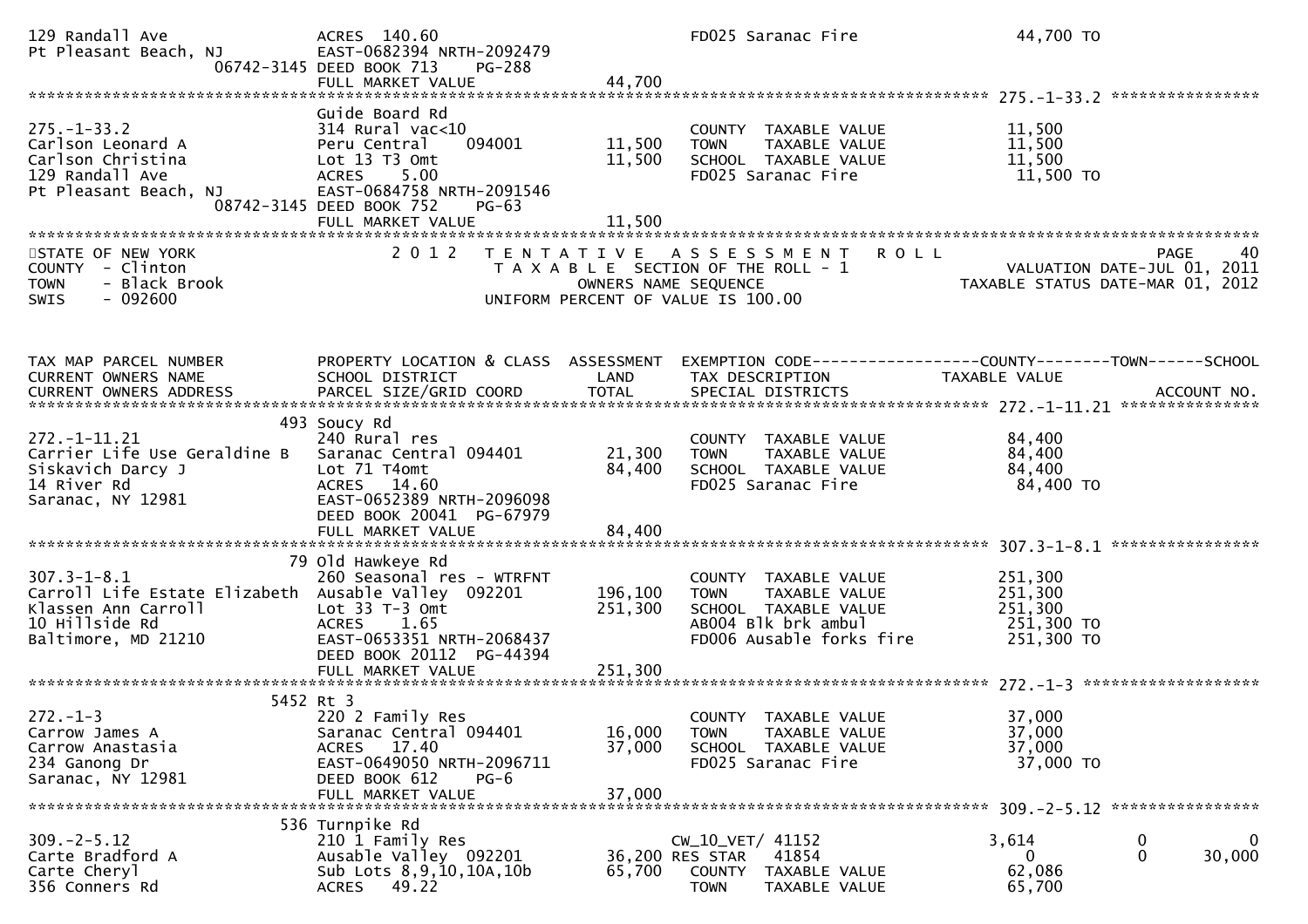| Peru, NY 12972                                                                                                                    | EAST-0677253 NRTH-2066973<br>DEED BOOK 20011 PG-32013                                                                                                                                 | SCHOOL TAXABLE VALUE<br>AB004 Blk brk ambul                                                                                                           | 35,700<br>65,700 TO                                                                              |                        |
|-----------------------------------------------------------------------------------------------------------------------------------|---------------------------------------------------------------------------------------------------------------------------------------------------------------------------------------|-------------------------------------------------------------------------------------------------------------------------------------------------------|--------------------------------------------------------------------------------------------------|------------------------|
|                                                                                                                                   |                                                                                                                                                                                       |                                                                                                                                                       |                                                                                                  |                        |
| $273. - 1 - 13$<br>Carter Bryan Timothy<br>245 Erie St<br>Oswego, NY 13827-1134                                                   | 3469 Silver Lake Rd<br>210 1 Family Res<br>Saranac Central 094401<br>Lot 51 T4omt<br>FRNT 210.00 DPTH 185.00<br>860<br>BANK<br>EAST-0662417 NRTH-2097298                              | 41854<br>RES STAR<br>6,500<br>COUNTY TAXABLE VALUE<br>90,000<br><b>TOWN</b><br>SCHOOL TAXABLE VALUE<br>FD025 Saranac Fire                             | $\mathbf{0}$<br>90,000<br>90,000<br>TAXABLE VALUE<br>60,000<br>90,000 TO                         | $\mathbf{0}$<br>30,000 |
|                                                                                                                                   | DEED BOOK 20051 PG-83378<br>FULL MARKET VALUE                                                                                                                                         | 90,000                                                                                                                                                |                                                                                                  |                        |
| STATE OF NEW YORK<br>COUNTY - Clinton<br><b>TOWN</b><br>- Black Brook<br><b>SWIS</b><br>- 092600                                  | 2 0 1 2                                                                                                                                                                               | TENTATIVE ASSESSMENT<br>T A X A B L E SECTION OF THE ROLL - 1<br>OWNERS NAME SEQUENCE<br>UNIFORM PERCENT OF VALUE IS 100.00                           | <b>ROLL</b><br>VALUATION DATE-JUL 01, 2011<br>TAXABLE STATUS DATE-MAR 01, 2012                   | <b>PAGE</b><br>41      |
| TAX MAP PARCEL NUMBER<br>CURRENT OWNERS NAME<br>CURRENT OWNERS ADDRESS                                                            | PROPERTY LOCATION & CLASS ASSESSMENT<br>SCHOOL DISTRICT                                                                                                                               | LAND<br>TAX DESCRIPTION                                                                                                                               | EXEMPTION CODE-----------------COUNTY-------TOWN------SCHOOL<br>TAXABLE VALUE                    |                        |
| $341.2 - 2 - 4.1$<br>Carter Elizabeth J<br>Pelkey Alice<br>Attn: Joyce Marinelli<br>2 Lapierre Ln<br>Morrisonville, NY 12962-9703 | 50 French Village Rd<br>210 1 Family Res<br>Ausable Valley 092201<br>FRNT 107.00 DPTH 98.00<br>EAST-0706231 NRTH-2044958<br>DEED BOOK 600<br>PG-716                                   | COUNTY TAXABLE VALUE<br>3,300<br><b>TOWN</b><br>38,700<br>SCHOOL TAXABLE VALUE<br>AB004 Blk brk ambul<br>FD006 Ausable forks fire                     | 38,700<br>38,700<br>TAXABLE VALUE<br>38,700<br>38,700 TO<br>38,700 TO                            |                        |
| $275. - 1 - 38$<br>Carter Eric B<br>Carter Cheryl A<br>1925 Guide Board Rd<br>Schuyler Falls, NY 12985                            | 1925 Guide Board Rd<br>210 1 Family Res<br>094001<br>Peru Central<br>4.90<br>ACRES<br>EAST-0687144 NRTH-2094022<br>DEED BOOK 786<br>$PG-51$<br>FULL MARKET VALUE                      | 41854<br>RES STAR<br>11,400<br>COUNTY TAXABLE VALUE<br>123,100<br><b>TOWN</b><br>SCHOOL TAXABLE VALUE<br>FD025 Saranac Fire<br>123,100                | $\mathbf{0}$<br>123,100<br>123,100<br>TAXABLE VALUE<br>93,100<br>123,100 TO                      | $\mathbf{0}$<br>30,000 |
| $274. - 1 - 10$<br>Carter Homer<br>Carter Robin<br>388 Stuffle St<br>Cropseyville, NY 12052                                       | 345 Ore Bed Rd<br>260 Seasonal res<br>Peru Central<br>094001<br>FRNT 120.00 DPTH 320.00<br>EAST-0681272 NRTH-2096781<br>DEED BOOK 575<br>PG-991<br>FULL MARKET VALUE                  | COUNTY TAXABLE VALUE<br>5,400<br><b>TOWN</b><br>18,000<br>SCHOOL TAXABLE VALUE<br>FD025 Saranac Fire<br>18,000                                        | 18,000<br>18,000<br><b>TAXABLE VALUE</b><br>18,000<br>18,000 TO                                  |                        |
| $321.4 - 3 - 6$<br>Carter Telesphore<br>Fern Lake Rd<br>PO Box 846<br>Ausable Forks, NY 12912-0846                                | 247 Fern Lake Rd<br>260 Seasonal res - WTRFNT<br>Ausable Valley 092201<br>FRNT 125.00 DPTH 175.00<br>EAST-0694983 NRTH-2058859<br>DEED BOOK 501<br><b>PG-698</b><br>FULL MARKET VALUE | 41834<br>SR STAR<br>116,100<br>COUNTY<br>210,200<br><b>TOWN</b><br>SCHOOL TAXABLE VALUE<br>AB004 Blk brk ambul<br>FD006 Ausable forks fire<br>210,200 | 0<br>210,200<br>TAXABLE VALUE<br>TAXABLE VALUE<br>210,200<br>148,000<br>210,200 TO<br>210,200 TO | 0<br>62,200            |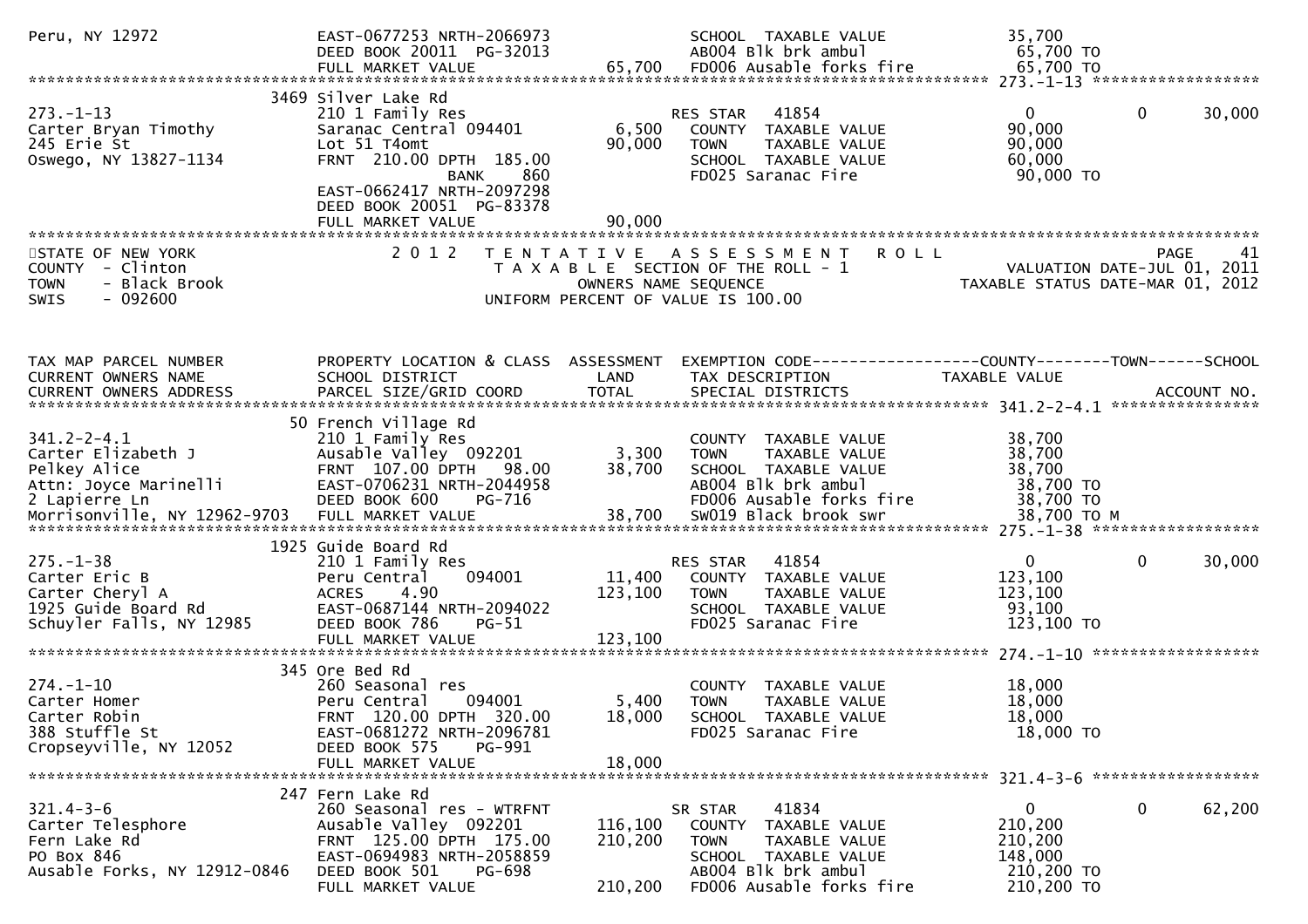| $307.2 - 1 - 22$<br>Cartwright Trust Sarah F<br>Attn: Sarah Cartwright Trustee FRNT 100.00 DPTH 190.00<br>26 Brackenwood Ct<br>Timonium, MD 21093 | 11 Laundry Ln<br>260 Seasonal res - WTRFNT<br>Ausable Valley 092201<br>EAST-0656577 NRTH-2071073<br>DEED BOOK 20051 PG-80045<br>FULL MARKET VALUE                                                  | 180,000<br>220,600<br>220,600 | COUNTY TAXABLE VALUE<br><b>TOWN</b><br>TAXABLE VALUE<br>SCHOOL TAXABLE VALUE<br>AB004 Blk brk ambul<br>FD006 Ausable forks fire                                                                                                    | 220,600<br>220,600<br>220,600<br>220,600 TO<br>220,600 TO                        |                                                                                      |
|---------------------------------------------------------------------------------------------------------------------------------------------------|----------------------------------------------------------------------------------------------------------------------------------------------------------------------------------------------------|-------------------------------|------------------------------------------------------------------------------------------------------------------------------------------------------------------------------------------------------------------------------------|----------------------------------------------------------------------------------|--------------------------------------------------------------------------------------|
|                                                                                                                                                   |                                                                                                                                                                                                    |                               |                                                                                                                                                                                                                                    |                                                                                  |                                                                                      |
| $272. - 1 - 4$<br>Cascone Josephine<br>Attn: Katherine Hommel<br>20 S Washington Ave<br>Hartsdale, NY 10530                                       | 5442 Rt 3<br>260 Seasonal res<br>Saranac Central 094401<br>will Vol 15 Pg 436<br>FRNT 65.00 DPTH 225.00<br>EAST-0649498 NRTH-2096738<br>DEED BOOK 967<br><b>PG-257</b><br>FULL MARKET VALUE        | 5,400<br>30,400<br>30,400     | COUNTY TAXABLE VALUE<br><b>TOWN</b><br><b>TAXABLE VALUE</b><br>SCHOOL TAXABLE VALUE<br>FD025 Saranac Fire                                                                                                                          | 30,400<br>30,400<br>30,400<br>30,400 TO                                          |                                                                                      |
|                                                                                                                                                   |                                                                                                                                                                                                    |                               |                                                                                                                                                                                                                                    |                                                                                  |                                                                                      |
| STATE OF NEW YORK<br>COUNTY - Clinton<br>- Black Brook<br><b>TOWN</b><br>SWIS<br>- 092600                                                         |                                                                                                                                                                                                    | OWNERS NAME SEQUENCE          | 2012 TENTATIVE ASSESSMENT<br>T A X A B L E SECTION OF THE ROLL - 1<br>UNIFORM PERCENT OF VALUE IS 100.00                                                                                                                           | <b>ROLL</b>                                                                      | 42<br><b>PAGE</b><br>VALUATION DATE-JUL 01, 2011<br>TAXABLE STATUS DATE-MAR 01, 2012 |
| TAX MAP PARCEL NUMBER<br>CURRENT OWNERS NAME                                                                                                      | PROPERTY LOCATION & CLASS ASSESSMENT<br>SCHOOL DISTRICT                                                                                                                                            | LAND                          | EXEMPTION CODE------------------COUNTY--------TOWN------SCHOOL<br>TAX DESCRIPTION                                                                                                                                                  | TAXABLE VALUE                                                                    |                                                                                      |
| $275. - 1 - 9$<br>Cavenee Timothy D<br>Cavenee Gail E<br>820 Peasleeville Rd<br>Schuyler Falls, NY 12985                                          | Peasleeville Rd<br>260 Seasonal res<br>094001<br>Peru Central<br>ACRES 24.30<br>EAST-0690687 NRTH-2097211<br>DEED BOOK 20051 PG-82602<br>FULL MARKET VALUE                                         | 18,800<br>25,800<br>25,800    | COUNTY TAXABLE VALUE<br><b>TOWN</b><br>TAXABLE VALUE<br>SCHOOL TAXABLE VALUE<br>FD025 Saranac Fire                                                                                                                                 | 25,800<br>25,800<br>25,800<br>25,800 TO                                          |                                                                                      |
|                                                                                                                                                   |                                                                                                                                                                                                    |                               |                                                                                                                                                                                                                                    |                                                                                  |                                                                                      |
| $307 - 2 - 3.2$<br>Cebula Mark<br>Zollo Margaret<br>10 Hidden Acres Rd<br>Valatie, NY 12184                                                       | Richards Rd<br>$314$ Rural vac<10 - WTRFNT<br>Ausable Valley 092201<br>3.90<br><b>ACRES</b><br>EAST-0656379 NRTH-2066996<br>DEED BOOK 20061 PG-97065<br>FULL MARKET VALUE                          | 197,500<br>197,500<br>197,500 | COUNTY TAXABLE VALUE<br><b>TOWN</b><br>TAXABLE VALUE<br>SCHOOL TAXABLE VALUE<br>AB004 Blk brk ambul<br>FD006 Ausable forks fire                                                                                                    | 197,500<br>197,500<br>197,500<br>197,500 TO<br>197,500 TO                        |                                                                                      |
|                                                                                                                                                   |                                                                                                                                                                                                    |                               |                                                                                                                                                                                                                                    |                                                                                  |                                                                                      |
| $331. - 1 - 4.3$<br>Ceckowski Richard<br>Ceckowski Catherine<br>PO Box 720<br>Ausable Forks, NY 12912                                             | 824 Silver Lake Rd<br>210 1 Family Res<br>Ausable Valley 092201<br>Survey Bk 22 Pg 11 Lot 1<br><b>ACRES</b><br>1.49<br>EAST-0690357 NRTH-2050682<br>DEED BOOK 883<br>$PG-122$<br>FULL MARKET VALUE | 75,200<br>75,200              | 99 PCT OF VALUE USED FOR EXEMPTION PURPOSES<br>41121<br>WARNONALL<br>41854<br>7,100 RES STAR<br>COUNTY<br>TAXABLE VALUE<br>TAXABLE VALUE<br><b>TOWN</b><br>SCHOOL TAXABLE VALUE<br>AB004 Blk brk ambul<br>FD006 Ausable forks fire | 11,167<br>$\overline{0}$<br>64,033<br>64,033<br>45,200<br>75,200 TO<br>75,200 TO | 11,167<br>0<br>30,000<br>$\bf{0}$<br>274. -1-9.1 ******************                  |
|                                                                                                                                                   |                                                                                                                                                                                                    |                               |                                                                                                                                                                                                                                    |                                                                                  |                                                                                      |
| $274. - 1 - 9.1$                                                                                                                                  | Ore Bed Rd<br>910 Priv forest                                                                                                                                                                      |                               | COUNTY TAXABLE VALUE                                                                                                                                                                                                               | 27,700                                                                           |                                                                                      |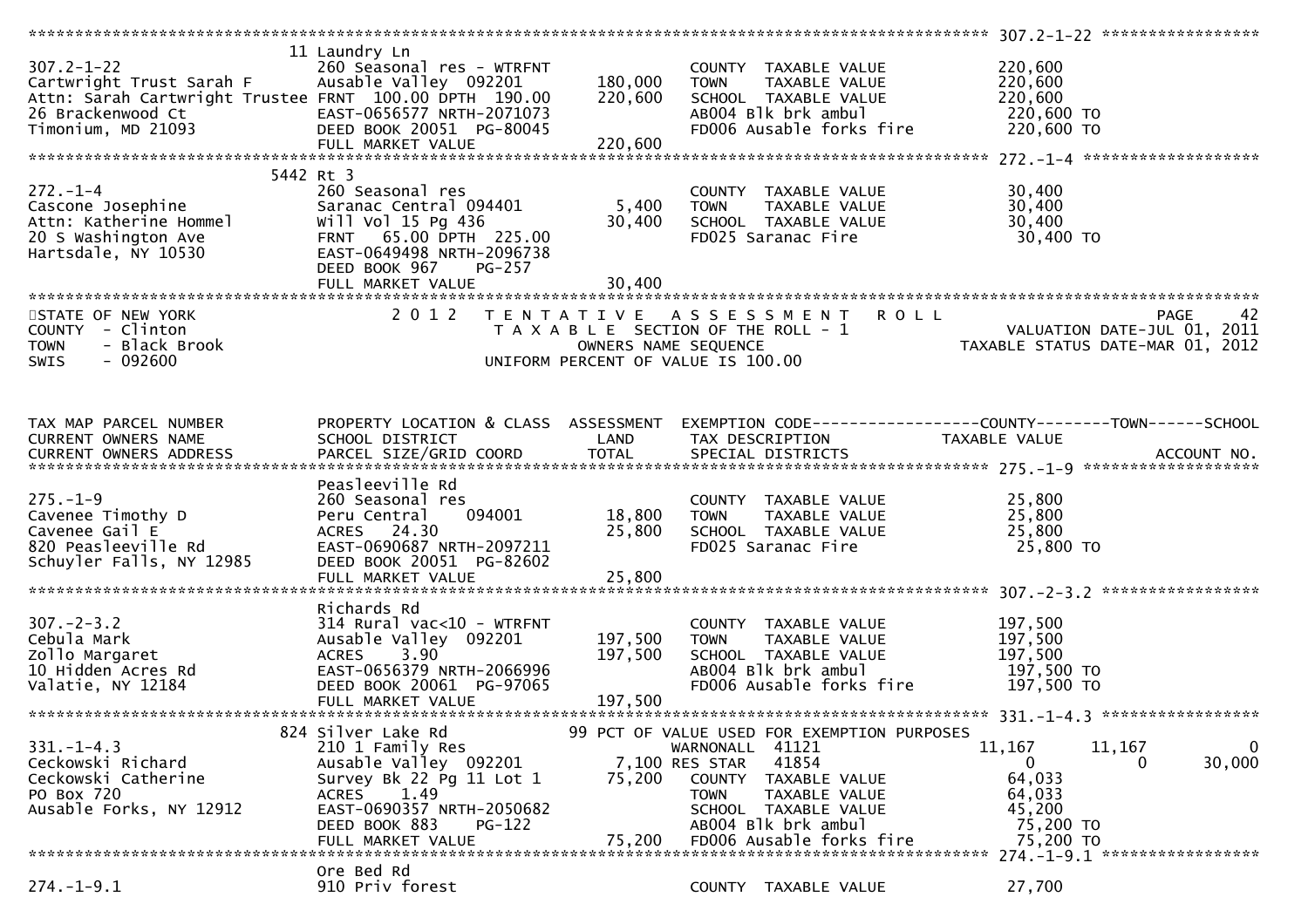| Cedar Hollow Hunting Club Inc Peru Central<br>Richard J Fournier<br>188 Church St<br>Redford, NY 12978                      | 094001<br>ACRES 38.90<br>EAST-0680736 NRTH-2092327<br>DEED BOOK 20112 PG-37864<br>FULL MARKET VALUE                                                                | 27,700<br>27,700<br>27,700 | TAXABLE VALUE<br><b>TOWN</b><br>SCHOOL TAXABLE VALUE<br>FD025 Saranac Fire                                                                          | 27,700<br>27,700<br>27,700 TO                                                                                                                                   |
|-----------------------------------------------------------------------------------------------------------------------------|--------------------------------------------------------------------------------------------------------------------------------------------------------------------|----------------------------|-----------------------------------------------------------------------------------------------------------------------------------------------------|-----------------------------------------------------------------------------------------------------------------------------------------------------------------|
|                                                                                                                             |                                                                                                                                                                    |                            |                                                                                                                                                     |                                                                                                                                                                 |
| $274. - 1 - 12.1$<br>Cedar Hollow Hunting Club Inc Peru Central<br>Richard J Fournia<br>188 Church St<br>Redford, NY 12978  | 323 Ore Bed Rd<br>240 Rural res<br>094001<br>Lot 11 T4omt<br>ACRES 71.30<br>EAST-0682166 NRTH-2094989<br>DEED BOOK 20092 PG-28994                                  | 40,500<br>128,600          | COUNTY TAXABLE VALUE<br>TAXABLE VALUE<br><b>TOWN</b><br>SCHOOL TAXABLE VALUE<br>FD025 Saranac Fire                                                  | 128,600<br>128,600<br>128,600<br>128,600 TO                                                                                                                     |
|                                                                                                                             | FULL MARKET VALUE                                                                                                                                                  | 128,600                    |                                                                                                                                                     |                                                                                                                                                                 |
| STATE OF NEW YORK<br>COUNTY - Clinton<br>- Black Brook<br><b>TOWN</b><br>$-092600$<br>SWIS                                  | 2 0 1 2                                                                                                                                                            | OWNERS NAME SEQUENCE       | TENTATIVE ASSESSMENT ROLL<br>T A X A B L E SECTION OF THE ROLL - 1<br>UNIFORM PERCENT OF VALUE IS 100.00                                            | PAGE<br>43<br>- 1<br>VALUATION DATE-JUL 01, 2011<br>TAXABLE STATUS DATE-MAR 01, 2012                                                                            |
| TAX MAP PARCEL NUMBER<br>CURRENT OWNERS NAME                                                                                | PROPERTY LOCATION & CLASS ASSESSMENT<br>SCHOOL DISTRICT                                                                                                            | LAND                       | TAX DESCRIPTION                                                                                                                                     | EXEMPTION CODE-----------------COUNTY--------TOWN-----SCHOOL<br>TAXABLE VALUE                                                                                   |
|                                                                                                                             | 2020 Peasleeville Rd                                                                                                                                               |                            |                                                                                                                                                     |                                                                                                                                                                 |
| $275. - 1 - 25$<br>Champagne Michael A<br>2020 Peasleeville Rd<br>Schuyler Falls, NY 12985                                  | 210 1 Family Res<br>094001<br>Peru Central<br>Lot 6 T3 Omt<br>ACRES 2.50 BANK<br>080<br>EAST-0688434 NRTH-2094140<br>DEED BOOK 98001 PG-06967<br>FULL MARKET VALUE | 8,400<br>61,400<br>61,400  | RES STAR 41854<br>COUNTY TAXABLE VALUE<br><b>TOWN</b><br>TAXABLE VALUE<br>SCHOOL TAXABLE VALUE<br>FD025 Saranac Fire                                | $\mathbf{0}$<br>$\mathbf{0}$<br>30,000<br>61,400<br>61,400<br>31,400<br>61,400 TO                                                                               |
|                                                                                                                             | 556 Soucy Rd                                                                                                                                                       |                            | 96 PCT OF VALUE USED FOR EXEMPTION PURPOSES                                                                                                         |                                                                                                                                                                 |
| $272 - 1 - 5.3$<br>Chartier Edward<br>Chartier Betty<br>556 Soucy Rd<br>Saranac, NY 12981-9999                              | 210 1 Family Res<br>Saranac Central 094401<br>3.00<br><b>ACRES</b><br>EAST-0650429 NRTH-2096781<br>DEED BOOK 575<br><b>PG-925</b><br>FULL MARKET VALUE             | 57,400                     | WARCOMALL 41131<br>9,000 WARDISALL 41141<br>57,400 SR STAR<br>41834<br>COUNTY TAXABLE VALUE<br><b>TOWN</b><br>TAXABLE VALUE<br>SCHOOL TAXABLE VALUE | 13,776<br>13,776<br>$\mathbf{0}$<br>$\overline{0}$<br>16,531<br>16,531<br>57,400<br>$\overline{0}$<br>$\mathbf{0}$<br>27,093<br>27,093<br>$\Omega$<br>57,400 TO |
|                                                                                                                             |                                                                                                                                                                    |                            | FD025 Saranac Fire                                                                                                                                  |                                                                                                                                                                 |
| $273. - 1 - 10$<br>Chartier Life Estate Lawrence<br>Chartier Life Estate Teresa<br>3367 Silver Lake Rd<br>Saranac, NY 12981 | 3365/3367 Silver Lake Rd<br>240 Rural res<br>Saranac Central 094401<br>ACRES 19.20<br>EAST-0660158 NRTH-2095039<br>DEED BOOK 20102 PG-34219<br>FULL MARKET VALUE   | 24,100<br>88,900<br>88,900 | 41854<br>RES STAR<br>COUNTY<br>TAXABLE VALUE<br><b>TOWN</b><br>TAXABLE VALUE<br>SCHOOL TAXABLE VALUE<br>FD025 Saranac Fire                          | $\mathbf{0}$<br>$\mathbf{0}$<br>30,000<br>88,900<br>88,900<br>58,900<br>88,900 TO                                                                               |
|                                                                                                                             | Strackville Rd                                                                                                                                                     |                            |                                                                                                                                                     |                                                                                                                                                                 |
| $263. -2 - 11$<br>Chauvin Joseph<br>1205 Strackville Rd                                                                     | 910 Priv forest<br>Saranac Central 094401<br>58.40<br><b>ACRES</b>                                                                                                 | 32,400<br>32,400           | <b>COUNTY</b><br>TAXABLE VALUE<br><b>TOWN</b><br>TAXABLE VALUE<br><b>SCHOOL</b><br>TAXABLE VALUE                                                    | 32,400<br>32,400<br>32,400                                                                                                                                      |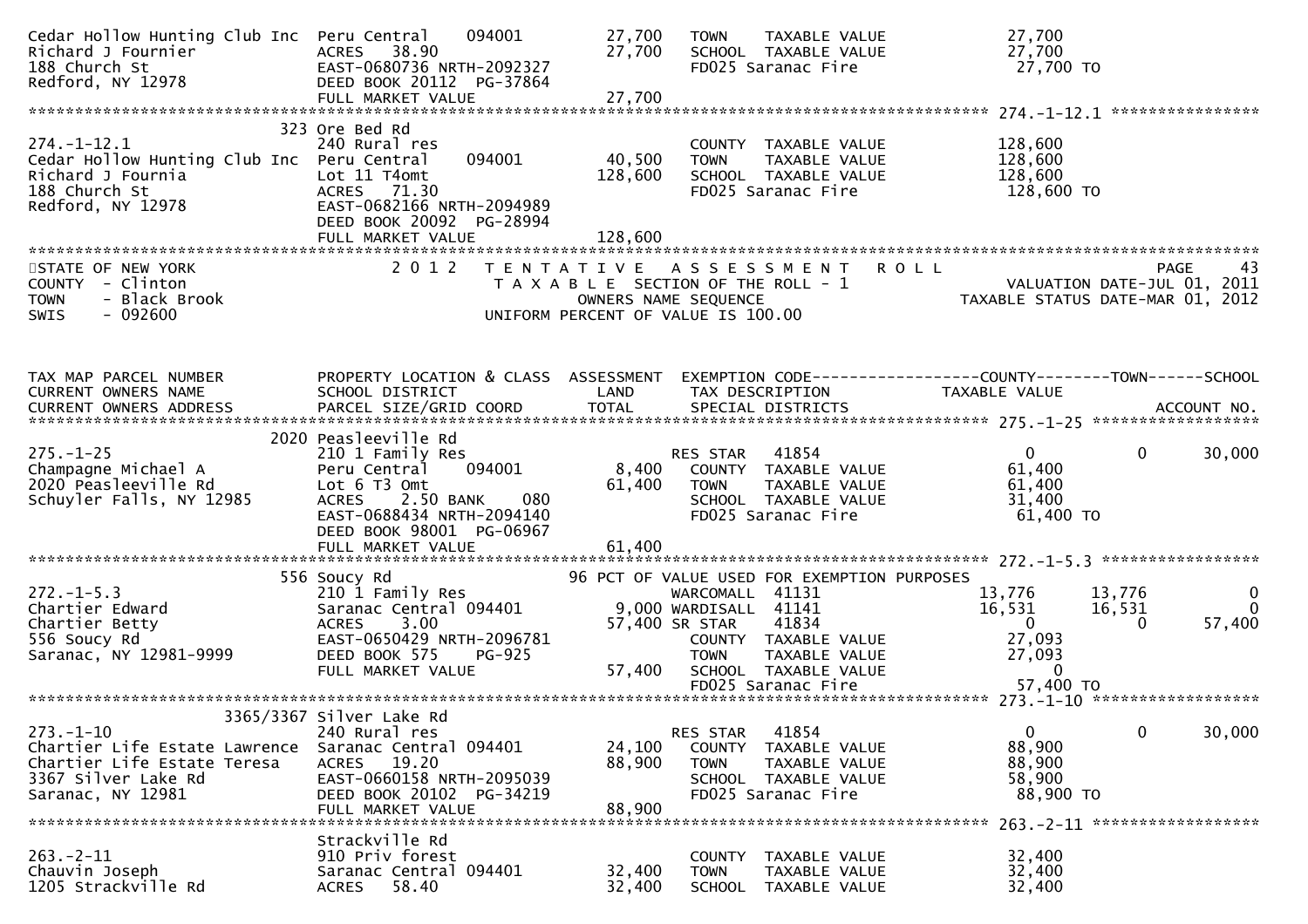| Saranac, NY 12981                                                                                      | EAST-0679760 NRTH-2100397<br>DEED BOOK 485<br>PG-304                                                                                                                                    |                              | FD025 Saranac Fire                                                                                                                                                           | 32,400 TO                                                                                   |                        |
|--------------------------------------------------------------------------------------------------------|-----------------------------------------------------------------------------------------------------------------------------------------------------------------------------------------|------------------------------|------------------------------------------------------------------------------------------------------------------------------------------------------------------------------|---------------------------------------------------------------------------------------------|------------------------|
|                                                                                                        |                                                                                                                                                                                         |                              |                                                                                                                                                                              |                                                                                             |                        |
| $272. - 1 - 1$<br>Chisholm Travis S<br>5516 Rt 3<br>Saranac, NY 12981                                  | 5516 Rt 3<br>210 1 Family Res<br>Saranac Central 094401<br><b>ACRES</b><br>8.60<br>EAST-0647952 NRTH-2096360<br>DEED BOOK 20001 PG-25167<br>FULL MARKET VALUE                           | 16,000<br>94,500<br>94,500   | RES STAR<br>41854<br>COUNTY TAXABLE VALUE<br><b>TOWN</b><br>TAXABLE VALUE<br>SCHOOL TAXABLE VALUE<br>FD025 Saranac Fire                                                      | $\overline{0}$<br>94,500<br>94,500<br>64,500<br>94,500 TO                                   | $\mathbf 0$<br>30,000  |
| STATE OF NEW YORK<br>COUNTY - Clinton<br>- Black Brook<br>TOWN<br>$-092600$<br>SWIS                    | 2 0 1 2                                                                                                                                                                                 |                              | <b>ROLL</b><br>TENTATIVE ASSESSMENT<br>T A X A B L E SECTION OF THE ROLL - 1<br>OWNERS NAME SEQUENCE<br>UNIFORM PERCENT OF VALUE IS 100.00                                   | VALUATION DATE-JUL 01, 2011<br>TAXABLE STATUS DATE-MAR 01, 2012                             | <b>PAGE</b><br>44      |
| TAX MAP PARCEL NUMBER<br>CURRENT OWNERS NAME<br>CURRENT OWNERS ADDRESS                                 | PROPERTY LOCATION & CLASS ASSESSMENT<br>SCHOOL DISTRICT<br>PARCEL SIZE/GRID COORD                                                                                                       | LAND<br><b>TOTAL</b>         | EXEMPTION CODE------------------COUNTY--------TOWN------SCHOOL<br>TAX DESCRIPTION<br>SPECIAL DISTRICTS                                                                       | TAXABLE VALUE                                                                               | ACCOUNT NO.            |
| $342.3 - 2 - 45$<br>Clapper Richard H<br>Clapper Sally<br>10 Mccrea St<br>Ausable Forks, NY 12912      | 10 Mccrea St<br>220 2 Family Res<br>Ausable Valley 092201<br>FRNT 83.00 DPTH 90.00<br>EAST-0708389 NRTH-2044996<br>DEED BOOK 98000 PG-99871<br>FULL MARKET VALUE                        | 3,300<br>50,000<br>50,000    | 41834<br>SR STAR<br>COUNTY TAXABLE VALUE<br><b>TOWN</b><br>TAXABLE VALUE<br>SCHOOL TAXABLE VALUE<br>AB004 Blk brk ambul<br>FD006 Ausable forks fire<br>SW019 Black brook swr | $\mathbf{0}$<br>50,000<br>50,000<br>$\overline{0}$<br>50,000 TO<br>50,000 TO<br>50,000 ТО М | $\mathbf{0}$<br>50,000 |
|                                                                                                        |                                                                                                                                                                                         |                              |                                                                                                                                                                              |                                                                                             |                        |
| $322.3 - 1 - 9$<br>Clark Joanne E<br>Hrkach Tammy L<br>315 Fern Lake Rd<br>Ausable Forks, NY 12912     | 315 Fern Lake Rd<br>210 1 Family Res - WTRFNT<br>Ausable Valley 092201<br>FRNT 123.80 DPTH 240.00<br>EAST-0696503 NRTH-2059380<br>DEED BOOK 20061 PG-91321                              | 130,900<br>190,300           | 41854<br>RES STAR<br>COUNTY TAXABLE VALUE<br><b>TOWN</b><br>TAXABLE VALUE<br>SCHOOL TAXABLE VALUE<br>AB004 Blk brk ambul                                                     | $\mathbf{0}$<br>190,300<br>190,300<br>160,300<br>190,300 TO                                 | $\mathbf{0}$<br>30,000 |
| $275. - 1 - 36.1$<br>Clarke Richard W<br>Clarke Jacqueline S<br>9 Gregware Rd<br>Plattsburgh, NY 12901 | 1828 Guide Board Rd<br>270 Mfg housing<br>094001<br>Peru Central<br><b>ACRES</b><br>6.00<br>EAST-0686539 NRTH-2091961<br>DEED BOOK 682<br>$PG-38$<br>FULL MARKET VALUE                  | 12,800<br>20,300<br>20,300   | COUNTY TAXABLE VALUE<br><b>TOWN</b><br>TAXABLE VALUE<br>SCHOOL TAXABLE VALUE<br>FD025 Saranac Fire                                                                           | 20,300<br>20,300<br>20,300<br>20,300 TO                                                     |                        |
| $287. - 1 - 17.2$<br>Cleary Robert A<br>4547 Rt 374<br>Merrill, NY 12955-3016                          | 1569 Guide Board Rd<br>210 1 Family Res<br>094001<br>Peru Central<br>Lot 22 T3omt<br>9.30<br><b>ACRES</b><br>EAST-0686168 NRTH-2085293<br>DEED BOOK 934<br>$PG-84$<br>FULL MARKET VALUE | 16,900<br>140,300<br>140,300 | COUNTY TAXABLE VALUE<br>TAXABLE VALUE<br><b>TOWN</b><br>SCHOOL TAXABLE VALUE<br>FD025 Saranac Fire                                                                           | 140,300<br>140,300<br>140,300<br>140,300 TO                                                 |                        |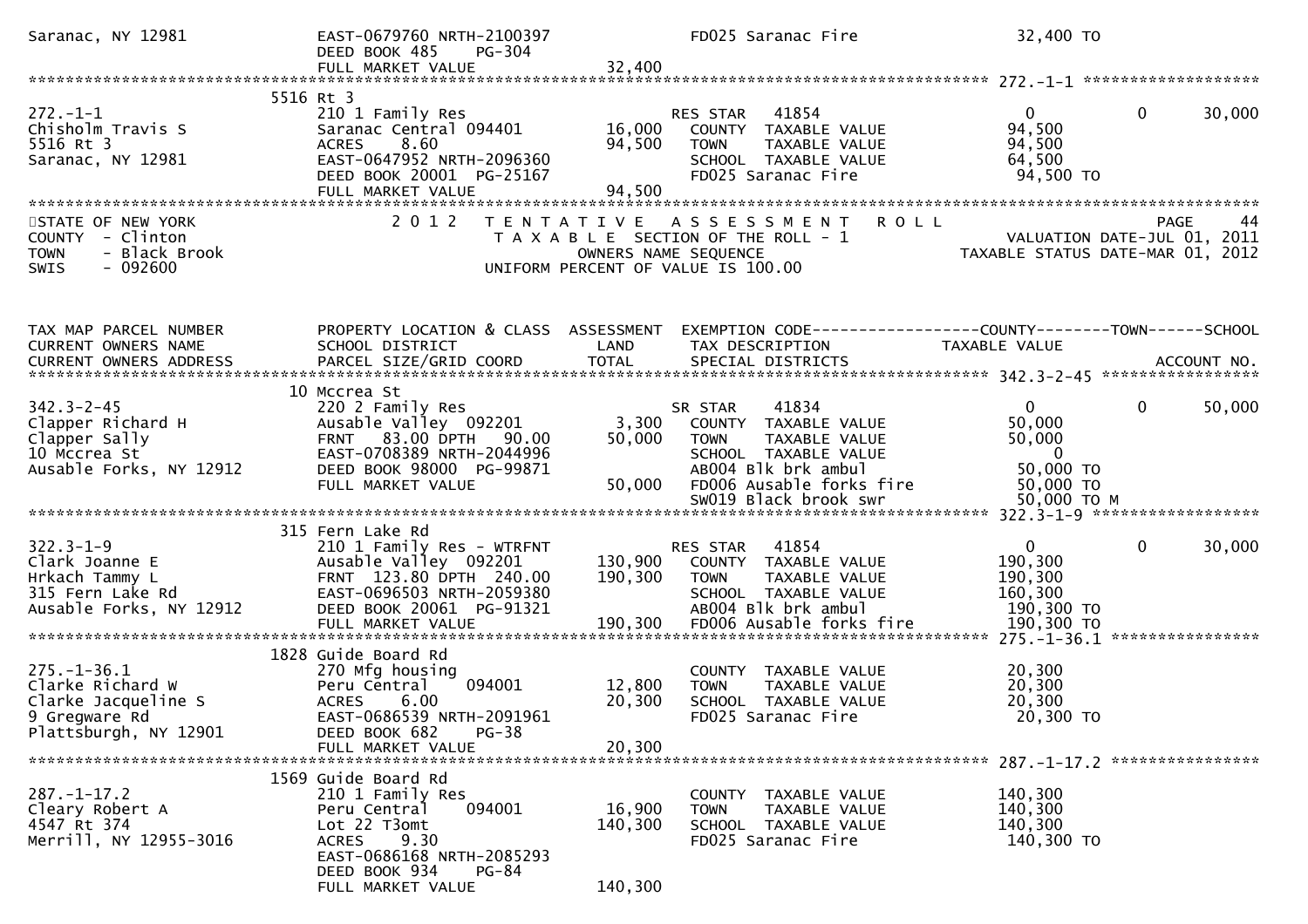|                                                                                                   |                                                                                                                                                                       |                                           |                                                                                                                   | 299. -1-1.41 *****************<br>************                  |            |
|---------------------------------------------------------------------------------------------------|-----------------------------------------------------------------------------------------------------------------------------------------------------------------------|-------------------------------------------|-------------------------------------------------------------------------------------------------------------------|-----------------------------------------------------------------|------------|
| $299. -1 - 1.41$<br>Cobane Roderick<br>1700 Guide Board Rd<br>Schuyler Falls, NY 12985-2214       | Guide Board Rd<br>$314$ Rural vac<10<br>Peru Central<br>094001<br>Lot 22 T3omt<br><b>ACRES</b><br>8.00<br>EAST-0687208 NRTH-2079333<br>DEED BOOK 645<br><b>PG-724</b> | 15,300<br>15,300<br>15,300                | COUNTY TAXABLE VALUE<br><b>TOWN</b><br>TAXABLE VALUE<br>SCHOOL TAXABLE VALUE<br>FD025 Saranac Fire                | 15,300<br>15,300<br>15,300<br>15,300 TO                         |            |
|                                                                                                   | FULL MARKET VALUE                                                                                                                                                     |                                           |                                                                                                                   |                                                                 |            |
| STATE OF NEW YORK<br>COUNTY - Clinton<br>- Black Brook<br><b>TOWN</b><br>$-092600$<br><b>SWIS</b> | 2 0 1 2                                                                                                                                                               | T E N T A T I V E<br>OWNERS NAME SEQUENCE | <b>ROLL</b><br>A S S E S S M E N T<br>T A X A B L E SECTION OF THE ROLL - 1<br>UNIFORM PERCENT OF VALUE IS 100.00 | VALUATION DATE-JUL 01, 2011<br>TAXABLE STATUS DATE-MAR 01, 2012 | PAGE<br>45 |
| TAX MAP PARCEL NUMBER                                                                             | PROPERTY LOCATION & CLASS ASSESSMENT                                                                                                                                  |                                           | EXEMPTION CODE------------------COUNTY--------TOWN------SCHOOL                                                    |                                                                 |            |
| CURRENT OWNERS NAME                                                                               | SCHOOL DISTRICT                                                                                                                                                       | LAND                                      | TAX DESCRIPTION                                                                                                   | TAXABLE VALUE                                                   |            |
|                                                                                                   |                                                                                                                                                                       |                                           |                                                                                                                   |                                                                 |            |
|                                                                                                   |                                                                                                                                                                       |                                           |                                                                                                                   |                                                                 |            |
|                                                                                                   | 1686/1700 Guide Board Rd                                                                                                                                              |                                           |                                                                                                                   |                                                                 |            |
| $275. - 1 - 29$                                                                                   | 240 Rural res                                                                                                                                                         |                                           | 41854<br>RES STAR                                                                                                 | $\overline{0}$<br>$\mathbf{0}$                                  | 30,000     |
| Cobane Roderick N                                                                                 | 094001<br>Peru Central                                                                                                                                                | 53,900                                    | COUNTY TAXABLE VALUE                                                                                              | 94,800                                                          |            |
| 1700 Guide Board Rd<br>Schuyler Falls, NY 12985-2214                                              | ACRES 59.00<br>EAST-0688181 NRTH-2088595                                                                                                                              | 94,800                                    | TAXABLE VALUE<br><b>TOWN</b><br>SCHOOL TAXABLE VALUE                                                              | 94,800<br>64,800                                                |            |
|                                                                                                   | DEED BOOK 644<br>PG-749                                                                                                                                               |                                           | FD025 Saranac Fire                                                                                                | 94,800 TO                                                       |            |
|                                                                                                   |                                                                                                                                                                       |                                           |                                                                                                                   |                                                                 |            |
|                                                                                                   |                                                                                                                                                                       |                                           |                                                                                                                   |                                                                 |            |
|                                                                                                   | Guide Board Rd                                                                                                                                                        |                                           |                                                                                                                   |                                                                 |            |
| $299. - 1 - 9.1$                                                                                  | 910 Priv forest                                                                                                                                                       |                                           | COUNTY TAXABLE VALUE                                                                                              | 40,700                                                          |            |
| Cobane Roderick N                                                                                 | Ausable Valley 092201                                                                                                                                                 | 40,700                                    | <b>TOWN</b><br>TAXABLE VALUE                                                                                      | 40,700                                                          |            |
| 1700 Guide Board Rd                                                                               | Lot 31 T3omt                                                                                                                                                          | 40,700                                    | SCHOOL TAXABLE VALUE                                                                                              | 40,700                                                          |            |
| Schuyler Falls, NY 12985-2214                                                                     | ACRES 65.00                                                                                                                                                           |                                           | AB004 Blk brk ambul                                                                                               | 40,700 TO                                                       |            |
|                                                                                                   | EAST-0686102 NRTH-2078601                                                                                                                                             |                                           | FD006 Ausable forks fire                                                                                          | 40,700 TO                                                       |            |
|                                                                                                   | DEED BOOK 764<br>$PG-40$<br>FULL MARKET VALUE                                                                                                                         | 40,700                                    |                                                                                                                   |                                                                 |            |
|                                                                                                   |                                                                                                                                                                       |                                           |                                                                                                                   |                                                                 |            |
|                                                                                                   | 1800 Peasleeville Rd                                                                                                                                                  |                                           |                                                                                                                   |                                                                 |            |
| $275. - 1 - 18$                                                                                   | 210 1 Family Res                                                                                                                                                      |                                           | 41854<br>RES STAR                                                                                                 | $\mathbf{0}$<br>0                                               | 30,000     |
| Cogswell Donald W                                                                                 | 094001<br>Peru Central                                                                                                                                                | 8,000                                     | COUNTY TAXABLE VALUE                                                                                              | 90,400                                                          |            |
| 1800 Peasleeville Rd                                                                              | ACRES 2.20 BANK<br>080                                                                                                                                                | 90,400                                    | TAXABLE VALUE<br><b>TOWN</b>                                                                                      | 90,400                                                          |            |
| Schuyler Falls, NY 12985                                                                          | EAST-0693655 NRTH-2094716                                                                                                                                             |                                           | SCHOOL TAXABLE VALUE                                                                                              | 60,400                                                          |            |
|                                                                                                   | DEED BOOK 20021 PG-46957                                                                                                                                              |                                           | FD025 Saranac Fire                                                                                                | 90,400 TO                                                       |            |
|                                                                                                   | FULL MARKET VALUE                                                                                                                                                     | 90,400                                    |                                                                                                                   |                                                                 |            |
|                                                                                                   |                                                                                                                                                                       |                                           |                                                                                                                   | $272. -2 - 12.1$ *****************                              |            |
| $272. - 2 - 12.1$                                                                                 | Rt 3<br>314 Rural vac<10                                                                                                                                              |                                           | COUNTY TAXABLE VALUE                                                                                              | 13,000                                                          |            |
| Coleman Ronald P                                                                                  | Saranac Central 094401                                                                                                                                                | 13,000                                    | TAXABLE VALUE<br><b>TOWN</b>                                                                                      | 13,000                                                          |            |
| 60 School St                                                                                      | Lot 72 T4omt                                                                                                                                                          | 13,000                                    | SCHOOL TAXABLE VALUE                                                                                              | 13,000                                                          |            |
| Keeseville, NY 12944                                                                              | 6.20<br><b>ACRES</b>                                                                                                                                                  |                                           | FD025 Saranac Fire                                                                                                | 13,000 TO                                                       |            |
|                                                                                                   | EAST-0653279 NRTH-2097739                                                                                                                                             |                                           |                                                                                                                   |                                                                 |            |
|                                                                                                   | DEED BOOK 20041 PG-73271                                                                                                                                              |                                           |                                                                                                                   |                                                                 |            |
|                                                                                                   | FULL MARKET VALUE                                                                                                                                                     | 13,000                                    |                                                                                                                   |                                                                 |            |
|                                                                                                   |                                                                                                                                                                       |                                           |                                                                                                                   |                                                                 |            |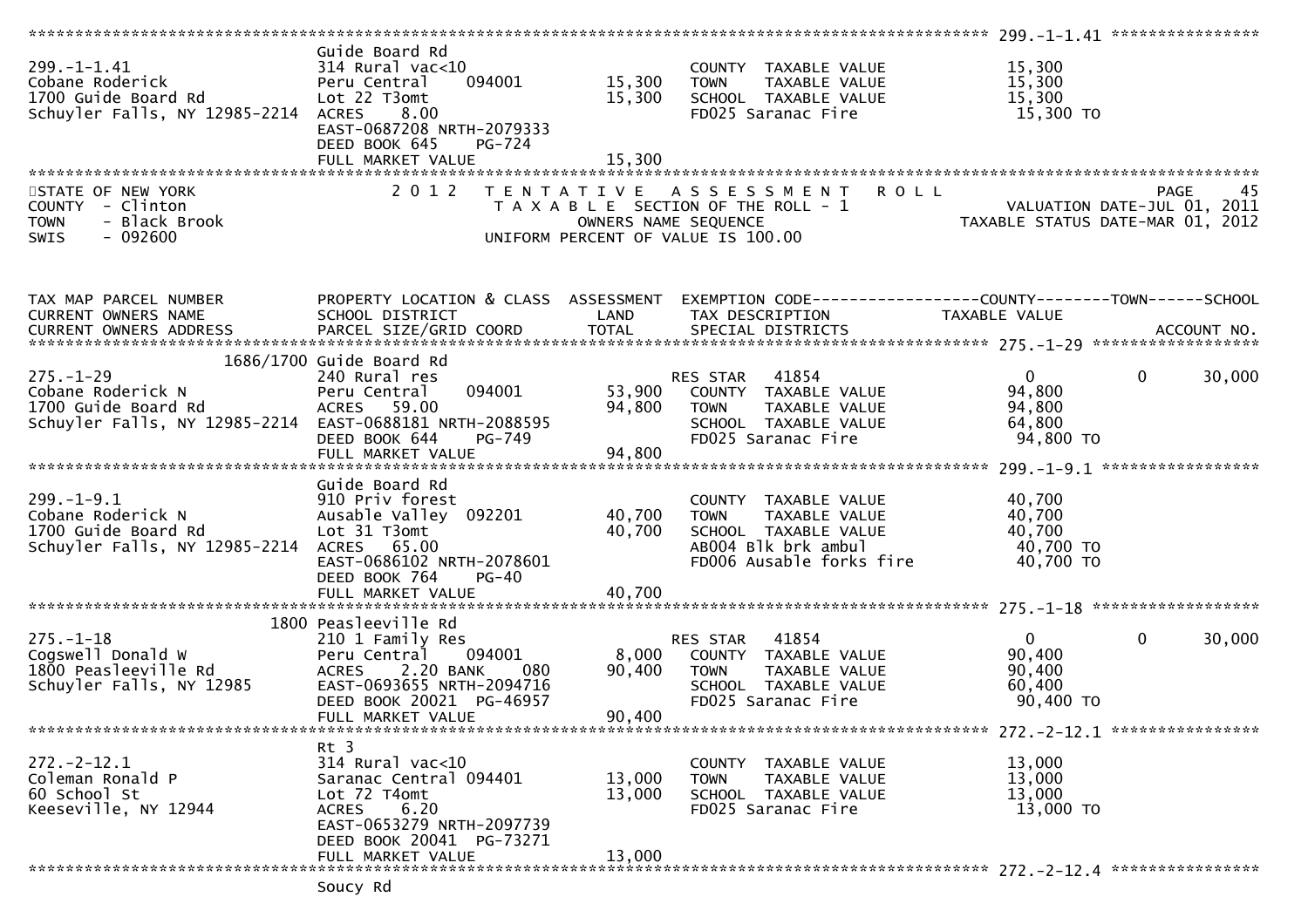| $272 - 2 - 12.4$<br>Coleman Ronald P<br>60 School St<br>Keeseville, NY 12944                                                                                           | 314 Rural vac<10<br>Saranac Central 094401<br>Lot 72 T4omt<br>7.40<br><b>ACRES</b><br>EAST-0653681 NRTH-2097819<br>DEED BOOK 20041 PG-73272<br>FULL MARKET VALUE | 14,500<br>14,500<br>14,500 | COUNTY TAXABLE VALUE<br>TAXABLE VALUE<br><b>TOWN</b><br>SCHOOL TAXABLE VALUE<br>FD025 Saranac Fire                                                   | 14,500<br>14,500<br>14,500<br>14,500 TO                                               |                   |
|------------------------------------------------------------------------------------------------------------------------------------------------------------------------|------------------------------------------------------------------------------------------------------------------------------------------------------------------|----------------------------|------------------------------------------------------------------------------------------------------------------------------------------------------|---------------------------------------------------------------------------------------|-------------------|
| STATE OF NEW YORK<br>COUNTY - Clinton<br><b>TOWN</b><br>- Black Brook<br>$-092600$<br>SWIS                                                                             | 2 0 1 2                                                                                                                                                          |                            | TENTATIVE ASSESSMENT<br><b>ROLL</b><br>T A X A B L E SECTION OF THE ROLL - 1<br>OWNERS NAME SEQUENCE<br>UNIFORM PERCENT OF VALUE IS 100.00           | VALUATION DATE-JUL 01, 2011<br>TAXABLE STATUS DATE-MAR 01, 2012                       | 46<br><b>PAGE</b> |
| TAX MAP PARCEL NUMBER<br><b>CURRENT OWNERS NAME</b><br>.0URRENT OWNERS ADDRESS PARCEL SIZE/GRID COORD TOTAL SPECIAL DISTRICTS ACCOUNT NO ACCOUNT NO ACCOUNT NO ACCOUNT | PROPERTY LOCATION & CLASS ASSESSMENT<br>SCHOOL DISTRICT                                                                                                          | LAND                       | EXEMPTION CODE-----------------COUNTY--------TOWN------SCHOOL<br>TAX DESCRIPTION                                                                     | TAXABLE VALUE                                                                         |                   |
| $273. - 1 - 9.1$<br>Collins Life Use Gordon B<br>Collins Life Use Marion<br>PO Box 159<br>Croton-On-Hudson, NY 10520                                                   | 3293 Silver Lake Rd<br>240 Rural res<br>Saranac Central 094401<br>ACRES 13.04<br>EAST-0659962 NRTH-2093357<br>DEED BOOK 20072 PG-2798<br>FULL MARKET VALUE       | 20,300<br>80,000<br>80,000 | 41834<br>SR STAR<br>COUNTY TAXABLE VALUE<br>TAXABLE VALUE<br>TOWN<br>SCHOOL TAXABLE VALUE<br>FD025 Saranac Fire                                      | $\overline{0}$<br>$\mathbf 0$<br>80,000<br>80,000<br>17,800<br>80,000 TO              | 62,200            |
|                                                                                                                                                                        | 110 Union Falls Rd                                                                                                                                               |                            |                                                                                                                                                      |                                                                                       |                   |
| $307.2 - 1 - 10$<br>Colon Deirdre A<br>110 Union Falls Rd<br>Ausable Forks, NY 12912                                                                                   | 270 Mfg housing<br>Ausable Valley 092201<br>FRNT 100.00 DPTH 215.00<br>EAST-0655510 NRTH-2071320<br>DEED BOOK 20061 PG-98874<br>FULL MARKET VALUE                | 5,100<br>35,000<br>35,000  | 41854<br>RES STAR<br>COUNTY TAXABLE VALUE<br><b>TOWN</b><br>TAXABLE VALUE<br>SCHOOL TAXABLE VALUE<br>AB004 Blk brk ambul<br>FD006 Ausable forks fire | $\overline{0}$<br>$\mathbf{0}$<br>35,000<br>35,000<br>5,000<br>35,000 TO<br>35,000 TO | 30,000            |
|                                                                                                                                                                        | 13 Laundry Ln                                                                                                                                                    |                            |                                                                                                                                                      |                                                                                       |                   |
| $307.2 - 1 - 23$<br>Colon Deirdre Ann<br>Masur Life Estate Helen<br>110 Union Falls Rd<br>Ausable Forks, NY 12912                                                      | 260 Seasonal res - WTRFNT<br>Ausable Valley 092201<br>FRNT 60.00 DPTH 160.00<br>EAST-0656505 NRTH-2071013<br>DEED BOOK 20021 PG-45567                            | 124,900<br>160,900         | COUNTY TAXABLE VALUE<br>TAXABLE VALUE<br><b>TOWN</b><br>SCHOOL TAXABLE VALUE<br>AB004 Blk brk ambul<br>FD006 Ausable forks fire                      | 160,900<br>160,900<br>160,900<br>160,900 TO<br>160,900 TO                             |                   |
| $319. - 1 - 5$<br>Colozza Trustee Edward A<br>Attn: Richard & Deborah Colozz ACRES<br>115 Gurn Springs Rd<br>Gansevoort, NY 12831                                      | Nelson Rd<br>314 Rural vac<10<br>Ausable Valley 092201<br>2.70<br>EAST-0671257 NRTH-2062042<br>DEED BOOK 626<br><b>PG-885</b><br>FULL MARKET VALUE               | 8,600<br>8,600<br>8,600    | COUNTY TAXABLE VALUE<br>TAXABLE VALUE<br><b>TOWN</b><br>SCHOOL TAXABLE VALUE<br>AB004 Blk brk ambul<br>FD006 Ausable forks fire                      | 8,600<br>8,600<br>8,600<br>8,600 TO<br>8,600 TO                                       |                   |
| $321.4 - 1 - 8$<br>Conklin Elizabeth J<br>Conklin Steven S<br>44 Stevens Ct                                                                                            | 120 Narrows Rd<br>311 Res vac land - WTRFNT<br>Ausable Valley 092201<br>FRNT 15.00 DPTH 95.78<br>EAST-0693439 NRTH-2059868                                       | 10,000<br>10,000           | COUNTY TAXABLE VALUE<br>TAXABLE VALUE<br><b>TOWN</b><br>SCHOOL TAXABLE VALUE<br>AB004 Blk brk ambul                                                  | 10,000<br>10,000<br>10,000<br>10,000 TO                                               |                   |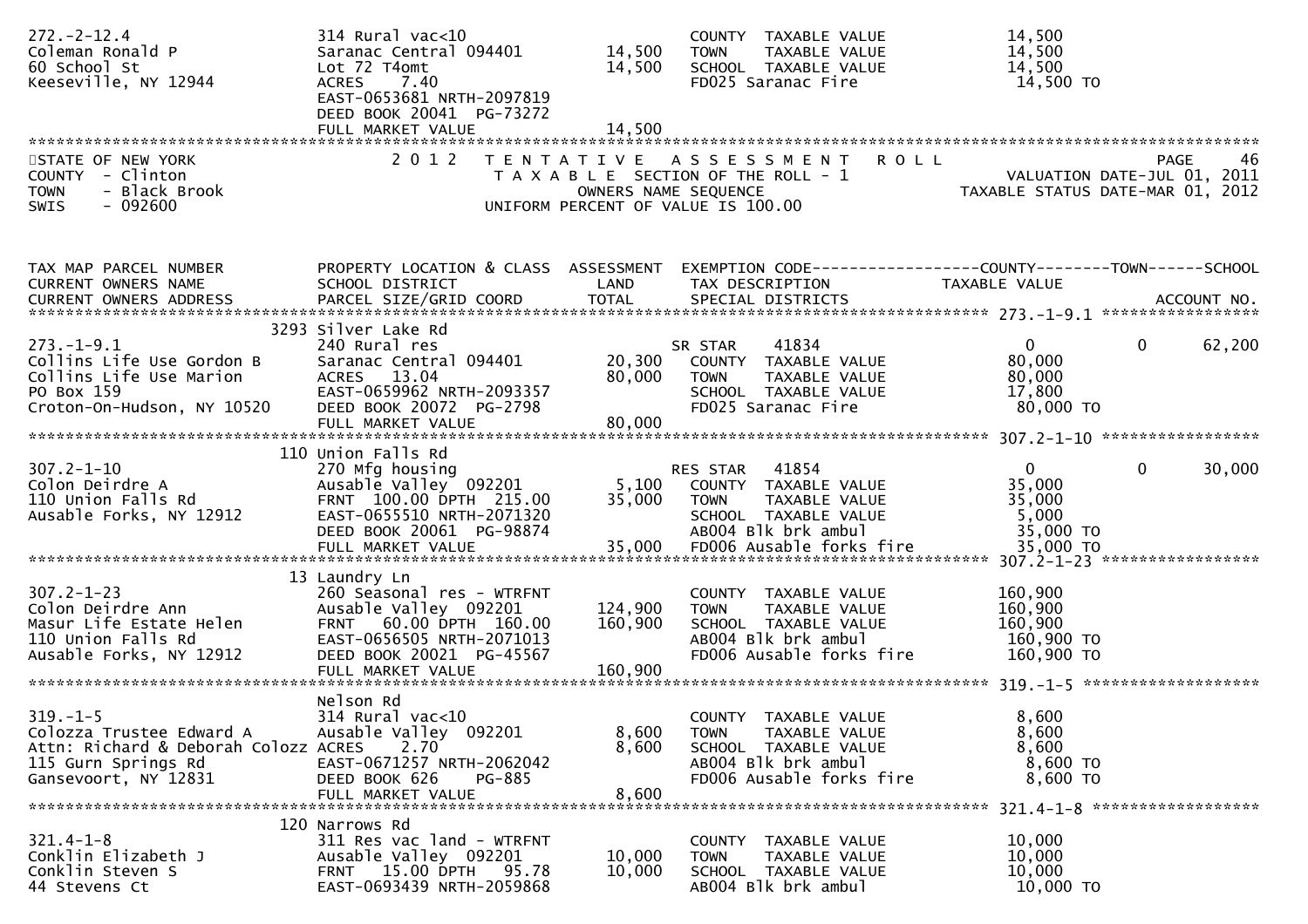| Saratoga Springs, NY 12866                                                                                                                                                                                                                                     | DEED BOOK 20072 PG-1860                                                                                                                                                                               | 10,000                        | FD006 Ausable forks fire                                                                                                                                                      | 10,000 TO                                                                                                                        |
|----------------------------------------------------------------------------------------------------------------------------------------------------------------------------------------------------------------------------------------------------------------|-------------------------------------------------------------------------------------------------------------------------------------------------------------------------------------------------------|-------------------------------|-------------------------------------------------------------------------------------------------------------------------------------------------------------------------------|----------------------------------------------------------------------------------------------------------------------------------|
| **************<br>121.4-2-1<br>Conklin Elizabeth J Ausable<br>Conklin Steven S ACRES<br>Conklin Steven S ACRES<br>Contract CAST-C<br>Consumer Section CAST-C<br>Consumer Section CAST-C<br>Consumer Section CAST-C<br>CONDER                                   | 120 Narrows Rd<br>260 Seasonal res - WTRFNT<br>Ausable Valley 092201<br>1.50<br>EAST-0694247 NRTH-2059443<br>DEED BOOK 20072 PG-1860<br>FULL MARKET VALUE                                             | 186,500<br>222,500<br>222,500 | COUNTY TAXABLE VALUE<br><b>TOWN</b><br>TAXABLE VALUE<br>SCHOOL TAXABLE VALUE<br>AB004 Blk brk ambul<br>FD006 Ausable forks fire                                               | 222,500<br>222,500<br>222,500<br>222,500 TO<br>222,500 TO                                                                        |
| STATE OF NEW YORK<br>COUNTY - Clinton<br>- Black Brook<br><b>TOWN</b><br>$-092600$<br>SWIS                                                                                                                                                                     | 2 0 1 2                                                                                                                                                                                               |                               | TENTATIVE ASSESSMENT ROLL                                                                                                                                                     | PAGE 47<br>OWNERS NAME SEQUENCE<br>ON DERES NAME SEQUENCE TAXABLE STATUS DATE-MAR 01, 2012<br>UNIFORM PERCENT OF VALUE IS 100.00 |
| TAX MAP PARCEL NUMBER<br>CURRENT OWNERS NAME                                                                                                                                                                                                                   | SCHOOL DISTRICT                                                                                                                                                                                       | LAND                          | TAX DESCRIPTION                                                                                                                                                               | PROPERTY LOCATION & CLASS ASSESSMENT EXEMPTION CODE---------------COUNTY-------TOWN------SCHOOL<br>TAXABLE VALUE                 |
| $342.1 - 1 - 32.1$<br>Connell Martin<br>Connell Mary<br>PO Box 641<br>Ausable Forks, NY 12912                                                                                                                                                                  | Golf Course Rd<br>311 Res vac land<br>Ausable Valley 092201<br>FRNT 78.00 DPTH 131.00<br>EAST-0708127 NRTH-2045528<br>DEED BOOK 741<br>PG-314                                                         | 2,900<br>2,900                | COUNTY TAXABLE VALUE<br>TAXABLE VALUE<br>TAXABLE VALUE<br><b>TOWN</b><br>SCHOOL TAXABLE VALUE<br>ABOO4 Blk brk ambul<br>FD006 Ausable forks fire                              | 2,900<br>2,900<br>2,900<br>$2,900$ TO<br>$2,900$ TO                                                                              |
| 321.4-3-4<br>Connell Martin D<br>Connell Mary L<br>PO Box 641<br>PO Box 641<br>PO Box 641<br>PO Box 641<br>PO Box 641<br>PO Box 641<br>PO Box 641<br>PO Box 641<br>PO Box 7.12912<br>PO Box 7.12912<br>PO BOX 20031<br>PO BOX 7.12912<br>PO BOOK 20031<br>PO M | 241 Fern Lake Rd                                                                                                                                                                                      | 102,900<br>162,400            | COUNTY TAXABLE VALUE<br>TAXABLE VALUE<br><b>TOWN</b><br>SCHOOL TAXABLE VALUE<br>ABOO4 Blk brk ambul<br>FD006 Ausable forks fire                                               | 162,400<br>162,400<br>162,400<br>162,400 TO<br>162,400 TO                                                                        |
| 342.1-1-31<br>Connell Martin D<br>Connell Mary B<br>PO ROX 641<br>Ausable Forks, NY 12912                                                                                                                                                                      | 14 Golf Course Rd<br>220 2 Family Res<br>Ausable Valley 092201<br>Lot 166 Maules Pat<br>FRNT 101.00 DPTH 125.00<br>EAST-0708059 NRTH-2045479<br>DEED BOOK 717 PG-282<br>FULL MARKET VALUE             | 3,900<br>60,000<br>60,000     | 41854<br>RES STAR<br>COUNTY TAXABLE VALUE<br>TAXABLE VALUE<br><b>TOWN</b><br>SCHOOL TAXABLE VALUE<br>AB004 Blk brk ambul<br>FD006 Ausable forks fire<br>SW019 Black brook swr | $\overline{0}$<br>$\mathbf{0}$<br>30,000<br>60,000<br>60,000<br>30,000<br>60,000 TO<br>60,000 TO<br>60,000 ТО М                  |
| $342.1 - 1 - 32.2$<br>Connell Martin D<br>Connell Mary<br>PO Box 641<br>AuSable Forks, NY 12912                                                                                                                                                                | 25 Golf Course Rd<br>311 Res vac land<br>Ausable Valley 092201<br>Lot 166 Maules Pat<br><b>FRNT 25.00 DPTH</b><br>61.00<br>EAST-0708134 NRTH-2045450<br>DEED BOOK 20011 PG-37182<br>FULL MARKET VALUE | 1,300<br>1,300<br>1,300       | COUNTY TAXABLE VALUE<br>TAXABLE VALUE<br>TOWN<br>SCHOOL TAXABLE VALUE<br>AB004 Blk brk ambul<br>FD006 Ausable forks fire<br>SW019 Black brook swr                             | 1,300<br>1,300<br>1,300<br>1,300 TO<br>1,300 TO<br>1,300 ТО М                                                                    |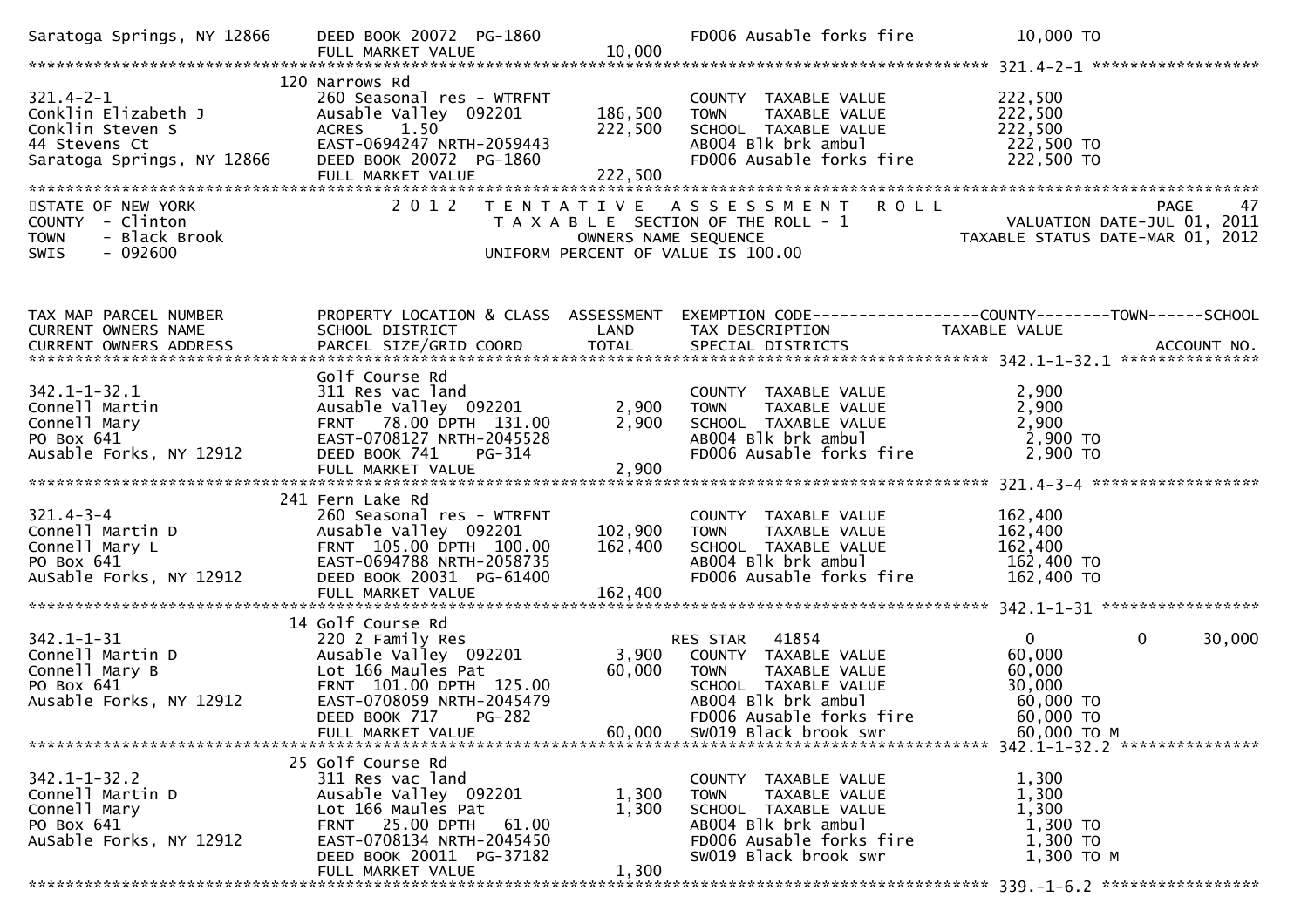| $339. - 1 - 6.2$<br>Connor Philip J<br>Swift Marjorie A<br>92 Serenity Ln<br>Wilmington, NY 12997 | 92 Serenity Ln<br>210 1 Family Res<br>Ausable Valley 092201<br>9.00<br><b>ACRES</b><br>EAST-0676717 NRTH-2045662<br>DEED BOOK 949<br><b>PG-205</b>                           | 16,500<br>64,200                          | 41854<br>RES STAR<br>COUNTY TAXABLE VALUE<br><b>TOWN</b><br>TAXABLE VALUE<br>SCHOOL TAXABLE VALUE<br>AB004 Blk brk ambul           | $\Omega$<br>64,200<br>64,200<br>34,200<br>64,200 TO       | $\mathbf 0$<br>30,000                         |
|---------------------------------------------------------------------------------------------------|------------------------------------------------------------------------------------------------------------------------------------------------------------------------------|-------------------------------------------|------------------------------------------------------------------------------------------------------------------------------------|-----------------------------------------------------------|-----------------------------------------------|
| STATE OF NEW YORK<br>COUNTY - Clinton<br>- Black Brook<br><b>TOWN</b><br>$-092600$<br>SWIS        | 2 0 1 2                                                                                                                                                                      | T E N T A T I V E<br>OWNERS NAME SEQUENCE | A S S E S S M E N T R O L L<br>T A X A B L E SECTION OF THE ROLL - 1<br>UNIFORM PERCENT OF VALUE IS 100.00                         | TAXABLE STATUS DATE-MAR 01, 2012                          | 48<br>PAGE<br>VALUATION DATE-JUL 01, 2011     |
| TAX MAP PARCEL NUMBER<br>CURRENT OWNERS NAME                                                      | PROPERTY LOCATION & CLASS ASSESSMENT<br>SCHOOL DISTRICT                                                                                                                      | LAND                                      | EXEMPTION CODE------------------COUNTY--------TOWN------SCHOOL<br>TAX DESCRIPTION                                                  | TAXABLE VALUE                                             |                                               |
| $339. - 1 - 6.4$<br>Connor Philip J<br>92 Serenity Ln<br>Wilmington, NY 12997                     | Bonniview Rd<br>322 Rural vac>10<br>Ausable Valley 092201<br>Lot 72 T3omt<br>ACRES 16.10<br>EAST-0676803 NRTH-2043971<br>DEED BOOK 689<br>PG-56<br>FULL MARKET VALUE         | 22,200<br>22,200<br>22,200                | COUNTY TAXABLE VALUE<br>TAXABLE VALUE<br><b>TOWN</b><br>SCHOOL TAXABLE VALUE<br>AB004 Blk brk ambul<br>FD006 Ausable forks fire    | 22,200<br>22,200<br>22,200<br>22,200 TO<br>22,200 TO      |                                               |
| $321.2 - 1 - 29$<br>Connors Peter J<br>Connors William E<br>PO Box 443<br>Mechanicville, NY 12118 | 238 Narrows Rd<br>260 Seasonal res - WTRFNT<br>Ausable Valley 092201<br>FRNT 90.80 DPTH 155.00<br>EAST-0693866 NRTH-2062571<br>DEED BOOK 20102 PG-35790<br>FULL MARKET VALUE | 86,900<br>142,300<br>142,300              | COUNTY TAXABLE VALUE<br>TAXABLE VALUE<br><b>TOWN</b><br>SCHOOL TAXABLE VALUE<br>AB004 Blk brk ambul<br>FD006 Ausable forks fire    | 142,300<br>142,300<br>142,300<br>142,300 TO<br>142,300 TO |                                               |
| $287. - 1 - 18$<br>Conti Vincent<br>Conti Jill<br>11 Split Rail Dr<br>Morrisonville, NY 12962     | Guide Board Rd<br>910 Priv forest<br>094001<br>Peru Central<br>ACRES 95.50<br>EAST-0685325 NRTH-2086162<br>DEED BOOK 20082 PG-19047                                          | 50,900<br>50,900                          | COUNTY TAXABLE VALUE<br>TAXABLE VALUE<br><b>TOWN</b><br>SCHOOL TAXABLE VALUE<br>FD025 Saranac Fire                                 | 50,900<br>50,900<br>50,900<br>50,900 TO                   |                                               |
| $321.4 - 1 - 10$<br>Conway Elaine M<br>7147 Yacht Basin Ave Unit #135 FRNT<br>Orlando, FL 32835   | 115 Narrows Rd<br>260 Seasonal res - WTRFNT<br>Ausable Valley 092201<br>50.00 DPTH 115.00<br>EAST-0693430 NRTH-2059797<br>DEED BOOK 99001 PG-16372<br>FULL MARKET VALUE      | 64,000<br>91,300<br>91,300                | TAXABLE VALUE<br>COUNTY<br><b>TOWN</b><br>TAXABLE VALUE<br>SCHOOL TAXABLE VALUE<br>AB004 Blk brk ambul<br>FD006 Ausable forks fire | 91,300<br>91,300<br>91,300<br>91,300 TO<br>91,300 TO      |                                               |
| $342. - 1 - 11.32$<br>Coolidge Maria A<br>687 Clintonville Rd                                     | 173 Golf Course Rd<br>270 Mfg housing<br>Ausable Valley 092201<br>Lot 167 Maules                                                                                             | 4,600<br>26,300                           | 41854<br>RES STAR<br>TAXABLE VALUE<br>COUNTY<br><b>TOWN</b><br>TAXABLE VALUE                                                       | 0<br>26,300<br>26,300                                     | 342. -1-11.32 ****************<br>0<br>26,300 |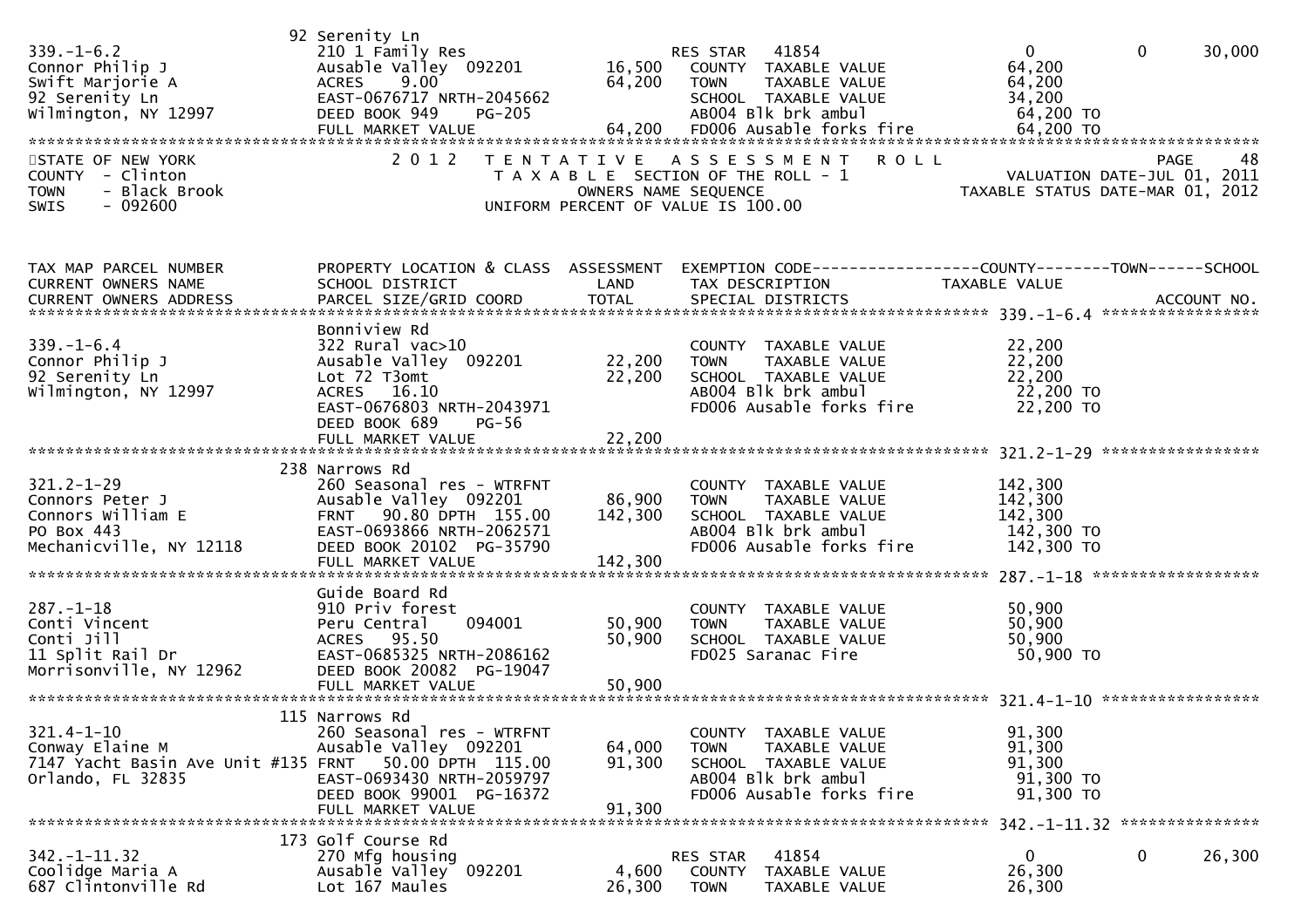| Peru, NY 12972                                                                                              | FRNT 100.00 DPTH 150.00<br>EAST-0710283 NRTH-2048807<br>DEED BOOK 99001 PG-17509<br>FULL MARKET VALUE                                                                             | SCHOOL TAXABLE VALUE<br>AB004 Blk brk ambul<br>FD006 Ausable forks fire<br>26,300                                                                                                                          | $\mathbf 0$<br>26,300 ТО<br>26,300 ТО                                                                                               |                                            |
|-------------------------------------------------------------------------------------------------------------|-----------------------------------------------------------------------------------------------------------------------------------------------------------------------------------|------------------------------------------------------------------------------------------------------------------------------------------------------------------------------------------------------------|-------------------------------------------------------------------------------------------------------------------------------------|--------------------------------------------|
| STATE OF NEW YORK<br>COUNTY - Clinton<br>- Black Brook<br><b>TOWN</b><br>SWIS<br>$-092600$                  | 2 0 1 2                                                                                                                                                                           | TENTATIVE ASSESSMENT ROLL<br>T A X A B L E SECTION OF THE ROLL - 1<br>OWNERS NAME SEQUENCE<br>UNIFORM PERCENT OF VALUE IS 100.00                                                                           | VALUATION DATE-JUL 01, 2011<br>TAXABLE STATUS DATE-MAR 01, 2012                                                                     | <b>PAGE</b><br>49                          |
| TAX MAP PARCEL NUMBER<br>CURRENT OWNERS NAME<br>CURRENT OWNERS ADDRESS                                      | PROPERTY LOCATION & CLASS ASSESSMENT<br>SCHOOL DISTRICT<br>PARCEL SIZE/GRID COORD                                                                                                 | LAND<br>TAX DESCRIPTION<br><b>TOTAL</b><br>SPECIAL DISTRICTS                                                                                                                                               | EXEMPTION CODE------------------COUNTY--------TOWN------SCHOOL<br>TAXABLE VALUE                                                     | ACCOUNT NO.                                |
| $342.3 - 1 - 13$<br>342.3-1-13<br>Coolidge Raymond<br>Coolidge Kay<br>PO Box 183<br>Ausable Forks, NY 12912 | 2492 Rt 9N<br>220 2 Family Res<br>Ausable Valley 092201<br>ACRES 1.38<br>EAST-0707829 NRTH-2044715<br>DEED BOOK 554<br>PG-719<br>FULL MARKET VALUE                                | WARCOMALL 41131<br>41834<br>7,000 SR STAR<br>133,800<br>COUNTY TAXABLE VALUE<br><b>TOWN</b><br>SCHOOL TAXABLE VALUE<br>ABOO4 Blk brk ambul<br>133,800<br>FD006 Ausable forks fire<br>SW019 Black brook swr | 33,450<br>$\overline{0}$<br>100,350<br>113,800<br>TAXABLE VALUE<br>71,600<br>133,800 TO<br>133,800 TO<br>133,800 ТО М               | 20,000<br>62,200<br>$\mathbf{0}$           |
| $274. - 1 - 12.42$<br>Coon Janet L<br>341 Ore Bed Rd<br>Schuyler Falls, NY 12985                            | Ore Bed Rd<br>311 Res vac land<br>094001<br>Peru Central<br>Lot 11 T4omt<br>FRNT 250.00 DPTH 100.00<br>EAST-0681471 NRTH-2096676<br>DEED BOOK 20072 PG-11635<br>FULL MARKET VALUE | COUNTY TAXABLE VALUE<br>5,400<br><b>TOWN</b><br>5,400<br>SCHOOL TAXABLE VALUE<br>FD025 Saranac Fire<br>5,400                                                                                               | 5,400<br>TAXABLE VALUE<br>5,400<br>5,400<br>$5,400$ TO                                                                              |                                            |
| $274. - 1 - 12.41$<br>Coon Samuel J<br>Coon Maude J<br>333 Ore Bed Rd<br>Schuyler Falls, NY 12985           | 333 Ore Bed Rd<br>210 1 Family Res<br>Peru Central<br>094001<br>Lot 11 T4omt<br>ACRES 8.50<br>EAST-0681580 NRTH-2096254<br>DEED BOOK 860<br>$PG-77$                               | 87 PCT OF VALUE USED FOR EXEMPTION PURPOSES<br>AGED - ALL 41800<br>15,900 SR STAR<br>41834<br>74,500<br><b>TOWN</b><br>SCHOOL TAXABLE VALUE<br>FD025 Saranac Fire                                          | 32,408<br>$\mathbf{0}$<br>42,092<br>COUNTY TAXABLE VALUE<br>42,092<br>TAXABLE VALUE<br>TAXABLE VALUE<br>$\overline{0}$<br>74,500 TO | 32,408<br>32,408<br>42,092<br>$\mathbf{0}$ |
| $322.3 - 1 - 17$<br>Cooney Anne Marie<br>Kazlo Patricia M<br>8 Ritchie Pl<br>Saratoga Springs, NY 12866     | 349 Fern Lake Rd<br>260 Seasonal res - WTRFNT<br>Ausable Valley 092201<br>FRNT 115.00 DPTH 172.20<br>EAST-0697022 NRTH-2059993<br>DEED BOOK 914<br>PG-349<br>FULL MARKET VALUE    | COUNTY TAXABLE VALUE<br>116,900<br><b>TOWN</b><br>159,000<br>SCHOOL TAXABLE VALUE<br>AB004 Blk brk ambul<br>FD006 Ausable forks fire<br>159,000                                                            | 159,000<br>159,000<br>TAXABLE VALUE<br>159,000<br>159,000 TO<br>159,000 TO                                                          |                                            |
| $342.1 - 1 - 21$<br>Cooper Marilyn M<br>PO Box 384                                                          | 66 Palmer St<br>220 2 Family Res<br>Ausable Valley 092201<br>FRNT 126.40 DPTH<br>78.51                                                                                            | AGED - ALL 41800<br>41834<br>3,600 SR STAR<br>76,100<br>COUNTY TAXABLE VALUE                                                                                                                               | 38,050<br>0<br>38,050                                                                                                               | 38,050<br>38,050<br>38,050<br>0            |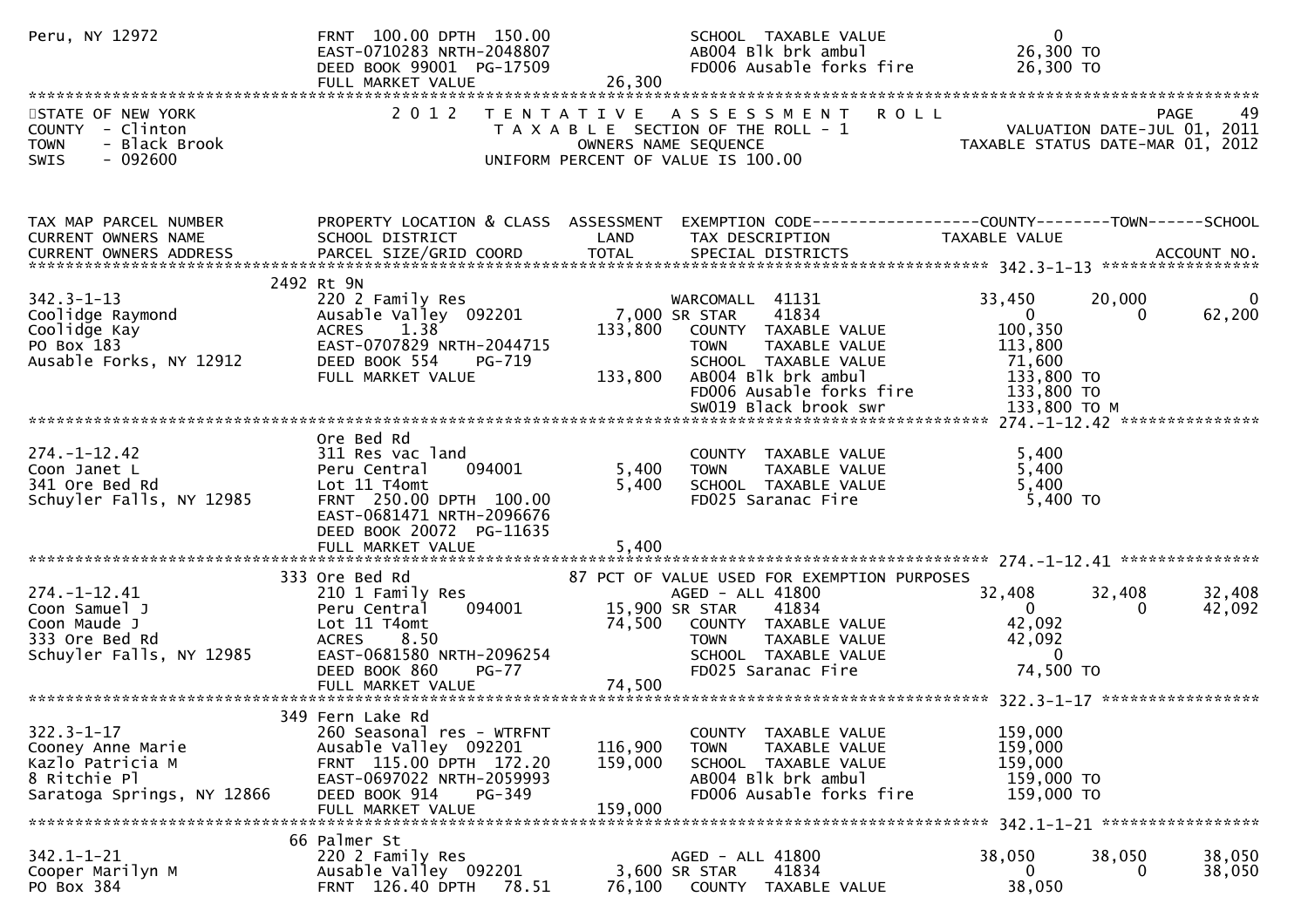| Ausable Forks, NY 12912                                                                                                                           | EAST-0708382 NRTH-2045341<br>DEED BOOK 956<br><b>PG-275</b><br>FULL MARKET VALUE                                                                                                     | 76,100                        | TAXABLE VALUE<br><b>TOWN</b><br>SCHOOL TAXABLE VALUE<br>AB004 Blk brk ambul<br>FD006 Ausable forks fire<br>SW019 Black brook swr                    | 38,050<br>$\overline{\mathbf{0}}$<br>76,100 TO<br>76,100 TO<br>76,100 ТО М                                               |
|---------------------------------------------------------------------------------------------------------------------------------------------------|--------------------------------------------------------------------------------------------------------------------------------------------------------------------------------------|-------------------------------|-----------------------------------------------------------------------------------------------------------------------------------------------------|--------------------------------------------------------------------------------------------------------------------------|
| STATE OF NEW YORK<br>COUNTY - Clinton<br>- Black Brook<br><b>TOWN</b><br>$-092600$<br>SWIS                                                        | 2 0 1 2                                                                                                                                                                              | OWNERS NAME SEQUENCE          | <b>ROLL</b><br>TENTATIVE ASSESSMENT<br>T A X A B L E SECTION OF THE ROLL - 1<br>UNIFORM PERCENT OF VALUE IS 100.00                                  | PAGE<br>50<br>VALUATION DATE-JUL 01, 2011<br>TAXABLE STATUS DATE-MAR 01, 2012                                            |
| TAX MAP PARCEL NUMBER<br>CURRENT OWNERS NAME                                                                                                      | SCHOOL DISTRICT                                                                                                                                                                      | LAND                          | TAX DESCRIPTION                                                                                                                                     | PROPERTY LOCATION & CLASS ASSESSMENT EXEMPTION CODE----------------COUNTY-------TOWN------SCHOOL<br><b>TAXABLE VALUE</b> |
| $332 - 3 - 4.1$<br>Cordick Ann B<br>1071 Dry Bridge Rd<br>PO Box 57<br>Ausable Forks, NY 12912                                                    | 1071 Dry Bridge Rd<br>240 Rural res<br>Ausable Valley 092201<br>Lot9 Liv Pt<br>ACRES 36.20<br>EAST-0705498 NRTH-2048521<br>DEED BOOK 508<br>PG-486                                   | 32,400<br>108,100             | 41834<br>SR STAR<br>COUNTY TAXABLE VALUE<br><b>TOWN</b><br>TAXABLE VALUE<br>SCHOOL TAXABLE VALUE<br>AB004 Blk brk ambul<br>FD006 Ausable forks fire | $\overline{0}$<br>$\mathbf{0}$<br>62,200<br>108,100<br>108,100<br>45,900<br>108,100 TO<br>108,100 TO                     |
| $321.4 - 3 - 5$<br>Cornell Joseph<br>Cornell Virginia<br>17 Waverly Pl<br>Clifton Park, NY 12065                                                  | 245 Fern Lake Rd<br>260 Seasonal res - WTRFNT<br>Ausable Valley 092201<br>FRNT 105.00 DPTH 100.00<br>EAST-0694886 NRTH-2058780<br>DEED BOOK 685<br>PG-80<br>FULL MARKET VALUE        | 93,600<br>168,900<br>168,900  | COUNTY TAXABLE VALUE<br><b>TOWN</b><br>TAXABLE VALUE<br>SCHOOL TAXABLE VALUE<br>AB004 Blk brk ambul<br>FD006 Ausable forks fire                     | 168,900<br>168,900<br>168,900<br>168,900 TO<br>168,900 TO                                                                |
| $322.1 - 1 - 12$<br>Coughlin Life Estate Elizabeth Ausable Valley 092201<br>Phebus Kathleen M<br>$M$ $M$<br>26 Cogan Ave<br>Plattsburgh, NY 12901 | 434 Narrows Rd<br>260 Seasonal res - WTRFNT<br>FRNT 132.80 DPTH 180.00<br>EAST-0697382 NRTH-2063502<br>DEED BOOK 1003 PG-135<br>FULL MARKET VALUE                                    | 119,900<br>166,400<br>166,400 | COUNTY TAXABLE VALUE<br><b>TOWN</b><br>TAXABLE VALUE<br>SCHOOL TAXABLE VALUE<br>AB004 Blk brk ambul<br>FD006 Ausable forks fire                     | 166,400<br>166,400<br>166,400<br>166,400 TO<br>166,400 TO                                                                |
| $333. - 1 - 1$<br>Craig Melody<br>Craig Tracy<br>28 Spruce Ln<br>Jay, NY 12941                                                                    | Coughlin Rd<br>260 Seasonal res<br>Ausable Valley 092201<br>Lot 28 Liv Patent<br>46.00<br><b>ACRES</b><br>EAST-0709243 NRTH-2054384<br>DEED BOOK 939<br>$PG-42$<br>FULL MARKET VALUE | 36,000<br>40,000<br>40,000    | COUNTY TAXABLE VALUE<br><b>TOWN</b><br>TAXABLE VALUE<br>SCHOOL TAXABLE VALUE<br>AB004 Blk brk ambul<br>FD006 Ausable forks fire                     | 40,000<br>40,000<br>40,000<br>40,000 TO<br>40,000 TO                                                                     |
| $321.2 - 1 - 2$<br>Cross Michael J<br>Cross Karen C<br>6 Paul Williams Dr                                                                         | 4/6 Paul Williams Dr<br>210 1 Family Res - WTRFNT<br>Ausable Valley 092201<br>1.10<br><b>ACRES</b><br>EAST-0694015 NRTH-2063289                                                      | 132,400<br>275,000            | 41854<br><b>RES STAR</b><br>TAXABLE VALUE<br>COUNTY<br><b>TOWN</b><br>TAXABLE VALUE<br>SCHOOL TAXABLE VALUE                                         | 0<br>30,000<br>0<br>275,000<br>275,000<br>245,000                                                                        |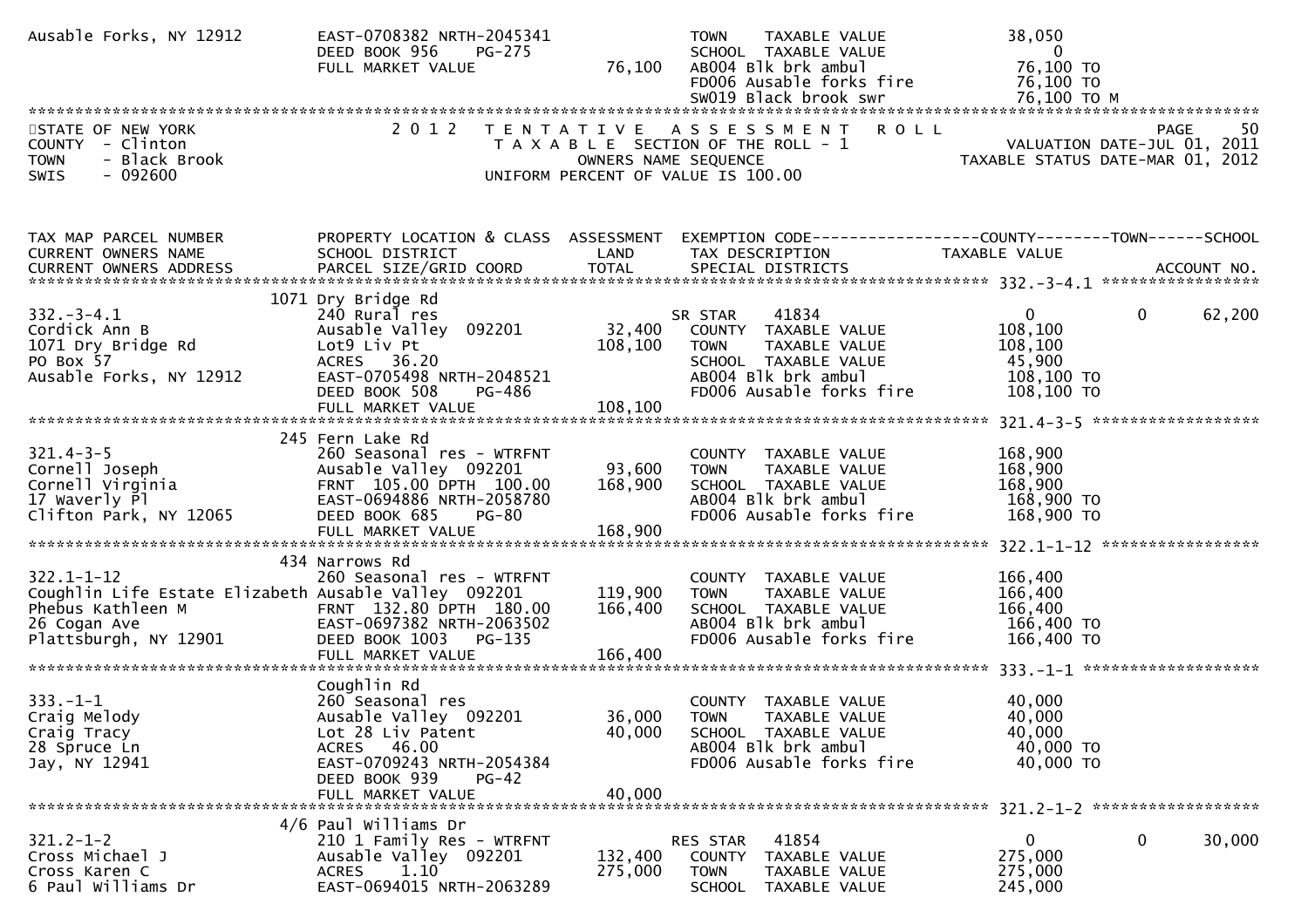| AuSable Forks, NY 12912                                               | <b>PG-257</b><br>DEED BOOK 640                          |                      | AB004 Blk brk ambul                                                                         | 275,000 TO                                                                                                           |
|-----------------------------------------------------------------------|---------------------------------------------------------|----------------------|---------------------------------------------------------------------------------------------|----------------------------------------------------------------------------------------------------------------------|
| STATE OF NEW YORK<br>COUNTY - Clinton<br>- Black Brook<br><b>TOWN</b> |                                                         |                      | 2012 TENTATIVE ASSESSMENT ROLL<br>UNIFORM PERCENT OF VALUE IS 100.00                        | <b>PAGE</b><br>-51<br>T A X A B L E SECTION OF THE ROLL - 1<br>OWNERS NAME SEQUENCE TAXABLE STATUS DATE-MAR 01, 2012 |
| SWIS<br>- 092600                                                      |                                                         |                      |                                                                                             |                                                                                                                      |
| TAX MAP PARCEL NUMBER<br>CURRENT OWNERS NAME                          | PROPERTY LOCATION & CLASS ASSESSMENT<br>SCHOOL DISTRICT | LAND                 | TAX DESCRIPTION                                                                             | EXEMPTION CODE------------------COUNTY--------TOWN------SCHOOL<br>TAXABLE VALUE                                      |
|                                                                       | Peasleeville Rd<br>314 Rural vac<10                     |                      |                                                                                             | 7,900                                                                                                                |
| 275.-1-11<br>Cross Robert A<br>Cross Linda L<br>1410 Nuckolls Rd      | 094001<br>Peru Central<br>ACRES 8.10                    | 7,900<br>7,900       | COUNTY TAXABLE VALUE<br>TOWN   TAXABLE VALUE<br>SCHOOL  TAXABLE VALUE<br>FDO25 Saranac Fire | 7,900<br>7,900                                                                                                       |
| Bolivar, TN 38008                                                     | EAST-0691237 NRTH-2096336<br>DEED BOOK 558<br>PG-631    |                      |                                                                                             | 7,900 TO                                                                                                             |
|                                                                       |                                                         |                      |                                                                                             |                                                                                                                      |
| $341.2 - 2 - 3$                                                       | 4 Smith St<br>210 1 Family Res                          |                      | COUNTY TAXABLE VALUE                                                                        | 33,000                                                                                                               |
| Cross Thomas A<br>Attn: Plattsburgh Health Care FRNT 88.00 DPTH 98.00 | Ausable Valley 092201                                   | $\frac{3}{33}$ , 400 | TAXABLE VALUE<br><b>TOWN</b><br>SCHOOL TAXABLE VALUE                                        | 33,000<br>33,000                                                                                                     |
|                                                                       |                                                         |                      |                                                                                             |                                                                                                                      |
|                                                                       |                                                         |                      |                                                                                             |                                                                                                                      |
| $301 - 3 - 2$                                                         | Mitchell Rd<br>910 Priv forest                          |                      | COUNTY TAXABLE VALUE                                                                        | 45,200                                                                                                               |
| Crowley William<br>PO Box 412                                         | Ausable Valley 092201<br>Lot 28 Liv Pat                 | 45,200<br>45,200     | TAXABLE VALUE<br>TOWN                                                                       | 45,200<br>45,200                                                                                                     |
| South Hero, VT 05486                                                  | ACRES 97.40<br>EAST-0715150 NRTH-2075983                |                      | SCHOOL TAXABLE VALUE<br>ABOO4 Blk brk ambul<br>FD006 Ausable forks fire                     | 45,200 TO<br>45,200 TO                                                                                               |
|                                                                       | DEED BOOK 20072 PG-5466                                 |                      |                                                                                             |                                                                                                                      |
|                                                                       | Mitchell Rd                                             |                      |                                                                                             |                                                                                                                      |
| $301 - 3 - 3$<br>Crowley William                                      | 910 Priv forest<br>Ausable Valley 092201                | 58,900               | COUNTY TAXABLE VALUE<br><b>TOWN</b><br>TAXABLE VALUE                                        | 58,900<br>58,900                                                                                                     |
| PO Box 412<br>South Hero, VT 05486                                    | Lot 38 Watson Tract<br>ACRES 122.40                     | 58,900               | SCHOOL TAXABLE VALUE<br>AB004 Blk brk ambul                                                 | 58,900<br>58,900 TO                                                                                                  |
|                                                                       | EAST-0716394 NRTH-2072803<br>DEED BOOK 20072 PG-5466    |                      | FD006 Ausable forks fire                                                                    | 58,900 TO                                                                                                            |
|                                                                       | FULL MARKET VALUE                                       | 58,900               |                                                                                             |                                                                                                                      |
| 301. – 3–4                                                            | Mitchell Rd<br>$314$ Rural vac<10                       |                      | COUNTY TAXABLE VALUE                                                                        | 7,300                                                                                                                |
| Cummings Associates Inc<br>PO Box 9                                   | Ausable Valley 092201<br>Lot 38 Wat Tr                  | 7,300<br>7,300       | <b>TOWN</b><br>TAXABLE VALUE<br>SCHOOL TAXABLE VALUE                                        | 7,300<br>7,300                                                                                                       |
| Cadyville, NY 12918                                                   | ACRES 1.60<br>EAST-0716266 NRTH-2072970                 |                      | AB004 Blk brk ambul<br>FD006 Ausable forks fire                                             | 7,300 TO<br>7,300 TO                                                                                                 |
|                                                                       | DEED BOOK 779<br>PG-142<br>FULL MARKET VALUE            | 7,300                |                                                                                             |                                                                                                                      |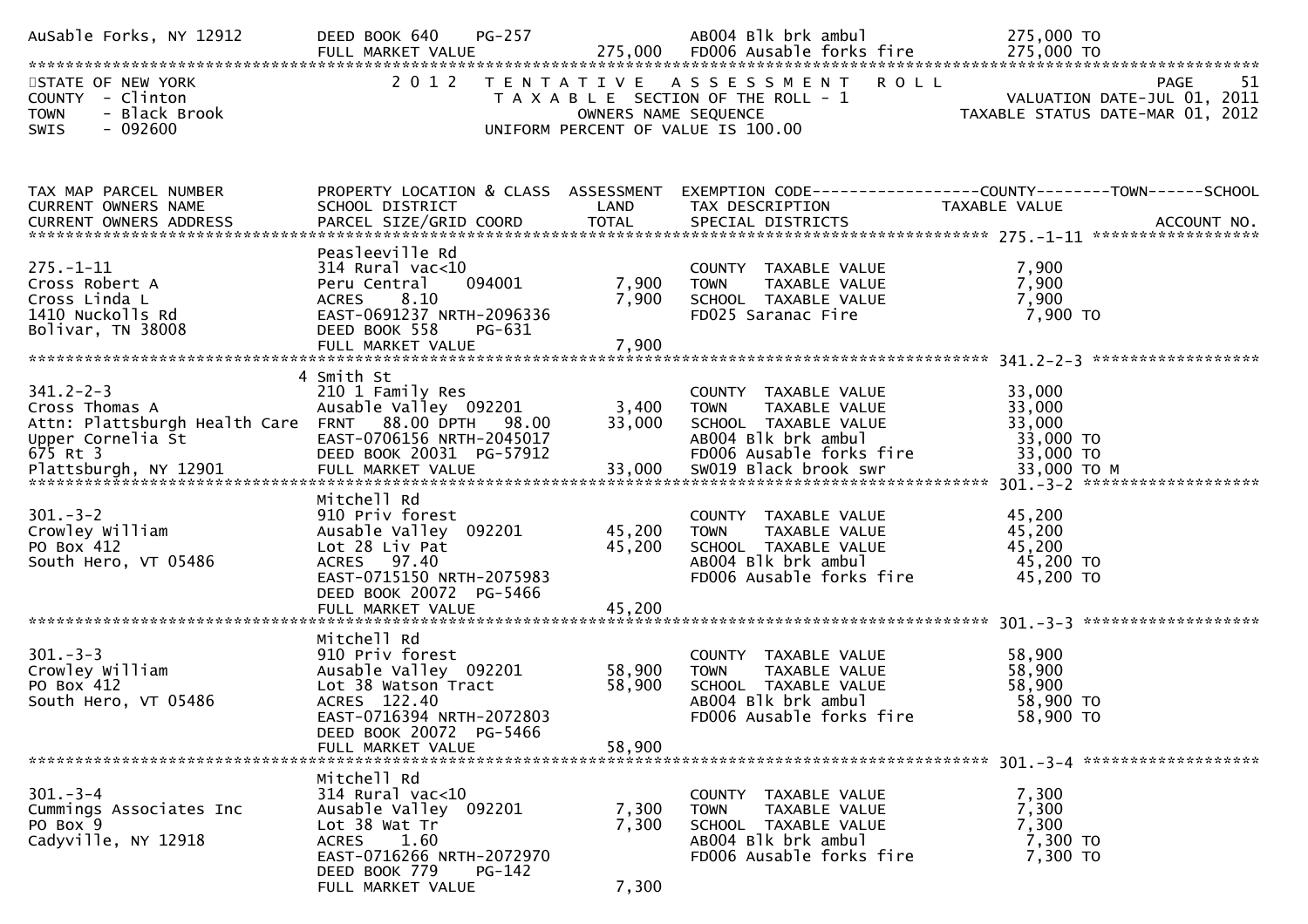| STATE OF NEW YORK<br>COUNTY - Clinton<br>- Black Brook<br><b>TOWN</b><br>$-092600$<br><b>SWIS</b>                | 2 0 1 2                                                                                                                                                                                     |                            | TENTATIVE ASSESSMENT<br><b>ROLL</b><br>T A X A B L E SECTION OF THE ROLL - 1<br>OWNERS NAME SEQUENCE<br>UNIFORM PERCENT OF VALUE IS 100.00 |                                                           | 52<br><b>PAGE</b><br>VALUATION DATE-JUL 01, 2011<br>TAXABLE STATUS DATE-MAR 01, 2012 |
|------------------------------------------------------------------------------------------------------------------|---------------------------------------------------------------------------------------------------------------------------------------------------------------------------------------------|----------------------------|--------------------------------------------------------------------------------------------------------------------------------------------|-----------------------------------------------------------|--------------------------------------------------------------------------------------|
|                                                                                                                  |                                                                                                                                                                                             |                            |                                                                                                                                            |                                                           |                                                                                      |
| TAX MAP PARCEL NUMBER<br>CURRENT OWNERS NAME                                                                     | PROPERTY LOCATION & CLASS ASSESSMENT<br>SCHOOL DISTRICT                                                                                                                                     | LAND                       | TAX DESCRIPTION                                                                                                                            | TAXABLE VALUE                                             |                                                                                      |
|                                                                                                                  | Strackville Rd                                                                                                                                                                              |                            |                                                                                                                                            |                                                           |                                                                                      |
| $264. -1 - 4.1$<br>Cyphers James D<br>Cyphers Lisa H<br>$160$ US Oval<br>Plattsburgh, NY 12903                   | 910 Priv forest<br>Saranac Central 094401<br>Lot 9 T4omt<br>ACRES 40.00<br>EAST-0691338 NRTH-2102953<br>DEED BOOK 20112 PG-37990<br>FULL MARKET VALUE                                       | 34,200<br>34,200<br>34,200 | COUNTY TAXABLE VALUE<br>TAXABLE VALUE<br><b>TOWN</b><br>SCHOOL TAXABLE VALUE<br>FD025 Saranac Fire                                         | 34,200<br>34,200<br>34,200<br>34,200 TO                   |                                                                                      |
|                                                                                                                  |                                                                                                                                                                                             |                            |                                                                                                                                            |                                                           |                                                                                      |
| $342.3 - 2 - 29.3$<br>D & H Corporation<br>Tax Department<br>501 Marquette Ave Ste 1410<br>Minneapolis, MN 55402 | Rt 9N<br>311 Res vac land<br>Ausable Valley 092201<br>Vacant Lot Rt 9N<br>100% Within 092201<br>FRNT 480.00 DPTH 170.00<br>EAST-0708479 NRTH-2044675<br>DEED BOOK 815<br>PG-196             | 19,100<br>19,100           | COUNTY TAXABLE VALUE<br>TAXABLE VALUE<br><b>TOWN</b><br>SCHOOL TAXABLE VALUE<br>AB004 Blk brk ambul<br>FD006 Ausable forks fire            | 19,100<br>19,100<br>19,100<br>19,100 TO<br>19,100 TO      |                                                                                      |
|                                                                                                                  |                                                                                                                                                                                             |                            |                                                                                                                                            |                                                           |                                                                                      |
| $330. - 1 - 6.4$<br>D'Avignon Joseph W<br>D'Avignon Karen<br>PO Box 2<br>Wilmington, NY 12997                    | Bonniview Rd<br>910 Priv forest - WTRFNT<br>Ausable Valley 092201<br>Lots 63 & 64 T3omt<br>Survey W/deed Bk 808/194<br>ACRES 104.00<br>EAST-0678549 NRTH-2050876<br>DEED BOOK 808<br>PG-194 | 237,800<br>256,600         | COUNTY TAXABLE VALUE<br>TAXABLE VALUE<br>TOWN<br>SCHOOL TAXABLE VALUE<br>AB004 Blk brk ambul<br>FD006 Ausable forks fire                   | 256,600<br>256,600<br>256,600<br>256,600 TO<br>256,600 TO |                                                                                      |
|                                                                                                                  | FULL MARKET VALUE                                                                                                                                                                           | 256,600                    |                                                                                                                                            |                                                           |                                                                                      |
| $271. - 2 - 3.1$<br>Daigle Gary W<br>Daigle Mary Ann<br>5717 Rt 3<br>Saranac, NY 12981                           | $Rt$ 3<br>910 Priv forest<br>Saranac Central 094401<br>Lot 90 T4omt<br>ACRES 93.60<br>EAST-0643196 NRTH-2091997<br>DEED BOOK 994<br>$PG-8$                                                  | 50,300<br>50,300           | COUNTY TAXABLE VALUE<br>TAXABLE VALUE<br><b>TOWN</b><br>SCHOOL TAXABLE VALUE<br>FD025 Saranac Fire                                         | 50,300<br>50,300<br>50,300<br>50,300 TO                   |                                                                                      |
|                                                                                                                  | FULL MARKET VALUE                                                                                                                                                                           | 50,300                     |                                                                                                                                            |                                                           |                                                                                      |
| $271 - 2 - 3.2$<br>Daigle Gary W<br>Daigle Mary Ann<br>5717 Rt 3<br>Saranac, NY 12981                            | 5717 Rt 3<br>210 1 Family Res<br>Saranac Central 094401<br>Lot 90 T4 Omt<br>8.00 BANK<br>080<br><b>ACRES</b><br>EAST-0642869 NRTH-2092761                                                   | 187,300                    | CW_10_VET/ 41152<br>15,300 RES STAR<br>41854<br>COUNTY<br>TAXABLE VALUE<br><b>TOWN</b><br>TAXABLE VALUE<br><b>SCHOOL</b><br>TAXABLE VALUE  | 8,000<br>0<br>179,300<br>187,300<br>157,300               | 0<br>0<br>30,000<br>$\mathbf{0}$                                                     |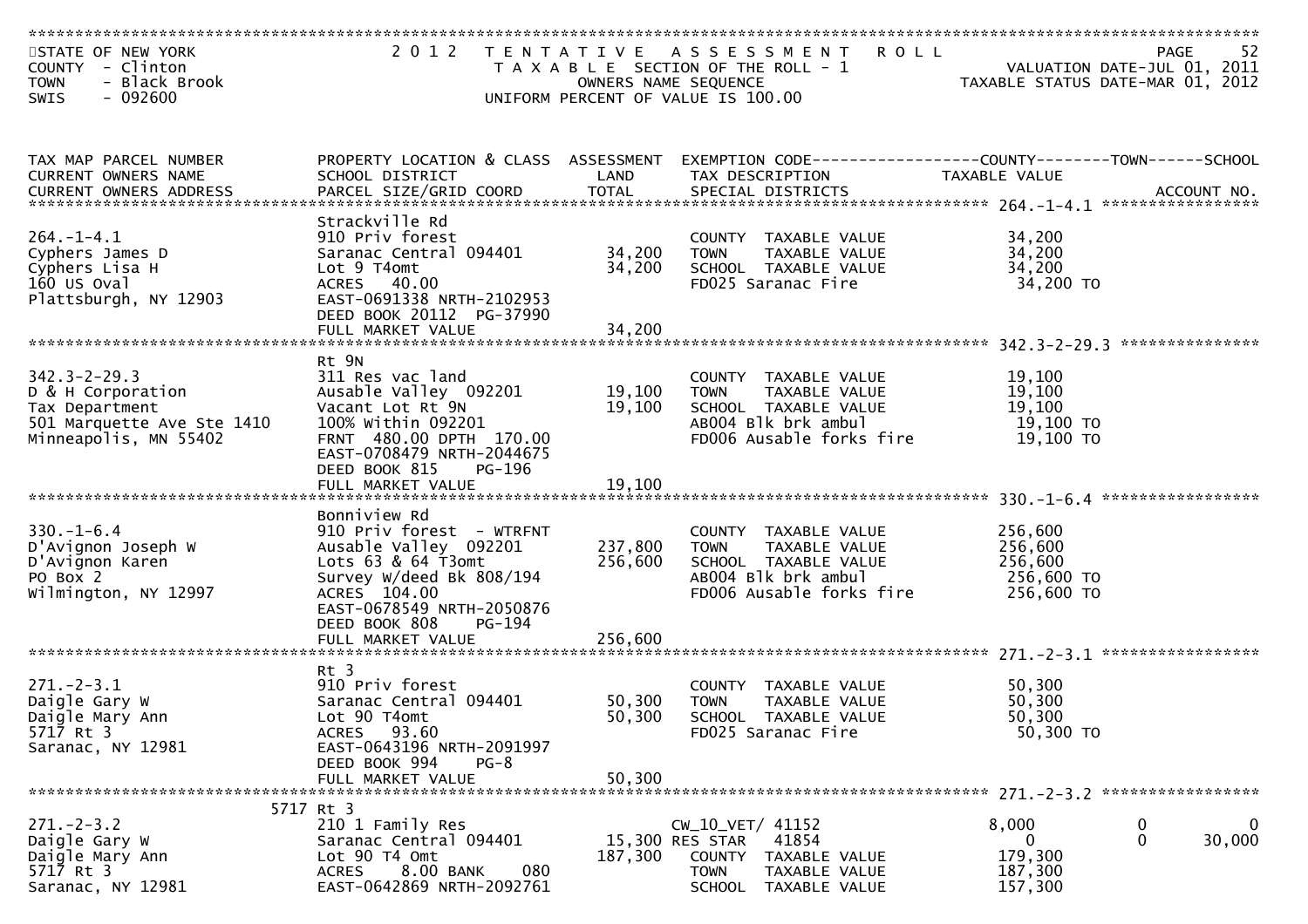| 2012 TENTATIVE ASSESSMENT ROLL<br>STATE OF NEW YORK<br>RESENSE PAGE 53<br>VALUATION DATE-JUL 01, 2011<br>TAXABLE STATIIS DATE MARI 2011<br>COUNTY - Clinton<br>T A X A B L E SECTION OF THE ROLL - 1<br>- Black Brook<br><b>TOWN</b><br>OWNERS NAME SEQUENCE<br>$-092600$<br>UNIFORM PERCENT OF VALUE IS 100.00<br>SWIS<br>TAX MAP PARCEL NUMBER<br>PROPERTY LOCATION & CLASS ASSESSMENT<br>EXEMPTION CODE------------------COUNTY--------TOWN------SCHOOL<br><b>Example 18 Service CAND</b><br>CURRENT OWNERS NAME<br>SCHOOL DISTRICT<br>TAX DESCRIPTION<br>TAXABLE VALUE<br>5731 Rt 3<br>270 Mfg housing<br>$271 - 2 - 4$<br>39,000<br>COUNTY TAXABLE VALUE<br>z/1.-z- <del>.</del><br>Daigle Gary W<br>Daigle Mary Ann<br>5717 Rt 3<br>6,500<br>39,000<br>Saranac Central 094401<br><b>TOWN</b><br>TAXABLE VALUE<br>FRNT 200.00 DPTH 200.00<br>39,000<br>SCHOOL TAXABLE VALUE<br>39,000<br>EAST-0642827 NRTH-2093375<br>FD025 Saranac Fire<br>39,000 TO<br>Saranac, NY 12981<br>DEED BOOK 20001 PG-19728<br>1709 Guide Board Rd<br>$\mathbf{0}$<br>$287. - 1 - 2$<br>$\mathbf{0}$<br>30,000<br>210 1 Family Res<br>RES STAR 41854<br>COUNTY TAXABLE VALUE<br>7,500<br>094001<br>67,400<br>Damiani Nicholas C<br>Peru Central<br>67,400<br>Lot 13 T3omt<br>67,400<br>Damiani Robin<br><b>TOWN</b><br>TAXABLE VALUE<br>1709 Guide Board Rd<br>ACRES 1.80 BANK<br>860<br>SCHOOL TAXABLE VALUE<br>37,400<br>Schuyler Falls, NY 12985<br>FD025 Saranac Fire<br>67,400 TO<br>EAST-0686041 NRTH-2088808<br>DEED BOOK 1018<br>$PG-5$<br>641 Dry Bridge Rd<br>$333. -2 - 13$<br>312 Vac w/imprv<br>45,000<br>COUNTY TAXABLE VALUE<br>Danielle Michael<br>Ausable Valley 092201<br>25,100<br>45,000<br><b>TOWN</b><br>TAXABLE VALUE<br>45,000<br>ACRES 20.80<br>45,000<br>SCHOOL TAXABLE VALUE<br>panielle Maria<br>6674 N.W. 113th Way<br>EAST-0716029 NRTH-2051617<br>45,000 TO<br>AB004 Blk brk ambul<br>DEED BOOK 20092 PG-24227<br>FD006 Ausable forks fire<br>45,000 TO<br>Parkland, FL 33076<br>32 Palmer St<br>270 Mfg housing<br>$342.1 - 1 - 9$<br>25,400<br>COUNTY TAXABLE VALUE<br>Ausable valley 092201<br>2,600<br>Darrah Asa C III<br>25,400<br><b>TOWN</b><br>TAXABLE VALUE<br>FRNT 63.50 DPTH 100.00<br>25,400<br>25,400<br>Cumber Donna D<br>SCHOOL TAXABLE VALUE<br>EAST-0709263 NRTH-2045395<br>1055 Stickney Bridge Rd<br>AB004 Blk brk ambul<br>25,400 TO<br>Ausable Forks, NY 12912-5300 DEED BOOK 20031 PG-54229<br>FD006 Ausable forks fire<br>25,400 TO<br>25,400<br>SW019 Black brook swr<br>25,400 TO M<br>FULL MARKET VALUE<br>Palmer St<br>$342.1 - 1 - 10$<br>2,600<br>311 Res vac land<br>COUNTY TAXABLE VALUE<br>Ausable Valley 092201<br>2,600<br>Darrah Asa C III<br>2,600<br><b>TOWN</b><br>TAXABLE VALUE<br>FRNT 65.00 DPTH 100.00<br>2,600<br>Cumber Donna D<br>2,600<br>SCHOOL TAXABLE VALUE |                         | DEED BOOK 99001 PG-17060<br>FULL MARKET VALUE | 187,300 | FD025 Saranac Fire  | 187,300 TO |
|------------------------------------------------------------------------------------------------------------------------------------------------------------------------------------------------------------------------------------------------------------------------------------------------------------------------------------------------------------------------------------------------------------------------------------------------------------------------------------------------------------------------------------------------------------------------------------------------------------------------------------------------------------------------------------------------------------------------------------------------------------------------------------------------------------------------------------------------------------------------------------------------------------------------------------------------------------------------------------------------------------------------------------------------------------------------------------------------------------------------------------------------------------------------------------------------------------------------------------------------------------------------------------------------------------------------------------------------------------------------------------------------------------------------------------------------------------------------------------------------------------------------------------------------------------------------------------------------------------------------------------------------------------------------------------------------------------------------------------------------------------------------------------------------------------------------------------------------------------------------------------------------------------------------------------------------------------------------------------------------------------------------------------------------------------------------------------------------------------------------------------------------------------------------------------------------------------------------------------------------------------------------------------------------------------------------------------------------------------------------------------------------------------------------------------------------------------------------------------------------------------------------------------------------------------------------------------------------------------------------------------------------------------------------------------------------------------------------------------------------------------------------------------------------------------------------------|-------------------------|-----------------------------------------------|---------|---------------------|------------|
|                                                                                                                                                                                                                                                                                                                                                                                                                                                                                                                                                                                                                                                                                                                                                                                                                                                                                                                                                                                                                                                                                                                                                                                                                                                                                                                                                                                                                                                                                                                                                                                                                                                                                                                                                                                                                                                                                                                                                                                                                                                                                                                                                                                                                                                                                                                                                                                                                                                                                                                                                                                                                                                                                                                                                                                                                              |                         |                                               |         |                     |            |
|                                                                                                                                                                                                                                                                                                                                                                                                                                                                                                                                                                                                                                                                                                                                                                                                                                                                                                                                                                                                                                                                                                                                                                                                                                                                                                                                                                                                                                                                                                                                                                                                                                                                                                                                                                                                                                                                                                                                                                                                                                                                                                                                                                                                                                                                                                                                                                                                                                                                                                                                                                                                                                                                                                                                                                                                                              |                         |                                               |         |                     |            |
|                                                                                                                                                                                                                                                                                                                                                                                                                                                                                                                                                                                                                                                                                                                                                                                                                                                                                                                                                                                                                                                                                                                                                                                                                                                                                                                                                                                                                                                                                                                                                                                                                                                                                                                                                                                                                                                                                                                                                                                                                                                                                                                                                                                                                                                                                                                                                                                                                                                                                                                                                                                                                                                                                                                                                                                                                              |                         |                                               |         |                     |            |
|                                                                                                                                                                                                                                                                                                                                                                                                                                                                                                                                                                                                                                                                                                                                                                                                                                                                                                                                                                                                                                                                                                                                                                                                                                                                                                                                                                                                                                                                                                                                                                                                                                                                                                                                                                                                                                                                                                                                                                                                                                                                                                                                                                                                                                                                                                                                                                                                                                                                                                                                                                                                                                                                                                                                                                                                                              |                         |                                               |         |                     |            |
|                                                                                                                                                                                                                                                                                                                                                                                                                                                                                                                                                                                                                                                                                                                                                                                                                                                                                                                                                                                                                                                                                                                                                                                                                                                                                                                                                                                                                                                                                                                                                                                                                                                                                                                                                                                                                                                                                                                                                                                                                                                                                                                                                                                                                                                                                                                                                                                                                                                                                                                                                                                                                                                                                                                                                                                                                              |                         |                                               |         |                     |            |
|                                                                                                                                                                                                                                                                                                                                                                                                                                                                                                                                                                                                                                                                                                                                                                                                                                                                                                                                                                                                                                                                                                                                                                                                                                                                                                                                                                                                                                                                                                                                                                                                                                                                                                                                                                                                                                                                                                                                                                                                                                                                                                                                                                                                                                                                                                                                                                                                                                                                                                                                                                                                                                                                                                                                                                                                                              |                         |                                               |         |                     |            |
| DEED BOOK 20031 PG-54230<br>FD006 Ausable forks fire<br>2,600 TO<br>Ausable Forks, NY 12912-5300<br>2,600<br>FULL MARKET VALUE<br>2 0 1 2<br>54<br>TENTATIVE ASSESSMENT ROLL<br>STATE OF NEW YORK<br>PAGE                                                                                                                                                                                                                                                                                                                                                                                                                                                                                                                                                                                                                                                                                                                                                                                                                                                                                                                                                                                                                                                                                                                                                                                                                                                                                                                                                                                                                                                                                                                                                                                                                                                                                                                                                                                                                                                                                                                                                                                                                                                                                                                                                                                                                                                                                                                                                                                                                                                                                                                                                                                                                    | 1055 Stickney Bridge Rd | EAST-0709203 NRTH-2045388                     |         | AB004 Blk brk ambul | 2,600 TO   |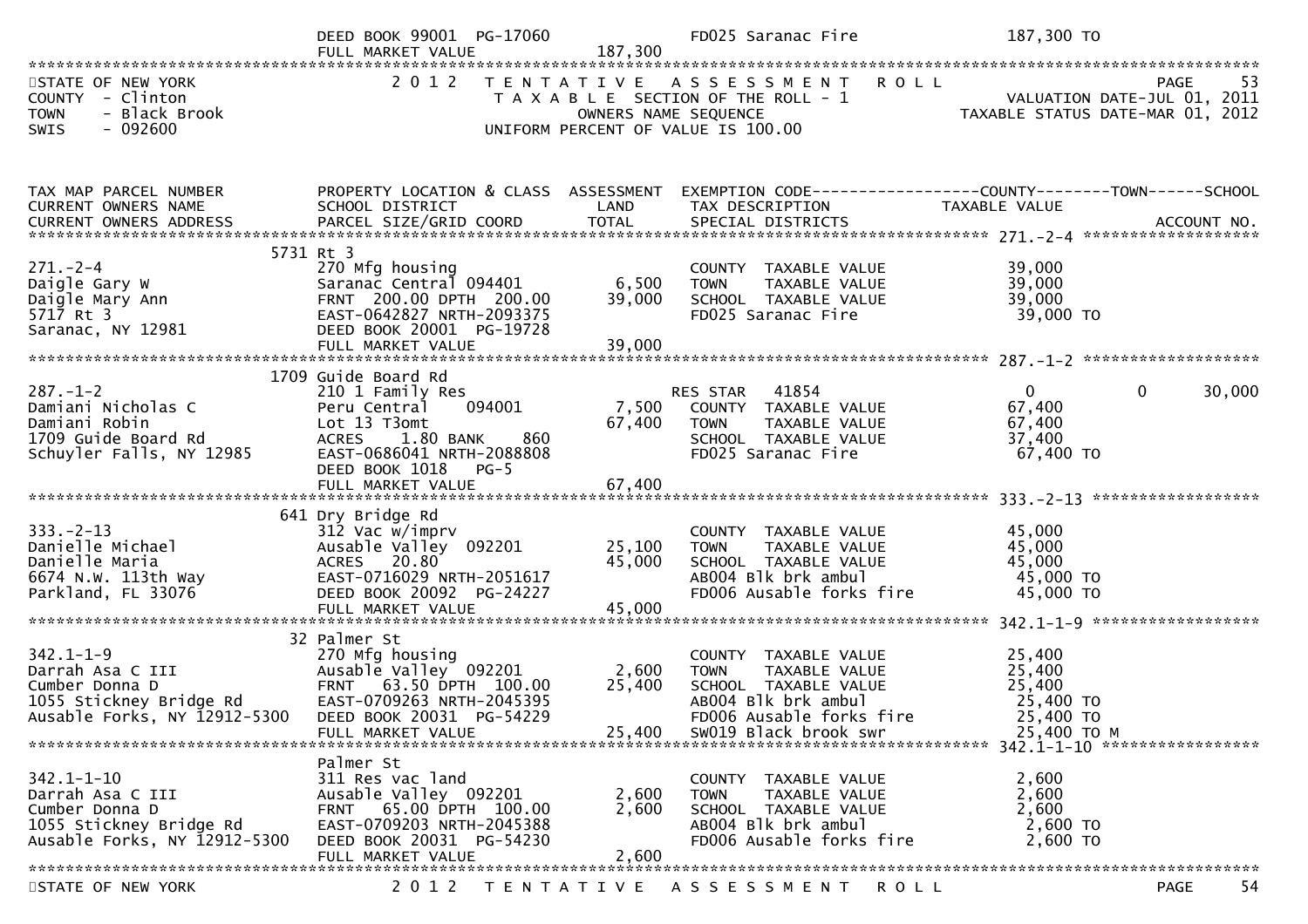| - Clinton<br><b>COUNTY</b><br>- Black Brook<br><b>TOWN</b><br>$-092600$<br>SWIS                                                          |                                                                                                                                                                                    |                               | T A X A B L E SECTION OF THE ROLL - 1<br>OWNERS NAME SEQUENCE<br>UNIFORM PERCENT OF VALUE IS 100.00                                                                         | TAXABLE STATUS DATE-MAR 01, 2012                                              |                              | VALUATION DATE-JUL 01, 2011               |
|------------------------------------------------------------------------------------------------------------------------------------------|------------------------------------------------------------------------------------------------------------------------------------------------------------------------------------|-------------------------------|-----------------------------------------------------------------------------------------------------------------------------------------------------------------------------|-------------------------------------------------------------------------------|------------------------------|-------------------------------------------|
| TAX MAP PARCEL NUMBER<br>CURRENT OWNERS NAME                                                                                             | PROPERTY LOCATION & CLASS ASSESSMENT<br>SCHOOL DISTRICT                                                                                                                            | LAND                          | TAX DESCRIPTION                                                                                                                                                             | TAXABLE VALUE                                                                 |                              |                                           |
| $274. - 1 - 12.3$<br>Darrah David M<br>Darrah Laura<br>303 Ore Bed Rd<br>Schuyler Falls, NY 12985-2326 EAST-0682380 NRTH-2096610         | 303 Ore Bed Rd<br>270 Mfg housing<br>094001<br>Peru Central<br>Lot 11 T4omt<br>FRNT 160.00 DPTH 160.00<br>DEED BOOK 610<br>$PG-113$                                                | 5,400<br>40,000               | 41854<br>RES STAR<br>COUNTY TAXABLE VALUE<br><b>TOWN</b><br>TAXABLE VALUE<br>SCHOOL TAXABLE VALUE<br>FD025 Saranac Fire                                                     | $\overline{0}$<br>40,000<br>40,000<br>10,000<br>40,000 TO                     | $\overline{0}$               | 30,000                                    |
| $296. - 2 - 7$<br>Dashnaw Anthony W<br>Dashnaw Judith R<br>PO Box 42<br>Saranac, NY 12981                                                | 2550 Silver Lake Rd<br>210 1 Family Res<br>Ausable Valley 092201<br>1.40 BANK<br>320<br><b>ACRES</b><br>EAST-0657700 NRTH-2075139<br>DEED BOOK 20041 PG-74308<br>FULL MARKET VALUE | 95,200                        | WARCOMALL 41131<br>6,700 WARDISALL 41141<br>95,200 RES STAR<br>41854<br>COUNTY TAXABLE VALUE<br><b>TOWN</b><br>TAXABLE VALUE<br>SCHOOL TAXABLE VALUE<br>AB004 Blk brk ambul | 23,800<br>23,800<br>$\overline{0}$<br>47,600<br>51,400<br>65,200<br>95,200 TO | 20,000<br>23,800<br>$\Omega$ | $\boldsymbol{0}$<br>$\mathbf 0$<br>30,000 |
| $309 - 2 - 6.1$<br>Dashnaw Life Use Nancy Ann<br>Brooks Terri Mae<br>wright Clark & Helen<br>133 Swastika Rd<br>Schuyler Falls, NY 12985 | Goodrich Mills Rd<br>910 Priv forest<br>Ausable Valley 092201<br>Lot 38 T3omt<br>ACRES 308.20<br>EAST-0682389 NRTH-2071116<br>DEED BOOK 20001 PG-19811<br>FULL MARKET VALUE        | 110,900<br>110,900<br>110,900 | COUNTY TAXABLE VALUE<br>TAXABLE VALUE<br><b>TOWN</b><br>SCHOOL TAXABLE VALUE<br>AB004 Blk brk ambul<br>FD006 Ausable forks fire                                             | 110,900<br>110,900<br>110,900<br>110,900 TO<br>110,900 TO                     |                              |                                           |
| $309 - 2 - 6.2$<br>Dashnaw Wm A Sr<br>Dashnaw Nancy A<br>169 Swastika Rd<br>Schuyler Falls, NY 12985                                     | 169 Swastika Rd<br>210 1 Family Res<br>Ausable Valley 092201<br>Lot 38 T3omt<br><b>ACRES</b><br>3.64<br>EAST-0682177 NRTH-2072009<br>DEED BOOK 808<br>$PG-40$<br>FULL MARKET VALUE | 9,800<br>120,500<br>120,500   | 41854<br><b>RES STAR</b><br>COUNTY TAXABLE VALUE<br><b>TOWN</b><br>TAXABLE VALUE<br>SCHOOL TAXABLE VALUE<br>AB004 Blk brk ambul<br>FD006 Ausable forks fire                 | $\mathbf{0}$<br>120,500<br>120,500<br>90,500<br>120,500 TO<br>120,500 TO      | $\mathbf{0}$                 | 30,000                                    |
| $320 - 2 - 7.1$<br>David Uwe<br>David Janice L<br>10 Crestone Rd<br>Albany, NY 12205                                                     | 111 Nelson Rd<br>210 1 Family Res<br>Ausable Valley 092201<br>Lot 55 T3omt<br>ACRES 21.50<br>EAST-0675499 NRTH-2057980<br>DEED BOOK 711<br>PG-338<br>FULL MARKET VALUE             | 25,600<br>119,000<br>119,000  | TAXABLE VALUE<br><b>COUNTY</b><br>TAXABLE VALUE<br><b>TOWN</b><br>SCHOOL TAXABLE VALUE<br>AB004 Blk brk ambul<br>FD006 Ausable forks fire                                   | 119,000<br>119,000<br>119,000<br>119,000 TO<br>119,000 TO                     |                              |                                           |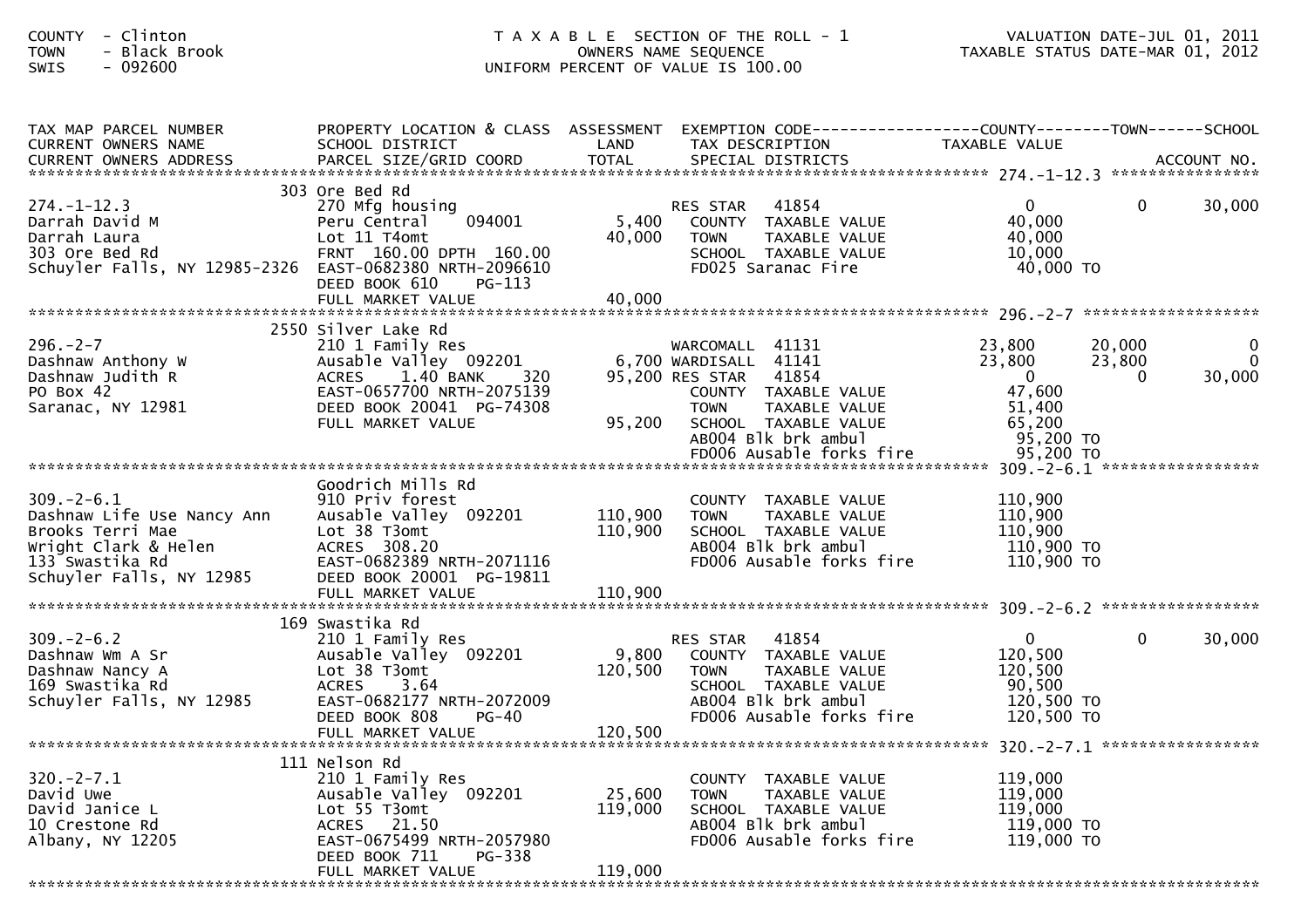| STATE OF NEW YORK<br><b>COUNTY</b><br>- Clinton<br>- Black Brook<br><b>TOWN</b><br>$-092600$<br><b>SWIS</b> | 2 0 1 2                                                                                                                                                                |                            | TENTATIVE ASSESSMENT<br><b>ROLL</b><br>T A X A B L E SECTION OF THE ROLL - 1<br>OWNERS NAME SEQUENCE<br>UNIFORM PERCENT OF VALUE IS 100.00           | VALUATION DATE-JUL 01, 2011<br>TAXABLE STATUS DATE-MAR 01, 2012        | 55<br><b>PAGE</b><br>VALUATION DATE-JUL 01, 2011 |
|-------------------------------------------------------------------------------------------------------------|------------------------------------------------------------------------------------------------------------------------------------------------------------------------|----------------------------|------------------------------------------------------------------------------------------------------------------------------------------------------|------------------------------------------------------------------------|--------------------------------------------------|
| TAX MAP PARCEL NUMBER<br>CURRENT OWNERS NAME                                                                | SCHOOL DISTRICT                                                                                                                                                        | LAND                       | PROPERTY LOCATION & CLASS ASSESSMENT EXEMPTION CODE----------------COUNTY-------TOWN------SCHOOL<br>TAX DESCRIPTION                                  | TAXABLE VALUE                                                          |                                                  |
| $320. -2 - 7.21$<br>David Uwe<br>David Janice L<br>10 Crestone Rd<br>Albany, NY 12205                       | Nelson Rd<br>$322$ Rural vac $>10$<br>Ausable Valley 092201<br>Lot 55 T3omt<br>ACRES 38.00<br>EAST-0675000 NRTH-2059398<br>DEED BOOK 808<br>PG-85<br>FULL MARKET VALUE | 31,100<br>31,100<br>31,100 | COUNTY TAXABLE VALUE<br>TAXABLE VALUE<br><b>TOWN</b><br>SCHOOL TAXABLE VALUE<br>AB004 Blk brk ambul<br>FD006 Ausable forks fire                      | 31,100<br>31,100<br>31,100<br>31,100 TO<br>31,100 TO                   |                                                  |
|                                                                                                             |                                                                                                                                                                        |                            |                                                                                                                                                      |                                                                        |                                                  |
| $341. - 1 - 38$<br>Davis James D<br>Davis Alishia B<br>347 Silver Lake Rd<br>Ausable Forks, NY 12912        | 347 Silver Lake Rd<br>210 1 Family Res<br>Ausable Valley 092201<br>Lot 164 Maules<br>ACRES 4.40 BANK<br>320<br>EAST-0701134 NRTH-2047097<br>DEED BOOK 20112 PG-44328   | 10,800<br>89,100           | 41854<br>RES STAR<br>COUNTY TAXABLE VALUE<br><b>TOWN</b><br>TAXABLE VALUE<br>SCHOOL TAXABLE VALUE<br>AB004 Blk brk ambul<br>FD006 Ausable forks fire | $\overline{0}$<br>89,100<br>89,100<br>59,100<br>89,100 TO<br>89,100 TO | 30,000<br>$\mathbf{0}$                           |
|                                                                                                             |                                                                                                                                                                        |                            |                                                                                                                                                      |                                                                        |                                                  |
| $307.4 - 1 - 8$<br>Dayan Bernard<br>PO Box 407<br>Lake Placid, NY 12946                                     | 148 Island Rd<br>210 1 Family Res - WTRFNT<br>Ausable Valley 092201<br>Lot 34 T3omt<br><b>ACRES</b><br>1.40<br>EAST-0658610 NRTH-2067668<br>DEED BOOK 20082 PG-15560   | 213,400<br>441,800         | COUNTY TAXABLE VALUE<br><b>TOWN</b><br>TAXABLE VALUE<br>SCHOOL TAXABLE VALUE<br>AB004 Blk brk ambul<br>FD006 Ausable forks fire                      | 441,800<br>441,800<br>441,800<br>441,800 TO<br>441,800 TO              |                                                  |
|                                                                                                             | 1824 Peasleeville Rd                                                                                                                                                   |                            |                                                                                                                                                      |                                                                        |                                                  |
| $275. - 1 - 15$<br>Defoe Cathy Manley<br>5721 McNerney Rd<br>Becket, MA 01223                               | 210 1 Family Res<br>Peru Central<br>094001<br>FRNT 190.00 DPTH 175.00<br>EAST-0693042 NRTH-2094494<br>DEED BOOK 20062 PG-1308                                          | 6,100<br>35,400            | COUNTY TAXABLE VALUE<br><b>TOWN</b><br>TAXABLE VALUE<br>SCHOOL TAXABLE VALUE<br>FD025 Saranac Fire                                                   | 35,400<br>35,400<br>35,400<br>35,400 TO                                |                                                  |
|                                                                                                             | FULL MARKET VALUE                                                                                                                                                      | 35,400                     |                                                                                                                                                      |                                                                        |                                                  |
| $263 - 2 - 3$<br>Degenhardt Myron F<br>15 Spruce St<br>PO Box 2<br>Champlain, NY 12919                      | Ore Bed Rd<br>910 Priv forest<br>Saranac Central 094401<br>ACRES 79.00<br>EAST-0674813 NRTH-2099228<br>DEED BOOK 606<br>PG-89<br>FULL MARKET VALUE                     | 41,400<br>41,400<br>41,400 | COUNTY TAXABLE VALUE<br>TAXABLE VALUE<br><b>TOWN</b><br>SCHOOL TAXABLE VALUE<br>FD025 Saranac Fire                                                   | 41,400<br>41,400<br>41,400<br>41,400 TO                                |                                                  |
| STATE OF NEW YORK<br>COUNTY - Clinton                                                                       | 2 0 1 2                                                                                                                                                                |                            | TENTATIVE ASSESSMENT<br>R O L L<br>T A X A B L E SECTION OF THE ROLL - 1                                                                             |                                                                        | <b>PAGE</b><br>56<br>VALUATION DATE-JUL 01, 2011 |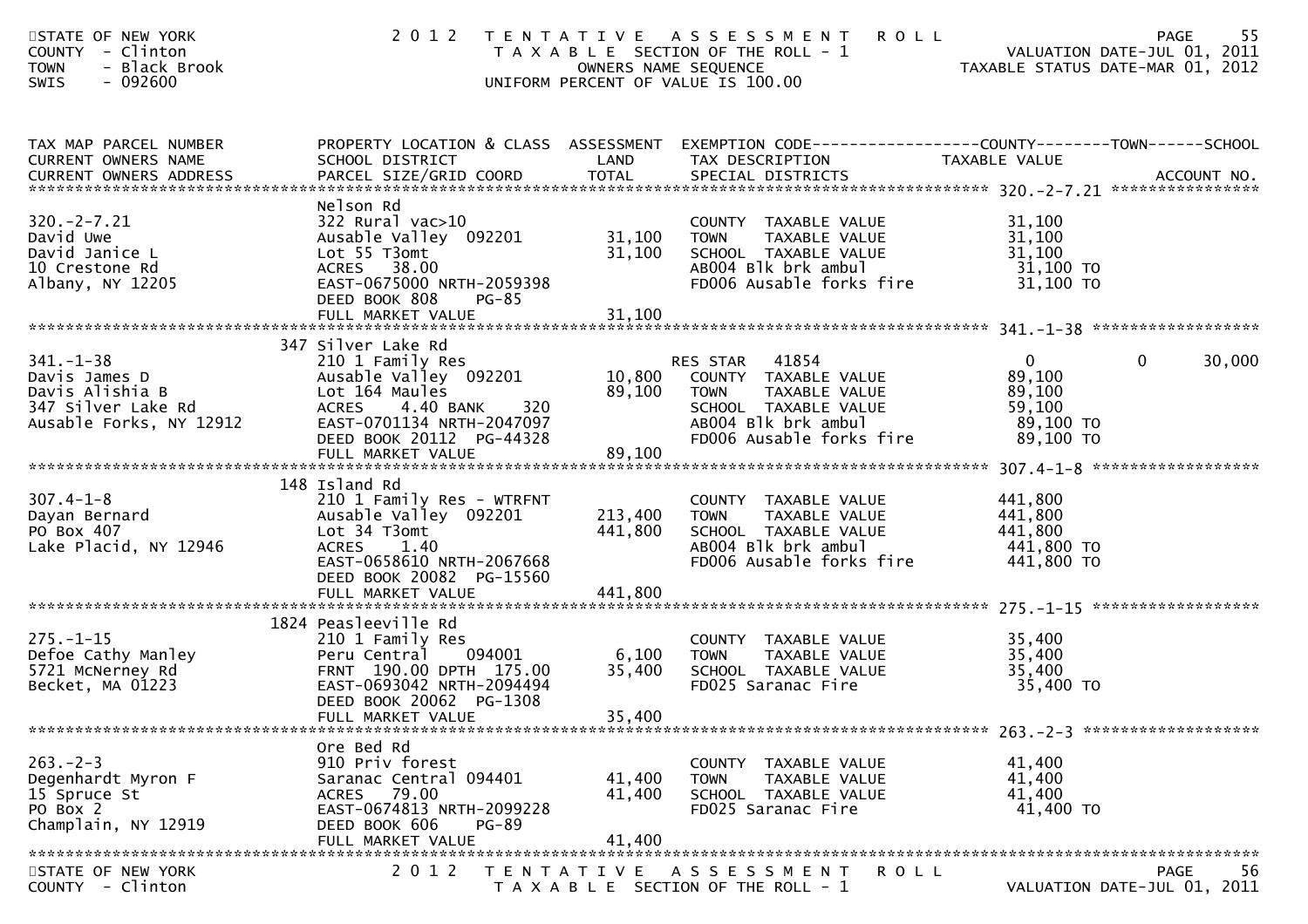## TOWN - Black Brook OWNERS NAME SEQUENCE TAXABLE STATUS DATE-MAR 01, 2012SWIS - 092600 UNIFORM PERCENT OF VALUE IS 100.00

| TAX MAP PARCEL NUMBER<br><b>CURRENT OWNERS NAME</b>               | PROPERTY LOCATION & CLASS ASSESSMENT EXEMPTION CODE---------------COUNTY-------TOWN------SCHOOL<br>SCHOOL DISTRICT | LAND              | TAX DESCRIPTION                                                                          | TAXABLE VALUE                    |                                  |
|-------------------------------------------------------------------|--------------------------------------------------------------------------------------------------------------------|-------------------|------------------------------------------------------------------------------------------|----------------------------------|----------------------------------|
|                                                                   |                                                                                                                    |                   |                                                                                          |                                  |                                  |
|                                                                   | 1155/1169 Guide Board Rd                                                                                           |                   |                                                                                          |                                  |                                  |
| $299. - 1 - 8$<br>Delia Peter F                                   | 240 Rural res<br>Ausable Valley 092201                                                                             |                   | 24 PCT OF VALUE USED FOR EXEMPTION PURPOSES<br>WARNONALL 41121<br>148,400 RES STAR 41854 | 8,914<br>$\overline{0}$          | 8,914<br>0<br>30,000<br>$\Omega$ |
| Delia Kathleen<br>1169 Guide Board Rd<br>Schuyler Falls, NY 12985 | Lot 31 T3omt<br>ACRES 458.70<br>EAST-0686359 NRTH-2075634                                                          | 247,600           | COUNTY TAXABLE VALUE<br>TAXABLE VALUE<br><b>TOWN</b><br>SCHOOL TAXABLE VALUE             | 238,686<br>238,686<br>217,600    |                                  |
|                                                                   | DEED BOOK 989<br>PG-166<br>FULL MARKET VALUE                                                                       |                   | AB004 Blk brk ambul<br>247,600 FD006 Ausable forks fire                                  | 247,600 TO<br>247,600 TO         |                                  |
|                                                                   |                                                                                                                    |                   |                                                                                          |                                  |                                  |
|                                                                   | Old Hawkeye Rd                                                                                                     |                   |                                                                                          |                                  |                                  |
| $307. - 1 - 3.3$<br>Deline Mary E                                 | $314$ Rural vac<10                                                                                                 |                   | COUNTY TAXABLE VALUE<br>TAXABLE VALUE                                                    | 11,500<br>11,500                 |                                  |
| Kekic Judith N                                                    | Ausable Valley 092201 11,500<br>Lot 33 T3omt                                                                       | 11,500            | <b>TOWN</b><br>SCHOOL TAXABLE VALUE                                                      | 11,500                           |                                  |
| 66 Ridge Run                                                      | <b>ACRES</b><br>8.00                                                                                               |                   | AB004 Blk brk ambul                                                                      | 11,500 TO                        |                                  |
| New Braunfels, TX 78132-3830                                      | EAST-0650656 NRTH-2068125                                                                                          |                   | FD006 Ausable forks fire                                                                 | 11,500 TO                        |                                  |
|                                                                   | DEED BOOK 582<br><b>PG-501</b>                                                                                     |                   |                                                                                          |                                  |                                  |
|                                                                   |                                                                                                                    |                   |                                                                                          |                                  |                                  |
|                                                                   | 5849 Rt 3                                                                                                          |                   |                                                                                          |                                  |                                  |
| 271.-2-1                                                          | 240 Rural res                                                                                                      |                   | COUNTY TAXABLE VALUE                                                                     | 208,700                          |                                  |
| Della Bella Michael S<br>6 Tall Timbers Rd                        | Saranac Central 094401<br>ACRES 98.90                                                                              | 51,900<br>208,700 | TAXABLE VALUE<br><b>TOWN</b><br>SCHOOL TAXABLE VALUE                                     | 208,700<br>208,700               |                                  |
| Lake George, NY 12845                                             | EAST-0640669 NRTH-2091151<br>DEED BOOK 781<br>$PG-1$                                                               |                   | FD025 Saranac Fire                                                                       | 208,700 TO                       |                                  |
|                                                                   |                                                                                                                    |                   |                                                                                          |                                  |                                  |
|                                                                   | 15 Waltons Cir                                                                                                     |                   |                                                                                          |                                  |                                  |
| $341. - 1 - 20.26$                                                | 210 1 Family Res                                                                                                   |                   | RES STAR 41854                                                                           | $\overline{0}$                   | $\Omega$<br>30,000               |
| DeMary Dale L                                                     | Ausable Valley 092201                                                                                              | 6,600             | COUNTY TAXABLE VALUE                                                                     | 131,400                          |                                  |
| DeMary Nancy M                                                    | Lot 165 Maules Pat                                                                                                 | 131,400           | <b>TOWN</b><br>TAXABLE VALUE                                                             | 131,400                          |                                  |
| 15 Waltons Cir<br>AuSable Forks, NY 12912                         | ACRES<br>1.12<br>EAST-0705046 NRTH-2047427                                                                         |                   | SCHOOL TAXABLE VALUE<br>AB004 Blk brk ambul                                              | 101,400<br>131,400 TO            |                                  |
|                                                                   | DEED BOOK 20021 PG-45820                                                                                           |                   | FD006 Ausable forks fire                                                                 | 131,400 TO                       |                                  |
|                                                                   | FULL MARKET VALUE                                                                                                  | 131,400           |                                                                                          |                                  |                                  |
|                                                                   |                                                                                                                    |                   |                                                                                          |                                  |                                  |
| $331 - 2 - 24.1$                                                  | 14 Haselton Rd<br>210 1 Family Res                                                                                 |                   | RES STAR 41854                                                                           | $\mathbf{0}$                     | $\mathbf{0}$<br>30,000           |
| Denton James                                                      | Ausable Valley 092201                                                                                              |                   | 9,900 COUNTY TAXABLE VALUE                                                               | 67,400                           |                                  |
| Denton Mary                                                       | FRNT 128.00 DPTH 169.00                                                                                            | 67,400            | <b>TOWN</b><br>TAXABLE VALUE                                                             | 67,400                           |                                  |
| 14 Haselton Rd                                                    | EAST-0689861 NRTH-2050395<br>PG-448                                                                                |                   | SCHOOL TAXABLE VALUE                                                                     | 37,400                           |                                  |
| Ausable Forks, NY 12912                                           | DEED BOOK 569<br>FULL MARKET VALUE                                                                                 | 67,400            | ABOO4 Blk brk ambul<br>FD006 Ausable forks fire                                          | 67,400 TO<br>67,400 TO           |                                  |
|                                                                   |                                                                                                                    |                   |                                                                                          |                                  |                                  |
| STATE OF NEW YORK                                                 | 2 0 1 2                                                                                                            |                   | TENTATIVE ASSESSMENT ROLL                                                                |                                  | <b>PAGE</b><br>57                |
| COUNTY - Clinton<br>- Black Brook                                 |                                                                                                                    |                   | T A X A B L E SECTION OF THE ROLL - 1                                                    |                                  | VALUATION DATE-JUL 01, 2011      |
| TOWN<br><b>SWIS</b><br>- 092600                                   |                                                                                                                    |                   | OWNERS NAME SEQUENCE<br>UNIFORM PERCENT OF VALUE IS 100.00                               | TAXABLE STATUS DATE-MAR 01, 2012 |                                  |
|                                                                   |                                                                                                                    |                   |                                                                                          |                                  |                                  |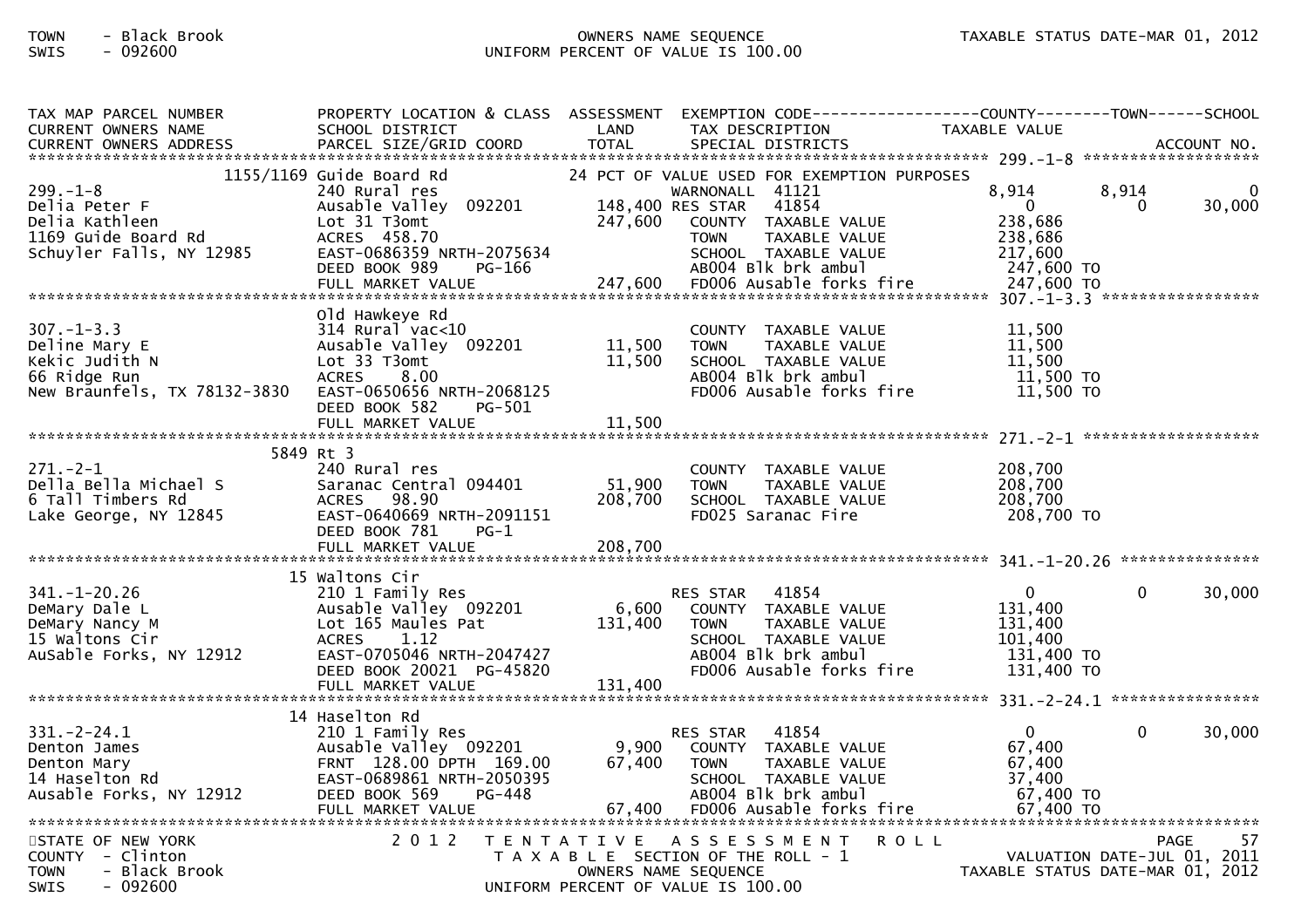| TAX MAP PARCEL NUMBER        |                           |         | PROPERTY LOCATION & CLASS ASSESSMENT EXEMPTION CODE----------------COUNTY-------TOWN------SCHOOL |                                  |                             |
|------------------------------|---------------------------|---------|--------------------------------------------------------------------------------------------------|----------------------------------|-----------------------------|
| CURRENT OWNERS NAME          | SCHOOL DISTRICT           | LAND    | TAX DESCRIPTION                                                                                  | TAXABLE VALUE                    |                             |
|                              |                           |         |                                                                                                  |                                  |                             |
|                              |                           |         |                                                                                                  |                                  |                             |
|                              | 300 Narrows Rd            |         |                                                                                                  |                                  |                             |
| $321.2 - 1 - 3$              | 260 Seasonal res - WTRFNT |         | COUNTY TAXABLE VALUE                                                                             | 184,000                          |                             |
| DeRusso Gary J               | Ausable Valley 092201     | 144,200 | <b>TOWN</b><br>TAXABLE VALUE                                                                     | 184,000                          |                             |
| DeRusso Lynne                | <b>ACRES</b><br>1.20      | 184,000 | SCHOOL TAXABLE VALUE                                                                             | 184,000                          |                             |
| 72 Sawmill Rd                | EAST-0694185 NRTH-2063179 |         | AB004 Blk brk ambul                                                                              | 184,000 TO                       |                             |
| East Berne, NY 12059         | DEED BOOK 20082 PG-16703  |         | FD006 Ausable forks fire                                                                         | 184,000 TO                       |                             |
|                              | FULL MARKET VALUE         | 184,000 |                                                                                                  |                                  |                             |
|                              |                           |         |                                                                                                  |                                  |                             |
|                              | 815 Dry Bridge Rd         |         |                                                                                                  |                                  |                             |
| $333. -2 - 9.17$             | 210 1 Family Res          |         | 41854<br>RES STAR                                                                                | $\mathbf{0}$                     | 30,000<br>$\Omega$          |
| Deslauriers David P          | Ausable Valley 092201     | 11,900  | COUNTY TAXABLE VALUE                                                                             | 142,700                          |                             |
| 815 Dry Bridge Rd            | <b>ACRES</b><br>5.30      | 142,700 | TAXABLE VALUE<br><b>TOWN</b>                                                                     | 142,700                          |                             |
| Ausable Forks, NY 12912      | EAST-0711500 NRTH-2051642 |         | SCHOOL TAXABLE VALUE                                                                             | 112,700                          |                             |
|                              | DEED BOOK 20082 PG-16019  |         | AB004 Blk brk ambul                                                                              | 142,700 TO                       |                             |
|                              |                           |         |                                                                                                  |                                  |                             |
|                              |                           |         |                                                                                                  |                                  |                             |
|                              | Buck Hill Rd              |         |                                                                                                  |                                  |                             |
| $312. - 1 - 2.2$             | 260 Seasonal res          |         | COUNTY TAXABLE VALUE                                                                             | 42,800                           |                             |
| Desotelle Jay J              | Ausable Valley 092201     | 32,400  | TAXABLE VALUE<br><b>TOWN</b>                                                                     | 42,800                           |                             |
| 108 Lake Rd                  | Lot 40 Watson's Pat       | 42,800  | SCHOOL TAXABLE VALUE                                                                             | 42,800                           |                             |
| Chateaugay, NY 12920         | ACRES 33.90               |         | AB004 Blk brk ambul                                                                              | 42,800 TO                        |                             |
|                              | EAST-0714569 NRTH-2071925 |         | FD006 Ausable forks fire                                                                         | 42,800 TO                        |                             |
|                              | DEED BOOK 98000 PG-98569  |         |                                                                                                  |                                  |                             |
|                              |                           |         |                                                                                                  |                                  |                             |
|                              |                           |         |                                                                                                  |                                  |                             |
|                              | 402 Narrows Rd            |         |                                                                                                  |                                  |                             |
| $322.1 - 1 - 6.1$            | 260 Seasonal res - WTRFNT |         |                                                                                                  | 124,800                          |                             |
|                              |                           |         | COUNTY TAXABLE VALUE                                                                             |                                  |                             |
| Devins Life Use Ruth V       | Ausable Valley 092201     | 74,400  | <b>TOWN</b><br>TAXABLE VALUE                                                                     | 124,800                          |                             |
| Devins John T                | FRNT 50.00 DPTH 110.00    | 124,800 | SCHOOL TAXABLE VALUE                                                                             | 124,800                          |                             |
| 5520 Cheshire Dr             | EAST-0696659 NRTH-2063783 |         | AB004 Blk brk ambul                                                                              | 124,800 TO                       |                             |
| Fort Myers, FL 33912         | DEED BOOK 20112 PG-41034  |         | FD006 Ausable forks fire                                                                         | 124,800 TO                       |                             |
|                              |                           |         |                                                                                                  |                                  |                             |
|                              |                           |         |                                                                                                  |                                  |                             |
|                              | 282 Silver Lake Rd        |         |                                                                                                  |                                  |                             |
| $341. - 1 - 11.1$            | 210 1 Family Res          |         | RES STAR 41854                                                                                   | $\mathbf{0}$                     | 30,000<br>$\Omega$          |
| Devins Mark H                | Ausable Valley 092201     | 9,600   | COUNTY TAXABLE VALUE                                                                             | 51,000                           |                             |
| 282 Silver Lake Rd           | Lot 164 Maules Patent     | 51,000  | <b>TOWN</b><br>TAXABLE VALUE                                                                     | 51,000                           |                             |
| Ausable Forks, NY 12912      | ACRES<br>3.50             |         | SCHOOL TAXABLE VALUE                                                                             | 21,000                           |                             |
|                              | EAST-0702636 NRTH-2047875 |         | ABOO4 Blk brk ambul                                                                              | 51,000 TO                        |                             |
|                              | DEED BOOK 99001 PG-10875  |         | FD006 Ausable forks fire                                                                         | $51,000$ TO                      |                             |
|                              | FULL MARKET VALUE         | 51,000  |                                                                                                  |                                  |                             |
|                              |                           |         |                                                                                                  |                                  |                             |
| STATE OF NEW YORK            | 2 0 1 2                   |         | TENTATIVE ASSESSMENT<br><b>ROLL</b>                                                              |                                  | PAGE<br>58                  |
| $COUNTY - Clinton$           |                           |         | T A X A B L E SECTION OF THE ROLL - 1                                                            |                                  | VALUATION DATE-JUL 01, 2011 |
| - Black Brook<br><b>TOWN</b> |                           |         | OWNERS NAME SEQUENCE                                                                             | TAXABLE STATUS DATE-MAR 01, 2012 |                             |
| $-092600$<br><b>SWIS</b>     |                           |         | UNIFORM PERCENT OF VALUE IS 100.00                                                               |                                  |                             |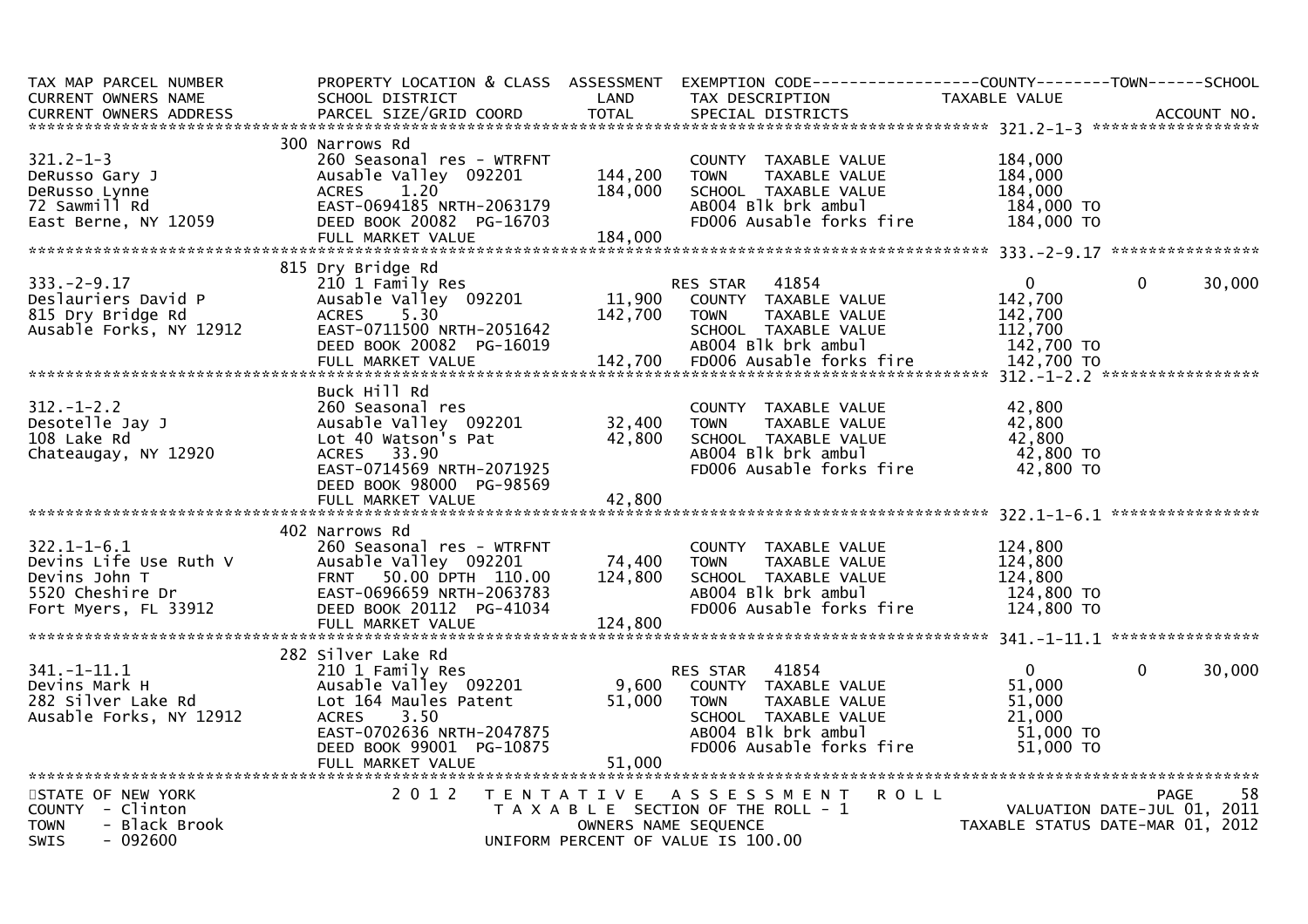| TAX MAP PARCEL NUMBER<br>CURRENT OWNERS NAME                                                                                                                                                                                         | PROPERTY LOCATION & CLASS ASSESSMENT EXEMPTION CODE----------------COUNTY-------TOWN------SCHOOL<br>SCHOOL DISTRICT                                                                                        | LAND                       | TAX DESCRIPTION                                                                                                                                           | TAXABLE VALUE                                                      |                                                                                      |
|--------------------------------------------------------------------------------------------------------------------------------------------------------------------------------------------------------------------------------------|------------------------------------------------------------------------------------------------------------------------------------------------------------------------------------------------------------|----------------------------|-----------------------------------------------------------------------------------------------------------------------------------------------------------|--------------------------------------------------------------------|--------------------------------------------------------------------------------------|
| $284. -1 - 3$<br>Deyo Jeremy<br>$284. -1 - 3$<br>$284. -1 - 3$<br>$284. -1 - 3$<br>$284. -1 - 3$<br>Plattsburgh, NY 12901                                                                                                            | Silver Lake Rd<br>910 Priv forest<br>Saranac Central 094401<br>ACRES 46.00<br>EAST-0653906 NRTH-2088774<br>DEED BOOK 20072 PG-2265<br>FULL MARKET VALUE                                                    | 24,100<br>24,100<br>24,100 | COUNTY TAXABLE VALUE<br>TOWN TAXABLE VALUE<br>SCHOOL TAXABLE VALUE<br>FD025 Saranac Fire 24,100 TO                                                        | 24,100<br>24,100<br>24,100                                         |                                                                                      |
| $333. -2 - 7.11$<br>Deyoe Bryan<br>Deyoe Lori M<br>PO Box 844<br>Ausable Forks, NY 12912                                                                                                                                             | Meadow Ln<br>311 Res vac land<br>Ausable Valley 092201 5,100<br>FRNT 150.00 DPTH 141.00 5,100<br>EAST-0711371 NRTH-2050310<br>FED BOOK 678 PG-266<br>FULL MARKET VALUE                                     | 5,100<br>5,100<br>5,100    | COUNTY TAXABLE VALUE 5,100<br>TOWN TAXABLE VALUE 5,100<br>SCHOOL TAXABLE VALUE 5,100<br>ABOO4 Blk brk ambul 5,100 TO<br>FD006 Ausable forks fire 5,100 TO |                                                                    |                                                                                      |
| CONTROLL IN THE STAR STAR AND SAID PRESS ON THE STAR AND RESS TAR 41854<br>Deyoe Suzanne FRNT 140.00 DPTH 219.00 109,500 TOWN TAXABLE VALUE<br>Deyoe Suzanne FRNT 140.00 DPTH 219.00 109,500 TOWN TAXABLE VALUE<br>Ausable Forks, NY | 101 Golf Course Rd                                                                                                                                                                                         |                            |                                                                                                                                                           | $0 \qquad \qquad$<br>109,500<br>$\frac{105}{79,500}$               | 30,000<br>$\overline{0}$                                                             |
| $333. - 2 - 6$<br>Deyoe Life Estate Charles M<br>Deyoe Life Estate Eleanor A<br>225 Golf Course Rd<br>Ausable Forks, NY 12912-0609                                                                                                   | 225 Golf Course Rd<br>210 1 Family Res<br>Ausable Valley 092201 6,500 SR STAR 41834<br>ACRES 1.00<br>EAST-0711242 NRTH-2049844<br>DEED BOOK 20051 PG-82733<br>FULL MARKET VALUE                            | 86,100                     | WARNONALL 41121<br>86,100 COUNTY TAXABLE VALUE<br>TOWN TAXABLE VALUE 74,100<br>SCHOOL TAXABLE VALUE 23,900<br>AB004 Blk brk ambul 86,100 TO               | 12,915<br>$\begin{bmatrix} 1 & 0 \\ 0 & 1 \end{bmatrix}$<br>73,185 | $\overline{\mathbf{0}}$<br>12,000<br>62,200<br>$\Omega$                              |
| $321. - 1 - 7$<br>Dibenedetto Armando<br>1734 Eagle Watch Dr<br>Orange Park, FL 32003                                                                                                                                                | Guide Board Rd<br>322 Rural vac>10<br>Ausable Valley 092201 23,400<br>Lot 57 T3omt<br>Bk 15 Pg 93 Lot 7<br>ACRES 18.00<br>EAST-0687802 NRTH-2059966<br>DEED BOOK 847<br><b>PG-262</b><br>FULL MARKET VALUE | 23,400<br>23,400           | COUNTY TAXABLE VALUE<br><b>TOWN</b><br>TOWN TAXABLE VALUE<br>SCHOOL TAXABLE VALUE 23,400<br>ABOO4 Blk brk ambule fire 23,400 TO                           | 23,400                                                             |                                                                                      |
| STATE OF NEW YORK<br>COUNTY - Clinton<br>- Black Brook<br><b>TOWN</b><br>- 092600<br><b>SWIS</b>                                                                                                                                     | 2 0 1 2                                                                                                                                                                                                    |                            | TENTATIVE ASSESSMENT<br>T A X A B L E SECTION OF THE ROLL - 1<br>OWNERS NAME SEQUENCE<br>UNIFORM PERCENT OF VALUE IS 100.00                               | R O L L                                                            | 59<br><b>PAGE</b><br>VALUATION DATE-JUL 01, 2011<br>TAXABLE STATUS DATE-MAR 01, 2012 |
| TAX MAP PARCEL NUMBER<br>CURRENT OWNERS NAME                                                                                                                                                                                         | PROPERTY LOCATION & CLASS ASSESSMENT<br>SCHOOL DISTRICT                                                                                                                                                    | LAND                       | TAX DESCRIPTION                                                                                                                                           | TAXABLE VALUE                                                      |                                                                                      |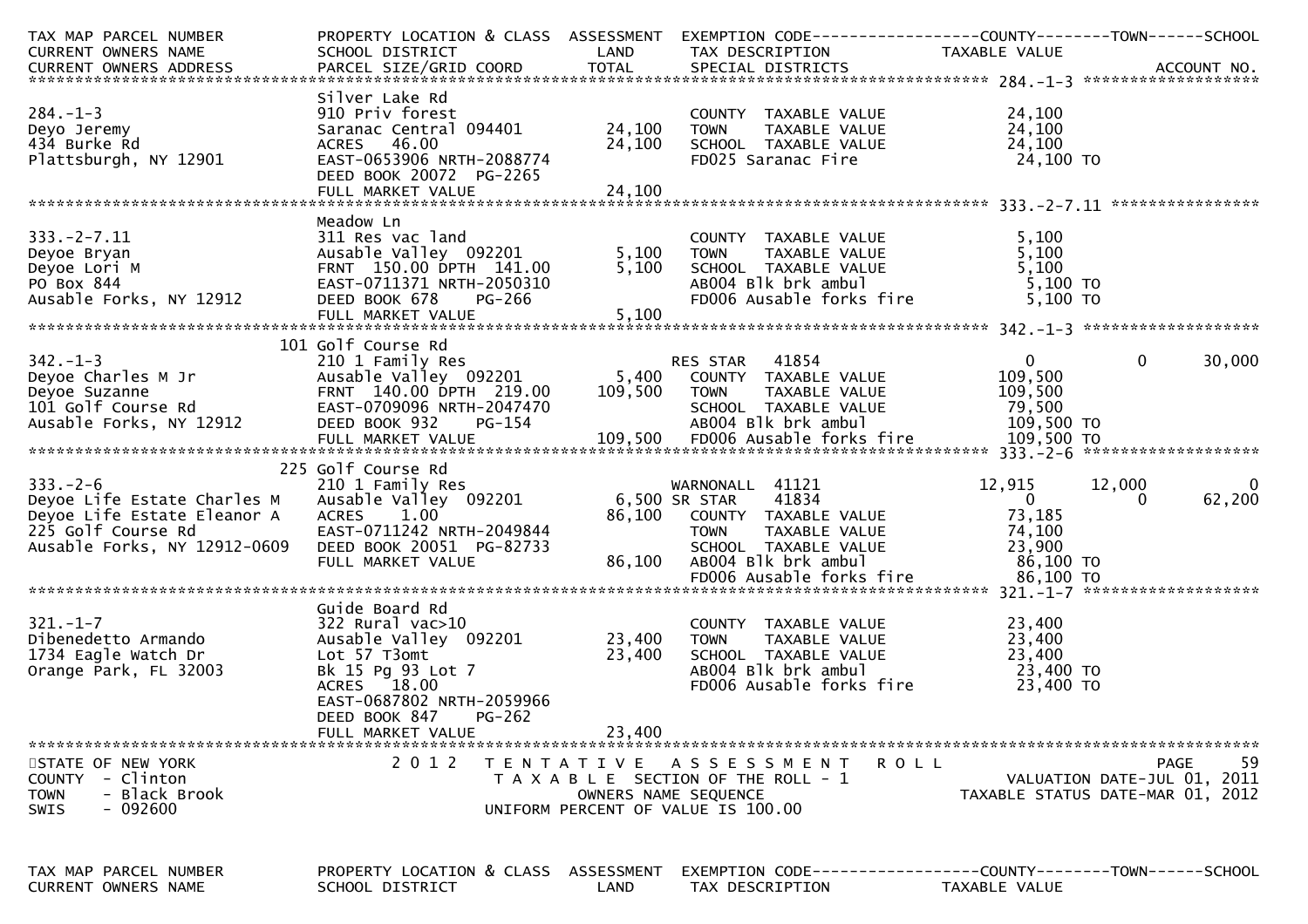| $272 - 1 - 2$<br>Diehl Donald J<br>Diehl Charlotte<br>5488 Rt 3<br>Saranac, NY 12981                         | 5488 Rt 3<br>210 1 Family Res<br>Saranac Central 094401<br>4.50<br><b>ACRES</b><br>EAST-0648312 NRTH-2096434<br>DEED BOOK 742<br>$PG-269$<br>FULL MARKET VALUE                                    | 10,900<br>57,900<br>57,900  | 41854<br>RES STAR<br>COUNTY TAXABLE VALUE<br>TAXABLE VALUE<br><b>TOWN</b><br>SCHOOL TAXABLE VALUE<br>FD025 Saranac Fire                              | $\overline{0}$<br>57,900<br>57,900<br>27,900<br>57,900 TO                   | $\mathbf 0$<br>30,000                            |
|--------------------------------------------------------------------------------------------------------------|---------------------------------------------------------------------------------------------------------------------------------------------------------------------------------------------------|-----------------------------|------------------------------------------------------------------------------------------------------------------------------------------------------|-----------------------------------------------------------------------------|--------------------------------------------------|
|                                                                                                              |                                                                                                                                                                                                   |                             |                                                                                                                                                      |                                                                             |                                                  |
| $264. - 1 - 13$<br>Dillane Brian C<br>Dillane Adele J<br>60 Salem Rd<br>Pound Ridge, NY 10576-1502           | Ore Bed Rd<br>910 Priv forest<br>094001<br>Peru Central<br>T40mt Lot 10<br>ACRES 52.60<br>EAST-0687186 NRTH-2098617<br>DEED BOOK 768<br>PG-244                                                    | 36,200<br>36,200            | COUNTY<br>TAXABLE VALUE<br><b>TOWN</b><br>TAXABLE VALUE<br>SCHOOL TAXABLE VALUE<br>FD025 Saranac Fire                                                | 36,200<br>36,200<br>36,200<br>36,200 TO                                     |                                                  |
|                                                                                                              |                                                                                                                                                                                                   |                             |                                                                                                                                                      |                                                                             |                                                  |
| $341.2 - 1 - 2.3$<br>Dillenberger Alex J<br>21 Hickey Rd<br>Ausable Forks, NY 12912                          | 21 Hickey Rd<br>311 Res vac land<br>Ausable Valley 092201<br>Lot 165 Maules<br>Ausable Valley Golf Lot 1<br>2.63<br><b>ACRES</b><br>EAST-0705578 NRTH-2048352<br>DEED BOOK 99001 PG-18043         | 8,600<br>8,600              | COUNTY TAXABLE VALUE<br>TAXABLE VALUE<br><b>TOWN</b><br>SCHOOL TAXABLE VALUE<br>AB004 Blk brk ambul<br>FD006 Ausable forks fire                      | 8,600<br>8,600<br>8,600<br>8,600 TO<br>8,600 TO                             |                                                  |
|                                                                                                              |                                                                                                                                                                                                   |                             |                                                                                                                                                      |                                                                             |                                                  |
|                                                                                                              | 29 Hickey Rd                                                                                                                                                                                      |                             |                                                                                                                                                      |                                                                             |                                                  |
| $341.2 - 1 - 2.2$<br>Dillenberger James M<br>Dillenberger Debra A<br>29 Hickey Rd<br>Ausable Forks, NY 12912 | 210 1 Family Res<br>Ausable Valley 092201<br>Lot 165 Maules<br>Ausable Valley Golf Lot 2<br>2.41<br><b>ACRES</b><br>EAST-0705676 NRTH-2048151<br>DEED BOOK 953<br>PG-157<br>FULL MARKET VALUE     | 8,300<br>141,200<br>141,200 | 41854<br>RES STAR<br>COUNTY TAXABLE VALUE<br><b>TOWN</b><br>TAXABLE VALUE<br>SCHOOL TAXABLE VALUE<br>AB004 Blk brk ambul<br>FD006 Ausable forks fire | $\overline{0}$<br>141,200<br>141,200<br>111,200<br>141,200 TO<br>141,200 TO | $\mathbf{0}$<br>30,000                           |
|                                                                                                              | 449 Ore Bed Rd                                                                                                                                                                                    |                             |                                                                                                                                                      |                                                                             |                                                  |
| $274. - 1 - 7.11$<br>Diottaviano Kellie M<br>449 Ore Bed Rd<br>Schuyler Falls, NY 12985                      | 240 Rural res<br>Peru Central<br>094001<br>Lot 30 T4omt<br>Ardco Sub Lot Pt 11<br>10.51 BANK<br>320<br><b>ACRES</b><br>EAST-0678888 NRTH-2096233<br>DEED BOOK 20011 PG-35018<br>FULL MARKET VALUE | 22,100<br>70,800<br>70.800  | 41854<br><b>RES STAR</b><br>COUNTY TAXABLE VALUE<br><b>TOWN</b><br>TAXABLE VALUE<br>SCHOOL TAXABLE VALUE<br>FD025 Saranac Fire                       | $\mathbf{0}$<br>70,800<br>70,800<br>40,800<br>70,800 TO                     | $\mathbf 0$<br>30,000                            |
| STATE OF NEW YORK<br>COUNTY - Clinton<br>- Black Brook<br><b>TOWN</b><br>$-092600$<br><b>SWIS</b>            | 2 0 1 2<br>T E N T A T I V E                                                                                                                                                                      |                             | A S S E S S M E N T<br>R O L L<br>T A X A B L E SECTION OF THE ROLL - 1<br>OWNERS NAME SEQUENCE<br>UNIFORM PERCENT OF VALUE IS 100.00                | TAXABLE STATUS DATE-MAR 01, 2012                                            | 60<br><b>PAGE</b><br>VALUATION DATE-JUL 01, 2011 |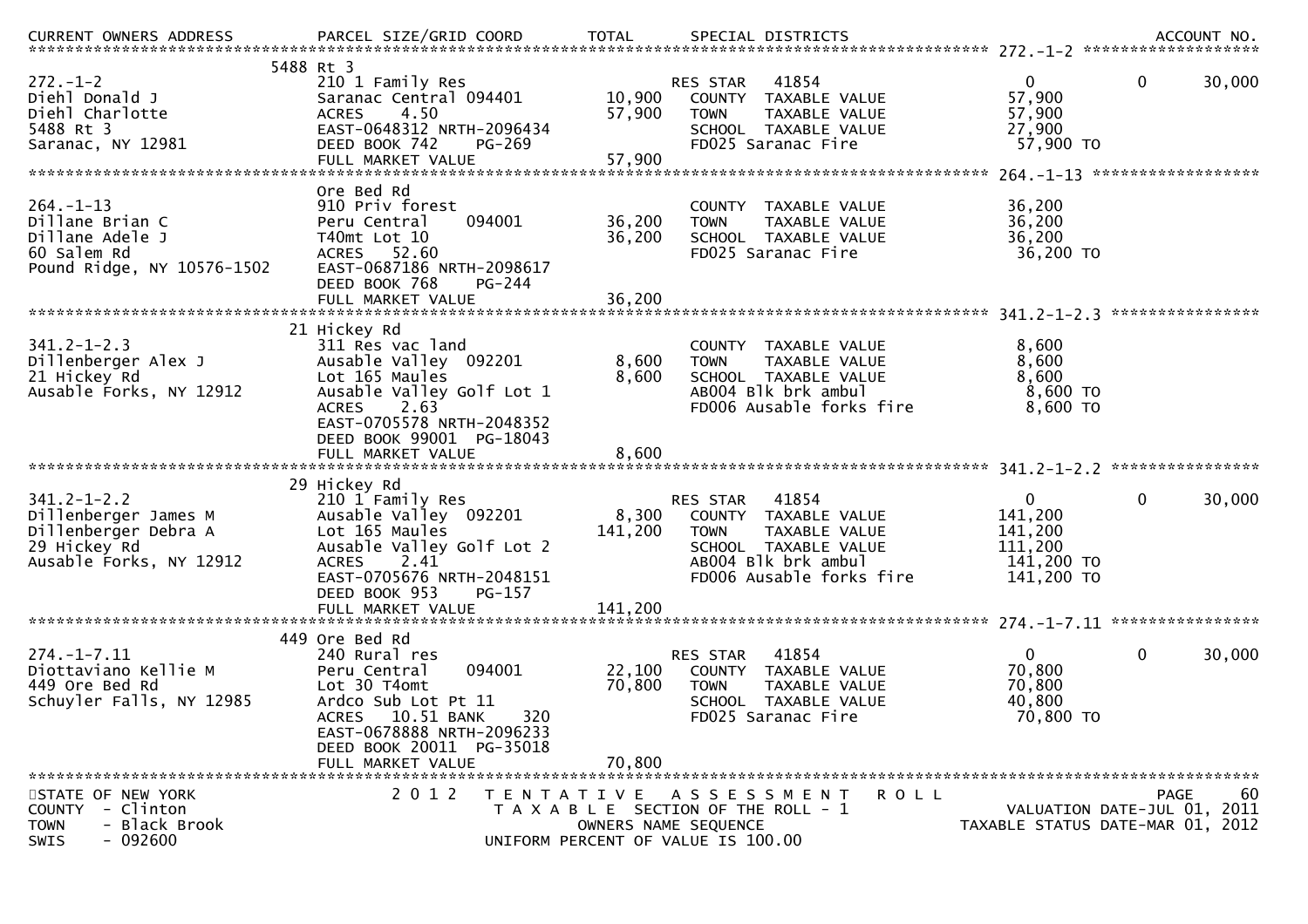| TAX MAP PARCEL NUMBER                                                                                                                                                                                                                                  |                                                                                                           |                   | PROPERTY LOCATION & CLASS ASSESSMENT EXEMPTION CODE----------------COUNTY-------TOWN------SCHOOL                                                                                                                                            |               |                                  |
|--------------------------------------------------------------------------------------------------------------------------------------------------------------------------------------------------------------------------------------------------------|-----------------------------------------------------------------------------------------------------------|-------------------|---------------------------------------------------------------------------------------------------------------------------------------------------------------------------------------------------------------------------------------------|---------------|----------------------------------|
| CURRENT OWNERS NAME                                                                                                                                                                                                                                    | SCHOOL DISTRICT<br><b>Example 12</b>                                                                      |                   | TAX DESCRIPTION                                                                                                                                                                                                                             | TAXABLE VALUE |                                  |
|                                                                                                                                                                                                                                                        |                                                                                                           |                   |                                                                                                                                                                                                                                             |               |                                  |
|                                                                                                                                                                                                                                                        |                                                                                                           |                   |                                                                                                                                                                                                                                             |               |                                  |
|                                                                                                                                                                                                                                                        | $112/116$ Island Rd                                                                                       |                   |                                                                                                                                                                                                                                             |               |                                  |
|                                                                                                                                                                                                                                                        |                                                                                                           |                   | COUNTY TAXABLE VALUE 294,500<br>TOWN TAXABLE VALUE 294,500<br>SCHOOL TAXABLE VALUE 294,500<br>294,500                                                                                                                                       |               |                                  |
|                                                                                                                                                                                                                                                        |                                                                                                           |                   |                                                                                                                                                                                                                                             |               |                                  |
|                                                                                                                                                                                                                                                        |                                                                                                           |                   |                                                                                                                                                                                                                                             |               |                                  |
|                                                                                                                                                                                                                                                        |                                                                                                           |                   |                                                                                                                                                                                                                                             |               |                                  |
|                                                                                                                                                                                                                                                        |                                                                                                           |                   | ABOO4 Blk brk ambul<br>FDOO6 Ausable forks fire 294,500 TO                                                                                                                                                                                  |               |                                  |
|                                                                                                                                                                                                                                                        |                                                                                                           | 294,500           |                                                                                                                                                                                                                                             |               |                                  |
|                                                                                                                                                                                                                                                        |                                                                                                           |                   |                                                                                                                                                                                                                                             |               |                                  |
|                                                                                                                                                                                                                                                        | 473 Ore Bed Rd                                                                                            |                   |                                                                                                                                                                                                                                             |               |                                  |
| $274. - 1 - 7.9$                                                                                                                                                                                                                                       | 312 Vac w/imprv                                                                                           |                   | COUNTY TAXABLE VALUE $24,600$ TOWN TAXABLE VALUE $25,800$ 24,600 TOWN TAXABLE VALUE $25,800$ 25,800 TO FDO25 Saranac Fire $25,800$ TO                                                                                                       |               |                                  |
|                                                                                                                                                                                                                                                        | Peru Central                                                                                              |                   |                                                                                                                                                                                                                                             |               |                                  |
| Dmitrieff Boris George<br>PO Box 73 Lot 30 T4 Omt<br>Redford, NY 12978 Ardco Sub Lot                                                                                                                                                                   |                                                                                                           |                   |                                                                                                                                                                                                                                             |               |                                  |
|                                                                                                                                                                                                                                                        | Ardco Sub Lot 9                                                                                           |                   |                                                                                                                                                                                                                                             |               |                                  |
|                                                                                                                                                                                                                                                        | ACRES 13.40                                                                                               |                   |                                                                                                                                                                                                                                             |               |                                  |
|                                                                                                                                                                                                                                                        | EAST-0678073 NRTH-2096076                                                                                 |                   |                                                                                                                                                                                                                                             |               |                                  |
|                                                                                                                                                                                                                                                        | DEED BOOK 20021 PG-43564                                                                                  |                   |                                                                                                                                                                                                                                             |               |                                  |
|                                                                                                                                                                                                                                                        |                                                                                                           |                   |                                                                                                                                                                                                                                             |               |                                  |
|                                                                                                                                                                                                                                                        |                                                                                                           |                   |                                                                                                                                                                                                                                             |               |                                  |
|                                                                                                                                                                                                                                                        | 7/9 N Main St                                                                                             |                   |                                                                                                                                                                                                                                             |               |                                  |
| 341.2-1-10 7/9 N Main St<br>220 2 Family Res (189201 1992201 1992201 1992201 1992201 1992201 1992201 1992201 1<br>9 N Main St FRNT 45.00 DPTH 142.00 91,500 TOWN TAXABLE VALUE 91,500<br>4 Ausable Forks, NY 12912 EAST-0707408 NRTH                   |                                                                                                           |                   |                                                                                                                                                                                                                                             |               | $\overline{0}$<br>30,000         |
|                                                                                                                                                                                                                                                        |                                                                                                           |                   |                                                                                                                                                                                                                                             |               |                                  |
|                                                                                                                                                                                                                                                        |                                                                                                           |                   |                                                                                                                                                                                                                                             |               |                                  |
|                                                                                                                                                                                                                                                        |                                                                                                           |                   |                                                                                                                                                                                                                                             |               |                                  |
|                                                                                                                                                                                                                                                        |                                                                                                           |                   |                                                                                                                                                                                                                                             |               |                                  |
|                                                                                                                                                                                                                                                        |                                                                                                           |                   |                                                                                                                                                                                                                                             |               |                                  |
|                                                                                                                                                                                                                                                        | EAST-0707408 NRTH-2044659<br>DEED BOOK 20072 PG-3277<br>FULL MARKET VALUE                         91,500  |                   | 91,500 FD006 Ausable forks fire 91,500 TO                                                                                                                                                                                                   |               |                                  |
|                                                                                                                                                                                                                                                        |                                                                                                           |                   |                                                                                                                                                                                                                                             |               |                                  |
|                                                                                                                                                                                                                                                        |                                                                                                           |                   |                                                                                                                                                                                                                                             |               |                                  |
| 2450 KT 9N<br>2450 KT 9N<br>210 1 Family Res<br>Dockum Life Use Evelyn D<br>Whisher Linda L<br>Attn: Evelyn Dockum<br>Attn: Evelyn Dockum<br>PO Box 426<br>PO Box 426<br>PO Box 426<br>Ausable Forks, NY 12912<br>PULL MARKET VALUE<br>FULL MARKET VAL | 2450 Rt 9N                                                                                                |                   | AGED - ALL 41800<br>25,000 COUNTY TAXABLE VALUE<br>50,000 COUNTY TAXABLE VALUE<br>TOWN TAXABLE VALUE<br>SCHOOL TAXABLE VALUE<br>50,000 ABO04 Blk brk ambul<br>TOWN ABOO4 Blk brk ambul<br>50,000 TO<br>7006 Ausable forks fire<br>50,000 TO |               |                                  |
|                                                                                                                                                                                                                                                        |                                                                                                           |                   |                                                                                                                                                                                                                                             |               | 25,000<br>25,000                 |
|                                                                                                                                                                                                                                                        |                                                                                                           |                   |                                                                                                                                                                                                                                             |               | 25,000<br>0                      |
|                                                                                                                                                                                                                                                        |                                                                                                           |                   |                                                                                                                                                                                                                                             |               |                                  |
|                                                                                                                                                                                                                                                        |                                                                                                           |                   |                                                                                                                                                                                                                                             |               |                                  |
|                                                                                                                                                                                                                                                        |                                                                                                           |                   |                                                                                                                                                                                                                                             |               |                                  |
|                                                                                                                                                                                                                                                        |                                                                                                           |                   |                                                                                                                                                                                                                                             |               |                                  |
|                                                                                                                                                                                                                                                        |                                                                                                           |                   |                                                                                                                                                                                                                                             |               |                                  |
|                                                                                                                                                                                                                                                        |                                                                                                           |                   |                                                                                                                                                                                                                                             |               |                                  |
|                                                                                                                                                                                                                                                        |                                                                                                           |                   |                                                                                                                                                                                                                                             |               |                                  |
| 2497/2501 Rt 9N                                                                                                                                                                                                                                        |                                                                                                           |                   |                                                                                                                                                                                                                                             |               |                                  |
| $342.3 - 3 - 4$                                                                                                                                                                                                                                        | 486 Mini-mart<br>Ausable Valley 092201        16,700   TOWN<br>FRNT 126.00 DPTH 180.00     97,700   SCHOO |                   | COUNTY TAXABLE VALUE                                                                                                                                                                                                                        | 97,700        |                                  |
| Dockum Rodney E<br>Dockum Glenda                                                                                                                                                                                                                       |                                                                                                           |                   | TAXABLE VALUE                                                                                                                                                                                                                               | 97,700        |                                  |
|                                                                                                                                                                                                                                                        |                                                                                                           |                   | SCHOOL TAXABLE VALUE                                                                                                                                                                                                                        | 97,700        |                                  |
| 31 Dockum Way                                                                                                                                                                                                                                          | EAST-0707662 NRTH-2044322                                                                                 |                   | ABOO4 Blk brk ambul                                                                                                                                                                                                                         | 97,700 TO     |                                  |
| Ausable Forks, NY 12912                                                                                                                                                                                                                                | DEED BOOK 594<br><b>PG-608</b>                                                                            |                   | FD006 Ausable forks fire                                                                                                                                                                                                                    | 97,700 TO     |                                  |
|                                                                                                                                                                                                                                                        | FULL MARKET VALUE                                                                                         | 97,700            | SW019 Black brook swr                                                                                                                                                                                                                       | 97,700 TO M   |                                  |
|                                                                                                                                                                                                                                                        |                                                                                                           |                   |                                                                                                                                                                                                                                             |               |                                  |
| STATE OF NEW YORK                                                                                                                                                                                                                                      | 2 0 1 2                                                                                                   | T E N T A T I V E | A S S E S S M E N T<br>R O L L                                                                                                                                                                                                              |               | 61<br><b>PAGE</b>                |
| COUNTY - Clinton                                                                                                                                                                                                                                       |                                                                                                           |                   | T A X A B L E SECTION OF THE ROLL - 1                                                                                                                                                                                                       |               | VALUATION DATE-JUL 01, 2011      |
| - Black Brook<br><b>TOWN</b>                                                                                                                                                                                                                           |                                                                                                           |                   | OWNERS NAME SEQUENCE                                                                                                                                                                                                                        |               | TAXABLE STATUS DATE-MAR 01, 2012 |
| $-092600$<br>SWIS                                                                                                                                                                                                                                      |                                                                                                           |                   | UNIFORM PERCENT OF VALUE IS 100.00                                                                                                                                                                                                          |               |                                  |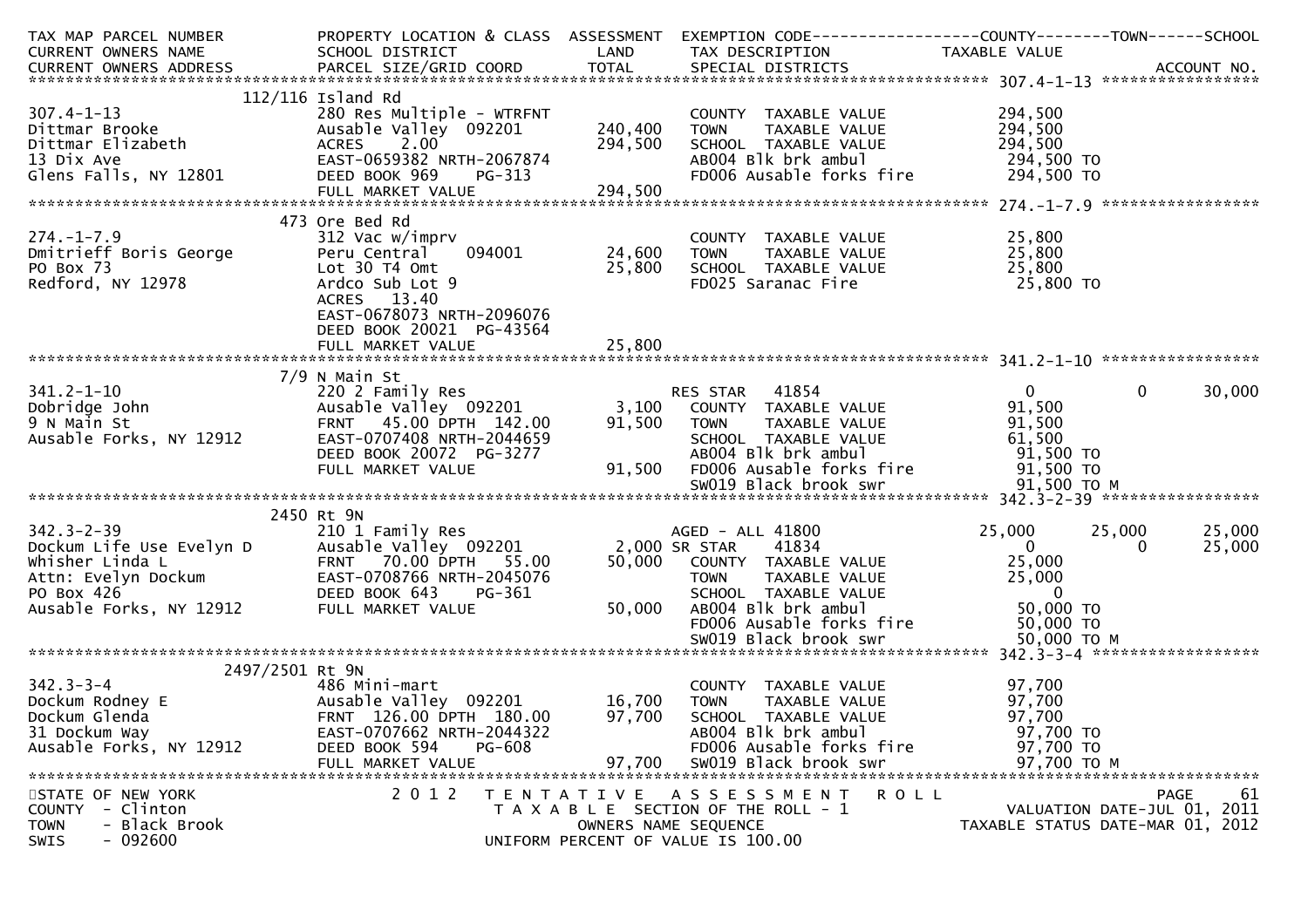| TAX MAP PARCEL NUMBER<br>CURRENT OWNERS NAME                                                                                                                   | PROPERTY LOCATION & CLASS ASSESSMENT<br>SCHOOL DISTRICT | LAND                 | EXEMPTION CODE-----------------COUNTY-------TOWN------SCHOOL<br>TAX DESCRIPTION                                         | TAXABLE VALUE          |                                  |
|----------------------------------------------------------------------------------------------------------------------------------------------------------------|---------------------------------------------------------|----------------------|-------------------------------------------------------------------------------------------------------------------------|------------------------|----------------------------------|
|                                                                                                                                                                |                                                         |                      |                                                                                                                         |                        |                                  |
|                                                                                                                                                                |                                                         |                      |                                                                                                                         |                        |                                  |
| $274. - 1 - 13.2$                                                                                                                                              | 293 Ore Bed Rd<br>270 Mfg housing                       |                      | COUNTY TAXABLE VALUE                                                                                                    | 36,800                 |                                  |
| Donah Michael J                                                                                                                                                | 094001<br>Peru Central                                  | 10,100               | TAXABLE VALUE<br><b>TOWN</b>                                                                                            | 36,800                 |                                  |
| Donah Connie A<br>1540 Guide Board Rd<br>Schuyler Falls, NY 12985                                                                                              | 3.90<br>ACRES                                           | 36,800               | SCHOOL TAXABLE VALUE                                                                                                    | 36,800                 |                                  |
|                                                                                                                                                                | EAST-0682740 NRTH-2096123<br>DEED BOOK 20041 PG-67224   |                      | FD025 Saranac Fire                                                                                                      | 36,800 TO              |                                  |
|                                                                                                                                                                |                                                         |                      |                                                                                                                         |                        |                                  |
|                                                                                                                                                                |                                                         |                      |                                                                                                                         |                        |                                  |
|                                                                                                                                                                | 1540 Guide Board Rd                                     |                      |                                                                                                                         |                        |                                  |
| $287. - 1 - 8.2$                                                                                                                                               | 210 1 Family Res<br>094001<br>Peru Central              |                      |                                                                                                                         | $\mathbf{0}$<br>46,700 | $\Omega$<br>30,000               |
|                                                                                                                                                                | Lot 22 T3omt                                            |                      |                                                                                                                         | 46,700                 |                                  |
|                                                                                                                                                                | FRNT 40.00 DPTH 305.00                                  |                      |                                                                                                                         | 16,700                 |                                  |
| Donah Michael J<br>Donah Connie<br>1540 Guide Board Rd<br>Schuyler Falls, NY 12985                                                                             | EAST-0687130 NRTH-2084605                               |                      | RES STAR 41854<br>2,500 COUNTY TAXABLE VALUE<br>46,700 TOWN TAXABLE VALUE<br>SCHOOL TAXABLE VALUE<br>FD025 Saranac Fire | 46,700 TO              |                                  |
|                                                                                                                                                                | DEED BOOK 616<br>PG-630                                 |                      |                                                                                                                         |                        |                                  |
|                                                                                                                                                                | FULL MARKET VALUE                                       | 46,700               |                                                                                                                         |                        |                                  |
|                                                                                                                                                                | Guide Board Rd                                          |                      |                                                                                                                         |                        |                                  |
| $287. - 1 - 15.2$                                                                                                                                              | 260 Seasonal res                                        |                      | COUNTY TAXABLE VALUE<br>TOWN     TAXABLE VALUE<br>SCHOOL   TAXABLE VALUE                                                | 35,900                 |                                  |
| Donah Michael J                                                                                                                                                | 094001<br>Peru Central                                  | 16,800               |                                                                                                                         | 35,900                 |                                  |
|                                                                                                                                                                | Gr Lot 22                                               | 35,900               |                                                                                                                         | 35,900                 |                                  |
| Donah Mıchael J<br>Donah Connie A<br>1540 Guide Board Rd<br>Schuyler Falls, NY 12985                                                                           | <b>ACRES</b><br>9.20<br>EAST-0686679 NRTH-2083249       |                      | FD025 Saranac Fire                                                                                                      | 35,900 TO              |                                  |
|                                                                                                                                                                | DEED BOOK 20051 PG-86253                                |                      |                                                                                                                         |                        |                                  |
|                                                                                                                                                                | FULL MARKET VALUE                                       | 35,900               |                                                                                                                         |                        |                                  |
|                                                                                                                                                                | 2327 Silver Lake Rd                                     |                      |                                                                                                                         |                        |                                  |
| 307.2-2-1.2<br>Donaldson Patricia H<br>Donaldson Elizabeth M<br>201 W 77 th St Apt 15A<br>201 W 77 th St Apt 15A<br>ACRES 3.35 BANK<br>EAST-0659886 NRTH-20708 | 210 1 Family Res - WTRFNT                               |                      | COUNTY TAXABLE VALUE                                                                                                    | 328,100                |                                  |
|                                                                                                                                                                |                                                         | 210,100              | TOWN TAXABLE VALUE                                                                                                      | 328,100                |                                  |
|                                                                                                                                                                |                                                         | 328,100              | SCHOOL TAXABLE VALUE                                                                                                    | 328,100                |                                  |
|                                                                                                                                                                | 080                                                     |                      | ABOO4 Blk brk ambul                                                                                                     | 328,100 TO             |                                  |
| New York, NY 10024                                                                                                                                             | EAST-0659886 NRTH-2070815                               |                      | FD006 Ausable forks fire                                                                                                | 328,100 TO             |                                  |
|                                                                                                                                                                | DEED BOOK 20061 PG-94601<br>FULL MARKET VALUE           | 328,100              |                                                                                                                         |                        |                                  |
|                                                                                                                                                                |                                                         |                      |                                                                                                                         |                        |                                  |
|                                                                                                                                                                | 455 Casey Rd                                            |                      |                                                                                                                         |                        |                                  |
| $296. - 1 - 1$                                                                                                                                                 | 240 Rural res                                           |                      | COUNTY TAXABLE VALUE                                                                                                    | 133,800<br>133,800     |                                  |
|                                                                                                                                                                |                                                         | 88,800<br>133,800    | TAXABLE VALUE<br><b>TOWN</b><br>SCHOOL TAXABLE VALUE                                                                    | 133,800                |                                  |
|                                                                                                                                                                | EAST-0648153 NRTH-2078789                               |                      | AB004 Blk brk ambul                                                                                                     | 133,800 TO             |                                  |
| Highland Mills, NY 10930                                                                                                                                       |                                                         |                      | FD006 Ausable forks fire                                                                                                | 133,800 TO             |                                  |
|                                                                                                                                                                | FULL MARKET VALUE                                       | 133,800              |                                                                                                                         |                        |                                  |
| STATE OF NEW YORK                                                                                                                                              | 2 0 1 2                                                 |                      | TENTATIVE ASSESSMENT ROLL                                                                                               |                        | 62<br><b>PAGE</b>                |
| COUNTY - Clinton                                                                                                                                               |                                                         |                      | T A X A B L E SECTION OF THE ROLL - 1                                                                                   |                        | VALUATION DATE-JUL 01, 2011      |
| - Black Brook<br><b>TOWN</b>                                                                                                                                   |                                                         | OWNERS NAME SEQUENCE |                                                                                                                         |                        | TAXABLE STATUS DATE-MAR 01, 2012 |
| - 092600<br><b>SWIS</b>                                                                                                                                        |                                                         |                      | UNIFORM PERCENT OF VALUE IS 100.00                                                                                      |                        |                                  |
|                                                                                                                                                                |                                                         |                      |                                                                                                                         |                        |                                  |
|                                                                                                                                                                |                                                         |                      |                                                                                                                         |                        |                                  |
| TAX MAP PARCEL NUMBER                                                                                                                                          | PROPERTY LOCATION & CLASS ASSESSMENT                    |                      |                                                                                                                         |                        |                                  |
| CURRENT OWNERS NAME                                                                                                                                            | SCHOOL DISTRICT                                         | LAND                 | TAX DESCRIPTION                                                                                                         | TAXABLE VALUE          |                                  |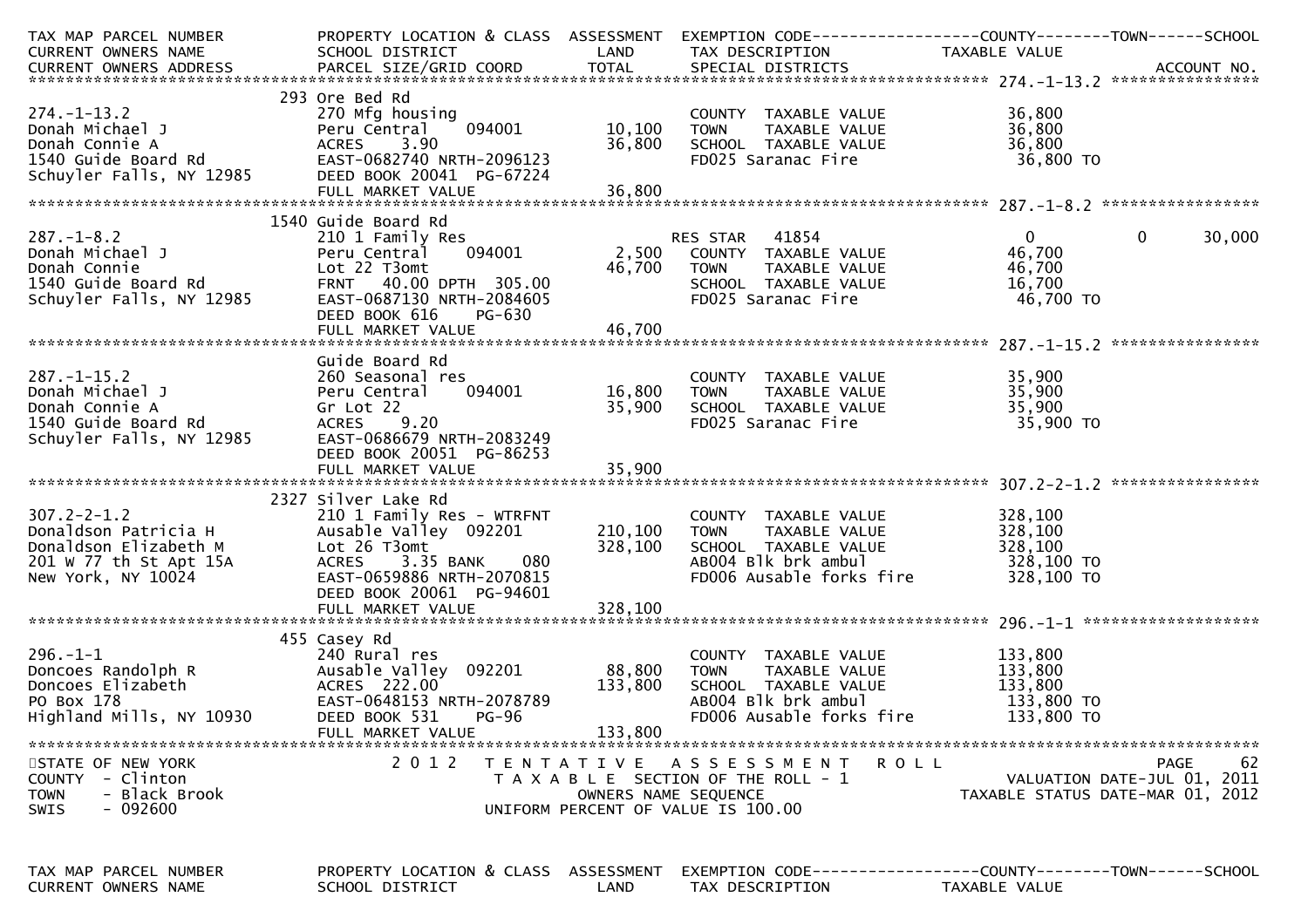| <b>CURRENT OWNERS ADDRESS</b>                                                                               | PARCEL SIZE/GRID COORD                                                                                                                                                              | <b>TOTAL</b>                  | SPECIAL DISTRICTS                                                                                                                          |                                                                 | ACCOUNT NO.        |
|-------------------------------------------------------------------------------------------------------------|-------------------------------------------------------------------------------------------------------------------------------------------------------------------------------------|-------------------------------|--------------------------------------------------------------------------------------------------------------------------------------------|-----------------------------------------------------------------|--------------------|
| $296. - 1 - 2$<br>Doncoes Ronald F<br>914 Riverdale Blvd<br>Pompton Lake, NJ 07442                          | Casey Rd<br>910 Priv forest<br>Ausable Valley 092201<br>ACRES 75.00<br>EAST-0650388 NRTH-2079083<br>DEED BOOK 572<br>PG-1034                                                        | 44,700<br>44,700              | COUNTY TAXABLE VALUE<br>TAXABLE VALUE<br><b>TOWN</b><br>SCHOOL TAXABLE VALUE<br>AB004 Blk brk ambul<br>FD006 Ausable forks fire            | 44,700<br>44,700<br>44,700<br>44,700 TO<br>44,700 TO            |                    |
| $321.2 - 1 - 32$<br>Donnelly Caroline<br>Lynne Price<br>86 Quanery Ct<br>Fort Myers, FL 33912               | 250 Narrows Rd<br>210 1 Family Res - WTRFNT<br>Ausable Valley 092201<br>FRNT 111.90 DPTH 132.10<br>EAST-0693835 NRTH-2062902<br>DEED BOOK 599<br><b>PG-300</b><br>FULL MARKET VALUE | 109,500<br>155,200<br>155,200 | COUNTY TAXABLE VALUE<br>TAXABLE VALUE<br><b>TOWN</b><br>SCHOOL TAXABLE VALUE<br>AB004 Blk brk ambul<br>FD006 Ausable forks fire            | 155,200<br>155,200<br>155,200<br>155,200 TO<br>155,200 TO       |                    |
| $284. - 1 - 8$<br>Donohue Adam M<br>Donohue Jennifer W<br>3150 Silver Lake Rd<br>Saranac, NY 12981          | 3150 Silver Lake Rd<br>210 1 Family Res<br>Saranac Central 094401<br>3.90 BANK<br><b>ACRES</b><br>080<br>EAST-0659414 NRTH-2089918<br>DEED BOOK 20102 PG-31290<br>FULL MARKET VALUE | 20,300<br>115,000<br>115,000  | 41854<br>RES STAR<br>COUNTY TAXABLE VALUE<br><b>TOWN</b><br>TAXABLE VALUE<br>SCHOOL TAXABLE VALUE<br>FD025 Saranac Fire                    | 0<br>115,000<br>115,000<br>85,000<br>115,000 TO                 | 30,000<br>$\bf{0}$ |
| $272. - 1 - 14$<br>Douglas Bruce M<br>Douglas Deborah<br>244 Cass Rd<br>Saranac, NY 12981                   | 244 Cass Rd<br>240 Rural res<br>Saranac Central 094401<br>ACRES 55.00<br>EAST-0655681 NRTH-2093336<br>DEED BOOK 784<br>PG-1<br>FULL MARKET VALUE                                    | 36,900<br>149,600<br>149,600  | 41854<br><b>RES STAR</b><br>COUNTY TAXABLE VALUE<br>TAXABLE VALUE<br><b>TOWN</b><br>SCHOOL TAXABLE VALUE<br>FD025 Saranac Fire             | $\mathbf 0$<br>149,600<br>149,600<br>119,600<br>149,600 TO      | 30,000<br>$\bf{0}$ |
| $296. - 2 - 10.1$<br>Douglas Corp Of Silver Lake<br>7 Douglas Ln<br>Ausable Forks, NY 12912                 | 3468 Silver Lake Rd<br>417 Cottages<br>- WTRFNT<br>Ausable Valley 092201<br>survey map 2010/233415<br>ACRES 256.90<br>EAST-0657919 NRTH-2073174<br>DEED BOOK 454<br>$PG-421$        | 1063,200<br>1380,700          | COUNTY TAXABLE VALUE<br>TAXABLE VALUE<br><b>TOWN</b><br>SCHOOL TAXABLE VALUE<br>ABOO4 Blk brk ambul<br>FD006 Ausable forks fire            | 1380,700<br>1380,700<br>1380,700<br>1380,700 TO<br>1380,700 TO  |                    |
| $297. - 1 - 2$<br>Douglas Corp Of Silver Lake<br>7 Douglas Ln<br>Ausable Forks, NY 12912                    | Silver Lake Rd<br>910 Priv forest<br>Ausable Valley 092201<br>ACRES 80.00<br>EAST-0665109 NRTH-2078283<br>DEED BOOK 244<br>$PG-205$<br>FULL MARKET VALUE                            | 30,800<br>30,800<br>30,800    | COUNTY TAXABLE VALUE<br>TAXABLE VALUE<br><b>TOWN</b><br>SCHOOL TAXABLE VALUE<br>FD025 Saranac Fire                                         | 30,800<br>30,800<br>30,800<br>30,800 TO                         |                    |
| STATE OF NEW YORK<br>- Clinton<br><b>COUNTY</b><br>- Black Brook<br><b>TOWN</b><br>$-092600$<br><b>SWIS</b> | 2 0 1 2                                                                                                                                                                             |                               | TENTATIVE ASSESSMENT<br><b>ROLL</b><br>T A X A B L E SECTION OF THE ROLL - 1<br>OWNERS NAME SEQUENCE<br>UNIFORM PERCENT OF VALUE IS 100.00 | VALUATION DATE-JUL 01, 2011<br>TAXABLE STATUS DATE-MAR 01, 2012 | 63<br><b>PAGE</b>  |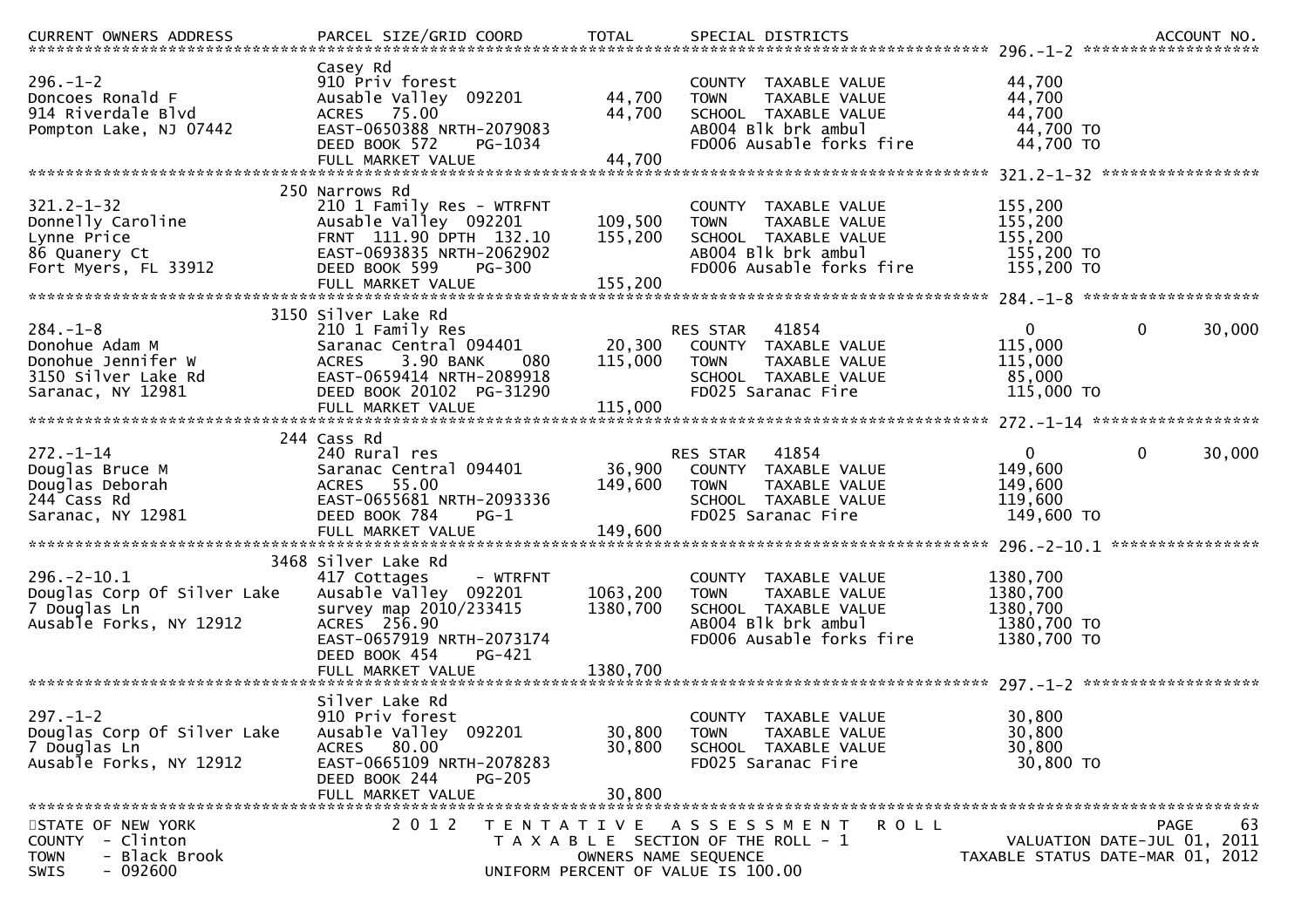| TAX MAP PARCEL NUMBER<br><b>CURRENT OWNERS NAME</b><br>CURRENT OWNERS ADDRESS              | PROPERTY LOCATION & CLASS ASSESSMENT<br>SCHOOL DISTRICT                                                                                                                                                                     | LAND                          | TAX DESCRIPTION                                                                                                                 | EXEMPTION CODE-----------------COUNTY-------TOWN------SCHOOL<br>TAXABLE VALUE |
|--------------------------------------------------------------------------------------------|-----------------------------------------------------------------------------------------------------------------------------------------------------------------------------------------------------------------------------|-------------------------------|---------------------------------------------------------------------------------------------------------------------------------|-------------------------------------------------------------------------------|
| $307.4 - 2 - 1$<br>Douglas Corp Of Silver Lake<br>7 Douglas Ln<br>Ausable Forks, NY 12912  | Silver Lake Rd<br>417 Cottages<br>- WTRFNT<br>Ausable Valley 092201<br>ACRES 3.65<br>EAST-0658935 NRTH-2068895<br>DEED BOOK 442<br>$PG-223$<br>FULL MARKET VALUE                                                            | 348,800<br>413,400<br>413,400 | COUNTY TAXABLE VALUE<br>TAXABLE VALUE<br><b>TOWN</b><br>SCHOOL TAXABLE VALUE<br>ABOO4 Blk brk ambul<br>FD006 Ausable forks fire | 413,400<br>413,400<br>413,400<br>413,400 TO<br>413,400 TO                     |
| $308. - 2 - 1$<br>Douglas Corp Of Silver Lake<br>7 Douglas Ln<br>Ausable Forks, NY 12912   | 68 Island Rd<br>$314$ Rural vac<10 - WTRFNT<br>Ausable Valley 092201<br>Map 20061/96543<br>Survey Map 20072 / 09231<br>ACRES 11.30<br>EAST-0660767 NRTH-2069102<br>DEED BOOK 442<br>$PG-223$<br>FULL MARKET VALUE           | 50,100<br>50,100<br>50,100    | COUNTY TAXABLE VALUE<br><b>TOWN</b><br>TAXABLE VALUE<br>SCHOOL TAXABLE VALUE<br>ABOO4 Blk brk ambul<br>FD006 Ausable forks fire | 50,100<br>50,100<br>50,100<br>50,100 TO<br>50,100 TO                          |
| $308. - 2 - 1.1$<br>Douglas Corp Of Silver Lake<br>7 Douglas Ln<br>Ausable Forks, NY 12912 | Island Rd<br>$314$ Rural vac<10 - WTRFNT<br>Ausable Valley 092201<br>Map 20061/96543 Lot 1<br>Douglas Corp Sub 06<br>FRNT 126.00 DPTH 392.58<br>EAST-0660101 NRTH-2069049<br>DEED BOOK 442<br>$PG-223$<br>FULL MARKET VALUE | 49,300<br>49,300<br>49,300    | COUNTY TAXABLE VALUE<br><b>TOWN</b><br>TAXABLE VALUE<br>SCHOOL TAXABLE VALUE<br>AB004 Blk brk ambul<br>FD006 Ausable forks fire | 49,300<br>49,300<br>49,300<br>49,300 TO<br>49,300 TO                          |
| $308. - 2 - 1.2$<br>Douglas Corp Of Silver Lake<br>7 Douglas Ln<br>Ausable Forks, NY 12912 | Island Rd<br>$314$ Rural vac<10 - WTRFNT<br>Ausable Valley 092201<br>Map 20061/96543 Lot 2<br>Douglas Corp Sub 06<br>Survey Map 20072/09231<br>ACRES 1.20<br>EAST-0660034 NRTH-2068842<br>DEED BOOK 442<br>$PG-223$         | 51,000<br>51,000              | COUNTY TAXABLE VALUE<br>TAXABLE VALUE<br><b>TOWN</b><br>SCHOOL TAXABLE VALUE<br>AB004 Blk brk ambul<br>FD006 Ausable forks fire | 51,000<br>51,000<br>51,000<br>51,000 TO<br>51,000 TO                          |
| $308. -2 - 1.5$<br>Douglas Corp Of Silver Lake<br>7 Douglas Ln<br>Ausable Forks, NY 12912  | Island Rd<br>314 Rural vac<10 - WTRFNT<br>Ausable Valley 092201<br>Map 20061/96543 Lot 5<br>Douglas Corp Sub 06<br>FRNT 125.00 DPTH 367.17<br>EAST-0660139 NRTH-2068577<br>DEED BOOK 442<br>$PG-223$<br>FULL MARKET VALUE   | 53,300<br>53,300<br>53,300    | COUNTY TAXABLE VALUE<br>TAXABLE VALUE<br><b>TOWN</b><br>SCHOOL TAXABLE VALUE<br>AB004 Blk brk ambul<br>FD006 Ausable forks fire | 53,300<br>53,300<br>53,300<br>53,300 TO<br>53,300 TO                          |
| STATE OF NEW YORK                                                                          | 2 0 1 2                                                                                                                                                                                                                     | T E N T A T I V E             | A S S E S S M E N T<br><b>ROLL</b>                                                                                              | 64<br><b>PAGE</b>                                                             |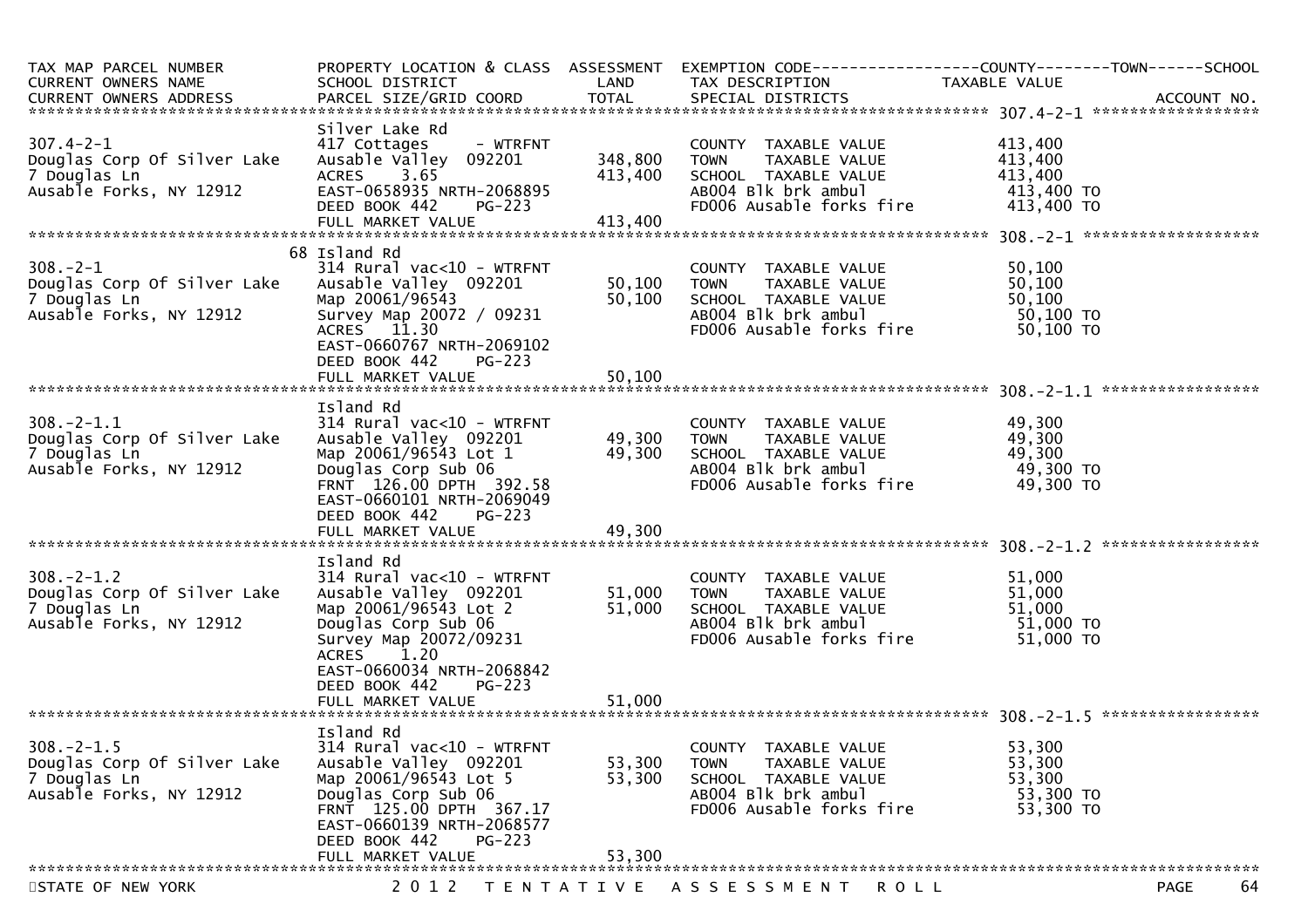| COUNTY - Clinton<br>- Black Brook<br><b>TOWN</b><br>SWIS<br>$-092600$                                                          |                                                                                                                                                                                                                           |                               | T A X A B L E SECTION OF THE ROLL - 1<br>OWNERS NAME SEQUENCE<br>UNIFORM PERCENT OF VALUE IS 100.00                                                                                                               | TAXABLE STATUS DATE-MAR 01, 2012                                                             | VALUATION DATE-JUL 01, 2011       |
|--------------------------------------------------------------------------------------------------------------------------------|---------------------------------------------------------------------------------------------------------------------------------------------------------------------------------------------------------------------------|-------------------------------|-------------------------------------------------------------------------------------------------------------------------------------------------------------------------------------------------------------------|----------------------------------------------------------------------------------------------|-----------------------------------|
| TAX MAP PARCEL NUMBER<br><b>CURRENT OWNERS NAME</b>                                                                            | SCHOOL DISTRICT                                                                                                                                                                                                           | <b>LAND</b>                   | PROPERTY LOCATION & CLASS ASSESSMENT EXEMPTION CODE----------------COUNTY-------TOWN------SCHOOL<br>TAX DESCRIPTION                                                                                               | TAXABLE VALUE                                                                                |                                   |
| $308. - 2 - 1.6$<br>Douglas Corp Of Silver Lake<br>7 Douglas Ln<br>Ausable Forks, NY 12912                                     | Island Rd<br>$314$ Rural vac< $10$ - WTRFNT<br>Ausable Valley 092201<br>Map 20061/96543 Lot 6<br>Douglas Corp Sub 06<br>FRNT 125.00 DPTH 370.73<br>EAST-0660102 NRTH-2068377<br>DEED BOOK 442<br>PG-223                   | 52,200 TOWN<br>52,200         | COUNTY TAXABLE VALUE<br>TAXABLE VALUE<br>SCHOOL TAXABLE VALUE<br>AB004 Blk brk ambul<br>FD006 Ausable forks fire                                                                                                  | 52,200<br>52,200<br>52,200<br>52,200 TO<br>52,200 TO                                         |                                   |
|                                                                                                                                |                                                                                                                                                                                                                           |                               |                                                                                                                                                                                                                   |                                                                                              |                                   |
| $308. - 2 - 1.7$<br>Douglas Corp Of Silver Lake<br>7 Douglas Ln<br>Ausable Forks, NY 12912                                     | Island Rd<br>$314$ Rural vac<10 - WTRFNT<br>Ausable Valley 092201<br>Map 20061/96543 Lot 7<br>Douglas Corp Sub 06<br>FRNT 125.00 DPTH 370.73<br>EAST-0660003 NRTH-2068264<br>DEED BOOK 442<br>PG-223<br>FULL MARKET VALUE | 49,800 TOWN<br>49,800         | COUNTY TAXABLE VALUE<br>TAXABLE VALUE<br>49,800 SCHOOL TAXABLE VALUE<br>ABOO4 Blk brk ambul<br>FD006 Ausable forks fire                                                                                           | 49,800<br>49,800<br>49,800<br>49,800 TO<br>49,800 TO                                         |                                   |
|                                                                                                                                |                                                                                                                                                                                                                           |                               |                                                                                                                                                                                                                   |                                                                                              |                                   |
| $307. - 1 - 6.1$<br>Douglas Corporation Of<br>Silver Lake<br>Attn: Leroy M Douglas<br>18 Douglas Ln<br>Ausable Forks, NY 12912 | Union Falls Rd<br>322 Rural vac>10 - WTRFNT<br>Ausable Valley 092201<br>Lot 25 & 26 T3omt<br>ACRES 147.30<br>EAST-0652872 NRTH-2070520<br>DEED BOOK 99001 PG-07850<br>FULL MARKET VALUE                                   | 229,200<br>229,200<br>229,200 | COUNTY TAXABLE VALUE<br>TAXABLE VALUE<br><b>TOWN</b><br>SCHOOL  TAXABLE VALUE<br>ABOO4 Blk brk ambul<br>FD006 Ausable forks fire                                                                                  | 229,200<br>229,200<br>229,200<br>229,200 TO<br>229,200 TO                                    |                                   |
|                                                                                                                                | Union Falls Rd                                                                                                                                                                                                            |                               |                                                                                                                                                                                                                   |                                                                                              |                                   |
| $307 - 2 - 1$<br>Douglas Corporation Of<br>Silver Lake<br>Attn: Leroy M Douglas<br>18 Douglas Ln<br>Ausable Forks, NY 12912    | 314 Rural vac<10 - WTRFNT<br>Ausable Valley 092201<br>ACRES 140.00<br>EAST-0648962 NRTH-2065057<br>DEED BOOK 99001 PG-07850<br>FULL MARKET VALUE                                                                          | 689,300<br>689,300<br>689,300 | COUNTY TAXABLE VALUE<br><b>TOWN</b><br>TAXABLE VALUE<br>SCHOOL TAXABLE VALUE<br>AB004 Blk brk ambul<br>FD006 Ausable forks fire                                                                                   | 689,300<br>689,300<br>689,300<br>689,300 TO<br>689,300 TO                                    |                                   |
|                                                                                                                                | 31 North Main St                                                                                                                                                                                                          |                               |                                                                                                                                                                                                                   |                                                                                              |                                   |
| $341.2 - 1 - 5.1$<br>Douglas Eleanor<br>PO Box 114<br>Ausable Forks, NY 12912-0114                                             | 220 2 Family Res<br>Ausable Valley 092201<br>FRNT 140.00 DPTH 208.00<br>EAST-0707606 NRTH-2045169<br>DEED BOOK 479<br>$PG-29$<br>FULL MARKET VALUE                                                                        | 107,000<br>107,000            | 41805<br>AGED C&S<br>41834<br>5,500 SR STAR<br><b>COUNTY</b><br>TAXABLE VALUE<br><b>TOWN</b><br>TAXABLE VALUE<br>SCHOOL TAXABLE VALUE<br>AB004 Blk brk ambul<br>FD006 Ausable forks fire<br>SW019 Black brook swr | 53,500<br>$\mathbf{0}$<br>53,500<br>107,000<br>0<br>107,000 TO<br>107,000 TO<br>107,000 ТО М | 53,500<br>0<br>$\Omega$<br>53,500 |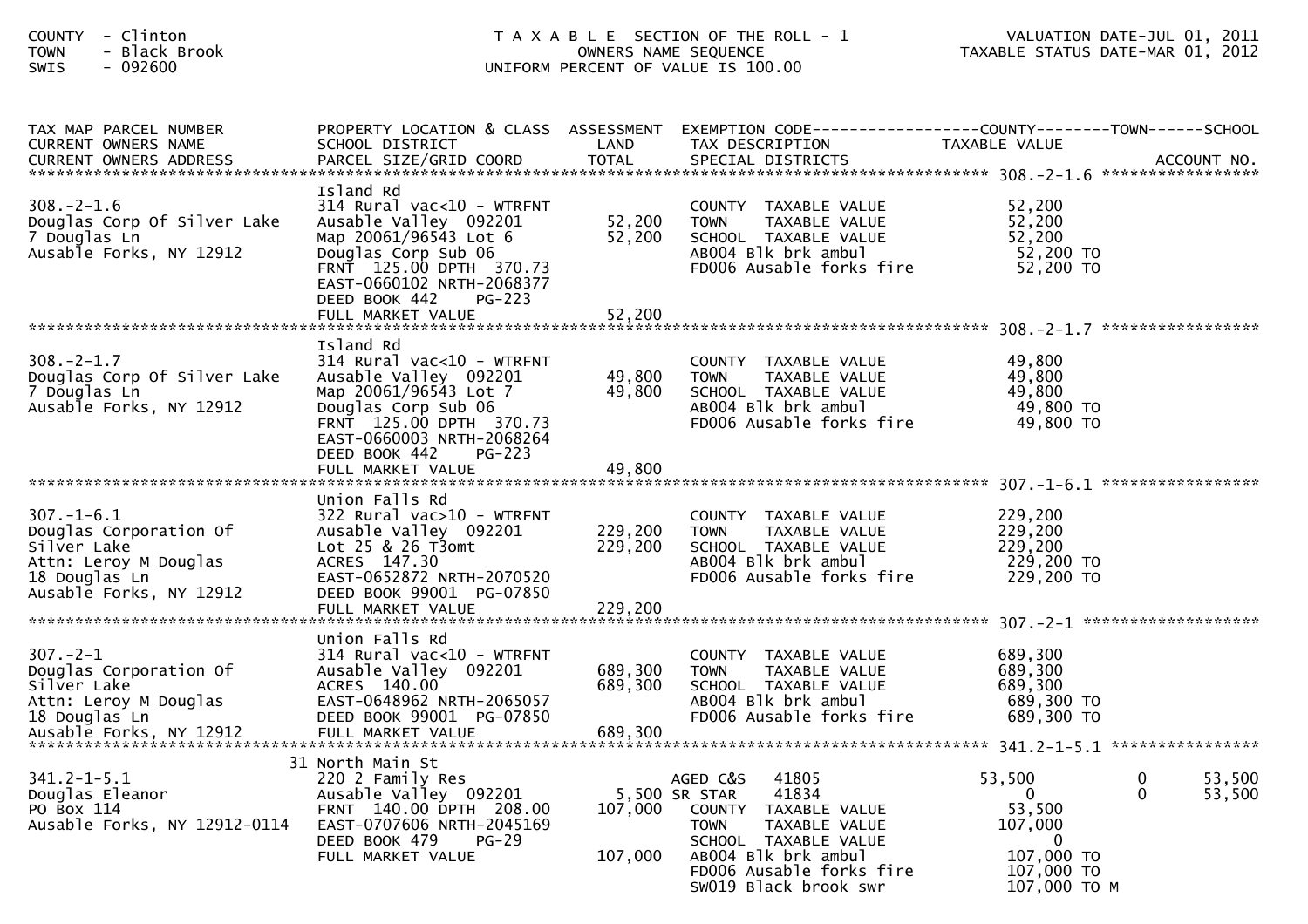| STATE OF NEW YORK<br>COUNTY - Clinton<br>- Black Brook<br><b>TOWN</b> | 2 0 1 2                                       | OWNERS NAME SEQUENCE | TENTATIVE ASSESSMENT<br><b>ROLL</b><br>T A X A B L E SECTION OF THE ROLL - 1 |                          | 65<br>PAGE<br>VALUATION DATE-JUL 01, 2011<br>TAXABLE STATUS DATE-MAR 01, 2012 |
|-----------------------------------------------------------------------|-----------------------------------------------|----------------------|------------------------------------------------------------------------------|--------------------------|-------------------------------------------------------------------------------|
| $-092600$<br>SWIS                                                     |                                               |                      | UNIFORM PERCENT OF VALUE IS 100.00                                           |                          |                                                                               |
|                                                                       |                                               |                      |                                                                              |                          |                                                                               |
| TAX MAP PARCEL NUMBER                                                 | PROPERTY LOCATION & CLASS ASSESSMENT          |                      | EXEMPTION CODE-----------------COUNTY-------TOWN------SCHOOL                 |                          |                                                                               |
| CURRENT OWNERS NAME<br><b>CURRENT OWNERS ADDRESS</b>                  | SCHOOL DISTRICT                               | LAND                 | TAX DESCRIPTION                                                              | TAXABLE VALUE            |                                                                               |
|                                                                       |                                               |                      |                                                                              |                          |                                                                               |
|                                                                       | Dry Bridge Rd                                 |                      |                                                                              |                          |                                                                               |
| $333. - 2 - 9.18$                                                     | $314$ Rural vac<10                            |                      | COUNTY TAXABLE VALUE                                                         | 15,600                   |                                                                               |
| Douglas Jon<br>PO Box 534                                             | Ausable Valley 092201<br>8.30                 | 15,600<br>15,600     | TAXABLE VALUE<br><b>TOWN</b>                                                 | 15,600<br>15,600         |                                                                               |
| Ausable Forks, NY 12912                                               | <b>ACRES</b><br>EAST-0712299 NRTH-2050903     |                      | SCHOOL TAXABLE VALUE<br>AB004 Blk brk ambul                                  | 15,600 TO                |                                                                               |
|                                                                       | DEED BOOK 20082 PG-18127                      |                      | FD006 Ausable forks fire                                                     | 15,600 TO                |                                                                               |
|                                                                       |                                               |                      |                                                                              |                          |                                                                               |
|                                                                       |                                               |                      |                                                                              |                          |                                                                               |
| $342.1 - 1 - 19$                                                      | 60 Palmer St<br>220 2 Family Res              |                      | 41854<br><b>RES STAR</b>                                                     | $\overline{0}$           | 30,000<br>$\overline{0}$                                                      |
| Douglas Jon P                                                         | Ausable Valley 092201                         | 3,600                | COUNTY TAXABLE VALUE                                                         | 80,000                   |                                                                               |
| Kyea Kathy J                                                          | 66.00 DPTH 198.00<br><b>FRNT</b>              | 80,000               | <b>TOWN</b><br>TAXABLE VALUE                                                 | 80,000                   |                                                                               |
| 21 Palmer St                                                          | 320<br><b>BANK</b>                            |                      | SCHOOL TAXABLE VALUE                                                         | 50,000                   |                                                                               |
| Ausable Forks, NY 12912                                               | EAST-0708535 NRTH-2045406                     |                      | AB004 Blk brk ambul                                                          | 80,000 TO                |                                                                               |
|                                                                       | PG-341<br>DEED BOOK 860<br>FULL MARKET VALUE  | 80,000               | FD006 Ausable forks fire<br>SW019 Black brook swr                            | 80,000 TO<br>80,000 ТО М |                                                                               |
|                                                                       |                                               |                      |                                                                              |                          |                                                                               |
|                                                                       | 44 Union Falls Rd                             |                      |                                                                              |                          |                                                                               |
| $296. - 2 - 10.3$                                                     | 210 1 Family Res                              |                      | COUNTY TAXABLE VALUE                                                         | 86,200                   |                                                                               |
| Douglas LeRoy<br>18 Douglas Ln                                        | Ausable Valley 092201<br>Lot 26 T3omt         | 6,500<br>86,200      | <b>TOWN</b><br>TAXABLE VALUE<br>SCHOOL TAXABLE VALUE                         | 86,200<br>86,200         |                                                                               |
| Ausable Forks, NY 12912                                               | survey map 2010/233415                        |                      | AB004 Blk brk ambul                                                          | 86,200 TO                |                                                                               |
|                                                                       | FRNT 230.00 DPTH 164.64                       |                      | FD006 Ausable forks fire                                                     | 86,200 TO                |                                                                               |
|                                                                       | EAST-0657129 NRTH-2071849                     |                      |                                                                              |                          |                                                                               |
|                                                                       | DEED BOOK 20102 PG-33416                      |                      |                                                                              |                          |                                                                               |
|                                                                       | FULL MARKET VALUE                             | 86,200               |                                                                              |                          |                                                                               |
|                                                                       | 2323 Silver Lake Rd                           |                      |                                                                              |                          |                                                                               |
| $307.2 - 2 - 1.1$                                                     | $314$ Rural vac<10 - WTRFNT                   |                      | COUNTY TAXABLE VALUE                                                         | 15,600                   |                                                                               |
| Douglas on Siver Lake Inc                                             | Ausable Valley 092201                         | 15,600               | TAXABLE VALUE<br><b>TOWN</b>                                                 | 15,600                   |                                                                               |
| 9 Douglas Ln                                                          | <b>ACRES</b><br>8.30                          | 15,600               | SCHOOL TAXABLE VALUE                                                         | 15,600                   |                                                                               |
| Ausable Forks, NY 12912                                               | EAST-0660494 NRTH-2070994                     |                      | AB004 Blk brk ambul<br>FD006 Ausable forks fire                              | 15,600 TO<br>15,600 TO   |                                                                               |
|                                                                       | DEED BOOK 20051 PG-80057<br>FULL MARKET VALUE | 15,600               |                                                                              |                          |                                                                               |
| *******************************                                       |                                               |                      |                                                                              |                          |                                                                               |
|                                                                       | North Shore Ln                                |                      |                                                                              |                          |                                                                               |
| $307.3 - 1 - 13.2$                                                    | 314 Rural vac<10 - WTRFNT                     |                      | <b>COUNTY</b><br>TAXABLE VALUE                                               | 241,100                  |                                                                               |
| Douglass Harold<br>326 North Van Dien Ave                             | Ausable Valley 092201<br>Lot 34 T3omt         | 241,100<br>241,100   | TAXABLE VALUE<br>TOWN<br>SCHOOL TAXABLE VALUE                                | 241,100<br>241,100       |                                                                               |
| Ridgewood, NJ 07450                                                   | <b>ACRES</b><br>1.57                          |                      | ABOO4 Blk brk ambul                                                          | 241,100 TO               |                                                                               |
|                                                                       | EAST-0654226 NRTH-2069590                     |                      | FD006 Ausable forks fire                                                     | 241,100 TO               |                                                                               |
|                                                                       | DEED BOOK 20021 PG-41798                      |                      |                                                                              |                          |                                                                               |
|                                                                       | FULL MARKET VALUE                             | 241,100              |                                                                              |                          |                                                                               |
|                                                                       |                                               |                      |                                                                              |                          |                                                                               |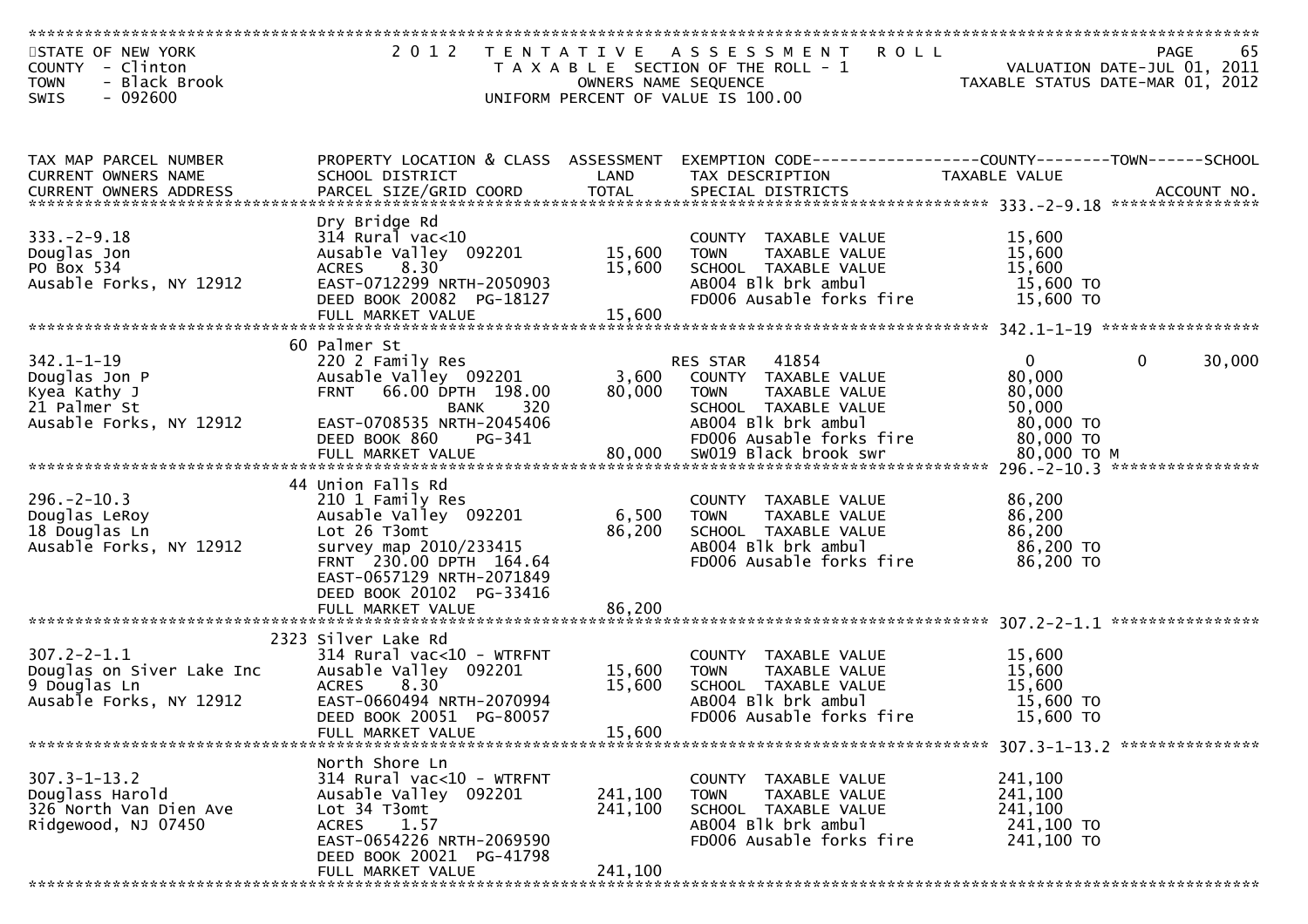| STATE OF NEW YORK<br>COUNTY - Clinton<br><b>TOWN</b><br>- Black Brook<br>$-092600$<br><b>SWIS</b>                      |                                                                                                                                                                               |                              | 2012 TENTATIVE ASSESSMENT<br><b>ROLL</b><br>T A X A B L E SECTION OF THE ROLL - 1<br>OWNERS NAME SEQUENCE<br>UNIFORM PERCENT OF VALUE IS 100.00 | 66<br><b>PAGE</b><br>VALUATION DATE-JUL 01, 2011<br>VALUATION DATE-JUL 01, 2011<br>TAXABLE STATUS DATE-MAR 01, 2012              |
|------------------------------------------------------------------------------------------------------------------------|-------------------------------------------------------------------------------------------------------------------------------------------------------------------------------|------------------------------|-------------------------------------------------------------------------------------------------------------------------------------------------|----------------------------------------------------------------------------------------------------------------------------------|
| TAX MAP PARCEL NUMBER<br>CURRENT OWNERS NAME<br>CURRENT OWNERS ADDRESS                                                 | SCHOOL DISTRICT<br>PARCEL SIZE/GRID COORD                                                                                                                                     | LAND<br>TOTAL                | TAX DESCRIPTION<br>SPECIAL DISTRICTS                                                                                                            | PROPERTY LOCATION & CLASS ASSESSMENT EXEMPTION CODE----------------COUNTY-------TOWN------SCHOOL<br>TAXABLE VALUE<br>ACCOUNT NO. |
| $342.1 - 1 - 18$<br>Douglass James<br>PO Box 777<br>Peru, NY 12972                                                     | Palmer St<br>311 Res vac land<br>Ausable Valley 092201<br>FRNT 66.00 DPTH 66.00<br>EAST-0708528 NRTH-2045538<br>DEED BOOK 489<br>PG-291<br>FULL MARKET VALUE                  | 1,100<br>1,100<br>1,100      | COUNTY TAXABLE VALUE<br><b>TOWN</b><br>TAXABLE VALUE<br>SCHOOL TAXABLE VALUE<br>AB004 Blk brk ambul<br>FD006 Ausable forks fire                 | 1,100<br>1,100<br>1,100<br>1,100 TO<br>1,100 TO                                                                                  |
| $342.3 - 2 - 31$<br>Douglass Jon D<br>Douglass Kathy J<br>Douglass Kathy J<br>PO Box 534<br>Ausable Forks, NY 12912    | 2447 Rt 9N<br>311 Res vac land<br>Ausable Valley 092201<br>FRNT 132.00 DPTH 123.00<br>EAST-0708853 NRTH-2044787<br>DEED BOOK 996<br>PG-210                                    | 4,500<br>6,000               | COUNTY TAXABLE VALUE<br><b>TOWN</b><br>TAXABLE VALUE<br>AAABLE VALUE<br>ABOO4 Blk brk ambul<br>FDOO6 AUSALIS<br>FD006 Ausable forks fire        | 6,000<br>6,000<br>6,000<br>6,000 TO<br>6,000 TO                                                                                  |
| $307. - 1 - 7$<br>Douglass Stephanie W<br>326 North Van Dien Ave<br>Ridgewood, NJ 07450                                | 179 Union Falls Rd<br>210 1 Family Res - WTRFNT<br>Ausable Valley 092201<br><b>ACRES</b><br>2.70<br>EAST-0653998 NRTH-2070189<br>DEED BOOK 645<br>PG-699<br>FULL MARKET VALUE | 50,600<br>121,700<br>121,700 | COUNTY TAXABLE VALUE<br>TAXABLE VALUE<br><b>TOWN</b><br>SCHOOL TAXABLE VALUE<br>ABOO4 Blk brk ambul<br>FD006 Ausable forks fire                 | 121,700<br>121,700<br>121,700<br>121,700 TO<br>121,700 TO                                                                        |
| $263 - 2 - 10$<br>Doyle Paul A Jr<br>1217 Strackville Rd<br>Saranac, NY 12981                                          | Strackville Rd<br>910 Priv forest<br>Saranac Central 094401<br>ACRES 31.10<br>EAST-0679227 NRTH-2100341<br>DEED BOOK 99001 PG-13551<br>FULL MARKET VALUE                      | 23,300<br>23,300<br>23,300   | COUNTY TAXABLE VALUE<br>TAXABLE VALUE<br><b>TOWN</b><br>SCHOOL TAXABLE VALUE<br>FD025 Saranac Fire                                              | 23,300<br>23,300<br>23,300<br>23,300 TO                                                                                          |
| $341.2 - 1 - 32$<br>Drake David A<br>Drake Diane L<br>136 Silver Lake Rd<br>PO Box 345<br>AuSable Forks, NY 12912-0345 | 136/138 Silver Lake Rd<br>433 Auto body<br>Ausable Valley 092201<br><b>ACRES</b><br>4.10<br>EAST-0705715 NRTH-2047359<br>DEED BOOK 20021 PG-38532<br>FULL MARKET VALUE        | 15,600<br>128,800<br>128,800 | COUNTY TAXABLE VALUE<br><b>TOWN</b><br>TAXABLE VALUE<br>SCHOOL TAXABLE VALUE<br>AB004 Blk brk ambul<br>FD006 Ausable forks fire                 | 128,800<br>128,800<br>128,800<br>128,800 TO<br>128,800 TO                                                                        |
| STATE OF NEW YORK<br>COUNTY - Clinton<br><b>TOWN</b><br>- Black Brook<br>SWIS<br>- 092600                              | 2 0 1 2                                                                                                                                                                       | OWNERS NAME SEQUENCE         | ROLL<br>TENTATIVE ASSESSMENT<br>T A X A B L E SECTION OF THE ROLL - 1<br>UNIFORM PERCENT OF VALUE IS 100.00                                     | 67<br><b>PAGE</b><br>VALUATION DATE-JUL 01, 2011<br>TAXABLE STATUS DATE-MAR 01, 2012                                             |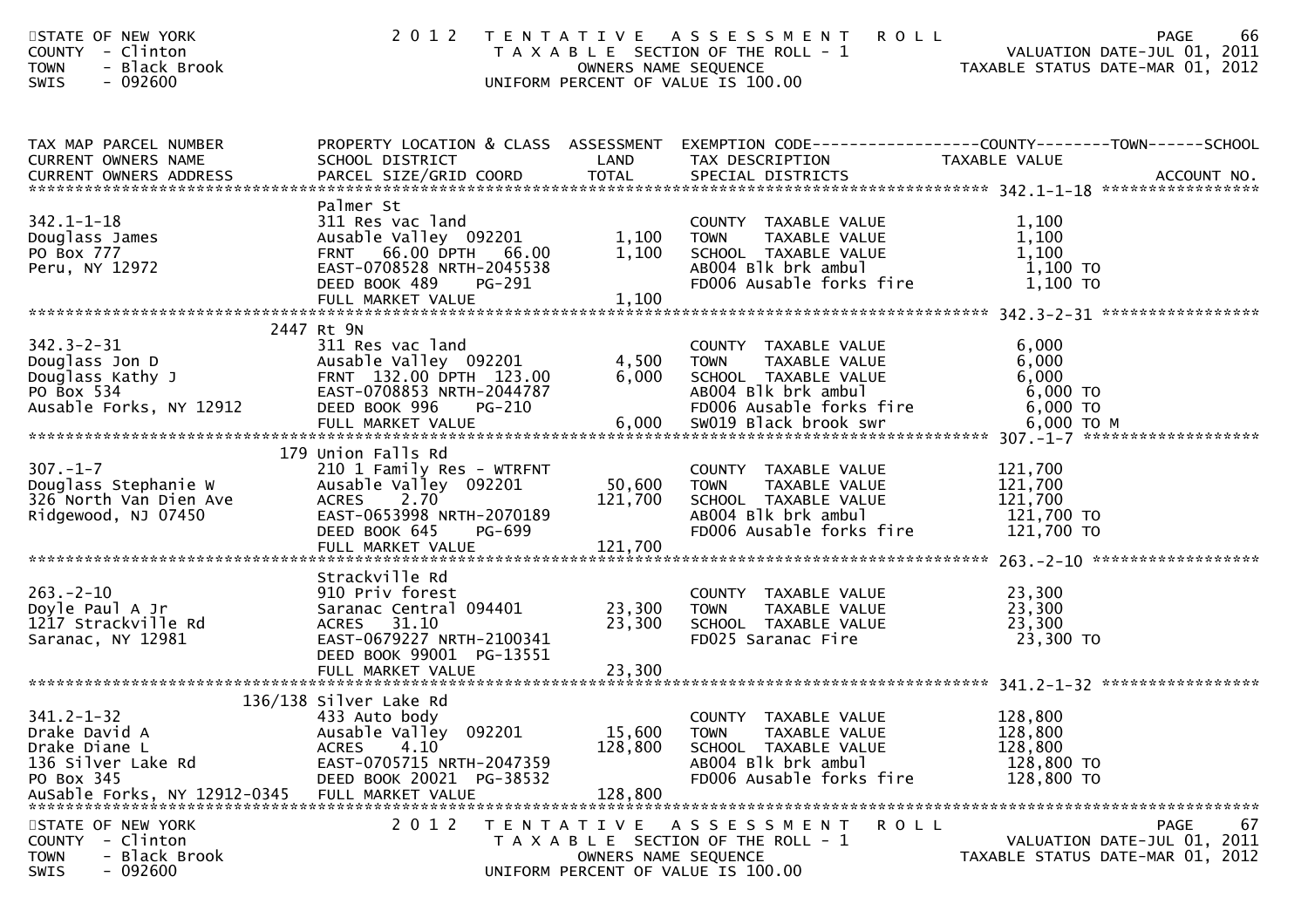| TAX MAP PARCEL NUMBER<br><b>CURRENT OWNERS NAME</b><br><b>CURRENT OWNERS ADDRESS</b>                                                                                         | PROPERTY LOCATION & CLASS ASSESSMENT<br>SCHOOL DISTRICT<br>PARCEL SIZE/GRID COORD                                                                                                         | LAND<br><b>TOTAL</b>          | EXEMPTION CODE-----------------COUNTY-------TOWN------SCHOOL<br>TAX DESCRIPTION<br>SPECIAL DISTRICTS                                                                          | TAXABLE VALUE                                                                   |                    | ACCOUNT NO. |
|------------------------------------------------------------------------------------------------------------------------------------------------------------------------------|-------------------------------------------------------------------------------------------------------------------------------------------------------------------------------------------|-------------------------------|-------------------------------------------------------------------------------------------------------------------------------------------------------------------------------|---------------------------------------------------------------------------------|--------------------|-------------|
|                                                                                                                                                                              | 28 Golf Course Rd                                                                                                                                                                         |                               |                                                                                                                                                                               |                                                                                 |                    |             |
| $342.1 - 1 - 37$<br>Drake Howard<br>28 Golf Course Rd<br>Ausable Forks, NY 12912                                                                                             | 210 1 Family Res<br>Ausable Valley 092201<br>Lot 166 Maules<br>FRNT 77.40 DPTH 280.00<br>EAST-0708476 NRTH-2045741<br>DEED BOOK 20112 PG-41236<br>FULL MARKET VALUE                       | 5,300<br>55,600<br>55,600     | 41854<br>RES STAR<br>COUNTY TAXABLE VALUE<br>TAXABLE VALUE<br><b>TOWN</b><br>SCHOOL TAXABLE VALUE<br>AB004 Blk brk ambul<br>FD006 Ausable forks fire<br>SW019 Black brook swr | $\Omega$<br>55,600<br>55,600<br>25,600<br>55,600 TO<br>55,600 TO<br>55,600 TO M | $\Omega$           | 30,000      |
|                                                                                                                                                                              |                                                                                                                                                                                           |                               |                                                                                                                                                                               |                                                                                 |                    |             |
| $309. -2 - 5.31$<br>Draper James M<br>Draper Rosemarie<br>1738 Rt 197<br>Woodstock, CT 06281                                                                                 | 490 Turnpike Rd<br>260 Seasonal res<br>Ausable Valley 092201<br>46 T3omt<br>Patten Sub Lot 1<br>ACRES 19.60<br>EAST-0678049 NRTH-2066506<br>DEED BOOK 98001 PG-02735<br>FULL MARKET VALUE | 24,400<br>58,200<br>58,200    | COUNTY TAXABLE VALUE<br>TAXABLE VALUE<br><b>TOWN</b><br>SCHOOL TAXABLE VALUE<br>ABOO4 Blk brk ambul<br>FD006 Ausable forks fire                                               | 58,200<br>58,200<br>58,200<br>58,200 TO<br>58,200 TO                            |                    |             |
|                                                                                                                                                                              | 134 Golf Course Rd                                                                                                                                                                        |                               |                                                                                                                                                                               |                                                                                 |                    |             |
| $342. - 1 - 6.1$<br>Dubay Darrell<br>134 Golf Course Rd<br>Ausable Forks, NY 12912                                                                                           | 210 1 Family Res<br>Ausable Valley 092201<br><b>ACRES</b><br>1.90 BANK<br>080<br>EAST-0709908 NRTH-2047818<br>DEED BOOK 20041 PG-71282<br>FULL MARKET VALUE                               | 7,600<br>51,900<br>51,900     | 41854<br>RES STAR<br>COUNTY TAXABLE VALUE<br>TAXABLE VALUE<br><b>TOWN</b><br>SCHOOL TAXABLE VALUE<br>AB004 Blk brk ambul<br>FD006 Ausable forks fire                          | $\overline{0}$<br>51,900<br>51,900<br>21,900<br>$51,900$ TO<br>51,900 TO        | $\Omega$           | 30,000      |
|                                                                                                                                                                              | 406 Narrows Rd                                                                                                                                                                            |                               |                                                                                                                                                                               |                                                                                 |                    |             |
| $322.1 - 1 - 7$<br>Dubay Irrevocable House Trust Ausable Valley 092201<br>Dubay Irrevocable House Trust FRNT 137.00 DPTH 110.00<br>406 Narrows Rd<br>Ausable Forks, NY 12912 | 210 1 Family Res - WTRFNT<br>EAST-0696741 NRTH-2063749<br>DEED BOOK 20092 PG-29261<br>FULL MARKET VALUE                                                                                   | 116,000<br>240,500<br>240.500 | 41834<br>SR STAR<br>COUNTY TAXABLE VALUE<br><b>TOWN</b><br>TAXABLE VALUE<br>SCHOOL TAXABLE VALUE<br>AB004 Blk brk ambul<br>FD006 Ausable forks fire                           | $\overline{0}$<br>240,500<br>240,500<br>178,300<br>240,500 TO<br>240,500 TO     | $\Omega$           | 62,200      |
|                                                                                                                                                                              | 15 Meadow Ln                                                                                                                                                                              |                               | 95 PCT OF VALUE USED FOR EXEMPTION PURPOSES                                                                                                                                   |                                                                                 |                    |             |
| $333. -2 - 4.2$<br>Dubay Wayne<br>Dubay Sherry<br>15 Meadow Ln<br>Ausable Forks, NY 12912-9701                                                                               | 210 1 Family Res<br>Ausable Valley 092201<br><b>ACRES</b><br>3.40<br>EAST-0711062 NRTH-2050067<br>DEED BOOK 596<br>PG-765<br>FULL MARKET VALUE                                            | 56,300<br>56,300              | WARCOMALL 41131<br>9,500 SR STAR<br>41834<br>COUNTY TAXABLE VALUE<br><b>TOWN</b><br>TAXABLE VALUE<br>SCHOOL TAXABLE VALUE<br>AB004 Blk brk ambul                              | 13,371<br>$\Omega$<br>42,929<br>42,929<br>$\Omega$<br>56,300 TO                 | 13,371<br>$\Omega$ | 0<br>56,300 |
| STATE OF NEW YORK                                                                                                                                                            | 2 0 1 2                                                                                                                                                                                   |                               | TENTATIVE ASSESSMENT<br><b>ROLL</b>                                                                                                                                           |                                                                                 | <b>PAGE</b>        | 68          |
| COUNTY - Clinton<br><b>TOWN</b><br>- Black Brook<br><b>SWIS</b><br>- 092600                                                                                                  |                                                                                                                                                                                           |                               | T A X A B L E SECTION OF THE ROLL - 1<br>OWNERS NAME SEQUENCE<br>UNIFORM PERCENT OF VALUE IS 100.00                                                                           | VALUATION DATE-JUL 01, 2011<br>TAXABLE STATUS DATE-MAR 01, 2012                 |                    |             |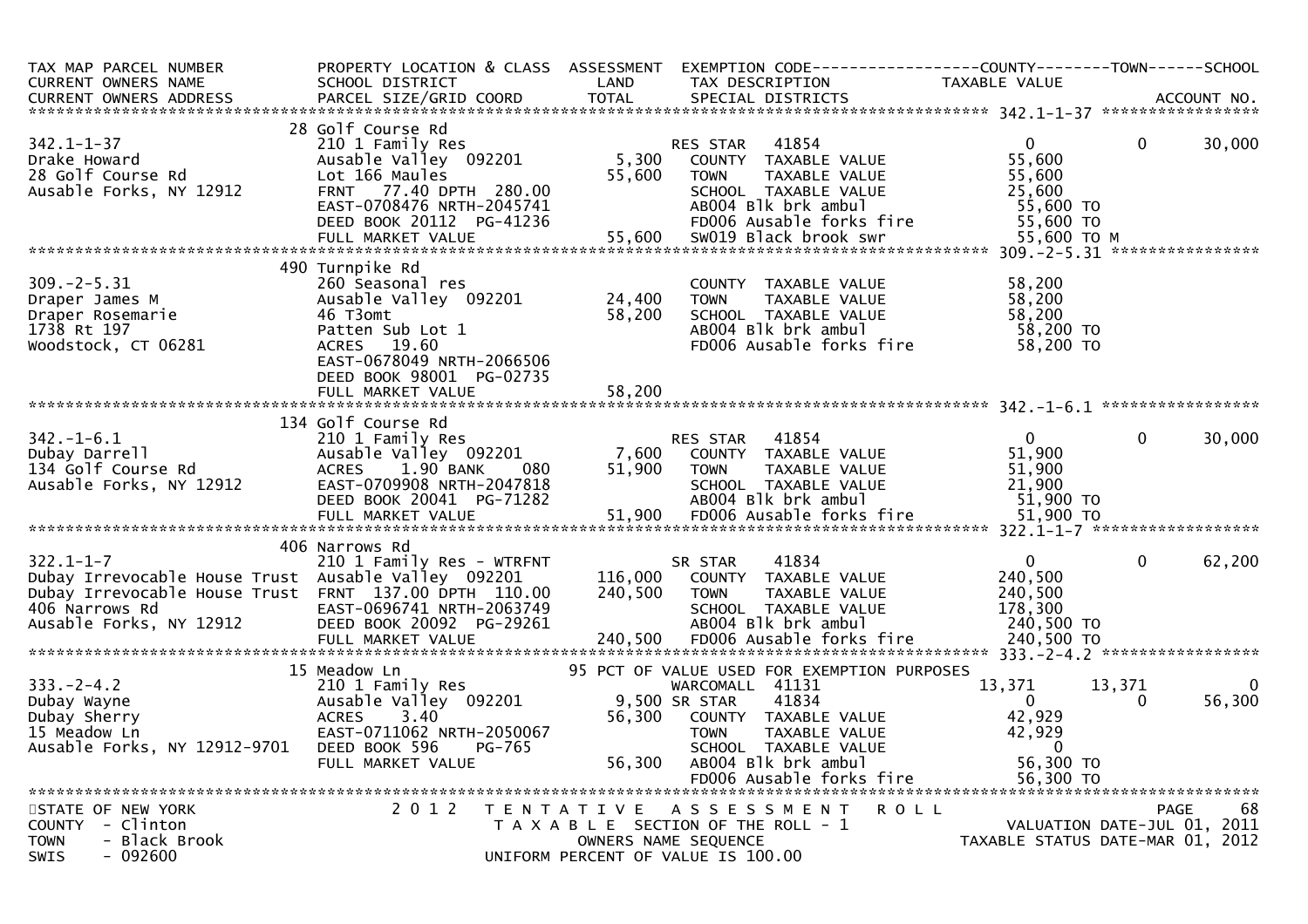| TAX MAP PARCEL NUMBER<br>CURRENT OWNERS NAME                                                                                                                                                                                           | PROPERTY LOCATION & CLASS ASSESSMENT<br>SCHOOL DISTRICT               | LAND              | TAX DESCRIPTION                                                                                                  | EXEMPTION CODE-----------------COUNTY-------TOWN------SCHOOL<br>TAXABLE VALUE |                          |
|----------------------------------------------------------------------------------------------------------------------------------------------------------------------------------------------------------------------------------------|-----------------------------------------------------------------------|-------------------|------------------------------------------------------------------------------------------------------------------|-------------------------------------------------------------------------------|--------------------------|
|                                                                                                                                                                                                                                        |                                                                       |                   |                                                                                                                  |                                                                               |                          |
|                                                                                                                                                                                                                                        | 72 Swastika Rd                                                        |                   | 94 PCT OF VALUE USED FOR EXEMPTION PURPOSES                                                                      |                                                                               |                          |
| $309. - 2 - 11$                                                                                                                                                                                                                        | 210 1 Family Res<br>Ausable Valley  092201                            |                   | WARCOMALL 41131<br>10,400 RES STAR 41854                                                                         | 14,899<br>14,899<br>$\overline{0}$<br>$\mathbf{0}$                            | $\overline{0}$<br>30,000 |
|                                                                                                                                                                                                                                        | ACRES 4.10<br>EAST-0683598 NRTH-2070778                               |                   | 63,400 COUNTY TAXABLE VALUE                                                                                      | 48,501<br>48,501                                                              |                          |
| 309.-2-11<br>Dubrey Christopher M<br>Dubrey Jill<br>72 Swastika Rd<br>Schuyler Falls, NY 12985                                                                                                                                         | DEED BOOK 702<br>PG-72<br>FULL MARKET VALUE                           |                   | ENTERNAL TOWN TAXABLE VALUE<br>3-72 SCHOOL TAXABLE VALUE<br>63,400 AB004 B1k brk ambul<br>FDOO6 Ausable foots of | 33,400<br>63,400 TO                                                           |                          |
|                                                                                                                                                                                                                                        |                                                                       |                   |                                                                                                                  |                                                                               |                          |
|                                                                                                                                                                                                                                        |                                                                       |                   |                                                                                                                  |                                                                               |                          |
|                                                                                                                                                                                                                                        | 489 Ore Bed Rd                                                        |                   |                                                                                                                  |                                                                               |                          |
| $274. - 1 - 7.2$                                                                                                                                                                                                                       | 240 Rural res                                                         |                   | RES STAR 41854<br>RES STAR     41854<br>21,500    COUNTY   TAXABLE VALUE                                         | $\mathbf{0}$<br>$\mathbf{0}$                                                  | 30,000                   |
|                                                                                                                                                                                                                                        | 094001<br>Peru Central                                                |                   |                                                                                                                  | 128,300                                                                       |                          |
|                                                                                                                                                                                                                                        | Lot 30 T4 Omt                                                         | 128,300           | <b>TOWN</b><br>TAXABLE VALUE                                                                                     | 128,300                                                                       |                          |
|                                                                                                                                                                                                                                        | Ardco Sub Lot 3                                                       |                   | SCHOOL TAXABLE VALUE                                                                                             | 98,300                                                                        |                          |
| 274.-1-7.2<br>Dubuque Donald B<br>Dubuque Amy L<br>489 Ore Bed Rd<br>Schuyler Falls, NY 12985                                                                                                                                          | ACRES 10.10 BANK 080                                                  |                   | FD025 Saranac Fire                                                                                               | 128,300 TO                                                                    |                          |
|                                                                                                                                                                                                                                        | EAST-0677705 NRTH-2096250                                             |                   |                                                                                                                  |                                                                               |                          |
|                                                                                                                                                                                                                                        | DEED BOOK 777<br>$PG-55$                                              |                   |                                                                                                                  |                                                                               |                          |
|                                                                                                                                                                                                                                        |                                                                       |                   |                                                                                                                  |                                                                               |                          |
|                                                                                                                                                                                                                                        |                                                                       |                   |                                                                                                                  |                                                                               |                          |
|                                                                                                                                                                                                                                        | 12 Alexandra Dr                                                       |                   |                                                                                                                  |                                                                               |                          |
| $321.2 - 1 - 4$                                                                                                                                                                                                                        | 210 1 Family Res - WTRFNT                                             |                   | COUNTY TAXABLE VALUE                                                                                             | 185,000                                                                       |                          |
|                                                                                                                                                                                                                                        | Ausable Valley 092201                                                 | 136,900           | TAXABLE VALUE<br><b>TOWN</b>                                                                                     | 185,000                                                                       |                          |
|                                                                                                                                                                                                                                        |                                                                       |                   |                                                                                                                  |                                                                               |                          |
|                                                                                                                                                                                                                                        |                                                                       |                   | SCHOOL TAXABLE VALUE<br>ABOO4 Blk brk ambul                                                                      | 185,000 TO<br>185,000 TO<br>25,000 TO                                         |                          |
| Ducharme Joseph F<br>Ducharme Nancy B<br>120 Jenkins Rd<br>Burnt Hills, NY 12027-9774                                                                                                                                                  |                                                                       |                   |                                                                                                                  |                                                                               |                          |
| Ducharme Nancy B ackES 2.20<br>185,000 EAST-0694370 NRTH-2063136 185,000 AB004 Blk brk ambul 185,000 TO<br>Burnt Hills, NY 12027-9774 DEED BOOK 1031 PG-271 FD006 Ausable forks fire 185,000 TO<br>FULL MARKET VALUE 185,000<br>****** |                                                                       |                   |                                                                                                                  |                                                                               |                          |
|                                                                                                                                                                                                                                        |                                                                       |                   |                                                                                                                  |                                                                               |                          |
|                                                                                                                                                                                                                                        | 68 Birchwood Dr                                                       |                   |                                                                                                                  |                                                                               |                          |
| $333. - 4 - 11$                                                                                                                                                                                                                        | 210 1 Family Res<br>Ausable Valley 092201 11,800 COUNTY TAXABLE VALUE |                   |                                                                                                                  | 0<br>$\mathbf 0$                                                              | 30,000                   |
| Duell Kristy A                                                                                                                                                                                                                         |                                                                       |                   |                                                                                                                  | 167,000                                                                       |                          |
| 844 Dry Bridge Rd                                                                                                                                                                                                                      | Hurley Lumber Lot 11 167,000                                          |                   | TAXABLE VALUE<br>TOWN                                                                                            | 167,000                                                                       |                          |
| Ausable Forks, NY 12912                                                                                                                                                                                                                | Survey Map 20102/33050                                                |                   | SCHOOL TAXABLE VALUE                                                                                             | 137,000                                                                       |                          |
|                                                                                                                                                                                                                                        | 080<br>ACRES 5.20 BANK                                                |                   | ABOO4 Blk brk ambul                                                                                              | 167,000 TO                                                                    |                          |
|                                                                                                                                                                                                                                        | EAST-0719270 NRTH-2051391                                             |                   | FD006 Ausable forks fire                                                                                         | 167,000 TO                                                                    |                          |
|                                                                                                                                                                                                                                        | DEED BOOK 99001 PG-10684                                              |                   |                                                                                                                  |                                                                               |                          |
|                                                                                                                                                                                                                                        |                                                                       |                   |                                                                                                                  |                                                                               |                          |
|                                                                                                                                                                                                                                        | FULL MARKET VALUE                                                     | 167,000           |                                                                                                                  |                                                                               |                          |
|                                                                                                                                                                                                                                        |                                                                       |                   |                                                                                                                  |                                                                               |                          |
|                                                                                                                                                                                                                                        | 3489/3493 Silver Lake Rd                                              |                   |                                                                                                                  |                                                                               |                          |
| $273. - 1 - 2$                                                                                                                                                                                                                         | 280 Res Multiple                                                      |                   | COUNTY TAXABLE VALUE                                                                                             | 134,700                                                                       |                          |
| Dupraw Darin D                                                                                                                                                                                                                         | Saranac Central 094401 13,000                                         |                   | TOWN<br>TAXABLE VALUE                                                                                            | 134,700                                                                       |                          |
| 3493 Silver Lake Rd                                                                                                                                                                                                                    | <b>ACRES</b><br>2.00 BANK<br>080                                      | 134,700           | SCHOOL TAXABLE VALUE                                                                                             | 134,700                                                                       |                          |
| Saranac, NY 12981                                                                                                                                                                                                                      | EAST-0662761 NRTH-2097638                                             |                   | FD025 Saranac Fire                                                                                               | 134,700 TO                                                                    |                          |
|                                                                                                                                                                                                                                        | DEED BOOK 99001 PG-10339                                              |                   |                                                                                                                  |                                                                               |                          |
|                                                                                                                                                                                                                                        | FULL MARKET VALUE                                                     | 134,700           |                                                                                                                  |                                                                               |                          |
|                                                                                                                                                                                                                                        |                                                                       |                   |                                                                                                                  |                                                                               |                          |
| STATE OF NEW YORK                                                                                                                                                                                                                      | 2012                                                                  | T E N T A T I V E | <b>ROLL</b><br>A S S E S S M E N T                                                                               |                                                                               | 69<br>PAGE               |
| COUNTY - Clinton                                                                                                                                                                                                                       |                                                                       |                   | T A X A B L E SECTION OF THE ROLL - 1                                                                            | VALUATION DATE-JUL 01, 2011                                                   |                          |
| - Black Brook<br><b>TOWN</b>                                                                                                                                                                                                           |                                                                       |                   | OWNERS NAME SEQUENCE                                                                                             | TAXABLE STATUS DATE-MAR 01, 2012                                              |                          |
| $-092600$<br><b>SWIS</b>                                                                                                                                                                                                               |                                                                       |                   | UNIFORM PERCENT OF VALUE IS 100.00                                                                               |                                                                               |                          |
|                                                                                                                                                                                                                                        |                                                                       |                   |                                                                                                                  |                                                                               |                          |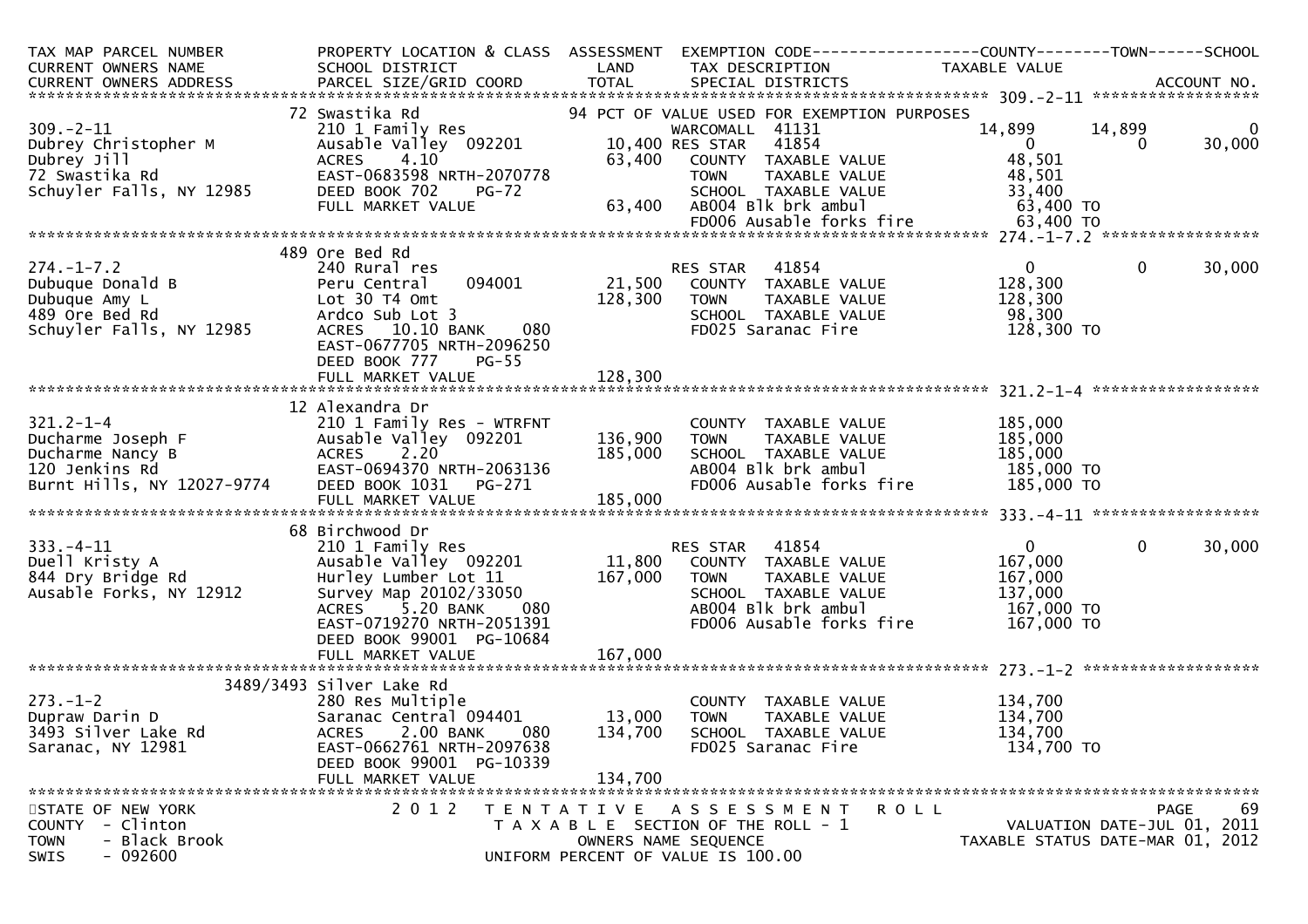| TAX MAP PARCEL NUMBER<br>CURRENT OWNERS NAME<br>CURRENT OWNERS ADDRESS                                                        | PROPERTY LOCATION & CLASS ASSESSMENT<br>SCHOOL DISTRICT<br>PARCEL SIZE/GRID COORD                                                                                               | LAND<br><b>TOTAL</b>      | EXEMPTION CODE-----------------COUNTY-------TOWN------SCHOOL<br>TAX DESCRIPTION<br>SPECIAL DISTRICTS                                                 | TAXABLE VALUE                                                        | ACCOUNT NO.                                                                          |
|-------------------------------------------------------------------------------------------------------------------------------|---------------------------------------------------------------------------------------------------------------------------------------------------------------------------------|---------------------------|------------------------------------------------------------------------------------------------------------------------------------------------------|----------------------------------------------------------------------|--------------------------------------------------------------------------------------|
|                                                                                                                               |                                                                                                                                                                                 |                           |                                                                                                                                                      |                                                                      |                                                                                      |
| $298. - 1 - 7.2$<br>Duprey Harold G<br>423 Laphams Mills Rd<br>Peru, NY 12972-5031                                            | 229 Swastika Rd<br>210 1 Family Res<br>Ausable Valley 092201<br>Lot 30 T3omt<br>2.20<br><b>ACRES</b><br>EAST-0682519 NRTH-2073294<br>DEED BOOK 20031 PG-53280                   | 8,000<br>18,000           | COUNTY TAXABLE VALUE<br>TAXABLE VALUE<br><b>TOWN</b><br>SCHOOL TAXABLE VALUE<br>AB004 Blk brk ambul<br>FD006 Ausable forks fire                      | 18,000<br>18,000<br>18,000<br>18,000 TO<br>18,000 TO                 |                                                                                      |
|                                                                                                                               | FULL MARKET VALUE                                                                                                                                                               | 18,000                    |                                                                                                                                                      |                                                                      |                                                                                      |
|                                                                                                                               |                                                                                                                                                                                 |                           |                                                                                                                                                      |                                                                      |                                                                                      |
|                                                                                                                               | 880 Turnpike Rd                                                                                                                                                                 |                           |                                                                                                                                                      |                                                                      |                                                                                      |
| $308. - 1 - 3.3$<br>Duprey James C<br>880 Turnpike Rd<br>Ausable Forks, NY 12912-9710                                         | 210 1 Family Res<br>Ausable Valley 092201<br>Lot 36 T3omt<br><b>ACRES</b><br>3.20<br>EAST-0668721 NRTH-2066583<br>DEED BOOK 732<br>PG-103<br>FULL MARKET VALUE                  | 9,300<br>85,600<br>85,600 | 41854<br>RES STAR<br>COUNTY TAXABLE VALUE<br>TAXABLE VALUE<br><b>TOWN</b><br>SCHOOL TAXABLE VALUE<br>AB004 Blk brk ambul<br>FD006 Ausable forks fire | $\mathbf{0}$<br>85,600<br>85,600<br>55,600<br>85,600 TO<br>85,600 TO | 30,000<br>$\Omega$                                                                   |
|                                                                                                                               |                                                                                                                                                                                 |                           |                                                                                                                                                      |                                                                      |                                                                                      |
|                                                                                                                               | 1538 Guide Board Rd                                                                                                                                                             |                           |                                                                                                                                                      |                                                                      |                                                                                      |
| $287. - 1 - 10$<br>Duprey Kevin J<br>1534 Guide Board Rd<br>Schyler Falls, NY 12985                                           | 210 1 Family Res<br>094001<br>Peru Central<br>Lot 22 T3omt<br>survey map 2010/233471<br>Survey Map 20122/46078<br>2.64 BANK<br><b>ACRES</b><br>080<br>EAST-0687296 NRTH-2084777 | 8,600<br>143,000          | COUNTY TAXABLE VALUE<br>TAXABLE VALUE<br><b>TOWN</b><br>SCHOOL TAXABLE VALUE<br>FD025 Saranac Fire                                                   | 143,000<br>143,000<br>143,000<br>143,000 TO                          |                                                                                      |
|                                                                                                                               | DEED BOOK 20112 PG-37731                                                                                                                                                        |                           |                                                                                                                                                      |                                                                      |                                                                                      |
|                                                                                                                               | FULL MARKET VALUE                                                                                                                                                               | 143,000                   |                                                                                                                                                      |                                                                      |                                                                                      |
|                                                                                                                               |                                                                                                                                                                                 |                           |                                                                                                                                                      |                                                                      |                                                                                      |
| $308 - 1 - 3.1$<br>Duprey Life Estate Winston R<br>Duprey Life Estate Beverly J<br>880 Turnpike Rd<br>Ausable Forks, NY 12912 | 814 Turnpike Rd<br>240 Rural res<br>Ausable Valley 092201<br>Lot $36$ Omt $T3$<br>ACRES 187.10<br>EAST-0669173 NRTH-2066364<br>DEED BOOK 20061 PG-98836                         | 183,100                   | $CW_10_VET/41152$<br>80,100 SR STAR<br>41834<br>COUNTY TAXABLE VALUE<br>TAXABLE VALUE<br><b>TOWN</b><br>SCHOOL TAXABLE VALUE<br>AB004 Blk brk ambul  | 8,000<br>$\Omega$<br>175,100<br>183,100<br>120,900<br>183,100 TO     | 0<br>0<br>62,200<br>$\mathbf{0}$                                                     |
|                                                                                                                               |                                                                                                                                                                                 |                           |                                                                                                                                                      |                                                                      |                                                                                      |
|                                                                                                                               |                                                                                                                                                                                 |                           |                                                                                                                                                      |                                                                      |                                                                                      |
| $298. - 1 - 7.1$<br>Duprey Phillip<br>Duprey Richard<br>429 Laphams Mills Rd<br>Peru, NY 12972                                | Swastika Rd<br>$322$ Rural vac $>10$<br>Ausable Valley 092201<br>Boundry Line Agreement<br>ACRES 120.20<br>EAST-0680395 NRTH-2073637<br>DEED BOOK 997<br>PG-198                 | 55,500<br>55,500          | COUNTY TAXABLE VALUE<br><b>TOWN</b><br>TAXABLE VALUE<br>SCHOOL TAXABLE VALUE<br>AB004 Blk brk ambul<br>FD006 Ausable forks fire                      | 55,500<br>55,500<br>55,500<br>55,500 TO<br>55,500 TO                 |                                                                                      |
|                                                                                                                               | FULL MARKET VALUE                                                                                                                                                               | 55,500                    |                                                                                                                                                      |                                                                      |                                                                                      |
| STATE OF NEW YORK<br>- Clinton<br><b>COUNTY</b><br>- Black Brook<br><b>TOWN</b><br>$-092600$<br>SWIS                          | 2 0 1 2                                                                                                                                                                         |                           | TENTATIVE ASSESSMENT<br>R O L L<br>T A X A B L E SECTION OF THE ROLL - 1<br>OWNERS NAME SEQUENCE<br>UNIFORM PERCENT OF VALUE IS 100.00               |                                                                      | 70<br><b>PAGE</b><br>VALUATION DATE-JUL 01, 2011<br>TAXABLE STATUS DATE-MAR 01, 2012 |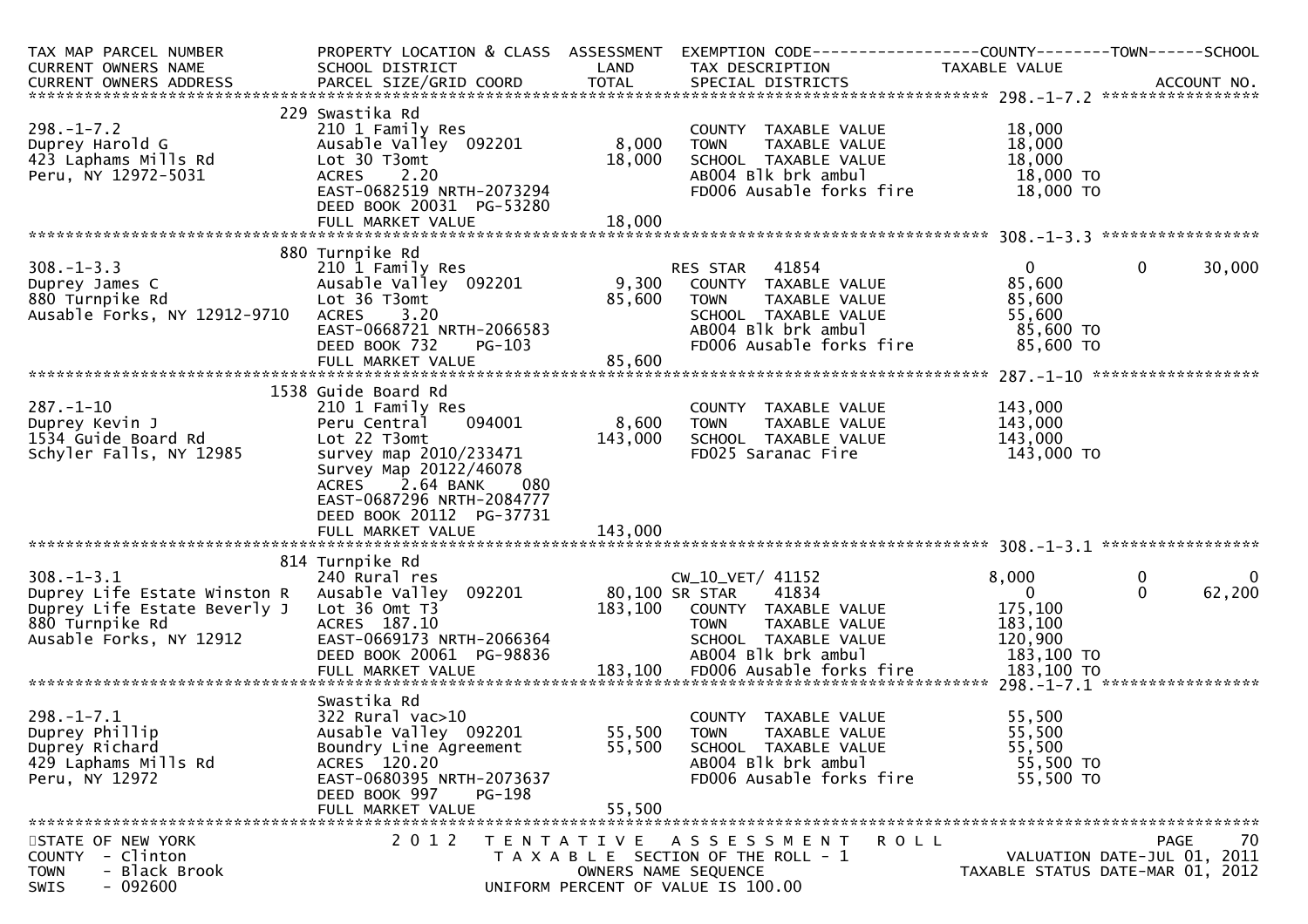| TAX MAP PARCEL NUMBER        |                           |                      | PROPERTY LOCATION & CLASS ASSESSMENT EXEMPTION CODE----------------COUNTY-------TOWN------SCHOOL |                                  |             |             |
|------------------------------|---------------------------|----------------------|--------------------------------------------------------------------------------------------------|----------------------------------|-------------|-------------|
| CURRENT OWNERS NAME          | SCHOOL DISTRICT           | LAND                 | TAX DESCRIPTION                                                                                  | TAXABLE VALUE                    |             |             |
| CURRENT OWNERS ADDRESS       | PARCEL SIZE/GRID COORD    | <b>TOTAL</b>         | SPECIAL DISTRICTS                                                                                |                                  |             | ACCOUNT NO. |
|                              | 1534 Guide Board Rd       |                      |                                                                                                  |                                  |             |             |
| $287. - 1 - 9$               | 240 Rural res             |                      | 41854                                                                                            | $\Omega$                         | $\Omega$    | 30,000      |
| Duprey Randy L               | 094001<br>Peru Central    | 34,000               | RES STAR<br>COUNTY TAXABLE VALUE                                                                 | 120,500                          |             |             |
| Duprey Debra M               | survey map 2010/233471    | 120,500              | <b>TOWN</b><br>TAXABLE VALUE                                                                     | 120,500                          |             |             |
| 1534 Guide Board Rd          | ACRES 39.36               |                      | SCHOOL TAXABLE VALUE                                                                             | 90.500                           |             |             |
| Schuyler Falls, NY 12985     | EAST-0688632 NRTH-2084880 |                      | FD025 Saranac Fire                                                                               | 120,500 TO                       |             |             |
|                              | DEED BOOK 630<br>PG-691   |                      |                                                                                                  |                                  |             |             |
|                              | FULL MARKET VALUE         | 120,500              |                                                                                                  |                                  |             |             |
|                              |                           |                      |                                                                                                  |                                  |             |             |
|                              | 896 Turnpike Rd           |                      |                                                                                                  |                                  |             |             |
| $308. - 1 - 3.2$             | 210 1 Family Res          |                      | 41854<br>RES STAR                                                                                | $\Omega$                         | $\Omega$    | 30,000      |
| Duprey Wayne A               | Ausable Valley 092201     | 8,800                | COUNTY TAXABLE VALUE                                                                             | 112,400                          |             |             |
| Duprey Julie T               | Lot 36 Omt T6             | 112,400              | TAXABLE VALUE<br><b>TOWN</b>                                                                     | 112,400                          |             |             |
| 896 Turnpike Rd              | ACRES 2.80                |                      | SCHOOL TAXABLE VALUE                                                                             | 82,400                           |             |             |
| Ausable Forks, NY 12912      | EAST-0668442 NRTH-2066567 |                      | AB004 Blk brk ambul                                                                              | 112,400 TO                       |             |             |
|                              | DEED BOOK 732<br>PG-106   |                      | FD006 Ausable forks fire                                                                         | 112,400 TO                       |             |             |
|                              | FULL MARKET VALUE         | 112,400              |                                                                                                  |                                  |             |             |
|                              |                           |                      |                                                                                                  |                                  |             |             |
|                              | 145 Little Tor Rd         |                      |                                                                                                  |                                  |             |             |
| $338. - 2 - 1$               | 260 Seasonal res          |                      | COUNTY TAXABLE VALUE                                                                             | 189,800                          |             |             |
| Durning-Hammond Steven C     | Ausable Valley 092201     | 138,300              | TOWN<br>TAXABLE VALUE                                                                            | 189,800                          |             |             |
| Durning Dawn C               | ACRES 412.00              | 189,800              | SCHOOL TAXABLE VALUE                                                                             | 189,800                          |             |             |
| 32 Railroad St               | EAST-0670999 NRTH-2044407 |                      | AB004 Blk brk ambul                                                                              | 189,800 TO                       |             |             |
| Holliston, MA 01746          | DEED BOOK 20031 PG-64848  |                      | FD006 Ausable forks fire                                                                         | 189,800 TO                       |             |             |
|                              |                           |                      |                                                                                                  |                                  |             |             |
|                              |                           |                      |                                                                                                  |                                  |             |             |
|                              | 5427 Rt 3                 |                      |                                                                                                  |                                  |             |             |
| $272. - 1 - 24.2$            | 210 1 Family Res          |                      | RES STAR 41854                                                                                   | $\Omega$                         | $\Omega$    | 30,000      |
| Duval Gaylord D              | Saranac Central 094401    | 7,600                | COUNTY TAXABLE VALUE                                                                             | 96,100                           |             |             |
| Duval Jamie Ann              | Lot 71 T4omt              | 96,100               | <b>TOWN</b><br>TAXABLE VALUE                                                                     | 96,100                           |             |             |
| 5427 Rt 3                    | <b>ACRES</b><br>1.91      |                      | SCHOOL TAXABLE VALUE                                                                             | 66,100                           |             |             |
| Saranac, NY 12981            | EAST-0649858 NRTH-2096452 |                      | FD025 Saranac Fire                                                                               | 96,100 TO                        |             |             |
|                              | DEED BOOK 838<br>PG-147   |                      |                                                                                                  |                                  |             |             |
|                              | FULL MARKET VALUE         | 96,100               |                                                                                                  |                                  |             |             |
|                              |                           |                      |                                                                                                  |                                  |             |             |
|                              | Ore Bed Rd                |                      |                                                                                                  |                                  |             |             |
| $263. -2 - 7$                | 910 Priv forest           |                      | COUNTY TAXABLE VALUE                                                                             | 35,100                           |             |             |
| Duval Gregg W                | Saranac Central 094401    | 35,100               | TAXABLE VALUE<br><b>TOWN</b>                                                                     | 35,100                           |             |             |
| Duval Michelle L             | ACRES 63.50 BANK          | 35,100               | SCHOOL TAXABLE VALUE                                                                             | 35,100                           |             |             |
| 1315 Strackville Rd          | EAST-0677007 NRTH-2099997 |                      | FD025 Saranac Fire                                                                               | 35,100 TO                        |             |             |
| Saranac, NY 12981            | DEED BOOK 20031 PG-52712  |                      |                                                                                                  |                                  |             |             |
|                              | FULL MARKET VALUE         | 35,100               |                                                                                                  |                                  |             |             |
| STATE OF NEW YORK            | 2 0 1 2                   |                      | TENTATIVE ASSESSMENT<br><b>ROLL</b>                                                              |                                  | <b>PAGE</b> | 71          |
| COUNTY - Clinton             |                           |                      | T A X A B L E SECTION OF THE ROLL - 1                                                            | VALUATION DATE-JUL 01, 2011      |             |             |
| <b>TOWN</b><br>- Black Brook |                           | OWNERS NAME SEQUENCE |                                                                                                  | TAXABLE STATUS DATE-MAR 01, 2012 |             |             |
| <b>SWIS</b><br>- 092600      |                           |                      | UNIFORM PERCENT OF VALUE IS 100.00                                                               |                                  |             |             |
|                              |                           |                      |                                                                                                  |                                  |             |             |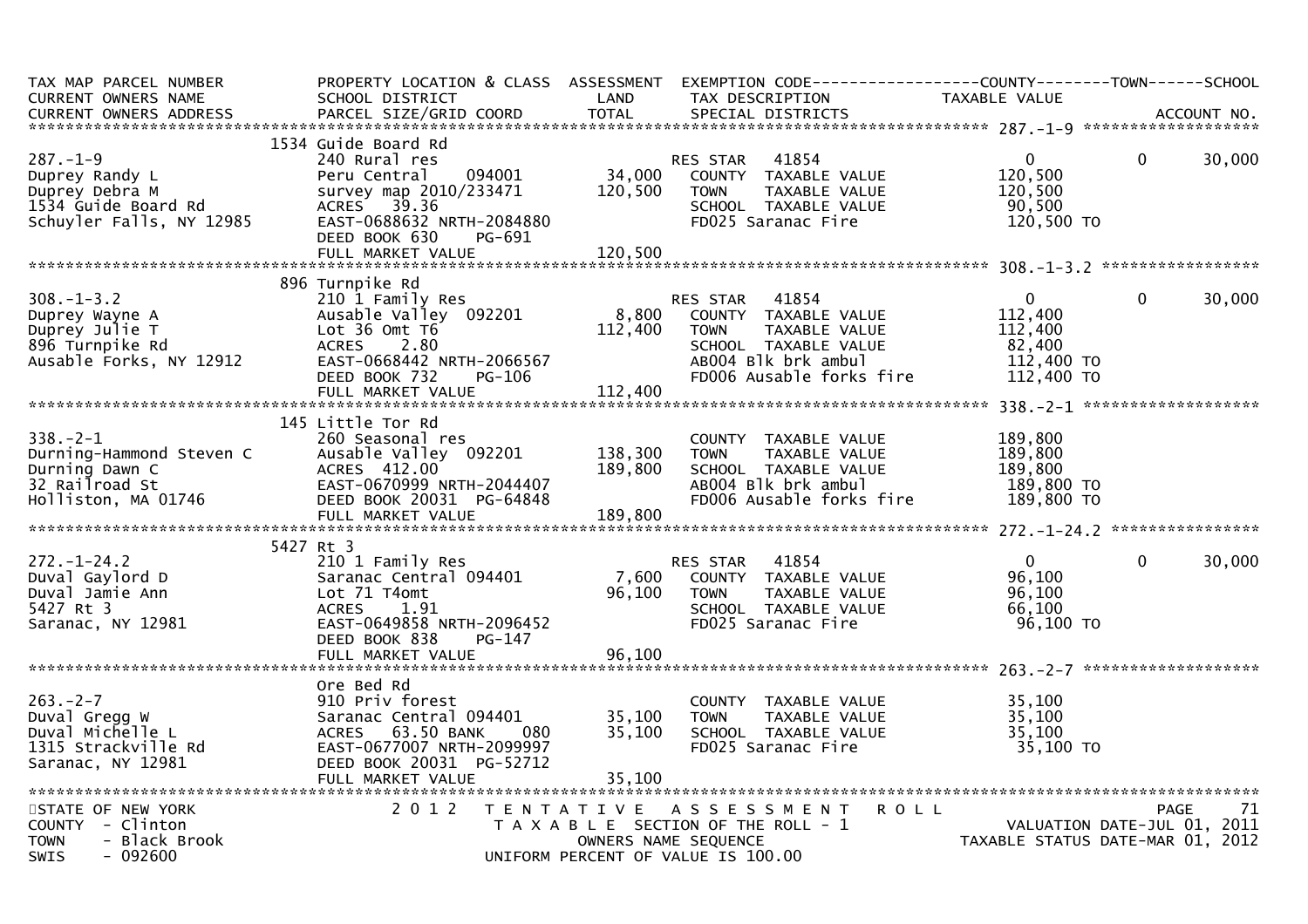| TAX MAP PARCEL NUMBER<br>CURRENT OWNERS NAME<br>CURRENT OWNERS ADDRESS                                          | SCHOOL DISTRICT                                                                                                                                                                    | LAND                               | TAX DESCRIPTION                                                                                                                                          | PROPERTY LOCATION & CLASS ASSESSMENT EXEMPTION CODE----------------COUNTY-------TOWN------SCHOOL<br>TAXABLE VALUE |
|-----------------------------------------------------------------------------------------------------------------|------------------------------------------------------------------------------------------------------------------------------------------------------------------------------------|------------------------------------|----------------------------------------------------------------------------------------------------------------------------------------------------------|-------------------------------------------------------------------------------------------------------------------|
|                                                                                                                 | 1439 Guide Board Rd                                                                                                                                                                |                                    |                                                                                                                                                          |                                                                                                                   |
| $287. - 1 - 13$<br>Duval James C<br>Garren-Duval Angelique M<br>1439 Guide Board Rd<br>Schuyler Falls, NY 12985 | 240 Rural res<br>094001<br>Peru Central<br>ACRES 127.00<br>EAST-0685889 NRTH-2081306<br>DEED BOOK 20001 PG-19012<br>FULL MARKET VALUE                                              | 54,300<br>124,000<br>124,000       | 41854<br>RES STAR<br>COUNTY TAXABLE VALUE<br><b>TOWN</b><br>TAXABLE VALUE<br>SCHOOL TAXABLE VALUE<br>FD025 Saranac Fire                                  | $\overline{0}$<br>$\overline{0}$<br>30,000<br>124,000<br>124,000<br>94,000<br>124,000 TO                          |
|                                                                                                                 |                                                                                                                                                                                    |                                    |                                                                                                                                                          |                                                                                                                   |
| $287. - 1 - 21$<br>Duval James C<br>Duval Angelique M<br>1439 Guide Board Rd<br>Schuyler Falls, NY 12985        | Guide Board Rd<br>311 Res vac land<br>094001<br>Peru Central<br>FRNT 100.00 DPTH 100.00<br>EAST-0686849 NRTH-2085611<br>DEED BOOK 20072 PG-10645<br>FULL MARKET VALUE              | 3,800<br>3,800<br>3,800            | COUNTY TAXABLE VALUE<br><b>TOWN</b><br>TAXABLE VALUE<br>SCHOOL TAXABLE VALUE<br>FD025 Saranac Fire                                                       | 3,800<br>3,800<br>3,800<br>3,800 TO                                                                               |
|                                                                                                                 |                                                                                                                                                                                    |                                    |                                                                                                                                                          | *******************                                                                                               |
| $271. - 1 - 5$<br>Ebbs Andrew<br>Ebbs Sarah<br>575 Moore St<br>Albion, NY 14411                                 | 5668 Rt 3<br>210 1 Family Res<br>Saranac Central 094401<br><b>ACRES</b><br>2.00<br>EAST-0643961 NRTH-2094241<br>DEED BOOK 20112 PG-40627<br>FULL MARKET VALUE                      | 15,500<br>45,000<br>45,000         | COUNTY TAXABLE VALUE<br><b>TOWN</b><br>TAXABLE VALUE<br>SCHOOL TAXABLE VALUE<br>FD025 Saranac Fire                                                       | 45,000<br>45,000<br>45,000<br>45,000 TO                                                                           |
|                                                                                                                 | 1665 Guide Board Rd                                                                                                                                                                |                                    |                                                                                                                                                          |                                                                                                                   |
| $287. - 1 - 19$<br>Eccleston Robert<br>Eccleston Linda<br>101 Greenbriar Ct<br>Williamsburg, VA 23185           | 240 Rural res<br>094001<br>Peru Central<br>ACRES 45.00<br>EAST-0685156 NRTH-2087349<br>DEED BOOK 627<br>PG-861                                                                     | 35,700<br>123,800                  | COUNTY TAXABLE VALUE<br>TAXABLE VALUE<br><b>TOWN</b><br>SCHOOL TAXABLE VALUE<br>FD025 Saranac Fire                                                       | 123,800<br>123,800<br>123,800<br>123,800 TO                                                                       |
|                                                                                                                 |                                                                                                                                                                                    |                                    |                                                                                                                                                          |                                                                                                                   |
| $342.3 - 2 - 7$<br>Egas Eric<br>Egas Carolyn<br>PO Box 129<br>Vieques, PR 00765                                 | 51 Palmer St<br>210 1 Family Res<br>Ausable Valley 092201<br>Lot 166 Maules<br>FRNT 58.00 DPTH 104.80<br>EAST-0708796 NRTH-2045208<br>DEED BOOK 20072 PG-1894<br>FULL MARKET VALUE | 2,400<br>37,600<br>37,600          | COUNTY TAXABLE VALUE<br><b>TOWN</b><br>TAXABLE VALUE<br>SCHOOL TAXABLE VALUE<br>AB004 Blk brk ambul<br>FD006 Ausable forks fire<br>SW019 Black brook swr | 37,600<br>37,600<br>37,600<br>37,600 TO<br>37,600 TO<br>37,600 ТО М                                               |
| STATE OF NEW YORK<br><b>COUNTY</b><br>- Clinton<br>- Black Brook<br><b>TOWN</b><br>- 092600<br>SWIS             | 2 0 1 2                                                                                                                                                                            | OWNERS NAME SEQUENCE               | TENTATIVE ASSESSMENT<br>T A X A B L E SECTION OF THE ROLL - 1<br>UNIFORM PERCENT OF VALUE IS 100.00                                                      | 72<br><b>ROLL</b><br>PAGE<br>VALUATION DATE-JUL 01, 2011<br>TAXABLE STATUS DATE-MAR 01, 2012                      |
| TAX MAP PARCEL NUMBER<br><b>CURRENT OWNERS NAME</b><br>CURRENT OWNERS ADDRESS                                   | PROPERTY LOCATION & CLASS<br>SCHOOL DISTRICT<br>PARCEL SIZE/GRID COORD                                                                                                             | ASSESSMENT<br>LAND<br><b>TOTAL</b> | TAX DESCRIPTION<br>SPECIAL DISTRICTS                                                                                                                     | TAXABLE VALUE<br>ACCOUNT NO.                                                                                      |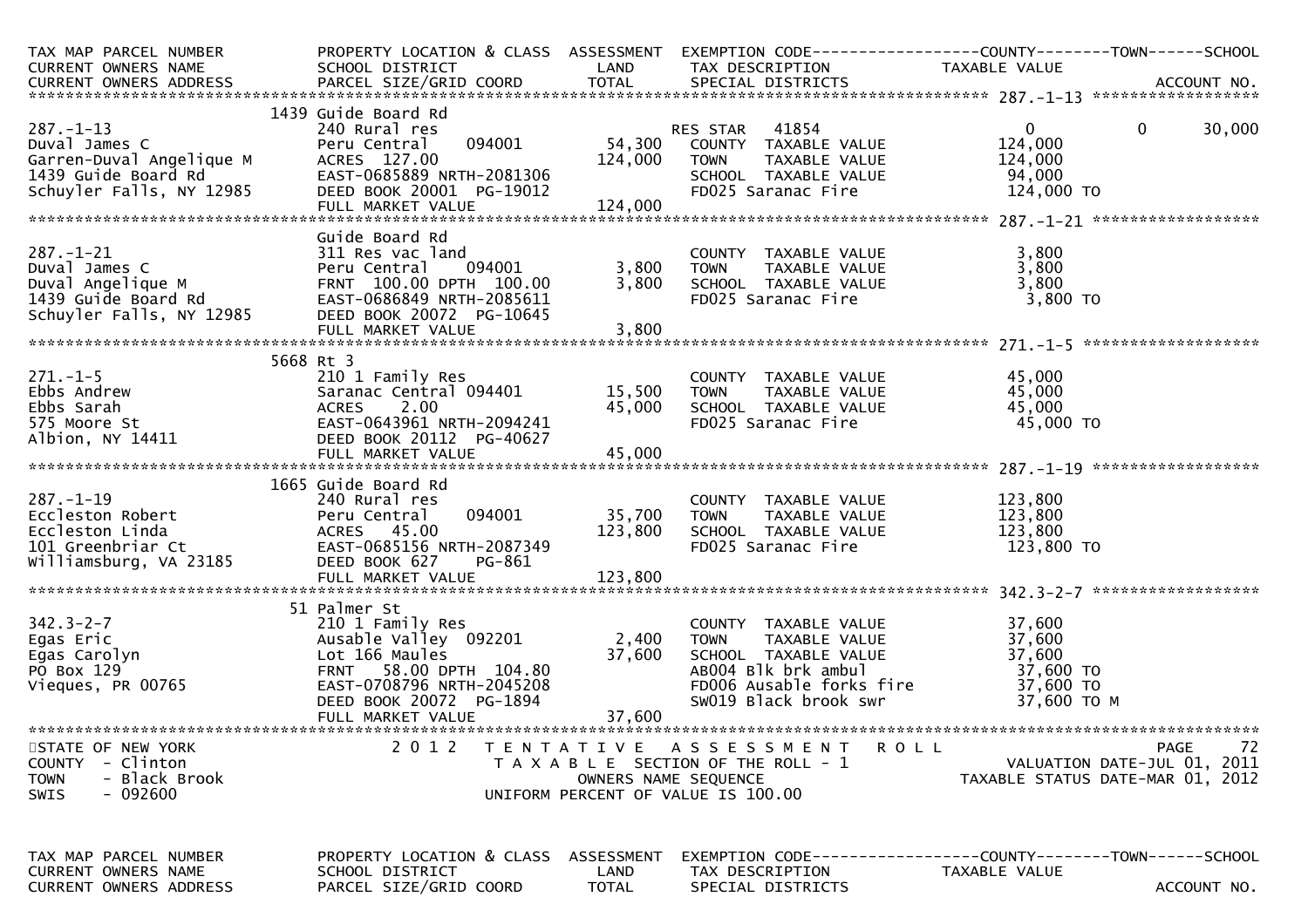|                               | 1535 Guide Board Rd                  |                                    |                                                                     |               |                                  |
|-------------------------------|--------------------------------------|------------------------------------|---------------------------------------------------------------------|---------------|----------------------------------|
| $287. - 1 - 17.1$             | 240 Rural res                        |                                    | 41854<br>RES STAR                                                   | $\mathbf{0}$  | $\mathbf{0}$<br>30,000           |
| Eggleston Todd                | 094001<br>Peru Central               | 17,800                             | COUNTY TAXABLE VALUE                                                | 94,300        |                                  |
|                               | ACRES 10.00 BANK<br>080              |                                    |                                                                     |               |                                  |
| Eggleston Darlene             |                                      | 94,300                             | TAXABLE VALUE<br>TOWN                                               | 94,300        |                                  |
| 1535 Guide Board Rd           | EAST-0686273 NRTH-2084370            |                                    | SCHOOL TAXABLE VALUE                                                | 64,300        |                                  |
| Schuyler Falls, NY 12985      | DEED BOOK 1039 PG-63                 |                                    | FD025 Saranac Fire                                                  | 94,300 TO     |                                  |
|                               | FULL MARKET VALUE                    | 94,300                             |                                                                     |               |                                  |
|                               |                                      |                                    |                                                                     |               |                                  |
|                               | 82 Narrows Rd                        |                                    |                                                                     |               |                                  |
| $321.4 - 1 - 15$              | 270 Mfg housing - WTRFNT             |                                    | COUNTY TAXABLE VALUE                                                | 182,700       |                                  |
|                               |                                      |                                    |                                                                     |               |                                  |
| Eisenhauer Robert F           | Ausable Valley 092201                | 128,800                            | TAXABLE VALUE<br><b>TOWN</b>                                        | 182,700       |                                  |
| 11284 Warm Wind Way           | Lot 58 T3 Omt                        | 182,700                            | SCHOOL TAXABLE VALUE                                                | 182,700       |                                  |
| Weeki Wachee, FL 34613        | FRNT 158.50 DPTH 234.40              |                                    | AB004 Blk brk ambul                                                 | 182,700 TO    |                                  |
|                               | EAST-0693364 NRTH-2058960            |                                    | FD006 Ausable forks fire                                            | 182,700 TO    |                                  |
|                               | DEED BOOK 20082 PG-16402             |                                    |                                                                     |               |                                  |
|                               | FULL MARKET VALUE                    | 182,700                            |                                                                     |               |                                  |
|                               |                                      |                                    |                                                                     |               |                                  |
|                               |                                      |                                    |                                                                     |               |                                  |
|                               | 7 Laundry Ln                         |                                    |                                                                     |               |                                  |
| $307.2 - 1 - 21$              | 260 Seasonal res - WTRFNT            |                                    | COUNTY TAXABLE VALUE                                                | 243,000       |                                  |
| Elfers Robert                 | Ausable Valley 092201                | 160,000                            | <b>TOWN</b><br>TAXABLE VALUE                                        | 243,000       |                                  |
| Elfers Melissa                | FRNT 82.50 DPTH 190.00               | 243,000                            | SCHOOL TAXABLE VALUE                                                | 243,000       |                                  |
| 25 Glen Gray Rd               | EAST-0656656 NRTH-2071116            |                                    | AB004 Blk brk ambul                                                 | 243,000 TO    |                                  |
| Oakland, NJ 07436             | DEED BOOK 20082 PG-12617             |                                    | FD006 Ausable forks fire                                            | 243,000 TO    |                                  |
|                               |                                      |                                    |                                                                     |               |                                  |
|                               | FULL MARKET VALUE                    | 243,000                            |                                                                     |               |                                  |
|                               |                                      |                                    |                                                                     |               |                                  |
|                               | 138 Golf Course Rd                   |                                    |                                                                     |               |                                  |
| $342. - 1 - 6.2$              | 270 Mfg housing                      |                                    | WARNONALL 41121                                                     | 5,250         | 5,250<br>$\Omega$                |
| Estes Donald E                | Ausable Valley 092201                | 4,400 RES STAR                     | 41854                                                               | $\Omega$      | 30,000<br>0                      |
| Estes Carol A                 | Lot 167 Maules                       | 35,000                             | COUNTY TAXABLE VALUE                                                | 29,750        |                                  |
| 138 Golf Course Rd            | FRNT 125.00 DPTH 120.00              |                                    | <b>TOWN</b><br>TAXABLE VALUE                                        | 29,750        |                                  |
|                               |                                      |                                    |                                                                     |               |                                  |
| Ausable Forks, NY 12912       | EAST-0709904 NRTH-2047982            |                                    | SCHOOL TAXABLE VALUE                                                | 5,000         |                                  |
|                               | DEED BOOK 610<br>PG-245              |                                    | AB004 Blk brk ambul                                                 | 35,000 TO     |                                  |
|                               | FULL MARKET VALUE                    |                                    | 35,000 FD006 Ausable forks fire                                     | 35,000 TO     |                                  |
|                               |                                      |                                    |                                                                     |               |                                  |
|                               | Ore Bed Rd                           |                                    |                                                                     |               |                                  |
| $263 - 2 - 21$                | $314$ Rural vac< $10$                |                                    | COUNTY TAXABLE VALUE                                                | 13,100        |                                  |
| Facteau Annette S             | Saranac Central 094401               | 13,100                             | TAXABLE VALUE<br><b>TOWN</b>                                        | 13,100        |                                  |
|                               |                                      |                                    |                                                                     |               |                                  |
| 60 Lynde St                   | 6.30<br><b>ACRES</b>                 | 13,100                             | SCHOOL TAXABLE VALUE                                                | 13,100        |                                  |
| Plattsburgh, NY 12901         | EAST-0675159 NRTH-2097853            |                                    | FD025 Saranac Fire                                                  | 13,100 TO     |                                  |
|                               | PG-541<br>DEED BOOK 644              |                                    |                                                                     |               |                                  |
|                               |                                      |                                    |                                                                     |               |                                  |
|                               |                                      |                                    |                                                                     |               |                                  |
| STATE OF NEW YORK             | 2 0 1 2                              |                                    | TENTATIVE ASSESSMENT<br>R O L L                                     |               | 73<br>PAGE                       |
| COUNTY - Clinton              |                                      |                                    | T A X A B L E SECTION OF THE ROLL - 1                               |               | VALUATION DATE-JUL 01, 2011      |
|                               |                                      |                                    |                                                                     |               |                                  |
| <b>TOWN</b><br>- Black Brook  |                                      | OWNERS NAME SEQUENCE               |                                                                     |               | TAXABLE STATUS DATE-MAR 01, 2012 |
| $-092600$<br>SWIS             |                                      | UNIFORM PERCENT OF VALUE IS 100.00 |                                                                     |               |                                  |
|                               |                                      |                                    |                                                                     |               |                                  |
|                               |                                      |                                    |                                                                     |               |                                  |
|                               |                                      |                                    |                                                                     |               |                                  |
| TAX MAP PARCEL NUMBER         | PROPERTY LOCATION & CLASS ASSESSMENT |                                    | EXEMPTION        CODE-----------------COUNTY-------TOWN------SCHOOL |               |                                  |
| <b>CURRENT OWNERS NAME</b>    | SCHOOL DISTRICT                      | LAND                               | TAX DESCRIPTION                                                     | TAXABLE VALUE |                                  |
|                               |                                      | <b>TOTAL</b>                       |                                                                     |               |                                  |
| <b>CURRENT OWNERS ADDRESS</b> | PARCEL SIZE/GRID COORD               |                                    | SPECIAL DISTRICTS                                                   |               | ACCOUNT NO.                      |
|                               |                                      |                                    |                                                                     |               |                                  |
|                               | 233 Ore Bed Rd                       |                                    |                                                                     |               |                                  |
| $275. - 1 - 1.2$              | 210 1 Family Res                     |                                    | 41854<br>RES STAR                                                   | 0             | $\mathbf 0$<br>30,000            |
|                               |                                      |                                    |                                                                     |               |                                  |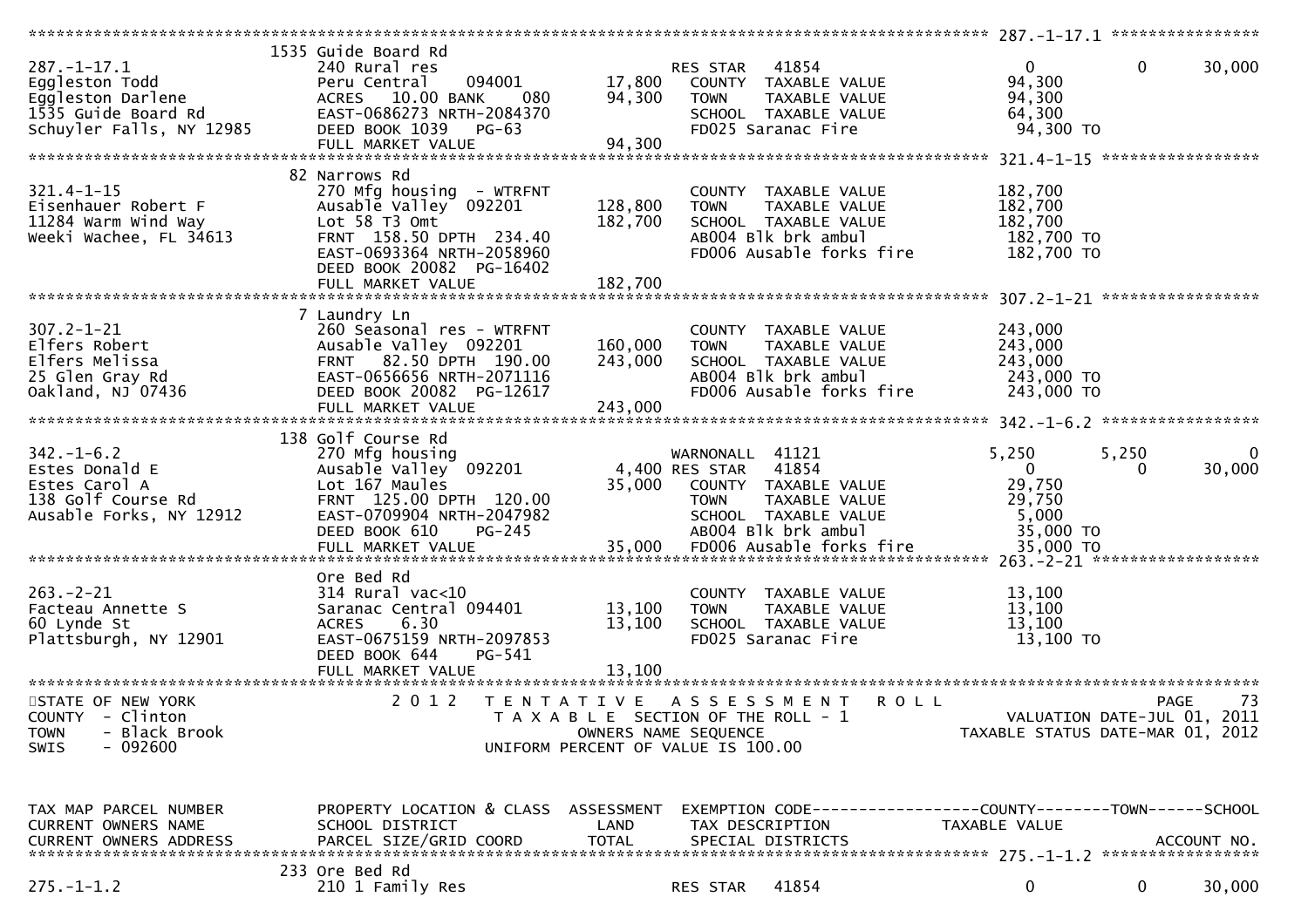| Facteau Linda E<br>233 Ore Bed Rd<br>Schuyler Falls, NY 12985-9731                                                                      | 094001<br>Peru Central<br>11 T3omt<br>6.60<br><b>ACRES</b><br>EAST-0684430 NRTH-2096524<br>DEED BOOK 982<br><b>PG-298</b>                                         | 13,500<br>72,400           | COUNTY TAXABLE VALUE<br>TAXABLE VALUE<br>TOWN<br>SCHOOL TAXABLE VALUE<br>FD025 Saranac Fire                                                                                                                                | 72,400<br>72,400<br>42,400<br>72,400 TO                                            |                                                                                      |
|-----------------------------------------------------------------------------------------------------------------------------------------|-------------------------------------------------------------------------------------------------------------------------------------------------------------------|----------------------------|----------------------------------------------------------------------------------------------------------------------------------------------------------------------------------------------------------------------------|------------------------------------------------------------------------------------|--------------------------------------------------------------------------------------|
|                                                                                                                                         | FULL MARKET VALUE                                                                                                                                                 | 72,400                     |                                                                                                                                                                                                                            |                                                                                    |                                                                                      |
|                                                                                                                                         | 21 Silver Lake Rd                                                                                                                                                 |                            |                                                                                                                                                                                                                            |                                                                                    | ***************                                                                      |
| $341.2 - 1 - 18.1$<br>Falletta James D<br>Falletta Julie A<br>PO Box 994<br>Ausable Forks, NY 12912                                     | 240 Rural res<br>Ausable Valley 092201<br>Survey Map 20072 / 09259<br>ACRES 20.82 BANK<br>080<br>EAST-0706469 NRTH-2045163<br>DEED BOOK 20102 PG-36604            | 31,700<br>235,400          | 41854<br><b>RES STAR</b><br>COUNTY TAXABLE VALUE<br><b>TOWN</b><br>TAXABLE VALUE<br>SCHOOL TAXABLE VALUE<br>AB004 Blk brk ambul<br>FD006 Ausable forks fire                                                                | $\overline{0}$<br>235,400<br>235,400<br>205,400<br>235,400 TO<br>235,400 TO        | $\mathbf{0}$<br>30,000                                                               |
|                                                                                                                                         | FULL MARKET VALUE                                                                                                                                                 | 235,400                    |                                                                                                                                                                                                                            |                                                                                    |                                                                                      |
| $298. - 1 - 3$<br>Faro Thomas J<br>263 Swastika Rd<br>Schuyler Falls, NY 12985                                                          | 263 Swastika Rd<br>270 Mfg housing<br>Ausable Valley 092201<br>6.00<br><b>ACRES</b><br>EAST-0681809 NRTH-2074373<br>DEED BOOK 20041 PG-76596<br>FULL MARKET VALUE | 12,800<br>50,000<br>50,000 | 41854<br>RES STAR<br>COUNTY TAXABLE VALUE<br>TAXABLE VALUE<br>TOWN<br>SCHOOL TAXABLE VALUE<br>AB004 Blk brk ambul<br>FD006 Ausable forks fire                                                                              | $\mathbf{0}$<br>50,000<br>50,000<br>20,000<br>50,000 TO<br>50,000 TO               | $\mathbf 0$<br>30,000                                                                |
|                                                                                                                                         |                                                                                                                                                                   |                            |                                                                                                                                                                                                                            |                                                                                    |                                                                                      |
| $287. -1 - 3.1$<br>Farquharson Life Use Noreen B Peru Central<br>Farquharson Scott A<br>1652 Guide Board Rd<br>Schuyler Falls, NY 12985 | 1652 Guide Board Rd<br>240 Rural res<br>094001<br>ACRES 57.70<br>EAST-0688140 NRTH-2087684<br>DEED BOOK 20072 PG-11669<br>FULL MARKET VALUE                       | 77,000                     | 59 PCT OF VALUE USED FOR EXEMPTION PURPOSES<br>WARNONALL 41121<br>38,200 AGED - ALL 41800<br>77,000 SR STAR<br>41834<br>COUNTY TAXABLE VALUE<br><b>TOWN</b><br>TAXABLE VALUE<br>SCHOOL TAXABLE VALUE<br>FD025 Saranac Fire | 6,815<br>19,308<br>$\overline{0}$<br>50,877<br>50,877<br>$\mathbf{0}$<br>77,000 TO | 6,815<br>0<br>22,715<br>19,308<br>54,285<br>$\Omega$                                 |
|                                                                                                                                         |                                                                                                                                                                   |                            |                                                                                                                                                                                                                            |                                                                                    |                                                                                      |
| $287. - 1 - 3.2$<br>Farquharson Scott A<br>6832 Rt 22<br>Plattsburgh, NY 12901-4914                                                     | 1668 Guide Board Rd<br>210 1 Family Res<br>094001<br>Peru Central<br>Lot 13 T3omt<br>FRNT 208.71 DPTH 183.96<br>080<br><b>BANK</b>                                | 6,500<br>80,300            | COUNTY TAXABLE VALUE<br>TAXABLE VALUE<br><b>TOWN</b><br>SCHOOL TAXABLE VALUE<br>FD025 Saranac Fire                                                                                                                         | 80,300<br>80,300<br>80,300<br>80,300 TO                                            |                                                                                      |
|                                                                                                                                         | EAST-0686490 NRTH-2087784<br>DEED BOOK 99001 PG-17059<br>FULL MARKET VALUE                                                                                        | 80,300                     |                                                                                                                                                                                                                            |                                                                                    |                                                                                      |
| STATE OF NEW YORK<br>COUNTY - Clinton<br><b>TOWN</b><br>- Black Brook<br>- 092600<br><b>SWIS</b>                                        | 2 0 1 2                                                                                                                                                           | T E N T A T I V E          | A S S E S S M E N T<br>T A X A B L E SECTION OF THE ROLL - 1<br>OWNERS NAME SEQUENCE<br>UNIFORM PERCENT OF VALUE IS 100.00                                                                                                 | ROLL                                                                               | 74<br><b>PAGE</b><br>VALUATION DATE-JUL 01, 2011<br>TAXABLE STATUS DATE-MAR 01, 2012 |
| TAX MAP PARCEL NUMBER<br>CURRENT OWNERS NAME<br><b>CURRENT OWNERS ADDRESS</b>                                                           | PROPERTY LOCATION & CLASS ASSESSMENT<br>SCHOOL DISTRICT<br>PARCEL SIZE/GRID COORD                                                                                 | LAND<br><b>TOTAL</b>       | EXEMPTION        CODE-----------------COUNTY-------TOWN------SCHOOL<br>TAX DESCRIPTION<br>SPECIAL DISTRICTS                                                                                                                | TAXABLE VALUE                                                                      | ACCOUNT NO.                                                                          |
| $284. -1 - 5.8$                                                                                                                         | 3138 Silver Lake Rd<br>210 1 Family Res                                                                                                                           |                            | COUNTY TAXABLE VALUE                                                                                                                                                                                                       | 57,300                                                                             |                                                                                      |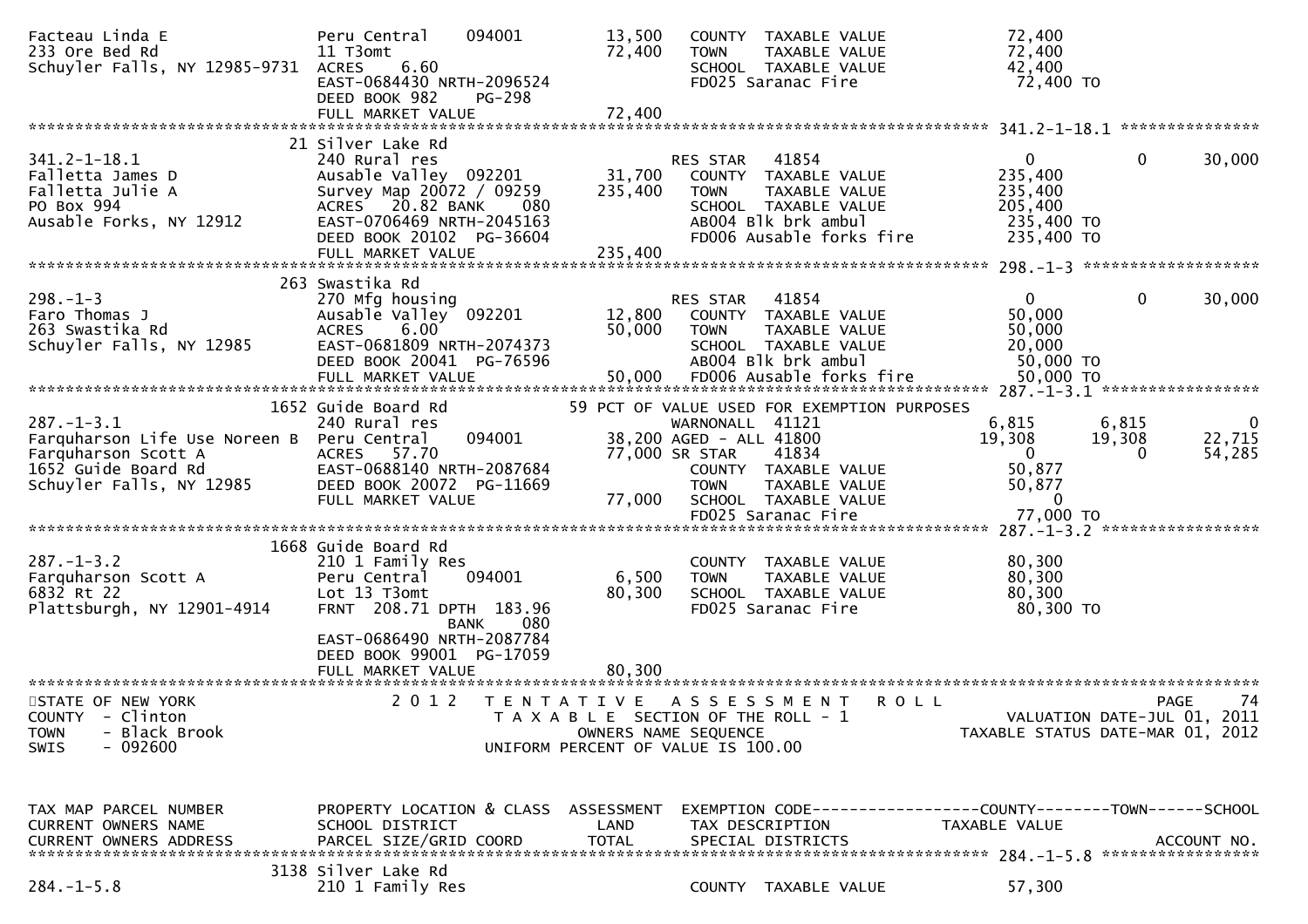| Fego Daniel<br>Fego Kelly<br>50 Londonderry Ln<br>Somers, NY 10589                                 | Saranac Central 094401<br>Lot $#3$ T3omt<br>FRNT 156.00 DPTH 220.00<br>EAST-0659208 NRTH-2089583<br>DEED BOOK 20062 PG-403                                                            | 11,700<br>57,300                                                                                    | <b>TOWN</b>                   | TAXABLE VALUE<br>SCHOOL TAXABLE VALUE<br>FD025 Saranac Fire                                                                                    | 57,300<br>57,300<br>57,300 TO                                                   |              |             |
|----------------------------------------------------------------------------------------------------|---------------------------------------------------------------------------------------------------------------------------------------------------------------------------------------|-----------------------------------------------------------------------------------------------------|-------------------------------|------------------------------------------------------------------------------------------------------------------------------------------------|---------------------------------------------------------------------------------|--------------|-------------|
|                                                                                                    |                                                                                                                                                                                       |                                                                                                     |                               |                                                                                                                                                |                                                                                 |              |             |
|                                                                                                    | 102 Birchwood Dr                                                                                                                                                                      |                                                                                                     |                               |                                                                                                                                                |                                                                                 |              |             |
| $333. -4 - 8$<br>Fenn John Michael<br>102 Birchwood Dr<br>Ausable Forks, NY 12912                  | 210 1 Family Res<br>Ausable Valley 092201<br>Hurley Lumber Lot 8<br>5.20<br>ACRES<br>EAST-0719391 NRTH-2052309<br>DEED BOOK 927<br>PG-176                                             | 35,300                                                                                              | RES STAR 41854                | RES STAR 41854<br>11,800 COUNTY TAXABLE VALUE<br>TOWN TAXABLE VALUE<br>SCHOOL TAXABLE VALUE<br>AB004 Blk brk ambul<br>FD006 Ausable forks fire | 0<br>35,300<br>35,300<br>5,300<br>35,300 TO<br>35,300 TO                        | $\mathbf{0}$ | 30,000      |
|                                                                                                    |                                                                                                                                                                                       |                                                                                                     |                               |                                                                                                                                                |                                                                                 |              |             |
|                                                                                                    | 21 Birchwood Dr                                                                                                                                                                       |                                                                                                     |                               |                                                                                                                                                |                                                                                 |              |             |
| $333. -4 -4$<br>Finnegan Iris<br>Moody Manning Greta<br>21 Birchwood Dr<br>Ausable Forks, NY 12912 | 210 1 Family Res<br>Ausable Valley 092201<br>Hurley Lumber Lot #4<br>ACRES 5.00<br>EAST-0718798 NRTH-2052196<br>DEED BOOK 20061 PG-94981                                              | 11,500<br>93,200                                                                                    | RES STAR 41854<br><b>TOWN</b> | COUNTY TAXABLE VALUE<br>TAXABLE VALUE<br>SCHOOL TAXABLE VALUE<br>ABOO4 Blk brk ambul<br>FD006 Ausable forks fire                               | $\mathbf{0}$<br>93,200<br>93,200<br>63,200<br>93,200 TO<br>93,200 TO            | $\mathbf 0$  | 30,000      |
|                                                                                                    |                                                                                                                                                                                       |                                                                                                     |                               |                                                                                                                                                |                                                                                 |              |             |
| $307.2 - 1 - 3$<br>Fisher Janet<br>33 County Rd 4267<br>Dayton, TX 77535                           | Union Falls Rd<br>311 Res vac land<br>Ausable Valley 092201<br>FRNT 50.00 DPTH 240.00<br>EAST-0655030 NRTH-2071325<br>DEED BOOK 567 PG-161                                            | 3,100                                                                                               | 3,100 TOWN                    | COUNTY TAXABLE VALUE<br>TAXABLE VALUE<br>SCHOOL TAXABLE VALUE<br>AB004 Blk brk ambul<br>FD006 Ausable forks fire                               | 3,100<br>3,100<br>3,100<br>3,100 TO<br>$3,100$ TO                               |              |             |
|                                                                                                    |                                                                                                                                                                                       |                                                                                                     |                               |                                                                                                                                                |                                                                                 |              |             |
| $263. -2 - 15.22$<br>Fittin Timothy<br>Fittin Brenda<br>1065 Strackville Rd<br>Saranac, NY 12981   | 1065 Strackville Rd<br>210 1 Family Res<br>Saranac Central 094401<br>Lot 12 T4 Omt<br><b>ACRES</b><br>4.30 BANK<br>860<br>EAST-0682902 NRTH-2102302<br><b>PG-152</b><br>DEED BOOK 893 | 89,400                                                                                              | RES STAR 41854<br>TOWN        | 10,600 COUNTY TAXABLE VALUE<br>TAXABLE VALUE<br>SCHOOL TAXABLE VALUE<br>FD025 Saranac Fire                                                     | $\overline{0}$<br>89,400<br>89,400<br>59,400<br>89,400 TO                       | $\mathbf{0}$ | 30,000      |
| STATE OF NEW YORK                                                                                  | 2 0 1 2                                                                                                                                                                               |                                                                                                     |                               | TENTATIVE ASSESSMENT ROLL                                                                                                                      |                                                                                 |              | -75<br>PAGE |
| COUNTY - Clinton<br>- Black Brook<br><b>TOWN</b><br>$-092600$<br><b>SWIS</b>                       |                                                                                                                                                                                       | T A X A B L E SECTION OF THE ROLL - 1<br>OWNERS NAME SEQUENCE<br>UNIFORM PERCENT OF VALUE IS 100.00 |                               |                                                                                                                                                | VALUATION DATE-JUL 01, 2011<br>TAXABLE STATUS DATE-MAR 01, 2012                 |              |             |
|                                                                                                    |                                                                                                                                                                                       |                                                                                                     |                               |                                                                                                                                                |                                                                                 |              |             |
| TAX MAP PARCEL NUMBER<br>CURRENT OWNERS NAME<br><b>CURRENT OWNERS ADDRESS</b>                      | PROPERTY LOCATION & CLASS ASSESSMENT<br>SCHOOL DISTRICT<br>PARCEL SIZE/GRID COORD                                                                                                     | LAND<br><b>TOTAL</b>                                                                                |                               | TAX DESCRIPTION<br>SPECIAL DISTRICTS                                                                                                           | EXEMPTION CODE------------------COUNTY--------TOWN------SCHOOL<br>TAXABLE VALUE |              | ACCOUNT NO. |
|                                                                                                    | Strackville Rd                                                                                                                                                                        |                                                                                                     |                               |                                                                                                                                                |                                                                                 |              |             |
| $263 - 2 - 15.21$<br>Fittin Timothy P                                                              | 321 Abandoned ag<br>Saranac Central 094401                                                                                                                                            | 38,600                                                                                              | <b>COUNTY</b><br><b>TOWN</b>  | TAXABLE VALUE<br>TAXABLE VALUE                                                                                                                 | 38,600<br>38,600                                                                |              |             |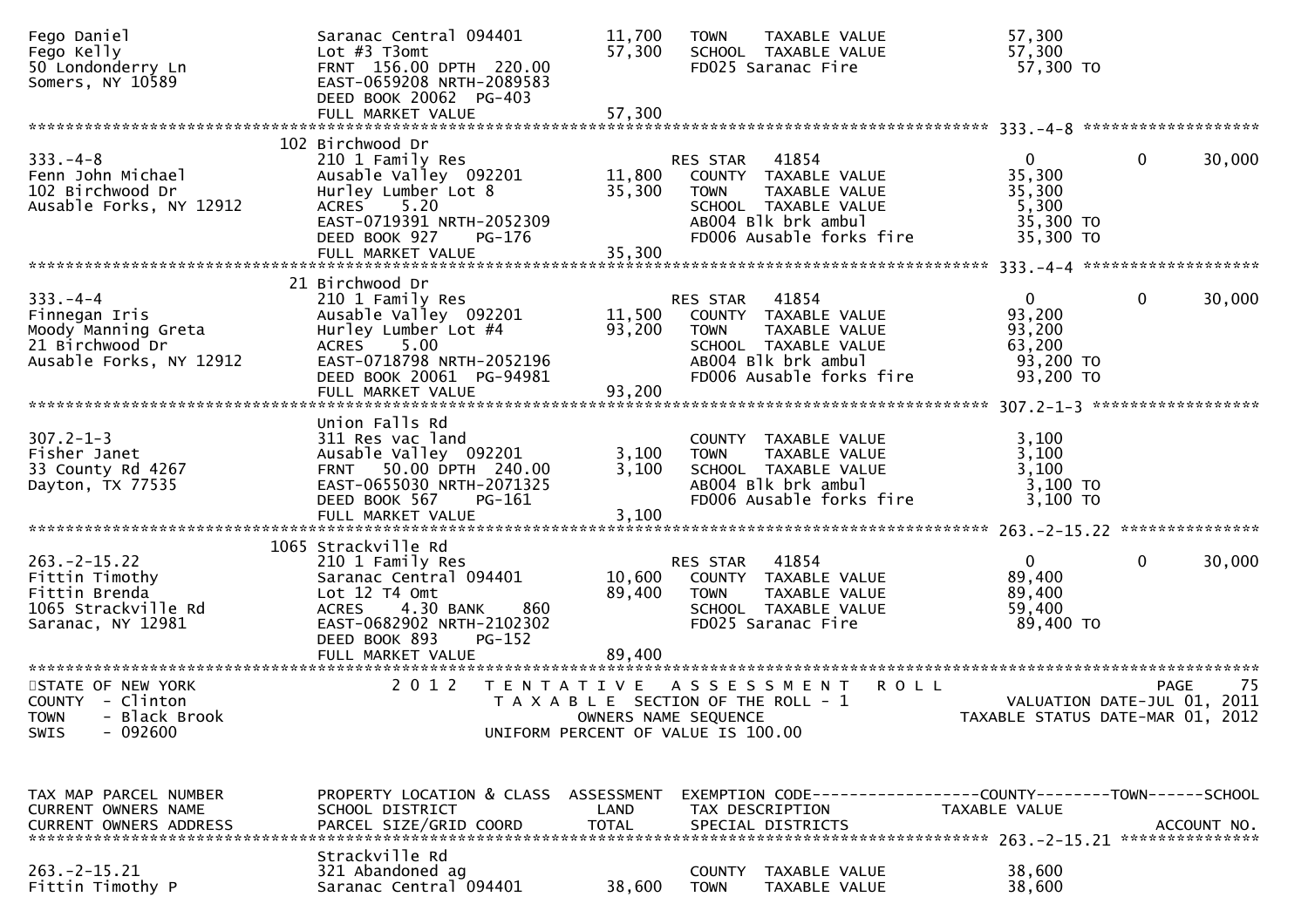| Fittin Brenda<br>1065 Strackville Rd<br>Saranac, NY 12981                                                     | Lot 12 T4omt<br>36.70 BANK<br><b>ACRES</b><br>860<br>EAST-0683067 NRTH-2100709<br>DEED BOOK 783<br>PG-98                                                                                            | 38,600                       | SCHOOL TAXABLE VALUE<br>FD025 Saranac Fire                                                                                             | 38,600<br>38,600 TO                                                                  |
|---------------------------------------------------------------------------------------------------------------|-----------------------------------------------------------------------------------------------------------------------------------------------------------------------------------------------------|------------------------------|----------------------------------------------------------------------------------------------------------------------------------------|--------------------------------------------------------------------------------------|
| $330. - 1 - 6.3$<br>Fitzpatrick Charles J<br>1777 NE Loop 410 Ste 600<br>San Antonio, TX 78217                | 17 East Kiln Rd<br>240 Rural res<br>- WTRFNT<br>Ausable Valley 092201<br>Lots 55, 56, 63 T3omt<br>Lot 2 Survey Deed Bk 808/<br>ACRES 70.70<br>EAST-0680186 NRTH-2053347<br>DEED BOOK 20092 PG-27931 | 248,800<br>447,300           | COUNTY TAXABLE VALUE<br><b>TAXABLE VALUE</b><br><b>TOWN</b><br>SCHOOL TAXABLE VALUE<br>AB004 Blk brk ambul<br>FD006 Ausable forks fire | 447,300<br>447,300<br>447,300<br>447,300 TO<br>447,300 TO                            |
|                                                                                                               | FULL MARKET VALUE                                                                                                                                                                                   | 447,300                      |                                                                                                                                        |                                                                                      |
| $322.1 - 1 - 19.1$<br>Fitzsimmons Michael<br>Fitzsimmons Carolyn<br>PO Box 621<br>Ausable Forks, NY 12912     | Narrows Rd<br>311 Res vac land<br>Ausable Valley 092201<br><b>ACRES</b><br>1.00<br>EAST-0698442 NRTH-2063902<br>DEED BOOK 823<br>PG-80                                                              | 10,000<br>10,000             | COUNTY TAXABLE VALUE<br>TAXABLE VALUE<br><b>TOWN</b><br>SCHOOL TAXABLE VALUE<br>AB004 Blk brk ambul<br>FD006 Ausable forks fire        | 10,000<br>10,000<br>10,000<br>10,000 TO<br>10,000 TO                                 |
| $322.1 - 1 - 19.2$<br>Fitzsimmons Michael<br>Fitzsimmons Carolyn<br>PO Box 621<br>Ausable Forks, NY 12912     | 471 Narrows Rd<br>210 1 Family Res<br>Ausable Valley 092201<br>Lot 49 T3omt<br>FRNT 102.00 DPTH 213.00<br>EAST-0698339 NRTH-2063782<br>DEED BOOK 742<br>PG-314<br>FULL MARKET VALUE                 | 8,100<br>63,600<br>63,600    | COUNTY TAXABLE VALUE<br>TAXABLE VALUE<br><b>TOWN</b><br>SCHOOL TAXABLE VALUE<br>AB004 Blk brk ambul<br>FD006 Ausable forks fire        | 63,600<br>63,600<br>63,600<br>$63,600$ TO<br>63,600 TO                               |
| $322.1 - 1 - 21$<br>Fitzsimmons Patricia<br>Fitzsimmons Michael<br>5715 Baltimore Dr 133<br>La Mesa, CA 91942 | 476 Narrows Rd<br>260 Seasonal res - WTRFNT<br>Ausable Valley 092201<br>FRNT 108.30 DPTH 100.00<br>EAST-0698467 NRTH-2063609<br>DEED BOOK 20092 PG-27899<br>FULL MARKET VALUE                       | 89,500<br>125,200<br>125,200 | COUNTY TAXABLE VALUE<br>TAXABLE VALUE<br><b>TOWN</b><br>SCHOOL TAXABLE VALUE<br>AB004 Blk brk ambul<br>FD006 Ausable forks fire        | 125,200<br>125,200<br>125,200<br>125,200 TO<br>125,200 TO                            |
| STATE OF NEW YORK<br>COUNTY - Clinton<br><b>TOWN</b><br>- Black Brook<br>$-092600$<br>SWIS                    | 2 0 1 2<br>T E N T A T I V E                                                                                                                                                                        | OWNERS NAME SEQUENCE         | A S S E S S M E N T<br><b>ROLL</b><br>T A X A B L E SECTION OF THE ROLL - 1<br>UNIFORM PERCENT OF VALUE IS 100.00                      | <b>PAGE</b><br>76<br>VALUATION DATE-JUL 01, 2011<br>TAXABLE STATUS DATE-MAR 01, 2012 |
| TAX MAP PARCEL NUMBER<br>CURRENT OWNERS NAME<br><b>CURRENT OWNERS ADDRESS</b>                                 | PROPERTY LOCATION & CLASS ASSESSMENT<br>SCHOOL DISTRICT<br>PARCEL SIZE/GRID COORD                                                                                                                   | LAND<br><b>TOTAL</b>         | TAX DESCRIPTION<br>SPECIAL DISTRICTS                                                                                                   | TAXABLE VALUE<br>ACCOUNT NO.                                                         |
| $323. - 1 - 10$<br>Flavin Patricia<br>80 Woodin Rd                                                            | Palmer Hill Rd<br>910 Priv forest<br>Ausable Valley 092201<br>48 Liv Div                                                                                                                            | 31,600<br>31,600             | <b>COUNTY</b><br>TAXABLE VALUE<br>TAXABLE VALUE<br><b>TOWN</b><br><b>SCHOOL</b><br>TAXABLE VALUE                                       | 31,600<br>31,600<br>31,600                                                           |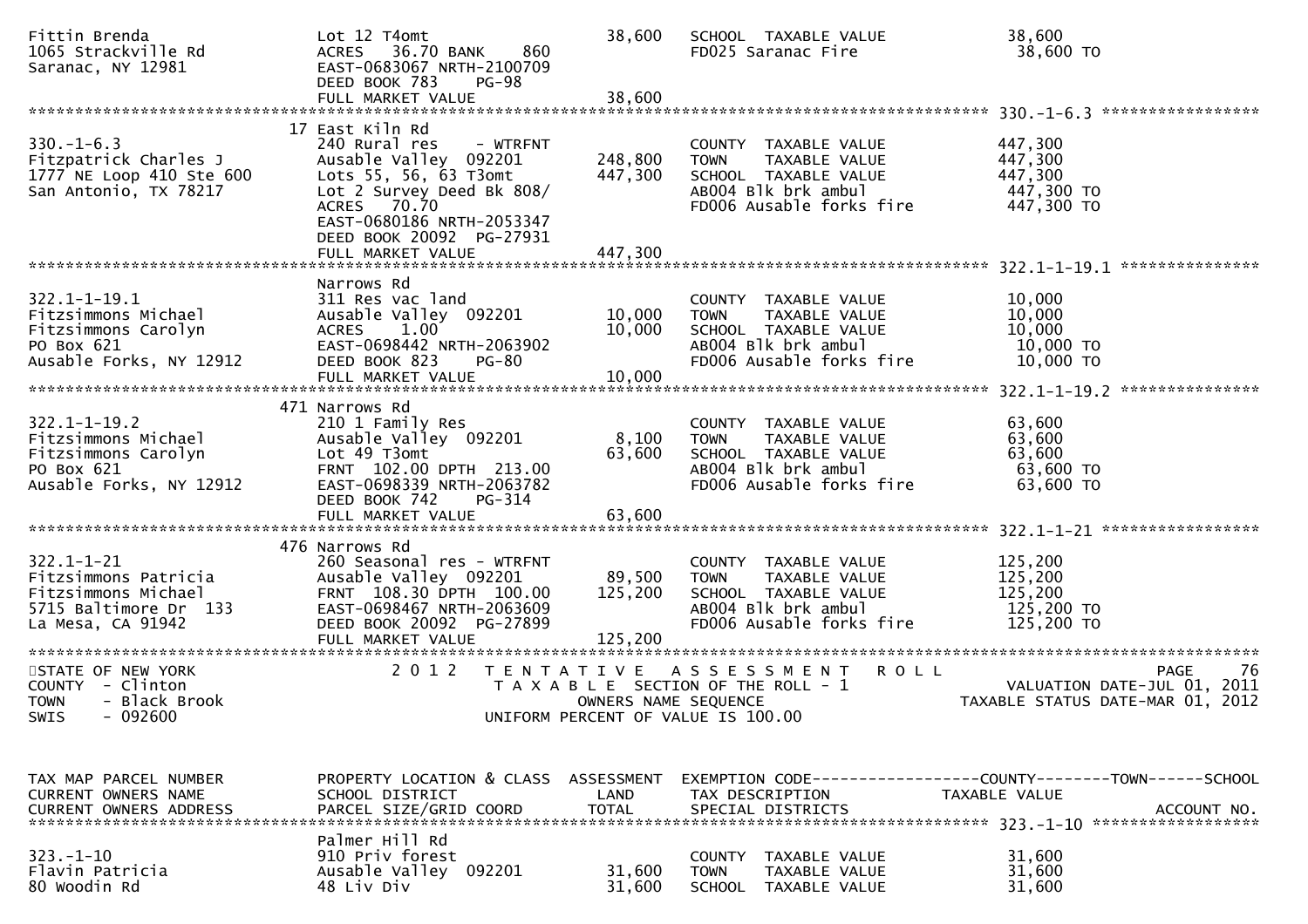| Clifton Park, NY 12065                                                                                                                              | 52.00<br>ACRES<br>EAST-0711890 NRTH-2061463<br>DEED BOOK 20061 PG-97913<br>FULL MARKET VALUE                                                                                                  | 31,600                                   | AB004 Blk brk ambul<br>FD006 Ausable forks fire                                                                                                                                                            | 31,600 TO<br>31,600 TO                                                                |                             |
|-----------------------------------------------------------------------------------------------------------------------------------------------------|-----------------------------------------------------------------------------------------------------------------------------------------------------------------------------------------------|------------------------------------------|------------------------------------------------------------------------------------------------------------------------------------------------------------------------------------------------------------|---------------------------------------------------------------------------------------|-----------------------------|
| $312. - 1 - 2.1$<br>Fleischmann Vincent<br>329 Ryerson Rd<br>Lincoln Park, NJ 07035                                                                 | Buck Hill Rd<br>270 Mfg housing<br>Ausable Valley 092201<br>Lot 40 Watson<br>ACRES 63.00<br>EAST-0713657 NRTH-2070852<br>DEED BOOK 20021 PG-38594<br>FULL MARKET VALUE                        | 41,100<br>49,100<br>49,100               | COUNTY TAXABLE VALUE<br>TAXABLE VALUE<br><b>TOWN</b><br>SCHOOL TAXABLE VALUE<br>AB004 Blk brk ambul<br>FD006 Ausable forks fire                                                                            | 49,100<br>49,100<br>49,100<br>49,100 TO<br>49,100 TO                                  |                             |
| $332 - 3 - 5.1$<br>Fletcher Billy William<br>1026 Dry Bridge Rd<br>Ausable Forks, NY 12912                                                          | 1026 Dry Bridge Rd<br>210 1 Family Res<br>Ausable Valley 092201<br>Lot 8 Liv Pat<br><b>ACRES</b><br>3.40<br>EAST-0706263 NRTH-2051162<br>DEED BOOK 740<br>$PG-22$<br>FULL MARKET VALUE        | 9,500<br>37,900<br>37,900                | 41854<br>RES STAR<br>COUNTY TAXABLE VALUE<br><b>TOWN</b><br>TAXABLE VALUE<br>SCHOOL TAXABLE VALUE<br>AB004 Blk brk ambul<br>FD006 Ausable forks fire                                                       | $\mathbf{0}$<br>0<br>37,900<br>37,900<br>7,900<br>37,900 TO<br>37,900 TO              | 30,000                      |
| $332 - 3 - 5.2$<br>Fletcher Richard<br>1029 Dry Bridge Rd<br>Ausable Forks, NY 12912                                                                | 1029 Dry Bridge Rd<br>210 1 Family Res<br>Ausable Valley 092201<br>Lot 8 Liv Pat<br>1.30<br><b>ACRES</b><br>EAST-0706199 NRTH-2050838<br>DEED BOOK 686<br>PG-297                              | 6,900<br>60,400                          | 41854<br>RES STAR<br>COUNTY TAXABLE VALUE<br><b>TOWN</b><br>TAXABLE VALUE<br>SCHOOL TAXABLE VALUE<br>AB004 Blk brk ambul<br>FD006 Ausable forks fire                                                       | $\overline{0}$<br>$\mathbf 0$<br>60,400<br>60,400<br>30,400<br>60,400 TO<br>60,400 TO | 30,000                      |
| $296. - 2 - 8$<br>Flitcroft Rose Mary<br>2536 Silver Lake Rd<br>Saranac, NY 12981<br>STATE OF NEW YORK                                              | 2536 Silver Lake Rd<br>210 1 Family Res<br>Ausable Valley 092201<br>FRNT 200.00 DPTH 200.00<br>EAST-0657624 NRTH-2074893<br>DEED BOOK 20011 PG-34323<br>2 0 1 2                               | 6,400<br>80,500<br>80,500                | 41854<br>RES STAR<br>COUNTY TAXABLE VALUE<br>TAXABLE VALUE<br><b>TOWN</b><br>SCHOOL TAXABLE VALUE<br>AB004 Blk brk ambul<br>FD006 Ausable forks fire<br>TENTATIVE ASSESSMENT ROLL                          | $\mathbf 0$<br>$\mathbf{0}$<br>80,500<br>80,500<br>50,500<br>80,500 TO                | 30,000<br><b>PAGE</b><br>77 |
| COUNTY - Clinton<br><b>TOWN</b><br>- Black Brook<br>SWIS<br>- 092600                                                                                |                                                                                                                                                                                               | OWNERS NAME SEQUENCE                     | T A X A B L E SECTION OF THE ROLL - 1<br>UNIFORM PERCENT OF VALUE IS 100.00                                                                                                                                | VALUATION DATE-JUL 01, 2011<br>TAXABLE STATUS DATE-MAR 01, 2012                       |                             |
| TAX MAP PARCEL NUMBER<br>CURRENT OWNERS NAME<br><b>CURRENT OWNERS ADDRESS</b><br>$264. - 1 - 2$<br>Flugrad Donald<br>Flugrad Emilie<br>273 Canal St | PROPERTY LOCATION & CLASS ASSESSMENT<br>SCHOOL DISTRICT<br>PARCEL SIZE/GRID COORD<br>Strackville Rd<br>321 Abandoned ag<br>Saranac Central 094401<br>ACRES 17.00<br>EAST-0687983 NRTH-2103236 | LAND<br><b>TOTAL</b><br>22,800<br>22,800 | EXEMPTION CODE-----------------COUNTY-------TOWN------SCHOOL<br>TAX DESCRIPTION<br>SPECIAL DISTRICTS<br>COUNTY TAXABLE VALUE<br><b>TOWN</b><br>TAXABLE VALUE<br>SCHOOL TAXABLE VALUE<br>FD025 Saranac Fire | TAXABLE VALUE<br>22,800<br>22,800<br>22,800<br>22,800 TO                              | ACCOUNT NO.                 |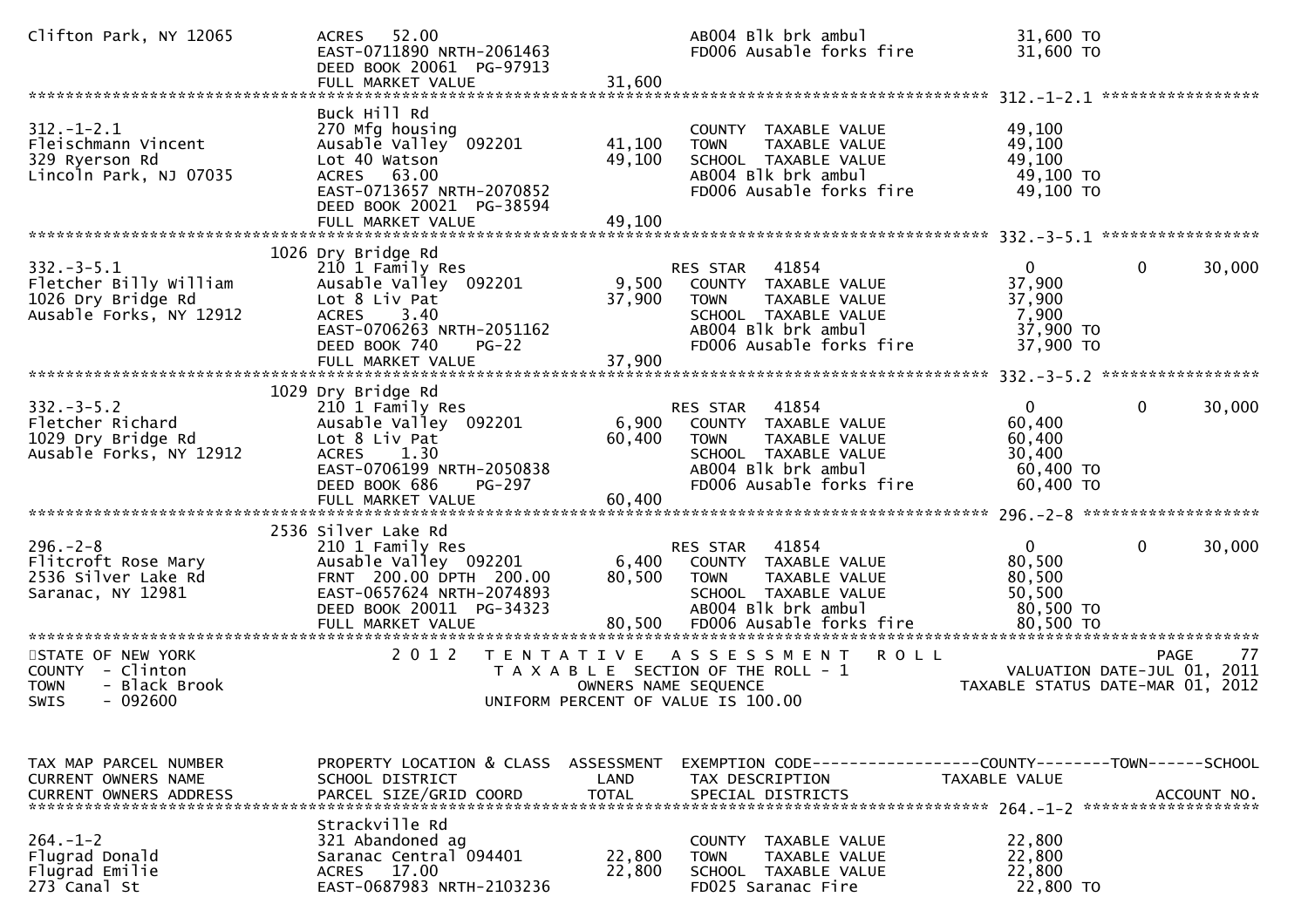| PO Box 94<br>Milldale, CT 06467                                                                | PG-1149<br>DEED BOOK 554<br>FULL MARKET VALUE                                                                                                                                                                                                  | 22,800                       |                                                                                                                                                                                                                                                          |                                                                                                                                                  |
|------------------------------------------------------------------------------------------------|------------------------------------------------------------------------------------------------------------------------------------------------------------------------------------------------------------------------------------------------|------------------------------|----------------------------------------------------------------------------------------------------------------------------------------------------------------------------------------------------------------------------------------------------------|--------------------------------------------------------------------------------------------------------------------------------------------------|
| $309. - 2 - 10$<br>Ford Claude<br>LaDuke John<br>166 Swastika Rd<br>Schuyler Falls, NY 12985   | Swastika Rd<br>240 Rural res<br>Ausable Valley 092201<br>ACRES 130.40<br>EAST-0683739 NRTH-2071888<br>DEED BOOK 20072 PG-9662<br>FULL MARKET VALUE                                                                                             | 271,100                      | 80 PCT OF VALUE USED FOR EXEMPTION PURPOSES<br>WARCOMALL 41131<br>61,300 WARDISALL 41141<br>41854<br>271,100 RES STAR<br>COUNTY TAXABLE VALUE<br><b>TOWN</b><br>TAXABLE VALUE<br>SCHOOL TAXABLE VALUE<br>AB004 Blk brk ambul<br>FD006 Ausable forks fire | 45,000<br>20,000<br>0<br>$\Omega$<br>43,376<br>40,000<br>$\mathbf 0$<br>30,000<br>0<br>182,724<br>211,100<br>241,100<br>271,100 TO<br>271,100 TO |
|                                                                                                | 73 Swastika Rd                                                                                                                                                                                                                                 |                              | 98 PCT OF VALUE USED FOR EXEMPTION PURPOSES                                                                                                                                                                                                              |                                                                                                                                                  |
| $309. -2 - 18$<br>Ford Claude<br>Ford Judy<br>73 Swastika Rd<br>Schuyler Falls, NY 12985       | 210 1 Family Res<br>Ausable Valley 092201<br>2.80<br><b>ACRES</b><br>EAST-0683567 NRTH-2070376<br>DEED BOOK 578<br>PG-576<br>FULL MARKET VALUE                                                                                                 | 123,100<br>123,100           | WARNONALL 41121<br>8,800 RES STAR<br>41854<br>COUNTY TAXABLE VALUE<br>TAXABLE VALUE<br><b>TOWN</b><br>SCHOOL TAXABLE VALUE<br>AB004 Blk brk ambul<br>FD006 Ausable forks fire                                                                            | 18,096<br>12,000<br>0<br>30,000<br>0<br>105,004<br>111,100<br>93,100<br>123,100 TO<br>123,100 TO                                                 |
|                                                                                                | Swastika Rd                                                                                                                                                                                                                                    |                              |                                                                                                                                                                                                                                                          |                                                                                                                                                  |
| $309. -2 - 15.2$<br>Ford Claude G<br>Ford Judy L<br>73 Swastika Rd<br>Schuyler Falls, NY 12985 | $314$ Rural vac<10<br>Ausable Valley 092201<br>Lot 38 T3omt<br>5.30<br><b>ACRES</b><br>EAST-0684097 NRTH-2070481<br>DEED BOOK 909<br>$PG-293$                                                                                                  | 7,000<br>7,000               | COUNTY TAXABLE VALUE<br>TAXABLE VALUE<br><b>TOWN</b><br>SCHOOL TAXABLE VALUE<br>AB004 Blk brk ambul<br>FD006 Ausable forks fire                                                                                                                          | 7,000<br>7,000<br>7,000<br>7,000 TO<br>7,000 TO                                                                                                  |
|                                                                                                |                                                                                                                                                                                                                                                |                              |                                                                                                                                                                                                                                                          |                                                                                                                                                  |
| $321.2 - 1 - 24$<br>Ford Heith A<br>Ford Keri L<br>224 Narrows Rd<br>Ausable Forks, NY 12912   | 224 Narrows Rd<br>210 1 Family Res - WTRFNT<br>Ausable Valley 092201<br>67.10 DPTH<br><b>FRNT</b><br>97.90<br><b>BANK</b><br>115<br>EAST-0693746 NRTH-2062212<br>DEED BOOK 20092 PG-23650<br>FULL MARKET VALUE<br>**************************** | 92,700<br>164,600<br>164,600 | 41854<br>RES STAR<br>COUNTY TAXABLE VALUE<br>TAXABLE VALUE<br><b>TOWN</b><br>SCHOOL TAXABLE VALUE<br>AB004 Blk brk ambul<br>FD006 Ausable forks fire                                                                                                     | $\mathbf 0$<br>0<br>30,000<br>164,600<br>164,600<br>134,600<br>164,600 TO<br>164,600 TO                                                          |
| STATE OF NEW YORK                                                                              | 2 0 1 2                                                                                                                                                                                                                                        | T E N T A T I V E            | <b>ROLL</b><br>A S S E S S M E N T                                                                                                                                                                                                                       | 78<br><b>PAGE</b>                                                                                                                                |
| COUNTY - Clinton<br>- Black Brook<br><b>TOWN</b><br><b>SWIS</b><br>$-092600$                   |                                                                                                                                                                                                                                                | OWNERS NAME SEQUENCE         | T A X A B L E SECTION OF THE ROLL - 1<br>UNIFORM PERCENT OF VALUE IS 100.00                                                                                                                                                                              | VALUATION DATE-JUL 01, 2011<br>TAXABLE STATUS DATE-MAR 01, 2012                                                                                  |
| TAX MAP PARCEL NUMBER<br><b>CURRENT OWNERS NAME</b><br><b>CURRENT OWNERS ADDRESS</b>           | PROPERTY LOCATION & CLASS ASSESSMENT<br>SCHOOL DISTRICT<br>PARCEL SIZE/GRID COORD                                                                                                                                                              | LAND<br><b>TOTAL</b>         | TAX DESCRIPTION<br>SPECIAL DISTRICTS                                                                                                                                                                                                                     | TAXABLE VALUE<br>ACCOUNT NO.                                                                                                                     |
| $309 - 2 - 5.2$<br>Forster William<br>PO Box 34<br>Ausable Forks, NY 12912                     | Goodrich Mills Rd<br>323 Vacant rural<br>Ausable Valley 092201<br>ACRES 11.12<br>EAST-0679024 NRTH-2066675                                                                                                                                     | 19,100<br>19,100             | COUNTY TAXABLE VALUE<br><b>TOWN</b><br>TAXABLE VALUE<br>SCHOOL TAXABLE VALUE<br>AB004 Blk brk ambul                                                                                                                                                      | 19,100<br>19,100<br>19,100<br>19,100 TO                                                                                                          |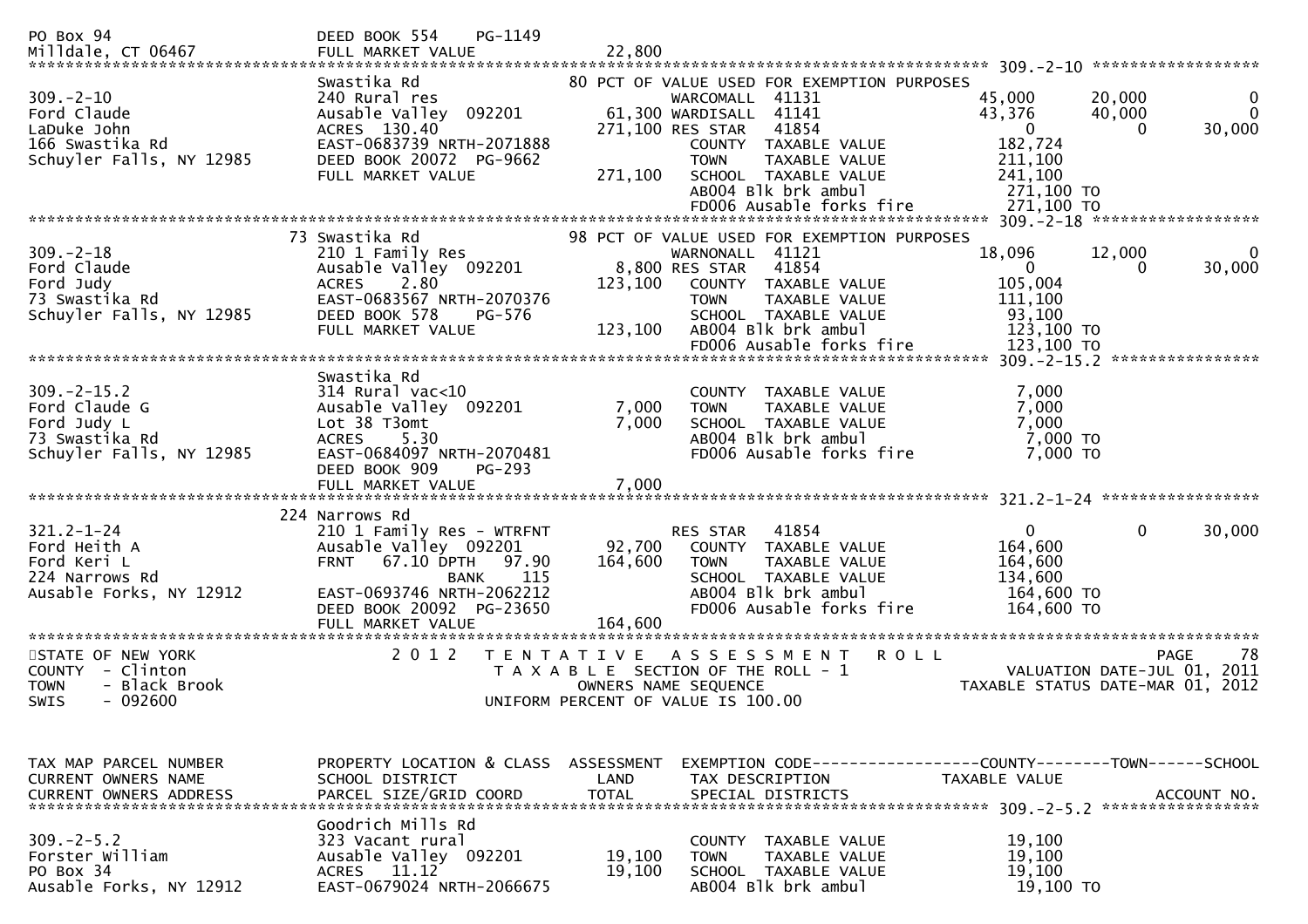|                                                                                                                                            | PG-124<br>DEED BOOK 686<br>FULL MARKET VALUE                                                                                                                 | 19,100                     | FD006 Ausable forks fire                                                                                                                                    | 19,100 TO                                                                                    |    |
|--------------------------------------------------------------------------------------------------------------------------------------------|--------------------------------------------------------------------------------------------------------------------------------------------------------------|----------------------------|-------------------------------------------------------------------------------------------------------------------------------------------------------------|----------------------------------------------------------------------------------------------|----|
|                                                                                                                                            |                                                                                                                                                              |                            |                                                                                                                                                             |                                                                                              |    |
| $309. - 2 - 17$<br>Forster William<br>PO Box 34<br>Ausable Forks, NY 12912                                                                 | 231 Goodrich Mills Rd<br>240 Rural res<br>Ausable Valley 092201<br>ACRES 118.80<br>EAST-0680882 NRTH-2068191<br>DEED BOOK 686<br>PG-124<br>FULL MARKET VALUE | 48,800<br>96,300<br>96,300 | 41854<br><b>RES STAR</b><br>COUNTY TAXABLE VALUE<br><b>TOWN</b><br>TAXABLE VALUE<br>SCHOOL TAXABLE VALUE<br>AB004 Blk brk ambul<br>FD006 Ausable forks fire | $\Omega$<br>0<br>30,000<br>96,300<br>96,300<br>66,300<br>96,300 TO<br>96,300 TO              |    |
|                                                                                                                                            |                                                                                                                                                              |                            |                                                                                                                                                             | $320 - 2 - 3 - 1$ ******************                                                         |    |
| $320. -2 - 3.1$<br>Forster William<br>PO Box 34<br>Ausable Forks, NY 12912                                                                 | Turnpike Rd<br>$322$ Rural vac $>10$<br>Ausable Valley 092201<br>Lot 47 T3omt<br>ACRES 37.30<br>EAST-0679736 NRTH-2066346<br>DEED BOOK 686<br>PG-124         | 33,400<br>33,400           | COUNTY TAXABLE VALUE<br>TAXABLE VALUE<br><b>TOWN</b><br>SCHOOL TAXABLE VALUE<br>AB004 Blk brk ambul<br>FD006 Ausable forks fire                             | 33,400<br>33,400<br>33,400<br>33,400 TO<br>33,400 TO                                         |    |
|                                                                                                                                            |                                                                                                                                                              |                            |                                                                                                                                                             | *******************                                                                          |    |
| $337. - 1 - 6$<br>Foss William<br>Foss Margaret L<br>1177 Muirwood Dr<br>Lancaster, OH 43130                                               | 1337 Forestdale Rd<br>260 Seasonal res<br>Sar Lake<br>164601<br>ACRES 12.00<br>EAST-0646351 NRTH-2041929<br>DEED BOOK 511<br>PG-168<br>FULL MARKET VALUE     | 19,600<br>91,100<br>91,100 | COUNTY TAXABLE VALUE<br>TAXABLE VALUE<br><b>TOWN</b><br>SCHOOL TAXABLE VALUE<br>AB004 Blk brk ambul<br>FD006 Ausable forks fire                             | 91,100<br>91,100<br>91,100<br>91,100 TO<br>$91,100$ TO                                       |    |
|                                                                                                                                            | 341 Ore Bed Rd                                                                                                                                               |                            |                                                                                                                                                             |                                                                                              |    |
| $274. - 1 - 11.1$<br>Fountain LAND CONTRACT John Jr Peru Central<br>Coon LAND CONTRACT Janet<br>341 Ore Bed Rd<br>Schuyler Falls, NY 12985 | 210 1 Family Res<br>094001<br>FRNT 180.00 DPTH 190.00<br>EAST-0681504 NRTH-2096803<br>DEED BOOK 20072 PG-3311<br>FULL MARKET VALUE                           | 5,900<br>38,300<br>38,300  | 41854<br>RES STAR<br>COUNTY TAXABLE VALUE<br><b>TAXABLE VALUE</b><br><b>TOWN</b><br>SCHOOL TAXABLE VALUE<br>FD025 Saranac Fire                              | $\mathbf{0}$<br>0<br>30,000<br>38,300<br>38,300<br>8,300<br>38,300 TO                        |    |
|                                                                                                                                            |                                                                                                                                                              |                            |                                                                                                                                                             |                                                                                              |    |
| $262 - 3 - 1.2$<br>Fournia Clarence<br>Fournia Margaret<br>102 Clinton St<br>Redford, NY 12978                                             | Ore Bed Rd<br>321 Abandoned ag<br>Saranac Central 094401<br>Lot 32 T4omt<br>34.00<br>ACRES<br>EAST-0670890 NRTH-2098916<br>DEED BOOK 614<br>$PG-324$         | 19,700<br>19,700           | COUNTY TAXABLE VALUE<br><b>TOWN</b><br>TAXABLE VALUE<br>SCHOOL TAXABLE VALUE<br>FD025 Saranac Fire                                                          | 19,700<br>19,700<br>19,700<br>19,700 TO                                                      |    |
|                                                                                                                                            | FULL MARKET VALUE                                                                                                                                            | 19,700                     |                                                                                                                                                             |                                                                                              |    |
| STATE OF NEW YORK<br>- Clinton<br><b>COUNTY</b><br>- Black Brook<br><b>TOWN</b><br>- 092600<br><b>SWIS</b>                                 | 2 0 1 2                                                                                                                                                      | OWNERS NAME SEQUENCE       | TENTATIVE ASSESSMENT<br>R O L L<br>T A X A B L E SECTION OF THE ROLL - 1<br>UNIFORM PERCENT OF VALUE IS 100.00                                              | <b>PAGE</b><br>VALUATION DATE-JUL 01, 2011<br>TAXABLE STATUS DATE-MAR 01, 2012               | 79 |
| TAX MAP PARCEL NUMBER<br>CURRENT OWNERS NAME<br><b>CURRENT OWNERS ADDRESS</b>                                                              | PROPERTY LOCATION & CLASS ASSESSMENT<br>SCHOOL DISTRICT<br>PARCEL SIZE/GRID COORD                                                                            | LAND<br><b>TOTAL</b>       | TAX DESCRIPTION<br>SPECIAL DISTRICTS                                                                                                                        | EXEMPTION CODE-----------------COUNTY-------TOWN------SCHOOL<br>TAXABLE VALUE<br>ACCOUNT NO. |    |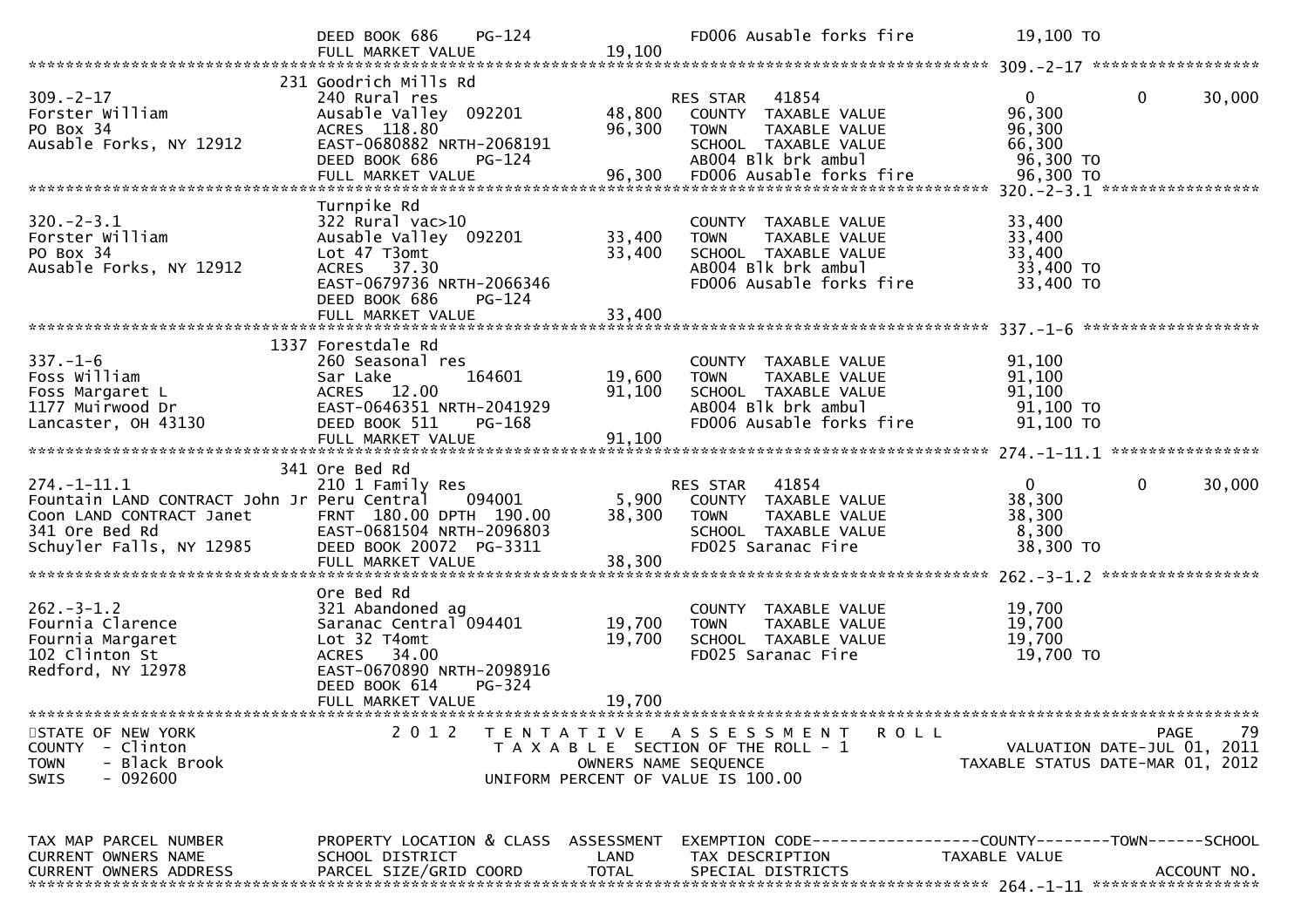| $264. - 1 - 11$<br>Fournier Gilbert<br>191 Ore Bed Rd<br>Schuyler Falls, NY 12985                                                   | 191 Ore Bed Rd<br>240 Rural res<br>094001<br>Peru Central<br>ACRES 138.40<br>EAST-0685979 NRTH-2096526<br>DEED BOOK 632<br><b>PG-91</b>                                                | SR STAR<br>74,400<br>130,400<br><b>TOWN</b>                                                                                 | 41834<br>COUNTY TAXABLE VALUE<br>TAXABLE VALUE<br>SCHOOL TAXABLE VALUE<br>FD025 Saranac Fire                                                                                      | $\mathbf{0}$<br>130,400<br>130,400<br>68,200<br>130,400 TO                             | $\mathbf{0}$                        | 62,200                       |
|-------------------------------------------------------------------------------------------------------------------------------------|----------------------------------------------------------------------------------------------------------------------------------------------------------------------------------------|-----------------------------------------------------------------------------------------------------------------------------|-----------------------------------------------------------------------------------------------------------------------------------------------------------------------------------|----------------------------------------------------------------------------------------|-------------------------------------|------------------------------|
| $275. - 1 - 34.1$<br>Fournier Lee<br>Fournier Rose Mary<br>1922 Guide Board Rd<br>Schuyler Falls, NY 12985                          | 1922 Guide Board Rd<br>240 Rural res<br>094001<br>Peru Central<br>Lot 6 T3omt<br>ACRES 59.10<br>EAST-0687272 NRTH-2092845<br>DEED BOOK 421<br>PG-105<br>FULL MARKET VALUE              | AGED C&S<br>38,300 SR STAR<br>82,400<br><b>TOWN</b><br>82,400                                                               | 61 PCT OF VALUE USED FOR EXEMPTION PURPOSES<br>41805<br>41834<br>COUNTY TAXABLE VALUE<br>TAXABLE VALUE<br>SCHOOL TAXABLE VALUE<br>FD025 Saranac Fire                              | 25,132<br>0<br>57,268<br>82,400<br>$\Omega$<br>82,400 TO                               | 0<br>$\Omega$                       | 25,132<br>57,268             |
| $319. - 1 - 4.1$<br>Fournier Life Use Louis A<br>Fournier Life Use Sarah J<br>1740 Silver Lake Rd<br>Ausable Forks, NY 12912-9701   | 1740 Silver Lake Rd<br>210 1 Family Res<br>Ausable Valley 092201<br>Lot 45 T3omt<br><b>ACRES</b><br>6.20<br>EAST-0671610 NRTH-2063031<br>DEED BOOK 20112 PG-39503<br>FULL MARKET VALUE | AGED C&S<br>13,000 SR STAR<br>54,400<br><b>TOWN</b><br>54,400                                                               | 88 PCT OF VALUE USED FOR EXEMPTION PURPOSES<br>41805<br>41834<br>COUNTY TAXABLE VALUE<br>TAXABLE VALUE<br>SCHOOL TAXABLE VALUE<br>AB004 Blk brk ambul<br>FD006 Ausable forks fire | 23,936<br>$\mathbf{0}$<br>30,464<br>54,400<br>$\Omega$<br>54,400 TO<br>54,400 TO       | 0<br>$\Omega$                       | 23,936<br>30,464             |
| $341. - 1 - 3$<br>Fournier Life Use Walter & Lin Ausable Valley 092201<br>Perkins Jody R<br>PO Box 743<br>Ausable Forks, NY 12912   | 372 Silver Lake Rd<br>210 1 Family Res<br>FRNT 100.00 DPTH 208.00<br>EAST-0700392 NRTH-2048003<br>DEED BOOK 20061 PG-98433<br>FULL MARKET VALUE                                        | 5,600 AGED - ALL 41800<br>73,200 SR STAR<br><b>TOWN</b><br>73,200                                                           | WARNONALL 41121<br>41834<br>COUNTY TAXABLE VALUE<br>TAXABLE VALUE<br>SCHOOL TAXABLE VALUE<br>AB004 Blk brk ambul<br>FD006 Ausable forks fire                                      | 10,980<br>31,110<br>$\Omega$<br>31,110<br>31,110<br>$\Omega$<br>73,200 TO<br>73,200 TO | 10,980<br>31,110<br>0               | $\Omega$<br>36,600<br>36,600 |
| $319. - 1 - 4.2$<br>Fournier Louis A Jr<br>1762 Silver Lake Rd<br>Ausable Forks, NY 12912                                           | 1762 Silver Lake Rd<br>210 1 Family Res<br>Ausable Valley 092201<br>Lot 45 T3omt<br><b>ACRES</b><br>4.80<br>EAST-0671278 NRTH-2063239<br>DEED BOOK 944<br>PG-144<br>FULL MARKET VALUE  | RES STAR<br>11,300<br>66,300<br><b>TOWN</b><br>66,300                                                                       | 41854<br>COUNTY TAXABLE VALUE<br>TAXABLE VALUE<br>SCHOOL TAXABLE VALUE<br>AB004 Blk brk ambul<br>FD006 Ausable forks fire                                                         | $\Omega$<br>66,300<br>66,300<br>36,300<br>66,300 TO<br>66,300 TO                       | 0                                   | 30,000                       |
| *********************<br>STATE OF NEW YORK<br>- Clinton<br><b>COUNTY</b><br>- Black Brook<br><b>TOWN</b><br>- 092600<br><b>SWIS</b> | 2 0 1 2                                                                                                                                                                                | TENTATIVE ASSESSMENT<br>T A X A B L E SECTION OF THE ROLL - 1<br>OWNERS NAME SEQUENCE<br>UNIFORM PERCENT OF VALUE IS 100.00 |                                                                                                                                                                                   | <b>ROLL</b><br>TAXABLE STATUS DATE-MAR 01, 2012                                        | PAGE<br>VALUATION DATE-JUL 01, 2011 | 80                           |
| TAX MAP PARCEL NUMBER<br>CURRENT OWNERS NAME<br>CURRENT OWNERS ADDRESS                                                              | PROPERTY LOCATION & CLASS ASSESSMENT<br>SCHOOL DISTRICT<br>PARCEL SIZE/GRID COORD                                                                                                      | LAND<br><b>TOTAL</b>                                                                                                        | EXEMPTION CODE-----------------COUNTY-------TOWN------SCHOOL<br>TAX DESCRIPTION<br>SPECIAL DISTRICTS                                                                              | TAXABLE VALUE                                                                          |                                     | ACCOUNT NO.                  |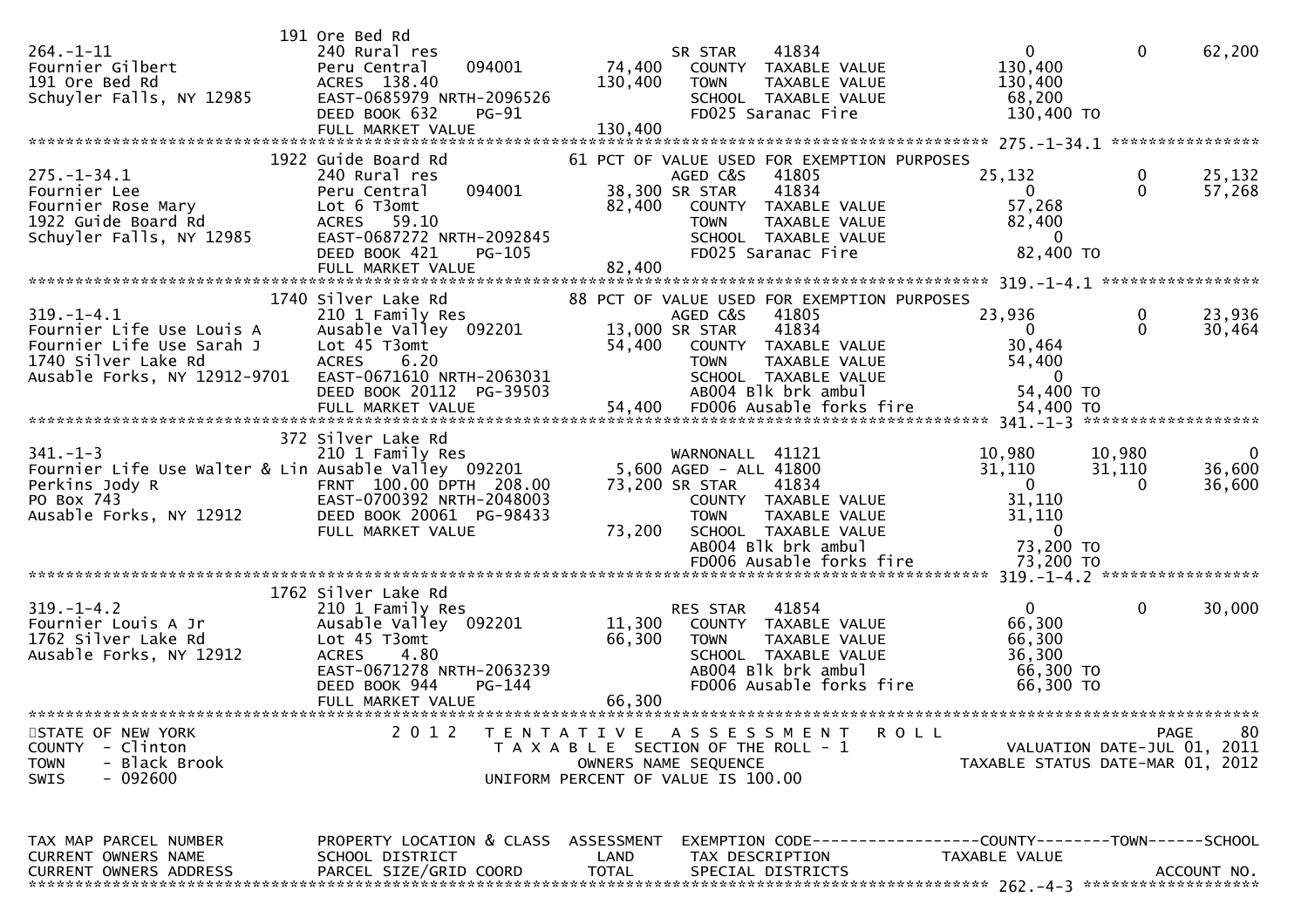| $262 - 4 - 3$<br>Fournier Louis G<br>116 Prospect Ave<br>Saranac Lake, NY 12983               | Ore Bed Rd<br>910 Priv forest<br>Saranac Central 094401<br>ACRES 226.60<br>EAST-0665846 NRTH-2098392<br>DEED BOOK 20072 PG-11059<br>FULL MARKET VALUE                                   | 59,200<br>59,200<br>59,200                                 | <b>TOWN</b>             | COUNTY TAXABLE VALUE<br>TAXABLE VALUE<br>SCHOOL TAXABLE VALUE<br>FD025 Saranac Fire                                       | 59,200<br>59,200<br>59,200<br>59,200 TO                           |             |        |
|-----------------------------------------------------------------------------------------------|-----------------------------------------------------------------------------------------------------------------------------------------------------------------------------------------|------------------------------------------------------------|-------------------------|---------------------------------------------------------------------------------------------------------------------------|-------------------------------------------------------------------|-------------|--------|
| $319. - 1 - 3.1$<br>Fournier Mary N<br>1900 Silver Lake Rd<br>Ausable Forks, NY 12912         | 1900 Silver Lake Rd<br>240 Rural res<br>Ausable Valley 092201<br>Lot 45 & 46 T3omt<br>ACRES 272.20<br>EAST-0671316 NRTH-2064886<br>DEED BOOK 665<br>PG-327                              | 111,500<br>163,900                                         | <b>TOWN</b>             | COUNTY TAXABLE VALUE<br>TAXABLE VALUE<br>SCHOOL TAXABLE VALUE<br>AB004 Blk brk ambul<br>FD006 Ausable forks fire          | 163,900<br>163,900<br>163,900<br>163,900 TO<br>163,900 TO         |             |        |
|                                                                                               |                                                                                                                                                                                         |                                                            |                         |                                                                                                                           |                                                                   |             |        |
| $319. - 1 - 3.4$<br>Fournier Matthew J<br>1818 Silver Lake Rd<br>Ausable Forks, NY 12912      | 1818 Silver Lake Rd<br>210 1 Family Res<br>Ausable Valley 092201<br>ACRES 10.50<br>EAST-0670116 NRTH-2063913<br>DEED BOOK 809<br>PG-289                                                 | 13,400<br>28,500                                           | RES STAR<br><b>TOWN</b> | 41854<br>COUNTY TAXABLE VALUE<br>TAXABLE VALUE<br>SCHOOL TAXABLE VALUE<br>AB004 Blk brk ambul                             | $\overline{0}$<br>28,500<br>28,500<br>$\overline{0}$<br>28,500 TO | 0           | 28,500 |
|                                                                                               |                                                                                                                                                                                         |                                                            |                         |                                                                                                                           |                                                                   |             |        |
| $273. - 1 - 1.7$<br>Fournier Michael J<br>3403 Silver Lake Rd<br>Saranac, NY 12981            | 3403 Silver Lake Rd<br>210 1 Family Res<br>Saranac Central 094401<br>Lot 51 T4omt<br>3.00<br><b>ACRES</b><br>EAST-0661242 NRTH-2095797<br>DEED BOOK 1016<br>PG-235<br>FULL MARKET VALUE | 68,100<br>68,100                                           | RES STAR<br><b>TOWN</b> | 41854<br>9,000 COUNTY TAXABLE VALUE<br>TAXABLE VALUE<br>SCHOOL TAXABLE VALUE<br>FD025 Saranac Fire                        | $\Omega$<br>68,100<br>68,100<br>38,100<br>$68,100$ TO             | 0           | 30,000 |
|                                                                                               |                                                                                                                                                                                         |                                                            |                         |                                                                                                                           |                                                                   |             |        |
| $319. - 1 - 3.5$<br>Fournier Timothy C<br>2287 Silver Lake Rd<br>Ausable Forks, NY 12912-3626 | 1834 Silver Lake Rd<br>270 Mfg housing<br>Ausable Valley 092201<br>Lot 45 T3omt<br>ACRES 11.00<br>EAST-0669493 NRTH-2064276<br>DEED BOOK 809<br><b>PG-286</b><br>FULL MARKET VALUE      | 19,000<br>32,700<br>32,700                                 | RES STAR<br><b>TOWN</b> | 41854<br>COUNTY TAXABLE VALUE<br>TAXABLE VALUE<br>SCHOOL TAXABLE VALUE<br>AB004 Blk brk ambul<br>FD006 Ausable forks fire | $\Omega$<br>32,700<br>32,700<br>2,700<br>32,700 TO<br>32,700 TO   | 0           | 30,000 |
|                                                                                               |                                                                                                                                                                                         |                                                            |                         |                                                                                                                           |                                                                   |             |        |
| STATE OF NEW YORK<br>COUNTY - Clinton<br>- Black Brook<br><b>TOWN</b><br>SWIS<br>- 092600     | 2 0 1 2<br>T E N T A T I V E                                                                                                                                                            | OWNERS NAME SEQUENCE<br>UNIFORM PERCENT OF VALUE IS 100.00 |                         | A S S E S S M E N T<br><b>ROLL</b><br>T A X A B L E SECTION OF THE ROLL - 1                                               | VALUATION DATE-JUL 01, 2011<br>TAXABLE STATUS DATE-MAR 01, 2012   | <b>PAGE</b> | 81     |
| TAX MAP PARCEL NUMBER<br>CURRENT OWNERS NAME                                                  | PROPERTY LOCATION & CLASS ASSESSMENT<br>SCHOOL DISTRICT                                                                                                                                 | LAND                                                       |                         | EXEMPTION CODE-----------------COUNTY--------TOWN------SCHOOL<br>TAX DESCRIPTION                                          | TAXABLE VALUE                                                     |             |        |
| $341. - 1 - 2$                                                                                | 378 Silver Lake Rd<br>210 1 Family Res                                                                                                                                                  |                                                            | RES STAR                | 41854                                                                                                                     | 0                                                                 | 0           | 30,000 |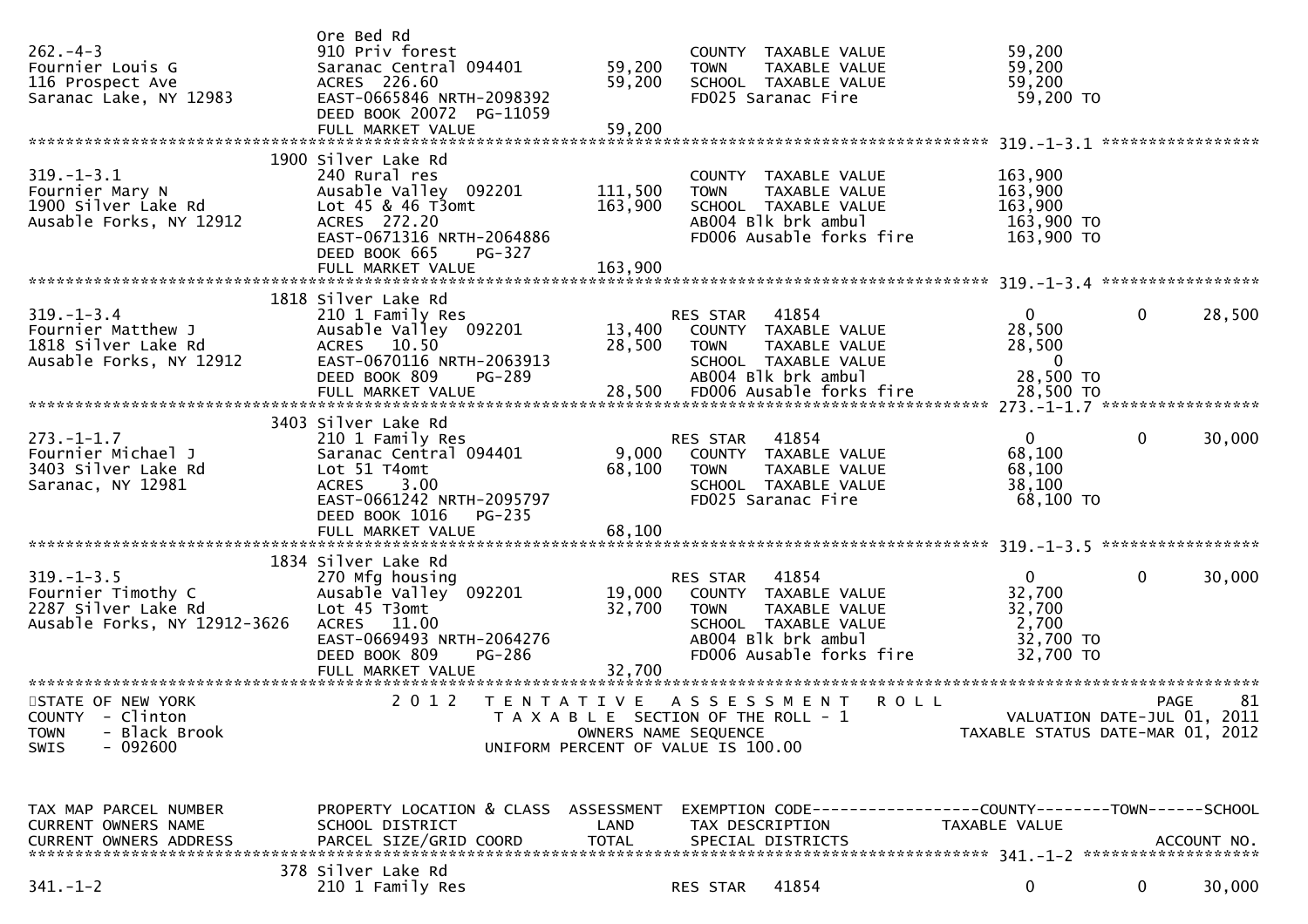| Fournier Walter G Jr<br>378 SIlver Lake Rd<br>Ausable Forks, NY 12912                              | Ausable Valley 092201<br>FRNT 212.00 DPTH 208.00<br>320<br><b>BANK</b><br>EAST-0700222 NRTH-2047994<br>DEED BOOK 959<br><b>PG-28</b><br>FULL MARKET VALUE                         | 6,300<br>55,000<br>55,000     | COUNTY TAXABLE VALUE<br>TAXABLE VALUE<br>TOWN<br>SCHOOL TAXABLE VALUE<br>AB004 Blk brk ambul<br>FD006 Ausable forks fire                  | 55,000<br>55,000<br>25,000<br>55,000 TO<br>55,000 TO                                         |
|----------------------------------------------------------------------------------------------------|-----------------------------------------------------------------------------------------------------------------------------------------------------------------------------------|-------------------------------|-------------------------------------------------------------------------------------------------------------------------------------------|----------------------------------------------------------------------------------------------|
|                                                                                                    |                                                                                                                                                                                   |                               |                                                                                                                                           |                                                                                              |
| $307.2 - 1 - 26$<br>Fox James W<br>1894 Strong Rd<br>Victor, NY 14564                              | 87 Union Falls Rd<br>260 Seasonal res<br>Ausable Valley 092201<br>FRNT 95.75 DPTH 160.00<br>EAST-0656205 NRTH-2071206<br>DEED BOOK 20122 PG-45198<br>FULL MARKET VALUE            | 4,500<br>42,800<br>42,800     | COUNTY TAXABLE VALUE<br>TAXABLE VALUE<br><b>TOWN</b><br>SCHOOL TAXABLE VALUE<br>AB004 Blk brk ambul<br>FD006 Ausable forks fire           | 42,800<br>42,800<br>42,800<br>42,800 TO<br>42,800 TO                                         |
|                                                                                                    | 1710 Guide Board Rd                                                                                                                                                               |                               |                                                                                                                                           |                                                                                              |
| $275. - 1 - 28.21$<br>Fox Rebecca L<br>1710 Guide Board Rd<br>Schuyler Falls, NY 12985             | 240 Rural res<br>Peru Central<br>094001<br>Lot 13 T30MT<br>ACRES 170.00 BANK<br>080<br>EAST-0687770 NRTH-2090431<br>DEED BOOK 20112 PG-39738<br>FULL MARKET VALUE                 | 86,200<br>218,000<br>218,000  | RES STAR<br>41854<br>COUNTY TAXABLE VALUE<br>TAXABLE VALUE<br><b>TOWN</b><br>SCHOOL TAXABLE VALUE<br>FD025 Saranac Fire                   | $\mathbf{0}$<br>$\mathbf{0}$<br>30,000<br>218,000<br>218,000<br>188,000<br>218,000 TO        |
|                                                                                                    |                                                                                                                                                                                   |                               |                                                                                                                                           |                                                                                              |
| $271. - 3 - 1.2$<br>Fracalossi Daniel H<br>460 Fuller Rd<br>Peru, NY 12972                         | $Rt$ 3<br>311 Res vac land<br>Saranac Central 094401<br>FRNT 120.00 DPTH 200.00<br>EAST-0638728 NRTH-2092899<br>DEED BOOK 20021 PG-46502<br>FULL MARKET VALUE                     | 3,000<br>3,000<br>3,000       | COUNTY TAXABLE VALUE<br>TAXABLE VALUE<br><b>TOWN</b><br>SCHOOL TAXABLE VALUE<br>FD025 Saranac Fire                                        | 3,000<br>3,000<br>3,000<br>3,000 TO                                                          |
|                                                                                                    |                                                                                                                                                                                   |                               |                                                                                                                                           |                                                                                              |
| $322.1 - 1 - 3$<br>Francis Mary<br>Savage Trustee Donald<br>41 Broad St<br>Ausable Forks, NY 12912 | 384/385 Narrows Rd<br>210 1 Family Res - WTRFNT<br>Ausable Valley 092201<br>FRNT 227.00 DPTH 110.00<br>EAST-0696262 NRTH-2063785<br>DEED BOOK 20001 PG-25327<br>FULL MARKET VALUE | 124,700<br>209,900<br>209,900 | COUNTY TAXABLE VALUE<br><b>TOWN</b><br>TAXABLE VALUE<br>SCHOOL TAXABLE VALUE<br>AB004 Blk brk ambul<br>FD006 Ausable forks fire           | 209,900<br>209,900<br>209,900<br>209,900 TO<br>209,900 ТО                                    |
|                                                                                                    |                                                                                                                                                                                   |                               |                                                                                                                                           |                                                                                              |
| STATE OF NEW YORK<br>COUNTY - Clinton<br><b>TOWN</b><br>- Black Brook<br><b>SWIS</b><br>- 092600   | 2 0 1 2                                                                                                                                                                           | T E N T A T I V E             | <b>ROLL</b><br>A S S E S S M E N T<br>T A X A B L E SECTION OF THE ROLL - 1<br>OWNERS NAME SEQUENCE<br>UNIFORM PERCENT OF VALUE IS 100.00 | 82<br><b>PAGE</b><br>VALUATION DATE-JUL 01, 2011<br>TAXABLE STATUS DATE-MAR 01, 2012         |
|                                                                                                    |                                                                                                                                                                                   |                               |                                                                                                                                           |                                                                                              |
| TAX MAP PARCEL NUMBER<br>CURRENT OWNERS NAME<br><b>CURRENT OWNERS ADDRESS</b>                      | PROPERTY LOCATION & CLASS ASSESSMENT<br>SCHOOL DISTRICT<br>PARCEL SIZE/GRID COORD                                                                                                 | LAND<br><b>TOTAL</b>          | TAX DESCRIPTION<br>SPECIAL DISTRICTS                                                                                                      | EXEMPTION CODE-----------------COUNTY-------TOWN------SCHOOL<br>TAXABLE VALUE<br>ACCOUNT NO. |
| $296. - 1 - 6$<br>Franklin Falls LLC<br>353 Sullivan Rd<br>Peru, NY 12972                          | Casey Rd<br>910 Priv forest<br>Ausable Valley 092201<br>Lot $16 & 25$ T3omt<br>Con Eas To Nys 858/241                                                                             | 79,904<br>79,904              | COUNTY TAXABLE VALUE<br><b>TOWN</b><br>TAXABLE VALUE<br>SCHOOL TAXABLE VALUE<br>AB004 Blk brk ambul                                       | 79,904<br>79,904<br>79,904<br>79,904 TO                                                      |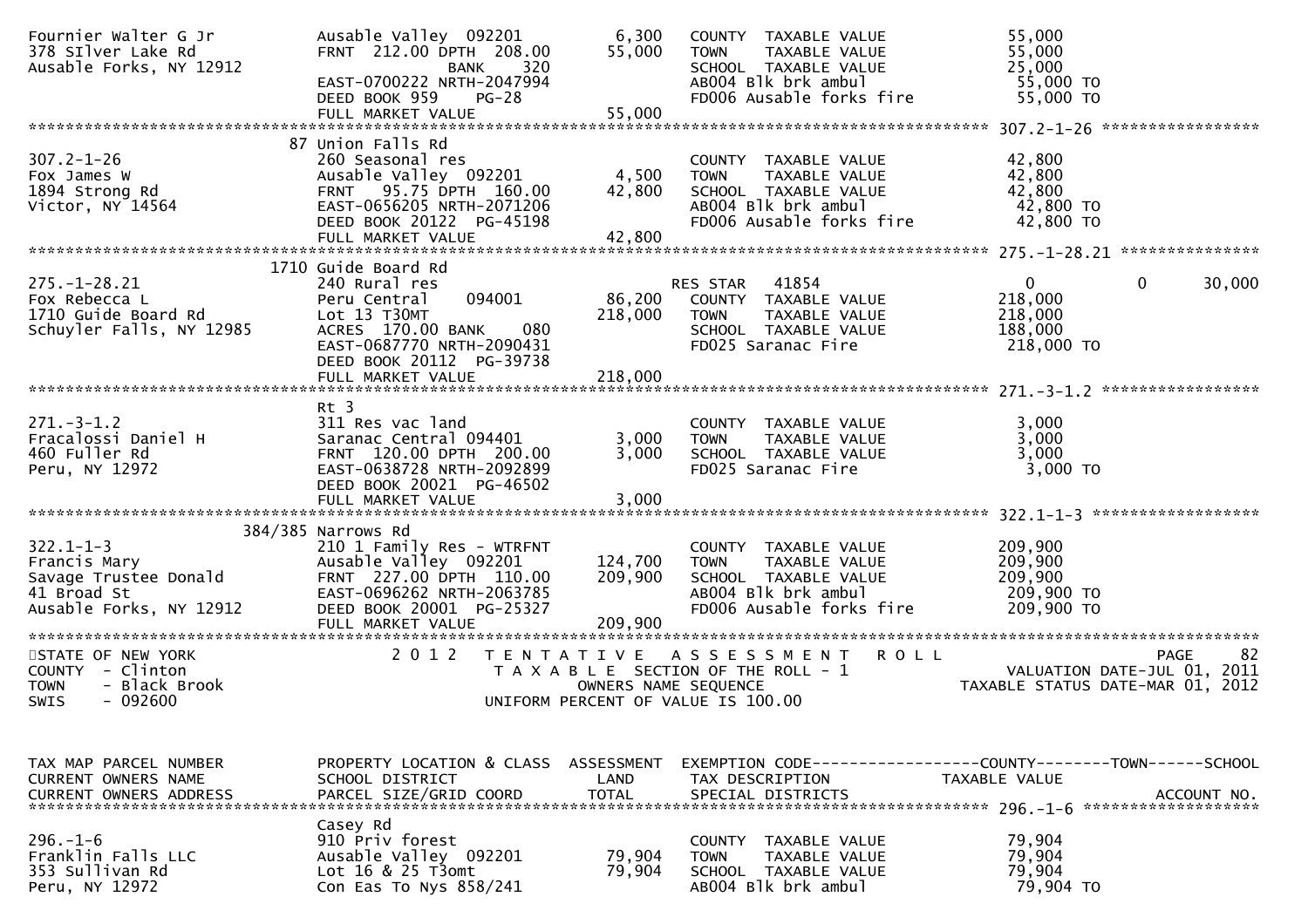|                                                                                                                            | Factor .6800 Set 8/92, De<br>ACRES 797.10<br>EAST-0647799 NRTH-2074480<br>DEED BOOK 20062 PG-1679<br>CONSERVATION ESMT % 68.00<br>FULL MARKET VALUE                              | 79,904                               | FD006 Ausable forks fire                                                                                                                                                       | 79,904 TO                                                                                    |                  |
|----------------------------------------------------------------------------------------------------------------------------|----------------------------------------------------------------------------------------------------------------------------------------------------------------------------------|--------------------------------------|--------------------------------------------------------------------------------------------------------------------------------------------------------------------------------|----------------------------------------------------------------------------------------------|------------------|
|                                                                                                                            | Bob Way                                                                                                                                                                          |                                      |                                                                                                                                                                                |                                                                                              |                  |
| $341. - 1 - 41$<br>Freddo William<br>Freddo Marie A<br>209 2nd Ave<br>West Cape May, NJ 08204                              | 322 Rural vac>10<br>Ausable Valley 092201<br>ACRES 50.00<br>EAST-0699852 NRTH-2047276<br>DEED BOOK 701<br>PG-144                                                                 | 37,200<br>37,200                     | COUNTY TAXABLE VALUE<br><b>TOWN</b><br>TAXABLE VALUE<br>SCHOOL TAXABLE VALUE<br>AB004 Blk brk ambul<br>FD006 Ausable forks fire                                                | 37,200<br>37,200<br>37,200<br>37,200 TO<br>37,200 TO                                         |                  |
|                                                                                                                            |                                                                                                                                                                                  |                                      |                                                                                                                                                                                |                                                                                              |                  |
| $333. - 4 - 9$<br>Freleng Andrew P<br>Freleng Peter B<br>21 Amesworth Ct<br>Middle Island, NY 11953                        | 92 Birchwood Dr<br>314 Rural vac<10<br>Ausable Valley 092201<br>Hurley Lumber Lot 9<br>ACRES 5.30<br>EAST-0719468 NRTH-2051899<br>DEED BOOK 20051 PG-89662                       | 11,900<br>11,900                     | COUNTY TAXABLE VALUE<br>TAXABLE VALUE<br><b>TOWN</b><br>SCHOOL TAXABLE VALUE<br>AB004 Blk brk ambul<br>FD006 Ausable forks fire                                                | 11,900<br>11,900<br>11,900<br>11,900 TO<br>11,900 TO                                         |                  |
|                                                                                                                            |                                                                                                                                                                                  |                                      |                                                                                                                                                                                |                                                                                              |                  |
| $333. - 4 - 10$<br>Freleng Andrew P<br>Freleng Maggie J<br>21 Amesworth Ct<br>Middle Island, NY 11953                      | Birchwood Dr<br>$314$ Rural vac<10<br>Ausable Valley 092201<br>Hurley Lumber Lot #10<br>ACRES 5.10<br>EAST-0719689 NRTH-2051399<br>DEED BOOK 20051 PG-89663<br>FULL MARKET VALUE | 11,600<br>11,600<br>11,600           | COUNTY TAXABLE VALUE<br>TAXABLE VALUE<br><b>TOWN</b><br>SCHOOL TAXABLE VALUE<br>AB004 Blk brk ambul<br>FD006 Ausable forks fire                                                | 11,600<br>11,600<br>11,600<br>11,600 TO<br>11,600 TO                                         |                  |
|                                                                                                                            |                                                                                                                                                                                  |                                      |                                                                                                                                                                                |                                                                                              |                  |
| $287. - 1 - 11$<br>Frenia Life Use Martha J<br>Frenia Life Use Gordon R<br>1496 Guide Board Rd<br>Schuyler Falls, NY 12985 | 1492/1496 Guide Board Rd<br>240 Rural res<br>094001<br>Peru Central<br>ACRES 96.00<br>EAST-0688762 NRTH-2083930<br>DEED BOOK 20072 PG-1902<br>FULL MARKET VALUE                  | 50,000 SR STAR<br>114,300<br>114,300 | 62 PCT OF VALUE USED FOR EXEMPTION PURPOSES<br>AGED - ALL 41800<br>41834<br>COUNTY TAXABLE VALUE<br>TAXABLE VALUE<br><b>TOWN</b><br>SCHOOL TAXABLE VALUE<br>FD025 Saranac Fire | 35,433<br>35,433<br>$\overline{0}$<br>0<br>78,867<br>78,867<br>16,667<br>114,300 TO          | 35,433<br>62,200 |
| STATE OF NEW YORK<br>COUNTY - Clinton<br>- Black Brook<br><b>TOWN</b><br>SWIS<br>- 092600                                  | 2 0 1 2                                                                                                                                                                          | OWNERS NAME SEQUENCE                 | <b>ROLL</b><br>TENTATIVE ASSESSMENT<br>T A X A B L E SECTION OF THE ROLL - 1<br>UNIFORM PERCENT OF VALUE IS 100.00                                                             | PAGE<br>VALUATION DATE-JUL 01, 2011<br>TAXABLE STATUS DATE-MAR 01, 2012                      | 83               |
| TAX MAP PARCEL NUMBER<br>CURRENT OWNERS NAME<br><b>CURRENT OWNERS ADDRESS</b>                                              | PROPERTY LOCATION & CLASS<br>SCHOOL DISTRICT<br>PARCEL SIZE/GRID COORD                                                                                                           | ASSESSMENT<br>LAND<br><b>TOTAL</b>   | TAX DESCRIPTION<br>SPECIAL DISTRICTS                                                                                                                                           | EXEMPTION CODE-----------------COUNTY-------TOWN------SCHOOL<br>TAXABLE VALUE<br>ACCOUNT NO. |                  |
| $341.2 - 1 - 30$<br>Frenia Lynn<br>Frenia Joseph                                                                           | 119/119A Silver Lake Rd<br>210 1 Family Res<br>Ausable Valley 092201<br>2.50<br><b>ACRES</b>                                                                                     | 8,400 SR STAR<br>107,000             | 98 PCT OF VALUE USED FOR EXEMPTION PURPOSES<br>WARNONALL 41121<br>41834<br>COUNTY<br>TAXABLE VALUE                                                                             | 15,729<br>12,000<br>$\Omega$<br>0<br>91,271                                                  | 0<br>62,200      |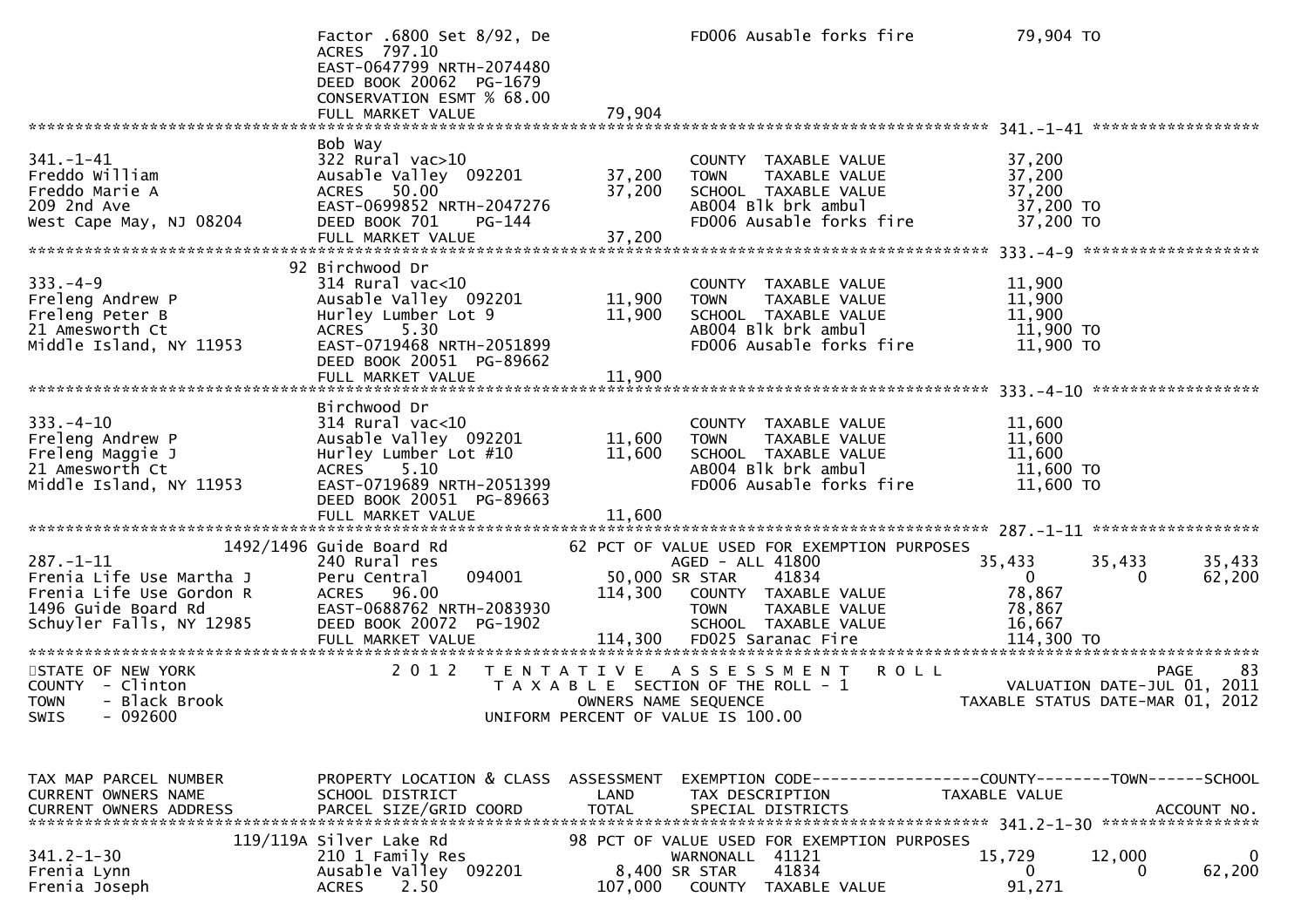| 119 Silver Lake Rd<br>Ausable Forks, NY 12912                                                          | EAST-0705087 NRTH-2046899<br>DEED BOOK 659<br>$PG-37$<br>FULL MARKET VALUE                                                                                                                | <b>TOWN</b><br>TAXABLE VALUE<br>SCHOOL TAXABLE VALUE<br>AB004 Blk brk ambul<br>107,000<br>FD006 Ausable forks fire                                                                                                         | 95,000<br>44,800<br>107,000 TO<br>107,000 TO                                                  |                                                    |
|--------------------------------------------------------------------------------------------------------|-------------------------------------------------------------------------------------------------------------------------------------------------------------------------------------------|----------------------------------------------------------------------------------------------------------------------------------------------------------------------------------------------------------------------------|-----------------------------------------------------------------------------------------------|----------------------------------------------------|
|                                                                                                        |                                                                                                                                                                                           |                                                                                                                                                                                                                            |                                                                                               |                                                    |
| $341.2 - 1 - 21$<br>Frenyea Roland<br>2 Seperator Rd<br>Ausable Forks, NY 12912                        | 2 Seperator Rd<br>210 1 Family Res<br>Ausable Valley 092201<br>FRNT 100.00 DPTH 141.00<br>EAST-0706199 NRTH-2045948<br>DEED BOOK 424<br>$PG-41$<br>FULL MARKET VALUE                      | <b>VETERANS</b><br>41101<br>3,600 AGED - ALL 41800<br>41834<br>53,500 SR STAR<br>COUNTY TAXABLE VALUE<br><b>TOWN</b><br>TAXABLE VALUE<br>53,500<br>SCHOOL TAXABLE VALUE<br>AB004 Blk brk ambul<br>FD006 Ausable forks fire | 875<br>26,313<br>$\mathbf{0}$<br>26,312<br>26,312<br>$\overline{0}$<br>53,500 TO<br>53,500 TO | 875<br>0<br>26,313<br>26,750<br>26,750<br>$\Omega$ |
|                                                                                                        |                                                                                                                                                                                           |                                                                                                                                                                                                                            |                                                                                               |                                                    |
| $273. - 1 - 1.6$<br>Frost Richard B<br>Frost Martha<br>107 Salmon River Rd<br>Plattsburgh, NY 12901    | 3320 Silver Lake Rd<br>260 Seasonal res<br>Saranac Central 094401<br>Lot 51 T40m <sub>t</sub><br>ACRES 53.00<br>EAST-0661672 NRTH-2094191<br>DEED BOOK 769<br>PG-192<br>FULL MARKET VALUE | COUNTY TAXABLE VALUE<br>54,200<br>TAXABLE VALUE<br><b>TOWN</b><br>80,300<br>SCHOOL TAXABLE VALUE<br>FD025 Saranac Fire<br>80,300                                                                                           | 80,300<br>80,300<br>80,300<br>80,300 TO                                                       |                                                    |
|                                                                                                        |                                                                                                                                                                                           |                                                                                                                                                                                                                            |                                                                                               |                                                    |
| $333. -2 - 8.21$<br>Fung Aaron Wray<br>Fung Jacklyn S<br>230 Golf Course Rd<br>Ausable Forks, NY 12912 | 230 Golf Course Rd<br>210 1 Family Res<br>Ausable Valley 092201<br><b>ACRES</b><br>1.80<br>EAST-0711430 NRTH-2049571<br>DEED BOOK 20061 PG-97991                                          | 41854<br>RES STAR<br>7,500<br>COUNTY TAXABLE VALUE<br>93,600<br><b>TOWN</b><br>TAXABLE VALUE<br>SCHOOL TAXABLE VALUE<br>AB004 Blk brk ambul                                                                                | $\overline{0}$<br>93,600<br>93,600<br>63,600<br>93,600 TO                                     | $\mathbf{0}$<br>30,000                             |
|                                                                                                        | 1155 Dry Bridge Rd                                                                                                                                                                        |                                                                                                                                                                                                                            |                                                                                               |                                                    |
| $341.2 - 1 - 40$<br>Furnia Bernard<br>Furnia Brenda<br>1155 Dry Bridge Rd<br>Ausable Forks, NY 12912   | 210 1 Family Res<br>Ausable Valley 092201<br>FRNT 167.00 DPTH 264.00<br>EAST-0705318 NRTH-2048215<br>DEED BOOK 568<br>PG-383<br>FULL MARKET VALUE                                         | 41834<br>SR STAR<br>5,600<br>COUNTY TAXABLE VALUE<br>74,700<br>TAXABLE VALUE<br><b>TOWN</b><br>SCHOOL TAXABLE VALUE<br>AB004 Blk brk ambul<br>74,700<br>FD006 Ausable forks fire<br>***********************                | $\overline{0}$<br>74,700<br>74,700<br>12,500<br>74,700 TO<br>74,700 TO                        | 0<br>62,200<br>********************************    |
| STATE OF NEW YORK<br>COUNTY - Clinton                                                                  | 2 0 1 2<br>T E N T A T I V E                                                                                                                                                              | A S S E S S M E N T<br>T A X A B L E SECTION OF THE ROLL - 1                                                                                                                                                               | <b>ROLL</b>                                                                                   | 84<br><b>PAGE</b><br>VALUATION DATE-JUL 01, 2011   |
| - Black Brook<br><b>TOWN</b><br>$-092600$<br>SWIS                                                      |                                                                                                                                                                                           | OWNERS NAME SEQUENCE<br>UNIFORM PERCENT OF VALUE IS 100.00                                                                                                                                                                 |                                                                                               | TAXABLE STATUS DATE-MAR 01, 2012                   |
| TAX MAP PARCEL NUMBER<br><b>CURRENT OWNERS NAME</b><br><b>CURRENT OWNERS ADDRESS</b>                   | PROPERTY LOCATION & CLASS ASSESSMENT<br>SCHOOL DISTRICT<br>PARCEL SIZE/GRID COORD                                                                                                         | LAND<br>TAX DESCRIPTION<br><b>TOTAL</b><br>SPECIAL DISTRICTS                                                                                                                                                               | EXEMPTION CODE------------------COUNTY--------TOWN------SCHOOL<br>TAXABLE VALUE               | ACCOUNT NO.                                        |
| $341.2 - 1 - 1$<br>Furnia Bernard M<br>Furnia Brenda L<br>1149 Dry Bridge Rd                           | 1149 Dry Bridge Rd<br>210 1 Family Res<br>Ausable Valley 092201<br>Lot 165 Mauls<br>80.00 DPTH 271.15<br><b>FRNT</b>                                                                      | 41854<br>RES STAR<br>4,700<br><b>COUNTY</b><br>TAXABLE VALUE<br>52,800<br><b>TOWN</b><br>TAXABLE VALUE<br>SCHOOL TAXABLE VALUE                                                                                             | $\mathbf{0}$<br>52,800<br>52,800<br>22,800                                                    | 0<br>30,000                                        |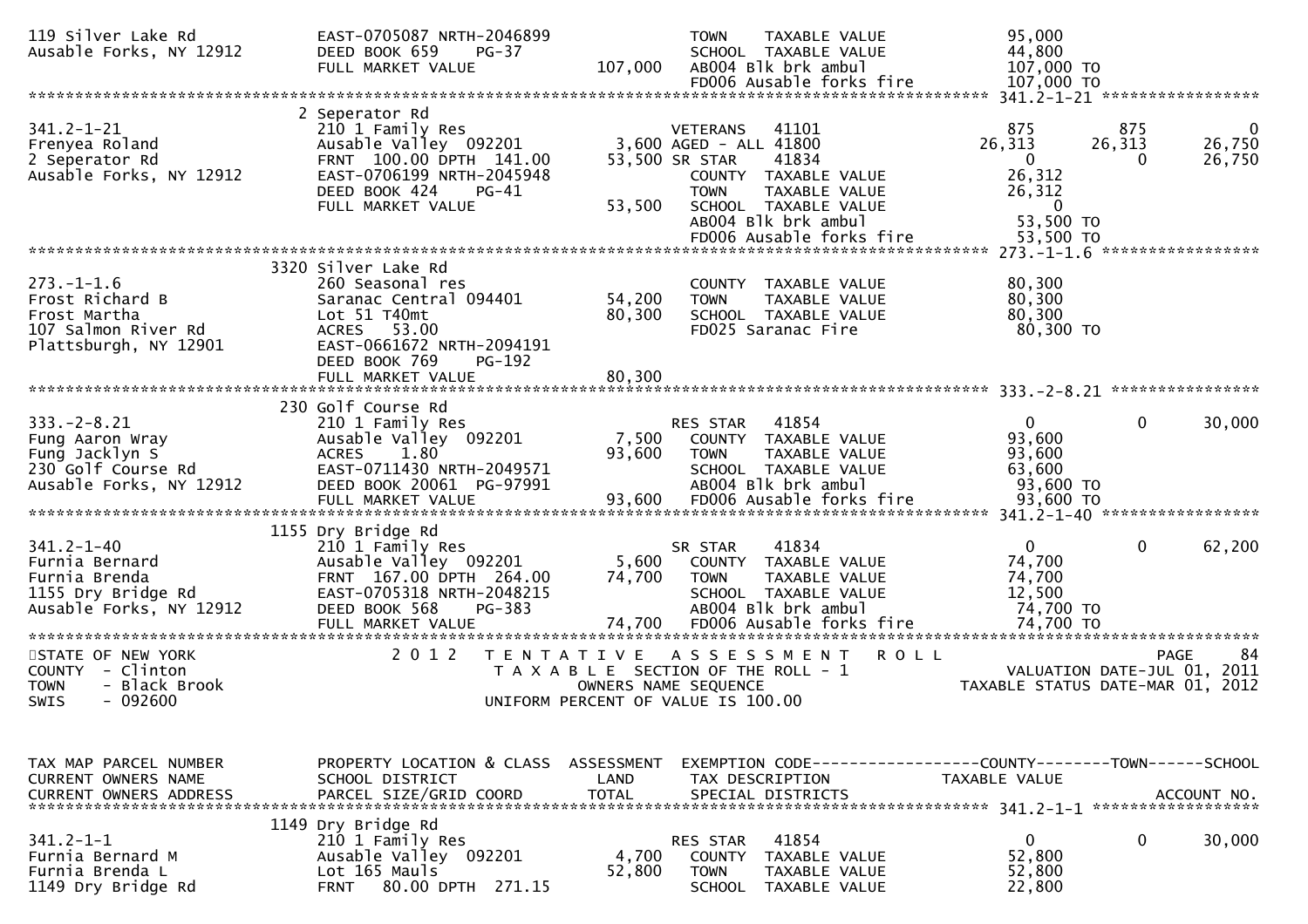| Ausable Forks, NY 12912                                                                                                | EAST-0705310 NRTH-2048411<br>DEED BOOK 20011 PG-37036<br>FULL MARKET VALUE                                                                                            | 52,800                             | AB004 Blk brk ambul<br>FD006 Ausable forks fire                                                                                                             | 52,800 TO<br>52,800 TO                                                 |                                 |
|------------------------------------------------------------------------------------------------------------------------|-----------------------------------------------------------------------------------------------------------------------------------------------------------------------|------------------------------------|-------------------------------------------------------------------------------------------------------------------------------------------------------------|------------------------------------------------------------------------|---------------------------------|
|                                                                                                                        |                                                                                                                                                                       |                                    |                                                                                                                                                             |                                                                        |                                 |
| $287. - 1 - 15.1$<br>Furnia Harriett<br>1519 Guide Board Rd<br>Schuyler Falls, NY 12985-0205 EAST-0685521 NRTH-2083515 | 1519 Guide Board Rd<br>240 Rural res<br>094001<br>Peru Central<br>ACRES 69.20<br>DEED BOOK 818<br>$PG-333$<br>FULL MARKET VALUE                                       | 40,900<br>95,500<br>95,500         | 41834<br>SR STAR<br>COUNTY TAXABLE VALUE<br>TAXABLE VALUE<br><b>TOWN</b><br>SCHOOL TAXABLE VALUE<br>FD025 Saranac Fire                                      | $\overline{0}$<br>95,500<br>95,500<br>33,300<br>95,500 TO              | $\mathbf{0}$<br>62,200          |
|                                                                                                                        | 123 Silver Lake Rd                                                                                                                                                    |                                    |                                                                                                                                                             |                                                                        |                                 |
| $341.2 - 1 - 30.2$<br>Furnia Jessie R<br>Furnia Michael J<br>123 Silver Lake Rd<br>Ausable Forks, NY 12912             | 210 1 Family Res<br>Ausable Valley 092201<br>Lot 165 Maules<br>1.40<br><b>ACRES</b><br>EAST-0705176 NRTH-2047040<br>DEED BOOK 20051 PG-86898<br>FULL MARKET VALUE     | 6,700<br>62,400<br>62,400          | 41854<br>RES STAR<br>COUNTY TAXABLE VALUE<br><b>TOWN</b><br>TAXABLE VALUE<br>SCHOOL TAXABLE VALUE<br>AB004 Blk brk ambul<br>FD006 Ausable forks fire        | $\mathbf{0}$<br>62,400<br>62,400<br>32,400<br>62,400 TO<br>62,400 TO   | $\mathbf{0}$<br>30,000          |
|                                                                                                                        | 33 Waltons Cir                                                                                                                                                        |                                    |                                                                                                                                                             |                                                                        |                                 |
| $341. - 1 - 20.28$<br>Furnia Keith<br>PO Box 72<br>Ausable Forks, NY 12912                                             | 210 1 Family Res<br>Ausable Valley 092201<br>Lot 165 Maules<br>FRNT 125.00 DPTH 193.37<br>080<br><b>BANK</b><br>EAST-0704702 NRTH-2047854<br>DEED BOOK 959<br>$PG-80$ | 5,100<br>86,200                    | 41854<br><b>RES STAR</b><br>COUNTY TAXABLE VALUE<br><b>TOWN</b><br>TAXABLE VALUE<br>SCHOOL TAXABLE VALUE<br>AB004 Blk brk ambul<br>FD006 Ausable forks fire | $\overline{0}$<br>86,200<br>86,200<br>56,200<br>86,200 TO<br>86,200 TO | 30,000<br>$\Omega$              |
|                                                                                                                        |                                                                                                                                                                       |                                    |                                                                                                                                                             |                                                                        |                                 |
| $275. - 1 - 33.1$<br>Furnia Leo<br>Furnia Irene<br>Attn: Gerald Furnia<br>14853 N 21 Pl<br>Phoenix, AZ 85022           | 6 Guide Board Rd<br>240 Rural res<br>Peru Central<br>094001<br>Lot 12 & 13 T3 Omt<br>ACRES 137.20<br>EAST-0683439 NRTH-2090675<br>PG-509<br>DEED BOOK 509             | 61,100<br>117,700                  | COUNTY TAXABLE VALUE<br><b>TOWN</b><br>TAXABLE VALUE<br>SCHOOL TAXABLE VALUE<br>FD025 Saranac Fire                                                          | 117,700<br>117,700<br>117,700<br>117,700 TO                            |                                 |
| STATE OF NEW YORK                                                                                                      | 2 0 1 2<br>T E N T A T I V E                                                                                                                                          |                                    |                                                                                                                                                             |                                                                        | 85<br><b>PAGE</b>               |
| COUNTY - Clinton<br><b>TOWN</b><br>- Black Brook<br>$-092600$<br>SWIS                                                  |                                                                                                                                                                       | OWNERS NAME SEQUENCE               | ASSESSMENT ROLL<br>T A X A B L E SECTION OF THE ROLL - 1<br>UNIFORM PERCENT OF VALUE IS 100.00                                                              | TAXABLE STATUS DATE-MAR 01, 2012                                       | VALUATION DATE-JUL 01, 2011     |
| TAX MAP PARCEL NUMBER<br>CURRENT OWNERS NAME<br><b>CURRENT OWNERS ADDRESS</b>                                          | PROPERTY LOCATION & CLASS<br>SCHOOL DISTRICT<br>PARCEL SIZE/GRID COORD                                                                                                | ASSESSMENT<br>LAND<br><b>TOTAL</b> | EXEMPTION CODE-----------------COUNTY-------TOWN------SCHOOL<br>TAX DESCRIPTION<br>SPECIAL DISTRICTS                                                        | TAXABLE VALUE                                                          | ACCOUNT NO.                     |
| $275. - 1 - 32$<br>Furnia Leo F<br>1791 Guide Board Rd<br>Schuyler Falls, NY 12985                                     | 1791 Guide Board Rd<br>210 1 Family Res<br>094001<br>Peru Central<br>3.50<br><b>ACRES</b><br>EAST-0685709 NRTH-2090758                                                | 31,100                             | 99 PCT OF VALUE USED FOR EXEMPTION PURPOSES<br>AGED - ALL 41800<br>6,900 SR STAR<br>41834<br><b>COUNTY</b><br>TAXABLE VALUE<br><b>TOWN</b><br>TAXABLE VALUE | 15,395<br>$\mathbf{0}$<br>15,705<br>15,705                             | 15,395<br>15,395<br>15,705<br>0 |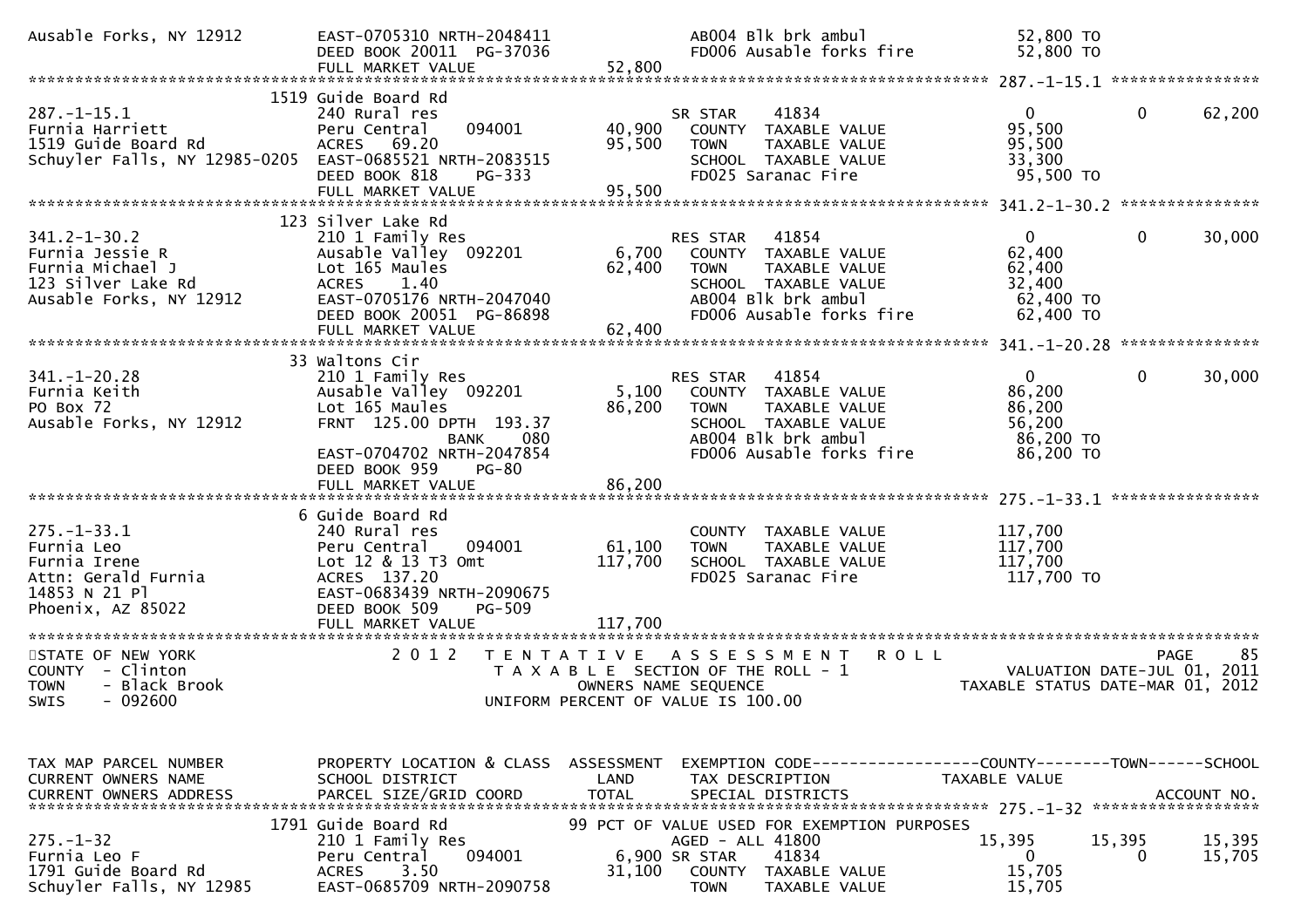|                                                                                                                          | PG-279<br>DEED BOOK 613<br>FULL MARKET VALUE                                                                                                                             | 31,100                     | SCHOOL TAXABLE VALUE<br>FD025 Saranac Fire                                                                                                                                                                       | $\mathbf 0$<br>31,100 TO                                                                                             |                       |
|--------------------------------------------------------------------------------------------------------------------------|--------------------------------------------------------------------------------------------------------------------------------------------------------------------------|----------------------------|------------------------------------------------------------------------------------------------------------------------------------------------------------------------------------------------------------------|----------------------------------------------------------------------------------------------------------------------|-----------------------|
| $341.2 - 1 - 28$<br>Furnia Life Use Shirley<br>Deslauriers Jacqueline M<br>112 Silver Lake Rd<br>Ausable Forks, NY 12912 | 112 Silver Lake Rd<br>210 1 Family Res<br>Ausable Valley 092201<br>FRNT 132.00 DPTH 137.00<br>EAST-0705594 NRTH-2046815<br>DEED BOOK 20051 PG-89482<br>FULL MARKET VALUE | 58,900                     | <b>VETERANS</b><br>41101<br>4,100 AGED - ALL 41800<br>58,900 SR STAR<br>41834<br>COUNTY TAXABLE VALUE<br>TAXABLE VALUE<br><b>TOWN</b><br>SCHOOL TAXABLE VALUE<br>AB004 Blk brk ambul<br>FD006 Ausable forks fire | 300<br>300<br>29,300<br>29,300<br>$\mathbf{0}$<br>$\Omega$<br>29,300<br>29,300<br>$\bf{0}$<br>58,900 TO<br>58,900 TO | 0<br>29,450<br>29,450 |
|                                                                                                                          | 49 Palmer St                                                                                                                                                             |                            |                                                                                                                                                                                                                  |                                                                                                                      |                       |
| $342.3 - 2 - 8$<br>Furnia Richard<br>Furnia Roberta<br>PO Box 162<br>Ausable Forks, NY 12912                             | 210 1 Family Res<br>Ausable Valley 092201<br>FRNT 51.00 DPTH 140.00<br>EAST-0708843 NRTH-2045176<br>DEED BOOK 497<br><b>PG-225</b><br>FULL MARKET VALUE                  | 74,900<br>74,900           | AGED C&S<br>41805<br>41834<br>3,400 SR STAR<br>COUNTY TAXABLE VALUE<br>TAXABLE VALUE<br><b>TOWN</b><br>SCHOOL TAXABLE VALUE<br>AB004 Blk brk ambul<br>FD006 Ausable forks fire<br>SW019 Black brook swr          | 37,450<br>0<br>0<br>$\mathbf{0}$<br>37,450<br>74,900<br>$\mathbf 0$<br>74,900 TO<br>74,900 TO<br>74,900 ТО М         | 37,450<br>37,450      |
|                                                                                                                          |                                                                                                                                                                          |                            |                                                                                                                                                                                                                  |                                                                                                                      |                       |
| $306. - 1 - 5$<br>Galarneau David J<br>627 Union Falls Rd<br>Ausable Forks, NY 12912                                     | 627 Union Falls Rd<br>210 1 Family Res<br>Ausable Valley 092201<br>FRNT 140.00 DPTH 264.00<br>EAST-0643646 NRTH-2067734<br>DEED BOOK 20061 PG-91502                      | 5,700<br>65,500            | 41854<br>RES STAR<br>COUNTY TAXABLE VALUE<br><b>TOWN</b><br>TAXABLE VALUE<br>SCHOOL TAXABLE VALUE<br>AB004 Blk brk ambul                                                                                         | 0<br>$\Omega$<br>65,500<br>65,500<br>35,500<br>65,500 TO<br>****************                                         | 30,000                |
|                                                                                                                          | Rt 9N                                                                                                                                                                    |                            |                                                                                                                                                                                                                  |                                                                                                                      |                       |
| $342. - 1 - 18.2$<br>Gallaher Edward E<br>Gallaher Kathleen<br>311 Osppey Ln<br>Voorhees, NJ 08043                       | 311 Res vac land<br>Ausable Valley 092201<br>168 Maules Pat<br><b>ACRES</b><br>6.50<br>EAST-0712125 NRTH-2046194<br>DEED BOOK 754<br>PG-234<br>FULL MARKET VALUE         | 13,400<br>13,400<br>13,400 | COUNTY TAXABLE VALUE<br>TAXABLE VALUE<br><b>TOWN</b><br>SCHOOL TAXABLE VALUE<br>AB004 Blk brk ambul<br>FD006 Ausable forks fire                                                                                  | 13,400<br>13,400<br>13,400<br>13,400 TO<br>13,400 TO                                                                 |                       |
| ***********************                                                                                                  |                                                                                                                                                                          |                            |                                                                                                                                                                                                                  |                                                                                                                      |                       |
| STATE OF NEW YORK<br>COUNTY - Clinton<br>- Black Brook<br><b>TOWN</b><br>$-092600$<br><b>SWIS</b>                        | 2 0 1 2<br>T E N T A T I V E                                                                                                                                             |                            | <b>ROLL</b><br>ASSESSMENT<br>T A X A B L E SECTION OF THE ROLL - 1<br>OWNERS NAME SEQUENCE<br>UNIFORM PERCENT OF VALUE IS 100.00                                                                                 | <b>PAGE</b><br>VALUATION DATE-JUL 01, 2011<br>TAXABLE STATUS DATE-MAR 01, 2012                                       | 86                    |
|                                                                                                                          |                                                                                                                                                                          |                            |                                                                                                                                                                                                                  |                                                                                                                      |                       |
| TAX MAP PARCEL NUMBER<br><b>CURRENT OWNERS NAME</b><br><b>CURRENT OWNERS ADDRESS</b>                                     | PROPERTY LOCATION & CLASS ASSESSMENT<br>SCHOOL DISTRICT<br>PARCEL SIZE/GRID COORD                                                                                        | LAND<br><b>TOTAL</b>       | TAX DESCRIPTION<br>SPECIAL DISTRICTS                                                                                                                                                                             | TAXABLE VALUE                                                                                                        | ACCOUNT NO.           |
|                                                                                                                          | 2362 Rt 9N                                                                                                                                                               |                            |                                                                                                                                                                                                                  |                                                                                                                      |                       |
| $342. - 1 - 19.3$<br>Galvin Lance K<br>7A Park Ave<br>Babylon, NY 11702                                                  | 220 2 Family Res<br>Ausable Valley 092201<br>FRNT 170.00 DPTH 185.00<br>EAST-0710892 NRTH-2045316                                                                        | 6,100<br>47,000            | COUNTY TAXABLE VALUE<br><b>TOWN</b><br>TAXABLE VALUE<br>SCHOOL TAXABLE VALUE<br>AB004 Blk brk ambul                                                                                                              | 47,000<br>47,000<br>47,000<br>47,000 TO                                                                              |                       |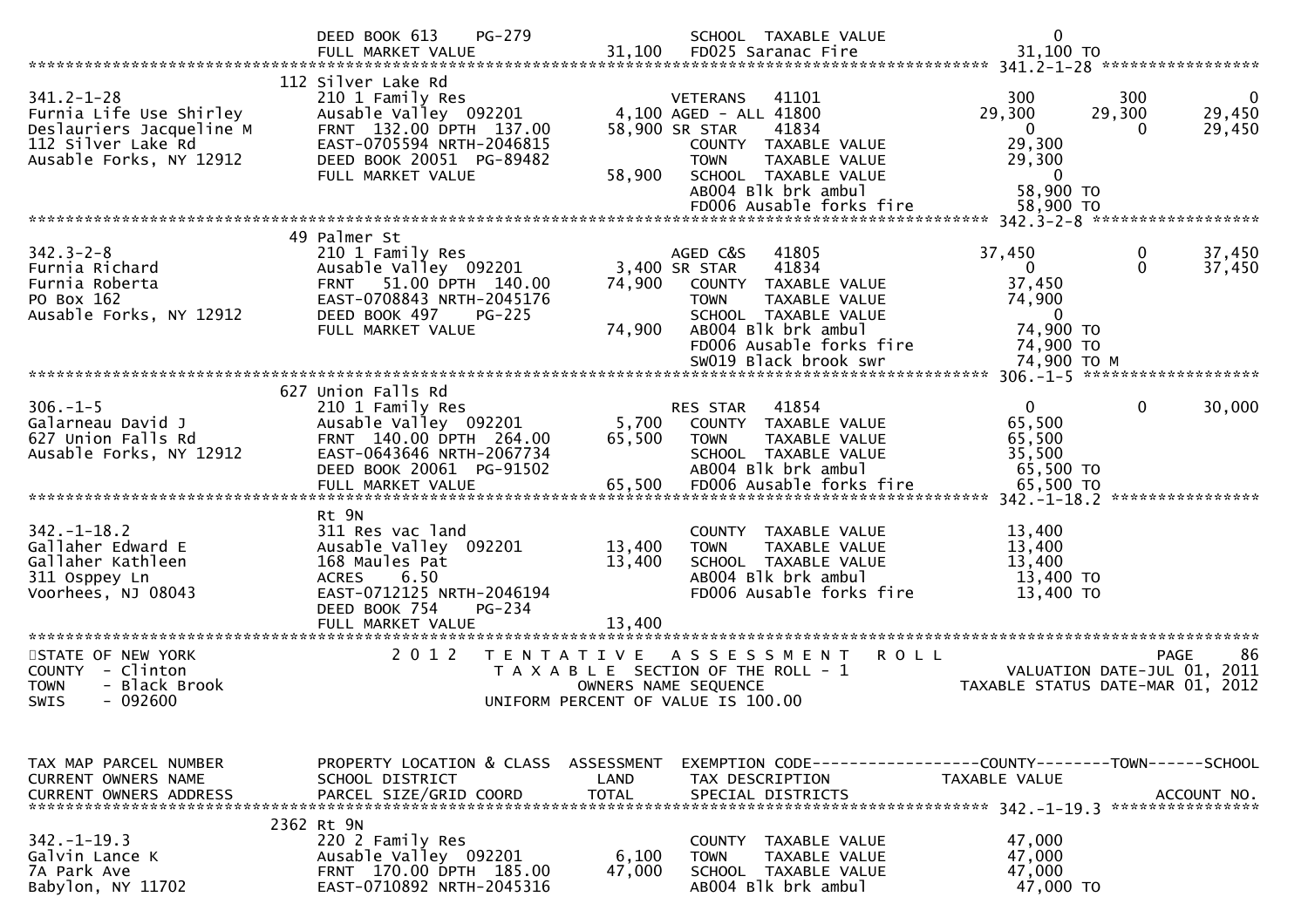|                                                                                                   | DEED BOOK 20102 PG-30812<br>FULL MARKET VALUE                                                                                                                                            | 47,000                     | FD006 Ausable forks fire                                                                                                                          | 47,000 TO                                                                                                         |
|---------------------------------------------------------------------------------------------------|------------------------------------------------------------------------------------------------------------------------------------------------------------------------------------------|----------------------------|---------------------------------------------------------------------------------------------------------------------------------------------------|-------------------------------------------------------------------------------------------------------------------|
| $341.2 - 1 - 38$<br>Garrow Barbara<br>PO Box 136<br>Morrisonville, NY 12962                       | 164 Silver Lake Rd<br>270 Mfg housing<br>Ausable Valley 092201<br>Lot 165 Maules<br>FRNT 72.00 DPTH 170.00<br>EAST-0705365 NRTH-2048048<br>DEED BOOK 20051 PG-82612<br>FULL MARKET VALUE | 3,100<br>31,500<br>31,500  | COUNTY TAXABLE VALUE<br>TAXABLE VALUE<br><b>TOWN</b><br>SCHOOL TAXABLE VALUE<br>AB004 Blk brk ambul<br>FD006 Ausable forks fire                   | 31,500<br>31,500<br>31,500<br>31,500 TO<br>31,500 TO                                                              |
|                                                                                                   | 71 Coughlin Rd                                                                                                                                                                           |                            |                                                                                                                                                   |                                                                                                                   |
| $333. - 1 - 9.1$<br>Garrow Michael<br>Garrow Jessica<br>71 Coughlin Rd<br>Ausable Forks, NY 12912 | 210 1 Family Res<br>Ausable Valley 092201 16,500 COUNTY TAXABLE VALUE<br>9.00 BANK<br><b>ACRES</b><br>320<br>EAST-0709430 NRTH-2053616<br>DEED BOOK 20072 PG-03564                       | 123,400                    | <b>RES STAR 41854</b><br><b>TOWN</b><br>TAXABLE VALUE<br>SCHOOL TAXABLE VALUE<br>AB004 Blk brk ambul                                              | $\mathbf{0}$<br>$\mathbf{0}$<br>30,000<br>123,400<br>123,400<br>93,400<br>123,400 TO                              |
|                                                                                                   | 29 Mccrea St                                                                                                                                                                             |                            |                                                                                                                                                   |                                                                                                                   |
| $342.1 - 1 - 33.2$<br>Garso Louis H<br>PO Box 659<br>Ausable Forks, NY 12912                      | 210 1 Family Res<br>Ausable Valley 092201<br>Lot 166 Maules<br>FRNT 75.90 DPTH 89.60<br>EAST-0708207 NRTH-2045487<br>DEED BOOK 98001 PG-01716                                            | 2,800<br>86,000            | RES STAR 41854<br>COUNTY TAXABLE VALUE<br>TAXABLE VALUE<br><b>TOWN</b><br>SCHOOL TAXABLE VALUE<br>AB004 Blk brk ambul<br>FD006 Ausable forks fire | $\mathbf{0}$<br>0<br>30,000<br>86,000<br>86,000<br>56,000<br>86,000 TO<br>86,000 TO                               |
|                                                                                                   |                                                                                                                                                                                          |                            |                                                                                                                                                   |                                                                                                                   |
| $322. - 1 - 1$<br>Gates Francis Sr<br>7518 Rt 9<br>Plattsburgh, NY 12901                          | Palmer Hill Rd<br>260 Seasonal res<br>Ausable Valley 092201<br>ACRES 67.00<br>EAST-0705795 NRTH-2060296<br>DEED BOOK 599<br>PG-783                                                       | 42,300<br>69,600           | COUNTY TAXABLE VALUE<br><b>TOWN</b><br>TAXABLE VALUE<br>SCHOOL TAXABLE VALUE<br>AB004 Blk brk ambul<br>FD006 Ausable forks fire                   | 69,600<br>69,600<br>69,600<br>69,600 TO<br>69,600 TO                                                              |
| STATE OF NEW YORK<br>COUNTY - Clinton<br>- Black Brook<br><b>TOWN</b><br>$-092600$<br><b>SWIS</b> |                                                                                                                                                                                          | OWNERS NAME SEQUENCE       | 2012 TENTATIVE ASSESSMENT<br><b>ROLL</b><br>T A X A B L E SECTION OF THE ROLL - 1<br>UNIFORM PERCENT OF VALUE IS 100.00                           | PAGE<br>87<br>$\frac{1}{2}$ - $\frac{1}{2}$ VALUATION DATE-JUL 01, 2011<br>TAXABLE STATUS DATE-MAR 01, 2012       |
| TAX MAP PARCEL NUMBER<br>CURRENT OWNERS NAME                                                      | SCHOOL DISTRICT                                                                                                                                                                          | LAND                       | TAX DESCRIPTION                                                                                                                                   | PROPERTY LOCATION & CLASS ASSESSMENT EXEMPTION CODE----------------COUNTY-------TOWN------SCHOOL<br>TAXABLE VALUE |
| CURRENT OWNERS ADDRESS                                                                            | PARCEL SIZE/GRID COORD                                                                                                                                                                   | <b>TOTAL</b>               | SPECIAL DISTRICTS                                                                                                                                 | ACCOUNT NO.                                                                                                       |
| $296. - 1 - 5.2$<br>Geissler Karen<br>40 Douglas St<br>Wynantskill, NY 12198                      | 462 Casey Rd<br>240 Rural res<br>Ausable Valley 092201<br>Lot 16 T4omt<br>ACRES 21.00<br>EAST-0650491 NRTH-2077243<br>DEED BOOK 1008<br>PG-234<br>FULL MARKET VALUE                      | 47,200<br>70,500<br>70,500 | COUNTY<br>TAXABLE VALUE<br><b>TOWN</b><br>TAXABLE VALUE<br>SCHOOL TAXABLE VALUE<br>AB004 Blk brk ambul<br>FD006 Ausable forks fire                | 70,500<br>70,500<br>70,500<br>70,500 TO<br>70,500 TO                                                              |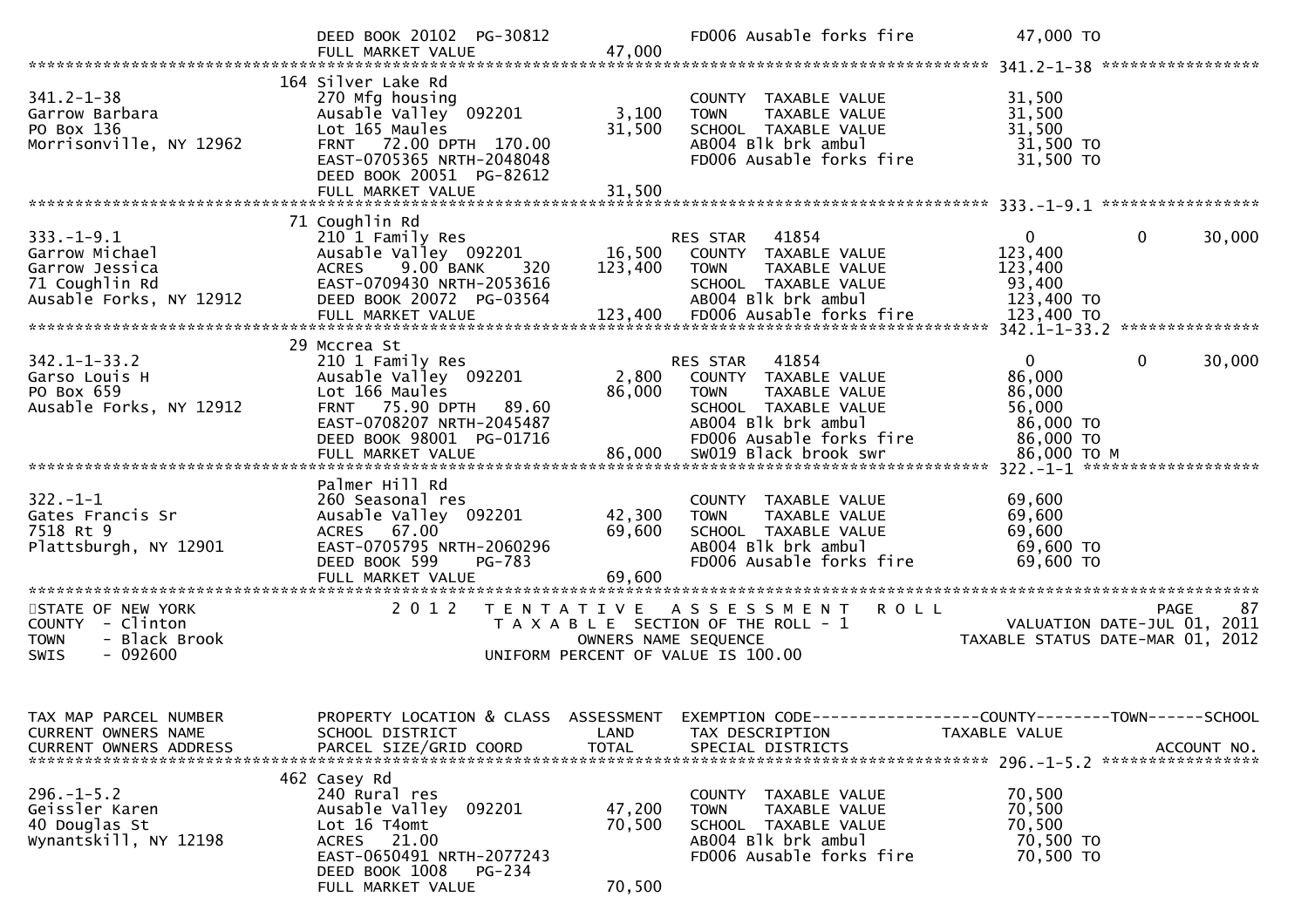|                                                                                                       |                                                                                                                                                                                                     |                               |                                                                                                                                                                                                                                                                                  | $341.2 - 1 - 12$ ******************                                                                                                                                  |
|-------------------------------------------------------------------------------------------------------|-----------------------------------------------------------------------------------------------------------------------------------------------------------------------------------------------------|-------------------------------|----------------------------------------------------------------------------------------------------------------------------------------------------------------------------------------------------------------------------------------------------------------------------------|----------------------------------------------------------------------------------------------------------------------------------------------------------------------|
| $341.2 - 1 - 12$<br>George Shirley A<br>3 N Main St<br>PO Box 68<br>Ausable Forks, NY 12912           | 3 N Main St<br>411 Apartment<br>Ausable Valley 092201<br>41.30 DPTH 150.00<br><b>FRNT</b><br>EAST-0707386 NRTH-2044594<br>DEED BOOK 20061 PG-98561<br>FULL MARKET VALUE                             | 63,000                        | 25 PCT OF VALUE USED FOR EXEMPTION PURPOSES<br>WARCOMALL 41131<br>2,200 AGED C&S<br>41805<br>41834<br>63,000 SR STAR<br>COUNTY TAXABLE VALUE<br><b>TOWN</b><br>TAXABLE VALUE<br>SCHOOL TAXABLE VALUE<br>AB004 Blk brk ambul<br>FD006 Ausable forks fire<br>SW019 Black brook swr | 3,938<br>3,938<br>$\mathbf{0}$<br>5,906<br>7,875<br>0<br>$\overline{0}$<br>$\Omega$<br>15,750<br>53,156<br>59,062<br>39,375<br>63,000 TO<br>63,000 TO<br>63,000 то м |
|                                                                                                       |                                                                                                                                                                                                     |                               |                                                                                                                                                                                                                                                                                  |                                                                                                                                                                      |
| $322.3 - 1 - 18.2$<br>Gero Francis L<br>Ward Carol F<br>355 Silver Lake Rd<br>Ausable Forks, NY 12912 | 353 Fern Lake Rd<br>260 Seasonal res - WTRFNT<br>Ausable Valley 092201<br>FRNT 60.00 DPTH 160.00<br>EAST-0697072 NRTH-2060077<br>DEED BOOK 20051 PG-83575<br>FULL MARKET VALUE                      | 103,300<br>170,500<br>170,500 | COUNTY TAXABLE VALUE<br>TAXABLE VALUE<br><b>TOWN</b><br>SCHOOL TAXABLE VALUE<br>AB004 Blk brk ambul<br>FD006 Ausable forks fire                                                                                                                                                  | 170,500<br>170,500<br>170,500<br>170,500 то<br>170,500 TO                                                                                                            |
|                                                                                                       |                                                                                                                                                                                                     |                               |                                                                                                                                                                                                                                                                                  |                                                                                                                                                                      |
| $341. - 1 - 40$<br>Gero Francis L<br>Gero Barbara<br>355 Silver Lake Rd<br>Ausable Forks, NY 12912    | 355 Silver Lake Rd<br>210 1 Family Res<br>Ausable Valley 092201<br>Lot 164 Maules<br><b>ACRES</b><br>7.20<br>EAST-0700861 NRTH-2046911<br>DEED BOOK 700<br>PG-174                                   | 14,300<br>64,800              | 41854<br>RES STAR<br>COUNTY TAXABLE VALUE<br>TAXABLE VALUE<br><b>TOWN</b><br>SCHOOL TAXABLE VALUE<br>AB004 Blk brk ambul<br>FD006 Ausable forks fire                                                                                                                             | $\mathbf{0}$<br>$\mathbf{0}$<br>30,000<br>64,800<br>64,800<br>34,800<br>64,800 TO<br>64,800 TO                                                                       |
|                                                                                                       | FULL MARKET VALUE                                                                                                                                                                                   | 64,800                        |                                                                                                                                                                                                                                                                                  |                                                                                                                                                                      |
|                                                                                                       |                                                                                                                                                                                                     |                               |                                                                                                                                                                                                                                                                                  |                                                                                                                                                                      |
| $341. - 1 - 8.1$<br>Gero Norman J<br>Gero Heidi J<br>312 Silver Lake Rd<br>AuSable Forks, NY 12912    | 304 Silver Lake Rd<br>312 Vac w/imprv<br>Ausable Valley 092201<br>1.40<br><b>ACRES</b><br>EAST-0702009 NRTH-2047878<br>DEED BOOK 20102 PG-35811<br>FULL MARKET VALUE                                | 7,000<br>8,000<br>8,000       | COUNTY TAXABLE VALUE<br>TAXABLE VALUE<br><b>TOWN</b><br>SCHOOL TAXABLE VALUE<br>AB004 Blk brk ambul<br>FD006 Ausable forks fire                                                                                                                                                  | 8,000<br>8,000<br>8,000<br>8,000 TO<br>8,000 TO                                                                                                                      |
|                                                                                                       | 2 0 1 2                                                                                                                                                                                             |                               | <b>ROLL</b>                                                                                                                                                                                                                                                                      | 88                                                                                                                                                                   |
| STATE OF NEW YORK<br>COUNTY - Clinton<br>- Black Brook<br><b>TOWN</b><br>$-092600$<br><b>SWIS</b>     | T E N T A T I V E                                                                                                                                                                                   |                               | A S S E S S M E N T<br>T A X A B L E SECTION OF THE ROLL - 1<br>OWNERS NAME SEQUENCE<br>UNIFORM PERCENT OF VALUE IS 100.00                                                                                                                                                       | PAGE<br>VALUATION DATE-JUL 01, 2011<br>TAXABLE STATUS DATE-MAR 01, 2012                                                                                              |
| TAX MAP PARCEL NUMBER<br>CURRENT OWNERS NAME<br><b>CURRENT OWNERS ADDRESS</b>                         | SCHOOL DISTRICT<br>PARCEL SIZE/GRID COORD                                                                                                                                                           | LAND<br><b>TOTAL</b>          | TAX DESCRIPTION<br>SPECIAL DISTRICTS                                                                                                                                                                                                                                             | PROPERTY LOCATION & CLASS ASSESSMENT EXEMPTION CODE----------------COUNTY-------TOWN------SCHOOL<br>TAXABLE VALUE<br>ACCOUNT NO.                                     |
| $341. - 1 - 8.2$<br>Gero Norman J<br>Gero Heidi J<br>312 Silver Lake Rd<br>Ausable Forks, NY 12912    | 312 Silver Lake Rd<br>210 1 Family Res<br>Ausable Valley 092201<br>Lot 164 Maules<br>1.90 BANK<br><b>ACRES</b><br>080<br>EAST-0701795 NRTH-2047899<br>DEED BOOK 98001 PG-00923<br>FULL MARKET VALUE | 7,000<br>136,400<br>136,400   | 41854<br>RES STAR<br>COUNTY TAXABLE VALUE<br>TAXABLE VALUE<br><b>TOWN</b><br>SCHOOL TAXABLE VALUE<br>AB004 Blk brk ambul<br>FD006 Ausable forks fire                                                                                                                             | 0<br>0<br>30,000<br>136,400<br>136,400<br>106,400<br>136,400 TO<br>136,400 TO                                                                                        |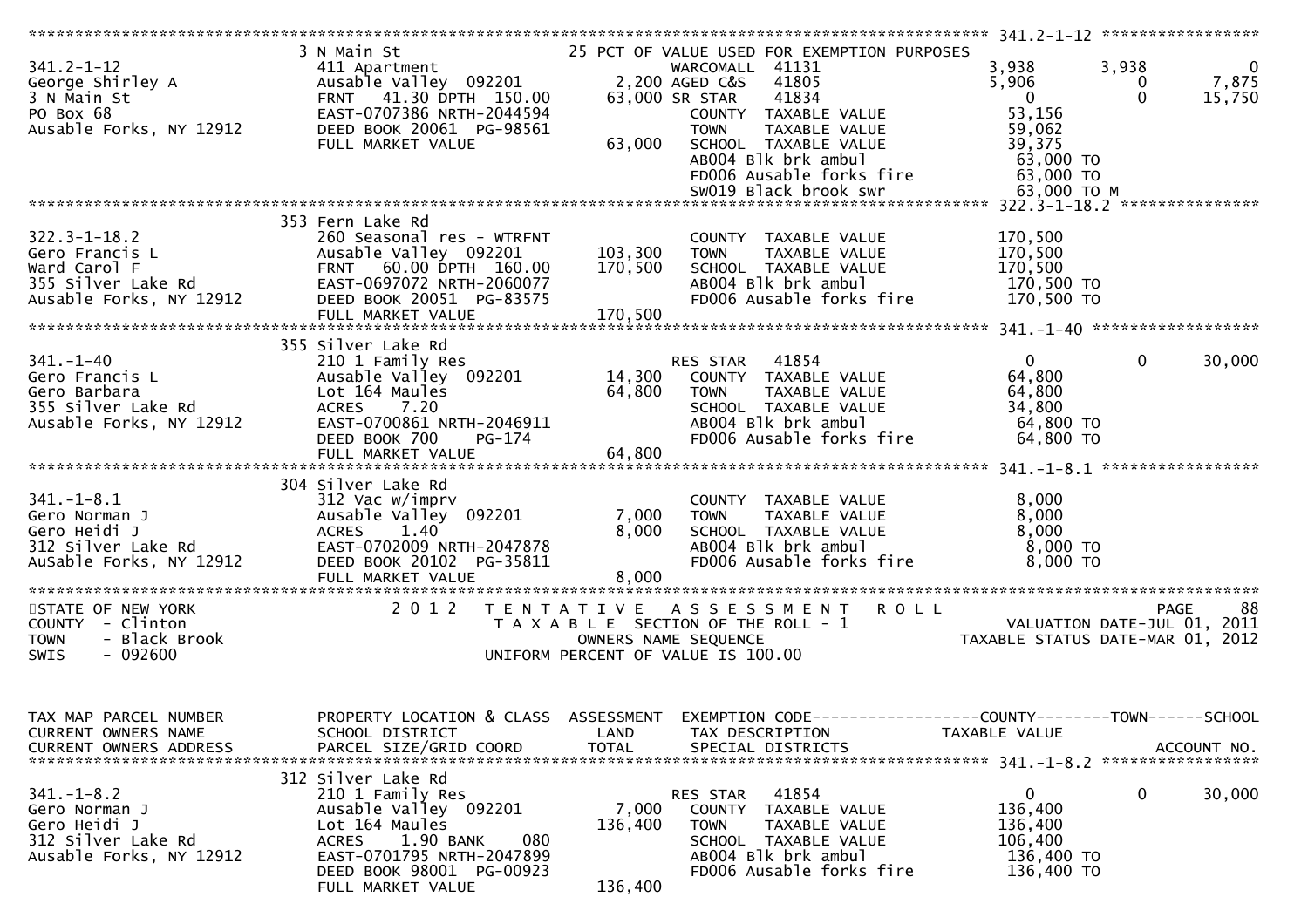|                               | 350 Narrows Rd                   |              |                                                              |                             |                                  |
|-------------------------------|----------------------------------|--------------|--------------------------------------------------------------|-----------------------------|----------------------------------|
| $321.2 - 1 - 16$              | 210 1 Family Res - WTRFNT        |              | 41101<br>VETERANS                                            | 5,000                       | 5,000<br>$\overline{0}$          |
| Gero Tracy J Jr               | Ausable Valley 092201            |              | 110,200 RES STAR 41854                                       | $\mathbf{0}$                | 30,000<br>$\Omega$               |
| Gero Rhonda                   | FRNT 169.00 DPTH 75.00           | 216,600      | COUNTY TAXABLE VALUE                                         | 211,600                     |                                  |
| 350 Narrows Rd                | EAST-0695449 NRTH-2063521        |              | <b>TOWN</b><br>TAXABLE VALUE                                 | 211,600                     |                                  |
| Ausable Forks, NY 12912       | DEED BOOK 645<br>PG-1061         |              | SCHOOL TAXABLE VALUE                                         | 186,600                     |                                  |
|                               |                                  | 216,600      | AB004 Blk brk ambul                                          | 216,600 TO                  |                                  |
|                               | FULL MARKET VALUE                |              |                                                              |                             |                                  |
|                               |                                  |              |                                                              |                             |                                  |
|                               |                                  |              |                                                              |                             |                                  |
|                               | Guide Board Rd                   |              |                                                              |                             |                                  |
| $287. - 1 - 16$               | 311 Res vac land                 |              | COUNTY TAXABLE VALUE                                         | 6,000                       |                                  |
| Gervald Matthew               | Peru Central<br>094001           | 6,000        | <b>TOWN</b><br>TAXABLE VALUE                                 | 6,000                       |                                  |
| 81 Magnolia Ave               | FRNT 180.00 DPTH 180.00          | 6,000        | SCHOOL TAXABLE VALUE                                         | 6,000                       |                                  |
| Hillsdale, NJ 07642           | EAST-0686887 NRTH-2084202        |              | FD025 Saranac Fire                                           | $6,000$ TO                  |                                  |
|                               | DEED BOOK 593<br>PG-468          |              |                                                              |                             |                                  |
|                               | FULL MARKET VALUE                | 6,000        |                                                              |                             |                                  |
|                               |                                  |              |                                                              |                             |                                  |
|                               | Peasleeville Rd                  |              |                                                              |                             |                                  |
| $275. - 1 - 21$               | 314 Rural vac<10                 |              |                                                              | 8,400                       |                                  |
|                               |                                  |              | COUNTY TAXABLE VALUE                                         |                             |                                  |
| Gibson Glen                   | 094001<br>Peru Central           | 8,400        | <b>TOWN</b><br>TAXABLE VALUE                                 | 8,400                       |                                  |
| Attn: Gene Hicks              | ACRES<br>2.50                    | 8,400        | SCHOOL TAXABLE VALUE                                         | 8,400                       |                                  |
| 739 Fuller Rd                 | EAST-0689227 NRTH-2093948        |              | FD025 Saranac Fire                                           | 8,400 TO                    |                                  |
| Peru, NY 12972                | DEED BOOK 531<br>PG-444          |              |                                                              |                             |                                  |
|                               | FULL MARKET VALUE                | 8,400        |                                                              |                             |                                  |
|                               |                                  |              |                                                              |                             |                                  |
|                               | 2503 Rt 9N                       |              |                                                              |                             |                                  |
| $342.3 - 3 - 3$               | 210 1 Family Res                 |              | WARNONALL 41121                                              | 15,045                      | 12,000<br>$\bf{0}$               |
| Gilbert Barbara               | Ausable Valley 092201            |              | 2,900 RES STAR<br>41854                                      | $\mathbf{0}$                | 30,000<br>$\Omega$               |
| 12100 Seminole Blvd Lot 162   | Lot 161 Maules                   | 100,300      | COUNTY TAXABLE VALUE                                         | 85,255                      |                                  |
| Largo, FL 33778               | FRNT 39.00 DPTH 175.00           |              | TAXABLE VALUE<br><b>TOWN</b>                                 | 88,300                      |                                  |
|                               | EAST-0707562 NRTH-2044333        |              | SCHOOL TAXABLE VALUE                                         | 70,300                      |                                  |
|                               | DEED BOOK 920<br>PG-334          |              | ABOO4 Blk brk ambul                                          | 100,300 TO                  |                                  |
|                               |                                  |              |                                                              |                             |                                  |
|                               | FULL MARKET VALUE                | 100,300      | FD006 Ausable forks fire                                     | 100,300 TO                  |                                  |
|                               |                                  |              |                                                              |                             |                                  |
|                               |                                  |              |                                                              |                             |                                  |
| STATE OF NEW YORK             |                                  |              | 2012 TENTATIVE ASSESSMENT<br>R O L L                         |                             | -89<br><b>PAGE</b>               |
| COUNTY - Clinton              |                                  |              | T A X A B L E SECTION OF THE ROLL - 1                        | VALUATION DATE-JUL 01, 2011 |                                  |
| - Black Brook<br><b>TOWN</b>  |                                  |              | OWNERS NAME SEQUENCE                                         |                             | TAXABLE STATUS DATE-MAR 01, 2012 |
| $-092600$<br><b>SWIS</b>      |                                  |              | UNIFORM PERCENT OF VALUE IS 100.00                           |                             |                                  |
|                               |                                  |              |                                                              |                             |                                  |
|                               |                                  |              |                                                              |                             |                                  |
|                               |                                  |              |                                                              |                             |                                  |
| TAX MAP PARCEL NUMBER         | PROPERTY LOCATION & CLASS        | ASSESSMENT   | EXEMPTION CODE-----------------COUNTY-------TOWN------SCHOOL |                             |                                  |
| <b>CURRENT OWNERS NAME</b>    | SCHOOL DISTRICT                  | LAND         | TAX DESCRIPTION                                              | TAXABLE VALUE               |                                  |
| <b>CURRENT OWNERS ADDRESS</b> | PARCEL SIZE/GRID COORD           | <b>TOTAL</b> | SPECIAL DISTRICTS                                            |                             | ACCOUNT NO.                      |
|                               |                                  |              |                                                              |                             |                                  |
|                               | 2438 Rt 9N                       |              |                                                              |                             |                                  |
|                               |                                  |              |                                                              |                             |                                  |
| $342.3 - 2 - 32$              | 210 1 Family Res                 |              | 41854<br><b>RES STAR</b>                                     | $\mathbf{0}$                | 0<br>30,000                      |
| Gilbert III Joseph H          | Ausable Valley 092201            | 4,400        | COUNTY<br>TAXABLE VALUE                                      | 75,700                      |                                  |
| Gilbert Sandra J              | 82.50 DPTH 235.00<br><b>FRNT</b> | 75,700       | <b>TOWN</b><br>TAXABLE VALUE                                 | 75,700                      |                                  |
| 2438 Rt 9N                    | 080<br><b>BANK</b>               |              | SCHOOL TAXABLE VALUE                                         | 45,700                      |                                  |
| AuSable Forks, NY 12912       | EAST-0709078 NRTH-2045034        |              | AB004 Blk brk ambul                                          | 75,700 TO                   |                                  |
|                               | DEED BOOK 20041 PG-72189         |              | FD006 Ausable forks fire                                     | 75,700 TO                   |                                  |
|                               | FULL MARKET VALUE                | 75,700       | SW019 Black brook swr                                        | 75,700 TO M                 |                                  |
|                               |                                  |              |                                                              |                             |                                  |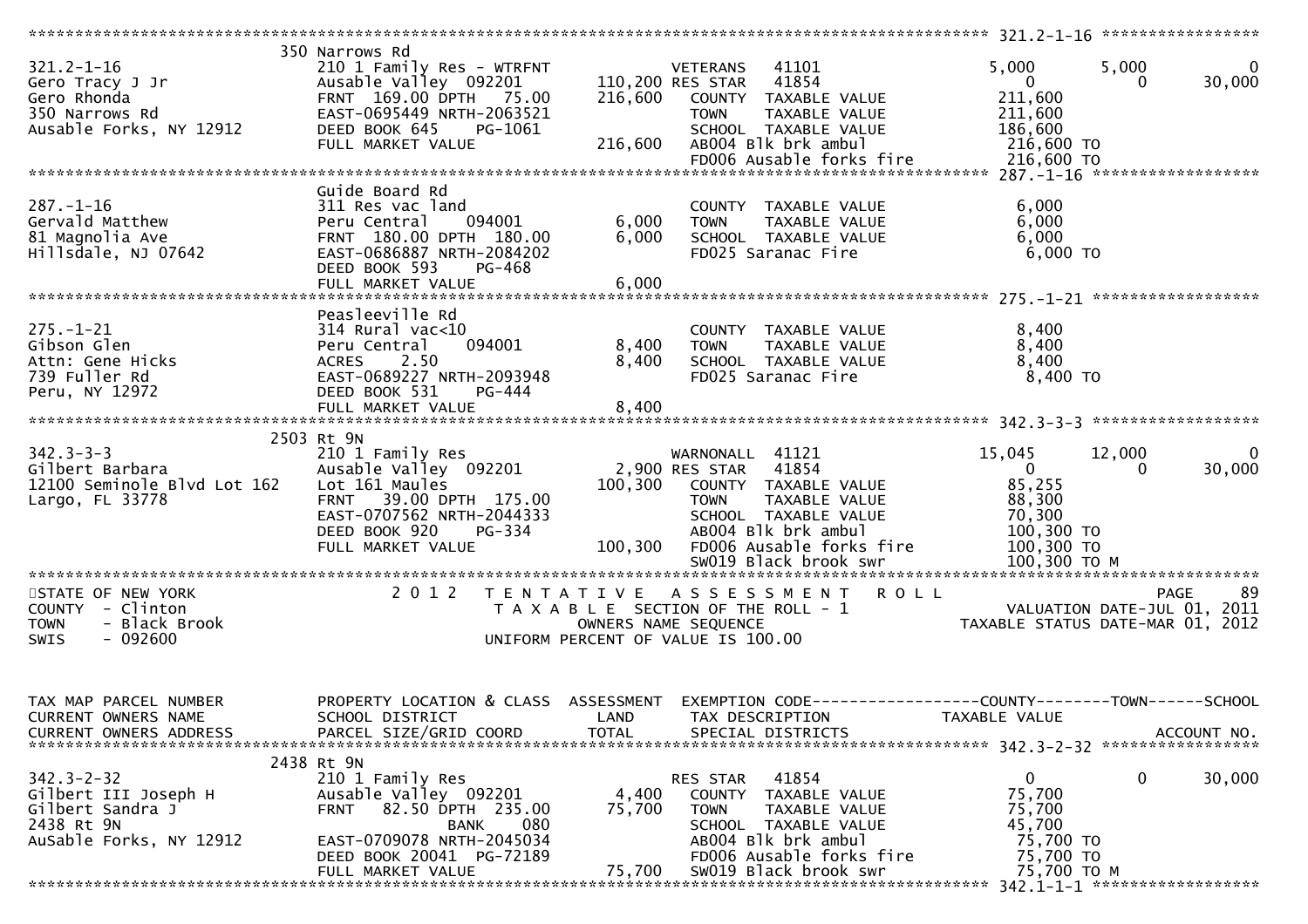| $342.1 - 1 - 1$<br>Gilbert Joseph A<br>Gilbert Patricia J<br>48 Golf Course Rd<br>Ausable Forks, NY 12912 | 48 Golf Course Rd<br>210 1 Family Res<br>Ausable Valley 092201<br>FRNT 166.00 DPTH 176.60<br>080<br><b>BANK</b><br>EAST-0708583 NRTH-2046207<br>DEED BOOK 98001 PG-00693                                | 4,900<br>56,700               | RES STAR 41854<br>COUNTY TAXABLE VALUE<br><b>TOWN</b><br>TAXABLE VALUE<br>SCHOOL TAXABLE VALUE<br>AB004 Blk brk ambul<br>FD006 Ausable forks fire              | 0<br>$\Omega$<br>30,000<br>56,700<br>56,700<br>26,700<br>56,700 TO<br>56,700 TO               |    |
|-----------------------------------------------------------------------------------------------------------|---------------------------------------------------------------------------------------------------------------------------------------------------------------------------------------------------------|-------------------------------|----------------------------------------------------------------------------------------------------------------------------------------------------------------|-----------------------------------------------------------------------------------------------|----|
|                                                                                                           | FULL MARKET VALUE                                                                                                                                                                                       | 56,700                        |                                                                                                                                                                |                                                                                               |    |
| $322.3 - 1 - 3$<br>Gilbert Scott M<br>Gilbert Melissa L<br>9 Haviland Dr<br>Glenville, NY 12302           | 289 Fern Lake Rd<br>210 1 Family Res - WTRFNT<br>Ausable Valley 092201<br>ACRES 1.10<br>EAST-0695934 NRTH-2059206<br>DEED BOOK 20112 PG-43225<br>FULL MARKET VALUE                                      | 134,100<br>173,800<br>173,800 | COUNTY TAXABLE VALUE<br>TAXABLE VALUE<br><b>TOWN</b><br>SCHOOL TAXABLE VALUE<br>AB004 Blk brk ambul<br>FD006 Ausable forks fire                                | 173,800<br>173,800<br>173,800<br>173,800 TO<br>173,800 TO                                     |    |
| $264. -1 - 3.3$<br>Gilmet Randy<br>Gilmet Mary Lou<br>1385 Hardscrabble Rd<br>Cadyville, NY 12918         | Strackville Rd<br>910 Priv forest<br>Saranac Central 094401<br>Lot 9 T40mt<br>Birches Sub Lot 3<br>ACRES 21.10<br>EAST-0689787 NRTH-2103151<br>DEED BOOK 20061 PG-99856<br>FULL MARKET VALUE            | 25,300<br>25,300<br>25,300    | COUNTY TAXABLE VALUE<br><b>TOWN</b><br>TAXABLE VALUE<br>SCHOOL TAXABLE VALUE<br>FD025 Saranac Fire                                                             | 25,300<br>25,300<br>25,300<br>25,300 TO                                                       |    |
| $264. -1 - 3.4$<br>Gilmet Randy<br>Gilmet Mary Lou<br>1385 Hardscrabble Rd<br>Cadyville, NY 12918         | Strackville Rd<br>910 Priv forest<br>Saranac Central 094401<br>Lot 9 T40mt<br>Birches Sub Lot 4<br>ACRES 28.20<br>EAST-0690537 NRTH-2103076<br>DEED BOOK 20061 PG-99856<br>FULL MARKET VALUE            | 29,800<br>29,800<br>29,800    | COUNTY TAXABLE VALUE<br>TAXABLE VALUE<br><b>TOWN</b><br>SCHOOL TAXABLE VALUE<br>FD025 Saranac Fire                                                             | 29,800<br>29,800<br>29,800<br>29,800 TO                                                       |    |
| STATE OF NEW YORK<br>COUNTY - Clinton<br>- Black Brook<br><b>TOWN</b><br>$-092600$<br>SWIS                | 2 0 1 2                                                                                                                                                                                                 | OWNERS NAME SEQUENCE          | TENTATIVE ASSESSMENT<br><b>ROLL</b><br>T A X A B L E SECTION OF THE ROLL - 1<br>UNIFORM PERCENT OF VALUE IS 100.00                                             | PAGE<br>VALUATION DATE-JUL 01, 2011<br>TAXABLE STATUS DATE-MAR 01, 2012                       | 90 |
| TAX MAP PARCEL NUMBER<br>CURRENT OWNERS NAME<br><b>CURRENT OWNERS ADDRESS</b>                             | PROPERTY LOCATION & CLASS ASSESSMENT<br>SCHOOL DISTRICT<br>PARCEL SIZE/GRID COORD                                                                                                                       | LAND<br><b>TOTAL</b>          | TAX DESCRIPTION<br>SPECIAL DISTRICTS                                                                                                                           | EXEMPTION CODE-----------------COUNTY--------TOWN------SCHOOL<br>TAXABLE VALUE<br>ACCOUNT NO. |    |
| $322.3 - 1 - 22$<br>Glasgow Thomas E<br>Glasgow Joyce M<br>10200 Beachwood Dr C<br>Mrytle Beach, SC 29572 | 375 Fern Lake Rd<br>210 1 Family Res - WTRFNT<br>Ausable Valley 092201<br>99.10 DPTH 190.00<br><b>FRNT</b><br>320<br>BANK<br>EAST-0697428 NRTH-2060551<br>DEED BOOK 20061 PG-92426<br>FULL MARKET VALUE | 120,400<br>280,000<br>280,000 | 41854<br>RES STAR<br>TAXABLE VALUE<br><b>COUNTY</b><br><b>TOWN</b><br>TAXABLE VALUE<br>SCHOOL TAXABLE VALUE<br>AB004 Blk brk ambul<br>FD006 Ausable forks fire | 0<br>0<br>30,000<br>280,000<br>280,000<br>250,000<br>280,000 TO<br>280,000 TO                 |    |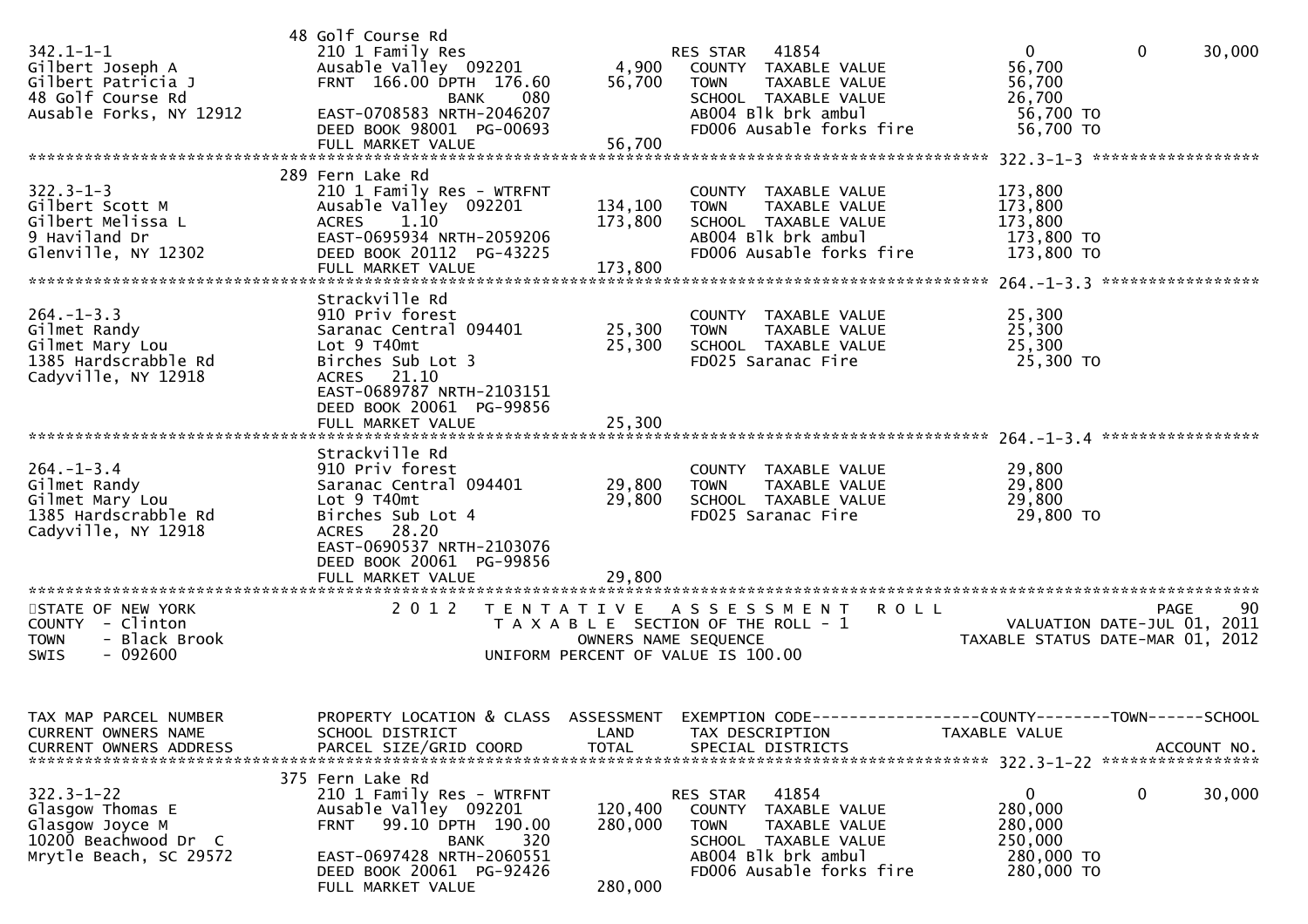|                                                         | 17 N Main St                         |                      |                                                               |                                  |                        |
|---------------------------------------------------------|--------------------------------------|----------------------|---------------------------------------------------------------|----------------------------------|------------------------|
| $341.2 - 1 - 7$                                         | 210 1 Family Res                     |                      | 41854<br>RES STAR                                             | $\mathbf{0}$                     | $\mathbf{0}$<br>30,000 |
| Godlewski Steven                                        | Ausable Valley 092201                | 6,800                | COUNTY TAXABLE VALUE                                          | 144,300                          |                        |
| Godlewski Audrey                                        | 1.50<br><b>ACRES</b>                 | 144,300              | TAXABLE VALUE<br><b>TOWN</b>                                  | 144,300                          |                        |
| 17 N Main St                                            | EAST-0707439 NRTH-2044922            |                      | SCHOOL TAXABLE VALUE                                          | 114,300                          |                        |
| PO Box 87                                               | DEED BOOK 563<br><b>PG-803</b>       |                      | AB004 Blk brk ambul                                           | 144,300 TO                       |                        |
| Ausable Forks, NY 12912-0087                            | FULL MARKET VALUE                    | 144,300              | FD006 Ausable forks fire                                      | 144,300 TO                       |                        |
|                                                         |                                      |                      | SW019 Black brook swr                                         | 144,300 ТО М                     |                        |
|                                                         |                                      |                      |                                                               |                                  |                        |
|                                                         | 31 Mccrea St                         |                      |                                                               |                                  |                        |
| $342.1 - 1 - 33.1$                                      | 210 1 Family Res                     |                      | 41854<br>RES STAR                                             | $\mathbf{0}$                     | $\mathbf{0}$<br>30,000 |
| Goff Calvin                                             | Ausable Valley 092201                | 3,700                | COUNTY TAXABLE VALUE                                          | 80,000                           |                        |
| Goff Sharon                                             | Lot 166 Maules Pat                   | 80,000               | <b>TAXABLE VALUE</b><br><b>TOWN</b>                           | 80,000                           |                        |
| PO Box 781                                              | FRNT 139.00 DPTH 104.00              |                      | SCHOOL TAXABLE VALUE                                          | 50,000                           |                        |
| Ausable Forks, NY 12912                                 | EAST-0708200 NRTH-2045578            |                      | AB004 Blk brk ambul                                           | 80,000 TO                        |                        |
|                                                         | DEED BOOK 20041 PG-71275             |                      | FD006 Ausable forks fire                                      | 80,000 TO                        |                        |
|                                                         |                                      |                      |                                                               |                                  |                        |
|                                                         |                                      |                      |                                                               |                                  |                        |
|                                                         | 82 Palmer St                         |                      |                                                               |                                  |                        |
| $342.1 - 1 - 27$                                        | 210 1 Family Res                     |                      | 41854<br>RES STAR                                             | $\overline{0}$                   | 0<br>30,000            |
| Goff Lucille A                                          | Ausable Valley 092201                | 2,300                | COUNTY TAXABLE VALUE                                          | 56,200                           |                        |
| Goff Kevin T                                            | 166 Pat M A Forks<br>42X1            | 56,200               | <b>TOWN</b><br>TAXABLE VALUE                                  | 56,200                           |                        |
| PO Box 497                                              | 52.00 DPTH 114.00<br><b>FRNT</b>     |                      | SCHOOL TAXABLE VALUE                                          | 26,200                           |                        |
| ausable Forks, NY 12912                                 | 080<br><b>BANK</b>                   |                      | AB004 Blk brk ambul                                           | 56,200 TO                        |                        |
|                                                         | EAST-0707951 NRTH-2045341            |                      | FD006 Ausable forks fire                                      | 56,200 TO                        |                        |
|                                                         | DEED BOOK 20061 PG-98844             |                      | SW019 Black brook swr                                         | 56,200 TO M                      |                        |
|                                                         | FULL MARKET VALUE                    | 56,200               |                                                               |                                  |                        |
|                                                         |                                      |                      |                                                               |                                  |                        |
|                                                         | Silver Lake Rd                       |                      |                                                               |                                  |                        |
| $284. - 1 - 15$                                         | $314$ Rural vac<10                   |                      | COUNTY TAXABLE VALUE                                          | 15,300                           |                        |
| Goldmann Leslie                                         | Saranac Central 094401               | 15,300               | TAXABLE VALUE<br><b>TOWN</b>                                  | 15,300                           |                        |
| Kohn Barbara                                            | 8.00<br><b>ACRES</b>                 | 15,300               | SCHOOL TAXABLE VALUE                                          | 15,300                           |                        |
| 319 SW Washington St Ste 1015 EAST-0658279 NRTH-2083246 |                                      |                      | FD025 Saranac Fire                                            | 15,300 TO                        |                        |
| Portland, OR 97204                                      | DEED BOOK 973<br>$PG-145$            |                      |                                                               |                                  |                        |
|                                                         |                                      |                      |                                                               |                                  |                        |
|                                                         |                                      |                      |                                                               |                                  |                        |
| STATE OF NEW YORK                                       | 2 0 1 2                              | T E N T A T I V E    | <b>ROLL</b><br>A S S E S S M E N T                            |                                  | 91<br><b>PAGE</b>      |
| COUNTY - Clinton                                        |                                      | OWNERS NAME SEQUENCE | T A X A B L E SECTION OF THE ROLL - 1                         | VALUATION DATE-JUL 01,           | 2011                   |
| <b>TOWN</b><br>- Black Brook<br><b>SWIS</b>             |                                      |                      | UNIFORM PERCENT OF VALUE IS 100.00                            | TAXABLE STATUS DATE-MAR 01, 2012 |                        |
| - 092600                                                |                                      |                      |                                                               |                                  |                        |
|                                                         |                                      |                      |                                                               |                                  |                        |
|                                                         |                                      |                      |                                                               |                                  |                        |
| TAX MAP PARCEL NUMBER                                   | PROPERTY LOCATION & CLASS ASSESSMENT |                      | EXEMPTION CODE-----------------COUNTY--------TOWN------SCHOOL |                                  |                        |
| CURRENT OWNERS NAME                                     | SCHOOL DISTRICT                      | LAND                 | TAX DESCRIPTION                                               | TAXABLE VALUE                    |                        |
| CURRENT OWNERS ADDRESS                                  | PARCEL SIZE/GRID COORD               | <b>TOTAL</b>         | SPECIAL DISTRICTS                                             |                                  | ACCOUNT NO.            |
|                                                         |                                      |                      |                                                               |                                  |                        |
|                                                         | Golf Course Rd                       |                      |                                                               |                                  |                        |
| $333. - 2 - 9.15$                                       | 312 Vac w/imprv                      |                      | TAXABLE VALUE<br><b>COUNTY</b>                                | 24,600                           |                        |
| Gonyea Vernard I                                        | Ausable Valley 092201                | 11,600               | TAXABLE VALUE<br><b>TOWN</b>                                  | 24,600                           |                        |
| 64 Oneida Ln                                            | 5.10<br><b>ACRES</b>                 | 24,600               | SCHOOL TAXABLE VALUE                                          | 24,600                           |                        |
| Jay, NY 12941                                           | EAST-0713426 NRTH-2051564            |                      | AB004 Blk brk ambul                                           | 24,600 TO                        |                        |
|                                                         | DEED BOOK 20102 PG-29773             |                      | FD006 Ausable forks fire                                      | 24,600 TO                        |                        |
|                                                         | FULL MARKET VALUE                    | 24,600               |                                                               |                                  |                        |
|                                                         |                                      |                      |                                                               |                                  | ***************        |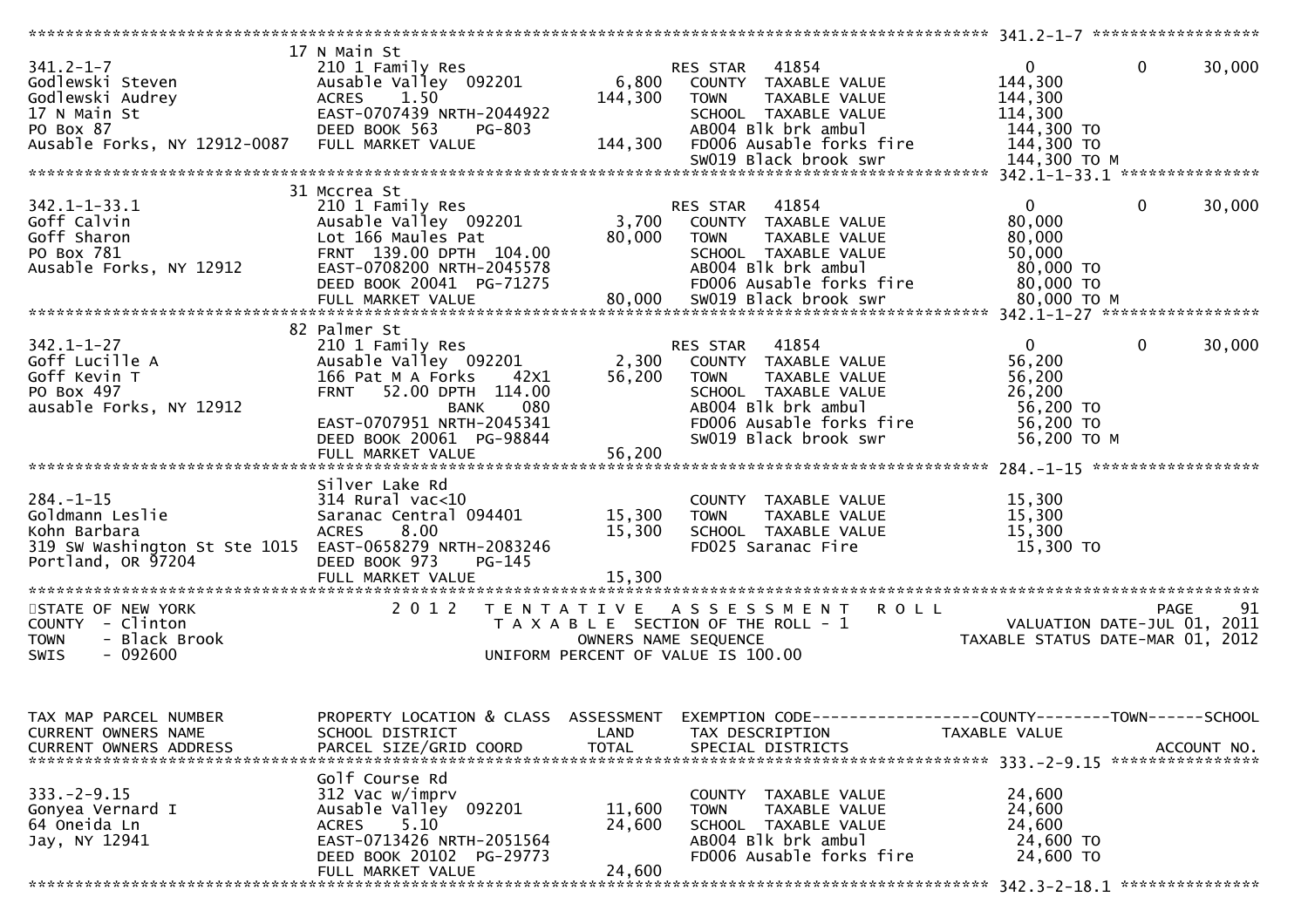| Palmer St<br>$342.3 - 2 - 18.1$<br>441 Fuel Store&D<br>9,800<br>Gordon Oil Co Inc<br>Ausable Valley 092201<br>Attn: L Gordon<br><b>ACRES</b><br>1.50<br>40,400<br>2441 Rt 9N<br>PO Box 669<br>ABOO4 Blk brk ambul 2014 ADO 40,400 TO<br>ABOO4 Blk brk ambul 2014 ADO 40,400 TO<br>Ausable Forks, NY 12912 FULL MARKET VALUE 40,400<br>Awstram Ann 2014 ADD 40,400<br>Awstram ADO 400 HD 40,400<br>ARCEL MARKET | 40,400<br>COUNTY TAXABLE VALUE<br>40,400<br><b>TOWN</b><br>TAXABLE VALUE<br>40,400<br>SCHOOL TAXABLE VALUE                                                                                                                                                                                                                       |
|----------------------------------------------------------------------------------------------------------------------------------------------------------------------------------------------------------------------------------------------------------------------------------------------------------------------------------------------------------------------------------------------------------------|----------------------------------------------------------------------------------------------------------------------------------------------------------------------------------------------------------------------------------------------------------------------------------------------------------------------------------|
| 2404 Rt 9N<br>$342.3 - 2 - 19$<br>464 Office bldg.<br>5,600<br>Gordon Oil Co Inc<br>Ausable Valley 092201<br>2441 Rt 9N<br>FRNT 132.00 DPTH 301.00<br>63,400<br>EAST-0709944 NRTH-2045126<br>PO Box 669<br>Ausable Forks, NY 12912<br>DEED BOOK 429<br>PG-305                                                                                                                                                  | 63,400<br>COUNTY TAXABLE VALUE<br>63,400<br><b>TOWN</b><br>TAXABLE VALUE<br>SCHOOL TAXABLE VALUE<br>63,400<br>AB004 Blk brk ambul<br>63,400 TO<br>FD006 Ausable forks fire<br>63,400 TO                                                                                                                                          |
| Birchwood Dr<br>$333. -4 - 13$<br>210 1 Family Res<br>Gould George J<br>Ausable Valley 092201<br>13 Birchwood Dr<br>Hurley Lumber Lot 13<br>26,800<br>ACRES 5.10<br>Ausable Forks, NY 12912<br>EAST-0718469 NRTH-2051112<br>DEED BOOK 850<br>PG-265<br>26,800 FDOO6 Ausable forks fire 26,800 70<br>FULL MARKET VALUE 26,800 70 26,800 FDOO6 Ausable forks fire 26,800 70                                      | 81 PCT OF VALUE USED FOR EXEMPTION PURPOSES<br>$\mathbf 0$<br>8,683<br>AGED COUN 41802<br>- 0<br>41834<br>26,800<br>11,600 SR STAR<br>$\overline{0}$<br>$\overline{0}$<br>18,117<br>COUNTY TAXABLE VALUE<br>26,800<br><b>TOWN</b><br>TAXABLE VALUE<br>$\overline{0}$<br>SCHOOL TAXABLE VALUE<br>26,800 TO<br>AB004 Blk brk ambul |
| Peasleeville Rd<br>$275. - 1 - 16$<br>910 Priv forest<br>Gould Shawn<br>094001<br>18,200<br>Peru Central<br>18,200<br>126 Denton Rd<br>ACRES 50.00<br>EAST-0693558 NRTH-2091982<br>Schuyler Falls, NY 12985<br>DEED BOOK 20102 PG-35352<br>18,200<br>FULL MARKET VALUE                                                                                                                                         | 18,200<br>COUNTY TAXABLE VALUE<br>18,200<br>TAXABLE VALUE<br><b>TOWN</b><br>SCHOOL TAXABLE VALUE<br>18,200<br>FD025 Saranac Fire<br>18,200 TO                                                                                                                                                                                    |
| STATE OF NEW YORK<br>2 0 1 2<br>T E N T A T I V E<br>COUNTY - Clinton<br>- Black Brook<br><b>TOWN</b><br>$-092600$<br><b>SWIS</b><br>UNIFORM PERCENT OF VALUE IS 100.00                                                                                                                                                                                                                                        | A S S E S S M E N T R O L L<br>92<br>PAGE<br>VALUATION DATE-JUL 01, 2011<br>TAXABLE STATUS DATE-MAR 01, 2012<br>T A X A B L E SECTION OF THE ROLL - 1<br>OWNERS NAME SEQUENCE                                                                                                                                                    |
| PROPERTY LOCATION & CLASS ASSESSMENT<br>TAX MAP PARCEL NUMBER<br>CURRENT OWNERS NAME<br>SCHOOL DISTRICT<br>LAND<br><b>TOTAL</b><br>PARCEL SIZE/GRID COORD<br><b>CURRENT OWNERS ADDRESS</b>                                                                                                                                                                                                                     | EXEMPTION CODE------------------COUNTY--------TOWN------SCHOOL<br>TAX DESCRIPTION<br>TAXABLE VALUE<br>SPECIAL DISTRICTS<br>ACCOUNT NO.                                                                                                                                                                                           |
| 80 Silver Lake Rd<br>$341.2 - 1 - 26$<br>210 1 Family Res<br>Ausable Valley 092201<br>Goyette Mary<br>80 Silver Lake Rd<br>FRNT 170.00 DPTH 120.00<br>62,000<br>Ausable Forks, NY 12912<br>EAST-0705972 NRTH-2046084<br>DEED BOOK 638<br>PG-432<br>FULL MARKET VALUE<br>62,000                                                                                                                                 | 31,000<br>AGED - ALL 41800<br>31,000<br>31,000<br>$\mathbf{0}$<br>31,000<br>4,500 SR STAR<br>41834<br>0<br>31,000<br>COUNTY<br>TAXABLE VALUE<br>TAXABLE VALUE<br>31,000<br><b>TOWN</b><br>SCHOOL TAXABLE VALUE<br>$\bf{0}$<br>AB004 Blk brk ambul<br>62,000 TO<br>FD006 Ausable forks fire<br>62,000 TO                          |
| 2008 Rt 9N<br>$333. - 2 - 20$<br>210 1 Family Res<br>Ausable Valley 092201<br>6,800<br>Gray Kenneth L                                                                                                                                                                                                                                                                                                          | 333. - 2 - 20 *******************<br>41854<br>$\Omega$<br>$\mathbf 0$<br>30,000<br>RES STAR<br>76,200<br>COUNTY<br>TAXABLE VALUE                                                                                                                                                                                                 |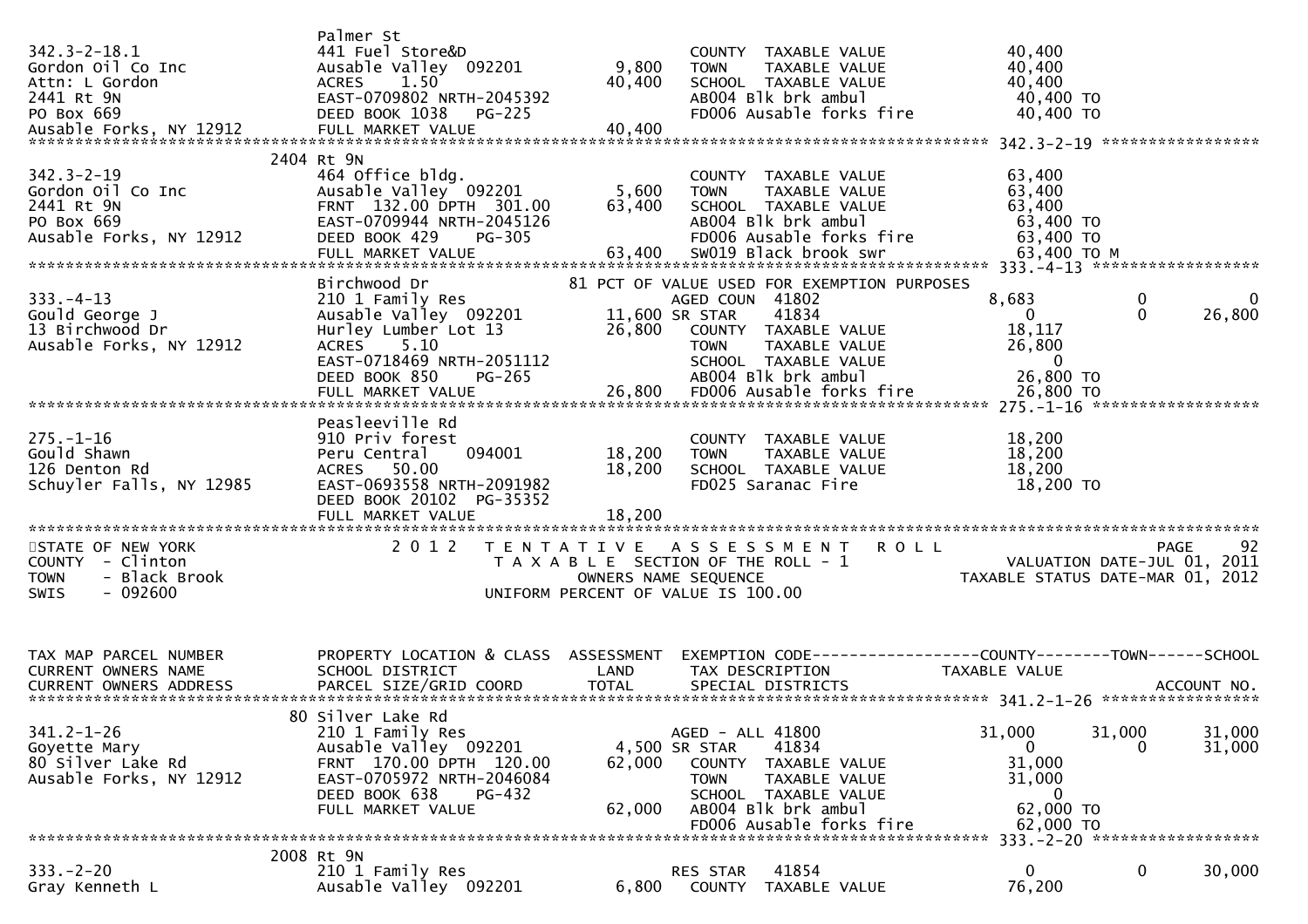| 2008 Rt 9N<br>AuSable Forks, NY 12912                                                                                        | 1.20<br><b>ACRES</b><br>EAST-0718201 NRTH-2050177<br>DEED BOOK 20011 PG-31664                                                                                                                  | 76,200                        | <b>TOWN</b><br>TAXABLE VALUE<br>SCHOOL TAXABLE VALUE<br>AB004 Blk brk ambul                                                     | 76,200<br>46,200<br>76,200 TO                                                                       |
|------------------------------------------------------------------------------------------------------------------------------|------------------------------------------------------------------------------------------------------------------------------------------------------------------------------------------------|-------------------------------|---------------------------------------------------------------------------------------------------------------------------------|-----------------------------------------------------------------------------------------------------|
| $307.3 - 1 - 4$<br>Gray Life Estate Douglas W<br>Gray Life Estate Pattie M<br>224 Jay St<br>Albany, NY 12210                 | 127 Old Hawkeye Rd<br>260 Seasonal res - WTRFNT<br>Ausable Valley 092201<br>Lot 33 T3omt<br><b>ACRES</b><br>4.30<br>EAST-0652204 NRTH-2067594<br>DEED BOOK 20112 PG-37483<br>FULL MARKET VALUE | 231,100<br>281,300<br>281,300 | COUNTY TAXABLE VALUE<br>TAXABLE VALUE<br><b>TOWN</b><br>SCHOOL TAXABLE VALUE<br>AB004 Blk brk ambul<br>FD006 Ausable forks fire | 281,300<br>281,300<br>281,300<br>281,300 TO<br>281,300 TO                                           |
|                                                                                                                              |                                                                                                                                                                                                |                               |                                                                                                                                 |                                                                                                     |
| $287. - 1 - 14$<br>Gray Russell C<br>Gray Adelina<br>1425 Guide Board Rd<br>Schuyler Falls, NY 12985                         | 1425 Guide Board Rd<br>210 1 Family Res<br>094001<br>Peru Central<br>ACRES 3.00<br>EAST-0687045 NRTH-2081691<br>DEED BOOK 688<br>$PG-250$<br>FULL MARKET VALUE                                 | 9,000<br>69,600<br>69,600     | 41854<br>RES STAR<br>COUNTY TAXABLE VALUE<br>TAXABLE VALUE<br><b>TOWN</b><br>SCHOOL TAXABLE VALUE<br>FD025 Saranac Fire         | $\mathbf{0}$<br>30,000<br>0<br>69,600<br>69,600<br>39,600<br>$69,600$ TO                            |
|                                                                                                                              | 2350 Rt 9N                                                                                                                                                                                     |                               |                                                                                                                                 |                                                                                                     |
| $342. - 1 - 19.2$<br>Green Tree Servicing LLC<br>3 Executive Park Dr Ste 14<br>Bedford, NH 03110<br>PRIOR OWNER ON 3/01/2012 | 270 Mfg housing<br>Ausable Valley 092201<br>167 Maules Pat<br>1.00<br><b>ACRES</b><br>EAST-0711125 NRTH-2045550<br>DEED BOOK 20122 PG-45641                                                    | 6,500<br>38,400               | COUNTY TAXABLE VALUE<br>TAXABLE VALUE<br><b>TOWN</b><br>SCHOOL TAXABLE VALUE<br>AB004 Blk brk ambul<br>FD006 Ausable forks fire | 38,400<br>38,400<br>38,400<br>38,400 TO<br>38,400 TO                                                |
|                                                                                                                              |                                                                                                                                                                                                |                               |                                                                                                                                 |                                                                                                     |
| STATE OF NEW YORK<br>COUNTY - Clinton<br>- Black Brook<br><b>TOWN</b><br>- 092600<br><b>SWIS</b>                             | 2 0 1 2                                                                                                                                                                                        | OWNERS NAME SEQUENCE          | TENTATIVE ASSESSMENT<br><b>ROLL</b><br>T A X A B L E SECTION OF THE ROLL - 1<br>UNIFORM PERCENT OF VALUE IS 100.00              | 93<br>PAGE<br>VALUATION DATE-JUL 01, 2011<br>TAXABLE STATUS DATE-MAR 01, 2012                       |
| TAX MAP PARCEL NUMBER<br>CURRENT OWNERS NAME<br>CURRENT OWNERS ADDRESS                                                       | PROPERTY LOCATION & CLASS ASSESSMENT<br>SCHOOL DISTRICT<br>PARCEL SIZE/GRID COORD                                                                                                              | LAND<br><b>TOTAL</b>          | TAX DESCRIPTION<br>SPECIAL DISTRICTS                                                                                            | EXEMPTION CODE-----------------COUNTY-------TOWN------SCHOOL<br><b>TAXABLE VALUE</b><br>ACCOUNT NO. |
| $272. - 2 - 12.2$<br>Greene Susan M<br>122 Chazy Lake Rd<br>Saranac, NY 12981                                                | $Rt$ 3<br>$314$ Rural vac<10<br>Saranac Central 094401<br>Lot 72 T4omt<br>6.30<br><b>ACRES</b><br>EAST-0652907 NRTH-2097644<br>DEED BOOK 20072 PG-7307<br>FULL MARKET VALUE                    | 13,100<br>13,100              | COUNTY TAXABLE VALUE<br>13,100 TOWN TAXABLE VALUE<br>SCHOOL TAXABLE VALUE<br>FD025 Saranac Fire                                 | 13,100<br>13,100<br>13,100<br>13,100 TO                                                             |
| $341 - 1 - 32$<br>Greene Susan M<br>122 Chazy Lake Rd<br>Saranac, NY 12981                                                   | 255 Silver Lake Rd<br>210 1 Family Res<br>Ausable Valley 092201<br>FRNT 116.00 DPTH 560.00<br>EAST-0703264 NRTH-2047503                                                                        | 5,000<br>49,200               | COUNTY TAXABLE VALUE<br>TAXABLE VALUE<br><b>TOWN</b><br>SCHOOL TAXABLE VALUE<br>AB004 Blk brk ambul                             | 49,200<br>49,200<br>49,200<br>49,200 TO                                                             |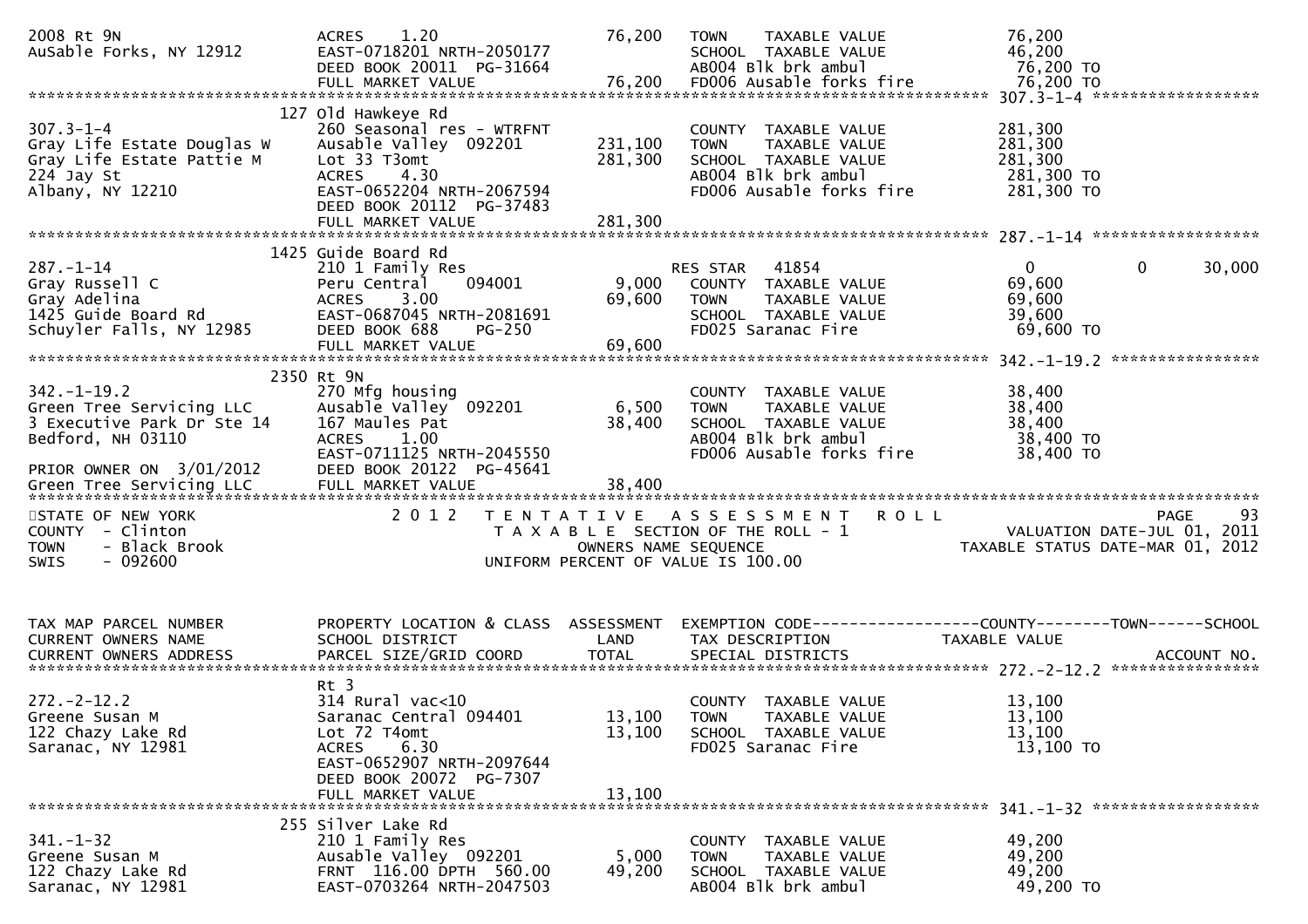|                              | DEED BOOK 20072 PG-7307<br>FULL MARKET VALUE       | 49,200               | FD006 Ausable forks fire              | 49,200 TO                                                                                                                                  |
|------------------------------|----------------------------------------------------|----------------------|---------------------------------------|--------------------------------------------------------------------------------------------------------------------------------------------|
|                              |                                                    |                      |                                       |                                                                                                                                            |
|                              | 8 Smith St                                         |                      |                                       |                                                                                                                                            |
| $341.2 - 2 - 1$              | 210 1 Family Res                                   |                      | COUNTY TAXABLE VALUE                  | 32,600                                                                                                                                     |
| Greene Susan M               | Ausable Valley 092201                              | 2,600                | TAXABLE VALUE<br><b>TOWN</b>          | 32,600                                                                                                                                     |
| 122 Chazy Lake Rd            | FRNT 138.00 DPTH<br>50.00                          | 32,600               | SCHOOL TAXABLE VALUE                  | 32,600                                                                                                                                     |
| Saranac, NY 12981            | EAST-0706003 NRTH-2045059                          |                      | AB004 Blk brk ambul                   | 32,600 TO                                                                                                                                  |
|                              | DEED BOOK 20072 PG-7307                            |                      | FD006 Ausable forks fire              | 32,600 TO                                                                                                                                  |
|                              | FULL MARKET VALUE                                  | 32,600               | SW019 Black brook swr                 | 32,600 TO M                                                                                                                                |
|                              |                                                    |                      |                                       |                                                                                                                                            |
|                              | 5600 Rt 3                                          |                      |                                       |                                                                                                                                            |
| $271. - 1 - 10$              | 210 1 Family Res                                   |                      | 41854<br>RES STAR                     | $\overline{0}$<br>$\mathbf{0}$<br>30,000                                                                                                   |
| Greenwood Jeremy J           | Saranac Central 094401                             | 6,000                | COUNTY TAXABLE VALUE                  | 41,200                                                                                                                                     |
| 5600 Rt 3                    | Lot 90 T4omt                                       | 41,200               | TAXABLE VALUE<br><b>TOWN</b>          | 41,200                                                                                                                                     |
| Saranac, NY 12981            | FRNT 190.00 DPTH 170.00                            |                      | SCHOOL TAXABLE VALUE                  | 11,200                                                                                                                                     |
|                              | EAST-0645849 NRTH-2095240                          |                      | FD025 Saranac Fire                    | 41,200 TO                                                                                                                                  |
|                              | DEED BOOK 20092 PG-25239                           |                      |                                       |                                                                                                                                            |
|                              |                                                    |                      |                                       |                                                                                                                                            |
|                              |                                                    |                      |                                       |                                                                                                                                            |
|                              | 13 Mccrea St                                       |                      |                                       |                                                                                                                                            |
| $342.3 - 1 - 5$              | 210 1 Family Res                                   |                      | COUNTY TAXABLE VALUE                  | 45,300                                                                                                                                     |
| Gregorian Antonio            | Ausable Valley 092201                              | 3,200                | <b>TOWN</b><br>TAXABLE VALUE          | 45,300                                                                                                                                     |
| 13 Forest Dr                 | FRNT 70.00 DPTH 123.00                             | 45,300               | SCHOOL TAXABLE VALUE                  | 45,300                                                                                                                                     |
| Baliston Lake, NY 12019      | EAST-0708216 NRTH-2045135                          |                      | AB004 Blk brk ambul                   | 45,300 TO                                                                                                                                  |
|                              | DEED BOOK 20021 PG-48987                           |                      | FD006 Ausable forks fire              | 45,300 TO                                                                                                                                  |
|                              | FULL MARKET VALUE                                  | 45,300               | SW019 Black brook swr                 | 45,300 ТО М                                                                                                                                |
|                              |                                                    |                      |                                       |                                                                                                                                            |
|                              |                                                    |                      |                                       |                                                                                                                                            |
| STATE OF NEW YORK            | 2 0 1 2                                            |                      | TENTATIVE ASSESSMENT ROLL             | 94<br><b>PAGE</b>                                                                                                                          |
| COUNTY - Clinton             |                                                    |                      | T A X A B L E SECTION OF THE ROLL - 1 | VALUATION DATE-JUL 01, 2011                                                                                                                |
| <b>TOWN</b><br>- Black Brook |                                                    | OWNERS NAME SEQUENCE |                                       | VALUATION DATE-JUL 01, 2011<br>TAXABLE STATUS DATE-MAR 01, 2012                                                                            |
| - 092600<br>SWIS             |                                                    |                      | UNIFORM PERCENT OF VALUE IS 100.00    |                                                                                                                                            |
|                              |                                                    |                      |                                       |                                                                                                                                            |
|                              |                                                    |                      |                                       |                                                                                                                                            |
|                              |                                                    |                      |                                       |                                                                                                                                            |
| TAX MAP PARCEL NUMBER        | PROPERTY LOCATION & CLASS ASSESSMENT               |                      |                                       | EXEMPTION CODE-----------------COUNTY--------TOWN------SCHOOL                                                                              |
| CURRENT OWNERS NAME          | SCHOOL DISTRICT                                    | LAND                 | TAX DESCRIPTION                       | TAXABLE VALUE                                                                                                                              |
|                              |                                                    |                      |                                       |                                                                                                                                            |
|                              |                                                    |                      |                                       | CURRENT OWNERS ADDRESS PARCEL SIZE/GRID COORD TOTAL SPECIAL DISTRICTS (2001-0-01-01) ACCOUNT NO ACCOUNT NO ACCOUNT AND A SPECIAL DISTRICTS |
|                              | Willis Camp Rd                                     |                      |                                       |                                                                                                                                            |
| $299. - 1 - 6$               | 322 Rural vac>10                                   |                      | COUNTY TAXABLE VALUE                  | 49,200                                                                                                                                     |
| Gundberg Wayne               | Ausable Valley 092201                              | 49,200               | TAXABLE VALUE<br><b>TOWN</b>          | 49,200                                                                                                                                     |
| Attn: Sandra Larsen          | Lot 31 T3omt                                       | 49,200               | SCHOOL TAXABLE VALUE                  | 49,200                                                                                                                                     |
| 221 Rochester Center Rd      | ACRES 95.70                                        |                      | AB004 Blk brk ambul                   | 49,200 TO                                                                                                                                  |
| Accord, NY 12404             | EAST-0689276 NRTH-2076746                          |                      | FD006 Ausable forks fire              | 49,200 TO                                                                                                                                  |
|                              | DEED BOOK 741<br>$PG-19$                           |                      |                                       |                                                                                                                                            |
|                              | FULL MARKET VALUE                                  | 49,200               |                                       |                                                                                                                                            |
|                              | 239 Fern Lake Rd                                   |                      |                                       |                                                                                                                                            |
| $321.4 - 3 - 3$              |                                                    |                      | COUNTY TAXABLE VALUE                  |                                                                                                                                            |
| Hackett Life Use William C   | 260 Seasonal res - WTRFNT<br>Ausable Valley 092201 |                      | <b>TOWN</b><br>TAXABLE VALUE          | 88,400                                                                                                                                     |
| Hacket Life Use Bonnie       | FRNT 40.00 DPTH 180.00                             | 43,100<br>88,400     | SCHOOL TAXABLE VALUE                  | 88,400<br>88,400                                                                                                                           |
| PO Box 217                   | EAST-0694722 NRTH-2058735                          |                      | AB004 Blk brk ambul                   | 88,400 TO                                                                                                                                  |
| Ausable Forks, NY 12912      | DEED BOOK 20062 PG-1433                            |                      | FD006 Ausable forks fire              | 88,400 TO                                                                                                                                  |
|                              | FULL MARKET VALUE                                  | 88,400               |                                       |                                                                                                                                            |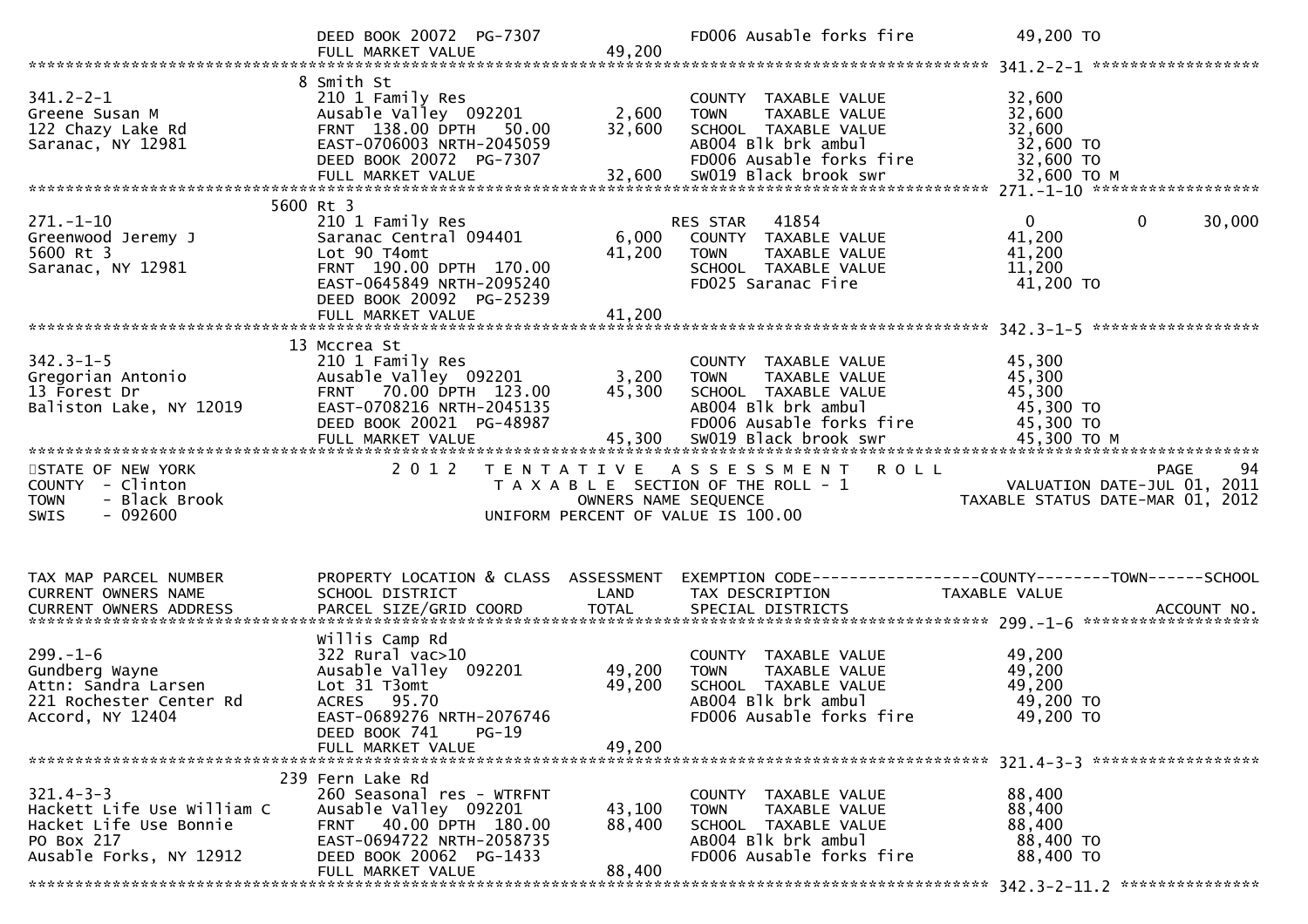| $342.3 - 2 - 11.2$<br>Hackett Life Use William C<br>Hacket Life Use Bonnie<br>PO Box 217<br>Ausable Forks, NY 12912 | Palmer St<br>311 Res vac land<br>Ausable Valley 092201<br>Lot 166 Maules<br>FRNT 56.00 DPTH 118.00<br>EAST-0709103 NRTH-2045211<br>DEED BOOK 20062 PG-1433         | 2,600<br>2,600       | COUNTY TAXABLE VALUE<br><b>TOWN</b><br>TAXABLE VALUE<br>SCHOOL TAXABLE VALUE<br>AB004 Blk brk ambul<br>FD006 Ausable forks fire<br>SW019 Black brook swr                           | 2,600<br>2,600<br>2,600<br>2,600 TO<br>2,600 TO<br>2,600 TO M                                                                                                                                             |     |
|---------------------------------------------------------------------------------------------------------------------|--------------------------------------------------------------------------------------------------------------------------------------------------------------------|----------------------|------------------------------------------------------------------------------------------------------------------------------------------------------------------------------------|-----------------------------------------------------------------------------------------------------------------------------------------------------------------------------------------------------------|-----|
| $342.3 - 2 - 10$<br>Hackett Stephen W<br>PO Box 623<br>PO Box 623<br>Ausable Forks, NY 12912                        | 10 Shaw St<br>210 1 Family Res<br>Ausable Valley 092201<br>FRNT 68.00 DPTH 153.00<br>EAST-0708996 NRTH-2045168<br>DEED BOOK 748<br>PG-16                           | 3,200 TOWN<br>70,000 | COUNTY TAXABLE VALUE<br>TAXABLE VALUE<br>SCHOOL TAXABLE VALUE<br>AB004 Blk brk ambul<br>FD006 Ausable forks fire                                                                   | 70,000<br>70,000<br>70,000<br>70,000 TO<br>70,000 TO                                                                                                                                                      |     |
| $342.1 - 1 - 15$<br>Hackett Steve W<br>Hackett Kristi L<br>PO Box 623<br>Ausable Forks, NY 12912                    | 54 Palmer St<br>210 1 Family Res<br>Ausable Valley 092201<br>Lot 166 Maules Pat<br>FRNT 132.00 DPTH 132.00<br>EAST-0708770 NRTH-2045383<br>DEED BOOK 20072 PG-6338 | $4,700$<br>82,200    | 41854<br>RES STAR<br>COUNTY TAXABLE VALUE<br><b>TOWN</b><br>TAXABLE VALUE<br>SCHOOL TAXABLE VALUE<br>AB004 Blk brk ambul<br>FD006 Ausable forks fire                               | $\mathbf{0}$<br>$\mathbf{0}$<br>30,000<br>82,200<br>82,200<br>52,200<br>82,200 TO<br>82,200 TO                                                                                                            |     |
| STATE OF NEW YORK<br>COUNTY - Clinton<br>- Black Brook<br><b>TOWN</b><br>$-092600$<br><b>SWIS</b>                   |                                                                                                                                                                    | OWNERS NAME SEQUENCE | 2012 TENTATIVE ASSESSMENT ROLL<br>T A X A B L E SECTION OF THE ROLL - 1<br>UNIFORM PERCENT OF VALUE IS 100.00                                                                      | PAGE<br>PAGE 95<br>VALUATION DATE-JUL 01, 2011<br>TAXABLE STATUS DATE-MAR 01, 2011                                                                                                                        | -95 |
|                                                                                                                     |                                                                                                                                                                    |                      |                                                                                                                                                                                    |                                                                                                                                                                                                           |     |
| TAX MAP PARCEL NUMBER<br>CURRENT OWNERS NAME                                                                        | PROPERTY LOCATION & CLASS ASSESSMENT<br>SCHOOL DISTRICT                                                                                                            | LAND                 | TAX DESCRIPTION                                                                                                                                                                    | TAXABLE VALUE                                                                                                                                                                                             |     |
| $342.3 - 2 - 9$<br>Hackett William<br>Hackett Bonnie<br>45 Palmer St<br>PO Box 217<br>Ausable Forks, NY 12912       | 45 Palmer St<br>210 1 Family Res<br>Ausable Valley 092201<br>FRNT 68.00 DPTH 160.00<br>EAST-0708995 NRTH-2045233<br>DEED BOOK 514<br>PG-356<br>FULL MARKET VALUE   | 80,000<br>80,000     | 41834<br>SR STAR<br>3,600 COUNTY TAXABLE VALUE<br>TAXABLE VALUE<br><b>TOWN</b><br>SCHOOL TAXABLE VALUE<br>AB004 Blk brk ambul<br>FD006 Ausable forks fire<br>SW019 Black brook swr | CURRENT OWNERS ADDRESS PARCEL SIZE/GRID COORD TOTAL SPECIAL DISTRICTS (2015) ACCOUNT NO.<br>$\mathbf{0}$<br>$\mathbf{0}$<br>62,200<br>80,000<br>80,000<br>17,800<br>80,000 TO<br>80,000 TO<br>80,000 то м |     |
| $342.3 - 2 - 11.1$<br>Hackett William<br>Hackett Bonnie<br>45 Palmer St<br>PO Box 217                               | 35 Palmer St<br>312 Vac w/imprv<br>Ausable Valley 092201<br>FRNT 104.00 DPTH 118.00<br>EAST-0709185 NRTH-2045220<br>DEED BOOK 20112 PG-40826<br>Union Falls Rd     | 4,100<br>8,500       | COUNTY TAXABLE VALUE<br>TAXABLE VALUE<br>TOWN<br>SCHOOL TAXABLE VALUE<br>AB004 Blk brk ambul<br>FD006 Ausable forks fire                                                           | 8,500<br>8,500<br>8,500<br>8,500 TO<br>8,500 TO                                                                                                                                                           |     |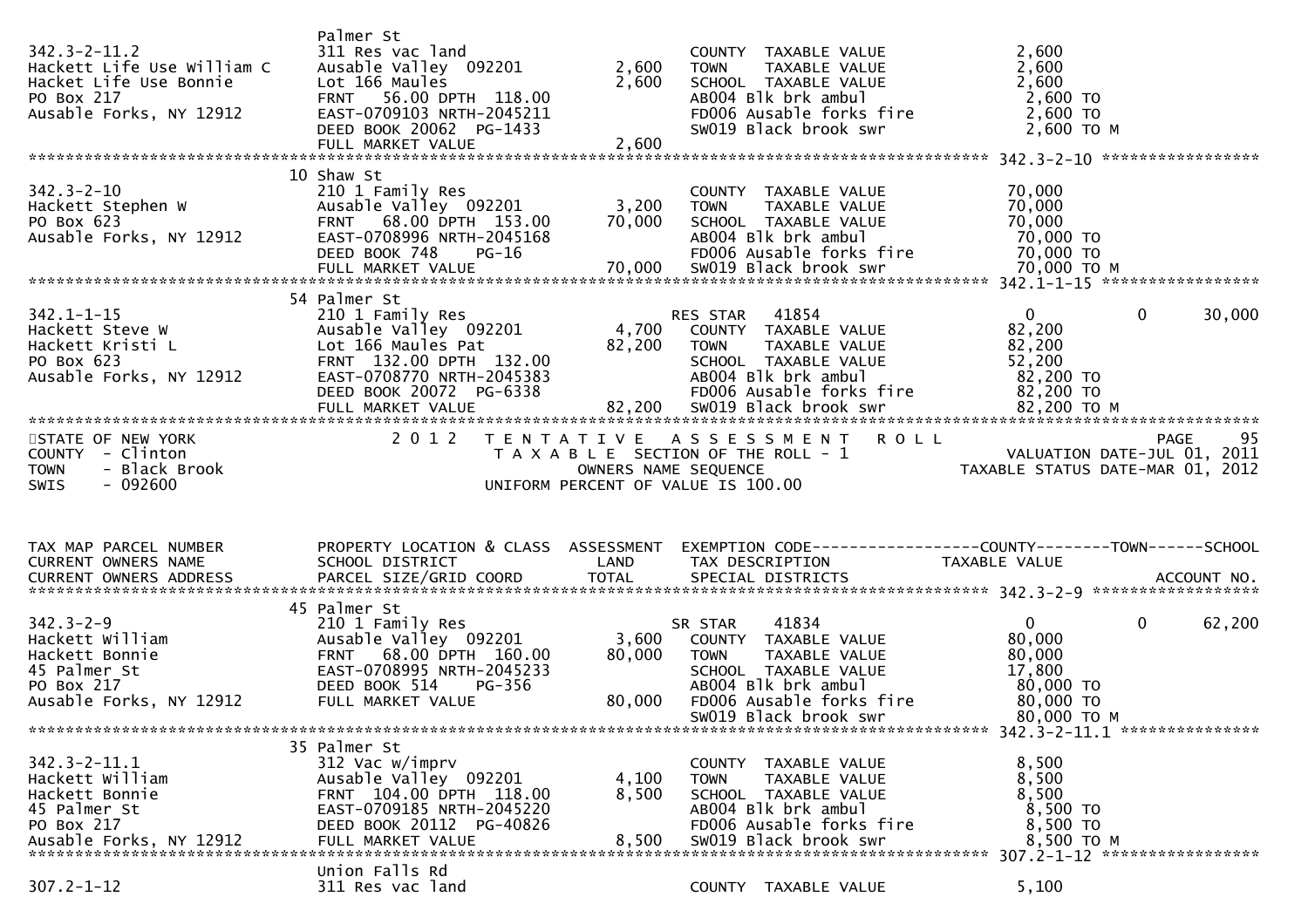| Halk Frank J<br>Attn: Robert F Halk<br>162 Iris Ave<br>Floral Park, NY 11001                               | Ausable Valley 092201<br>FRNT 100.00 DPTH 215.00<br>EAST-0655710 NRTH-2071347<br>DEED BOOK 162<br>PG-153<br>FULL MARKET VALUE                                                     | 5,100<br>5,100<br>5,100      | TAXABLE VALUE<br><b>TOWN</b><br>SCHOOL TAXABLE VALUE<br>ABOO4 Blk brk ambul<br>FD006 Ausable forks fire                                                                                                                 | 5,100<br>5,100<br>5,100 TO<br>5,100 TO                                           |                                                                   |
|------------------------------------------------------------------------------------------------------------|-----------------------------------------------------------------------------------------------------------------------------------------------------------------------------------|------------------------------|-------------------------------------------------------------------------------------------------------------------------------------------------------------------------------------------------------------------------|----------------------------------------------------------------------------------|-------------------------------------------------------------------|
| $275. - 1 - 5.3$<br>Hall James<br>50 Ore Bed Rd<br>Schuyler Falls, NY 12985                                | 50 Ore Bed Rd<br>270 Mfg housing<br>094001<br>Peru Central<br>Lot 10 T4omt<br><b>ACRES</b><br>1.60<br>EAST-0687246 NRTH-2095250<br>DEED BOOK 20102 PG-31229<br>FULL MARKET VALUE  | 7,300<br>32,500<br>32,500    | 41854<br>RES STAR<br>COUNTY TAXABLE VALUE<br><b>TOWN</b><br>TAXABLE VALUE<br>TAXABLE VALUE<br>SCHOOL TAXABLE VALUE<br>FD025 Saranac Fire                                                                                | $\mathbf{0}$<br>32,500<br>32,500<br>2,500<br>32,500 TO                           | $\mathbf{0}$<br>30,000                                            |
| $287. - 1 - 12.1$<br>Hall Jeff R M<br>Hall Diane M<br>1444/1456 Guide Board Rd<br>Schuyler Falls, NY 12985 | $1444/1456$ Guide Board Rd<br>240 Rural res<br>094001<br>Peru Central<br>Lot 22 T3omt<br>ACRES 98.30<br>EAST-0689000 NRTH-2082676<br>DEED BOOK 20021 PG-39694                     | 55,100 RES STAR<br>184,800   | 45 PCT OF VALUE USED FOR EXEMPTION PURPOSES<br>WARCOMALL 41131<br>41854<br>COUNTY TAXABLE VALUE<br>TAXABLE VALUE<br><b>TOWN</b><br>SCHOOL TAXABLE VALUE<br>FD025 Saranac Fire                                           | 20,790<br>$\overline{\mathbf{0}}$<br>164,010<br>164,800<br>154,800<br>184,800 TO | 20,000<br>$\mathbf 0$<br>30,000<br>$\Omega$                       |
| STATE OF NEW YORK<br>COUNTY - Clinton<br>- Black Brook<br><b>TOWN</b><br>$-092600$<br><b>SWIS</b>          | 2 0 1 2                                                                                                                                                                           | OWNERS NAME SEQUENCE         | TENTATIVE ASSESSMENT ROLL<br>T A X A B L E SECTION OF THE ROLL - 1<br>UNIFORM PERCENT OF VALUE IS 100.00                                                                                                                |                                                                                  | 96<br>PAGE                                                        |
| TAX MAP PARCEL NUMBER<br>CURRENT OWNERS NAME                                                               | PROPERTY LOCATION & CLASS ASSESSMENT<br>SCHOOL DISTRICT                                                                                                                           | LAND                         | TAX DESCRIPTION                                                                                                                                                                                                         | TAXABLE VALUE                                                                    |                                                                   |
|                                                                                                            |                                                                                                                                                                                   |                              |                                                                                                                                                                                                                         |                                                                                  |                                                                   |
| $341. - 1 - 29$<br>Hall Samuel M<br>Hall Heather Pauline<br>PO Box 341<br>Ausable Forks, NY 12912          | 247 Silver Lake Rd<br>210 1 Family Res<br>Ausable Valley 092201<br>3.10 BANK<br><b>ACRES</b><br>850<br>EAST-0703479 NRTH-2047526<br>DEED BOOK 20051 PG-80096<br>FULL MARKET VALUE | 88,800                       | 97 PCT OF VALUE USED FOR EXEMPTION PURPOSES<br>WARNONALL 41121<br>9,100 WARCOMALL 41131<br>88,800 RES STAR 41854<br>COUNTY TAXABLE VALUE<br>TAXABLE VALUE<br><b>TOWN</b><br>SCHOOL TAXABLE VALUE<br>AB004 Blk brk ambul | 12,920<br>21,534<br>$\overline{0}$<br>54,346<br>56,800<br>58,800<br>88,800 TO    | 12,000<br>$\mathbf 0$<br>$\Omega$<br>20,000<br>30,000<br>$\Omega$ |
|                                                                                                            |                                                                                                                                                                                   |                              | FD006 Ausable forks fire                                                                                                                                                                                                | 88,800 TO                                                                        |                                                                   |
| $312. - 1 - 5.1$<br>Halloran Kevin<br>Halloran Sally<br>202 Walthery Ave<br>Ridgewood, NJ 07450            | Buck Hill Rd<br>210 1 Family Res<br>Ausable Valley 092201<br>ACRES 210.50<br>EAST-0713791 NRTH-2068539<br>DEED BOOK 20041 PG-78395<br>FULL MARKET VALUE                           | 77,900<br>182,000<br>182,000 | COUNTY<br>TAXABLE VALUE<br>TAXABLE VALUE<br><b>TOWN</b><br>SCHOOL TAXABLE VALUE<br>AB004 Blk brk ambul<br>FD006 Ausable forks fire                                                                                      | 182,000<br>182,000<br>182,000<br>182,000 TO<br>182,000 TO<br>$322.3 - 1 - 28$    | *****************                                                 |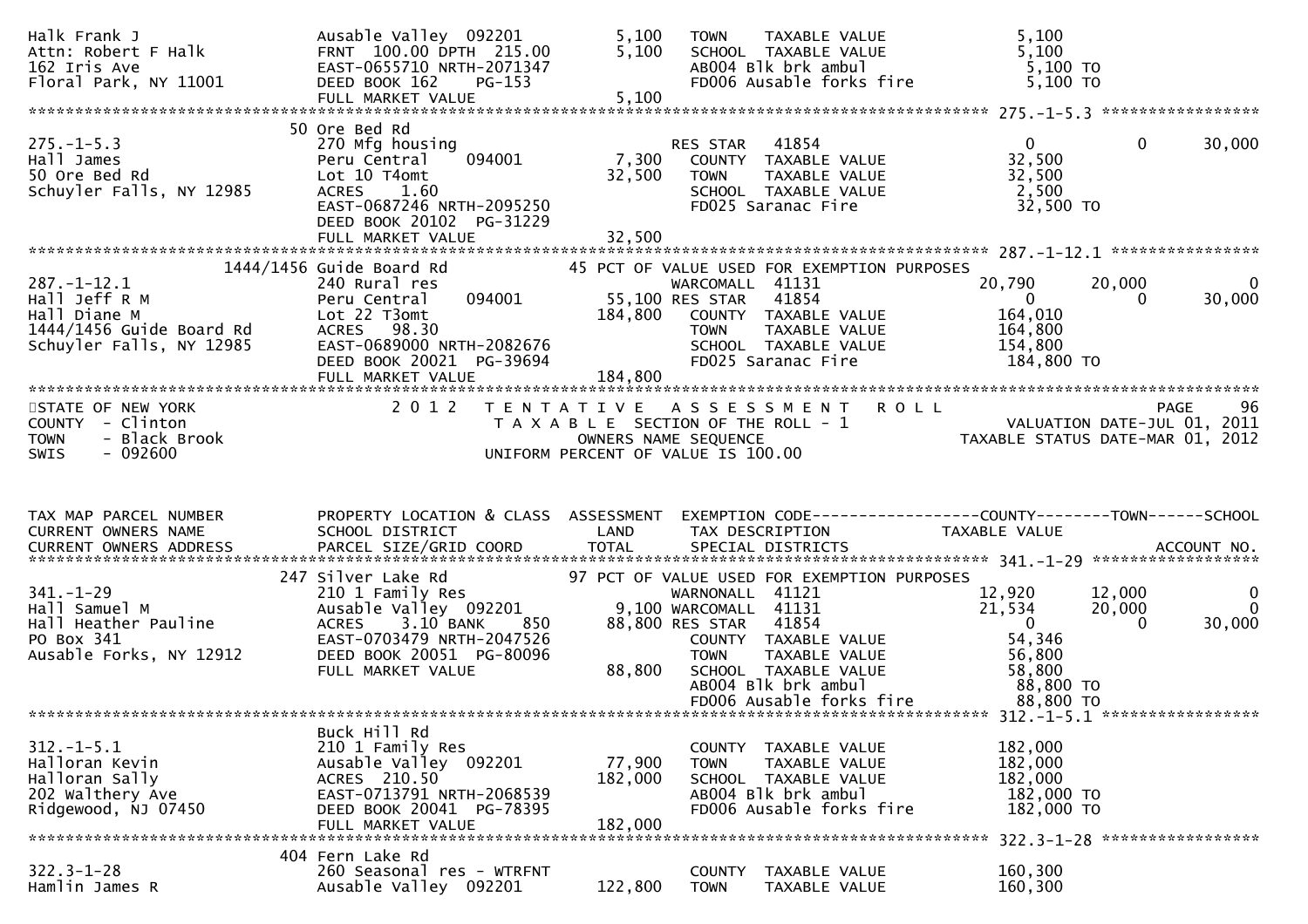| Hamlin Patricia<br>271 Rand Hill Rd<br>Morrisonville, NY 12962                                        | FRNT 115.20 DPTH 180.00<br>EAST-0697800 NRTH-2061090<br>DEED BOOK 668<br><b>PG-47</b><br>FULL MARKET VALUE                                                                                           | 160,300<br>160,300          | SCHOOL TAXABLE VALUE<br>AB004 Blk brk ambul<br>FD006 Ausable forks fire                                                                                    | 160,300<br>160,300 TO<br>160,300 TO                                  |                    |
|-------------------------------------------------------------------------------------------------------|------------------------------------------------------------------------------------------------------------------------------------------------------------------------------------------------------|-----------------------------|------------------------------------------------------------------------------------------------------------------------------------------------------------|----------------------------------------------------------------------|--------------------|
| 306.-1-4<br>Haner Randall<br>Haner Kathleen<br>611 Union Falls Rd<br>AuSable Forks, NY 12912          | 605/611 Union Falls Rd<br>- WTRFNT<br>417 Cottages<br>Ausable Valley 092201<br>24 Pat T3<br>12 1<br>ACRES 21.60<br>EAST-0643648 NRTH-2067190<br>DEED BOOK 20031 PG-63111                             | 287,100<br>346,400          | COUNTY TAXABLE VALUE<br>TAXABLE VALUE<br><b>TOWN</b><br>SCHOOL TAXABLE VALUE<br>AB004 Blk brk ambul<br>FD006 Ausable forks fire                            | 346,400<br>346,400<br>346,400<br>346,400 TO<br>346,400 TO            |                    |
| $320 - 2 - 7.22$<br>Haner Randall R<br>Haner Matthew M<br>104 Deepkill Rd<br>Troy, NY 12180           | 98 Nelson Rd<br>312 Vac w/imprv<br>Ausable Valley 092201<br>Lot 55 T3omt<br>ACRES 23.00<br>EAST-0675798 NRTH-2059139<br>DEED BOOK 98001 PG-04683<br>FULL MARKET VALUE                                | 24,100<br>34,100<br>34,100  | COUNTY TAXABLE VALUE<br>TAXABLE VALUE<br><b>TOWN</b><br>SCHOOL TAXABLE VALUE<br>AB004 Blk brk ambul<br>FD006 Ausable forks fire                            | 34,100<br>34,100<br>34,100<br>34,100 TO<br>34,100 TO                 |                    |
| STATE OF NEW YORK<br>COUNTY - Clinton<br>- Black Brook<br><b>TOWN</b><br>$-092600$<br><b>SWIS</b>     | 2 0 1 2                                                                                                                                                                                              |                             | <b>ROLL</b><br>TENTATIVE ASSESSMENT<br>T A X A B L E SECTION OF THE ROLL - 1<br>OWNERS NAME SEQUENCE<br>UNIFORM PERCENT OF VALUE IS 100.00                 | VALUATION DATE-JUL 01, 2011<br>TAXABLE STATUS DATE-MAR 01, 2012      | <b>PAGE</b><br>97  |
|                                                                                                       |                                                                                                                                                                                                      |                             |                                                                                                                                                            |                                                                      |                    |
| TAX MAP PARCEL NUMBER<br>CURRENT OWNERS NAME<br>CURRENT OWNERS ADDRESS                                | SCHOOL DISTRICT<br>PARCEL SIZE/GRID COORD                                                                                                                                                            | LAND<br><b>TOTAL</b>        | PROPERTY LOCATION & CLASS ASSESSMENT EXEMPTION CODE----------------COUNTY-------TOWN------SCHOOL<br>TAX DESCRIPTION<br>SPECIAL DISTRICTS                   | TAXABLE VALUE                                                        | ACCOUNT NO.        |
| $342.3 - 2 - 2$<br>Hanley Barbara<br>61 Palmer St<br>PO Box 520<br>Ausable Forks, NY 12912            | 61 Palmer St<br>210 1 Family Res<br>Ausable Valley 092201<br>FRNT 66.00 DPTH 193.00<br>080<br>BANK<br>EAST-0708486 NRTH-2045153<br>DEED BOOK 948<br><b>PG-340</b>                                    | 70,000                      | 41854<br>RES STAR<br>3,600 COUNTY TAXABLE VALUE<br><b>TOWN</b><br>TAXABLE VALUE<br>SCHOOL TAXABLE VALUE<br>AB004 Blk brk ambul<br>FD006 Ausable forks fire | $\mathbf{0}$<br>70,000<br>70,000<br>40,000<br>70,000 TO<br>70,000 TO | $\Omega$<br>30,000 |
| $341. - 1 - 20.27$<br>Hanley Robert J Jr<br>Hanley Elizabeth<br>PO Box 462<br>Ausable Forks, NY 12912 | 26 Waltons Cir<br>210 1 Family Res<br>Ausable Valley 092201<br>Lot 165 Maules<br>FRNT 137.30 DPTH 133.00<br>860<br>BANK<br>EAST-0704898 NRTH-2047747<br>DEED BOOK 945<br>PG-313<br>FULL MARKET VALUE | 4,200<br>102,400<br>102,400 | 41854<br>RES STAR<br>COUNTY TAXABLE VALUE<br><b>TOWN</b><br>TAXABLE VALUE<br>SCHOOL TAXABLE VALUE<br>AB004 Blk brk ambul<br>FD006 Ausable forks fire       | $\Omega$<br>102,400<br>102,400<br>72,400<br>102,400 TO<br>102,400 TO | 30,000<br>0        |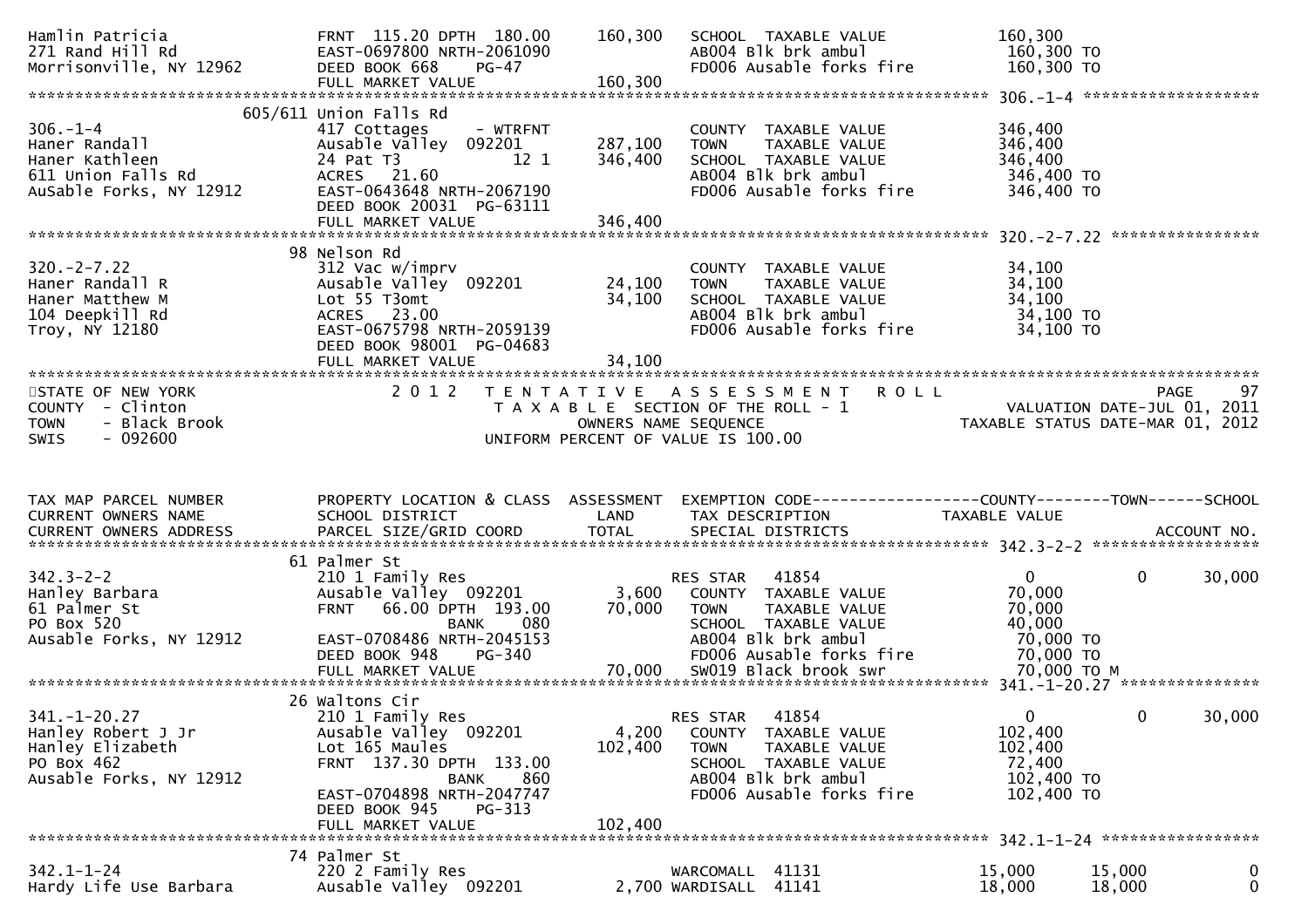| Smith Kelly A<br>PO Box 24<br>Ausable Forks, NY 12912                                                  | 166 Maules Pat<br>56.02 DPTH 136.24<br><b>FRNT</b><br>EAST-0708147 NRTH-2045354<br>DEED BOOK 98001 PG-06719<br>FULL MARKET VALUE                                                          | 60,000                      | 60,000 AGED COUN 41802<br>41834<br>SR STAR<br>COUNTY TAXABLE VALUE<br><b>TOWN</b><br>TAXABLE VALUE<br>SCHOOL TAXABLE VALUE<br>AB004 Blk brk ambul<br>FD006 Ausable forks fire<br>SW019 Black brook swr | 12,150<br>$\mathbf{0}$<br>14,850<br>27,000<br>$\overline{\phantom{0}}$<br>60,000 ТО<br>60,000 TO<br>60,000 ТО М | 0<br>$\Omega$ | $\mathbf{0}$<br>60,000 |
|--------------------------------------------------------------------------------------------------------|-------------------------------------------------------------------------------------------------------------------------------------------------------------------------------------------|-----------------------------|--------------------------------------------------------------------------------------------------------------------------------------------------------------------------------------------------------|-----------------------------------------------------------------------------------------------------------------|---------------|------------------------|
|                                                                                                        |                                                                                                                                                                                           |                             |                                                                                                                                                                                                        |                                                                                                                 |               |                        |
| $320 - 2 - 5$<br>Harper Harry<br>14 Flanagan Dr<br>Plattsburgh, NY 12901-2217                          | 199 Turnpike Rd<br>260 Seasonal res<br>Ausable Valley 092201<br>ACRES 2.00<br>EAST-0682851 NRTH-2060988<br>DEED BOOK 424<br>PG-561                                                        | 7,800<br>11,000             | COUNTY TAXABLE VALUE<br>TAXABLE VALUE<br><b>TOWN</b><br>SCHOOL TAXABLE VALUE<br>AB004 Blk brk ambul<br>FD006 Ausable forks fire                                                                        | 11,000<br>11,000<br>11,000<br>11,000 TO<br>$11,000$ TO                                                          |               |                        |
|                                                                                                        | 1009 Dry Bridge Rd                                                                                                                                                                        |                             |                                                                                                                                                                                                        |                                                                                                                 |               |                        |
| $332 - 3 - 5.4$<br>Hart Dale R<br>Hart Frances F<br>1009 Dry Bridge Rd<br>Ausable Forks, NY 12912-3110 | 270 Mfg housing<br>Ausable Valley 092201<br>Lot 8 Liv Div<br>Fletcher Sub Lot 4<br>1.40<br><b>ACRES</b><br>EAST-0706828 NRTH-2051165<br>DEED BOOK 909<br>PG-341                           | 39,500                      | RES STAR 41854<br>7,000 COUNTY TAXABLE VALUE<br>TAXABLE VALUE<br>TOWN<br>SCHOOL TAXABLE VALUE<br>AB004 Blk brk ambul<br>FD006 Ausable forks fire                                                       | $\mathbf{0}$<br>39,500<br>39,500<br>9,500<br>39,500 TO<br>39,500 TO                                             | $\mathbf 0$   | 30,000                 |
|                                                                                                        | FULL MARKET VALUE                                                                                                                                                                         | 39,500                      |                                                                                                                                                                                                        |                                                                                                                 |               |                        |
| STATE OF NEW YORK<br>COUNTY - Clinton<br>- Black Brook<br><b>TOWN</b><br>$-092600$<br><b>SWIS</b>      | 2 0 1 2                                                                                                                                                                                   |                             | TENTATIVE ASSESSMENT ROLL<br>T A X A B L E SECTION OF THE ROLL - 1<br>OWNERS NAME SEQUENCE<br>UNIFORM PERCENT OF VALUE IS 100.00                                                                       | - 1<br>VALUATION DATE-JUL 01, 2011<br>TAXABLE STATUS DATE-MAR 01, 2012                                          | <b>PAGE</b>   | 98                     |
| TAX MAP PARCEL NUMBER                                                                                  |                                                                                                                                                                                           |                             |                                                                                                                                                                                                        |                                                                                                                 |               |                        |
|                                                                                                        |                                                                                                                                                                                           |                             |                                                                                                                                                                                                        |                                                                                                                 |               |                        |
| CURRENT OWNERS NAME                                                                                    | PROPERTY LOCATION & CLASS ASSESSMENT<br>SCHOOL DISTRICT                                                                                                                                   | LAND                        | EXEMPTION CODE-----------------COUNTY-------TOWN------SCHOOL<br>TAX DESCRIPTION                                                                                                                        | TAXABLE VALUE                                                                                                   |               |                        |
|                                                                                                        | 364 Silver Lake Rd                                                                                                                                                                        |                             |                                                                                                                                                                                                        |                                                                                                                 |               |                        |
| $341. - 1 - 4$<br>Hart David Jr<br>Hart Kim M<br>364 Silver Lake Rd<br>Ausable Forks, NY 12912         | 210 1 Family Res<br>Ausable Valley 092201<br>FRNT 208.00 DPTH 208.00<br>EAST-0700539 NRTH-2047955<br>DEED BOOK 644<br>$PG-1149$<br>FULL MARKET VALUE                                      | 6,200<br>102,100<br>102,100 | RES STAR<br>41854<br>COUNTY TAXABLE VALUE<br><b>TOWN</b><br>TAXABLE VALUE<br>SCHOOL TAXABLE VALUE<br>AB004 Blk brk ambul<br>FD006 Ausable forks fire                                                   | $\mathbf{0}$<br>102,100<br>102,100<br>72,100<br>102,100 TO<br>102,100 TO                                        | 0             | 30,000                 |
|                                                                                                        |                                                                                                                                                                                           |                             |                                                                                                                                                                                                        |                                                                                                                 |               |                        |
| $333. - 1 - 6.2$<br>Hart Eric K<br>Hart Cynthia J<br>15 Coughlin Rd<br>Ausable Forks, NY 12912         | 15 Coughlin Rd<br>210 1 Family Res<br>Ausable Valley 092201<br>Lot 17 Liv Pat<br>6.40<br><b>ACRES</b><br>EAST-0709866 NRTH-2052247<br>DEED BOOK 672<br><b>PG-342</b><br>FULL MARKET VALUE | 13,300<br>80,700<br>80,700  | 41854<br>RES STAR<br>COUNTY TAXABLE VALUE<br><b>TOWN</b><br>TAXABLE VALUE<br>SCHOOL TAXABLE VALUE<br>AB004 Blk brk ambul<br>FD006 Ausable forks fire                                                   | $\mathbf{0}$<br>80,700<br>80,700<br>50,700<br>80,700 TO<br>80,700 TO                                            | 0             | 30,000                 |

41 Coughlin Rd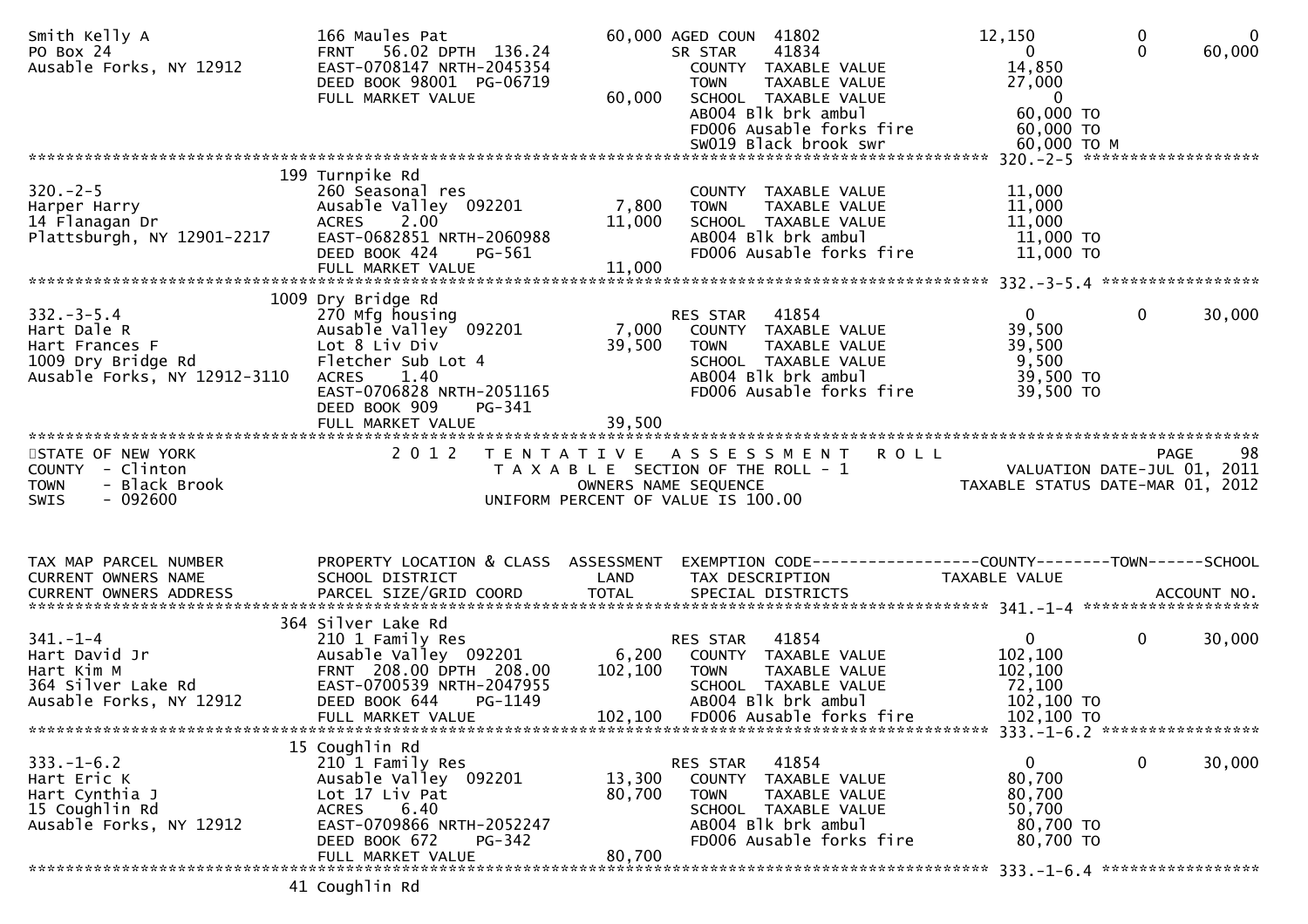| $333. - 1 - 6.4$<br>Hart Kevin M<br>Hart Vickie L<br>41 Coughlin Rd<br>Ausable Forks, NY 12912                                                                                                                  | 210 1 Family Res<br>Ausable Valley 092201<br>Lot 17 Liv Pat<br>4.50<br><b>ACRES</b><br>EAST-0709752 NRTH-2052573<br>DEED BOOK 20011 PG-29046                            |                  | CW_10_VET/ 41152<br>10,900 RES STAR 41854<br>96,300 COUNTY TAXABLE VALUE<br><b>TOWN</b><br>TAXABLE VALUE<br>SCHOOL TAXABLE VALUE<br>AB004 Blk brk ambul                   | 8,000<br>$\overline{\mathbf{0}}$<br>88,300<br>96,300<br>66,300<br>96,300 TO | 0<br>$\Omega$                                        | 0<br>30,000      |
|-----------------------------------------------------------------------------------------------------------------------------------------------------------------------------------------------------------------|-------------------------------------------------------------------------------------------------------------------------------------------------------------------------|------------------|---------------------------------------------------------------------------------------------------------------------------------------------------------------------------|-----------------------------------------------------------------------------|------------------------------------------------------|------------------|
| $333. - 1 - 6.5$<br>Hart Kevin M<br>Hart Vickie L<br>41 Coughlin Rd<br>AuSable Forks, NY 12912                                                                                                                  | Coughlin Rd<br>$314$ Rural vac<10<br>Ausable Valley 092201<br>Lot 17 Liv Div<br><b>ACRES</b><br>4.40<br>EAST-0709606 NRTH-2052883<br>DEED BOOK 20021 PG-46081           | 10,800<br>10,800 | COUNTY TAXABLE VALUE<br>TAXABLE VALUE<br><b>TOWN</b><br>SCHOOL TAXABLE VALUE<br>AB004 Blk brk ambul<br>FD006 Ausable forks fire                                           | 10,800<br>10,800<br>10,800<br>10,800 TO<br>10,800 TO                        |                                                      |                  |
|                                                                                                                                                                                                                 | 288 Silver Lake Rd                                                                                                                                                      |                  |                                                                                                                                                                           |                                                                             |                                                      |                  |
| $341. - 1 - 10$<br>Hart Michael<br>Hart Lynn<br>PO Box 186<br>Ausable Forks, NY 12912                                                                                                                           | 210 1 Family Res<br>Ausable valley 092201<br>FRNT 196.00 DPTH 205.00<br>320<br>BANK<br>EAST-0702389 NRTH-2047765<br>DEED BOOK 1040<br>PG-266                            | 74,800           | RES STAR 41854<br>6,200 COUNTY TAXABLE VALUE<br>TAXABLE VALUE<br>TOWN<br>SCHOOL TAXABLE VALUE<br>ABOO4 Blk brk ambul<br>FD006 Ausable forks fire                          | $\mathbf{0}$<br>74,800<br>74,800<br>44,800<br>74,800 TO<br>74,800 TO        | $\overline{0}$                                       | 30,000           |
| STATE OF NEW YORK                                                                                                                                                                                               | 2 0 1 2                                                                                                                                                                 |                  | TENTATIVE ASSESSMENT ROLL                                                                                                                                                 |                                                                             |                                                      | 99               |
| COUNTY - Clinton<br><b>TOWN</b><br>- Black Brook<br>$-092600$<br><b>SWIS</b>                                                                                                                                    |                                                                                                                                                                         |                  | T A X A B L E SECTION OF THE ROLL - 1<br>OWNERS NAME SEQUENCE<br>UNIFORM PERCENT OF VALUE IS 100.00                                                                       | VALUATION DATE-JUL 01, 2011<br>TAXABLE STATUS DATE-MAR 01, 2012             |                                                      | PAGE             |
| TAX MAP PARCEL NUMBER<br>CURRENT OWNERS NAME<br>-CURRENT OWNERS ADDRESS FARCEL SIZE/GRID COORD TOTAL SPECIAL DISTRICTS AND MONERS ADDRESS FARCEL SIZE/GRID COORD TOTAL SPECIAL DISTRICTS AND MONERS ACCOUNT NO. | PROPERTY LOCATION & CLASS ASSESSMENT<br>SCHOOL DISTRICT                                                                                                                 | LAND             | TAX DESCRIPTION                                                                                                                                                           | TAXABLE VALUE                                                               |                                                      |                  |
| $341. - 1 - 6$<br>Hart Paul C<br>PO Box 631<br>Ausable Forks, NY 12912                                                                                                                                          | 352 Silver Lake Rd<br>210 1 Family Res<br>Ausable Valley 092201<br>FRNT 145.00 DPTH 298.10<br>EAST-0700859 NRTH-2047965<br>DEED BOOK 826<br>PG-172<br>FULL MARKET VALUE | 5,800<br>84,600  | RES STAR<br>41854<br>COUNTY TAXABLE VALUE<br><b>TOWN</b><br>TAXABLE VALUE<br>SCHOOL TAXABLE VALUE<br>AB004 Blk brk ambul<br>84,600 FD006 Ausable forks fire               | $\mathbf{0}$<br>84,600<br>84,600<br>54,600<br>84,600 TO<br>84,600 TO        | $\mathbf 0$                                          | 30,000           |
|                                                                                                                                                                                                                 | 892 Dry Bridge Rd                                                                                                                                                       |                  | 96 PCT OF VALUE USED FOR EXEMPTION PURPOSES                                                                                                                               |                                                                             |                                                      |                  |
| $333. - 1 - 6.1$<br>Hart Sarah S<br>Box 521<br>Ausable Forks, NY 12912                                                                                                                                          | 210 1 Family Res<br>Ausable Valley 092201<br>Lot 17 Liv Pat<br>3.50<br><b>ACRES</b><br>EAST-0709457 NRTH-2051667<br>DEED BOOK 547<br>PG-515<br>FULL MARKET VALUE        | 80,100<br>80,100 | AGED - ALL 41800<br>9,600 SR STAR<br>41834<br>COUNTY<br>TAXABLE VALUE<br>TAXABLE VALUE<br>TOWN<br>SCHOOL TAXABLE VALUE<br>AB004 Blk brk ambul<br>FD006 Ausable forks fire | 38,448<br>0<br>41,652<br>41,652<br>$\bf{0}$<br>80,100 TO<br>80,100 TO       | 38,448<br>$\Omega$<br>333. -1-6.3 ****************** | 38,448<br>41,652 |
|                                                                                                                                                                                                                 | 9 Coughlin Rd                                                                                                                                                           |                  |                                                                                                                                                                           |                                                                             |                                                      |                  |
| $333. - 1 - 6.3$                                                                                                                                                                                                | 270 Mfg housing                                                                                                                                                         |                  | 41854<br>RES STAR                                                                                                                                                         | 0                                                                           | 0                                                    | 30,000           |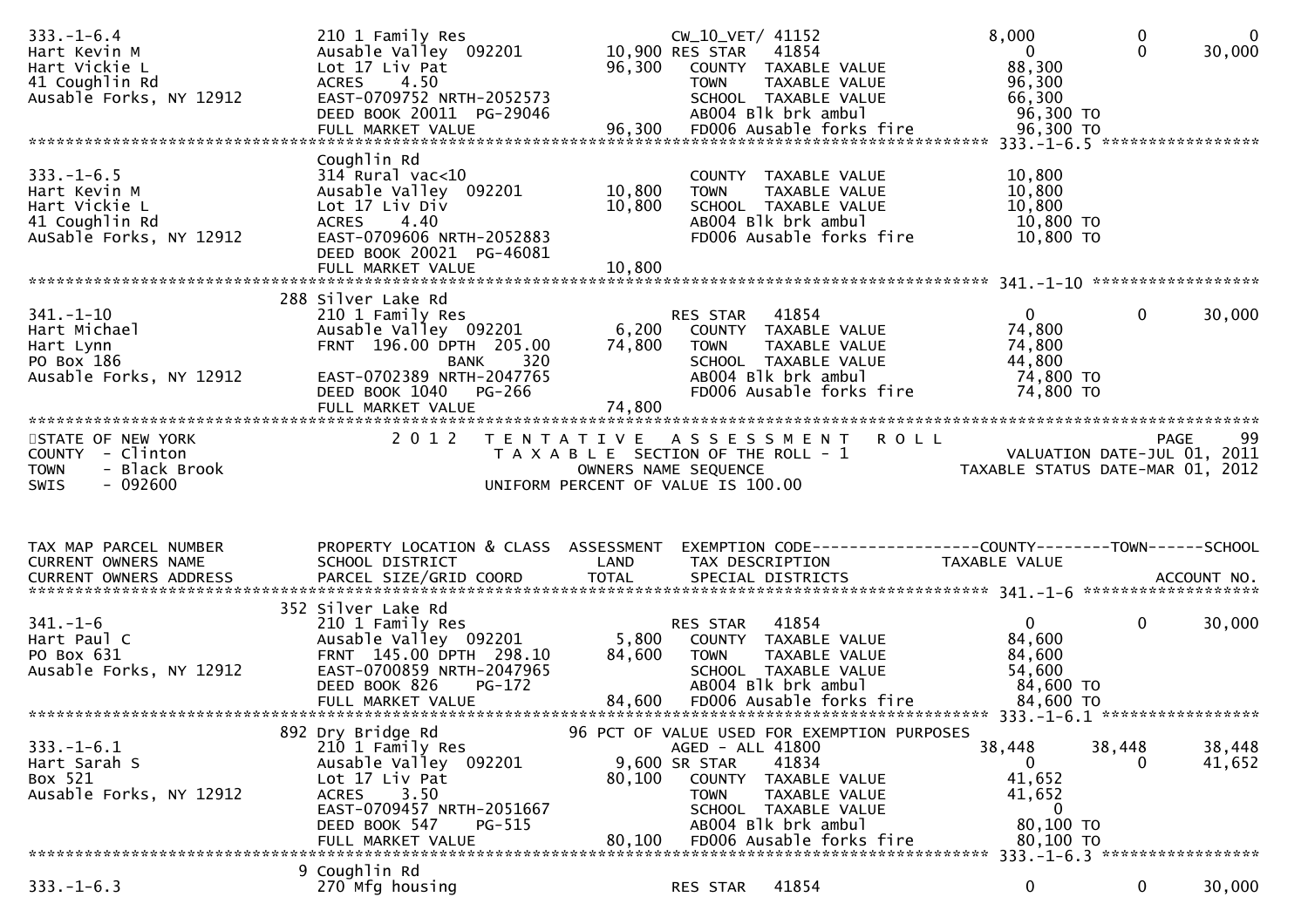| Hart Timothy C                                                                     | Ausable Valley 092201                                  | 8,900                | COUNTY TAXABLE VALUE                            | 51,700                                                                             |
|------------------------------------------------------------------------------------|--------------------------------------------------------|----------------------|-------------------------------------------------|------------------------------------------------------------------------------------|
| Hart Judith L<br>9 Coughlin Rd                                                     | Lot 17 Liv Pat<br>2.90<br><b>ACRES</b>                 | 51,700               | TAXABLE VALUE<br><b>TOWN</b>                    | 51,700<br>21,700                                                                   |
| Ausable Forks, NY 12912                                                            | EAST-0710006 NRTH-2051936                              |                      | ABOO4 Blk brk ambul<br>FDOO6 Ausshie S          | 51,700 TO                                                                          |
|                                                                                    | DEED BOOK 672<br>PG-346                                |                      | FD006 Ausable forks fire                        | 51,700 TO                                                                          |
|                                                                                    |                                                        |                      |                                                 |                                                                                    |
|                                                                                    | 30 Palmer St                                           |                      |                                                 |                                                                                    |
| $342.1 - 1 - 8$                                                                    | 210 1 Family Res                                       |                      | COUNTY TAXABLE VALUE                            | 35,000                                                                             |
| Hart Timothy C                                                                     | Ausable Valley 092201                                  | 2,600                | <b>TOWN</b><br>TAXABLE VALUE                    | 35,000                                                                             |
| Hart Judith L                                                                      | FRNT 62.90 DPTH 100.00                                 | 35,000               | SCHOOL TAXABLE VALUE                            | 35,000                                                                             |
| 9 Coughlin Rd                                                                      | EAST-0709324 NRTH-2045401                              |                      | AB004 Blk brk ambul                             | 35,000 TO                                                                          |
| Ausable Forks, NY 12912                                                            | DEED BOOK 20092 PG-23584                               |                      | FD006 Ausable forks fire                        | 35,000 TO                                                                          |
|                                                                                    |                                                        |                      |                                                 |                                                                                    |
|                                                                                    | 262 Narrows Rd                                         |                      |                                                 |                                                                                    |
| $321.2 - 1 - 34$                                                                   | 210 1 Family Res                                       |                      | COUNTY TAXABLE VALUE                            | 404,000                                                                            |
| Hartunian Richard S                                                                | Ausable Valley 092201                                  | 109,600              | <b>TOWN</b><br>TAXABLE VALUE                    | 404,000                                                                            |
| Hartunian Beth C                                                                   | FRNT 316.80 DPTH 264.40                                | 404,000              | SCHOOL TAXABLE VALUE<br>AB004 Blk brk ambul     | 404,000                                                                            |
| 20 Corrit Dr<br>Delmar, NY 12054                                                   | EAST-0693693 NRTH-2063191<br>DEED BOOK 20061 PG-96590  |                      | FD006 Ausable forks fire                        | 404,000 TO<br>404,000 TO                                                           |
|                                                                                    | FULL MARKET VALUE                                      | 404,000              |                                                 |                                                                                    |
|                                                                                    |                                                        |                      |                                                 |                                                                                    |
| STATE OF NEW YORK                                                                  |                                                        |                      | 2012 TENTATIVE ASSESSMENT ROLL                  | 100<br>PAGE                                                                        |
| COUNTY - Clinton                                                                   |                                                        |                      | T A X A B L E SECTION OF THE ROLL - 1           | ROLL - 1 No. 2 - - VALUATION DATE-JUL 01, 2011<br>TAXABLE STATUS DATE-MAR 01, 2012 |
| - Black Brook<br><b>TOWN</b><br>$-092600$<br>SWIS                                  |                                                        | OWNERS NAME SEQUENCE | UNIFORM PERCENT OF VALUE IS 100.00              |                                                                                    |
|                                                                                    |                                                        |                      |                                                 |                                                                                    |
|                                                                                    |                                                        |                      |                                                 |                                                                                    |
|                                                                                    |                                                        |                      |                                                 |                                                                                    |
|                                                                                    |                                                        |                      |                                                 |                                                                                    |
| TAX MAP PARCEL NUMBER                                                              | PROPERTY LOCATION & CLASS ASSESSMENT                   |                      |                                                 | EXEMPTION CODE------------------COUNTY--------TOWN------SCHOOL                     |
| CURRENT OWNERS NAME                                                                | <b>Example 12 DE LAND</b><br>SCHOOL DISTRICT           |                      | TAX DESCRIPTION                                 | <b>TAXABLE VALUE</b>                                                               |
|                                                                                    |                                                        |                      |                                                 |                                                                                    |
|                                                                                    | 768 Ore Bed Rd                                         |                      |                                                 |                                                                                    |
| $263. -2 - 2.2$                                                                    | 240 Rural res                                          |                      | <b>RES STAR 41854</b>                           | $\overline{0}$<br>30,000<br>$\mathbf{0}$                                           |
| Haselton Heidi L                                                                   | Saranac Central 094401                                 |                      | 48,200 COUNTY TAXABLE VALUE                     | 163,500                                                                            |
| PO Box 1550                                                                        | ACRES 99.30                                            | 163,500              | <b>TOWN</b><br>TAXABLE VALUE                    | 163,500                                                                            |
| Plattsburgh, NY 12901                                                              | EAST-0673042 NRTH-2099352<br>DEED BOOK 20021 PG-46943  |                      | SCHOOL TAXABLE VALUE<br>FD025 Saranac Fire      | 133,500<br>163,500 TO                                                              |
|                                                                                    |                                                        |                      |                                                 |                                                                                    |
|                                                                                    |                                                        |                      |                                                 |                                                                                    |
|                                                                                    | 472 Narrows Rd                                         |                      |                                                 |                                                                                    |
| $322.1 - 1 - 20$                                                                   | 260 Seasonal res - WTRFNT                              |                      | COUNTY TAXABLE VALUE<br><b>TOWN</b>             | 149,700                                                                            |
| Haskell Living Trust Lendall Ausable Valley 092201<br>Haskell Living Trust Beverly | <b>FRNT</b><br>99.20 DPTH 130.00                       | 94,500<br>149,700    | TAXABLE VALUE<br>SCHOOL TAXABLE VALUE           | 149,700<br>149,700                                                                 |
| Attn: Lendall & Beverly Haskel EAST-0698370 NRTH-2063567                           |                                                        |                      | AB004 Blk brk ambul                             | 149,700 TO                                                                         |
| 1100 East Bay D38                                                                  | DEED BOOK 20021 PG-43988                               |                      | FD006 Ausable forks fire                        | 149,700 TO                                                                         |
|                                                                                    |                                                        |                      |                                                 |                                                                                    |
|                                                                                    |                                                        |                      |                                                 |                                                                                    |
| $322.3 - 1 - 6$                                                                    | 301 Fern Lake Rd<br>260 Seasonal res - WTRFNT          |                      | COUNTY TAXABLE VALUE                            | 139,700                                                                            |
| Hatch Douglas                                                                      | Ausable Valley 092201                                  | 85,700               | <b>TOWN</b><br>TAXABLE VALUE                    | 139,700                                                                            |
| Hatch Doris A                                                                      | FRNT 80.00 DPTH 190.00                                 | 139,700              | SCHOOL TAXABLE VALUE                            | 139,700                                                                            |
| 305 Fern Lake Rd<br>Ausable Forks, NY 12912                                        | EAST-0696273 NRTH-2059232<br>DEED BOOK 960<br>$PG-255$ |                      | AB004 Blk brk ambul<br>FD006 Ausable forks fire | 139,700 TO<br>139,700 TO                                                           |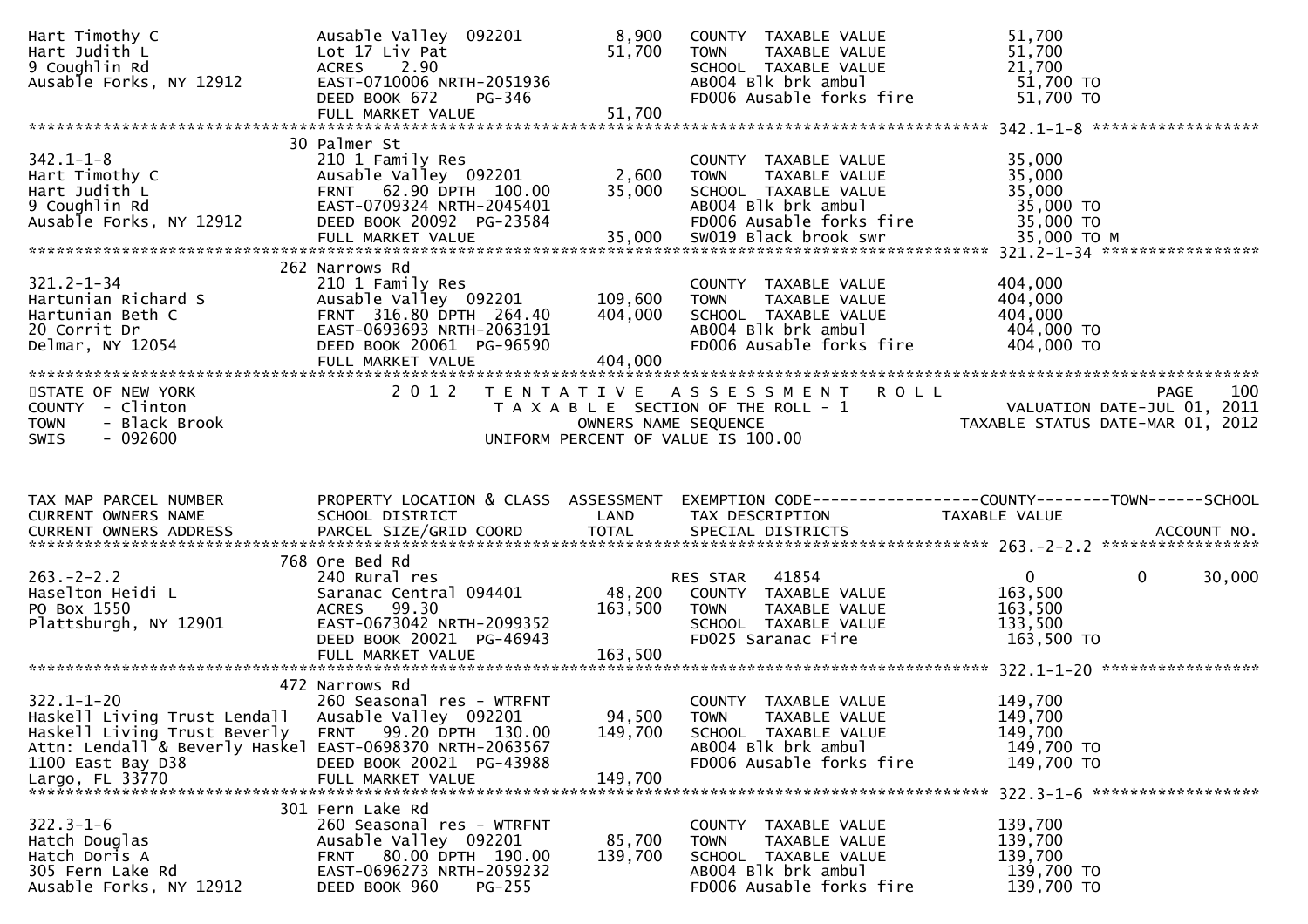|                                                                                                                                                               | FULL MARKET VALUE                                                                                                                                                                                    | 139,700                       |                                                                                                                                                                                |                                                                                                             |                        |
|---------------------------------------------------------------------------------------------------------------------------------------------------------------|------------------------------------------------------------------------------------------------------------------------------------------------------------------------------------------------------|-------------------------------|--------------------------------------------------------------------------------------------------------------------------------------------------------------------------------|-------------------------------------------------------------------------------------------------------------|------------------------|
|                                                                                                                                                               |                                                                                                                                                                                                      |                               |                                                                                                                                                                                |                                                                                                             |                        |
| $322.3 - 1 - 7.1$<br>Hatch Douglas<br>Hatch Doris<br>305 Fern Lake Rd<br>Ausable Forks, NY 12912                                                              | 305 Fern Lake Rd<br>260 Seasonal res - WTRFNT<br>Ausable Valley 092201<br>FRNT 63.00 DPTH 200.00<br>EAST-0696334 NRTH-2059257<br>DEED BOOK 554<br>PG-274<br>FULL MARKET VALUE                        | 144,200<br>144,200            | WARNONALL 41121<br>93,800 RES STAR<br>41854<br>COUNTY TAXABLE VALUE<br>TAXABLE VALUE<br><b>TOWN</b><br>SCHOOL TAXABLE VALUE<br>ABOO4 Blk brk ambul<br>FD006 Ausable forks fire | 21,630<br>12,000<br>$\overline{0}$<br>$\Omega$<br>122,570<br>132,200<br>114,200<br>144,200 TO<br>144,200 TO | $\mathbf{0}$<br>30,000 |
|                                                                                                                                                               |                                                                                                                                                                                                      |                               |                                                                                                                                                                                | ****************                                                                                            |                        |
| $322.3 - 1 - 7.2$<br>Hatch Douglas A<br>Hatch Doris A<br>305 Fern Lake Rd<br>Ausable Forks, NY 12912<br>Ausable Forks, NY 12912                               | 307 Fern Lake Rd<br>260 Seasonal res - WTRFNT<br>Ausable Valley 092201<br>FRNT 65.00 DPTH 256.60<br>EAST-0696399 NRTH-2059233<br>DEED BOOK 960<br>PG-257<br>FULL MARKET VALUE                        | 16,800<br>81,600<br>81,600    | COUNTY TAXABLE VALUE<br>TOWN<br>TAXABLE VALUE<br>SCHOOL TAXABLE VALUE<br>ABOO4 Blk brk ambul<br>FDOO6 Aussel<br>FD006 Ausable forks fire                                       | 81,600<br>81,600<br>81,600<br>81,600 TO<br>81,600 TO                                                        |                        |
|                                                                                                                                                               |                                                                                                                                                                                                      |                               |                                                                                                                                                                                |                                                                                                             |                        |
| STATE OF NEW YORK<br>COUNTY - Clinton<br><b>TOWN</b><br>- Black Brook<br>SWIS<br>- 092600                                                                     | 2 0 1 2                                                                                                                                                                                              | OWNERS NAME SEQUENCE          | TENTATIVE ASSESSMENT<br><b>ROLL</b><br>T A X A B L E SECTION OF THE ROLL - 1<br>UNIFORM PERCENT OF VALUE IS 100.00                                                             | <b>PAGE</b><br>PAGE 101<br>VALUATION DATE-JUL 01, 2011<br>TAXABLE STATUS DATE 112 2011                      | 101                    |
| TAX MAP PARCEL NUMBER<br>CURRENT OWNERS NAME                                                                                                                  | PROPERTY LOCATION & CLASS ASSESSMENT<br>SCHOOL DISTRICT                                                                                                                                              | LAND                          | TAX DESCRIPTION                                                                                                                                                                | EXEMPTION CODE------------------COUNTY--------TOWN------SCHOOL<br>TAXABLE VALUE                             |                        |
| $321.4 - 1 - 14.2$<br>B21.7 1 1:11<br>Hatch Norman W Sr<br>Hatch Frances M<br>23 Cutting St<br>Huntington, NY 11743                                           | 86 Narrows Rd<br>270 Mfg housing - WTRFNT<br>Ausable Valley <sup>O92201</sup><br>Lot 58 T30mt<br>FRNT 74.00 DPTH 140.00<br>EAST-0693348 NRTH-2059077<br>DEED BOOK 881<br>PG-317<br>FULL MARKET VALUE | 83,400<br>104,400<br>104,400  | COUNTY TAXABLE VALUE<br>TAXABLE VALUE<br><b>TOWN</b><br>SCHOOL TAXABLE VALUE<br>AB004 Blk brk ambul<br>FD006 Ausable forks fire                                                | 104,400<br>104,400<br>104,400<br>104,400 TO<br>104,400 TO                                                   |                        |
|                                                                                                                                                               | 78 Narrows Rd                                                                                                                                                                                        |                               |                                                                                                                                                                                |                                                                                                             |                        |
| $321.4 - 1 - 16$<br>Hatch Trust Agreement Norman W Ausable Valley 092201<br>Hatch Trustee Norman W Jr<br>11336 Woodland Waters Blvd<br>Weeki Wachee, FL 34613 | 210 1 Family Res - WTRFNT<br><b>ACRES</b><br>1.80<br>EAST-0693360 NRTH-2058803<br>DEED BOOK 20051 PG-84215<br>FULL MARKET VALUE                                                                      | 170,000<br>213,200<br>213,200 | COUNTY TAXABLE VALUE<br>TAXABLE VALUE<br><b>TOWN</b><br>SCHOOL TAXABLE VALUE<br>AB004 Blk brk ambul<br>FD006 Ausable forks fire                                                | 213,200<br>213,200<br>213,200<br>213,200 TO<br>213,200 TO                                                   |                        |
|                                                                                                                                                               |                                                                                                                                                                                                      |                               |                                                                                                                                                                                |                                                                                                             |                        |
| $333. -2 - 11.2$<br>Haywood Charles W<br>Haywood Kathy<br>753 Dry Bridge Rd<br>Ausable Forks, NY 12912                                                        | 753 Dry Bridge Rd<br>270 Mfg housing<br>Ausable Valley 092201<br>Lot 5 Liv Div<br>95.00 DPTH 335.00<br><b>FRNT</b><br>EAST-0712951 NRTH-2051900<br>DEED BOOK 20061 PG-97239                          | 5,000<br>35,000               | 41854<br><b>RES STAR</b><br>TAXABLE VALUE<br><b>COUNTY</b><br><b>TOWN</b><br>TAXABLE VALUE<br>SCHOOL TAXABLE VALUE<br>AB004 Blk brk ambul<br>FD006 Ausable forks fire          | 0<br>0<br>35,000<br>35,000<br>5,000<br>35,000 TO<br>35,000 TO                                               | 30,000                 |
|                                                                                                                                                               | FULL MARKET VALUE                                                                                                                                                                                    | 35,000                        |                                                                                                                                                                                |                                                                                                             |                        |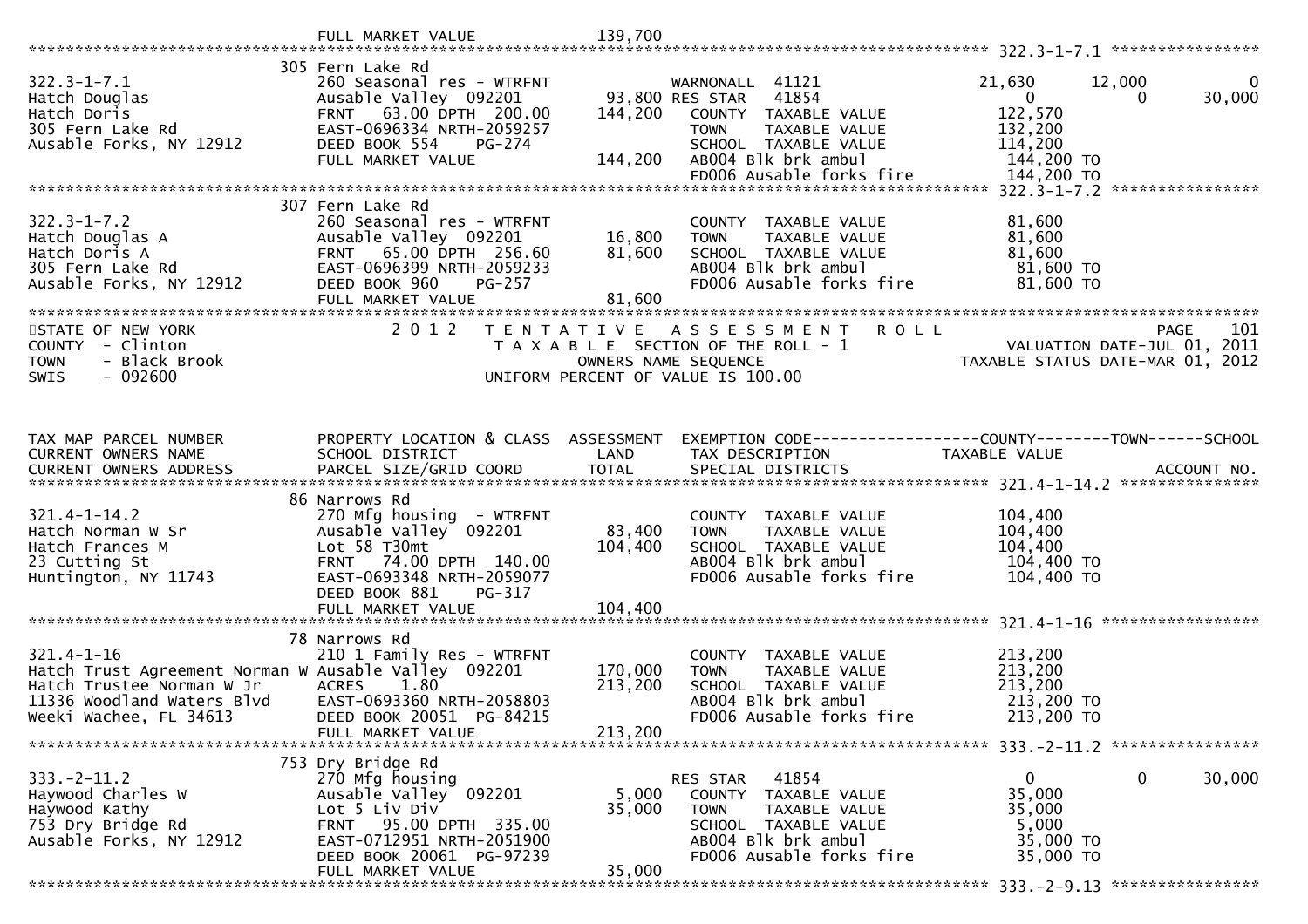| $333. - 2 - 9.13$<br>Haywood Charles W Jr<br>Haywood Dana R<br>721 Dry Bridge Rd<br>Ausable Forks, NY 12912     | 721 Dry Bridge Rd<br>210 1 Family Res<br>Ausable Valley 092201<br>Lot 4 Liv Pat<br>ACRES 5.00 BANK<br>320<br>EAST-0714054 NRTH-2052094<br>DEED BOOK 20051 PG-86434<br>FULL MARKET VALUE | 11,500<br>133,700<br>133,700 | RES STAR 41854<br>COUNTY TAXABLE VALUE<br>TAXABLE VALUE<br><b>TOWN</b><br>SCHOOL TAXABLE VALUE<br>AB004 Blk brk ambul<br>FD006 Ausable forks fire                               | $\overline{0}$<br>133,700<br>133,700<br>103,700<br>133,700 TO<br>133,700 TO | $\mathbf 0$<br>30,000                                |
|-----------------------------------------------------------------------------------------------------------------|-----------------------------------------------------------------------------------------------------------------------------------------------------------------------------------------|------------------------------|---------------------------------------------------------------------------------------------------------------------------------------------------------------------------------|-----------------------------------------------------------------------------|------------------------------------------------------|
| $333. - 2 - 9.14$<br>Haywood Kathy J<br>Haywood Joshua James<br>753 Dry Bridge Rd<br>Ausable Forks, NY 12912    | Dry Bridge Rd<br>$314$ Rural vac<10<br>Ausable Valley 092201<br>Lot 4 Liv Pat<br>ACRES 6.20<br>EAST-0713391 NRTH-2051967<br>DEED BOOK 20061 PG-97241<br>FULL MARKET VALUE               | 13,000<br>13,000<br>13,000   | COUNTY TAXABLE VALUE<br>TAXABLE VALUE<br><b>TOWN</b><br>SCHOOL TAXABLE VALUE<br>AB004 Blk brk ambul<br>FD006 Ausable forks fire                                                 | 13,000<br>13,000<br>13,000<br>13,000 TO<br>13,000 TO                        |                                                      |
| STATE OF NEW YORK<br>COUNTY - Clinton<br><b>TOWN</b><br>- Black Brook<br>$-092600$<br><b>SWIS</b>               | 2 0 1 2                                                                                                                                                                                 | T E N T A T I V E            | <b>ROLL</b><br>A S S E S S M E N T<br>T A X A B L E SECTION OF THE ROLL - 1<br>OWNERS NAME SEQUENCE<br>UNIFORM PERCENT OF VALUE IS 100.00                                       | VALUATION DATE-JUL 01, 2011<br>TAXABLE STATUS DATE-MAR 01, 2012             | 102<br><b>PAGE</b>                                   |
| TAX MAP PARCEL NUMBER<br>CURRENT OWNERS NAME<br>CURRENT OWNERS ADDRESS                                          | PROPERTY LOCATION & CLASS ASSESSMENT<br>SCHOOL DISTRICT                                                                                                                                 | LAND                         | EXEMPTION CODE-----------------COUNTY-------TOWN------SCHOOL<br>TAX DESCRIPTION                                                                                                 | TAXABLE VALUE                                                               |                                                      |
| $333. -2 - 11.1$<br>Haywood Robert<br>761 Dry Bridge Rd<br>Ausable Forks, NY 12912                              | 759/761 Dry Bridge Rd<br>210 1 Family Res<br>Ausable Valley 092201<br>Lot 5 Liv Div<br>FRNT 169.00 DPTH 165.00<br>EAST-0712810 NRTH-2051964<br>DEED BOOK 600<br>PG-678                  | 69,600                       | RES STAR<br>41854<br>5,700 COUNTY TAXABLE VALUE<br><b>TOWN</b><br>TAXABLE VALUE<br>SCHOOL TAXABLE VALUE<br>AB004 Blk brk ambul<br>FD006 Ausable forks fire                      | $\mathbf{0}$<br>69,600<br>69,600<br>39,600<br>69,600 TO<br>69,600 TO        | $\mathbf{0}$<br>30,000                               |
| $333. - 2 - 9.12$<br>Haywood Robert G Sr<br>Haywood Robert G Jr<br>759 Dry Bridge Rd<br>Ausable Forks, NY 12912 | Dry Bridge Rd<br>$314$ Rural vac<10<br>Ausable Valley 092201<br>Lot 5 Liv Pat<br><b>ACRES</b><br>1.40<br>EAST-0712951 NRTH-2051900<br>DEED BOOK 20061 PG-97240<br>FULL MARKET VALUE     | 7,000<br>7,000<br>7,000      | COUNTY TAXABLE VALUE<br>TAXABLE VALUE<br><b>TOWN</b><br>SCHOOL TAXABLE VALUE<br>AB004 Blk brk ambul<br>FD006 Ausable forks fire                                                 | 7,000<br>7,000<br>7,000<br>7,000 TO<br>$7,000$ TO                           |                                                      |
| $341 - 1 - 1$<br>Haywood Robert G Sr<br>Locklin Susan<br>394 Silver Lake Rd<br>Ausable Forks, NY 12912          | 394 Silver Lake Rd<br>210 1 Family Res<br>Ausable Valley 092201<br>FRNT 281.00 DPTH 200.00<br>EAST-0699986 NRTH-2048176<br>DEED BOOK 20112 PG-40198<br>FULL MARKET VALUE                | 6,200<br>40,000<br>40,000    | <b>RES STAR</b><br>41854<br><b>COUNTY</b><br>TAXABLE VALUE<br><b>TOWN</b><br>TAXABLE VALUE<br><b>SCHOOL</b><br>TAXABLE VALUE<br>AB004 Blk brk ambul<br>FD006 Ausable forks fire | 0<br>40,000<br>40,000<br>10,000<br>40,000 TO<br>40,000 TO                   | $\bf{0}$<br>30,000<br>284.-1-11 ******************** |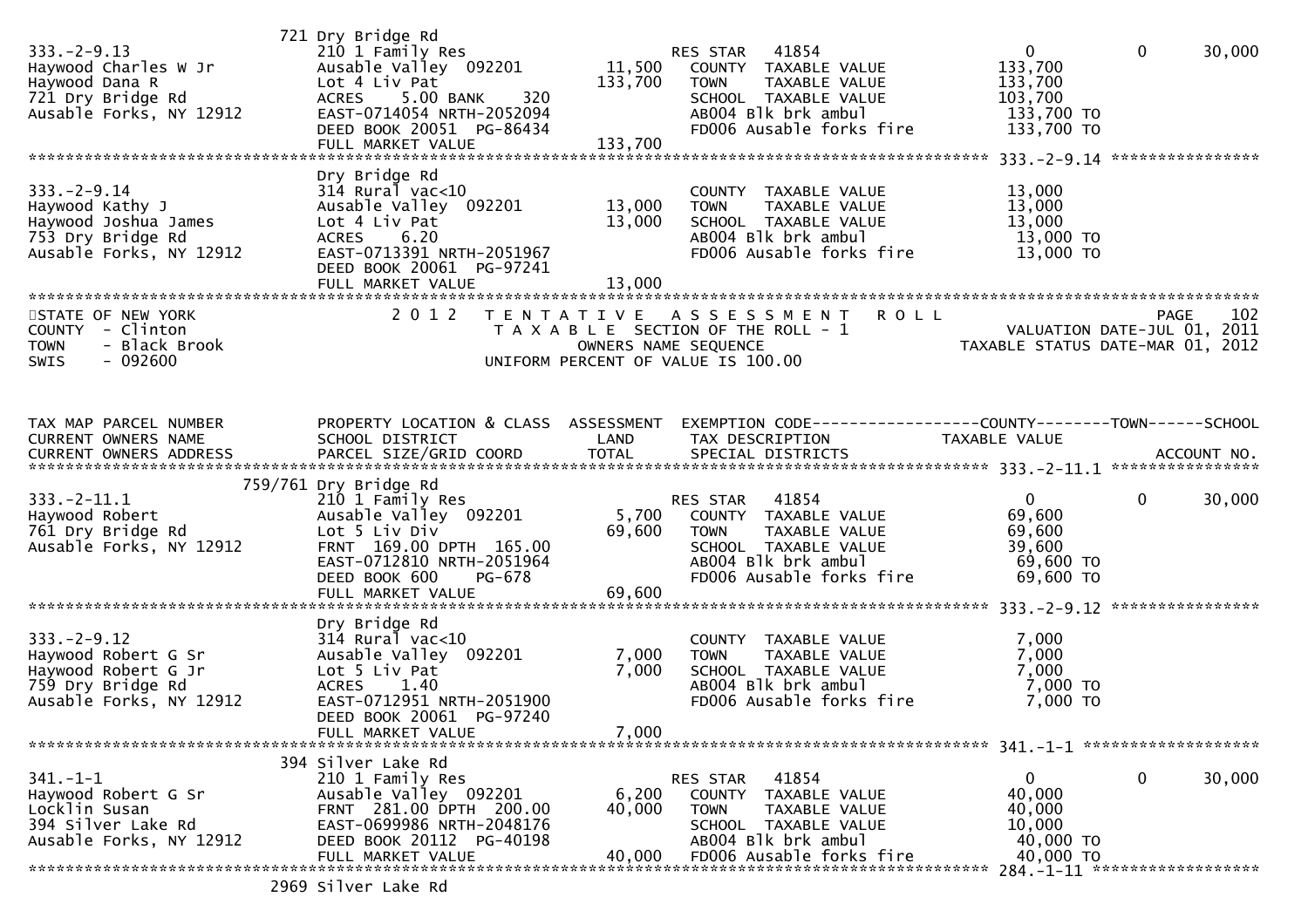| $284. - 1 - 11$              | 240 Rural res                                           |                                       | SR STAR       | 41834                                                          | $\mathbf{0}$                     | $\mathbf{0}$ | 62,200 |
|------------------------------|---------------------------------------------------------|---------------------------------------|---------------|----------------------------------------------------------------|----------------------------------|--------------|--------|
| Heller Madge G               | Saranac Central 094401                                  | 44,800                                |               | COUNTY TAXABLE VALUE                                           | 130,600                          |              |        |
| Heller Murray                | ACRES 75.20                                             | 130,600                               | <b>TOWN</b>   | TAXABLE VALUE                                                  | 130,600                          |              |        |
| 2969 Silver Lake Rd          | EAST-0657541 NRTH-2085568                               |                                       |               | SCHOOL TAXABLE VALUE                                           | 68,400                           |              |        |
| Saranac, NY 12981            | DEED BOOK 769<br>$PG-59$                                |                                       |               | FD025 Saranac Fire                                             | 130,600 TO                       |              |        |
|                              |                                                         |                                       |               |                                                                |                                  |              |        |
|                              |                                                         |                                       |               |                                                                |                                  |              |        |
|                              | 1623 Silver Lake Rd                                     |                                       |               |                                                                |                                  |              |        |
| $320. - 1 - 2.1$             | 321 Abandoned ag                                        |                                       |               | COUNTY TAXABLE VALUE                                           | 34,100                           |              |        |
| Hemenway David               | Ausable Valley 092201                                   | 34,100                                | <b>TOWN</b>   | TAXABLE VALUE                                                  | 34,100                           |              |        |
| 370 Nelson Rd                | Lot 45 & 46 T3omt                                       | 34,100                                |               | SCHOOL TAXABLE VALUE                                           | 34,100                           |              |        |
| AuSable Forks, NY 12912      | ACRES 39.80                                             |                                       |               | AB004 Blk brk ambul                                            | 34,100 TO                        |              |        |
|                              | EAST-0672940 NRTH-2061377                               |                                       |               | FD006 Ausable forks fire                                       | 34,100 TO                        |              |        |
|                              | DEED BOOK 20011 PG-35238                                |                                       |               |                                                                |                                  |              |        |
|                              | FULL MARKET VALUE                                       | 34,100                                |               |                                                                |                                  |              |        |
|                              |                                                         |                                       |               |                                                                |                                  |              |        |
| STATE OF NEW YORK            | 2 0 1 2                                                 | T E N T A T I V E                     |               | <b>ROLL</b><br>A S S E S S M E N T                             |                                  | <b>PAGE</b>  | 103    |
| COUNTY - Clinton             |                                                         | T A X A B L E SECTION OF THE ROLL - 1 |               |                                                                | VALUATION DATE-JUL 01, 2011      |              |        |
| <b>TOWN</b><br>- Black Brook |                                                         | OWNERS NAME SEQUENCE                  |               |                                                                | TAXABLE STATUS DATE-MAR 01, 2012 |              |        |
| $-092600$<br><b>SWIS</b>     |                                                         | UNIFORM PERCENT OF VALUE IS 100.00    |               |                                                                |                                  |              |        |
|                              |                                                         |                                       |               |                                                                |                                  |              |        |
|                              |                                                         |                                       |               |                                                                |                                  |              |        |
|                              |                                                         |                                       |               |                                                                |                                  |              |        |
| TAX MAP PARCEL NUMBER        | PROPERTY LOCATION & CLASS ASSESSMENT<br>SCHOOL DISTRICT |                                       |               | EXEMPTION CODE------------------COUNTY--------TOWN------SCHOOL |                                  |              |        |
| CURRENT OWNERS NAME          |                                                         | LAND                                  |               | TAX DESCRIPTION                                                | TAXABLE VALUE                    |              |        |
|                              |                                                         |                                       |               |                                                                |                                  |              |        |
|                              | 370 Nelson Rd                                           |                                       |               |                                                                |                                  |              |        |
| $320. -1 - 5$                | 270 Mfg housing                                         |                                       | RES STAR      | 41854                                                          | $\mathbf{0}$                     | $\mathbf 0$  | 30,000 |
| Hemenway David               | Ausable Valley 092201                                   |                                       |               | 8,700 COUNTY TAXABLE VALUE                                     | 37,700                           |              |        |
| 370 Nelson Rd                | ACRES 2.77                                              | 37,700                                | <b>TOWN</b>   | TAXABLE VALUE                                                  | 37,700                           |              |        |
| AuSable Forks, NY 12912      | EAST-0671509 NRTH-2062302                               |                                       |               | SCHOOL TAXABLE VALUE                                           | 7,700                            |              |        |
|                              | DEED BOOK 20011 PG-35238                                |                                       |               | AB004 Blk brk ambul                                            | 37,700 TO                        |              |        |
|                              |                                                         |                                       |               |                                                                |                                  |              |        |
|                              |                                                         |                                       |               |                                                                |                                  |              |        |
|                              | Turnpike Rd                                             |                                       |               |                                                                |                                  |              |        |
| $320 - 2 - 1.2$              | 321 Abandoned ag                                        |                                       |               | COUNTY TAXABLE VALUE                                           | 34,900                           |              |        |
| Hemenway David               | Ausable Valley 092201                                   | 34,900                                | <b>TOWN</b>   | TAXABLE VALUE                                                  | 34,900                           |              |        |
| Prescott Marlene B           | Lot 46 T3 OMT                                           | 34,900                                |               | SCHOOL TAXABLE VALUE                                           | 34,900                           |              |        |
| 370 Nelson Rd                | ACRES 42.30                                             |                                       |               | AB004 Blk brk ambul                                            | 34,900 TO                        |              |        |
| Ausable Forks, NY 12912      | EAST-0673847 NRTH-2060442                               |                                       |               | FD006 Ausable forks fire                                       | 34,900 TO                        |              |        |
|                              | DEED BOOK 20061 PG-96177                                |                                       |               |                                                                |                                  |              |        |
|                              | FULL MARKET VALUE                                       | 34,900                                |               |                                                                |                                  |              |        |
|                              |                                                         |                                       |               |                                                                |                                  |              |        |
|                              | 749 Casey Rd                                            |                                       |               |                                                                |                                  |              |        |
| $284. - 1 - 24$              | 312 Vac w/imprv                                         |                                       | COUNTY        | TAXABLE VALUE                                                  | 28,600                           |              |        |
| Hemus James F                | Saranac Central 094401                                  | 27,600                                | <b>TOWN</b>   | TAXABLE VALUE                                                  | 28,600                           |              |        |
| Depp Doris                   | Lot 8 T3omt                                             | 28,600                                |               | SCHOOL TAXABLE VALUE                                           | 28,600                           |              |        |
| 40 Spruce St                 | ACRES 24.70                                             |                                       |               | FD025 Saranac Fire                                             | 28,600 TO                        |              |        |
| Redford, NY 12978            | EAST-0655303 NRTH-2082499                               |                                       |               |                                                                |                                  |              |        |
|                              | DEED BOOK 645<br>PG-692                                 |                                       |               |                                                                |                                  |              |        |
|                              | FULL MARKET VALUE                                       | 28,600                                |               |                                                                |                                  |              |        |
|                              |                                                         |                                       |               |                                                                |                                  |              |        |
|                              | 114 Union Falls Rd                                      |                                       |               |                                                                |                                  |              |        |
| $307.2 - 1 - 6.1$            | 280 Res Multiple                                        |                                       | <b>COUNTY</b> | TAXABLE VALUE                                                  | 68,200                           |              |        |
| Hemus James F                | Ausable Valley 092201                                   | 10,400                                | <b>TOWN</b>   | TAXABLE VALUE                                                  | 68,200                           |              |        |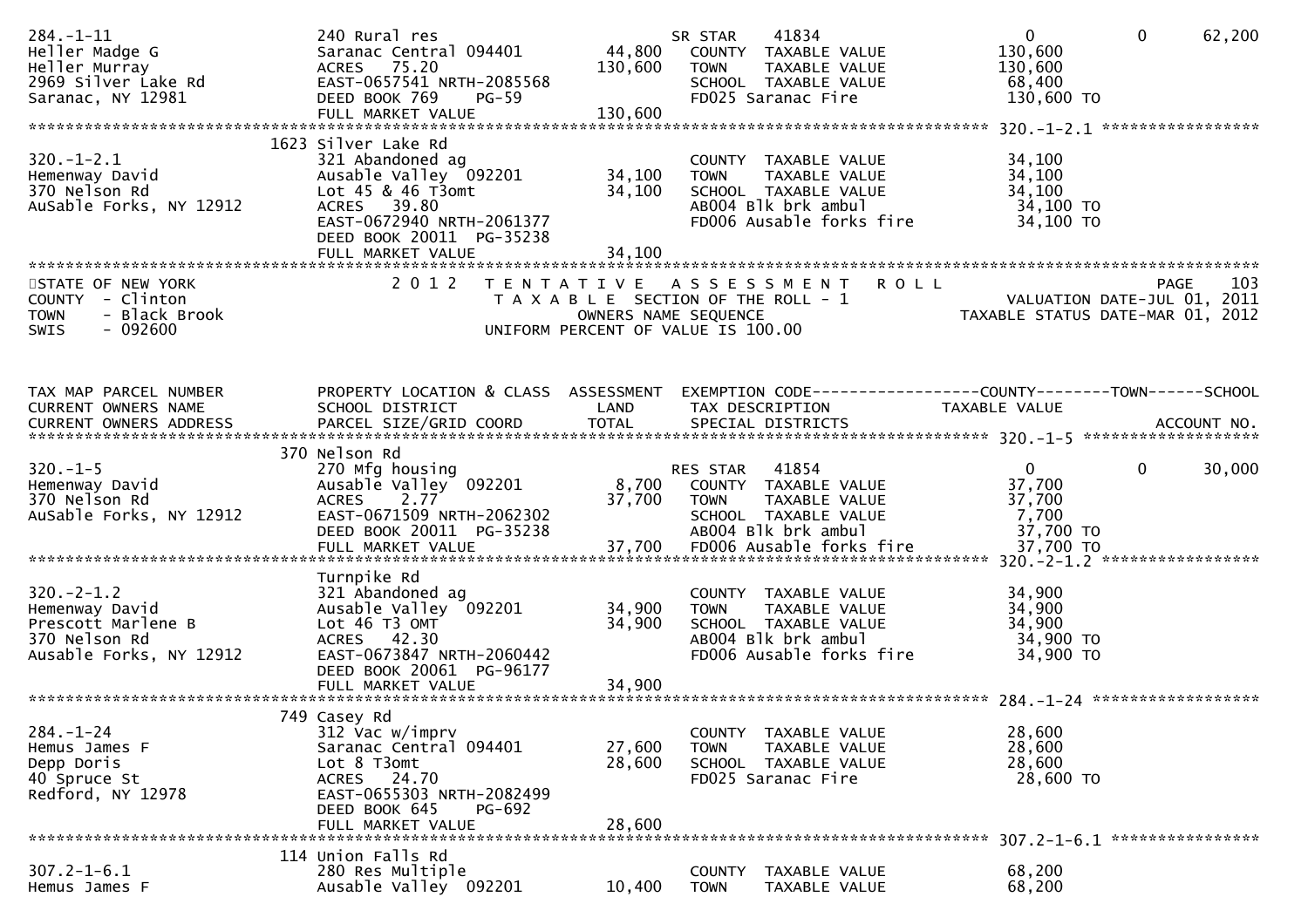| Depp Doris<br>40 Spruce St<br>Redford, NY 12978                                                            | 1.60<br><b>ACRES</b><br>EAST-0655423 NRTH-2071643<br>DEED BOOK 650<br>PG-426<br>FULL MARKET VALUE                                                                                                               | 68,200<br>68,200           | SCHOOL TAXABLE VALUE<br>AB004 Blk brk ambul<br>FD006 Ausable forks fire                                                                                                                | 68,200<br>68,200 TO<br>68,200 TO                                                                                      |             |
|------------------------------------------------------------------------------------------------------------|-----------------------------------------------------------------------------------------------------------------------------------------------------------------------------------------------------------------|----------------------------|----------------------------------------------------------------------------------------------------------------------------------------------------------------------------------------|-----------------------------------------------------------------------------------------------------------------------|-------------|
|                                                                                                            |                                                                                                                                                                                                                 |                            |                                                                                                                                                                                        |                                                                                                                       |             |
| $287. - 1 - 20.2$<br>Hendrie Loyal<br>Hendrie Martha<br>55 Blake Rd<br>Plattsburgh, NY 12901               | 1687 Guide Board Rd<br>312 Vac w/imprv<br>094001<br>Peru Central<br>Lot 13 T3omt<br>ACRES 24.30<br>EAST-0685104 NRTH-2087962<br>DEED BOOK 20041 PG-71440<br>FULL MARKET VALUE                                   | 27,300<br>30,000<br>30,000 | COUNTY TAXABLE VALUE<br>TAXABLE VALUE<br><b>TOWN</b><br>SCHOOL TAXABLE VALUE<br>FD025 Saranac Fire                                                                                     | 30,000<br>30,000<br>30,000<br>30,000 TO                                                                               |             |
| STATE OF NEW YORK<br>COUNTY - Clinton<br><b>TOWN</b><br>- Black Brook<br><b>SWIS</b><br>- 092600           | 2 0 1 2<br>T E N T A T I V E                                                                                                                                                                                    | OWNERS NAME SEQUENCE       | A S S E S S M E N T<br><b>ROLL</b><br>T A X A B L E SECTION OF THE ROLL - 1<br>UNIFORM PERCENT OF VALUE IS 100.00                                                                      | <b>PAGE</b><br>104<br>VALUATION DATE-JUL 01, 2011<br>TAXARLE STATUS DATE 111 C 21<br>TAXABLE STATUS DATE-MAR 01, 2012 | 104         |
| TAX MAP PARCEL NUMBER<br>CURRENT OWNERS NAME                                                               | PROPERTY LOCATION & CLASS ASSESSMENT<br>SCHOOL DISTRICT                                                                                                                                                         | LAND                       | TAX DESCRIPTION                                                                                                                                                                        | EXEMPTION CODE------------------COUNTY--------TOWN------SCHOOL<br>TAXABLE VALUE                                       |             |
| $332 - 3 - 5.7$<br>Hickey William D<br>Hickey Beverly A<br>50 Schy Rd Port Douglas<br>Keeseville, NY 12944 | Dry Bridge Rd<br>321 Abandoned ag<br>Ausable Valley 092201<br>Lot 8 Liv Div<br>Fletcher Sub Lot 6<br>ACRES 87.80<br>EAST-0707062 NRTH-2049673<br>DEED BOOK 758<br>$PG-38$<br>FULL MARKET VALUE                  | 48,500<br>48,500<br>48,500 | COUNTY TAXABLE VALUE<br><b>TOWN</b><br>TAXABLE VALUE<br>SCHOOL TAXABLE VALUE<br>AB004 Blk brk ambul<br>FD006 Ausable forks fire                                                        | 48,500<br>48,500<br>48,500<br>48,500 TO<br>48,500 TO                                                                  |             |
| $322.1 - 1 - 1.2$<br>Hildreth Kim R<br>370 Narrows Rd<br>Ausable Forks, NY 12912                           | 370 Narrows Rd<br>210 1 Family Res - WTRFNT<br>Ausable Valley 092201<br>Richards Surv Dwra Pg 100<br>FRNT 98.00 DPTH 120.00<br>EAST-0695865 NRTH-2063793<br>DEED BOOK 697<br><b>PG-321</b><br>FULL MARKET VALUE | 144,300                    | WARNONALL 41121<br>41854<br>81,300 RES STAR<br>COUNTY TAXABLE VALUE<br><b>TOWN</b><br>TAXABLE VALUE<br>SCHOOL TAXABLE VALUE<br>AB004 Blk brk ambul<br>144,300 FD006 Ausable forks fire | 21,645<br>12,000<br>$\mathbf 0$<br>0<br>122,655<br>132,300<br>114,300<br>144,300 TO<br>144,300 TO                     | 0<br>30,000 |
| $342.1 - 1 - 29$<br>Hilt Gary D<br>20 Sunset Ave<br>Bloomfield, NJ 07003                                   | 4 Golf Course Rd<br>210 1 Family Res<br>Ausable Valley 092201<br>Lot 166 Maules Patent<br>FRNT 63.00 DPTH 60.00<br>EAST-0707896 NRTH-2045384<br>DEED BOOK 882<br>PG-288<br>FULL MARKET VALUE                    | 2,000<br>41,600<br>41,600  | COUNTY TAXABLE VALUE<br><b>TOWN</b><br>TAXABLE VALUE<br>SCHOOL TAXABLE VALUE<br>AB004 Blk brk ambul<br>FD006 Ausable forks fire<br>SW019 Black brook swr                               | 41,600<br>41,600<br>41,600<br>41,600 TO<br>41,600 TO<br>41,600 ТО М                                                   |             |
| $321.2 - 1 - 5$<br>Hoey Kevin W                                                                            | 17/18 Alexandra Dr<br>210 1 Family Res - WTRFNT<br>Ausable Valley 092201                                                                                                                                        |                            | 41131<br>WARCOMALL<br>143,200 RES STAR<br>41854                                                                                                                                        | 45,000<br>20,000<br>0<br>0                                                                                            | 0<br>30,000 |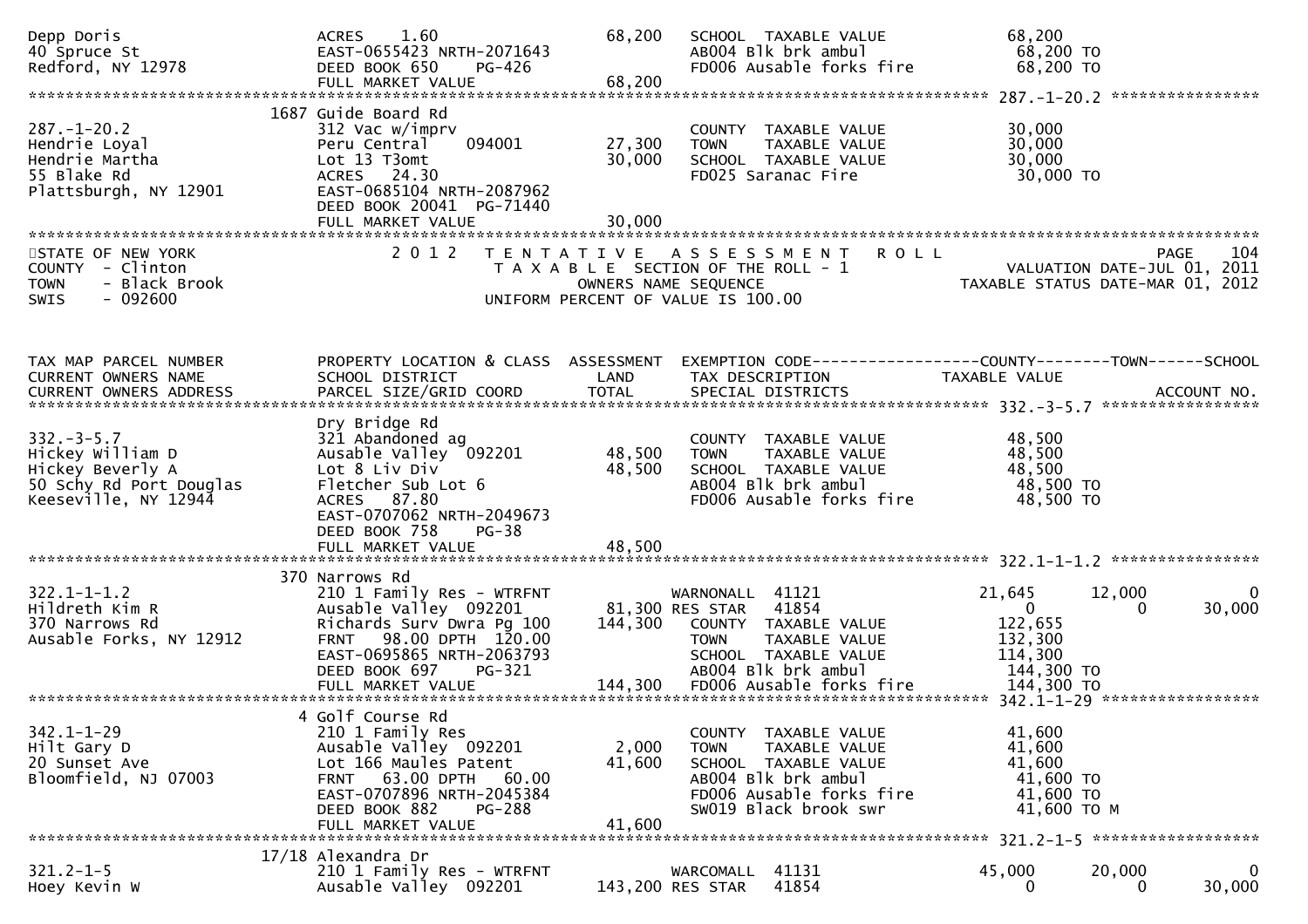| Hoey Sandra L<br>17 Alexandra Dr<br>Ausable Forks, NY 12912                                             | FRNT 158.00 DPTH 360.00<br><b>BANK</b><br>860<br>EAST-0694381 NRTH-2062920<br>DEED BOOK 852<br><b>PG-98</b>                                                                                | 234,900<br><b>TOWN</b>                                                                              | COUNTY TAXABLE VALUE<br>TAXABLE VALUE<br>SCHOOL TAXABLE VALUE<br>AB004 Blk brk ambul                                      | 189,900<br>214,900<br>204,900<br>234,900 TO                       |                                                                                |
|---------------------------------------------------------------------------------------------------------|--------------------------------------------------------------------------------------------------------------------------------------------------------------------------------------------|-----------------------------------------------------------------------------------------------------|---------------------------------------------------------------------------------------------------------------------------|-------------------------------------------------------------------|--------------------------------------------------------------------------------|
| $342.3 - 2 - 16$<br>Hoey Life Use Margaret L<br>Strong Jessie L<br>PO Box 15<br>AuSable Forks, NY 12912 | 19 Palmer St<br>270 Mfg housing<br>Ausable Valley 092201<br>FRNT 50.00 DPTH 100.00<br>EAST-0709602 NRTH-2045276<br>DEED BOOK 20011 PG-29813<br>FULL MARKET VALUE                           | SR STAR<br>2,600<br>28,700<br><b>TOWN</b><br>28,700                                                 | 41834<br>COUNTY TAXABLE VALUE<br>TAXABLE VALUE<br>SCHOOL TAXABLE VALUE<br>AB004 Blk brk ambul<br>FD006 Ausable forks fire | 0<br>28,700<br>28,700<br>$\overline{0}$<br>28,700 TO<br>28,700 TO | 28,700<br>$\Omega$                                                             |
| STATE OF NEW YORK<br>COUNTY - Clinton<br>- Black Brook<br><b>TOWN</b><br><b>SWIS</b><br>- 092600        | 2 0 1 2<br>T E N T A T I V E                                                                                                                                                               | T A X A B L E SECTION OF THE ROLL - 1<br>OWNERS NAME SEQUENCE<br>UNIFORM PERCENT OF VALUE IS 100.00 | ASSESSMENT<br><b>ROLL</b>                                                                                                 |                                                                   | PAGE<br>105<br>VALUATION DATE-JUL 01, 2011<br>TAXABLE STATUS DATE-MAR 01, 2012 |
| TAX MAP PARCEL NUMBER<br>CURRENT OWNERS NAME                                                            | PROPERTY LOCATION & CLASS ASSESSMENT<br>SCHOOL DISTRICT                                                                                                                                    | LAND                                                                                                | EXEMPTION CODE------------------COUNTY--------TOWN------SCHOOL<br>TAX DESCRIPTION                                         | TAXABLE VALUE                                                     |                                                                                |
| $275. - 1 - 1.31$<br>Holmes Rick<br>15 O'Hara Rd<br>Schuyler Falls, NY 12985                            | 17 Birch Ln<br>$314$ Rural vac< $10$<br>Peru Central<br>094001<br>Lot 11 T3omt<br>Prior Title Bk 597/1149<br><b>ACRES</b><br>1.40<br>EAST-0685084 NRTH-2095989<br>DEED BOOK 20001 PG-18193 | 6,700<br><b>TOWN</b><br>6,700                                                                       | COUNTY TAXABLE VALUE<br>TAXABLE VALUE<br>SCHOOL TAXABLE VALUE<br>FD025 Saranac Fire                                       | 6,700<br>6,700<br>6,700<br>$6,700$ TO                             |                                                                                |
|                                                                                                         |                                                                                                                                                                                            |                                                                                                     |                                                                                                                           |                                                                   |                                                                                |
| $275. - 1 - 1.32$<br>Holmes Rick<br>15 Ohara Rd<br>Schuyler Falls, NY 12985                             | 15 O'Hara Rd<br>210 1 Family Res<br>094001<br>Peru Central<br>Lot 11 T4omt<br><b>ACRES</b><br>1.87<br>EAST-0685031 NRTH-2096346<br>DEED BOOK 20001 PG-18191<br>FULL MARKET VALUE           | RES STAR<br>6,900<br>73,500<br><b>TOWN</b><br>73,500                                                | 41854<br>COUNTY TAXABLE VALUE<br>TAXABLE VALUE<br>SCHOOL TAXABLE VALUE<br>FD025 Saranac Fire                              | $\mathbf 0$<br>73,500<br>73,500<br>43,500<br>73,500 TO            | $\mathbf{0}$<br>30,000                                                         |
|                                                                                                         | 91/93 old Hawkeye Rd                                                                                                                                                                       |                                                                                                     |                                                                                                                           |                                                                   |                                                                                |
| $307.3 - 1 - 8.2$<br>Holt Rush D<br>273 Pennington-Rocky Hl<br>Pennington, NJ 08534                     | 260 Seasonal res - WTRFNT<br>Ausable Valley 092201<br>Lot 33 T3omt<br>320<br>2.64 BANK<br><b>ACRES</b><br>EAST-0652890 NRTH-2068120<br>DEED BOOK 613<br>PG-168<br>FULL MARKET VALUE        | 217,700<br>TOWN<br>558,100<br>558,100                                                               | COUNTY TAXABLE VALUE<br>TAXABLE VALUE<br>SCHOOL TAXABLE VALUE<br>AB004 Blk brk ambul<br>FD006 Ausable forks fire          | 558,100<br>558,100<br>558,100<br>558,100 TO<br>558,100 TO         |                                                                                |
|                                                                                                         | 16 Meadow Ln                                                                                                                                                                               |                                                                                                     |                                                                                                                           |                                                                   |                                                                                |
| $333. -2 - 7.2$                                                                                         | 210 1 Family Res                                                                                                                                                                           | RES STAR                                                                                            | 41854                                                                                                                     | 0                                                                 | $\mathbf{0}$<br>30,000                                                         |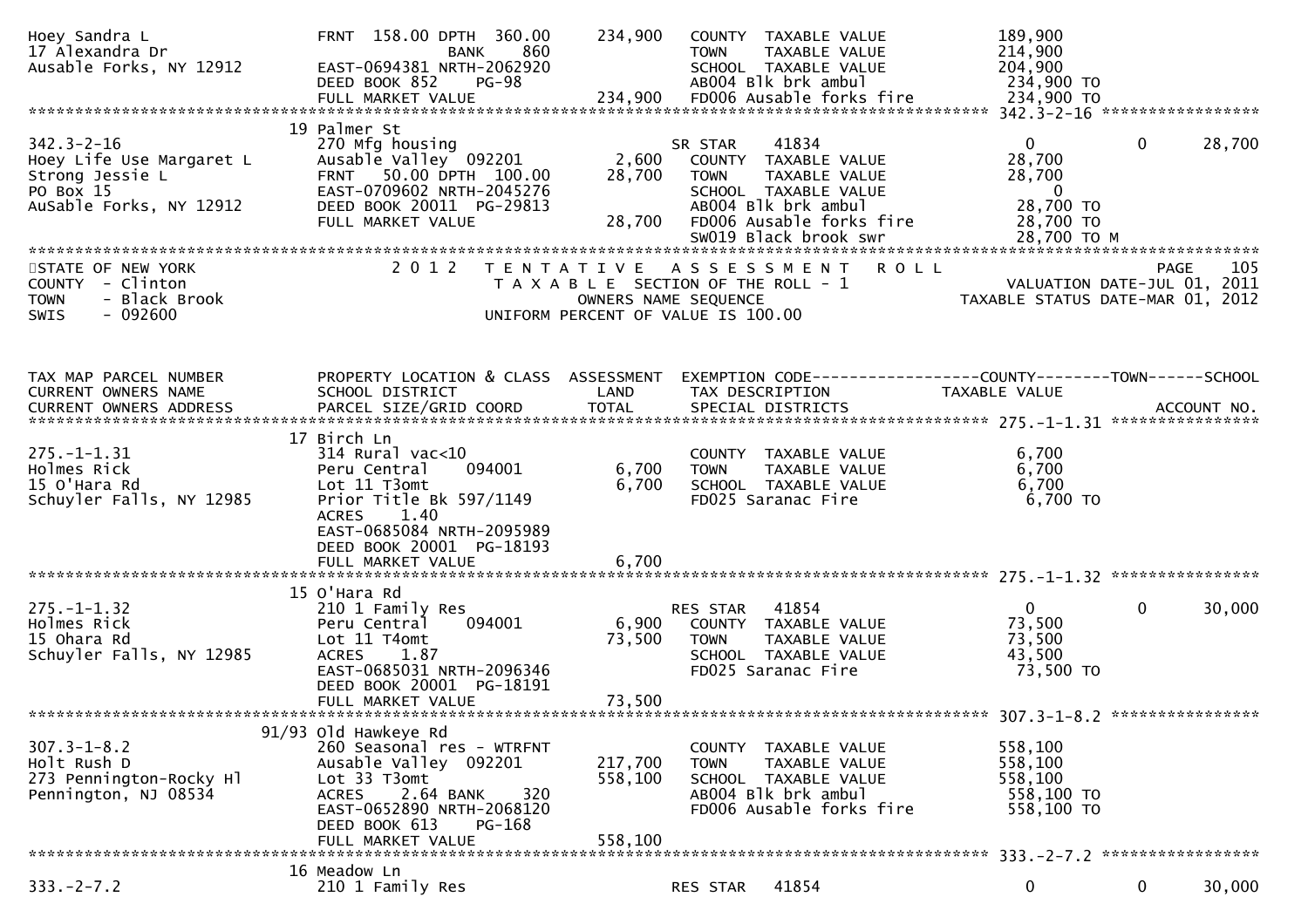| Hoover Donald A<br>Hoover Kimberly R<br>16 Meadow Ln                                                                                  | Ausable Valley 092201<br>FRNT 150.00 DPTH 141.00<br>080<br><b>BANK</b>                                                                                                                              | 5,100<br>130,000              | COUNTY TAXABLE VALUE<br>TAXABLE VALUE<br><b>TOWN</b><br>SCHOOL TAXABLE VALUE                                                                         | 130,000<br>130,000<br>100,000                                                                                                                                                                                                            |
|---------------------------------------------------------------------------------------------------------------------------------------|-----------------------------------------------------------------------------------------------------------------------------------------------------------------------------------------------------|-------------------------------|------------------------------------------------------------------------------------------------------------------------------------------------------|------------------------------------------------------------------------------------------------------------------------------------------------------------------------------------------------------------------------------------------|
| Ausable Forks, NY 12912                                                                                                               | EAST-0711371 NRTH-2050310<br>DEED BOOK 20102 PG-34836                                                                                                                                               |                               | AB004 Blk brk ambul<br>FD006 Ausable forks fire                                                                                                      | 130,000 TO<br>130,000 TO                                                                                                                                                                                                                 |
|                                                                                                                                       | FULL MARKET VALUE                                                                                                                                                                                   | 130,000                       |                                                                                                                                                      |                                                                                                                                                                                                                                          |
| $331 - 2 - 3$<br>Hoover Vernon<br>Hoover vernoon<br>Hoover Sandra<br>734 Springfield Rd<br>733 Springfield Rd<br>Wilmington, NY 12997 | 830 Silver Lake Rd<br>311 Res vac land<br>Ausable Valley 092201<br>FRNT 255.90 DPTH 200.00<br>EAST-0690075 NRTH-2050598<br>DEED BOOK 819<br>PG-123<br>FULL MARKET VALUE                             | 6,800<br>10,000<br>10,000     | COUNTY TAXABLE VALUE<br><b>TOWN</b><br>TAXABLE VALUE<br>SCHOOL TAXABLE VALUE<br>AB004 Blk brk ambul<br>FD006 Ausable forks fire                      | 10,000<br>10,000<br>10,000<br>10,000 TO<br>$10,000$ TO                                                                                                                                                                                   |
| STATE OF NEW YORK<br>COUNTY - Clinton<br>- Black Brook<br><b>TOWN</b><br>$-092600$<br><b>SWIS</b>                                     |                                                                                                                                                                                                     |                               | 2012 TENTATIVE ASSESSMENT ROLL                                                                                                                       | PAGE 106<br>OWNERS NAME SEQUENCE THE ROLL - 1<br>OWNERS NAME SEQUENCE TAXABLE STATUS DATE-MAR 01, 2012<br>UNIFORM PERCENT OF VALUE IS 100.00                                                                                             |
| TAX MAP PARCEL NUMBER<br>CURRENT OWNERS NAME<br>CURRENT OWNERS ADDRESS                                                                | SCHOOL DISTRICT                                                                                                                                                                                     | LAND                          | TAX DESCRIPTION                                                                                                                                      | PROPERTY LOCATION & CLASS ASSESSMENT EXEMPTION CODE----------------COUNTY-------TOWN------SCHOOL<br>TAXABLE VALUE<br>. CURRENT OWNERS ADDRESS PARCEL SIZE/GRID COORD TOTAL SPECIAL DISTRICTS ACCOUNT NO ACCOUNT NO ACCOUNT NO ACCOUNT NO |
| $307.2 - 1 - 1$<br>Hord Life Estate Elizabeth<br>Jameson Elizabeth Hord<br>853 Grove Ave<br>Flourtown, PA 19031                       | 71 North Shore Ln<br>260 Seasonal res - WTRFNT<br>Ausable Valley 092201<br>Lot 26 T3omt<br>ACRES 7.60<br>EAST-0654883 NRTH-2070222<br>DEED BOOK 20061 PG-99937<br>FULL MARKET VALUE                 | 284,600<br>359,400<br>359,400 | COUNTY TAXABLE VALUE<br><b>TOWN</b><br>TAXABLE VALUE<br>SCHOOL TAXABLE VALUE<br>ABOO4 Blk brk ambul<br>FD006 Ausable forks fire                      | 359,400<br>359,400<br>359,400<br>359,400 TO<br>359,400 TO                                                                                                                                                                                |
| $341.-1-39$<br>House Joseph A<br>$\therefore$ Leah<br>$\therefore$ Rd<br>Ausable Forks, NY 12912                                      | 351 Silver Lake Rd<br>210 1 Family Res<br>Ausable Valley 092201<br>Lot 164 Maules<br>5.50 BANK<br>080<br><b>ACRES</b><br>EAST-0701023 NRTH-2046872<br>DEED BOOK 20051 PG-85738<br>FULL MARKET VALUE | 106,000<br>106,000            | RES STAR 41854<br>12,100 COUNTY TAXABLE VALUE<br>TOWN TAXABLE VALUE<br>SCHOOL TAXABLE VALUE<br>AB004 Blk brk ambul<br>FD006 Ausable forks fire       | $\mathbf{0}$<br>$\mathbf{0}$<br>30,000<br>106,000<br>106,000<br>76,000<br>106,000 TO<br>106,000 TO                                                                                                                                       |
| $332 - 2 - 1$<br>Howerton Allen<br>Howerton Frances<br>39 Sand Hill Rd<br>Clintonville, NY 12924-4208                                 | 51 Tower Rd<br>270 Mfg housing<br>Ausable Valley <sup>O92201</sup><br>1.70<br><b>ACRES</b><br>EAST-0705872 NRTH-2052067<br>DEED BOOK 570<br>PG-448<br>FULL MARKET VALUE                             | 7,400<br>26,000<br>26,000     | RES STAR<br>41854<br>COUNTY TAXABLE VALUE<br><b>TOWN</b><br>TAXABLE VALUE<br>SCHOOL TAXABLE VALUE<br>AB004 Blk brk ambul<br>FD006 Ausable forks fire | 0<br>$\overline{0}$<br>26,000<br>26,000<br>26,000<br>$\mathbf{0}$<br>26,000 TO<br>26,000 TO<br>332. - 2 - 2 *********************                                                                                                        |
| $332 - 2 - 2$<br>Howerton Allen V<br>Howerton Frances A                                                                               | Tower Rd<br>$314$ Rural vac<10<br>Ausable Valley 092201<br>1.00<br><b>ACRES</b>                                                                                                                     | 6,500<br>6,500                | COUNTY<br>TAXABLE VALUE<br><b>TOWN</b><br>TAXABLE VALUE<br>SCHOOL TAXABLE VALUE                                                                      | 6,500<br>6,500<br>6,500                                                                                                                                                                                                                  |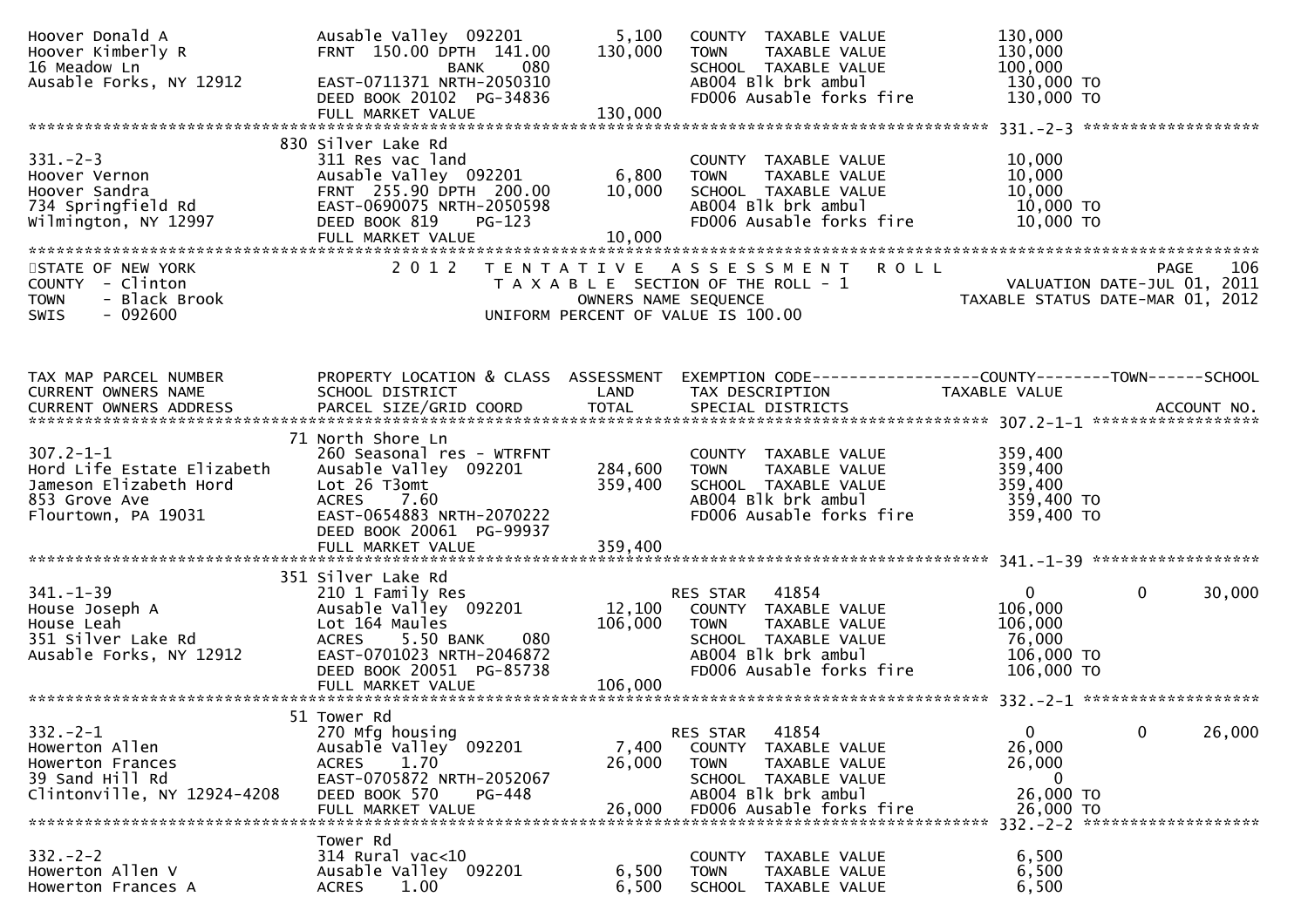| 39 Sand Hill Rd<br>Clintonville, NY 12924                                                                   | EAST-0705626 NRTH-2051939<br>DEED BOOK 20031 PG-64994<br>FULL MARKET VALUE                                                                                                                           | 6,500                         | AB004 Blk brk ambul<br>FD006 Ausable forks fire                                                                                                      | 6,500 TO<br>6,500 TO                                           |                                                        |
|-------------------------------------------------------------------------------------------------------------|------------------------------------------------------------------------------------------------------------------------------------------------------------------------------------------------------|-------------------------------|------------------------------------------------------------------------------------------------------------------------------------------------------|----------------------------------------------------------------|--------------------------------------------------------|
|                                                                                                             |                                                                                                                                                                                                      |                               |                                                                                                                                                      |                                                                |                                                        |
| $309. - 2 - 3$<br>Hrobuchak Kristin M<br>Ballou Christopher L<br>604 Turnpike Rd<br>Ausable Forks, NY 12912 | 604 Turnpike Rd<br>240 Rural res<br>Ausable Valley 092201<br>ACRES 10.37 BANK<br>350<br>EAST-0675130 NRTH-2067424<br>DEED BOOK 20092 PG-26672                                                        | 18,200<br>144,500             | RES STAR<br>41854<br>COUNTY TAXABLE VALUE<br>TAXABLE VALUE<br><b>TOWN</b><br>SCHOOL TAXABLE VALUE<br>AB004 Blk brk ambul                             | $\overline{0}$<br>144,500<br>144,500<br>114,500<br>144,500 TO  | $\mathbf{0}$<br>30,000                                 |
| STATE OF NEW YORK<br>COUNTY - Clinton<br><b>TOWN</b><br>- Black Brook<br>$-092600$<br>SWIS                  | 2 0 1 2                                                                                                                                                                                              |                               | <b>ROLL</b><br>TENTATIVE ASSESSMENT<br>T A X A B L E SECTION OF THE ROLL - 1<br>OWNERS NAME SEQUENCE<br>UNIFORM PERCENT OF VALUE IS 100.00           | VALUATION DATE-JUL 01, 2011                                    | 107<br><b>PAGE</b><br>TAXABLE STATUS DATE-MAR 01, 2012 |
| TAX MAP PARCEL NUMBER<br>CURRENT OWNERS NAME                                                                | SCHOOL DISTRICT                                                                                                                                                                                      | LAND                          | PROPERTY LOCATION & CLASS ASSESSMENT EXEMPTION CODE----------------COUNTY-------TOWN------SCHOOL<br>TAX DESCRIPTION                                  | TAXABLE VALUE                                                  |                                                        |
| $321.2 - 1 - 26$<br>Huber John Christopher<br>Huber Lee Danielle06<br>Mt Buller<br>PO Box 10                | 228 Narrows Rd<br>260 Seasonal res - WTRFNT<br>Ausable Valley 092201<br>FRNT 64.30 DPTH 126.50<br>EAST-0693866 NRTH-2062330<br>DEED BOOK 20112 PG-41880                                              | 73,500<br>149,400             | COUNTY TAXABLE VALUE<br>TAXABLE VALUE<br><b>TOWN</b><br>SCHOOL TAXABLE VALUE<br>AB004 Blk brk ambul<br>FD006 Ausable forks fire                      | 149,400<br>149,400<br>149,400<br>149,400 TO<br>149,400 TO      |                                                        |
| $271. - 2 - 11$<br>Humiston Jeremy E<br>5615 Rt 3<br>Saranac, NY 12981                                      | 5615 Rt 3<br>210 1 Family Res<br>Saranac Central 094401<br>ACRES 1.20 BANK<br>320<br>EAST-0645539 NRTH-2094680<br>DEED BOOK 20082 PG-19117<br>FULL MARKET VALUE                                      | 6,800<br>87,800<br>87,800     | 41854<br>RES STAR<br>COUNTY TAXABLE VALUE<br><b>TOWN</b><br>TAXABLE VALUE<br>SCHOOL TAXABLE VALUE<br>FD025 Saranac Fire                              | $\mathbf{0}$<br>87,800<br>87,800<br>57,800<br>87,800 TO        | $\Omega$<br>30,000                                     |
| $321.2 - 1 - 11$<br>Humphrey John A<br>1611 Pinefield Cir<br>Marietta, GA 30036                             | 326 Narrows Rd<br>260 Seasonal res - WTRFNT<br>Ausable Valley 092201<br>1.85<br><b>ACRES</b><br>EAST-0694969 NRTH-2063240<br>DEED BOOK 20041 PG-78456<br>FULL MARKET VALUE                           | 174,300<br>228,000<br>228,000 | COUNTY TAXABLE VALUE<br><b>TOWN</b><br>TAXABLE VALUE<br>SCHOOL TAXABLE VALUE<br>AB004 Blk brk ambul<br>FD006 Ausable forks fire                      | 228,000<br>228,000<br>228,000<br>228,000 TO<br>228,000 TO      |                                                        |
| $307.4 - 1 - 10.2$<br>Hutton Chester M<br>Hutton Judith<br>132 Island Rd<br>AuSable Forks, NY 12912         | 132 Island Rd<br>210 1 Family Res - WTRFNT<br>Ausable Valley 092201<br>Lot 34 T3omt<br>080<br>1.79 BANK<br><b>ACRES</b><br>EAST-0658971 NRTH-2067756<br>PG-104<br>DEED BOOK 768<br>FULL MARKET VALUE | 229,100<br>542,500<br>542,500 | 41854<br>RES STAR<br>COUNTY TAXABLE VALUE<br><b>TOWN</b><br>TAXABLE VALUE<br>SCHOOL TAXABLE VALUE<br>AB004 Blk brk ambul<br>FD006 Ausable forks fire | 0<br>542,500<br>542,500<br>512,500<br>542,500 TO<br>542,500 TO | $\mathbf 0$<br>30,000                                  |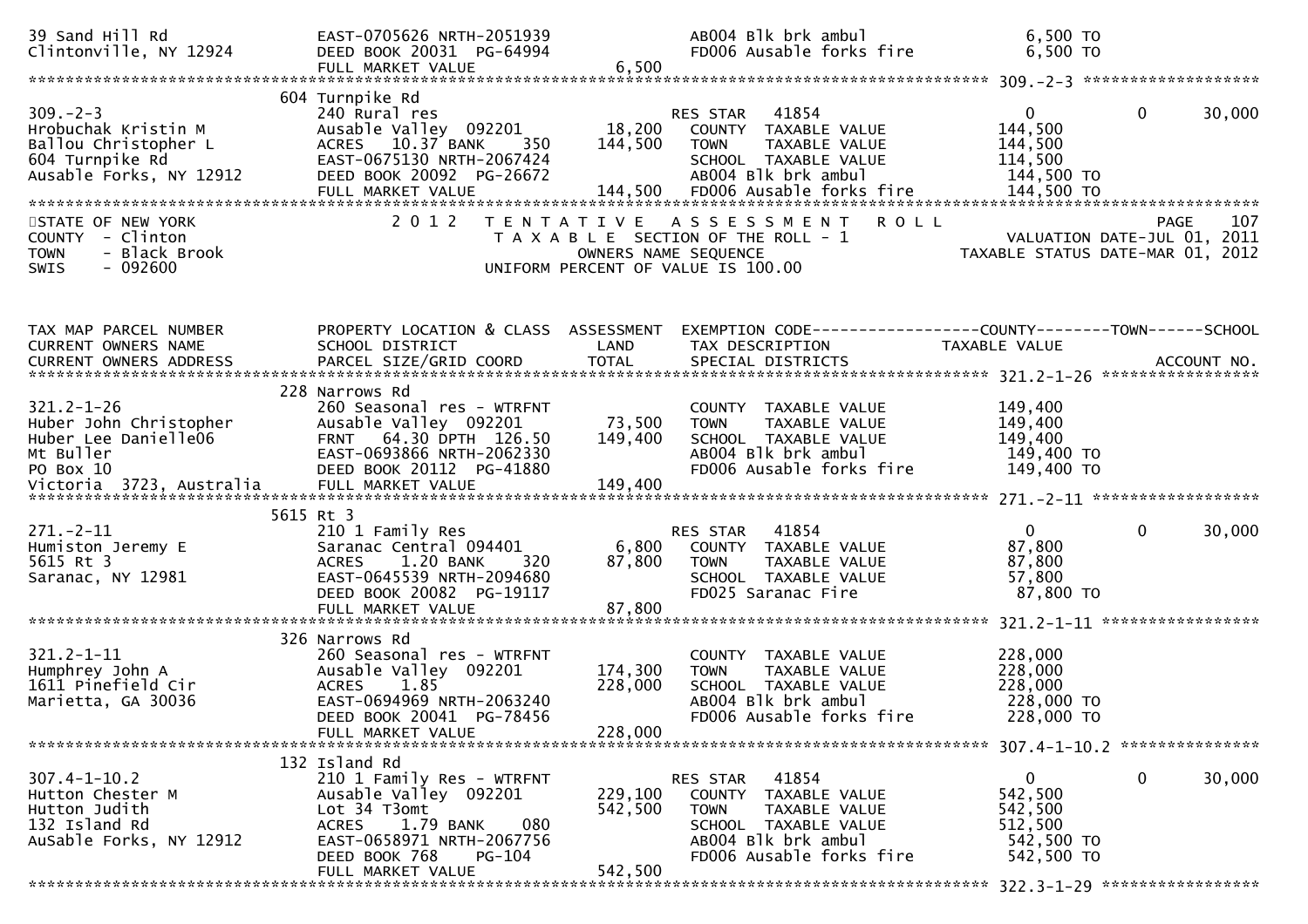| $322.3 - 1 - 29$<br>Jackson William<br>Jackson Martha<br>407 Fern Lake Rd<br>AuSable Forks, NY 12912<br>STATE OF NEW YORK<br>COUNTY - Clinton<br>- Black Brook<br><b>TOWN</b><br>- 092600<br>SWIS | 407 Fern Lake Rd<br>210 1 Family Res - WTRFNT<br>Ausable Valley 092201<br>FRNT 115.70 DPTH 230.00<br>080<br>BANK<br>EAST-0697875 NRTH-2061187<br>DEED BOOK 20031 PG-61397<br>2 0 1 2 | 124,500<br>278,500               | 41834<br>SR STAR<br>COUNTY TAXABLE VALUE<br><b>TOWN</b><br>TAXABLE VALUE<br>SCHOOL TAXABLE VALUE<br>AB004 Blk brk ambul<br>FD006 Ausable forks fire<br>TENTATIVE ASSESSMENT<br><b>ROLL</b><br>T A X A B L E SECTION OF THE ROLL - 1<br>OWNERS NAME SEQUENCE<br>UNIFORM PERCENT OF VALUE IS 100.00 | $\overline{0}$<br>$\mathbf{0}$<br>278,500<br>278,500<br>216,300<br>278,500 TO<br>278,500 TO<br>VALUATION DATE-JUL 01, 2011<br>TAXABLE STATUS DATE-MAR 01, 2012 | 62,200<br>108<br><b>PAGE</b> |
|---------------------------------------------------------------------------------------------------------------------------------------------------------------------------------------------------|--------------------------------------------------------------------------------------------------------------------------------------------------------------------------------------|----------------------------------|---------------------------------------------------------------------------------------------------------------------------------------------------------------------------------------------------------------------------------------------------------------------------------------------------|----------------------------------------------------------------------------------------------------------------------------------------------------------------|------------------------------|
| TAX MAP PARCEL NUMBER<br>CURRENT OWNERS NAME                                                                                                                                                      | PROPERTY LOCATION & CLASS ASSESSMENT<br>SCHOOL DISTRICT                                                                                                                              | LAND                             | EXEMPTION CODE-----------------COUNTY-------TOWN------SCHOOL<br>TAX DESCRIPTION                                                                                                                                                                                                                   | TAXABLE VALUE                                                                                                                                                  |                              |
| $342.3 - 1 - 4$<br>Jacques Michael<br>Jacques Barbara<br>Ausable Acres<br>PO Box 275<br>Ausable Forks, NY 12912                                                                                   | 71 Palmer St<br>210 1 Family Res<br>Ausable Valley 092201<br>FRNT 120.00 DPTH 70.00<br>EAST-0708208 NRTH-2045204<br>DEED BOOK 1006 PG-238<br>FULL MARKET VALUE                       | 3,300<br>55,000<br>55,000        | COUNTY TAXABLE VALUE<br><b>TOWN</b><br>TAXABLE VALUE<br>SCHOOL TAXABLE VALUE<br>AB004 Blk brk ambul<br>FD006 Ausable forks fire<br>SW019 Black brook swr                                                                                                                                          | 55,000<br>55,000<br>55,000<br>55,000 TO<br>55,000 TO<br>55,000 TO M                                                                                            |                              |
| $342. - 1 - 16.2$<br>James Leigh<br>Properties Llc<br>2494 Rt 9N<br>PO Box 247<br>AuSable Forks, NY 12912                                                                                         | 2324 Rt 9N<br>484 1 use sm bld<br>Ausable Valley 092201<br>Lot 168 Maules<br>FRNT 347.90 DPTH 120.00<br>EAST-0711688 NRTH-2046076<br>DEED BOOK 20001 PG-24751<br>FULL MARKET VALUE   | 7,200<br>40,200<br>40,200        | COUNTY TAXABLE VALUE<br>TAXABLE VALUE<br><b>TOWN</b><br>SCHOOL TAXABLE VALUE<br>AB004 Blk brk ambul<br>FD006 Ausable forks fire                                                                                                                                                                   | 40,200<br>40,200<br>40,200<br>40,200 TO<br>40,200 TO                                                                                                           |                              |
| $320 - 2 - 3.3$<br>James Leigh Properties LLC<br>15 School Ln Ste 2<br>PO Box 247<br>AuSable Forks, NY 12912                                                                                      | Turnpike Rd<br>910 Priv forest<br>Ausable Valley 092201<br>Lot 47 T3omt<br>ACRES 398.60<br>EAST-0685165 NRTH-2065666<br>DEED BOOK 20031 PG-51518<br>FULL MARKET VALUE                | 134,300<br>134,300<br>134,300    | COUNTY TAXABLE VALUE<br><b>TOWN</b><br>TAXABLE VALUE<br>SCHOOL TAXABLE VALUE<br>AB004 Blk brk ambul<br>FD006 Ausable forks fire                                                                                                                                                                   | 134,300<br>134,300<br>134,300<br>134,300 TO<br>134,300 TO                                                                                                      |                              |
|                                                                                                                                                                                                   | Palmer Hill Rd                                                                                                                                                                       |                                  |                                                                                                                                                                                                                                                                                                   |                                                                                                                                                                |                              |
| $322. - 4 - 1$<br>James Leigh Properties LLC<br>15 School Ln Ste 2<br>PO Box 247<br>Ausable Forks, NY 12912                                                                                       | 240 Rural res<br>- WTRFNT<br>Ausable Valley 092201<br>ACRES 5279.50<br>EAST-0705899 NRTH-2067196<br>DEED BOOK 20041 PG-71194<br>FULL MARKET VALUE                                    | 2289,800<br>2709,800<br>2709,800 | 480A EX<br>47460<br>COUNTY TAXABLE VALUE<br><b>TOWN</b><br>TAXABLE VALUE<br>SCHOOL TAXABLE VALUE<br>AB004 Blk brk ambul<br>FD006 Ausable forks fire                                                                                                                                               | 1078,018<br>1078,018<br>1631,782<br>1631,782<br>1631,782<br>2709,800 TO<br>2709,800 TO                                                                         | 1078,018                     |
| MAY BE SUBJECT TO PAYMENT<br>UNDER RPTL480A UNTIL 2021                                                                                                                                            |                                                                                                                                                                                      |                                  |                                                                                                                                                                                                                                                                                                   |                                                                                                                                                                |                              |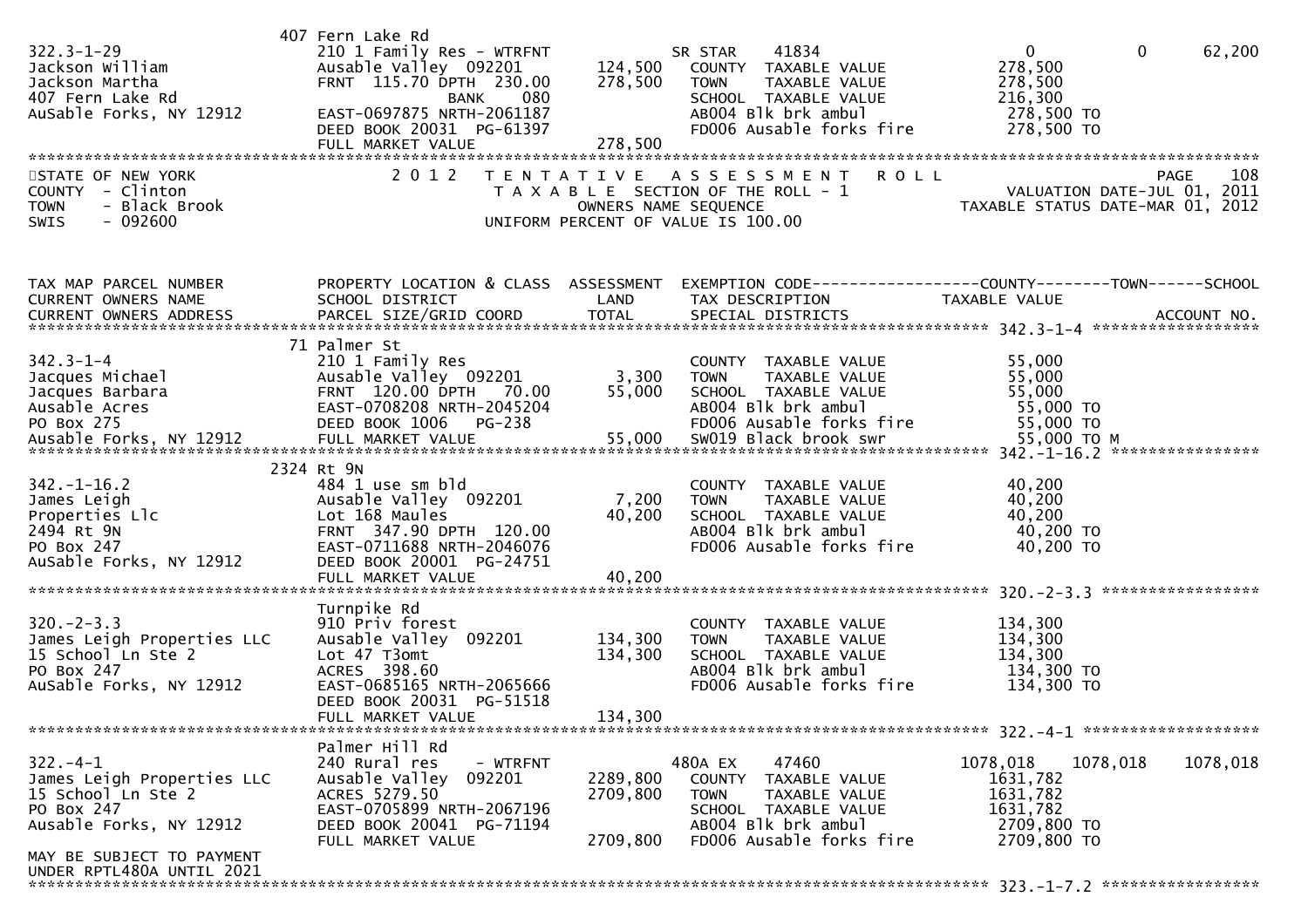| $323. -1 - 7.2$<br>James Leigh Properties LLC<br>15 School Ln Ste 2<br>PO Box 247<br>AuSable Forks, NY 12912<br>STATE OF NEW YORK<br>COUNTY - Clinton<br>- Black Brook<br><b>TOWN</b><br>$-092600$<br><b>SWIS</b> | Palmer Hill Rd<br>910 Priv forest<br>Ausable Valley 092201<br>Lots 19 25 & 26 Liv Div<br>ACRES 135.60<br>EAST-0714088 NRTH-2055524<br>DEED BOOK 20021 PG-50042<br>2 0 1 2                                                                   | 52,800<br>52,800<br>OWNERS NAME SEQUENCE | COUNTY TAXABLE VALUE<br><b>TOWN</b><br>TAXABLE VALUE<br>SCHOOL TAXABLE VALUE<br>ABOO4 Blk brk ambul<br>FD006 Ausable forks fire<br>TENTATIVE ASSESSMENT<br>T A X A B L E SECTION OF THE ROLL - 1<br>UNIFORM PERCENT OF VALUE IS 100.00 | 52,800<br>52,800<br>52,800<br>52,800 TO<br>52,800 TO<br>109<br>PAGE 109<br>VALUATION DATE-JUL 01, 2011 |
|-------------------------------------------------------------------------------------------------------------------------------------------------------------------------------------------------------------------|---------------------------------------------------------------------------------------------------------------------------------------------------------------------------------------------------------------------------------------------|------------------------------------------|----------------------------------------------------------------------------------------------------------------------------------------------------------------------------------------------------------------------------------------|--------------------------------------------------------------------------------------------------------|
| TAX MAP PARCEL NUMBER<br>CURRENT OWNERS NAME                                                                                                                                                                      | PROPERTY LOCATION & CLASS ASSESSMENT<br>SCHOOL DISTRICT                                                                                                                                                                                     | LAND                                     | EXEMPTION CODE------------------COUNTY--------TOWN------SCHOOL<br>TAX DESCRIPTION                                                                                                                                                      | TAXABLE VALUE                                                                                          |
| $341.2 - 4 - 1$<br>James Leigh Properties LLC<br>15 School Ln Ste 2<br>PO Box 247<br>Ausable Forks, NY 12912                                                                                                      | French Village Rd<br>311 Res vac land<br>Ausable Valley 092201<br>Loc#001141<br>All Factor 100% In Avcs<br>Old Aus Forks Hydro Site<br>FRNT 246.20 DPTH 95.00<br>EAST-0706622 NRTH-2044594<br>DEED BOOK 20051 PG-85803<br>FULL MARKET VALUE | 4,800<br>4,800<br>4,800                  | COUNTY TAXABLE VALUE<br>TOWN TAXABLE VALUE<br>SCHOOL TAXABLE VALUE<br>ABOO4 Blk brk ambul<br>FD006 Ausable forks fire                                                                                                                  | 4,800<br>4,800<br>4,800<br>4,800 TO<br>4,800 TO                                                        |
| $342.3 - 3 - 6$<br>James Leigh Properties LLC<br>15 School Ln Ste 2<br>PO Box 247<br>AuSable Forks, NY 12912                                                                                                      | Rt 9N<br>484 1 use sm bld<br>Ausable Valley 092201<br>FRNT 110.84 DPTH 195.00<br>EAST-0707770 NRTH-2044350<br>DEED BOOK 20011 PG-29410                                                                                                      | 16,100<br>153,500                        | COUNTY TAXABLE VALUE<br><b>TOWN</b><br>TAXABLE VALUE<br>SCHOOL TAXABLE VALUE<br>AB004 Blk brk ambul<br>FD006 Ausable forks fire                                                                                                        | 153,500<br>153,500<br>153,500<br>153,500 TO<br>153,500 TO                                              |
| $342.3 - 3 - 7$<br>James Leigh Properties LLC<br>PO Box 247<br>Ausable Forks, NY 12912                                                                                                                            | 2491 Rt 9N<br>210 1 Family Res<br>Ausable Valley 092201<br>FRNT 83.93 DPTH 220.60<br>EAST-0707864 NRTH-2044374<br>DEED BOOK 20082 PG-18132<br>FULL MARKET VALUE                                                                             | 14,700<br>55,000<br>55,000               | COUNTY TAXABLE VALUE<br>TAXABLE VALUE<br><b>TOWN</b><br>SCHOOL TAXABLE VALUE<br>AB004 Blk brk ambul<br>FD006 Ausable forks fire<br>SW019 Black brook swr                                                                               | 55,000<br>55,000<br>55,000<br>55,000 TO<br>55,000 TO<br>55,000 TO M                                    |
| $342.3 - 3 - 8$<br>James Leigh Properties LLC<br>15 School Ln Ste 2<br>PO Box 247<br>AuSable Forks, NY 12912                                                                                                      | 2487 Rt 9N<br>312 Vac w/imprv<br>Ausable Valley 092201<br>FRNT 105.00 DPTH 150.00<br>EAST-0707952 NRTH-2044434<br>DEED BOOK 20031 PG-54931<br>FULL MARKET VALUE                                                                             | 12,300<br>15,000<br>15,000               | COUNTY TAXABLE VALUE<br>TAXABLE VALUE<br>TOWN<br>SCHOOL TAXABLE VALUE<br>AB004 Blk brk ambul<br>FD006 Ausable forks fire<br>SW019 Black brook swr                                                                                      | 15,000<br>15,000<br>15,000<br>15,000 TO<br>15,000 TO<br>15,000 TO M                                    |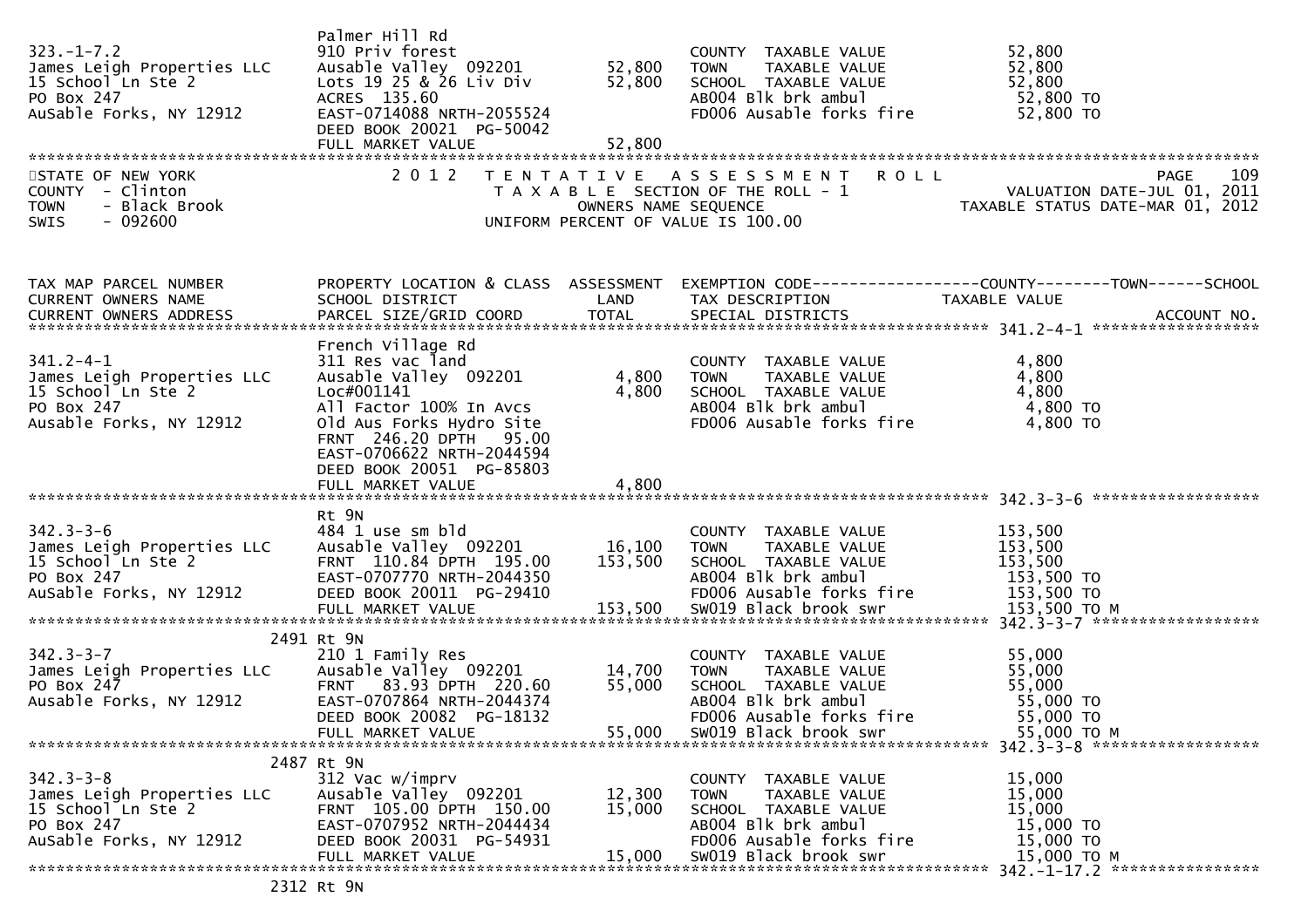| $342. - 1 - 17.2$<br>James Leigh Properties, LLC<br>PO Box 247<br>Ausable Forks, NY 12912         | 311 Res vac land<br>Ausable Valley 092201<br>Lot 168 Maules<br>FRNT 85.00 DPTH 185.00<br>EAST-0711666 NRTH-2046288<br>DEED BOOK 20102 PG-35597                    | 5,200<br>5,200             | COUNTY TAXABLE VALUE<br>TAXABLE VALUE<br><b>TOWN</b><br>SCHOOL TAXABLE VALUE<br>AB004 Blk brk ambul<br>FD006 Ausable forks fire | 5,200<br>5,200<br>5,200<br>5,200 TO<br>5,200 TO                                       |
|---------------------------------------------------------------------------------------------------|-------------------------------------------------------------------------------------------------------------------------------------------------------------------|----------------------------|---------------------------------------------------------------------------------------------------------------------------------|---------------------------------------------------------------------------------------|
| STATE OF NEW YORK<br>COUNTY - Clinton<br>- Black Brook<br><b>TOWN</b><br>$-092600$<br><b>SWIS</b> | 2 0 1 2                                                                                                                                                           | OWNERS NAME SEQUENCE       | <b>ROLL</b><br>TENTATIVE ASSESSMENT<br>T A X A B L E SECTION OF THE ROLL - 1<br>UNIFORM PERCENT OF VALUE IS 100.00              | 110<br><b>PAGE</b><br>VALUATION DATE-JUL 01, 2011<br>TAXABLE STATUS DATE-MAR 01, 2012 |
| TAX MAP PARCEL NUMBER<br>CURRENT OWNERS NAME                                                      | PROPERTY LOCATION & CLASS ASSESSMENT<br>SCHOOL DISTRICT                                                                                                           | LAND                       | TAX DESCRIPTION                                                                                                                 | EXEMPTION CODE-----------------COUNTY-------TOWN------SCHOOL<br>TAXABLE VALUE         |
| $264. - 1 - 8$<br>JDGT Inc<br>PO Box 3045<br>Plattsburgh, NY 12901                                | Strackville Rd<br>321 Abandoned ag<br>Saranac Central 094401<br>ACRES 96.40<br>EAST-0688217 NRTH-2101325<br>DEED BOOK 20102 PG-34029<br>FULL MARKET VALUE         | 67,100<br>67,100<br>67,100 | COUNTY TAXABLE VALUE<br>TAXABLE VALUE<br><b>TOWN</b><br>SCHOOL TAXABLE VALUE<br>FD025 Saranac Fire                              | 67,100<br>67,100<br>67,100<br>67,100 TO                                               |
| $275. - 1 - 4$<br>Jefferson Jonathan T<br>451 Fulton Ave Apt 128<br>Hempstead, NY 11550           | Ore Bed Rd<br>$314$ Rural vac< $10$<br>Peru Central<br>094001<br>Lot 10 T4omt<br>3.00<br><b>ACRES</b><br>EAST-0687049 NRTH-2097278<br>DEED BOOK 20011 PG-36310    | 9,000<br>9,000             | COUNTY TAXABLE VALUE<br>TAXABLE VALUE<br><b>TOWN</b><br>SCHOOL TAXABLE VALUE<br>FD025 Saranac Fire                              | 9,000<br>9,000<br>9,000<br>9,000 TO                                                   |
| $275. - 1 - 5.2$<br>Jefferson Jonathan T<br>451 Fulton Ave Apt 128<br>Hempstead, NY 11550         | Ore Bed Rd<br>321 Abandoned ag<br>094001<br>Peru Central<br>10 T4omt<br>ACRES 32.40<br>EAST-0687696 NRTH-2097367<br>DEED BOOK 961<br>$PG-94$<br>FULL MARKET VALUE | 31,900<br>31,900<br>31,900 | COUNTY TAXABLE VALUE<br>TAXABLE VALUE<br><b>TOWN</b><br>SCHOOL TAXABLE VALUE<br>FD025 Saranac Fire                              | 31,900<br>31,900<br>31,900<br>31,900 TO                                               |
| $272. - 1 - 15$<br>Jenkins David<br>76 Trudeau Rd<br>Cadyville, NY 12918                          | 267/271 Cass Rd<br>321 Abandoned ag<br>Saranac Central 094401<br>ACRES 33.20<br>EAST-0654783 NRTH-2091093<br>DEED BOOK 20112 PG-43340<br>FULL MARKET VALUE        | 28,300<br>28,300<br>28,300 | COUNTY TAXABLE VALUE<br><b>TOWN</b><br>TAXABLE VALUE<br>SCHOOL TAXABLE VALUE<br>FD025 Saranac Fire                              | 28,300<br>28,300<br>28,300<br>28,300 TO<br>284. -1-4 *********************            |
| $284. - 1 - 4$<br>Jenkins David                                                                   | Silver Lake Rd<br>910 Priv forest<br>Saranac Central 094401                                                                                                       | 23,300                     | <b>COUNTY</b><br>TAXABLE VALUE<br><b>TOWN</b><br>TAXABLE VALUE                                                                  | 23,300<br>23,300                                                                      |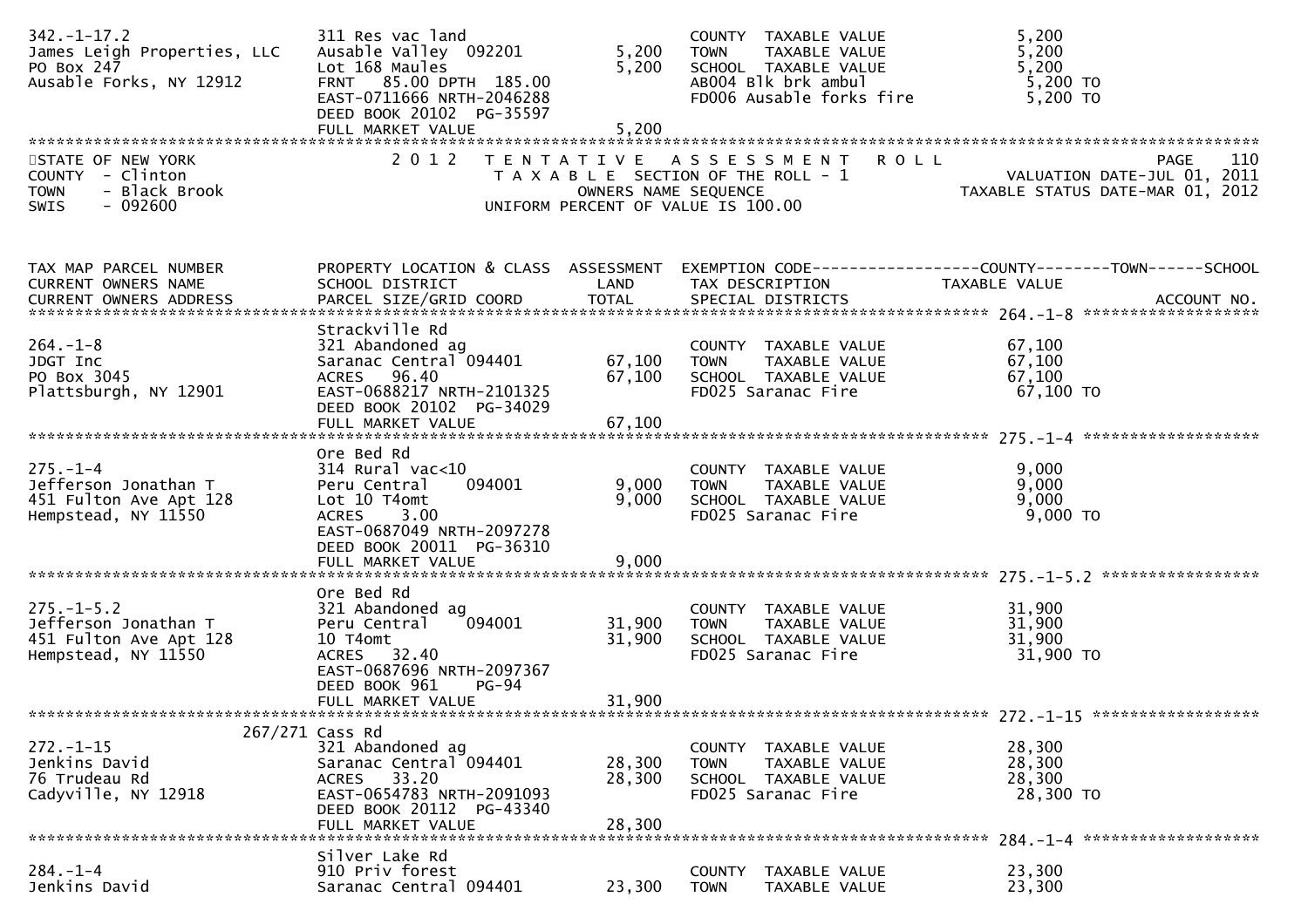| Jenkins Jenny<br>76 Trudeau Rd<br>Cadyville, NY 12918                                                                                          | Lot 2 T3omt<br>ACRES 55.00<br>EAST-0654781 NRTH-2088971<br>DEED BOOK 20041 PG-66376                                                                                                        | 23,300                        | SCHOOL TAXABLE VALUE<br>FD025 Saranac Fire                                                                                                          | 23,300<br>23,300 TO                                                                                               |
|------------------------------------------------------------------------------------------------------------------------------------------------|--------------------------------------------------------------------------------------------------------------------------------------------------------------------------------------------|-------------------------------|-----------------------------------------------------------------------------------------------------------------------------------------------------|-------------------------------------------------------------------------------------------------------------------|
| STATE OF NEW YORK<br>COUNTY - Clinton<br><b>TOWN</b><br>- Black Brook<br>$-092600$<br><b>SWIS</b>                                              | 2 0 1 2                                                                                                                                                                                    | OWNERS NAME SEQUENCE          | <b>ROLL</b><br>TENTATIVE ASSESSMENT<br>T A X A B L E SECTION OF THE ROLL - 1<br>UNIFORM PERCENT OF VALUE IS 100.00                                  | <b>PAGE</b><br>111<br>VALUATION DATE JUL 01, 2012                                                                 |
| TAX MAP PARCEL NUMBER<br>CURRENT OWNERS NAME<br>CURRENT OWNERS ADDRESS                                                                         | SCHOOL DISTRICT                                                                                                                                                                            | LAND                          | TAX DESCRIPTION                                                                                                                                     | PROPERTY LOCATION & CLASS ASSESSMENT EXEMPTION CODE----------------COUNTY-------TOWN------SCHOOL<br>TAXABLE VALUE |
| $307.4 - 1 - 2$<br>Jensenius Robert H<br>Jensenius Life Use John S<br>Life Use<br>50 Cemetery Rd<br>Manchester, PA 17345                       | 196 Island Rd<br>260 Seasonal res - WTRFNT<br>Ausable Valley 092201<br>Loy 34 T3omt<br><b>ACRES</b><br>2.60<br>EAST-0657409 NRTH-2067521<br>DEED BOOK 1037<br>$PG-29$<br>FULL MARKET VALUE | 235,600<br>274,800<br>274,800 | COUNTY TAXABLE VALUE<br>TAXABLE VALUE<br><b>TOWN</b><br>SCHOOL TAXABLE VALUE<br>AB004 Blk brk ambul<br>FD006 Ausable forks fire                     | 274,800<br>274,800<br>274,800<br>274,800 TO<br>274,800 TO                                                         |
| $296. - 1 - 7$<br>Johanson Eric<br>Johanson Kurt William<br>Attn: Johanson Dielectrics Inc ACRES 80.20<br>15191 Bledsoe St<br>Sylmar, CA 91342 | Casey Rd<br>911 Forest s480<br>Ausable Valley 092201<br>Sec. 480 Fisher Act<br>EAST-0648009 NRTH-2075651<br>DEED BOOK 1026<br>$PG-30$<br>FULL MARKET VALUE                                 | 90,600<br>90,600<br>90,600    | FISHER ACT 47450<br>COUNTY TAXABLE VALUE<br>TAXABLE VALUE<br><b>TOWN</b><br>SCHOOL TAXABLE VALUE<br>AB004 Blk brk ambul<br>FD006 Ausable forks fire | 4,850<br>4,850<br>4,850<br>85,750<br>85,750<br>85,750<br>90,600 TO<br>90,600 TO                                   |
| $339. - 1 - 5.22$<br>Johnson Patricia<br>860 Bay View Dr<br>PO Box 298<br>East Marion, NY 11939-0298                                           | 405 Bonniview Rd<br>210 1 Family Res<br>Ausable Valley 092201<br>Lot 72<br>8.41<br><b>ACRES</b><br>EAST-0677895 NRTH-2043922<br>DEED BOOK 20102 PG-29867                                   | 15,800<br>109,400             | COUNTY TAXABLE VALUE<br><b>TOWN</b><br>TAXABLE VALUE<br>SCHOOL TAXABLE VALUE<br>ABOO4 Blk brk ambul<br>FD006 Ausable forks fire                     | 109,400<br>109,400<br>109,400<br>109,400 TO<br>109,400 TO                                                         |
| $284. - 1 - 23$<br>Jones Jeffrey I<br>Jones Mary K<br>3 Colligan Pt Rd<br>Plattsburgh, NY 12901                                                | Casey Rd<br>322 Rural vac>10<br>Saranac Central 094401<br>ACRES 27.50<br>EAST-0656752 NRTH-2082915<br>DEED BOOK 625<br>PG-1089<br>FULL MARKET VALUE                                        | 29,300<br>29,300<br>29,300    | COUNTY TAXABLE VALUE<br>TAXABLE VALUE<br><b>TOWN</b><br>SCHOOL TAXABLE VALUE<br>FD025 Saranac Fire                                                  | 29,300<br>29,300<br>29,300<br>29,300 TO                                                                           |
| $341.2 - 1 - 5.3$<br>Joy Ronald R<br>Joy Robin E                                                                                               | Silver Lake Rd<br>311 Res vac land<br>Ausable Valley 092201<br>FRNT 166.00 DPTH 140.00                                                                                                     | 5,400<br>5,400                | COUNTY TAXABLE VALUE<br>TAXABLE VALUE<br><b>TOWN</b><br>SCHOOL TAXABLE VALUE                                                                        | 5,400<br>5,400<br>5,400                                                                                           |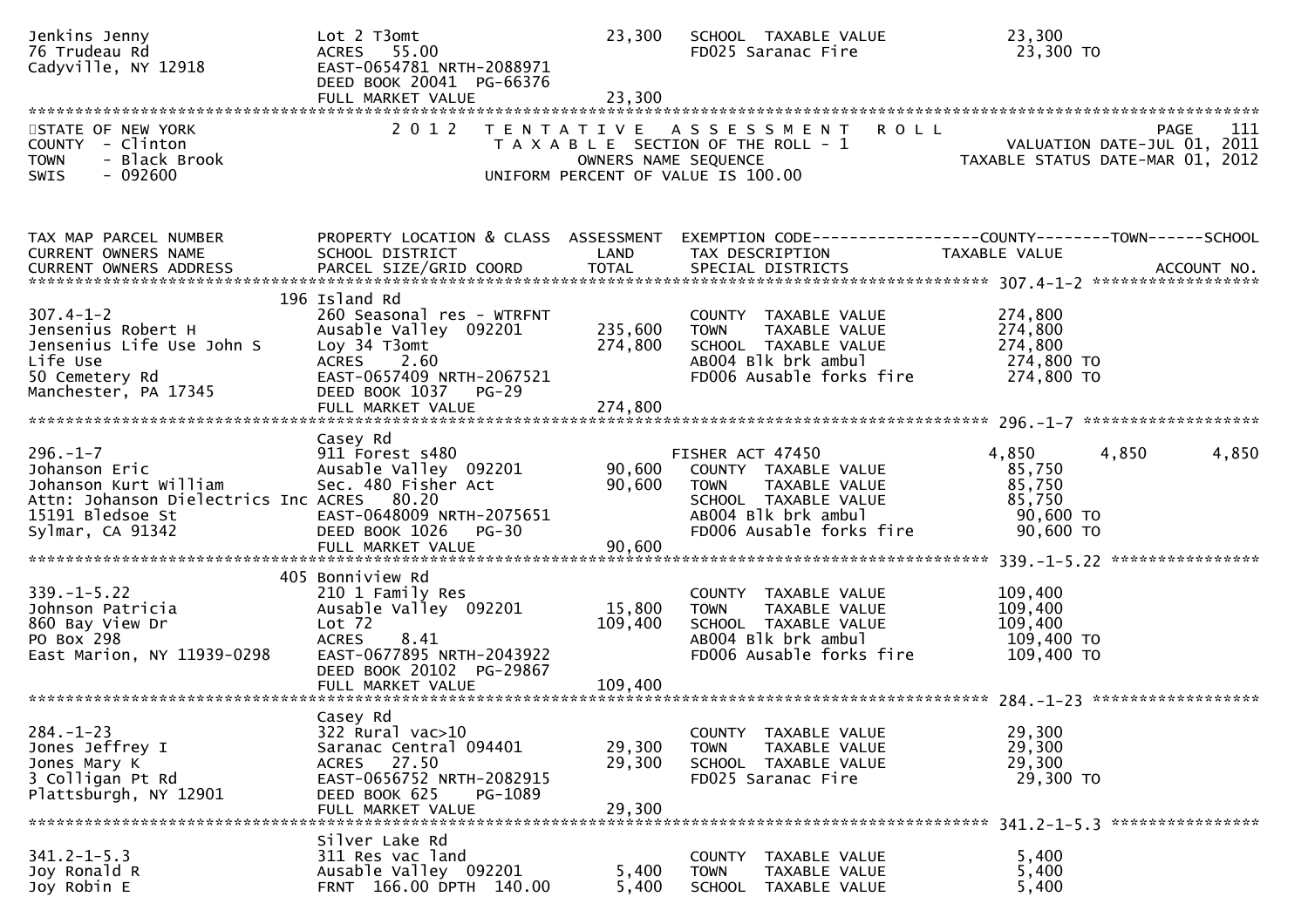| PO Box 360<br>Ausable Forks, NY 12912-0360 DEED BOOK 20072 PG-8200                                          | EAST-0707452 NRTH-2045205<br>FULL MARKET VALUE                                                                                                            |                            | AB004 Blk brk ambul<br>FD006 Ausable forks fire<br>5,400 SW019 Black brook swr                                                                       | 5,400 TO<br>5,400 TO<br>5,400 TO M                                       |                                            |
|-------------------------------------------------------------------------------------------------------------|-----------------------------------------------------------------------------------------------------------------------------------------------------------|----------------------------|------------------------------------------------------------------------------------------------------------------------------------------------------|--------------------------------------------------------------------------|--------------------------------------------|
| STATE OF NEW YORK<br>COUNTY - Clinton<br><b>TOWN</b><br>- Black Brook<br>SWIS<br>- 092600                   | 2 0 1 2                                                                                                                                                   | OWNERS NAME SEQUENCE       | TENTATIVE ASSESSMENT ROLL<br>T A X A B L E SECTION OF THE ROLL - 1<br>UNIFORM PERCENT OF VALUE IS 100.00                                             |                                                                          | PAGE<br>112<br>VALUATION DATE-JUL 01, 2011 |
|                                                                                                             |                                                                                                                                                           |                            |                                                                                                                                                      |                                                                          |                                            |
| TAX MAP PARCEL NUMBER<br>CURRENT OWNERS NAME                                                                | PROPERTY LOCATION & CLASS ASSESSMENT<br>SCHOOL DISTRICT                                                                                                   | LAND                       | EXEMPTION CODE-----------------COUNTY-------TOWN------SCHOOL<br>TAX DESCRIPTION                                                                      | TAXABLE VALUE                                                            |                                            |
|                                                                                                             |                                                                                                                                                           |                            |                                                                                                                                                      |                                                                          |                                            |
| $341.2 - 1 - 18.2$<br>Joy Ronald R<br>Joy Robin E<br>PO Box 360<br>AuSable Forks, NY 12912-0360             | 23 Silver Lake Rd<br>210 1 Family Res<br>Ausable Valley 092201<br>Lot 166 Maules<br>ACRES 1.58<br>EAST-0706898 NRTH-2045275<br>DEED BOOK 20031 PG-58365   | 7,200<br>199,500           | 41854<br>RES STAR<br>COUNTY TAXABLE VALUE<br><b>TOWN</b><br>TAXABLE VALUE<br>SCHOOL TAXABLE VALUE<br>AB004 Blk brk ambul<br>FD006 Ausable forks fire | $\mathbf 0$<br>199,500<br>199,500<br>169,500<br>199,500 TO<br>199,500 TO | $\mathbf{0}$<br>30,000                     |
|                                                                                                             | Swastika Rd                                                                                                                                               |                            |                                                                                                                                                      |                                                                          |                                            |
| $298. - 1 - 6.11$<br>Jubin Arthur V<br>Box 374<br>Lake Placid, NY 12946                                     | 311 Res vac land<br>Ausable Valley 092201<br>FRNT 125.00 DPTH 125.00<br>EAST-0678234 NRTH-2077939<br>DEED BOOK 829<br><b>PG-290</b>                       | 4,200<br>4,200             | COUNTY TAXABLE VALUE<br>TAXABLE VALUE<br>TOWN<br>SCHOOL TAXABLE VALUE<br>AB004 Blk brk ambul<br>FD006 Ausable forks fire                             | 4,200<br>4,200<br>4,200<br>4,200 TO<br>4,200 TO                          |                                            |
|                                                                                                             | 384 Golf Course Rd                                                                                                                                        |                            |                                                                                                                                                      |                                                                          |                                            |
| $333. -2 - 9.16$<br>Kain Leona A<br>384 Golf Course Rd<br>Ausable Forks, NY 12912                           | 210 1 Family Res<br>Ausable Valley 092201<br>ACRES<br>6.20<br>EAST-0714478 NRTH-2051763<br>DEED BOOK 20072 PG-7789                                        | 13,000<br>159,200          | COUNTY TAXABLE VALUE<br>TAXABLE VALUE<br><b>TOWN</b><br>SCHOOL TAXABLE VALUE<br>AB004 Blk brk ambul<br>FD006 Ausable forks fire                      | 159,200<br>159,200<br>159,200<br>159,200 TO<br>159,200 TO                |                                            |
|                                                                                                             | FULL MARKET VALUE                                                                                                                                         | 159,200                    |                                                                                                                                                      |                                                                          |                                            |
| $322.3 - 1 - 10.1$<br>Kane Randy<br>Kane Ricky L<br>319 Fern Lake Rd                                        | 319 Fern Lake Rd<br>210 1 Family Res - WTRFNT<br>Ausable Valley 092201<br>FRNT 156.00 DPTH 210.00<br>080<br>BANK                                          | 122,400<br>224,700         | 41854<br>RES STAR<br>COUNTY TAXABLE VALUE<br><b>TOWN</b><br>TAXABLE VALUE<br>SCHOOL TAXABLE VALUE                                                    | $\mathbf{0}$<br>224,700<br>224,700<br>194,700                            | $\mathbf{0}$<br>30,000                     |
| Ausable Forks, NY 12912                                                                                     | EAST-0696599 NRTH-2059460<br>DEED BOOK 20051 PG-84869                                                                                                     |                            | AB004 Blk brk ambul<br>FD006 Ausable forks fire                                                                                                      | 224,700 TO<br>224,700 TO                                                 |                                            |
|                                                                                                             | FULL MARKET VALUE                                                                                                                                         | 224,700                    |                                                                                                                                                      |                                                                          |                                            |
| $275. - 1 - 35$<br>Kaspersetz NY Living Trust<br>Attn: Hans Kaspersetz<br>31 49th St<br>Weehawken, NJ 07087 | Guide Board Rd<br>910 Priv forest<br>094001<br>Peru Central<br>ACRES 103.10<br>EAST-0684716 NRTH-2092758<br>DEED BOOK 20041 PG-77467<br>FULL MARKET VALUE | 49,200<br>49,200<br>49,200 | COUNTY TAXABLE VALUE<br>TAXABLE VALUE<br>TOWN<br>SCHOOL TAXABLE VALUE<br>FD025 Saranac Fire                                                          | 49,200<br>49,200<br>49,200<br>49,200 TO                                  |                                            |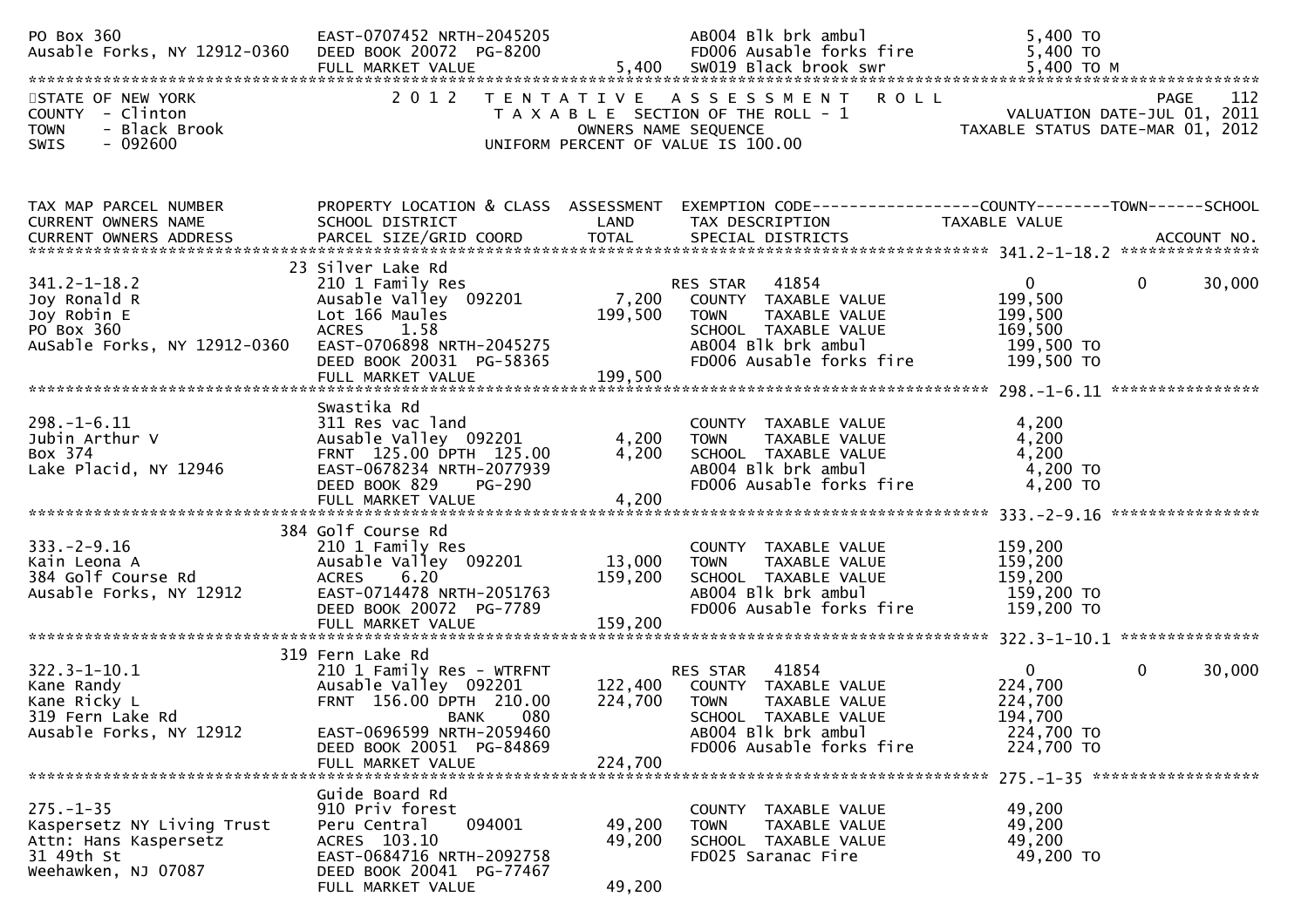| STATE OF NEW YORK<br>COUNTY - Clinton<br>- Black Brook<br><b>TOWN</b><br>$-092600$<br>SWIS                        | 2012 TENTATIVE                                                                                                                                                                                                    |                            | <b>ROLL</b><br>A S S E S S M E N T<br>T A X A B L E SECTION OF THE ROLL - 1<br>OWNERS NAME SEQUENCE<br>UNIFORM PERCENT OF VALUE IS 100.00                                                                                    | TAXABLE STATUS DATE-MAR 01, 2012                                                 | 113<br>PAGE<br>VALUATION DATE-JUL 01, 2011 |
|-------------------------------------------------------------------------------------------------------------------|-------------------------------------------------------------------------------------------------------------------------------------------------------------------------------------------------------------------|----------------------------|------------------------------------------------------------------------------------------------------------------------------------------------------------------------------------------------------------------------------|----------------------------------------------------------------------------------|--------------------------------------------|
|                                                                                                                   |                                                                                                                                                                                                                   |                            |                                                                                                                                                                                                                              |                                                                                  |                                            |
| TAX MAP PARCEL NUMBER<br>CURRENT OWNERS NAME                                                                      | SCHOOL DISTRICT                                                                                                                                                                                                   | LAND                       | PROPERTY LOCATION & CLASS ASSESSMENT EXEMPTION CODE----------------COUNTY-------TOWN------SCHOOL<br>TAX DESCRIPTION                                                                                                          | TAXABLE VALUE                                                                    |                                            |
| $299. -1 - 11.1$<br>Keating Life Use Mary<br>Keating Terence J<br>1227 Guide Board Rd<br>Schuyler Falls, NY 12985 | 1227 Guide Board Rd<br>210 1 Family Res<br>Ausable Valley 092201<br>5.10<br><b>ACRES</b><br>EAST-0687894 NRTH-2076758<br>DEED BOOK 20031 PG-55715<br>FULL MARKET VALUE                                            | 110,000<br>110,000         | 96 PCT OF VALUE USED FOR EXEMPTION PURPOSES<br>WARCOMALL 41131<br>11,600 SR STAR<br>41834<br>COUNTY TAXABLE VALUE<br>TAXABLE VALUE<br><b>TOWN</b><br>SCHOOL TAXABLE VALUE<br>AB004 Blk brk ambul<br>FD006 Ausable forks fire | 26,400<br>$\mathbf{0}$<br>83,600<br>90,000<br>47,800<br>110,000 TO<br>110,000 TO | 20,000<br>0<br>62,200<br>$\Omega$          |
| $299. -1 - 11.3$<br>Keating Terence J<br>719 Wall George Rd<br>E Fairfield, VT 05448                              | Guide Board Rd<br>$314$ Rural vac< $10$<br>Ausable Valley 092201<br>Lot 31 T3omt<br>Terry's Lot Keating Sub<br><b>ACRES</b><br>5.20<br>EAST-0687840 NRTH-2077259<br>DEED BOOK 20031 PG-55718<br>FULL MARKET VALUE | 11,800<br>11,800<br>11,800 | COUNTY TAXABLE VALUE<br>TAXABLE VALUE<br><b>TOWN</b><br>SCHOOL TAXABLE VALUE<br>AB004 Blk brk ambul<br>FD006 Ausable forks fire                                                                                              | 11,800<br>11,800<br>11,800<br>11,800 TO<br>11,800 TO                             |                                            |
| $299. -1 - 11.2$<br>Keating Thomas J Jr<br>32 High St<br>PO Box 573<br>Unionville, NY 10988                       | Guide Board Rd<br>$314$ Rural vac<10<br>Ausable Valley 092201<br>Lot 31 T3omt<br>Tom's Lot Keating Sub<br><b>ACRES</b><br>5.10<br>EAST-0687866 NRTH-2077008<br>DEED BOOK 20031 PG-55717<br>FULL MARKET VALUE      | 11,600<br>11,600<br>11,600 | COUNTY TAXABLE VALUE<br><b>TOWN</b><br>TAXABLE VALUE<br>SCHOOL TAXABLE VALUE<br>AB004 Blk brk ambul<br>FD006 Ausable forks fire                                                                                              | 11,600<br>11,600<br>11,600<br>11,600 TO<br>11,600 TO                             |                                            |
| $333. - 1 - 3.4$<br>Keeler Kenneth A<br>Keeler Mary-Beth<br>445 Fish and Game Rd<br>Hudson, NY 12534              | 4 Coughlin Rd<br>260 Seasonal res<br>Ausable Valley 092201<br>Lot 17 Liv Div<br>8.40<br><b>ACRES</b><br>EAST-0710279 NRTH-2052439<br>DEED BOOK 20092 PG-25347<br>FULL MARKET VALUE                                | 15,800<br>50,300<br>50,300 | COUNTY TAXABLE VALUE<br>TAXABLE VALUE<br><b>TOWN</b><br>SCHOOL TAXABLE VALUE<br>AB004 Blk brk ambul<br>FD006 Ausable forks fire                                                                                              | 50,300<br>50,300<br>50,300<br>50,300 TO<br>50,300 TO                             |                                            |
| $342.3 - 2 - 5$<br>Kelleher Jacqueline<br>PO Box 773<br>Ausable Forks, NY 12912-0773                              | 55 Palmer St<br>210 1 Family Res<br>Ausable Valley 092201<br>66.00 DPTH 169.72<br><b>FRNT</b><br>EAST-0708677 NRTH-2045172<br>DEED BOOK 20001 PG-22183                                                            | 3,400<br>72,600            | 41854<br>RES STAR<br><b>COUNTY</b><br>TAXABLE VALUE<br>TAXABLE VALUE<br><b>TOWN</b><br>SCHOOL TAXABLE VALUE<br>AB004 Blk brk ambul                                                                                           | $\mathbf{0}$<br>72,600<br>72,600<br>42,600<br>72,600 TO                          | 30,000<br>$\mathbf{0}$                     |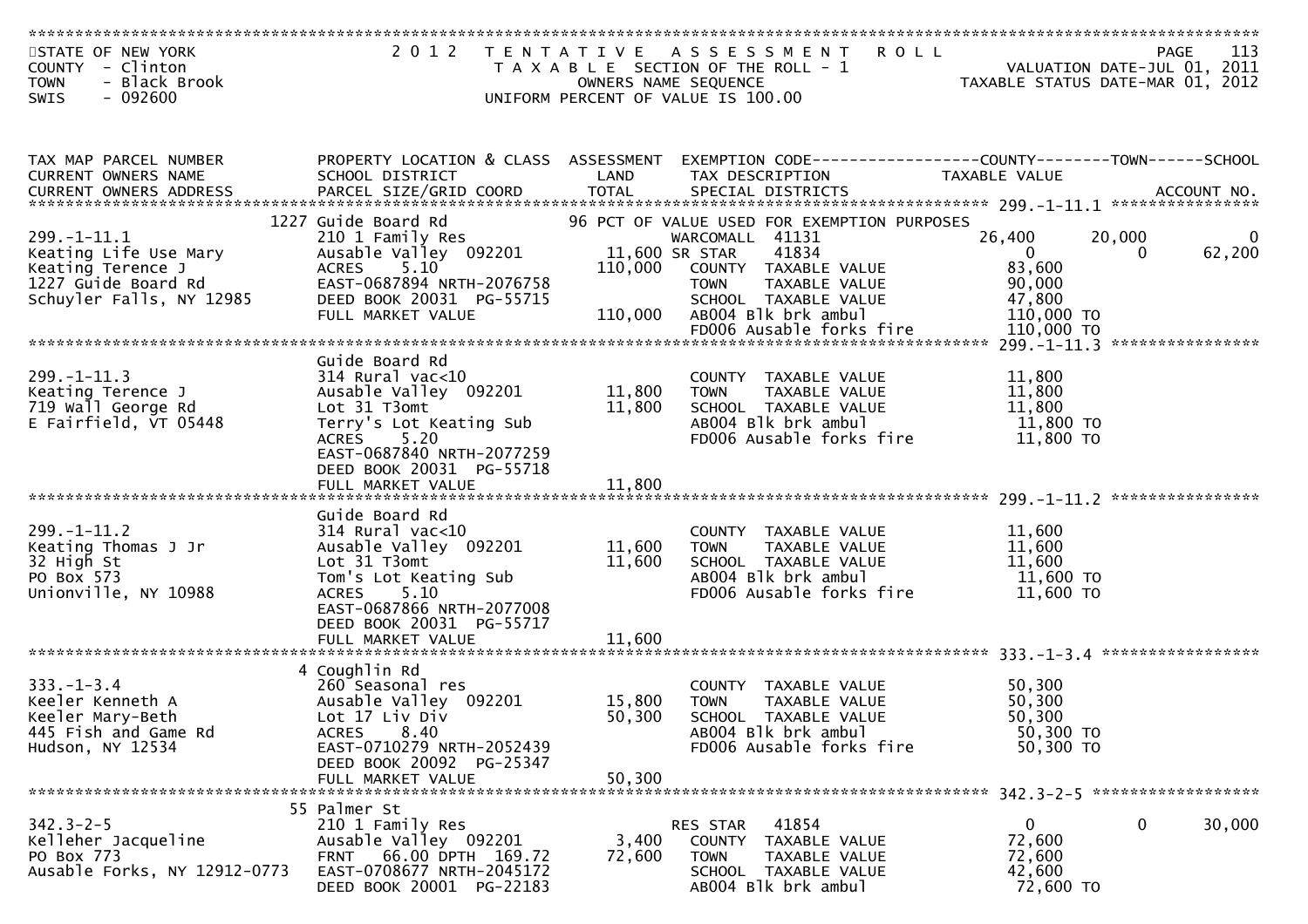| STATE OF NEW YORK<br>2012 TENTATIVE ASSESSMENT ROLL<br><b>PAGE</b><br>- Clinton<br>VALUATION DATE-JUL 01, 2011<br><b>COUNTY</b><br>T A X A B L E SECTION OF THE ROLL - 1<br>- Black Brook<br><b>TOWN</b><br>OWNERS NAME SEQUENCE<br>TAXABLE STATUS DATE-MAR 01, 2012<br>$-092600$<br><b>SWIS</b><br>UNIFORM PERCENT OF VALUE IS 100.00<br>TAX MAP PARCEL NUMBER<br>PROPERTY LOCATION & CLASS ASSESSMENT<br>EXEMPTION CODE-----------------COUNTY--------TOWN------SCHOOL<br>CURRENT OWNERS NAME<br>LAND<br>TAX DESCRIPTION<br><b>TAXABLE VALUE</b><br>SCHOOL DISTRICT<br>PARCEL SIZE/GRID COORD<br><b>TOTAL</b><br><b>CURRENT OWNERS ADDRESS</b><br>SPECIAL DISTRICTS<br>ACCOUNT NO.<br>148 Golf Course Rd<br>$342. - 1 - 8$<br>30,350<br>30,350<br>210 1 Family Res<br>AGED - ALL 41800<br>Kelley Carolyn Breen<br>Ausable Valley 092201<br>6,600 SR STAR<br>41834<br>$\overline{0}$<br>0<br>30,350<br>148 Golf Course Rd<br>1.10<br>60,700 COUNTY TAXABLE VALUE<br><b>ACRES</b><br>Ausable Forks, NY 12912<br>EAST-0710124 NRTH-2048122<br>30,350<br>TAXABLE VALUE<br><b>TOWN</b><br>SCHOOL TAXABLE VALUE<br>$\overline{0}$<br>DEED BOOK 667<br>PG-57<br>60,700 ТО<br>AB004 Blk brk ambul<br>FULL MARKET VALUE<br>60,700<br>FD006 Ausable forks fire<br>60,700 TO<br>144 Golf Course Rd<br>$342. - 1 - 7$<br>41854<br>$\mathbf{0}$<br>$\mathbf{0}$<br>210 1 Family Res<br>RES STAR<br>Kelley Michael B<br>Ausable Valley 092201<br>5,100<br>101,700<br>COUNTY TAXABLE VALUE<br>144 Golf Course Rd<br>FRNT 100.00 DPTH 300.00<br>101,700<br>101,700<br><b>TOWN</b><br>TAXABLE VALUE<br>Ausable Forks, NY 12912<br>EAST-0710043 NRTH-2048015<br>71,700<br>SCHOOL TAXABLE VALUE<br>DEED BOOK 20061 PG-94340<br>AB004 Blk brk ambul<br>101,700 TO<br>****************<br>Casey Rd<br>$284. - 1 - 18.1$<br>$322$ Rural vac $>10$<br>47,800<br>COUNTY TAXABLE VALUE | 114              |
|-----------------------------------------------------------------------------------------------------------------------------------------------------------------------------------------------------------------------------------------------------------------------------------------------------------------------------------------------------------------------------------------------------------------------------------------------------------------------------------------------------------------------------------------------------------------------------------------------------------------------------------------------------------------------------------------------------------------------------------------------------------------------------------------------------------------------------------------------------------------------------------------------------------------------------------------------------------------------------------------------------------------------------------------------------------------------------------------------------------------------------------------------------------------------------------------------------------------------------------------------------------------------------------------------------------------------------------------------------------------------------------------------------------------------------------------------------------------------------------------------------------------------------------------------------------------------------------------------------------------------------------------------------------------------------------------------------------------------------------------------------------------------------------------------------------------------------------------------------------------|------------------|
|                                                                                                                                                                                                                                                                                                                                                                                                                                                                                                                                                                                                                                                                                                                                                                                                                                                                                                                                                                                                                                                                                                                                                                                                                                                                                                                                                                                                                                                                                                                                                                                                                                                                                                                                                                                                                                                                 |                  |
|                                                                                                                                                                                                                                                                                                                                                                                                                                                                                                                                                                                                                                                                                                                                                                                                                                                                                                                                                                                                                                                                                                                                                                                                                                                                                                                                                                                                                                                                                                                                                                                                                                                                                                                                                                                                                                                                 |                  |
|                                                                                                                                                                                                                                                                                                                                                                                                                                                                                                                                                                                                                                                                                                                                                                                                                                                                                                                                                                                                                                                                                                                                                                                                                                                                                                                                                                                                                                                                                                                                                                                                                                                                                                                                                                                                                                                                 | 30,350<br>30,350 |
|                                                                                                                                                                                                                                                                                                                                                                                                                                                                                                                                                                                                                                                                                                                                                                                                                                                                                                                                                                                                                                                                                                                                                                                                                                                                                                                                                                                                                                                                                                                                                                                                                                                                                                                                                                                                                                                                 |                  |
|                                                                                                                                                                                                                                                                                                                                                                                                                                                                                                                                                                                                                                                                                                                                                                                                                                                                                                                                                                                                                                                                                                                                                                                                                                                                                                                                                                                                                                                                                                                                                                                                                                                                                                                                                                                                                                                                 | 30,000           |
|                                                                                                                                                                                                                                                                                                                                                                                                                                                                                                                                                                                                                                                                                                                                                                                                                                                                                                                                                                                                                                                                                                                                                                                                                                                                                                                                                                                                                                                                                                                                                                                                                                                                                                                                                                                                                                                                 |                  |
| Kelley Peter<br>47,800<br>47,800<br>Saranac Central 094401<br>TAXABLE VALUE<br><b>TOWN</b><br>47,800<br>Kelley Tricia Lee<br>Lot 8 T3omt<br>47,800<br>SCHOOL TAXABLE VALUE<br>910 Mill Creek Rd<br>FD025 Saranac Fire<br>47,800 TO<br>ACRES 18.80<br>Bradenton, FL 34212-9153<br>EAST-0657163 NRTH-2082399<br>DEED BOOK 20072 PG-5579                                                                                                                                                                                                                                                                                                                                                                                                                                                                                                                                                                                                                                                                                                                                                                                                                                                                                                                                                                                                                                                                                                                                                                                                                                                                                                                                                                                                                                                                                                                           |                  |
|                                                                                                                                                                                                                                                                                                                                                                                                                                                                                                                                                                                                                                                                                                                                                                                                                                                                                                                                                                                                                                                                                                                                                                                                                                                                                                                                                                                                                                                                                                                                                                                                                                                                                                                                                                                                                                                                 |                  |
| 792 Casey Rd<br>$284. -1 - 19.2$<br>260 Seasonal res<br>63,500<br>COUNTY TAXABLE VALUE<br>20,900<br>63,500<br>Kelley Peter<br>Saranac Central 094401<br><b>TOWN</b><br>TAXABLE VALUE<br>Kelley Tricia Lee<br>63,500<br>63,500<br>Lot #8 T3omt<br>SCHOOL TAXABLE VALUE<br>910 Mill Creek Rd<br>FD025 Saranac Fire<br>63,500 TO<br>ACRES 8.60<br>Bradenton, FL 34212-9153<br>EAST-0655999 NRTH-2082000<br>DEED BOOK 20072 PG-5580                                                                                                                                                                                                                                                                                                                                                                                                                                                                                                                                                                                                                                                                                                                                                                                                                                                                                                                                                                                                                                                                                                                                                                                                                                                                                                                                                                                                                                 |                  |
| 63.500<br>FULL MARKET VALUE                                                                                                                                                                                                                                                                                                                                                                                                                                                                                                                                                                                                                                                                                                                                                                                                                                                                                                                                                                                                                                                                                                                                                                                                                                                                                                                                                                                                                                                                                                                                                                                                                                                                                                                                                                                                                                     |                  |
| 2574 Silver Lake Rd<br>84 PCT OF VALUE USED FOR EXEMPTION PURPOSES<br>9,828<br>9,828<br>$296. - 2 - 5$<br>270 Mfg housing<br>WARCOMALL 41131<br>Ausable Valley <sup>O92201</sup><br>41834<br>14,100 SR STAR<br>Kemp II Howard<br>$\Omega$<br>$\Omega$<br>36,972<br>7.10<br>2574 Silver Lake Rd<br><b>ACRES</b><br>46,800<br>COUNTY TAXABLE VALUE<br>EAST-0658032 NRTH-2075916<br>Saranac, NY 12981-2681<br>36,972<br>TAXABLE VALUE<br><b>TOWN</b><br>DEED BOOK 20021 PG-45573<br>SCHOOL TAXABLE VALUE<br>$\bf{0}$<br>46,800 TO<br>46,800<br>FD025 Saranac Fire<br>FULL MARKET VALUE                                                                                                                                                                                                                                                                                                                                                                                                                                                                                                                                                                                                                                                                                                                                                                                                                                                                                                                                                                                                                                                                                                                                                                                                                                                                             | 0<br>46,800      |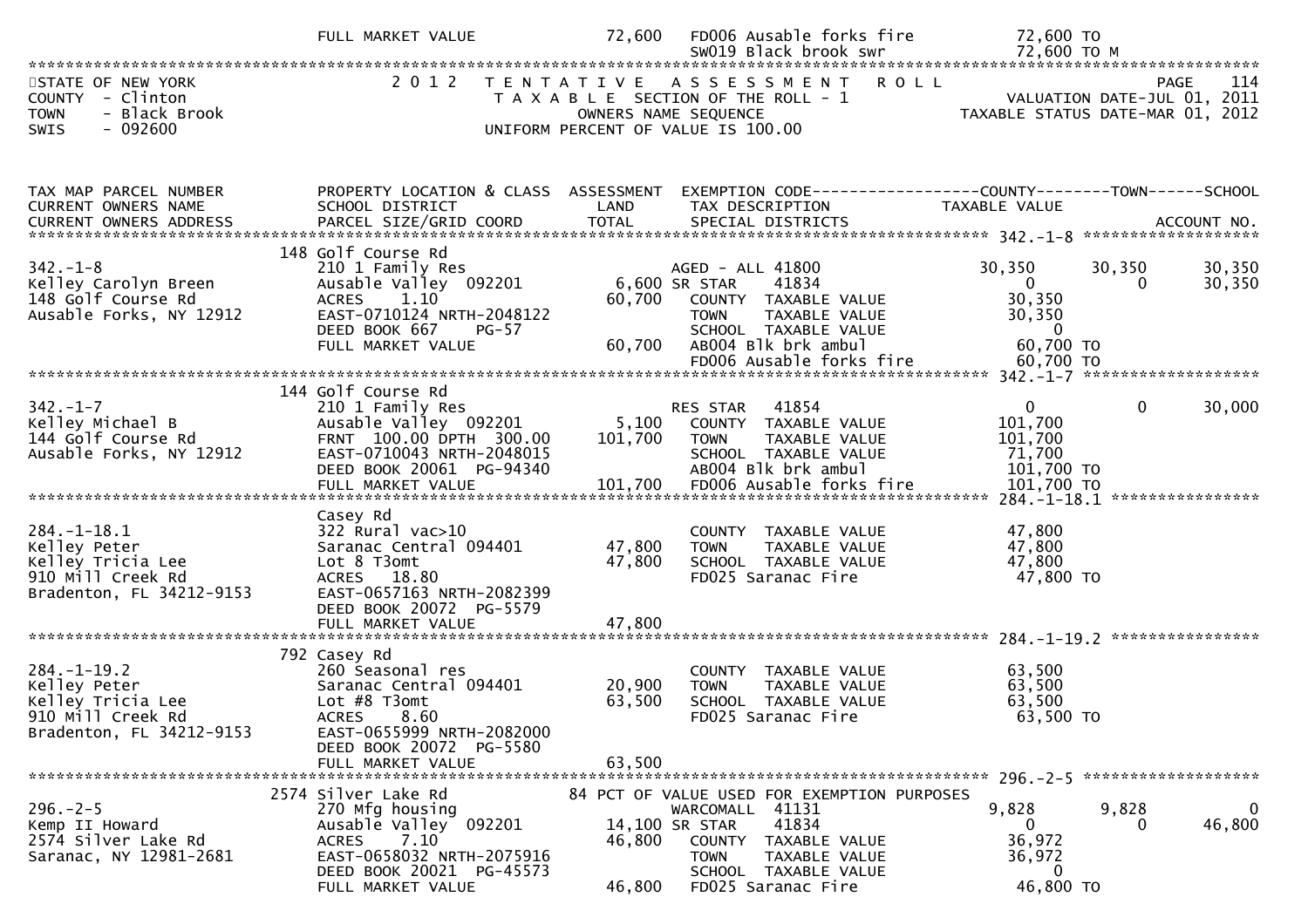| STATE OF NEW YORK<br>COUNTY - Clinton<br>- Black Brook<br><b>TOWN</b>                                                                                                                 |                                                                                                                               |                   | 2012 TENTATIVE ASSESSMENT<br><b>ROLL</b><br>T A X A B L E SECTION OF THE ROLL - 1<br>OWNERS NAME SEQUENCE          | VALUATION DATE-JUL 01, 2011<br>TAXABLE STATUS DATE-MAR 01, 2012 | PAGE                    | 115                   |
|---------------------------------------------------------------------------------------------------------------------------------------------------------------------------------------|-------------------------------------------------------------------------------------------------------------------------------|-------------------|--------------------------------------------------------------------------------------------------------------------|-----------------------------------------------------------------|-------------------------|-----------------------|
| - 092600<br><b>SWIS</b>                                                                                                                                                               |                                                                                                                               |                   | UNIFORM PERCENT OF VALUE IS 100.00                                                                                 |                                                                 |                         |                       |
| TAX MAP PARCEL NUMBER<br>CURRENT OWNERS NAME<br>.CURRENT OWNERS ADDRESS PARCEL SIZE/GRID COORD TOTAL SPECIAL DISTRICTS ACCOUNT NO ACCOUNT NO ACCOUNT NO AND A AND A SPECIAL DISTRICTS | SCHOOL DISTRICT                                                                                                               | LAND              | PROPERTY LOCATION & CLASS ASSESSMENT EXEMPTION CODE---------------COUNTY-------TOWN------SCHOOL<br>TAX DESCRIPTION | TAXABLE VALUE                                                   |                         |                       |
|                                                                                                                                                                                       | 106 Island Rd                                                                                                                 |                   |                                                                                                                    |                                                                 |                         |                       |
| $307.4 - 1 - 14$<br>Kemp Life Estate Barbara P<br>Kemp Charles Todd<br>106 Island Rd                                                                                                  | 210 1 Family Res - WTRFNT<br>Ausable Valley 092201<br>2.90<br><b>ACRES</b><br>EAST-0659614 NRTH-2067893                       | 176,600 SR STAR   | CW_10_VET/ 41152<br>41834<br>285,200 COUNTY TAXABLE VALUE<br>TAXABLE VALUE<br><b>TOWN</b>                          | 8,000<br>$\overline{0}$<br>277,200<br>285,200                   | $\mathbf 0$<br>$\Omega$ | $\mathbf 0$<br>62,200 |
| AuSale Forks, NY 12912-3910                                                                                                                                                           | DEED BOOK 20031 PG-52847<br>FULL MARKET VALUE                                                                                 | 285,200           | SCHOOL TAXABLE VALUE<br>ABOO4 Blk brk ambul<br>FD006 Ausable forks fire                                            | 223,000<br>285,200 TO<br>285,200 TO                             |                         |                       |
|                                                                                                                                                                                       |                                                                                                                               |                   |                                                                                                                    |                                                                 |                         |                       |
| $321.4 - 3 - 7$<br>Kennedy John<br>3273 Rt 22<br>Peru, NY 12972                                                                                                                       | 253 Fern Lake Rd<br>260 Seasonal res - WTRFNT<br>Ausable Valley 092201<br>FRNT 75.00 DPTH 175.00<br>EAST-0695077 NRTH-2058896 | 94,600<br>130,600 | COUNTY TAXABLE VALUE<br>TAXABLE VALUE<br><b>TOWN</b><br>SCHOOL TAXABLE VALUE<br>AB004 Blk brk ambul                | 130,600<br>130,600<br>130,600<br>130,600 TO                     |                         |                       |
|                                                                                                                                                                                       | DEED BOOK 449<br>$PG-163$                                                                                                     |                   | FD006 Ausable forks fire                                                                                           | 130,600 TO                                                      |                         |                       |
|                                                                                                                                                                                       |                                                                                                                               |                   |                                                                                                                    |                                                                 |                         |                       |
| $342. - 1 - 18.1$<br>Kennedy Tracy<br>Wirt Helen<br>2348 Rt 9N                                                                                                                        | 2340 Rt 9N<br>260 Seasonal res<br>Ausable Valley 092201<br><b>ACRES</b><br>1.90<br>EAST-0710965 NRTH-2045139                  | 7,000<br>17,900   | COUNTY TAXABLE VALUE<br>TAXABLE VALUE<br><b>TOWN</b><br>SCHOOL TAXABLE VALUE<br>AB004 Blk brk ambul                | 17,900<br>17,900<br>17,900<br>17,900 TO                         |                         |                       |
| Ausable Forks, NY 12912                                                                                                                                                               | DEED BOOK 20092 PG-22908<br>FULL MARKET VALUE                                                                                 | 17,900            | FD006 Ausable forks fire                                                                                           | 17,900 TO                                                       |                         |                       |
|                                                                                                                                                                                       |                                                                                                                               |                   |                                                                                                                    |                                                                 |                         |                       |
| $342. - 1 - 18.3$                                                                                                                                                                     | 2348 Rt 9N<br>210 1 Family Res                                                                                                |                   | 41854<br>RES STAR                                                                                                  | $\mathbf{0}$                                                    | $\mathbf{0}$            | 25,000                |
| Kennedy Tracy                                                                                                                                                                         | Ausable Valley 092201                                                                                                         | 6,600             | COUNTY TAXABLE VALUE                                                                                               | 25,000                                                          |                         |                       |
| 2348 Rt 9N<br>AuSable Forks, NY 12912-4816                                                                                                                                            | Lot 167 & 168 Maules<br><b>ACRES</b><br>1.10                                                                                  | 25,000            | TAXABLE VALUE<br>TOWN<br>SCHOOL TAXABLE VALUE                                                                      | 25,000<br>$\overline{0}$                                        |                         |                       |
|                                                                                                                                                                                       | EAST-0711245 NRTH-2045299                                                                                                     |                   | AB004 Blk brk ambul                                                                                                | 25,000 TO                                                       |                         |                       |
|                                                                                                                                                                                       | DEED BOOK 20011 PG-30537<br>FULL MARKET VALUE                                                                                 | 25,000            | FD006 Ausable forks fire                                                                                           | 25,000 TO                                                       |                         |                       |
|                                                                                                                                                                                       |                                                                                                                               |                   |                                                                                                                    |                                                                 |                         |                       |
| $275. - 1 - 17.1$                                                                                                                                                                     | Peasleeville Rd<br>312 Vac w/imprv                                                                                            |                   | COUNTY TAXABLE VALUE                                                                                               | 45,000                                                          |                         |                       |
| Kenneth H Manley Living Trust                                                                                                                                                         | Peru Central<br>094001                                                                                                        | 44,000            | TAXABLE VALUE<br><b>TOWN</b>                                                                                       | 45,000                                                          |                         |                       |
| Manley Co Trustee Kenneth<br>8928 Bridgeporrt Bay Cir<br>Mount Dora, FL 32757                                                                                                         | Lot $6 & 14$ T3omt<br>ACRES 87.70<br>EAST-0692084 NRTH-2092877<br>DEED BOOK 20102 PG-34455                                    | 45,000            | SCHOOL TAXABLE VALUE<br>FD025 Saranac Fire                                                                         | 45,000<br>45,000 TO                                             |                         |                       |
|                                                                                                                                                                                       | FULL MARKET VALUE                                                                                                             | 45,000            |                                                                                                                    |                                                                 |                         |                       |
| STATE OF NEW YORK                                                                                                                                                                     | 2 0 1 2                                                                                                                       | T E N T A T I V E | ASSESSMENT<br>R O L L                                                                                              |                                                                 | <b>PAGE</b>             | 116                   |
|                                                                                                                                                                                       |                                                                                                                               |                   |                                                                                                                    |                                                                 |                         |                       |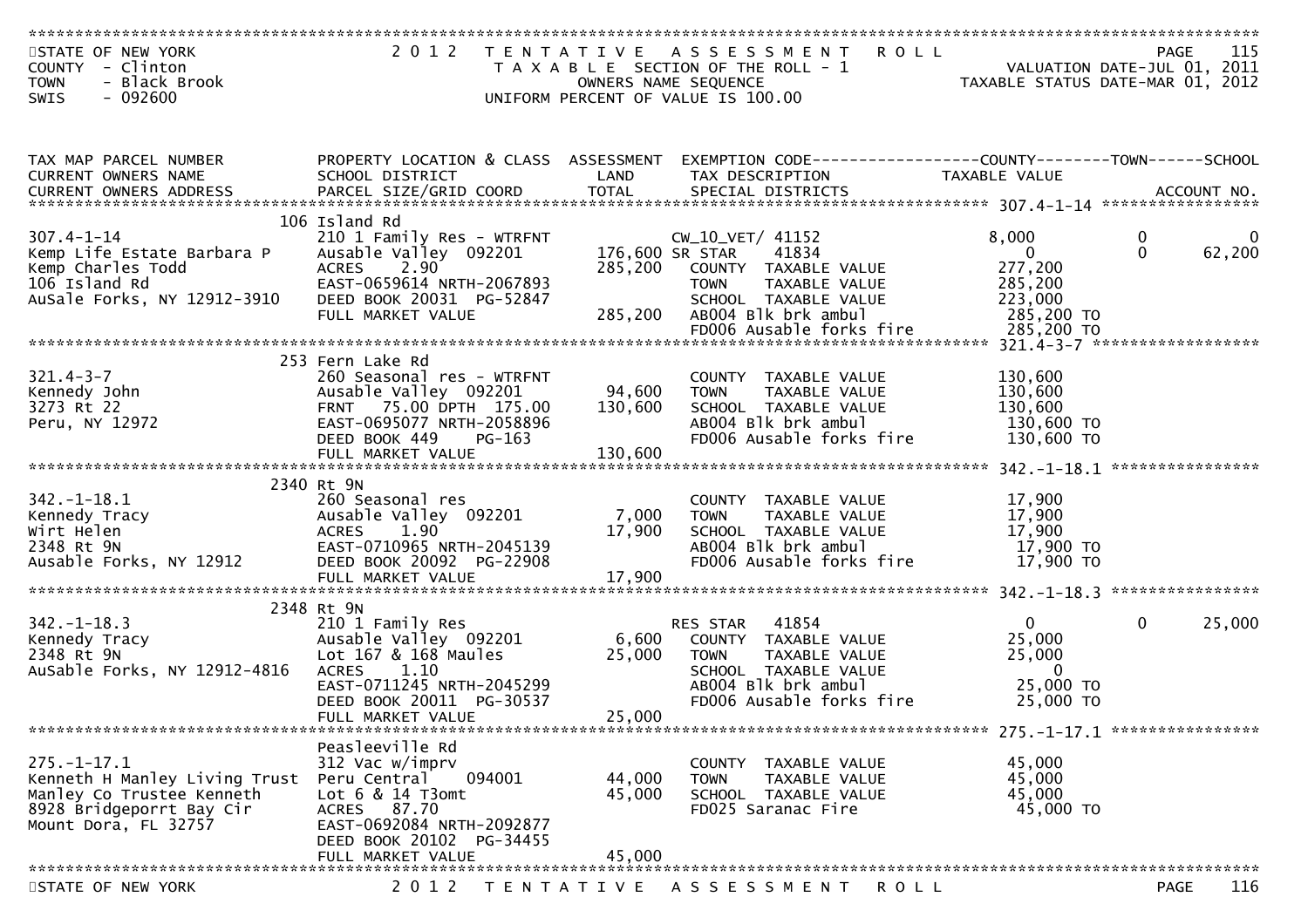| - Clinton<br><b>COUNTY</b><br>- Black Brook<br><b>TOWN</b><br>$-092600$<br>SWIS                                                      |                                                                                                                                                                                  |                           | T A X A B L E SECTION OF THE ROLL - 1<br>OWNERS NAME SEQUENCE<br>UNIFORM PERCENT OF VALUE IS 100.00                                                            | VALUATION DATE-JUL 01, 2011<br>TAXABLE STATUS DATE-MAR 01, 2012            |              |        |
|--------------------------------------------------------------------------------------------------------------------------------------|----------------------------------------------------------------------------------------------------------------------------------------------------------------------------------|---------------------------|----------------------------------------------------------------------------------------------------------------------------------------------------------------|----------------------------------------------------------------------------|--------------|--------|
| TAX MAP PARCEL NUMBER<br>CURRENT OWNERS NAME                                                                                         | PROPERTY LOCATION & CLASS ASSESSMENT<br>SCHOOL DISTRICT                                                                                                                          | LAND                      | EXEMPTION CODE------------------COUNTY--------TOWN------SCHOOL<br>TAX DESCRIPTION                                                                              | TAXABLE VALUE                                                              |              |        |
| $342. - 1 - 17.7$<br>Kenney Tracy<br>Kennedy Helen Wirt<br>2348 Route 9N<br>Ausable Forks, NY 12912                                  | Route 9N<br>$314$ Rural vac< $10$<br>Ausable Valley 092201<br>2011/243553 Survey Map<br>ACRES 1.00<br>EAST-0711085 NRTH-2045705<br>DEED BOOK 20112 PG-43846                      | 6,500<br>71,300           | COUNTY TAXABLE VALUE<br><b>TOWN</b><br>TAXABLE VALUE<br>SCHOOL TAXABLE VALUE<br>ABOO4 Blk brk ambul<br>FD006 Ausable forks fire                                | 71,300<br>71,300<br>71,300<br>71,300 TO<br>71,300 то                       |              |        |
|                                                                                                                                      |                                                                                                                                                                                  |                           |                                                                                                                                                                |                                                                            |              |        |
| $333. -2 - 4.82$<br>Kessler Alan B<br>27 Meadow Ln<br>Ausable Forks, NY 12912                                                        | 27 Meadow Ln<br>210 1 Family Res<br>Ausable Valley 092201<br>Lot 6 Liv Div<br>320<br><b>ACRES</b><br>2.60 BANK<br>EAST-0711051 NRTH-2050482<br>DEED BOOK 20061 PG-91787          | 120,500                   | 41854<br>RES STAR<br>8,500 COUNTY TAXABLE VALUE<br>TAXABLE VALUE<br>TOWN<br>SCHOOL TAXABLE VALUE<br>AB004 Blk brk ambul<br>FD006 Ausable forks fire            | $\overline{0}$<br>120,500<br>120,500<br>90,500<br>120,500 TO<br>120,500 TO | $\mathbf{0}$ | 30,000 |
|                                                                                                                                      | FULL MARKET VALUE                                                                                                                                                                | 120,500                   |                                                                                                                                                                |                                                                            |              |        |
|                                                                                                                                      | 365/371 Fern Lake Rd                                                                                                                                                             |                           |                                                                                                                                                                |                                                                            |              |        |
| $322.3 - 1 - 21$<br>Ketchell Jennifer L<br>Nashett Joel F<br>371 Fern Lake Rd<br>Ausable Forks, NY 12912<br>PRIOR OWNER ON 3/01/2012 | 210 1 Family Res - WTRFNT<br>Ausable Valley 092201<br>Sub Drwr A-100 Lots 81 &<br>Title Deed Also 575/679<br>ACRES 1.00<br>EAST-0697320 NRTH-2060411<br>DEED BOOK 20122 PG-45931 | 157,700<br>350,000        | 41854<br>RES STAR<br>COUNTY TAXABLE VALUE<br><b>TOWN</b><br>TAXABLE VALUE<br>SCHOOL TAXABLE VALUE<br>AB004 Blk brk ambul<br>FD006 Ausable forks fire           | $\mathbf{0}$<br>350,000<br>350,000<br>320,000<br>350,000 TO<br>350,000 TO  | $\mathbf{0}$ | 30,000 |
|                                                                                                                                      |                                                                                                                                                                                  |                           |                                                                                                                                                                |                                                                            |              |        |
|                                                                                                                                      |                                                                                                                                                                                  |                           |                                                                                                                                                                |                                                                            |              |        |
| $342. - 1 - 12.4$<br>Kilburn Penny Booth<br>PO Box 489<br>Ausable Forks, NY 12912                                                    | 2188 Rt 9N<br>210 1 Family Res<br>Ausable Valley 092201<br>Lot 168 Maules<br>FRNT 125.00 DPTH 325.00<br>EAST-0714398 NRTH-2048127<br>DEED BOOK 20112 PG-42096                    | 5,600<br>69,600           | RES STAR<br>41854<br>COUNTY TAXABLE VALUE<br>TAXABLE VALUE<br><b>TOWN</b><br>SCHOOL TAXABLE VALUE<br>AB004 Blk brk ambul<br>FD006 Ausable forks fire           | $\mathbf 0$<br>69,600<br>69,600<br>39,600<br>69,600 TO<br>69,600 TO        | $\mathbf{0}$ | 30,000 |
|                                                                                                                                      | FULL MARKET VALUE                                                                                                                                                                | 69,600                    |                                                                                                                                                                |                                                                            |              |        |
| $332 - 2 - 3$<br>Kinsman Benjamin A<br>Kinsman Margaret M<br>PO Box 192<br>AuSable Forks, NY 12912                                   | 11 Poro Rd<br>270 Mfg housing<br>Ausable Valley 092201<br>14 Liv Pat<br>1.30<br><b>ACRES</b><br>EAST-0705692 NRTH-2052179<br>DEED BOOK 20031 PG-61580<br>FULL MARKET VALUE       | 6,900<br>39,000<br>39,000 | 41854<br><b>RES STAR</b><br><b>COUNTY</b><br>TAXABLE VALUE<br>TOWN<br>TAXABLE VALUE<br>SCHOOL TAXABLE VALUE<br>AB004 Blk brk ambul<br>FD006 Ausable forks fire | 0<br>39,000<br>39,000<br>9,000<br>39,000 TO<br>39,000 TO                   | 0            | 30,000 |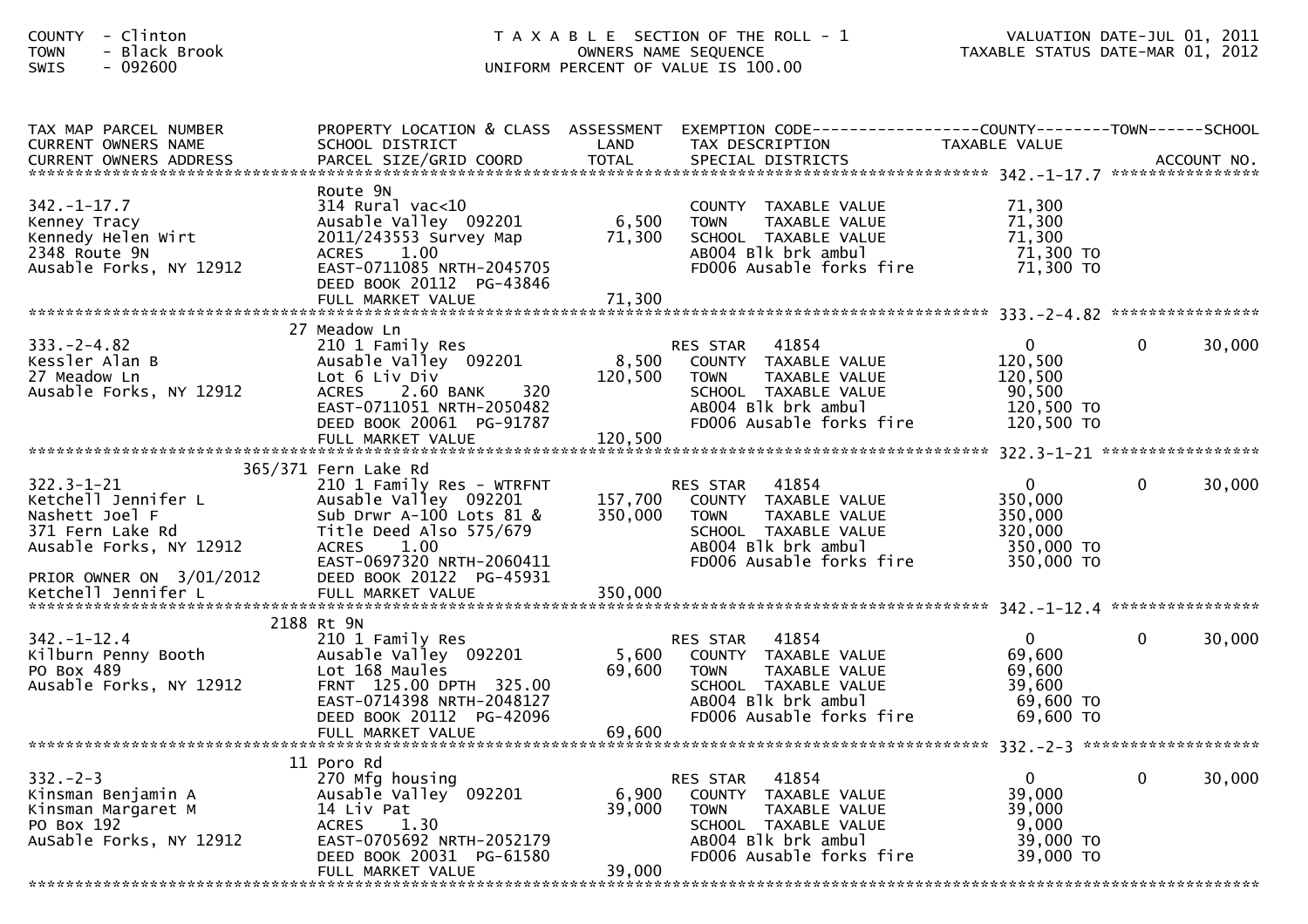| <b>ROLL</b><br>STATE OF NEW YORK<br>2012 TENTATIVE ASSESSMENT<br>COUNTY - Clinton<br>T A X A B L E SECTION OF THE ROLL - 1<br>- Black Brook<br><b>TOWN</b><br>OWNERS NAME SEQUENCE<br>UNIFORM PERCENT OF VALUE IS 100.00<br>SWIS<br>$-092600$                                                                                                                                                                                                                                                             | 117<br>PAGE<br>VALUATION DATE-JUL 01, 2011<br>TAXABLE STATUS DATE-MAR 01, 2012                                          |
|-----------------------------------------------------------------------------------------------------------------------------------------------------------------------------------------------------------------------------------------------------------------------------------------------------------------------------------------------------------------------------------------------------------------------------------------------------------------------------------------------------------|-------------------------------------------------------------------------------------------------------------------------|
| PROPERTY LOCATION & CLASS ASSESSMENT EXEMPTION CODE---------------COUNTY-------TOWN------SCHOOL<br>TAX MAP PARCEL NUMBER<br>CURRENT OWNERS NAME<br>SCHOOL DISTRICT<br>LAND<br>TAX DESCRIPTION<br>TAXABLE VALUE<br>PARCEL SIZE/GRID COORD<br><b>TOTAL</b><br>SPECIAL DISTRICTS<br>CURRENT OWNERS ADDRESS                                                                                                                                                                                                   | ACCOUNT NO.                                                                                                             |
| 801 Silver Lake Rd<br>$331 - 2 - 8.2$<br>270 Mfg housing<br>COUNTY TAXABLE VALUE<br>Ausable Valley 092201<br>4,100<br>Kinsman John<br>TAXABLE VALUE<br><b>TOWN</b><br>28,600<br>Lot 65 T30MT<br>Kinsman Patricia<br>SCHOOL TAXABLE VALUE<br>2014 Rt 9N<br>FRNT 150.00 DPTH 90.00<br>AB004 Blk brk ambul<br>FD006 Ausable forks fire<br>Ausable Forks, NY 12912<br>EAST-0690499 NRTH-2050333<br>DEED BOOK 20041 PG-77402                                                                                   | 28,600<br>28,600<br>28,600<br>28,600 TO<br>28,600 TO                                                                    |
| 2014 Rt 9N                                                                                                                                                                                                                                                                                                                                                                                                                                                                                                |                                                                                                                         |
| $333. -2 - 21.2$<br>41854<br>210 1 Family Res<br>RES STAR<br>Ausable Valley 092201<br>16,500 COUNTY TAXABLE VALUE<br>Kinsman Patricia R<br>2014 Rt 9N<br>170 Mauls<br>144,500<br>TAXABLE VALUE<br><b>TOWN</b><br>Ausable Forks, NY 12912<br>3.80 BANK<br>320<br><b>ACRES</b><br>SCHOOL TAXABLE VALUE<br>EAST-0718271 NRTH-2049794<br>ABOO4 Blk brk ambul<br>FD006 Ausable forks fire<br>DEED BOOK 20082 PG-15564                                                                                          | $\mathbf{0}$<br>$\mathbf{0}$<br>30,000<br>144,500<br>144,500<br>114,500<br>144,500 TO<br>144,500 TO                     |
| 144,500<br>FULL MARKET VALUE                                                                                                                                                                                                                                                                                                                                                                                                                                                                              |                                                                                                                         |
| 13 North Shore Ln<br>$307.2 - 1 - 28.1$<br>210 1 Family Res - WTRFNT<br>COUNTY TAXABLE VALUE<br>Kissel William H<br>Ausable Valley 092201<br>298,300<br>TAXABLE VALUE<br>TOWN<br>PO Box 1598<br>Hawkeye Lodge Sub 1<br>476,900<br>SCHOOL TAXABLE VALUE<br>Kissell Sub Lot 1 3 5 & 6<br>Lake Placid, NY 12946<br>AB004 Blk brk ambul<br><b>ACRES</b><br>9.20<br>FD006 Ausable forks fire<br>EAST-0655781 NRTH-2070839<br>DEED BOOK 767<br>$PG-53$                                                          | 476,900<br>476,900<br>476,900<br>476,900 TO<br>476,900 TO                                                               |
|                                                                                                                                                                                                                                                                                                                                                                                                                                                                                                           |                                                                                                                         |
| 1884 Guide Board Rd<br>92 PCT OF VALUE USED FOR EXEMPTION PURPOSES<br>$275. - 1 - 36.2$<br>240 Rural res<br>27,600<br>WARCOMALL 41131<br>094001 15,600 WARDISALL 41141<br>Klaus Jerry E<br>Peru Central<br>16,560<br>ACRES 25.10 BANK<br>080 120,000 RES STAR 41854<br>Klaus Patricia A<br>1884 Guide Board Rd<br>EAST-0686552 NRTH-2092597<br>COUNTY TAXABLE VALUE<br>Schuyler Falls, NY 12985<br>DEED BOOK 20102 PG-31348<br>TOWN TAXABLE VALUE<br>120,000<br>SCHOOL TAXABLE VALUE<br>FULL MARKET VALUE | $\mathbf 0$<br>20,000<br>$\overline{0}$<br>16,560<br>30,000<br>$\overline{0}$<br>$\Omega$<br>75,840<br>83,440<br>90,000 |
| FD025 Saranac Fire                                                                                                                                                                                                                                                                                                                                                                                                                                                                                        | 120,000 TO                                                                                                              |
|                                                                                                                                                                                                                                                                                                                                                                                                                                                                                                           |                                                                                                                         |
| 598 Turnpike Rd<br>$309. - 2 - 4$<br>240 Rural res<br>COUNTY TAXABLE VALUE<br>Ausable Valley 092201<br>Kliman Michael<br>18,600<br><b>TOWN</b><br>TAXABLE VALUE<br>144,500<br>Kliman Joyce<br>ACRES 10.65<br>SCHOOL TAXABLE VALUE<br>34 LaSalle Pkwy<br>EAST-0675493 NRTH-2067432<br>ABOO4 Blk brk ambul<br>FD006 Ausable forks fire<br>Victor, NY 14564<br>DEED BOOK 20021 PG-38413<br>144,500<br>FULL MARKET VALUE                                                                                      | 144,500<br>144,500<br>144,500<br>144,500 TO<br>144,500 TO                                                               |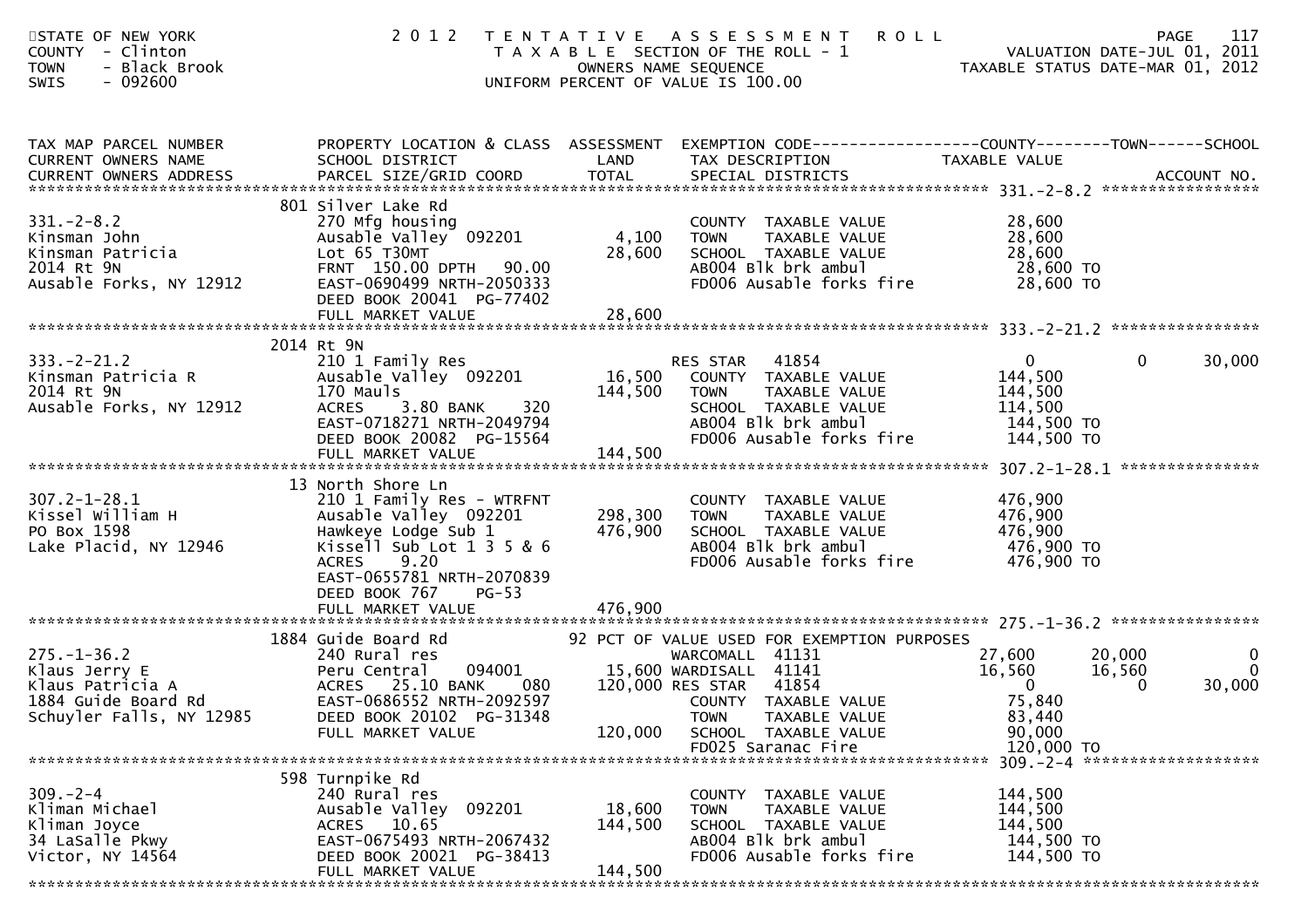| STATE OF NEW YORK<br><b>COUNTY</b><br>- Clinton<br>- Black Brook<br><b>TOWN</b><br>SWIS<br>- 092600                   | 2 0 1 2                                                                                                                                                                                  |                              | TENTATIVE ASSESSMENT<br><b>ROLL</b><br>T A X A B L E SECTION OF THE ROLL - 1<br>OWNERS NAME SEQUENCE<br>UNIFORM PERCENT OF VALUE IS 100.00 | VALUATION DATE-JUL 01, 2011<br>TAXABLE STATUS DATE-MAR 01, 2012 | 118<br><b>PAGE</b><br>VALUATION DATE-JUL 01, 2011 |
|-----------------------------------------------------------------------------------------------------------------------|------------------------------------------------------------------------------------------------------------------------------------------------------------------------------------------|------------------------------|--------------------------------------------------------------------------------------------------------------------------------------------|-----------------------------------------------------------------|---------------------------------------------------|
| TAX MAP PARCEL NUMBER<br>CURRENT OWNERS NAME<br>CURRENT OWNERS ADDRESS                                                | SCHOOL DISTRICT                                                                                                                                                                          | LAND                         | PROPERTY LOCATION & CLASS ASSESSMENT EXEMPTION CODE----------------COUNTY-------TOWN------SCHOOL<br>TAX DESCRIPTION                        | TAXABLE VALUE                                                   |                                                   |
| $307.3 - 1 - 12$<br>Knapp Trustee Jennefer Bell<br>Moore Trustee Frank H II<br>H G R Family Trust<br>18 Wood Ridge Rd | 131 North Shore Ln<br>260 Seasonal res - WTRFNT<br>Ausable Valley 092201<br>ACRES 4.80<br>EAST-0653918 NRTH-2069110<br>DEED BOOK 20102 PG-32568                                          | 339,600<br>394,200           | COUNTY TAXABLE VALUE<br><b>TOWN</b><br>TAXABLE VALUE<br>SCHOOL TAXABLE VALUE<br>ABOO4 Blk brk ambul<br>FD006 Ausable forks fire            | 394,200<br>394,200<br>394,200<br>394,200 TO<br>394,200 TO       |                                                   |
| $322.3 - 1 - 24$<br>Konowitz John M<br>PO Box 791<br>Ausable Forks, NY 12912                                          | 387 Fern Lake Rd<br>210 1 Family Res - WTRFNT<br>Ausable Valley 092201<br>FRNT 102.00 DPTH 200.00<br>EAST-0697595 NRTH-2060760<br>DEED BOOK 20072 PG-8259                                | 117,200<br>185,000           | 41834<br>SR STAR<br>COUNTY TAXABLE VALUE<br>TOWN<br>TAXABLE VALUE<br>SCHOOL TAXABLE VALUE<br>AB004 Blk brk ambul                           | $\overline{0}$<br>185,000<br>185,000<br>122,800<br>185,000 TO   | $\mathbf{0}$<br>62,200                            |
| $272 - 2 - 6$<br>Kopf Dieter<br>Kopf Heinz<br>29 Jules Ct<br>Bohemia, NY 11716                                        | Silver Lake Rd<br>910 Priv forest<br>Saranac Central 094401<br>ACRES 106.40<br>EAST-0659385 NRTH-2090968<br>DEED BOOK 516<br>PG-328<br>FULL MARKET VALUE                                 | 52,600<br>52,600<br>52,600   | COUNTY TAXABLE VALUE<br>TOWN      TAXABLE VALUE<br>SCHOOL   TAXABLE VALUE<br>FD025 Saranac Fire                                            | 52,600<br>52,600<br>52,600<br>52,600 TO                         |                                                   |
| $307.3 - 1 - 8.3$<br>Kronstadt John E<br>Mcdougall Duncan<br>3 Longview Ln<br>North Oaks, MN 55127-6213               | 89 Old Hawkeye Rd<br>260 Seasonal res - WTRFNT<br>Ausable Valley 092201<br>Lot 33 T3omt<br><b>ACRES</b><br>2.77<br>EAST-0653052 NRTH-2068244<br>DEED BOOK 668<br>PG-177                  | 217,800<br>272,000           | COUNTY TAXABLE VALUE<br>TAXABLE VALUE<br><b>TOWN</b><br>SCHOOL TAXABLE VALUE<br>AB004 Blk brk ambul<br>FD006 Ausable forks fire            | 272,000<br>272,000<br>272,000<br>272,000 TO<br>272,000 TO       |                                                   |
| $322.3 - 1 - 13$<br>Kuhnle Garry R<br>Kuhnle Laura A<br>318 West Butler Dr<br>Chalfont, PA 18914                      | 335 Fern Lake Rd<br>210 1 Family Res - WTRFNT<br>Ausable Valley 092201<br>50.00 DPTH 224.60<br><b>FRNT</b><br>EAST-0696849 NRTH-2059717<br>DEED BOOK 98001 PG-01815<br>FULL MARKET VALUE | 78,300<br>189,300<br>189,300 | TAXABLE VALUE<br><b>COUNTY</b><br><b>TOWN</b><br>TAXABLE VALUE<br>SCHOOL TAXABLE VALUE<br>AB004 Blk brk ambul<br>FD006 Ausable forks fire  | 189,300<br>189,300<br>189,300<br>189,300 TO<br>189,300 TO       |                                                   |
| STATE OF NEW YORK<br>COUNTY - Clinton<br><b>TOWN</b><br>- Black Brook<br>SWIS<br>$-092600$                            | 2 0 1 2                                                                                                                                                                                  |                              | TENTATIVE ASSESSMENT<br>ROLL<br>T A X A B L E SECTION OF THE ROLL - 1<br>OWNERS NAME SEQUENCE<br>UNIFORM PERCENT OF VALUE IS 100.00        | TAXABLE STATUS DATE-MAR 01, 2012                                | 119<br><b>PAGE</b><br>VALUATION DATE-JUL 01, 2011 |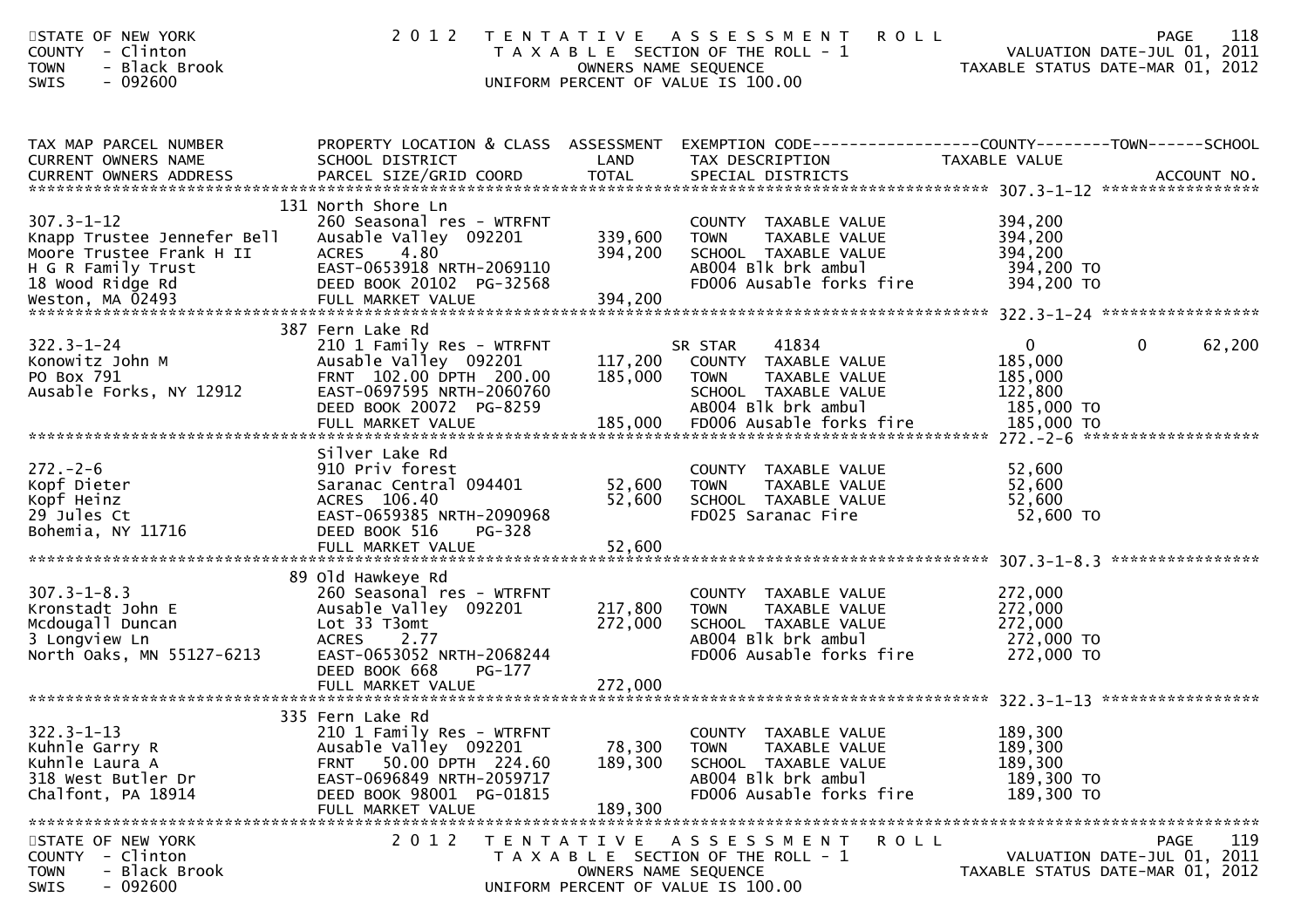| TAX MAP PARCEL NUMBER                             | PROPERTY LOCATION & CLASS ASSESSMENT |                  | EXEMPTION CODE------------------COUNTY--------TOWN------SCHOOL |                                  |          |                |
|---------------------------------------------------|--------------------------------------|------------------|----------------------------------------------------------------|----------------------------------|----------|----------------|
| <b>CURRENT OWNERS NAME</b>                        | SCHOOL DISTRICT                      | LAND             | TAX DESCRIPTION                                                | TAXABLE VALUE                    |          |                |
| <b>CURRENT OWNERS ADDRESS</b>                     | PARCEL SIZE/GRID COORD               | <b>TOTAL</b>     | SPECIAL DISTRICTS                                              |                                  |          | ACCOUNT NO.    |
|                                                   | 285 Richards Rd                      |                  | 82 PCT OF VALUE USED FOR EXEMPTION PURPOSES                    |                                  |          |                |
| $307 - 2 - 3.5$                                   | 210 1 Family Res - WTRFNT            |                  | WARNONALL 41121                                                | 27,000                           | 12,000   | $\Omega$       |
| Kunze Werner Max                                  | Ausable Valley 092201                | 290,000 RES STAR | 41854                                                          | $\overline{0}$                   | $\Omega$ | 30,000         |
| Kunze Alma G                                      | Lot 34 T3omt                         | 443,100          | COUNTY TAXABLE VALUE                                           | 416,100                          |          |                |
| 285 Richards Rd                                   | 5.30<br><b>ACRES</b>                 |                  | TAXABLE VALUE<br><b>TOWN</b>                                   | 431.100                          |          |                |
| Ausable Forks, NY 12912                           | EAST-0656532 NRTH-2067242            |                  | SCHOOL TAXABLE VALUE                                           | 413,100                          |          |                |
|                                                   | DEED BOOK 20001 PG-21665             |                  | AB004 Blk brk ambul                                            | 443,100 TO                       |          |                |
|                                                   | FULL MARKET VALUE                    | 443,100          | FD006 Ausable forks fire                                       | 443,100 TO                       |          |                |
|                                                   |                                      |                  |                                                                |                                  |          |                |
|                                                   | 2430 Rt 9N                           |                  |                                                                |                                  |          |                |
| $342.3 - 2 - 25$                                  | 210 1 Family Res                     |                  | COUNTY TAXABLE VALUE                                           | 50,000                           |          |                |
| Kyea Marvin                                       | Ausable Valley 092201                | 5,200            | <b>TOWN</b><br>TAXABLE VALUE                                   | 50,000                           |          |                |
| Kyea Pamela                                       | FRNT 105.00 DPTH 265.00              | 50,000           | SCHOOL TAXABLE VALUE                                           | 50,000                           |          |                |
| PO Box 443                                        | EAST-0709339 NRTH-2045059            |                  | AB004 Blk brk ambul                                            | 50,000 TO                        |          |                |
| Ausable Forks, NY 12912                           | DEED BOOK 557<br>PG-271              |                  | FD006 Ausable forks fire                                       | 50,000 TO                        |          |                |
|                                                   | FULL MARKET VALUE                    | 50,000           | SW019 Black brook swr                                          | 50,000 ТО М                      |          |                |
|                                                   |                                      |                  |                                                                |                                  |          |                |
|                                                   | 215 Silver Lake Rd                   |                  |                                                                |                                  |          |                |
| $341. - 1 - 22$                                   | 210 1 Family Res                     |                  | <b>VETERANS</b><br>41101                                       | 5,000                            | 5,000    | $\overline{0}$ |
| LaBombard Muriel                                  | Ausable Valley 092201                |                  | 5,200 AGED - ALL 41800                                         | 32,300                           | 32,300   | 34,800         |
| 215 Silver Lake Rd                                | FRNT 100.00 DPTH 390.00              |                  | 69,600 SR STAR<br>41834                                        | $\overline{0}$                   | $\Omega$ | 34,800         |
| Ausable Forks, NY 12912                           | EAST-0704233 NRTH-2047965            |                  | COUNTY TAXABLE VALUE                                           | 32,300                           |          |                |
|                                                   | DEED BOOK 487<br>PG-375              |                  | <b>TOWN</b><br>TAXABLE VALUE                                   | 32,300                           |          |                |
|                                                   | FULL MARKET VALUE                    | 69,600           | SCHOOL TAXABLE VALUE                                           | $\overline{0}$                   |          |                |
|                                                   |                                      |                  | AB004 Blk brk ambul<br>FD006 Ausable forks fire                | 69,600 TO                        |          |                |
|                                                   |                                      |                  |                                                                | 69,600 TO                        |          |                |
|                                                   | Palmer Hill Rd                       |                  |                                                                |                                  |          |                |
| $322 - 3 - 1$                                     | 260 Seasonal res                     |                  | COUNTY TAXABLE VALUE                                           | 56,300                           |          |                |
| LaChapelle Vincent                                | Ausable Valley 092201                | 35,000           | TAXABLE VALUE<br><b>TOWN</b>                                   | 56,300                           |          |                |
| 1541 Ducharme                                     | ACRES 50.00                          | 56,300           | SCHOOL TAXABLE VALUE                                           | 56,300                           |          |                |
| Outremont PQ, Canada                              | EAST-0706139 NRTH-2057497            |                  | AB004 Blk brk ambul                                            | 56,300 TO                        |          |                |
| H2V1G2                                            | DEED BOOK 857<br>$PG-38$             |                  | FD006 Ausable forks fire                                       | 56,300 TO                        |          |                |
|                                                   | FULL MARKET VALUE                    | 56,300           |                                                                |                                  |          |                |
|                                                   |                                      |                  |                                                                |                                  |          |                |
|                                                   | 2026 Peasleeville Rd                 |                  |                                                                |                                  |          |                |
| $275. - 1 - 26.4$                                 | 210 1 Family Res                     |                  | 41854<br>RES STAR                                              | $\mathbf{0}$                     | $\Omega$ | 30,000         |
| LaDuke Deborah J                                  | 094001<br>Peru Central               | 8,400            | COUNTY TAXABLE VALUE                                           | 65,600                           |          |                |
| 2026 Peasleeville Rd                              | Lot 6 T3omt                          | 65,600           | TAXABLE VALUE<br><b>TOWN</b>                                   | 65,600                           |          |                |
| Schuyler Falls, NY 12985                          | <b>ACRES</b><br>2.50                 |                  | SCHOOL TAXABLE VALUE                                           | 35,600                           |          |                |
|                                                   | EAST-0688226 NRTH-2094167            |                  | FD025 Saranac Fire                                             | 65,600 TO                        |          |                |
|                                                   | DEED BOOK 20072 PG-11349             |                  |                                                                |                                  |          |                |
|                                                   |                                      |                  |                                                                |                                  |          |                |
|                                                   |                                      |                  |                                                                |                                  |          |                |
| STATE OF NEW YORK                                 | 2 0 1 2                              |                  | TENTATIVE ASSESSMENT<br><b>ROLL</b>                            |                                  |          | 120<br>PAGE    |
| COUNTY - Clinton                                  |                                      |                  | T A X A B L E SECTION OF THE ROLL - 1                          | VALUATION DATE-JUL 01, 2011      |          |                |
| <b>TOWN</b><br>- Black Brook<br>$-092600$<br>SWIS |                                      |                  | OWNERS NAME SEQUENCE<br>UNIFORM PERCENT OF VALUE IS 100.00     | TAXABLE STATUS DATE-MAR 01, 2012 |          |                |
|                                                   |                                      |                  |                                                                |                                  |          |                |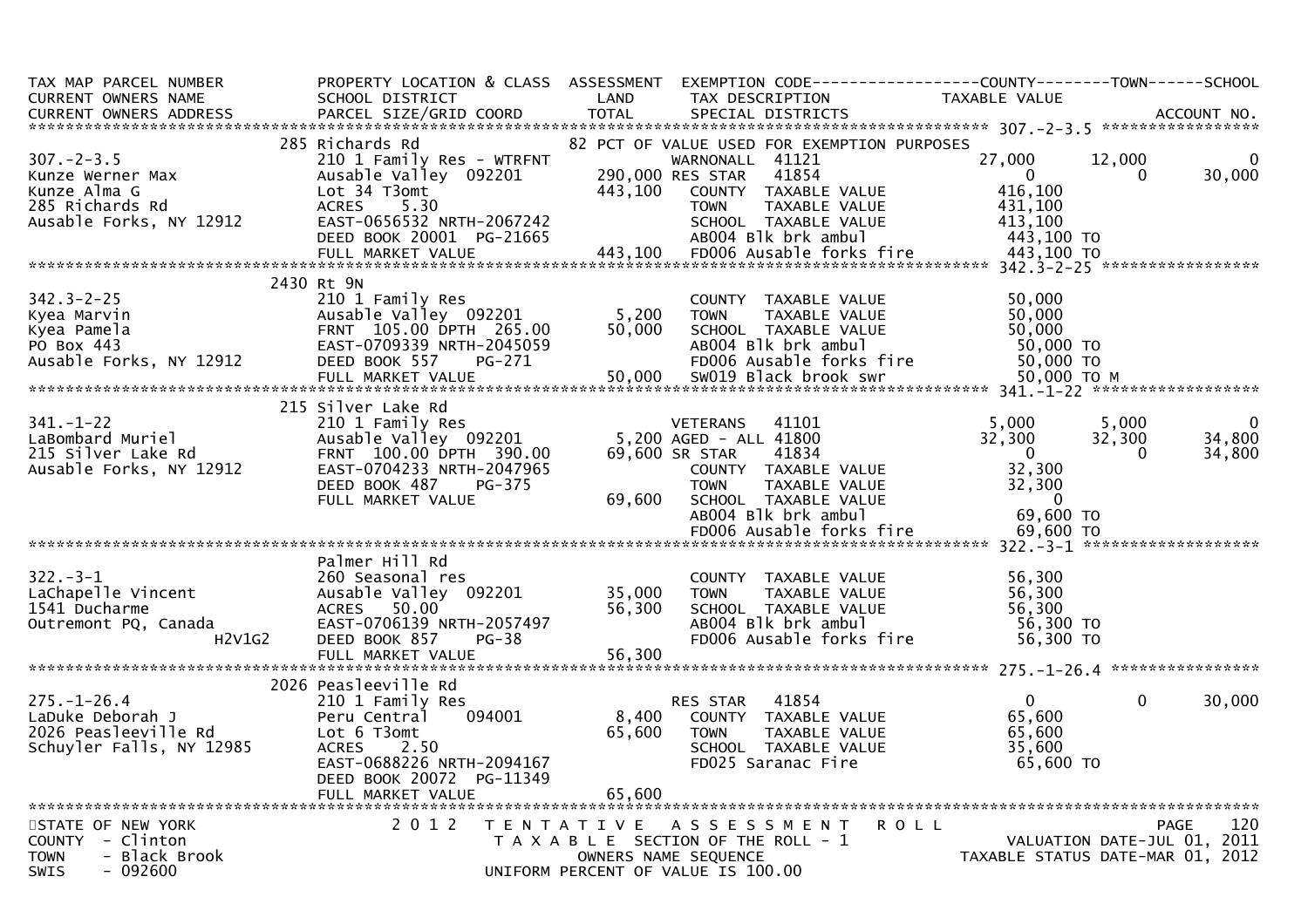| TAX MAP PARCEL NUMBER<br>CURRENT OWNERS NAME                                                            | PROPERTY LOCATION & CLASS ASSESSMENT<br>SCHOOL DISTRICT                                                                                                                     | LAND                       | EXEMPTION CODE-----------------COUNTY-------TOWN------SCHOOL<br>TAX DESCRIPTION                                                                                                        | TAXABLE VALUE                                                                   |                                                   |
|---------------------------------------------------------------------------------------------------------|-----------------------------------------------------------------------------------------------------------------------------------------------------------------------------|----------------------------|----------------------------------------------------------------------------------------------------------------------------------------------------------------------------------------|---------------------------------------------------------------------------------|---------------------------------------------------|
| CURRENT OWNERS ADDRESS                                                                                  | PARCEL SIZE/GRID COORD                                                                                                                                                      | <b>TOTAL</b>               | SPECIAL DISTRICTS                                                                                                                                                                      |                                                                                 | ACCOUNT NO.                                       |
| $274. - 1 - 13.3$<br>LaDuke Gordon<br>LaDuke Christine<br>269 Ore Bed Rd<br>Schuyler Falls, NY 12985    | 269 Ore Bed Rd<br>270 Mfg housing<br>Peru Central<br>094001<br>ACRES 11.10<br>EAST-0683520 NRTH-2096069<br>DEED BOOK 683<br>PG-698<br>FULL MARKET VALUE                     | 19,100<br>55,000<br>55,000 | 41854<br>RES STAR<br>COUNTY TAXABLE VALUE<br><b>TOWN</b><br>TAXABLE VALUE<br>SCHOOL TAXABLE VALUE<br>FD025 Saranac Fire                                                                | $\Omega$<br>55,000<br>55,000<br>25,000<br>55,000 TO                             | 30,000<br>$\mathbf{0}$                            |
|                                                                                                         |                                                                                                                                                                             |                            |                                                                                                                                                                                        |                                                                                 |                                                   |
| $337. - 1 - 1.11$<br>LaHart Robert J<br>242 Nashville Rd<br>Saranac, NY 12981                           | 1248/1250 Forestdale Rd<br>240 Rural res<br>164601<br>Sar Lake<br>Lot 67, 68 & 50 T3omt<br>ACRES 386.40<br>EAST-0648769 NRTH-2044898<br>DEED BOOK 20082 PG-14996            | 148,500<br>274,600         | COUNTY TAXABLE VALUE<br>TAXABLE VALUE<br><b>TOWN</b><br>SCHOOL TAXABLE VALUE<br>AB004 Blk brk ambul<br>FD006 Ausable forks fire                                                        | 274,600<br>274,600<br>274,600<br>274,600 TO<br>274,600 TO                       |                                                   |
|                                                                                                         | FULL MARKET VALUE                                                                                                                                                           | 274,600                    |                                                                                                                                                                                        |                                                                                 |                                                   |
| $309. -2 - 5.13$<br>Lamarque Lawrence<br>Lamarque Pamela<br>568 Turnpike Rd<br>Ausable Forks, NY 12912  | Turnpike Rd<br>314 Rural vac<10<br>Ausable Valley 092201<br>Sub Lot 6<br>9.82<br><b>ACRES</b><br>EAST-0676354 NRTH-2067209<br>DEED BOOK 20041 PG-75703<br>FULL MARKET VALUE | 17,500<br>17,500<br>17,500 | COUNTY TAXABLE VALUE<br><b>TAXABLE VALUE</b><br><b>TOWN</b><br>SCHOOL TAXABLE VALUE<br>ABOO4 Blk brk ambul<br>FD006 Ausable forks fire                                                 | 17,500<br>17,500<br>17,500<br>17,500 TO<br>17,500 TO                            |                                                   |
|                                                                                                         | 568 Turnpike Rd                                                                                                                                                             |                            | 92 PCT OF VALUE USED FOR EXEMPTION PURPOSES                                                                                                                                            |                                                                                 |                                                   |
| $309. - 2 - 5.14$<br>Lamarque Lawrence<br>Lamarque Pamela<br>568 Turnpike Rd<br>Ausable Forks, NY 12912 | 210 1 Family Res<br>Ausable Valley 092201<br>Sub Lot $#5$<br><b>ACRES</b><br>9.85<br>EAST-0676093 NRTH-2067236<br>DEED BOOK 20041 PG-75703<br>FULL MARKET VALUE             | 145,200                    | WARCOMALL 41131<br>17,600 RES STAR<br>41854<br>COUNTY TAXABLE VALUE<br>TAXABLE VALUE<br><b>TOWN</b><br>SCHOOL TAXABLE VALUE<br>AB004 Blk brk ambul<br>145,200 FD006 Ausable forks fire | 33,396<br>$\Omega$<br>111,804<br>125,200<br>115,200<br>145,200 TO<br>145,200 TO | $\mathbf 0$<br>20,000<br>30,000<br>0              |
|                                                                                                         | 907 Casey Rd                                                                                                                                                                |                            |                                                                                                                                                                                        |                                                                                 |                                                   |
| $284. -1 - 12$<br>Lampman Frank W<br>Denson Christe M<br>907 Casey Rd<br>Saranac, NY 12981              | 240 Rural res<br>Saranac Central 094401<br>ACRES 100.00<br>EAST-0657101 NRTH-2084198<br>DEED BOOK 20011 PG-30659<br>FULL MARKET VALUE                                       | 52,200<br>70,100<br>70,100 | 41854<br>RES STAR<br>COUNTY TAXABLE VALUE<br>TOWN<br>TAXABLE VALUE<br>SCHOOL TAXABLE VALUE<br>FD025 Saranac Fire                                                                       | $\overline{0}$<br>70,100<br>70,100<br>40,100<br>70,100 TO                       | $\mathbf{0}$<br>30,000                            |
| STATE OF NEW YORK<br>COUNTY - Clinton<br><b>TOWN</b><br>- Black Brook<br><b>SWIS</b><br>- 092600        | 2 0 1 2<br>T E N T A T I V E                                                                                                                                                |                            | <b>ROLL</b><br>A S S E S S M E N T<br>T A X A B L E SECTION OF THE ROLL - 1<br>OWNERS NAME SEQUENCE<br>UNIFORM PERCENT OF VALUE IS 100.00                                              | TAXABLE STATUS DATE-MAR 01, 2012                                                | 121<br><b>PAGE</b><br>VALUATION DATE-JUL 01, 2011 |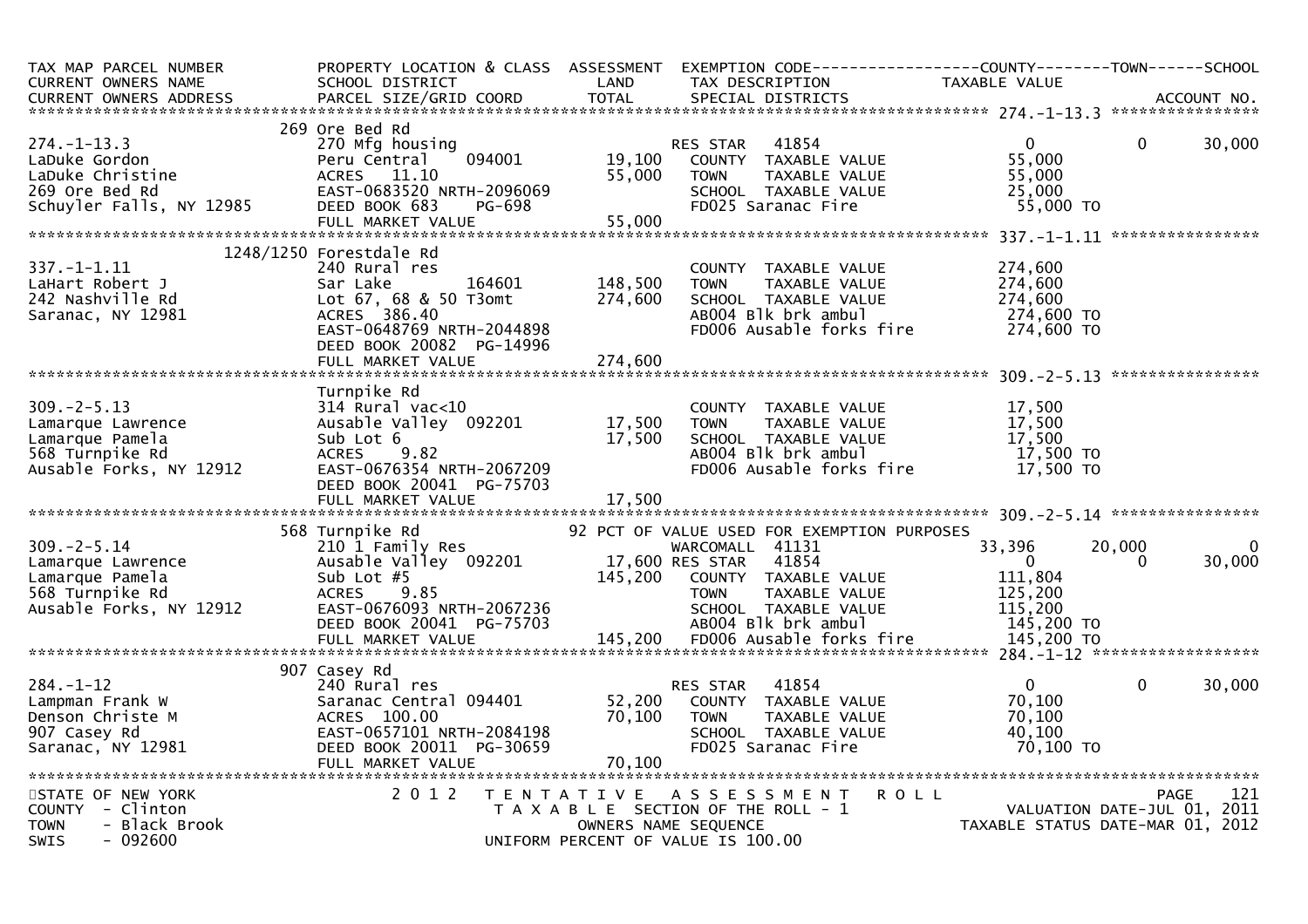| TAX MAP PARCEL NUMBER                                   | PROPERTY LOCATION & CLASS ASSESSMENT         |                      |                                       | EXEMPTION CODE------------------COUNTY--------TOWN------SCHOOL |
|---------------------------------------------------------|----------------------------------------------|----------------------|---------------------------------------|----------------------------------------------------------------|
| CURRENT OWNERS NAME                                     | SCHOOL DISTRICT                              | LAND                 | TAX DESCRIPTION                       | TAXABLE VALUE                                                  |
|                                                         |                                              |                      |                                       |                                                                |
|                                                         | Strackville Rd                               |                      |                                       |                                                                |
| $264. -1 - 4.2$                                         | 910 Priv forest                              |                      | COUNTY TAXABLE VALUE                  | 37,200                                                         |
| Landers James D                                         | Saranac Central 094401                       | 37,200               | TAXABLE VALUE<br><b>TOWN</b>          | 37,200                                                         |
| Landers Marjorie A                                      | Lot 9 T4omt                                  | 37,200               | SCHOOL TAXABLE VALUE                  | 37,200                                                         |
| 18 Brentham Rd                                          | ACRES 50.00                                  |                      | FD025 Saranac Fire                    | 37,200 TO                                                      |
| No. Billerica, MA 01862                                 | EAST-0692151 NRTH-2102815                    |                      |                                       |                                                                |
|                                                         | DEED BOOK 727<br>PG-270                      |                      |                                       |                                                                |
|                                                         |                                              |                      |                                       |                                                                |
|                                                         | 88 Union Falls Rd                            |                      |                                       |                                                                |
| $307.2 - 1 - 16$                                        | 210 1 Family Res                             |                      | COUNTY TAXABLE VALUE                  | 48,300                                                         |
| Landry Miles Jr                                         | Ausable Valley 092201                        | 2,500                | <b>TOWN</b><br>TAXABLE VALUE          | 48,300                                                         |
| Landry Jeanne A                                         | FRNT 60.00 DPTH 95.00                        | 48,300               | SCHOOL TAXABLE VALUE                  | 48,300                                                         |
| 1529 Vanltoesen Rd                                      | EAST-0656114 NRTH-2071368                    |                      | ABOO4 Blk brk ambul                   | 48,300 TO                                                      |
| Casselton on the HudsNY 12033 DEED BOOK 20112 PG-44204  |                                              |                      | FD006 Ausable forks fire              | 48,300 TO                                                      |
|                                                         | FULL MARKET VALUE                            | 48,300               |                                       |                                                                |
|                                                         |                                              |                      |                                       |                                                                |
|                                                         | 459 Soucy Rd                                 |                      |                                       |                                                                |
| $272 - 1 - 13$                                          | 240 Rural res                                |                      | COUNTY TAXABLE VALUE                  | 160,500                                                        |
| Lange Horst                                             | Saranac Central 094401                       | 85,700               | <b>TOWN</b><br>TAXABLE VALUE          | 160,500                                                        |
| Lange Gisela                                            | ACRES 180.00                                 | 160,500              | SCHOOL TAXABLE VALUE                  | 160,500                                                        |
| 92-49 215th St<br>Queens Village, NY 11428              | EAST-0653987 NRTH-2095532                    |                      | FD025 Saranac Fire                    | 160,500 TO                                                     |
|                                                         | DEED BOOK 340<br>PG-244<br>FULL MARKET VALUE | 160,500              |                                       |                                                                |
|                                                         |                                              |                      |                                       |                                                                |
|                                                         | 1776 Guide Board Rd                          |                      |                                       |                                                                |
| $275. - 1 - 28.22$                                      | 260 Seasonal res                             |                      | COUNTY TAXABLE VALUE                  | 56,700                                                         |
| Langevin Robert                                         | 094001<br>Peru Central                       | 29,500               | TAXABLE VALUE<br><b>TOWN</b>          | 56,700                                                         |
| Langevin Michele L                                      | Lot 13 T30MT                                 | 56,700               | SCHOOL TAXABLE VALUE                  | 56,700                                                         |
| 10 Ritchie Rd                                           | ACRES 27.70                                  |                      | FD025 Saranac Fire                    | 56,700 TO                                                      |
| Binghamton, NY 13901                                    | EAST-0686390 NRTH-2091186                    |                      |                                       |                                                                |
|                                                         | DEED BOOK 20092 PG-29513                     |                      |                                       |                                                                |
|                                                         |                                              |                      |                                       |                                                                |
|                                                         | 19 Ore Bed Rd                                |                      |                                       |                                                                |
| $275. - 1 - 39$                                         | 210 1 Family Res                             |                      | 41834<br>SR STAR                      | $\mathbf{0}$<br>0<br>52,700                                    |
| LaPier Helen Marie                                      | 094001<br>Peru Central                       | 6,500                | COUNTY TAXABLE VALUE                  | 52,700                                                         |
| LaPier Camire Lee                                       | FRNT 540.00 DPTH 100.00                      | 52,700               | <b>TOWN</b><br>TAXABLE VALUE          | 52,700                                                         |
| 19 Ore Bed Rd                                           | EAST-0687191 NRTH-2094483                    |                      | SCHOOL TAXABLE VALUE                  | $\Omega$                                                       |
| Schuyler Falls, NY 12985                                | DEED BOOK 1025<br>PG-1                       |                      | FD025 Saranac Fire                    | 52,700 TO                                                      |
|                                                         | FULL MARKET VALUE                            | 52,700               |                                       |                                                                |
|                                                         |                                              |                      |                                       |                                                                |
| STATE OF NEW YORK                                       | 2 0 1 2<br>T E N T A T I V E                 |                      | <b>ROLL</b><br>A S S E S S M E N T    | 122<br>PAGE                                                    |
| COUNTY - Clinton                                        |                                              |                      | T A X A B L E SECTION OF THE ROLL - 1 | VALUATION DATE-JUL 01, 2011                                    |
| - Black Brook<br><b>TOWN</b><br>- 092600<br><b>SWIS</b> |                                              | OWNERS NAME SEQUENCE | UNIFORM PERCENT OF VALUE IS 100.00    | TAXABLE STATUS DATE-MAR 01, 2012                               |
|                                                         |                                              |                      |                                       |                                                                |
|                                                         |                                              |                      |                                       |                                                                |
|                                                         |                                              |                      |                                       |                                                                |
| TAX MAP PARCEL NUMBER                                   | PROPERTY LOCATION & CLASS ASSESSMENT         |                      |                                       | EXEMPTION CODE-----------------COUNTY-------TOWN------SCHOOL   |
| <b>CURRENT OWNERS NAME</b>                              | SCHOOL DISTRICT                              | LAND                 | TAX DESCRIPTION                       | TAXABLE VALUE                                                  |
| CURRENT OWNERS ADDRESS                                  | PARCEL SIZE/GRID COORD                       | <b>TOTAL</b>         | SPECIAL DISTRICTS                     | ACCOUNT NO.                                                    |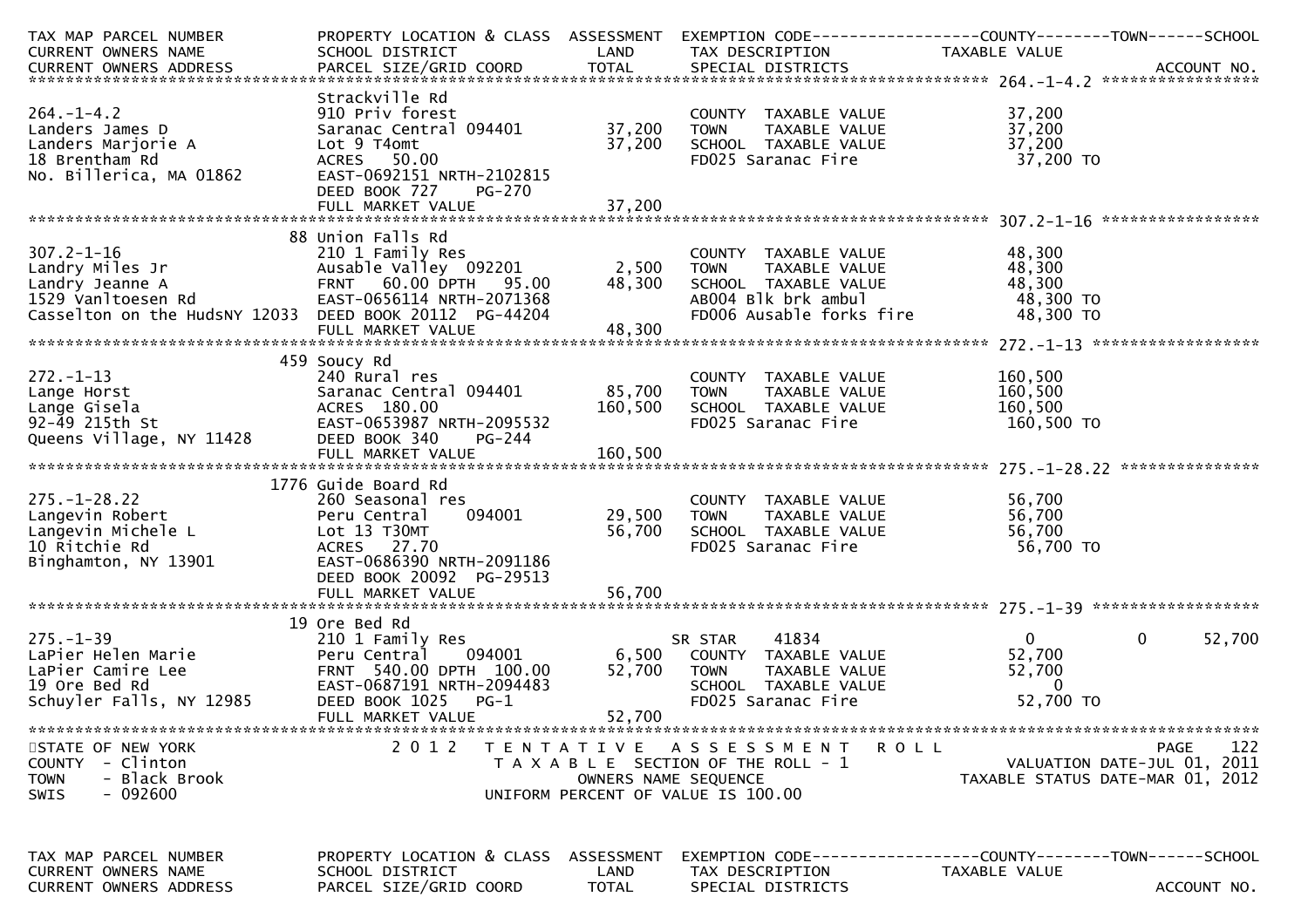| $287. - 1 - 7$<br>LaPorte Christopher<br>LaPorte Cindy<br>1552 Guide Board Rd<br>Schuyler Falls, NY 12985  | 1552 Guide Board Rd<br>210 1 Family Res<br>094001<br>Peru Central<br><b>ACRES</b><br>1.40<br>EAST-0687091 NRTH-2084856<br>DEED BOOK 733<br><b>PG-50</b><br>FULL MARKET VALUE       | 7,000<br>59,600<br>59,600    | RES STAR 41854<br>COUNTY TAXABLE VALUE<br><b>TOWN</b><br>TAXABLE VALUE<br>SCHOOL TAXABLE VALUE<br>FD025 Saranac Fire                  | $\mathbf{0}$<br>59,600<br>59,600<br>29,600<br>59,600 TO     | $\mathbf 0$<br>30,000                                            |
|------------------------------------------------------------------------------------------------------------|------------------------------------------------------------------------------------------------------------------------------------------------------------------------------------|------------------------------|---------------------------------------------------------------------------------------------------------------------------------------|-------------------------------------------------------------|------------------------------------------------------------------|
| $271. - 1 - 18.1$<br>Laporte Jennifer<br>366 River Rd<br>Saranac, NY 12981                                 | 366 River Rd<br>210 1 Family Res<br>Saranac Central 094401<br>Lot 89 T4omt<br>FRNT 66.00 DPTH 264.00<br>EAST-0646772 NRTH-2096845<br>DEED BOOK 20092 PG-24214<br>FULL MARKET VALUE | 5,600<br>50,800<br>50,800    | 41854<br>RES STAR<br>COUNTY TAXABLE VALUE<br><b>TOWN</b><br>TAXABLE VALUE<br>SCHOOL TAXABLE VALUE<br>FD025 Saranac Fire               | $\overline{0}$<br>50,800<br>50,800<br>20,800<br>50,800 TO   | $\mathbf 0$<br>30,000                                            |
|                                                                                                            |                                                                                                                                                                                    |                              |                                                                                                                                       |                                                             |                                                                  |
| $274. - 1 - 7.51$<br>LaRock Michael P<br>LaRock Michelle<br>515 Ore Bed Rd<br>Schuyler Falls, NY 12985     | 515 Ore Bed Rd<br>240 Rural res<br>094001<br>Peru Central<br>Lot 30 T5omt<br>Ardco Sub Lot 6 7 & 8<br>ACRES 34.90<br>EAST-0676816 NRTH-2096092                                     | 39,200<br>179,000            | 41854<br>RES STAR<br>COUNTY TAXABLE VALUE<br>TAXABLE VALUE<br><b>TOWN</b><br>SCHOOL TAXABLE VALUE<br>FD025 Saranac Fire               | $\mathbf{0}$<br>179,000<br>179,000<br>149,000<br>179,000 TO | 0<br>30,000                                                      |
| $274. - 1 - 7.52$<br>LaRock Michelle L                                                                     | DEED BOOK 20041 PG-68648<br>FULL MARKET VALUE<br>Ore Bed Rd<br>$322$ Rural vac $>10$<br>094001<br>Peru Central                                                                     | 179,000<br>18,400            | COUNTY TAXABLE VALUE<br>TAXABLE VALUE<br><b>TOWN</b>                                                                                  | 18,400<br>18,400                                            |                                                                  |
| LaRock Michael P<br>515 Ore Bed Rd<br>Schuyler Falls, NY 12985                                             | Lot 30 T4omt<br>Ardco Sub Lot 5<br>10.50<br><b>ACRES</b><br>EAST-0675911 NRTH-2096060<br>DEED BOOK 20051 PG-85168<br>FULL MARKET VALUE                                             | 18,400<br>18,400             | SCHOOL TAXABLE VALUE<br>FD025 Saranac Fire                                                                                            | 18,400<br>18,400 TO                                         |                                                                  |
|                                                                                                            |                                                                                                                                                                                    |                              |                                                                                                                                       |                                                             |                                                                  |
| $322.3 - 1 - 12$<br>Lasell Vaughn C<br>Burdo Kimberly<br>2 Ratcliffe Dr<br>Peru, NY 12972-5306             | 333 Fern Lake Rd<br>260 Seasonal res - WTRFNT<br>Ausable Valley 092201<br>FRNT 50.00 DPTH 200.00<br>EAST-0696817 NRTH-2059677<br>DEED BOOK 99001 PG-10845<br>FULL MARKET VALUE     | 80,000<br>113,600<br>113,600 | COUNTY TAXABLE VALUE<br>TAXABLE VALUE<br><b>TOWN</b><br>SCHOOL TAXABLE VALUE<br>AB004 Blk brk ambul<br>FD006 Ausable forks fire       | 113,600<br>113,600<br>113,600<br>113,600 TO<br>113,600 TO   |                                                                  |
| STATE OF NEW YORK<br>- Clinton<br><b>COUNTY</b><br>- Black Brook<br><b>TOWN</b><br>- 092600<br><b>SWIS</b> | **************************<br>2 0 1 2                                                                                                                                              | T E N T A T I V E            | A S S E S S M E N T<br>R O L L<br>T A X A B L E SECTION OF THE ROLL - 1<br>OWNERS NAME SEQUENCE<br>UNIFORM PERCENT OF VALUE IS 100.00 | TAXABLE STATUS DATE-MAR 01, 2012                            | ***********<br>123<br><b>PAGE</b><br>VALUATION DATE-JUL 01, 2011 |
| TAX MAP PARCEL NUMBER<br><b>CURRENT OWNERS NAME</b><br>CURRENT OWNERS ADDRESS                              | PROPERTY LOCATION & CLASS ASSESSMENT<br>SCHOOL DISTRICT<br>PARCEL SIZE/GRID COORD                                                                                                  | LAND<br><b>TOTAL</b>         | EXEMPTION        CODE------------------COUNTY-------TOWN------SCHOOL<br>TAX DESCRIPTION<br>SPECIAL DISTRICTS                          | TAXABLE VALUE                                               | ACCOUNT NO.                                                      |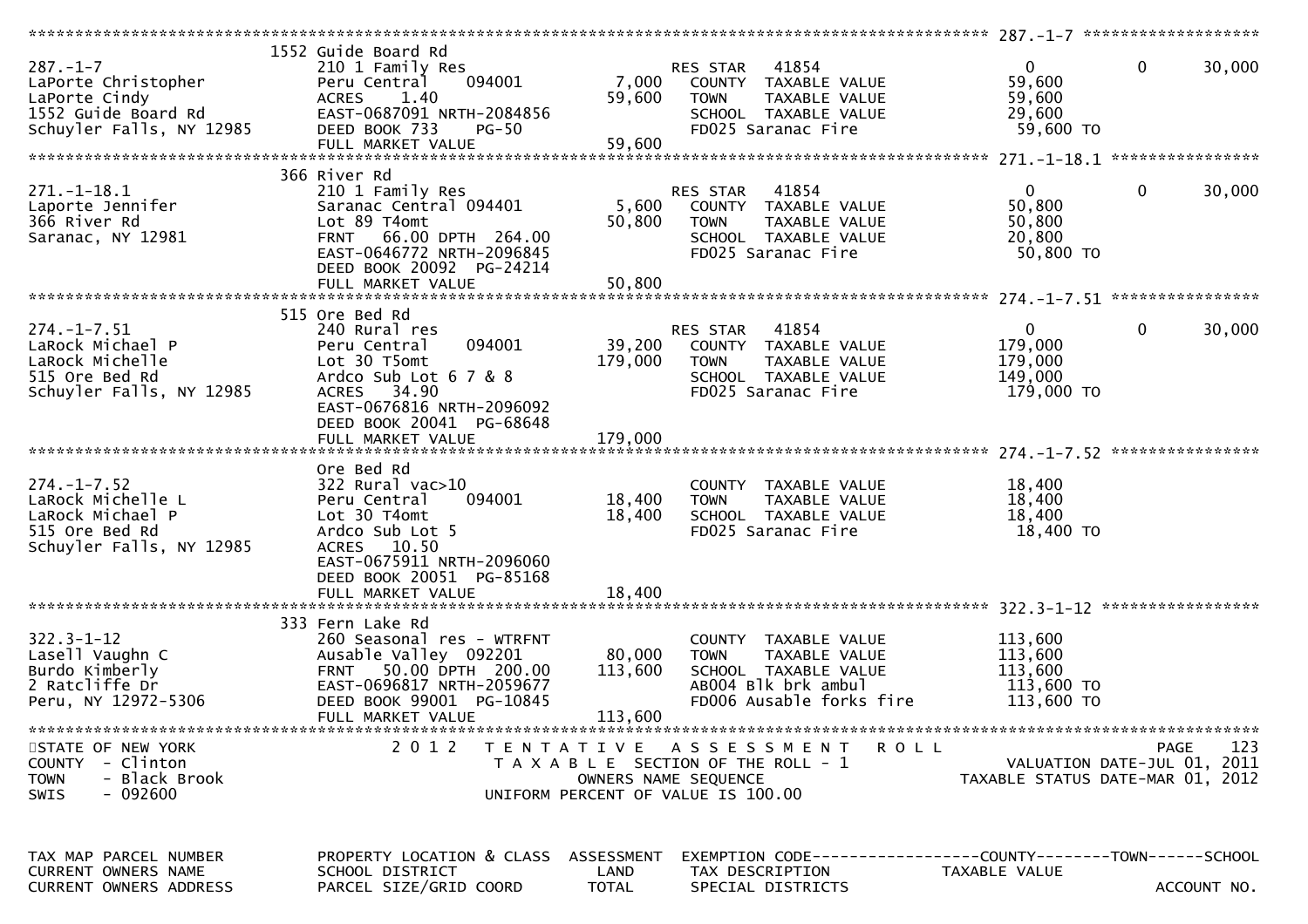|                               | 258 Bonniview Rd                     |                      |                                       |                                  |
|-------------------------------|--------------------------------------|----------------------|---------------------------------------|----------------------------------|
| $339. - 1 - 2.1$              | 910 Priv forest                      |                      | COUNTY TAXABLE VALUE                  | 118,700                          |
| Lashinsky Barry               | Ausable Valley 092201                | 118,700              | TAXABLE VALUE<br><b>TOWN</b>          | 118,700                          |
|                               |                                      |                      |                                       |                                  |
| Lashinsky Jaqueline R         | ACRES 321.80                         | 118,700              | SCHOOL TAXABLE VALUE                  | 118,700                          |
| 49 Yorkshire Dr               | EAST-0678910 NRTH-2048164            |                      | AB004 Blk brk ambul                   | 118,700 TO                       |
| Queensbury, NY 12804          | DEED BOOK 20051 PG-86833             |                      | FD006 Ausable forks fire              | 118,700 TO                       |
|                               | FULL MARKET VALUE                    | 118,700              |                                       |                                  |
|                               |                                      |                      |                                       |                                  |
|                               | Bonniview Rd                         |                      |                                       |                                  |
| $339. - 1 - 1$                | 910 Priv forest                      |                      | COUNTY TAXABLE VALUE                  | 34,200                           |
|                               |                                      |                      |                                       |                                  |
| Lashinsky Barry A             | Ausable Valley 092201                | 34,200               | TAXABLE VALUE<br><b>TOWN</b>          | 34,200                           |
| Lashinsky Jacqueline L        | ACRES 40.00                          | 34,200               | SCHOOL TAXABLE VALUE                  | 34,200                           |
| 49 Yorkshire Dr               | EAST-0675614 NRTH-2046209            |                      | AB004 Blk brk ambul                   | 34,200 TO                        |
| Queensbury, NY 12804          | DEED BOOK 20072 PG-8907              |                      | FD006 Ausable forks fire              | 34,200 TO                        |
|                               | FULL MARKET VALUE                    | 34,200               |                                       |                                  |
|                               |                                      |                      |                                       |                                  |
|                               |                                      |                      |                                       |                                  |
|                               | Bonniview Rd                         |                      |                                       |                                  |
| $339. - 1 - 5.11$             | $322$ Rural vac $>10$                |                      | COUNTY TAXABLE VALUE                  | 32,000                           |
| Lashinsky Barry A             | Ausable Valley 092201                | 32,000               | TAXABLE VALUE<br><b>TOWN</b>          | 32,000                           |
| Lashinsky Jacqueline L        | Lot 72 T3 Omt                        | 32,000               | SCHOOL TAXABLE VALUE                  | 32,000                           |
| 49 Yorkshire Dr               | ACRES 32.50                          |                      | AB004 Blk brk ambul                   | 32,000 TO                        |
|                               | EAST-0677596 NRTH-2045171            |                      | FD006 Ausable forks fire              | 32,000 TO                        |
| Queensbury, NY 12804          |                                      |                      |                                       |                                  |
|                               | DEED BOOK 20072 PG-8907              |                      |                                       |                                  |
|                               | FULL MARKET VALUE                    | 32,000               |                                       |                                  |
|                               |                                      |                      |                                       |                                  |
|                               | Ore Bed Rd                           |                      |                                       |                                  |
| $263 - 2 - 9$                 | 910 Priv forest                      |                      | COUNTY TAXABLE VALUE                  | 35,400                           |
| Lassell Christopher Mark      | Saranac Central 094401               | 35,400               | TAXABLE VALUE<br><b>TOWN</b>          | 35,400                           |
|                               |                                      |                      |                                       |                                  |
| 1249 Strackville Rd           | ACRES 68.20                          | 35,400               | SCHOOL TAXABLE VALUE                  | 35,400                           |
| Saranac, NY 12981             | EAST-0678629 NRTH-2100225            |                      | FD025 Saranac Fire                    | 35,400 TO                        |
|                               |                                      |                      |                                       |                                  |
|                               | DEED BOOK 20102 PG-31953             |                      |                                       |                                  |
|                               |                                      |                      |                                       |                                  |
|                               | FULL MARKET VALUE                    | 35,400               |                                       |                                  |
|                               |                                      |                      |                                       |                                  |
|                               | 84 Union Falls Rd                    |                      |                                       |                                  |
| $307.2 - 1 - 18$              | 210 1 Family Res                     |                      | COUNTY TAXABLE VALUE                  | 69,800                           |
| Laundry Bradford              | Ausable Valley 092201                | 4,500                | TAXABLE VALUE<br><b>TOWN</b>          | 69,800                           |
| Laundry Brooke                | 85.00 DPTH 257.00<br><b>FRNT</b>     | 69,800               | SCHOOL TAXABLE VALUE                  | 69,800                           |
|                               | <b>BANK</b>                          |                      |                                       |                                  |
| 49 Calver Ct                  | 320                                  |                      | AB004 Blk brk ambul                   | 69,800 TO                        |
| Hennrietta, NY 14467          | EAST-0656224 NRTH-2071463            |                      | FD006 Ausable forks fire              | 69,800 TO                        |
|                               | DEED BOOK 20031 PG-63883             |                      |                                       |                                  |
|                               |                                      |                      |                                       |                                  |
|                               |                                      |                      |                                       |                                  |
| STATE OF NEW YORK             | 2 0 1 2                              |                      | TENTATIVE ASSESSMENT<br><b>ROLL</b>   | 124<br><b>PAGE</b>               |
| COUNTY - Clinton              |                                      |                      |                                       | VALUATION DATE-JUL 01, 2011      |
|                               |                                      |                      | T A X A B L E SECTION OF THE ROLL - 1 |                                  |
| - Black Brook<br><b>TOWN</b>  |                                      | OWNERS NAME SEQUENCE |                                       | TAXABLE STATUS DATE-MAR 01, 2012 |
| $-092600$<br><b>SWIS</b>      |                                      |                      | UNIFORM PERCENT OF VALUE IS 100.00    |                                  |
|                               |                                      |                      |                                       |                                  |
|                               |                                      |                      |                                       |                                  |
|                               |                                      |                      |                                       |                                  |
| TAX MAP PARCEL NUMBER         | PROPERTY LOCATION & CLASS ASSESSMENT |                      |                                       |                                  |
| <b>CURRENT OWNERS NAME</b>    | SCHOOL DISTRICT                      | LAND                 | TAX DESCRIPTION                       | TAXABLE VALUE                    |
|                               |                                      |                      | SPECIAL DISTRICTS                     |                                  |
| <b>CURRENT OWNERS ADDRESS</b> | PARCEL SIZE/GRID COORD               | <b>TOTAL</b>         |                                       | ACCOUNT NO.                      |
|                               |                                      |                      |                                       |                                  |
| $307.2 - 1 - 14$              | Union Falls Rd<br>311 Res vac land   |                      | COUNTY TAXABLE VALUE                  | 3,100                            |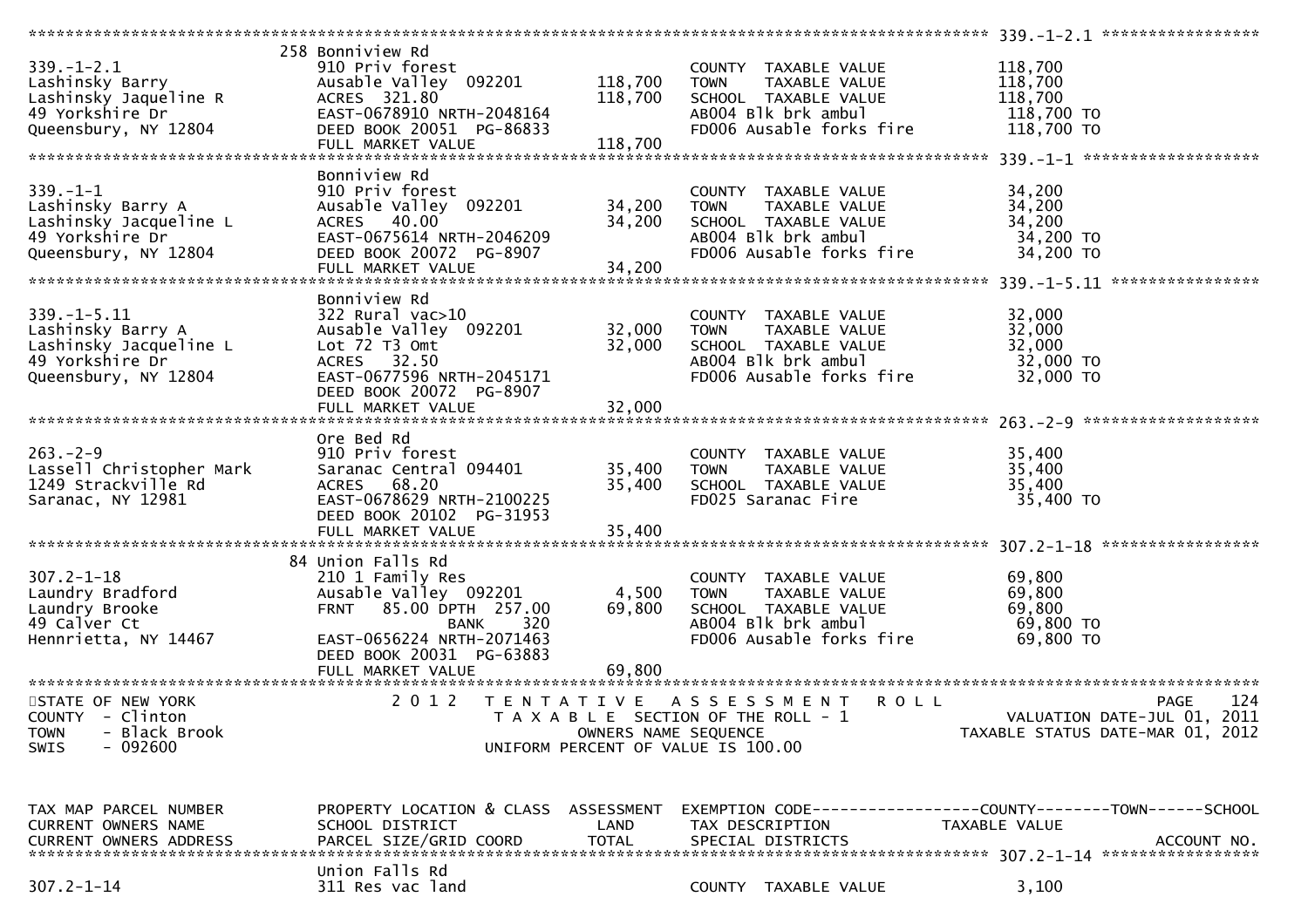| Laundry Joseph F Jr<br>Laundry Martha<br>83 Union Falls Rd<br>Ausable Forks, NY 12912                       | Ausable Valley 092201<br>50.00 DPTH 240.00<br><b>FRNT</b><br>EAST-0655845 NRTH-2071385<br>DEED BOOK 946<br>PG-151<br>FULL MARKET VALUE                                                   | 3,100<br>3,100<br>3,100     | TAXABLE VALUE<br><b>TOWN</b><br>SCHOOL TAXABLE VALUE<br>AB004 Blk brk ambul<br>FD006 Ausable forks fire                         | 3,100<br>3,100<br>3,100 TO<br>3,100 TO                                                       |
|-------------------------------------------------------------------------------------------------------------|------------------------------------------------------------------------------------------------------------------------------------------------------------------------------------------|-----------------------------|---------------------------------------------------------------------------------------------------------------------------------|----------------------------------------------------------------------------------------------|
|                                                                                                             |                                                                                                                                                                                          |                             |                                                                                                                                 |                                                                                              |
| $307.2 - 1 - 20.2$<br>Laundry Joseph F Jr<br>Laundry Martha<br>83 Union Falls Rd<br>Ausable Forks, NY 12912 | Union Falls Rd<br>311 Res vac land<br>Ausable Valley 092201<br>26 T3omt<br><b>FRNT</b><br>50.00 DPTH 120.00<br>EAST-0656380 NRTH-2071258<br>DEED BOOK 946<br>PG-151<br>FULL MARKET VALUE | 2,500<br>2,500<br>2,500     | COUNTY TAXABLE VALUE<br>TAXABLE VALUE<br><b>TOWN</b><br>SCHOOL TAXABLE VALUE<br>AB004 Blk brk ambul<br>FD006 Ausable forks fire | 2,500<br>2,500<br>2,500<br>2,500 TO<br>2,500 TO                                              |
|                                                                                                             |                                                                                                                                                                                          |                             |                                                                                                                                 |                                                                                              |
| $307.2 - 1 - 25$<br>Laundry Joseph F Jr<br>Laundry Martha<br>83 Union Falls Rd<br>Ausable Forks, NY 12912   | 83 Union Falls Rd<br>210 1 Family Res<br>Ausable Valley 092201<br>FRNT 95.50 DPTH 140.00<br>EAST-0656306 NRTH-2071234<br>DEED BOOK 946<br>PG-151<br>FULL MARKET VALUE                    | 4,300<br>107,500<br>107,500 | COUNTY TAXABLE VALUE<br>TAXABLE VALUE<br><b>TOWN</b><br>SCHOOL TAXABLE VALUE<br>AB004 Blk brk ambul<br>FD006 Ausable forks fire | 107,500<br>107,500<br>107,500<br>107,500 TO<br>107,500 TO                                    |
|                                                                                                             |                                                                                                                                                                                          |                             |                                                                                                                                 |                                                                                              |
| $296. - 2 - 12$<br>Laundry Kenneth<br>PO Box 777<br>Ausable Forks, NY 12912                                 | 72/74 Union Falls Rd<br>240 Rural res<br>Ausable Valley 092201<br>ACRES 100.00<br>EAST-0655926 NRTH-2073621<br>DEED BOOK 476<br><b>PG-228</b>                                            | 60,200<br>133,300           | COUNTY TAXABLE VALUE<br><b>TOWN</b><br>TAXABLE VALUE<br>SCHOOL TAXABLE VALUE<br>AB004 Blk brk ambul<br>FD006 Ausable forks fire | 133,300<br>133,300<br>133,300<br>133,300 TO<br>133,300 TO                                    |
|                                                                                                             |                                                                                                                                                                                          |                             |                                                                                                                                 |                                                                                              |
| $307.2 - 1 - 20.1$<br>Laundry Kenneth R<br>PO Box 777<br>Ausable Forks, NY 12912                            | Union Falls Rd<br>$314$ Rural vac<10 - WTRFNT<br>Ausable Valley 092201<br>FRNT 265.00 DPTH 360.00<br>EAST-0656562 NRTH-2071285<br><b>PG-450</b><br>DEED BOOK 470<br>FULL MARKET VALUE    | 10,400<br>10,400<br>10,400  | COUNTY TAXABLE VALUE<br><b>TOWN</b><br>TAXABLE VALUE<br>SCHOOL TAXABLE VALUE<br>ABOO4 Blk brk ambul<br>FD006 Ausable forks fire | 10,400<br>10,400<br>10,400<br>10,400 TO<br>10,400 TO                                         |
|                                                                                                             |                                                                                                                                                                                          |                             |                                                                                                                                 |                                                                                              |
| STATE OF NEW YORK<br>COUNTY - Clinton<br>- Black Brook<br><b>TOWN</b><br>SWIS<br>- 092600                   | 2 0 1 2                                                                                                                                                                                  | OWNERS NAME SEQUENCE        | TENTATIVE ASSESSMENT ROLL<br>T A X A B L E SECTION OF THE ROLL - 1<br>UNIFORM PERCENT OF VALUE IS 100.00                        | 125<br><b>PAGE</b><br>VALUATION DATE-JUL 01, 2011<br>TAXABLE STATUS DATE-MAR 01, 2012        |
|                                                                                                             |                                                                                                                                                                                          |                             |                                                                                                                                 |                                                                                              |
| TAX MAP PARCEL NUMBER<br>CURRENT OWNERS NAME<br><b>CURRENT OWNERS ADDRESS</b>                               | PROPERTY LOCATION & CLASS ASSESSMENT<br>SCHOOL DISTRICT<br>PARCEL SIZE/GRID COORD                                                                                                        | LAND<br><b>TOTAL</b>        | TAX DESCRIPTION<br>SPECIAL DISTRICTS                                                                                            | EXEMPTION CODE-----------------COUNTY-------TOWN------SCHOOL<br>TAXABLE VALUE<br>ACCOUNT NO. |
| $307.2 - 1 - 15$<br>Laundry William D<br>191 Oak St<br>Plattsburgh, NY 12901                                | 96 Union Falls Rd<br>260 Seasonal res<br>Ausable Valley 092201<br>1.50<br>ACRES<br>EAST-0655959 NRTH-2071444<br>DEED BOOK 20041 PG-74618                                                 | 7,100<br>53,100             | COUNTY TAXABLE VALUE<br>TAXABLE VALUE<br><b>TOWN</b><br>SCHOOL TAXABLE VALUE<br>AB004 Blk brk ambul<br>FD006 Ausable forks fire | 53,100<br>53,100<br>53,100<br>53,100 TO<br>53,100 TO                                         |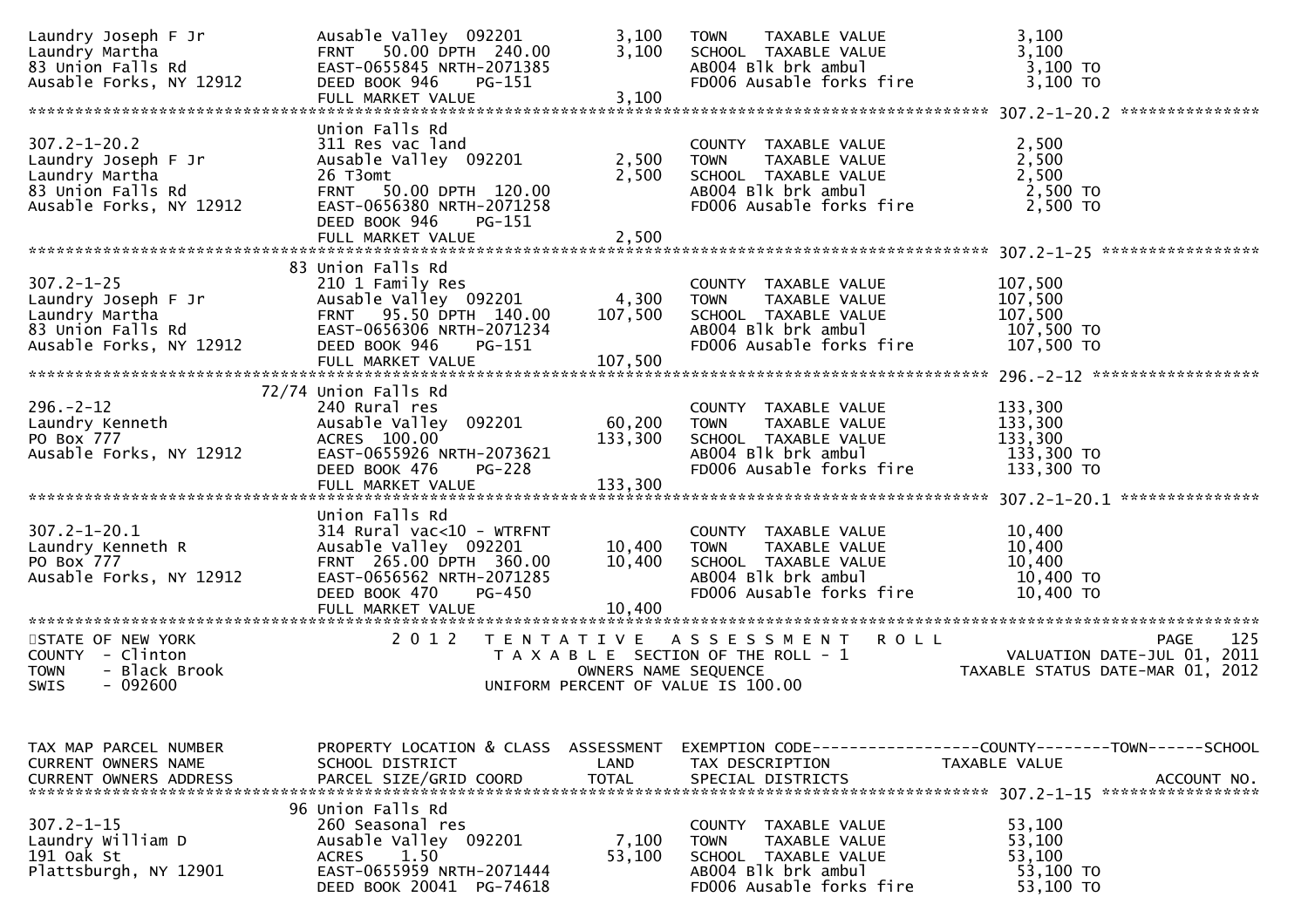|                                                                                                           | FULL MARKET VALUE                                                                                                                                                                            | 53,100                     |                                                                                                                                                      |                                                                                                            |
|-----------------------------------------------------------------------------------------------------------|----------------------------------------------------------------------------------------------------------------------------------------------------------------------------------------------|----------------------------|------------------------------------------------------------------------------------------------------------------------------------------------------|------------------------------------------------------------------------------------------------------------|
|                                                                                                           |                                                                                                                                                                                              |                            |                                                                                                                                                      |                                                                                                            |
| $307.3 - 1 - 8.4$<br>Laundry William D<br>Laundry Life Use Kenneth<br>191 Oak St<br>Plattsburgh, NY 12901 | 85 Old Hawkeye Rd<br>260 Seasonal res - WTRFNT<br>Ausable Valley 092201<br>Lot 33 T3omt<br>ACRES 2.23<br>EAST-0653224 NRTH-2068338                                                           | 196,500<br>247,100         | COUNTY TAXABLE VALUE<br><b>TOWN</b><br>TAXABLE VALUE<br>SCHOOL TAXABLE VALUE<br>AB004 Blk brk ambul<br>FD006 Ausable forks fire                      | 247,100<br>247,100<br>247,100<br>247,100 TO<br>247,100 TO                                                  |
|                                                                                                           | DEED BOOK 20011 PG-34695<br>FULL MARKET VALUE                                                                                                                                                | 247,100                    |                                                                                                                                                      |                                                                                                            |
| $275. - 1 - 31$<br>Laurence David<br>Laurence Francine<br>105 Bordeau<br>PO Box 239                       | 1775 Guide Board Rd<br>210 1 Family Res<br>094001<br>Peru Central<br>FRNT 100.00 DPTH 275.00<br>EAST-0685793 NRTH-2090537<br>DEED BOOK 20102 PG-31723                                        | 5,100<br>47,500            | COUNTY TAXABLE VALUE<br>TAXABLE VALUE<br><b>TOWN</b><br>SCHOOL TAXABLE VALUE<br>FD025 Saranac Fire                                                   | 47,500<br>47,500<br>47,500<br>47,500 TO                                                                    |
|                                                                                                           | Union Falls Rd                                                                                                                                                                               |                            |                                                                                                                                                      |                                                                                                            |
| $307.2 - 1 - 7$<br>Lavalley Agnes<br>6689 Rt 22<br>Plattsburgh, NY 12901                                  | 311 Res vac land<br>Ausable Valley 092201<br>FRNT 50.00 DPTH 300.00<br>EAST-0655186 NRTH-2071963<br>DEED BOOK 567<br>PG-243                                                                  | 3,100<br>3,100             | COUNTY TAXABLE VALUE<br><b>TOWN</b><br>TAXABLE VALUE<br>SCHOOL TAXABLE VALUE<br>AB004 Blk brk ambul<br>FD006 Ausable forks fire                      | 3,100<br>3,100<br>3,100<br>3,100 TO<br>3,100 TO                                                            |
|                                                                                                           | FULL MARKET VALUE                                                                                                                                                                            | 3,100                      |                                                                                                                                                      |                                                                                                            |
| $296. - 2 - 13.1$<br>Lavalley Richard D<br>Lavalley Agnes<br>6689 Rt 22<br>Plattsburgh, NY 12901          | 124 Union Falls Rd<br>240 Rural res<br>Ausable Valley 092201<br>ACRES 71.40<br>EAST-0654826 NRTH-2073410<br>DEED BOOK 607<br>PG-760<br>FULL MARKET VALUE                                     | 40,700<br>73,800<br>73,800 | COUNTY TAXABLE VALUE<br><b>TOWN</b><br>TAXABLE VALUE<br>SCHOOL TAXABLE VALUE<br>AB004 Blk brk ambul<br>FD006 Ausable forks fire                      | 73,800<br>73,800<br>73,800<br>73,800 TO<br>73,800 TO                                                       |
| STATE OF NEW YORK<br>COUNTY - Clinton<br>- Black Brook<br><b>TOWN</b><br>$-092600$<br>SWIS                | 2 0 1 2<br>T E N T A T I V E                                                                                                                                                                 | OWNERS NAME SEQUENCE       | <b>ROLL</b><br>A S S E S S M E N T<br>T A X A B L E SECTION OF THE ROLL - 1<br>UNIFORM PERCENT OF VALUE IS 100.00                                    | 126<br><b>PAGE</b><br>VALUATION DATE-JUL 01, 2011<br>TAXABLE STATUS DATE-MAR 01, 2012                      |
| TAX MAP PARCEL NUMBER<br><b>CURRENT OWNERS NAME</b><br>CURRENT OWNERS ADDRESS                             | PROPERTY LOCATION & CLASS ASSESSMENT<br>SCHOOL DISTRICT<br>PARCEL SIZE/GRID COORD                                                                                                            | LAND<br><b>TOTAL</b>       | TAX DESCRIPTION<br>SPECIAL DISTRICTS                                                                                                                 | EXEMPTION        CODE-----------------COUNTY-------TOWN------SCHOOL<br><b>TAXABLE VALUE</b><br>ACCOUNT NO. |
| $341.2 - 1 - 22$<br>Lawrence Almon<br>Lawrence Myrtle<br>PO Box 486<br>Ausable Forks, NY 12912            | 4 Separator Rd<br>210 1 Family Res<br>Ausable Valley 092201<br>81.00 DPTH 152.00<br>FRNT<br>080<br><b>BANK</b><br>EAST-0706198 NRTH-2046027<br>DEED BOOK 20001 PG-23348<br>FULL MARKET VALUE | 2,900<br>49,400<br>49,400  | 41854<br>RES STAR<br>COUNTY TAXABLE VALUE<br>TAXABLE VALUE<br><b>TOWN</b><br>SCHOOL TAXABLE VALUE<br>AB004 Blk brk ambul<br>FD006 Ausable forks fire | 0<br>0<br>30,000<br>49,400<br>49,400<br>19,400<br>49,400 TO<br>49,400 TO                                   |
|                                                                                                           |                                                                                                                                                                                              |                            |                                                                                                                                                      |                                                                                                            |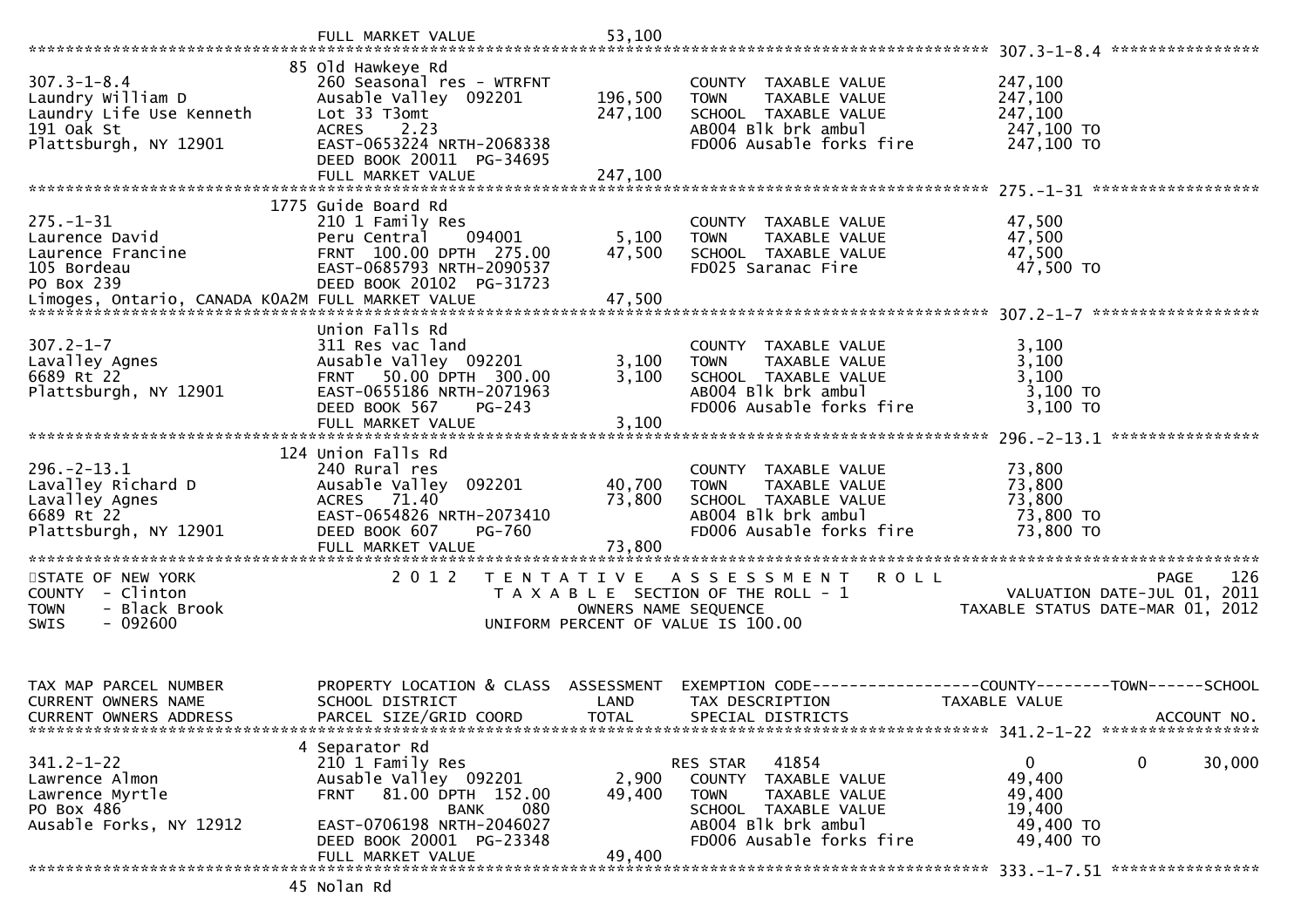| $333. - 1 - 7.51$<br>Lawrence Bradley L<br>Lawrence Julie K<br>45 Nolan Rd<br>PO Box 369<br>Ausable Forks, NY 12912 | 210 1 Family Res<br>Ausable Valley 092201<br>Lot 16 Liv Div<br>Lawrence Par #3<br>3.30 BANK<br>850<br><b>ACRES</b><br>EAST-0708763 NRTH-2052727<br>DEED BOOK 20072 PG-8914<br>FULL MARKET VALUE | 9,400<br>189,800<br>189,800  | RES STAR 41854<br>COUNTY TAXABLE VALUE<br>TAXABLE VALUE<br><b>TOWN</b><br>SCHOOL TAXABLE VALUE<br>AB004 Blk brk ambul<br>FD006 Ausable forks fire    | $\overline{0}$<br>189,800<br>189,800<br>159,800<br>189,800 TO<br>189,800 TO | $\mathbf{0}$<br>30,000                                                                   |
|---------------------------------------------------------------------------------------------------------------------|-------------------------------------------------------------------------------------------------------------------------------------------------------------------------------------------------|------------------------------|------------------------------------------------------------------------------------------------------------------------------------------------------|-----------------------------------------------------------------------------|------------------------------------------------------------------------------------------|
|                                                                                                                     | 33 Nolan Rd                                                                                                                                                                                     |                              |                                                                                                                                                      |                                                                             |                                                                                          |
| $333. - 1 - 7.41$<br>Lawrence Carl E<br>Lawrence Jenne E<br>PO Box 369<br>Ausable Forks, NY 12912                   | 210 1 Family Res<br>Ausable Valley 092201<br>Lot 16 Liv Div<br>Par #4 Lawrence Div<br>3.20<br><b>ACRES</b><br>EAST-0708820 NRTH-2052535<br>DEED BOOK 20011 PG-36344                             | 9,300<br>60,500              | 41854<br>RES STAR<br>COUNTY TAXABLE VALUE<br><b>TOWN</b><br>TAXABLE VALUE<br>SCHOOL TAXABLE VALUE<br>AB004 Blk brk ambul<br>FD006 Ausable forks fire | $\Omega$<br>60,500<br>60,500<br>30,500<br>60,500 TO<br>60,500 TO            | $\mathbf{0}$<br>30,000                                                                   |
|                                                                                                                     | Nolan Rd                                                                                                                                                                                        |                              |                                                                                                                                                      |                                                                             |                                                                                          |
| $333. - 1 - 7.53$<br>Lawrence Carla Lee<br>Nolan Rd<br>PO Box 369<br>Ausable Forks, NY 12912                        | 210 1 Family Res<br>Ausable Valley 092201<br>Lot 16 Liv Div<br>Lawrence Par #2<br>3.20<br><b>ACRES</b><br>EAST-0708713 NRTH-2052224<br>DEED BOOK 20011 PG-36886                                 | 9,300<br>64,200              | RES STAR<br>41854<br>COUNTY TAXABLE VALUE<br>TAXABLE VALUE<br><b>TOWN</b><br>SCHOOL TAXABLE VALUE<br>AB004 Blk brk ambul<br>FD006 Ausable forks fire | $\mathbf{0}$<br>64,200<br>64,200<br>34,200<br>64,200 TO<br>64,200 TO        | 30,000<br>0                                                                              |
|                                                                                                                     | FULL MARKET VALUE                                                                                                                                                                               | 64,200                       |                                                                                                                                                      |                                                                             |                                                                                          |
| $323. - 1 - 2$<br>LeClair Robert<br>81 Devino Rd<br>Milton, VT 05468                                                | Palmer Hill Rd<br>910 Priv forest<br>Ausable Valley 092201<br>ACRES 158.80<br>EAST-0712744 NRTH-2059782<br>DEED BOOK 20011 PG-34923<br>FULL MARKET VALUE                                        | 60,800<br>60,800<br>60,800   | COUNTY TAXABLE VALUE<br><b>TOWN</b><br>TAXABLE VALUE<br>SCHOOL TAXABLE VALUE<br>AB004 Blk brk ambul<br>FD006 Ausable forks fire                      | 60,800<br>60,800<br>60,800<br>60,800 TO<br>60,800 TO                        |                                                                                          |
| STATE OF NEW YORK<br>COUNTY - Clinton<br><b>TOWN</b><br>- Black Brook<br>SWIS<br>- 092600                           | 2 0 1 2                                                                                                                                                                                         |                              | TENTATIVE ASSESSMENT<br><b>ROLL</b><br>T A X A B L E SECTION OF THE ROLL - 1<br>OWNERS NAME SEQUENCE<br>UNIFORM PERCENT OF VALUE IS 100.00           |                                                                             | 127<br><b>PAGE</b><br>2011<br>VALUATION DATE-JUL 01,<br>TAXABLE STATUS DATE-MAR 01, 2012 |
| TAX MAP PARCEL NUMBER<br>CURRENT OWNERS NAME<br><b>CURRENT OWNERS ADDRESS</b>                                       | PROPERTY LOCATION & CLASS ASSESSMENT<br>SCHOOL DISTRICT<br>PARCEL SIZE/GRID COORD                                                                                                               | LAND<br><b>TOTAL</b>         | EXEMPTION CODE-----------------COUNTY-------TOWN------SCHOOL<br>TAX DESCRIPTION<br>SPECIAL DISTRICTS                                                 | TAXABLE VALUE                                                               | ACCOUNT NO.                                                                              |
| $323. - 1 - 8$<br>LeClair Robert<br>81 Devino Rd<br>Milton, VT 05468                                                | 33 Leclair Way<br>260 Seasonal res<br>Ausable Valley 092201<br>ACRES 129.00<br>EAST-0710923 NRTH-2056355<br>DEED BOOK 20011 PG-34922<br>FULL MARKET VALUE                                       | 50,200<br>135,600<br>135,600 | COUNTY TAXABLE VALUE<br>TAXABLE VALUE<br><b>TOWN</b><br>SCHOOL TAXABLE VALUE<br>AB004 Blk brk ambul<br>FD006 Ausable forks fire                      | 135,600<br>135,600<br>135,600<br>135,600 TO<br>135,600 TO                   |                                                                                          |
|                                                                                                                     |                                                                                                                                                                                                 |                              |                                                                                                                                                      |                                                                             |                                                                                          |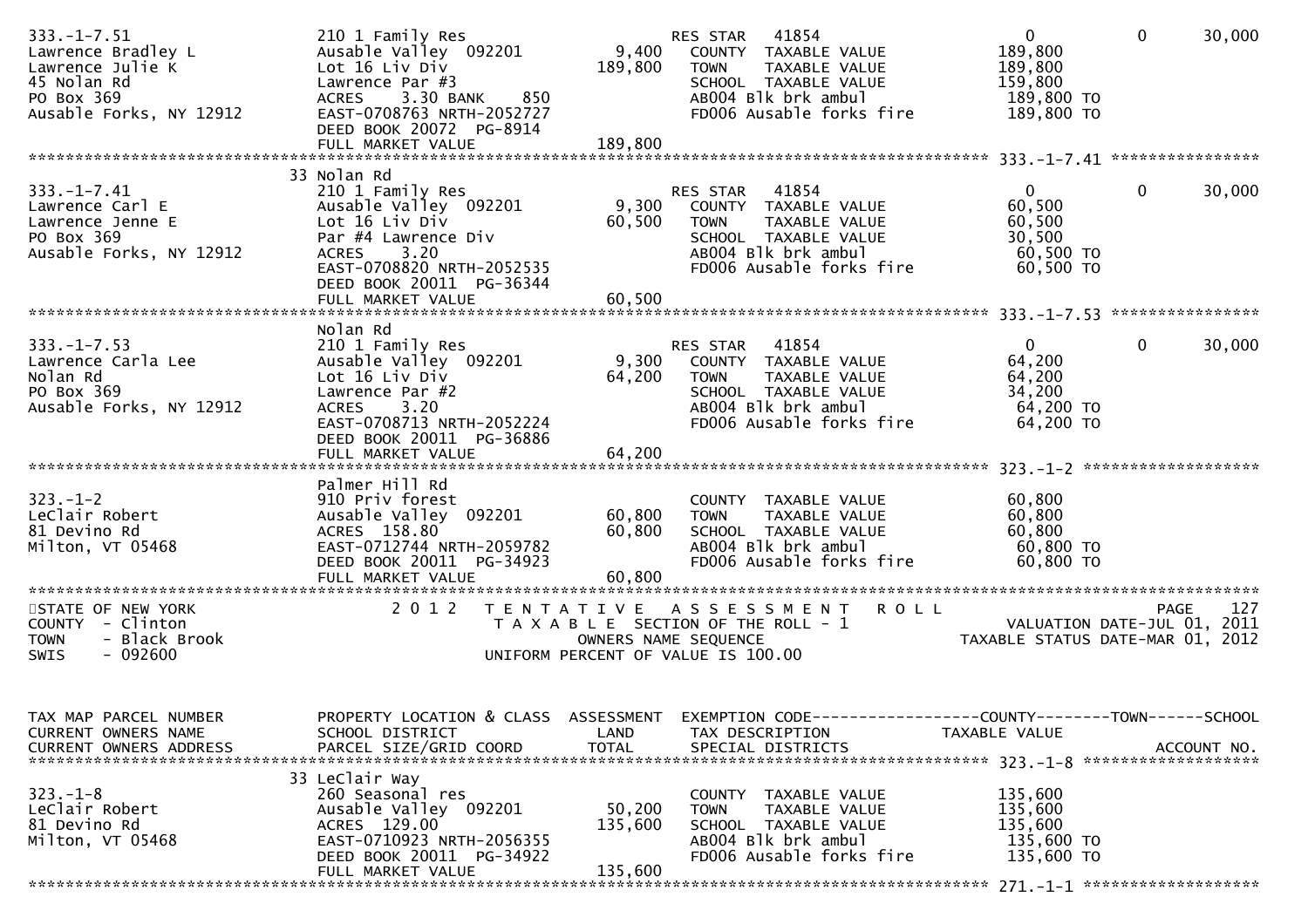| $271 - 1 - 1$<br>Ledges Hunting Club Inc<br>Attn: Nicholas Wood<br>5507 Rt 3<br>Saranac, NY 12981          | $Rt$ 3<br>910 Priv forest<br>Saranac Central 094401<br>76.00<br>ACRES<br>EAST-0638735 NRTH-2095618<br>DEED BOOK 617<br>PG-507<br>FULL MARKET VALUE                                                   | 37,300<br>37,300<br>37,300    | COUNTY TAXABLE VALUE<br>TAXABLE VALUE<br><b>TOWN</b><br>SCHOOL TAXABLE VALUE<br>FD025 Saranac Fire                                        | 37,300<br>37,300<br>37,300<br>37,300 TO                                                      |
|------------------------------------------------------------------------------------------------------------|------------------------------------------------------------------------------------------------------------------------------------------------------------------------------------------------------|-------------------------------|-------------------------------------------------------------------------------------------------------------------------------------------|----------------------------------------------------------------------------------------------|
| $321.2 - 1 - 31$<br>Lefevre Arthur<br>47 Forest Home Rd<br>Morrisonville, NY 12962                         | 246 Narrows Rd<br>210 1 Family Res - WTRFNT<br>Ausable Valley 092201<br>Both Camps Plus Land<br>FRNT 133.50 DPTH 119.00<br>EAST-0693863 NRTH-2062775<br>DEED BOOK 448<br>PG-535<br>FULL MARKET VALUE | 116,900<br>202,800<br>202,800 | COUNTY TAXABLE VALUE<br>TAXABLE VALUE<br><b>TOWN</b><br>SCHOOL TAXABLE VALUE<br>AB004 Blk brk ambul<br>FD006 Ausable forks fire           | 202,800<br>202,800<br>202,800<br>202,800 TO<br>202,800 TO                                    |
| $284. -1 - 5$<br>Leggett Christopher J<br>Leggett Life Use Patrick<br>9 Platt Ave<br>Rhinebeck, NY 12572   | 3125 Silver Lake Rd<br>240 Rural res<br>Saranac Central 094401<br>ACRES 10.20<br>EAST-0658130 NRTH-2089169<br>DEED BOOK 20021 PG-42713<br>FULL MARKET VALUE                                          | 18,000<br>84,200<br>84,200    | COUNTY TAXABLE VALUE<br>TAXABLE VALUE<br><b>TOWN</b><br>SCHOOL TAXABLE VALUE<br>FD025 Saranac Fire                                        | 84,200<br>84,200<br>84,200<br>84,200 TO<br>*****************                                 |
| $284. -1 - 5.7$<br>Leggett Christopher J<br>Leggett Life Use Patrick<br>9 Platt Ave<br>Rhinebeck, NY 12572 | Silver Lake Rd<br>311 Res vac land<br>Saranac Central 094401<br>FRNT 156.00 DPTH 240.00<br>EAST-0659162 NRTH-2089441<br>DEED BOOK 20021 PG-42713<br>FULL MARKET VALUE                                | 11,000<br>11,000<br>11,000    | COUNTY TAXABLE VALUE<br>TAXABLE VALUE<br><b>TOWN</b><br>SCHOOL TAXABLE VALUE<br>FD025 Saranac Fire                                        | 11,000<br>11,000<br>11,000<br>11,000 TO                                                      |
| STATE OF NEW YORK<br>COUNTY - Clinton<br><b>TOWN</b><br>- Black Brook<br>$-092600$<br><b>SWIS</b>          | 2 0 1 2<br>T E N T A T I V E                                                                                                                                                                         | OWNERS NAME SEQUENCE          | A S S E S S M E N T<br><b>ROLL</b><br>T A X A B L E SECTION OF THE ROLL - 1<br>UNIFORM PERCENT OF VALUE IS 100.00                         | 128<br>PAGE<br>VALUATION DATE-JUL 01, 2011<br>TAXABLE STATUS DATE-MAR 01, 2012               |
| TAX MAP PARCEL NUMBER<br>CURRENT OWNERS NAME<br>CURRENT OWNERS ADDRESS                                     | PROPERTY LOCATION & CLASS ASSESSMENT<br>SCHOOL DISTRICT<br>PARCEL SIZE/GRID COORD                                                                                                                    | LAND<br><b>TOTAL</b>          | TAX DESCRIPTION<br>SPECIAL DISTRICTS                                                                                                      | EXEMPTION CODE-----------------COUNTY-------TOWN------SCHOOL<br>TAXABLE VALUE<br>ACCOUNT NO. |
| $322.1 - 1 - 8$<br>Leggett Ralph $L$ Jr<br>Leggett Steven J<br>3 Hillcrest Dr<br>Glen Head, NY 11545       | 410 Narrows Rd<br>260 Seasonal res - WTRFNT<br>Ausable Valley 092201<br>FRNT 220.00 DPTH 197.00<br>EAST-0696919 NRTH-2063676<br>DEED BOOK 921<br>$PG-325$<br>FULL MARKET VALUE                       | 154,400<br>250,600<br>250,600 | <b>COUNTY</b><br>TAXABLE VALUE<br><b>TOWN</b><br>TAXABLE VALUE<br>SCHOOL TAXABLE VALUE<br>AB004 Blk brk ambul<br>FD006 Ausable forks fire | 250,600<br>250,600<br>250,600<br>250,600 TO<br>250,600 TO<br>284. -1-17 *******************  |
| $284. - 1 - 17$<br>Leichter John C<br>Leichter Ginette D                                                   | 2850 Silver Lake Rd<br>210 1 Family Res<br>Saranac Central 094401<br>T3 Omt Lot 9                                                                                                                    | 5,900<br>115,000              | RES STAR<br>41854<br><b>COUNTY</b><br>TAXABLE VALUE<br><b>TOWN</b><br>TAXABLE VALUE                                                       | 0<br>0<br>30,000<br>115,000<br>115,000                                                       |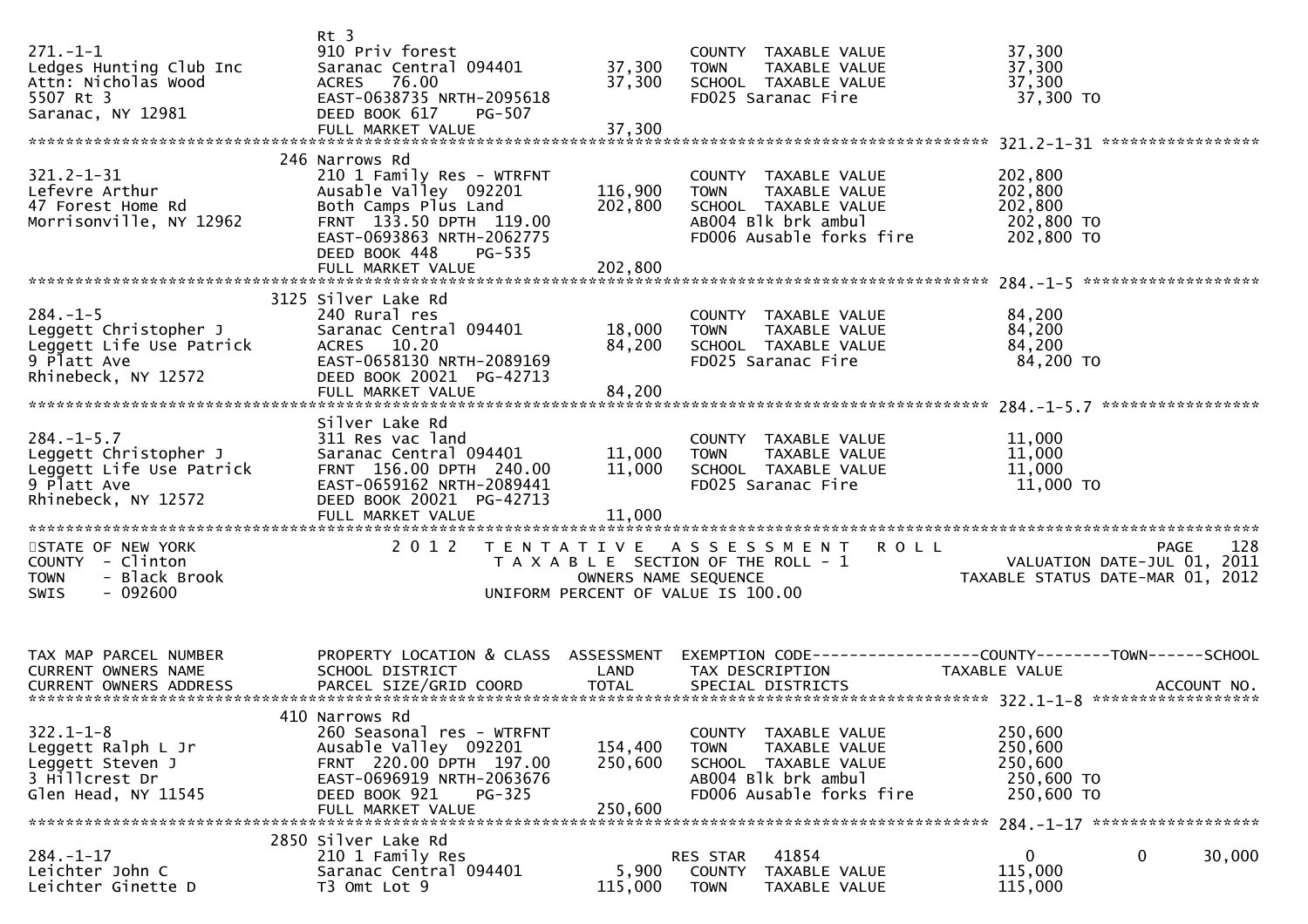| 2850 Silver Lake Rd<br>Saranac, NY 12981                                                             | FRNT 160.00 DPTH 190.00<br>EAST-0658720 NRTH-2082325<br>DEED BOOK 20112 PG-39993<br>FULL MARKET VALUE                                                                                                 | 115,000                            | SCHOOL TAXABLE VALUE<br>FD025 Saranac Fire                                                                                             | 85,000<br>115,000 TO                                                                                |
|------------------------------------------------------------------------------------------------------|-------------------------------------------------------------------------------------------------------------------------------------------------------------------------------------------------------|------------------------------------|----------------------------------------------------------------------------------------------------------------------------------------|-----------------------------------------------------------------------------------------------------|
| $332 - 3 - 6.1$<br>Lemay Kendall M<br>Lemay Aaron C<br>979 Dry Bridge Rd<br>Ausable Forks, NY 12912  | 979 Dry Bridge Rd<br>270 Mfg housing<br>Ausable Valley 092201<br>1.50<br><b>ACRES</b><br>EAST-0707334 NRTH-2051351<br>DEED BOOK 20112 PG-44001                                                        | 7,100<br>54,500                    | 41854<br><b>RES STAR</b><br>COUNTY TAXABLE VALUE<br>TAXABLE VALUE<br><b>TOWN</b><br>SCHOOL TAXABLE VALUE<br>AB004 Blk brk ambul        | 30,000<br>$\overline{0}$<br>0<br>54,500<br>54,500<br>24,500<br>54,500 TO                            |
| $321.2 - 1 - 28$<br>Lemondes John<br>Lemondes Martha J<br>1403 Wooden Branch Ct<br>Bel Air, MD 21014 | 234 Narrows Rd<br>260 Seasonal res - WTRFNT<br>Ausable Valley 092201<br>57.80 DPTH 115.20<br><b>FRNT</b><br>080<br>BANK<br>EAST-0693868 NRTH-2062495<br>DEED BOOK 20051 PG-83768<br>FULL MARKET VALUE | 97,400<br>175,000<br>175,000       | COUNTY TAXABLE VALUE<br><b>TAXABLE VALUE</b><br><b>TOWN</b><br>SCHOOL TAXABLE VALUE<br>AB004 Blk brk ambul<br>FD006 Ausable forks fire | 175,000<br>175,000<br>175,000<br>175,000 TO<br>175,000 TO<br>**************                         |
| $307.3 - 1 - 13.11$<br>Libby Heda Voelcker<br>207 Rano Blvd Apt 4<br>Vestal, NY 13850                | North Shore Ln<br>312 Vac w/imprv<br>Ausable Valley 092201<br>Lot 34 T3omt<br>Upland Camp<br>FRNT 60.00 DPTH 73.00<br>EAST-0654109 NRTH-2069239<br>DEED BOOK 20102 PG-32569<br>FULL MARKET VALUE      | 1,500<br>3,500<br>3,500            | COUNTY TAXABLE VALUE<br>TAXABLE VALUE<br><b>TOWN</b><br>SCHOOL TAXABLE VALUE<br>AB004 Blk brk ambul<br>FD006 Ausable forks fire        | 3,500<br>3,500<br>3,500<br>3,500 TO<br>3,500 TO                                                     |
| STATE OF NEW YORK<br>COUNTY - Clinton<br>- Black Brook<br><b>TOWN</b><br>$-092600$<br>SWIS           | 2 0 1 2                                                                                                                                                                                               | OWNERS NAME SEQUENCE               | TENTATIVE ASSESSMENT<br><b>ROLL</b><br>T A X A B L E SECTION OF THE ROLL - 1<br>UNIFORM PERCENT OF VALUE IS 100.00                     | 129<br>PAGE<br>VALUATION DATE-JUL 01, 2011<br>TAXABLE STATUS DATE-MAR 01, 2012                      |
| TAX MAP PARCEL NUMBER<br>CURRENT OWNERS NAME<br><b>CURRENT OWNERS ADDRESS</b>                        | PROPERTY LOCATION & CLASS<br>SCHOOL DISTRICT<br>PARCEL SIZE/GRID COORD                                                                                                                                | ASSESSMENT<br>LAND<br><b>TOTAL</b> | TAX DESCRIPTION<br>SPECIAL DISTRICTS                                                                                                   | EXEMPTION        CODE-----------------COUNTY-------TOWN------SCHOOL<br>TAXABLE VALUE<br>ACCOUNT NO. |
| $271.-2-10$<br>Liberty Joseph<br>Liberty Phyllis<br>5621 Rt 3<br>Saranac, NY 12981                   | 5621 Rt 3<br>240 Rural res<br>Saranac Central 094401<br>ACRES 69.70<br>EAST-0645365 NRTH-2092913<br>DEED BOOK 321<br>PG-429<br>FULL MARKET VALUE                                                      | 46,600<br>104,300<br>104,300       | COUNTY TAXABLE VALUE<br>TAXABLE VALUE<br>TOWN<br>SCHOOL TAXABLE VALUE<br>FD025 Saranac Fire                                            | 104,300<br>104,300<br>104,300<br>104,300 TO                                                         |
| $342. - 1 - 11.2$<br>Lincoln Abe R<br>164 Golf Course Rd<br>AuSable Forks, NY 12912                  | 168 Golf Course Rd<br>210 1 Family Res<br>Ausable Valley 092201<br>Lot 167 Maules<br>1.30<br><b>ACRES</b>                                                                                             | 6,900<br>66,300                    | 41854<br>RES STAR<br>COUNTY<br>TAXABLE VALUE<br><b>TOWN</b><br>TAXABLE VALUE<br>SCHOOL TAXABLE VALUE                                   | 0<br>30,000<br>$\bf{0}$<br>66,300<br>66,300<br>36,300                                               |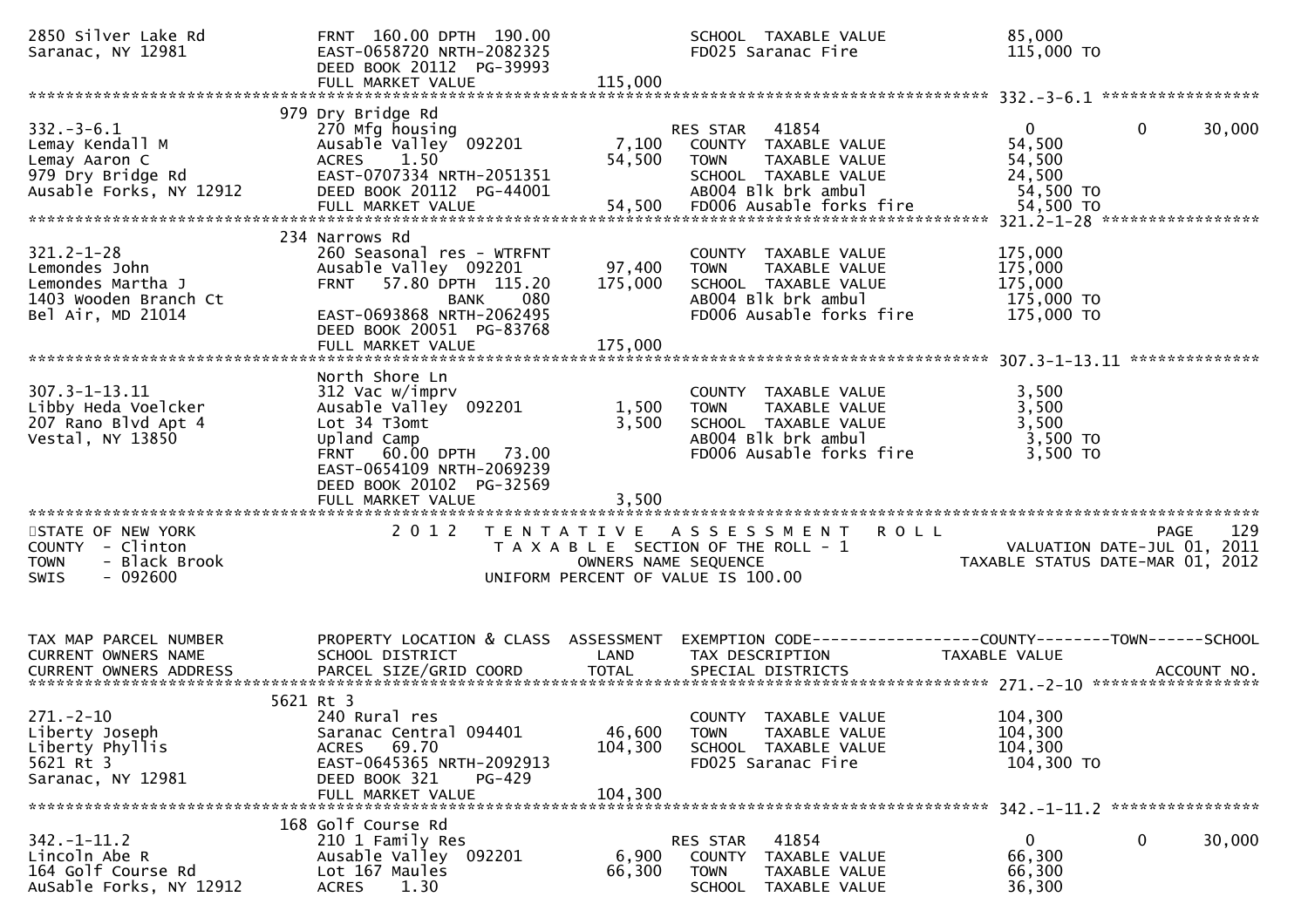|                                                                                                              | EAST-0710654 NRTH-2048423<br>DEED BOOK 20011 PG-35984                                                                                                                                      |                           | AB004 Blk brk ambul<br>FD006 Ausable forks fire                                                                                                                        | 66,300 ТО<br>66,300 TO                                                                 |                                 |
|--------------------------------------------------------------------------------------------------------------|--------------------------------------------------------------------------------------------------------------------------------------------------------------------------------------------|---------------------------|------------------------------------------------------------------------------------------------------------------------------------------------------------------------|----------------------------------------------------------------------------------------|---------------------------------|
|                                                                                                              |                                                                                                                                                                                            |                           |                                                                                                                                                                        |                                                                                        |                                 |
| $342. - 1 - 10.2$<br>Lincoln Bryan D<br>Lincoln Renita<br>165 Golf Course Rd<br>Ausable Forks, NY 12912      | 165 Golf Course Rd<br>210 1 Family Res<br>Ausable Valley 092201<br>Lot 167 Maules<br>FRNT 175.00 DPTH 150.00<br>850<br>BANK<br>EAST-0710206 NRTH-2048692<br><b>PG-192</b><br>DEED BOOK 796 | 5,000<br>58,900           | RES STAR<br>41854<br>COUNTY TAXABLE VALUE<br>TAXABLE VALUE<br><b>TOWN</b><br>SCHOOL TAXABLE VALUE<br>AB004 Blk brk ambul<br>FD006 Ausable forks fire                   | $\overline{0}$<br>58,900<br>58,900<br>28,900<br>58,900 TO<br>58,900 TO                 | $\mathbf 0$<br>30,000           |
|                                                                                                              |                                                                                                                                                                                            |                           |                                                                                                                                                                        |                                                                                        |                                 |
|                                                                                                              | 164 Golf Course Rd                                                                                                                                                                         |                           | 98 PCT OF VALUE USED FOR EXEMPTION PURPOSES                                                                                                                            |                                                                                        |                                 |
| $342. - 1 - 10.1$<br>Lincoln Judith<br>164 Golf Course Rd<br>Ausable Forks, NY 12912-9701                    | 210 1 Family Res<br>Ausable Valley 092201<br>Lot 167 Maules<br>2.40<br><b>ACRES</b><br>EAST-0710400 NRTH-2048400<br>DEED BOOK 443<br>PG-443                                                | 80,800<br>80,800          | AGED - ALL 41800<br>8,300 SR STAR<br>41834<br>COUNTY TAXABLE VALUE<br>TAXABLE VALUE<br>TOWN<br>SCHOOL TAXABLE VALUE<br>AB004 Blk brk ambul<br>FD006 Ausable forks fire | 39,592<br>$\mathbf{0}$<br>41,208<br>41,208<br>$\overline{0}$<br>80,800 TO<br>80,800 TO | 39,592<br>39,592<br>41,208<br>0 |
|                                                                                                              | FULL MARKET VALUE                                                                                                                                                                          |                           |                                                                                                                                                                        |                                                                                        |                                 |
| $307.2 - 1 - 24.1$<br>Linda T Hormes Trust<br>Hormes Trustee Linda T<br>815 Sunset Rd<br>Ann Arbor, MI 48103 | 17 Laundry Ln<br>260 Seasonal res - WTRFNT<br>Ausable Valley 092201<br>126.9 Ft Lake Fr<br>FRNT 160.00 DPTH 370.00<br>EAST-0656428 NRTH-2070920<br>DEED BOOK 20112 PG-41833                | 191,900<br>230,600        | COUNTY TAXABLE VALUE<br><b>TOWN</b><br>TAXABLE VALUE<br>SCHOOL TAXABLE VALUE<br>AB004 Blk brk ambul<br>FD006 Ausable forks fire                                        | 230,600<br>230,600<br>230,600<br>230,600 TO<br>230,600 TO                              |                                 |
| STATE OF NEW YORK                                                                                            | 2 0 1 2                                                                                                                                                                                    |                           | TENTATIVE ASSESSMENT<br><b>ROLL</b>                                                                                                                                    |                                                                                        | 130<br>PAGE                     |
| COUNTY - Clinton<br>- Black Brook<br><b>TOWN</b><br>$-092600$<br><b>SWIS</b>                                 |                                                                                                                                                                                            |                           | T A X A B L E SECTION OF THE ROLL - 1<br>OWNERS NAME SEQUENCE<br>UNIFORM PERCENT OF VALUE IS 100.00                                                                    | TAXABLE STATUS DATE-MAR 01, 2012                                                       | VALUATION DATE-JUL 01, 2011     |
| TAX MAP PARCEL NUMBER<br>CURRENT OWNERS NAME                                                                 | PROPERTY LOCATION & CLASS ASSESSMENT<br>SCHOOL DISTRICT                                                                                                                                    | LAND                      | TAX DESCRIPTION                                                                                                                                                        | TAXABLE VALUE                                                                          |                                 |
| $307.2 - 1 - 24.2$<br>Linda T Hormes Trust<br>Hormes Trustee Linda T<br>815 Sunset Rd<br>Ann Arbor, MI 48103 | 16 Laundry Ln<br>260 Seasonal res<br>Ausable Valley 092201<br>1.10<br><b>ACRES</b><br>EAST-0656626 NRTH-2071229<br>DEED BOOK 20112 PG-41833<br>FULL MARKET VALUE                           | 6,600<br>56,700<br>56.700 | COUNTY TAXABLE VALUE<br><b>TOWN</b><br>TAXABLE VALUE<br>SCHOOL TAXABLE VALUE<br>AB004 Blk brk ambul<br>FD006 Ausable forks fire                                        | 56,700<br>56,700<br>56,700<br>56,700 TO<br>56,700 TO                                   |                                 |
|                                                                                                              | 5327 Rt 3                                                                                                                                                                                  |                           |                                                                                                                                                                        |                                                                                        |                                 |
| $272. - 1 - 10.2$<br>Livingston Dugald M III<br>Livingston Rita L<br>6334 Hamilton                           | 270 Mfg housing<br>Saranac Central 094401<br>Lot 71 T4omt<br>9.00<br><b>ACRES</b>                                                                                                          | 16,500<br>47,300          | COUNTY TAXABLE VALUE<br>TAXABLE VALUE<br>TOWN<br>SCHOOL TAXABLE VALUE<br>FD025 Saranac Fire                                                                            | 47,300<br>47,300<br>47,300<br>47,300 TO                                                |                                 |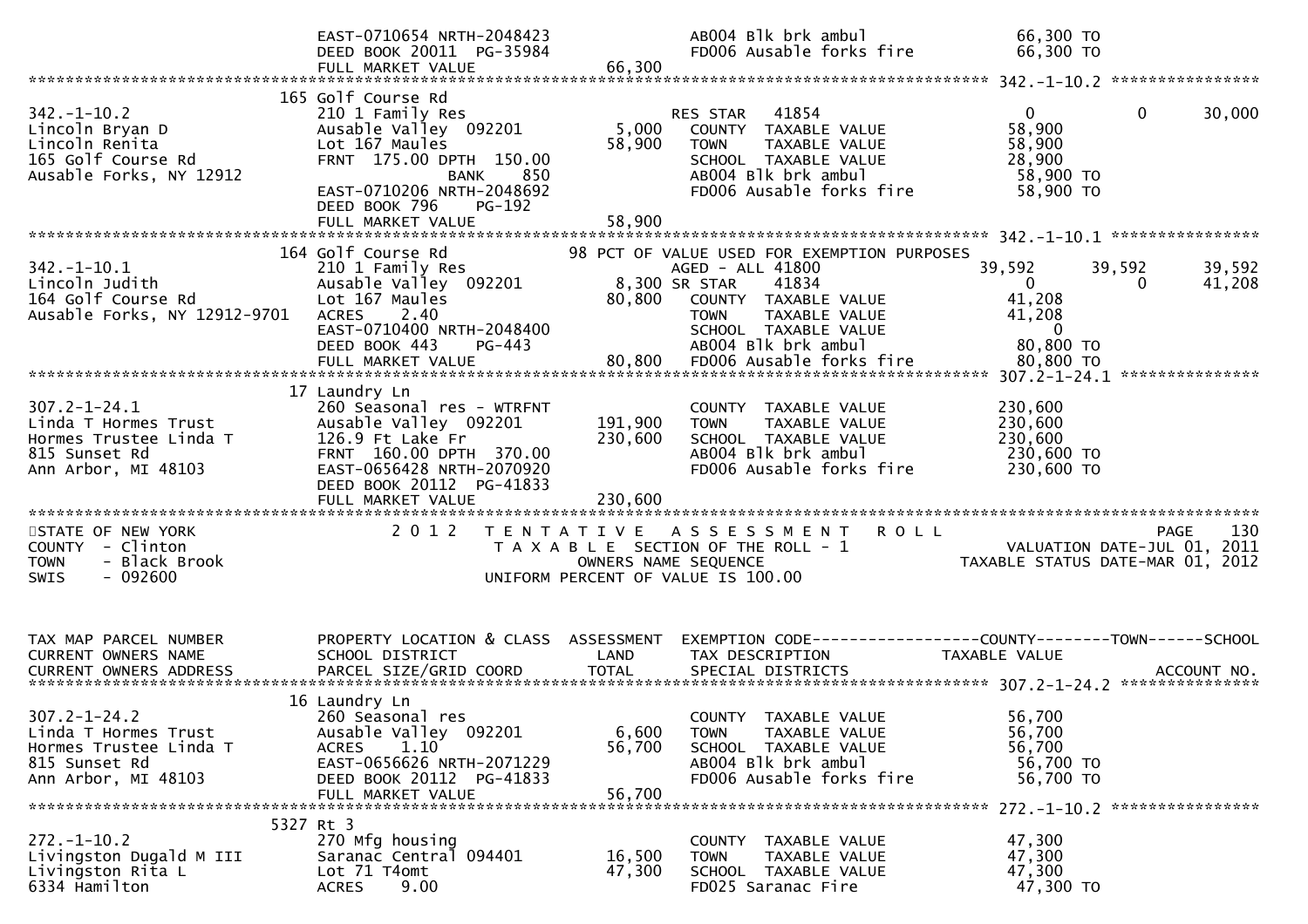| Montreal QC, H4E3C4                                                                                                 | EAST-0652357 NRTH-2097462<br>DEED BOOK 20112 PG-40634<br>FULL MARKET VALUE                                                                                                                | 47,300                        |                                                                                                                                           |                                                                                                                                  |
|---------------------------------------------------------------------------------------------------------------------|-------------------------------------------------------------------------------------------------------------------------------------------------------------------------------------------|-------------------------------|-------------------------------------------------------------------------------------------------------------------------------------------|----------------------------------------------------------------------------------------------------------------------------------|
|                                                                                                                     |                                                                                                                                                                                           |                               |                                                                                                                                           |                                                                                                                                  |
| $320 - 2 - 6$<br>Locklin Bruce A<br>31 Forge St<br>PO Box 405<br>Ausable Forks, NY 12912                            | Turnpike Rd<br>260 Seasonal res<br>Ausable Valley 092201<br>ACRES 102.40<br>EAST-0682745 NRTH-2060103<br>DEED BOOK 20112 PG-40384<br>FULL MARKET VALUE                                    | 49,000<br>59,800<br>59,800    | COUNTY TAXABLE VALUE<br>TAXABLE VALUE<br><b>TOWN</b><br>SCHOOL TAXABLE VALUE<br>AB004 Blk brk ambul<br>FD006 Ausable forks fire           | 59,800<br>59,800<br>59,800<br>59,800 TO<br>59,800 TO                                                                             |
|                                                                                                                     |                                                                                                                                                                                           |                               |                                                                                                                                           |                                                                                                                                  |
| $322.1 - 1 - 13$<br>Loque Paul J<br>Logue Joseph C<br>811 Hatch Rd<br>Clyde, NY 14433                               | 438 Narrows Rd<br>260 Seasonal res - WTRFNT<br>Ausable Valley 092201<br>FRNT 130.30 DPTH 240.00<br>EAST-0697530 NRTH-2063427<br>DEED BOOK 20092 PG-24702<br>FULL MARKET VALUE             | 146,900<br>223,900<br>223,900 | COUNTY TAXABLE VALUE<br><b>TOWN</b><br>TAXABLE VALUE<br>SCHOOL TAXABLE VALUE<br>AB004 Blk brk ambul<br>FD006 Ausable forks fire           | 223,900<br>223,900<br>223,900<br>223,900 TO<br>223,900 TO                                                                        |
|                                                                                                                     |                                                                                                                                                                                           |                               |                                                                                                                                           |                                                                                                                                  |
| $271 - 2 - 12$<br>Longtemp Clifford R<br>Longtemp Sharron W                                                         | 5585 Rt 3<br>210 1 Family Res<br>Saranac Central 094401<br>FRNT 80.00 DPTH 120.00                                                                                                         | 3,400<br>36,300               | RES STAR 41854<br>COUNTY TAXABLE VALUE<br>TAXABLE VALUE<br><b>TOWN</b>                                                                    | $\mathbf{0}$<br>0<br>30,000<br>36,300<br>36,300                                                                                  |
| 5585 Rt 3<br>Saranac, NY 12981                                                                                      | EAST-0646189 NRTH-2095169<br>DEED BOOK 599<br>PG-722<br>FULL MARKET VALUE                                                                                                                 | 36,300                        | SCHOOL TAXABLE VALUE<br>FD025 Saranac Fire                                                                                                | 6,300<br>36,300 TO                                                                                                               |
|                                                                                                                     |                                                                                                                                                                                           |                               |                                                                                                                                           |                                                                                                                                  |
| 5322/5362 Rt 3<br>$272. - 1 - 10.1$<br>Longtemps Clifford<br>Longtemps Sharon<br>$5585$ Rt $3$<br>Saranac, NY 12981 | 312 Vac w/imprv<br>Saranac Central 094401<br>Lot 72 T4omt<br>ACRES 11.00<br>EAST-0651847 NRTH-2097758<br>DEED BOOK 631<br>$PG-25$<br>FULL MARKET VALUE                                    | 19,000<br>35,000<br>35,000    | COUNTY TAXABLE VALUE<br><b>TOWN</b><br>TAXABLE VALUE<br>SCHOOL TAXABLE VALUE<br>FD025 Saranac Fire                                        | 35,000<br>35,000<br>35,000<br>35,000 TO                                                                                          |
|                                                                                                                     |                                                                                                                                                                                           |                               |                                                                                                                                           |                                                                                                                                  |
| STATE OF NEW YORK<br>COUNTY - Clinton<br>- Black Brook<br><b>TOWN</b><br>$-092600$<br>SWIS                          | 2 0 1 2                                                                                                                                                                                   | OWNERS NAME SEQUENCE          | TENTATIVE ASSESSMENT<br><b>ROLL</b><br>T A X A B L E SECTION OF THE ROLL - 1<br>UNIFORM PERCENT OF VALUE IS 100.00                        | 131<br><b>PAGE</b><br>VALUATION DATE-JUL 01, 2011<br>TAXABLE STATUS DATE-MAR 01, 2012                                            |
| TAX MAP PARCEL NUMBER<br>CURRENT OWNERS NAME<br><b>CURRENT OWNERS ADDRESS</b>                                       | SCHOOL DISTRICT<br>PARCEL SIZE/GRID COORD                                                                                                                                                 | LAND<br><b>TOTAL</b>          | TAX DESCRIPTION<br>SPECIAL DISTRICTS                                                                                                      | PROPERTY LOCATION & CLASS ASSESSMENT EXEMPTION CODE----------------COUNTY-------TOWN------SCHOOL<br>TAXABLE VALUE<br>ACCOUNT NO. |
| $330.-1-5$<br>Looes John R<br>8 Meadow Dr<br>Hillsdale, NJ 07642                                                    | 102 Bonniview Rd<br>240 Rural res<br>- WTRFNT<br>Ausable Valley 092201<br>Lot 63 & 64 T3omt<br>ACRES 183.20<br>EAST-0681640 NRTH-2051785<br>DEED BOOK 20051 PG-81137<br>FULL MARKET VALUE | 243,900<br>766,100<br>766,100 | <b>COUNTY</b><br>TAXABLE VALUE<br>TAXABLE VALUE<br><b>TOWN</b><br>SCHOOL TAXABLE VALUE<br>AB004 Blk brk ambul<br>FD006 Ausable forks fire | 766,100<br>766,100<br>766,100<br>766,100 TO<br>766,100 TO                                                                        |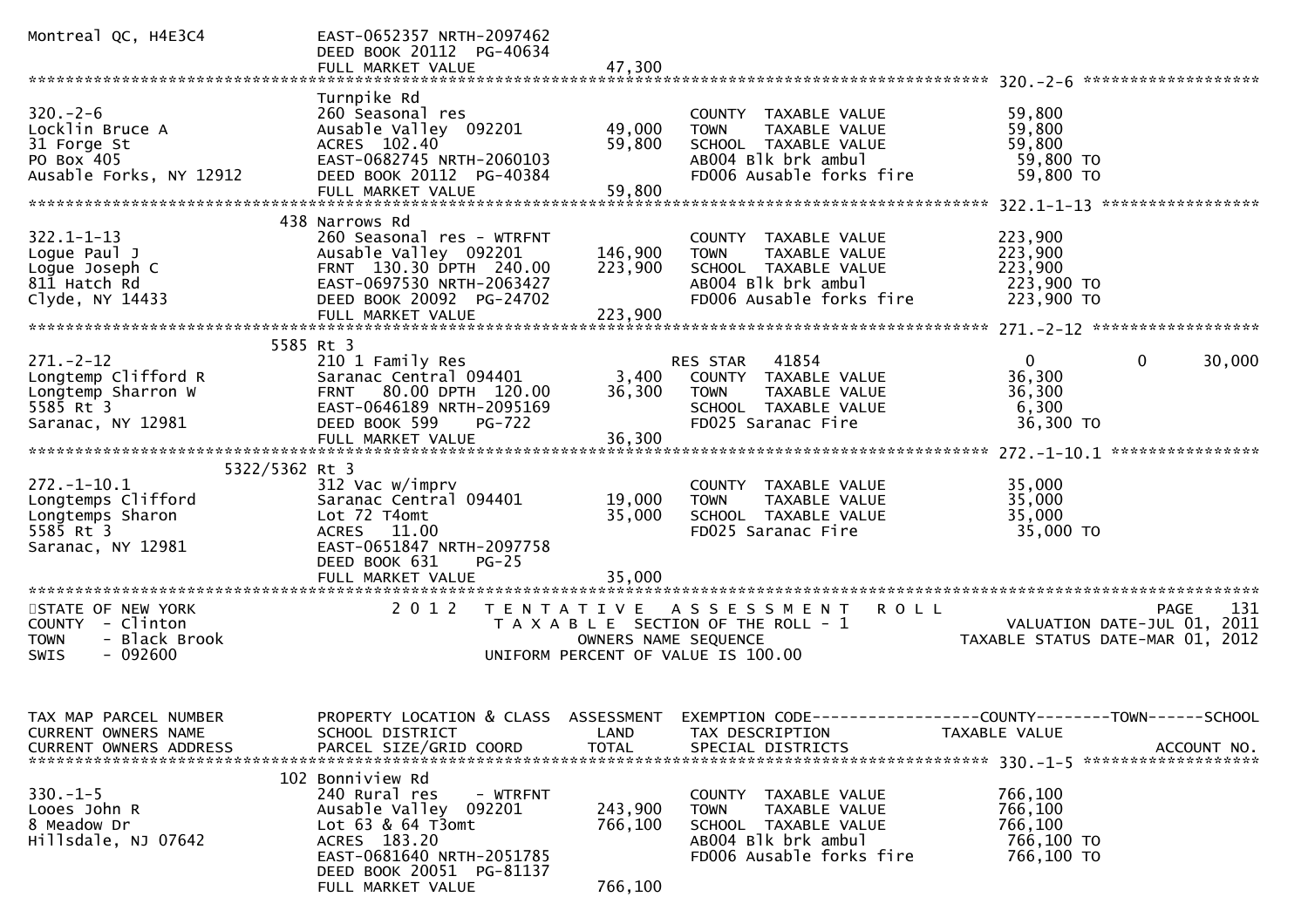| $332 - 3 - 5.3$<br>Loring Deborah<br>30 Catherine St<br>Burlington, VT 05401                      | Dry Bridge Rd<br>$314$ Rural vac<10<br>Ausable Valley 092201<br>Lot 8 Liv Pat<br>Fletcher Sub Lot 3<br>1.40<br><b>ACRES</b><br>EAST-0706660 NRTH-2051046<br>DEED BOOK 20082 PG-17501<br>FULL MARKET VALUE | 7,000<br>7,000<br>7,000       | COUNTY TAXABLE VALUE<br>TAXABLE VALUE<br><b>TOWN</b><br>SCHOOL TAXABLE VALUE<br>AB004 Blk brk ambul<br>FD006 Ausable forks fire                                                                                                 | 7,000<br>7,000<br>7,000<br>$7,000$ TO<br>$7,000$ TO                                                                                                                  |
|---------------------------------------------------------------------------------------------------|-----------------------------------------------------------------------------------------------------------------------------------------------------------------------------------------------------------|-------------------------------|---------------------------------------------------------------------------------------------------------------------------------------------------------------------------------------------------------------------------------|----------------------------------------------------------------------------------------------------------------------------------------------------------------------|
|                                                                                                   |                                                                                                                                                                                                           |                               |                                                                                                                                                                                                                                 |                                                                                                                                                                      |
| $332 - 3 - 5.6$<br>Loring Deborah<br>30 Catherine St<br>Burlington, VT 05401                      | Dry Bridge Rd<br>$314$ Rural vac<10<br>Ausable Valley 092201<br>Lot 8 Liv Div<br>Fletcher Sub Lot 2<br><b>ACRES</b><br>1.50<br>EAST-0706489 NRTH-2050930<br>DEED BOOK 20082 PG-17500                      | 7,100<br>7,100                | COUNTY TAXABLE VALUE<br>TAXABLE VALUE<br><b>TOWN</b><br>SCHOOL TAXABLE VALUE<br>AB004 Blk brk ambul<br>FD006 Ausable forks fire                                                                                                 | 7,100<br>7,100<br>7,100<br>7,100 TO<br>7,100 TO                                                                                                                      |
|                                                                                                   | FULL MARKET VALUE                                                                                                                                                                                         | 7,100                         |                                                                                                                                                                                                                                 |                                                                                                                                                                      |
| $307.4 - 1 - 5$<br>Loughran John T<br>Loughran Mary Mergens<br>PO Box 26<br>Shelburne, VT 05482   | 178 Island Rd<br>210 1 Family Res - WTRFNT<br>Ausable Valley 092201<br>ACRES 1.20<br>EAST-0657920 NRTH-2067581<br>DEED BOOK 20041 PG-75896<br>FULL MARKET VALUE                                           | 202,700<br>448,800<br>448,800 | COUNTY TAXABLE VALUE<br>TAXABLE VALUE<br><b>TOWN</b><br>SCHOOL TAXABLE VALUE<br>AB004 Blk brk ambul<br>FD006 Ausable forks fire                                                                                                 | 448,800<br>448,800<br>448,800<br>448,800 TO<br>448,800 TO                                                                                                            |
|                                                                                                   |                                                                                                                                                                                                           |                               |                                                                                                                                                                                                                                 |                                                                                                                                                                      |
| $342.1 - 1 - 34$<br>Lovely Frank<br>Lovely Sheila<br>PO Box 356<br>Ausable Forks, NY 12912        | 26 Mccrea St<br>210 1 Family Res<br>Ausable Valley 092201<br>FRNT 66.15 DPTH 139.00<br>EAST-0708370 NRTH-2045468<br>DEED BOOK 560<br>$PG-74$<br>FULL MARKET VALUE                                         | 69,600                        | WARCOMALL 41131<br>3,200 WARDISALL 41141<br>69,600 SR STAR<br>41834<br>COUNTY TAXABLE VALUE<br>TAXABLE VALUE<br><b>TOWN</b><br>SCHOOL TAXABLE VALUE<br>AB004 Blk brk ambul<br>FD006 Ausable forks fire<br>SW019 Black brook swr | 17,400<br>17,400<br>0<br>3,480<br>$\mathbf 0$<br>3,480<br>62,200<br>$\overline{0}$<br>$\Omega$<br>48,720<br>48,720<br>7,400<br>69,600 TO<br>69,600 TO<br>69,600 ТО М |
| STATE OF NEW YORK<br>COUNTY - Clinton<br>- Black Brook<br><b>TOWN</b><br>$-092600$<br><b>SWIS</b> | 2 0 1 2                                                                                                                                                                                                   | TENTATIVE                     | A S S E S S M E N T<br><b>ROLL</b><br>T A X A B L E SECTION OF THE ROLL - 1<br>OWNERS NAME SEQUENCE<br>UNIFORM PERCENT OF VALUE IS 100.00                                                                                       | 132<br><b>PAGE</b><br>VALUATION DATE-JUL 01, 2011<br>TAXABLE STATUS DATE-MAR 01, 2012                                                                                |
| TAX MAP PARCEL NUMBER<br><b>CURRENT OWNERS NAME</b><br><b>CURRENT OWNERS ADDRESS</b>              | PROPERTY LOCATION & CLASS ASSESSMENT<br>SCHOOL DISTRICT<br>PARCEL SIZE/GRID COORD                                                                                                                         | LAND<br><b>TOTAL</b>          | TAX DESCRIPTION<br>SPECIAL DISTRICTS                                                                                                                                                                                            | TAXABLE VALUE<br>ACCOUNT NO.                                                                                                                                         |
| $342.1 - 1 - 35$<br>Lovely Frank<br>Lovely Sheila                                                 | 30 Mccrea St<br>220 2 Family Res<br>Ausable Valley 092201                                                                                                                                                 | 3,700<br>52,000               | COUNTY TAXABLE VALUE<br>TAXABLE VALUE<br><b>TOWN</b>                                                                                                                                                                            | 52,000<br>52,000                                                                                                                                                     |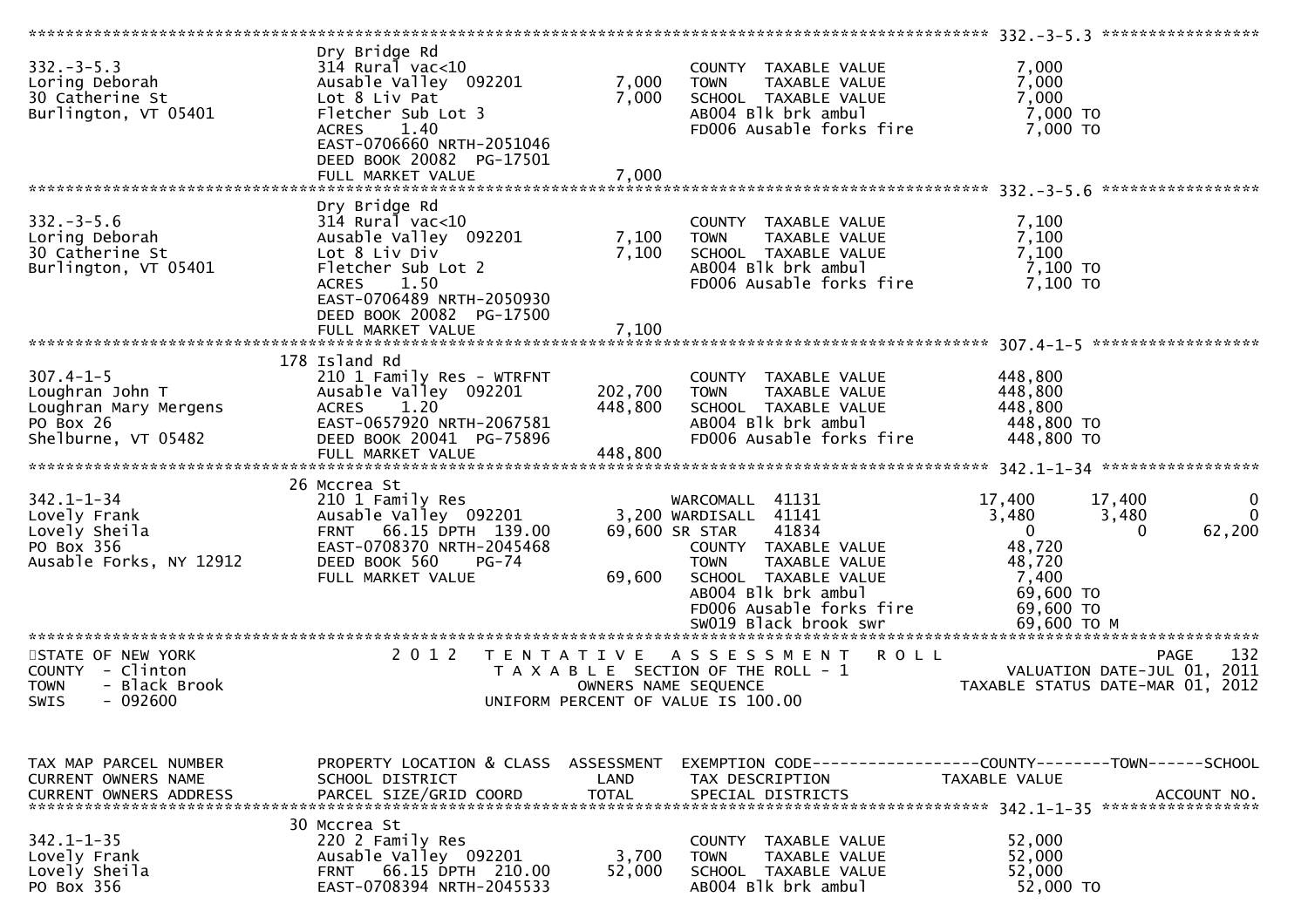| Ausable Forks, NY 12912                                                                                                                                                              | <b>PG-94</b><br>DEED BOOK 807<br>FULL MARKET VALUE                                                                                                                                                                                                              |                               | FD006 Ausable forks fire<br>52,000 SW019 Black brook swr                                                                                            | 52,000 TO<br>52,000 TO M                                                                   |
|--------------------------------------------------------------------------------------------------------------------------------------------------------------------------------------|-----------------------------------------------------------------------------------------------------------------------------------------------------------------------------------------------------------------------------------------------------------------|-------------------------------|-----------------------------------------------------------------------------------------------------------------------------------------------------|--------------------------------------------------------------------------------------------|
| $321.4 - 3 - 9$<br>Lucia Craig W<br>Lucia Michael J<br>316 Norrisville Rd<br>Schuyler Falls, NY 12985                                                                                | 261 Fern Lake Rd<br>260 Seasonal res - WTRFNT<br>Ausable Valley 092201<br>FRNT 120.00 DPTH 164.00<br>EAST-0695287 NRTH-2058958<br>DEED BOOK 973<br><b>PG-300</b><br>FULL MARKET VALUE                                                                           | 117,700<br>160,000<br>160,000 | COUNTY TAXABLE VALUE<br><b>TOWN</b><br>TAXABLE VALUE<br>SCHOOL TAXABLE VALUE<br>AB004 Blk brk ambul<br>FD006 Ausable forks fire                     | 160,000<br>160,000<br>160,000<br>160,000 TO<br>160,000 TO                                  |
| $297. - 2 - 1. - 1$<br>Lyme Adirondack Timberland LLC Ausable Valley 092201<br>10270 State Route 149<br>Fort Ann, NY 12827<br>MAY BE SUBJECT TO PAYMENT<br>UNDER RPTL480A UNTIL 2021 | Off Turnpike Rd<br>910 Priv forest<br>Lots 19 28 29 35 T3omt<br>DEC Conservation Easement<br>3784.43 Acres<br>ACRES 3784.43<br>EAST-0673844 NRTH-2077196<br>DEED BOOK 20072 PG-3915<br>CONSERVATION ESMT % 33.00<br>FULL MARKET VALUE                           | 765,675<br>765,675<br>765,675 | 47460<br>480A EX<br>COUNTY TAXABLE VALUE<br><b>TOWN</b><br>TAXABLE VALUE<br>SCHOOL TAXABLE VALUE<br>AB004 Blk brk ambul<br>FD006 Ausable forks fire | 570,823<br>570,823<br>570,823<br>194,852<br>194,852<br>194,852<br>765,675 TO<br>765,675 TO |
| $297. - 2 - 1. - 2$<br>Lyme Adirondack Timberland LLC Peru Central<br>10270 State Route 149<br>Fort Ann, NY 12827<br>MAY BE SUBJECT TO PAYMENT<br>UNDER RPTL480A UNTIL 2021          | Goodrich Mills Rd<br>910 Priv forest<br>094001<br>22 Pat T3 Peaslevill 44 1<br>DEC Conservation Easement<br>All. Factor 33% 2310.5 a<br>ACRES 2310.50<br>EAST-0673844 NRTH-2077196<br>DEED BOOK 20072 PG-3915<br>CONSERVATION ESMT % 33.00<br>FULL MARKET VALUE | 498,413<br>498,413<br>498,413 | 47460<br>480A EX<br>COUNTY TAXABLE VALUE<br><b>TOWN</b><br>TAXABLE VALUE<br>SCHOOL TAXABLE VALUE<br>AB004 Blk brk ambul<br>FD006 Ausable forks fire | 357,663<br>357,663<br>357,663<br>140,750<br>140,750<br>140,750<br>498,413 TO<br>498,413 TO |
|                                                                                                                                                                                      |                                                                                                                                                                                                                                                                 |                               |                                                                                                                                                     |                                                                                            |
| $297. -2 - 1. - 1.1$<br>Lyme Adirondack Timberland LLC Ausable Valley 092201<br>10270 State Route 149<br>Fort Ann, NY 12827                                                          | Goodrich Mills Rd<br>$322$ Rural vac $>10$<br>Lots 19 28 29 35 T3omt<br>ACRES 17.42<br>EAST-0673844 NRTH-2077196<br>DEED BOOK 20072 PG-3915<br>FULL MARKET VALUE                                                                                                | 23,000<br>23,000<br>23,000    | COUNTY TAXABLE VALUE<br>TAXABLE VALUE<br><b>TOWN</b><br>SCHOOL TAXABLE VALUE<br>AB004 Blk brk ambul<br>FD006 Ausable forks fire                     | 23,000<br>23,000<br>23,000<br>23,000 TO<br>23,000 TO                                       |
| STATE OF NEW YORK<br>- Clinton<br><b>COUNTY</b><br>- Black Brook<br><b>TOWN</b><br>$-092600$<br><b>SWIS</b>                                                                          | 2 0 1 2                                                                                                                                                                                                                                                         | OWNERS NAME SEQUENCE          | TENTATIVE ASSESSMENT<br>R O L L<br>T A X A B L E SECTION OF THE ROLL - 1<br>UNIFORM PERCENT OF VALUE IS 100.00                                      | 133<br>PAGE<br>VALUATION DATE-JUL 01, 2011<br>TAXABLE STATUS DATE-MAR 01, 2012             |
| TAX MAP PARCEL NUMBER<br>CURRENT OWNERS NAME<br><b>CURRENT OWNERS ADDRESS</b><br>******************************                                                                      | PROPERTY LOCATION & CLASS ASSESSMENT<br>SCHOOL DISTRICT<br>PARCEL SIZE/GRID COORD                                                                                                                                                                               | LAND<br><b>TOTAL</b>          | TAX DESCRIPTION<br>SPECIAL DISTRICTS                                                                                                                | TAXABLE VALUE<br>ACCOUNT NO.                                                               |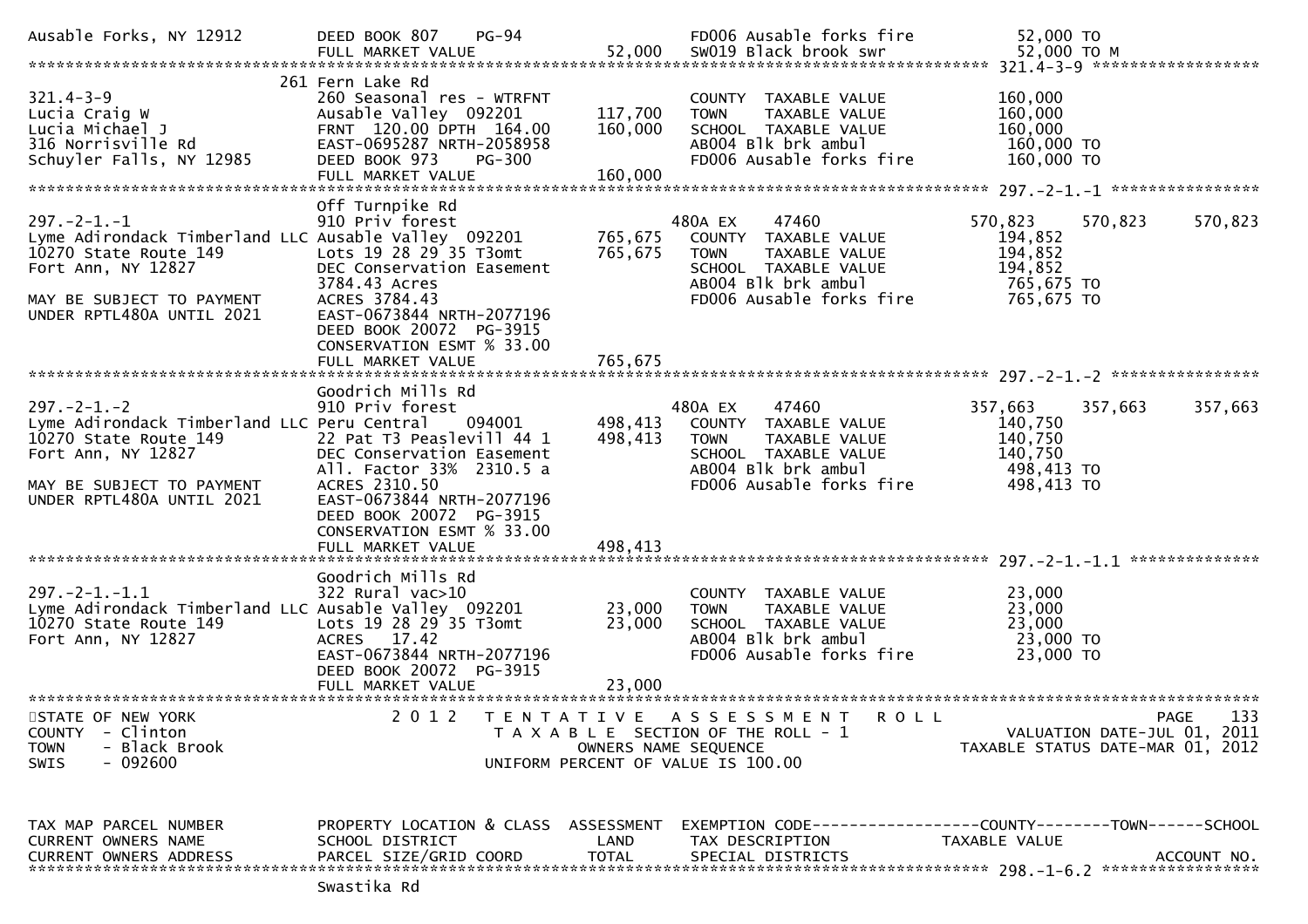| $298. - 1 - 6.2$<br>Lyme Adirondack Timberland LLC Ausable Valley 092201<br>10270 State Route 149<br>Fort Ann, NY 12827<br>MAY BE SUBJECT TO PAYMENT<br>UNDER RPTL480A UNTIL 2021  | 910 Priv forest<br>Lot 30 T3omt<br>DEC Conservation Easement<br>All. Factor 33% 358.4 ac<br>ACRES 358.40<br>EAST-0680488 NRTH-2076688<br>DEED BOOK 20072 PG-3915<br>CONSERVATION ESMT % 33.00<br>FULL MARKET VALUE                                      | 86,899<br>86,899<br>86,899       | 480A EX<br>47460<br>COUNTY TAXABLE VALUE<br>TAXABLE VALUE<br><b>TOWN</b><br>SCHOOL TAXABLE VALUE<br>CONSIDER TAAABLE VALUE<br>ABOO4 Blk brk ambul<br>EDOO6 Ausskl<br>FD006 Ausable forks fire | 59,151<br>59,151<br>27,748<br>27,748<br>27,748<br>86,899 TO<br>86,899 TO            | 59,151             |
|------------------------------------------------------------------------------------------------------------------------------------------------------------------------------------|---------------------------------------------------------------------------------------------------------------------------------------------------------------------------------------------------------------------------------------------------------|----------------------------------|-----------------------------------------------------------------------------------------------------------------------------------------------------------------------------------------------|-------------------------------------------------------------------------------------|--------------------|
| $320.-2-1.1$<br>Lyme Adirondack Timberland LLC Ausable Valley 092201<br>10270 State Route 149<br>Fort Ann, NY 12827<br>MAY BE SUBJECT TO PAYMENT<br>UNDER RPTL480A UNTIL 2021      | Turnpike Rd<br>910 Priv forest<br>DEC Conservation Easement<br>All. Factor 33% 644.10ac<br>ACRES 644.10<br>EAST-0676893 NRTH-2063236<br>DEED BOOK 20072 PG-3915<br>CONSERVATION ESMT % 33.00<br>FULL MARKET VALUE                                       | 141,839<br>141,839<br>141,839    | 47460<br>480A EX<br>COUNTY TAXABLE VALUE<br>TAXABLE VALUE<br>TOWN<br>SCHOOL TAXABLE VALUE<br>AB004 Blk brk ambul<br>FD006 Ausable forks fire                                                  | 102,062<br>102,062<br>39,777<br>39,777<br>39,777<br>141,839 TO<br>141,839 TO        | 102,062            |
| $321 - 2 - 1 - 1$<br>Lyme Adirondack Timberland LLC Ausable Valley 092201<br>10270 State Route 149<br>Fort Ann, NY 12827<br>MAY BE SUBJECT TO PAYMENT<br>UNDER RPTL480A UNTIL 2021 | Narrows Rd<br>910 Priv forest<br>75 Pat T3 Bl.br.<br>489<br>DEC Conservation Easement<br>St. Of N.<br>Ess.co.line<br>ACRES 7421.20<br>EAST-0700127 NRTH-2047943<br>DEED BOOK 20072 PG-3915<br>CONSERVATION ESMT % 33.00<br>FULL MARKET VALUE            | 1477,886<br>1477,886<br>1477,886 | 480A EX<br>47460<br>COUNTY TAXABLE VALUE<br>TAXABLE VALUE<br><b>TOWN</b><br>SCHOOL TAXABLE VALUE<br>AB004 Blk brk ambul<br>FD006 Ausable forks fire                                           | 1154,743<br>1154,743<br>323,143<br>323,143<br>323,143<br>1477,886 TO<br>1477,886 TO | 1154,743           |
| $321 - 2 - 1 - 2$<br>Lyme Adirondack Timberland LLC Peru Central<br>10270 State Route 149<br>Fort Ann, NY 12827<br>MAY BE SUBJECT TO PAYMENT<br>UNDER RPTL480A UNTIL 2021          | Narrows Rd<br>910 Priv forest<br>094001<br>23 Pat T3 Peaslevile 853<br>DEC Conservation Easement<br>All. Factor 33% 1189.3 a<br>ACRES 1189.30<br>EAST-0700127 NRTH-2047943<br>DEED BOOK 20072 PG-3915<br>CONSERVATION ESMT % 33.00<br>FULL MARKET VALUE | 229,676<br>229,676<br>229,676    | 480A EX<br>47460<br>COUNTY TAXABLE VALUE<br><b>TOWN</b><br>TAXABLE VALUE<br>SCHOOL TAXABLE VALUE<br>AB004 Blk brk ambul<br>FD006 Ausable forks fire                                           | 175,340<br>175,340<br>54,336<br>54,336<br>54,336<br>229,676 TO<br>229,676 TO        | 175,340            |
| STATE OF NEW YORK<br>COUNTY - Clinton<br>- Black Brook<br><b>TOWN</b><br>- 092600<br><b>SWIS</b>                                                                                   | 2 0 1 2<br>T E N T A T I V E                                                                                                                                                                                                                            |                                  | A S S E S S M E N T<br>R O L L<br>T A X A B L E SECTION OF THE ROLL - 1<br>OWNERS NAME SEQUENCE<br>UNIFORM PERCENT OF VALUE IS 100.00                                                         | VALUATION DATE-JUL 01, 2011<br>TAXABLE STATUS DATE-MAR 01, 2012                     | 134<br><b>PAGE</b> |
| TAX MAP PARCEL NUMBER<br>CURRENT OWNERS NAME<br><b>CURRENT OWNERS ADDRESS</b>                                                                                                      | PROPERTY LOCATION & CLASS ASSESSMENT<br>SCHOOL DISTRICT<br>PARCEL SIZE/GRID COORD                                                                                                                                                                       | LAND<br><b>TOTAL</b>             | EXEMPTION CODE-----------------COUNTY-------TOWN------SCHOOL<br>TAX DESCRIPTION<br>SPECIAL DISTRICTS                                                                                          | TAXABLE VALUE                                                                       | ACCOUNT NO.        |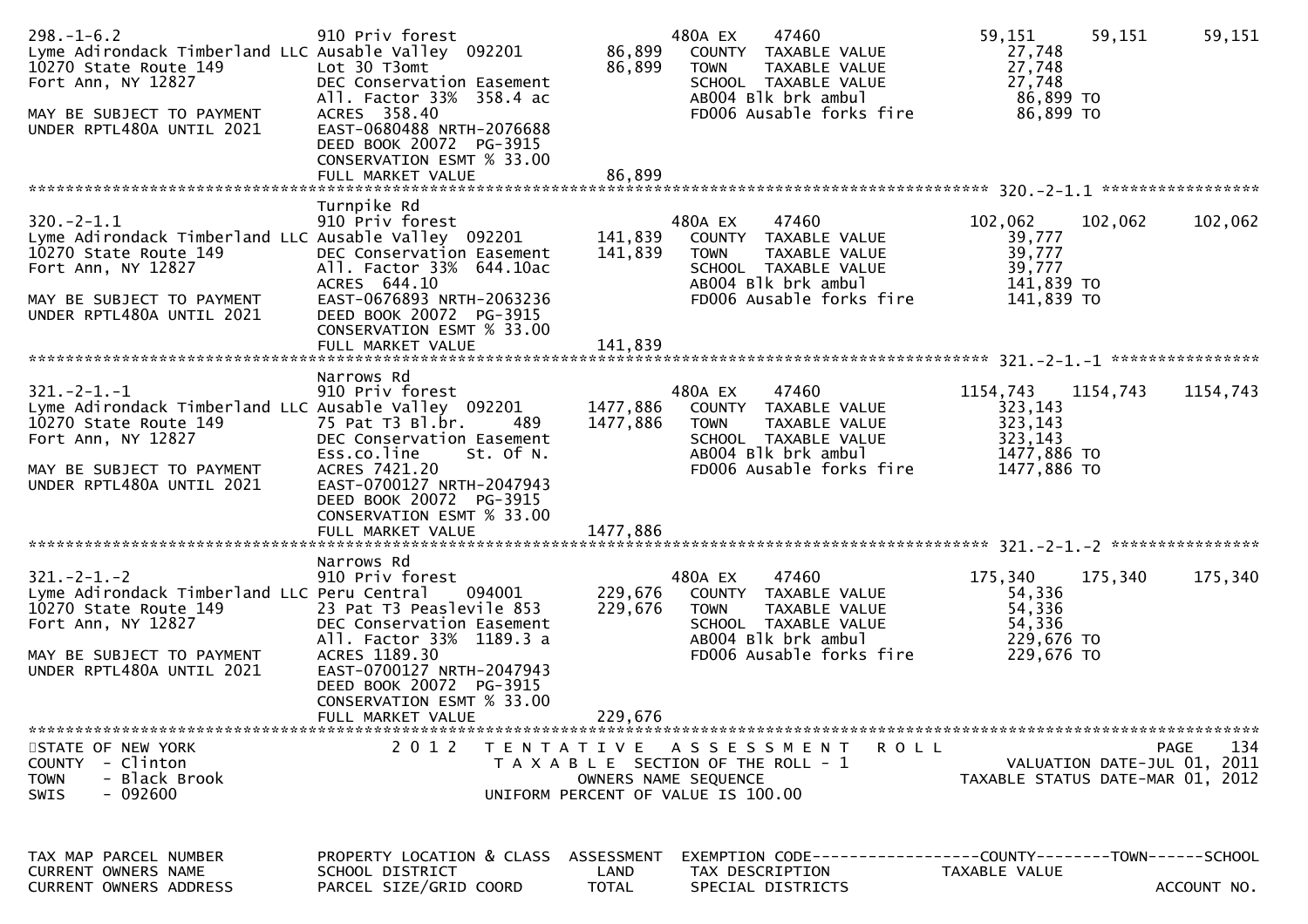| $321. -2 - 1. - 1.1$<br>Lyme Adirondack Timberland LLC Ausable Valley 092201<br>10270 State Route 149<br>Fort Ann, NY 12827 | Narrows Rd<br>260 Seasonal res<br>75 Pat T3 Bl.br.<br>489<br>O.mil.line<br>Rogers Co.<br>Ess.co.line<br>St. Of N.<br>ACRES 1347.71<br>EAST-0700127 NRTH-2047943<br>DEED BOOK 20072 PG-03915<br>FULL MARKET VALUE | 420,300<br>420,300<br>420,300 | COUNTY TAXABLE VALUE<br>TAXABLE VALUE<br><b>TOWN</b><br>SCHOOL TAXABLE VALUE<br>AB004 Blk brk ambul<br>FD006 Ausable forks fire | 420,300<br>420,300<br>420,300<br>420,300 TO<br>420,300 TO                      |
|-----------------------------------------------------------------------------------------------------------------------------|------------------------------------------------------------------------------------------------------------------------------------------------------------------------------------------------------------------|-------------------------------|---------------------------------------------------------------------------------------------------------------------------------|--------------------------------------------------------------------------------|
|                                                                                                                             |                                                                                                                                                                                                                  |                               |                                                                                                                                 |                                                                                |
| $340. - 1 - 1$<br>Lyme Adirondack Timberland LLC Ausable Valley 092201<br>10270 State Route 149<br>Fort Ann, NY 12827       | Haselton Rd<br>910 Priv forest<br>$Lot$ $74$<br><b>ACRES</b><br>92.30<br>EAST-0688261 NRTH-2047043<br>DEED BOOK 20072 PG-3915<br>FULL MARKET VALUE                                                               | 53,400<br>53,400<br>53,400    | COUNTY TAXABLE VALUE<br><b>TOWN</b><br>TAXABLE VALUE<br>SCHOOL TAXABLE VALUE<br>AB004 Blk brk ambul<br>FD006 Ausable forks fire | 53,400<br>53,400<br>53,400<br>53,400 TO<br>53,400 TO                           |
|                                                                                                                             |                                                                                                                                                                                                                  |                               |                                                                                                                                 |                                                                                |
| $322.3 - 1 - 27$<br>Lynch Carol C<br>Lynch Michael D<br>8A Jean Pl<br>Schenectady, NY 12303                                 | 399 Fern Lake Rd<br>260 Seasonal res - WTRFNT<br>Ausable Valley 092201<br>FRNT 94.60 DPTH 180.04<br>EAST-0697748 NRTH-2060989<br>DEED BOOK 698<br><b>PG-210</b><br>FULL MARKET VALUE                             | 106,400<br>147,300<br>147,300 | COUNTY TAXABLE VALUE<br>TAXABLE VALUE<br><b>TOWN</b><br>SCHOOL TAXABLE VALUE<br>AB004 Blk brk ambul<br>FD006 Ausable forks fire | 147,300<br>147,300<br>147,300<br>147,300 TO<br>147,300 TO                      |
|                                                                                                                             |                                                                                                                                                                                                                  |                               |                                                                                                                                 |                                                                                |
| $321.4 - 1 - 9$<br>Lynch Turri Julie A<br>87 Maple Shade Rd<br>Middletown, CT 06457                                         | 117 Narrows Rd<br>260 Seasonal res - WTRFNT<br>Ausable Valley 092201<br><b>FRNT 50.00 DPTH</b><br>95.00<br>EAST-0693434 NRTH-2059840<br>DEED BOOK 625<br>PG-901<br>FULL MARKET VALUE                             | 31,200<br>52,800<br>52,800    | COUNTY TAXABLE VALUE<br>TAXABLE VALUE<br><b>TOWN</b><br>SCHOOL TAXABLE VALUE<br>AB004 Blk brk ambul<br>FD006 Ausable forks fire | 52,800<br>52,800<br>52,800<br>52,800 TO<br>52,800 TO                           |
|                                                                                                                             | Palmer Hill Rd                                                                                                                                                                                                   |                               |                                                                                                                                 |                                                                                |
| $323. - 1 - 9$<br>Lyon Mountain Properties LLC<br>11490 Emerald Coast Pkwy<br>PO Box 3<br>Miramar Beach, FL 32541           | 910 Priv forest<br>Ausable Valley 092201<br>26.40<br><b>ACRES</b><br>EAST-0710594 NRTH-2058003<br>DEED BOOK 20051 PG-88741<br>FULL MARKET VALUE                                                                  | 22,800<br>22,800<br>22,800    | COUNTY TAXABLE VALUE<br><b>TOWN</b><br>TAXABLE VALUE<br>SCHOOL TAXABLE VALUE<br>AB004 Blk brk ambul<br>FD006 Ausable forks fire | 22,800<br>22,800<br>22,800<br>22,800 TO<br>22,800 TO                           |
|                                                                                                                             |                                                                                                                                                                                                                  |                               |                                                                                                                                 |                                                                                |
| STATE OF NEW YORK<br>- Clinton<br><b>COUNTY</b><br>- Black Brook<br><b>TOWN</b><br>SWIS<br>- 092600                         | 2 0 1 2                                                                                                                                                                                                          | OWNERS NAME SEQUENCE          | TENTATIVE ASSESSMENT<br>R O L L<br>T A X A B L E SECTION OF THE ROLL - 1<br>UNIFORM PERCENT OF VALUE IS 100.00                  | 135<br>PAGE<br>VALUATION DATE-JUL 01, 2011<br>TAXABLE STATUS DATE-MAR 01, 2012 |
| TAX MAP PARCEL NUMBER<br>CURRENT OWNERS NAME<br><b>CURRENT OWNERS ADDRESS</b>                                               | PROPERTY LOCATION & CLASS ASSESSMENT<br>SCHOOL DISTRICT<br>PARCEL SIZE/GRID COORD                                                                                                                                | LAND<br><b>TOTAL</b>          | TAX DESCRIPTION<br>SPECIAL DISTRICTS                                                                                            | TAXABLE VALUE<br>ACCOUNT NO.                                                   |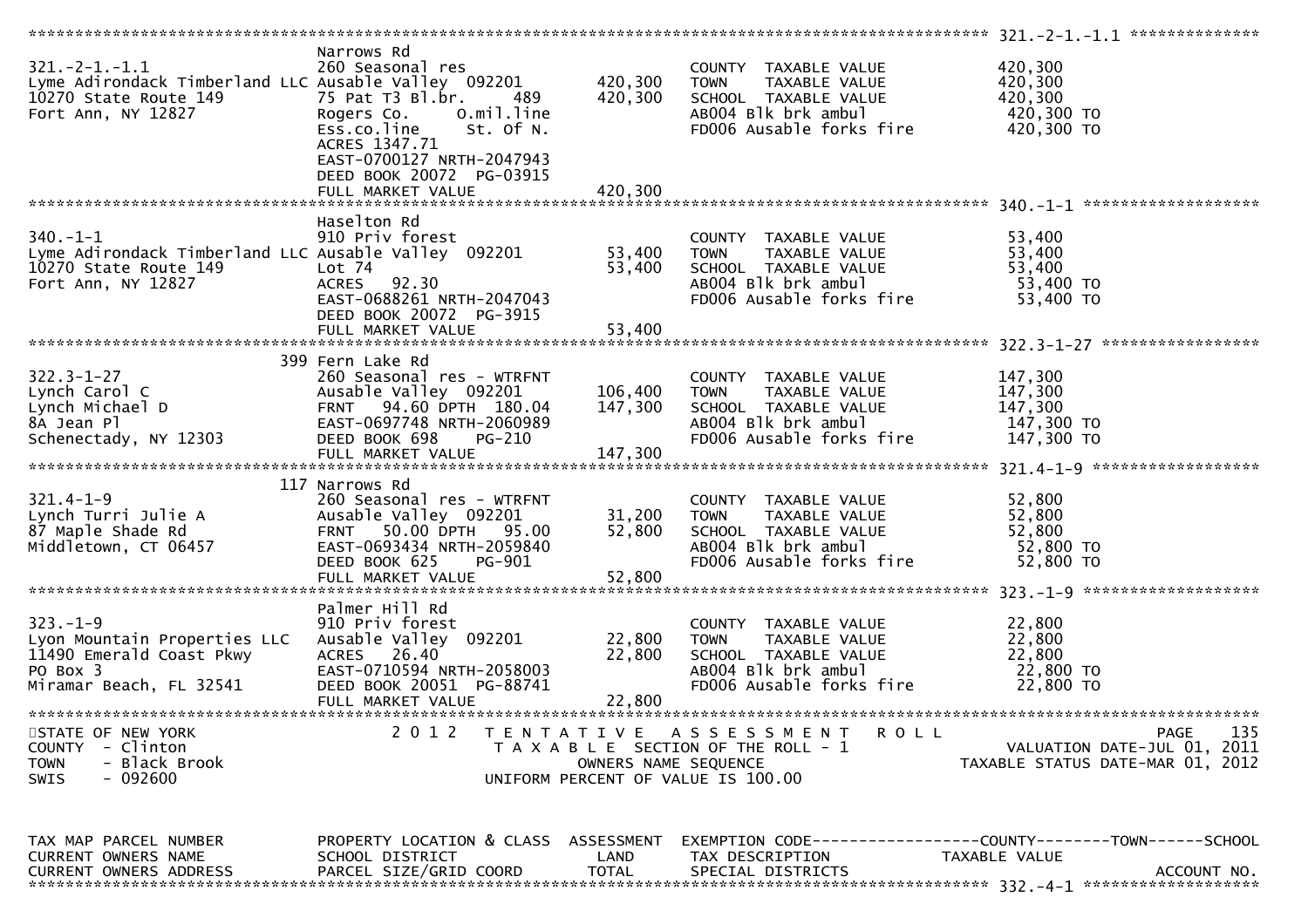|                                                                  | Tower Rd                                                |                      |                                                                |                                  |
|------------------------------------------------------------------|---------------------------------------------------------|----------------------|----------------------------------------------------------------|----------------------------------|
| $332 - 4 - 1$                                                    | 910 Priv forest                                         |                      | COUNTY TAXABLE VALUE                                           | 543,800                          |
| Lyon Mountain Properties LLC                                     | Ausable Valley 092201                                   | 543,800              | <b>TOWN</b><br>TAXABLE VALUE                                   | 543,800                          |
| 11490 Emerald Coast Pkwy                                         | Lot 12-15 28-40 Liv                                     | 543,800              | SCHOOL TAXABLE VALUE                                           | 543,800                          |
| PO Box 3                                                         | ACRES 1738.80                                           |                      | ABOO4 Blk brk ambul                                            | 543,800 TO                       |
| Miramar Beach, FL 32541                                          | EAST-0706139 NRTH-2057497                               |                      | FD006 Ausable forks fire                                       | 543,800 TO                       |
|                                                                  | DEED BOOK 20051 PG-88741                                |                      |                                                                |                                  |
|                                                                  | FULL MARKET VALUE                                       | 543,800              |                                                                |                                  |
|                                                                  |                                                         |                      |                                                                |                                  |
|                                                                  | 311 Fern Lake Rd                                        |                      |                                                                |                                  |
| $322.3 - 1 - 8$                                                  | 210 1 Family Res - WTRFNT                               |                      | COUNTY TAXABLE VALUE                                           | 176,800                          |
| MacKinnon Maribeth                                               | Ausable Valley 092201<br>FRNT 93.30 DPTH 240.00         | 122,400              | <b>TOWN</b><br>TAXABLE VALUE                                   | 176,800                          |
| 2387 Rt 22<br>Peru, NY 12972                                     | EAST-0696426 NRTH-2059300                               | 176,800              | SCHOOL TAXABLE VALUE<br>AB004 Blk brk ambul                    | 176,800<br>176,800 TO            |
|                                                                  | DEED BOOK 20062 PG-1119                                 |                      | FD006 Ausable forks fire 176,800 TO                            |                                  |
|                                                                  | FULL MARKET VALUE                                       | 176,800              |                                                                |                                  |
|                                                                  |                                                         |                      |                                                                |                                  |
|                                                                  | 73 East Kiln Rd                                         |                      |                                                                |                                  |
| $330 - 1 - 6.2$                                                  | 240 Rural res<br>- WTRFNT                               |                      | COUNTY TAXABLE VALUE                                           | 510,100                          |
|                                                                  | Ausable Valley 092201                                   | 267,800              | TAXABLE VALUE<br><b>TOWN</b>                                   | 510,100                          |
| Macy Robert M Jr<br>Macy Julia<br>601 Foothill Rd                | Lot 55 & 63 T3omt                                       | 510,100              | SCHOOL TAXABLE VALUE                                           | 510,100                          |
|                                                                  | ACRES 150.07                                            |                      | AB004 Blk brk ambul                                            | 510,100 TO                       |
| Ojai, CA 93023                                                   | EAST-0678331 NRTH-2053320                               |                      | FD006 Ausable forks fire                                       | 510,100 TO                       |
|                                                                  | DEED BOOK 793<br>PG-244                                 |                      |                                                                |                                  |
|                                                                  | FULL MARKET VALUE                                       | 510,100              |                                                                |                                  |
|                                                                  | 158 Island Rd                                           |                      |                                                                |                                  |
| $307.4 - 1 - 7$                                                  | 260 Seasonal res - WTRFNT                               |                      |                                                                | 246,000                          |
|                                                                  | Ausable Valley 092201                                   | 199,900              | COUNTY TAXABLE VALUE<br><b>TOWN</b><br>TAXABLE VALUE           | 246,000                          |
|                                                                  | ACRES 1.00                                              | 246,000              | SCHOOL TAXABLE VALUE                                           | 246,000                          |
| Madden Family Trust<br>Madden Trustee Joseph P<br>16 Conifer Cir | EAST-0658428 NRTH-2067633                               |                      | AB004 Blk brk ambul                                            | 246,000 TO                       |
| Plattsburgh, NY 12901                                            | DEED BOOK 20051 PG-86529                                |                      | FD006 Ausable forks fire                                       | 246,000 TO                       |
|                                                                  |                                                         |                      |                                                                |                                  |
|                                                                  |                                                         |                      |                                                                |                                  |
|                                                                  | Island Rd                                               |                      |                                                                |                                  |
| $307.4 - 1 - 6.2$                                                | 311 Res vac land - WTRFNT                               |                      | COUNTY TAXABLE VALUE                                           | 200,000                          |
| Madden Frank H                                                   | Ausable Valley 092201                                   | 200,000              | TAXABLE VALUE<br><b>TOWN</b>                                   | 200,000                          |
| Madden Constance K                                               | Sub Map A-91 Lot 6                                      | 200,000              | SCHOOL TAXABLE VALUE                                           | 200,000                          |
| 16 Conifer Cir<br>Plattsburgh, NY 12901                          | ACRES 1.00<br>EAST-0658271 NRTH-2067619                 |                      | AB004 Blk brk ambul<br>FD006 Ausable forks fire                | 200,000 TO<br>200,000 TO         |
|                                                                  | DEED BOOK 881<br>$PG-302$                               |                      |                                                                |                                  |
|                                                                  | FULL MARKET VALUE                                       | 200,000              |                                                                |                                  |
|                                                                  |                                                         |                      |                                                                |                                  |
| STATE OF NEW YORK                                                | 2 0 1 2<br>T E N T A T I V E                            |                      | A S S E S S M E N T<br><b>ROLL</b>                             | 136<br><b>PAGE</b>               |
| COUNTY - Clinton                                                 |                                                         |                      | T A X A B L E SECTION OF THE ROLL - 1                          | VALUATION DATE-JUL 01, 2011      |
| - Black Brook<br><b>TOWN</b>                                     |                                                         | OWNERS NAME SEQUENCE |                                                                | TAXABLE STATUS DATE-MAR 01, 2012 |
| SWIS<br>- 092600                                                 |                                                         |                      | UNIFORM PERCENT OF VALUE IS 100.00                             |                                  |
|                                                                  |                                                         |                      |                                                                |                                  |
|                                                                  |                                                         |                      |                                                                |                                  |
|                                                                  |                                                         |                      | EXEMPTION CODE------------------COUNTY--------TOWN------SCHOOL |                                  |
| TAX MAP PARCEL NUMBER<br>CURRENT OWNERS NAME                     | PROPERTY LOCATION & CLASS ASSESSMENT<br>SCHOOL DISTRICT | LAND                 | TAX DESCRIPTION                                                | TAXABLE VALUE                    |
| <b>CURRENT OWNERS ADDRESS</b>                                    | PARCEL SIZE/GRID COORD                                  | <b>TOTAL</b>         | SPECIAL DISTRICTS                                              | ACCOUNT NO.                      |
|                                                                  |                                                         |                      |                                                                |                                  |
|                                                                  | 357 Ore Bed Rd                                          |                      |                                                                |                                  |
| $274. - 1 - 9.3$                                                 | 240 Rural res                                           |                      | 41854<br>RES STAR                                              | 0<br>$\mathbf{0}$<br>30,000      |
|                                                                  |                                                         |                      |                                                                |                                  |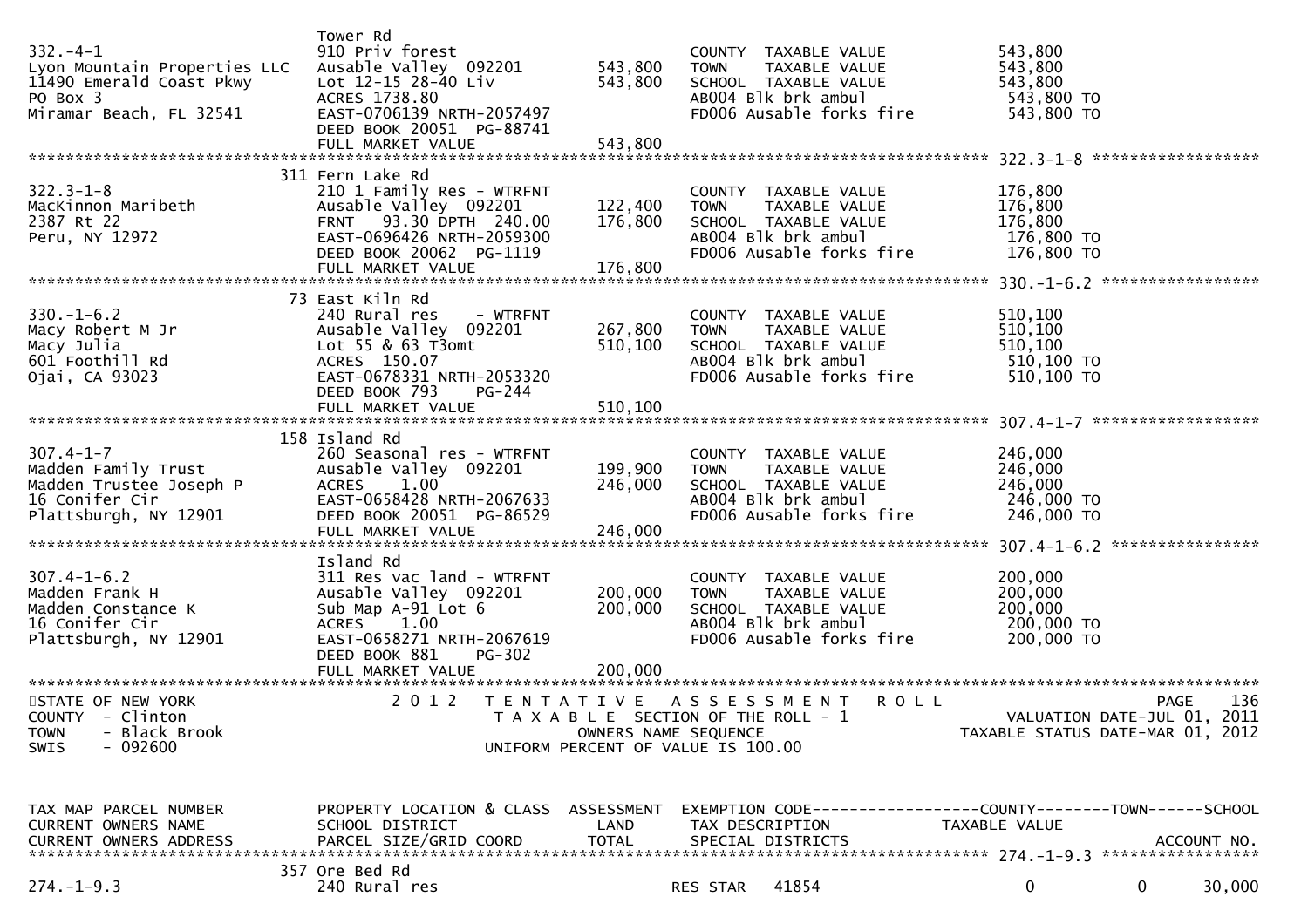| Madden Patrick P<br>357 Ore Bed Rd<br>Schuyler Falls, NY 12985                                 | 094001<br>Peru Central<br>Lot 30 T4omt<br>ACRES 63.77           | 40,000<br>91,000 | COUNTY TAXABLE VALUE<br>TOWN<br>SCHOOL TAXABLE VALUE | TAXABLE VALUE             | 91,000<br>91,000<br>61,000                                   |              |             |
|------------------------------------------------------------------------------------------------|-----------------------------------------------------------------|------------------|------------------------------------------------------|---------------------------|--------------------------------------------------------------|--------------|-------------|
|                                                                                                | EAST-0681099 NRTH-2095375<br>DEED BOOK 20061 PG-93612           |                  | FD025 Saranac Fire                                   |                           | $91,000$ TO                                                  |              |             |
|                                                                                                |                                                                 |                  |                                                      |                           |                                                              |              |             |
|                                                                                                | 36/46 Nolan Rd                                                  |                  |                                                      |                           |                                                              |              |             |
| $333. - 1 - 7.1$<br>Maicus Donna Sawyer<br>Gough Patricia Arleen<br>PO Box 274<br>Ausable Feri | 280 Res Multiple                                                |                  | 41854<br>RES STAR                                    |                           | $\mathbf{0}$                                                 | $\mathbf{0}$ | 30,000      |
|                                                                                                | Ausable Valley 092201                                           |                  | 21,500 COUNTY TAXABLE VALUE                          |                           | 160,900                                                      |              |             |
|                                                                                                | Lot 16 Liv Div<br><b>ACRES</b><br>4.60                          | 160,900          | TOWN<br>SCHOOL TAXABLE VALUE                         | TAXABLE VALUE             | 160,900<br>130,900                                           |              |             |
| AuSable Forks, NY 12912                                                                        | EAST-0709283 NRTH-2052655                                       |                  | ABOO4 Blk brk ambul                                  |                           | 160,900 то                                                   |              |             |
|                                                                                                | DEED BOOK 20011 PG-34641                                        |                  |                                                      | FD006 Ausable forks fire  | 160,900 TO                                                   |              |             |
|                                                                                                |                                                                 |                  |                                                      |                           |                                                              |              |             |
|                                                                                                |                                                                 |                  |                                                      |                           |                                                              |              |             |
|                                                                                                | $111/113$ Silver Lake Rd                                        |                  |                                                      |                           |                                                              |              |             |
| $341. - 1 - 20.1$                                                                              | 210 1 Family Res                                                |                  | RES STAR 41854<br>13,900 COUNTY TAXABLE VALUE        |                           | 0                                                            | $\mathbf{0}$ | 30,000      |
| Maicus Earl R<br>Maicus Nicole                                                                 | Ausable Valley 092201<br>Lot 165 Maules Pat                     | 89,400           | <b>TOWN</b>                                          | TAXABLE VALUE             | 89,400<br>89,400                                             |              |             |
| 113 Silver Lake Rd                                                                             | <b>ACRES</b><br>6.90                                            |                  | SCHOOL TAXABLE VALUE                                 |                           | 59,400                                                       |              |             |
| Ausable Forks, NY 12912                                                                        | EAST-0705107 NRTH-2046616                                       |                  | ABOO4 Blk brk ambul                                  |                           | 89,400 TO                                                    |              |             |
|                                                                                                | DEED BOOK 988<br>PG-293                                         |                  |                                                      | FD006 Ausable forks fire  | 89,400 TO                                                    |              |             |
|                                                                                                |                                                                 |                  |                                                      |                           |                                                              |              |             |
|                                                                                                |                                                                 |                  |                                                      |                           |                                                              |              |             |
|                                                                                                | 645-651 Dry Bridge Rd                                           |                  |                                                      |                           |                                                              |              |             |
| $333. -2 - 12.1$                                                                               | 240 Rural res<br>Ausable Valley 092201                          | 49,700 TOWN      | COUNTY TAXABLE VALUE                                 | TAXABLE VALUE             | 159,300<br>159,300                                           |              |             |
|                                                                                                | ACRES 91.70                                                     | 159,300          | SCHOOL TAXABLE VALUE                                 |                           | 159,300                                                      |              |             |
| 333.-2-12.1<br>Maicus Sidney<br>651 Dry Bridge Rd<br>Ausable Forks, NY 12912                   | EAST-0715490 NRTH-2050953                                       |                  |                                                      | AB004 Blk brk ambul       | 159,300 TO                                                   |              |             |
|                                                                                                | DEED BOOK 713<br><b>PG-117</b>                                  |                  |                                                      | FD006 Ausable forks fire  | 159,300 TO                                                   |              |             |
|                                                                                                | FULL MARKET VALUE                                               | 159,300          |                                                      |                           |                                                              |              |             |
|                                                                                                |                                                                 |                  |                                                      |                           |                                                              |              |             |
|                                                                                                | 249/270 Buck Hill Rd                                            |                  |                                                      |                           |                                                              |              |             |
| $323. - 1 - 4.2$<br>Maicus Sidney G                                                            | 240 Rural res<br>Ausable Valley 092201                          |                  | 41854<br>RES STAR<br>18,400 COUNTY TAXABLE VALUE     |                           | $\mathbf{0}$<br>93,800                                       | $\Omega$     | 30,000      |
| Maicus Donna                                                                                   | Lot 23 Liv Pat                                                  | 93,800           | <b>TOWN</b>                                          | TAXABLE VALUE             | 93,800                                                       |              |             |
| 651 Dry Bridge Rd                                                                              | ACRES 10.50                                                     |                  | SCHOOL TAXABLE VALUE                                 |                           | 63,800                                                       |              |             |
| Ausable Forks, NY 12912                                                                        | ACRES 10.50<br>EAST-0718282 NRTH-2056686<br>EED-0706 822 PC-222 |                  |                                                      | ABOO4 Blk brk ambul       | 93,800 TO                                                    |              |             |
|                                                                                                | DEED BOOK 933<br>PG-222                                         |                  |                                                      | FD006 Ausable forks fire  | 93,800 TO                                                    |              |             |
|                                                                                                |                                                                 |                  |                                                      |                           |                                                              |              |             |
|                                                                                                |                                                                 |                  |                                                      |                           |                                                              |              |             |
| STATE OF NEW YORK<br>COUNTY - Clinton                                                          | 2 0 1 2                                                         |                  | T A X A B L E SECTION OF THE ROLL - 1                | TENTATIVE ASSESSMENT ROLL | VALUATION DATE-JUL 01, 2011                                  | PAGE         | 137         |
| - Black Brook<br><b>TOWN</b>                                                                   |                                                                 |                  | OWNERS NAME SEQUENCE                                 |                           | TAXABLE STATUS DATE-MAR 01, 2012                             |              |             |
| - 092600<br><b>SWIS</b>                                                                        |                                                                 |                  | UNIFORM PERCENT OF VALUE IS 100.00                   |                           |                                                              |              |             |
|                                                                                                |                                                                 |                  |                                                      |                           |                                                              |              |             |
|                                                                                                |                                                                 |                  |                                                      |                           |                                                              |              |             |
|                                                                                                |                                                                 |                  |                                                      |                           |                                                              |              |             |
| TAX MAP PARCEL NUMBER                                                                          | PROPERTY LOCATION & CLASS ASSESSMENT                            | LAND             |                                                      |                           | EXEMPTION CODE-----------------COUNTY-------TOWN------SCHOOL |              |             |
| CURRENT OWNERS NAME<br><b>CURRENT OWNERS ADDRESS</b>                                           | SCHOOL DISTRICT<br>PARCEL SIZE/GRID COORD                       | <b>TOTAL</b>     | TAX DESCRIPTION<br>SPECIAL DISTRICTS                 |                           | TAXABLE VALUE                                                |              | ACCOUNT NO. |
|                                                                                                |                                                                 |                  |                                                      |                           |                                                              |              |             |
|                                                                                                | 306 Buck Hill Rd                                                |                  |                                                      |                           |                                                              |              |             |
| $323. - 1 - 4.3$                                                                               | 314 Rural vac<10                                                |                  | <b>COUNTY</b>                                        | TAXABLE VALUE             | 13,100                                                       |              |             |
| Maicus Sidney G                                                                                | Ausable Valley 092201                                           | 13,100           | <b>TOWN</b>                                          | TAXABLE VALUE             | 13,100                                                       |              |             |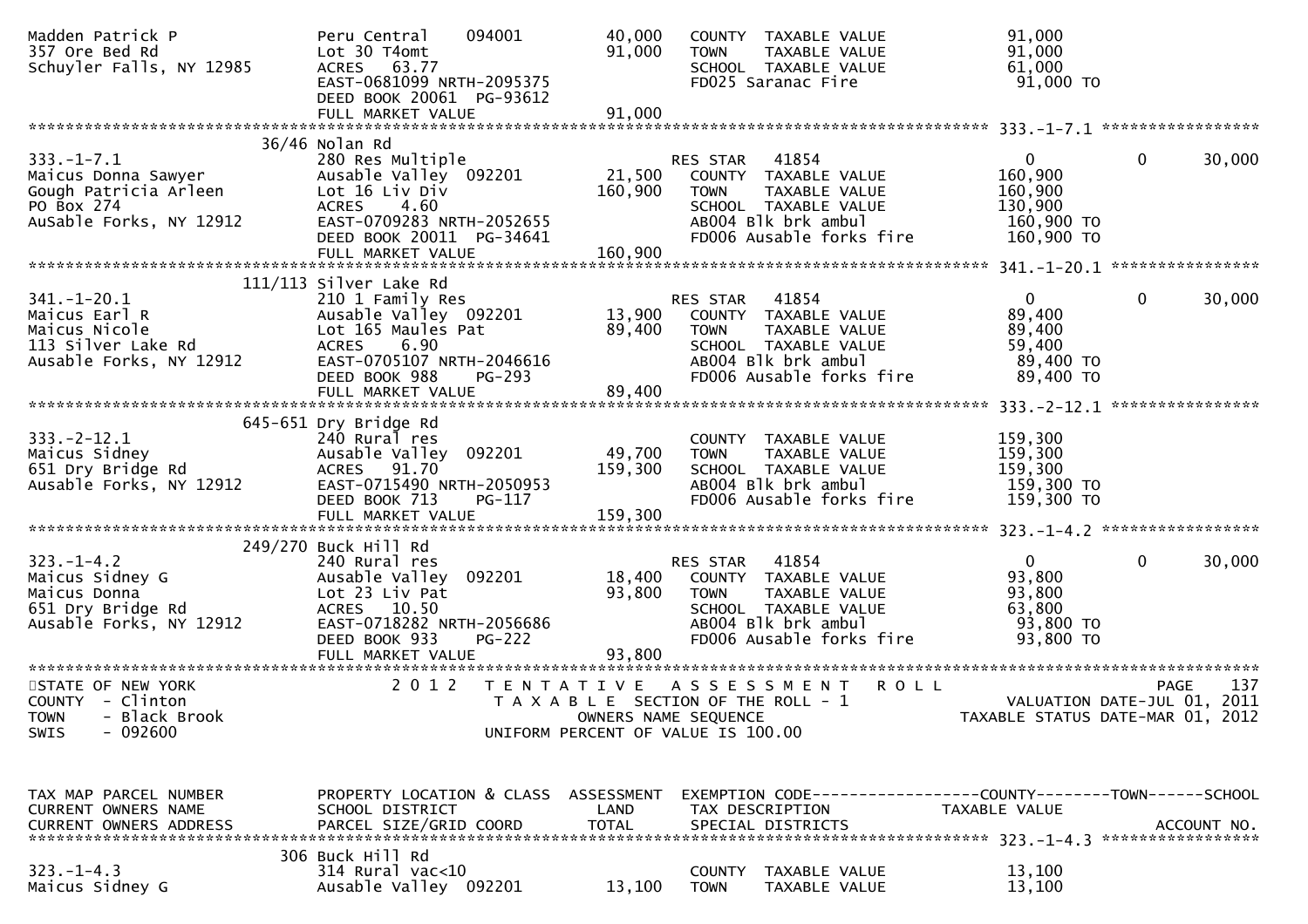| Maicus Donna<br>651 Dry Brdige Rd<br>Ausable Forks, NY 12912                                         | Lot 23 Liv Pat<br>6.30<br><b>ACRES</b><br>EAST-0718439 NRTH-2057727<br>DEED BOOK 20082 PG-16338<br>FULL MARKET VALUE                                                                             | 13,100<br>13,100           | SCHOOL TAXABLE VALUE<br>AB004 Blk brk ambul<br>FD006 Ausable forks fire                                                                                                                                                                                   | 13,100<br>13,100 TO<br>13,100 TO                                                          |                                                                    |
|------------------------------------------------------------------------------------------------------|--------------------------------------------------------------------------------------------------------------------------------------------------------------------------------------------------|----------------------------|-----------------------------------------------------------------------------------------------------------------------------------------------------------------------------------------------------------------------------------------------------------|-------------------------------------------------------------------------------------------|--------------------------------------------------------------------|
| $323. - 1 - 5$<br>Maicus Steven A<br>Maicus Earl R<br>2 Howard Dr<br>Peru, NY 12972                  | Buck Hill Rd<br>910 Priv forest<br>Ausable Valley 092201<br>ACRES 136.00<br>EAST-0716164 NRTH-2056648<br>DEED BOOK 20001 PG-24179<br>FULL MARKET VALUE                                           | 56,800<br>56,800<br>56,800 | COUNTY TAXABLE VALUE<br>TAXABLE VALUE<br><b>TOWN</b><br>SCHOOL TAXABLE VALUE<br>AB004 Blk brk ambul<br>FD006 Ausable forks fire                                                                                                                           | 56,800<br>56,800<br>56,800<br>56,800 TO<br>56,800 TO                                      | ***************                                                    |
| $333. -2 - 15.12$<br>Maicus Sydney T<br>651 Dry Bridge Rd<br>Ausable Forks, NY 12912                 | Buck Hill Rd<br>910 Priv forest<br>Ausable Valley 092201<br>ACRES 71.28<br>EAST-0717146 NRTH-2054733<br>DEED BOOK 887<br>PG-254                                                                  | 43,600<br>48,600           | COUNTY TAXABLE VALUE<br>TAXABLE VALUE<br><b>TOWN</b><br>SCHOOL TAXABLE VALUE<br>AB004 Blk brk ambul<br>FD006 Ausable forks fire                                                                                                                           | 48,600<br>48,600<br>48,600<br>48,600 TO<br>48,600 TO                                      |                                                                    |
| $323. - 1 - 4.1$<br>Maicus William<br>258 Buck Hill Rd<br>Ausable Forks, NY 12912                    | 258 Buck Hill Rd<br>240 Rural res<br>Ausable Valley 092201<br>Lot 23 Liv Pat<br>ACRES 87.60<br>EAST-0717686 NRTH-2056755<br>DEED BOOK 20021 PG-47891<br>FULL MARKET VALUE                        | 105,600                    | 64 PCT OF VALUE USED FOR EXEMPTION PURPOSES<br>WARCOMALL 41131<br>44,000 AGED C&S<br>41805<br>105,600 SR STAR<br>41834<br>COUNTY TAXABLE VALUE<br><b>TOWN</b><br>TAXABLE VALUE<br>SCHOOL TAXABLE VALUE<br>AB004 Blk brk ambul<br>FD006 Ausable forks fire | 16,896<br>25,344<br>$\mathbf{0}$<br>63,360<br>88,704<br>9,608<br>105,600 TO<br>105,600 TO | 16,896<br>$\mathbf{0}$<br>33,792<br>$\bf{0}$<br>62,200<br>$\Omega$ |
| $342.1 - 1 - 12$<br>Mallemuth Herman S<br>Mallemuth Alice B<br>PO Box 126<br>Ausable Forks, NY 12912 | 44 Palmer St<br>220 2 Family Res<br>Ausable Valley 092201<br>66.00 DPTH 132.00<br><b>FRNT</b><br>080<br><b>BANK</b><br>EAST-0709002 NRTH-2045390<br>PG-286<br>DEED BOOK 903<br>FULL MARKET VALUE | 71,300<br>71,300           | 41101<br><b>VETERANS</b><br>41854<br>3,100 RES STAR<br>COUNTY TAXABLE VALUE<br>TAXABLE VALUE<br><b>TOWN</b><br>SCHOOL TAXABLE VALUE<br>AB004 Blk brk ambul<br>FD006 Ausable forks fire                                                                    | 4,100<br>$\mathbf{0}$<br>67,200<br>67,200<br>41,300<br>71,300 TO<br>71,300 TO             | 4,100<br>$\mathbf{0}$<br>30,000<br>0                               |
| STATE OF NEW YORK<br>COUNTY - Clinton<br>- Black Brook<br><b>TOWN</b><br>$-092600$<br>SWIS           | 2 0 1 2                                                                                                                                                                                          |                            | TENTATIVE ASSESSMENT<br><b>ROLL</b><br>T A X A B L E SECTION OF THE ROLL - 1<br>OWNERS NAME SEQUENCE<br>UNIFORM PERCENT OF VALUE IS 100.00                                                                                                                | TAXABLE STATUS DATE-MAR 01, 2012                                                          | 138<br><b>PAGE</b><br>VALUATION DATE-JUL 01, 2011                  |
| TAX MAP PARCEL NUMBER<br>CURRENT OWNERS NAME                                                         | PROPERTY LOCATION & CLASS ASSESSMENT<br>SCHOOL DISTRICT                                                                                                                                          | LAND                       | EXEMPTION CODE-----------------COUNTY-------TOWN------SCHOOL<br>TAX DESCRIPTION                                                                                                                                                                           | TAXABLE VALUE                                                                             |                                                                    |
| $308. - 1 - 1$<br>Manley Gilbert                                                                     | 68 Silver Lake Rd<br>260 Seasonal res<br>Ausable Valley 092201                                                                                                                                   | 12,800                     | <b>COUNTY</b><br>TAXABLE VALUE<br><b>TOWN</b><br>TAXABLE VALUE                                                                                                                                                                                            | 28,100<br>28,100                                                                          |                                                                    |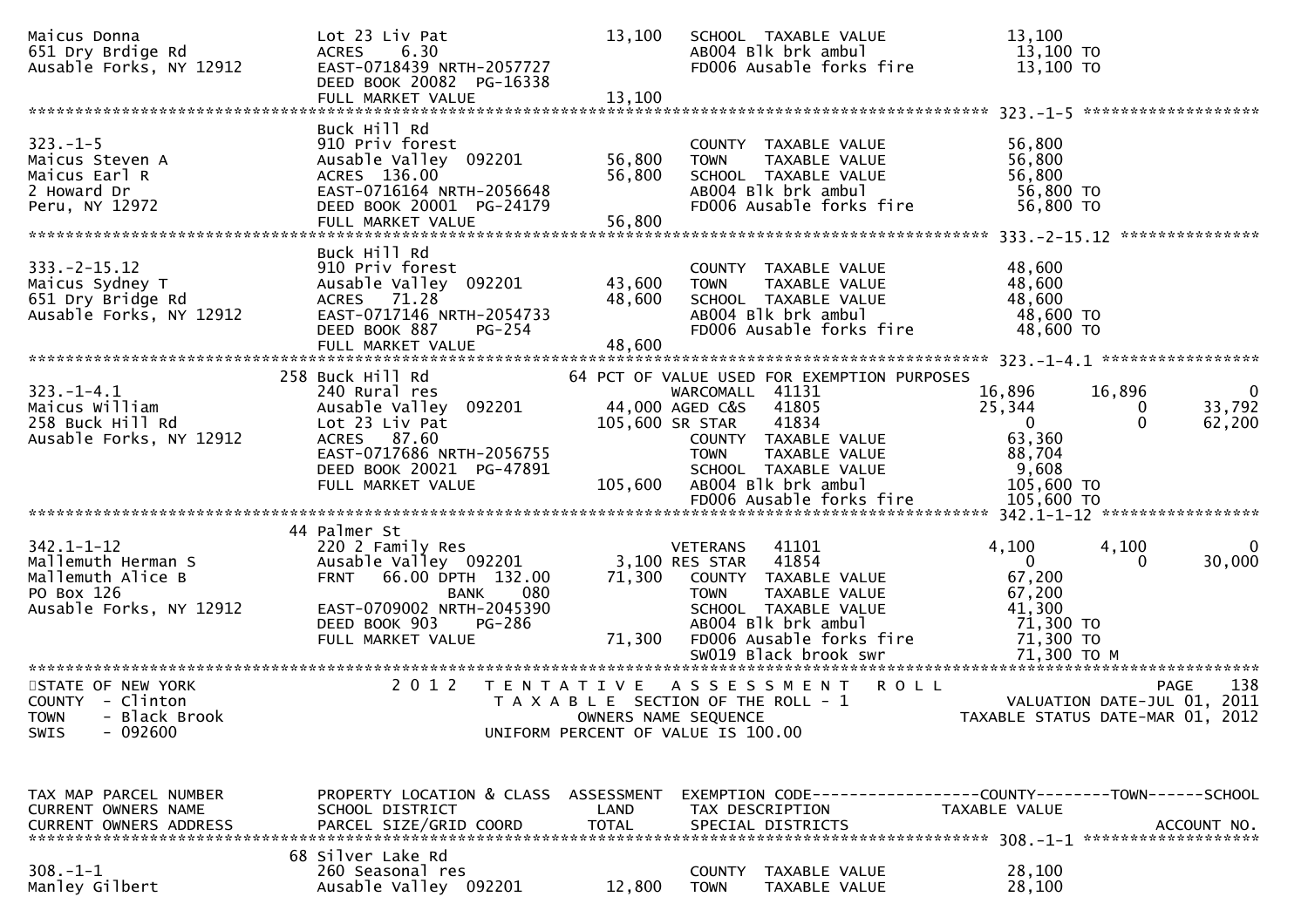| Manley Esther<br>13107 Rt 9N<br>PO Box 4<br>Jay, NY 12941                                                   | Lot 35 T30mt<br><b>ACRES</b><br>6.00<br>EAST-0665895 NRTH-2065878<br>DEED BOOK 532<br>$PG-103$                                                                                             | 28,100                                    | SCHOOL TAXABLE VALUE<br>AB004 Blk brk ambul<br>FD006 Ausable forks fire                                                                                  | 28,100<br>28,100 TO<br>28,100 TO                                     |                                                                                       |
|-------------------------------------------------------------------------------------------------------------|--------------------------------------------------------------------------------------------------------------------------------------------------------------------------------------------|-------------------------------------------|----------------------------------------------------------------------------------------------------------------------------------------------------------|----------------------------------------------------------------------|---------------------------------------------------------------------------------------|
|                                                                                                             | FULL MARKET VALUE                                                                                                                                                                          | 28,100                                    |                                                                                                                                                          |                                                                      |                                                                                       |
| $275. - 1 - 14$<br>Manley John A<br>Manley Dawn M<br>20 Donegal Way<br>Saratoga Springs, NY 12866           | 1836 Peasleeville Rd<br>240 Rural res<br>094001<br>Peru Central<br>Book Of Wills $V-4$ P-456<br>ACRES 176.70<br>EAST-0692373 NRTH-2095758<br>DEED BOOK 20001 PG-24542<br>FULL MARKET VALUE | 80,500<br>109,200<br>109,200              | COUNTY TAXABLE VALUE<br><b>TOWN</b><br>TAXABLE VALUE<br>SCHOOL TAXABLE VALUE<br>FD025 Saranac Fire                                                       | 109,200<br>109,200<br>109,200<br>109,200 TO                          |                                                                                       |
|                                                                                                             |                                                                                                                                                                                            |                                           |                                                                                                                                                          |                                                                      |                                                                                       |
| $274. - 1 - 12.21$<br>Marant Christian<br>295 Ore Bed Rd<br>Schuyler Falls, NY 12985                        | 295/297 Ore Bed Rd<br>210 1 Family Res<br>094001<br>Peru Central<br>11 T4omt<br>8.70<br><b>ACRES</b><br>EAST-0682519 NRTH-2096014<br>DEED BOOK 20041 PG-76593                              | 16,100<br>74,900                          | COUNTY TAXABLE VALUE<br>TAXABLE VALUE<br><b>TOWN</b><br>SCHOOL TAXABLE VALUE<br>FD025 Saranac Fire                                                       | 74,900<br>74,900<br>74,900<br>74,900 TO                              |                                                                                       |
|                                                                                                             |                                                                                                                                                                                            |                                           |                                                                                                                                                          |                                                                      |                                                                                       |
| $342.3 - 2 - 36$<br>Marant Kathleen D E<br>Marant Christian<br>295 Ore Bed Rd<br>Schuyler Falls, NY 12985   | 7 Shaw St<br>210 1 Family Res<br>Ausable Valley 092201<br>FRNT 81.70 DPTH 31.80<br>EAST-0708880 NRTH-2045080<br>DEED BOOK 20072 PG-6914<br>FULL MARKET VALUE                               | 1,800<br>33,800<br>33,800                 | COUNTY TAXABLE VALUE<br><b>TOWN</b><br>TAXABLE VALUE<br>SCHOOL TAXABLE VALUE<br>AB004 Blk brk ambul<br>FD006 Ausable forks fire<br>SW019 Black brook swr | 33,800<br>33,800<br>33,800<br>33,800 TO<br>33,800 TO<br>33,800 TO M  |                                                                                       |
|                                                                                                             | 1764 Silver Lake Rd                                                                                                                                                                        |                                           |                                                                                                                                                          |                                                                      |                                                                                       |
| $319. - 1 - 3.2$<br>Marbut Ronald T Sr<br>Marbut Sandra J<br>1764 Silver Lake Rd<br>Ausable Forks, NY 12912 | 210 1 Family Res<br>Ausable Valley 092201<br>Lot 45 T3omt<br>ACRES 11.00<br>EAST-0670783 NRTH-2063538<br>DEED BOOK 692<br>PG-318                                                           | 19,000<br>53,500                          | 41854<br>RES STAR<br>COUNTY TAXABLE VALUE<br><b>TOWN</b><br>TAXABLE VALUE<br>SCHOOL TAXABLE VALUE<br>AB004 Blk brk ambul<br>FD006 Ausable forks fire     | $\mathbf{0}$<br>53,500<br>53,500<br>23,500<br>53,500 TO<br>53,500 TO | 0<br>30,000                                                                           |
|                                                                                                             | FULL MARKET VALUE                                                                                                                                                                          | 53,500                                    |                                                                                                                                                          |                                                                      |                                                                                       |
| STATE OF NEW YORK<br>COUNTY - Clinton<br><b>TOWN</b><br>- Black Brook<br>$-092600$<br>SWIS                  | 2 0 1 2                                                                                                                                                                                    | T E N T A T I V E<br>OWNERS NAME SEQUENCE | <b>ROLL</b><br>A S S E S S M E N T<br>T A X A B L E SECTION OF THE ROLL - 1<br>UNIFORM PERCENT OF VALUE IS 100.00                                        |                                                                      | 139<br><b>PAGE</b><br>VALUATION DATE-JUL 01, 2011<br>TAXABLE STATUS DATE-MAR 01, 2012 |
| TAX MAP PARCEL NUMBER<br><b>CURRENT OWNERS NAME</b>                                                         | PROPERTY LOCATION & CLASS ASSESSMENT<br>SCHOOL DISTRICT                                                                                                                                    | LAND                                      | EXEMPTION CODE------------------COUNTY--------TOWN------SCHOOL<br>TAX DESCRIPTION                                                                        | TAXABLE VALUE                                                        |                                                                                       |
| $275. - 1 - 6.2$<br>Marchiano Jean<br>42 Ore Bed Rd                                                         | 42 Ore Bed Rd<br>270 Mfg housing<br>094001<br>Peru Central<br>Lot 10 T4omt                                                                                                                 | 15,000 SR STAR<br>44,500                  | 81 PCT OF VALUE USED FOR EXEMPTION PURPOSES<br>AGED C&S<br>41805<br>41834<br>COUNTY TAXABLE VALUE                                                        | 18,023<br>$\Omega$<br>26,477                                         | 0<br>18,023<br>0<br>26,477                                                            |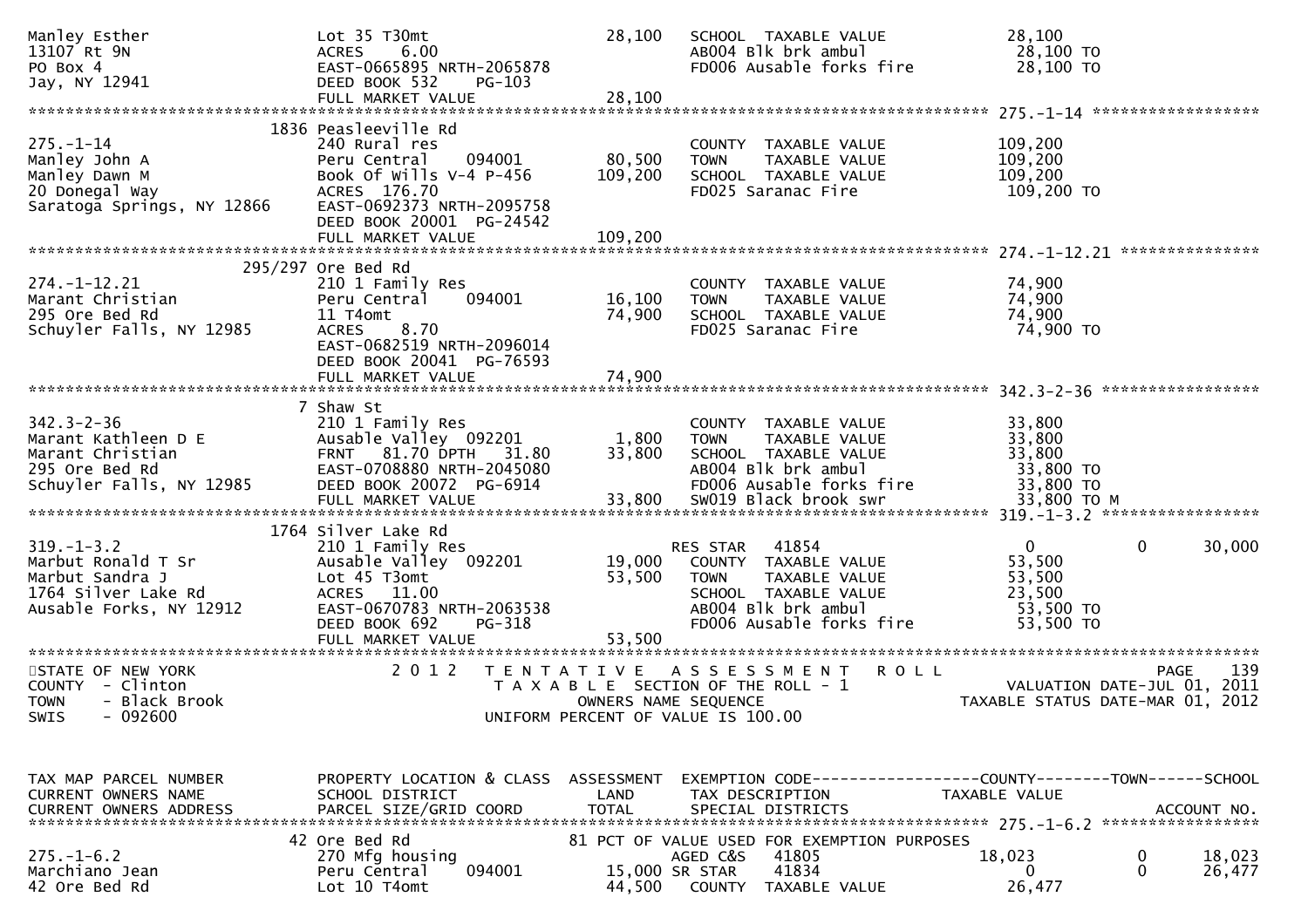| Schuyler Falls, NY 12985                                                                                 | 7.80<br><b>ACRES</b><br>EAST-0687753 NRTH-2095084<br>DEED BOOK 866<br><b>PG-79</b><br>FULL MARKET VALUE                                                                                         | 44,500                        | TAXABLE VALUE<br><b>TOWN</b><br>SCHOOL TAXABLE VALUE<br>FD025 Saranac Fire                                                      | 44,500<br>$\mathbf{0}$<br>44,500 TO                                                          |
|----------------------------------------------------------------------------------------------------------|-------------------------------------------------------------------------------------------------------------------------------------------------------------------------------------------------|-------------------------------|---------------------------------------------------------------------------------------------------------------------------------|----------------------------------------------------------------------------------------------|
|                                                                                                          |                                                                                                                                                                                                 |                               |                                                                                                                                 |                                                                                              |
| $307.2 - 2 - 6.1$<br>Maroney Lita Myers<br>Maroney Mauri E<br>5 Mildon Rd<br>Canton, NY 13617            | 2261 Silver Lake Rd<br>210 1 Family Res - WTRFNT<br>Ausable Valley 092201<br>Lot 34 T3omt<br>3.00<br><b>ACRES</b><br>EAST-0660460 NRTH-2069241<br>DEED BOOK 20061 PG-98278<br>FULL MARKET VALUE | 182,500<br>231,500<br>231,500 | COUNTY TAXABLE VALUE<br>TAXABLE VALUE<br><b>TOWN</b><br>SCHOOL TAXABLE VALUE<br>AB004 Blk brk ambul<br>FD006 Ausable forks fire | 231,500<br>231,500<br>231,500<br>231,500 TO<br>231,500 TO<br>******************              |
|                                                                                                          |                                                                                                                                                                                                 |                               |                                                                                                                                 |                                                                                              |
| $284. - 1 - 21$<br>Marsh Judy<br>94 Holmes Oval N<br>New Providence, NJ 07974                            | 750 Casey Rd<br>270 Mfg housing<br>Saranac Central 094401<br>9.80<br><b>ACRES</b><br>EAST-0655573 NRTH-2081440<br>DEED BOOK 826<br>PG-318                                                       | 19,700<br>30,300              | COUNTY TAXABLE VALUE<br>TAXABLE VALUE<br><b>TOWN</b><br>SCHOOL TAXABLE VALUE<br>FD025 Saranac Fire                              | 30,300<br>30,300<br>30,300<br>30,300 TO                                                      |
|                                                                                                          |                                                                                                                                                                                                 |                               |                                                                                                                                 |                                                                                              |
|                                                                                                          |                                                                                                                                                                                                 |                               |                                                                                                                                 |                                                                                              |
| $287. - 1 - 8.1$<br>Martin Ethel<br>Martin Sherman<br>1542 Guide Board Rd<br>PO Box 203                  | 1542 Guide Board Rd<br>210 1 Family Res<br>094001<br>Peru Central<br>FRNT 132.00 DPTH 305.00<br>EAST-0687116 NRTH-2084693<br>DEED BOOK 519<br><b>PG-095</b>                                     | 40,000                        | AGED - ALL 41800<br>41834<br>5,700 SR STAR<br>COUNTY TAXABLE VALUE<br><b>TOWN</b><br>TAXABLE VALUE<br>SCHOOL TAXABLE VALUE      | 20,000<br>20,000<br>20,000<br>$\mathbf{0}$<br>20,000<br>0<br>20,000<br>20,000<br>$\mathbf 0$ |
|                                                                                                          | 1290 Forestdale Rd                                                                                                                                                                              |                               |                                                                                                                                 |                                                                                              |
| $337. - 1 - 1.12$<br>Martin Glenn E Jr<br>Martin Crystal<br>1290 Forestdale Rd<br>Bloomingdale, NY 12913 | 240 Rural res<br>164601<br>Sar Lake<br>ACRES 236.80<br>EAST-0646549 NRTH-2045389<br>DEED BOOK 20051 PG-79893                                                                                    | 107,700<br>230,700            | 41834<br>SR STAR<br>COUNTY TAXABLE VALUE<br><b>TOWN</b><br>TAXABLE VALUE<br>SCHOOL TAXABLE VALUE<br>AB004 Blk brk ambul         | $\mathbf{0}$<br>$\mathbf{0}$<br>62,200<br>230,700<br>230,700<br>168,500<br>230,700 TO        |
| STATE OF NEW YORK<br>COUNTY - Clinton<br>- Black Brook<br><b>TOWN</b><br>$-092600$<br><b>SWIS</b>        | 2 0 1 2                                                                                                                                                                                         | OWNERS NAME SEQUENCE          | TENTATIVE ASSESSMENT<br><b>ROLL</b><br>T A X A B L E SECTION OF THE ROLL - 1<br>UNIFORM PERCENT OF VALUE IS 100.00              | 140<br><b>PAGE</b><br>2011<br>VALUATION DATE-JUL 01,<br>TAXABLE STATUS DATE-MAR 01, 2012     |
| TAX MAP PARCEL NUMBER<br>CURRENT OWNERS NAME<br><b>CURRENT OWNERS ADDRESS</b>                            | PROPERTY LOCATION & CLASS ASSESSMENT<br>SCHOOL DISTRICT<br>PARCEL SIZE/GRID COORD                                                                                                               | LAND<br><b>TOTAL</b>          | TAX DESCRIPTION<br>SPECIAL DISTRICTS                                                                                            | EXEMPTION CODE-----------------COUNTY-------TOWN------SCHOOL<br>TAXABLE VALUE<br>ACCOUNT NO. |
| $296. - 1 - 3$<br>Martin Velma<br>Smart Patricia<br>2579 Silver Lake Rd<br>Saranac, NY 12981             | 573 Casey Rd<br>240 Rural res<br>Ausable Valley 092201<br>ACRES 76.00<br>EAST-0651698 NRTH-2079776<br>DEED BOOK 20112 PG-43338<br>FULL MARKET VALUE                                             | 62,300<br>87,600<br>87,600    | COUNTY TAXABLE VALUE<br>TAXABLE VALUE<br><b>TOWN</b><br>SCHOOL TAXABLE VALUE<br>AB004 Blk brk ambul<br>FD006 Ausable forks fire | 87,600<br>87,600<br>87,600<br>87,600 TO<br>87,600 TO                                         |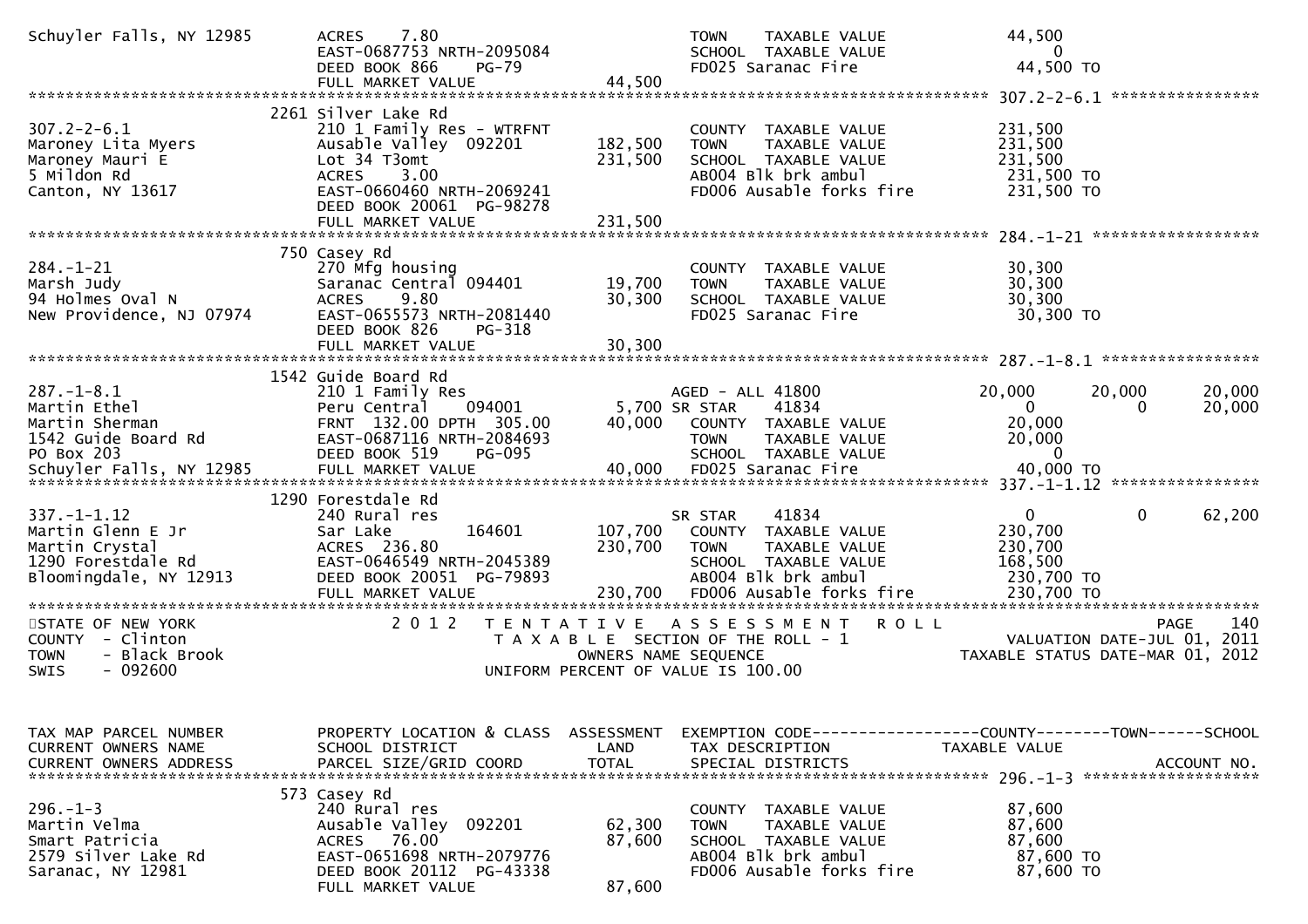|                                                                                                             |                                                                                                                                                                                   |                             |                                                                                                                                                                                    | 296. -1-3.1 ******************<br>***********                                                    |                   |             |
|-------------------------------------------------------------------------------------------------------------|-----------------------------------------------------------------------------------------------------------------------------------------------------------------------------------|-----------------------------|------------------------------------------------------------------------------------------------------------------------------------------------------------------------------------|--------------------------------------------------------------------------------------------------|-------------------|-------------|
| $296. - 1 - 3.1$<br>Martin Velma<br>Smart Patricia<br>2579 Silver Lake Rd<br>Saranac, NY 12981              | Casey Rd<br>$322$ Rural vac $>10$<br>Saranac Central 094401<br>16.00<br><b>ACRES</b><br>EAST-0653501 NRTH-2081063<br>DEED BOOK 20112 PG-43338<br>FULL MARKET VALUE                | 15,400<br>15,400<br>15,400  | COUNTY TAXABLE VALUE<br>TAXABLE VALUE<br><b>TOWN</b><br>SCHOOL TAXABLE VALUE<br>FD025 Saranac Fire                                                                                 | 15,400<br>15,400<br>15,400<br>15,400 TO                                                          |                   |             |
|                                                                                                             |                                                                                                                                                                                   |                             |                                                                                                                                                                                    |                                                                                                  |                   |             |
| $299. - 1 - 7$<br>Martin William H<br>Martin Melissa A<br>1220 Guide Board Rd<br>Schuyler Falls, NY 12985   | 1220 Guide Board Rd<br>210 1 Family Res<br>Ausable Valley 092201<br>6.00<br><b>ACRES</b><br>EAST-0688712 NRTH-2076636<br>DEED BOOK 98001 PG-02457<br>FULL MARKET VALUE            | 12,800<br>93,800<br>93,800  | 41854<br>RES STAR<br>COUNTY TAXABLE VALUE<br><b>TOWN</b><br>TAXABLE VALUE<br>SCHOOL TAXABLE VALUE<br>AB004 Blk brk ambul<br>FD006 Ausable forks fire                               | $\Omega$<br>93,800<br>93,800<br>63,800<br>93,800 TO<br>93,800 TO                                 | $\mathbf{0}$      | 30,000      |
| $299. - 1 - 13$<br>Martin William H<br>Martin Melissa A<br>1220 Guide Board Rd<br>Schuyler Falls, NY 12985  | Guide Board Rd<br>$314$ Rural vac<10<br>Ausable Valley 092201<br>8.40<br><b>ACRES</b><br>EAST-0688664 NRTH-2077145<br>DEED BOOK 98001 PG-02456                                    | 15,800<br>15,800            | COUNTY TAXABLE VALUE<br>TAXABLE VALUE<br><b>TOWN</b><br>SCHOOL TAXABLE VALUE<br>AB004 Blk brk ambul<br>FD006 Ausable forks fire                                                    | 15,800<br>15,800<br>15,800<br>15,800 TO<br>15,800 TO                                             |                   |             |
|                                                                                                             | 158 Silver Lake Rd                                                                                                                                                                |                             |                                                                                                                                                                                    |                                                                                                  |                   |             |
| $341.2 - 1 - 35$<br>Martineau James E<br>Martineau Faye<br>158 Silver Lake Rd<br>Ausable Forks, NY 12912    | 210 1 Family Res<br>Ausable Valley 092201<br>60.00 DPTH 241.00<br><b>FRNT</b><br>EAST-0705547 NRTH-2047912<br>DEED BOOK 608<br>PG-339<br>FULL MARKET VALUE                        | 75,100<br>75,100            | 41101<br>VETERANS<br>4,900 RES STAR<br>41854<br>TAXABLE VALUE<br>COUNTY<br><b>TOWN</b><br>TAXABLE VALUE<br>SCHOOL TAXABLE VALUE<br>AB004 Blk brk ambul<br>FD006 Ausable forks fire | 5,000<br>$\mathbf{0}$<br>70,100<br>70,100<br>45,100<br>75,100 TO<br>75,100 TO                    | 5,000<br>$\Omega$ | 0<br>30,000 |
|                                                                                                             |                                                                                                                                                                                   |                             |                                                                                                                                                                                    |                                                                                                  |                   |             |
| STATE OF NEW YORK<br>COUNTY - Clinton<br>- Black Brook<br><b>TOWN</b><br>$-092600$<br><b>SWIS</b>           | 2 0 1 2<br>T E N T A T I V E                                                                                                                                                      |                             | <b>ROLL</b><br>A S S E S S M E N T<br>T A X A B L E SECTION OF THE ROLL - 1<br>OWNERS NAME SEQUENCE<br>UNIFORM PERCENT OF VALUE IS 100.00                                          | VALUATION DATE-JUL 01, 2011<br>TAXABLE STATUS DATE-MAR 01, 2012                                  | <b>PAGE</b>       | 141         |
| TAX MAP PARCEL NUMBER<br><b>CURRENT OWNERS NAME</b><br>CURRENT OWNERS ADDRESS                               | PROPERTY LOCATION & CLASS ASSESSMENT<br>SCHOOL DISTRICT<br>PARCEL SIZE/GRID COORD                                                                                                 | LAND<br><b>TOTAL</b>        | TAX DESCRIPTION<br>SPECIAL DISTRICTS                                                                                                                                               | <b>TAXABLE VALUE</b>                                                                             |                   | ACCOUNT NO. |
| $331 - 2 - 23$<br>Martineau James E Jr<br>Martineau Michelle E<br>22 Haselton Rd<br>AuSable Forks, NY 12912 | 22 Haselton Rd<br>210 1 Family Res<br>Ausable Valley 092201<br>Lot 65 T3omt<br><b>ACRES</b><br>1.20<br>EAST-0689763 NRTH-2050107<br>DEED BOOK 20031 PG-64560<br>FULL MARKET VALUE | 6,600<br>202,300<br>202,300 | 41854<br>RES STAR<br><b>COUNTY</b><br>TAXABLE VALUE<br>TAXABLE VALUE<br><b>TOWN</b><br>SCHOOL TAXABLE VALUE<br>AB004 Blk brk ambul<br>FD006 Ausable forks fire                     | 0<br>202,300<br>202,300<br>172,300<br>202,300 TO<br>202,300 TO<br>341.2-1-36 ******************* | 0                 | 30,000      |
|                                                                                                             | 160 Silver Lake Rd                                                                                                                                                                |                             |                                                                                                                                                                                    |                                                                                                  |                   |             |
| $341.2 - 1 - 36$                                                                                            | 210 1 Family Res                                                                                                                                                                  |                             | 41854<br>RES STAR                                                                                                                                                                  | 0                                                                                                | 0                 | 30,000      |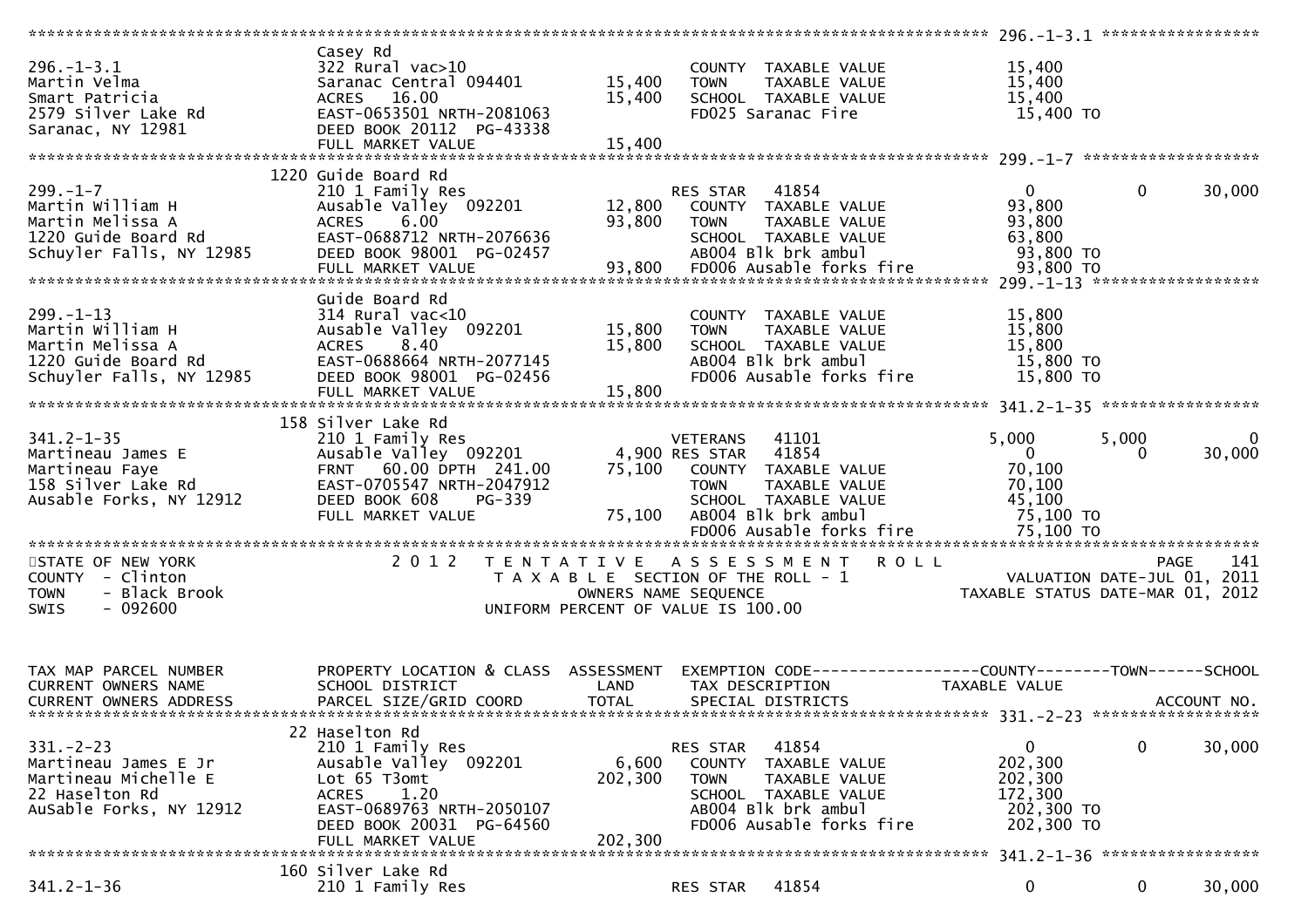| Martineau Life Use Derrick C<br>Martineau James E Sr<br>158 Silver Lake Rd<br>AuSable Forks, NY 12912  | Ausable Valley 092201<br>FRNT 105.00 DPTH 141.00<br>EAST-0705441 NRTH-2047937<br>DEED BOOK 20041 PG-74916                                                                                           | 4,300<br>43,800               | COUNTY TAXABLE VALUE<br>TAXABLE VALUE<br><b>TOWN</b><br>SCHOOL TAXABLE VALUE<br>AB004 Blk brk ambul                             | 43,800<br>43,800<br>13,800<br>43,800 TO                                               |
|--------------------------------------------------------------------------------------------------------|-----------------------------------------------------------------------------------------------------------------------------------------------------------------------------------------------------|-------------------------------|---------------------------------------------------------------------------------------------------------------------------------|---------------------------------------------------------------------------------------|
| $321.4 - 1 - 7$<br>Marvin William D<br>Marvin Jodi L<br>12 Sylvan Ln<br>Clifton Park, NY 12065         | 2 Pleasant Cove Rd<br>260 Seasonal res - WTRFNT<br>Ausable Valley 092201<br>FRNT 155.32 DPTH 95.78<br>EAST-0693459 NRTH-2059941<br>DEED BOOK 20082 PG-12603<br>FULL MARKET VALUE                    | 91,000<br>136,000<br>136,000  | COUNTY TAXABLE VALUE<br>TAXABLE VALUE<br><b>TOWN</b><br>SCHOOL TAXABLE VALUE<br>AB004 Blk brk ambul<br>FD006 Ausable forks fire | 136,000<br>136,000<br>136,000<br>136,000 TO<br>136,000 TO<br>*****************        |
| $308 - 2 - 1.8$<br>Masone George<br>Masone Pat<br>271 Wilson Blvd<br>Islip, NY 11751                   | Island Rd<br>$314$ Rural vac<10<br>Ausable Valley 092201<br>Map 20061/96543 Lot 8<br>Douglas Corp Sub 06<br>ACRES 2.90<br>EAST-0660026 NRTH-2067945<br>DEED BOOK 20072 PG-4369<br>FULL MARKET VALUE | 34,900<br>34,900<br>34,900    | COUNTY TAXABLE VALUE<br><b>TOWN</b><br>TAXABLE VALUE<br>SCHOOL TAXABLE VALUE<br>AB004 Blk brk ambul<br>FD006 Ausable forks fire | 34,900<br>34,900<br>34,900<br>34,900 TO<br>34,900 TO                                  |
| $273. - 1 - 7.2$<br>Matias James R<br>Matias Timothy R<br>385 Snyders Lake Rd<br>Wynantskill, NY 12198 | 3294 Silver Lake Rd<br>240 Rural res<br>Saranac Central 094401<br>Lot 57 T4omt<br>ACRES 29.60<br>EAST-0661016 NRTH-2092774<br>DEED BOOK 20061 PG-95650<br>FULL MARKET VALUE                         | 45,900<br>139,100<br>139,100  | COUNTY TAXABLE VALUE<br>TAXABLE VALUE<br><b>TOWN</b><br>SCHOOL TAXABLE VALUE<br>FD025 Saranac Fire                              | 139,100<br>139,100<br>139,100<br>139,100 TO                                           |
| STATE OF NEW YORK<br>COUNTY - Clinton<br>- Black Brook<br><b>TOWN</b><br>$-092600$<br><b>SWIS</b>      | 2 0 1 2                                                                                                                                                                                             | OWNERS NAME SEQUENCE          | TENTATIVE ASSESSMENT ROLL<br>T A X A B L E SECTION OF THE ROLL - 1<br>UNIFORM PERCENT OF VALUE IS 100.00                        | 142<br>PAGE<br>VALUATION DATE-JUL 01, 2011<br>TAXABLE STATUS DATE-MAR 01, 2012        |
| TAX MAP PARCEL NUMBER<br>CURRENT OWNERS NAME                                                           | PROPERTY LOCATION & CLASS ASSESSMENT<br>SCHOOL DISTRICT                                                                                                                                             | LAND                          | TAX DESCRIPTION                                                                                                                 | EXEMPTION CODE-----------------COUNTY--------TOWN------SCHOOL<br><b>TAXABLE VALUE</b> |
| $298. - 1 - 1$<br>Maxwell John W III<br>Attn: Ski Hut<br>80 Danbury Rd<br>Wilton, CT 06897             | Swastika Rd<br>910 Priv forest<br>Ausable Valley 092201<br>ACRES 287.20<br>EAST-0679831 NRTH-2080243<br>DEED BOOK 567<br>PG-643<br>FULL MARKET VALUE                                                | 104,600<br>104,600<br>104,600 | COUNTY TAXABLE VALUE<br>TAXABLE VALUE<br><b>TOWN</b><br>SCHOOL TAXABLE VALUE<br>FD025 Saranac Fire                              | 104,600<br>104,600<br>104,600<br>104,600 TO                                           |
| $285. - 1 - 1$<br>Maye John<br>Maye Dawn                                                               | 3012 Silver Lake Rd<br>240 Rural res<br>Saranac Central 094401<br>735 AC                                                                                                                            | 234,800<br>286,700            | 41834<br>SR STAR<br><b>COUNTY</b><br>TAXABLE VALUE<br><b>TOWN</b><br>TAXABLE VALUE                                              | 0<br>0<br>62,200<br>286,700<br>286,700                                                |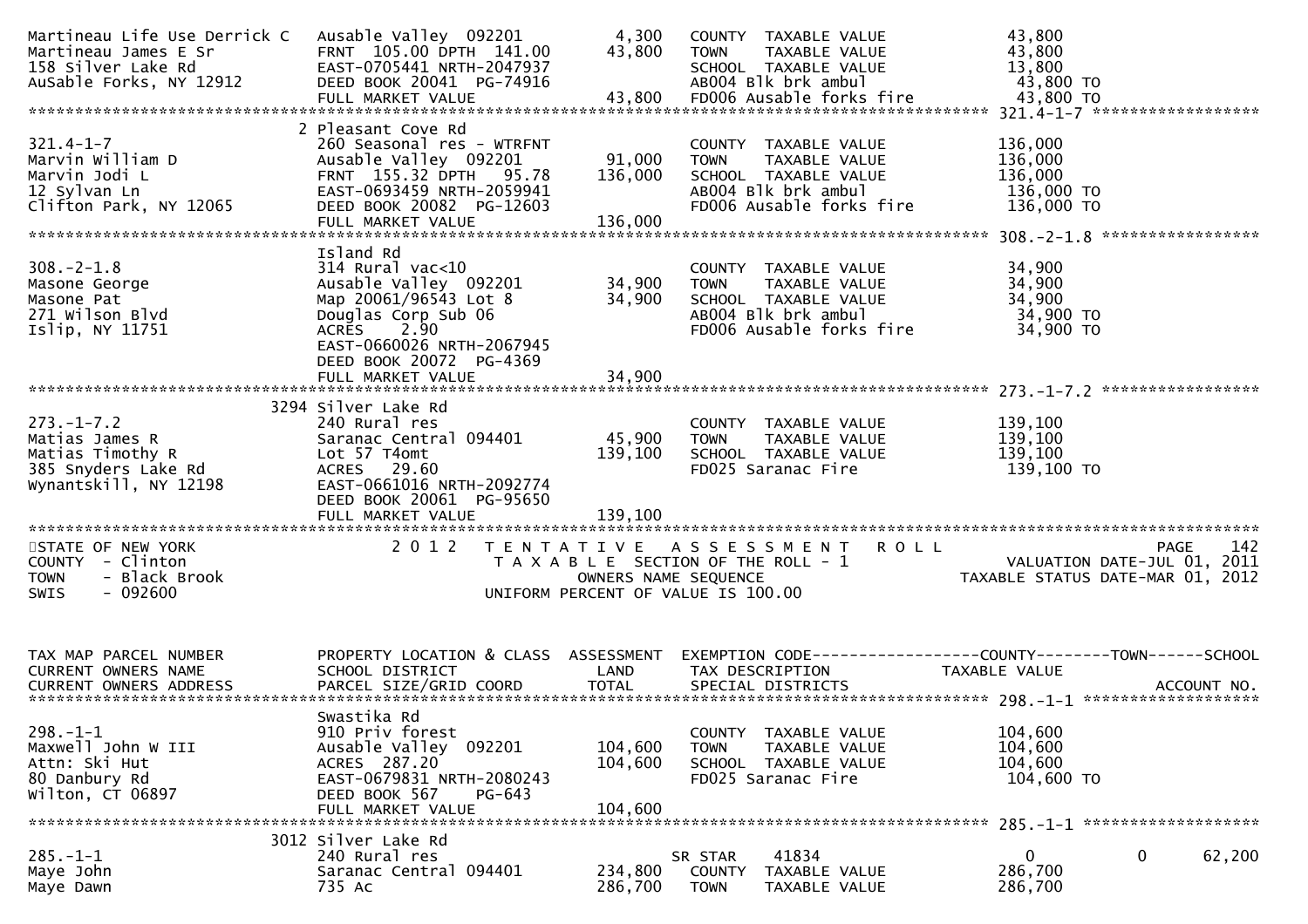| Maye Mark<br>3012 Silver Lake Rd<br>Saranac, NY 12981                                                     | 100% Within 094401<br>ACRES 775.50<br>EAST-0658907 NRTH-2086899<br>DEED BOOK 20011 PG-29018                                                                                       |                           | SCHOOL TAXABLE VALUE<br>FD025 Saranac Fire                                                                                                                                          | 224,500<br>286,700 то                                                                 |                                                 |
|-----------------------------------------------------------------------------------------------------------|-----------------------------------------------------------------------------------------------------------------------------------------------------------------------------------|---------------------------|-------------------------------------------------------------------------------------------------------------------------------------------------------------------------------------|---------------------------------------------------------------------------------------|-------------------------------------------------|
|                                                                                                           | 71 Cold Brook Rd                                                                                                                                                                  |                           |                                                                                                                                                                                     |                                                                                       |                                                 |
| $271. - 1 - 4$<br>Mazzotte James<br>Mazzotte Glenda<br>71 Cold Brook Rd<br>Saranac, NY 12981              | 240 Rural res<br>Saranac Central 094401<br>Lot 90 T4omt<br>ACRES 154.60<br>EAST-0643984 NRTH-2095912<br>DEED BOOK 955<br>PG-331                                                   | 79,500 SR STAR<br>208,500 | 65 PCT OF VALUE USED FOR EXEMPTION PURPOSES<br>WARNONALL 41121<br>41834<br>COUNTY TAXABLE VALUE<br><b>TOWN</b><br>TAXABLE VALUE<br>SCHOOL TAXABLE VALUE<br>FD025 Saranac Fire       | 20,329<br>$\overline{0}$<br>188,171<br>196,500<br>146,300<br>208,500 TO               | 12,000<br>$\overline{0}$<br>62,200<br>0         |
|                                                                                                           |                                                                                                                                                                                   |                           |                                                                                                                                                                                     |                                                                                       |                                                 |
| $272. - 1 - 26$<br>Mazzotte James<br>Mazzotte Glenda M<br>71 Cold Brook Rd<br>Saranac, NY 12981           | 5479 Rt 3<br>230 3 Family Res<br>Saranac Central 094401<br>1.40<br><b>ACRES</b><br>EAST-0648706 NRTH-2096066<br>DEED BOOK 736<br>$PG-149$<br>FULL MARKET VALUE                    | 6,700<br>69,900<br>69,900 | COUNTY TAXABLE VALUE<br>TAXABLE VALUE<br><b>TOWN</b><br>SCHOOL TAXABLE VALUE<br>FD025 Saranac Fire                                                                                  | 69,900<br>69,900<br>69,900<br>69,900 TO                                               |                                                 |
| $321.4 - 3 - 12$<br>McAlonen Kevin J<br>McAlonen Laura<br>209 Lake Hill Rd<br>Burnt Hills, NY 12027       | 273 Fern Lake Rd<br>260 Seasonal res - WTRFNT<br>Ausable Valley 092201<br>FRNT 80.00 DPTH 195.00<br>EAST-0695571 NRTH-2059046<br>DEED BOOK 20102 PG-29771                         | 104,100<br>160,000        | COUNTY TAXABLE VALUE<br><b>TOWN</b><br>TAXABLE VALUE<br>SCHOOL TAXABLE VALUE<br>AB004 Blk brk ambul<br>FD006 Ausable forks fire                                                     | 160,000<br>160,000<br>160,000<br>160,000 TO<br>160,000 TO                             |                                                 |
| STATE OF NEW YORK<br>COUNTY - Clinton<br>- Black Brook<br><b>TOWN</b><br>$-092600$<br><b>SWIS</b>         | 2 0 1 2                                                                                                                                                                           | OWNERS NAME SEQUENCE      | TENTATIVE ASSESSMENT ROLL<br>T A X A B L E SECTION OF THE ROLL - 1<br>UNIFORM PERCENT OF VALUE IS 100.00                                                                            | VALUATION DATE-JUL 01, 2011                                                           | 143<br>PAGE<br>TAXABLE STATUS DATE-MAR 01, 2012 |
| TAX MAP PARCEL NUMBER<br>CURRENT OWNERS NAME                                                              | PROPERTY LOCATION & CLASS ASSESSMENT<br>SCHOOL DISTRICT                                                                                                                           | LAND                      | EXEMPTION CODE------------------COUNTY--------TOWN------SCHOOL<br>TAX DESCRIPTION                                                                                                   | TAXABLE VALUE                                                                         |                                                 |
| $342.1 - 1 - 14$<br>Mccallister Edward M<br>Mccallister Lori J<br>50 Palmer St<br>Ausable Forks, NY 12912 | 50 Palmer St<br>210 1 Family Res<br>Ausable Valley 092201<br>66.00 DPTH 132.00<br><b>FRNT</b><br>EAST-0708870 NRTH-2045385<br>DEED BOOK 892<br><b>PG-299</b><br>FULL MARKET VALUE | 57,600<br>57,600          | 41854<br>RES STAR<br>3,100 COUNTY TAXABLE VALUE<br><b>TOWN</b><br>TAXABLE VALUE<br>SCHOOL TAXABLE VALUE<br>AB004 Blk brk ambul<br>FD006 Ausable forks fire<br>SW019 Black brook swr | $\overline{0}$<br>57,600<br>57,600<br>27,600<br>57,600 TO<br>57,600 TO<br>57,600 ТО М | $\mathbf{0}$<br>30,000                          |
|                                                                                                           |                                                                                                                                                                                   |                           |                                                                                                                                                                                     |                                                                                       |                                                 |
| $342.1 - 1 - 17$<br>Mccallister Kevin C<br>Mccallister Margaret S<br>PO Box 238                           | 58 Palmer St<br>210 1 Family Res<br>Ausable Valley 092201<br>FRNT 70.50 DPTH 280.00<br>EAST-0708600 NRTH-2045533                                                                  | 4,000<br>85,000           | RES STAR<br>41854<br><b>COUNTY</b><br>TAXABLE VALUE<br><b>TOWN</b><br>TAXABLE VALUE<br>SCHOOL TAXABLE VALUE                                                                         | $\mathbf{0}$<br>85,000<br>85,000<br>55,000                                            | 0<br>30,000                                     |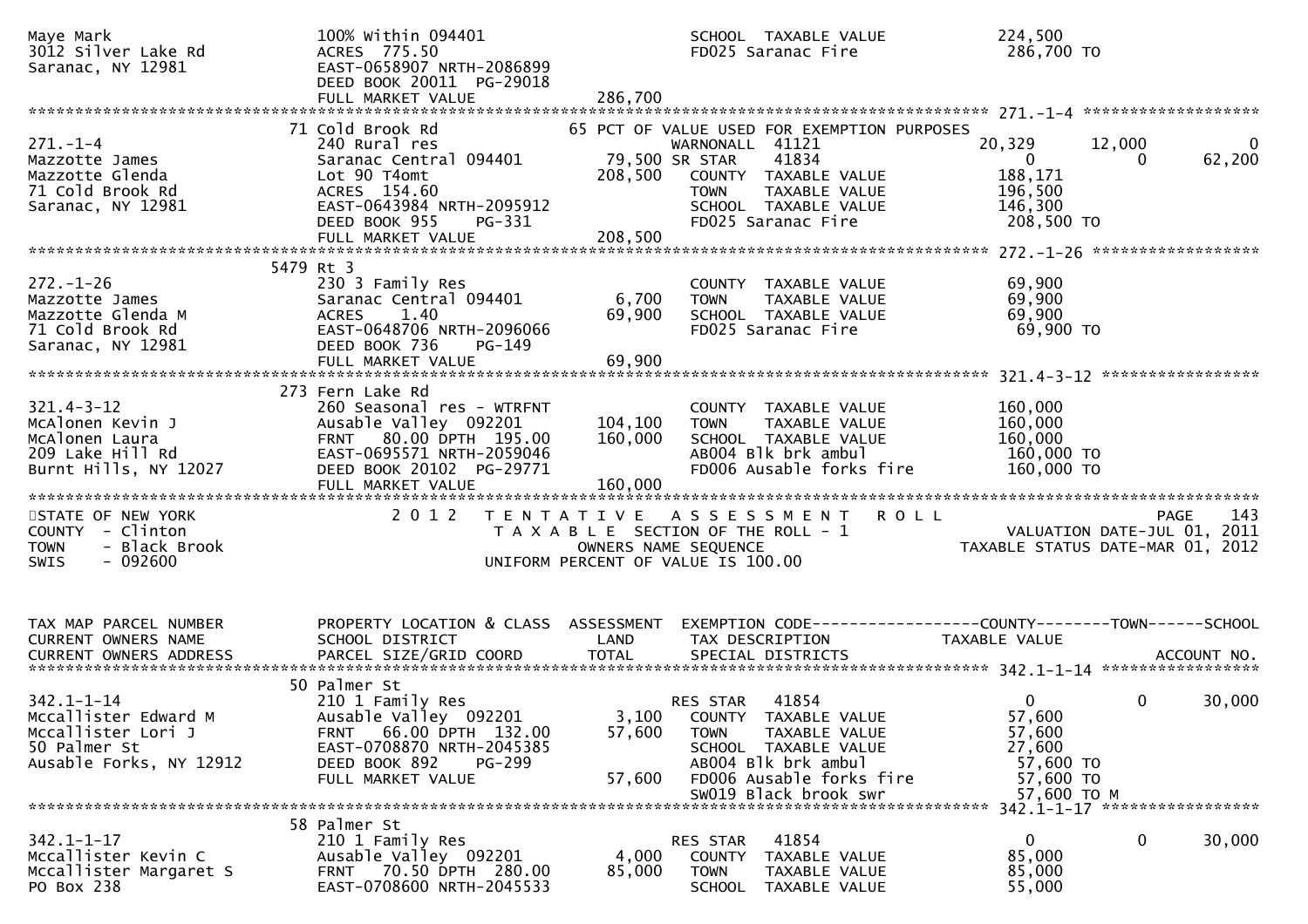| Ausable Forks, NY 12912-0238                                                                                                            | DEED BOOK 697<br>$PG-125$<br>FULL MARKET VALUE                                                                                                                                                             | 85,000                       | AB004 Blk brk ambul<br>FD006 Ausable forks fire                                                                                                                                                   | 85,000 TO<br>85,000 TO                                               |                                   |
|-----------------------------------------------------------------------------------------------------------------------------------------|------------------------------------------------------------------------------------------------------------------------------------------------------------------------------------------------------------|------------------------------|---------------------------------------------------------------------------------------------------------------------------------------------------------------------------------------------------|----------------------------------------------------------------------|-----------------------------------|
|                                                                                                                                         |                                                                                                                                                                                                            |                              |                                                                                                                                                                                                   |                                                                      |                                   |
| $333. - 1 - 3.2$<br>McCallister Life Use Patricia Ausable Valley 092201<br>McCallister Kevin C<br>PO Box 238<br>Ausable Forks, NY 12912 | 800 Dry Bridge Rd<br>210 1 Family Res<br>Lot 18 Liv<br>ACRES 3.60<br>EAST-0711960 NRTH-2052176<br>DEED BOOK 20092 PG-25226                                                                                 | 113,400                      | 97 PCT OF VALUE USED FOR EXEMPTION PURPOSES<br>AGED C&S<br>41805<br>9,800 SR STAR<br>41834<br>COUNTY TAXABLE VALUE<br>TAXABLE VALUE<br><b>TOWN</b><br>SCHOOL TAXABLE VALUE<br>AB004 Blk brk ambul | 54,999<br>$\Omega$<br>58,401<br>113,400<br>$\Omega$<br>113,400 TO    | 54,999<br>0<br>$\Omega$<br>58,401 |
|                                                                                                                                         |                                                                                                                                                                                                            |                              |                                                                                                                                                                                                   |                                                                      |                                   |
|                                                                                                                                         |                                                                                                                                                                                                            |                              |                                                                                                                                                                                                   |                                                                      |                                   |
|                                                                                                                                         | 170/183 willis Camp Rd                                                                                                                                                                                     |                              |                                                                                                                                                                                                   |                                                                      |                                   |
| $299. - 1 - 5$<br>McCalvin Kim M<br>76 Willis Camp Rd<br>Schuyler Falls, NY 12985                                                       | 240 Rural res<br>Ausable Valley 092201<br>Lot 31 T3omt<br>ACRES 36.30<br>EAST-0688567 NRTH-2078724<br>DEED BOOK 997<br>PG-271                                                                              | 28,500<br>88,100             | 41854<br>RES STAR<br>COUNTY TAXABLE VALUE<br><b>TOWN</b><br>TAXABLE VALUE<br>SCHOOL TAXABLE VALUE<br>AB004 Blk brk ambul<br>FD006 Ausable forks fire                                              | $\mathbf{0}$<br>88,100<br>88,100<br>58,100<br>88,100 TO<br>88,100 TO | $\mathbf 0$<br>30,000             |
|                                                                                                                                         | FULL MARKET VALUE                                                                                                                                                                                          | 88,100                       |                                                                                                                                                                                                   |                                                                      |                                   |
| $299. - 1 - 1.42$<br>McCalvin Robert<br>PO Box 187<br>Wilmington, NY 12997                                                              | 1319 Guide Board Rd<br>240 Rural res<br>Peru Central<br>094001<br>Lot 22 T3omt<br>ACRES 32.80<br>EAST-0685594 NRTH-2079315<br>DEED BOOK 20031 PG-55254<br>FULL MARKET VALUE                                | 32,000<br>37,000<br>37,000   | COUNTY<br>TAXABLE VALUE<br>TAXABLE VALUE<br><b>TOWN</b><br>SCHOOL TAXABLE VALUE<br>FD025 Saranac Fire                                                                                             | 37,000<br>37,000<br>37,000<br>37,000 TO                              |                                   |
|                                                                                                                                         | 2 0 1 2                                                                                                                                                                                                    |                              | TENTATIVE ASSESSMENT                                                                                                                                                                              |                                                                      | 144                               |
| STATE OF NEW YORK<br>COUNTY - Clinton<br>- Black Brook<br><b>TOWN</b><br>$-092600$<br><b>SWIS</b>                                       |                                                                                                                                                                                                            | OWNERS NAME SEQUENCE         | <b>ROLL</b><br>T A X A B L E SECTION OF THE ROLL - 1<br>UNIFORM PERCENT OF VALUE IS 100.00                                                                                                        | VALUATION DATE-JUL 01, 2011<br>TAXABLE STATUS DATE-MAR 01, 2012      | PAGE                              |
| TAX MAP PARCEL NUMBER                                                                                                                   | PROPERTY LOCATION & CLASS ASSESSMENT                                                                                                                                                                       |                              | EXEMPTION CODE------------------COUNTY--------TOWN------SCHOOL                                                                                                                                    |                                                                      |                                   |
| CURRENT OWNERS NAME                                                                                                                     | SCHOOL DISTRICT                                                                                                                                                                                            | LAND                         | TAX DESCRIPTION                                                                                                                                                                                   | TAXABLE VALUE                                                        |                                   |
| CURRENT OWNERS ADDRESS                                                                                                                  | PARCEL SIZE/GRID COORD                                                                                                                                                                                     | <b>TOTAL</b>                 | SPECIAL DISTRICTS                                                                                                                                                                                 |                                                                      | ACCOUNT NO.                       |
|                                                                                                                                         |                                                                                                                                                                                                            |                              |                                                                                                                                                                                                   |                                                                      |                                   |
| $321.2 - 1 - 30$<br>McCasland Kay<br>McCasland Edward<br>341 Mill Pond Dr<br>Lake Placid, NY 12946                                      | 242 Narrows Rd<br>210 1 Family Res - WTRFNT<br>Ausable Valley 092201<br>Lot 27 Fern Lake<br>99.10 DPTH 109.50<br><b>FRNT</b><br>EAST-0693873 NRTH-2062661<br>DEED BOOK 20102 PG-36354<br>FULL MARKET VALUE | 97,200<br>167,400<br>167,400 | COUNTY TAXABLE VALUE<br><b>TOWN</b><br>TAXABLE VALUE<br>SCHOOL TAXABLE VALUE<br>AB004 Blk brk ambul<br>FD006 Ausable forks fire                                                                   | 167,400<br>167,400<br>167,400<br>167,400 TO<br>167,400 TO            |                                   |
|                                                                                                                                         | 708 Turnpike Rd                                                                                                                                                                                            |                              |                                                                                                                                                                                                   |                                                                      |                                   |
| $309. - 1 - 1$<br>McCormick Daniel J<br>454 Camp Dudley Rd<br>Westport, NY 12993                                                        | 260 Seasonal res<br>Ausable Valley 092201<br>1.70<br><b>ACRES</b><br>EAST-0672723 NRTH-2066475                                                                                                             | 7,400<br>35,900              | COUNTY TAXABLE VALUE<br>TAXABLE VALUE<br><b>TOWN</b><br>SCHOOL TAXABLE VALUE<br>AB004 Blk brk ambul                                                                                               | 35,900<br>35,900<br>35,900<br>35,900 TO                              |                                   |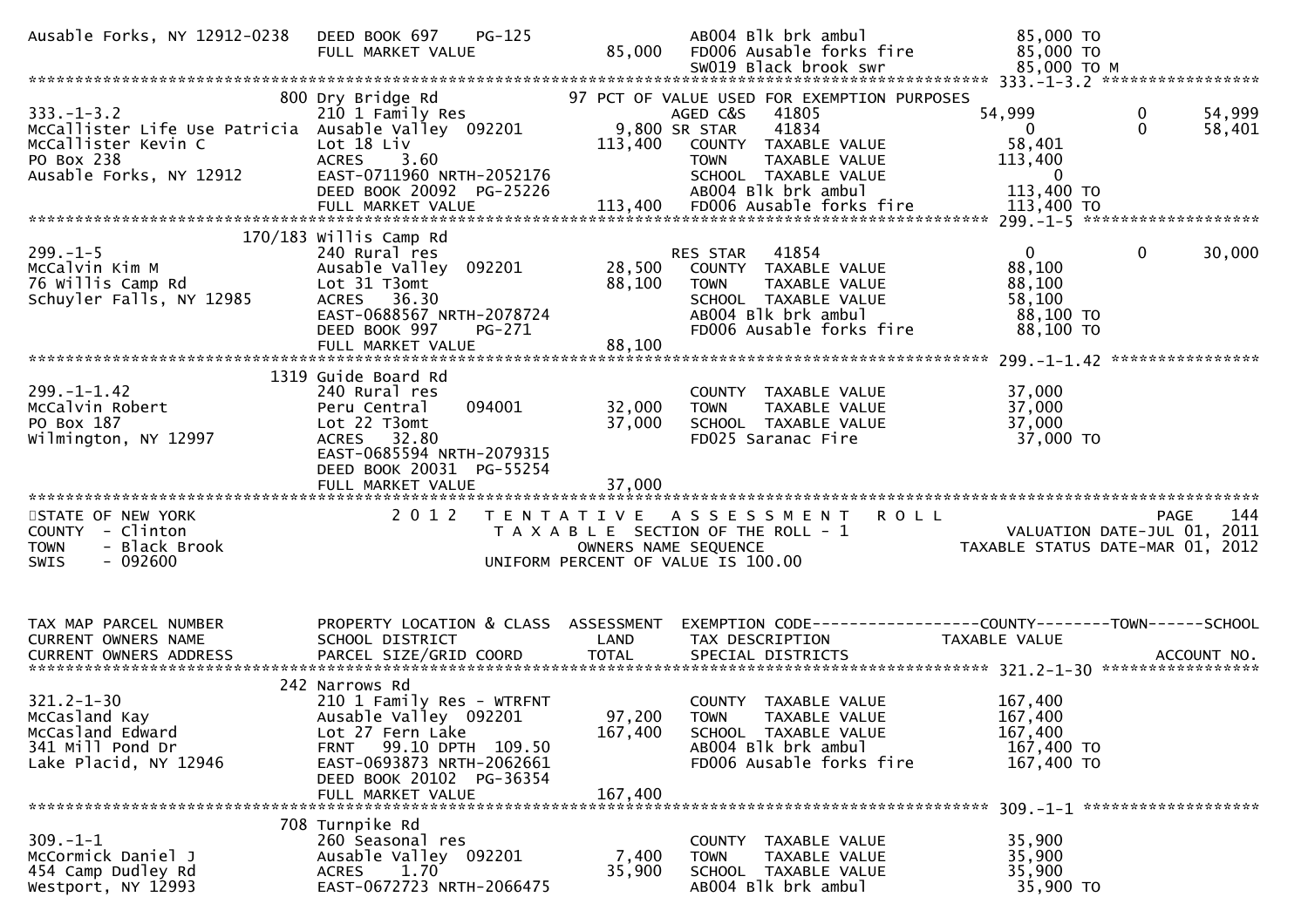|                                         | PG-797<br>DEED BOOK 602<br>FULL MARKET VALUE                       | 35,900            | FD006 Ausable forks fire                                     | 35,900 TO                        |                             |
|-----------------------------------------|--------------------------------------------------------------------|-------------------|--------------------------------------------------------------|----------------------------------|-----------------------------|
|                                         |                                                                    |                   |                                                              |                                  |                             |
| $307.4 - 1 - 16$<br>McDonald David      | 82 Island Rd<br>260 Seasonal res - WTRFNT<br>Ausable Valley 092201 | 200,400           | COUNTY TAXABLE VALUE<br>TAXABLE VALUE<br><b>TOWN</b>         | 244,900<br>244,900               |                             |
| McDonald Nancy                          | FRNT 150.00 DPTH 295.00                                            | 244,900           | SCHOOL TAXABLE VALUE                                         | 244,900                          |                             |
| 91 Bowman Dr                            | EAST-0659799 NRTH-2068250                                          |                   | AB004 Blk brk ambul                                          | 244,900 TO                       |                             |
| Greenwich, CT 06831                     | DEED BOOK 20021 PG-49876                                           |                   | FD006 Ausable forks fire                                     | 244,900 TO                       |                             |
|                                         | FULL MARKET VALUE                                                  | 244,900           |                                                              |                                  |                             |
|                                         | 2454 Rt 9N                                                         |                   |                                                              |                                  |                             |
| $342.3 - 2 - 41$                        | 210 1 Family Res                                                   |                   | 41834<br>SR STAR                                             | $\overline{0}$                   | 44,700<br>$\Omega$          |
| McDonald Life Use Vernon                | Ausable Valley 092201<br>FRNT 66.00 DPTH 210.00                    | 3,600             | COUNTY TAXABLE VALUE                                         | 44,700                           |                             |
| McDonald Life Use Janice M<br>PO Box 14 | EAST-0708705 NRTH-2044989                                          | 44,700            | TAXABLE VALUE<br><b>TOWN</b><br>SCHOOL TAXABLE VALUE         | 44,700<br>$\overline{0}$         |                             |
| Jay, NY 12941                           | DEED BOOK 20061 PG-93116                                           |                   | AB004 Blk brk ambul                                          | 44,700 TO                        |                             |
|                                         | FULL MARKET VALUE                                                  | 44,700            | FD006 Ausable forks fire                                     | 44,700 TO                        |                             |
|                                         |                                                                    |                   |                                                              |                                  |                             |
|                                         |                                                                    |                   |                                                              |                                  |                             |
|                                         | 2358 Rt 9N                                                         |                   |                                                              |                                  |                             |
| $342. - 1 - 19.1$                       | 210 1 Family Res                                                   |                   | WARNONALL 41121                                              | 5,340                            | 5,340<br>0                  |
| McFarland Robert                        | Ausable Valley 092201                                              |                   | 6,600 RES STAR<br>41854                                      | $\overline{0}$                   | 30,000<br>0                 |
| PO Box 792                              | 1.20<br><b>ACRES</b>                                               | 35,600            | COUNTY TAXABLE VALUE                                         | 30,260                           |                             |
| Ausable Forks, NY 12912                 | EAST-0711012 NRTH-2045453<br>DEED BOOK 99001 PG-11218              |                   | TAXABLE VALUE<br><b>TOWN</b><br>SCHOOL TAXABLE VALUE         | 30,260<br>5,600                  |                             |
|                                         | FULL MARKET VALUE                                                  | 35,600            | AB004 Blk brk ambul                                          | 35,600 TO                        |                             |
|                                         |                                                                    |                   | FD006 Ausable forks fire                                     | 35,600 TO                        |                             |
|                                         |                                                                    |                   |                                                              |                                  |                             |
|                                         |                                                                    |                   |                                                              |                                  |                             |
| STATE OF NEW YORK                       | 2 0 1 2                                                            | T E N T A T I V E | A S S E S S M E N T<br><b>ROLL</b>                           |                                  | 145<br><b>PAGE</b>          |
| COUNTY - Clinton                        |                                                                    |                   | T A X A B L E SECTION OF THE ROLL - 1                        |                                  | VALUATION DATE-JUL 01, 2011 |
| - Black Brook<br><b>TOWN</b>            |                                                                    |                   | OWNERS NAME SEQUENCE                                         | TAXABLE STATUS DATE-MAR 01, 2012 |                             |
| $-092600$<br><b>SWIS</b>                |                                                                    |                   | UNIFORM PERCENT OF VALUE IS 100.00                           |                                  |                             |
|                                         |                                                                    |                   |                                                              |                                  |                             |
|                                         |                                                                    |                   |                                                              |                                  |                             |
| TAX MAP PARCEL NUMBER                   | PROPERTY LOCATION & CLASS ASSESSMENT                               |                   | EXEMPTION CODE-----------------COUNTY-------TOWN------SCHOOL |                                  |                             |
| <b>CURRENT OWNERS NAME</b>              | SCHOOL DISTRICT                                                    | LAND              | TAX DESCRIPTION                                              | TAXABLE VALUE                    |                             |
|                                         |                                                                    |                   |                                                              |                                  |                             |
|                                         |                                                                    |                   |                                                              |                                  |                             |
| $321. - 1 - 3$                          | Guide Board Rd<br>$314$ Rural vac<10                               |                   | COUNTY TAXABLE VALUE                                         |                                  |                             |
| McGill Christopher                      | Ausable Valley 092201                                              | 3,400             | TAXABLE VALUE<br><b>TOWN</b>                                 | 3,400<br>3,400                   |                             |
| PO Box 150                              | Lot 57 T3omt                                                       | 3,400             | SCHOOL TAXABLE VALUE                                         | 3,400                            |                             |
| Wilmington, NY 12997                    | Power House Site                                                   |                   | AB004 Blk brk ambul                                          | 3,400 TO                         |                             |
|                                         | 2.70<br>ACRES                                                      |                   | FD006 Ausable forks fire                                     | 3,400 TO                         |                             |
|                                         | EAST-0689036 NRTH-2058641                                          |                   |                                                              |                                  |                             |
|                                         | DEED BOOK 20041<br>PG-71577                                        |                   |                                                              |                                  |                             |
|                                         | FULL MARKET VALUE                                                  | 3,400             |                                                              |                                  |                             |
|                                         |                                                                    |                   |                                                              |                                  |                             |
| $331. - 1 - 4.1$                        | 842/848 Silver Lake Rd<br>874 Elec-hydro                           |                   | COUNTY TAXABLE VALUE                                         | 180,000                          |                             |
| McGill Christopher M                    | 092201<br>Ausable Valley                                           | 69,900            | TAXABLE VALUE<br><b>TOWN</b>                                 | 180,000                          |                             |
| PO Box 150                              | Lot 65 T3omt                                                       | 180,000           | SCHOOL TAXABLE VALUE                                         | 180,000                          |                             |
| Wilmington, NY 12997-0150               | ACRES 278.90<br>EAST-0689919 NRTH-2054101                          |                   | AB004 Blk brk ambul<br>FD006 Ausable forks fire              | 180,000 TO<br>180,000 TO         |                             |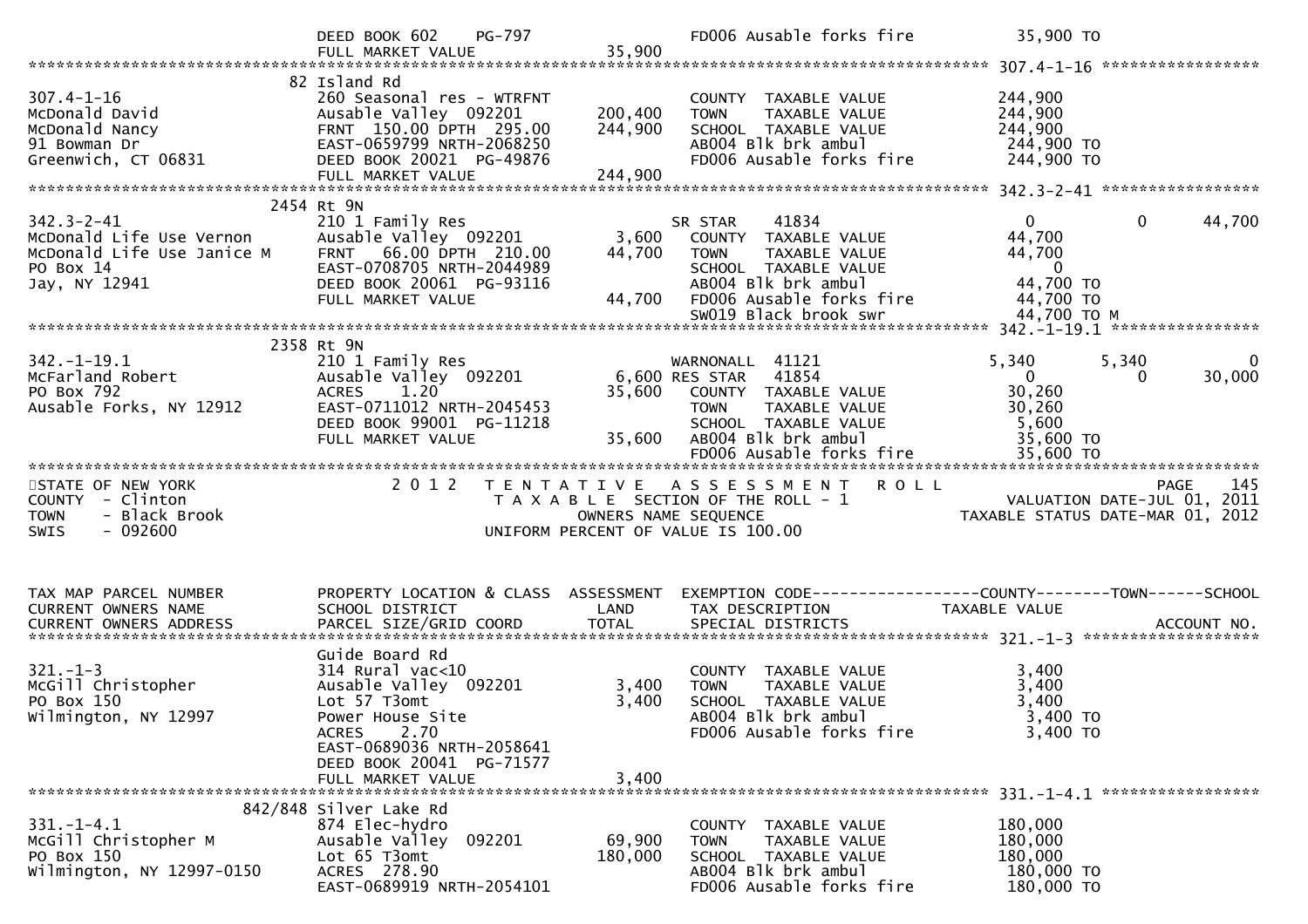|                                                                                                                      | DEED BOOK 662<br>PG-167<br>FULL MARKET VALUE                                                                                                                                           | 180,000                      |                                                                                                                                                                              |                                                                                |                   |        |
|----------------------------------------------------------------------------------------------------------------------|----------------------------------------------------------------------------------------------------------------------------------------------------------------------------------------|------------------------------|------------------------------------------------------------------------------------------------------------------------------------------------------------------------------|--------------------------------------------------------------------------------|-------------------|--------|
|                                                                                                                      |                                                                                                                                                                                        |                              |                                                                                                                                                                              |                                                                                |                   |        |
| $306. - 1 - 2$<br>McIntyre Life Use Donald R<br>Haner Kathleen<br>604 Union Falls Rd<br>Ausable Forks, NY 12912-9711 | 604 Union Falls Rd<br>210 1 Family Res<br>Ausable Valley 092201<br>ACRES 34.40<br>EAST-0644093 NRTH-2068525<br>DEED BOOK 20092 PG-28068<br>FULL MARKET VALUE                           | 18,000<br>87,600<br>87,600   | 41854<br>RES STAR<br>COUNTY TAXABLE VALUE<br>TAXABLE VALUE<br><b>TOWN</b><br>SCHOOL TAXABLE VALUE<br>AB004 Blk brk ambul<br>FD006 Ausable forks fire                         | $\mathbf{0}$<br>87,600<br>87,600<br>57,600<br>87,600 TO<br>87,600 TO           | 0                 | 30,000 |
|                                                                                                                      |                                                                                                                                                                                        |                              |                                                                                                                                                                              |                                                                                |                   |        |
| $274. - 1 - 13.1$<br>McKee Carol L<br>283 Ore Bed Rd<br>Schuyler Falls, NY 12985                                     | 283 Ore Bed Rd<br>240 Rural res<br>Peru Central<br>094001<br>ACRES 42.10 BANK<br>080<br>EAST-0683304 NRTH-2095105<br>DEED BOOK 20011 PG-32586<br>FULL MARKET VALUE                     | 40,600<br>134,300<br>134,300 | 41854<br>RES STAR<br>COUNTY TAXABLE VALUE<br><b>TOWN</b><br>TAXABLE VALUE<br>SCHOOL TAXABLE VALUE<br>FD025 Saranac Fire                                                      | 0<br>134,300<br>134,300<br>104,300<br>134,300 TO                               | 0                 | 30,000 |
|                                                                                                                      |                                                                                                                                                                                        |                              |                                                                                                                                                                              |                                                                                | ***************** |        |
| $332 - 3 - 5.5$<br>McLean Carrieann<br>993 Dry Bridge Rd<br>Ausable Forks, NY 12912-3108                             | 993 Dry Bridge Rd<br>210 1 Family Res<br>Ausable Valley 092201<br>Lot 8 Liv Div<br>Fletcher Sub Lot 5<br><b>ACRES</b><br>1.90<br>EAST-0707016 NRTH-2051320<br>DEED BOOK 98001 PG-01880 | 7,600<br>74,600              | 41854<br><b>RES STAR</b><br>COUNTY TAXABLE VALUE<br><b>TOWN</b><br>TAXABLE VALUE<br>SCHOOL TAXABLE VALUE<br>AB004 Blk brk ambul<br>FD006 Ausable forks fire                  | $\Omega$<br>74,600<br>74,600<br>44,600<br>74,600 TO<br>74,600 TO               | 0                 | 30,000 |
|                                                                                                                      |                                                                                                                                                                                        |                              |                                                                                                                                                                              |                                                                                |                   |        |
| STATE OF NEW YORK<br>COUNTY<br>- Clinton<br>- Black Brook<br>TOWN<br>SWIS<br>- 092600                                | 2 0 1 2                                                                                                                                                                                | OWNERS NAME SEQUENCE         | TENTATIVE ASSESSMENT<br>T A X A B L E SECTION OF THE ROLL - 1<br>UNIFORM PERCENT OF VALUE IS 100.00                                                                          | <b>ROLL</b><br>VALUATION DATE-JUL 01, 2011<br>TAXABLE STATUS DATE-MAR 01, 2012 | <b>PAGE</b>       | 146    |
| TAX MAP PARCEL NUMBER                                                                                                |                                                                                                                                                                                        |                              |                                                                                                                                                                              |                                                                                |                   |        |
| CURRENT OWNERS NAME                                                                                                  | PROPERTY LOCATION & CLASS<br>SCHOOL DISTRICT                                                                                                                                           | ASSESSMENT<br>LAND           | TAX DESCRIPTION                                                                                                                                                              | <b>TAXABLE VALUE</b>                                                           |                   |        |
|                                                                                                                      |                                                                                                                                                                                        |                              |                                                                                                                                                                              |                                                                                |                   |        |
| $342.3 - 2 - 15$<br>McLean Roger<br>PO Box 182<br>AuSable Forks, NY 12912                                            | 2424 Rt 9N<br>210 1 Family Res<br>Ausable Valley 092201<br>75.00 DPTH 288.00<br>FRNT<br>EAST-0709489 NRTH-2045076<br>DEED BOOK 20031 PG-51598<br>FULL MARKET VALUE                     | 75,700<br>75,700             | WARCOMALL 41131<br>41834<br>4,100 SR STAR<br>COUNTY TAXABLE VALUE<br><b>TOWN</b><br>TAXABLE VALUE<br>SCHOOL TAXABLE VALUE<br>AB004 Blk brk ambul<br>FD006 Ausable forks fire | 18,925<br>$\mathbf{0}$<br>56,775<br>56,775<br>13,500<br>75,700 TO              | 18,925<br>0       | 62,200 |
|                                                                                                                      |                                                                                                                                                                                        |                              | SW019 Black brook swr                                                                                                                                                        | 75,700 TO<br>75,700 TO M                                                       |                   |        |
|                                                                                                                      | 2448 Rt 9N                                                                                                                                                                             |                              |                                                                                                                                                                              |                                                                                |                   |        |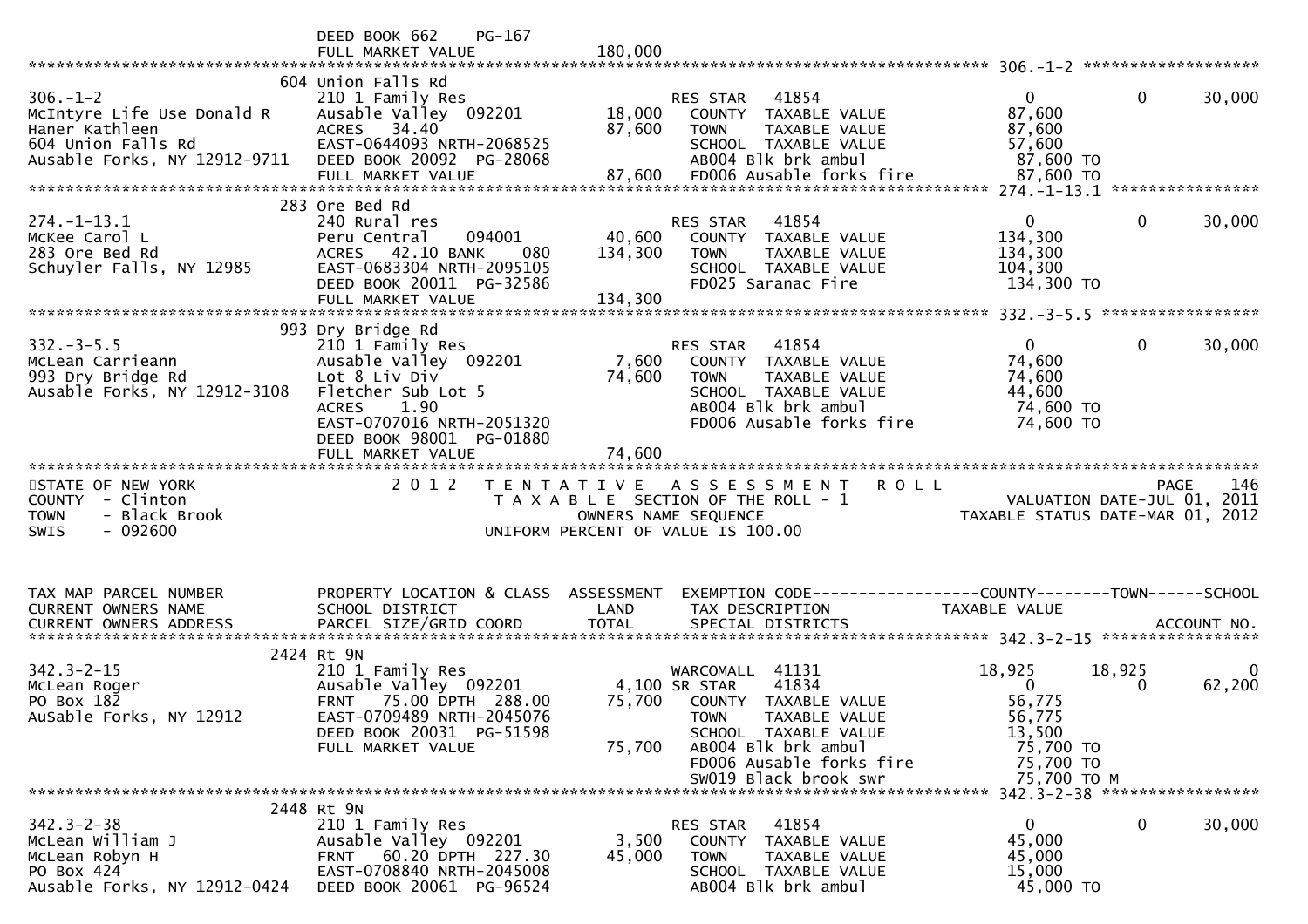|                                                                                                           | FULL MARKET VALUE                                                                                                                                                             | 45,000                        | FD006 Ausable forks fire<br>SW019 Black brook swr                                                                               | 45,000 TO<br>45,000 TO M                                                                                           |
|-----------------------------------------------------------------------------------------------------------|-------------------------------------------------------------------------------------------------------------------------------------------------------------------------------|-------------------------------|---------------------------------------------------------------------------------------------------------------------------------|--------------------------------------------------------------------------------------------------------------------|
|                                                                                                           |                                                                                                                                                                               |                               |                                                                                                                                 |                                                                                                                    |
| $263 - 2 - 20$<br>McLernon Robert<br>McLernon Judith<br>125 Hook Mt Rd<br>Montville, NJ 07045             | Ore Bed Rd<br>910 Priv forest<br>Saranac Central 094401<br>ACRES 66.00<br>EAST-0677169 NRTH-2097699<br>DEED BOOK 635<br>PG-1043<br>FULL MARKET VALUE                          | 40,500<br>40,500<br>40,500    | COUNTY TAXABLE VALUE<br><b>TOWN</b><br>TAXABLE VALUE<br>SCHOOL TAXABLE VALUE<br>FD025 Saranac Fire                              | 40,500<br>40,500<br>40,500<br>40,500 TO                                                                            |
|                                                                                                           | Dry Bridge Rd                                                                                                                                                                 |                               |                                                                                                                                 |                                                                                                                    |
| $333. - 2 - 4.1$<br>McQuiston Cynthia A<br>McQuiston Richard L<br>1119 Voncile St<br>Lake Wales, FL 33853 | $322$ Rural vac $>10$<br>Ausable Valley 092201<br>ACRES 44.50<br>EAST-0710112 NRTH-2050605<br>DEED BOOK 20062 PG-320                                                          | 32,100<br>32,100              | COUNTY TAXABLE VALUE<br>TAXABLE VALUE<br><b>TOWN</b><br>SCHOOL TAXABLE VALUE<br>ABOO4 Blk brk ambul<br>FD006 Ausable forks fire | 32,100<br>32,100<br>32,100<br>32,100 TO<br>32,100 TO                                                               |
|                                                                                                           |                                                                                                                                                                               |                               |                                                                                                                                 |                                                                                                                    |
| $339. - 1 - 6.3$<br>McVicker Samuel<br>PO Box 880<br>Dunedin, FL 34697-0880                               | Serenity Ln<br>322 Rural vac>10<br>Ausable Valley 092201<br>Lot 72 T3omt<br>ACRES 11.10<br>EAST-0676761 NRTH-2044958<br>DEED BOOK 689<br>$PG-53$<br>FULL MARKET VALUE         | 19,100<br>19,100<br>19,100    | COUNTY TAXABLE VALUE<br>TAXABLE VALUE<br><b>TOWN</b><br>SCHOOL TAXABLE VALUE<br>AB004 Blk brk ambul<br>FD006 Ausable forks fire | 19,100<br>19,100<br>19,100<br>19,100 TO<br>19,100 TO                                                               |
|                                                                                                           |                                                                                                                                                                               |                               |                                                                                                                                 |                                                                                                                    |
| STATE OF NEW YORK<br>COUNTY - Clinton<br>- Black Brook<br><b>TOWN</b><br>$-092600$<br><b>SWIS</b>         | 2 0 1 2                                                                                                                                                                       | OWNERS NAME SEQUENCE          | TENTATIVE ASSESSMENT ROLL<br>T A X A B L E SECTION OF THE ROLL - 1<br>UNIFORM PERCENT OF VALUE IS 100.00                        | 147<br>PAGE<br>VALUATION DATE-JUL 01, 2011<br>TAXARIF STATIIS DATE-MAP 01 2012<br>TAXABLE STATUS DATE-MAR 01, 2012 |
|                                                                                                           |                                                                                                                                                                               |                               |                                                                                                                                 |                                                                                                                    |
| TAX MAP PARCEL NUMBER<br>CURRENT OWNERS NAME                                                              | PROPERTY LOCATION & CLASS ASSESSMENT<br>SCHOOL DISTRICT                                                                                                                       | LAND                          | TAX DESCRIPTION                                                                                                                 | EXEMPTION CODE------------------COUNTY--------TOWN------SCHOOL<br>TAXABLE VALUE                                    |
|                                                                                                           | 458 Narrows Rd                                                                                                                                                                |                               |                                                                                                                                 |                                                                                                                    |
| $322.1 - 1 - 16$<br>Meconi Robert L<br>Pulitzer Susan L<br>PO Box 728<br>Ausable Forks, NY 12912          | 260 Seasonal res - WTRFNT<br>Ausable Valley 092201<br>2.40<br><b>ACRES</b><br>EAST-0697920 NRTH-2063658<br>DEED BOOK 20051 PG-80536<br>FULL MARKET VALUE                      | 109,300<br>231,600<br>231,600 | COUNTY TAXABLE VALUE<br>TAXABLE VALUE<br><b>TOWN</b><br>SCHOOL TAXABLE VALUE<br>AB004 Blk brk ambul<br>FD006 Ausable forks fire | 231,600<br>231,600<br>231,600<br>231,600 TO<br>231,600 TO                                                          |
|                                                                                                           | Guide Board Rd                                                                                                                                                                |                               |                                                                                                                                 |                                                                                                                    |
| $321. - 1 - 5$<br>Meehan Kevin J<br>RD 1<br>1192 Delaware Tpke<br>Delmar, NY 12054                        | 322 Rural vac>10<br>Ausable Valley 092201<br>Lot 57 T3omt<br>Book 15 Pg 93 Lot 5<br>ACRES 12.10<br>EAST-0686755 NRTH-2060605<br>DEED BOOK 725<br>$PG-53$<br>FULL MARKET VALUE | 19,700<br>19,700<br>19,700    | COUNTY TAXABLE VALUE<br><b>TOWN</b><br>TAXABLE VALUE<br>SCHOOL TAXABLE VALUE<br>AB004 Blk brk ambul<br>FD006 Ausable forks fire | 19,700<br>19,700<br>19,700<br>19,700 TO<br>19,700 TO                                                               |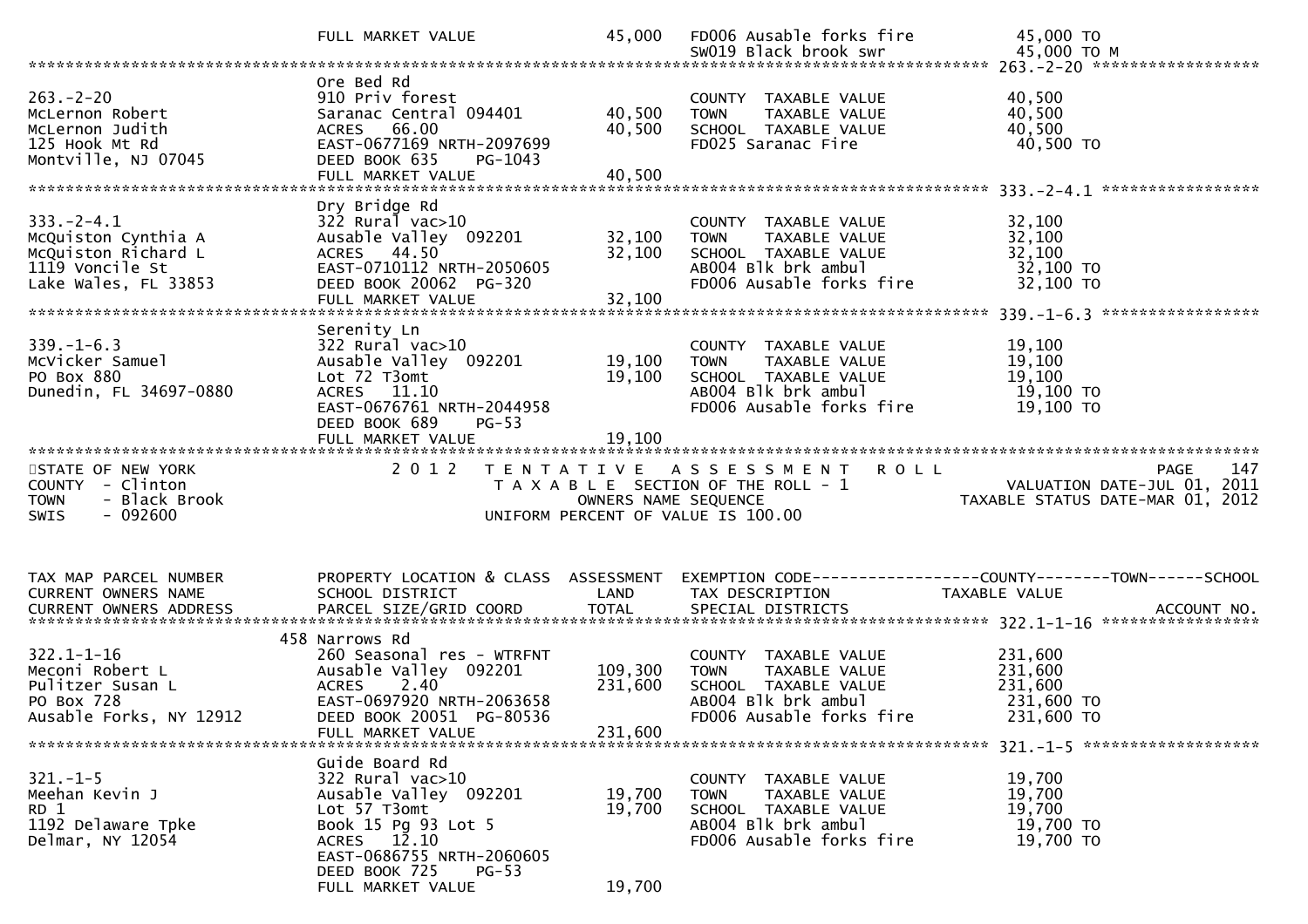|                              |                                      |                      |                                       | $298 - 1 - 2$ *********************                             |  |
|------------------------------|--------------------------------------|----------------------|---------------------------------------|-----------------------------------------------------------------|--|
|                              | 272 Swastika Rd                      |                      |                                       |                                                                 |  |
| $298. - 1 - 2$               | 240 Rural res                        |                      | COUNTY TAXABLE VALUE                  | 107,900                                                         |  |
|                              |                                      |                      |                                       |                                                                 |  |
| Mercury Derek M              | Ausable Valley 092201                | 66,500               | TAXABLE VALUE<br><b>TOWN</b>          | 107,900                                                         |  |
| PO Box 1952                  | ACRES 150.00                         | 107,900              | SCHOOL TAXABLE VALUE                  | 107,900                                                         |  |
| Plattsburgh, NY 12901        | EAST-0683641 NRTH-2074596            |                      | AB004 Blk brk ambul                   | 107,900 то                                                      |  |
|                              | DEED BOOK 20021 PG-41326             |                      | FD006 Ausable forks fire              | 107,900 TO                                                      |  |
|                              | FULL MARKET VALUE                    | 107,900              |                                       |                                                                 |  |
|                              |                                      |                      |                                       |                                                                 |  |
|                              |                                      |                      |                                       |                                                                 |  |
|                              | Peasleeville Rd                      |                      |                                       |                                                                 |  |
| $275. - 1 - 12$              | $314$ Rural vac< $10$                |                      | COUNTY TAXABLE VALUE                  | 10,600                                                          |  |
| Merkley Ann S                | Peru Central<br>094001               | 10,600               | TAXABLE VALUE<br><b>TOWN</b>          | 10,600                                                          |  |
| 88 Barton Rd                 | Lot 10 T4 Omt                        | 10,600               | SCHOOL TAXABLE VALUE                  | 10,600                                                          |  |
|                              |                                      |                      |                                       |                                                                 |  |
| Plattsburgh, NY 12901        | 6.00<br><b>ACRES</b>                 |                      | FD025 Saranac Fire                    | 10,600 TO                                                       |  |
|                              | EAST-0690799 NRTH-2095431            |                      |                                       |                                                                 |  |
|                              | DEED BOOK 817<br>$PG-7$              |                      |                                       |                                                                 |  |
|                              | FULL MARKET VALUE                    | 10,600               |                                       |                                                                 |  |
|                              |                                      |                      |                                       |                                                                 |  |
|                              |                                      |                      |                                       |                                                                 |  |
|                              | Peasleeville Rd                      |                      |                                       |                                                                 |  |
| $275. - 1 - 13$              | 321 Abandoned ag                     |                      | COUNTY TAXABLE VALUE                  | 23,300                                                          |  |
| Merkley Ann S                | 094001<br>Peru Central               | 23,300               | <b>TOWN</b><br>TAXABLE VALUE          | 23,300                                                          |  |
| 88 Barton Rd                 | Lot 10 T4 Omt                        | 23,300               | SCHOOL TAXABLE VALUE                  | 23,300                                                          |  |
| Plattsburgh, NY 12901        | ACRES 25.50                          |                      | FD025 Saranac Fire                    | 23,300 TO                                                       |  |
|                              |                                      |                      |                                       |                                                                 |  |
|                              | EAST-0691334 NRTH-2095508            |                      |                                       |                                                                 |  |
|                              | DEED BOOK 817<br>$PG-10$             |                      |                                       |                                                                 |  |
|                              | FULL MARKET VALUE                    | 23,300               |                                       |                                                                 |  |
|                              |                                      |                      |                                       |                                                                 |  |
|                              |                                      |                      |                                       |                                                                 |  |
|                              |                                      |                      |                                       |                                                                 |  |
| STATE OF NEW YORK            | 2 0 1 2                              |                      | TENTATIVE ASSESSMENT ROLL             | 148<br>PAGE                                                     |  |
| COUNTY - Clinton             |                                      |                      | T A X A B L E SECTION OF THE ROLL - 1 |                                                                 |  |
| - Black Brook<br><b>TOWN</b> |                                      | OWNERS NAME SEQUENCE |                                       |                                                                 |  |
| <b>SWIS</b>                  |                                      |                      |                                       | VALUATION DATE-JUL 01, 2011<br>TAXABLE STATUS DATE-MAR 01, 2012 |  |
| $-092600$                    |                                      |                      | UNIFORM PERCENT OF VALUE IS 100.00    |                                                                 |  |
|                              |                                      |                      |                                       |                                                                 |  |
|                              |                                      |                      |                                       |                                                                 |  |
|                              |                                      |                      |                                       |                                                                 |  |
| TAX MAP PARCEL NUMBER        | PROPERTY LOCATION & CLASS ASSESSMENT |                      |                                       | EXEMPTION CODE-----------------COUNTY--------TOWN------SCHOOL   |  |
| CURRENT OWNERS NAME          | SCHOOL DISTRICT                      | LAND                 | TAX DESCRIPTION                       | TAXABLE VALUE                                                   |  |
|                              |                                      |                      |                                       |                                                                 |  |
|                              |                                      |                      |                                       |                                                                 |  |
|                              |                                      |                      |                                       |                                                                 |  |
|                              | Peasleeville Rd                      |                      |                                       |                                                                 |  |
| $275. - 1 - 8.2$             | $314$ Rural vac< $10$                |                      | COUNTY TAXABLE VALUE                  | 9,400                                                           |  |
| Merkley Ann Sponable         | 094001<br>Peru Central               | 9,400                | TAXABLE VALUE<br><b>TOWN</b>          | 9,400                                                           |  |
|                              |                                      |                      |                                       |                                                                 |  |
| 88 Barton Rd                 | Lot 10 T4omt                         | 9,400                | SCHOOL TAXABLE VALUE                  | 9,400                                                           |  |
| Plattsburgh, NY 12901        | <b>ACRES</b><br>3.30                 |                      | FD025 Saranac Fire                    | $9,400$ TO                                                      |  |
|                              | EAST-0690710 NRTH-2096481            |                      |                                       |                                                                 |  |
|                              | DEED BOOK 760<br>$PG-265$            |                      |                                       |                                                                 |  |
|                              | FULL MARKET VALUE                    | 9,400                |                                       |                                                                 |  |
|                              |                                      |                      |                                       |                                                                 |  |
|                              |                                      |                      |                                       |                                                                 |  |
|                              | Peasleeville Rd                      |                      |                                       |                                                                 |  |
| $275. - 1 - 8.3$             | 260 Seasonal res                     |                      | <b>COUNTY</b><br>TAXABLE VALUE        | 39,700                                                          |  |
| Merkley Ann Sponable         | 094001<br>Peru Central               | 31,300               | TAXABLE VALUE<br><b>TOWN</b>          | 39,700                                                          |  |
| 88 Barton Rd                 | ACRES 30.60                          | 39,700               | SCHOOL TAXABLE VALUE                  | 39,700                                                          |  |
|                              |                                      |                      |                                       |                                                                 |  |
| Plattsburgh, NY 12901        | EAST-0690346 NRTH-2095815            |                      | FD025 Saranac Fire                    | 39,700 TO                                                       |  |
|                              | DEED BOOK 725<br>PG-141              |                      |                                       |                                                                 |  |
|                              | FULL MARKET VALUE                    | 39,700               |                                       |                                                                 |  |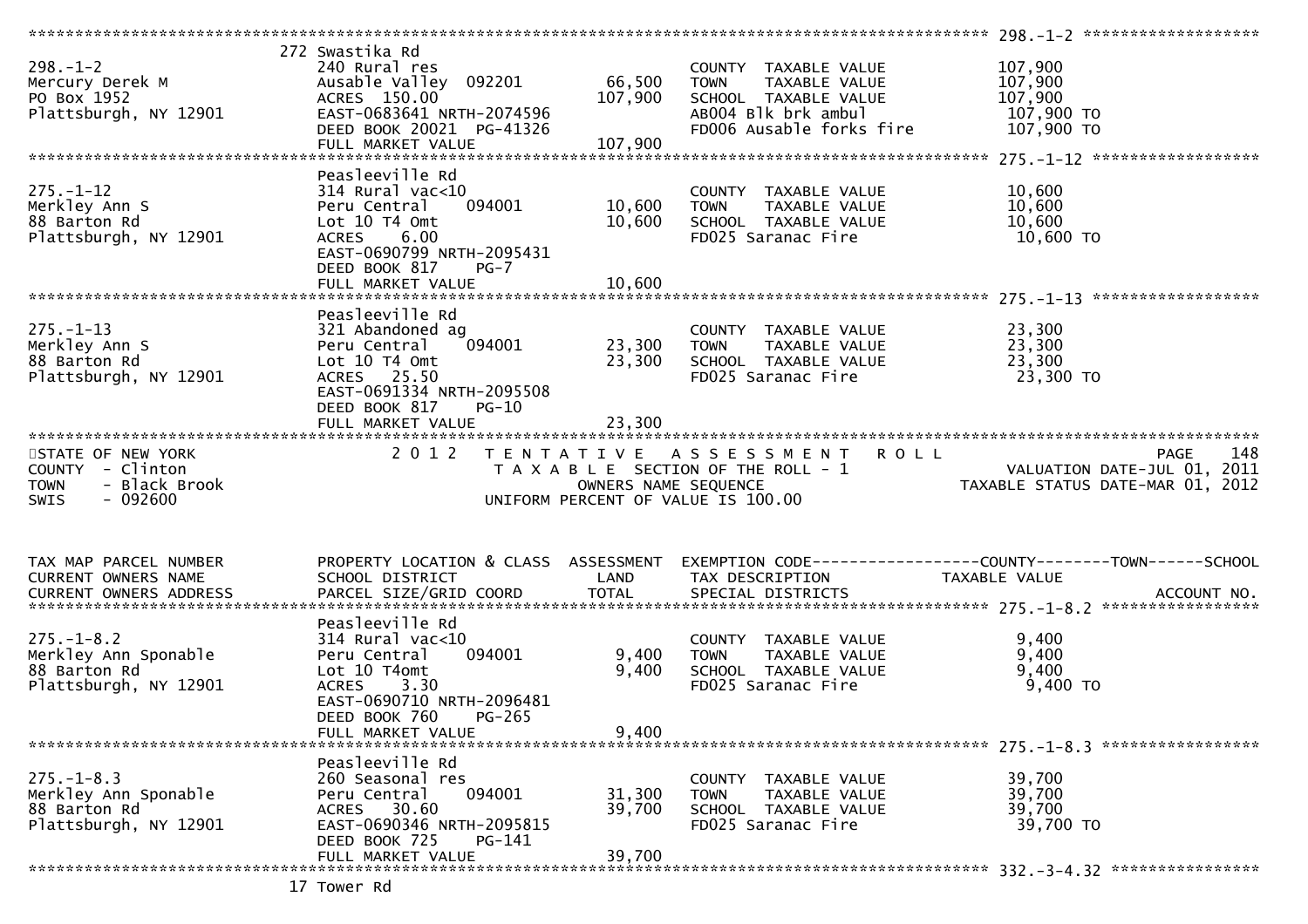| $332 - 3 - 4.32$<br>Merrill Beverly<br>17 Tower Rd<br>Ausable Forks, NY 12912                                          | 210 1 Family Res<br>Ausable Valley 092201<br>Lot 9 Liv Pat<br>ACRES 3.00<br>EAST-0705512 NRTH-2051054<br>DEED BOOK 20082 PG-14102                                    | 9,000<br>166,800        | 41854<br>RES STAR<br>COUNTY TAXABLE VALUE<br><b>TOWN</b><br>TAXABLE VALUE<br>SCHOOL TAXABLE VALUE<br>AB004 Blk brk ambul<br>FD006 Ausable forks fire | $\mathbf{0}$<br>$\mathbf{0}$<br>166,800<br>166,800<br>136,800<br>166,800 TO<br>166,800 TO      | 30,000      |
|------------------------------------------------------------------------------------------------------------------------|----------------------------------------------------------------------------------------------------------------------------------------------------------------------|-------------------------|------------------------------------------------------------------------------------------------------------------------------------------------------|------------------------------------------------------------------------------------------------|-------------|
| $296. - 2 - 14$<br>Meyer Eric J<br>199 Billy Cursh Rd<br>Burlington Flats, NY 13315                                    | 2573 Silver Lake Rd<br>260 Seasonal res<br>Ausable Valley 092201<br>FRNT 132.00 DPTH 305.00<br>EAST-0657525 NRTH-2075665<br>DEED BOOK 99001 PG-07529                 | 5,700<br>43,600         | COUNTY TAXABLE VALUE<br>TAXABLE VALUE<br><b>TOWN</b><br>SCHOOL TAXABLE VALUE<br>FD025 Saranac Fire                                                   | 43,600<br>43,600<br>43,600<br>43,600 TO                                                        |             |
| $320. -1 - 1$<br>320.-⊥-⊥<br>МіНі]] Татту<br>талотая<br>13 Desiree Ln<br>Lake Placid, NY 12946                         | 661/666 Turnpike Rd<br>312 Vac w/imprv<br>Ausable Valley 092201<br>ACRES 1.90<br>EAST-0673892 NRTH-2066813<br>DEED BOOK 20031 PG-60630                               | 7,600<br>7,600          | COUNTY TAXABLE VALUE<br>TAXABLE VALUE<br><b>TOWN</b><br>SCHOOL TAXABLE VALUE<br>AB004 Blk brk ambul<br>FD006 Ausable forks fire                      | 7,600<br>7,600<br>7,600<br>7,600 TO<br>7,600 TO                                                |             |
| STATE OF NEW YORK<br>COUNTY - Clinton<br>- Black Brook<br><b>TOWN</b><br>$-092600$<br>SWIS                             | 2012                                                                                                                                                                 | OWNERS NAME SEQUENCE    | TENTATIVE ASSESSMENT ROLL<br>T A X A B L E SECTION OF THE ROLL - 1<br>UNIFORM PERCENT OF VALUE IS 100.00                                             | PAGE<br>VALUATION DATE-JUL 01, 2011<br>TAXABLE STATUS DATE-MAR 01, 2012                        | 149         |
| TAX MAP PARCEL NUMBER<br>CURRENT OWNERS NAME<br>CURRENT OWNERS ADDRESS                                                 | PROPERTY LOCATION & CLASS ASSESSMENT<br><b>Example 18 The LAND</b><br>SCHOOL DISTRICT<br>PARCEL SIZE/GRID COORD                                                      | <b>TOTAL</b>            | TAX DESCRIPTION<br>SPECIAL DISTRICTS                                                                                                                 | EXEMPTION CODE------------------COUNTY--------TOWN------SCHOOL<br>TAXABLE VALUE<br>ACCOUNT NO. |             |
| $275. - 1 - 24$<br>Mikus Life Estate Alexander<br>Tonyes Colleen<br>2016 Peasleeville Rd<br>Schuyler Falls, NY 12985   | 2016 Peasleeville Rd<br>210 1 Family Res<br>094001<br>Peru Central<br><b>ACRES</b><br>2.50<br>EAST-0688635 NRTH-2094090<br>DEED BOOK 20072 PG-5276                   | 8,500 SR STAR<br>81,900 | 94 PCT OF VALUE USED FOR EXEMPTION PURPOSES<br>WARNONALL 41121<br>41834<br>COUNTY TAXABLE VALUE<br>TOWN     TAXABLE VALUE<br>SCHOOL TAXABLE VALUE    | 11,548<br>11,548<br>$\mathbf{0}$<br>$\Omega$<br>70,352<br>70,352<br>19,700                     | 0<br>62,200 |
| $275. - 1 - 26.2$<br>Mikus Life Estate Alexander<br>Tonyes Colleen<br>2016 Peasleeville Rd<br>Schuyler Falls, NY 12985 | Peasleeville Rd<br>$314$ Rural vac<10<br>094001<br>Peru Central<br><b>ACRES</b><br>5.60<br>EAST-0688901 NRTH-2094399<br>DEED BOOK 20072 PG-5276<br>FULL MARKET VALUE | 7,000<br>7,000<br>7,000 | COUNTY TAXABLE VALUE<br>TAXABLE VALUE<br><b>TOWN</b><br>SCHOOL TAXABLE VALUE<br>FD025 Saranac Fire                                                   | 7,000<br>7,000<br>7,000<br>7,000 TO                                                            |             |
| $342.3 - 3 - 9$<br>Miller Gary E II<br>2479 Rt 9N<br>Ausable Forks, NY 12912                                           | 2479 Rt 9N<br>431 Auto dealer<br>Ausable Valley 092201<br>FRNT 223.28 DPTH 110.00<br>EAST-0708108 NRTH-2044508                                                       | 14,700<br>65,000        | COUNTY TAXABLE VALUE<br>TAXABLE VALUE<br><b>TOWN</b><br>SCHOOL TAXABLE VALUE<br>AB004 Blk brk ambul                                                  | 65,000<br>65,000<br>65,000<br>65,000 TO                                                        |             |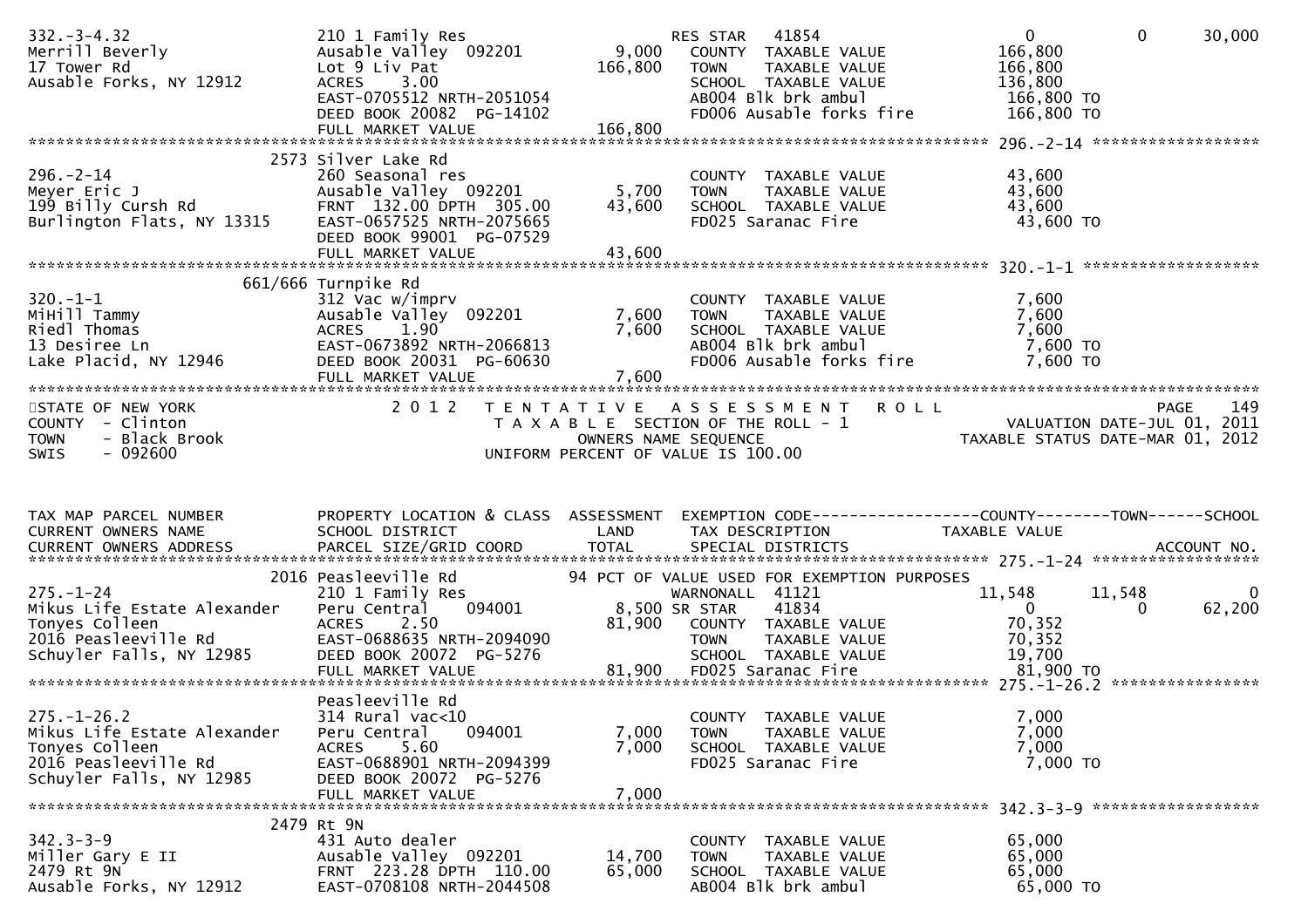|                                                                                                         | DEED BOOK 98000 PG-98688                                                                                                                                   |                    | FD006 Ausable forks fire                                                                                                                                                         | 65,000 TO                                                              |                                     |                                      |
|---------------------------------------------------------------------------------------------------------|------------------------------------------------------------------------------------------------------------------------------------------------------------|--------------------|----------------------------------------------------------------------------------------------------------------------------------------------------------------------------------|------------------------------------------------------------------------|-------------------------------------|--------------------------------------|
| $333. -2 - 7.1$<br>Miller III Fred<br>Miller Candace<br>2 Meadow Ln<br>AuSable Forks, NY 12912          | 2 Meadow Ln<br>210 1 Family Res<br>Ausable Valley 092201<br>FRNT 141.00 DPTH 300.00<br>BANK<br>320<br>EAST-0711424 NRTH-2049934                            | 5,800<br>89,600    | 41854<br>RES STAR<br>COUNTY TAXABLE VALUE<br><b>TOWN</b><br>TAXABLE VALUE<br>SCHOOL TAXABLE VALUE<br>AB004 Blk brk ambul                                                         | $\overline{0}$<br>89,600<br>89,600<br>59,600<br>89,600 TO              | $\mathbf{0}$                        | 30,000                               |
|                                                                                                         | DEED BOOK 20011 PG-35788<br>FULL MARKET VALUE                                                                                                              | 89,600             | FD006 Ausable forks fire                                                                                                                                                         | 89,600 TO                                                              |                                     |                                      |
| $342.1 - 1 - 36.2$<br>Miller John C                                                                     | 26 Golf Course Rd<br>270 Mfg housing<br>Ausable Valley <sup>-</sup> 092201                                                                                 |                    | AGED - ALL 41800<br>2,400 SR STAR<br>41834                                                                                                                                       | 17,750<br>$\overline{0}$                                               | 17,750<br>$\bf{0}$                  | 17,750<br>17,750                     |
| Miller Sarah J<br>26 Golf Course Rd<br>PO Box 634<br>Ausable Forks, NY 12912                            | Lot 166 Maules<br>FRNT 31.50 DPTH 269.50<br>EAST-0708423 NRTH-2045662<br>DEED BOOK 842<br>PG-178<br>FULL MARKET VALUE                                      | 35,500             | 35,500 COUNTY TAXABLE VALUE<br>TAXABLE VALUE<br><b>TOWN</b><br>SCHOOL TAXABLE VALUE<br>AB004 Blk brk ambul<br>FD006 Ausable forks fire                                           | 17,750<br>17,750<br>$\overline{0}$<br>35,500 TO<br>35,500 TO           |                                     |                                      |
|                                                                                                         |                                                                                                                                                            |                    | SW019 Black brook swr                                                                                                                                                            | 35,500 TO M                                                            |                                     |                                      |
| STATE OF NEW YORK<br>COUNTY - Clinton<br><b>TOWN</b><br>- Black Brook<br>$-092600$<br><b>SWIS</b>       | 2 0 1 2<br>T E N T A T I V E                                                                                                                               |                    | A S S E S S M E N T<br><b>ROLL</b><br>T A X A B L E SECTION OF THE ROLL - 1<br>OWNERS NAME SEQUENCE<br>UNIFORM PERCENT OF VALUE IS 100.00                                        | VALUATION DATE-JUL 01, ZUII<br>TAXABLE STATUS DATE-MAR 01, 2012        | PAGE<br>VALUATION DATE-JUL 01, 2011 | 150                                  |
|                                                                                                         |                                                                                                                                                            |                    |                                                                                                                                                                                  |                                                                        |                                     |                                      |
| TAX MAP PARCEL NUMBER<br>CURRENT OWNERS NAME                                                            | PROPERTY LOCATION & CLASS ASSESSMENT<br>SCHOOL DISTRICT                                                                                                    | LAND               | TAX DESCRIPTION                                                                                                                                                                  | TAXABLE VALUE                                                          |                                     |                                      |
| $322.3 - 1 - 23$<br>Miller Life Use Gary E<br>Miller II Gary E<br>PO Box 240<br>Ausable Forks, NY 12912 | 383 Fern Lake Rd<br>210 1 Family Res - WTRFNT<br>Ausable Valley 092201<br>FRNT 160.00 DPTH 200.00<br>EAST-0697514 NRTH-2060658<br>DEED BOOK 1020<br>PG-296 | 138,200<br>253,700 | 41854<br>RES STAR<br>COUNTY TAXABLE VALUE<br><b>TOWN</b><br>TAXABLE VALUE<br>SCHOOL TAXABLE VALUE<br>AB004 Blk brk ambul                                                         | $\mathbf{0}$<br>253,700<br>253,700<br>223,700<br>253,700 TO            | $\mathbf{0}$                        | 30,000                               |
|                                                                                                         | FULL MARKET VALUE<br>2446 Rt 9N                                                                                                                            | 253,700            | FD006 Ausable forks fire                                                                                                                                                         | 253,700 TO                                                             |                                     |                                      |
| $342.3 - 2 - 37$<br>Millie Edward J<br>Millie Jane L<br>PO Box 523<br>Ausable Forks, NY 12912           | 210 1 Family Res<br>Ausable Valley 092201<br>FRNT 156.00 DPTH<br>33.30<br>EAST-0708890 NRTH-2044973<br>DEED BOOK 753<br>PG-281<br>FULL MARKET VALUE        | 44,400             | WARCOMALL<br>41131<br>41141<br>1,800 WARDISALL<br>44,400 SR STAR<br>41834<br>COUNTY TAXABLE VALUE<br><b>TOWN</b><br>TAXABLE VALUE<br>SCHOOL TAXABLE VALUE<br>AB004 Blk brk ambul | 11,100<br>13,320<br>$\mathbf{0}$<br>19,980<br>19,980<br>0<br>44,400 TO | 11,100<br>13,320<br>$\bf{0}$        | $\overline{0}$<br>$\Omega$<br>44,400 |
|                                                                                                         |                                                                                                                                                            |                    | FD006 Ausable forks fire<br>SW019 Black brook swr                                                                                                                                | 44,400 TO<br>44,400 TO M                                               | 263. - 2 - 6 *********************  |                                      |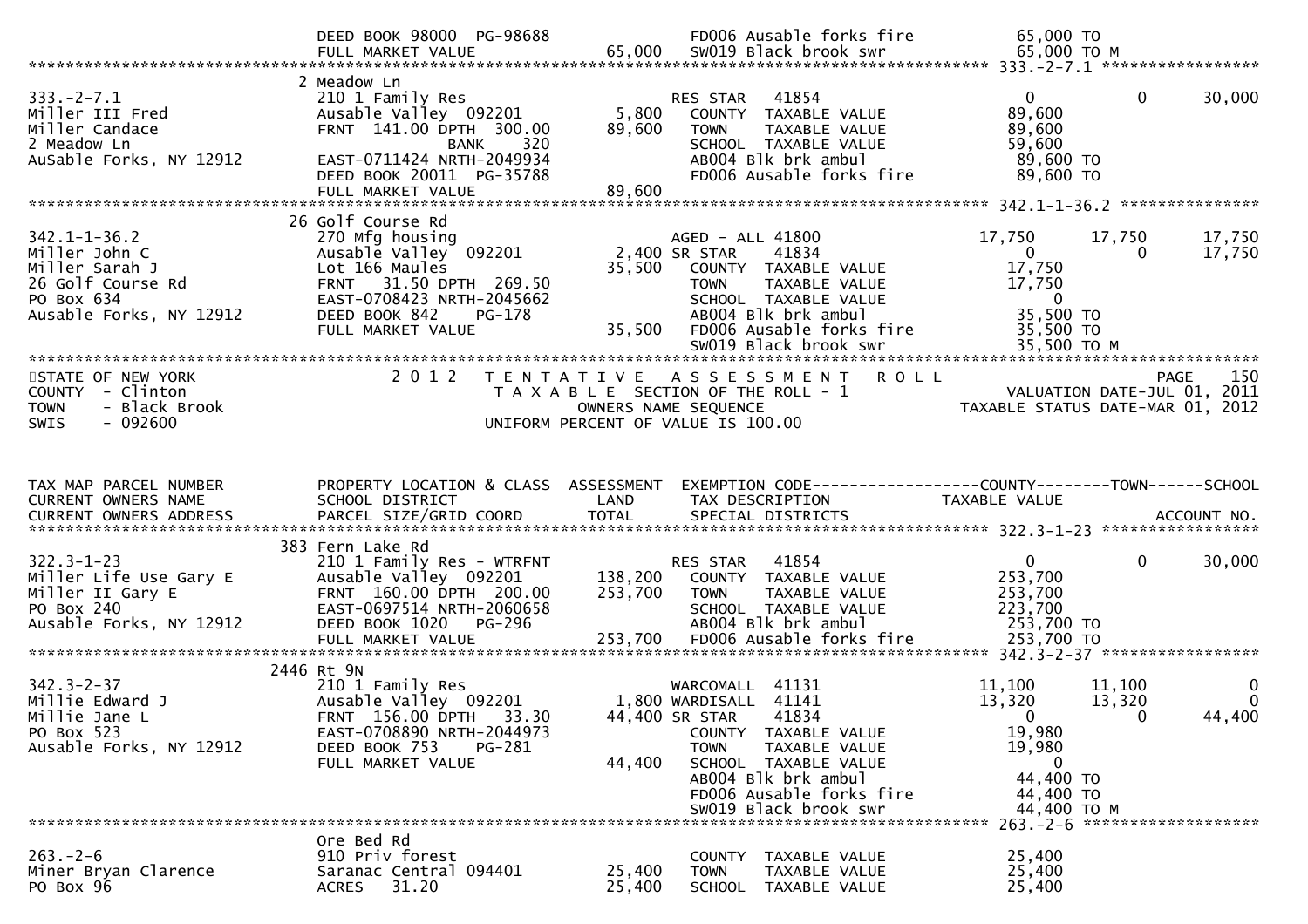| Buffalo, NY 14225                                                                           | EAST-0676412 NRTH-2099901<br>DEED BOOK 20031 PG-51406                                                                                                                         |                           | FD025 Saranac Fire                                                                                                                     | 25,400 TO                                                                                     |
|---------------------------------------------------------------------------------------------|-------------------------------------------------------------------------------------------------------------------------------------------------------------------------------|---------------------------|----------------------------------------------------------------------------------------------------------------------------------------|-----------------------------------------------------------------------------------------------|
|                                                                                             | Ore Bed Rd                                                                                                                                                                    |                           |                                                                                                                                        |                                                                                               |
| $262 - 3 - 1.3$<br>Miner Donald D<br>Miner Evelyn M<br>923 Pup Hill Rd<br>Saranac, NY 12981 | 321 Abandoned ag<br>Saranac Central 094401<br>Lot 32 T4omt<br>ACRES 20.10<br>EAST-0671154 NRTH-2097902<br>DEED BOOK 773<br><b>PG-93</b>                                       | 14,100<br>14,100          | COUNTY TAXABLE VALUE<br>TAXABLE VALUE<br><b>TOWN</b><br>SCHOOL TAXABLE VALUE<br>FD025 Saranac Fire                                     | 14,100<br>14,100<br>14,100<br>14,100 TO                                                       |
|                                                                                             |                                                                                                                                                                               |                           |                                                                                                                                        |                                                                                               |
| $272 - 2 - 7$<br>Mirda Paul<br>59 Lance Dr<br>Clark, NJ 07066                               | Cass Rd<br>910 Priv forest<br>Saranac Central 094401<br>ACRES 50.00<br>EAST-0657689 NRTH-2092475<br>DEED BOOK 539<br><b>PG-20</b>                                             | 30,400<br>30,400          | COUNTY TAXABLE VALUE<br><b>TOWN</b><br>TAXABLE VALUE<br>SCHOOL TAXABLE VALUE<br>FD025 Saranac Fire                                     | 30,400<br>30,400<br>30,400<br>30,400 TO                                                       |
| STATE OF NEW YORK<br>COUNTY - Clinton<br>- Black Brook<br><b>TOWN</b><br>$-092600$<br>SWIS  | 2 0 1 2                                                                                                                                                                       | OWNERS NAME SEQUENCE      | TENTATIVE ASSESSMENT ROLL<br>T A X A B L E SECTION OF THE ROLL - 1<br>UNIFORM PERCENT OF VALUE IS 100.00                               | 151<br><b>PAGE</b><br>VALUATION DATE-JUL 01, 2011<br>TAXABLE STATUS DATE-MAR 01, 2012         |
| TAX MAP PARCEL NUMBER<br>CURRENT OWNERS NAME<br>CURRENT OWNERS ADDRESS                      | PROPERTY LOCATION & CLASS ASSESSMENT<br>SCHOOL DISTRICT                                                                                                                       | <b>Example 12 DE LAND</b> | TAX DESCRIPTION                                                                                                                        | EXEMPTION CODE------------------COUNTY--------TOWN------SCHOOL<br>TAXABLE VALUE               |
| $274. - 1 - 9.2$                                                                            | 417 Ore Bed Rd<br>240 Rural res                                                                                                                                               |                           | 59 PCT OF VALUE USED FOR EXEMPTION PURPOSES<br>AGED - ALL 41800                                                                        | 25,252<br>25,252<br>25,252                                                                    |
| Mitchell Bruce<br>417 Ore Bed Rd<br>Schuyler Falls, NY 12985-2328                           | 094001<br>Peru Central<br>Lot 30 T4 Omt<br>ACRES 63.58<br>EAST-0680332 NRTH-2095376<br>DEED BOOK 20001 PG-24042                                                               | 41,300 SR STAR            | 41834<br>85,600 COUNTY TAXABLE VALUE<br>TAXABLE VALUE<br><b>TOWN</b><br>SCHOOL TAXABLE VALUE<br>FD025 Saranac Fire                     | $\overline{0}$<br>60,348<br>$\overline{0}$<br>60,348<br>60,348<br>$\overline{0}$<br>85,600 TO |
|                                                                                             | FULL MARKET VALUE                                                                                                                                                             | 85,600                    |                                                                                                                                        |                                                                                               |
| $312 - 1 - 3$<br>Mitchell Walter F<br>Mitchell Robert J<br>81 Union Rd<br>Peru, NY 12972    | Mitchell Rd<br>910 Priv forest<br>Ausable Valley 092201<br>ACRES 135.00<br>EAST-0716399 NRTH-2071403<br>DEED BOOK 790<br>PG-40<br>FULL MARKET VALUE                           | 62,700<br>62,700          | COUNTY TAXABLE VALUE<br><b>TOWN</b><br>TAXABLE VALUE<br>62,700 SCHOOL TAXABLE VALUE<br>AB004 Blk brk ambul<br>FD006 Ausable forks fire | 62,700<br>62,700<br>62,700<br>62,700 TO<br>62,700 TO                                          |
| $275. - 1 - 23$<br>Mongeon Roland<br>976 Westmount Rue<br>Ayers Cliff PLO PQ, Canada        | Peasleeville Rd<br>$314$ Rural vac< $10$<br>094001<br>Peru Central<br><b>ACRES</b><br>2.50<br>EAST-0688823 NRTH-2094020<br>JOB1C DEED BOOK 534<br>PG-540<br>FULL MARKET VALUE | 8,400<br>8,400<br>8,400   | COUNTY TAXABLE VALUE<br>TAXABLE VALUE<br><b>TOWN</b><br>SCHOOL TAXABLE VALUE<br>FD025 Saranac Fire                                     | 8,400<br>8,400<br>8,400<br>8,400 TO                                                           |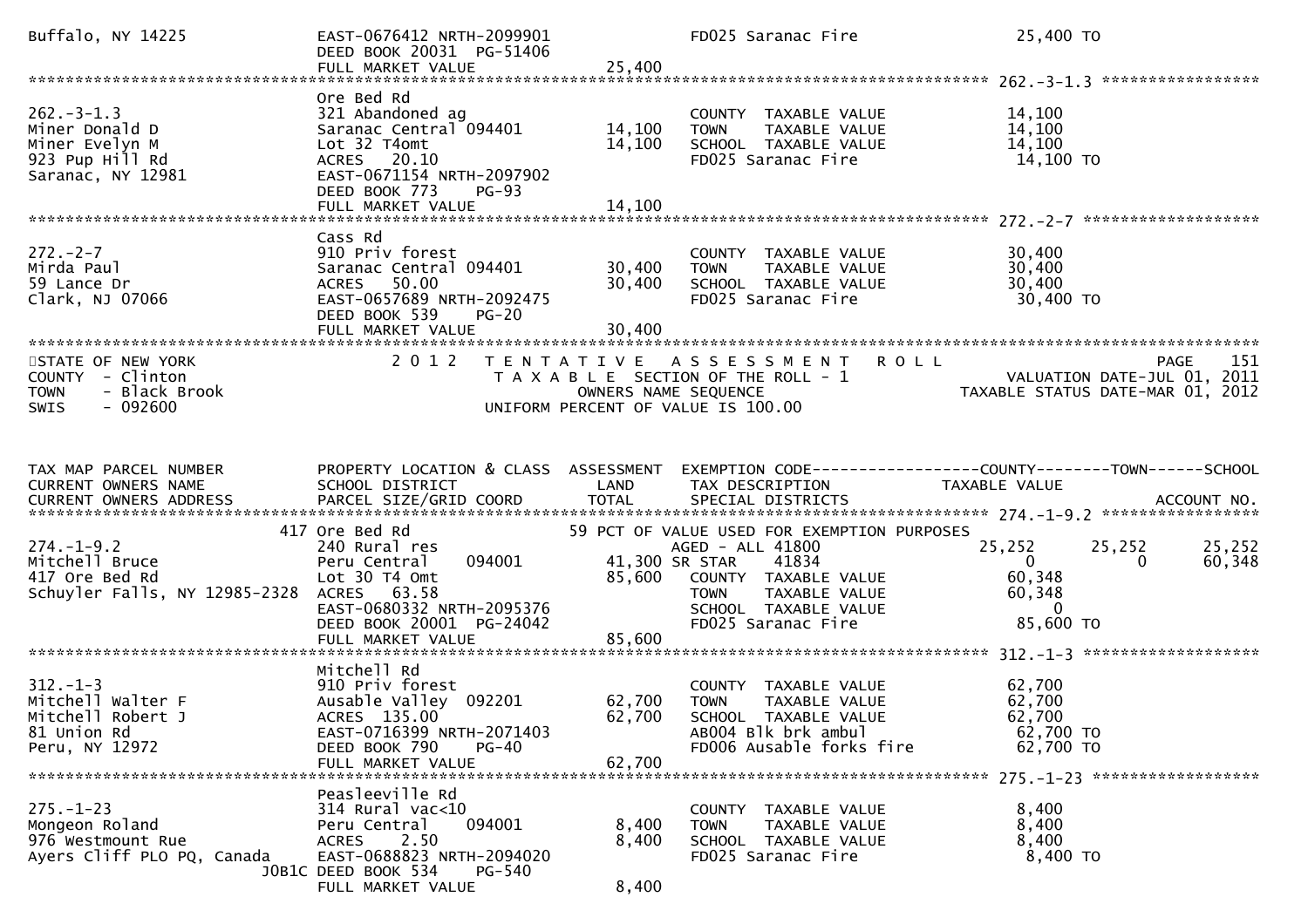|                                 | 1996 Peasleeville Rd                      |                      |                                                                |                                                                  |
|---------------------------------|-------------------------------------------|----------------------|----------------------------------------------------------------|------------------------------------------------------------------|
| $275. - 1 - 22$                 | 270 Mfg housing                           |                      | COUNTY TAXABLE VALUE                                           | 15,600                                                           |
| Moody Miles K                   | 094001<br>Peru Central                    | 8,400                | TAXABLE VALUE<br><b>TOWN</b>                                   | 15,600                                                           |
| Moody Kelly L                   | 2.50<br>ACRES                             | 15,600               | SCHOOL TAXABLE VALUE                                           | 15,600                                                           |
| 186 Agnew Rd                    | EAST-0689023 NRTH-2093964                 |                      | FD025 Saranac Fire                                             | 15,600 TO                                                        |
| Morrisonville, NY 12962         | DEED BOOK 20102 PG-34659                  |                      |                                                                |                                                                  |
|                                 |                                           | 15,600               |                                                                |                                                                  |
|                                 | FULL MARKET VALUE                         |                      |                                                                |                                                                  |
|                                 |                                           |                      |                                                                |                                                                  |
|                                 | 394 Narrows Rd                            |                      |                                                                |                                                                  |
| $322.1 - 1 - 4$                 | 210 1 Family Res - WTRFNT                 |                      | COUNTY TAXABLE VALUE                                           | 309,500                                                          |
| Moongate Limited Partnership    | Ausable Valley 092201                     | 110,900              | TAXABLE VALUE<br><b>TOWN</b>                                   | 309,500                                                          |
| PO Box 350                      | FRNT 144.60 DPTH 130.00                   | 309,500              | SCHOOL TAXABLE VALUE                                           | 309,500                                                          |
| Lake Placid, NY 12946           | EAST-0696447 NRTH-2063807                 |                      | AB004 Blk brk ambul                                            | 309,500 TO                                                       |
|                                 | DEED BOOK 20072 PG-3397                   |                      | FD006 Ausable forks fire                                       | 309,500 TO                                                       |
|                                 | FULL MARKET VALUE                         | 309,500              |                                                                |                                                                  |
|                                 |                                           |                      |                                                                |                                                                  |
|                                 | Strackville Rd                            |                      |                                                                |                                                                  |
| $263. -2 - 13.1$                | 321 Abandoned ag                          |                      | COUNTY TAXABLE VALUE                                           | 25,800                                                           |
| Moore Charles A                 | Saranac Central 094401                    | 25,800               | <b>TOWN</b><br>TAXABLE VALUE                                   | 25,800                                                           |
| 1125 Strackville Rd             | ACRES 32.80                               | 25,800               | SCHOOL TAXABLE VALUE                                           | 25,800                                                           |
| Saranac, NY 12981-9754          | EAST-0681126 NRTH-2101597                 |                      | FD025 Saranac Fire                                             | 25,800 TO                                                        |
|                                 | DEED BOOK 20001 PG-26362                  |                      |                                                                |                                                                  |
|                                 |                                           |                      |                                                                |                                                                  |
|                                 |                                           |                      |                                                                |                                                                  |
|                                 |                                           |                      |                                                                |                                                                  |
| STATE OF NEW YORK               | 2 0 1 2                                   |                      | TENTATIVE ASSESSMENT<br><b>ROLL</b>                            | 152<br><b>PAGE</b>                                               |
| COUNTY - Clinton                |                                           |                      | T A X A B L E SECTION OF THE ROLL - 1                          | VALUATION DATE-JUL 01, 2011<br>TAXARLE STATIIS DATE-MAR 01, 2013 |
| - Black Brook<br><b>TOWN</b>    |                                           | OWNERS NAME SEQUENCE |                                                                | TAXABLE STATUS DATE-MAR 01, 2012                                 |
|                                 |                                           |                      |                                                                |                                                                  |
| <b>SWIS</b><br>$-092600$        |                                           |                      | UNIFORM PERCENT OF VALUE IS 100.00                             |                                                                  |
|                                 |                                           |                      |                                                                |                                                                  |
|                                 |                                           |                      |                                                                |                                                                  |
|                                 |                                           |                      |                                                                |                                                                  |
| TAX MAP PARCEL NUMBER           | PROPERTY LOCATION & CLASS ASSESSMENT      |                      |                                                                | EXEMPTION CODE-----------------COUNTY-------TOWN------SCHOOL     |
| CURRENT OWNERS NAME             | SCHOOL DISTRICT                           | LAND                 | TAX DESCRIPTION                                                | TAXABLE VALUE                                                    |
|                                 |                                           |                      |                                                                |                                                                  |
|                                 |                                           |                      |                                                                |                                                                  |
|                                 | 172 Island Rd                             |                      |                                                                |                                                                  |
| $307.4 - 1 - 6.1$               | 260 Seasonal res - WTRFNT                 |                      | COUNTY TAXABLE VALUE                                           | 271,700                                                          |
| Moore James                     | Ausable Valley 092201                     | 218,800              | <b>TOWN</b><br>TAXABLE VALUE                                   | 271,700                                                          |
| Normand John                    | Lot 34 T3omt                              | 271,700              | SCHOOL TAXABLE VALUE                                           | 271,700                                                          |
| 2400 South Ocean Dr Unit 7424   | <b>ACRES</b><br>1.60                      |                      | AB004 Blk brk ambul                                            | 271,700 TO                                                       |
| Fort Pierce, FL 34949           | EAST-0658090 NRTH-2067611                 |                      | FD006 Ausable forks fire                                       | 271,700 TO                                                       |
|                                 | DEED BOOK 649<br>$PG-673$                 |                      |                                                                |                                                                  |
|                                 | FULL MARKET VALUE                         | 271,700              |                                                                |                                                                  |
|                                 |                                           |                      |                                                                |                                                                  |
|                                 | 55 Haselton Rd                            |                      |                                                                |                                                                  |
| $331 - 2 - 18$                  | 210 1 Family Res                          |                      | 41854<br>RES STAR                                              | 0<br>30,000<br>$\mathbf{0}$                                      |
|                                 |                                           |                      |                                                                |                                                                  |
| Moquin Thomas                   | Ausable Valley 092201                     | 5,000                | <b>COUNTY</b><br>TAXABLE VALUE<br><b>TOWN</b><br>TAXABLE VALUE | 63,000                                                           |
| Moquin Gloria                   | FRNT 175.00 DPTH 141.00                   | 63,000               |                                                                | 63,000                                                           |
| 605 16th St                     | EAST-0690105 NRTH-2049227                 |                      | SCHOOL TAXABLE VALUE                                           | 33,000                                                           |
| Watervliet, NY 12189            | DEED BOOK 650<br>PG-538                   |                      | AB004 Blk brk ambul                                            | 63,000 TO                                                        |
|                                 | FULL MARKET VALUE                         | 63.000               | FD006 Ausable forks fire                                       | 63,000 TO                                                        |
|                                 |                                           |                      |                                                                | $339 - 1 - 7$ *********************                              |
|                                 | 132 Little Tor Rd                         |                      |                                                                |                                                                  |
| $339 - 1 - 7$<br>Morey Arthur V | 322 Rural vac>10<br>Ausable Valley 092201 | 51,900               | <b>COUNTY</b><br>TAXABLE VALUE<br><b>TOWN</b><br>TAXABLE VALUE | 75,000<br>75,000                                                 |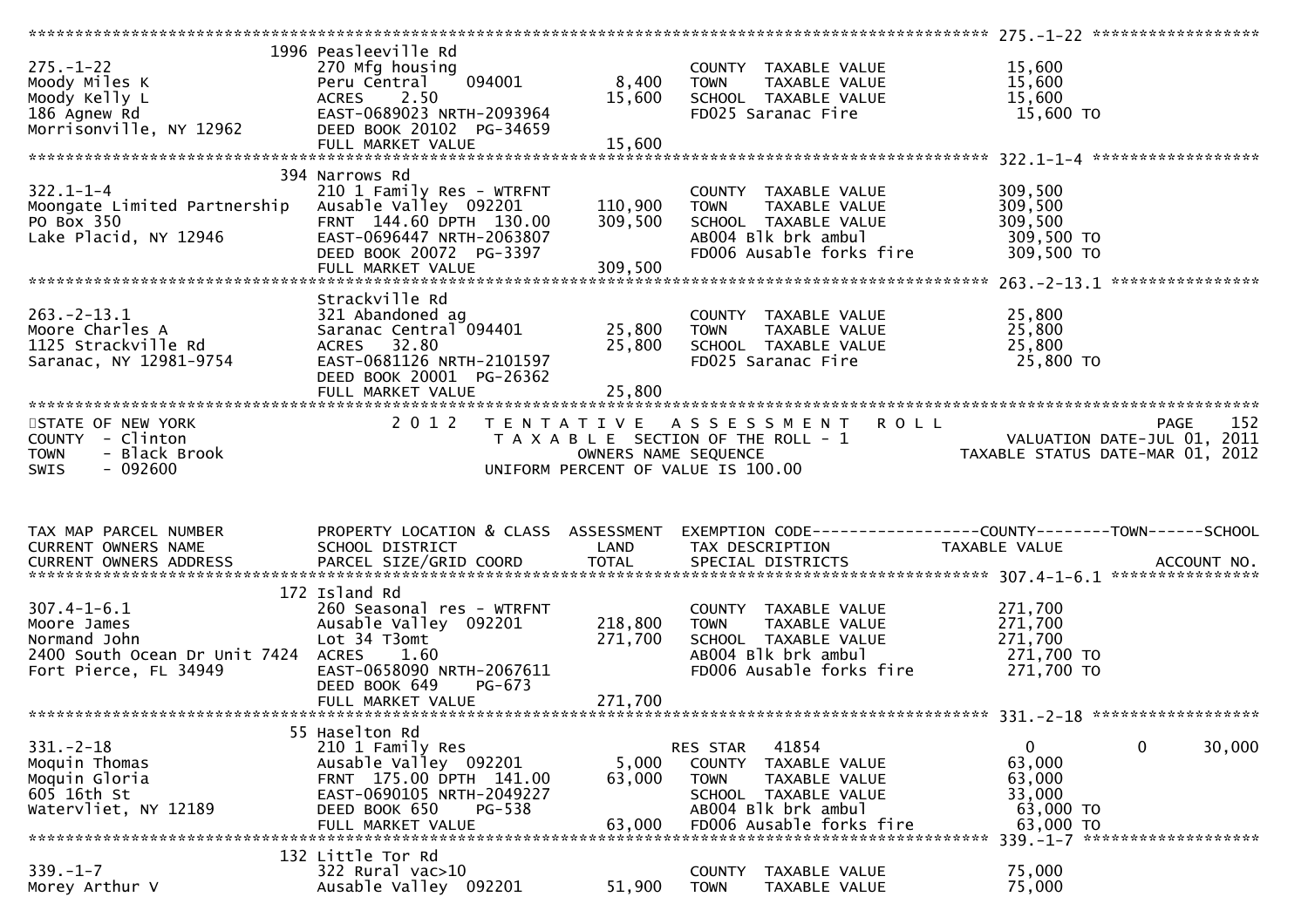| Morey Kathryn D<br>702 Tobacco Run Dr<br>Bel Air, MD 21015                                           | will<br>ACRES 99.00<br>EAST-0674288 NRTH-2044638<br>DEED BOOK 20072 PG-7933                                                                                                            | 75,000                       | SCHOOL TAXABLE VALUE<br>AB004 Blk brk ambul<br>FD006 Ausable forks fire                                                                                                                                                                               | 75,000<br>75,000 TO<br>75,000 TO                                                                                                                 |
|------------------------------------------------------------------------------------------------------|----------------------------------------------------------------------------------------------------------------------------------------------------------------------------------------|------------------------------|-------------------------------------------------------------------------------------------------------------------------------------------------------------------------------------------------------------------------------------------------------|--------------------------------------------------------------------------------------------------------------------------------------------------|
|                                                                                                      |                                                                                                                                                                                        |                              |                                                                                                                                                                                                                                                       | ***************                                                                                                                                  |
| $272. - 1 - 11.22$<br>Moriarty Barbara Lynn<br>925 Oronoke Rd Unit 17c<br>Waterbury, CT 06708        | 489 Soucy Rd<br>270 Mfg housing<br>Saranac Central 094401<br>Lot 71 T4omt<br><b>ACRES</b><br>4.10<br>EAST-0652360 NRTH-2095203<br>DEED BOOK 20001 PG-26539                             | 10,400<br>25,400             | COUNTY TAXABLE VALUE<br><b>TOWN</b><br>TAXABLE VALUE<br>SCHOOL TAXABLE VALUE<br>FD025 Saranac Fire                                                                                                                                                    | 25,400<br>25,400<br>25,400<br>25,400 TO                                                                                                          |
|                                                                                                      |                                                                                                                                                                                        |                              |                                                                                                                                                                                                                                                       |                                                                                                                                                  |
| $333. - 1 - 3.1$<br>Morris David<br>Morris Nancy<br>34 Coughlin Rd<br>AuSable Forks, NY 12912        | 34 Coughlin Rd<br>240 Rural res<br>Ausable Valley 092201<br>Lot 17 Liv Pat<br>ACRES 18.10<br>EAST-0710524 NRTH-2053049<br>DEED BOOK 20031 PG-63965<br>FULL MARKET VALUE                | 124,500                      | 86 PCT OF VALUE USED FOR EXEMPTION PURPOSES<br>WARNONALL 41121<br>23,400 WARDISALL 41141<br>124,500 RES STAR 41854<br>COUNTY TAXABLE VALUE<br><b>TOWN</b><br>TAXABLE VALUE<br>SCHOOL TAXABLE VALUE<br>AB004 Blk brk ambul<br>FD006 Ausable forks fire | 16,061<br>12,000<br>0<br>$\Omega$<br>53,535<br>40,000<br>30,000<br>$\overline{0}$<br>0<br>54,904<br>72,500<br>94,500<br>124,500 TO<br>124,500 TO |
|                                                                                                      |                                                                                                                                                                                        |                              |                                                                                                                                                                                                                                                       |                                                                                                                                                  |
| STATE OF NEW YORK<br>COUNTY - Clinton<br>- Black Brook<br><b>TOWN</b>                                |                                                                                                                                                                                        |                              | 2012 TENTATIVE ASSESSMENT<br><b>ROLL</b><br>T A X A B L E SECTION OF THE ROLL - 1                                                                                                                                                                     | 153<br>PAGE<br>VALUATION DATE-JUL 01, 2011<br>TAXABLE STATUS DATE-MAR 01, 2012                                                                   |
| $-092600$<br><b>SWIS</b>                                                                             |                                                                                                                                                                                        |                              | OWNERS NAME SEQUENCE<br>UNIFORM PERCENT OF VALUE IS 100.00                                                                                                                                                                                            |                                                                                                                                                  |
| TAX MAP PARCEL NUMBER<br>CURRENT OWNERS NAME                                                         | PROPERTY LOCATION & CLASS ASSESSMENT<br>SCHOOL DISTRICT                                                                                                                                | LAND                         | TAX DESCRIPTION                                                                                                                                                                                                                                       | TAXABLE VALUE                                                                                                                                    |
|                                                                                                      | 273 Silver Lake Rd                                                                                                                                                                     |                              | 98 PCT OF VALUE USED FOR EXEMPTION PURPOSES                                                                                                                                                                                                           |                                                                                                                                                  |
| $341. - 1 - 35$<br>Morris Michael<br>Morris Theresa<br>273 Silver Lake Rd<br>Ausable Forks, NY 12912 | 210 1 Family Res<br>Ausable Valley 092201<br>2.90<br><b>ACRES</b><br>EAST-0702752 NRTH-2047335<br>DEED BOOK 20092 PG-27311                                                             | 110,000                      | WARNONALL 41121<br>41854<br>8,900 RES STAR<br>COUNTY TAXABLE VALUE<br>TAXABLE VALUE<br><b>TOWN</b><br>SCHOOL TAXABLE VALUE                                                                                                                            | 16,170<br>12,000<br>$\Omega$<br>$\mathbf{0}$<br>30,000<br>0<br>93,830<br>98,000<br>80,000                                                        |
|                                                                                                      | FULL MARKET VALUE                                                                                                                                                                      | 110,000                      | AB004 Blk brk ambul<br>FD006 Ausable forks fire                                                                                                                                                                                                       | 110,000 TO<br>110,000 TO                                                                                                                         |
|                                                                                                      |                                                                                                                                                                                        |                              |                                                                                                                                                                                                                                                       |                                                                                                                                                  |
| $321.4 - 1 - 3$<br>Morris Robert R III<br>Morris Patricia<br>516 Rt 9P<br>Saratoga Springs, NY 12866 | 130 Narrows Rd<br>260 Seasonal res - WTRFNT<br>Ausable Valley 092201<br>39.00 DPTH 290.00<br><b>FRNT</b><br>EAST-0693577 NRTH-2060119<br>DEED BOOK 20061 PG-98582<br>FULL MARKET VALUE | 71,800<br>129,100<br>129,100 | COUNTY TAXABLE VALUE<br><b>TOWN</b><br>TAXABLE VALUE<br>SCHOOL TAXABLE VALUE<br>AB004 Blk brk ambul<br>FD006 Ausable forks fire                                                                                                                       | 129,100<br>129,100<br>129,100<br>129,100 TO<br>129,100 TO                                                                                        |
| $322.3 - 1 - 30$                                                                                     | 411 Fern Lake Rd<br>260 Seasonal res - WTRFNT                                                                                                                                          |                              |                                                                                                                                                                                                                                                       | 322.3-1-30 ******************<br>198,000                                                                                                         |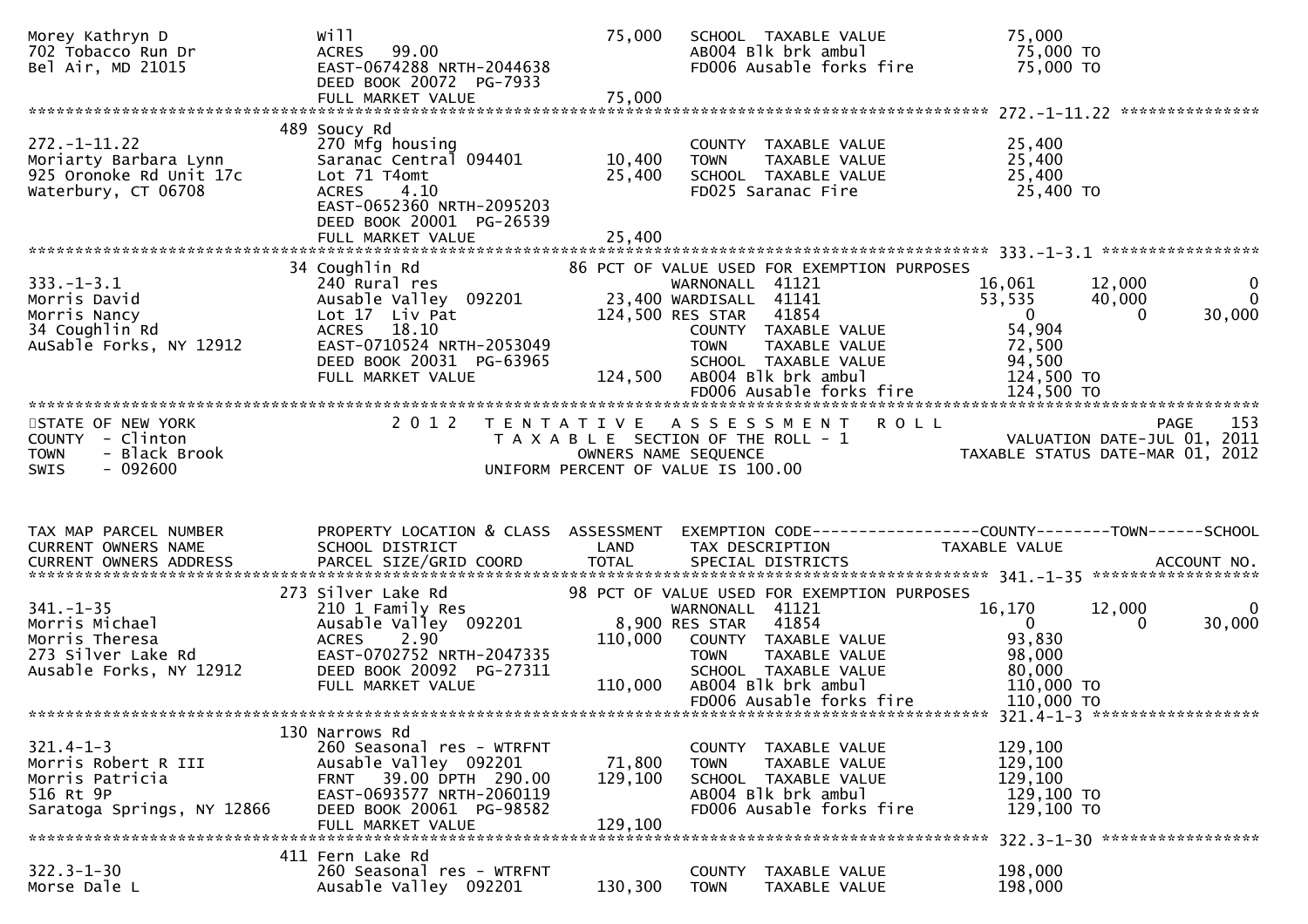| Morse Ilka Paddock<br>PO Box 1246<br>Decatur, GA 30031                                               | FRNT 120.00 DPTH 230.00<br>EAST-0697954 NRTH-2061274<br>DEED BOOK 20031 PG-54378<br>FULL MARKET VALUE                                                                                | 198,000<br>198,000           | SCHOOL TAXABLE VALUE<br>AB004 Blk brk ambul<br>FD006 Ausable forks fire                                                                              | 198,000<br>198,000 TO<br>198,000 TO                                                                                  |                                                         |
|------------------------------------------------------------------------------------------------------|--------------------------------------------------------------------------------------------------------------------------------------------------------------------------------------|------------------------------|------------------------------------------------------------------------------------------------------------------------------------------------------|----------------------------------------------------------------------------------------------------------------------|---------------------------------------------------------|
| $272. - 1 - 18.1$<br>Moulton Christopher D<br>Moulton James L Jr<br>352 Cass Rd<br>Saranac, NY 12981 | 356 Cass Rd<br>270 Mfg housing<br>Saranac Central 094401<br>ACRES 71.10<br>EAST-0652516 NRTH-2093123<br>DEED BOOK 20021 PG-39167                                                     | 43,500<br>53,500             | COUNTY TAXABLE VALUE<br>TAXABLE VALUE<br><b>TOWN</b><br>SCHOOL TAXABLE VALUE<br>FD025 Saranac Fire                                                   | 53,500<br>53,500<br>53,500<br>53,500 TO                                                                              |                                                         |
| $272. - 1 - 18.2$<br>Moulton Christopher D<br>Giventer Treza M<br>352 Cass Rd<br>Saranac, NY 12981   | 352 Cass Rd<br>240 Rural res<br>Saranac Central 094401<br>Lot 71 T4 OMT<br>ACRES 11.22 BANK<br>080<br>EAST-0653019 NRTH-2092053<br>DEED BOOK 20061 PG-92597<br>FULL MARKET VALUE     | 113,400<br>113,400           | 41854<br>RES STAR<br>19,100 COUNTY TAXABLE VALUE<br>TAXABLE VALUE<br><b>TOWN</b><br>SCHOOL TAXABLE VALUE<br>FD025 Saranac Fire                       | $\Omega$<br>113,400<br>113,400<br>83,400<br>113,400 TO                                                               | 30,000<br>$\mathbf{0}$                                  |
| STATE OF NEW YORK<br>COUNTY - Clinton<br>- Black Brook<br><b>TOWN</b><br>$-092600$<br><b>SWIS</b>    | 2 0 1 2                                                                                                                                                                              | OWNERS NAME SEQUENCE         | TENTATIVE ASSESSMENT ROLL<br>T A X A B L E SECTION OF THE ROLL - 1<br>UNIFORM PERCENT OF VALUE IS 100.00                                             | ric Nii Kullarion Date-Jul 01, 2011<br>2011 - VALUATION DATE-JUL 01, 2011<br>2012 - TAXABLE STATUS DATE-MAR 01, 2012 | 154<br>PAGE                                             |
| TAX MAP PARCEL NUMBER<br>CURRENT OWNERS NAME                                                         | PROPERTY LOCATION & CLASS ASSESSMENT<br>SCHOOL DISTRICT                                                                                                                              | LAND                         | EXEMPTION CODE-----------------COUNTY-------TOWN------SCHOOL<br>TAX DESCRIPTION                                                                      | TAXABLE VALUE                                                                                                        |                                                         |
| $307.2 - 1 - 30$<br>Moulton George Jr<br>Moulton Barbara<br>488 C R 4321<br>Dayton, TX 77535         | Union Falls Rd<br>311 Res vac land<br>Ausable Valley 092201<br>Lot 26 T3omt<br>FRNT 150.00 DPTH 150.00<br>EAST-0655307 NRTH-2071274<br>DEED BOOK 607<br>PG-758<br>FULL MARKET VALUE  | 5,200<br>5,200<br>5,200      | COUNTY TAXABLE VALUE<br><b>TOWN</b><br>TAXABLE VALUE<br>SCHOOL TAXABLE VALUE<br>AB004 Blk brk ambul<br>FD006 Ausable forks fire                      | 5,200<br>5,200<br>5,200<br>$5,200$ TO<br>5,200 TO                                                                    |                                                         |
| $321.4 - 1 - 11$<br>Mousseau Timothy J<br>Mousseau Jean<br>113 Narrows Rd<br>Ausable Forks, NY 12912 | 113 Narrows Rd<br>210 1 Family Res - WTRFNT<br>Ausable Valley 092201<br>88.00 DPTH 89.00<br><b>FRNT</b><br>EAST-0693421 NRTH-2059763<br>DEED BOOK 735<br>PG-208<br>FULL MARKET VALUE | 40,800<br>174,800<br>174,800 | 41854<br>RES STAR<br>COUNTY TAXABLE VALUE<br><b>TOWN</b><br>TAXABLE VALUE<br>SCHOOL TAXABLE VALUE<br>AB004 Blk brk ambul<br>FD006 Ausable forks fire | $\overline{0}$<br>174,800<br>174,800<br>144,800<br>174,800 TO<br>174,800 TO                                          | $\mathbf{0}$<br>30,000<br>321.4-1-17 ****************** |
| $321.4 - 1 - 17$<br>Mousseau Timothy J                                                               | Narrows Rd                                                                                                                                                                           |                              |                                                                                                                                                      | 2,300                                                                                                                |                                                         |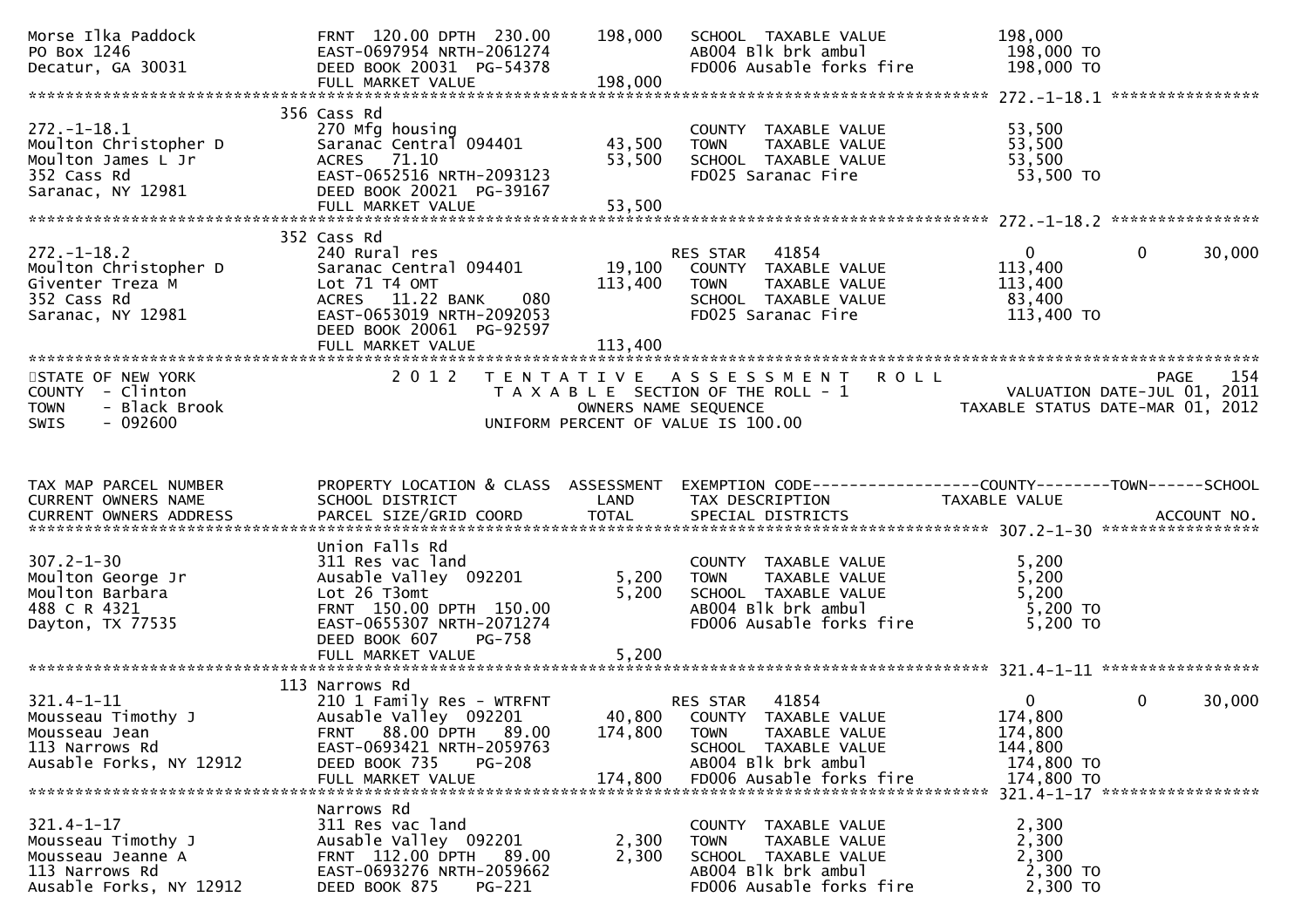|                                                                                                                   | FULL MARKET VALUE                                                                                                                                                                 | 2,300                         |                                                                                                                                                          |                                                                                                                    |  |
|-------------------------------------------------------------------------------------------------------------------|-----------------------------------------------------------------------------------------------------------------------------------------------------------------------------------|-------------------------------|----------------------------------------------------------------------------------------------------------------------------------------------------------|--------------------------------------------------------------------------------------------------------------------|--|
|                                                                                                                   |                                                                                                                                                                                   |                               |                                                                                                                                                          |                                                                                                                    |  |
| $271. - 2 - 15$<br>Mud Pond Hunting Club Inc<br>Attn: Kevin Reil<br>13 Nichols Rd<br>West Chazy, NY 12992         | $Rt$ 3<br>321 Abandoned ag<br>Saranac Central 094401<br>59.30<br><b>ACRES</b><br>EAST-0646774 NRTH-2093252<br>DEED BOOK 1025<br>PG-91<br>FULL MARKET VALUE                        | 48,100<br>48,100<br>48,100    | COUNTY TAXABLE VALUE<br>TAXABLE VALUE<br><b>TOWN</b><br>SCHOOL TAXABLE VALUE<br>FD025 Saranac Fire                                                       | 48,100<br>48,100<br>48,100<br>48,100 TO                                                                            |  |
|                                                                                                                   |                                                                                                                                                                                   |                               |                                                                                                                                                          |                                                                                                                    |  |
| $308. - 1 - 2.2$<br>Mulhauser George<br>Mulhauser Christine<br>664 Taco Ave<br>Westwood, NJ 07675                 | Turnpike Rd<br>$314$ Rural vac<10<br>Ausable Valley 092201<br>8.30<br><b>ACRES</b><br>EAST-0667602 NRTH-2066702<br>DEED BOOK 20122 PG-45560<br>FULL MARKET VALUE                  | 15,700<br>15,700<br>15,700    | TAXABLE VALUE<br>COUNTY<br>TAXABLE VALUE<br><b>TOWN</b><br>SCHOOL TAXABLE VALUE<br>AB004 Blk brk ambul<br>FD006 Ausable forks fire                       | 15,700<br>15,700<br>15,700<br>15,700 TO<br>15,700 TO                                                               |  |
| STATE OF NEW YORK<br>- Clinton<br><b>COUNTY</b><br>- Black Brook<br><b>TOWN</b><br>SWIS<br>$-092600$              | 2 0 1 2                                                                                                                                                                           | OWNERS NAME SEQUENCE          | <b>ROLL</b><br>TENTATIVE ASSESSMENT<br>T A X A B L E SECTION OF THE ROLL - 1<br>UNIFORM PERCENT OF VALUE IS 100.00                                       | 155<br><b>PAGE</b><br>VALUATION DATE-JUL 01, 2011<br>TAXABLE STATUS DATE-MAR 01, 2012                              |  |
| TAX MAP PARCEL NUMBER<br>CURRENT OWNERS NAME                                                                      | PROPERTY LOCATION & CLASS ASSESSMENT<br>SCHOOL DISTRICT                                                                                                                           | LAND                          | TAX DESCRIPTION                                                                                                                                          | EXEMPTION CODE-----------------COUNTY-------TOWN------SCHOOL<br>TAXABLE VALUE<br>ACCOUNT NO.<br>****************** |  |
| $321.4 - 1 - 6$<br>Mulligan Matthew<br>Mulligan Madeline<br>11 McBride Pl<br>Goshen, NY 10924                     | 4 Pleasant Cove Rd<br>210 1 Family Res - WTRFNT<br>Ausable Valley 092201<br>FRNT 280.00 DPTH 200.00<br>EAST-0693563 NRTH-2059958<br>DEED BOOK 20031 PG-64925<br>FULL MARKET VALUE | 128,300<br>202,100<br>202,100 | COUNTY TAXABLE VALUE<br>TAXABLE VALUE<br><b>TOWN</b><br>SCHOOL TAXABLE VALUE<br>AB004 Blk brk ambul<br>FD006 Ausable forks fire                          | 202,100<br>202,100<br>202,100<br>202,100 TO<br>202,100 TO                                                          |  |
| $299. - 1 - 9.2$<br>Murphy Shawn P<br>Pratte Cecile E<br>12689 Attrill Rd<br>Jacksonville, FL 32258               | Guide Board Rd<br>$322$ Rural vac $>10$<br>Ausable Valley 092201<br>Lot 31 T3omt<br>ACRES 10.40<br>EAST-0688602 NRTH-2077787<br>DEED BOOK 20061 PG-97145<br>FULL MARKET VALUE     | 18,300<br>18,300<br>18,300    | COUNTY TAXABLE VALUE<br><b>TOWN</b><br>TAXABLE VALUE<br>SCHOOL TAXABLE VALUE<br>AB004 Blk brk ambul<br>FD006 Ausable forks fire                          | 18,300<br>18,300<br>18,300<br>18,300 TO<br>18,300 TO                                                               |  |
| $342.1 - 1 - 6.1$<br>Murray Estate John<br>c/o Susan Crowningshield<br>PO Box 691<br>Ausable Forks, NY 12912-0691 | 22 Palmer St<br>210 1 Family Res<br>Ausable Valley 092201<br>63.00 DPTH 100.00<br><b>FRNT</b><br>EAST-0709511 NRTH-2045426<br>DEED BOOK 98001 PG-03201<br>FULL MARKET VALUE       | 2,600<br>29,400<br>29,400     | COUNTY TAXABLE VALUE<br>TAXABLE VALUE<br><b>TOWN</b><br>SCHOOL TAXABLE VALUE<br>AB004 Blk brk ambul<br>FD006 Ausable forks fire<br>SW019 Black brook swr | 29,400<br>29,400<br>29,400<br>29,400 TO<br>29,400 TO<br>29,400 ТО М                                                |  |
| $333. - 2 - 16$                                                                                                   | Rt 9N<br>314 Rural vac<10                                                                                                                                                         |                               | COUNTY TAXABLE VALUE                                                                                                                                     | 15,800                                                                                                             |  |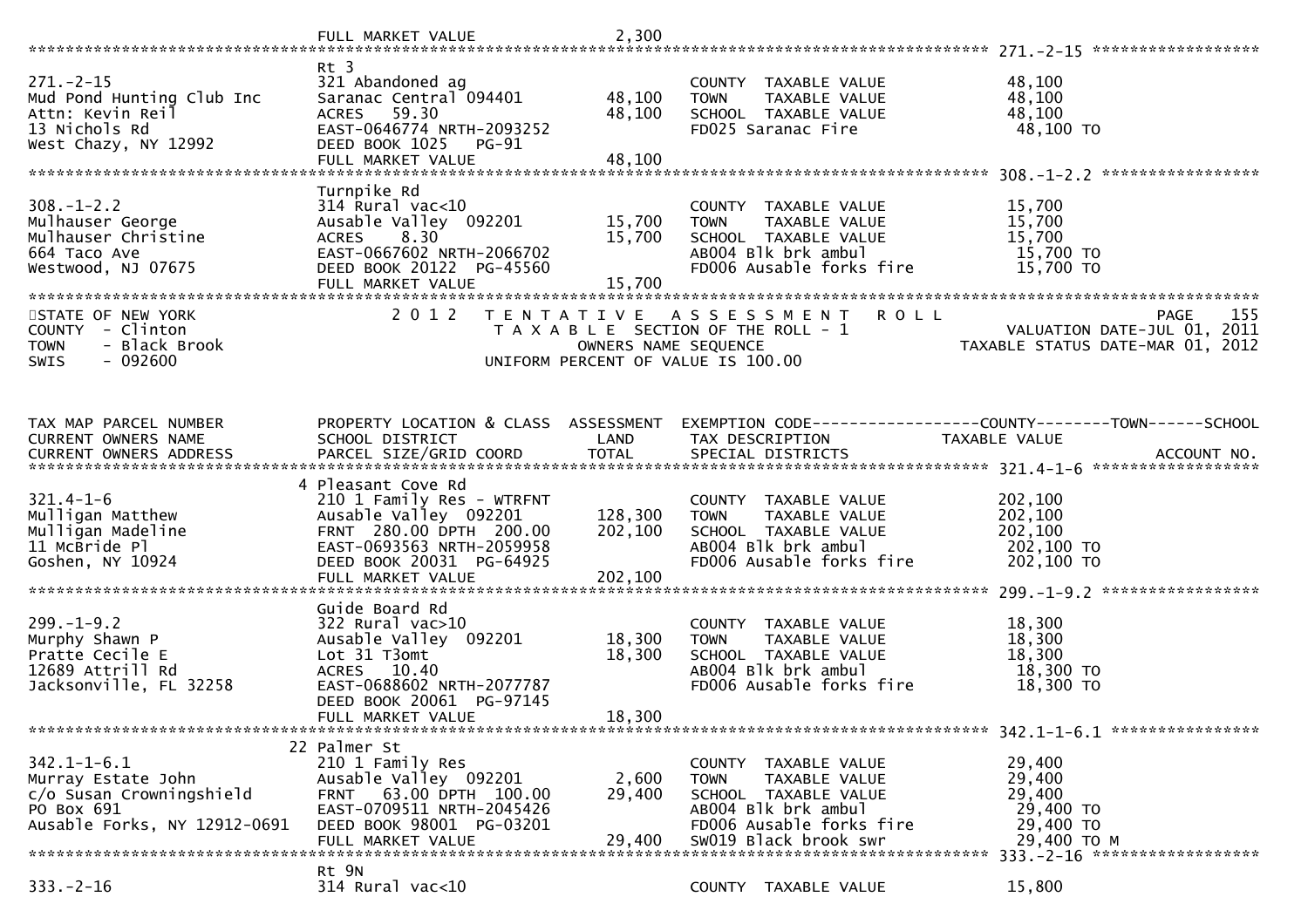| Murray Estate John D<br>6715 Rt. 86<br>Jay, NY 12941                         | Ausable Valley 092201<br>Lot 1 & 2 Liv Pat<br>Old Railroad Bed<br>ACRES 8.40<br>EAST-0717988 NRTH-2050262<br>DEED BOOK 20011 PG-37435                  | 15,800<br>15,800           | TAXABLE VALUE<br><b>TOWN</b><br>SCHOOL TAXABLE VALUE<br>AB004 Blk brk ambul<br>FD006 Ausable forks fire                                                  | 15,800<br>15,800<br>15,800 TO<br>15,800 TO                                                                                       |
|------------------------------------------------------------------------------|--------------------------------------------------------------------------------------------------------------------------------------------------------|----------------------------|----------------------------------------------------------------------------------------------------------------------------------------------------------|----------------------------------------------------------------------------------------------------------------------------------|
| 2176/2182 Rt 9N                                                              |                                                                                                                                                        |                            |                                                                                                                                                          |                                                                                                                                  |
| Ausable Forks, NY 12912                                                      | EAST-0714636 NRTH-2048185<br>DEED BOOK 20051 PG-79661                                                                                                  |                            | COUNTY TAXABLE VALUE<br><b>TOWN</b><br>TAXABLE VALUE<br>SCHOOL TAXABLE VALUE<br>ABOO4 Blk brk ambul<br>FD006 Ausable forks fire                          | 60,000<br>60,000<br>60,000<br>60,000 TO<br>60,000 TO                                                                             |
| STATE OF NEW YORK                                                            | 2 0 1 2                                                                                                                                                |                            | TENTATIVE ASSESSMENT ROLL                                                                                                                                | 156<br><b>PAGE</b>                                                                                                               |
| COUNTY - Clinton<br><b>TOWN</b><br>- Black Brook<br>$-092600$<br>SWIS        |                                                                                                                                                        |                            | UNIFORM PERCENT OF VALUE IS 100.00                                                                                                                       | T A X A B L E SECTION OF THE ROLL - 1 VALUATION DATE-JUL 01, 2011<br>OWNERS NAME SEQUENCE TAXABLE STATUS DATE-MAR 01, 2012       |
|                                                                              |                                                                                                                                                        |                            |                                                                                                                                                          |                                                                                                                                  |
| TAX MAP PARCEL NUMBER<br>CURRENT OWNERS NAME<br>CURRENT OWNERS ADDRESS       | SCHOOL DISTRICT<br>PARCEL SIZE/GRID COORD                                                                                                              | LAND<br><b>TOTAL</b>       | TAX DESCRIPTION<br>SPECIAL DISTRICTS                                                                                                                     | PROPERTY LOCATION & CLASS ASSESSMENT EXEMPTION CODE----------------COUNTY-------TOWN------SCHOOL<br>TAXABLE VALUE<br>ACCOUNT NO. |
|                                                                              | 2426 Rt 9N                                                                                                                                             |                            |                                                                                                                                                          |                                                                                                                                  |
| $342.3 - 2 - 24$<br>Murray Estate John D<br>6715 NYS Rt. 86<br>Jay, NY 12941 | 230 3 Family Res<br>Ausable Valley 092201<br>160 Maules Pat<br>FRNT 52.50 DPTH 270.00<br>EAST-0709422 NRTH-2045065<br>DEED BOOK 98001 PG-05087         | 3,200<br>40,000            | COUNTY TAXABLE VALUE<br><b>TOWN</b><br>TAXABLE VALUE<br>SCHOOL TAXABLE VALUE<br>ABOO4 Blk brk ambul<br>FD006 Ausable forks fire<br>SW019 Black brook swr | 40,000<br>40,000<br>40,000<br>40,000 TO<br>40,000 TO<br>40,000 ТО М                                                              |
|                                                                              | 2442 Rt 9N                                                                                                                                             |                            |                                                                                                                                                          |                                                                                                                                  |
| $342.3 - 2 - 33$<br>Murray Estate John D<br>6715 Rt 86<br>Jay, NY 12941      | 220 2 Family Res<br>Ausable Valley 092201<br>Lot 161 Maules Patent<br>FRNT 70.70 DPTH 130.00<br>EAST-0709007 NRTH-2044979<br>DEED BOOK 20011 PG-35784  | 3,200<br>46,200<br>46,200  | COUNTY TAXABLE VALUE<br><b>TOWN</b><br>TAXABLE VALUE<br>SCHOOL TAXABLE VALUE<br>ABOO4 Blk brk ambul<br>FD006 Ausable forks fire<br>SW019 Black brook swr | 46,200<br>46,200<br>46,200<br>46,200 TO<br>46,200 TO<br>46,200 ТО М                                                              |
|                                                                              | FULL MARKET VALUE                                                                                                                                      |                            |                                                                                                                                                          |                                                                                                                                  |
| $263. -2 - 5$<br>Murray Ruppert<br>1918 SE 15Th Ter<br>Cape Coral, FL 33990  | Ore Bed Rd<br>910 Priv forest<br>Saranac Central 094401<br>31.20<br>ACRES<br>EAST-0676008 NRTH-2099838<br>DEED BOOK 526<br>PG-172<br>FULL MARKET VALUE | 25,400<br>25,400<br>25,400 | COUNTY TAXABLE VALUE<br>TAXABLE VALUE<br><b>TOWN</b><br>SCHOOL TAXABLE VALUE<br>FD025 Saranac Fire                                                       | 25,400<br>25,400<br>25,400<br>25,400 TO                                                                                          |
|                                                                              | Buck Hill Rd                                                                                                                                           |                            |                                                                                                                                                          |                                                                                                                                  |
| $312. - 1 - 2.3$                                                             | 260 Seasonal res                                                                                                                                       |                            | COUNTY TAXABLE VALUE                                                                                                                                     | 58,400                                                                                                                           |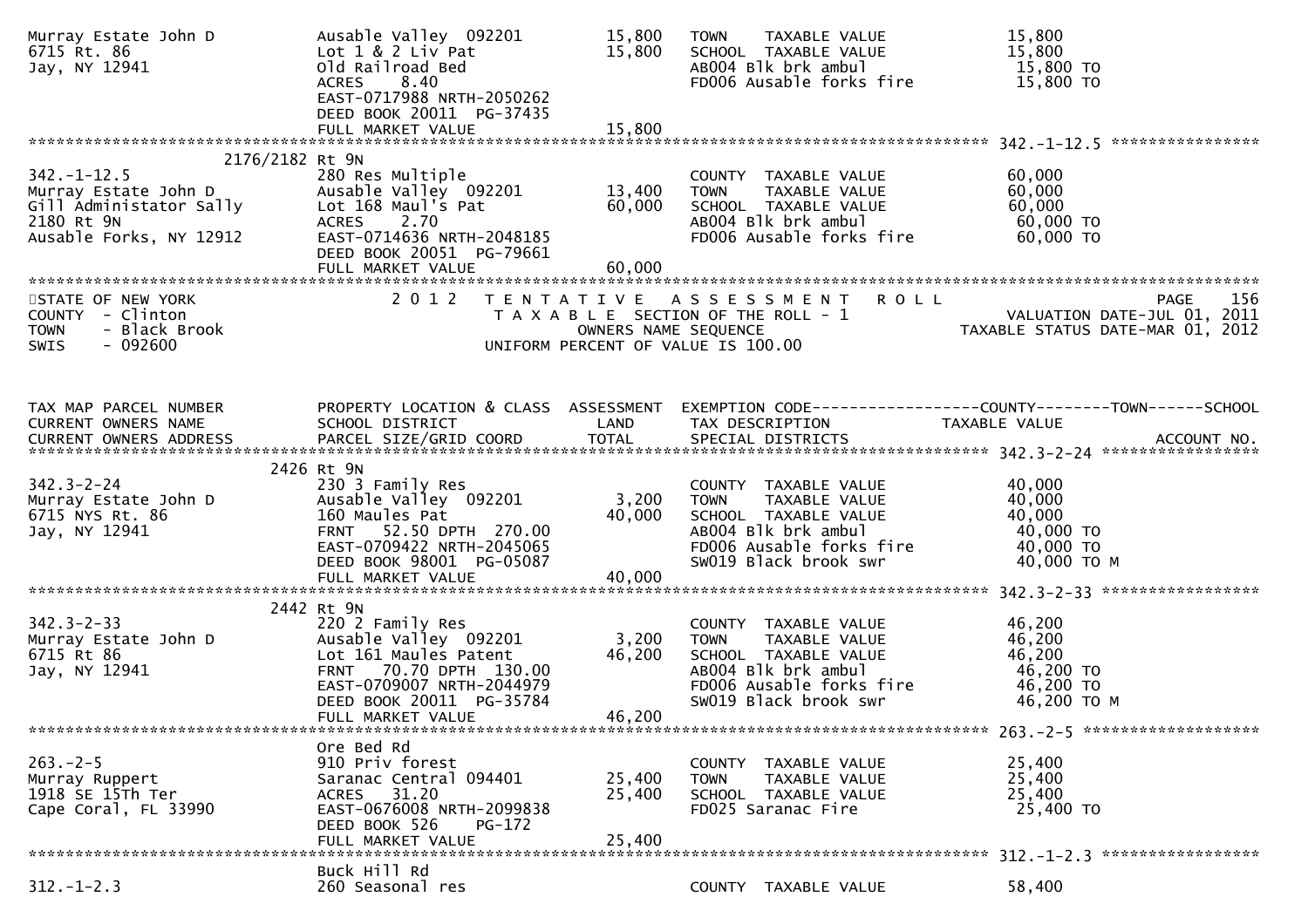| Muskopf James D<br>8 Hickory Hill Rd<br>Dix Hills, NY 11746-6310                                           | Ausable Valley 092201<br>Lot 40 Watson<br>ACRES 43.00<br>EAST-0714889 NRTH-2070595<br>DEED BOOK 99001 PG-08003<br>FULL MARKET VALUE                                            | 35,100<br>58,400<br>58,400    | TAXABLE VALUE<br><b>TOWN</b><br>SCHOOL TAXABLE VALUE<br>AB004 Blk brk ambul<br>FD006 Ausable forks fire                                              | 58,400<br>58,400<br>58,400 TO<br>58,400 TO                                             |                 |
|------------------------------------------------------------------------------------------------------------|--------------------------------------------------------------------------------------------------------------------------------------------------------------------------------|-------------------------------|------------------------------------------------------------------------------------------------------------------------------------------------------|----------------------------------------------------------------------------------------|-----------------|
|                                                                                                            |                                                                                                                                                                                |                               |                                                                                                                                                      |                                                                                        | *************** |
| $322.3 - 1 - 33.1$<br>Mussen Alan B<br>Mussen Living Trust<br>48 Claflin Blvd<br>Franklin Square, NY 11010 | 429 Fern Lake Rd<br>260 Seasonal res - WTRFNT<br>Ausable Valley 092201<br>FRNT 75.00 DPTH 280.00<br>EAST-0698263 NRTH-2061597<br>DEED BOOK 20102 PG-33972<br>FULL MARKET VALUE | 102,000<br>138,000<br>138,000 | COUNTY TAXABLE VALUE<br>TAXABLE VALUE<br><b>TOWN</b><br>SCHOOL TAXABLE VALUE<br>AB004 Blk brk ambul<br>FD006 Ausable forks fire                      | 138,000<br>138,000<br>138,000<br>138,000 TO<br>138,000 TO                              |                 |
| STATE OF NEW YORK<br>COUNTY - Clinton<br><b>TOWN</b><br>- Black Brook<br>$-092600$<br><b>SWIS</b>          | 2 0 1 2                                                                                                                                                                        | OWNERS NAME SEQUENCE          | <b>ROLL</b><br>TENTATIVE ASSESSMENT<br>T A X A B L E SECTION OF THE ROLL - 1<br>UNIFORM PERCENT OF VALUE IS 100.00                                   | VALUATION DATE-JUL 01, 2011<br>TAXABLE STATUS DATE-MAR 01, 2012                        | 157<br>PAGE     |
| TAX MAP PARCEL NUMBER<br>CURRENT OWNERS NAME                                                               | PROPERTY LOCATION & CLASS ASSESSMENT<br>SCHOOL DISTRICT                                                                                                                        | LAND                          | EXEMPTION CODE------------------COUNTY-------TOWN------SCHOOL<br>TAX DESCRIPTION                                                                     | <b>TAXABLE VALUE</b>                                                                   |                 |
| $323. - 1 - 6$<br>Muzzy Life Use Gloria<br>Muzzy Neil A<br>140 Muzzy Rd<br>PO Box 783<br>Ausable, NY 12912 | 140 Muzzy Rd<br>240 Rural res<br>Ausable Valley 092201<br>ACRES 14.50<br>EAST-0715488 NRTH-2055305<br>DEED BOOK 20112 PG-41374<br>FULL MARKET VALUE                            | 18,400<br>54,200<br>54,200    | 41854<br>RES STAR<br>COUNTY TAXABLE VALUE<br>TAXABLE VALUE<br><b>TOWN</b><br>SCHOOL TAXABLE VALUE<br>AB004 Blk brk ambul<br>FD006 Ausable forks fire | $\mathbf{0}$<br>$\mathbf{0}$<br>54,200<br>54,200<br>24,200<br>54,200 TO<br>54,200 TO   | 30,000          |
| $342.3 - 2 - 6$<br>Muzzy Michael A<br>PO Box 952<br>Ausable Forks, NY 12912                                | 53 Palmer St<br>210 1 Family Res<br>Ausable Valley 092201<br>FRNT 66.00 DPTH 160.00<br>EAST-0708739 NRTH-2045178<br>DEED BOOK 20072 PG-9653<br>FULL MARKET VALUE               | 3,300<br>60,000<br>60,000     | 41854<br>RES STAR<br>COUNTY TAXABLE VALUE<br><b>TOWN</b><br>TAXABLE VALUE<br>SCHOOL TAXABLE VALUE<br>AB004 Blk brk ambul<br>FD006 Ausable forks fire | $\mathbf{0}$<br>$\overline{0}$<br>60,000<br>60,000<br>30,000<br>60,000 TO<br>60,000 TO | 30,000          |
|                                                                                                            |                                                                                                                                                                                |                               |                                                                                                                                                      |                                                                                        |                 |
| $262. -4 - 4.1$<br>Myers John<br>Myers Bonnie<br>3542 Silver Lake Rd<br>Saranac, NY 12981                  | 3542-3552 Silver Lake Rd<br>210 1 Family Res<br>Saranac Central 094401<br>ACRES 18.10<br>EAST-0663867 NRTH-2098324<br>DEED BOOK 558<br>PG-301<br>FULL MARKET VALUE             | 31,900<br>225,900<br>225,900  | 41854<br><b>RES STAR</b><br>COUNTY TAXABLE VALUE<br><b>TOWN</b><br>TAXABLE VALUE<br>SCHOOL TAXABLE VALUE<br>FD025 Saranac Fire                       | $\mathbf{0}$<br>0<br>225,900<br>225,900<br>195,900<br>225,900 TO                       | 30,000          |
| $307.2 - 2 - 6.2$<br>Myers Leo<br>4594 Rt 3<br>Saranac, NY 12981                                           | 2265 Silver Lake Rd<br>312 Vac w/imprv<br>- WTRFNT<br>Ausable Valley<br>092201<br>Lot 34 T3omt<br>3.00<br><b>ACRES</b>                                                         | 184,600<br>184,600            | COUNTY TAXABLE VALUE<br>TAXABLE VALUE<br><b>TOWN</b><br>SCHOOL TAXABLE VALUE<br>AB004 Blk brk ambul                                                  | 184,600<br>184,600<br>184,600<br>184,600 TO                                            |                 |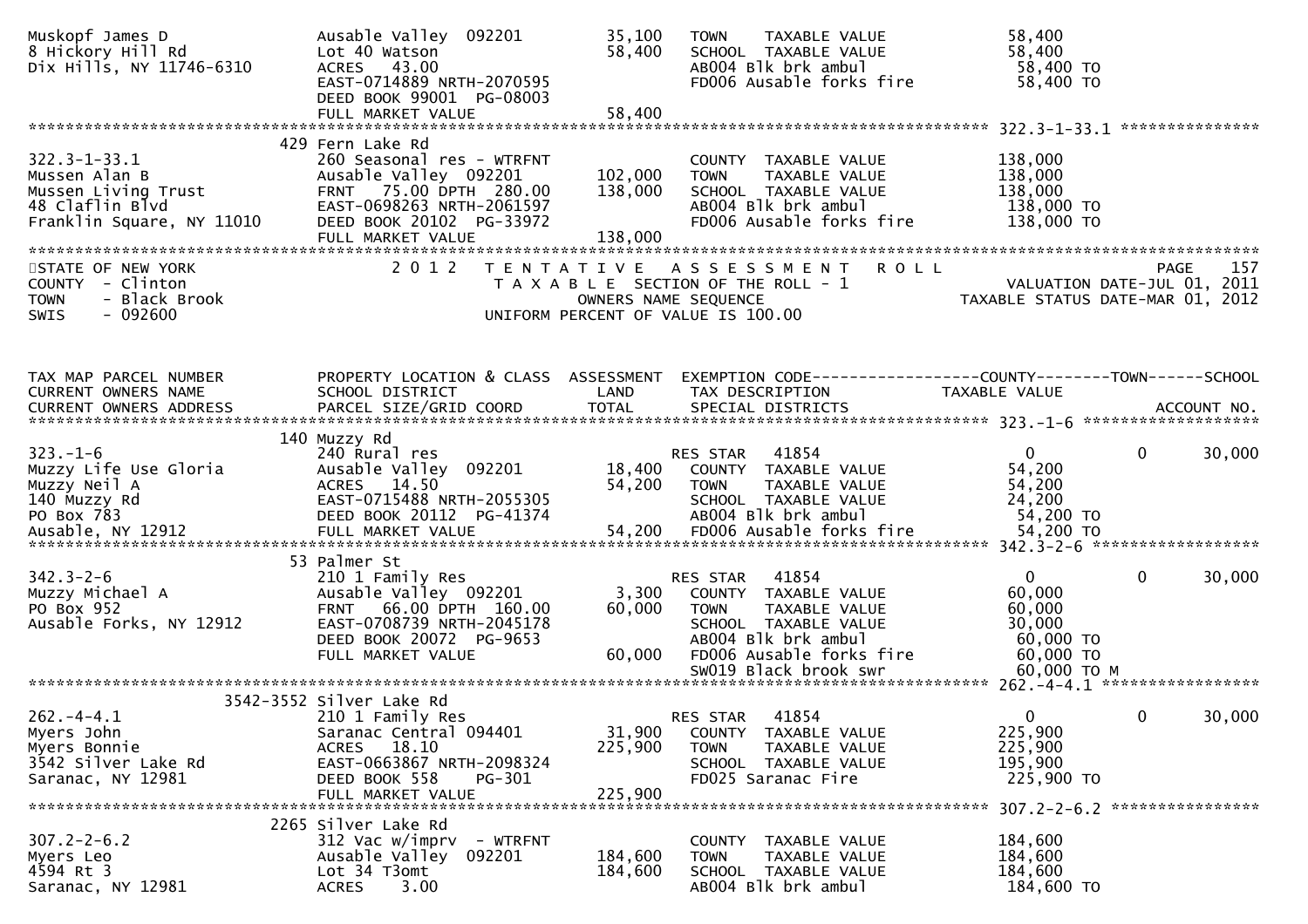|                                                                                                  | EAST-0660402 NRTH-2069347<br>DEED BOOK 608<br>PG-1091<br>FULL MARKET VALUE                                                                                                         | 184,600                       | FD006 Ausable forks fire                                                                                                                                    | 184,600 TO                                                              |        |
|--------------------------------------------------------------------------------------------------|------------------------------------------------------------------------------------------------------------------------------------------------------------------------------------|-------------------------------|-------------------------------------------------------------------------------------------------------------------------------------------------------------|-------------------------------------------------------------------------|--------|
|                                                                                                  |                                                                                                                                                                                    |                               |                                                                                                                                                             |                                                                         |        |
| $307.2 - 1 - 27$<br>Nadal James H<br>5040 Johnson Hill Dr<br>Canandaugua, NY 14424               | 7 North Shore Ln<br>260 Seasonal res - WTRFNT<br>Ausable Valley 092201<br>$3.70^{7}$<br><b>ACRES</b><br>EAST-0656162 NRTH-2070890<br>DEED BOOK 20112 PG-42395<br>FULL MARKET VALUE | 280,700<br>346,500<br>346,500 | COUNTY TAXABLE VALUE<br>TAXABLE VALUE<br><b>TOWN</b><br>SCHOOL TAXABLE VALUE<br>AB004 Blk brk ambul<br>FD006 Ausable forks fire<br>OT002 Omitted Tax-County | 346,500<br>346,500<br>346,500<br>346,500 TO<br>346,500 TO<br>12.76 MT   |        |
|                                                                                                  |                                                                                                                                                                                    |                               |                                                                                                                                                             |                                                                         |        |
| STATE OF NEW YORK<br>COUNTY - Clinton<br>- Black Brook<br><b>TOWN</b><br>$-092600$<br>SWIS       | 2 0 1 2                                                                                                                                                                            | OWNERS NAME SEQUENCE          | TENTATIVE ASSESSMENT<br><b>ROLL</b><br>T A X A B L E SECTION OF THE ROLL - 1<br>UNIFORM PERCENT OF VALUE IS 100.00                                          | PAGE<br>VALUATION DATE-JUL 01, 2011<br>TAXABLE STATUS DATE-MAR 01, 2012 | 158    |
| TAX MAP PARCEL NUMBER                                                                            | PROPERTY LOCATION & CLASS ASSESSMENT                                                                                                                                               |                               |                                                                                                                                                             | EXEMPTION CODE-----------------COUNTY-------TOWN------SCHOOL            |        |
| CURRENT OWNERS NAME                                                                              | SCHOOL DISTRICT                                                                                                                                                                    | LAND                          | TAX DESCRIPTION                                                                                                                                             | TAXABLE VALUE                                                           |        |
|                                                                                                  | 3305 Silver Lake Rd                                                                                                                                                                |                               |                                                                                                                                                             |                                                                         |        |
| $273. - 1 - 1.5$<br>Nedev Hinyu<br>Nedeva Dora Ivanova                                           | 270 Mfg housing<br>Saranac Central 094401<br>Lot 51 T4omt                                                                                                                          | 8,900<br>38,000               | COUNTY TAXABLE VALUE<br>TAXABLE VALUE<br><b>TOWN</b><br>SCHOOL TAXABLE VALUE                                                                                | 38,000<br>38,000<br>38,000                                              |        |
| 68-776 de Monaco<br>Laval Quebec, CANADA<br>H7N6E9                                               | Survey map 2009/222262<br><b>ACRES</b><br>2.90<br>EAST-0660790 NRTH-2093830<br>DEED BOOK 20102 PG-34755<br>FULL MARKET VALUE                                                       | 38,000                        | FD025 Saranac Fire                                                                                                                                          | 38,000 TO                                                               |        |
|                                                                                                  |                                                                                                                                                                                    |                               |                                                                                                                                                             |                                                                         |        |
| $320 - 2 - 8.5$<br>Nelson Frederick W Jr<br>11 Colby Rd<br>Plattsburgh, NY 12901                 | 179 Nelson Rd<br>$314$ Rural vac<10<br>Ausable Valley 092201<br>Lot 55 T3omt<br><b>ACRES</b><br>2.50<br>EAST-0673982 NRTH-2058655<br>DEED BOOK 99001 PG-12938                      | 8,400<br>15,000               | COUNTY TAXABLE VALUE<br><b>TOWN</b><br>TAXABLE VALUE<br>SCHOOL TAXABLE VALUE<br>AB004 Blk brk ambul<br>FD006 Ausable forks fire                             | 15,000<br>15,000<br>15,000<br>15,000 TO<br>15,000 TO                    |        |
|                                                                                                  | FULL MARKET VALUE                                                                                                                                                                  | 15,000                        |                                                                                                                                                             |                                                                         |        |
|                                                                                                  |                                                                                                                                                                                    |                               |                                                                                                                                                             |                                                                         |        |
| $331. - 2 - 19$<br>Nelson John H Jr<br>Nelson Karen<br>48 Hasleton Rd<br>Ausable Forks, NY 12912 | 48/50 Haselton Rd<br>210 1 Family Res<br>Ausable Valley 092201<br>FRNT 100.00 DPTH 235.00<br>EAST-0689874 NRTH-2049385<br>DEED BOOK 611<br>$PG-611$                                | 4,800<br>83,900               | 41854<br><b>RES STAR</b><br>COUNTY TAXABLE VALUE<br>TAXABLE VALUE<br><b>TOWN</b><br>SCHOOL TAXABLE VALUE<br>AB004 Blk brk ambul                             | $\mathbf{0}$<br>0<br>83,900<br>83,900<br>53,900<br>83,900 TO            | 30,000 |
|                                                                                                  | FULL MARKET VALUE                                                                                                                                                                  | 83,900                        | FD006 Ausable forks fire                                                                                                                                    | 83,900 TO<br>331. - 2 - 27 *******************                          |        |
|                                                                                                  | 847 Silver Lake Rd                                                                                                                                                                 |                               |                                                                                                                                                             |                                                                         |        |
| $331 - 2 - 27$<br>Nelson Karen Marie<br>48 Haselton Rd<br>Ausable Forks, NY 12912                | 210 1 Family Res<br>Ausable Valley 092201<br>FRNT 160.00 DPTH 150.00<br>EAST-0689525 NRTH-2050787                                                                                  | 4,000<br>50,800               | COUNTY TAXABLE VALUE<br><b>TOWN</b><br>TAXABLE VALUE<br>SCHOOL TAXABLE VALUE<br>AB004 Blk brk ambul                                                         | 50,800<br>50,800<br>50,800<br>50,800 TO                                 |        |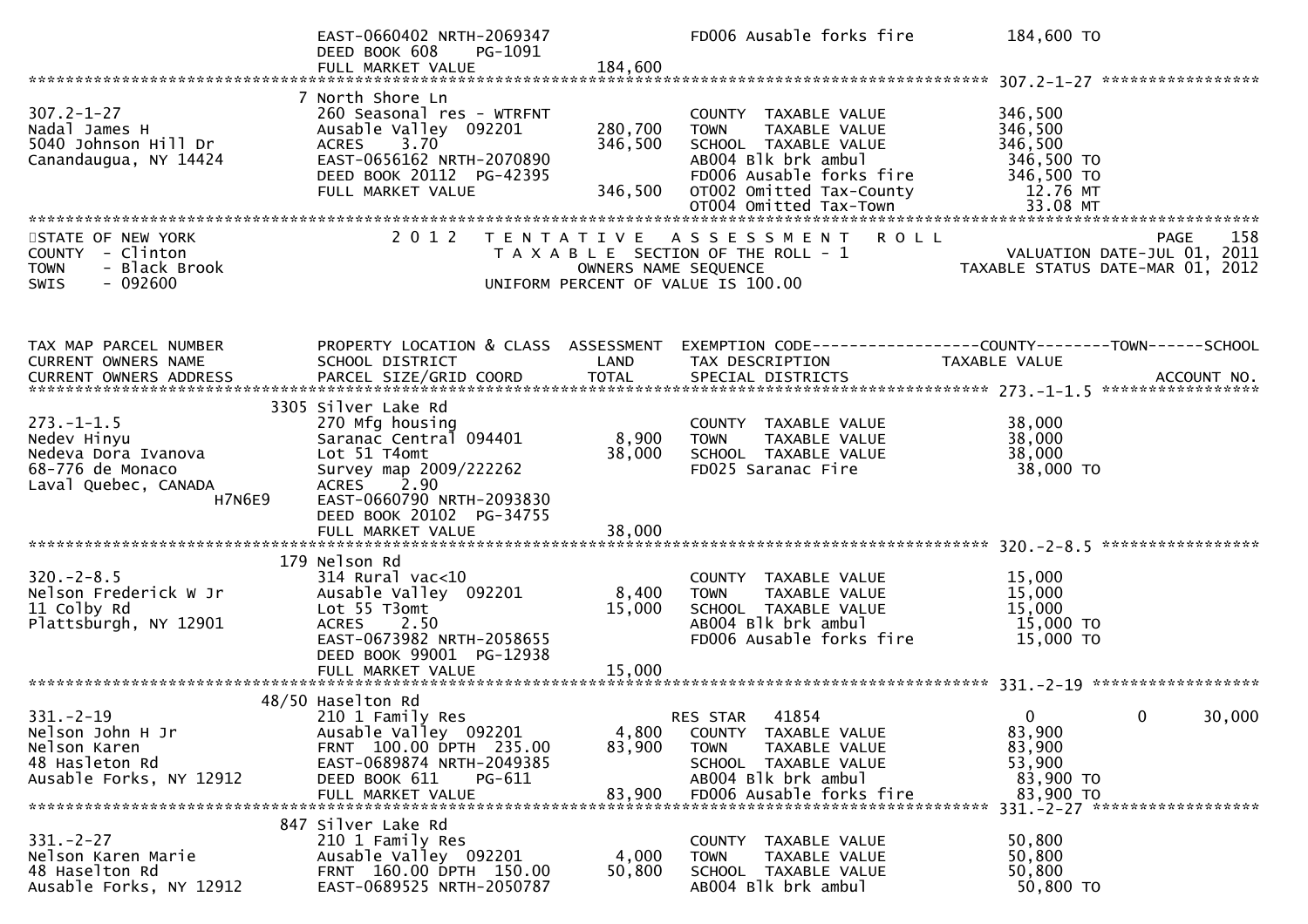|                                                                                                                                             | DEED BOOK 1035 PG-275                                                                                                                                                 |                           | FD006 Ausable forks fire                                                                                                                                                                           | 50,800 TO                                                                                         |                                             |
|---------------------------------------------------------------------------------------------------------------------------------------------|-----------------------------------------------------------------------------------------------------------------------------------------------------------------------|---------------------------|----------------------------------------------------------------------------------------------------------------------------------------------------------------------------------------------------|---------------------------------------------------------------------------------------------------|---------------------------------------------|
| $342.3 - 1 - 10$<br>Nelson Life Estate Roger D<br>Nelson Life Estate June M<br>$-16$ M<br>$-912$ E.<br>PO Box 41<br>Ausable Forks, NY 12912 | 8 Daisy Ln<br>210 1 Family Res<br>Ausable Valley 092201<br>FRNT 110.00 DPTH 170.00<br>EAST-0708116 NRTH-2044885<br>DEED BOOK 20082 PG-14069<br>FULL MARKET VALUE      | 4,600<br>66,000<br>66,000 | 41834<br>SR STAR<br>COUNTY TAXABLE VALUE<br>TAXABLE VALUE<br><b>TOWN</b><br>SCHOOL TAXABLE VALUE<br>AB004 Blk brk ambul<br>FD006 Ausable forks fire<br>SW019 Black brook swr                       | 0<br>66,000<br>66,000<br>3,800<br>66,000 TO<br>66,000 TO<br>66,000 ТО М                           | $\mathbf{0}$<br>62,200                      |
| STATE OF NEW YORK<br>COUNTY - Clinton<br>- Black Brook<br><b>TOWN</b><br>$-092600$<br><b>SWIS</b>                                           | 2 0 1 2                                                                                                                                                               |                           | TENTATIVE ASSESSMENT ROLL<br>T A X A B L E SECTION OF THE ROLL - 1<br>OWNERS NAME SEQUENCE<br>UNIFORM PERCENT OF VALUE IS 100.00                                                                   | - 1<br>VALUATION DATE-JUL 01, 2011<br>TAXABLE STATUS DATE-MAR 01, 2012                            | 159<br><b>PAGE</b>                          |
| TAX MAP PARCEL NUMBER<br>CURRENT OWNERS NAME                                                                                                | PROPERTY LOCATION & CLASS ASSESSMENT<br>SCHOOL DISTRICT                                                                                                               | LAND                      | EXEMPTION CODE-----------------COUNTY-------TOWN-----SCHOOL<br>TAX DESCRIPTION                                                                                                                     | <b>TAXABLE VALUE</b>                                                                              |                                             |
| $320 - 2 - 8.1$<br>Nelson Life Lease Frederick W Ausable Valley 092201<br>Douglas Deborah<br>244 Cass Rd<br>Saranac, NY 12981               | 203 Nelson Rd<br>240 Rural res<br>Lot <sub>55</sub><br>ACRES 11.70<br>EAST-0673532 NRTH-2059262<br>DEED BOOK 20112 PG-38642                                           | 54,900                    | 80 PCT OF VALUE USED FOR EXEMPTION PURPOSES<br>AGED C&S<br>41805<br>41834<br>17,700 SR STAR<br>COUNTY TAXABLE VALUE<br><b>TOWN</b><br>TAXABLE VALUE<br>SCHOOL TAXABLE VALUE<br>AB004 Blk brk ambul | 21,960<br>$\overline{0}$<br>32,940<br>54,900<br>$\overline{0}$<br>54,900 TO                       | $\mathbf 0$<br>21,960<br>$\Omega$<br>32,940 |
|                                                                                                                                             | 47 Haselton Rd                                                                                                                                                        |                           |                                                                                                                                                                                                    |                                                                                                   |                                             |
| $331. - 2 - 17$<br>Nelson Life Use Robert<br>Nelson Life Use Mary Jane<br>47 Hasleton Rd<br>Ausable Forks, NY 12912                         | 210 1 Family Res<br>Ausable Valley 092201<br>FRNT 118.00 DPTH 146.00<br>EAST-0690102 NRTH-2049388<br>DEED BOOK 20061 PG-93291<br>FULL MARKET VALUE                    | 48,300<br>48,300          | AGED - ALL 41800<br>9,800 SR STAR<br>41834<br>COUNTY TAXABLE VALUE<br><b>TOWN</b><br>TAXABLE VALUE<br>SCHOOL TAXABLE VALUE<br>AB004 Blk brk ambul<br>FD006 Ausable forks fire                      | 24,150<br>$\overline{0}$<br>24,150<br>24,150<br>$\overline{\mathbf{0}}$<br>48,300 TO<br>48,300 TO | 24,150<br>24,150<br>24,150<br>0             |
|                                                                                                                                             |                                                                                                                                                                       |                           |                                                                                                                                                                                                    |                                                                                                   |                                             |
| $307. - 1 - 3.4$<br>Nelson Scott H<br>PO Box 6081<br>Santa Fe, NM 87502                                                                     | $142/156$ Old Hawkeye Rd<br>260 Seasonal res - WTRFNT<br>Ausable Valley 092201<br>Lot 33 T3omt<br>ACRES 61.70<br>EAST-0651392 NRTH-2067718<br>DEED BOOK 630<br>PG-744 | 243,900<br>371,400        | COUNTY TAXABLE VALUE<br><b>TOWN</b><br>TAXABLE VALUE<br>SCHOOL TAXABLE VALUE<br>AB004 Blk brk ambul<br>FD006 Ausable forks fire                                                                    | 371,400<br>371,400<br>371,400<br>371,400 TO<br>371,400 TO                                         |                                             |
|                                                                                                                                             | FULL MARKET VALUE                                                                                                                                                     | 371,400                   |                                                                                                                                                                                                    |                                                                                                   |                                             |
| $342.1 - 1 - 4$<br>Nelson Timmy D<br>Nelson Lori<br>PO Box 390<br>AuSable Forks, NY 12912                                                   | 26 O'Brien Ln<br>210 1 Family Res<br>Ausable Valley 092201<br>FRNT 168.00 DPTH 158.00<br>EAST-0708856 NRTH-2045736<br>DEED BOOK 20021 PG-48132                        | 89,200                    | WARNONALL 41121<br>41854<br>4,900 RES STAR<br><b>COUNTY</b><br>TAXABLE VALUE<br><b>TOWN</b><br>TAXABLE VALUE<br>SCHOOL<br>TAXABLE VALUE                                                            | 13,380<br>$\mathbf{0}$<br>75,820<br>77,200<br>59,200                                              | $\mathbf 0$<br>12,000<br>30,000<br>0        |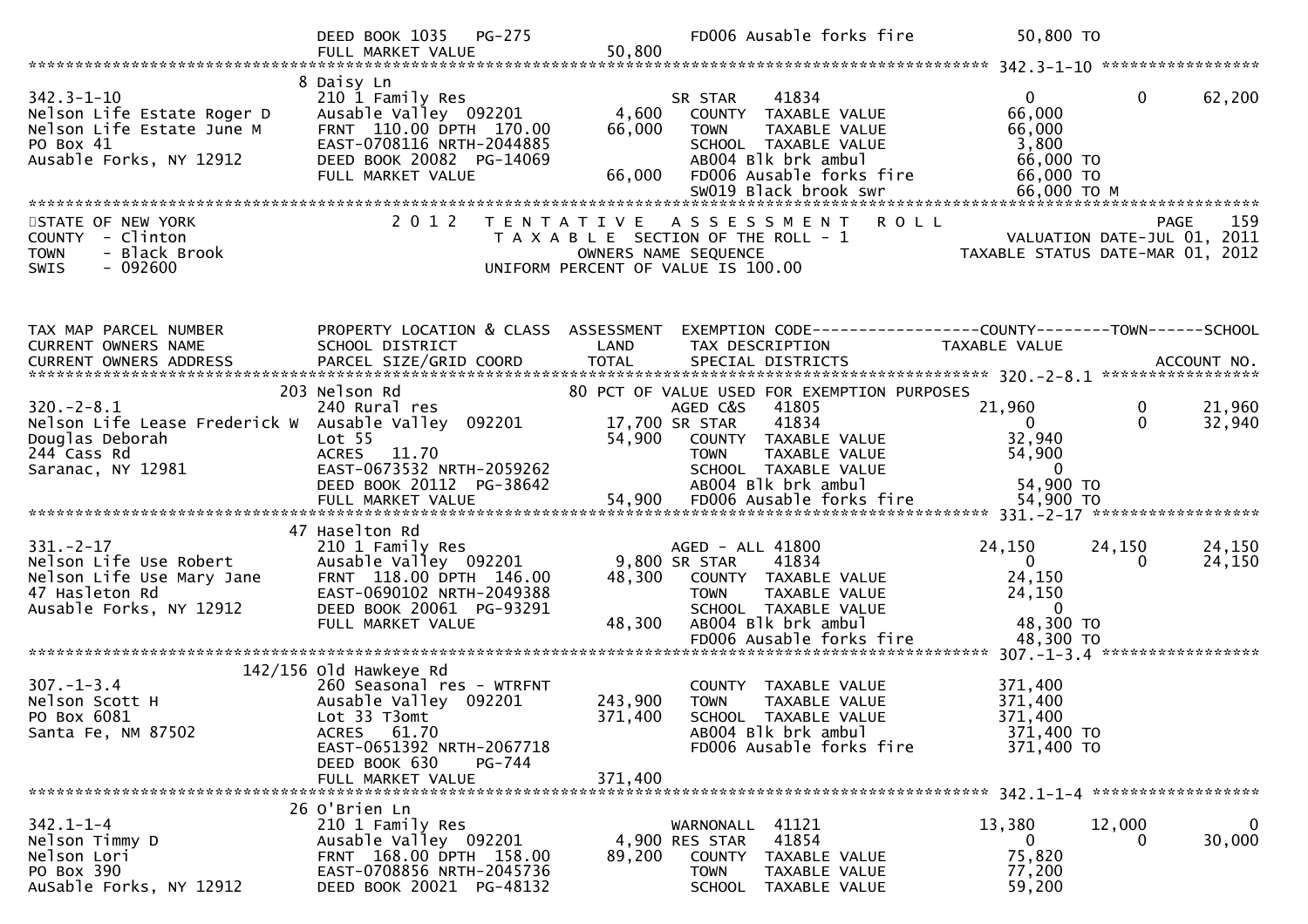|                                                                                                                                              | FULL MARKET VALUE                                                                                                                                                                                                              | 89,200                        | AB004 Blk brk ambul                                                                                                                                                        | 89,200 TO                                                                                                       |
|----------------------------------------------------------------------------------------------------------------------------------------------|--------------------------------------------------------------------------------------------------------------------------------------------------------------------------------------------------------------------------------|-------------------------------|----------------------------------------------------------------------------------------------------------------------------------------------------------------------------|-----------------------------------------------------------------------------------------------------------------|
|                                                                                                                                              |                                                                                                                                                                                                                                |                               |                                                                                                                                                                            |                                                                                                                 |
| $342.1 - 1 - 5$<br>Nelson Timmy D<br>Nelson Lori<br>O'Brien Dr<br>PO Box 390<br>Ausable Forks, NY 12912                                      | O'Brien Ln<br>$314$ Rural vac<10<br>Ausable Valley 092201<br>4.50<br>ACRES<br>EAST-0708921 NRTH-2045668<br>DEED BOOK 20102 PG-35924<br>FULL MARKET VALUE                                                                       | 10,900<br>10,900<br>10,900    | COUNTY TAXABLE VALUE<br>TAXABLE VALUE<br><b>TOWN</b><br>SCHOOL TAXABLE VALUE<br>AB004 Blk brk ambul<br>FD006 Ausable forks fire                                            | 10,900<br>10,900<br>10,900<br>10,900 TO<br>10,900 TO                                                            |
| STATE OF NEW YORK<br>COUNTY - Clinton<br>- Black Brook<br><b>TOWN</b><br>$-092600$<br><b>SWIS</b>                                            | 2 0 1 2                                                                                                                                                                                                                        |                               | TENTATIVE ASSESSMENT ROLL<br>T A X A B L E SECTION OF THE ROLL - 1<br>OWNERS NAME SEQUENCE<br>UNIFORM PERCENT OF VALUE IS 100.00                                           | PAGE<br>160<br>VALUATION DATE-JUL 01, 2011<br>TAXABLE STATUS DATE-MAR 01, 2012                                  |
| TAX MAP PARCEL NUMBER<br>CURRENT OWNERS NAME                                                                                                 | PROPERTY LOCATION & CLASS ASSESSMENT<br>SCHOOL DISTRICT                                                                                                                                                                        | LAND                          | TAX DESCRIPTION                                                                                                                                                            | EXEMPTION CODE-----------------COUNTY-------TOWN------SCHOOL<br>TAXABLE VALUE                                   |
| $322.3 - 1 - 35$<br>Newell Michael F<br>Monroe Kathy<br>1226 Sacandaga Rd<br>West Charlton, NY 12010                                         | 437 Fern Lake Rd<br>260 Seasonal res - WTRFNT<br>Ausable Valley 092201<br>FRNT 120.00 DPTH 260.00<br>EAST-0698398 NRTH-2061768<br>DEED BOOK 20011 PG-30606<br>FULL MARKET VALUE                                                | 128,500<br>178,900<br>178,900 | COUNTY TAXABLE VALUE<br>TAXABLE VALUE<br><b>TOWN</b><br>SCHOOL TAXABLE VALUE<br>AB004 Blk brk ambul<br>FD006 Ausable forks fire                                            | 178,900<br>178,900<br>178,900<br>178,900 TO<br>178,900 TO                                                       |
| $342.3 - 2 - 14$<br>Nixon Kathryn L<br>29 Palmer St<br>PO Box 226<br>Ausable Forks, NY 12912                                                 | 29 Palmer St<br>210 1 Family Res<br>Ausable Valley 092201<br>Sub Map A-90 Lot 3<br>& $W1/2$ of 4<br>FRNT 94.50 DPTH 100.00<br><b>BANK</b><br>080<br>EAST-0709368 NRTH-2045245<br>DEED BOOK 20102 PG-33764<br>FULL MARKET VALUE | 3,600<br>60,000<br>60,000     | RES STAR 41854<br>COUNTY TAXABLE VALUE<br><b>TOWN</b><br>TAXABLE VALUE<br>SCHOOL TAXABLE VALUE<br>AB004 Blk brk ambul<br>FD006 Ausable forks fire<br>SW019 Black brook swr | $\overline{0}$<br>$\mathbf{0}$<br>30,000<br>60,000<br>60,000<br>30,000<br>60,000 TO<br>60,000 TO<br>60,000 ТО М |
| $333. -3 -3$<br>Nolan Chad J<br>20800 (Alliance) Sebring Rd<br>Alliance, OH 44601                                                            | Crusher Rd<br>$314$ Rural vac<10<br>Ausable Valley 092201<br>Lot 16 LIV DIV<br>3.90<br><b>ACRES</b><br>EAST-0708419 NRTH-2053072<br>DEED BOOK 20061 PG-92781<br>FULL MARKET VALUE                                              | 10, 100<br>10,100<br>10,100   | COUNTY TAXABLE VALUE<br><b>TOWN</b><br>TAXABLE VALUE<br>SCHOOL TAXABLE VALUE<br>AB004 Blk brk ambul<br>FD006 Ausable forks fire                                            | 10, 100<br>10,100<br>10,100<br>10,100 TO<br>10,100 TO                                                           |
| $332 - 3 - 6$<br>Nolan Jr Life Estate William G Ausable Valley 092201<br>Nolan Life Estate Margaret<br>PO Box 526<br>Ausable Forks, NY 12912 | Dry Bridge Rd<br>$322$ Rural vac $>10$<br>ACRES 23.50<br>EAST-0707679 NRTH-2050652<br>DEED BOOK 20082 PG-14501                                                                                                                 | 20,900<br>20,900              | COUNTY TAXABLE VALUE<br>TAXABLE VALUE<br><b>TOWN</b><br>SCHOOL TAXABLE VALUE<br>AB004 Blk brk ambul<br>FD006 Ausable forks fire                                            | 20,900<br>20,900<br>20,900<br>20,900 ТО<br>20,900 ТО                                                            |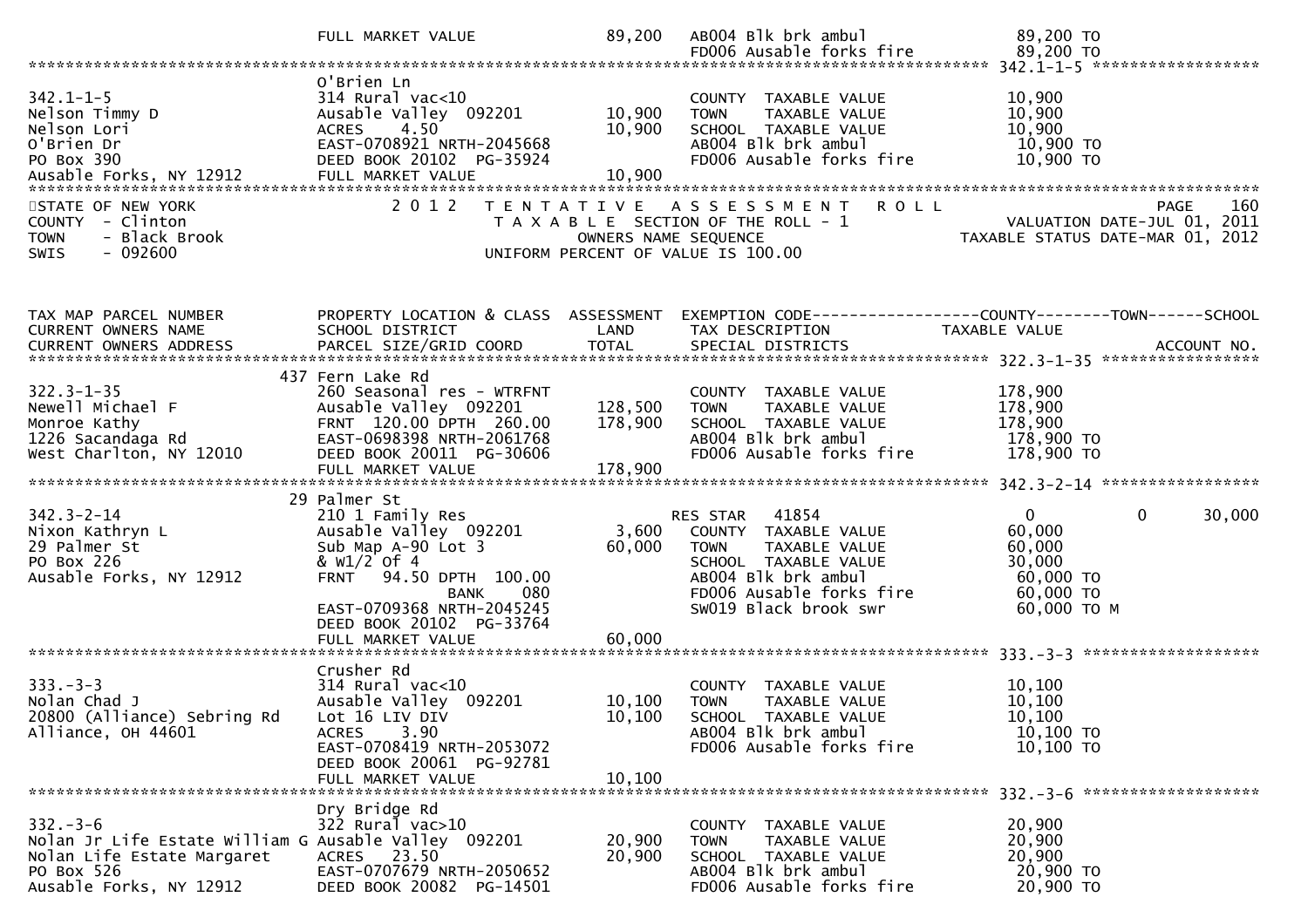|                                                                                                                                               | FULL MARKET VALUE                                                                                                                                                              | 20,900                     |                                                                                                                                                                                                                                            |                                                                                                        |                                                            |
|-----------------------------------------------------------------------------------------------------------------------------------------------|--------------------------------------------------------------------------------------------------------------------------------------------------------------------------------|----------------------------|--------------------------------------------------------------------------------------------------------------------------------------------------------------------------------------------------------------------------------------------|--------------------------------------------------------------------------------------------------------|------------------------------------------------------------|
| $333. - 2 - 1$<br>Nolan Jr Life Estate William G Ausable Valley 092201<br>Nolan Life Estate Margaret<br>PO Box 526<br>Ausable Forks, NY 12912 | 957 Dry Bridge Rd<br>210 1 Family Res<br>Lot 7 & 16 Liv Div<br><b>ACRES</b><br>1.00<br>EAST-0707952 NRTH-2051337<br>DEED BOOK 20082 PG-14502<br>FULL MARKET VALUE              | 52,100<br>52,100           | WARNONALL 41121<br>6,500 SR STAR<br>41834<br>COUNTY TAXABLE VALUE<br><b>TOWN</b><br>TAXABLE VALUE<br>SCHOOL TAXABLE VALUE<br>AB004 Blk brk ambul<br>FD006 Ausable forks fire                                                               | 7,815<br>$\mathbf{0}$<br>44,285<br>44,285<br>$\bf{0}$<br>52,100 TO<br>52,100 TO                        | 7,815<br>$\bf{0}$<br>52,100<br>$\Omega$                    |
| STATE OF NEW YORK<br>COUNTY - Clinton<br><b>TOWN</b><br>- Black Brook<br>$-092600$<br><b>SWIS</b>                                             | 2 0 1 2                                                                                                                                                                        | T E N T A T I V E          | A S S E S S M E N T<br>T A X A B L E SECTION OF THE ROLL - 1<br>OWNERS NAME SEQUENCE<br>UNIFORM PERCENT OF VALUE IS 100.00                                                                                                                 | <b>ROLL</b><br>TAXABLE STATUS DATE-MAR 01, 2012                                                        | 161<br><b>PAGE</b><br>VALUATION DATE-JUL 01, 2011          |
| TAX MAP PARCEL NUMBER<br>CURRENT OWNERS NAME                                                                                                  | PROPERTY LOCATION & CLASS ASSESSMENT<br>SCHOOL DISTRICT                                                                                                                        | LAND                       | TAX DESCRIPTION                                                                                                                                                                                                                            | TAXABLE VALUE                                                                                          |                                                            |
| $333. - 1 - 8.1$<br>Nolan Judy A<br>PO Box 232<br>AuSable Forks, NY 12912                                                                     | 54A Nolan Rd<br>210 1 Family Res<br>Ausable Valley 092201<br>Lot 16<br><b>ACRES</b><br>1.00<br>EAST-0708926 NRTH-2053007<br>DEED BOOK 20072 PG-2296                            | 6,500<br>74,900            | 41854<br>RES STAR<br>COUNTY TAXABLE VALUE<br>TAXABLE VALUE<br>TOWN<br>SCHOOL TAXABLE VALUE<br>AB004 Blk brk ambul<br>FD006 Ausable forks fire                                                                                              | $\overline{0}$<br>74,900<br>74,900<br>44,900<br>74,900 TO<br>74,900 TO                                 | $\mathbf 0$<br>30,000<br>****************                  |
| $333. - 1 - 8.11$<br>Nolan Judy A<br>PO Box 232<br>AuSable Forks, NY 12912                                                                    | Crusher Rd<br>$322$ Rural vac $>10$<br>Ausable Valley 092201<br>Lot $16$<br><b>ACRES</b><br>20.10<br>EAST-0707989 NRTH-2053445<br>DEED BOOK 20072 PG-2296<br>FULL MARKET VALUE | 24,700<br>24,700<br>24,700 | COUNTY TAXABLE VALUE<br>TAXABLE VALUE<br><b>TOWN</b><br>SCHOOL TAXABLE VALUE<br>AB004 Blk brk ambul<br>FD006 Ausable forks fire                                                                                                            | 24,700<br>24,700<br>24,700<br>24,700 TO<br>24,700 TO                                                   |                                                            |
| $342.3 - 2 - 13$<br>Nolan Life Use Catherine<br>McQuiston Cynthia A<br>31 Palmer St<br>Ausable Forks, NY 12912                                | 31 Palmer St<br>210 1 Family Res<br>Ausable Valley 092201<br>FRNT 83.00 DPTH 104.00<br>EAST-0709281 NRTH-2045234<br>DEED BOOK 20051 PG-88237<br>FULL MARKET VALUE              | 60,000                     | 41101<br><b>VETERANS</b><br>41805<br>3,300 AGED C&S<br>41834<br>60,000 SR STAR<br>COUNTY TAXABLE VALUE<br><b>TOWN</b><br>TAXABLE VALUE<br>SCHOOL TAXABLE VALUE<br>AB004 Blk brk ambul<br>FD006 Ausable forks fire<br>SW019 Black brook swr | 750<br>29,625<br>$\Omega$<br>29,625<br>59,250<br>$\mathbf{0}$<br>60,000 TO<br>60,000 TO<br>60,000 ТО М | 750<br>$\overline{0}$<br>30,000<br>0<br>$\Omega$<br>30,000 |
|                                                                                                                                               | $54/58$ Nolan Rd                                                                                                                                                               |                            |                                                                                                                                                                                                                                            |                                                                                                        |                                                            |
| $333. - 1 - 8.4$<br>Nolan Life Use Ricky L<br>Nolan Life Use Susan<br>PO Box 32                                                               | 210 1 Family Res<br>Ausable Valley 092201<br>Lot 16<br>9.70<br><b>ACRES</b>                                                                                                    | 17,400<br>81,200           | 41854<br>RES STAR<br>COUNTY<br>TAXABLE VALUE<br><b>TOWN</b><br>TAXABLE VALUE<br>SCHOOL<br>TAXABLE VALUE                                                                                                                                    | 0<br>81,200<br>81,200<br>51,200                                                                        | 30,000<br>$\bf{0}$                                         |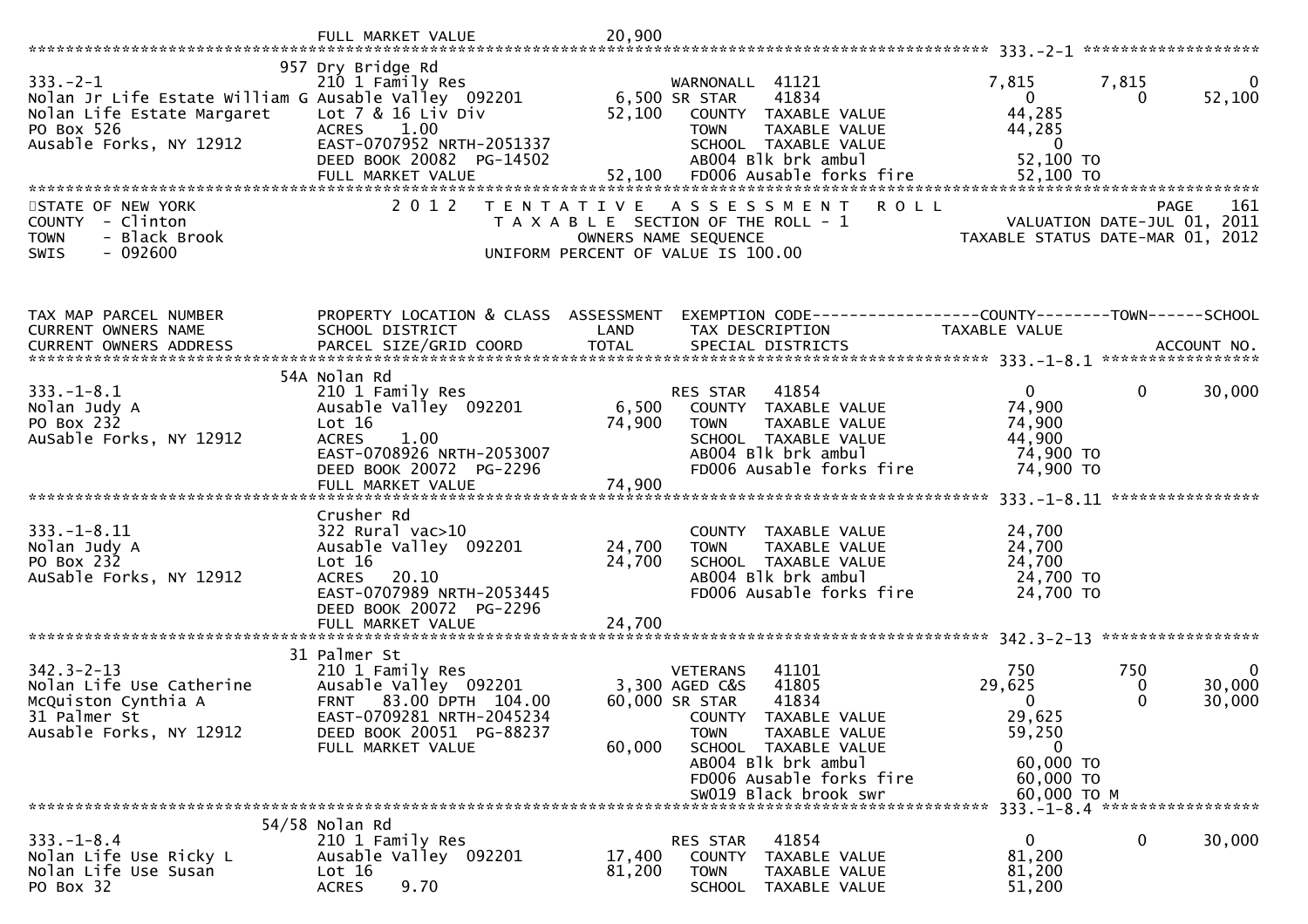| Ausable Forks, NY 12912                                                                                       | EAST-0708652 NRTH-2053624<br>DEED BOOK 20072 PG-9885<br>FULL MARKET VALUE                                                                                              | AB004 Blk brk ambul<br>FD006 Ausable forks fire<br>81,200                                                                                                                                                                                                     | 81,200 TO<br>81,200 TO                                                                                                                                         |
|---------------------------------------------------------------------------------------------------------------|------------------------------------------------------------------------------------------------------------------------------------------------------------------------|---------------------------------------------------------------------------------------------------------------------------------------------------------------------------------------------------------------------------------------------------------------|----------------------------------------------------------------------------------------------------------------------------------------------------------------|
|                                                                                                               |                                                                                                                                                                        |                                                                                                                                                                                                                                                               |                                                                                                                                                                |
| $333. - 1 - 8.3$<br>Nolan Philip H<br>Nolan Sandra L<br>54B Nolan Rd<br>PO Box 564<br>Ausable Forks, NY 12912 | 54B Nolan Rd<br>240 Rural res<br>Ausable Valley 092201<br>Lot 16<br>ACRES 13.80<br>EAST-0709058 NRTH-2053615<br>DEED BOOK 916<br>PG-300                                | 41854<br>RES STAR<br>20,800<br>COUNTY TAXABLE VALUE<br>61,300<br>TAXABLE VALUE<br><b>TOWN</b><br>SCHOOL TAXABLE VALUE<br>AB004 Blk brk ambul<br>FD006 Ausable forks fire                                                                                      | $\Omega$<br>30,000<br>$\mathbf{0}$<br>61,300<br>61,300<br>31,300<br>$61,300$ TO<br>61,300 TO                                                                   |
| STATE OF NEW YORK<br>COUNTY - Clinton<br>- Black Brook<br><b>TOWN</b><br>$-092600$<br><b>SWIS</b>             | 2 0 1 2                                                                                                                                                                | <b>ROLL</b><br>TENTATIVE ASSESSMENT<br>T A X A B L E SECTION OF THE ROLL - 1<br>OWNERS NAME SEQUENCE<br>UNIFORM PERCENT OF VALUE IS 100.00                                                                                                                    | 162<br>PAGE<br>PAGE 162<br>VALUATION DATE-JUL 01, 2011<br>TAXABLE STATUS DATE-MAR 01, 2012                                                                     |
| TAX MAP PARCEL NUMBER<br>CURRENT OWNERS NAME                                                                  | PROPERTY LOCATION & CLASS ASSESSMENT<br>SCHOOL DISTRICT                                                                                                                | LAND<br>TAX DESCRIPTION                                                                                                                                                                                                                                       | <b>TAXABLE VALUE</b>                                                                                                                                           |
| $320 - 2 - 8.4$<br>Nolette Susan<br>210 Nelson Rd<br>Ausable Forks, NY 12912                                  | 210 Nelson Rd<br>210 1 Family Res<br>Ausable Valley 092201<br>Lot 55 T3 Omt<br>ACRES 2.40<br>EAST-0673128 NRTH-2059281<br>DEED BOOK 846<br>PG-177<br>FULL MARKET VALUE | 96 PCT OF VALUE USED FOR EXEMPTION PURPOSES<br>WARCOMALL 41131<br>8,300 WARDISALL 41141<br>44,600 RES STAR 41854<br>COUNTY TAXABLE VALUE<br>TAXABLE VALUE<br><b>TOWN</b><br>SCHOOL TAXABLE VALUE<br>AB004 Blk brk ambul<br>44,600<br>FD006 Ausable forks fire | 10,704<br>10,704<br>$\bf{0}$<br>10,704<br>10,704<br>$\Omega$<br>$\mathbf{0}$<br>30,000<br>$\mathbf{0}$<br>23,192<br>23,192<br>14,600<br>44,600 TO<br>44,600 TO |
| $320 - 2 - 8.6$<br>Nolette Susan<br>Nolette Terry<br>210 Nelson Rd<br>Ausable Forks, NY 12912                 | Nelson Rd<br>$314$ Rural vac<10<br>Ausable Valley 092201<br>ACRES 11.30<br>EAST-0673403 NRTH-2059546<br>DEED BOOK 20112 PG-38643<br>FULL MARKET VALUE                  | COUNTY TAXABLE VALUE<br>16,800<br><b>TOWN</b><br>TAXABLE VALUE<br>16,800<br>SCHOOL TAXABLE VALUE<br>AB004 Blk brk ambul<br>FD006 Ausable forks fire<br>16,800                                                                                                 | 16,800<br>16,800<br>16,800<br>16,800 TO<br>16,800 TO                                                                                                           |
| $333. - 1 - 4$<br>Nugent T Michael<br>Nugent Nancy C<br>43 Turtle Creek Dr<br>PO Box 552                      | Dry Bridge Rd<br>$314$ Rural vac<10<br>Ausable Valley 092201<br>ACRES 10.00<br>EAST-0712602 NRTH-2052410<br>DEED BOOK 952<br>PG-174                                    | COUNTY TAXABLE VALUE<br>17,800<br><b>TOWN</b><br>TAXABLE VALUE<br>17,800<br>SCHOOL TAXABLE VALUE<br>AB004 Blk brk ambul<br>FD006 Ausable forks fire                                                                                                           | 17,800<br>17,800<br>17,800<br>17,800 TO<br>17,800 TO                                                                                                           |
| $333. -1 - 3.3$<br>Nugent T Micheal<br>Nugent Nancy C<br>43 Turtle Creek Dr<br>PO Box 552                     | 43 Turtle Creek Dr<br>240 Rural res<br>Ausable Valley<br>092201<br>Lot 18 Liv Div<br>ACRES 15.80<br>EAST-0712429 NRTH-2052964                                          | 41834<br>SR STAR<br>22,000<br>COUNTY TAXABLE VALUE<br>144,600<br><b>TOWN</b><br>TAXABLE VALUE<br>SCHOOL TAXABLE VALUE<br>AB004 Blk brk ambul                                                                                                                  | 0<br>0<br>62,200<br>144,600<br>144,600<br>82,400<br>144,600 TO                                                                                                 |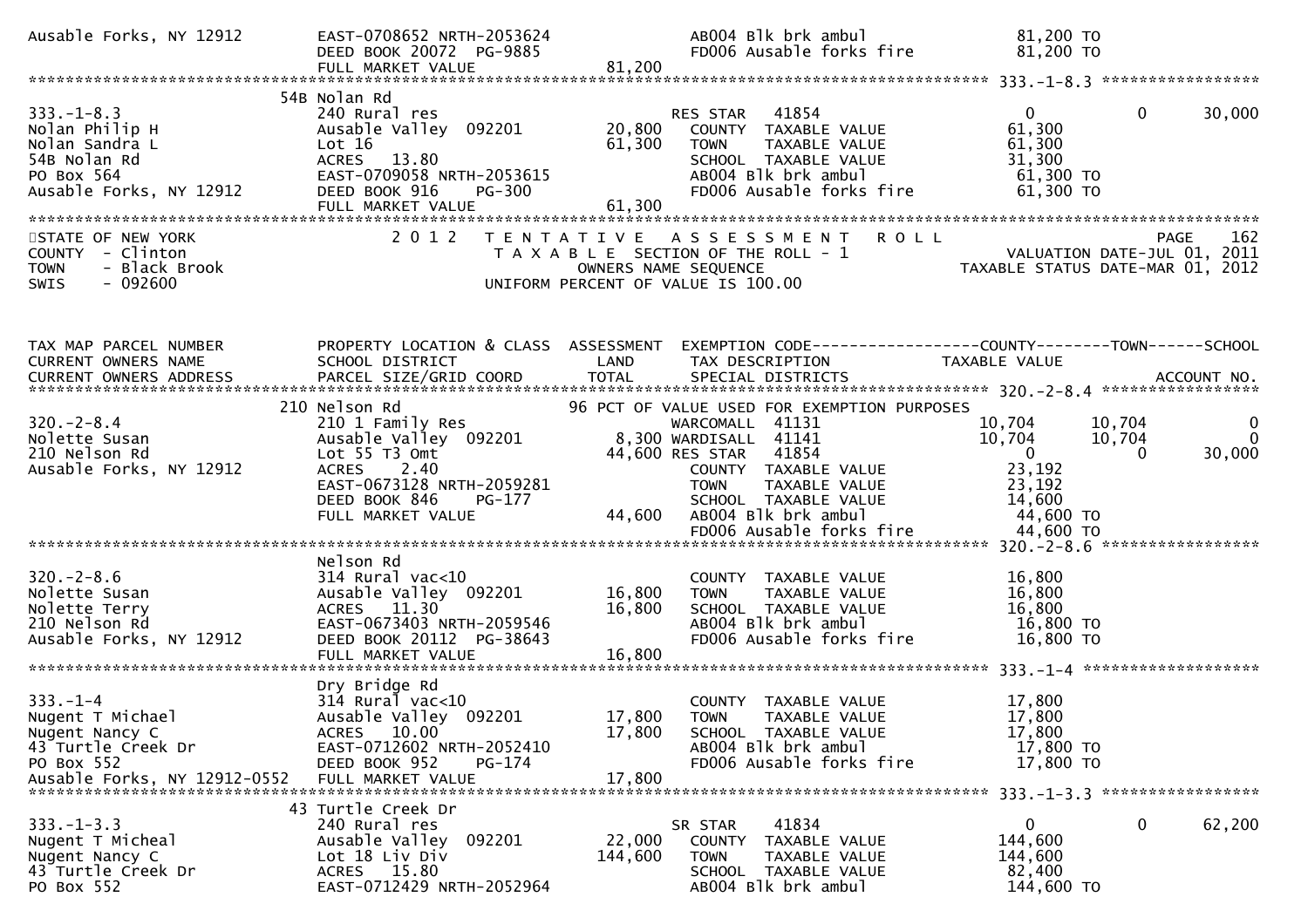| Ausable Forks, NY 12912-0552                                                                             | PG-324<br>DEED BOOK 817                                                                                                                                                                                     |                                 | FD006 Ausable forks fire                                                                                                                          | 144,600 TO                                                                            |
|----------------------------------------------------------------------------------------------------------|-------------------------------------------------------------------------------------------------------------------------------------------------------------------------------------------------------------|---------------------------------|---------------------------------------------------------------------------------------------------------------------------------------------------|---------------------------------------------------------------------------------------|
| $333. - 1 - 7.42$<br>Nutbrown John W Jr<br>Nutbrown Ginger Lee<br>Nolan Rd<br>AuSable Forks ny, NY 12912 | 23 Nolan Rd<br>210 1 Family Res<br>Ausable Valley 092201<br>Lot 16 Liv Div<br>Par 1 Lawrence Div<br>3.10<br><b>ACRES</b><br>EAST-0708980 NRTH-2052317<br>DEED BOOK 20011 PG-36454<br>FULL MARKET VALUE      | 9,100<br>85,600<br>85,600       | RES STAR 41854<br>COUNTY TAXABLE VALUE<br>TAXABLE VALUE<br><b>TOWN</b><br>SCHOOL TAXABLE VALUE<br>AB004 Blk brk ambul<br>FD006 Ausable forks fire | $\overline{0}$<br>0<br>30,000<br>85,600<br>85,600<br>55,600<br>85,600 TO<br>85,600 TO |
| STATE OF NEW YORK<br>COUNTY - Clinton<br>- Black Brook<br><b>TOWN</b><br>$-092600$<br><b>SWIS</b>        | 2 0 1 2                                                                                                                                                                                                     | OWNERS NAME SEQUENCE            | R O L L<br>TENTATIVE ASSESSMENT<br>T A X A B L E SECTION OF THE ROLL - 1<br>UNIFORM PERCENT OF VALUE IS 100.00                                    | 163<br>PAGE<br>VALUATION DATE-JUL 01, 2011<br>TAXABLE STATUS DATE-MAR 01, 2012        |
| TAX MAP PARCEL NUMBER<br>CURRENT OWNERS NAME                                                             | PROPERTY LOCATION & CLASS ASSESSMENT<br>SCHOOL DISTRICT                                                                                                                                                     | LAND                            | TAX DESCRIPTION                                                                                                                                   | EXEMPTION CODE-----------------COUNTY-------TOWN------SCHOOL<br>TAXABLE VALUE         |
| $322.1 - 1 - 17$<br>O'Brien Shawn P<br>O'Brien Cynthia M<br>6701 Autumn View Ct<br>Eldersburg, MD 21784  | 464 Narrows Rd<br>260 Seasonal res - WTRFNT<br>Ausable Valley 092201<br>FRNT 122.20 DPTH 125.00<br>EAST-0698113 NRTH-2063602<br>DEED BOOK 20051 PG-80827                                                    | 105,900<br>154,500              | COUNTY TAXABLE VALUE<br>TAXABLE VALUE<br><b>TOWN</b><br>SCHOOL TAXABLE VALUE<br>AB004 Blk brk ambul<br>FD006 Ausable forks fire                   | 154,500<br>154,500<br>154,500<br>154,500 TO<br>154,500 TO                             |
| $320. -2 - 13.1$<br>O'Daniel John T<br>O'Daniel Julie<br>168 East Kiln Rd<br>Ausable Forks, NY 12912     | Nelson Rd<br>$314$ Rural vac< $10$<br>Ausable Valley 092201<br>Lot 55 T30mt<br>2011/244446 survey map<br><b>ACRES</b><br>7.66<br>EAST-0677414 NRTH-2058622<br>DEED BOOK 20112 PG-40876<br>FULL MARKET VALUE | 27,800<br>27,800<br>27,800      | COUNTY TAXABLE VALUE<br><b>TOWN</b><br>TAXABLE VALUE<br>SCHOOL TAXABLE VALUE<br>AB004 Blk brk ambul<br>FD006 Ausable forks fire                   | 27,800<br>27,800<br>27,800<br>27,800 TO<br>27,800 TO                                  |
| $320 - 2 - 13.2$<br>O'Daniel John T<br>O'Daniel Julie<br>168 East Kiln Rd<br>Ausable Forks, NY 12912     | Nelson Rd<br>$314$ Rural vac<10<br>Ausable Valley 092201<br>Lot 55 T30mt<br>2011/244446 survey map<br>ACRES 9.82<br>EAST-0676490 NRTH-2058530<br>DEED BOOK 20112 PG-40876<br>FULL MARKET VALUE              | 30,500 TOWN<br>30,500<br>30,500 | COUNTY TAXABLE VALUE<br>TAXABLE VALUE<br>SCHOOL TAXABLE VALUE<br>ABOO4 Blk brk ambul<br>FD006 Ausable forks fire                                  | 30,500<br>30,500<br>30,500<br>30,500 TO<br>30,500 TO                                  |
| $320. -2 - 13.4$<br>O'Daniel John T<br>O'Daniel Julie                                                    | Silver Lake Rd<br>$314$ Rural vac<10<br>Ausable Valley 092201<br>Lot 55 T30mt                                                                                                                               | 27,700<br>27,700                | COUNTY TAXABLE VALUE<br><b>TOWN</b><br>TAXABLE VALUE<br><b>SCHOOL</b><br>TAXABLE VALUE                                                            | 27,700<br>27,700<br>27,700                                                            |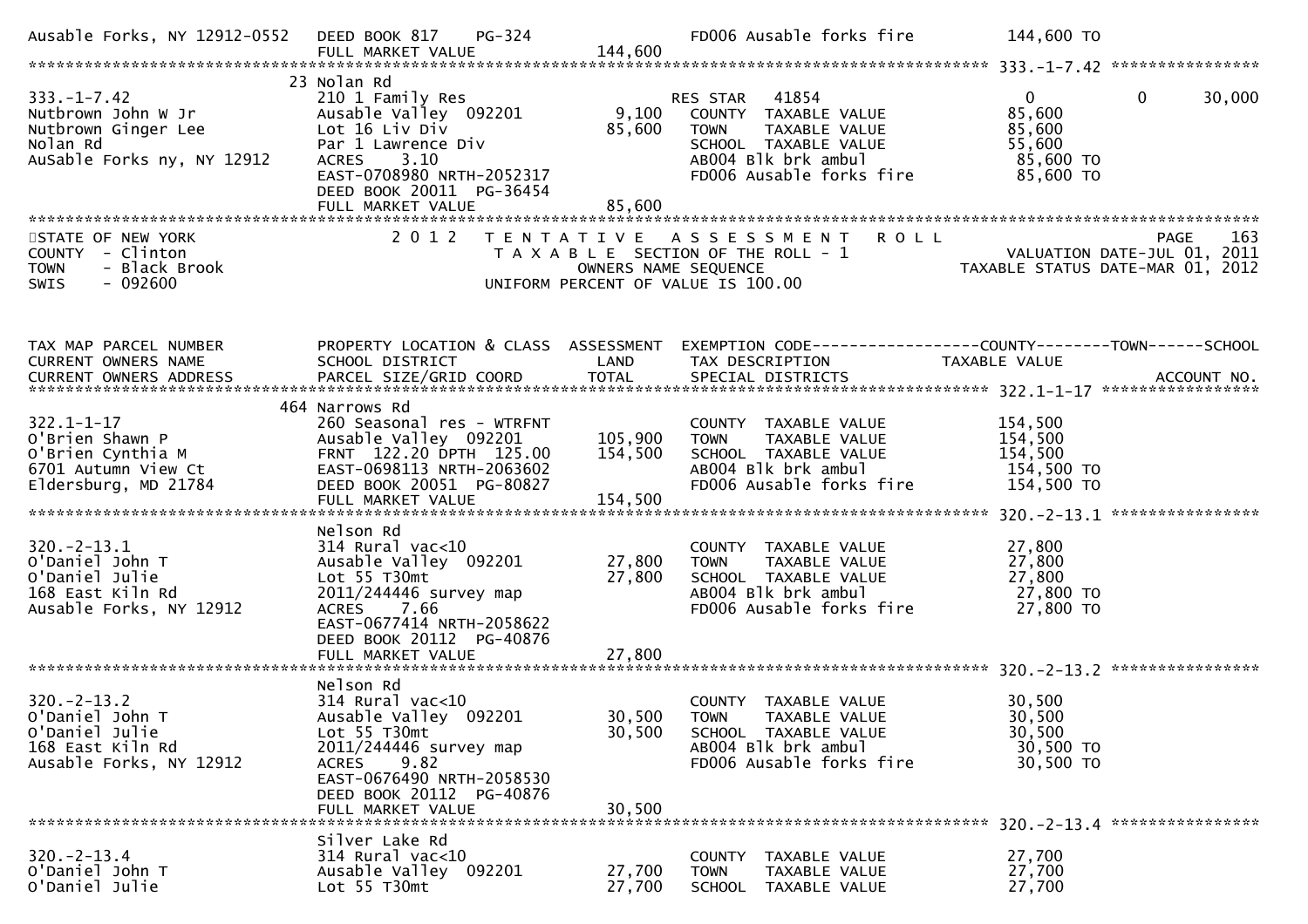| 168 East Kiln Rd<br>Ausable Forks, NY 12912                                                           | 2011/244446 Survey Map<br>ACRES 7.52<br>EAST-0676571 NRTH-2059175<br>DEED BOOK 20112 PG-40876                                                                          |                                           | AB004 Blk brk ambul<br>FD006 Ausable forks fire                                                                                 | 27,700 TO<br>27,700 TO                                                                                                 |
|-------------------------------------------------------------------------------------------------------|------------------------------------------------------------------------------------------------------------------------------------------------------------------------|-------------------------------------------|---------------------------------------------------------------------------------------------------------------------------------|------------------------------------------------------------------------------------------------------------------------|
|                                                                                                       | Silver Lake Rd                                                                                                                                                         |                                           |                                                                                                                                 |                                                                                                                        |
| $320 - 2 - 13.5$<br>O'Daniel John T<br>O'Daniel Julie<br>168 East Kiln Rd<br>Ausable Forks, NY 12912  | $314$ Rural vac<10<br>Ausable Valley 092201<br>Lot 55 T30mt<br>2011/244446 Survey Map<br>9.92<br><b>ACRES</b><br>EAST-0676200 NRTH-2059309<br>DEED BOOK 20112 PG-40876 | 30,700<br>30,700                          | COUNTY TAXABLE VALUE<br>TAXABLE VALUE<br><b>TOWN</b><br>SCHOOL TAXABLE VALUE<br>AB004 Blk brk ambul<br>FD006 Ausable forks fire | 30,700<br>30,700<br>30,700<br>30,700 TO<br>30,700 TO                                                                   |
|                                                                                                       | FULL MARKET VALUE                                                                                                                                                      | 30,700                                    |                                                                                                                                 |                                                                                                                        |
| STATE OF NEW YORK<br>COUNTY - Clinton<br>- Black Brook<br><b>TOWN</b><br>$-092600$<br>SWIS            | 2 0 1 2                                                                                                                                                                | T E N T A T I V E<br>OWNERS NAME SEQUENCE | A S S E S S M E N T R O L L<br>T A X A B L E SECTION OF THE ROLL - 1<br>UNIFORM PERCENT OF VALUE IS 100.00                      | 164<br><b>PAGE</b><br>VALUATION DATE-JUL 01, 2011<br>VALUATION DATE-JUL 01, 2011 -<br>TAXABLE STATUS DATE-MAR 01, 2012 |
|                                                                                                       |                                                                                                                                                                        |                                           |                                                                                                                                 |                                                                                                                        |
| TAX MAP PARCEL NUMBER<br>CURRENT OWNERS NAME                                                          | PROPERTY LOCATION & CLASS ASSESSMENT<br>SCHOOL DISTRICT                                                                                                                | LAND                                      | TAX DESCRIPTION                                                                                                                 | EXEMPTION CODE------------------COUNTY--------TOWN------SCHOOL<br>TAXABLE VALUE<br>ACCOUNT NO.<br>****************     |
|                                                                                                       | Silver Lake Rd                                                                                                                                                         |                                           |                                                                                                                                 |                                                                                                                        |
| $320. -2 - 13.6$<br>O'Daniel John T<br>O'Daniel Julie<br>168 East Kiln Rd<br>Ausable Forks, NY 12912  | 910 Priv forest<br>Ausable Valley 092201<br>Lot 55 T30mt<br>ACRES 116.70<br>EAST-0677915 NRTH-2059532<br>DEED BOOK 20112 PG-40876                                      | 57,200<br>57,200                          | COUNTY TAXABLE VALUE<br><b>TOWN</b><br>TAXABLE VALUE<br>SCHOOL TAXABLE VALUE<br>AB004 Blk brk ambul<br>FD006 Ausable forks fire | 57,200<br>57,200<br>57,200<br>57,200 TO<br>57,200 TO                                                                   |
|                                                                                                       |                                                                                                                                                                        |                                           |                                                                                                                                 |                                                                                                                        |
|                                                                                                       | 1383/1385 Silver Lake Rd                                                                                                                                               |                                           | 09 PCT OF VALUE USED FOR EXEMPTION PURPOSES                                                                                     |                                                                                                                        |
| $330. - 1 - 3$<br>O'Daniel John T<br>O'Daniel Julie<br>168 E Kiln Rd<br>AuSable Forks, NY 12912-3638  | 240 Rural res<br>Ausable Valley 092201<br>Lots 55 & 56 T3omt<br>ACRES 263.80<br>EAST-0678212 NRTH-2056234<br>DEED BOOK 99001 PG-11212                                  | 113,300 RES STAR<br>414,500               | WARCOMALL 41131<br>41854<br>COUNTY TAXABLE VALUE<br>TAXABLE VALUE<br><b>TOWN</b><br>SCHOOL TAXABLE VALUE<br>AB004 Blk brk ambul | 9,326<br>9,326<br>0<br>$\mathbf{0}$<br>30,000<br>0<br>405,174<br>405,174<br>384,500<br>414,500 TO                      |
|                                                                                                       | FULL MARKET VALUE                                                                                                                                                      |                                           | 414,500 FD006 Ausable forks fire                                                                                                | 414,500 TO                                                                                                             |
|                                                                                                       | Silver Lake Rd                                                                                                                                                         |                                           |                                                                                                                                 |                                                                                                                        |
| $330 - 1 - 4$<br>O'Daniel John T<br>O'Daniel Julie<br>$163$ E Kiln Rd<br>AuSable Forks, NY 12912-3638 | $322$ Rural vac $>10$<br>Ausable Valley 092201<br>Lots 55 & 56 T3omt<br>ACRES 21.30<br>EAST-0679413 NRTH-2055207<br>DEED BOOK 99001 PG-11212                           | 24,300<br>24,300                          | COUNTY TAXABLE VALUE<br><b>TOWN</b><br>TAXABLE VALUE<br>SCHOOL TAXABLE VALUE<br>AB004 Blk brk ambul<br>FD006 Ausable forks fire | 24,300<br>24,300<br>24,300<br>24,300 TO<br>24,300 TO                                                                   |
|                                                                                                       | FULL MARKET VALUE                                                                                                                                                      | 24,300                                    |                                                                                                                                 | 321.4-1-2 *******************                                                                                          |
| $321.4 - 1 - 2$                                                                                       | 132 Narrows Rd<br>260 Seasonal res - WTRFNT                                                                                                                            |                                           | COUNTY TAXABLE VALUE                                                                                                            | 203,100                                                                                                                |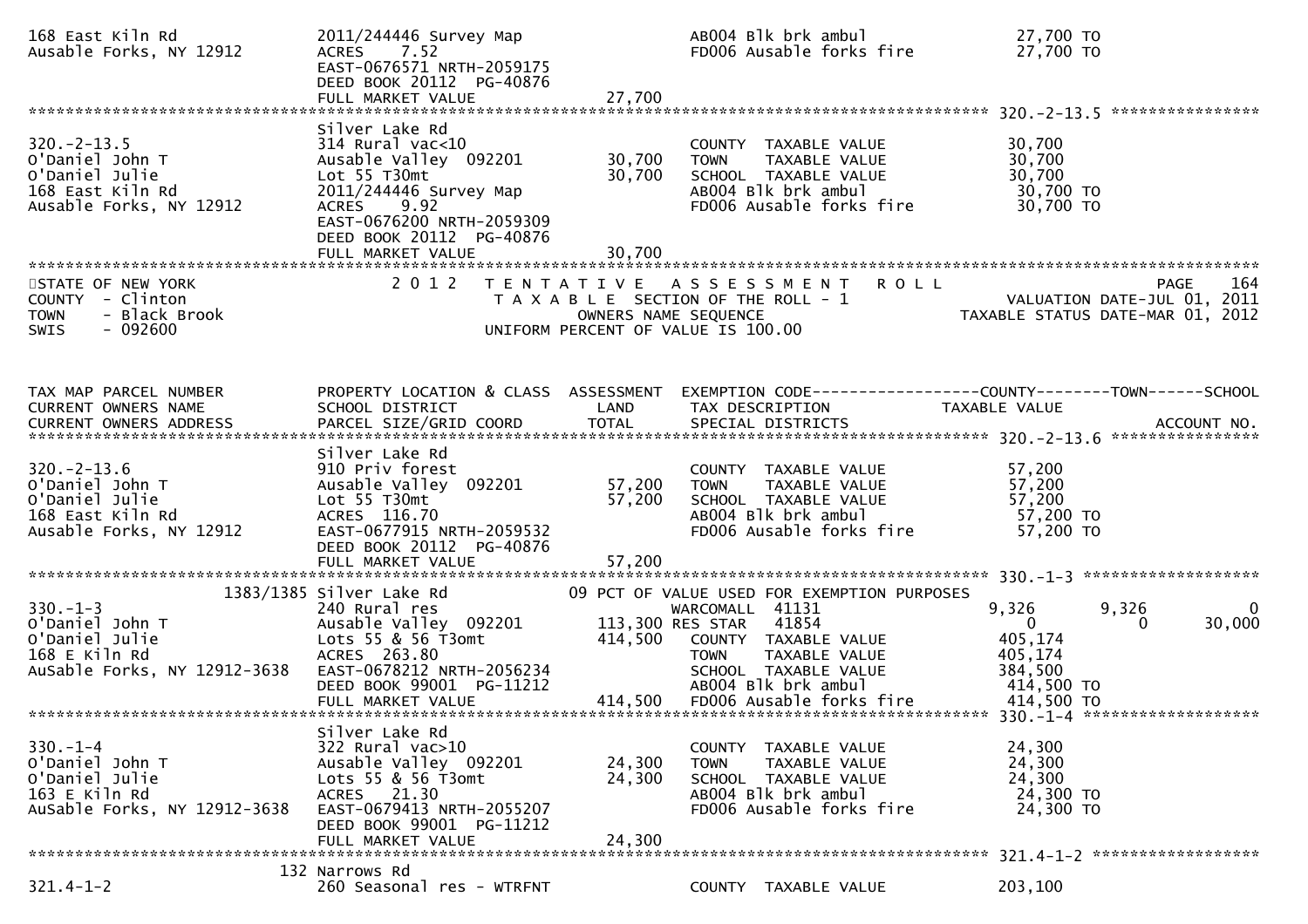| O'Donnell Marjorie E<br>Attn: Dann & Joan O'Donnell<br>228 Greentree Dr<br>East Syracuse, NY 13057 | Ausable Valley 092201<br>FRNT 107.80 DPTH 319.00<br>EAST-0693617 NRTH-2060199<br>DEED BOOK 20041 PG-76606<br>FULL MARKET VALUE                                          | 137,100<br>203,100<br>203,100 | TAXABLE VALUE<br><b>TOWN</b><br>SCHOOL TAXABLE VALUE<br>AB004 Blk brk ambul<br>FD006 Ausable forks fire | 203,100<br>203,100<br>203,100 TO<br>203,100 ТО                                               |
|----------------------------------------------------------------------------------------------------|-------------------------------------------------------------------------------------------------------------------------------------------------------------------------|-------------------------------|---------------------------------------------------------------------------------------------------------|----------------------------------------------------------------------------------------------|
| $263. -2 - 13.2$<br>O'Hara Dennis<br>234 Ore Bed Rd<br>Schuyler Falls, NY 12985                    | Strackville Rd<br>910 Priv forest<br>Saranac Central 094401<br>Lot 12 T4omt<br>50.00<br>ACRES                                                                           | 29,500<br>29,500              | COUNTY TAXABLE VALUE<br>TAXABLE VALUE<br><b>TOWN</b><br>SCHOOL TAXABLE VALUE<br>FD025 Saranac Fire      | 29,500<br>29,500<br>29,500<br>29,500 TO                                                      |
| STATE OF NEW YORK                                                                                  | EAST-0681466 NRTH-2099714<br>DEED BOOK 619<br>PG-1106<br>FULL MARKET VALUE<br>2 0 1 2                                                                                   | 29,500                        | TENTATIVE ASSESSMENT ROLL                                                                               | PAGE<br>165                                                                                  |
| COUNTY - Clinton<br>- Black Brook<br><b>TOWN</b><br>$-092600$<br><b>SWIS</b>                       |                                                                                                                                                                         | OWNERS NAME SEQUENCE          | T A X A B L E SECTION OF THE ROLL - 1<br>UNIFORM PERCENT OF VALUE IS 100.00                             | VALUATION DATE-JUL 01, 2011<br>TAXABLE STATUS DATE-MAR 01, 2012                              |
| TAX MAP PARCEL NUMBER<br><b>CURRENT OWNERS NAME</b><br><b>CURRENT OWNERS ADDRESS</b>               | PROPERTY LOCATION & CLASS ASSESSMENT<br>SCHOOL DISTRICT<br>PARCEL SIZE/GRID COORD                                                                                       | LAND<br><b>TOTAL</b>          | TAX DESCRIPTION<br>SPECIAL DISTRICTS                                                                    | EXEMPTION CODE-----------------COUNTY-------TOWN------SCHOOL<br>TAXABLE VALUE<br>ACCOUNT NO. |
| $263. -2 - 15.1$<br>O'Hara Dennis<br>O'Hara Ellen M<br>234 Ore Bed Rd<br>Schuyler Falls, NY 12985  | Strackville Rd<br>312 Vac w/imprv<br>Saranac Central 094401<br>Lot 12 T4omt<br>ACRES 41.00<br>EAST-0683535 NRTH-2101009<br>DEED BOOK 942<br>PG-144<br>FULL MARKET VALUE | 44,000<br>45,000<br>45,000    | COUNTY TAXABLE VALUE<br><b>TOWN</b><br>TAXABLE VALUE<br>SCHOOL TAXABLE VALUE<br>FD025 Saranac Fire      | 45,000<br>45,000<br>45,000<br>45,000 TO                                                      |
| $263 - 2 - 19$<br>O'Hara Dennis<br>234 Ore Bed Rd<br>Schuyler Falls, NY 12985                      | Ore Bed Rd<br>323 Vacant rural<br>094001<br>Peru Central<br>ACRES 42.00<br>EAST-0678666 NRTH-2097630<br>DEED BOOK 916<br>PG-344<br>FULL MARKET VALUE                    | 26,500<br>26,500<br>26,500    | COUNTY TAXABLE VALUE<br>TAXABLE VALUE<br><b>TOWN</b><br>SCHOOL TAXABLE VALUE<br>FD025 Saranac Fire      | 26,500<br>26,500<br>26,500<br>26,500 TO                                                      |
| $263. -2 - 16$<br>O'Hara Dennis B<br>O'Hara Ellen M<br>234 Ore Bed Rd<br>Schuyler Falls, NY 12985  | 234/236 Ore Bed Rd<br>240 Rural res<br>094001<br>Peru Central<br>ACRES 146.90<br>EAST-0682779 NRTH-2097834<br>DEED BOOK 617<br>PG-761<br>FULL MARKET VALUE              | 79,100<br>249,400<br>249,400  | COUNTY TAXABLE VALUE<br><b>TOWN</b><br>TAXABLE VALUE<br>SCHOOL TAXABLE VALUE<br>FD025 Saranac Fire      | 249,400<br>249,400<br>249,400<br>249,400 TO<br>264. -1-12 *******************                |
| $264. - 1 - 12$<br>O'Hara Dennis B<br>O'Hara Ellen M<br>234 Ore Bed Rd                             | Ore Bed Rd<br>312 Vac w/imprv<br>094001<br>Peru Central<br>ACRES 48.80<br>EAST-0684491 NRTH-2098153                                                                     | 36,800<br>64,300              | COUNTY TAXABLE VALUE<br>TAXABLE VALUE<br><b>TOWN</b><br>SCHOOL TAXABLE VALUE<br>FD025 Saranac Fire      | 64,300<br>64,300<br>64,300<br>64,300 TO                                                      |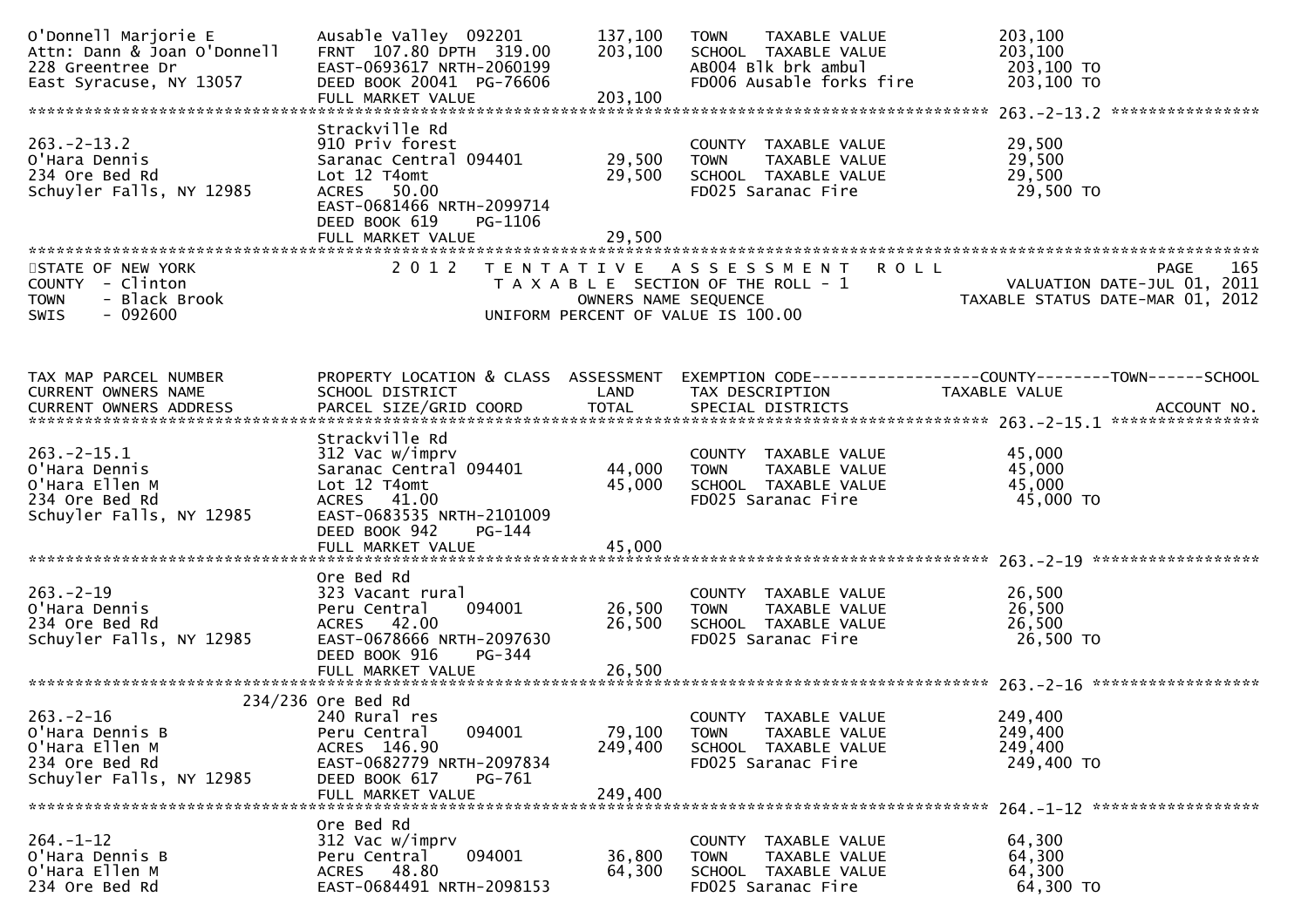| Schuyler Falls, NY 12985                                                                              | DEED BOOK 20021 PG-45857                                                                                                                                                               |                            |                                                                                                                                 |                                                                                       |
|-------------------------------------------------------------------------------------------------------|----------------------------------------------------------------------------------------------------------------------------------------------------------------------------------------|----------------------------|---------------------------------------------------------------------------------------------------------------------------------|---------------------------------------------------------------------------------------|
| $275. - 1 - 1.1$<br>O'hara Dennis B<br>O'hara Ellen E<br>234 Ore Bed Rd<br>Schuyler Falls, NY 12985   | Ore Bed Rd<br>$322$ Rural vac $>10$<br>Peru Central<br>094001<br>ACRES 80.60<br>EAST-0684521 NRTH-2094893<br>DEED BOOK 635<br><b>PG-606</b><br>FULL MARKET VALUE                       | 57,500<br>57,500<br>57,500 | COUNTY TAXABLE VALUE<br>TAXABLE VALUE<br><b>TOWN</b><br>SCHOOL TAXABLE VALUE<br>FD025 Saranac Fire                              | 57,500<br>57,500<br>57,500<br>57,500 TO                                               |
| STATE OF NEW YORK<br>COUNTY - Clinton<br>- Black Brook<br><b>TOWN</b><br>$-092600$<br><b>SWIS</b>     | 2 0 1 2                                                                                                                                                                                | OWNERS NAME SEQUENCE       | <b>ROLL</b><br>TENTATIVE ASSESSMENT<br>T A X A B L E SECTION OF THE ROLL - 1<br>UNIFORM PERCENT OF VALUE IS 100.00              | <b>PAGE</b><br>166<br>VALUATION DATE-JUL 01, 2011<br>TAXABLE STATUS DATE-MAR 01, 2012 |
| TAX MAP PARCEL NUMBER<br><b>CURRENT OWNERS NAME</b>                                                   | PROPERTY LOCATION & CLASS ASSESSMENT<br>SCHOOL DISTRICT                                                                                                                                | LAND                       | TAX DESCRIPTION                                                                                                                 | EXEMPTION CODE-----------------COUNTY-------TOWN------SCHOOL<br>TAXABLE VALUE         |
| $307 - 2 - 3.32$<br>Oberding Michael J<br>Oberding Sheryl S<br>396 Thompson Rd<br>Shelburne, VT 05482 | 277 Richards Rd<br>210 1 Family Res - WTRFNT<br>Ausable Valley 092201<br>Lot 34 T3omt<br><b>ACRES</b><br>1.60<br>EAST-0656136 NRTH-2066790<br>DEED BOOK 948<br>PG-147                  | 214,800<br>377,000         | COUNTY TAXABLE VALUE<br>TAXABLE VALUE<br><b>TOWN</b><br>SCHOOL TAXABLE VALUE<br>AB004 Blk brk ambul<br>FD006 Ausable forks fire | 377,000<br>377,000<br>377,000<br>377,000 TO<br>377,000 TO                             |
| $341.2 - 1 - 30.1$<br>Olson John<br>Frenia Lynn A<br>119 Silver Lake Rd<br>Ausable Forks, NY 12912    | Silver Lake Rd<br>311 Res vac land<br>Ausable Valley 092201<br>Lot 165 Maules<br>FRNT 124.33 DPTH 231.93<br>EAST-0704825 NRTH-2047023<br>DEED BOOK 20112 PG-43036<br>FULL MARKET VALUE | 5,500<br>5,500<br>5,500    | COUNTY TAXABLE VALUE<br>TAXABLE VALUE<br><b>TOWN</b><br>SCHOOL TAXABLE VALUE<br>ABOO4 Blk brk ambul<br>FD006 Ausable forks fire | 5,500<br>5,500<br>5,500<br>5,500 TO<br>5,500 TO                                       |
| $299. - 1 - 1.2$<br>Ormsby Elizabeth M<br>Ormsby Michael S<br>PO Box 139<br>Dover Plains, NY 12522    | 1355 Guide Board Rd<br>$322$ Rural vac $>10$<br>094001<br>Peru Central<br>Lot 22 T3omt<br>ACRES 15.00<br>EAST-0687017 NRTH-2080255<br>DEED BOOK 20041 PG-72614<br>FULL MARKET VALUE    | 21,500<br>21,500<br>21,500 | COUNTY TAXABLE VALUE<br><b>TOWN</b><br>TAXABLE VALUE<br>SCHOOL TAXABLE VALUE<br>FD025 Saranac Fire                              | 21,500<br>21,500<br>21,500<br>21,500 TO                                               |
| $299. -1 - 1.3$<br>Ormsby Michael S<br>Box 139<br>Dover Plains, NY 12522                              | 1353 Guide Board Rd<br>910 Priv forest<br>094001<br>Peru Central<br>Lot 22 T3omt<br>ACRES 37.80<br>EAST-0685642 NRTH-2079949<br>DEED BOOK 807<br>PG-332                                | 32,700<br>35,000           | COUNTY TAXABLE VALUE<br>TAXABLE VALUE<br><b>TOWN</b><br>SCHOOL TAXABLE VALUE<br>FD025 Saranac Fire                              | 35,000<br>35,000<br>35,000<br>35,000 TO                                               |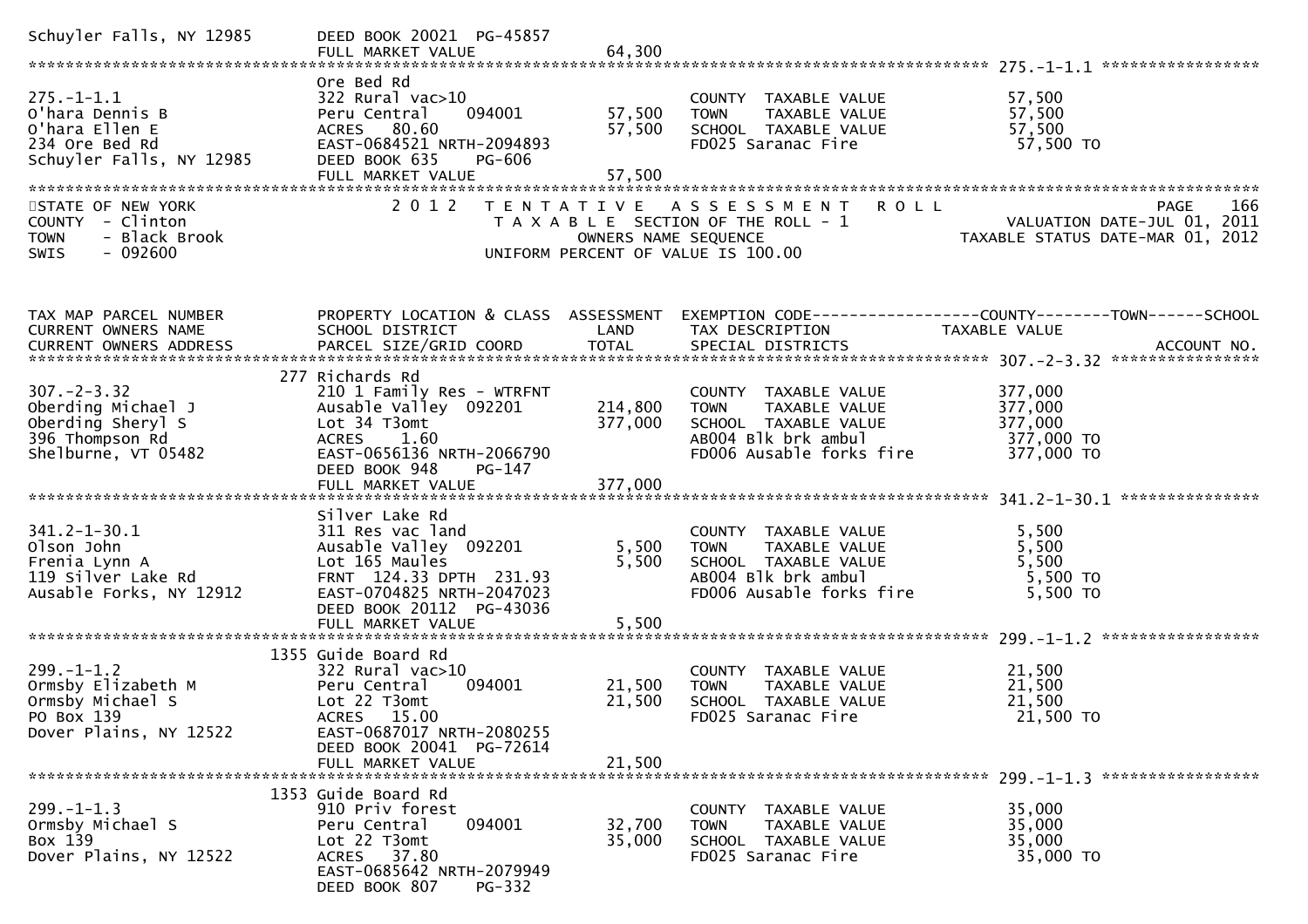|                                                                                                    | FULL MARKET VALUE                                                                                                                                                                                      | 35,000                        |                                                                                                                                                                            |                                                                                                                       |
|----------------------------------------------------------------------------------------------------|--------------------------------------------------------------------------------------------------------------------------------------------------------------------------------------------------------|-------------------------------|----------------------------------------------------------------------------------------------------------------------------------------------------------------------------|-----------------------------------------------------------------------------------------------------------------------|
| $299. - 1 - 2$<br>Ormsby Michael S<br>Box 139<br>Dover Plains, NY 12522<br>STATE OF NEW YORK       | 1351 Guide Board Rd<br>260 Seasonal res<br>094001<br>Peru Central<br>1.00<br>ACRES<br>EAST-0686911 NRTH-2080092<br>DEED BOOK 807<br><b>PG-337</b><br>FULL MARKET VALUE<br>2 0 1 2                      | 6,500<br>15,000<br>15,000     | COUNTY TAXABLE VALUE<br>TAXABLE VALUE<br><b>TOWN</b><br>SCHOOL TAXABLE VALUE<br>FD025 Saranac Fire<br>TENTATIVE ASSESSMENT<br><b>ROLL</b>                                  | 15,000<br>15,000<br>15,000<br>15,000 TO<br><b>PAGE</b><br>167                                                         |
| COUNTY - Clinton<br><b>TOWN</b><br>- Black Brook<br>$-092600$<br>SWIS                              |                                                                                                                                                                                                        | OWNERS NAME SEQUENCE          | T A X A B L E SECTION OF THE ROLL - 1<br>UNIFORM PERCENT OF VALUE IS 100.00                                                                                                | VALUATION DATE-JUL 01, 2011<br>TAXABLE STATUS DATE-MAR 01, 2012                                                       |
| TAX MAP PARCEL NUMBER<br>CURRENT OWNERS NAME                                                       | SCHOOL DISTRICT                                                                                                                                                                                        | LAND                          | PROPERTY LOCATION & CLASS ASSESSMENT EXEMPTION CODE---------------COUNTY-------TOWN------SCHOOL<br>TAX DESCRIPTION                                                         | TAXABLE VALUE                                                                                                         |
| $332 - 3 - 4.34$<br>Ormsby Todd<br>7 Daisy Ln<br>PO Box 693<br>Ausable Forks, NY 12912             | 3 Tower Rd<br>312 Vac w/imprv<br>Ausable Valley 092201<br>Lot 9 Liv Patent<br>ACRES 2.50<br>EAST-0705572 NRTH-2050787<br>DEED BOOK 20082 PG-16986<br>FULL MARKET VALUE                                 | 8,400<br>38,400<br>38,400     | COUNTY TAXABLE VALUE<br><b>TOWN</b><br>TAXABLE VALUE<br>SCHOOL TAXABLE VALUE<br>AB004 Blk brk ambul<br>FD006 Ausable forks fire                                            | 38,400<br>38,400<br>38,400<br>38,400 TO<br>38,400 TO                                                                  |
| $342.3 - 1 - 11$<br>Ormsby Todd<br>Ormsby Kerri<br>7 Daisy Ln<br>Ausable Forks, NY 12912           | 7 Daisy Ln<br>210 1 Family Res<br>Ausable Valley 092201<br>Lot 161 Maules<br>FRNT 72.00 DPTH 278.00<br><b>BANK</b><br>320<br>EAST-0707994 NRTH-2044783<br>DEED BOOK 20072 PG-2988<br>FULL MARKET VALUE | 5,400<br>133,800<br>133,800   | RES STAR 41854<br>COUNTY TAXABLE VALUE<br>TAXABLE VALUE<br><b>TOWN</b><br>SCHOOL TAXABLE VALUE<br>AB004 Blk brk ambul<br>FD006 Ausable forks fire<br>SW019 Black brook swr | $\overline{0}$<br>30,000<br>$\mathbf{0}$<br>133,800<br>133,800<br>103,800<br>133,800 TO<br>133,800 TO<br>133,800 ТО М |
| $321.4 - 3 - 8$<br>Palleschi Danielle<br>Palleschi Peter<br>166 Hudson Ave<br>Chatham, NY 12037    | 255 Fern Lake Rd<br>311 Res vac land - WTRFNT<br>Ausable Valley 092201<br>FRNT 120.00 DPTH 163.00<br>EAST-0695171 NRTH-2058924<br>DEED BOOK 20082 PG-19109<br>FULL MARKET VALUE                        | 117,800<br>117,800<br>117,800 | COUNTY TAXABLE VALUE<br>TAXABLE VALUE<br><b>TOWN</b><br>SCHOOL TAXABLE VALUE<br>AB004 Blk brk ambul<br>FD006 Ausable forks fire                                            | 117,800<br>117,800<br>117,800<br>117,800 TO<br>117,800 TO<br>322.3-1-26 *******************                           |
| $322.3 - 1 - 26$<br>Palleschi Mario J<br>Palleschi Jane C<br>47 William St<br>Kinderhook, NY 12106 | 393 Fern Lake Rd<br>260 Seasonal res - WTRFNT<br>Ausable Valley 092201<br>FRNT 84.50 DPTH 180.40<br>EAST-0697701 NRTH-2060912<br>DEED BOOK 809<br><b>PG-62</b><br>FULL MARKET VALUE                    | 112,500<br>196,400<br>196,400 | COUNTY TAXABLE VALUE<br><b>TOWN</b><br>TAXABLE VALUE<br>SCHOOL TAXABLE VALUE<br>AB004 Blk brk ambul<br>FD006 Ausable forks fire                                            | 196,400<br>196,400<br>196,400<br>196,400 TO<br>196,400 TO                                                             |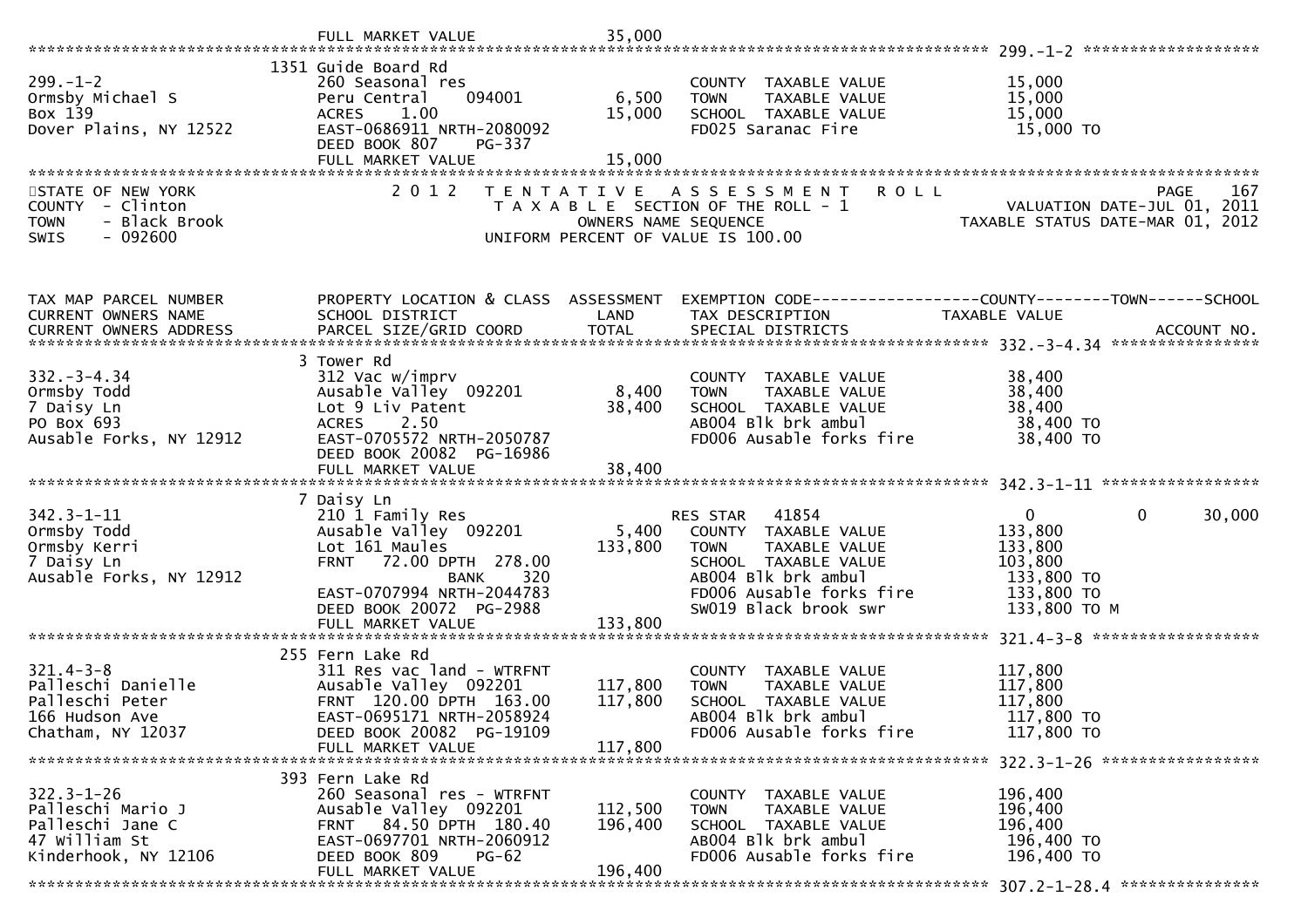| $307.2 - 1 - 28.4$<br>Pallotta Vito<br>Pallotta Kathleen<br>PO Box 1127<br>Lake Placid, NY 12946<br>STATE OF NEW YORK<br>COUNTY - Clinton<br>- Black Brook<br><b>TOWN</b><br>SWIS<br>- 092600 | 37 North Shore Ln<br>260 Seasonal res - WTRFNT<br>Ausable Valley 092201<br>Lot 26 T3omt<br><b>ACRES</b><br>1.15<br>EAST-0655643 NRTH-2070489<br>DEED BOOK 970<br><b>PG-302</b>                   | 187,900<br>263,100<br>OWNERS NAME SEQUENCE | COUNTY TAXABLE VALUE<br><b>TOWN</b><br>TAXABLE VALUE<br>SCHOOL TAXABLE VALUE<br>ABOO4 Blk brk ambul<br>FD006 Ausable forks fire<br>2012 TENTATIVE ASSESSMENT ROLL<br>T A X A B L E SECTION OF THE ROLL - 1<br>UNIFORM PERCENT OF VALUE IS 100.00 | 263,100<br>263,100<br>263,100<br>263,100 TO<br>263,100 TO<br>PAGE 168<br>ROLL - 1 VALUATION DATE-JUL 01, 2011<br>TAXABLE STATUS DATE-MAR 01 |
|-----------------------------------------------------------------------------------------------------------------------------------------------------------------------------------------------|--------------------------------------------------------------------------------------------------------------------------------------------------------------------------------------------------|--------------------------------------------|--------------------------------------------------------------------------------------------------------------------------------------------------------------------------------------------------------------------------------------------------|---------------------------------------------------------------------------------------------------------------------------------------------|
| TAX MAP PARCEL NUMBER<br>CURRENT OWNERS NAME                                                                                                                                                  | SCHOOL DISTRICT                                                                                                                                                                                  | LAND                                       | TAX DESCRIPTION                                                                                                                                                                                                                                  | PROPERTY LOCATION & CLASS ASSESSMENT EXEMPTION CODE---------------COUNTY-------TOWN------SCHOOL<br>TAXABLE VALUE                            |
| $275. - 1 - 3.2$<br>Palmer Amy K<br>61 Ore Bed Rd<br>Schuyler Falls, NY 12985                                                                                                                 | 61 Ore Bed Rd<br>210 1 Family Res<br>094001<br>Peru Central<br>Lot 11 T40mt<br>ACRES 2.00 BANK<br>EAST-0686797 NRTH-2095379<br>DEED BOOK 20112 PG-43725                                          |                                            | RES STAR 41854<br>4001<br>7,800 COUNTY TAXABLE VALUE<br>52,100 TOWN TAXABLE VALUE<br>SCHOOL TAXABLE VALUE<br>TOWN TAXABLE VALUE<br>SCHOOL TAXABLE VALUE<br>FDO25 Saranac Fire                                                                    | $\mathbf{0}$<br>30,000<br>$\mathbf{0}$<br>52,100<br>52,100<br>22,100<br>52,100 TO                                                           |
| $342.3 - 1 - 3$<br>Palmer Street Apts LLC<br>697 Glen Rd<br>Jay, NY 12941                                                                                                                     | 75 Palmer St<br>411 Apartment<br>Ausable Valley 092201<br>FRNT 100.00 DPTH 128.00<br>EAST-0708098 NRTH-2045173<br>DEED BOOK 20011 PG-31883                                                       | 4,200<br>59,200                            | COUNTY TAXABLE VALUE<br><b>TOWN</b><br>TAXABLE VALUE<br>SCHOOL TAXABLE VALUE<br>AB004 Blk brk ambul<br>FD006 Ausable forks fire                                                                                                                  | 59,200<br>59,200<br>59,200<br>59,200 TO<br>59,200 TO                                                                                        |
| $342.1 - 1 - 30$<br>Pandev Michael<br>Herault Sylvie<br>3533 Oxford<br>Montreal PQ, Canada<br>H4A2X9                                                                                          | 6 Golf Course Rd<br>210 1 Family Res<br>Ausable Valley 092201<br>FRNT 137.00 DPTH 166.00<br>EAST-0707969 NRTH-2045453<br>DEED BOOK 20072 PG-2880<br>FULL MARKET VALUE                            | 3,900<br>116,400<br>116,400                | COUNTY TAXABLE VALUE<br>TAXABLE VALUE<br><b>TOWN</b><br>SCHOOL TAXABLE VALUE<br>AB004 Blk brk ambul<br>FD006 Ausable forks fire 116,400 TO<br>SWO19 Black brook swr                                                                              | 116,400<br>116,400<br>116,400<br>116,400 TO<br>116,400 ТО М                                                                                 |
| $309. -2 - 5.32$<br>Paolini Robert P<br>Paolini Beth E<br>PO Box 161<br>Wilmington, NY 12997                                                                                                  | Goodrich Mills Rd<br>322 Rural vac>10<br>Ausable Valley 092201<br>Lot 46 T3omt<br>Patten Sub Lot 2<br>ACRES 21.20<br>EAST-0678328 NRTH-2065739<br>DEED BOOK 738<br>$PG-262$<br>FULL MARKET VALUE | 25,400<br>25,400<br>25,400                 | COUNTY TAXABLE VALUE<br>TAXABLE VALUE<br><b>TOWN</b><br>SCHOOL TAXABLE VALUE<br>AB004 Blk brk ambul<br>FD006 Ausable forks fire                                                                                                                  | 25,400<br>25,400<br>25,400<br>25,400 TO<br>25,400 TO                                                                                        |
|                                                                                                                                                                                               | $117$ $C_2$ cou Dd                                                                                                                                                                               |                                            |                                                                                                                                                                                                                                                  | 296. -1-8 *********************                                                                                                             |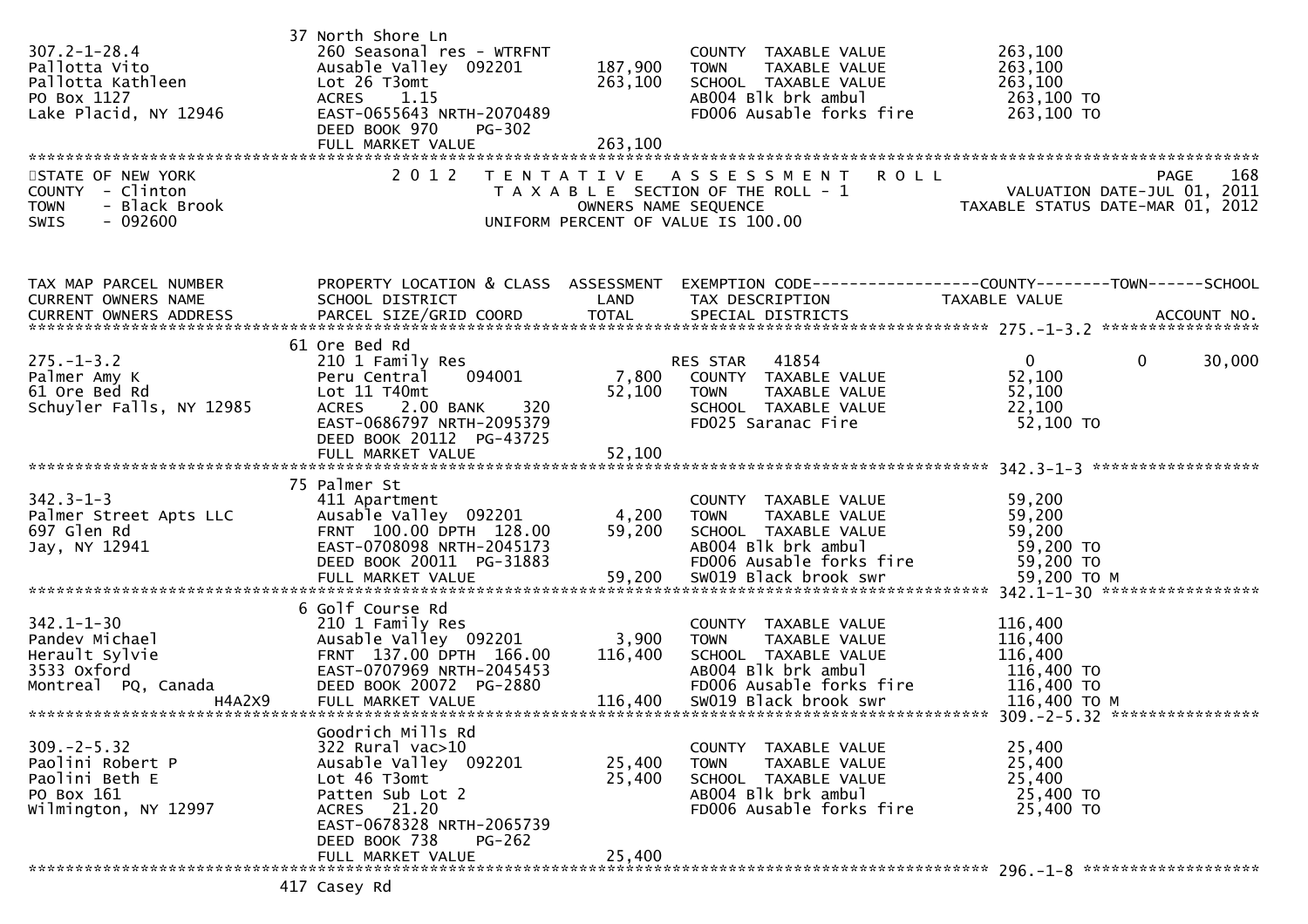| $296. - 1 - 8$<br>Papperman Trustee Theodore<br>essue and the series of the series of the series of the series of the series of the series of the series of th<br>series and the series of the series of the series of the series of the series of the series of the series of<br> | 910 Priv forest<br>Ausable Valley 092201<br>ACRES 88.00<br>EAST-0649808 NRTH-2076812<br>DEED BOOK 20092 PG-27900<br>FULL MARKET VALUE                                      | 48,600<br>48,600<br>48,600 | COUNTY TAXABLE VALUE<br>TAXABLE VALUE<br><b>TOWN</b><br>SCHOOL TAXABLE VALUE<br>AB004 Blk brk ambul<br>FD006 Ausable forks fire                                                                                                                     | 48,600<br>48,600<br>48,600<br>48,600 TO<br>48,600 TO                                                                                                         |
|------------------------------------------------------------------------------------------------------------------------------------------------------------------------------------------------------------------------------------------------------------------------------------|----------------------------------------------------------------------------------------------------------------------------------------------------------------------------|----------------------------|-----------------------------------------------------------------------------------------------------------------------------------------------------------------------------------------------------------------------------------------------------|--------------------------------------------------------------------------------------------------------------------------------------------------------------|
| STATE OF NEW YORK<br>COUNTY - Clinton<br>- Black Brook<br><b>TOWN</b><br>$-092600$<br><b>SWIS</b>                                                                                                                                                                                  |                                                                                                                                                                            |                            | 2012 TENTATIVE ASSESSMENT ROLL<br>T A X A B L E SECTION OF THE ROLL - 1<br>OWNERS NAME SEQUENCE<br>UNIFORM PERCENT OF VALUE IS 100.00                                                                                                               | PAGE 169<br>VALUATION DATE-JUL 01, 2011                                                                                                                      |
| TAX MAP PARCEL NUMBER<br>CURRENT OWNERS NAME                                                                                                                                                                                                                                       | PROPERTY LOCATION & CLASS ASSESSMENT<br>SCHOOL DISTRICT                                                                                                                    | LAND                       | TAX DESCRIPTION                                                                                                                                                                                                                                     | EXEMPTION CODE------------------COUNTY--------TOWN------SCHOOL<br>TAXABLE VALUE                                                                              |
| $320. -1 - 3$<br>Paquette Lawrence C<br>Paquette Petra C<br>1718 Silver Lake Rd<br>PO Box 461<br>Ausable Forks, NY 12912                                                                                                                                                           | 1718 Silver Lake Rd<br>210 1 Family Res<br>Ausable Valley 092201<br>3.58<br><b>ACRES</b><br>EAST-0671980 NRTH-2062595<br>DEED BOOK 20021 PG-43877<br>FULL MARKET VALUE     | 79,700                     | 96 PCT OF VALUE USED FOR EXEMPTION PURPOSES<br>WARCOMALL 41131<br>9,700 WARDISALL 41141<br>79,700 RES STAR 41854<br>COUNTY TAXABLE VALUE<br><b>TOWN</b><br>TAXABLE VALUE<br>SCHOOL TAXABLE VALUE<br>AB004 Blk brk ambul<br>FD006 Ausable forks fire | 19,128<br>19,128<br>$\bf{0}$<br>$\Omega$<br>26,779<br>26,779<br>$\overline{0}$<br>30,000<br>$\Omega$<br>33,793<br>33,793<br>49,700<br>79,700 TO<br>79,700 TO |
| $307.3 - 1 - 1$<br>Pardy Ross W<br>Leff Gale<br>801 Greenfield Ct<br>Fort Collins, CO 80524-8410                                                                                                                                                                                   | 195/201 old Hawkeye Rd<br>260 Seasonal res - WTRFNT<br>Ausable Valley 092201<br>FRNT 82.50 DPTH 264.00<br>EAST-0651160 NRTH-2066544<br>DEED BOOK 471<br>PG-516             | 161,600<br>179,000         | COUNTY TAXABLE VALUE<br>TAXABLE VALUE<br><b>TOWN</b><br>SCHOOL TAXABLE VALUE<br>ABOO4 Blk brk ambul<br>FD006 Ausable forks fire                                                                                                                     | 179,000<br>179,000<br>179,000<br>179,000 TO<br>179,000 TO                                                                                                    |
| $284. -1 - 19.1 - 1$<br>Parrotte Karen A<br>Parrotte Nicholas Sean<br>PO Box 53<br>Saranac, NY 12981                                                                                                                                                                               | Silver Lake Rd<br>312 Vac w/imprv<br>Saranac Central 094401<br>Lot 8 T3omt<br>ACRES 21.80<br>EAST-0657219 NRTH-2081308<br>DEED BOOK 20092 PG-24868<br>FULL MARKET VALUE    | 30,900<br>31,900<br>31,900 | COUNTY TAXABLE VALUE<br>TAXABLE VALUE<br><b>TOWN</b><br>SCHOOL TAXABLE VALUE<br>FD025 Saranac Fire                                                                                                                                                  | 31,900<br>31,900<br>31,900<br>31,900 TO                                                                                                                      |
| $284. -1 - 19.1 - 2$<br>Parrotte Karen A<br>Parrotte Nicholas Sean<br>PO Box 53<br>Saranac, NY 12981                                                                                                                                                                               | Silver Lake Rd<br>$314$ Rural vac<10<br>Ausable Valley 092201<br>Lot 17 T3omt<br>ACRES 37.80<br>EAST-0657219 NRTH-2081308<br>DEED BOOK 20092 PG-24868<br>FULL MARKET VALUE | 33,500<br>33,500<br>33,500 | COUNTY TAXABLE VALUE<br>TAXABLE VALUE<br><b>TOWN</b><br>SCHOOL TAXABLE VALUE<br>FD025 Saranac Fire                                                                                                                                                  | 33,500<br>33,500<br>33,500<br>33,500 TO                                                                                                                      |
| $284. -1 - 19.3 - 1$                                                                                                                                                                                                                                                               | 2815 Silver Lake Rd<br>210 1 Family Res                                                                                                                                    |                            | COUNTY TAXABLE VALUE                                                                                                                                                                                                                                | 150,100                                                                                                                                                      |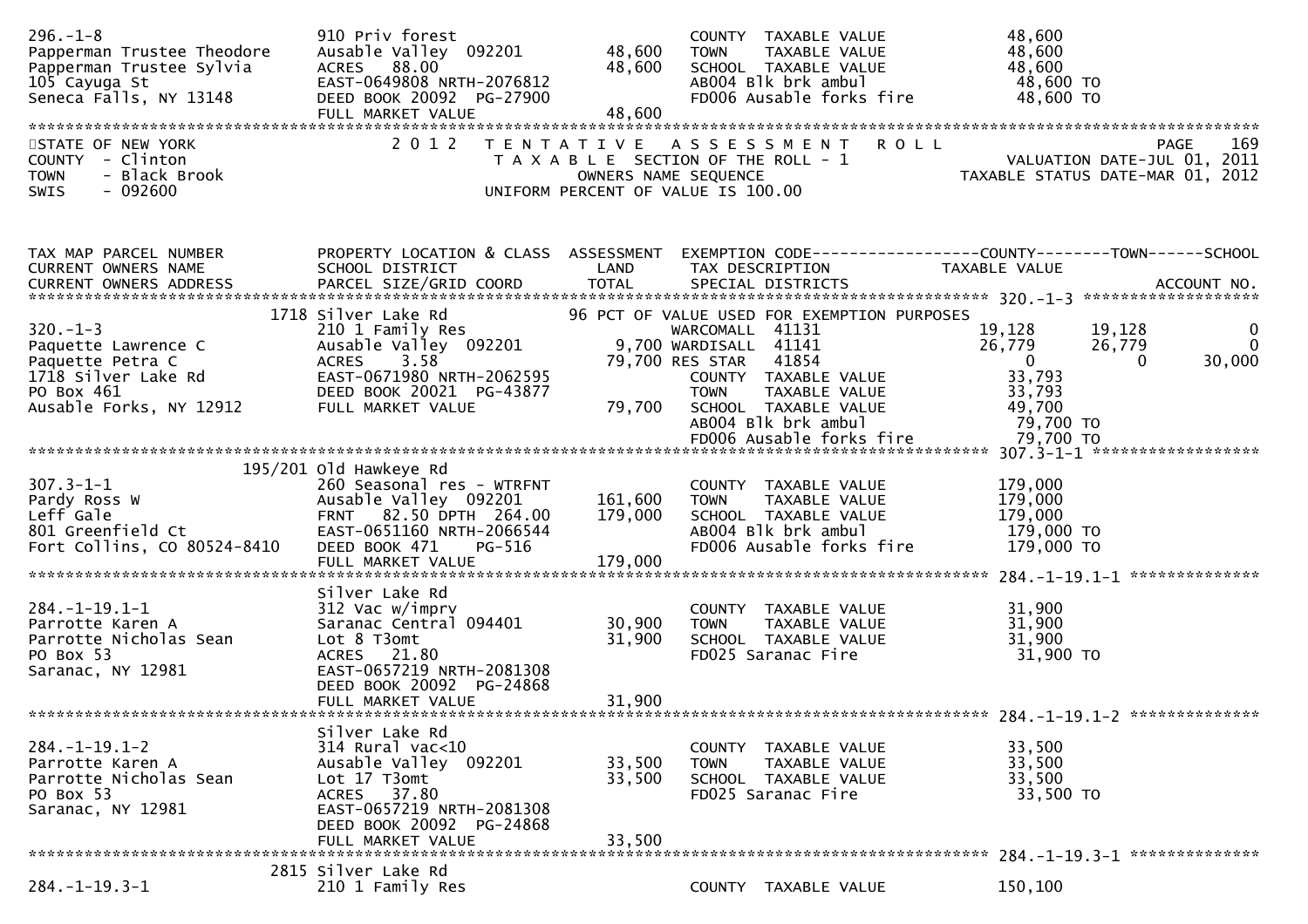| Parrotte Karen A<br>PO Box 53<br>Saranac, NY 12981                                                             | Ausable Valley 092201<br>Lot 17 T3omt<br>3.00<br><b>ACRES</b><br>EAST-0658224 NRTH-2081645<br>DEED BOOK 20102 PG-32246<br>FULL MARKET VALUE                                         | 9,000<br>150,100<br>150,100 | <b>TAXABLE VALUE</b><br><b>TOWN</b><br>SCHOOL TAXABLE VALUE<br>FD025 Saranac Fire                                       | 150,100<br>150,100<br>150,100 TO                                              |        |
|----------------------------------------------------------------------------------------------------------------|-------------------------------------------------------------------------------------------------------------------------------------------------------------------------------------|-----------------------------|-------------------------------------------------------------------------------------------------------------------------|-------------------------------------------------------------------------------|--------|
| STATE OF NEW YORK<br>COUNTY - Clinton<br>- Black Brook<br><b>TOWN</b><br>$-092600$<br>SWIS                     | 2 0 1 2                                                                                                                                                                             | OWNERS NAME SEQUENCE        | TENTATIVE ASSESSMENT<br><b>ROLL</b><br>T A X A B L E SECTION OF THE ROLL - 1<br>UNIFORM PERCENT OF VALUE IS 100.00      | PAGE<br>VALUATION DATE-JUL 01, 2011<br>TAXABLE STATUS DATE-MAR 01, 2012       | 170    |
| TAX MAP PARCEL NUMBER<br>CURRENT OWNERS NAME                                                                   | PROPERTY LOCATION & CLASS ASSESSMENT<br>SCHOOL DISTRICT                                                                                                                             | LAND                        | TAX DESCRIPTION                                                                                                         | EXEMPTION CODE-----------------COUNTY-------TOWN------SCHOOL<br>TAXABLE VALUE |        |
| $284. -1 - 19.3 - 2$<br>Parrotte Karen A<br>PO Box 53<br>Saranac, NY 12981                                     | Silver Lake Rd<br>311 Res vac land<br>Saranac Central 094401<br>Lot 8 T3omt<br>0.90<br><b>ACRES</b><br>EAST-0658224 NRTH-2081645<br>DEED BOOK 20102 PG-32246<br>FULL MARKET VALUE   | 1,100<br>1,100<br>1,100     | COUNTY TAXABLE VALUE<br>TAXABLE VALUE<br><b>TOWN</b><br>SCHOOL TAXABLE VALUE<br>FD025 Saranac Fire                      | 1,100<br>1,100<br>1,100<br>1,100 TO                                           |        |
|                                                                                                                | 2802 Silver Lake Rd                                                                                                                                                                 |                             |                                                                                                                         |                                                                               |        |
| $296. - 2 - 2.2$<br>Parrotte Scott<br>2801 Silver Lake Rd<br>Saranac, NY 12981                                 | 210 1 Family Res<br>Ausable Valley 092201<br>Lot 17 T3omt<br>ACRES 3.00<br>EAST-0658632 NRTH-2081467<br>DEED BOOK 20102 PG-33808                                                    | 9,000<br>64,800             | 41854<br>RES STAR<br>COUNTY TAXABLE VALUE<br><b>TOWN</b><br>TAXABLE VALUE<br>SCHOOL TAXABLE VALUE<br>FD025 Saranac Fire | $\mathbf{0}$<br>$\overline{0}$<br>64,800<br>64,800<br>34,800<br>64,800 TO     | 30,000 |
|                                                                                                                | FULL MARKET VALUE                                                                                                                                                                   | 64,800                      |                                                                                                                         |                                                                               |        |
| $296. - 2 - 2.3$<br>Parrotte Wilfred V<br>Parrotte Joyce A<br>23 Champlain St<br>PO Box 2<br>Redford, NY 12978 | Silver Lake Rd<br>$314$ Rural vac<10<br>Ausable Valley 092201<br>Lot 17 T3omt<br>8.00<br><b>ACRES</b><br>EAST-0658714 NRTH-2081143<br>DEED BOOK 20031 PG-53328<br>FULL MARKET VALUE | 15,300<br>15,300<br>15,300  | COUNTY TAXABLE VALUE<br><b>TOWN</b><br>TAXABLE VALUE<br>SCHOOL TAXABLE VALUE<br>FD025 Saranac Fire                      | 15,300<br>15,300<br>15,300<br>15,300 TO                                       |        |
|                                                                                                                |                                                                                                                                                                                     |                             |                                                                                                                         |                                                                               |        |
| $296. - 2 - 2.4$<br>Parrotte Wilfred V<br>Parrotte Joyce A<br>23 Champlain St<br>PO Box 2<br>Redford, NY 12978 | Silver Lake Rd<br>322 Rural vac>10<br>Ausable Valley 092201<br>Lot 17 T3omt<br>ACRES 50.40<br>EAST-0657451 NRTH-2079190<br>DEED BOOK 2031<br>PG-53328<br>FULL MARKET VALUE          | 37,300<br>37,300<br>37,300  | COUNTY TAXABLE VALUE<br>TAXABLE VALUE<br><b>TOWN</b><br>SCHOOL TAXABLE VALUE<br>FD025 Saranac Fire                      | 37,300<br>37,300<br>37,300<br>37,300 TO                                       |        |
| $333. -2 - 4.73$                                                                                               | 189 Golf Course Rd<br>210 1 Family Res                                                                                                                                              |                             | AGED - ALL 41800                                                                                                        | 53,100<br>53,100                                                              | 53,100 |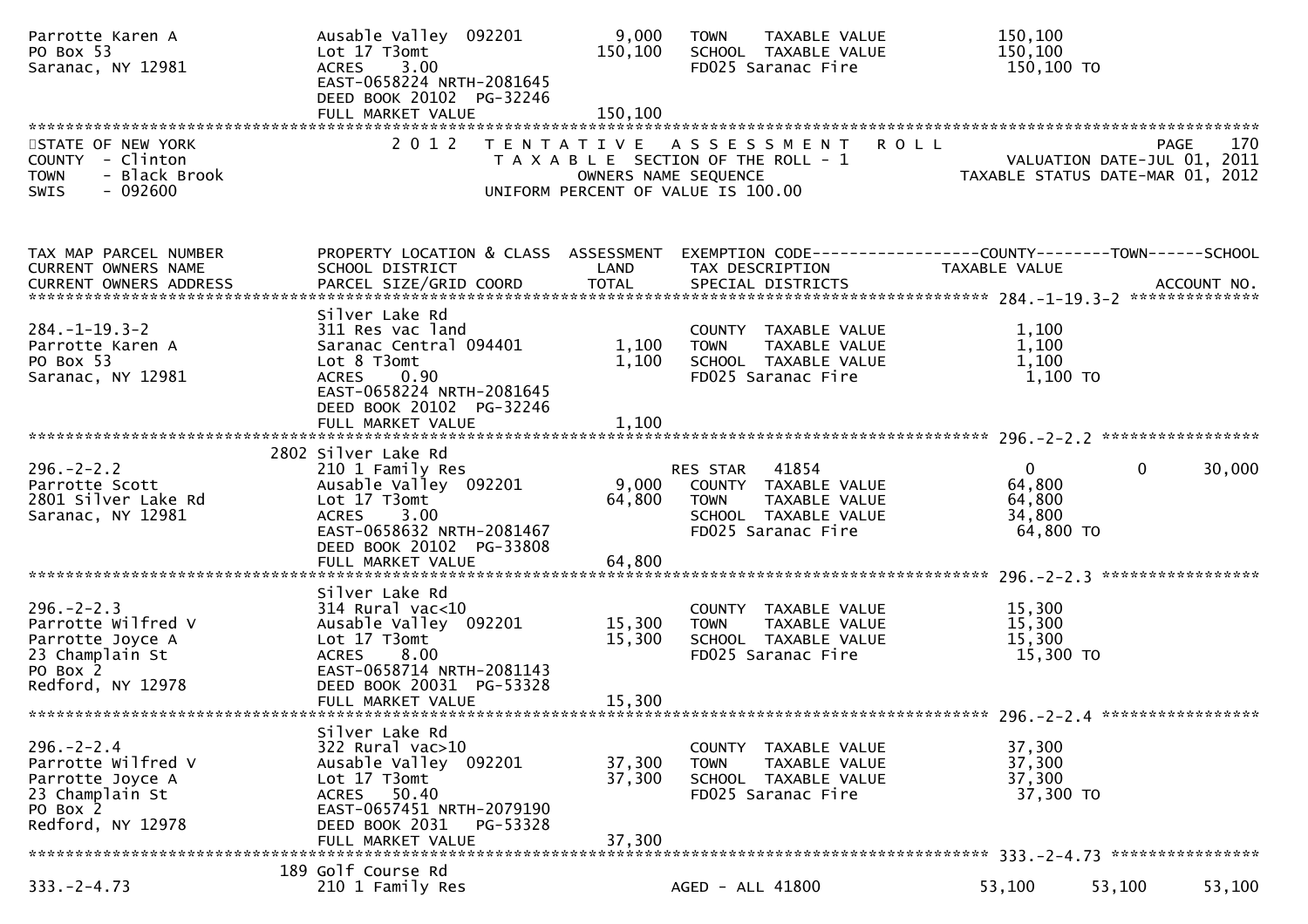| Parrow James<br>189 Golf Course Rd<br>Ausable Forks, NY 12912                                       | Ausable Valley 092201<br>Lot 6 Liv Pat<br>1.00 BANK<br>080<br><b>ACRES</b><br>EAST-0710493 NRTH-2049174<br>DEED BOOK 1030 PG-87                                                                                                                                                           | 106,200                      | 41834<br>6,500 SR STAR<br>COUNTY TAXABLE VALUE<br><b>TOWN</b><br>TAXABLE VALUE<br>SCHOOL TAXABLE VALUE<br>AB004 Blk brk ambul                        | $\mathbf{0}$<br>53,100<br>53,100<br>$\overline{0}$<br>106,200 TO          | $\Omega$<br>53,100                                     |
|-----------------------------------------------------------------------------------------------------|-------------------------------------------------------------------------------------------------------------------------------------------------------------------------------------------------------------------------------------------------------------------------------------------|------------------------------|------------------------------------------------------------------------------------------------------------------------------------------------------|---------------------------------------------------------------------------|--------------------------------------------------------|
| STATE OF NEW YORK<br>COUNTY - Clinton<br>- Black Brook<br><b>TOWN</b><br>$-092600$<br>SWIS          | 2 0 1 2                                                                                                                                                                                                                                                                                   | OWNERS NAME SEQUENCE         | TENTATIVE ASSESSMENT<br><b>ROLL</b><br>T A X A B L E SECTION OF THE ROLL - 1<br>UNIFORM PERCENT OF VALUE IS 100.00                                   | 1/1<br>VALUATION DATE-JUL 01, 2011                                        | 171<br><b>PAGE</b><br>TAXABLE STATUS DATE-MAR 01, 2012 |
| TAX MAP PARCEL NUMBER<br>CURRENT OWNERS NAME                                                        | PROPERTY LOCATION & CLASS ASSESSMENT<br>SCHOOL DISTRICT<br>.4CCOUNT NO . PARCEL SIZE/GRID COORD TOTAL SPECIAL DISTRICTS . ACCOUNT NO . ACCOUNT NO . ACCOUNT NO . بالمكتبة المستوى المستوى المستوى المستوى المستوى المستوى المستوى المستوى المستوى المستوى المستوى المستوى المستوى المستوى | LAND                         | EXEMPTION CODE------------------COUNTY--------TOWN------SCHOOL<br>TAX DESCRIPTION                                                                    | TAXABLE VALUE                                                             |                                                        |
| $333. -2 - 4.76$<br>Parrow Julie<br>205 Golf Course Rd<br>AuSable Forks, NY 12912                   | Golf Course Rd<br>$314$ Rural vac<10<br>Ausable Valley 092201<br>Lot 6 Liv<br>2.00<br><b>ACRES</b><br>EAST-0710751 NRTH-2049656<br>DEED BOOK 20031 PG-53581<br>FULL MARKET VALUE                                                                                                          | 7,800<br>7,800<br>7,800      | COUNTY TAXABLE VALUE<br>TAXABLE VALUE<br><b>TOWN</b><br>SCHOOL TAXABLE VALUE<br>AB004 Blk brk ambul<br>FD006 Ausable forks fire                      | 7,800<br>7,800<br>7,800<br>7,800 TO<br>7,800 TO                           |                                                        |
|                                                                                                     |                                                                                                                                                                                                                                                                                           |                              |                                                                                                                                                      |                                                                           |                                                        |
| $342.1 - 1 - 7$<br>Parrow Lori L<br>PO Box 25<br>Ausable Forks, NY 12912                            | 26 Palmer St<br>210 1 Family Res<br>Ausable Valley 092201<br>FRNT 126.00 DPTH 100.00<br>EAST-0709416 NRTH-2045413<br>DEED BOOK 20061 PG-99218<br>FULL MARKET VALUE                                                                                                                        | 4,000<br>56,700<br>56,700    | 41854<br>RES STAR<br>COUNTY TAXABLE VALUE<br>TAXABLE VALUE<br><b>TOWN</b><br>SCHOOL TAXABLE VALUE<br>AB004 Blk brk ambul<br>FD006 Ausable forks fire | $\mathbf{0}$<br>56,700<br>56,700<br>26,700<br>56,700 TO<br>56,700 TO      | $\mathbf{0}$<br>30,000                                 |
|                                                                                                     |                                                                                                                                                                                                                                                                                           |                              |                                                                                                                                                      |                                                                           |                                                        |
| $333. -2 - 4.75$<br>Parrow Patrick<br>Parrow Julie<br>205 Golf Course Rd<br>Ausable Forks, NY 12912 | 205 Golf Course Rd<br>210 1 Family Res<br>Ausable Valley 092201<br>Lot 6 Liv Pat<br><b>ACRES</b><br>1.77<br>EAST-0710512 NRTH-2049485<br>DEED BOOK 1030<br>PG-97                                                                                                                          | 7,500<br>168,700<br>168,700  | 41854<br>RES STAR<br>COUNTY TAXABLE VALUE<br>TAXABLE VALUE<br><b>TOWN</b><br>SCHOOL TAXABLE VALUE<br>AB004 Blk brk ambul<br>FD006 Ausable forks fire | $\mathbf{0}$<br>168,700<br>168,700<br>138,700<br>168,700 TO<br>168,700 TO | $\mathbf{0}$<br>30,000                                 |
|                                                                                                     | FULL MARKET VALUE                                                                                                                                                                                                                                                                         |                              |                                                                                                                                                      |                                                                           |                                                        |
| $275. - 1 - 2$<br>Parsons Timothy J<br>23 Ore Bed Rd<br>Schuyler Falls, NY 12985                    | 23 Ore Bed Rd<br>240 Rural res<br>094001<br>Peru Central<br>ACRES 34.00<br>EAST-0686280 NRTH-2094612<br>DEED BOOK 20041 PG-73315<br>FULL MARKET VALUE                                                                                                                                     | 38,400<br>109,800<br>109,800 | 41854<br>RES STAR<br>COUNTY<br>TAXABLE VALUE<br><b>TOWN</b><br>TAXABLE VALUE<br>SCHOOL TAXABLE VALUE<br>FD025 Saranac Fire                           | 0<br>109,800<br>109,800<br>79,800<br>109,800 TO                           | $\mathbf 0$<br>30,000                                  |
|                                                                                                     | 1680 Guide Board Rd                                                                                                                                                                                                                                                                       |                              |                                                                                                                                                      |                                                                           | 275. -1-29.1 *****************                         |
| $275. - 1 - 29.1$<br>Passno Kevin M                                                                 | 210 1 Family Res<br>094001<br>Peru Central                                                                                                                                                                                                                                                | 11,900                       | <b>COUNTY</b><br>TAXABLE VALUE<br><b>TOWN</b><br>TAXABLE VALUE                                                                                       | 74,800<br>74,800                                                          |                                                        |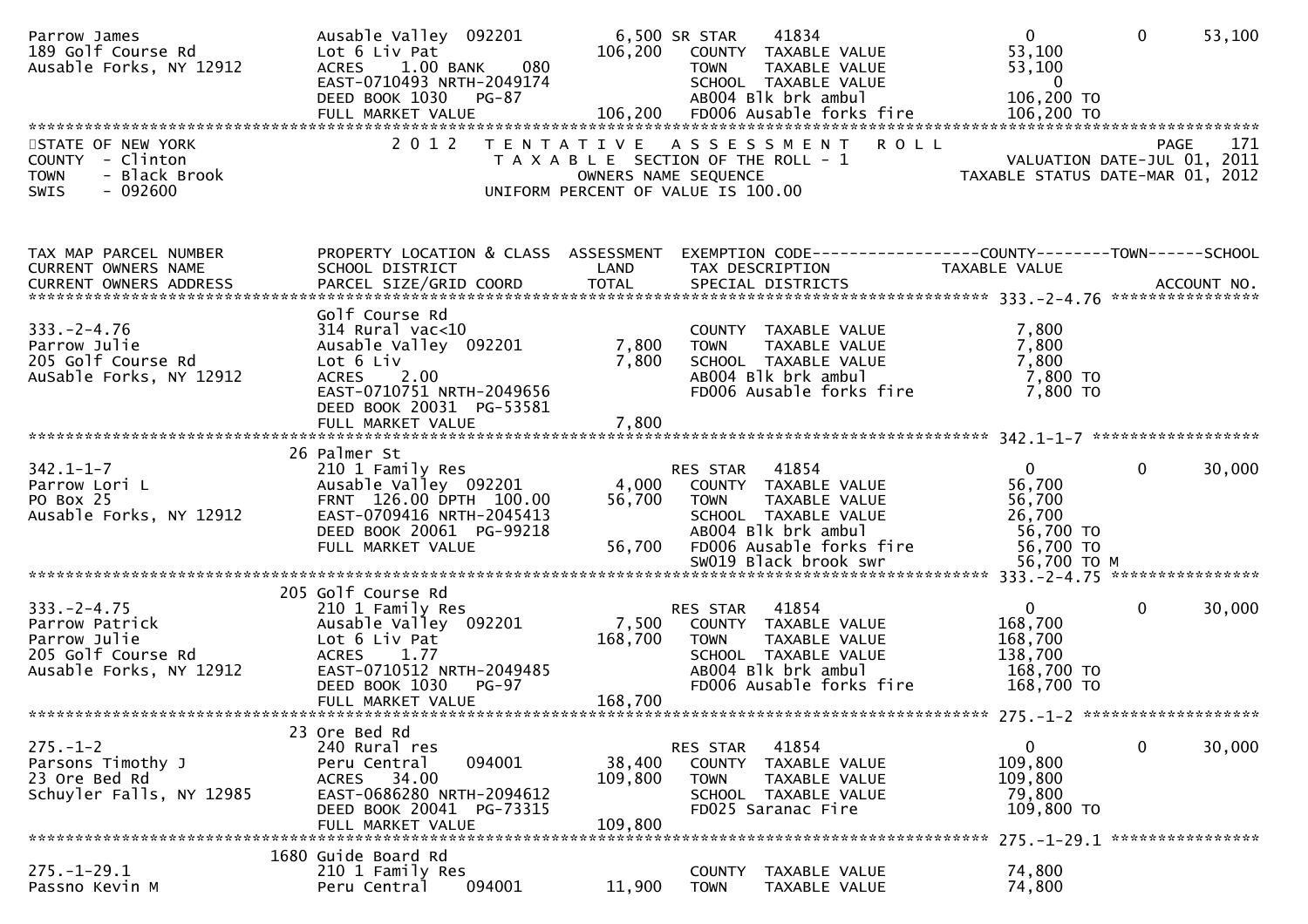| Passno Carol A<br>256 Turner Rd<br>Morrisonville, NY 12962                                                   | ACRES 5.30<br>EAST-0686713 NRTH-2088099<br>DEED BOOK 20001 PG-23826<br>FULL MARKET VALUE                                                                        | 74,800<br>74,800           | SCHOOL TAXABLE VALUE<br>FD025 Saranac Fire                                                                                                                                         | 74,800<br>74,800 TO                                                                                                                       |
|--------------------------------------------------------------------------------------------------------------|-----------------------------------------------------------------------------------------------------------------------------------------------------------------|----------------------------|------------------------------------------------------------------------------------------------------------------------------------------------------------------------------------|-------------------------------------------------------------------------------------------------------------------------------------------|
| STATE OF NEW YORK<br>COUNTY - Clinton<br><b>TOWN</b><br>- Black Brook<br>- 092600<br>SWIS                    | 2 0 1 2                                                                                                                                                         |                            | <b>ROLL</b><br>TENTATIVE ASSESSMENT<br>UNIFORM PERCENT OF VALUE IS 100.00                                                                                                          | 172<br>PAGE<br>T A X A B L E SECTION OF THE ROLL - 1 VALUATION DATE-JUL 01, 2011<br>OWNERS NAME SEQUENCE TAXABLE STATUS DATE-MAR 01, 2012 |
| TAX MAP PARCEL NUMBER<br>CURRENT OWNERS NAME                                                                 | SCHOOL DISTRICT                                                                                                                                                 | LAND                       | TAX DESCRIPTION                                                                                                                                                                    | PROPERTY LOCATION & CLASS ASSESSMENT EXEMPTION CODE----------------COUNTY-------TOWN------SCHOOL<br>TAXABLE VALUE                         |
| $333. -4 - 5$<br>Patterson Joan C<br>Patterson Elbert R Jr<br>10 Conifer Circle Way<br>Lake Placid, NY 12946 | 46 Birchwood Dr<br>210 1 Family Res<br>Ausable Valley 092201<br>Hurley Lumber Lot #5<br>ACRES 5.00<br>EAST-0718266 NRTH-2051669<br>DEED BOOK 20102 PG-31926     | 11,500<br>77,100           | COUNTY TAXABLE VALUE<br><b>TOWN</b><br>TAXABLE VALUE<br>SCHOOL TAXABLE VALUE<br>AB004 Blk brk ambul<br>FD006 Ausable forks fire                                                    | 77,100<br>77,100<br>77,100<br>77,100 TO<br>77,100 TO                                                                                      |
| $341.2 - 1 - 11$<br>Pattno John F<br>Pattno Michael S<br>6 College St<br>PO Box 667                          | 5 N Main St<br>411 Apartment<br>ALL Apple University<br>Ausable Valley 092201<br>FRNT 32.00 DPTH 81.00<br>EAST-0707436 NRTH-2044609<br>DEED BOOK 842            | 1,200<br>54,000            | COUNTY TAXABLE VALUE<br><b>TOWN</b><br>TAXABLE VALUE<br>SCHOOL TAXABLE VALUE<br>AB004 Blk brk ambul<br>FD006 Ausable forks fire                                                    | 54,000<br>54,000<br>54,000<br>54,000 TO<br>54,000 TO                                                                                      |
| $342.3 - 2 - 28$<br>Pattno John F<br>6 College St<br>PO Box 667<br>Ausable Forks, NY 12912                   | Rt 9N<br>311 Res vac land<br>Ausable Valley 092201<br>FRNT 190.00 DPTH 121.00<br>EAST-0709121 NRTH-2044801<br>DEED BOOK 721<br>$PG-12$<br>FULL MARKET VALUE     | 5,200<br>5,200<br>5,200    | COUNTY TAXABLE VALUE<br>TAXABLE VALUE<br><b>TOWN</b><br>SCHOOL TAXABLE VALUE<br>AB004 Blk brk ambul<br>FD006 Ausable forks fire                                                    | 5,200<br>5,200<br>5,200<br>5,200 TO<br>5,200 TO                                                                                           |
| $333. - 2 - 3$<br>Payro Barbara E<br>186 Golf Course Rd<br>Ausable Forks, NY 12912                           | Dry Bridge Rd<br>321 Abandoned ag<br>Ausable Valley 092201<br>ACRES 53.00<br>EAST-0709346 NRTH-2050266<br>DEED BOOK 494<br>PG-101<br>FULL MARKET VALUE          | 38,100<br>38,100<br>38,100 | COUNTY TAXABLE VALUE<br>TAXABLE VALUE<br><b>TOWN</b><br>SCHOOL TAXABLE VALUE<br>AB004 Blk brk ambul<br>FD006 Ausable forks fire                                                    | 38,100<br>38,100<br>38,100<br>38,100 TO<br>38,100 TO                                                                                      |
| $342. - 1 - 11.1$<br>Payro Barbara E<br>186 Golf Course Rd<br>Ausable Forks, NY 12912                        | 186 Golf Course Rd<br>240 Rural res<br>Ausable Valley 092201<br>Lot 167-168 Maules Pat<br>ACRES 12.00<br>EAST-0710986 NRTH-2048820<br>DEED BOOK 876<br>$PG-224$ | 20,300 SR STAR<br>75,100   | 82 PCT OF VALUE USED FOR EXEMPTION PURPOSES<br>AGED - ALL 41800<br>41834<br>COUNTY<br>TAXABLE VALUE<br><b>TOWN</b><br>TAXABLE VALUE<br>SCHOOL TAXABLE VALUE<br>AB004 Blk brk ambul | 30,791<br>30,791<br>30,791<br>$\mathbf{0}$<br>44,309<br>0<br>44,309<br>44,309<br>$\Omega$<br>75,100 TO                                    |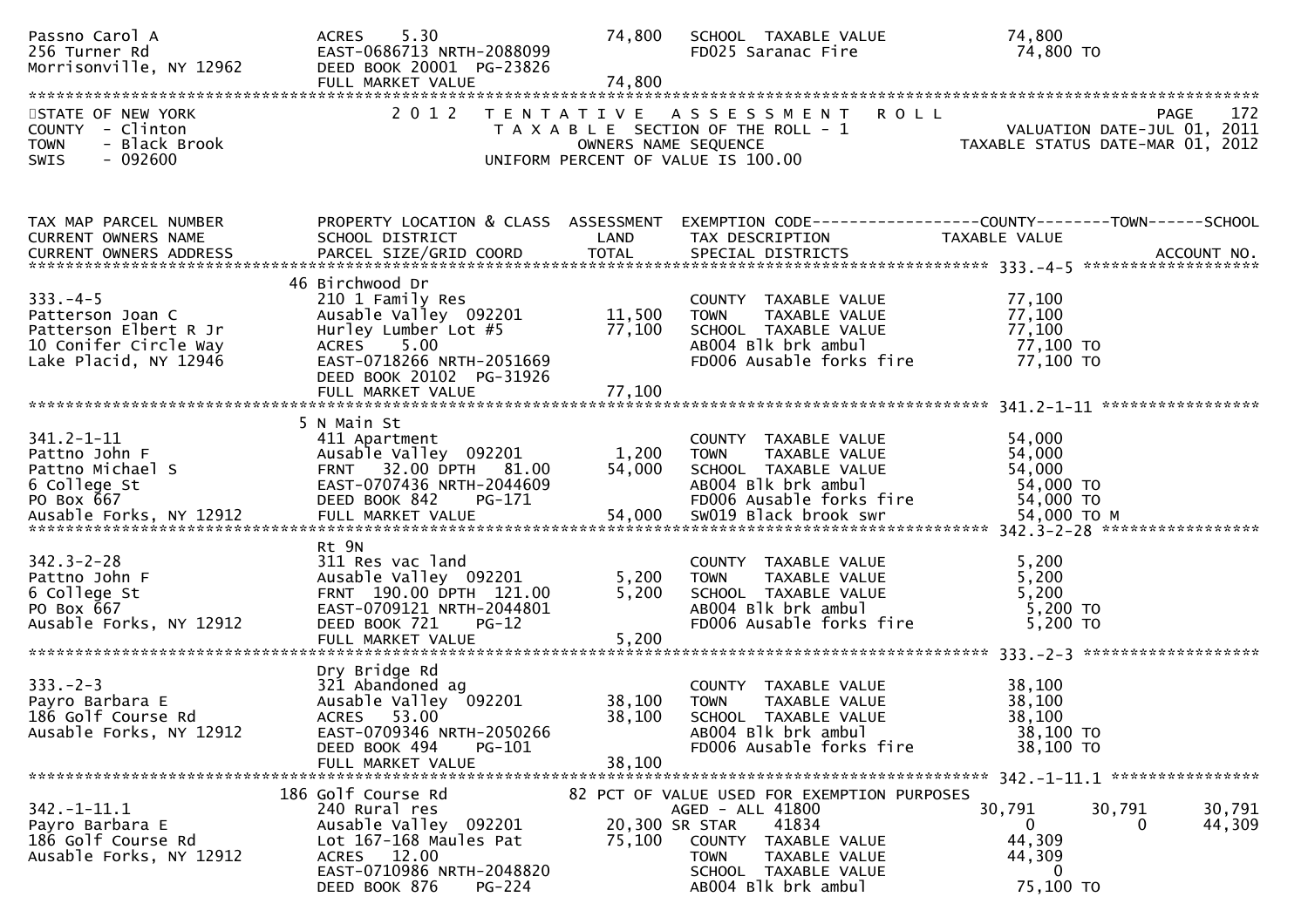|                                                                                               | FULL MARKET VALUE                                                                                                                                                                              | 75,100                       | FD006 Ausable forks fire                                                                                                                            | 75,100 TO                                                             |                                                   |
|-----------------------------------------------------------------------------------------------|------------------------------------------------------------------------------------------------------------------------------------------------------------------------------------------------|------------------------------|-----------------------------------------------------------------------------------------------------------------------------------------------------|-----------------------------------------------------------------------|---------------------------------------------------|
| STATE OF NEW YORK<br>COUNTY - Clinton<br>- Black Brook<br><b>TOWN</b><br>SWIS<br>- 092600     | 2 0 1 2                                                                                                                                                                                        |                              | TENTATIVE ASSESSMENT<br><b>ROLL</b><br>T A X A B L E SECTION OF THE ROLL - 1<br>OWNERS NAME SEQUENCE<br>UNIFORM PERCENT OF VALUE IS 100.00          | TAXABLE STATUS DATE-MAR 01, 2012                                      | 173<br><b>PAGE</b><br>VALUATION DATE-JUL 01, 2011 |
| TAX MAP PARCEL NUMBER<br>CURRENT OWNERS NAME                                                  | PROPERTY LOCATION & CLASS ASSESSMENT<br>SCHOOL DISTRICT                                                                                                                                        | LAND                         | TAX DESCRIPTION                                                                                                                                     | TAXABLE VALUE                                                         |                                                   |
| $342. - 1 - 11.31$<br>Payro Barbara E<br>186 Golf Course Rd<br>Ausable Forks, NY 12912        | Golf Course Rd<br>314 Rural vac<10<br>Ausable Valley 092201<br>Lot 167 Maules<br><b>ACRES</b><br>4.10<br>EAST-0709804 NRTH-2048851<br>DEED BOOK 821<br>PG-136                                  | 9,400<br>9,400               | COUNTY TAXABLE VALUE<br><b>TOWN</b><br>TAXABLE VALUE<br>SCHOOL TAXABLE VALUE<br>AB004 Blk brk ambul<br>FD006 Ausable forks fire                     | 9,400<br>9,400<br>9,400<br>9,400 TO<br>9,400 TO                       |                                                   |
| $342. - 1 - 5$<br>Payro Loren<br>Payro Anna<br>126 Golf Course Rd<br>Ausable Forks, NY 12912  | 124/126 Golf Course Rd<br>210 1 Family Res<br>Ausable Valley 092201<br>ACRES 1.00<br>EAST-0709705 NRTH-2047651<br>DEED BOOK 615<br>PG-778                                                      | 6,500<br>74,900              | 41854<br>RES STAR<br>COUNTY TAXABLE VALUE<br>TAXABLE VALUE<br><b>TOWN</b><br>SCHOOL TAXABLE VALUE<br>AB004 Blk brk ambul                            | $\overline{0}$<br>74,900<br>74,900<br>44,900<br>74,900 TO             | $\mathbf 0$<br>30,000                             |
| $342.3 - 1 - 2$<br>Pelkey Sandra Lee<br>79 Palmer St<br>PO Box 294<br>Ausable Forks, NY 12912 | 79/81 Palmer St<br>210 1 Family Res<br>Ausable Valley 092201<br>FRNT 119.00 DPTH 220.00<br>EAST-0707995 NRTH-2045121<br>DEED BOOK 963<br>PG-169<br>FULL MARKET VALUE                           | 5,300<br>70,000<br>70,000    | 41834<br>SR STAR<br>COUNTY TAXABLE VALUE<br>TAXABLE VALUE<br><b>TOWN</b><br>SCHOOL TAXABLE VALUE<br>AB004 Blk brk ambul<br>FD006 Ausable forks fire | $\overline{0}$<br>70,000<br>70,000<br>7,800<br>70,000 TO<br>70,000 TO | $\mathbf 0$<br>62,200                             |
| $262 - 3 - 1.1$<br>Pellerin Eric<br>Brault Robert<br>783 Ore Bed Rd<br>Saranac, NY 12981      | 45 Big Daddys Way<br>321 Abandoned ag<br>Saranac Central 094401<br>Lot 32 T4omt<br><b>ACRES</b><br>8.70<br>EAST-0670838 NRTH-2099832<br>DEED BOOK 20041 PG-73050<br>FULL MARKET VALUE          | 10,900<br>10,900<br>10,900   | SW019 Black brook swr<br>COUNTY TAXABLE VALUE<br>TAXABLE VALUE<br><b>TOWN</b><br>SCHOOL TAXABLE VALUE<br>FD025 Saranac Fire                         | 70,000 ТО М<br>10,900<br>10,900<br>10,900<br>10,900 TO                |                                                   |
| $262 - 3 - 2.2$<br>Pellerin Eric L<br>Pellerin Lisa M<br>783 Ore Bed Rd<br>Saranac, NY 12981  | 783 Ore Bed Rd<br>210 1 Family Res<br>Saranac Central 094401<br>Lot 32 T4omt<br>8.40 BANK<br>080<br><b>ACRES</b><br>EAST-0671617 NRTH-2099677<br>DEED BOOK 20041 PG-77962<br>FULL MARKET VALUE | 15,800<br>155,900<br>155,900 | RES STAR<br>41854<br>COUNTY TAXABLE VALUE<br><b>TOWN</b><br>TAXABLE VALUE<br>SCHOOL TAXABLE VALUE<br>FD025 Saranac Fire                             | $\mathbf{0}$<br>155,900<br>155,900<br>125,900<br>155,900 TO           | 0<br>30,000                                       |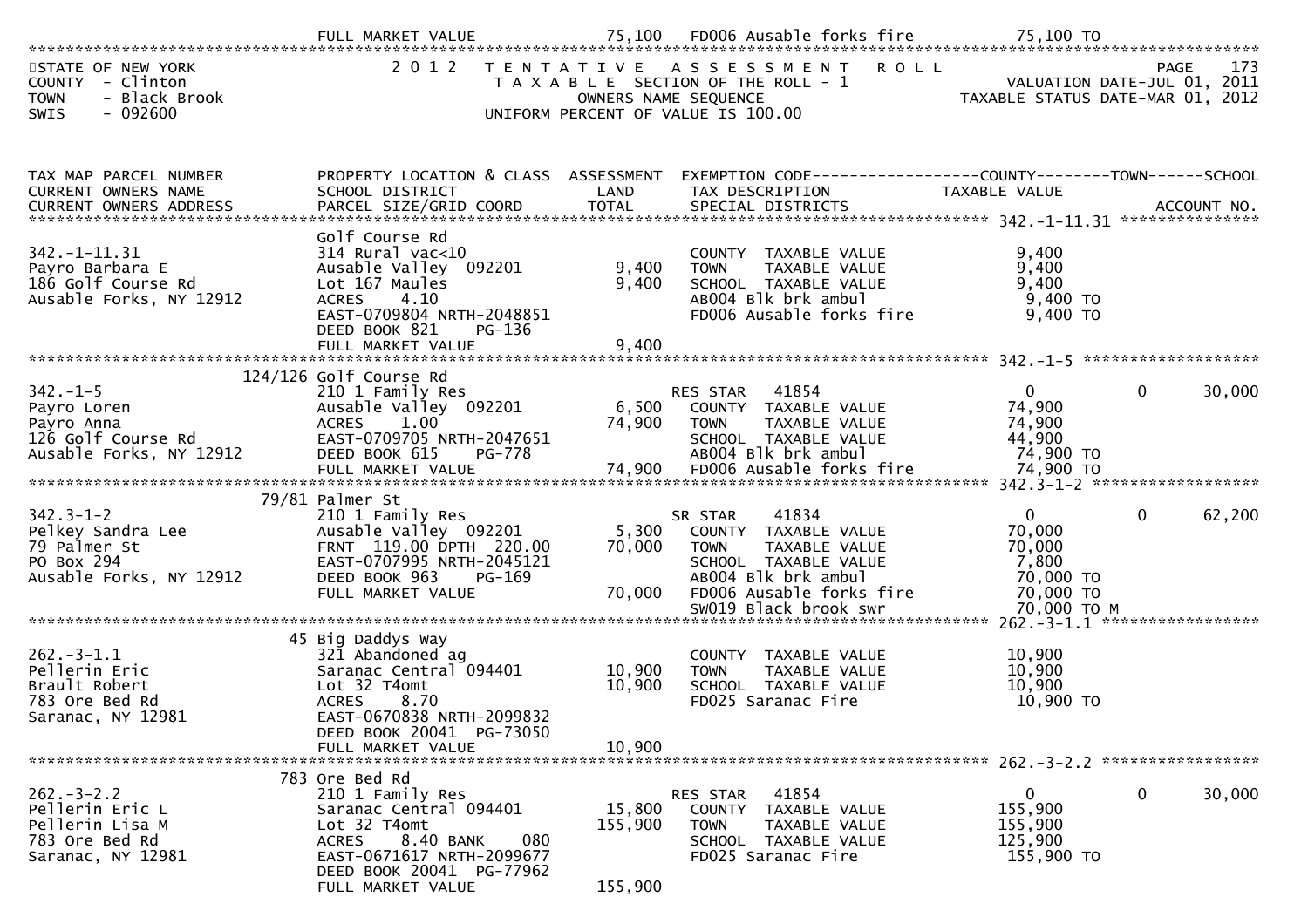| STATE OF NEW YORK<br>COUNTY - Clinton<br><b>TOWN</b><br>- Black Brook | 2 0 1 2                                                                                                             |                  | TENTATIVE ASSESSMENT<br>T A X A B L E SECTION OF THE ROLL - 1<br>OWNERS NAME SEQUENCE | <b>ROLL</b><br>TAXABLE STATUS DATE-MAR 01, 2012 | PAGE<br>VALUATION DATE-JUL 01, 2011 | 174      |
|-----------------------------------------------------------------------|---------------------------------------------------------------------------------------------------------------------|------------------|---------------------------------------------------------------------------------------|-------------------------------------------------|-------------------------------------|----------|
| $-092600$<br><b>SWIS</b>                                              |                                                                                                                     |                  | UNIFORM PERCENT OF VALUE IS 100.00                                                    |                                                 |                                     |          |
|                                                                       |                                                                                                                     |                  |                                                                                       |                                                 |                                     |          |
| TAX MAP PARCEL NUMBER<br>CURRENT OWNERS NAME                          | PROPERTY LOCATION & CLASS ASSESSMENT EXEMPTION CODE----------------COUNTY-------TOWN------SCHOOL<br>SCHOOL DISTRICT | LAND             | TAX DESCRIPTION                                                                       | TAXABLE VALUE                                   |                                     |          |
|                                                                       |                                                                                                                     |                  |                                                                                       |                                                 |                                     |          |
|                                                                       | 749 Ore Bed Rd                                                                                                      |                  | 88 PCT OF VALUE USED FOR EXEMPTION PURPOSES                                           |                                                 |                                     |          |
| $262 - 3 - 2.11$                                                      | 240 Rural res                                                                                                       |                  | WARNONALL 41121                                                                       | 21,740                                          | 12,000                              | 0        |
| Pellerin Lawrence A                                                   | Saranac Central 094401                                                                                              |                  | 26,600 WARDISALL 41141                                                                | 28,987                                          | 28,987                              | $\Omega$ |
| Pellerin Eva                                                          | Lot 32 T40mt<br>ACRES 27.10                                                                                         |                  | 164,700 RES STAR<br>41854                                                             | $\overline{\mathbf{0}}$                         | $\Omega$                            | 30,000   |
| 749 Ore Bed Rd<br>Saranac, NY 12981                                   | EAST-0672044 NRTH-2098310                                                                                           |                  | COUNTY TAXABLE VALUE<br><b>TOWN</b><br>TAXABLE VALUE                                  | 113,973<br>123,713                              |                                     |          |
|                                                                       | DEED BOOK 20061 PG-95439                                                                                            |                  | SCHOOL TAXABLE VALUE                                                                  | 134,700                                         |                                     |          |
|                                                                       | FULL MARKET VALUE                                                                                                   |                  | 164,700 FD025 Saranac Fire                                                            | 164,700 TO                                      |                                     |          |
|                                                                       |                                                                                                                     |                  |                                                                                       |                                                 |                                     |          |
|                                                                       | 201/214 Big Daddys Way                                                                                              |                  |                                                                                       |                                                 |                                     |          |
| $262 - 3 - 2.1$<br>Pellerin Robert                                    | 260 Seasonal res<br>Saranac Central 094401                                                                          | 84,900           | COUNTY TAXABLE VALUE                                                                  | 135,200<br>135,200                              |                                     |          |
| Pellerin Richard                                                      | Lot 32 & 49 T4omt                                                                                                   | 135,200          | <b>TOWN</b><br>TAXABLE VALUE<br>SCHOOL TAXABLE VALUE                                  | 135,200                                         |                                     |          |
| 849 Ore Bed Rd                                                        | MAP 2006195279 & 80                                                                                                 |                  | FD025 Saranac Fire                                                                    | 135,200 TO                                      |                                     |          |
| Saranac, NY 12981                                                     | ACRES 208.90                                                                                                        |                  |                                                                                       |                                                 |                                     |          |
|                                                                       | EAST-0669016 NRTH-2098845                                                                                           |                  |                                                                                       |                                                 |                                     |          |
|                                                                       | DEED BOOK 20061 PG-95283                                                                                            |                  |                                                                                       |                                                 |                                     |          |
|                                                                       |                                                                                                                     |                  |                                                                                       |                                                 |                                     |          |
|                                                                       | 251 Ore Bed Rd                                                                                                      |                  |                                                                                       |                                                 |                                     |          |
| $274. - 1 - 13.4$                                                     | 210 1 Family Res                                                                                                    |                  | 41854<br><b>RES STAR</b>                                                              | $\Omega$                                        | $\mathbf{0}$                        | 30,000   |
| Pellerin Tina M                                                       | 094001<br>Peru Central                                                                                              | 17,400           | COUNTY TAXABLE VALUE                                                                  | 112,100                                         |                                     |          |
| Crespo Lucinda L                                                      | Lot 11 T4omt                                                                                                        | 112,100          | <b>TOWN</b><br>TAXABLE VALUE                                                          | 112,100                                         |                                     |          |
| 251 Ore Bed Rd                                                        | 080<br><b>ACRES</b><br>9.70 BANK                                                                                    |                  | SCHOOL TAXABLE VALUE                                                                  | 82,100                                          |                                     |          |
| Schuyler Falls, NY 12985                                              | EAST-0683994 NRTH-2096148<br>DEED BOOK 20061 PG-90828                                                               |                  | FD025 Saranac Fire                                                                    | 112,100 TO                                      |                                     |          |
|                                                                       | FULL MARKET VALUE                                                                                                   | 112,100          |                                                                                       |                                                 |                                     |          |
|                                                                       |                                                                                                                     |                  |                                                                                       |                                                 |                                     |          |
|                                                                       | 22 O'Brien Ln                                                                                                       |                  |                                                                                       |                                                 |                                     |          |
| $342.1 - 1 - 3$                                                       | 210 1 Family Res                                                                                                    |                  | 41854<br>RES STAR                                                                     | $\overline{0}$                                  | $\mathbf{0}$                        | 30,000   |
| Perez Javier E                                                        | Ausable Valley 092201                                                                                               | 5,400            | COUNTY TAXABLE VALUE                                                                  | 89,400                                          |                                     |          |
| Perez Toni A<br>22 O'Brien Ln                                         | FRNT 144.00 DPTH 210.00<br>EAST-0708759 NRTH-2045827                                                                | 89,400           | <b>TOWN</b><br>TAXABLE VALUE<br>SCHOOL TAXABLE VALUE                                  | 89,400<br>59,400                                |                                     |          |
| PO Box 892                                                            | DEED BOOK 20031 PG-60126                                                                                            |                  | AB004 Blk brk ambul                                                                   | 89,400 TO                                       |                                     |          |
| AuSable Forks, NY 12912                                               | FULL MARKET VALUE                                                                                                   | 89,400           | FD006 Ausable forks fire                                                              | 89,400 TO                                       |                                     |          |
|                                                                       |                                                                                                                     |                  |                                                                                       |                                                 |                                     |          |
|                                                                       | 3461 Silver Lake Rd                                                                                                 |                  |                                                                                       |                                                 |                                     |          |
| $273. - 1 - 11.2$                                                     | 210 1 Family Res                                                                                                    |                  | 41854<br>RES STAR                                                                     | 0                                               | 0                                   | 30,000   |
| Perkins Randy K<br>Perkins Judy A                                     | Saranac Central 094401<br>Lot 51 T4omt                                                                              | 6,500<br>123,300 | TAXABLE VALUE<br><b>COUNTY</b><br><b>TOWN</b><br>TAXABLE VALUE                        | 123,300<br>123,300                              |                                     |          |
| 3461 Silver Lake Rd                                                   | FRNT 210.00 DPTH 185.00                                                                                             |                  | SCHOOL TAXABLE VALUE                                                                  | 93,300                                          |                                     |          |
| Saranac, NY 12981                                                     | EAST-0662241 NRTH-2097178                                                                                           |                  | FD025 Saranac Fire                                                                    | 123,300 TO                                      |                                     |          |
|                                                                       | DEED BOOK 20061 PG-96905                                                                                            |                  |                                                                                       |                                                 |                                     |          |
|                                                                       | FULL MARKET VALUE                                                                                                   | 123,300          |                                                                                       |                                                 |                                     |          |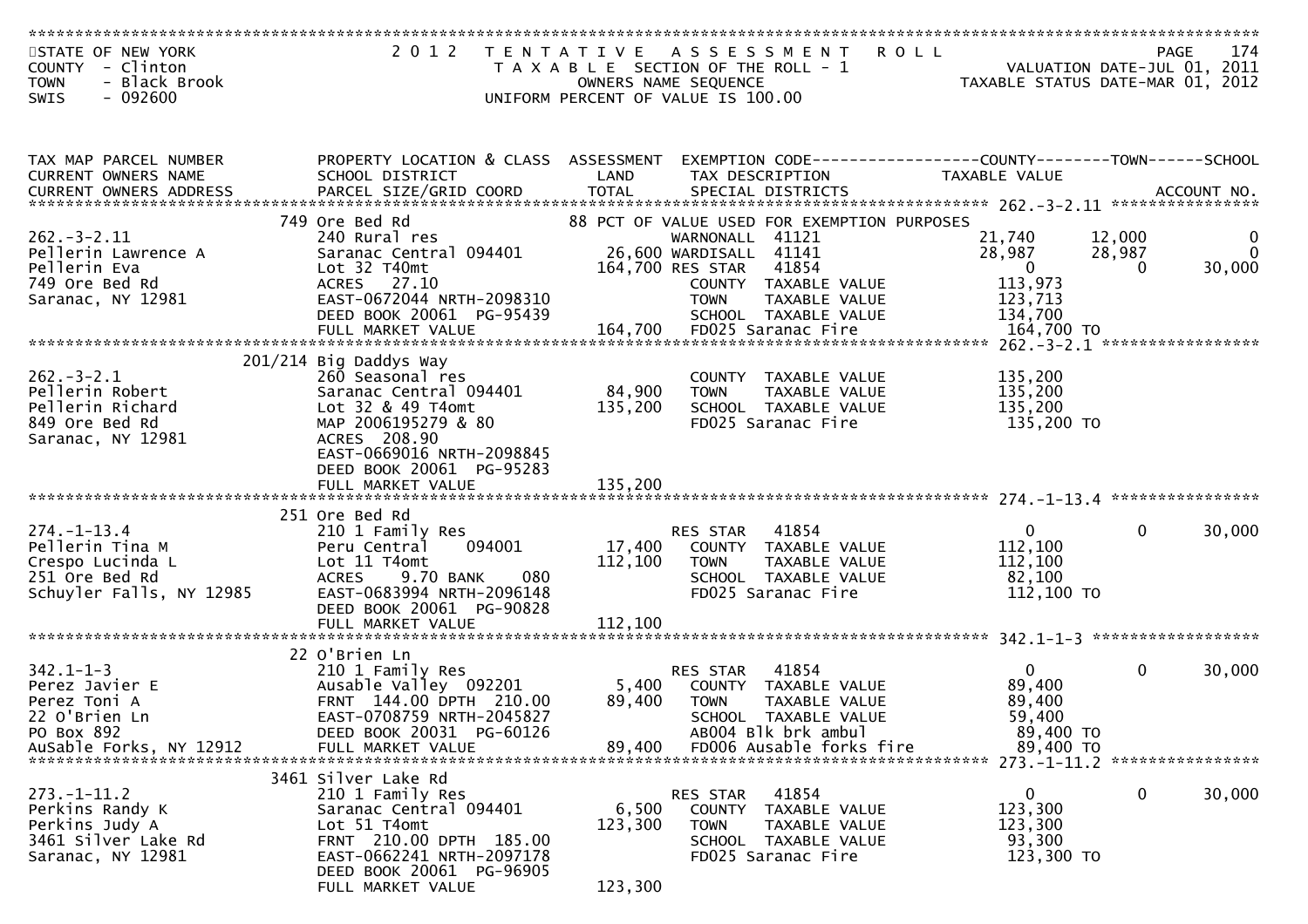| STATE OF NEW YORK<br>- Clinton<br><b>COUNTY</b><br><b>TOWN</b><br>- Black Brook<br>$-092600$<br><b>SWIS</b> | 2 0 1 2                                                                                                                                                                                 | T E N T A T I V E<br>OWNERS NAME SEQUENCE | <b>ROLL</b><br>A S S E S S M E N T<br>T A X A B L E SECTION OF THE ROLL - 1<br>UNIFORM PERCENT OF VALUE IS 100.00                                | VALUATION DATE-JUL 01, 2011<br>TAXABLE STATUS DATE-MAR 01, 2012                               | PAGE<br>175      |
|-------------------------------------------------------------------------------------------------------------|-----------------------------------------------------------------------------------------------------------------------------------------------------------------------------------------|-------------------------------------------|--------------------------------------------------------------------------------------------------------------------------------------------------|-----------------------------------------------------------------------------------------------|------------------|
| TAX MAP PARCEL NUMBER<br>CURRENT OWNERS NAME                                                                | PROPERTY LOCATION & CLASS ASSESSMENT<br>SCHOOL DISTRICT                                                                                                                                 | LAND                                      | EXEMPTION CODE------------------COUNTY--------TOWN------SCHOOL<br>TAX DESCRIPTION                                                                | TAXABLE VALUE                                                                                 |                  |
| $296. - 2 - 3$<br>Perkins William J Sr<br>Perkins April M<br>2704 Silver Lake Rd<br>Saranac, NY 12981       | 2762 Silver Lake Rd<br>210 1 Family Res<br>Ausable Valley 092201<br>FRNT 180.60 DPTH 173.00<br>EAST-0657900 NRTH-2078727<br>DEED BOOK 639<br>PG-400<br>FULL MARKET VALUE                | 5,100<br>66,100<br>66,100                 | RES STAR<br>41854<br>COUNTY TAXABLE VALUE<br><b>TOWN</b><br>TAXABLE VALUE<br>SCHOOL TAXABLE VALUE<br>FD025 Saranac Fire                          | $\mathbf{0}$<br>0<br>66,100<br>66,100<br>36,100<br>66,100 TO                                  | 30,000           |
| $274. - 1 - 5$<br>Perry Francis<br>4392 Rt 3<br>Redford, NY 12978                                           | Ore Bed Rd<br>910 Priv forest<br>Saranac Central 094401<br>50.00<br><b>ACRES</b><br>EAST-0674686 NRTH-2094059<br>DEED BOOK 512<br>$PG-93$<br>FULL MARKET VALUE                          | 30,600<br>30,600<br>30,600                | COUNTY TAXABLE VALUE<br>TAXABLE VALUE<br><b>TOWN</b><br>SCHOOL TAXABLE VALUE<br>FD025 Saranac Fire                                               | 30,600<br>30,600<br>30,600<br>30,600 TO                                                       |                  |
| $274. - 1 - 2$<br>Perry Francis B<br>4392 Rt 3<br>Redford, NY 12978                                         | Ore Bed Rd<br>910 Priv forest<br>Saranac Central 094401<br>75.60<br><b>ACRES</b><br>EAST-0673814 NRTH-2095250<br>DEED BOOK 20011 PG-31035                                               | 44,200<br>44,200                          | COUNTY TAXABLE VALUE<br><b>TOWN</b><br>TAXABLE VALUE<br>SCHOOL TAXABLE VALUE<br>FD025 Saranac Fire                                               | 44,200<br>44,200<br>44,200<br>44,200 TO                                                       |                  |
|                                                                                                             | 5578 Rt 3                                                                                                                                                                               |                                           |                                                                                                                                                  |                                                                                               |                  |
| $271. - 1 - 13$<br>Perry Life Estate Patricia<br>Petrashune Andrew J<br>92 Church St<br>Redford, NY 12978   | 210 1 Family Res<br>Saranac Central 094401<br>Survey Map 20072-01828<br>FRNT 192.00 DPTH 169.20<br>EAST-0646294 NRTH-2095425<br>DEED BOOK 20112 PG-38502<br>FULL MARKET VALUE           | 57,400<br>57,400                          | AGED - ALL 41800<br>5,700 SR STAR<br>41834<br>COUNTY TAXABLE VALUE<br><b>TOWN</b><br>TAXABLE VALUE<br>SCHOOL TAXABLE VALUE<br>FD025 Saranac Fire | 28,700<br>28,700<br>$\mathbf{0}$<br>$\Omega$<br>28,700<br>28,700<br>$\mathbf{0}$<br>57,400 TO | 28,700<br>28,700 |
|                                                                                                             |                                                                                                                                                                                         |                                           |                                                                                                                                                  |                                                                                               |                  |
| $321.2 - 1 - 1$<br>Peters Donald S<br>2918 Crom Pond Rd<br>Yorktown Hgts, NY 10598                          | 2 Paul Williams Dr<br>210 1 Family Res - WTRFNT<br>Ausable Valley 092201<br>FRNT 219.30 DPTH 264.40<br>EAST-0693805 NRTH-2063283<br>DEED BOOK 753<br><b>PG-326</b><br>FULL MARKET VALUE | 125,500<br>254,000<br>254,000             | COUNTY TAXABLE VALUE<br>TAXABLE VALUE<br>TOWN<br>SCHOOL TAXABLE VALUE<br>ABOO4 Blk brk ambul<br>FD006 Ausable forks fire                         | 254,000<br>254,000<br>254,000<br>254,000 TO<br>254,000 TO                                     |                  |
|                                                                                                             |                                                                                                                                                                                         |                                           |                                                                                                                                                  |                                                                                               |                  |
| STATE OF NEW YORK<br>COUNTY - Clinton<br>- Black Brook<br><b>TOWN</b>                                       | 2 0 1 2                                                                                                                                                                                 | T E N T A T I V E<br>OWNERS NAME SEQUENCE | A S S E S S M E N T<br>R O L L<br>T A X A B L E SECTION OF THE ROLL - 1                                                                          | VALUATION DATE-JUL 01, 2011<br>TAXABLE STATUS DATE-MAR 01, 2012                               | 176<br>PAGE      |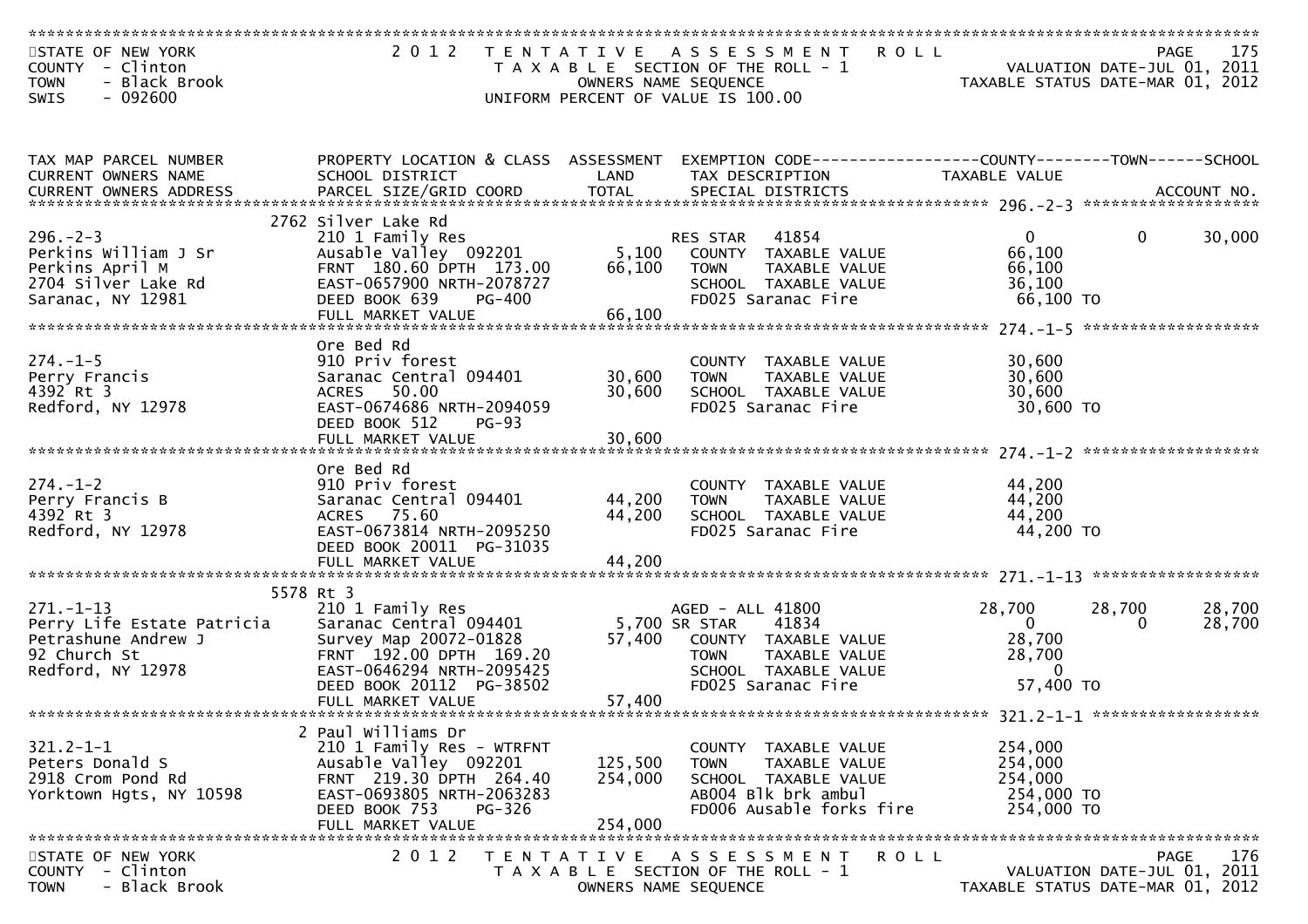SWIS  $-092600$ 

| TAX MAP PARCEL NUMBER<br>CURRENT OWNERS NAME                                                          | PROPERTY LOCATION & CLASS ASSESSMENT<br>SCHOOL DISTRICT                                                                                                                       | LAND                       | EXEMPTION CODE-----------------COUNTY-------TOWN-----SCHOOL<br>TAX DESCRIPTION                                          | TAXABLE VALUE                                                                  |          |             |
|-------------------------------------------------------------------------------------------------------|-------------------------------------------------------------------------------------------------------------------------------------------------------------------------------|----------------------------|-------------------------------------------------------------------------------------------------------------------------|--------------------------------------------------------------------------------|----------|-------------|
| CURRENT OWNERS ADDRESS                                                                                | PARCEL SIZE/GRID COORD                                                                                                                                                        | <b>TOTAL</b>               | SPECIAL DISTRICTS                                                                                                       |                                                                                |          | ACCOUNT NO. |
|                                                                                                       |                                                                                                                                                                               |                            |                                                                                                                         |                                                                                |          |             |
| $319. - 1 - 7.1$<br>Petersen Robert H<br>Petersen Nancy R<br>278 Nelson Rd<br>Ausable Forks, NY 12912 | 278 Nelson Rd<br>240 Rural res<br>Ausable Valley 092201<br>ACRES 17.40<br>EAST-0672481 NRTH-2060483<br>DEED BOOK 20001 PG-22726                                               | 20,000<br>173,300          | RES STAR 41854<br>COUNTY TAXABLE VALUE<br><b>TOWN</b><br>TAXABLE VALUE<br>SCHOOL TAXABLE VALUE<br>AB004 Blk brk ambul   | $\mathbf{0}$<br>173,300<br>173,300<br>143,300<br>173,300 TO                    | $\Omega$ | 30,000      |
| $287. - 1 - 20.3$<br>Phillips Everett W<br>Phillips Janet<br>14 Bauer Ave<br>Manorville, NY 11949     | Guide Board Rd<br>$322$ Rural vac $>10$<br>Peru Central<br>094001<br>Lot 13 T3omt<br>ACRES 20.20<br>EAST-0685016 NRTH-2088351<br>DEED BOOK 609<br>PG-388<br>FULL MARKET VALUE | 27,300<br>27,300<br>27,300 | COUNTY TAXABLE VALUE<br>TAXABLE VALUE<br><b>TOWN</b><br>SCHOOL TAXABLE VALUE<br>FD025 Saranac Fire                      | 27,300<br>27,300<br>27,300<br>27,300 TO                                        |          |             |
|                                                                                                       |                                                                                                                                                                               |                            |                                                                                                                         |                                                                                |          |             |
| $274. - 1 - 1$<br>Phipps Stephen<br>300 Cascade Rd<br>Warwick, NY 10990                               | 731 Ore Bed Rd<br>240 Rural res<br>Saranac Central 094401<br>ACRES 360.00<br>EAST-0672017 NRTH-2095003<br>DEED BOOK 20051 PG-82863                                            | 130,200<br>235,400         | COUNTY TAXABLE VALUE<br><b>TOWN</b><br>TAXABLE VALUE<br>SCHOOL TAXABLE VALUE<br>FD025 Saranac Fire                      | 235,400<br>235,400<br>235,400<br>235,400 TO                                    |          |             |
|                                                                                                       |                                                                                                                                                                               |                            |                                                                                                                         |                                                                                |          |             |
| $262 - 4 - 5.2$<br>Pickering Brenda<br>3547 Silver Lake Rd<br>Saranac, NY 12981                       | 3547 Silver Lake Rd<br>210 1 Family Res<br>Saranac Central 094401<br>Lot 51 T4omt<br>FRNT 100.00 DPTH 150.00<br>EAST-0663696 NRTH-2098719<br>DEED BOOK 20112 PG-39964         | 4,600<br>32,500            | 41854<br>RES STAR<br>COUNTY TAXABLE VALUE<br>TAXABLE VALUE<br><b>TOWN</b><br>SCHOOL TAXABLE VALUE<br>FD025 Saranac Fire | $\overline{0}$<br>32,500<br>32,500<br>2,500<br>32,500 TO                       | $\Omega$ | 30,000      |
|                                                                                                       | FULL MARKET VALUE                                                                                                                                                             | 32,500                     |                                                                                                                         |                                                                                |          |             |
| $262 - 4 - 6$<br>Pickering Roy<br>Pickering Sandra<br>PO Box 36<br>Saranac, NY 12981                  | 3553 Silver Lake Rd<br>210 1 Family Res<br>Saranac Central 094401<br>FRNT 150.00 DPTH 200.00<br>EAST-0663754 NRTH-2098839<br>DEED BOOK 711<br>$PG-247$<br>FULL MARKET VALUE   | 5,700<br>42,700<br>42,700  | RES STAR 41854<br>COUNTY TAXABLE VALUE<br>TOWN<br>TAXABLE VALUE<br>SCHOOL TAXABLE VALUE<br>FD025 Saranac Fire           | $\Omega$<br>42,700<br>42,700<br>12,700<br>42,700 TO                            | $\Omega$ | 30,000      |
| STATE OF NEW YORK<br>COUNTY - Clinton<br>- Black Brook<br><b>TOWN</b><br>$-092600$<br><b>SWIS</b>     | 2 0 1 2                                                                                                                                                                       | OWNERS NAME SEQUENCE       | TENTATIVE ASSESSMENT<br>T A X A B L E SECTION OF THE ROLL - 1<br>UNIFORM PERCENT OF VALUE IS 100.00                     | <b>ROLL</b><br>VALUATION DATE-JUL 01, 2011<br>TAXABLE STATUS DATE-MAR 01, 2012 | PAGE     | 177         |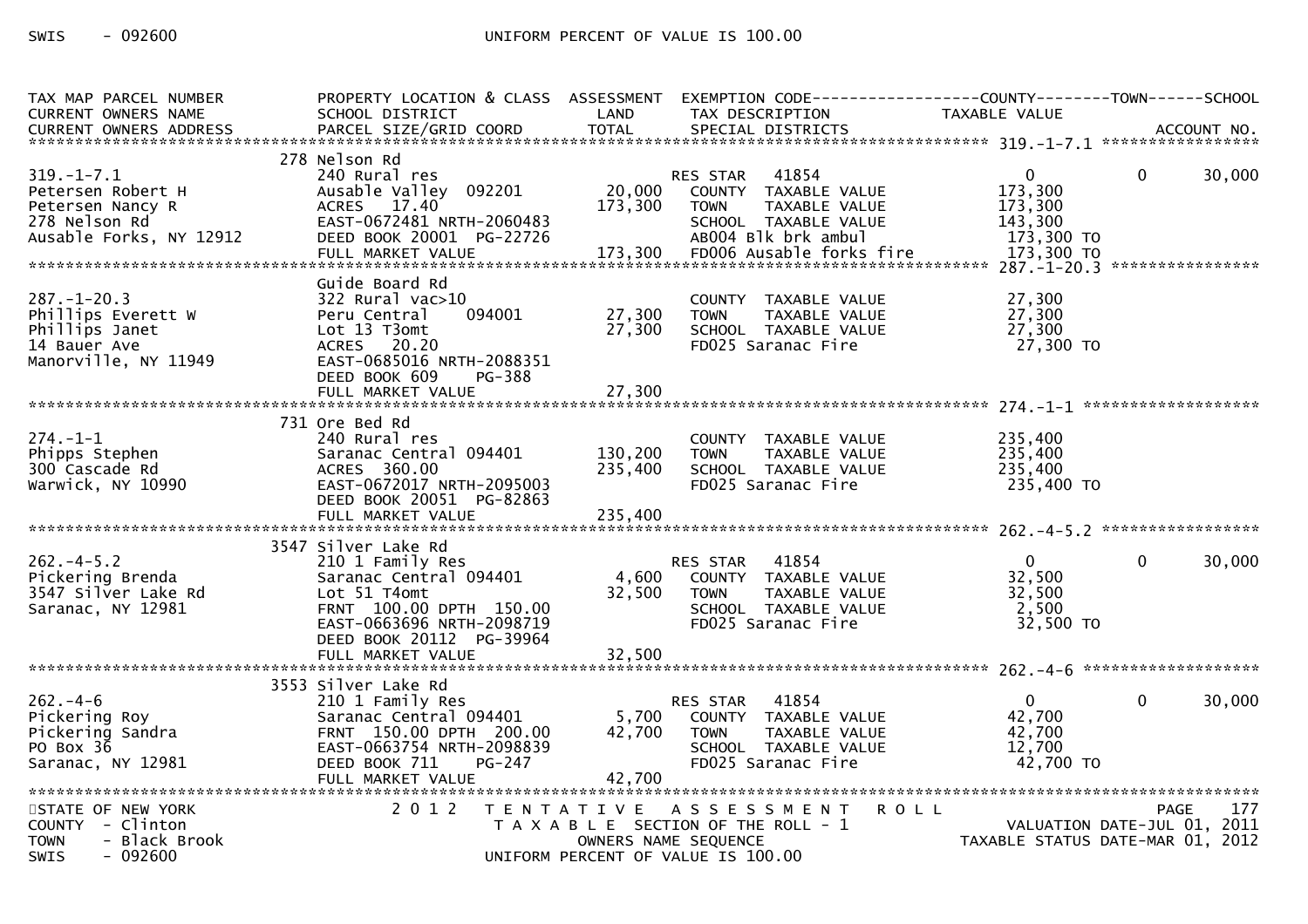| TAX MAP PARCEL NUMBER<br><b>CURRENT OWNERS NAME</b>                                                                 | PROPERTY LOCATION & CLASS ASSESSMENT<br>SCHOOL DISTRICT                                                                                                                              | LAND                      | EXEMPTION CODE-----------------COUNTY-------TOWN------SCHOOL<br>TAX DESCRIPTION                                                                          | TAXABLE VALUE                                                           |                    |             |
|---------------------------------------------------------------------------------------------------------------------|--------------------------------------------------------------------------------------------------------------------------------------------------------------------------------------|---------------------------|----------------------------------------------------------------------------------------------------------------------------------------------------------|-------------------------------------------------------------------------|--------------------|-------------|
|                                                                                                                     |                                                                                                                                                                                      |                           |                                                                                                                                                          |                                                                         |                    |             |
| $333. - 1 - 7.52$<br>Pierce Thomas<br>PO Box 63<br>Ausable Forks, NY 12912                                          | 928 Dry Bridge Rd<br>270 Mfg housing<br>Ausable Valley 092201<br>Lot 16 Liv Div<br><b>ACRES</b><br>3.50<br>EAST-0708800 NRTH-2051858<br>PG-278<br>DEED BOOK 735<br>FULL MARKET VALUE | 9,600<br>36,500<br>36,500 | RES STAR<br>41854<br>COUNTY TAXABLE VALUE<br><b>TOWN</b><br>TAXABLE VALUE<br>SCHOOL TAXABLE VALUE<br>ABOO4 Blk brk ambul<br>FD006 Ausable forks fire     | 0<br>36,500<br>36,500<br>6,500<br>36,500 TO<br>36,500 TO                | $\Omega$           | 30,000      |
|                                                                                                                     | Silver Lake Rd                                                                                                                                                                       |                           |                                                                                                                                                          |                                                                         |                    |             |
| $262 - 4 - 2$<br>Pilon Douglas E<br>Pilon Dennis E<br>410 Ratta Rd<br>Chazy, NY 12921                               | $314$ Rural vac< $10$<br>Saranac Central 094401<br>1.00<br><b>ACRES</b><br>EAST-0664202 NRTH-2099429<br>DEED BOOK 20011 PG-35296                                                     | 4,500<br>4,500            | COUNTY TAXABLE VALUE<br>TAXABLE VALUE<br><b>TOWN</b><br>SCHOOL TAXABLE VALUE<br>FD025 Saranac Fire                                                       | 4,500<br>4,500<br>4,500<br>4,500 TO                                     |                    |             |
|                                                                                                                     | 3429 Silver Lake Rd                                                                                                                                                                  |                           |                                                                                                                                                          |                                                                         |                    |             |
| $273 - 1 - 1.4$<br>Plumadore Colin<br>Plumadore Carrie<br>3429 Silver Lake Rd<br>Saranac, NY 12981-9504             | 210 1 Family Res<br>Saranac Central 094401<br>Lot 51 T4omt<br>FRNT 209.00 DPTH 184.00<br>EAST-0661693 NRTH-2096632<br>DEED BOOK 20082 PG-13636                                       | 6,500<br>109, 100         | 41854<br>RES STAR<br>COUNTY TAXABLE VALUE<br>TAXABLE VALUE<br><b>TOWN</b><br>SCHOOL TAXABLE VALUE<br>FD025 Saranac Fire                                  | $\mathbf{0}$<br>109,100<br>109,100<br>79,100<br>109,100 TO              | $\Omega$           | 30,000      |
|                                                                                                                     | Silver Lake Rd                                                                                                                                                                       |                           |                                                                                                                                                          |                                                                         |                    |             |
| $273. - 1 - 1.11$<br>Plumadore Darbie S<br>Plumadore Stacey M<br>3285 Silver Lake Rd<br>Saranac, NY 12981           | 910 Priv forest<br>Saranac Central 094401<br>Lot 51 T4omt<br>ACRES 35.00<br>EAST-0659975 NRTH-2094161<br>DEED BOOK 982<br><b>PG-226</b>                                              | 18,200<br>18,200          | COUNTY TAXABLE VALUE<br>TAXABLE VALUE<br><b>TOWN</b><br>SCHOOL TAXABLE VALUE<br>FD025 Saranac Fire                                                       | 18,200<br>18,200<br>18,200<br>18,200 TO                                 |                    |             |
|                                                                                                                     | FULL MARKET VALUE                                                                                                                                                                    | 18,200                    |                                                                                                                                                          |                                                                         |                    |             |
| $322.3 - 1 - 4$<br>Plumadore Drew<br>Plumadore Melissa<br>295 Fern Lake Rd<br>PO Box 310<br>Ausable Forks, NY 12912 | 293/295 Fern Lake Rd<br>210 1 Family Res - WTRFNT<br>Ausable Valley 092201<br>FRNT 118.90 DPTH 310.00<br>EAST-0696061 NRTH-2059194<br>DEED BOOK 839<br>PG-10<br>FULL MARKET VALUE    | 240,000                   | WARCOMALL 41131<br>111,400 RES STAR 41854<br>240,000 COUNTY TAXABLE VALUE<br><b>TOWN</b><br>TAXABLE VALUE<br>SCHOOL TAXABLE VALUE<br>ABOO4 Blk brk ambul | 45,000<br>$\overline{0}$<br>195,000<br>220,000<br>210,000<br>240,000 TO | 20,000<br>$\Omega$ | 0<br>30,000 |
| STATE OF NEW YORK                                                                                                   | 2 0 1 2                                                                                                                                                                              |                           | TENTATIVE ASSESSMENT                                                                                                                                     | R O L L                                                                 | PAGE               | 178         |
| COUNTY - Clinton<br>- Black Brook<br><b>TOWN</b><br><b>SWIS</b><br>$-092600$                                        |                                                                                                                                                                                      |                           | T A X A B L E SECTION OF THE ROLL - 1<br>OWNERS NAME SEQUENCE<br>UNIFORM PERCENT OF VALUE IS 100.00                                                      | VALUATION DATE-JUL 01, 2011<br>TAXABLE STATUS DATE-MAR 01, 2012         |                    |             |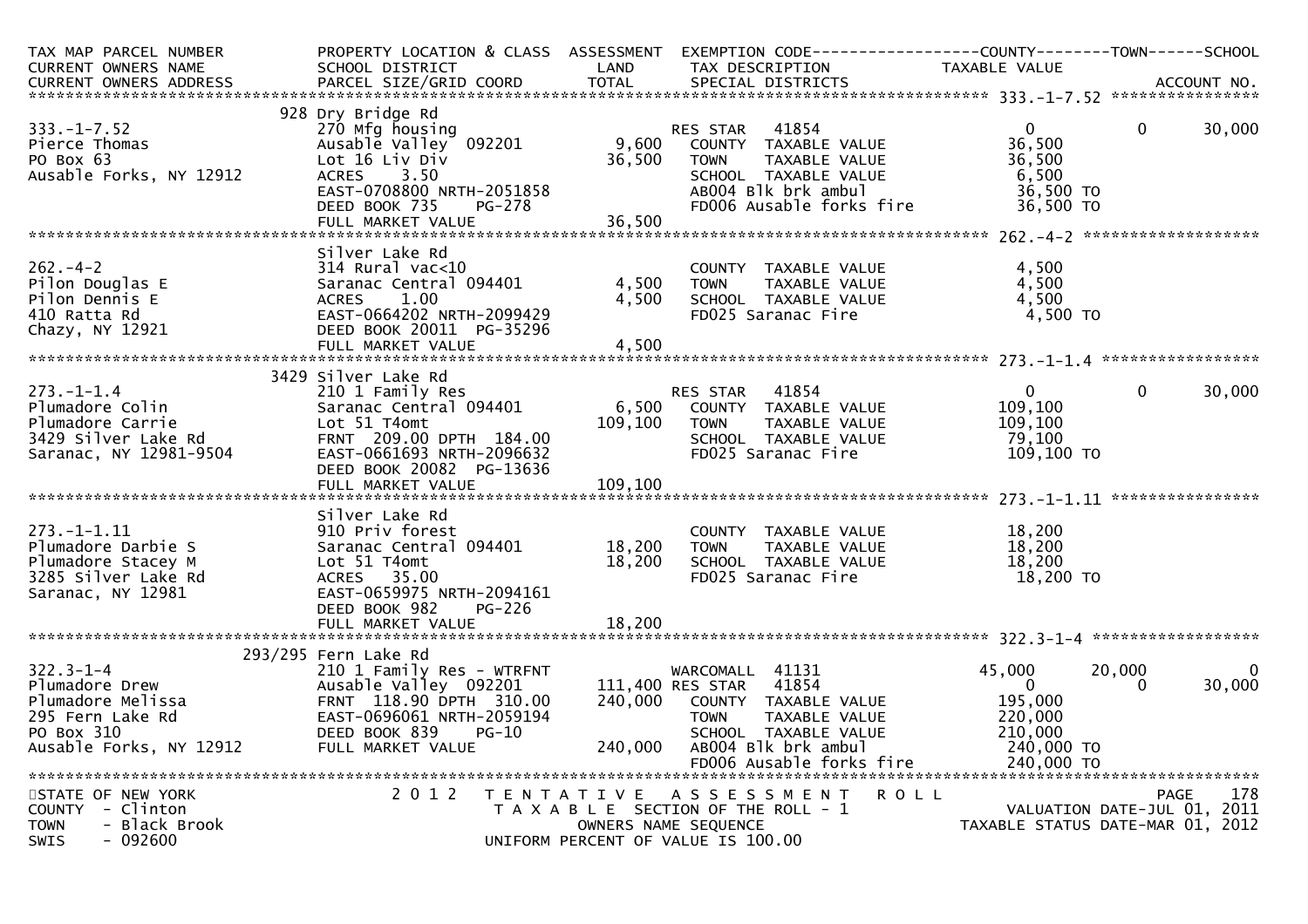| TAX MAP PARCEL NUMBER<br>CURRENT OWNERS NAME                                                             | PROPERTY LOCATION & CLASS ASSESSMENT<br>SCHOOL DISTRICT                                                                                                                          | LAND                      | TAX DESCRIPTION                                                                                                                | TAXABLE VALUE                                                 |                                     |        |
|----------------------------------------------------------------------------------------------------------|----------------------------------------------------------------------------------------------------------------------------------------------------------------------------------|---------------------------|--------------------------------------------------------------------------------------------------------------------------------|---------------------------------------------------------------|-------------------------------------|--------|
|                                                                                                          |                                                                                                                                                                                  |                           |                                                                                                                                |                                                               |                                     |        |
| $262 - 4 - 5$<br>Plumadore Frederick E<br>3535 Silver Lake Rd<br>Saranac, NY 12981                       | 3535 Silver Lake Rd<br>210 1 Family Res<br>Saranac Central 094401<br>FRNT 156.80 DPTH 189.50<br>EAST-0663417 NRTH-2098403<br>DEED BOOK 432<br><b>PG-223</b><br>FULL MARKET VALUE | 5,700<br>70,000<br>70,000 | 41834<br>SR STAR<br>COUNTY TAXABLE VALUE<br>TAXABLE VALUE<br><b>TOWN</b><br>SCHOOL TAXABLE VALUE<br>FD025 Saranac Fire         | $\mathbf{0}$<br>70,000<br>70,000<br>7,800<br>70,000 TO        | $\mathbf{0}$                        | 62,200 |
|                                                                                                          |                                                                                                                                                                                  |                           |                                                                                                                                |                                                               |                                     |        |
| $262 - 4 - 10$<br>Plumadore Frederick E<br>Plumadore Joan<br>3535 Silver Lake Rd<br>Saranac, NY 12981    | Silver Lake Rd<br>311 Res vac land<br>Saranac Central 094401<br>Lot 52 T4omt<br>FRNT 156.80 DPTH<br>60.00<br>EAST-0663320 NRTH-2098485<br>DEED BOOK 834<br>PG-41                 | 3,300<br>3,300            | COUNTY TAXABLE VALUE<br><b>TOWN</b><br>TAXABLE VALUE<br>SCHOOL TAXABLE VALUE<br>FD025 Saranac Fire                             | 3,300<br>3,300<br>3,300<br>3,300 TO                           |                                     |        |
|                                                                                                          | FULL MARKET VALUE                                                                                                                                                                | 3,300                     |                                                                                                                                |                                                               |                                     |        |
| $273. - 1 - 1.8$<br>Plumadore Gary S<br>LeFleur Debra L<br>3506 Silver Lake Rd<br>Saranac, NY 12981-2654 | 3506 Silver Lake Rd<br>210 1 Family Res<br>Saranac Central 094401<br>Lot 51 T4omt<br>080<br><b>ACRES</b><br>7.60 BANK<br>EAST-0663117 NRTH-2097520<br>DEED BOOK 20031 PG-55819   | 14,800<br>185,700         | 41854<br>RES STAR<br>COUNTY TAXABLE VALUE<br><b>TOWN</b><br>TAXABLE VALUE<br>SCHOOL TAXABLE VALUE<br>FD025 Saranac Fire        | $\overline{0}$<br>185,700<br>185,700<br>155,700<br>185,700 TO | $\mathbf{0}$                        | 30,000 |
|                                                                                                          |                                                                                                                                                                                  |                           |                                                                                                                                |                                                               |                                     |        |
| $284. -1 - 13$<br>Plumadore Lee W<br>898 Casey Rd<br>Saranac, NY 12981                                   | 898 Casey Rd<br>210 1 Family Res<br>Saranac Central 094401<br>Lot 8 T3omt<br>6.90<br><b>ACRES</b><br>EAST-0658300 NRTH-2083760<br>DEED BOOK 1001<br><b>PG-294</b>                | 75,800                    | 41854<br>RES STAR<br>13,900 COUNTY TAXABLE VALUE<br>TAXABLE VALUE<br><b>TOWN</b><br>SCHOOL TAXABLE VALUE<br>FD025 Saranac Fire | $\overline{0}$<br>75,800<br>75,800<br>45,800<br>75,800 TO     | $\Omega$                            | 30,000 |
|                                                                                                          | FULL MARKET VALUE                                                                                                                                                                | 75,800                    |                                                                                                                                |                                                               |                                     |        |
| $273. - 1 - 2.1$<br>Plumadore Robert<br>3513 Silver Lake Rd<br>Saranac, NY 12981                         | 3513 Silver Lake Rd<br>210 1 Family Res<br>Saranac Central 094401<br>ACRES<br>1.00<br>EAST-0663089 NRTH-2097989<br>DEED BOOK 589<br>PG-1080                                      | 6,500<br>64,200           | 41834<br>SR STAR<br>COUNTY TAXABLE VALUE<br><b>TOWN</b><br>TAXABLE VALUE<br>SCHOOL TAXABLE VALUE<br>FD025 Saranac Fire         | $\overline{0}$<br>64,200<br>64,200<br>2,000<br>64,200 TO      | $\Omega$                            | 62,200 |
|                                                                                                          | FULL MARKET VALUE                                                                                                                                                                | 64,200                    |                                                                                                                                |                                                               |                                     |        |
| STATE OF NEW YORK<br>COUNTY - Clinton<br>- Black Brook<br><b>TOWN</b><br>- 092600<br><b>SWIS</b>         | 2012                                                                                                                                                                             |                           | TENTATIVE ASSESSMENT<br>T A X A B L E SECTION OF THE ROLL - 1<br>OWNERS NAME SEQUENCE<br>UNIFORM PERCENT OF VALUE IS 100.00    | R O L L<br>TAXABLE STATUS DATE-MAR 01, 2012                   | PAGE<br>VALUATION DATE-JUL 01, 2011 | 179    |
| TAX MAP PARCEL NUMBER<br><b>CURRENT OWNERS NAME</b>                                                      | PROPERTY LOCATION & CLASS ASSESSMENT<br>SCHOOL DISTRICT                                                                                                                          | LAND                      | TAX DESCRIPTION                                                                                                                | TAXABLE VALUE                                                 |                                     |        |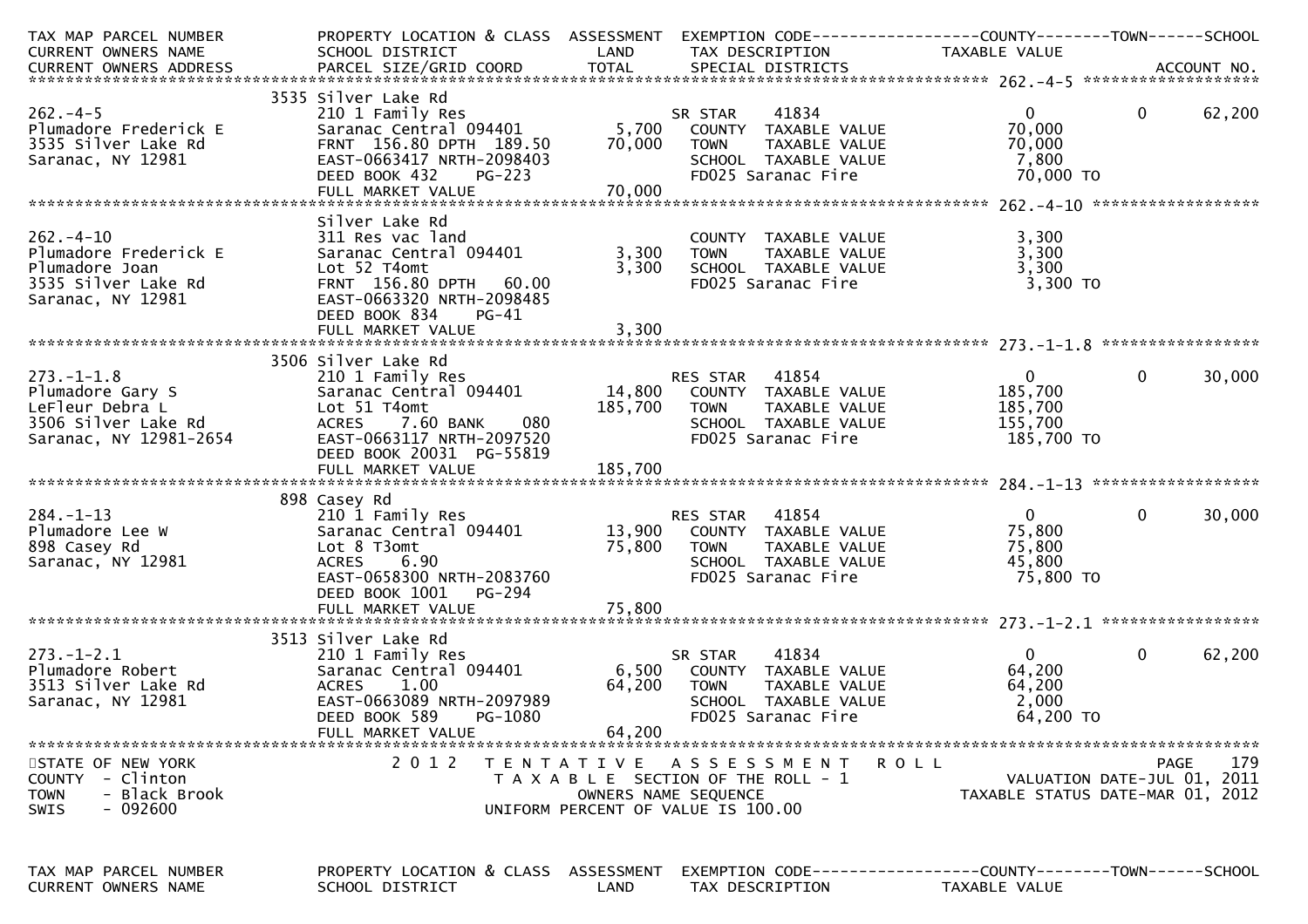| <b>CURRENT OWNERS ADDRESS</b>                                                                               | PARCEL SIZE/GRID COORD                                                                                                                                                 | <b>TOTAL</b>                                               | SPECIAL DISTRICTS                                                                                                                                                          |                                                                                                       | ACCOUNT NO.        |
|-------------------------------------------------------------------------------------------------------------|------------------------------------------------------------------------------------------------------------------------------------------------------------------------|------------------------------------------------------------|----------------------------------------------------------------------------------------------------------------------------------------------------------------------------|-------------------------------------------------------------------------------------------------------|--------------------|
| $273. - 1 - 9.2$<br>Plumadore Stacey M<br>3285 Silver Lake Rd<br>Saranac, NY 12981                          | 3285 Silver Lake Rd<br>210 1 Family Res<br>Saranac Central 094401<br><b>ACRES</b><br>1.00<br>EAST-0660277 NRTH-2092929<br>DEED BOOK 829<br>PG-334<br>FULL MARKET VALUE | 6,500<br>62,100<br>62,100                                  | RES STAR 41854<br>COUNTY TAXABLE VALUE<br><b>TOWN</b><br>TAXABLE VALUE<br>SCHOOL TAXABLE VALUE<br>FD025 Saranac Fire                                                       | $\mathbf{0}$<br>$\mathbf{0}$<br>62,100<br>62,100<br>32,100<br>62,100 TO                               | 30,000             |
|                                                                                                             |                                                                                                                                                                        |                                                            |                                                                                                                                                                            |                                                                                                       |                    |
| $333. -2 - 22$<br>Post Lawrence R<br>Post Joann L<br>2056 Rt 9N<br>Ausable Forks, NY 12912                  | 2056 Rt 9N<br>210 1 Family Res<br>Ausable Valley 092201<br><b>ACRES</b><br>4.10<br>EAST-0717470 NRTH-2049048<br>PG-698<br>DEED BOOK 642                                | 97,700                                                     | 41854<br>RES STAR<br>16,900 COUNTY TAXABLE VALUE<br><b>TOWN</b><br>TAXABLE VALUE<br>SCHOOL TAXABLE VALUE<br>AB004 Blk brk ambul                                            | $\mathbf{0}$<br>$\mathbf{0}$<br>97,700<br>97,700<br>67,700<br>97,700 TO                               | 30,000             |
|                                                                                                             | Rt 9N                                                                                                                                                                  |                                                            |                                                                                                                                                                            |                                                                                                       |                    |
| $333. -2 - 23$<br>Post Lawrence R<br>Post Joann L<br>2056 Rt 9N<br>Ausable Forks, NY 12912                  | 312 Vac w/imprv<br>Ausable Valley 092201<br>4.50<br><b>ACRES</b><br>EAST-0717161 NRTH-2048975<br>DEED BOOK 20001 PG-18190<br>FULL MARKET VALUE                         | 17,400<br>35,000<br>35,000                                 | COUNTY TAXABLE VALUE<br>TAXABLE VALUE<br><b>TOWN</b><br>SCHOOL TAXABLE VALUE<br>AB004 Blk brk ambul<br>FD006 Ausable forks fire                                            | 35,000<br>35,000<br>35,000<br>35,000 TO<br>35,000 TO                                                  |                    |
|                                                                                                             |                                                                                                                                                                        |                                                            |                                                                                                                                                                            |                                                                                                       |                    |
| $337. - 1 - 1.3$<br>Post Robert H Jr<br>Post Edythe<br>34 Pinecrest Dr<br>Woodcliff, NJ 07675               | Forestdale Rd<br>321 Abandoned ag<br>164601<br>Sar Lake<br>Lot 67 T3omt<br>ACRES 18.50<br>EAST-0647243 NRTH-2042045<br>DEED BOOK 841<br>$PG-43$                        | 23,700<br>23,700                                           | COUNTY TAXABLE VALUE<br>TAXABLE VALUE<br><b>TOWN</b><br>SCHOOL TAXABLE VALUE<br>AB004 Blk brk ambul<br>FD006 Ausable forks fire                                            | 23,700<br>23,700<br>23,700<br>23,700 TO<br>23,700 TO                                                  |                    |
|                                                                                                             |                                                                                                                                                                        |                                                            |                                                                                                                                                                            |                                                                                                       |                    |
|                                                                                                             | 2408 Rt 9N                                                                                                                                                             |                                                            |                                                                                                                                                                            |                                                                                                       |                    |
| $342.3 - 2 - 18.4$<br>Potter Eugene<br>Potter Denise<br>PO Box 43<br>Ausable Forks, NY 12912                | 449 Other Storag<br>Ausable Valley 092201<br>Lot 160 Maules<br>FRNT 167.00 DPTH 145.00<br>EAST-0709811 NRTH-2045155<br>DEED BOOK 684<br>$PG-93$<br>FULL MARKET VALUE   | 5,300<br>60,500<br>60,500                                  | RES STAR 41854<br>COUNTY TAXABLE VALUE<br><b>TOWN</b><br>TAXABLE VALUE<br>SCHOOL TAXABLE VALUE<br>AB004 Blk brk ambul<br>FD006 Ausable forks fire<br>SW019 Black brook swr | $\mathbf{0}$<br>$\overline{0}$<br>60,500<br>60,500<br>30,500<br>60,500 TO<br>60,500 TO<br>60,500 TO M | 30,000             |
|                                                                                                             |                                                                                                                                                                        |                                                            |                                                                                                                                                                            |                                                                                                       |                    |
| STATE OF NEW YORK<br><b>COUNTY</b><br>- Clinton<br>- Black Brook<br><b>TOWN</b><br>$-092600$<br><b>SWIS</b> | 2 0 1 2                                                                                                                                                                | OWNERS NAME SEQUENCE<br>UNIFORM PERCENT OF VALUE IS 100.00 | TENTATIVE ASSESSMENT<br><b>ROLL</b><br>T A X A B L E SECTION OF THE ROLL - 1                                                                                               | VALUATION DATE-JUL 01, 2011<br>TAXABLE STATUS DATE-MAR 01, 2012                                       | 180<br><b>PAGE</b> |
| TAX MAP PARCEL NUMBER<br>CURRENT OWNERS NAME<br><b>CURRENT OWNERS ADDRESS</b>                               | PROPERTY LOCATION & CLASS ASSESSMENT<br>SCHOOL DISTRICT<br>PARCEL SIZE/GRID COORD                                                                                      | LAND<br><b>TOTAL</b>                                       | EXEMPTION        CODE-----------------COUNTY-------TOWN------SCHOOL<br>TAX DESCRIPTION<br>SPECIAL DISTRICTS                                                                | TAXABLE VALUE                                                                                         | ACCOUNT NO.        |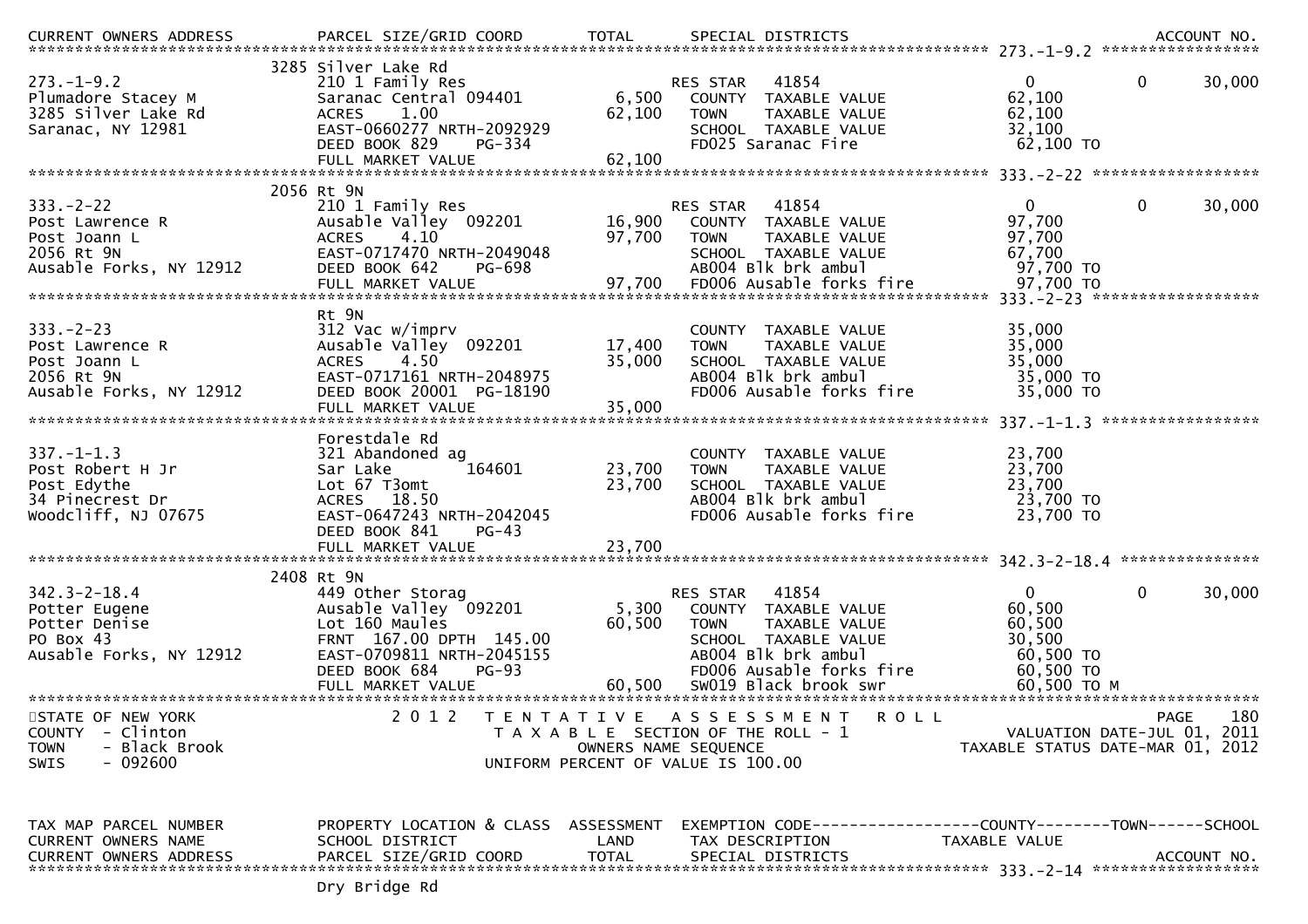| $333. - 2 - 14$<br>Power Pine LLC<br>PO Box 177<br>Jay, NY 12941<br>MAY BE SUBJECT TO PAYMENT<br>UNDER RPTL480A UNTIL 2021 | 910 Priv forest<br>Ausable Valley 092201<br>91 Eligible Acres<br>27440/92.2x91x.80<br>93.20<br>ACRES<br>EAST-0716657 NRTH-2050163<br>DEED BOOK 20021 PG-50431<br>FULL MARKET VALUE   | 50,200<br>50,200<br>50,200   | 480A EX<br>47460<br>COUNTY TAXABLE VALUE<br>TAXABLE VALUE<br><b>TOWN</b><br>SCHOOL TAXABLE VALUE<br>AB004 Blk brk ambul<br>FD006 Ausable forks fire            | 35,304<br>35,304<br>14,896<br>14,896<br>14,896<br>50,200 TO<br>50,200 TO | 35,304                                            |
|----------------------------------------------------------------------------------------------------------------------------|--------------------------------------------------------------------------------------------------------------------------------------------------------------------------------------|------------------------------|----------------------------------------------------------------------------------------------------------------------------------------------------------------|--------------------------------------------------------------------------|---------------------------------------------------|
|                                                                                                                            | 1993 Silver Lake Rd                                                                                                                                                                  |                              |                                                                                                                                                                |                                                                          |                                                   |
| $308. - 1 - 2.1$<br>Prevost Michael A<br>Prevost Carol M<br>PO Box 1333<br>Lake Placid, NY 12946                           | 240 Rural res<br>Ausable Valley 092201<br>ACRES 142.50 BANK<br>080<br>EAST-0667036 NRTH-2066793<br>DEED BOOK 20021 PG-40613<br>FULL MARKET VALUE                                     | 65,000<br>358,000<br>358,000 | 41854<br>RES STAR<br>COUNTY TAXABLE VALUE<br>TAXABLE VALUE<br><b>TOWN</b><br>SCHOOL TAXABLE VALUE<br>AB004 Blk brk ambul<br>FD006 Ausable forks fire           | 0<br>358,000<br>358,000<br>328,000<br>358,000 TO<br>358,000 TO           | $\mathbf{0}$<br>30,000                            |
| $320. -2 - 9.2$<br>Prud'hon Henry Frederick<br>1 Forestdale Rd<br>Ausable Forks, NY 12912                                  | 1 Forestdale Rd<br>210 1 Family Res<br>Ausable Valley 092201<br>Lot 55 T3omt<br>ACRES 1.70<br>EAST-0673242 NRTH-2058818<br>DEED BOOK 20051 PG-85944<br>FULL MARKET VALUE             | 7,400<br>35,400<br>35,400    | 41854<br>RES STAR<br>COUNTY TAXABLE VALUE<br><b>TOWN</b><br>TAXABLE VALUE<br>SCHOOL TAXABLE VALUE<br>AB004 Blk brk ambul<br>FD006 Ausable forks fire           | $\Omega$<br>35,400<br>35,400<br>5,400<br>35,400 TO<br>35,400 TO          | $\mathbf{0}$<br>30,000                            |
|                                                                                                                            | 174 Nelson Rd                                                                                                                                                                        |                              |                                                                                                                                                                |                                                                          |                                                   |
| $320. -2 - 8.2$<br>Prud'hon William II<br>Prud'hon Laura<br>1 Forestdale Rd<br>Ausable Forks, NY 12912                     | 210 1 Family Res<br>Ausable Valley 092201<br>Lot 55 T3omt<br>ACRES 11.26 BANK<br>080<br>EAST-0674218 NRTH-2059444<br>DEED BOOK 823<br>$PG-123$<br>FULL MARKET VALUE                  | 12,400<br>77,100<br>77,100   | 41854<br><b>RES STAR</b><br>TAXABLE VALUE<br>COUNTY<br><b>TOWN</b><br>TAXABLE VALUE<br>SCHOOL TAXABLE VALUE<br>AB004 Blk brk ambul<br>FD006 Ausable forks fire | $\mathbf{0}$<br>77,100<br>77,100<br>47,100<br>77,100 TO<br>77,100 TO     | $\mathbf 0$<br>30,000                             |
|                                                                                                                            | Nelson Rd                                                                                                                                                                            |                              |                                                                                                                                                                |                                                                          |                                                   |
| $320 - 2 - 7.3$<br>Prudhon William L<br>174 Nelson Rd<br>Ausable Forks, NY 12912                                           | $322$ Rural vac $>10$<br>Ausable Valley 092201<br>Lot 55 T3omt<br>ACRES 10.70<br>EAST-0674786 NRTH-2058014<br>DEED BOOK 20092 PG-23719<br>FULL MARKET VALUE<br>********************* | 10,400<br>10,400<br>10,400   | COUNTY TAXABLE VALUE<br><b>TOWN</b><br>TAXABLE VALUE<br>SCHOOL TAXABLE VALUE<br>AB004 Blk brk ambul<br>FD006 Ausable forks fire                                | 10,400<br>10,400<br>10,400<br>10,400 TO<br>10,400 TO                     |                                                   |
| STATE OF NEW YORK<br><b>COUNTY</b><br>- Clinton<br>- Black Brook<br><b>TOWN</b><br>$-092600$<br><b>SWIS</b>                | 2 0 1 2                                                                                                                                                                              | T E N T A T I V E            | ASSESSMENT ROLL<br>T A X A B L E SECTION OF THE ROLL - 1<br>OWNERS NAME SEQUENCE<br>UNIFORM PERCENT OF VALUE IS 100.00                                         | TAXABLE STATUS DATE-MAR 01, 2012                                         | 181<br><b>PAGE</b><br>VALUATION DATE-JUL 01, 2011 |
| TAX MAP PARCEL NUMBER<br>CURRENT OWNERS NAME<br><b>CURRENT OWNERS ADDRESS</b>                                              | PROPERTY LOCATION & CLASS ASSESSMENT<br>SCHOOL DISTRICT<br>PARCEL SIZE/GRID COORD                                                                                                    | LAND<br><b>TOTAL</b>         | TAX DESCRIPTION<br>SPECIAL DISTRICTS                                                                                                                           | TAXABLE VALUE                                                            | ACCOUNT NO.                                       |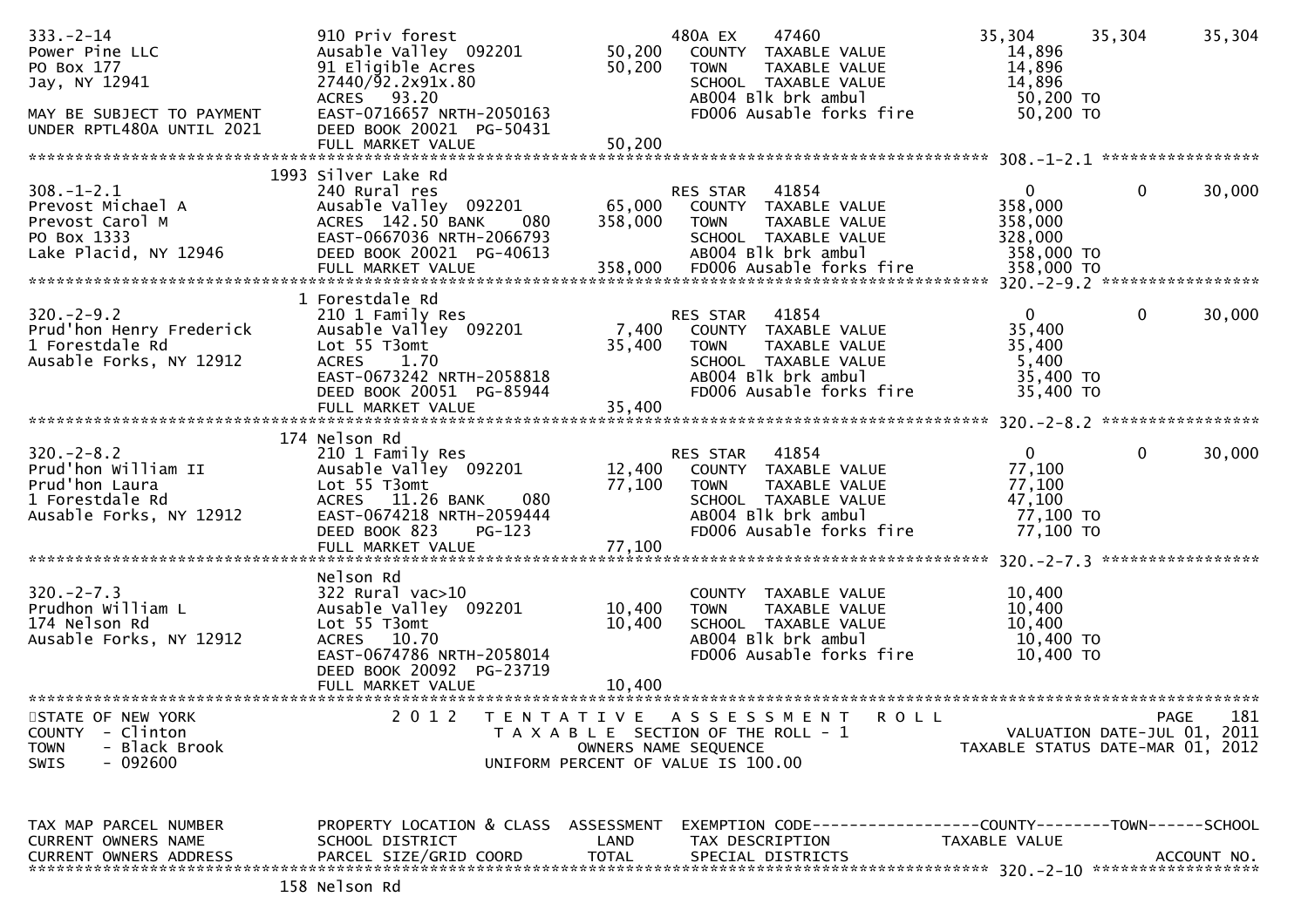| $320 - 2 - 10$<br>Prudhon William L<br>174 Nelson Rd<br>Ausable Forks, NY 12912                                                                 | 270 Mfg housing<br>Ausable Valley 092201<br>Lot 55 T3omt<br>3.40<br><b>ACRES</b><br>EAST-0674318 NRTH-2058566<br>DEED BOOK 20092 PG-23718<br>FULL MARKET VALUE                                       | 9,500<br>50,000<br>50,000  | COUNTY TAXABLE VALUE<br>TAXABLE VALUE<br><b>TOWN</b><br>SCHOOL TAXABLE VALUE<br>AB004 Blk brk ambul<br>FD006 Ausable forks fire                                                                       | 50,000<br>50,000<br>50,000<br>50,000 TO<br>50,000 TO                                                                          |
|-------------------------------------------------------------------------------------------------------------------------------------------------|------------------------------------------------------------------------------------------------------------------------------------------------------------------------------------------------------|----------------------------|-------------------------------------------------------------------------------------------------------------------------------------------------------------------------------------------------------|-------------------------------------------------------------------------------------------------------------------------------|
|                                                                                                                                                 |                                                                                                                                                                                                      |                            |                                                                                                                                                                                                       |                                                                                                                               |
| $332 - 3 - 4.2$<br>Pulitzer Life Estate Seward W<br>Pulitzer Life Estate Susan L<br>1108 Dry Bridge Rd<br>PO Box 728<br>Ausable Forks, NY 12912 | 1108 Dry Bridge Rd<br>240 Rural res<br>Ausable Valley 092201<br>9 Liv Pat<br>ACRES 22.49<br>EAST-0704737 NRTH-2050142<br>DEED BOOK 20082 PG-15465                                                    |                            | 89 PCT OF VALUE USED FOR EXEMPTION PURPOSES<br>WARCOMALL 41131<br>26,200 WARDISALL 41141<br>41854<br>176,100 RES STAR<br>COUNTY TAXABLE VALUE<br><b>TOWN</b><br>TAXABLE VALUE<br>SCHOOL TAXABLE VALUE | 39,182<br>20,000<br>$\mathbf 0$<br>7,836<br>$\Omega$<br>7,836<br>$\mathbf{0}$<br>30,000<br>0<br>129,082<br>148,264<br>146,100 |
|                                                                                                                                                 | FULL MARKET VALUE                                                                                                                                                                                    | 176,100                    | AB004 Blk brk ambul                                                                                                                                                                                   | 176,100 TO                                                                                                                    |
|                                                                                                                                                 |                                                                                                                                                                                                      |                            | FD006 Ausable forks fire                                                                                                                                                                              | 176,100 TO                                                                                                                    |
|                                                                                                                                                 |                                                                                                                                                                                                      |                            |                                                                                                                                                                                                       |                                                                                                                               |
| $274. - 1 - 13.5$<br>Purick David J<br>Purick Doreege<br>275 Ore Bed Rd<br>Schuyler Falls, NY 12985                                             | 275 Ore Bed Rd<br>210 1 Family Res<br>094001<br>Peru Central<br>Lot 11 T4omt<br>3.70 BANK<br>080<br><b>ACRES</b><br>EAST-0683185 NRTH-2096055<br>DEED BOOK 841<br><b>PG-342</b><br>FULL MARKET VALUE | 9,900<br>94,400<br>94,400  | 41854<br>RES STAR<br>COUNTY TAXABLE VALUE<br><b>TOWN</b><br>TAXABLE VALUE<br>SCHOOL TAXABLE VALUE<br>FD025 Saranac Fire                                                                               | $\mathbf{0}$<br>30,000<br>$\bf{0}$<br>94,400<br>94,400<br>64,400<br>94,400 TO                                                 |
|                                                                                                                                                 |                                                                                                                                                                                                      |                            |                                                                                                                                                                                                       |                                                                                                                               |
| $275. - 1 - 6.1$<br>Putre Robert H<br>PO Box 143<br>New Baltimore, NY 12124                                                                     | 24 Ore Bed Rd<br>270 Mfg housing<br>094001<br>Peru Central<br>Lot 10 T4omt<br>ACRES 71.20<br>EAST-0688937 NRTH-2095134<br>DEED BOOK 20082 PG-17523<br>FULL MARKET VALUE                              | 38,400<br>69,000<br>69,000 | COUNTY TAXABLE VALUE<br>TAXABLE VALUE<br><b>TOWN</b><br>SCHOOL TAXABLE VALUE<br>FD025 Saranac Fire                                                                                                    | 69,000<br>69,000<br>69,000<br>69,000 TO                                                                                       |
|                                                                                                                                                 |                                                                                                                                                                                                      |                            |                                                                                                                                                                                                       |                                                                                                                               |
| $284. - 1 - 9$<br>Racette Kenneth<br>Racette Kathleen<br>679 Cumberland Head Rd<br>Plattsburgh, NY 12901                                        | 3090 Silver Lake Rd<br>260 Seasonal res<br>Saranac Central 094401<br>1.00<br><b>ACRES</b><br>EAST-0659331 NRTH-2088409<br>DEED BOOK 20112 PG-43186<br>FULL MARKET VALUE                              | 13,000<br>50,000<br>50,000 | COUNTY TAXABLE VALUE<br>TAXABLE VALUE<br><b>TOWN</b><br>SCHOOL TAXABLE VALUE<br>FD025 Saranac Fire                                                                                                    | 50,000<br>50,000<br>50,000<br>50,000 TO                                                                                       |
|                                                                                                                                                 |                                                                                                                                                                                                      | ********************       |                                                                                                                                                                                                       |                                                                                                                               |
| STATE OF NEW YORK<br><b>COUNTY</b><br>- Clinton<br>- Black Brook<br><b>TOWN</b><br>$-092600$<br><b>SWIS</b>                                     | 2 0 1 2                                                                                                                                                                                              | T E N T A T I V E          | A S S E S S M E N T<br>R O L L<br>T A X A B L E SECTION OF THE ROLL - 1<br>OWNERS NAME SEQUENCE<br>UNIFORM PERCENT OF VALUE IS 100.00                                                                 | 182<br>PAGE<br>VALUATION DATE-JUL 01, 2011<br>TAXABLE STATUS DATE-MAR 01, 2012                                                |
| TAX MAP PARCEL NUMBER<br><b>CURRENT OWNERS NAME</b><br><b>CURRENT OWNERS ADDRESS</b>                                                            | PROPERTY LOCATION & CLASS ASSESSMENT<br>SCHOOL DISTRICT<br>PARCEL SIZE/GRID COORD                                                                                                                    | LAND<br><b>TOTAL</b>       | TAX DESCRIPTION<br>SPECIAL DISTRICTS                                                                                                                                                                  | EXEMPTION        CODE-----------------COUNTY-------TOWN------SCHOOL<br>TAXABLE VALUE<br>ACCOUNT NO.                           |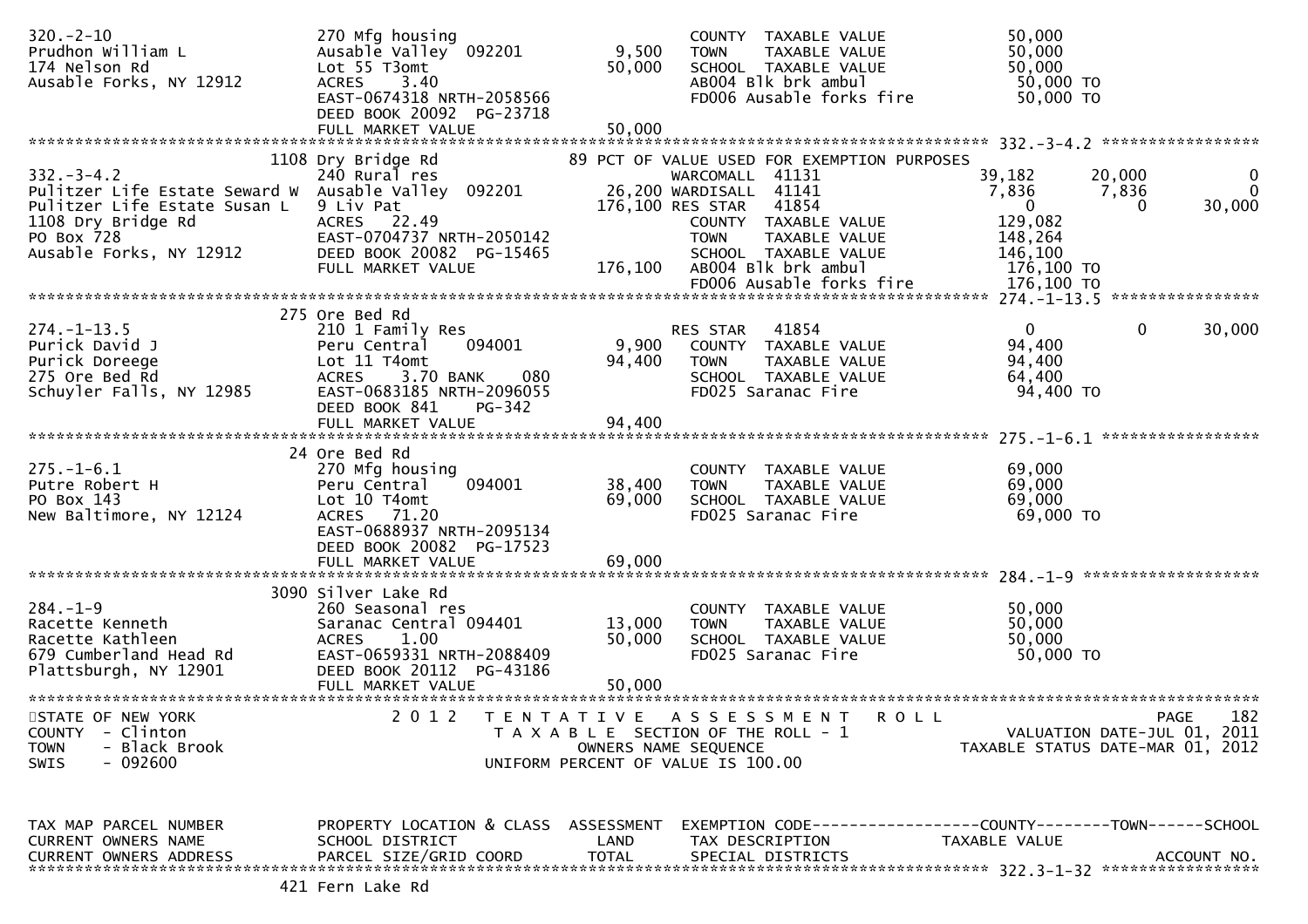| $322.3 - 1 - 32$<br>Randall John M<br>Randall Wilma<br>14 Crittenden Rd<br>Akron, NY 14001                                          | 210 1 Family Res - WTRFNT<br>Ausable Valley 092201<br>Rogers Lot #70<br>FRNT 120.00 DPTH 280.00<br>EAST-0698172 NRTH-2061486<br>DEED BOOK 883<br><b>PG-322</b> | 128,500<br>257,500                                                                                                          | <b>TOWN</b>                                        | COUNTY TAXABLE VALUE<br>TAXABLE VALUE<br>SCHOOL TAXABLE VALUE<br>AB004 Blk brk ambul<br>FD006 Ausable forks fire                            | 257,500<br>257,500<br>257,500<br>257,500 TO<br>257,500 TO       |                                                                                |
|-------------------------------------------------------------------------------------------------------------------------------------|----------------------------------------------------------------------------------------------------------------------------------------------------------------|-----------------------------------------------------------------------------------------------------------------------------|----------------------------------------------------|---------------------------------------------------------------------------------------------------------------------------------------------|-----------------------------------------------------------------|--------------------------------------------------------------------------------|
|                                                                                                                                     | FULL MARKET VALUE                                                                                                                                              | 257,500                                                                                                                     |                                                    |                                                                                                                                             |                                                                 |                                                                                |
| $322.3 - 1 - 31$<br>Randall Norman J<br>Randall John<br>415 Fern Lake Rd<br>AuSable Forks, NY 12912                                 | 415/417 Fern Lake Rd<br>260 Seasonal res - WTRFNT<br>Ausable Valley 092201<br>ACRES 1.48<br>EAST-0698073 NRTH-2061373<br>DEED BOOK 975<br>PG-141               | 186,800                                                                                                                     | WARCOMALL 41131<br>142,600 RES STAR<br><b>TOWN</b> | 85 PCT OF VALUE USED FOR EXEMPTION PURPOSES<br>41854<br>COUNTY TAXABLE VALUE<br>TAXABLE VALUE<br>SCHOOL TAXABLE VALUE                       | 39,695<br>$\overline{0}$<br>147,105<br>166,800<br>156,800       | 20,000<br>0<br>30,000<br>0                                                     |
|                                                                                                                                     | FULL MARKET VALUE                                                                                                                                              | 186,800                                                                                                                     |                                                    | ABOO4 Blk brk ambul                                                                                                                         | 186,800 TO                                                      |                                                                                |
|                                                                                                                                     |                                                                                                                                                                |                                                                                                                             |                                                    |                                                                                                                                             |                                                                 | ****************                                                               |
| $284. -1 - 5.12$<br>Rasco Life Use Marshall & Harr Saranac Central 094401<br>Rasco Dennis<br>771 Slosson Rd<br>West Chazy, NY 12992 | 3119 Silver Lake Rd<br>260 Seasonal res<br>Lot $3$ T $3$ Omt<br>ACRES 14.70<br>EAST-0658148 NRTH-2088859<br>DEED BOOK 932<br>$PG-25$<br>FULL MARKET VALUE      | 21,300<br>36,900<br>36,900                                                                                                  | <b>TOWN</b>                                        | COUNTY TAXABLE VALUE<br>TAXABLE VALUE<br>SCHOOL TAXABLE VALUE<br>FD025 Saranac Fire                                                         | 36,900<br>36,900<br>36,900<br>36,900 TO                         |                                                                                |
|                                                                                                                                     | Silver Lake Rd                                                                                                                                                 |                                                                                                                             |                                                    |                                                                                                                                             |                                                                 |                                                                                |
| $284. -1 - 5.1$<br>Rasco Mae C<br>3135 Silver Lake Rd<br>Saranac, NY 12981                                                          | 311 Res vac land<br>Saranac Central 094401<br>FRNT 156.00 DPTH 270.00<br>EAST-0659139 NRTH-2089281<br>DEED BOOK 574<br>PG-686                                  | 10,900<br>10,900                                                                                                            | <b>TOWN</b>                                        | COUNTY TAXABLE VALUE<br>TAXABLE VALUE<br>SCHOOL TAXABLE VALUE<br>FD025 Saranac Fire                                                         | 10,900<br>10,900<br>10,900<br>10,900 то                         |                                                                                |
|                                                                                                                                     | FULL MARKET VALUE                                                                                                                                              | 10,900                                                                                                                      |                                                    |                                                                                                                                             |                                                                 |                                                                                |
| $284. -1 - 5.13$<br>Rasco Mae C<br>3135 Silver Lake Rd<br>Saranac, NY 12981                                                         | 3135 Silver Lake Rd<br>210 1 Family Res<br>Saranac Central 094401<br>Lot 3 T3 Omt<br>ACRES 10.70<br>EAST-0658126 NRTH-2089417<br>DEED BOOK 779<br>PG-178       | 107,000                                                                                                                     | AGED COUN 41802<br>18,600 SR STAR<br><b>TOWN</b>   | 89 PCT OF VALUE USED FOR EXEMPTION PURPOSES<br>41834<br>COUNTY TAXABLE VALUE<br>TAXABLE VALUE<br>SCHOOL TAXABLE VALUE<br>FD025 Saranac Fire | 47,615<br>$\Omega$<br>59,385<br>107,000<br>44,800<br>107,000 TO | 0<br>$\overline{0}$<br>62,200<br>$\Omega$                                      |
|                                                                                                                                     |                                                                                                                                                                |                                                                                                                             |                                                    |                                                                                                                                             |                                                                 |                                                                                |
| STATE OF NEW YORK<br>COUNTY - Clinton<br>- Black Brook<br><b>TOWN</b><br>$-092600$<br><b>SWIS</b>                                   | 2 0 1 2                                                                                                                                                        | TENTATIVE ASSESSMENT<br>T A X A B L E SECTION OF THE ROLL - 1<br>OWNERS NAME SEQUENCE<br>UNIFORM PERCENT OF VALUE IS 100.00 |                                                    |                                                                                                                                             | <b>ROLL</b>                                                     | 183<br>PAGE<br>VALUATION DATE-JUL 01, 2011<br>TAXABLE STATUS DATE-MAR 01, 2012 |
| TAX MAP PARCEL NUMBER<br><b>CURRENT OWNERS NAME</b><br><b>CURRENT OWNERS ADDRESS</b>                                                | PROPERTY LOCATION & CLASS<br>SCHOOL DISTRICT<br>PARCEL SIZE/GRID COORD                                                                                         | ASSESSMENT<br>LAND<br><b>TOTAL</b>                                                                                          |                                                    | TAX DESCRIPTION<br>SPECIAL DISTRICTS                                                                                                        | TAXABLE VALUE                                                   | ACCOUNT NO.                                                                    |
|                                                                                                                                     |                                                                                                                                                                |                                                                                                                             |                                                    |                                                                                                                                             |                                                                 |                                                                                |
| $284. - 1 - 5.4$                                                                                                                    | 3146 Silver Lake Rd<br>260 Seasonal res                                                                                                                        |                                                                                                                             |                                                    | COUNTY TAXABLE VALUE                                                                                                                        | 63,600                                                          |                                                                                |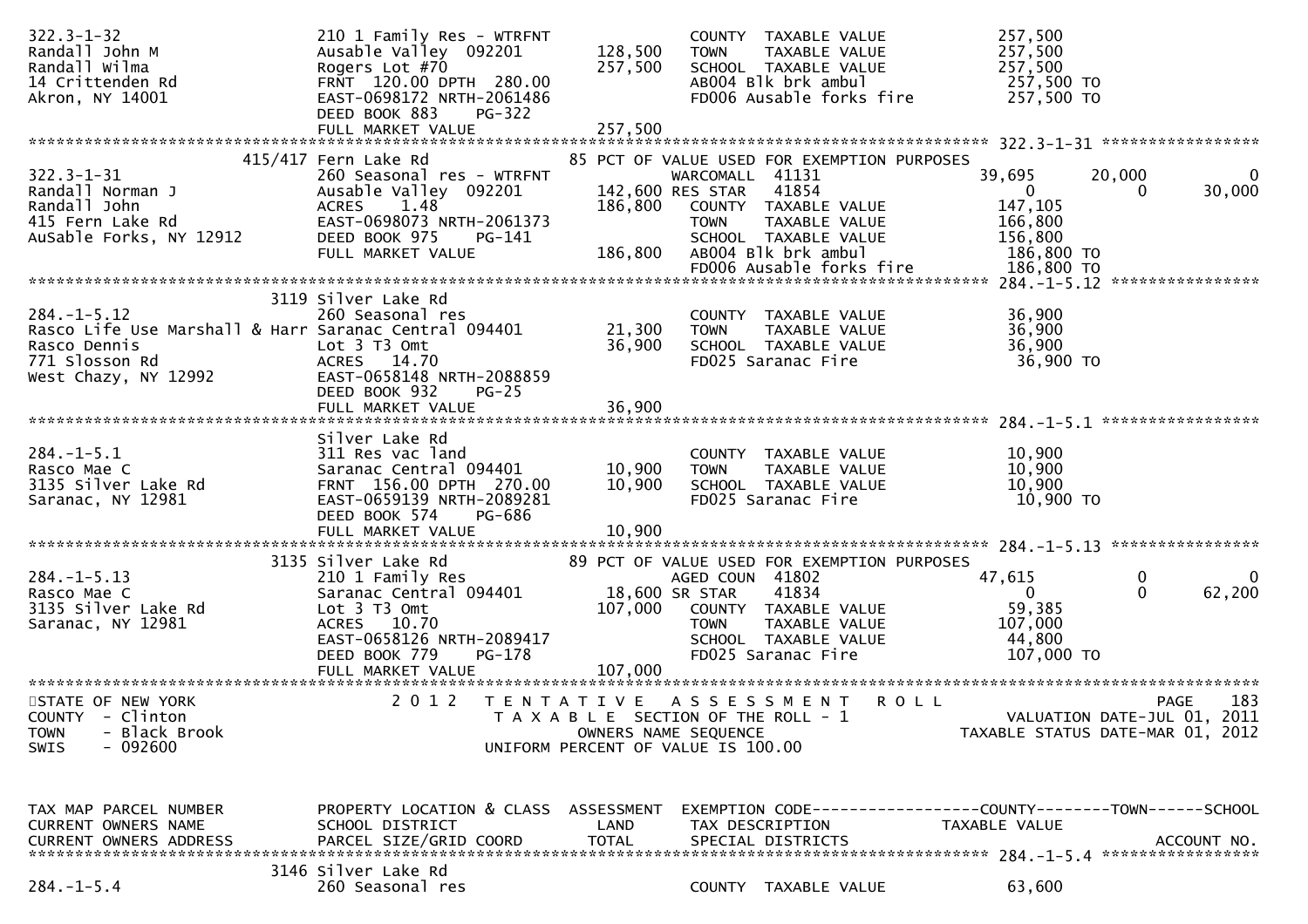| Rasco Mark J<br>Rasco Geraldine<br>2 Palmer St                                                          | Saranac Central 094401<br>FRNT 156.00 DPTH 220.00<br>EAST-0659261 NRTH-2089714                                                                                             | 11,500<br>63,600                   | <b>TAXABLE VALUE</b><br><b>TOWN</b><br>SCHOOL TAXABLE VALUE<br>FD025 Saranac Fire                                              | 63,600<br>63,600<br>63,600 TO                                                                    |
|---------------------------------------------------------------------------------------------------------|----------------------------------------------------------------------------------------------------------------------------------------------------------------------------|------------------------------------|--------------------------------------------------------------------------------------------------------------------------------|--------------------------------------------------------------------------------------------------|
| Plattsburgh, NY 12901                                                                                   | DEED BOOK 20072 PG-5289<br>FULL MARKET VALUE                                                                                                                               | 63,600                             |                                                                                                                                |                                                                                                  |
|                                                                                                         |                                                                                                                                                                            |                                    |                                                                                                                                |                                                                                                  |
| $284. - 1 - 5.14$<br>Rasco Mark J<br>Rasco Geraldine                                                    | 3149 Silver Lake Rd<br>312 Vac w/imprv<br>Saranac Central 094401<br>Lot 3 T3 Omt                                                                                           | 22,800<br>29,700                   | COUNTY TAXABLE VALUE<br><b>TOWN</b><br>TAXABLE VALUE<br>SCHOOL TAXABLE VALUE                                                   | 29,700<br>29,700<br>29,700                                                                       |
| 2 Palmer St<br>Plattsburgh, NY 12901                                                                    | ACRES 17.00<br>EAST-0658140 NRTH-2089727<br>DEED BOOK 20072 PG-5290<br>FULL MARKET VALUE                                                                                   | 29,700                             | FD025 Saranac Fire                                                                                                             | 29,700 TO                                                                                        |
|                                                                                                         |                                                                                                                                                                            |                                    |                                                                                                                                |                                                                                                  |
| $284. -1 - 5.6$<br>Rasco Marshall B<br>Rasco Harriet A<br>3120 Silver Lake Rd<br>Saranac, NY 12981-9802 | 3120 Silver Lake Rd<br>210 1 Family Res<br>Saranac Central 094401<br>FRNT 156.00 DPTH 180.00<br>EAST-0659142 NRTH-2089128<br>DEED BOOK 98000 PG-98083<br>FULL MARKET VALUE | 11,200 SR STAR<br>95,700<br>95,700 | WARNONALL 41121<br>41834<br>COUNTY TAXABLE VALUE<br>TAXABLE VALUE<br><b>TOWN</b><br>SCHOOL TAXABLE VALUE<br>FD025 Saranac Fire | 14,355<br>12,000<br>62,200<br>$\overline{0}$<br>0<br>81,345<br>83,700<br>33,500<br>95,700 TO     |
|                                                                                                         | 3102 Silver Lake Rd                                                                                                                                                        |                                    |                                                                                                                                |                                                                                                  |
| $284. -1 - 5.3$<br>Rasco Paul<br>2237 Rt 3<br>Cadyville, NY 12918                                       | $314$ Rural vac<10<br>Saranac Central 094401<br>1.70<br><b>ACRES</b><br>EAST-0659233 NRTH-2088712<br>DEED BOOK 702<br>PG-297                                               | 14,800<br>14,800                   | COUNTY TAXABLE VALUE<br>TAXABLE VALUE<br><b>TOWN</b><br>SCHOOL TAXABLE VALUE<br>FD025 Saranac Fire                             | 14,800<br>14,800<br>14,800<br>14,800 TO                                                          |
|                                                                                                         |                                                                                                                                                                            |                                    |                                                                                                                                | ****************                                                                                 |
| $284. - 1 - 5.16$<br>Rasco Paul<br>2237 Rt 3<br>Cadyville, NY 12918                                     | 3179 Silver Lake Rd<br>312 Vac w/imprv<br>Saranac Central 094401<br>Lot 3 T3 Omt<br>ACRES 18.40<br>EAST-0658132 NRTH-2090470                                               | 23,600<br>28,600                   | COUNTY TAXABLE VALUE<br>TAXABLE VALUE<br><b>TOWN</b><br>SCHOOL TAXABLE VALUE<br>FD025 Saranac Fire                             | 28,600<br>28,600<br>28,600<br>28,600 TO                                                          |
|                                                                                                         | $PG-184$<br>DEED BOOK 779                                                                                                                                                  | 28,600                             |                                                                                                                                |                                                                                                  |
|                                                                                                         | FULL MARKET VALUE                                                                                                                                                          | *******************                |                                                                                                                                |                                                                                                  |
| STATE OF NEW YORK<br>COUNTY - Clinton<br><b>TOWN</b><br>- Black Brook<br>$-092600$<br><b>SWIS</b>       | 2 0 1 2<br>T E N T A T I V E                                                                                                                                               |                                    | A S S E S S M E N T<br>T A X A B L E SECTION OF THE ROLL - 1<br>OWNERS NAME SEQUENCE<br>UNIFORM PERCENT OF VALUE IS 100.00     | 184<br><b>ROLL</b><br>PAGE<br>2011<br>VALUATION DATE-JUL 01,<br>TAXABLE STATUS DATE-MAR 01, 2012 |
|                                                                                                         |                                                                                                                                                                            |                                    |                                                                                                                                |                                                                                                  |
| TAX MAP PARCEL NUMBER<br>CURRENT OWNERS NAME<br><b>CURRENT OWNERS ADDRESS</b>                           | PROPERTY LOCATION & CLASS ASSESSMENT<br>SCHOOL DISTRICT<br>PARCEL SIZE/GRID COORD                                                                                          | LAND<br><b>TOTAL</b>               | TAX DESCRIPTION<br>SPECIAL DISTRICTS                                                                                           | EXEMPTION CODE-----------------COUNTY--------TOWN------SCHOOL<br>TAXABLE VALUE<br>ACCOUNT NO.    |
| $272 - 2 - 8$<br>Rasco Richard<br>515 Soper St<br>Morrisonville, NY 12962                               | 207 Cass Rd<br>260 Seasonal res<br>Saranac Central 094401<br>93.00<br><b>ACRES</b><br>EAST-0656066 NRTH-2091500                                                            | 49,800<br>62,400                   | COUNTY TAXABLE VALUE<br>TAXABLE VALUE<br>TOWN<br>SCHOOL TAXABLE VALUE<br>FD025 Saranac Fire                                    | 62,400<br>62,400<br>62,400<br>62,400 TO                                                          |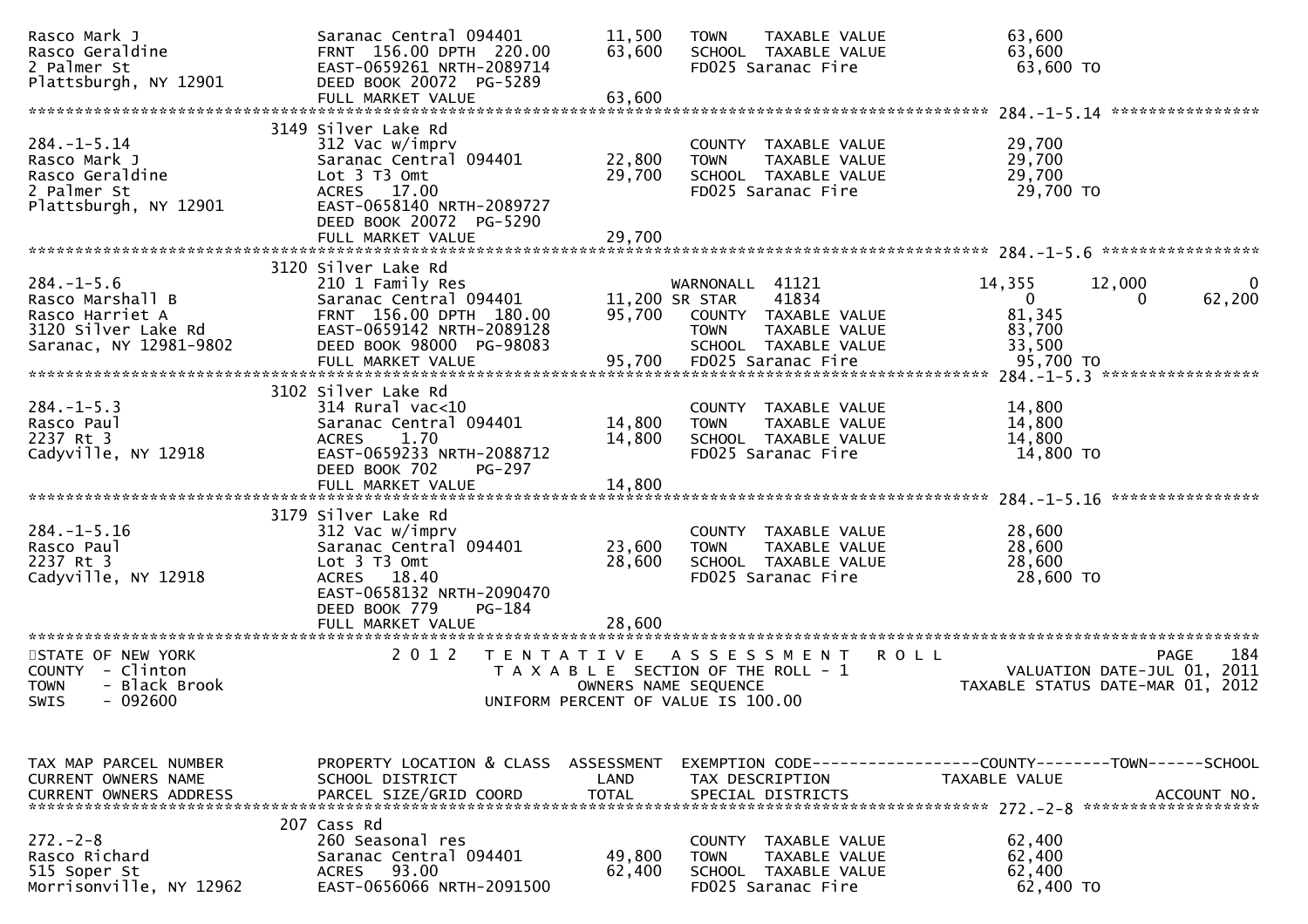|                                                                                                               | DEED BOOK 20082 PG-12709<br>FULL MARKET VALUE                                                                                                                              | 62,400                        |                                                                                                                                           |                                                                                              |
|---------------------------------------------------------------------------------------------------------------|----------------------------------------------------------------------------------------------------------------------------------------------------------------------------|-------------------------------|-------------------------------------------------------------------------------------------------------------------------------------------|----------------------------------------------------------------------------------------------|
| $284. -1 - 5.5$<br>Rasco Thomas<br>3116 Silver Lake Rd<br>Saranac, NY 12981                                   | 3116 Silver Lake Rd<br>210 1 Family Res<br>Saranac Central 094401<br>1.10<br><b>ACRES</b><br>EAST-0659159 NRTH-2088936<br>DEED BOOK 702<br>PG-295<br>FULL MARKET VALUE     | 13,100<br>72,900<br>72,900    | 41834<br>SR STAR<br>COUNTY TAXABLE VALUE<br><b>TOWN</b><br>TAXABLE VALUE<br>SCHOOL TAXABLE VALUE<br>FD025 Saranac Fire                    | $\mathbf{0}$<br>$\mathbf{0}$<br>62,200<br>72,900<br>72,900<br>10,700<br>72,900 TO            |
| $284. -1 - 5.11$<br>Rasco Tim<br>PO Box 104<br>Keene, NY 12942                                                | Silver Lake Rd<br>321 Abandoned ag<br>Saranac Central 094401<br>Lot 3 T3 Omt<br>ACRES 14.40<br>EAST-0658191 NRTH-2088491<br>DEED BOOK 779<br>$PG-172$<br>FULL MARKET VALUE | 21,100<br>21,100<br>21,100    | COUNTY TAXABLE VALUE<br>TAXABLE VALUE<br><b>TOWN</b><br>SCHOOL TAXABLE VALUE<br>FD025 Saranac Fire                                        | 21,100<br>21,100<br>21,100<br>21,100 TO                                                      |
|                                                                                                               |                                                                                                                                                                            |                               |                                                                                                                                           |                                                                                              |
| $284. -1 - 5.2$<br>Rasco Timothy<br>PO Box 104<br>Keene, NY 12942                                             | 3100 Silver Lake Rd<br>260 Seasonal res<br>Saranac Central 094401<br>1.40<br><b>ACRES</b><br>EAST-0659298 NRTH-2088534<br>DEED BOOK 555<br>PG-1095<br>FULL MARKET VALUE    | 14,000<br>61,400<br>61,400    | COUNTY TAXABLE VALUE<br>TAXABLE VALUE<br><b>TOWN</b><br>SCHOOL TAXABLE VALUE<br>FD025 Saranac Fire                                        | 61,400<br>61,400<br>61,400<br>61,400 TO                                                      |
|                                                                                                               | 3159 Silver Lake Rd                                                                                                                                                        |                               |                                                                                                                                           |                                                                                              |
| $284. -1 - 5.15$<br>Rasco Tom<br>3116 Silver Lake Rd<br>Saranac, NY 12981                                     | 312 Vac w/imprv<br>Saranac Central 094401<br>Lot 3 T3 Omt<br>ACRES 18.00<br>EAST-0658169 NRTH-2090101<br>DEED BOOK 779<br>PG-182                                           | 23,400<br>24,400              | COUNTY TAXABLE VALUE<br>TAXABLE VALUE<br><b>TOWN</b><br>SCHOOL TAXABLE VALUE<br>FD025 Saranac Fire                                        | 24,400<br>24,400<br>24,400<br>24,400 TO                                                      |
|                                                                                                               | FULL MARKET VALUE                                                                                                                                                          | 24,400                        |                                                                                                                                           |                                                                                              |
| STATE OF NEW YORK<br>COUNTY - Clinton<br>- Black Brook<br><b>TOWN</b><br><b>SWIS</b><br>- 092600              | 2 0 1 2<br>T E N T A T I V E                                                                                                                                               |                               | A S S E S S M E N T<br><b>ROLL</b><br>T A X A B L E SECTION OF THE ROLL - 1<br>OWNERS NAME SEQUENCE<br>UNIFORM PERCENT OF VALUE IS 100.00 | 185<br>PAGE<br>2011<br>VALUATION DATE-JUL 01,<br>TAXABLE STATUS DATE-MAR 01, 2012            |
| TAX MAP PARCEL NUMBER<br>CURRENT OWNERS NAME<br><b>CURRENT OWNERS ADDRESS</b>                                 | PROPERTY LOCATION & CLASS ASSESSMENT<br>SCHOOL DISTRICT<br>PARCEL SIZE/GRID COORD                                                                                          | LAND<br><b>TOTAL</b>          | TAX DESCRIPTION<br>SPECIAL DISTRICTS                                                                                                      | EXEMPTION CODE-----------------COUNTY-------TOWN------SCHOOL<br>TAXABLE VALUE<br>ACCOUNT NO. |
| $273. - 1 - 3$<br>Rayonier TRS North Timber LLC<br>1901 Island Walk Way<br>PO Box 728<br>Fernandina Beach, FL | Silver Lake Rd<br>910 Priv forest<br>Saranac Central 094401<br>ACRES 468.00<br>EAST-0663932 NRTH-0093800<br>DEED BOOK 20082 PG-14410<br>32035-0728 FULL MARKET VALUE       | 158,100<br>158,100<br>158,100 | COUNTY TAXABLE VALUE<br>TAXABLE VALUE<br><b>TOWN</b><br>SCHOOL TAXABLE VALUE<br>FD025 Saranac Fire                                        | 158,100<br>158,100<br>158,100<br>158,100 TO                                                  |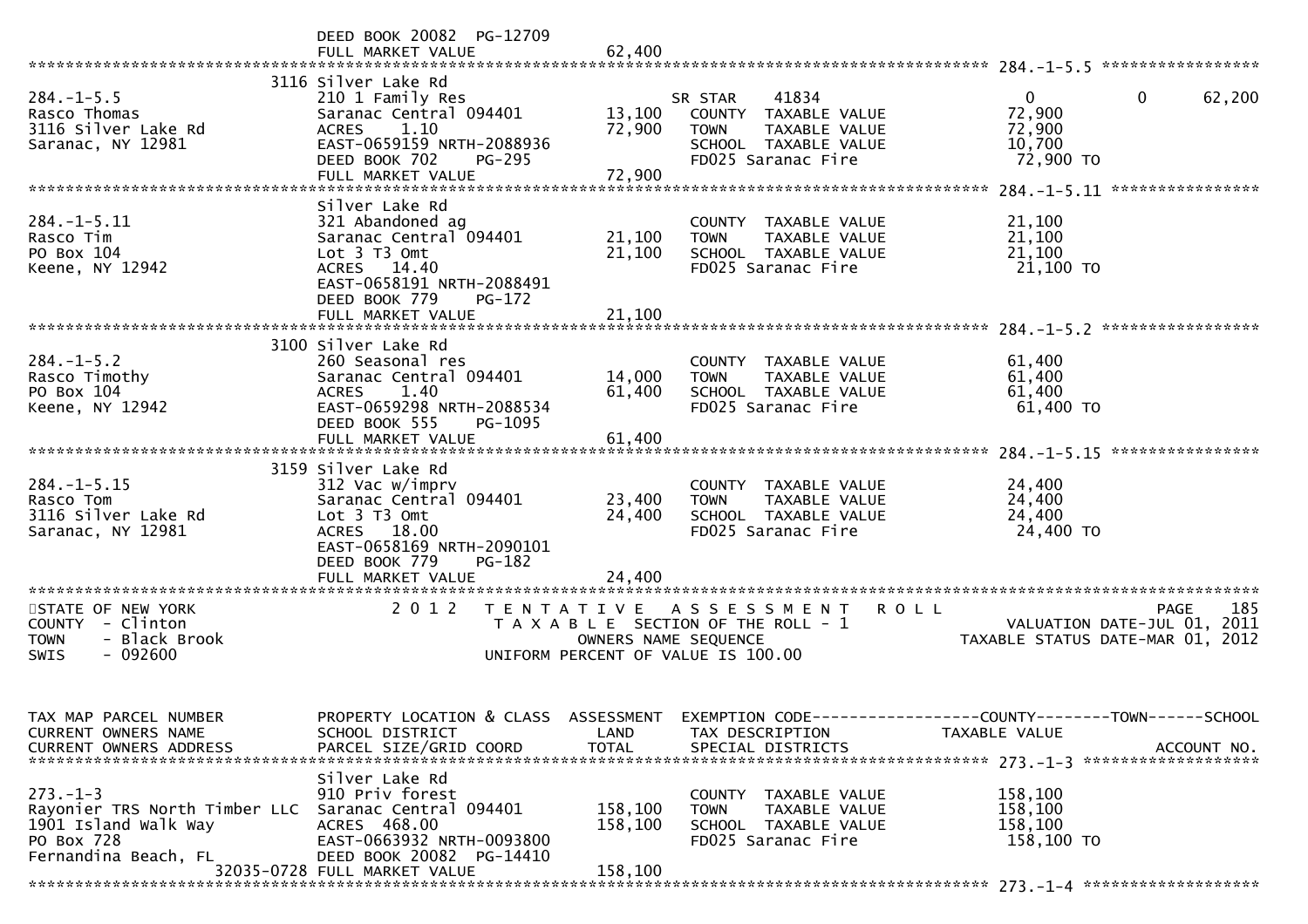| $273. - 1 - 4$<br>Rayonier TRS North Timber LLC Saranac Central 094401<br>1901 Island Walk Way<br>PO Box 728<br>Fernandina Beach, FL | Silver Lake Rd<br>910 Priv forest<br>ACRES 578.00<br>EAST-0668267 NRTH-2094648<br>DEED BOOK 20082 PG-14410<br>32035-0728 FULL MARKET VALUE                                                | 191,100<br>191,100<br>191,100          | COUNTY TAXABLE VALUE<br>TAXABLE VALUE<br><b>TOWN</b><br>SCHOOL TAXABLE VALUE<br>FD025 Saranac Fire                                         | 191,100<br>191,100<br>191,100<br>191,100 TO               |                                                   |
|--------------------------------------------------------------------------------------------------------------------------------------|-------------------------------------------------------------------------------------------------------------------------------------------------------------------------------------------|----------------------------------------|--------------------------------------------------------------------------------------------------------------------------------------------|-----------------------------------------------------------|---------------------------------------------------|
| $330. - 1 - 1$<br>Rayonier TRS North Timber LLC Ausable Valley 092201<br>1001 Island Walk Way<br>Fernandina Beach, FL 32034          | Nelson Rd<br>910 Priv forest<br>Lots 55 & 63 T3omt<br>ACRES 993.90<br>EAST-0675482 NRTH-2052720<br>DEED BOOK 20082 PG-14410<br>FULL MARKET VALUE                                          | 309,900<br>309,900<br>309,900          | COUNTY TAXABLE VALUE<br>TAXABLE VALUE<br><b>TOWN</b><br>SCHOOL TAXABLE VALUE<br>AB004 Blk brk ambul<br>FD006 Ausable forks fire            | 309,900<br>309,900<br>309,900<br>309,900 TO<br>309,900 TO |                                                   |
|                                                                                                                                      | 34 North Main St                                                                                                                                                                          |                                        |                                                                                                                                            |                                                           |                                                   |
| $342.3 - 1 - 1$<br>Reid Corey<br>Goff Shannon E<br>34 N Main St                                                                      | 210 1 Family Res<br>Ausable Valley 092201<br>FRNT 110.00 DPTH 184.00<br>080<br>BANK                                                                                                       | 4,400<br>110,000                       | 41854<br>RES STAR<br>COUNTY TAXABLE VALUE<br>TAXABLE VALUE<br><b>TOWN</b><br>SCHOOL TAXABLE VALUE                                          | $\mathbf{0}$<br>110,000<br>110,000<br>80,000              | $\mathbf{0}$<br>30,000                            |
| PO Box 52<br>Ausable Forks, NY 12912                                                                                                 | EAST-0707850 NRTH-2045172<br>DEED BOOK 20092 PG-25542<br>FULL MARKET VALUE                                                                                                                | 110,000                                | AB004 Blk brk ambul<br>FD006 Ausable forks fire<br>SW019 Black brook swr                                                                   | 110,000 TO<br>110,000 TO<br>110,000 ТО М                  |                                                   |
|                                                                                                                                      | 209/292 Birch Ln                                                                                                                                                                          |                                        |                                                                                                                                            |                                                           |                                                   |
| $274. - 1 - 16$<br>Reilly Edna Mae<br>Coffey Pfeiffer Mary E<br>1 Edge of Woods<br>Latham, NY 12110                                  | 260 Seasonal res<br>Peru Central<br>094001<br>ACRES 220.50<br>EAST-0680038 NRTH-2089364<br>DEED BOOK 20112 PG-39616                                                                       | 68,700<br>90,000                       | COUNTY TAXABLE VALUE<br>TAXABLE VALUE<br><b>TOWN</b><br>SCHOOL TAXABLE VALUE<br>FD025 Saranac Fire                                         | 90,000<br>90,000<br>90,000<br>90,000 TO                   |                                                   |
|                                                                                                                                      | FULL MARKET VALUE                                                                                                                                                                         | 90,000                                 |                                                                                                                                            |                                                           |                                                   |
| STATE OF NEW YORK<br>COUNTY - Clinton<br>- Black Brook<br><b>TOWN</b><br>$-092600$<br>SWIS                                           | 2 0 1 2                                                                                                                                                                                   | OWNERS NAME SEQUENCE                   | TENTATIVE ASSESSMENT<br><b>ROLL</b><br>T A X A B L E SECTION OF THE ROLL - 1<br>UNIFORM PERCENT OF VALUE IS 100.00                         | TAXABLE STATUS DATE-MAR 01, 2012                          | 186<br><b>PAGE</b><br>VALUATION DATE-JUL 01, 2011 |
| TAX MAP PARCEL NUMBER<br>CURRENT OWNERS NAME                                                                                         | PROPERTY LOCATION & CLASS ASSESSMENT<br>SCHOOL DISTRICT                                                                                                                                   | LAND                                   | TAX DESCRIPTION                                                                                                                            | <b>TAXABLE VALUE</b>                                      |                                                   |
| $322.3 - 1 - 10.2$<br>Rennie Robert J<br>Rennie Karen<br>325 Fern Lake Rd<br>Ausable Forks, NY 12912-3328                            | 325 Fern Lake Rd<br>210 1 Family Res - WTRFNT<br>Ausable Valley 092201<br>60.20 DPTH 179.80<br><b>FRNT</b><br>EAST-0696666 NRTH-2059545<br>DEED BOOK 689<br>$PG-179$<br>FULL MARKET VALUE | 102,800 RES STAR<br>196,600<br>196,600 | CW_10_VET/ 41152<br>41854<br><b>COUNTY</b><br>TAXABLE VALUE<br><b>TOWN</b><br>TAXABLE VALUE<br>SCHOOL TAXABLE VALUE<br>AB004 Blk brk ambul | 8,000<br>0<br>188,600<br>196,600<br>166,600<br>196,600 TO | 0<br>$\mathbf 0$<br>30,000<br>0                   |
|                                                                                                                                      |                                                                                                                                                                                           |                                        | FD006 Ausable forks fire                                                                                                                   | 196,600 TO                                                | 284. -1-18.3 *****************                    |
| $284. - 1 - 18.3$                                                                                                                    | Casey Rd<br>314 Rural vac<10                                                                                                                                                              |                                        | COUNTY TAXABLE VALUE                                                                                                                       | 22,300                                                    |                                                   |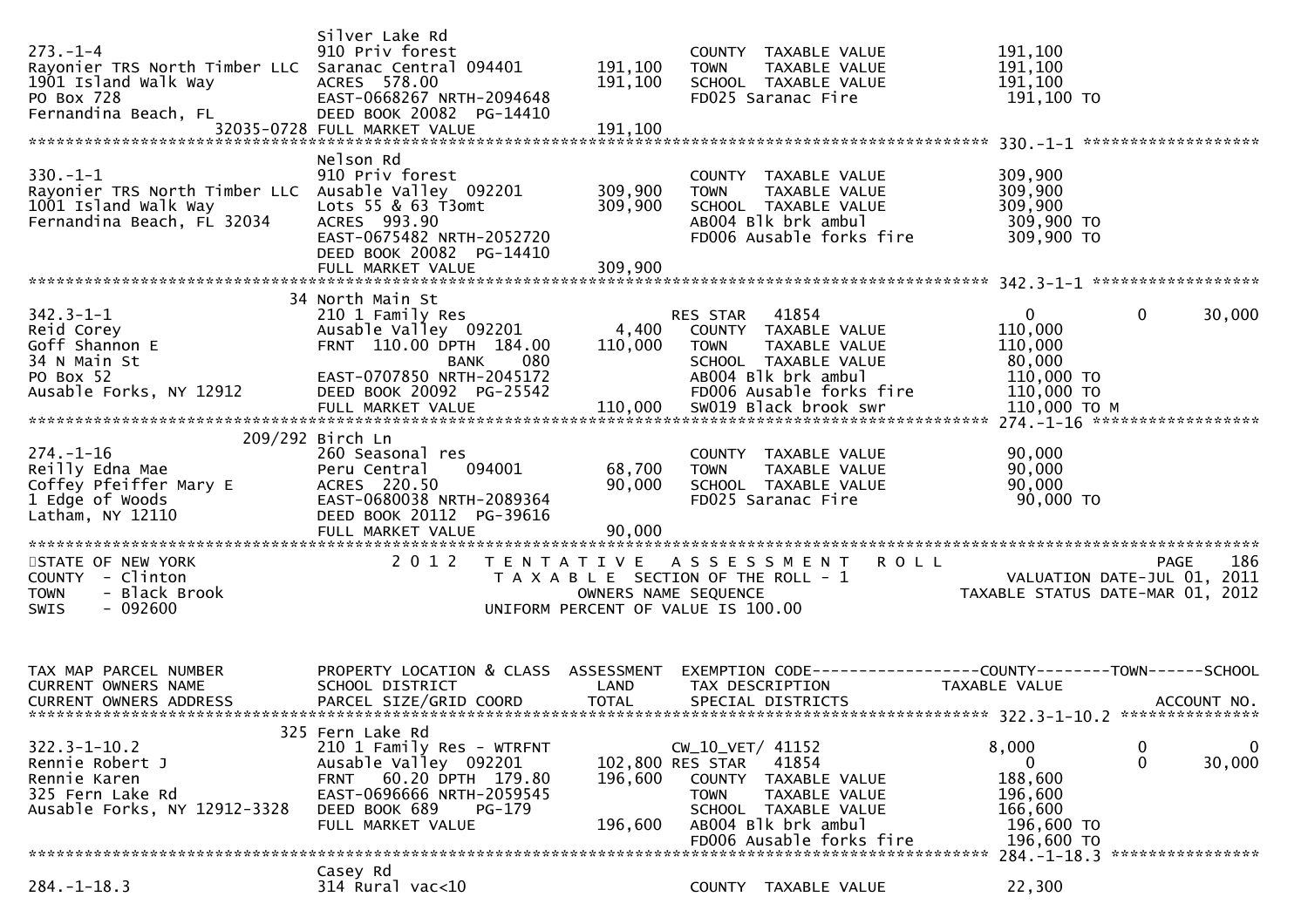| Reynolds Eugene P<br>Reynolds Brenda L<br>PO Box 98                                                       | Saranac Central 094401<br>Lot 8 T3omt<br>7.20<br><b>ACRES</b>                                                                                                                                        | 22,300<br>22,300                                                                                    | <b>TOWN</b>             | TAXABLE VALUE<br>SCHOOL TAXABLE VALUE<br>FD025 Saranac Fire                                                      | 22,300<br>22,300<br>22,300 TO                               |                                            |     |
|-----------------------------------------------------------------------------------------------------------|------------------------------------------------------------------------------------------------------------------------------------------------------------------------------------------------------|-----------------------------------------------------------------------------------------------------|-------------------------|------------------------------------------------------------------------------------------------------------------|-------------------------------------------------------------|--------------------------------------------|-----|
| Clintondale, NY 12515                                                                                     | EAST-0657954 NRTH-2082685<br>DEED BOOK 20092 PG-27170<br>FULL MARKET VALUE                                                                                                                           | 22,300                                                                                              |                         |                                                                                                                  |                                                             |                                            |     |
|                                                                                                           |                                                                                                                                                                                                      |                                                                                                     |                         |                                                                                                                  |                                                             |                                            |     |
| $284. - 1 - 18.2$<br>Reynolds Eugene P Jr<br>Reynolds Brenda L<br>PO Box 98<br>Clintondale, NY 12515      | 2851 Silver Lake Rd<br>210 1 Family Res<br>Saranac Central 094401<br>Lot 8 T3omt<br><b>ACRES</b><br>7.80<br>EAST-0658305 NRTH-2082439                                                                | 23,200<br>110,900                                                                                   | <b>TOWN</b>             | COUNTY TAXABLE VALUE<br>TAXABLE VALUE<br>SCHOOL TAXABLE VALUE<br>FD025 Saranac Fire                              | 110,900<br>110,900<br>110,900<br>110,900 TO                 |                                            |     |
|                                                                                                           | DEED BOOK 20021 PG-48801<br>FULL MARKET VALUE                                                                                                                                                        | 110,900                                                                                             |                         |                                                                                                                  |                                                             |                                            |     |
|                                                                                                           | 251 Silver Lake Rd                                                                                                                                                                                   |                                                                                                     |                         |                                                                                                                  |                                                             |                                            |     |
| $341. - 1 - 30$<br>Reynolds Richard<br>251 Silver Lake Rd<br>Ausable Forks, NY 12912                      | 210 1 Family Res<br>Ausable Valley 092201<br>Lot 165 Maules Pat<br>FRNT 103.70 DPTH 165.00<br>320<br><b>BANK</b>                                                                                     | 4,900<br>61,100                                                                                     | RES STAR<br><b>TOWN</b> | 41854<br>COUNTY TAXABLE VALUE<br>TAXABLE VALUE<br>SCHOOL TAXABLE VALUE<br>AB004 Blk brk ambul                    | $\overline{0}$<br>61,100<br>61,100<br>31,100<br>$61,100$ TO | $\mathbf{0}$<br>30,000                     |     |
|                                                                                                           | EAST-0703371 NRTH-2047689<br>DEED BOOK 1004 PG-51<br>FULL MARKET VALUE                                                                                                                               | 61,100                                                                                              |                         | FD006 Ausable forks fire                                                                                         | 61,100 TO                                                   |                                            |     |
|                                                                                                           |                                                                                                                                                                                                      |                                                                                                     |                         |                                                                                                                  |                                                             |                                            |     |
| $322.3 - 1 - 25$<br>Reynolds Thomas A<br>Reynolds Audrey E<br>391 Fern Lake Rd<br>Ausable Forks, NY 12912 | 391 Fern Lake Rd<br>260 Seasonal res - WTRFNT<br>Ausable Valley 092201<br>FRNT 96.40 DPTH 190.00<br>EAST-0697653 NRTH-2060836<br>DEED BOOK 20041 PG-71088                                            | 109,200<br>179,400                                                                                  | RES STAR<br><b>TOWN</b> | 41854<br>COUNTY TAXABLE VALUE<br>TAXABLE VALUE<br>SCHOOL TAXABLE VALUE<br>AB004 Blk brk ambul                    | $\mathbf 0$<br>179,400<br>179,400<br>149,400<br>179,400 TO  | 30,000<br>$\mathbf{0}$                     |     |
|                                                                                                           | FULL MARKET VALUE                                                                                                                                                                                    | 179,400                                                                                             |                         | FD006 Ausable forks fire                                                                                         | 179,400 TO                                                  |                                            |     |
| STATE OF NEW YORK<br>COUNTY - Clinton<br>- Black Brook<br><b>TOWN</b><br>SWIS<br>- 092600                 | 2012<br>T E N T A T I V E                                                                                                                                                                            | T A X A B L E SECTION OF THE ROLL - 1<br>OWNERS NAME SEQUENCE<br>UNIFORM PERCENT OF VALUE IS 100.00 |                         | A S S E S S M E N T<br><b>ROLL</b>                                                                               | TAXABLE STATUS DATE-MAR 01, 2012                            | <b>PAGE</b><br>VALUATION DATE-JUL 01, 2011 | 187 |
| TAX MAP PARCEL NUMBER<br>CURRENT OWNERS NAME<br>CURRENT OWNERS ADDRESS                                    | PROPERTY LOCATION & CLASS ASSESSMENT<br>SCHOOL DISTRICT<br>PARCEL SIZE/GRID COORD                                                                                                                    | LAND<br><b>TOTAL</b>                                                                                |                         | EXEMPTION        CODE------------------COUNTY-------TOWN------SCHOOL<br>TAX DESCRIPTION<br>SPECIAL DISTRICTS     | <b>TAXABLE VALUE</b>                                        | ACCOUNT NO.                                |     |
|                                                                                                           |                                                                                                                                                                                                      |                                                                                                     |                         |                                                                                                                  |                                                             |                                            |     |
| $322.3 - 1 - 33.2$<br>Rhino Barbara<br>PO Box 672<br>Ausable Forks, NY 12912                              | 425 Fern Lake Rd<br>260 Seasonal res - WTRFNT<br>Ausable Valley 092201<br>Lot 58 T3omt<br>FRNT 45.00 DPTH 280.00<br>EAST-0698219 NRTH-2061554<br>DEED BOOK 703<br><b>PG-279</b><br>FULL MARKET VALUE | 73,400<br>100,600<br>100,600                                                                        | <b>TOWN</b>             | COUNTY TAXABLE VALUE<br>TAXABLE VALUE<br>SCHOOL TAXABLE VALUE<br>AB004 Blk brk ambul<br>FD006 Ausable forks fire | 100,600<br>100,600<br>100,600<br>100,600 TO<br>100,600 TO   |                                            |     |
|                                                                                                           |                                                                                                                                                                                                      |                                                                                                     |                         |                                                                                                                  |                                                             |                                            |     |
| $333. -2 - 4.31$                                                                                          | 28 Meadow Ln<br>210 1 Family Res                                                                                                                                                                     |                                                                                                     | RES STAR                | 41854                                                                                                            | 0                                                           | 0<br>30,000                                |     |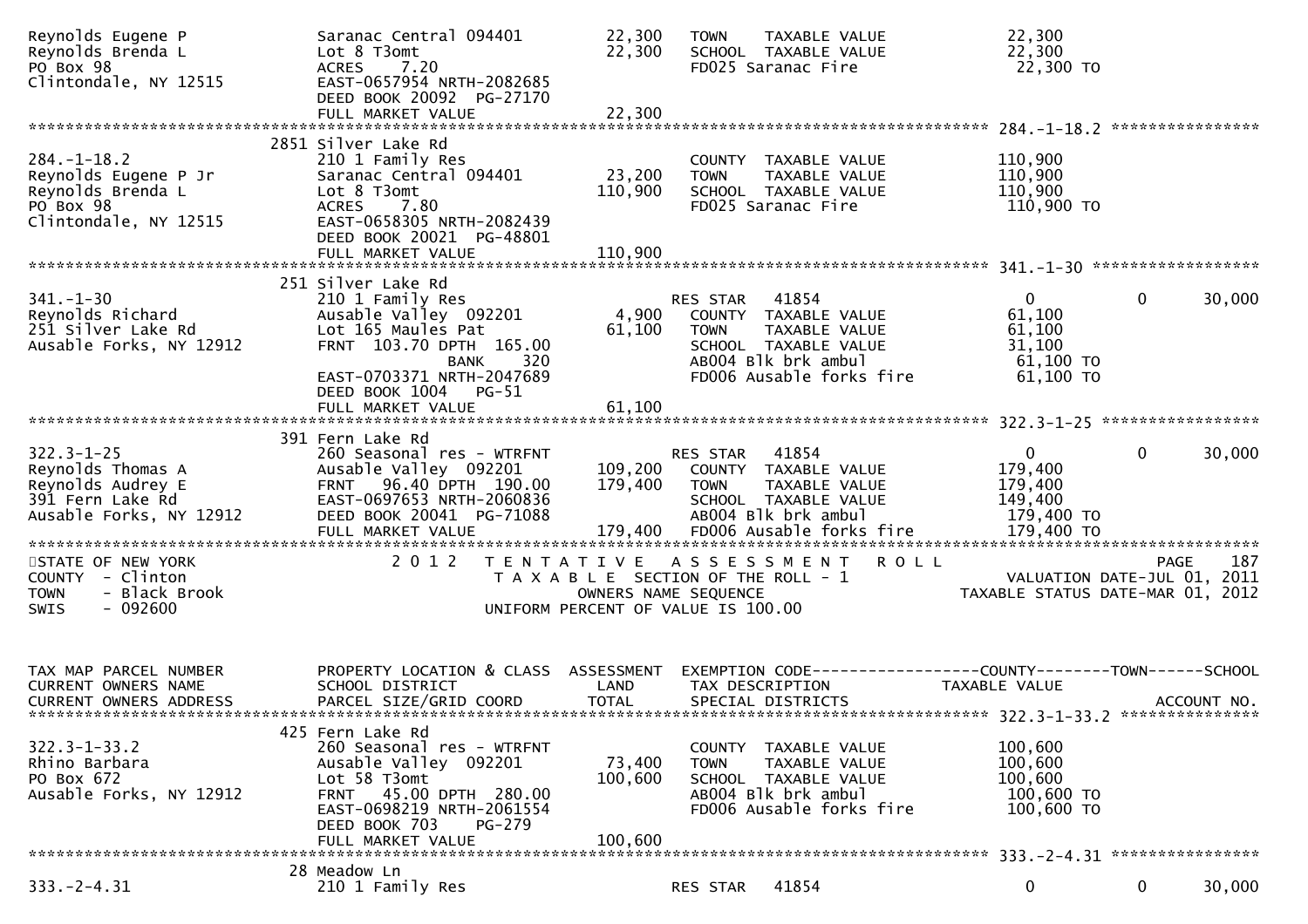| Rhino Randall F<br>28 Meadow Ln<br>PO Box 672<br>Ausable Forks, NY 12912                                 | Ausable Valley 092201<br>1.00<br><b>ACRES</b><br>EAST-0711325 NRTH-2050492<br>DEED BOOK 20001 PG-19630                                                                                        | 6,500<br>48,600              | COUNTY TAXABLE VALUE<br>TAXABLE VALUE<br><b>TOWN</b><br>SCHOOL TAXABLE VALUE<br>AB004 Blk brk ambul                                                                                                                             | 48,600<br>48,600<br>18,600<br>48,600 TO                                                   |                                                                                       |
|----------------------------------------------------------------------------------------------------------|-----------------------------------------------------------------------------------------------------------------------------------------------------------------------------------------------|------------------------------|---------------------------------------------------------------------------------------------------------------------------------------------------------------------------------------------------------------------------------|-------------------------------------------------------------------------------------------|---------------------------------------------------------------------------------------|
| $342. - 1 - 4.1$<br>Rhino William<br>Rhino Janice M<br>121 Golf Course Rd<br>Ausable Forks, NY 12912     | 121 Golf Course Rd<br>240 Rural res<br>Ausable Valley 092201<br>ACRES 15.50<br>EAST-0709162 NRTH-2048129<br>DEED BOOK 20031 PG-56249<br>FULL MARKET VALUE                                     | 21,800<br>84,400<br>84,400   | 41854<br>RES STAR<br>COUNTY TAXABLE VALUE<br><b>TOWN</b><br>TAXABLE VALUE<br>SCHOOL TAXABLE VALUE<br>AB004 Blk brk ambul<br>FD006 Ausable forks fire                                                                            | $\overline{0}$<br>84,400<br>84,400<br>54,400<br>84,400 TO<br>84,400 TO                    | $\mathbf{0}$<br>30,000                                                                |
| $342. - 1 - 4.2$<br>Rhino William J Jr<br>Rhino Renee M<br>135 Golf Course Rd<br>AuSable Forks, NY 12912 | 135 Golf Course Rd<br>240 Rural res<br>Ausable Valley 092201<br>Lot 167 Maules<br>ACRES 11.20<br>EAST-0709733 NRTH-2048431<br>DEED BOOK 20031 PG-56250<br>FULL MARKET VALUE                   | 19,100<br>123,100<br>123,100 | 41854<br>RES STAR<br>COUNTY TAXABLE VALUE<br>TAXABLE VALUE<br><b>TOWN</b><br>SCHOOL TAXABLE VALUE<br>AB004 Blk brk ambul<br>FD006 Ausable forks fire                                                                            | $\mathbf{0}$<br>123,100<br>123,100<br>93,100<br>123,100 TO<br>123,100 TO                  | 0<br>30,000                                                                           |
| $341. - 1 - 24$<br>Richards Joseph<br>Richards Dayle T<br>223 Silver Lake Rd<br>Ausable Forks, NY 12912  | 223 Silver Lake Rd<br>210 1 Family Res<br>Ausable Valley 092201<br>FRNT 100.00 DPTH 390.00<br>EAST-0704046 NRTH-2047879<br>DEED BOOK 532<br>$PG-145$<br>FULL MARKET VALUE                     | 103,700                      | WARCOMALL 41131<br>5,200 WARDISALL 41141<br>103,700 RES STAR<br>41854<br>COUNTY TAXABLE VALUE<br>TAXABLE VALUE<br><b>TOWN</b><br>SCHOOL TAXABLE VALUE<br>AB004 Blk brk ambul<br>FD006 Ausable forks fire                        | 25,925<br>5,185<br>$\mathbf{0}$<br>72,590<br>78,515<br>73,700<br>103,700 TO<br>103,700 TO | $\mathbf{0}$<br>20,000<br>$\mathbf{0}$<br>5,185<br>30,000<br>$\Omega$                 |
| STATE OF NEW YORK<br>COUNTY - Clinton<br>- Black Brook<br><b>TOWN</b><br>SWIS<br>- 092600                | 2 0 1 2                                                                                                                                                                                       |                              | TENTATIVE ASSESSMENT<br>T A X A B L E SECTION OF THE ROLL - 1<br>OWNERS NAME SEQUENCE<br>UNIFORM PERCENT OF VALUE IS 100.00                                                                                                     | <b>ROLL</b>                                                                               | 188<br><b>PAGE</b><br>VALUATION DATE-JUL 01, 2011<br>TAXABLE STATUS DATE-MAR 01, 2012 |
| TAX MAP PARCEL NUMBER<br>CURRENT OWNERS NAME                                                             | PROPERTY LOCATION & CLASS<br>SCHOOL DISTRICT                                                                                                                                                  | ASSESSMENT<br>LAND           | TAX DESCRIPTION                                                                                                                                                                                                                 | EXEMPTION CODE-----------------COUNTY-------TOWN------SCHOOL<br>TAXABLE VALUE             |                                                                                       |
| $333. -2 - 8.1$<br>Richardson Shelby<br>198 Golf Course Rd<br>Ausable Forks, NY 12912                    | 198 Golf Course Rd<br>210 1 Family Res<br>Ausable Valley 092201<br>Lot 1 Richardson Sub<br>2.19<br><b>ACRES</b><br>EAST-0710878 NRTH-2049172<br>DEED BOOK 709<br>$PG-55$<br>FULL MARKET VALUE | 40,000<br>40,000             | 96 PCT OF VALUE USED FOR EXEMPTION PURPOSES<br>AGED - ALL 41800<br>41834<br>8,000 SR STAR<br>TAXABLE VALUE<br>COUNTY<br><b>TOWN</b><br>TAXABLE VALUE<br>SCHOOL TAXABLE VALUE<br>AB004 Blk brk ambul<br>FD006 Ausable forks fire | 19,200<br>0<br>20,800<br>20,800<br>0<br>40,000 TO<br>40,000 TO                            | 19,200<br>19,200<br>20,800<br>$\Omega$<br>$308. - 1 - 4$ *********************        |
| $308. - 1 - 4$<br>Rigney Irrevocable Trust                                                               | 849 Turnpike Rd<br>260 Seasonal res<br>Ausable Valley 092201                                                                                                                                  | 6,900                        | TAXABLE VALUE<br><b>COUNTY</b><br><b>TOWN</b><br>TAXABLE VALUE                                                                                                                                                                  | 61,900<br>61,900                                                                          |                                                                                       |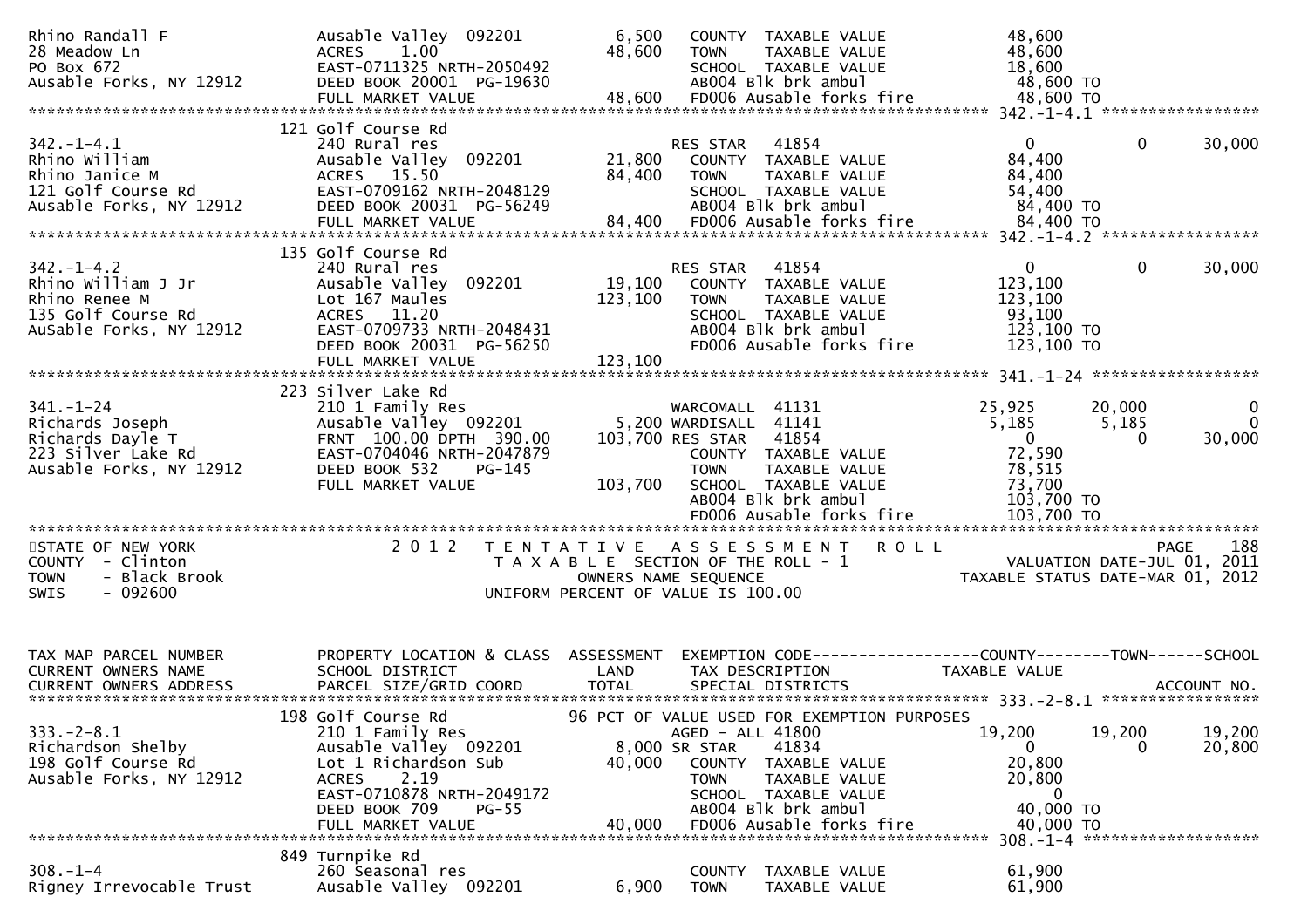| Jarosz Trustee Stacy<br>27 Reservoir St<br>Cohoes, NY 12047                                                  | 1.80<br><b>ACRES</b><br>EAST-0669491 NRTH-2066276<br>DEED BOOK 20092 PG-27898<br>FULL MARKET VALUE                                                                                                   | 61,900<br>61,900              | SCHOOL TAXABLE VALUE<br>AB004 Blk brk ambul<br>FD006 Ausable forks fire                                                                                                                          | 61,900<br>61,900 TO<br>61,900 TO                                            |                                       |
|--------------------------------------------------------------------------------------------------------------|------------------------------------------------------------------------------------------------------------------------------------------------------------------------------------------------------|-------------------------------|--------------------------------------------------------------------------------------------------------------------------------------------------------------------------------------------------|-----------------------------------------------------------------------------|---------------------------------------|
| $307.4 - 1 - 1.21$<br>Rine Camps LLC<br>962 Lisle Rd<br>Owego, NY 13827                                      | 300/313 Richards Rd<br>280 Res Multiple - WTRFNT<br>Ausable Valley 092201<br>Lot 34 T3omt<br>survey map bk 11 pg 90<br>8.20<br><b>ACRES</b><br>EAST-0656943 NRTH-2067283<br>DEED BOOK 20082 PG-17327 | 331,300<br>701,900            | 41834<br>SR STAR<br>COUNTY TAXABLE VALUE<br>TAXABLE VALUE<br><b>TOWN</b><br>SCHOOL TAXABLE VALUE<br>AB004 Blk brk ambul<br>FD006 Ausable forks fire                                              | $\overline{0}$<br>701,900<br>701,900<br>639,700<br>701,900 TO<br>701,900 TO | $\mathbf{0}$<br>62,200                |
|                                                                                                              |                                                                                                                                                                                                      |                               |                                                                                                                                                                                                  |                                                                             |                                       |
| $319. - 1 - 3.3$<br>Rine Jerrome T<br>Rine Bonnie L<br>1922 Silver Lake Rd<br>Ausable Forks, NY 12912        | 1922 Silver Lake Rd<br>210 1 Family Res<br>Ausable Valley 092201<br>Lot 45 T3omt<br><b>ACRES</b><br>9.30<br>EAST-0668562 NRTH-2065748<br>DEED BOOK 98001 PG-00119                                    | 134,500                       | 92 PCT OF VALUE USED FOR EXEMPTION PURPOSES<br>WARNONALL 41121<br>41834<br>16,900 SR STAR<br>COUNTY TAXABLE VALUE<br>TAXABLE VALUE<br><b>TOWN</b><br>SCHOOL TAXABLE VALUE<br>AB004 Blk brk ambul | 18,561<br>$\overline{0}$<br>115,939<br>122,500<br>72,300<br>134,500 TO      | 12,000<br>$\mathbf{0}$<br>62,200<br>0 |
|                                                                                                              | 2934 Silver Lake Rd                                                                                                                                                                                  |                               |                                                                                                                                                                                                  |                                                                             |                                       |
| $284. - 1 - 14.1$<br>Rine Kenneth J<br>Rine Debra Marie<br>2934 Silver Lake Rd<br>Saranac, NY 12981          | 210 1 Family Res<br>Saranac Central 094401<br>ACRES 18.50 BANK<br>- 080<br>EAST-0658888 NRTH-2084392<br>DEED BOOK 20072 PG-6543                                                                      | 23,700<br>187,200             | 41854<br>RES STAR<br>COUNTY TAXABLE VALUE<br><b>TOWN</b><br>TAXABLE VALUE<br>SCHOOL TAXABLE VALUE<br>FD025 Saranac Fire                                                                          | $\overline{0}$<br>187,200<br>187,200<br>157,200<br>187,200 TO               | $\mathbf{0}$<br>30,000                |
| STATE OF NEW YORK<br>COUNTY - Clinton<br>- Black Brook<br><b>TOWN</b><br><b>SWIS</b><br>- 092600             | 2 0 1 2                                                                                                                                                                                              |                               | TENTATIVE ASSESSMENT<br><b>ROLL</b><br>T A X A B L E SECTION OF THE ROLL - 1<br>OWNERS NAME SEQUENCE<br>UNIFORM PERCENT OF VALUE IS 100.00                                                       | VALUATION DATE-JUL 01, 2011<br>TAXABLE STATUS DATE-MAR 01, 2012             | 189<br><b>PAGE</b>                    |
| TAX MAP PARCEL NUMBER<br>CURRENT OWNERS NAME                                                                 | PROPERTY LOCATION & CLASS ASSESSMENT<br>SCHOOL DISTRICT                                                                                                                                              | LAND                          | EXEMPTION CODE------------------COUNTY--------TOWN------SCHOOL<br>TAX DESCRIPTION                                                                                                                | TAXABLE VALUE                                                               |                                       |
| $307.3 - 1 - 2$<br>Rine Life Use Jerome T<br>Rine Life Use Bonnie L<br>10 Winding Brook Rd<br>Peru, NY 12972 | 193 Old Hawkeye Rd<br>260 Seasonal res - WTRFNT<br>Ausable Valley 092201<br>FRNT 82.50 DPTH 264.00<br>EAST-0651238 NRTH-2066577<br>DEED BOOK 20122 PG-46381<br>FULL MARKET VALUE                     | 161,600<br>202,400<br>202,400 | COUNTY TAXABLE VALUE<br><b>TOWN</b><br>TAXABLE VALUE<br>SCHOOL TAXABLE VALUE<br>AB004 Blk brk ambul<br>FD006 Ausable forks fire                                                                  | 202,400<br>202,400<br>202,400<br>202,400 TO<br>202,400 TO                   |                                       |
| $342.3 - 2 - 44$<br>Riverside Hotel & Bowl Alley<br>PO Box 787<br>Ausable Forks, NY 12912                    | 2 Mccrea St<br>541 Bowlng alley<br>Ausable Valley 092201<br>FRNT 220.00 DPTH 184.00<br>EAST-0708465 NRTH-2044844                                                                                     | 5,500<br>274,800              | COUNTY TAXABLE VALUE<br><b>TOWN</b><br>TAXABLE VALUE<br>SCHOOL TAXABLE VALUE<br>AB004 Blk brk ambul                                                                                              | 274,800<br>274,800<br>274,800<br>274,800 TO                                 | 342.3-2-44 ******************         |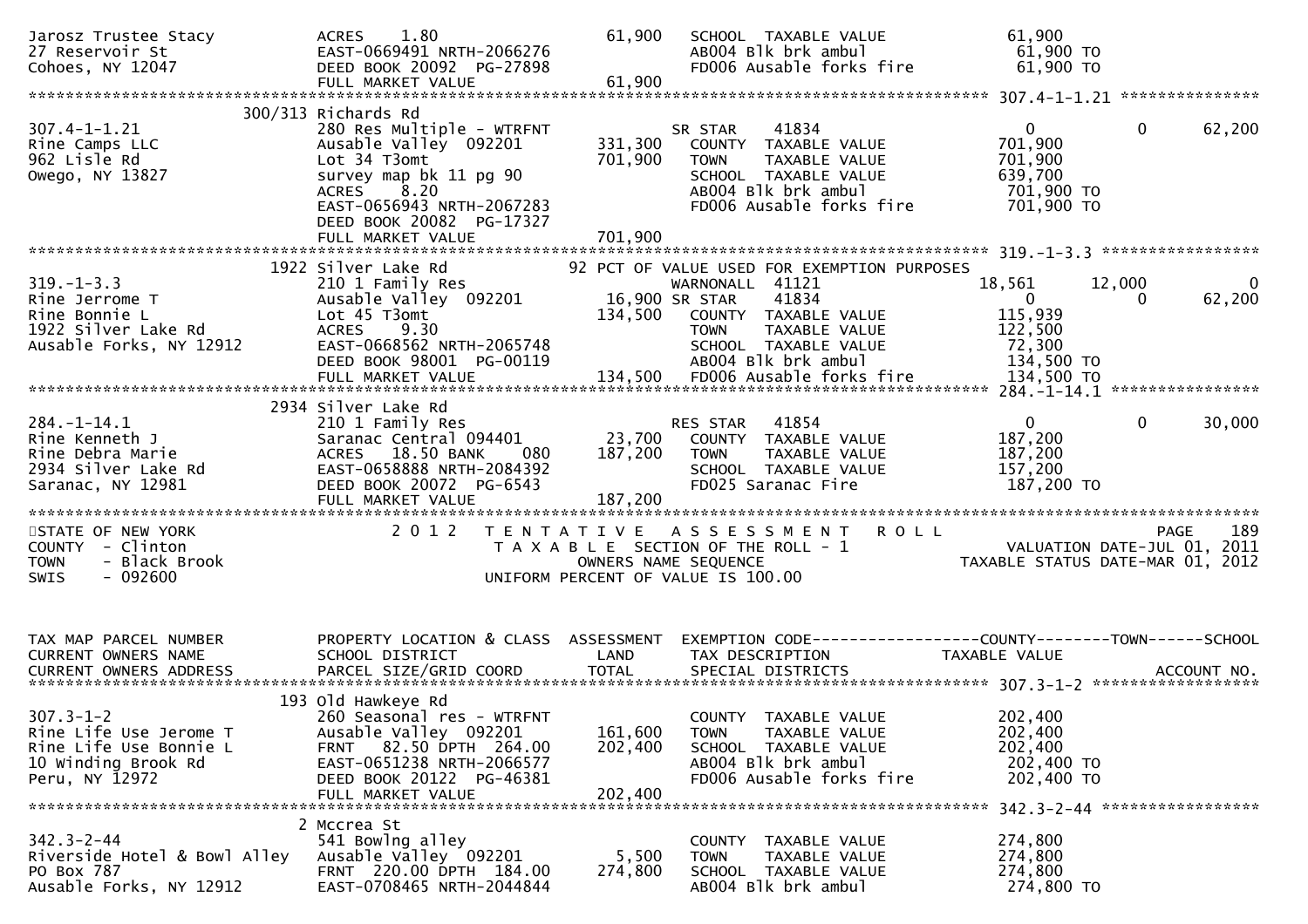|                                                                                                       | PG-339<br>DEED BOOK 581                                                                                                                                                            |                               | FD006 Ausable forks fire                                                                                                                             | 274,800 TO                                                                     |        |
|-------------------------------------------------------------------------------------------------------|------------------------------------------------------------------------------------------------------------------------------------------------------------------------------------|-------------------------------|------------------------------------------------------------------------------------------------------------------------------------------------------|--------------------------------------------------------------------------------|--------|
|                                                                                                       |                                                                                                                                                                                    |                               |                                                                                                                                                      |                                                                                |        |
| $333. -4 - 6.2$<br>Robare James A III<br>83 Birchwood Dr<br>Ausable Forks, NY 12912                   | 83 Birchwood Dr<br>210 1 Family Res<br>Ausable Valley 092201<br>Hurley Lumber Lot 6<br>ACRES 2.00<br>EAST-0718774 NRTH-2051762<br>DEED BOOK 20061 PG-96951<br>FULL MARKET VALUE    | 7,800<br>70,200<br>70,200     | 41854<br>RES STAR<br>COUNTY TAXABLE VALUE<br><b>TOWN</b><br>TAXABLE VALUE<br>SCHOOL TAXABLE VALUE<br>AB004 Blk brk ambul<br>FD006 Ausable forks fire | $\Omega$<br>$\Omega$<br>70,200<br>70,200<br>40,200<br>70,200 TO<br>70,200 TO   | 30,000 |
|                                                                                                       |                                                                                                                                                                                    |                               |                                                                                                                                                      |                                                                                |        |
| $333 - 4 - 6.1$<br>Robare James Jr<br>35 Birchwood Dr<br>AuSable Forks, NY 12912                      | 35 Birchwood Dr<br>210 1 Family Res<br>Ausable Valley 092201<br>Hurley Lumber Lot 6<br>3.00<br>ACRES<br>EAST-0719041 NRTH-2051812<br>DEED BOOK 20041 PG-72600<br>FULL MARKET VALUE | 9,000<br>49,000<br>49,000     | RES STAR 41854<br>COUNTY TAXABLE VALUE<br>TAXABLE VALUE<br><b>TOWN</b><br>SCHOOL TAXABLE VALUE<br>AB004 Blk brk ambul<br>FD006 Ausable forks fire    | 0<br>0<br>49,000<br>49,000<br>19,000<br>49,000 TO<br>49,000 TO                 | 30,000 |
|                                                                                                       |                                                                                                                                                                                    |                               |                                                                                                                                                      |                                                                                |        |
| $271. - 1 - 7$<br>Roberts Barbara<br>5652 Rt 3<br>Saranac, NY 12981                                   | 5652 Rt 3<br>210 1 Family Res<br>Saranac Central 094401<br>3.00<br><b>ACRES</b><br>EAST-0644519 NRTH-2094993<br>DEED BOOK 1026<br>PG-332                                           | 11,500<br>79,700              | COUNTY TAXABLE VALUE<br><b>TOWN</b><br>TAXABLE VALUE<br>SCHOOL TAXABLE VALUE<br>FD025 Saranac Fire                                                   | 79,700<br>79,700<br>79,700<br>79,700 TO                                        |        |
|                                                                                                       |                                                                                                                                                                                    |                               |                                                                                                                                                      |                                                                                |        |
|                                                                                                       | FULL MARKET VALUE                                                                                                                                                                  | 79,700                        |                                                                                                                                                      |                                                                                |        |
| STATE OF NEW YORK<br>COUNTY - Clinton<br>- Black Brook<br><b>TOWN</b><br>$-092600$<br><b>SWIS</b>     | 2 0 1 2                                                                                                                                                                            | OWNERS NAME SEQUENCE          | TENTATIVE ASSESSMENT ROLL<br>T A X A B L E SECTION OF THE ROLL - 1<br>UNIFORM PERCENT OF VALUE IS 100.00                                             | <b>PAGE</b><br>VALUATION DATE-JUL 01, 2011<br>TAXABLE STATUS DATE-MAR 01, 2012 | 190    |
| TAX MAP PARCEL NUMBER<br>CURRENT OWNERS NAME                                                          | PROPERTY LOCATION & CLASS ASSESSMENT<br>SCHOOL DISTRICT                                                                                                                            | LAND                          | EXEMPTION CODE-----------------COUNTY-------TOWN------SCHOOL<br>TAX DESCRIPTION                                                                      | TAXABLE VALUE                                                                  |        |
| $307.4 - 1 - 11$<br>Roberts Donald<br>3609 Silver Lake Rd<br>Saranac, NY 12981                        | 126 Island Rd<br>260 Seasonal res - WTRFNT<br>Ausable Valley 092201<br>FRNT 100.00 DPTH 360.00<br>EAST-0659129 NRTH-2067780<br>DEED BOOK 559<br>PG-1144<br>FULL MARKET VALUE       | 188,100<br>251,500<br>251,500 | COUNTY TAXABLE VALUE<br>TAXABLE VALUE<br><b>TOWN</b><br>SCHOOL TAXABLE VALUE<br>AB004 Blk brk ambul<br>FD006 Ausable forks fire                      | 251,500<br>251,500<br>251,500<br>251,500 TO<br>251,500 TO                      |        |
|                                                                                                       |                                                                                                                                                                                    |                               |                                                                                                                                                      |                                                                                |        |
| $272. - 2 - 2.1$<br>Roberts Donald A<br>Roberts Catherine<br>3609 Silver Lake Rd<br>Saranac, NY 12981 | 301 Soucy Rd<br>271 Mfg housings<br>Saranac Central 094401<br>ACRES 40.50<br>EAST-0657142 NRTH-2095990<br>DEED BOOK 588<br>PG-679<br>FULL MARKET VALUE                             | 27,900<br>47,900<br>47,900    | COUNTY TAXABLE VALUE<br>TAXABLE VALUE<br><b>TOWN</b><br>SCHOOL TAXABLE VALUE<br>FD025 Saranac Fire                                                   | 47,900<br>47,900<br>47,900<br>47,900 TO                                        |        |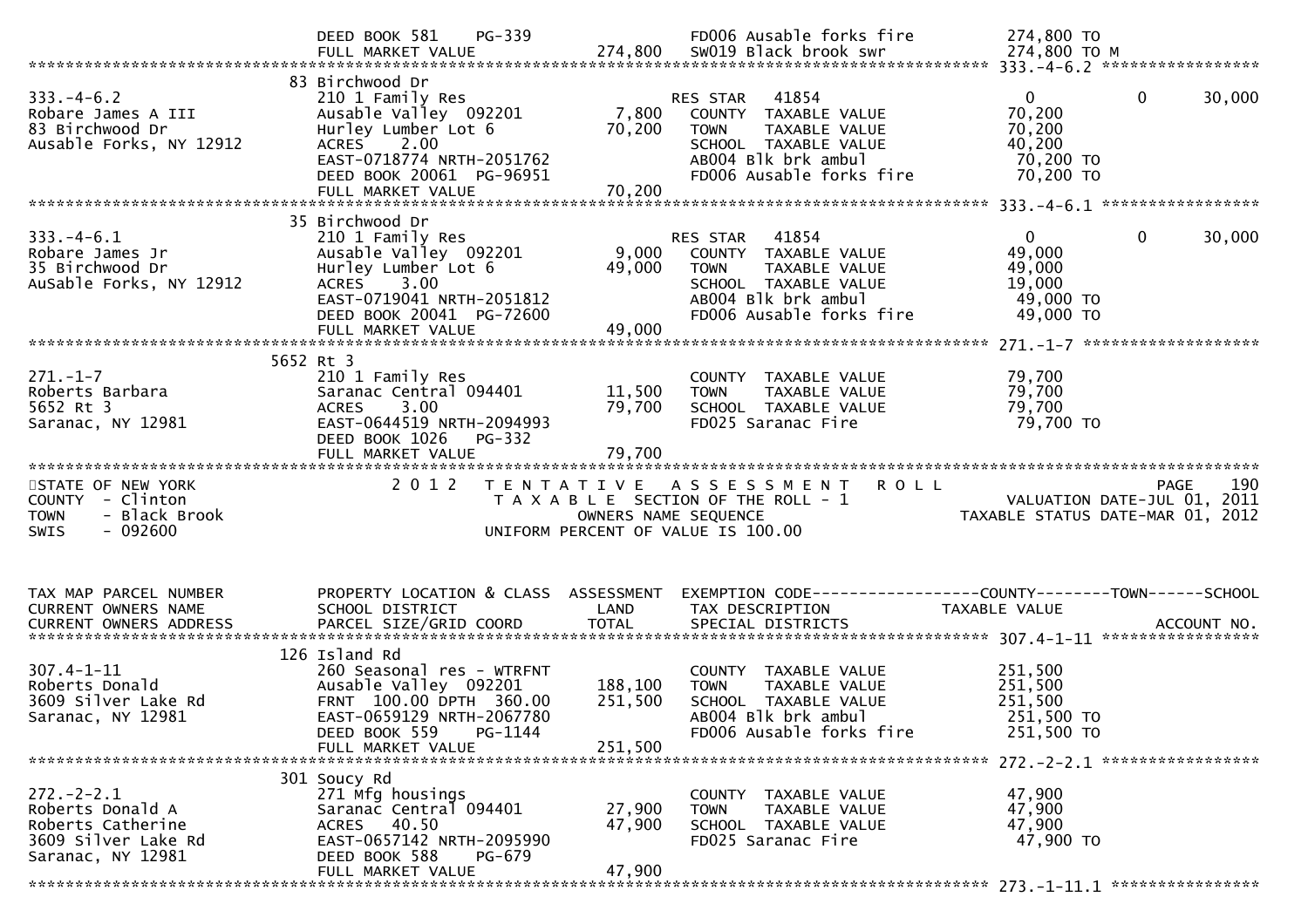| $273. - 1 - 11.1$<br>Roberts Donald E<br>Roberts Cindy<br>2287 Silver Lake Rd<br>Ausable Forks, NY 12912                  | Silver Lake Rd<br>$314$ Rural vac<10<br>Saranac Central 094401<br>51 T4omt<br>ACRES 1.00<br>EAST-0662062 NRTH-2097052<br>DEED BOOK 646<br>PG-476<br>FULL MARKET VALUE     | 8,000<br>8,000<br>8,000       | COUNTY TAXABLE VALUE<br>TAXABLE VALUE<br><b>TOWN</b><br>SCHOOL TAXABLE VALUE<br>FD025 Saranac Fire                                                | 8,000<br>8,000<br>8,000<br>8,000 TO                                                                           |
|---------------------------------------------------------------------------------------------------------------------------|---------------------------------------------------------------------------------------------------------------------------------------------------------------------------|-------------------------------|---------------------------------------------------------------------------------------------------------------------------------------------------|---------------------------------------------------------------------------------------------------------------|
|                                                                                                                           | 2287 Silver Lake Rd                                                                                                                                                       |                               |                                                                                                                                                   |                                                                                                               |
| $307.2 - 2 - 4.3$<br>Roberts Donald E<br>Cynthia Mary<br>2287 Silver Lake Rd<br>Ausable Forks, NY 12912                   | 210 1 Family Res - WTRFNT<br>Ausable Valley 092201<br>N Of Scott S Of Douglas<br>ACRES 2.50<br>EAST-0660127 NRTH-2069829<br>DEED BOOK 98000 PG-98492<br>FULL MARKET VALUE | 182,000<br>323,200<br>323,200 | RES STAR 41854<br>COUNTY TAXABLE VALUE<br>TAXABLE VALUE<br><b>TOWN</b><br>SCHOOL TAXABLE VALUE<br>AB004 Blk brk ambul<br>FD006 Ausable forks fire | $\mathbf 0$<br>$\mathbf{0}$<br>30,000<br>323,200<br>323,200<br>293,200<br>323,200 TO<br>323,200 TO            |
|                                                                                                                           | Soucy Rd                                                                                                                                                                  |                               |                                                                                                                                                   |                                                                                                               |
| $272 - 2 - 4$<br>Roberts ET AL Donald E<br>Roberts Life Estate Donald A<br>2287 Silver Lake Rd<br>Ausable Forks, NY 12912 | 910 Priv forest<br>Saranac Central 094401<br>Lots 69 & 52<br>Survey Map 20072/03060<br>ACRES 77.50<br>EAST-0659275 NRTH-2097951<br>DEED BOOK 20072 PG-3411                | 45,500<br>45,500              | COUNTY TAXABLE VALUE<br>TAXABLE VALUE<br><b>TOWN</b><br>SCHOOL TAXABLE VALUE<br>FD025 Saranac Fire                                                | 45,500<br>45,500<br>45,500<br>45,500 TO                                                                       |
|                                                                                                                           | FULL MARKET VALUE                                                                                                                                                         | 45,500                        |                                                                                                                                                   |                                                                                                               |
| STATE OF NEW YORK<br>COUNTY - Clinton<br>- Black Brook<br><b>TOWN</b><br>$-092600$<br><b>SWIS</b>                         | 2 0 1 2                                                                                                                                                                   |                               | TENTATIVE ASSESSMENT ROLL<br>UNIFORM PERCENT OF VALUE IS 100.00                                                                                   | 191<br>PAGE<br>T A X A B L E SECTION OF THE ROLL - 1<br>OWNERS NAME SEQUENCE TAXABLE STATUS DATE-MAR 01, 2012 |
| TAX MAP PARCEL NUMBER<br>CURRENT OWNERS NAME                                                                              | PROPERTY LOCATION & CLASS ASSESSMENT<br>SCHOOL DISTRICT                                                                                                                   | LAND                          | TAX DESCRIPTION                                                                                                                                   | EXEMPTION CODE------------------COUNTY--------TOWN------SCHOOL<br>TAXABLE VALUE                               |
|                                                                                                                           |                                                                                                                                                                           |                               |                                                                                                                                                   |                                                                                                               |
| $262 - 3 - 2.12$<br>Roberts Kyle<br>Roberts Nancy<br>289 Soucey Rd<br>Saranac, NY 12981                                   | 18 Big Daddys Way<br>$322$ Rural vac $>10$<br>Saranac Central 094401<br>Lot 32 & 49 T4 OMT<br>MAP 2006195279 & 80<br>ACRES 38.10<br>EAST-0670760 NRTH-2100475             | 33,600<br>33,600              | COUNTY TAXABLE VALUE<br>TAXABLE VALUE<br><b>TOWN</b><br>SCHOOL TAXABLE VALUE<br>FD025 Saranac Fire                                                | 33,600<br>33,600<br>33,600<br>33,600 TO                                                                       |
|                                                                                                                           | DEED BOOK 20061 PG-95285<br>FULL MARKET VALUE                                                                                                                             | 33,600                        |                                                                                                                                                   |                                                                                                               |
|                                                                                                                           | 289 Soucy Rd                                                                                                                                                              |                               |                                                                                                                                                   |                                                                                                               |
| $272 - 2 - 2.2$<br>Roberts Kyle A<br>Roberts Nancy Ann                                                                    | 210 1 Family Res<br>Saranac Central 094401                                                                                                                                | 10,600                        | RES STAR<br>41854<br>COUNTY TAXABLE VALUE                                                                                                         | 0<br>0<br>30,000<br>115,000                                                                                   |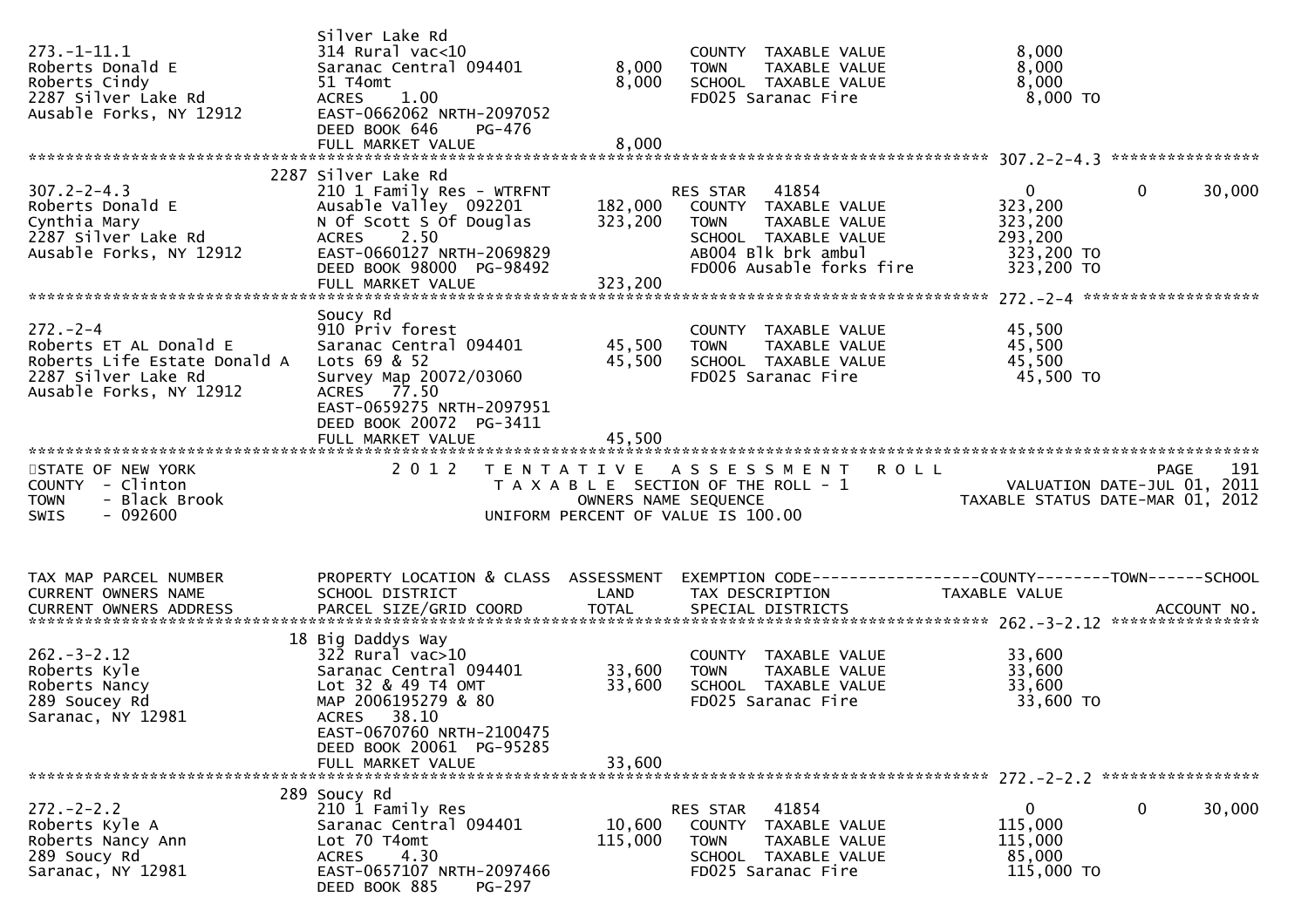|                                                                                                   | FULL MARKET VALUE                                                                                                                                                               | 115,000                       |                                                                                                                                 |                                                                                                            |
|---------------------------------------------------------------------------------------------------|---------------------------------------------------------------------------------------------------------------------------------------------------------------------------------|-------------------------------|---------------------------------------------------------------------------------------------------------------------------------|------------------------------------------------------------------------------------------------------------|
| $262. -4 - 8.1$<br>Roberts Richard<br>3543 Silver Lake Rd<br>Saranac, NY 12981                    | Soucy Rd<br>321 Abandoned ag<br>Saranac Central 094401<br>52 T4omt<br>ACRES 33.50<br>EAST-0660505 NRTH-2099013<br>DEED BOOK 20061 PG-99596<br>FULL MARKET VALUE                 | 11,400<br>11,400<br>11,400    | COUNTY TAXABLE VALUE<br><b>TOWN</b><br>TAXABLE VALUE<br>SCHOOL TAXABLE VALUE<br>FD025 Saranac Fire                              | 11,400<br>11,400<br>11,400<br>11,400 TO                                                                    |
|                                                                                                   |                                                                                                                                                                                 |                               |                                                                                                                                 |                                                                                                            |
| $273. - 1 - 1.1$<br>Roberts Richard<br>3543 Silver Lake Rd<br>Saranac, NY 12981                   | 3543 Silver Lake Rd<br>240 Rural res<br>Saranac Central 094401<br>Lot 51 T4omt<br>ACRES 305.60<br>EAST-0660496 NRTH-2096873<br>DEED BOOK 20072 PG-3411                          | 111,800<br>222,000            | 41854<br>RES STAR<br>COUNTY TAXABLE VALUE<br>TAXABLE VALUE<br><b>TOWN</b><br>SCHOOL TAXABLE VALUE<br>FD025 Saranac Fire         | $\mathbf{0}$<br>$\mathbf 0$<br>30,000<br>222,000<br>222,000<br>192,000<br>222,000 TO                       |
|                                                                                                   |                                                                                                                                                                                 |                               |                                                                                                                                 |                                                                                                            |
| $262 - 4 - 9$<br>Roberts Richard E<br>3543 Silver Lake Rd<br>Saranac, NY 12981                    | Soucy Rd<br>$314$ Rural vac<10<br>Saranac Central 094401<br>Loc#001466<br>App Factor 100% In SCS<br>Clayburg Lot<br>ACRES 2.80                                                  | 8,800<br>8,800                | COUNTY TAXABLE VALUE<br>TAXABLE VALUE<br><b>TOWN</b><br>SCHOOL TAXABLE VALUE<br>FD025 Saranac Fire                              | 8,800<br>8,800<br>8,800<br>8,800 TO                                                                        |
| STATE OF NEW YORK<br>COUNTY - Clinton<br>- Black Brook<br><b>TOWN</b><br>$-092600$<br><b>SWIS</b> | EAST-0662533 NRTH-2099226<br>DEED BOOK 20041 PG-68413<br>2 0 1 2                                                                                                                | OWNERS NAME SEQUENCE          | TENTATIVE ASSESSMENT<br>R O L L<br>T A X A B L E SECTION OF THE ROLL - 1<br>UNIFORM PERCENT OF VALUE IS 100.00                  | 192<br>PAGE<br>VALUATION DATE-JUL 01, 2011<br>TAXABLE STATUS DATE-MAR 01, 2012                             |
|                                                                                                   |                                                                                                                                                                                 |                               |                                                                                                                                 |                                                                                                            |
| TAX MAP PARCEL NUMBER<br>CURRENT OWNERS NAME<br><b>CURRENT OWNERS ADDRESS</b>                     | PROPERTY LOCATION & CLASS ASSESSMENT<br>SCHOOL DISTRICT<br>PARCEL SIZE/GRID COORD                                                                                               | LAND<br><b>TOTAL</b>          | TAX DESCRIPTION<br>SPECIAL DISTRICTS                                                                                            | EXEMPTION        CODE-----------------COUNTY-------TOWN------SCHOOL<br><b>TAXABLE VALUE</b><br>ACCOUNT NO. |
| $322.3 - 1 - 19$<br>Rock Michael L<br>Rock Laurie A<br>371 Rock Rd<br>Peru, NY 12972              | 363 Fern Lake Rd<br>210 1 Family Res - WTRFNT<br>Ausable Valley 092201<br>FRNT 149.00 DPTH 210.00<br>EAST-0697202 NRTH-2060265<br>DEED BOOK 20001 PG-20876<br>FULL MARKET VALUE | 134,400<br>255,000<br>255,000 | COUNTY TAXABLE VALUE<br><b>TOWN</b><br>TAXABLE VALUE<br>SCHOOL TAXABLE VALUE<br>AB004 Blk brk ambul<br>FD006 Ausable forks fire | 255,000<br>255,000<br>255,000<br>255,000 TO<br>255,000 TO<br>$307. - 1 - 4$ *********************          |
|                                                                                                   | 58 Old Hawkeye Rd                                                                                                                                                               |                               |                                                                                                                                 |                                                                                                            |
| $307. - 1 - 4$<br>Rogers Elizabeth<br>58 Old Hawkeye Rd<br>Ausable Forks, NY 12912                | 240 Rural res<br>Ausable Valley 092201<br>Lot 33 T3omt<br>ACRES 13.00 BANK<br>080<br>EAST-0652924 NRTH-2068888                                                                  | 20,300<br>69,600              | 41854<br>RES STAR<br>COUNTY<br>TAXABLE VALUE<br><b>TOWN</b><br>TAXABLE VALUE<br>SCHOOL TAXABLE VALUE<br>AB004 Blk brk ambul     | 0<br>$\mathbf{0}$<br>30,000<br>69,600<br>69,600<br>39,600<br>69,600 TO                                     |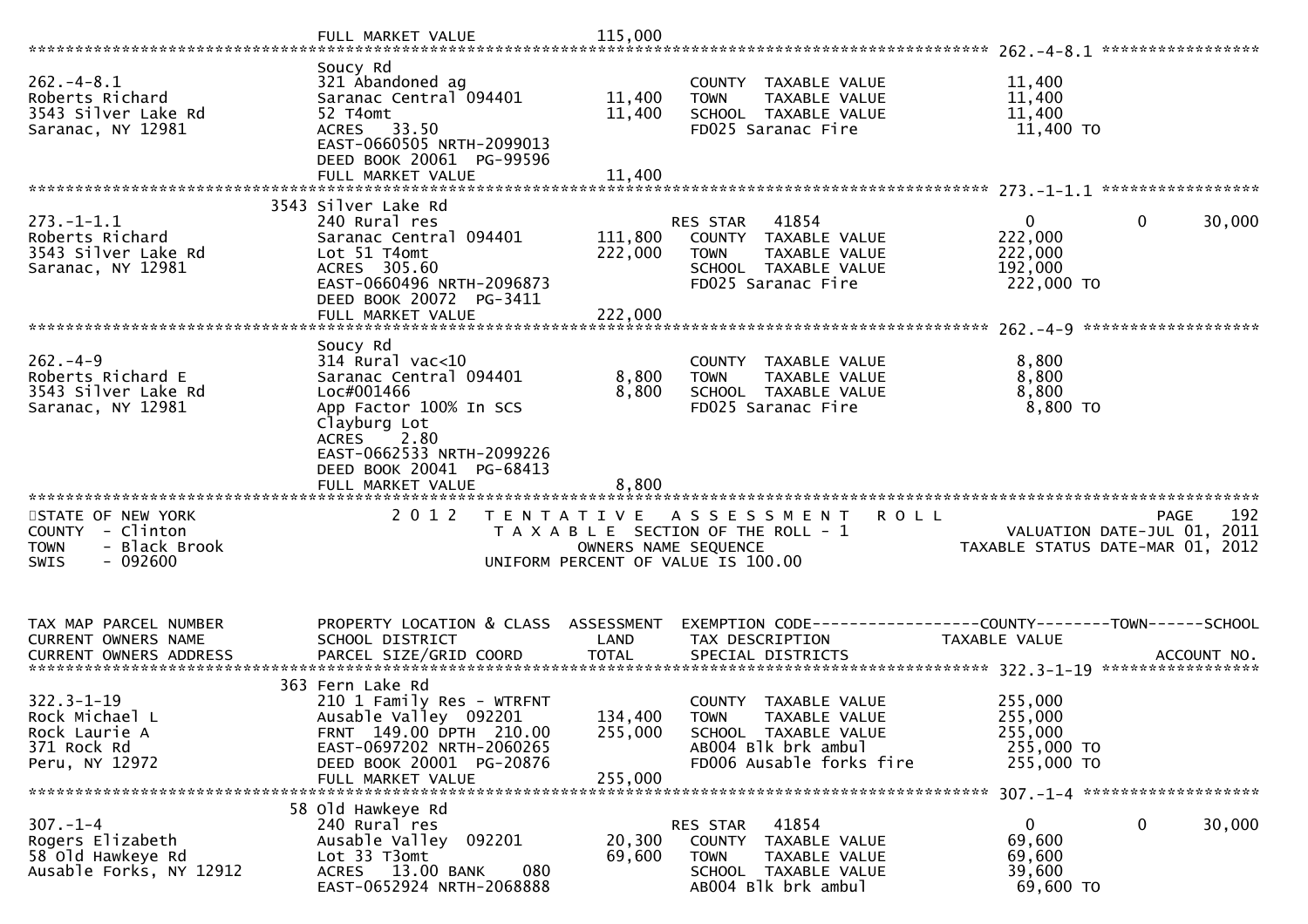|                                                                                                                   | DEED BOOK 20031 PG-53078<br>FULL MARKET VALUE                                                                                                                                           | 69,600                        | FD006 Ausable forks fire                                                                                                           | 69,600 TO                                                                       |
|-------------------------------------------------------------------------------------------------------------------|-----------------------------------------------------------------------------------------------------------------------------------------------------------------------------------------|-------------------------------|------------------------------------------------------------------------------------------------------------------------------------|---------------------------------------------------------------------------------|
| $307 - 2 - 4$<br>Rogers James II<br>Rogers John<br>c/o Elisabeth Philo<br>PO Box 2702<br>Pawleys Island, SC 29585 | Richards Rd<br>322 Rural vac>10<br>Ausable Valley 092201<br>Lot $34$ T $30$ mt<br>ACRES 30.80<br>EAST-0659806 NRTH-2067683<br>DEED BOOK 20021 PG-48897<br>FULL MARKET VALUE             | 15,200<br>15,200<br>15,200    | COUNTY TAXABLE VALUE<br><b>TOWN</b><br>TAXABLE VALUE<br>SCHOOL TAXABLE VALUE<br>AB004 Blk brk ambul<br>FD006 Ausable forks fire    | 15,200<br>15,200<br>15,200<br>15,200 TO<br>15,200 TO                            |
| $307 - 2 - 3.42$<br>Rogers James III<br>151 Hillcrest Ave<br>Lake Placid, NY 12946                                | Richards Rd<br>$314$ Rural vac<10 - WTRFNT<br>Ausable Valley 092201<br>34 T3omt<br>ACRES 4.20<br>EAST-0655716 NRTH-2066408<br>DEED BOOK 20122 PG-45461                                  | 168,400<br>168,400            | COUNTY TAXABLE VALUE<br><b>TOWN</b><br>TAXABLE VALUE<br>SCHOOL TAXABLE VALUE<br>AB004 Blk brk ambul<br>FD006 Ausable forks fire    | 168,400<br>168,400<br>168,400<br>168,400 TO<br>168,400 TO                       |
| $307. - 2 - 3.44$<br>Rogers Messenger Susan G<br>420 Woodside Way<br>Moravia, NY 13118                            | Richards Rd<br>314 Rural vac<10 - WTRFNT<br>Ausable Valley 092201<br>Lot 34 T3omt<br><b>ACRES</b><br>4.20<br>EAST-0655358 NRTH-2066179<br>DEED BOOK 20122 PG-45460<br>FULL MARKET VALUE | 168,400<br>168,400<br>168,400 | COUNTY TAXABLE VALUE<br><b>TOWN</b><br>TAXABLE VALUE<br>SCHOOL TAXABLE VALUE<br>AB004 Blk brk ambul<br>FD006 Ausable forks fire    | 168,400<br>168,400<br>168,400<br>168,400 TO<br>168,400 TO                       |
| STATE OF NEW YORK<br>COUNTY - Clinton<br>- Black Brook<br><b>TOWN</b><br>$-092600$<br><b>SWIS</b>                 | 2 0 1 2                                                                                                                                                                                 | OWNERS NAME SEQUENCE          | TENTATIVE ASSESSMENT ROLL<br>T A X A B L E SECTION OF THE ROLL - 1<br>UNIFORM PERCENT OF VALUE IS 100.00                           | 193<br>PAGE<br>VALUATION DATE-JUL 01, 2011<br>TAXABLE STATUS DATE-MAR 01, 2012  |
| TAX MAP PARCEL NUMBER<br>CURRENT OWNERS NAME<br><b>CURRENT OWNERS ADDRESS</b>                                     | PROPERTY LOCATION & CLASS ASSESSMENT<br>SCHOOL DISTRICT                                                                                                                                 | LAND                          | TAX DESCRIPTION                                                                                                                    | EXEMPTION CODE------------------COUNTY--------TOWN------SCHOOL<br>TAXABLE VALUE |
| $307. - 2 - 3.41$<br>Rogers Sledd Pauline B<br>Richland Woods<br>54 Clarion St<br>Johnstown, PA 15905             | Richards Rd<br>$314$ Rural vac<10 - WTRFNT<br>Ausable Valley 092201<br>ACRES 2.70<br>EAST-0655998 NRTH-2066614<br>DEED BOOK 598<br>PG-354<br>FULL MARKET VALUE                          | 141,800<br>141,800<br>141,800 | COUNTY TAXABLE VALUE<br><b>TOWN</b><br>TAXABLE VALUE<br>SCHOOL TAXABLE VALUE<br>AB004 Blk brk ambul<br>FD006 Ausable forks fire    | 141,800<br>141,800<br>141,800<br>141,800 TO<br>141,800 TO                       |
|                                                                                                                   |                                                                                                                                                                                         |                               |                                                                                                                                    |                                                                                 |
| $307. - 2 - 3.31$<br>Rogers Thomas Craig<br>Rogers Buttolph Anne<br>8350 E Mud Lake Rd<br>Baldwinsville, NY 13027 | 279 Richards Rd<br>260 Seasonal res - WTRFNT<br>Ausable Valley 092201<br>ACRES 1.60<br>EAST-0656214 NRTH-2066918<br>DEED BOOK 99001 PG-08066<br>FULL MARKET VALUE                       | 214,800<br>259,000<br>259,000 | COUNTY<br>TAXABLE VALUE<br><b>TOWN</b><br>TAXABLE VALUE<br>SCHOOL TAXABLE VALUE<br>AB004 Blk brk ambul<br>FD006 Ausable forks fire | 259,000<br>259,000<br>259,000<br>259,000 TO<br>259,000 TO                       |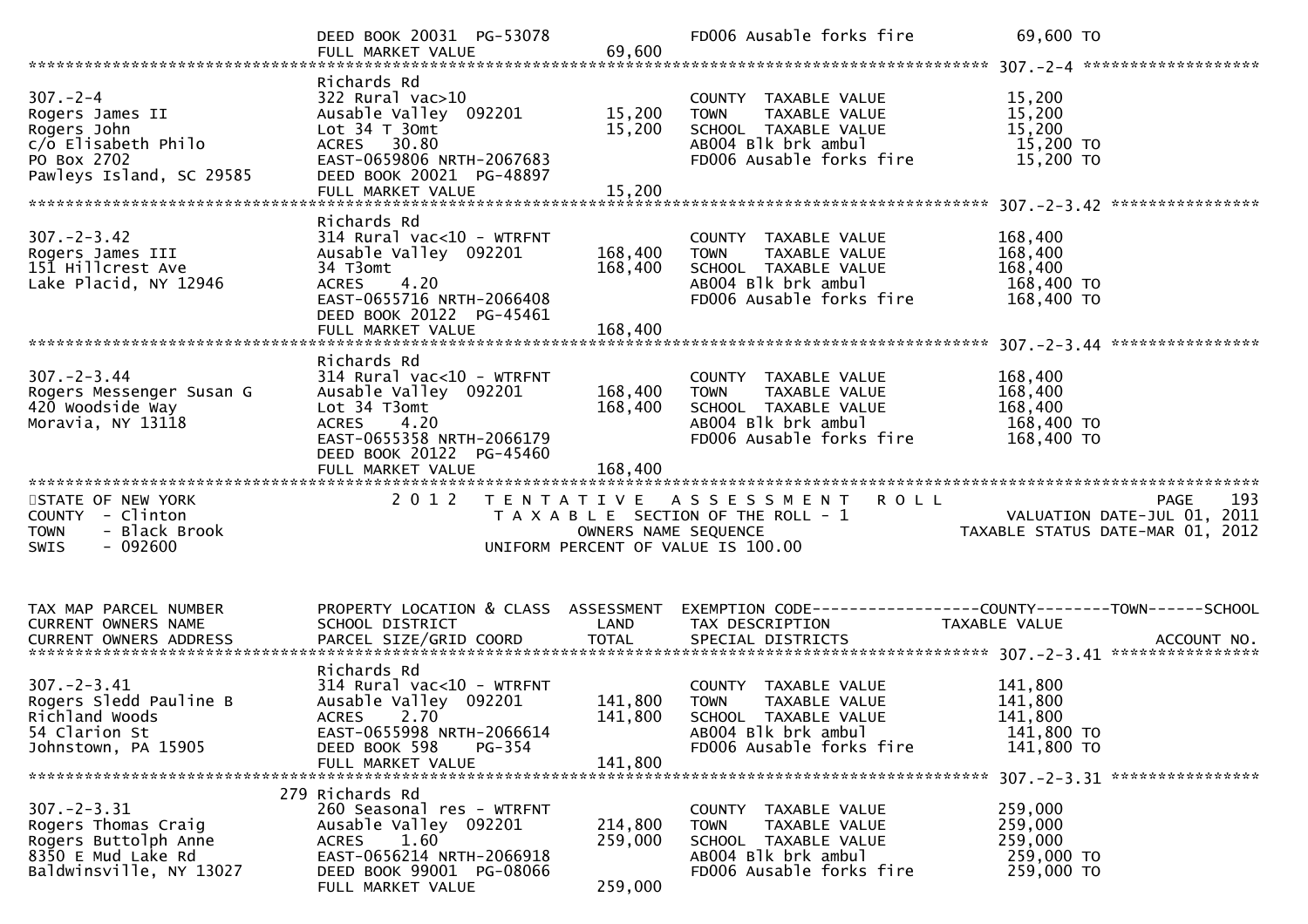| $331 - 2 - 24.2$<br>Rondeau <sup>1</sup> James<br>16 Haselton Rd<br>Ausable Forks, NY 12912<br>$320. -2 - 9.1$<br>Rondeau James C<br>Rondeau Gail<br>16 Haselton Rd<br>Ausable Forks, NY 12912 | 16 Haselton Rd<br>210 1 Family Res<br>Ausable Valley 092201 1992 4,900 COUNTY TAXABLE VALUE<br>FRNT 128.00 DPTH 169.00<br>EAST-0689855 NRTH-2050266<br>DEED BOOK 566<br>PG-143<br>Forestdale Rd<br>$314$ Rural vac< $10$<br>Ausable Valley 092201<br>Lot 55 T3omt<br>ACRES 1.40<br>ACRES      1.40<br>EAST-0673052  NRTH-2058831 | $7,000$ TOWN<br>7,000                         | 107,000 TOWN<br>TAXABLE VALUE<br>SCHOOL TAXABLE VALUE<br>ABOO4 Blk brk ambul<br>COUNTY TAXABLE VALUE<br>TAXABLE VALUE<br>SCHOOL TAXABLE VALUE<br>ABOO4 Blk brk ambul<br>FD006 Ausable forks fire                                                                           | 0<br>107,000<br>107,000<br>77,000<br>107,000 TO<br>7,000<br>7,000<br>7,000<br>7,000 TO<br>7,000 TO                          | $\overline{0}$<br>30,000                            |
|------------------------------------------------------------------------------------------------------------------------------------------------------------------------------------------------|----------------------------------------------------------------------------------------------------------------------------------------------------------------------------------------------------------------------------------------------------------------------------------------------------------------------------------|-----------------------------------------------|----------------------------------------------------------------------------------------------------------------------------------------------------------------------------------------------------------------------------------------------------------------------------|-----------------------------------------------------------------------------------------------------------------------------|-----------------------------------------------------|
|                                                                                                                                                                                                | DEED BOOK 20072 PG-10161                                                                                                                                                                                                                                                                                                         |                                               |                                                                                                                                                                                                                                                                            |                                                                                                                             |                                                     |
| $331 - 2 - 4.2$<br>Rondeau James C<br>Rondeau Gail<br>16 Haselton Rd<br>AuSable Forks, NY 12912                                                                                                | Silver Lake Rd<br>311 Res vac land<br>Ausable Valley 092201<br>FRNT 85.00 DPTH 160.00<br>EAST-0690220 NRTH-2050526<br>DEED BOOK 20041 PG-73495<br>FULL MARKET VALUE                                                                                                                                                              | 4,000      TOWN<br>4,000      SCHOOL<br>4,000 | COUNTY TAXABLE VALUE<br>4,000 TOWN TAXABLE VALUE<br>4,000 SCHOOL TAXABLE VALUE<br>AB004 Blk brk ambul<br>FD006 Ausable forks fire                                                                                                                                          | 4,000<br>4,000<br>4,000<br>4,000 TO<br>4,000 TO                                                                             |                                                     |
| STATE OF NEW YORK<br>COUNTY - Clinton<br>- Black Brook<br><b>TOWN</b><br>- 092600<br>SWIS                                                                                                      |                                                                                                                                                                                                                                                                                                                                  |                                               | 2012 TENTATIVE ASSESSMENT ROLL<br>T A X A B L E SECTION OF THE ROLL - 1<br>OWNERS NAME SEQUENCE THE ROLL - 1<br>UNIFORM PERCENT OF VALUE IS 100.00<br>UNIFORM PERCENT OF VALUE IS 100.00                                                                                   |                                                                                                                             | 194<br>PAGE                                         |
| TAX MAP PARCEL NUMBER                                                                                                                                                                          | PROPERTY LOCATION & CLASS ASSESSMENT                                                                                                                                                                                                                                                                                             |                                               | EXEMPTION CODE-----------------COUNTY-------TOWN------SCHOOL                                                                                                                                                                                                               |                                                                                                                             |                                                     |
| $342.3 - 2 - 22$<br>Rondeau Joseph D II<br>Rondeau Margaret M<br>PO Box 557<br>Ausable Forks, NY 12912                                                                                         | 11 Palmer St<br>210 1 Family Res<br>Lot 160 Maules<br>FRNT 105.00 DPTH 90.00<br>EAST-0709650 NRTH-2045184<br>DEED BOOK 977<br>PG-343<br>FULL MARKET VALUE                                                                                                                                                                        | 80,500                                        | RES STAR 41854<br>Ausable Valley 092201 3,900 COUNTY TAXABLE VALUE<br>TAXABLE VALUE<br><b>TOWN</b><br>SCHOOL TAXABLE VALUE<br>ABOO4 Blk brk ambul<br>FD006 Ausable forks fire<br>80,500 SW019 Black brook swr                                                              | $\overline{0}$<br>80,500<br>80,500<br>50,500<br>80,500 TO<br>80,500 TO<br>80,500 ТО М                                       | $\mathbf 0$<br>30,000                               |
| $331. - 1 - 1$<br>Rondeau Life Est Esther V<br>Rhino Deborah<br>17 Rondeau Rd<br>PO Box 545<br>Ausable Forks, NY 12912                                                                         | 17/22 Rondeau Rd<br>210 1 Family Res<br>Ausable Valley 092201<br><b>ACRES</b><br>3.00<br>EAST-0689242 NRTH-2051747<br>DEED BOOK 20051 PG-80947<br>FULL MARKET VALUE                                                                                                                                                              | 81,500                                        | 71 PCT OF VALUE USED FOR EXEMPTION PURPOSES<br>WARCOMALL 41131<br>14,300 WARDISALL 41141<br>81,500 AGED - ALL 41800<br>41834<br>SR STAR<br>COUNTY TAXABLE VALUE<br><b>TOWN</b><br>TAXABLE VALUE<br>SCHOOL TAXABLE VALUE<br>AB004 Blk brk ambul<br>FD006 Ausable forks fire | 14,466<br>14,466<br>2,893<br>2,893<br>20,253<br>20,253<br>$\overline{0}$<br>43,888<br>43,888<br>0<br>81,500 TO<br>81,500 TO | $\bf{0}$<br>$\overline{0}$<br>28,933<br>52,567<br>0 |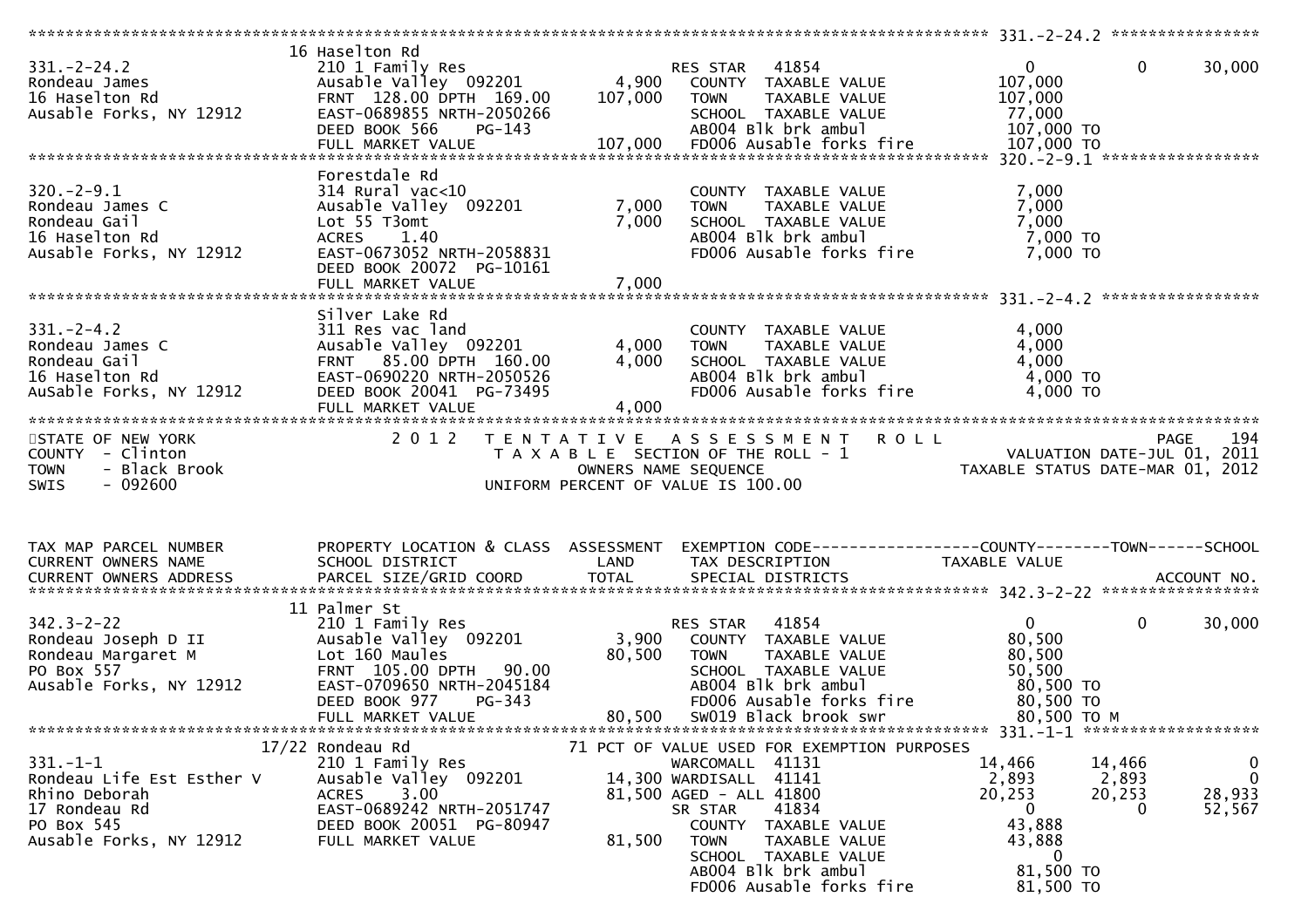|                                                                                                                                                                                               | 39 Haselton Rd                                                                                   |             |                                                              |                                                                                      |              |        |
|-----------------------------------------------------------------------------------------------------------------------------------------------------------------------------------------------|--------------------------------------------------------------------------------------------------|-------------|--------------------------------------------------------------|--------------------------------------------------------------------------------------|--------------|--------|
| Produced use the control of the Musable Valley Captian Condeau Peter B<br>Rondeau Peter B<br>39 Hasleton Rd<br>Ausable Forks, NY 12912<br>Ausable Forks, NY 12912<br>DEED BOOK 20051 PG-83735 | 210 1 Family Res<br>Ausable Valley  092201                                                       |             | AGED C&S 41805                                               | 28,700                                                                               | $\mathbf 0$  | 28,700 |
|                                                                                                                                                                                               |                                                                                                  |             | 11,400 SR STAR<br>41834                                      | $\overline{\mathbf{0}}$                                                              | $\Omega$     | 28,700 |
|                                                                                                                                                                                               |                                                                                                  |             | 57,400 COUNTY TAXABLE VALUE                                  | 28,700                                                                               |              |        |
|                                                                                                                                                                                               |                                                                                                  |             | <b>TOWN</b><br>TAXABLE VALUE                                 | 57,400                                                                               |              |        |
|                                                                                                                                                                                               |                                                                                                  |             | SCHOOL TAXABLE VALUE                                         | $\overline{\mathbf{0}}$                                                              |              |        |
|                                                                                                                                                                                               |                                                                                                  |             | 57,400 AB004 Blk brk ambul                                   | 57,400 TO                                                                            |              |        |
|                                                                                                                                                                                               | FULL MARKET VALUE                                                                                |             |                                                              |                                                                                      |              |        |
|                                                                                                                                                                                               |                                                                                                  |             |                                                              |                                                                                      |              |        |
|                                                                                                                                                                                               |                                                                                                  |             |                                                              |                                                                                      |              |        |
|                                                                                                                                                                                               | 37 Haselton Rd                                                                                   |             |                                                              |                                                                                      |              |        |
| $331 - 2 - 15$                                                                                                                                                                                | 210 1 Family Res                                                                                 |             |                                                              | $\overline{0}$                                                                       | $\mathbf 0$  | 30,000 |
| Rondeau Michael J                                                                                                                                                                             | Ausable Valley 092201                                                                            |             | RES STAR 41854<br>4,400 COUNTY TAXABLE VALUE                 | 58,700                                                                               |              |        |
| Prudhon Helene L                                                                                                                                                                              | FRNT 84.00 DPTH 250.00                                                                           | 58,700      | TAXABLE VALUE<br><b>TOWN</b>                                 | 58,700                                                                               |              |        |
| 37 Hasleton Rd                                                                                                                                                                                | 320<br>BANK                                                                                      |             | SCHOOL TAXABLE VALUE                                         | 28,700                                                                               |              |        |
| Ausable Forks, NY 12912                                                                                                                                                                       | EAST-0690134 NRTH-2049682                                                                        |             | AB004 Blk brk ambul                                          | 58,700 TO                                                                            |              |        |
|                                                                                                                                                                                               | DEED BOOK 20061 PG-99497                                                                         |             | FD006 Ausable forks fire                                     | 58,700 TO                                                                            |              |        |
|                                                                                                                                                                                               |                                                                                                  |             |                                                              |                                                                                      |              |        |
|                                                                                                                                                                                               |                                                                                                  |             |                                                              |                                                                                      |              |        |
|                                                                                                                                                                                               |                                                                                                  |             |                                                              |                                                                                      |              |        |
|                                                                                                                                                                                               | 38 Haselton Rd                                                                                   |             |                                                              |                                                                                      |              |        |
|                                                                                                                                                                                               | 220 2 Family Res                                                                                 |             | RES STAR 41854                                               | $\overline{0}$                                                                       | $\mathbf{0}$ | 30,000 |
| 331.-2-21<br>Rondeau Peter B<br>Rondeau Patricia<br><sup>29 Hocalton Rd</sup>                                                                                                                 | 220 Z Family<br>Ausable Valley 092201<br>FRNT 150.00 DPTH 232.00 42,200<br>-0689834 NRTH-2049713 |             | Ausable Valley 092201 5,900 COUNTY TAXABLE VALUE             | 42,200                                                                               |              |        |
|                                                                                                                                                                                               |                                                                                                  | 42,200 TOWN | TAXABLE VALUE                                                | 42,200                                                                               |              |        |
|                                                                                                                                                                                               |                                                                                                  |             | SCHOOL TAXABLE VALUE                                         | 12,200                                                                               |              |        |
| Ausable Forks, NY 12912                                                                                                                                                                       |                                                                                                  |             | ABOO4 Blk brk ambul                                          | 42,200 TO                                                                            |              |        |
|                                                                                                                                                                                               |                                                                                                  |             |                                                              |                                                                                      |              |        |
|                                                                                                                                                                                               |                                                                                                  |             |                                                              |                                                                                      |              |        |
|                                                                                                                                                                                               |                                                                                                  |             |                                                              |                                                                                      |              |        |
|                                                                                                                                                                                               |                                                                                                  |             |                                                              |                                                                                      |              |        |
| STATE OF NEW YORK                                                                                                                                                                             |                                                                                                  |             | 2012 TENTATIVE ASSESSMENT ROLL                               |                                                                                      | PAGE         | 195    |
| COUNTY - Clinton                                                                                                                                                                              |                                                                                                  |             | T A X A B L E SECTION OF THE ROLL - 1                        |                                                                                      |              |        |
| <b>TOWN</b><br>- Black Brook                                                                                                                                                                  |                                                                                                  |             | OWNERS NAME SEQUENCE                                         | יש PAGE PAGE<br>2011 VALUATION DATE-JUL 01, 2011<br>TAXABLE STATUS DATE-MAR 01, 2012 |              |        |
| $-092600$<br><b>SWIS</b>                                                                                                                                                                      |                                                                                                  |             | UNIFORM PERCENT OF VALUE IS 100.00                           |                                                                                      |              |        |
|                                                                                                                                                                                               |                                                                                                  |             |                                                              |                                                                                      |              |        |
|                                                                                                                                                                                               |                                                                                                  |             |                                                              |                                                                                      |              |        |
|                                                                                                                                                                                               |                                                                                                  |             |                                                              |                                                                                      |              |        |
|                                                                                                                                                                                               |                                                                                                  |             |                                                              |                                                                                      |              |        |
| TAX MAP PARCEL NUMBER                                                                                                                                                                         | PROPERTY LOCATION & CLASS ASSESSMENT                                                             |             | EXEMPTION CODE-----------------COUNTY-------TOWN------SCHOOL |                                                                                      |              |        |
| CURRENT OWNERS NAME                                                                                                                                                                           | SCHOOL DISTRICT                                                                                  | LAND        | TAX DESCRIPTION                                              | TAXABLE VALUE                                                                        |              |        |
| <b>CURRENT OWNERS ADDRESS</b>                                                                                                                                                                 |                                                                                                  |             |                                                              |                                                                                      |              |        |
|                                                                                                                                                                                               |                                                                                                  |             |                                                              |                                                                                      |              |        |
|                                                                                                                                                                                               | Palmer Hill Rd                                                                                   |             |                                                              |                                                                                      |              |        |
| $322 - 2 - 1$                                                                                                                                                                                 | 323 Vacant rural                                                                                 |             | COUNTY TAXABLE VALUE                                         | 17,000                                                                               |              |        |
| Rondeau Rickey J                                                                                                                                                                              | Ausable Valley 092201                                                                            | 17,000      | <b>TOWN</b><br>TAXABLE VALUE                                 | 17,000                                                                               |              |        |
| Rondeau Jenette F                                                                                                                                                                             | ACRES 12.00                                                                                      | 17,000      | SCHOOL TAXABLE VALUE                                         | 17,000                                                                               |              |        |
| 908 Dry Bridge Rd                                                                                                                                                                             | EAST-0708245 NRTH-2057367                                                                        |             | AB004 Blk brk ambul                                          | 17,000 TO                                                                            |              |        |
| Ausable Forks, NY 12912                                                                                                                                                                       | DEED BOOK 20072 PG-4261                                                                          |             | FD006 Ausable forks fire                                     | 17,000 TO                                                                            |              |        |
|                                                                                                                                                                                               | FULL MARKET VALUE                                                                                | 17,000      |                                                              |                                                                                      |              |        |
|                                                                                                                                                                                               |                                                                                                  |             |                                                              |                                                                                      |              |        |
|                                                                                                                                                                                               |                                                                                                  |             |                                                              |                                                                                      |              |        |
|                                                                                                                                                                                               | 908 Dry Bridge Rd                                                                                |             |                                                              |                                                                                      |              |        |
| $333. - 1 - 7.3$                                                                                                                                                                              | 210 1 Family Res                                                                                 |             | 41854<br>RES STAR                                            | 0                                                                                    | 0            | 30,000 |
| Rondeau Rickey J                                                                                                                                                                              | Ausable Valley 092201                                                                            | 8,100       | COUNTY TAXABLE VALUE                                         | 139,800                                                                              |              |        |
| Rondeau Jenette F                                                                                                                                                                             | Lot 16 Liv Div                                                                                   | 139,800     | <b>TOWN</b><br>TAXABLE VALUE                                 | 139,800                                                                              |              |        |
| 908 Dry Bridge Rd                                                                                                                                                                             | 4.00<br>ACRES                                                                                    |             | SCHOOL TAXABLE VALUE                                         | 109,800                                                                              |              |        |
| Ausable Forks, NY 12912-9702                                                                                                                                                                  | EAST-0709183 NRTH-2051950                                                                        |             | AB004 Blk brk ambul                                          | 139,800 TO                                                                           |              |        |
|                                                                                                                                                                                               | DEED BOOK 654<br>$PG-223$                                                                        |             | FD006 Ausable forks fire                                     | 139,800 TO                                                                           |              |        |
|                                                                                                                                                                                               | FULL MARKET VALUE                                                                                | 139,800     |                                                              |                                                                                      |              |        |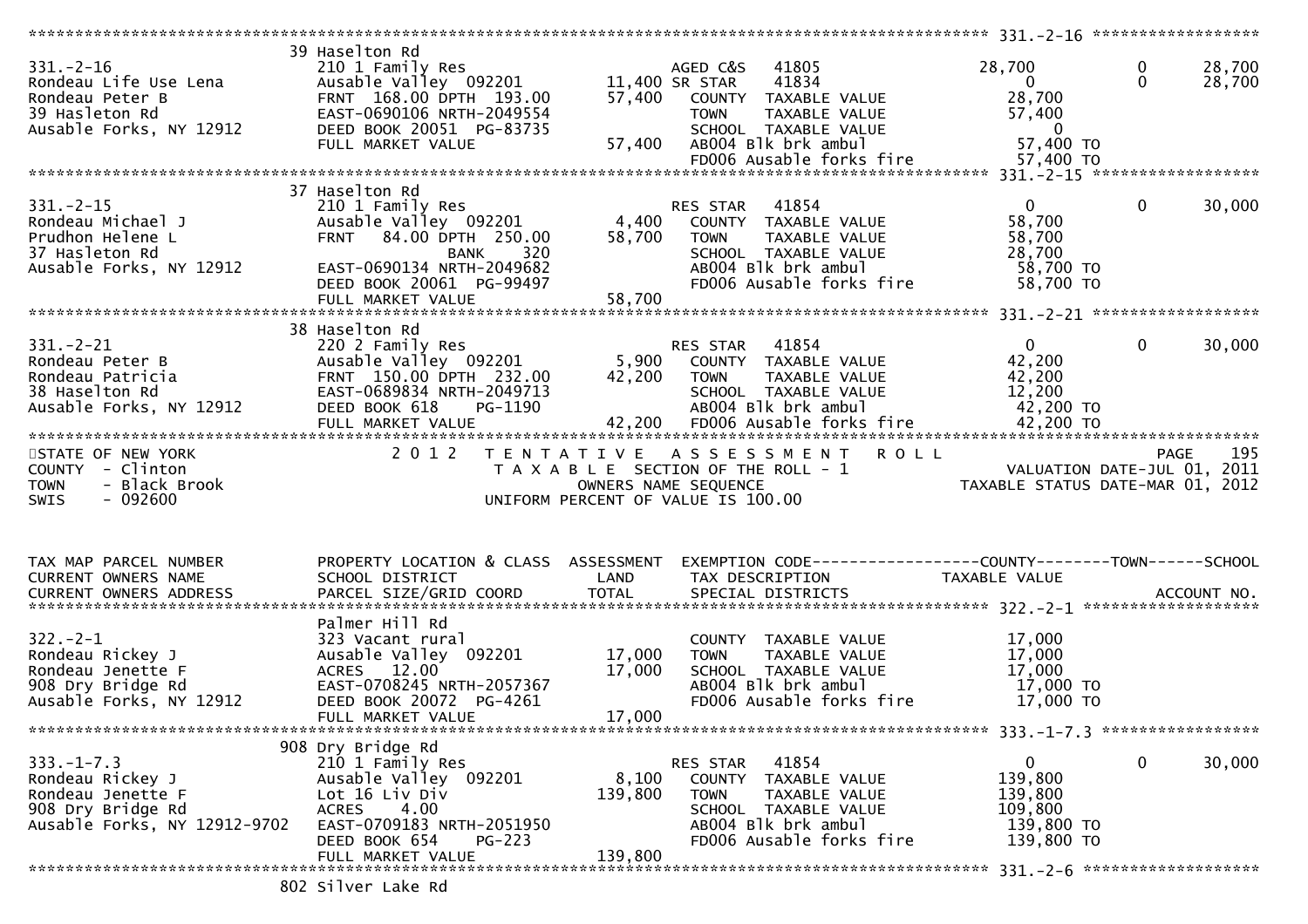| $331. - 2 - 6$<br>Rondeau Robert J<br>Rondeau Linda M<br>802 Silver Lake Rd<br>Ausable Forks, NY 12912                                     | 210 1 Family Res<br>Ausable Valley 092201<br>Lot 65 T3omt<br>ACRES 1.60 BANK<br>860<br>EAST-0690637 NRTH-2050612<br>DEED BOOK 99001 PG-10738<br>FULL MARKET VALUE                              | 6,800<br>90,000<br>90,000    | 41854<br>RES STAR<br>COUNTY TAXABLE VALUE<br><b>TOWN</b><br>TAXABLE VALUE<br>SCHOOL TAXABLE VALUE<br>AB004 Blk brk ambul<br>FD006 Ausable forks fire         | $\overline{0}$<br>90,000<br>90,000<br>60,000<br>90,000 TO<br>90,000 TO | $\Omega$    | 30,000             |
|--------------------------------------------------------------------------------------------------------------------------------------------|------------------------------------------------------------------------------------------------------------------------------------------------------------------------------------------------|------------------------------|--------------------------------------------------------------------------------------------------------------------------------------------------------------|------------------------------------------------------------------------|-------------|--------------------|
| $341. - 1 - 37.2$<br>Rondeau Steven J<br>335 Silver Lake Rd<br>AuSable Forks, NY 12912                                                     | 335 Silver Lake Rd<br>210 1 Family Res<br>Ausable Valley 092201<br>Lot 164 Maules Pat<br>FRNT 200.00 DPTH 200.00<br>EAST-0701297 NRTH-2047627<br>DEED BOOK 20021 PG-41000<br>FULL MARKET VALUE | 6,500<br>87,700<br>87,700    | 41854<br>RES STAR<br>COUNTY TAXABLE VALUE<br><b>TOWN</b><br>TAXABLE VALUE<br>SCHOOL TAXABLE VALUE<br>AB004 Blk brk ambul<br>FD006 Ausable forks fire         | $\mathbf{0}$<br>87,700<br>87,700<br>57,700<br>87,700 TO<br>87,700 TO   | 0           | 30,000             |
| $321.2 - 1 - 13$<br>Rosenthal Laurel M<br>37 Beachfern Rd<br>Center Moriches, NY 11934-3302 EAST-0695186 NRTH-2063395<br>STATE OF NEW YORK | 336 Narrows Rd<br>210 1 Family Res - WTRFNT<br>Ausable Valley 092201<br>FRNT 122.00 DPTH 160.00<br>DEED BOOK 899<br>PG-182<br>2 0 1 2                                                          | 111,000<br>229,800           | COUNTY TAXABLE VALUE<br>TAXABLE VALUE<br><b>TOWN</b><br>SCHOOL TAXABLE VALUE<br>AB004 Blk brk ambul<br>FD006 Ausable forks fire<br>TENTATIVE ASSESSMENT ROLL | 229,800<br>229,800<br>229,800<br>229,800 TO<br>229,800 TO              | <b>PAGE</b> | 196                |
| COUNTY - Clinton<br>- Black Brook<br><b>TOWN</b><br><b>SWIS</b><br>- 092600                                                                |                                                                                                                                                                                                |                              | T A X A B L E SECTION OF THE ROLL - 1<br>OWNERS NAME SEQUENCE<br>UNIFORM PERCENT OF VALUE IS 100.00                                                          | VALUATION DATE-JUL 01, 2011<br>TAXABLE STATUS DATE-MAR 01, 2012        |             |                    |
| TAX MAP PARCEL NUMBER<br>CURRENT OWNERS NAME                                                                                               | PROPERTY LOCATION & CLASS ASSESSMENT<br>SCHOOL DISTRICT                                                                                                                                        | LAND                         | EXEMPTION CODE------------------COUNTY--------TOWN------SCHOOL<br>TAX DESCRIPTION                                                                            | TAXABLE VALUE                                                          |             |                    |
| $321.2 - 1 - 12$<br>Rosenthal Robert M<br>PO Box 876<br>Aquebouge, NY 11931                                                                | 334 Narrows Rd<br>210 1 Family Res - WTRFNT<br>Ausable Valley 092201<br>FRNT 70.00 DPTH 200.00<br>EAST-0695112 NRTH-2063349<br>DEED BOOK 20011 PG-37853<br>FULL MARKET VALUE                   | 93,100<br>233,500<br>233,500 | COUNTY TAXABLE VALUE<br><b>TOWN</b><br>TAXABLE VALUE<br>SCHOOL TAXABLE VALUE<br>AB004 Blk brk ambul<br>FD006 Ausable forks fire                              | 233,500<br>233,500<br>233,500<br>233,500 TO<br>233,500 TO              |             |                    |
| $331. - 2 - 10$<br>Rosio Bernard H<br>813 Silver Lake Rd<br>Ausable Forks, NY 12912                                                        | 813 Silver Lake Rd<br>210 1 Family Res<br>Ausable Valley 092201<br>FRNT 199.30 DPTH 190.00<br>EAST-0690331 NRTH-2050263<br>DEED BOOK 591<br>PG-661                                             | 5,900<br>59,000              | 41854<br>RES STAR<br>COUNTY<br>TAXABLE VALUE<br><b>TOWN</b><br>TAXABLE VALUE<br>SCHOOL TAXABLE VALUE<br>AB004 Blk brk ambul                                  | $\mathbf{0}$<br>59,000<br>59,000<br>29,000<br>59,000 TO                | 0           | 30,000             |
| $341. - 1 - 20.23$<br>Rougeau Alfred H<br>Rougeau Rita M                                                                                   | 155 Silver Lake Rd<br>210 1 Family Res<br>Ausable Valley 092201                                                                                                                                |                              | 41121<br>WARNONALL<br>41834<br>6,500 SR STAR                                                                                                                 | 12,675<br>0                                                            | 12,000<br>0 | $\bf{0}$<br>62,200 |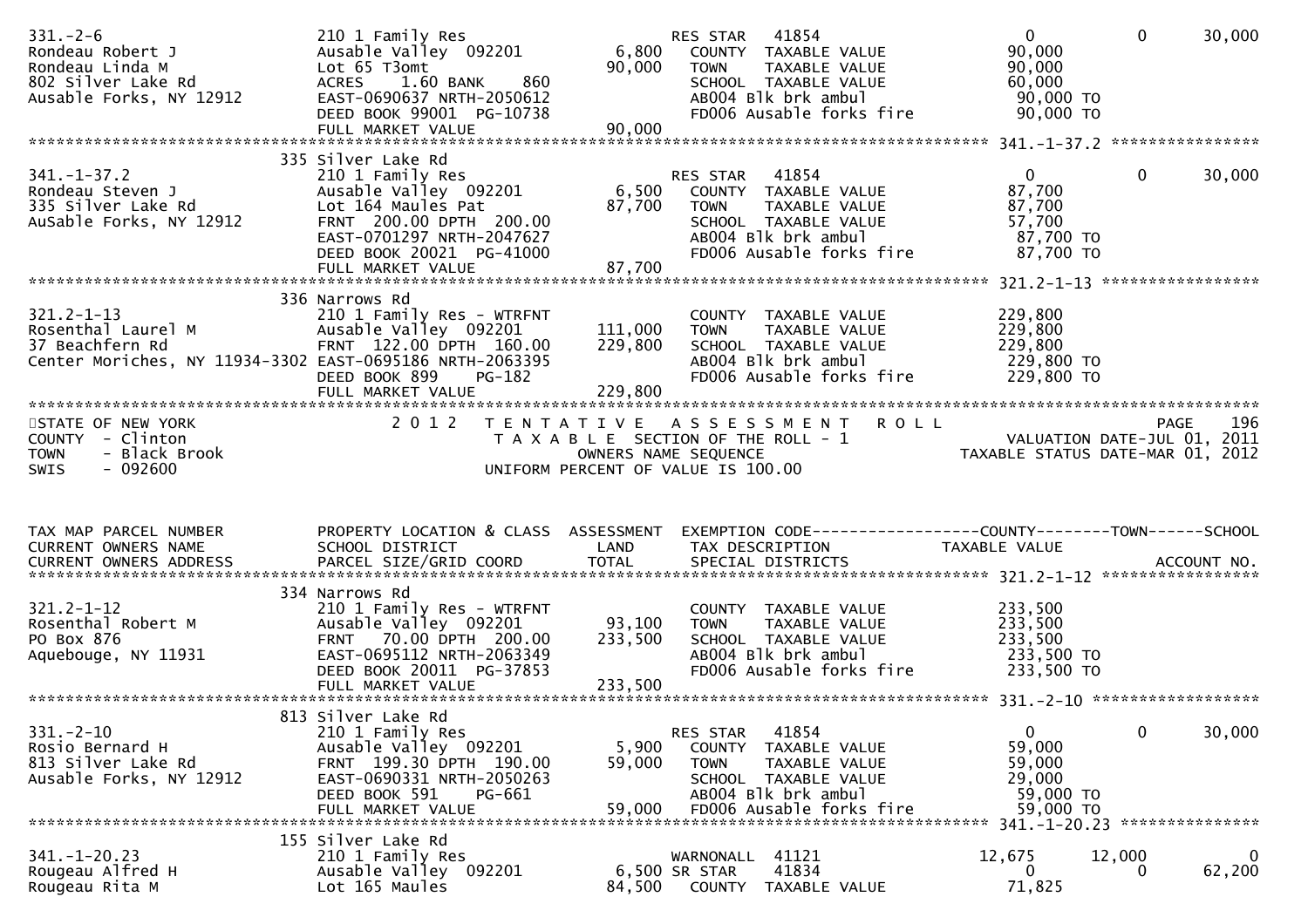| 155 Silver Lake Rd<br>Ausable Forks, NY 12912                                                                                                             | 1.00<br><b>ACRES</b><br>EAST-0705242 NRTH-2047807<br>DEED BOOK 825<br><b>PG-230</b><br>FULL MARKET VALUE                                                                                            | 84,500                        | <b>TOWN</b><br>TAXABLE VALUE<br>SCHOOL TAXABLE VALUE<br>AB004 Blk brk ambul<br>FD006 Ausable forks fire                                              | 72,500<br>22,300<br>84,500 TO<br>84,500 TO                           |                                            |
|-----------------------------------------------------------------------------------------------------------------------------------------------------------|-----------------------------------------------------------------------------------------------------------------------------------------------------------------------------------------------------|-------------------------------|------------------------------------------------------------------------------------------------------------------------------------------------------|----------------------------------------------------------------------|--------------------------------------------|
| $320 - 2 - 13.3$<br>Rowe Lawrence<br>424 North Luna Ct<br>Hollywood, FL 33021                                                                             | Silver Lake Rd<br>$314$ Rural vac<10<br>Ausable Valley 092201<br>Lot 55 T30mt<br>2011/244446 survey map<br>ACRES 7.37<br>EAST-0677361 NRTH-2059128<br>DEED BOOK 20112 PG-44447<br>FULL MARKET VALUE | 27,500<br>27,500<br>27,500    | COUNTY TAXABLE VALUE<br>TAXABLE VALUE<br><b>TOWN</b><br>SCHOOL TAXABLE VALUE<br>AB004 Blk brk ambul<br>FD006 Ausable forks fire                      | 27,500<br>27,500<br>27,500<br>27,500 TO<br>27,500 TO                 |                                            |
|                                                                                                                                                           |                                                                                                                                                                                                     |                               |                                                                                                                                                      |                                                                      |                                            |
| $296. - 2 - 10.2$<br>Roy James E<br>Roy Laurie A<br>2485 Silver Lake Rd<br>Saranac, NY 12981                                                              | 2485 Silver Lake Rd<br>210 1 Family Res<br>Ausable Valley 092201<br>Lot 26 T3omt<br>ACRES 3.70<br>EAST-0657620 NRTH-2073252<br>PG-214<br>DEED BOOK 1020<br>FULL MARKET VALUE                        | 9,900<br>77,200<br>77,200     | RES STAR<br>41854<br>COUNTY TAXABLE VALUE<br><b>TOWN</b><br>TAXABLE VALUE<br>SCHOOL TAXABLE VALUE<br>AB004 Blk brk ambul<br>FD006 Ausable forks fire | $\mathbf{0}$<br>77,200<br>77,200<br>47,200<br>77,200 TO<br>77,200 TO | 30,000<br>0                                |
|                                                                                                                                                           |                                                                                                                                                                                                     |                               |                                                                                                                                                      |                                                                      |                                            |
| STATE OF NEW YORK<br>COUNTY - Clinton<br>- Black Brook<br><b>TOWN</b><br>$-092600$<br><b>SWIS</b>                                                         | 2 0 1 2                                                                                                                                                                                             | OWNERS NAME SEQUENCE          | <b>ROLL</b><br>TENTATIVE ASSESSMENT<br>T A X A B L E SECTION OF THE ROLL - 1<br>UNIFORM PERCENT OF VALUE IS 100.00                                   | TAXABLE STATUS DATE-MAR 01, 2012                                     | 197<br>PAGE<br>VALUATION DATE-JUL 01, 2011 |
|                                                                                                                                                           |                                                                                                                                                                                                     |                               |                                                                                                                                                      |                                                                      |                                            |
|                                                                                                                                                           |                                                                                                                                                                                                     |                               |                                                                                                                                                      |                                                                      |                                            |
| TAX MAP PARCEL NUMBER<br>CURRENT OWNERS NAME                                                                                                              | PROPERTY LOCATION & CLASS ASSESSMENT<br>SCHOOL DISTRICT                                                                                                                                             | LAND                          | EXEMPTION CODE-----------------COUNTY-------TOWN------SCHOOL<br>TAX DESCRIPTION                                                                      | TAXABLE VALUE                                                        |                                            |
| .CURRENT OWNERS ADDRESS PARCEL SIZE/GRID COORD TOTAL SPECIAL DISTRICTS ACCOUNT NO ACCOUNT NO ACCOUNT NO AND ARCEL SIZE/GRID COORD TOTAL SPECIAL DISTRICTS |                                                                                                                                                                                                     |                               |                                                                                                                                                      |                                                                      |                                            |
| $341. - 1 - 28$<br>Roy John R Jr<br>PO Box 532<br>AuSable Forks, NY 12912                                                                                 | 241 Silver Lake Rd<br>210 1 Family Res<br>Ausable Valley 092201<br>FRNT 99.00 DPTH 115.00<br>EAST-0703576 NRTH-2047826<br>DEED BOOK 20041 PG-72599                                                  | 3,200<br>55,300               | RES STAR 41854<br>COUNTY TAXABLE VALUE<br>TAXABLE VALUE<br><b>TOWN</b><br>SCHOOL TAXABLE VALUE<br>AB004 Blk brk ambul                                | $\overline{0}$<br>55,300<br>55,300<br>25,300<br>55,300 TO            | 0<br>30,000                                |
|                                                                                                                                                           |                                                                                                                                                                                                     |                               |                                                                                                                                                      |                                                                      |                                            |
| $307.2 - 2 - 3$<br>Ruder Brian<br>Ruder Virginia<br>54 Mamaroneck Rd<br>Scarsdale, NY 10583                                                               | 2311 Silver Lake Rd<br>210 1 Family Res - WTRFNT<br>Ausable Valley 092201<br>Survey Bk 10 Pg 74<br>5.00<br>ACRES<br>EAST-0660013 NRTH-2070310<br>DEED BOOK 839<br>$PG-16$<br>FULL MARKET VALUE      | 237,700<br>483,400<br>483,400 | COUNTY TAXABLE VALUE<br>TAXABLE VALUE<br><b>TOWN</b><br>SCHOOL TAXABLE VALUE<br>AB004 Blk brk ambul<br>FD006 Ausable forks fire                      | 483,400<br>483,400<br>483,400<br>483,400 TO<br>483,400 TO            |                                            |
|                                                                                                                                                           | 1719 Guide Board Rd                                                                                                                                                                                 |                               |                                                                                                                                                      |                                                                      |                                            |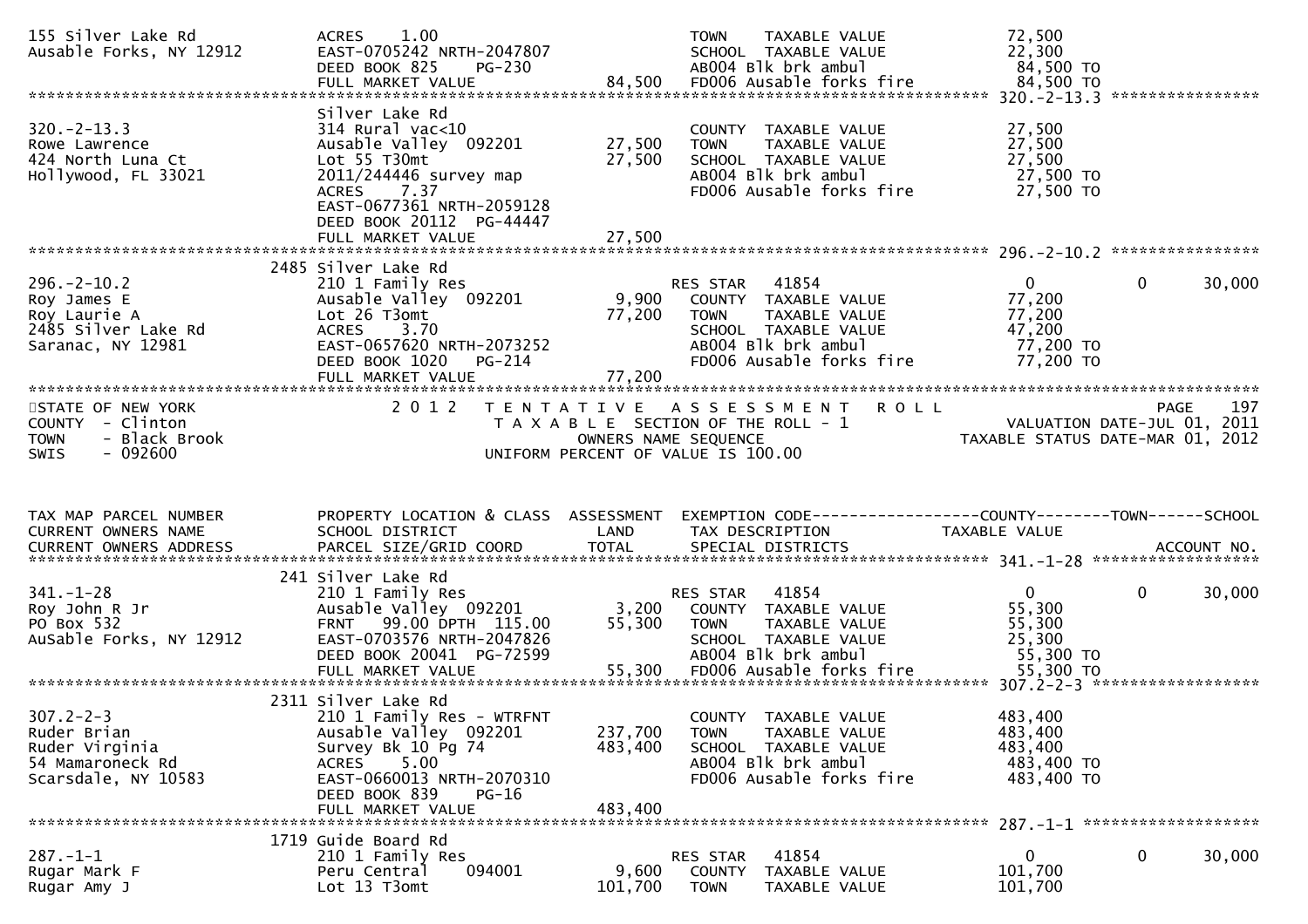| 1719 Guide Board Rd<br>Schuyler Falls, NY 12985                                                   | 3.50 BANK<br>080<br><b>ACRES</b><br>EAST-0685992 NRTH-2089174<br>DEED BOOK 20072 PG-10993<br>FULL MARKET VALUE                                                                     | SCHOOL TAXABLE VALUE<br>FD025 Saranac Fire<br>101,700                                                                                                                                                                                           | 71,700<br>101,700 TO                                                                                                         |                                             |
|---------------------------------------------------------------------------------------------------|------------------------------------------------------------------------------------------------------------------------------------------------------------------------------------|-------------------------------------------------------------------------------------------------------------------------------------------------------------------------------------------------------------------------------------------------|------------------------------------------------------------------------------------------------------------------------------|---------------------------------------------|
| $333. -4 - 7.1$<br>Rule Allen A<br>Rule Ann M<br>509 Dry Bridge Rd<br>AuSable Forks, NY 12912     | 509 Dry Bridge Rd<br>210 1 Family Res<br>Ausable Valley 092201<br>Hurley Lumber Lot 7<br>ACRES 3.80<br>EAST-0719319 NRTH-2052696<br>DEED BOOK 20031 PG-58154                       | 98 PCT OF VALUE USED FOR EXEMPTION PURPOSES<br>WARNONALL 41121<br>10,000 RES STAR<br>41854<br>176,300<br>COUNTY TAXABLE VALUE<br>TAXABLE VALUE<br><b>TOWN</b><br>SCHOOL TAXABLE VALUE<br>AB004 Blk brk ambul                                    | 25,916<br>12,000<br>$\overline{\mathbf{0}}$<br>$\Omega$<br>150,384<br>164,300<br>146,300<br>176,300 TO                       | $\overline{0}$<br>30,000                    |
| $333. -4 - 7.2$<br>Rule Allen A<br>Rule Ann M<br>509 Dry Bridge Rd<br>Ausable Forks, NY 12912     | Dry Bridge Rd<br>$322$ Rural vac $>10$<br>Ausable Valley 092201<br>Hurley Lumber Lot 7<br>ACRES 1.30<br>EAST-0719319 NRTH-2052696<br>DEED BOOK 20082 PG-20187<br>FULL MARKET VALUE | COUNTY TAXABLE VALUE<br>6,800<br><b>TOWN</b><br>TAXABLE VALUE<br>SCHOOL TAXABLE VALUE<br>ABOO4 Blk brk ambul<br>6,800<br>FD006 Ausable forks fire<br>6,800                                                                                      | 6,800<br>6,800<br>6,800<br>6,800 TO<br>6,800 TO                                                                              |                                             |
| STATE OF NEW YORK<br>COUNTY - Clinton<br>- Black Brook<br><b>TOWN</b><br>$-092600$<br><b>SWIS</b> | 2 0 1 2                                                                                                                                                                            | TENTATIVE ASSESSMENT ROLL<br>T A X A B L E SECTION OF THE ROLL - 1<br>OWNERS NAME SEQUENCE<br>UNIFORM PERCENT OF VALUE IS 100.00                                                                                                                | <b>PAGE</b><br>ROLL - 1<br>VALUATION DATE-JUL 01, 2011<br>TAXABLE STATUS DATE-MAR 01, 2012                                   | 198                                         |
| TAX MAP PARCEL NUMBER<br>CURRENT OWNERS NAME                                                      | PROPERTY LOCATION & CLASS ASSESSMENT<br>SCHOOL DISTRICT                                                                                                                            | LAND<br>TAX DESCRIPTION                                                                                                                                                                                                                         | EXEMPTION CODE-----------------COUNTY-------TOWN------SCHOOL<br>TAXABLE VALUE                                                |                                             |
| $287. - 1 - 6$<br>Rule Edward<br>Rule Wanda<br>1568 Guide Board Rd<br>Schuyler Falls, NY 12985    | 1568 Guide Board Rd<br>240 Rural res<br>094001<br>Peru Central<br>ACRES 47.00<br>EAST-0688503 NRTH-2085512<br>DEED BOOK 878<br>PG-321<br>FULL MARKET VALUE                         | 49 PCT OF VALUE USED FOR EXEMPTION PURPOSES<br>WARNONALL 41121<br>34,800 AGED - ALL 41800<br>55,900 SR STAR 41834<br>COUNTY TAXABLE VALUE<br>TAXABLE VALUE<br>TAXABLE VALUE<br><b>TOWN</b><br>55,900 SCHOOL TAXABLE VALUE<br>FD025 Saranac Fire | 4,109<br>4,109<br>11,641<br>11,641<br>$\overline{\mathbf{0}}$<br>$\Omega$<br>40,150<br>40,150<br>$\overline{0}$<br>55,900 TO | $\overline{\mathbf{0}}$<br>13,696<br>42,204 |
| $342. - 1 - 20$<br>Rushia David Jon<br>7388 Rt 9N<br>PO Box 657<br>Ausable Forks, NY 12912        | 2388 Rt 9N<br>210 1 Family Res<br>Ausable Valley<br>092201<br>167 Maules Pat<br>1.80<br><b>ACRES</b><br>EAST-0710515 NRTH-2045169<br>DEED BOOK 846<br>PG-161<br>FULL MARKET VALUE  | 41854<br>RES STAR<br>6,900<br>COUNTY TAXABLE VALUE<br>80,600<br><b>TOWN</b><br>TAXABLE VALUE<br>SCHOOL TAXABLE VALUE<br>AB004 Blk brk ambul<br>FD006 Ausable forks fire<br>80,600                                                               | $\mathbf{0}$<br>0<br>80,600<br>80,600<br>50,600<br>80,600 TO<br>80,600 TO                                                    | 30,000                                      |
| $321.2 - 1 - 22$<br>Rushia James O<br>Rushia Ronda M                                              | 218 Narrows Rd<br>210 1 Family Res - WTRFNT<br>Ausable Valley 092201<br>79.80 DPTH 120.00<br><b>FRNT</b>                                                                           | WARNONALL<br>41121<br>41854<br>78,400 RES STAR<br>207,300<br>COUNTY<br>TAXABLE VALUE                                                                                                                                                            | 27,000<br>12,000<br>0<br>0<br>180,300                                                                                        | 0<br>30,000                                 |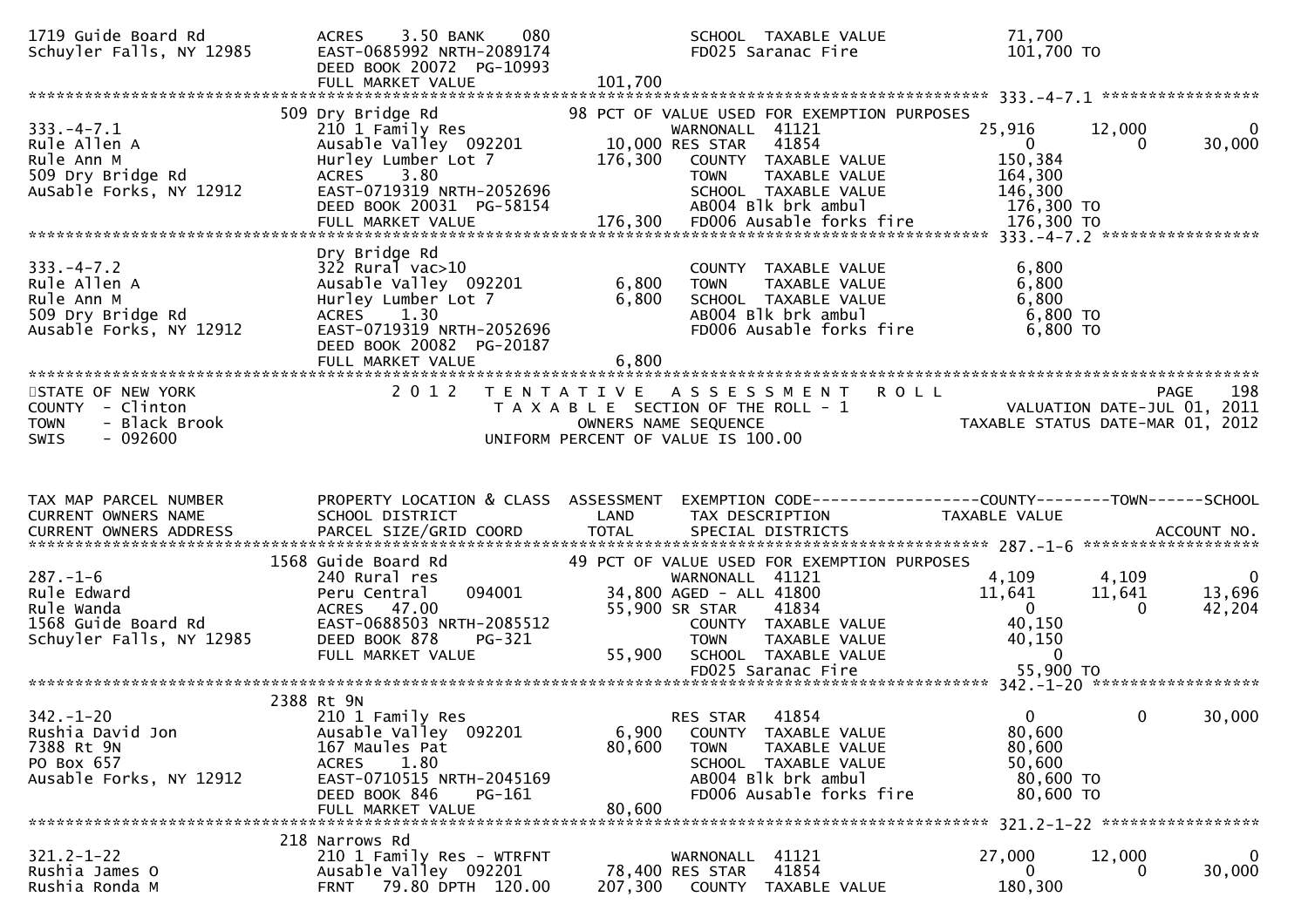| 218 Narrows Rd                                                                                                                                                                                                                                           | EAST-0693838 NRTH-2062065                                                                                                                             |                                   | TAXABLE VALUE<br><b>TOWN</b>                                                                                                                                      | 195,300                                                                                                               |
|----------------------------------------------------------------------------------------------------------------------------------------------------------------------------------------------------------------------------------------------------------|-------------------------------------------------------------------------------------------------------------------------------------------------------|-----------------------------------|-------------------------------------------------------------------------------------------------------------------------------------------------------------------|-----------------------------------------------------------------------------------------------------------------------|
| 342.1-1-16<br>Rushia Pamela B<br>2 Palmer St<br>PO Box 560<br>Ausable Forks, NY 12912<br>Ausable Forks, NY 12912<br>PO Box 663<br>PO Box 560<br>Ausable Forks, NY 12912<br>PO BOOK 663<br>PO BOOK 663<br>PO BOOK 663<br>PO BOOK 663<br>PO PO PO PO PO PO | 56 Palmer St<br>and a caminy Res<br>Ausable Valley 092201<br>FRNT 61 50 DRT:<br>PG-168                                                                | 55,000<br>55,000                  | RES STAR 41854<br>3,000 COUNTY TAXABLE VALUE<br><b>TOWN</b><br>TAXABLE VALUE<br>SCHOOL TAXABLE VALUE<br>AB004 Blk brk ambul<br>FD006 Ausable forks fire 55,000 TO | $\overline{0}$<br>$\mathbf 0$<br>30,000<br>55,000<br>55,000<br>25,000<br>55,000 TO                                    |
| $321.2 - 1 - 23$<br>Ausable Forks, NY 12912                                                                                                                                                                                                              | 222 Narrows Rd<br>260 Seasonal res - WTRFNT<br>Ausable Valley 092201<br>DEED BOOK 20051 PG-86750<br>FULL MARKET VALUE                                 | 69,000 TOWN<br>121,000<br>121,000 | COUNTY TAXABLE VALUE<br>TAXABLE VALUE<br>SCHOOL TAXABLE VALUE 121,000<br>ABOO4 Blk brk ambul<br>FD006 Ausable forks fire                                          | 121,000<br>121,000<br>121,000 TO<br>121,000 TO                                                                        |
| STATE OF NEW YORK<br>COUNTY - Clinton<br>- Black Brook<br><b>TOWN</b><br>$-092600$<br><b>SWIS</b>                                                                                                                                                        | 2 0 1 2                                                                                                                                               |                                   | TENTATIVE ASSESSMENT ROLL<br>UNIFORM PERCENT OF VALUE IS 100.00                                                                                                   | T A X A B L E SECTION OF THE ROLL - 1<br>OWNERS NAME SEQUENCE<br>UNIFORM PERCENT OF VALUE IS 100.00                   |
| TAX MAP PARCEL NUMBER<br>CURRENT OWNERS NAME                                                                                                                                                                                                             | SCHOOL DISTRICT                                                                                                                                       | LAND                              | TAX DESCRIPTION                                                                                                                                                   | PROPERTY LOCATION & CLASS  ASSESSMENT  EXEMPTION CODE-----------------COUNTY--------TOWN------SCHOOL<br>TAXABLE VALUE |
| $263. -2 - 8$<br>Ryan Shawn C<br>Ryan Sandra A<br>1289 Strackville Rd<br>Saranac, NY 12981                                                                                                                                                               | Ore Bed Rd<br>Saranac Central 094401 35,100<br>DEED BOOK 20082 PG-14270<br>FULL MARKET VALUE                                                          | 35,100<br>35,100                  | COUNTY TAXABLE VALUE<br>TAXABLE VALUE<br><b>TOWN</b><br>SCHOOL TAXABLE VALUE<br>FD025 Saranac Fire                                                                | 35,100<br>35,100<br>35,100<br>$35,100$ TO                                                                             |
| 342.-1-13<br>Ryan Walter L<br>^++n· עשר Walker<br>Attn: J W Walker<br>1635 Whitefield<br>Dearborn Heights, MI 48127                                                                                                                                      | Rt 9N<br>$322$ Rural vac $>10$<br>Ausable Valley 092201<br>ACRES 41.80<br>EAST-0716189 NRTH-2048567<br>DEED BOOK 569<br>$PG-523$<br>FULL MARKET VALUE | 44,500<br>44,500<br>44,500        | COUNTY TAXABLE VALUE<br>TAXABLE VALUE<br><b>TOWN</b><br>SCHOOL TAXABLE VALUE<br>AB004 Blk brk ambul<br>FD006 Ausable forks fire                                   | 44,500<br>44,500<br>44,500<br>44,500 TO<br>44,500 TO                                                                  |
| $264. -1 - 1.2$<br>Salada Desiree Elizabeth<br>3043 Rt 3<br>Cadyville, NY 12918                                                                                                                                                                          | Strackville Rd<br>910 Priv forest<br>Saranac Central 094401<br>Lot 12 T4omt<br>ACRES 126.00<br>EAST-0685614 NRTH-2101323<br>DEED BOOK 969<br>PG-106   | 50,800<br>50,800                  | COUNTY TAXABLE VALUE<br>TAXABLE VALUE<br><b>TOWN</b><br>SCHOOL TAXABLE VALUE<br>FD025 Saranac Fire                                                                | 50,800<br>50,800<br>50,800<br>50,800 TO                                                                               |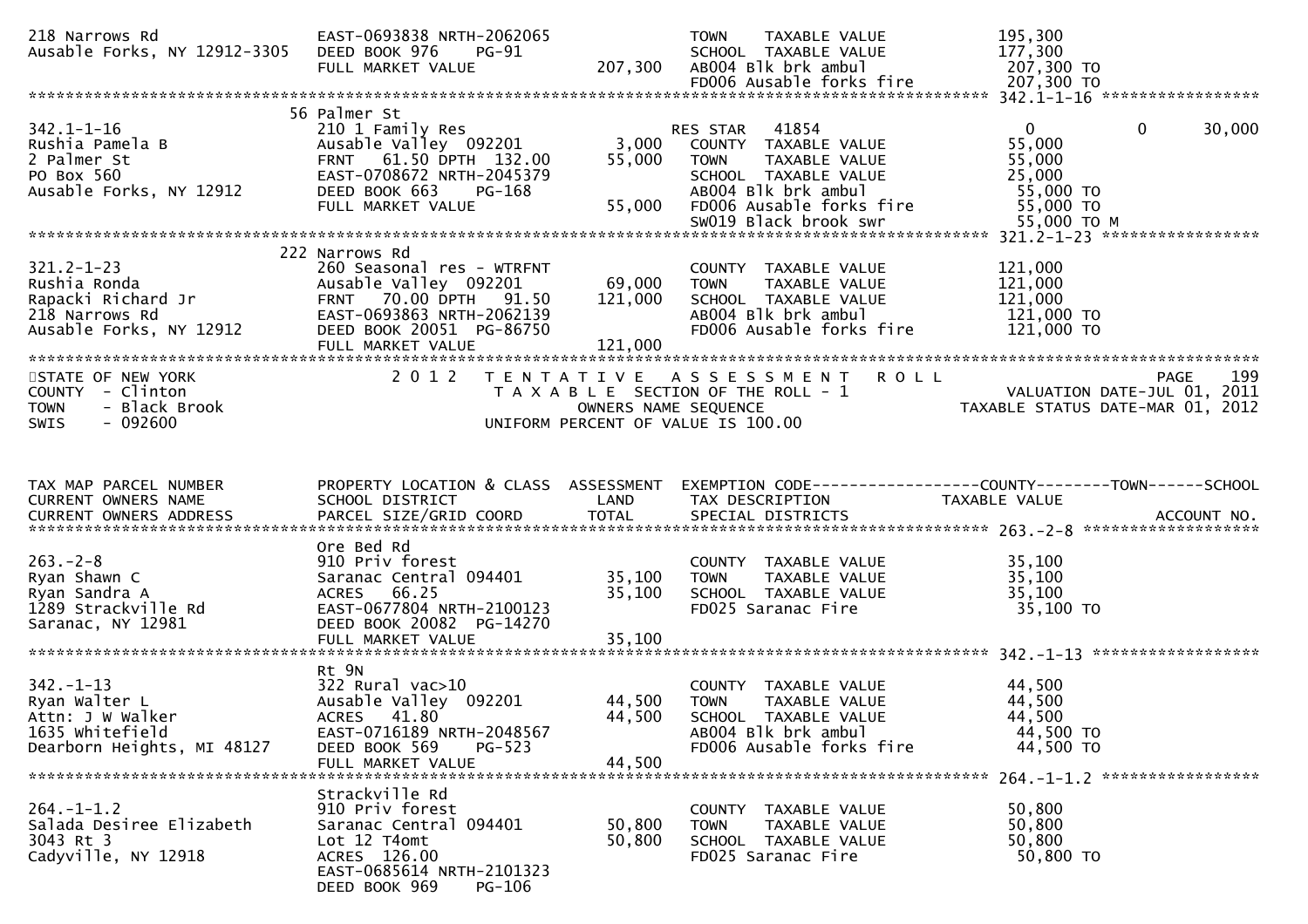|                                                                                                    | FULL MARKET VALUE                                                                                                                                              | 50,800                     |                                                                                                                                                    |                                                                                   |     |
|----------------------------------------------------------------------------------------------------|----------------------------------------------------------------------------------------------------------------------------------------------------------------|----------------------------|----------------------------------------------------------------------------------------------------------------------------------------------------|-----------------------------------------------------------------------------------|-----|
| $264. -1 - 1.3$<br>Salada Maurice Regan<br>5850 Briar Hill Dr<br>Solon, OH 44139                   | Strackville Rd<br>910 Priv forest<br>Saranac Central 094401<br>Lot 9 T4omt<br>ACRES 98.00<br>EAST-0686954 NRTH-2101350<br>DEED BOOK 969<br>PG-112              | 49,400<br>49,400           | COUNTY TAXABLE VALUE<br>TAXABLE VALUE<br><b>TOWN</b><br>SCHOOL TAXABLE VALUE<br>FD025 Saranac Fire                                                 | 264. -1-1.3 ******************<br>49,400<br>49,400<br>49,400<br>49,400 TO         |     |
|                                                                                                    | FULL MARKET VALUE                                                                                                                                              | 49,400                     |                                                                                                                                                    |                                                                                   |     |
| $264. -1 - 1.1$<br>Salada Michael Charles<br>12191 Fort Custer Dr<br>Galesburg, MI 49053           | Strackville Rd<br>910 Priv forest<br>Saranac Central 094401<br>Lot 12 T4omt<br>ACRES 91.00<br>EAST-0684333 NRTH-2101082<br>DEED BOOK 969<br><b>PG-109</b>      | 41,100<br>41,100           | COUNTY TAXABLE VALUE<br>TAXABLE VALUE<br><b>TOWN</b><br>SCHOOL TAXABLE VALUE<br>FD025 Saranac Fire                                                 | 41,100<br>41,100<br>41,100<br>41,100 TO                                           |     |
|                                                                                                    |                                                                                                                                                                |                            |                                                                                                                                                    |                                                                                   |     |
| STATE OF NEW YORK<br>COUNTY - Clinton<br>- Black Brook<br><b>TOWN</b><br><b>SWIS</b><br>- 092600   | 2 0 1 2                                                                                                                                                        | OWNERS NAME SEQUENCE       | TENTATIVE ASSESSMENT<br><b>ROLL</b><br>T A X A B L E SECTION OF THE ROLL - 1<br>UNIFORM PERCENT OF VALUE IS 100.00                                 | <b>PAGE</b><br>VALUATION DATE-JUL 01,<br>2011<br>TAXABLE STATUS DATE-MAR 01, 2012 | 200 |
| TAX MAP PARCEL NUMBER<br>CURRENT OWNERS NAME                                                       | PROPERTY LOCATION & CLASS ASSESSMENT<br>SCHOOL DISTRICT                                                                                                        | LAND                       | TAX DESCRIPTION                                                                                                                                    | EXEMPTION CODE-----------------COUNTY-------TOWN------SCHOOL<br>TAXABLE VALUE     |     |
| $296. - 2 - 4.2$<br>Sample Gregory<br>Sample Kathleen<br>1043 Davison Rd<br>Mooers Forks, NY 12959 | Silver Lake Rd<br>$322$ Rural vac $>10$<br>Ausable Valley 092201<br>ACRES 141.00<br>EAST-0658580 NRTH-2074734<br>DEED BOOK 20092 PG-23805<br>FULL MARKET VALUE | 64,500<br>64,500<br>64,500 | COUNTY TAXABLE VALUE<br><b>TOWN</b><br>TAXABLE VALUE<br>SCHOOL TAXABLE VALUE<br>FD025 Saranac Fire                                                 | 64,500<br>64,500<br>64,500<br>64,500 TO                                           |     |
|                                                                                                    | 781/785 Silver Lake Rd                                                                                                                                         |                            | 96 PCT OF VALUE USED FOR EXEMPTION PURPOSES                                                                                                        |                                                                                   |     |
| $331 - 2 - 7.2$<br>Samson Dale<br>785 Silver Lake Rd<br>Ausable Forks, NY 12912                    | 210 1 Family Res<br>Ausable Valley 092201<br>Survey Map 20072/02855<br>2.94<br><b>ACRES</b><br>EAST-0691092 NRTH-2050300<br>DEED BOOK 20092 PG-28522           | 8,900<br>54,700            | WARNONALL 41121<br>COUNTY TAXABLE VALUE<br>TAXABLE VALUE<br><b>TOWN</b><br>SCHOOL TAXABLE VALUE<br>AB004 Blk brk ambul<br>FD006 Ausable forks fire | 7,877<br>7,877<br>46,823<br>46,823<br>54,700<br>54,700 TO<br>54,700 TO            | 0   |
|                                                                                                    | FULL MARKET VALUE                                                                                                                                              | 54,700                     |                                                                                                                                                    |                                                                                   |     |
| $333. -1 - 10.1$<br>Santa Maria Craig M<br>28 Spruce Ln<br>Jay, NY 12941                           | 84 Coughlin Rd<br>210 1 Family Res<br>Ausable Valley 092201<br>ACRES 11.20<br>EAST-0710266 NRTH-2053898<br>DEED BOOK 909<br>$PG-137$<br>FULL MARKET VALUE      | 19,100<br>21,200<br>21,200 | <b>COUNTY</b><br>TAXABLE VALUE<br>TOWN<br>TAXABLE VALUE<br>TAXABLE VALUE<br>SCHOOL<br>AB004 Blk brk ambul<br>FD006 Ausable forks fire              | 21,200<br>21,200<br>21,200<br>21,200 TO<br>21,200 TO                              |     |
|                                                                                                    |                                                                                                                                                                |                            |                                                                                                                                                    |                                                                                   |     |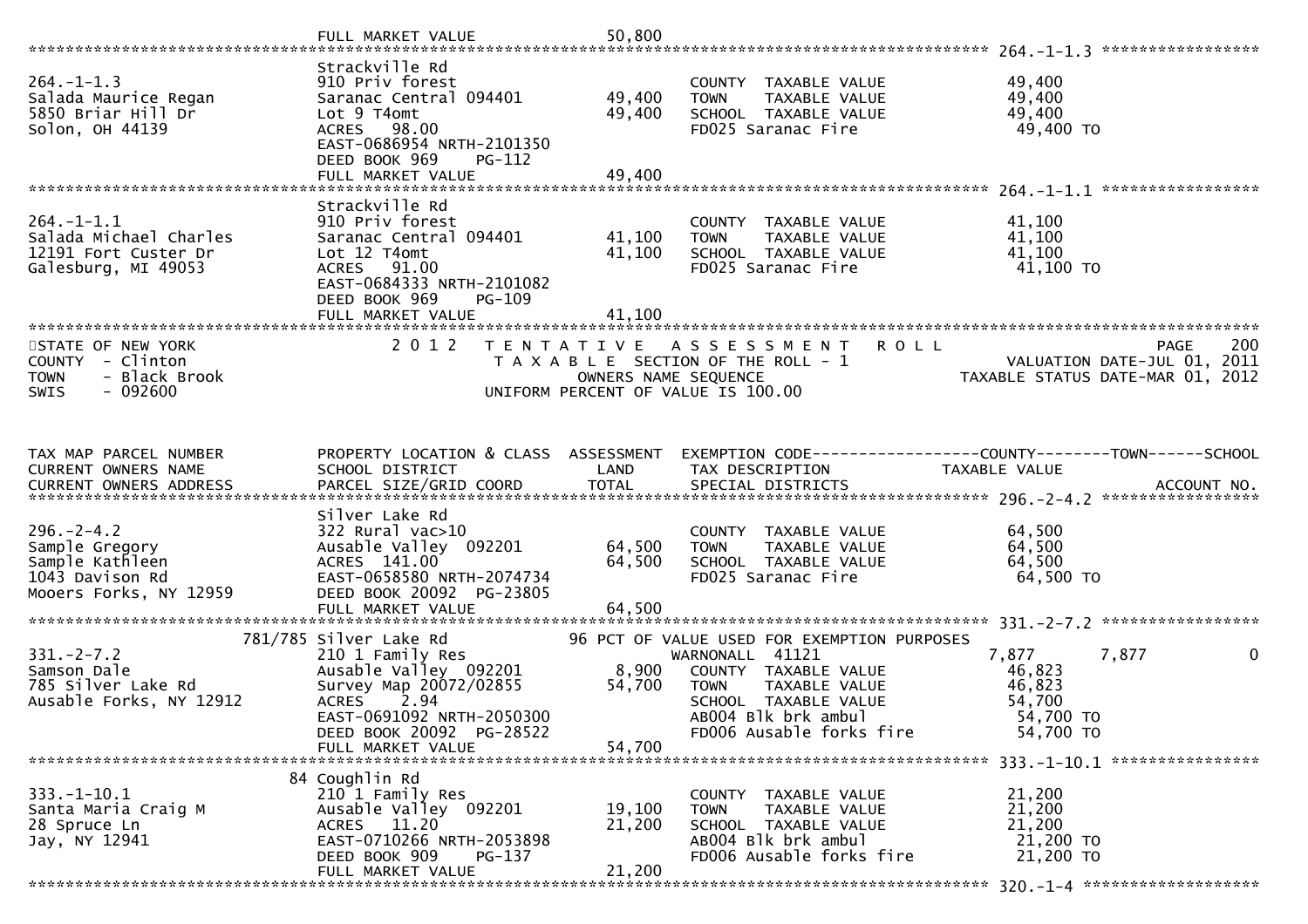| $320. - 1 - 4$<br>Santa-Maria Patrick J<br>362 Nelson Rd<br>Ausable Forks, NY 12912                                                                                                          | 362 Nelson Rd<br>210 1 Family Res<br>Ausable Valley 092201<br><b>ACRES</b><br>2.91<br>EAST-0671756 NRTH-2062148<br>DEED BOOK 20051 PG-89412                                                  | 46,500                          | RES STAR 41854<br>8,900 COUNTY TAXABLE VALUE<br><b>TOWN</b><br>TAXABLE VALUE<br>SCHOOL TAXABLE VALUE<br>AB004 Blk brk ambul                                                                                                                 | $\overline{0}$<br>46,500<br>46,500<br>16,500<br>46,500 TO                                                                      | $\mathbf 0$                | 30,000        |
|----------------------------------------------------------------------------------------------------------------------------------------------------------------------------------------------|----------------------------------------------------------------------------------------------------------------------------------------------------------------------------------------------|---------------------------------|---------------------------------------------------------------------------------------------------------------------------------------------------------------------------------------------------------------------------------------------|--------------------------------------------------------------------------------------------------------------------------------|----------------------------|---------------|
| $321.2 - 1 - 9$<br>Santo Nancy K<br>Santo James R<br>316 Narrows Rd<br>Ausable Forks, NY 12912<br>STATE OF NEW YORK<br>COUNTY - Clinton<br>- Black Brook<br><b>TOWN</b><br>$-092600$<br>SWIS | 316 Narrows Rd<br>270 Mfg housing - WTRFNT<br>Ausable Valley 092201<br>2.80<br><b>ACRES</b><br>EAST-0694667 NRTH-2062994<br>DEED BOOK 658<br>$PG-13$<br>2 0 1 2                              | 213,700<br>OWNERS NAME SEQUENCE | 41834<br>SR STAR<br>145,600 COUNTY TAXABLE VALUE<br>TAXABLE VALUE<br><b>TOWN</b><br>SCHOOL TAXABLE VALUE<br>AB004 Blk brk ambul<br>TENTATIVE ASSESSMENT ROLL<br>T A X A B L E SECTION OF THE ROLL - 1<br>UNIFORM PERCENT OF VALUE IS 100.00 | $\mathbf{0}$<br>213,700<br>213,700<br>151,500<br>213,700 TO<br>VALUATION DATE-JUL 01, 2011<br>TAXABLE STATUS DATE-MAR 01, 2012 | $\mathbf 0$<br><b>PAGE</b> | 62,200<br>201 |
| TAX MAP PARCEL NUMBER<br>CURRENT OWNERS NAME                                                                                                                                                 | PROPERTY LOCATION & CLASS ASSESSMENT<br>SCHOOL DISTRICT                                                                                                                                      | LAND                            | EXEMPTION CODE-----------------COUNTY-------TOWN------SCHOOL<br>TAX DESCRIPTION                                                                                                                                                             | TAXABLE VALUE                                                                                                                  |                            |               |
| $321.4 - 3 - 2$<br>Santor Robert G<br>1 Goodspeed Rd<br>Plattsburgh, NY 12901-9511                                                                                                           | 237 Fern Lake Rd<br>260 Seasonal res - WTRFNT<br>Ausable Valley 092201<br>FRNT 100.00 DPTH 225.00<br>EAST-0694669 NRTH-2058699<br>DEED BOOK 855<br>$PG-329$<br>FULL MARKET VALUE             | 120,000<br>145,000<br>145,000   | COUNTY TAXABLE VALUE<br>TAXABLE VALUE<br><b>TOWN</b><br>SCHOOL TAXABLE VALUE<br>AB004 Blk brk ambul<br>FD006 Ausable forks fire                                                                                                             | 145,000<br>145,000<br>145,000<br>145,000 TO<br>145,000 TO                                                                      |                            |               |
| $342.3 - 1 - 18$<br>Sarandev George<br>Po Pox 775<br>PO Box 775<br>Ausable Forks, NY 12912                                                                                                   | 30 N Main St<br>465 Prof. bldg.<br>Ausable Valley 092201<br>FRNT 90.00 DPTH 170.00<br>EAST-0707843 NRTH-2045081<br>DEED BOOK 20112 PG-39659                                                  | 4,900<br>125,000                | COUNTY TAXABLE VALUE<br>TAXABLE VALUE<br><b>TOWN</b><br>SCHOOL TAXABLE VALUE<br>AB004 Blk brk ambul<br>FD006 Ausable forks fire                                                                                                             | 125,000<br>125,000<br>125,000<br>125,000 TO<br>125,000 TO                                                                      |                            |               |
| $321.2 - 1 - 33$<br>Savage Margaret A<br>254 Narrows Rd<br>Ausable Forks, NY 12912-3307                                                                                                      | 254 Narrows Rd<br>260 Seasonal res - WTRFNT<br>Ausable Valley 092201<br>FRNT 156.50 DPTH 152.40<br>890<br>BANK<br>EAST-0693624 NRTH-2062985<br>DEED BOOK 20021 PG-47552<br>FULL MARKET VALUE | 123,600<br>175,000<br>175,000   | 41854<br>RES STAR<br>COUNTY TAXABLE VALUE<br>TAXABLE VALUE<br><b>TOWN</b><br>SCHOOL TAXABLE VALUE<br>AB004 Blk brk ambul<br>FD006 Ausable forks fire                                                                                        | $\Omega$<br>175,000<br>175,000<br>145,000<br>175,000 TO<br>175,000 TO                                                          | 0                          | 30,000        |
| $333. - 1 - 7.2$<br>Sawyer Sherman G<br>Sawyer Donna                                                                                                                                         | Dry Bridge Rd<br>$322$ Rural vac $>10$<br>Ausable Valley 092201<br>Lot 16 Liv Div                                                                                                            | 24,000<br>24,000                | COUNTY TAXABLE VALUE<br>TAXABLE VALUE<br><b>TOWN</b><br>SCHOOL TAXABLE VALUE                                                                                                                                                                | 333. -1-7.2 ******************<br>24,000<br>24,000<br>24,000                                                                   |                            |               |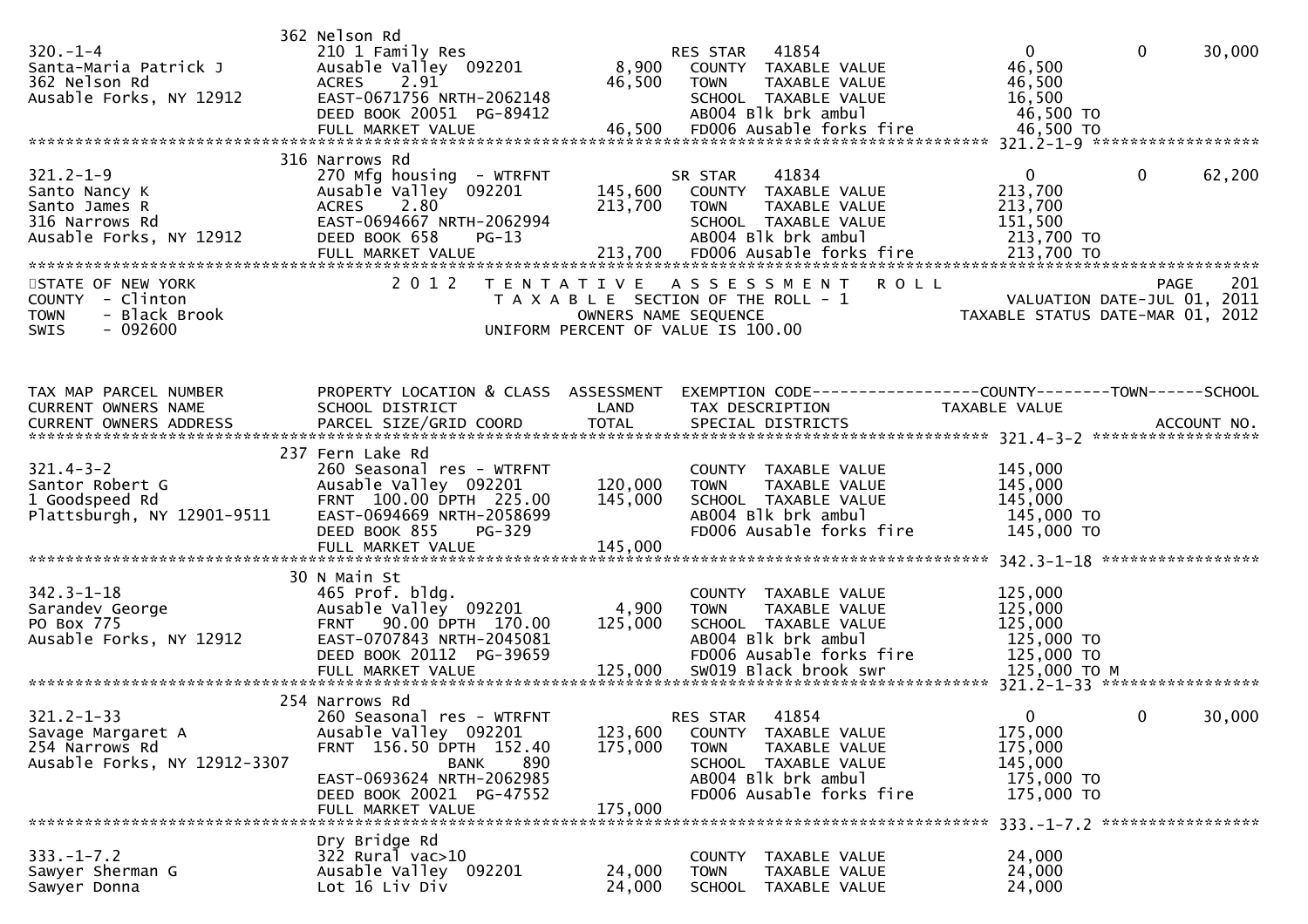| 2192 Oakes Rd<br>PO Box 132<br>Cossayuna Lake, NY 12823                                              | ACRES 19.00<br>EAST-0707803 NRTH-2052646<br>DEED BOOK 618<br>PG-247<br>FULL MARKET VALUE                                                                                                  | AB004 Blk brk ambul<br>FD006 Ausable forks fire<br>24,000                                                                                                                                             | 24,000 TO<br>24,000 TO                                                                                                      |
|------------------------------------------------------------------------------------------------------|-------------------------------------------------------------------------------------------------------------------------------------------------------------------------------------------|-------------------------------------------------------------------------------------------------------------------------------------------------------------------------------------------------------|-----------------------------------------------------------------------------------------------------------------------------|
| $273. - 1 - 1.2$<br>Sayward Levi S<br>Sayward Courtney N<br>3349 Silver Lake Rd<br>Saranac, NY 12981 | 3349 Silver Lake Rd<br>210 1 Family Res<br>Saranac Central 094401<br>Lot 51 T4<br>080<br><b>ACRES</b><br>9.10 BANK<br>EAST-0660598 NRTH-2094578<br>DEED BOOK 20112 PG-38537               | 90 PCT OF VALUE USED FOR EXEMPTION PURPOSES<br>WARCOMALL 41131<br>16,600 WARDISALL 41141<br>41854<br>106,000 RES STAR<br>COUNTY TAXABLE VALUE<br><b>TOWN</b><br>TAXABLE VALUE<br>SCHOOL TAXABLE VALUE | 23,850<br>20,000<br>0<br>14,310<br>$\Omega$<br>14,310<br>30,000<br>$\overline{0}$<br>$\Omega$<br>67,840<br>71,690<br>76,000 |
| STATE OF NEW YORK<br>COUNTY - Clinton<br>- Black Brook<br><b>TOWN</b><br>$-092600$<br><b>SWIS</b>    | 2 0 1 2                                                                                                                                                                                   | TENTATIVE ASSESSMENT ROLL<br>T A X A B L E SECTION OF THE ROLL - 1<br>OWNERS NAME SEQUENCE<br>UNIFORM PERCENT OF VALUE IS 100.00                                                                      | 202<br>PAGE<br>VALUATION DATE-JUL 01, 2011<br>TAXABLE STATUS DATE-MAR 01, 2012                                              |
| TAX MAP PARCEL NUMBER<br><b>CURRENT OWNERS NAME</b>                                                  | PROPERTY LOCATION & CLASS ASSESSMENT<br>SCHOOL DISTRICT                                                                                                                                   | LAND<br>TAX DESCRIPTION                                                                                                                                                                               | EXEMPTION CODE-----------------COUNTY--------TOWN------SCHOOL<br>TAXABLE VALUE                                              |
| $275. - 1 - 19.2$<br>Schmitt John<br>PO Box 184<br>Schuyler Falls, NY 12985                          | Peasleeville Rd<br>$314$ Rural vac< $10$<br>094001<br>Peru Central<br>Lot $#6$ T3omt<br><b>ACRES</b><br>5.00<br>EAST-0690671 NRTH-2093091<br>DEED BOOK 831<br>PG-275<br>FULL MARKET VALUE | COUNTY TAXABLE VALUE<br>11,500<br><b>TOWN</b><br>TAXABLE VALUE<br>11,500<br>SCHOOL TAXABLE VALUE<br>FD025 Saranac Fire<br>11,500                                                                      | 11,500<br>11,500<br>11,500<br>11,500 TO                                                                                     |
| $275. - 1 - 17.2$<br>Schmitt John L<br>Schmitt Kathleen<br>PO Box 184<br>Schuyler Falls, NY 12985    | 1927 Peasleeville Rd<br>210 1 Family Res<br>094001<br>Peru Central<br>Lot $#6$ T3omt<br><b>ACRES</b><br>9.60<br>EAST-0690910 NRTH-2093133<br>DEED BOOK 768<br><b>PG-85</b>                | 41854<br>RES STAR<br>17,300<br>COUNTY TAXABLE VALUE<br>187,300<br><b>TOWN</b><br>TAXABLE VALUE<br>SCHOOL TAXABLE VALUE<br>FD025 Saranac Fire                                                          | $\mathbf{0}$<br>$\mathbf{0}$<br>30,000<br>187,300<br>187,300<br>157,300<br>187,300 TO                                       |
| $272. - 1 - 20$<br>School House<br>Attn: Trudy Vann<br>4974 Rt 3<br>Saranac, NY 12981                | 362 Cass Rd<br>210 1 Family Res<br>Saranac Central 094401<br>FRNT 110.00 DPTH 110.00<br>EAST-0652659 NRTH-2091459<br>DEED BOOK 134<br>PG-484<br>FULL MARKET VALUE                         | COUNTY TAXABLE VALUE<br>4,100<br><b>TOWN</b><br><b>TAXABLE VALUE</b><br>24,800<br>SCHOOL TAXABLE VALUE<br>FD025 Saranac Fire<br>24,800                                                                | 24,800<br>24,800<br>24,800<br>24,800 TO                                                                                     |
| $298. - 1 - 6.1$<br>Schunk Marisa<br>Pers Edwin F Jr<br>383 Duprey Rd                                | 383 Swastika Rd<br>240 Rural res<br>Ausable Valley 092201<br>Lot30 T3 Omt<br>37.00 BANK<br>320<br><b>ACRES</b>                                                                            | RES STAR<br>41854<br>33,300<br>TAXABLE VALUE<br><b>COUNTY</b><br>79,100<br><b>TOWN</b><br>TAXABLE VALUE<br><b>SCHOOL</b><br>TAXABLE VALUE                                                             | 0<br>0<br>30,000<br>79,100<br>79,100<br>49,100                                                                              |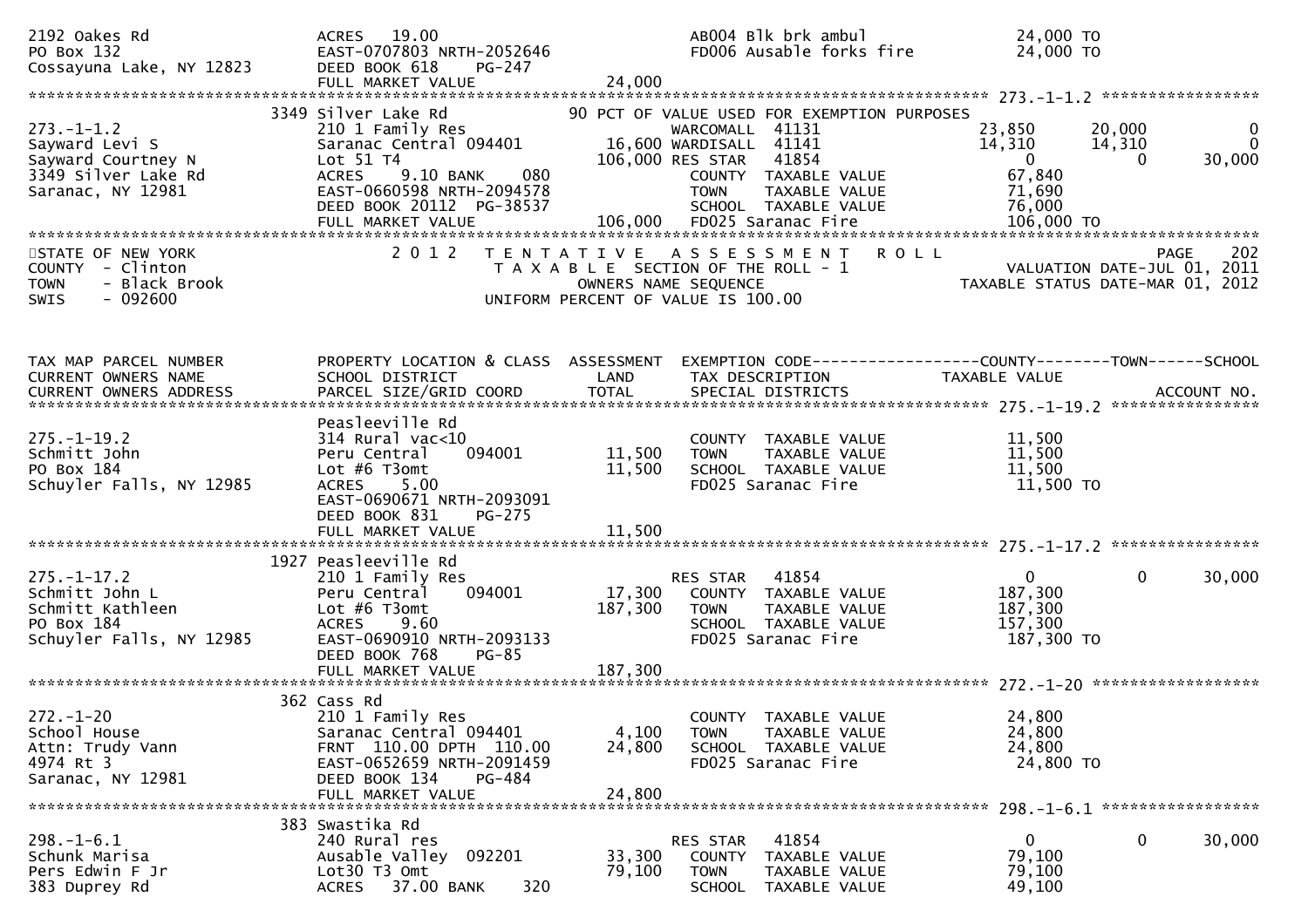| Schuyler Falls, NY 12985                                                                                       | EAST-0680775 NRTH-2076725<br>PG-198<br>DEED BOOK 777<br>FULL MARKET VALUE                                                                                                                | 79,100                      | AB004 Blk brk ambul<br>FD006 Ausable forks fire                                                                                                                                                  | 79,100 TO<br>79,100 TO                                                    |                    |                       |
|----------------------------------------------------------------------------------------------------------------|------------------------------------------------------------------------------------------------------------------------------------------------------------------------------------------|-----------------------------|--------------------------------------------------------------------------------------------------------------------------------------------------------------------------------------------------|---------------------------------------------------------------------------|--------------------|-----------------------|
|                                                                                                                |                                                                                                                                                                                          |                             |                                                                                                                                                                                                  |                                                                           |                    |                       |
| $339. - 1 - 5.21$<br>Scott Gary L<br>PO Box 383<br>Wilmington, NY 12997                                        | 425 Bonniview Rd<br>210 1 Family Res<br>Ausable Valley 092201<br>Lot 72 T3omt<br>7.80<br><b>ACRES</b><br>EAST-0677433 NRTH-2043702<br>DEED BOOK 99001 PG-16188                           | 100,100                     | 92 PCT OF VALUE USED FOR EXEMPTION PURPOSES<br>WARNONALL 41121<br>41834<br>15,000 SR STAR<br>COUNTY TAXABLE VALUE<br>TAXABLE VALUE<br><b>TOWN</b><br>SCHOOL TAXABLE VALUE<br>AB004 Blk brk ambul | 13,814<br>$\overline{0}$<br>86,286<br>88,100<br>37,900<br>100,100 TO      | 12,000<br>$\Omega$ | 0<br>62,200           |
| STATE OF NEW YORK<br>COUNTY - Clinton<br>- Black Brook<br><b>TOWN</b><br>$-092600$<br>SWIS                     | 2 0 1 2                                                                                                                                                                                  |                             | TENTATIVE ASSESSMENT<br>ROLL<br>T A X A B L E SECTION OF THE ROLL - 1<br>OWNERS NAME SEQUENCE<br>UNIFORM PERCENT OF VALUE IS 100.00                                                              | VALUATION DATE-JUL 01, 2011<br>TAXABLE STATUS DATE-MAR 01, 2012           | PAGE               | 203                   |
| TAX MAP PARCEL NUMBER<br>CURRENT OWNERS NAME                                                                   | PROPERTY LOCATION & CLASS ASSESSMENT<br>SCHOOL DISTRICT                                                                                                                                  | LAND                        | EXEMPTION CODE------------------COUNTY--------TOWN------SCHOOL<br>TAX DESCRIPTION                                                                                                                | <b>TAXABLE VALUE</b>                                                      |                    |                       |
| $331 - 2 - 13$<br>Seguin Estate Timothy J<br>Seguin Denise<br>PO Box 726<br>Ausable Forks, NY 12912            | 5/11 Haselton Rd<br>210 1 Family Res<br>Ausable Valley 092201<br>Lot 65 T3omt<br>860<br>ACRES 1.40 BANK<br>EAST-0690104 NRTH-2050158<br>DEED BOOK 1006 PG-302<br>FULL MARKET VALUE       | 6,700<br>77,100<br>77,100   | 41854<br>RES STAR<br>COUNTY TAXABLE VALUE<br><b>TOWN</b><br>TAXABLE VALUE<br>SCHOOL TAXABLE VALUE<br>AB004 Blk brk ambul<br>FD006 Ausable forks fire                                             | $\mathbf{0}$<br>77,100<br>77,100<br>47,100<br>77,100 TO<br>77,100 TO      | $\Omega$           | 30,000                |
| $342.3 - 1 - 12$<br>Seguin James<br>Seguin Beverly<br>PO Box 301<br>Au Sable Forks, NY 12912                   | 2486 Rt 9N<br>422 Diner/lunch<br>Ausable Valley 092201<br>FRNT 80.00 DPTH 200.00<br>EAST-0707957 NRTH-2044668<br>DEED BOOK 20072 PG-2010<br>FULL MARKET VALUE                            | 4,100<br>148,200<br>148,200 | COUNTY TAXABLE VALUE<br>TAXABLE VALUE<br><b>TOWN</b><br>SCHOOL TAXABLE VALUE<br>AB004 Blk brk ambul<br>FD006 Ausable forks fire<br>SW019 Black brook swr                                         | 148,200<br>148,200<br>148,200<br>148,200 TO<br>148,200 TO<br>148,200 ТО М |                    |                       |
| $341. - 1 - 7.2$<br>Seguin James J<br>Seguin Beverly<br>PO Box 301<br>Ausable Forks, NY 12912                  | 346 Silver Lake Rd<br>210 1 Family Res<br>Ausable Valley 092201<br>Lot 164 Maules<br>1.10<br><b>ACRES</b><br>EAST-0701013 NRTH-2047966<br>DEED BOOK 855<br>$PG-113$<br>FULL MARKET VALUE | 66,000<br>66,000            | 41854<br>RES STAR<br>6,600 COUNTY<br>TAXABLE VALUE<br><b>TOWN</b><br>TAXABLE VALUE<br>SCHOOL TAXABLE VALUE<br>AB004 Blk brk ambul<br>FD006 Ausable forks fire                                    | $\Omega$<br>66,000<br>66,000<br>36,000<br>66,000 TO<br>66,000 TO          | $\mathbf 0$        | 30,000                |
|                                                                                                                |                                                                                                                                                                                          |                             |                                                                                                                                                                                                  | 341. -1-23 *******************                                            |                    |                       |
| $341. - 1 - 23$<br>Seguin Life Use Melvin H<br>Seguin James J<br>217 Silver Lake Rd<br>Ausable Forks, NY 12912 | 217/217A Silver Lake Rd<br>210 1 Family Res<br>Ausable Valley 092201<br>FRNT 100.00 DPTH 390.00<br>EAST-0704140 NRTH-2047920<br>DEED BOOK 20112 PG-43814                                 | 101,000                     | CW_10_VET/ 41152<br>41834<br>5,200 SR STAR<br>COUNTY<br>TAXABLE VALUE<br>TOWN<br>TAXABLE VALUE<br>SCHOOL<br>TAXABLE VALUE                                                                        | 7,979<br>0<br>93,021<br>101,000<br>38,800                                 | 0<br>$\mathbf 0$   | $\mathbf 0$<br>62,200 |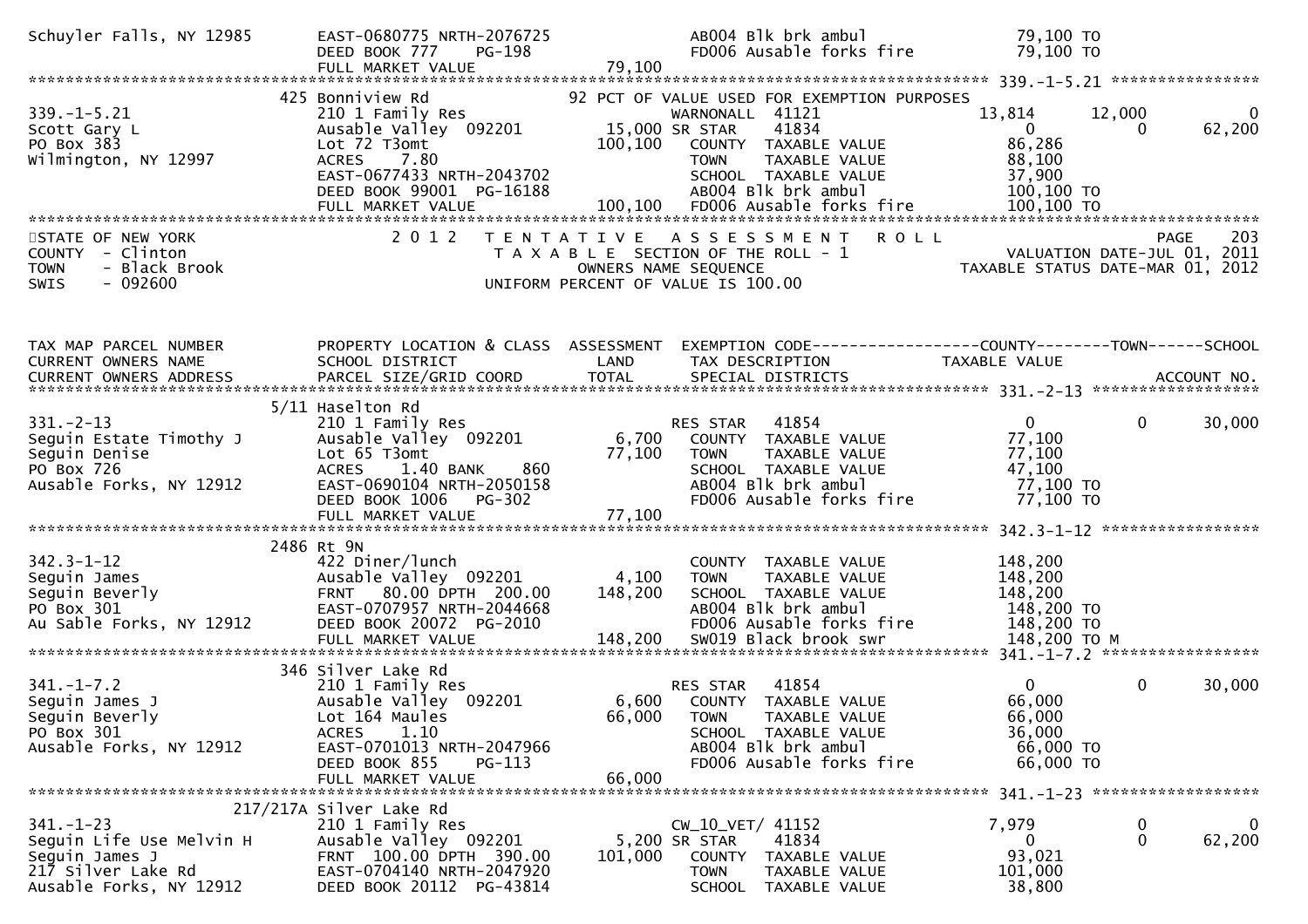|                                                                                                                     | FULL MARKET VALUE                                                                                                                                                                                                           | 101,000            | AB004 Blk brk ambul                                                                                                                                                                                      | 101,000 TO                                                                                                            |                                             |
|---------------------------------------------------------------------------------------------------------------------|-----------------------------------------------------------------------------------------------------------------------------------------------------------------------------------------------------------------------------|--------------------|----------------------------------------------------------------------------------------------------------------------------------------------------------------------------------------------------------|-----------------------------------------------------------------------------------------------------------------------|---------------------------------------------|
|                                                                                                                     |                                                                                                                                                                                                                             |                    | FD006 Ausable forks fire                                                                                                                                                                                 | 101,000 TO                                                                                                            |                                             |
| $342. - 1 - 2$<br>seguin Vernon<br>Seguin Eva<br>97 Golf Course Rd<br>Ausable Forks, NY 12912                       | 97 Golf Course Rd<br>210 1 Family Res<br>210 1 Family Res<br>Ausable Valley 092201 11,100 SR STAR<br>Lot 166 & 167 Maules 80,300 COUNTY TAXABLE VALUE<br>ACRES 1.70<br>EAST-0708927 NRTH-2047411<br>DEED BOOK 989<br>PG-248 |                    | VETERANS<br>41101<br>41834<br><b>TOWN</b><br>TAXABLE VALUE<br>SCHOOL TAXABLE VALUE<br>ABOO4 Blk brk ambul                                                                                                | 700<br>700<br>$\overline{0}$<br>79,600<br>79,600<br>18,100<br>$80,300$ TO                                             | $\Omega$<br>62,200<br>$\Omega$              |
| STATE OF NEW YORK<br>COUNTY - Clinton<br>- Black Brook<br><b>TOWN</b><br>$-092600$<br>SWIS                          | 2 0 1 2                                                                                                                                                                                                                     |                    | TENTATIVE ASSESSMENT ROLL<br>T A X A B L E SECTION OF THE ROLL - 1<br>OWNERS NAME SEQUENCE<br>UNIFORM PERCENT OF VALUE IS 100.00                                                                         | PAGE 204<br>ROLL - 1 VALUATION DATE-JUL 01, 2011<br>TAXABLE STATIIS DATE-MAR 27                                       |                                             |
| TAX MAP PARCEL NUMBER<br>CURRENT OWNERS NAME                                                                        | PROPERTY LOCATION & CLASS ASSESSMENT<br>SCHOOL DISTRICT                                                                                                                                                                     | LAND               | TAX DESCRIPTION                                                                                                                                                                                          | EXEMPTION CODE-----------------COUNTY-------TOWN------SCHOOL<br>TAXABLE VALUE                                         |                                             |
| $321.4 - 3 - 1$<br>Shadlock Steve T<br>Shadlock Amy L<br>1884 Hexam Rd W<br>Niskayuna, NY 12309                     | 233 Fern Lake Rd<br>210 1 Family Res - WTRFNT<br>Ausable Valley 092201<br>Lot 58 T3omt<br>FRNT 100.00 DPTH 275.00<br>EAST-0694571 NRTH-2058674<br>DEED BOOK 20062 PG-1347                                                   | 122,400<br>215,000 | COUNTY TAXABLE VALUE<br><b>TOWN</b><br>TAXABLE VALUE<br>SCHOOL TAXABLE VALUE<br>AB004 Blk brk ambul<br>FD006 Ausable forks fire                                                                          | 215,000<br>215,000<br>215,000<br>215,000 то<br>215,000 то                                                             |                                             |
|                                                                                                                     |                                                                                                                                                                                                                             |                    |                                                                                                                                                                                                          |                                                                                                                       |                                             |
| $262 - 4 - 4.2$<br>Shadrick Loren E<br>Shadrick Geraldine K<br>3587 Silver Lake Rd<br>Saranac, NY 12981             | 3587 Silver Lake Rd<br>210 1 Family Res<br>Saranac Central 094401 9,600 WARDISALL 41141<br>Lot 52 T4omt<br>ACRES 3.50 BANK<br>230<br>EAST-0663737 NRTH-2099316<br>DEED BOOK 20021 PG-47842                                  |                    | 98 PCT OF VALUE USED FOR EXEMPTION PURPOSES<br>ARDISALL TILT<br>R STAR 41834<br>COUNTY TAXABLE VALUE<br>TOWN TAXABLE VALUE<br>148,500 SR STAR<br>SCHOOL TAXABLE VALUE                                    | 36,383<br>20,000<br>72,765<br>40,000<br>$\overline{\mathbf{0}}$<br>39,352<br>88,500<br>86,300<br>LUE <b>Australia</b> | $\mathbf 0$<br>$\overline{0}$<br>62,200     |
|                                                                                                                     |                                                                                                                                                                                                                             |                    |                                                                                                                                                                                                          |                                                                                                                       |                                             |
| $341. - 1 - 16$<br>Shambo Life Use Joseph<br>Shambo Life Use Hazel<br>203 Silver Lake Rd<br>Ausable Forks, NY 12912 | 230 Silver Lake Rd<br>210 1 Family Res<br>Ausable Valley 092201<br>ACRES 1.40<br>EAST-0703793 NRTH-2048161<br>DEED BOOK 20062 PG-319<br>FULL MARKET VALUE                                                                   | 59,600             | 99 PCT OF VALUE USED FOR EXEMPTION PURPOSES<br>AGED C&S<br>41805<br>41834<br>7,000 SR STAR<br>59,600 COUNTY TAXABLE VALUE<br>TAXABLE VALUE<br><b>TOWN</b><br>SCHOOL TAXABLE VALUE<br>AB004 Blk brk ambul | 29,502<br>$\mathbf{0}$<br>30,098<br>59,600<br>$\bf{0}$<br>59,600 TO                                                   | $\mathbf 0$<br>29,502<br>$\Omega$<br>30,098 |
|                                                                                                                     |                                                                                                                                                                                                                             |                    | FD006 Ausable forks fire                                                                                                                                                                                 | 59,600 TO<br>321.4-1-4 ********************                                                                           |                                             |
| $321.4 - 1 - 4$<br>Shambo Michael<br>203 Silver Lake Rd<br>Ausable Forks, NY 12912                                  | 9 Pleasant Cove Rd<br>260 Seasonal res - WTRFNT<br>Ausable Valley 092201<br>31.00 DPTH 300.00<br><b>FRNT</b><br>EAST-0693583 NRTH-2060083<br>DEED BOOK 630<br>PG-1071                                                       | 71,800<br>116,000  | COUNTY TAXABLE VALUE<br>TAXABLE VALUE<br><b>TOWN</b><br>SCHOOL TAXABLE VALUE<br>AB004 Blk brk ambul<br>FD006 Ausable forks fire                                                                          | 116,000<br>116,000<br>116,000<br>116,000 TO<br>116,000 TO                                                             |                                             |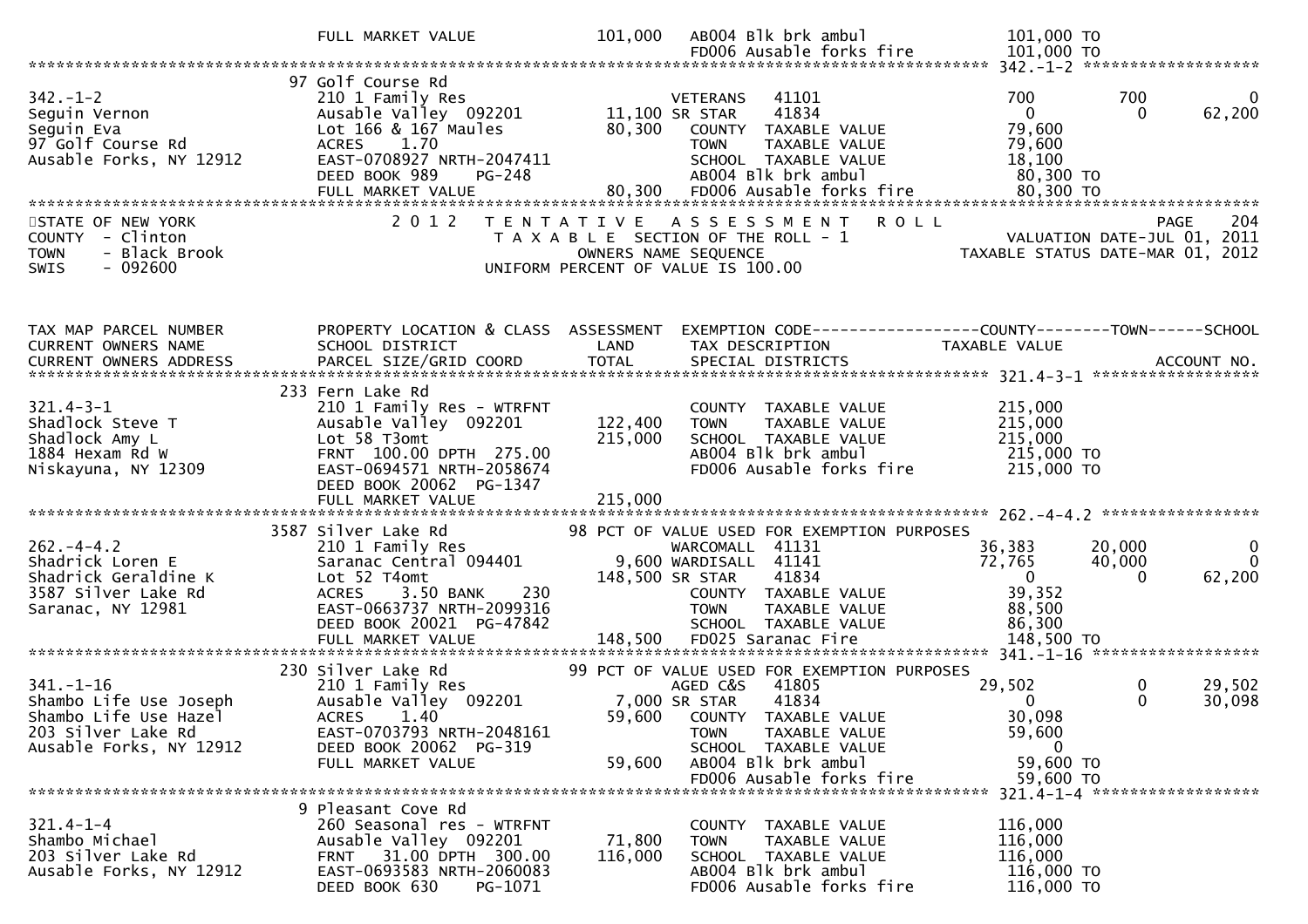| $321.4 - 1 - 5$<br>Shambo Michael<br>203 Silver Lake Rd<br>Ausable Forks, NY 12912                                 | 11 Pleasant Cove Rd<br>260 Seasonal res - WTRFNT<br>Ausable Valley 092201<br>FRNT 32.00 DPTH 340.00<br>EAST-0693574 NRTH-2060037<br>DEED BOOK 797<br>PG-195<br>FULL MARKET VALUE<br>2 0 1 2 | 126,700<br>159,700<br>159,700 | COUNTY TAXABLE VALUE<br><b>TOWN</b><br>TAXABLE VALUE<br>SCHOOL TAXABLE VALUE<br>AB004 Blk brk ambul<br>FD006 Ausable forks fire | 159,700<br>159,700<br>159,700<br>159,700 TO<br>159,700 TO                                                         | 205    |
|--------------------------------------------------------------------------------------------------------------------|---------------------------------------------------------------------------------------------------------------------------------------------------------------------------------------------|-------------------------------|---------------------------------------------------------------------------------------------------------------------------------|-------------------------------------------------------------------------------------------------------------------|--------|
| STATE OF NEW YORK<br>COUNTY - Clinton<br><b>TOWN</b><br>- Black Brook<br>$-092600$<br><b>SWIS</b>                  |                                                                                                                                                                                             | OWNERS NAME SEQUENCE          | TENTATIVE ASSESSMENT<br><b>ROLL</b><br>T A X A B L E SECTION OF THE ROLL - 1<br>UNIFORM PERCENT OF VALUE IS 100.00              | PAGE<br>PAGE 205<br>ROLL - 1 VALUATION DATE-JUL 01, 2011<br>TAXABLE STATUS DATE-MAR 01, 2012                      |        |
| TAX MAP PARCEL NUMBER<br>CURRENT OWNERS NAME                                                                       | SCHOOL DISTRICT                                                                                                                                                                             | LAND                          | TAX DESCRIPTION                                                                                                                 | PROPERTY LOCATION & CLASS ASSESSMENT EXEMPTION CODE----------------COUNTY-------TOWN------SCHOOL<br>TAXABLE VALUE |        |
| $341. - 1 - 21$<br>Shambo Michael<br>203 Silver Lake Rd<br>Ausable Forks, NY 12912                                 | Silver Lake Rd<br>311 Res vac land<br>Ausable Valley 092201<br>FRNT 100.00 DPTH 405.00<br>EAST-0704531 NRTH-2048084<br>DEED BOOK 650<br>PG-575                                              | 5,300<br>5,300                | COUNTY TAXABLE VALUE<br>TAXABLE VALUE<br><b>TOWN</b><br>SCHOOL TAXABLE VALUE<br>AB004 Blk brk ambul<br>FD006 Ausable forks fire | 5,300<br>5,300<br>5,300<br>5,300 TO<br>$5,300$ TO                                                                 |        |
| $341. - 1 - 31.3$<br>Shambo Michael A<br>Shambo Pamela A<br>203 Silver Lake Rd<br>Ausable Forks, NY 12912          | 203 Silver Lake Rd<br>210 1 Family Res<br>Ausable Valley 092201<br>2.10 BANK<br>ACRES<br>- 080<br>EAST-0704381 NRTH-2048038<br>DEED BOOK 1022<br>PG-171                                     | 103,300                       | RES STAR 41854<br>7,900 COUNTY TAXABLE VALUE<br>TOWN<br>TAXABLE VALUE<br>SCHOOL TAXABLE VALUE<br>AB004 Blk brk ambul            | $\overline{0}$<br>$\mathbf 0$<br>103,300<br>103,300<br>73,300<br>103,300 TO                                       | 30,000 |
| $339 - 2 - 1$<br>Shantie Brandon S<br>Michelfelder Carol L<br>203 Shelburne Center Rd<br>Shelburne Falls, MA 01370 | Bonniview Rd<br>$322$ Rural vac $>10$<br>Ausable Valley 092201<br>Lot 64 T3omt<br>ACRES 16.00<br>EAST-0680838 NRTH-2049294<br>DEED BOOK 20082 PG-20619<br>FULL MARKET VALUE                 | 22,100<br>22,100<br>22,100    | COUNTY TAXABLE VALUE<br>TAXABLE VALUE<br><b>TOWN</b><br>SCHOOL TAXABLE VALUE<br>ABOO4 Blk brk ambul<br>FD006 Ausable forks fire | 22,100<br>22,100<br>22,100<br>22,100 TO<br>22,100 TO                                                              |        |
| $309. - 2 - 2$<br>Shea Dana J<br>450 29th Ave N<br>St. Petersbug, FL 33704                                         | 614 Turnpike Rd<br>210 1 Family Res<br>Ausable Valley 092201<br>7.70<br><b>ACRES</b><br>EAST-0674765 NRTH-2067300<br>DEED BOOK 20051 PG-86417<br>FULL MARKET VALUE                          | 14,900<br>57,800<br>57,800    | COUNTY TAXABLE VALUE<br><b>TOWN</b><br>TAXABLE VALUE<br>SCHOOL TAXABLE VALUE<br>AB004 Blk brk ambul<br>FD006 Ausable forks fire | 57,800<br>57,800<br>57,800<br>57,800 TO<br>57,800 TO                                                              |        |
| $322.1 - 1 - 2$                                                                                                    | 378 Narrows Rd<br>260 Seasonal res - WTRFNT                                                                                                                                                 |                               | 41101<br><b>VETERANS</b>                                                                                                        | 650<br>650                                                                                                        | 0      |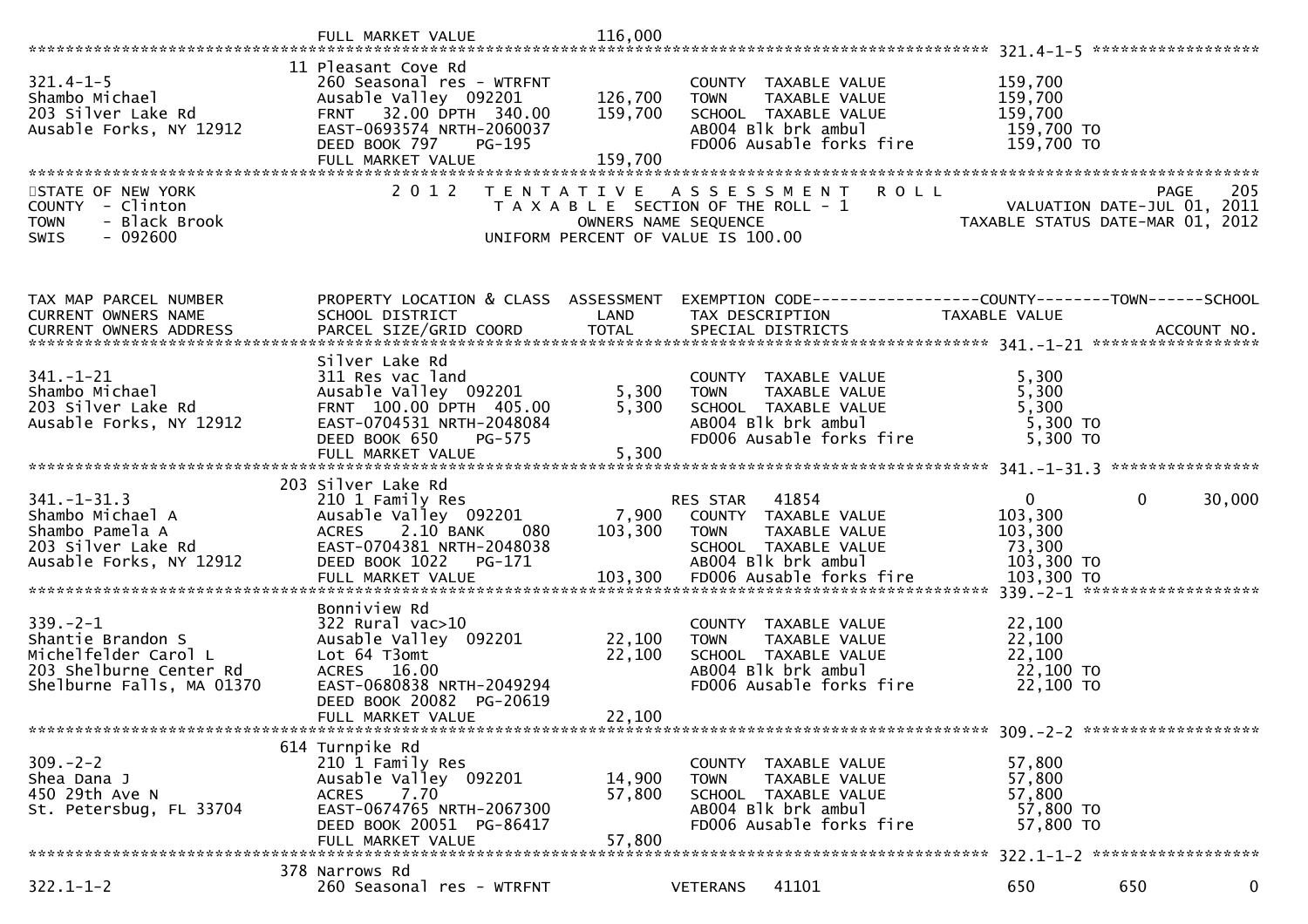| Ausable Valley 092201<br>FRNT 261.80 DPTH 120.00<br>EAST-0696024 NRTH-2063795<br>DEED BOOK 985<br>PG-142                                                                                                                 | 135,300<br>163,800            | COUNTY TAXABLE VALUE<br><b>TOWN</b><br>TAXABLE VALUE<br>SCHOOL TAXABLE VALUE<br>AB004 Blk brk ambul<br>FD006 Ausable forks fire        | 163,150<br>163,150<br>163,800<br>163,800 TO                                                                                                                                        |                                                                                                                                                                 |
|--------------------------------------------------------------------------------------------------------------------------------------------------------------------------------------------------------------------------|-------------------------------|----------------------------------------------------------------------------------------------------------------------------------------|------------------------------------------------------------------------------------------------------------------------------------------------------------------------------------|-----------------------------------------------------------------------------------------------------------------------------------------------------------------|
| 2012                                                                                                                                                                                                                     |                               |                                                                                                                                        | TAXABLE STATUS DATE-MAR 01,                                                                                                                                                        | 206<br>PAGE<br>VALUATION DATE-JUL 01, 2011<br>2012                                                                                                              |
| SCHOOL DISTRICT                                                                                                                                                                                                          | LAND                          | TAX DESCRIPTION                                                                                                                        | TAXABLE VALUE                                                                                                                                                                      |                                                                                                                                                                 |
| 57 North Shore Ln<br>260 Seasonal res - WTRFNT<br>Ausable Valley 092201<br>Lot 26 T3omt<br>5.93<br><b>ACRES</b><br>EAST-0655373 NRTH-2070603<br>DEED BOOK 20092 PG-22302<br>FULL MARKET VALUE                            | 261,100<br>316,200<br>316,200 | COUNTY TAXABLE VALUE<br><b>TOWN</b><br>TAXABLE VALUE<br>SCHOOL TAXABLE VALUE<br>AB004 Blk brk ambul<br>FD006 Ausable forks fire        | 316,200<br>316,200<br>316,200<br>316,200 TO<br>316,200 TO                                                                                                                          | *****************                                                                                                                                               |
| 146 Silver Lake Rd<br>210 1 Family Res<br>Ausable Valley 092201<br>FRNT 148.50 DPTH 238.00<br>EAST-0705590 NRTH-2047606<br>DEED BOOK 20051 PG-79262<br>FULL MARKET VALUE                                                 | 57,000                        | 41101<br>41805<br>41834<br>COUNTY TAXABLE VALUE<br><b>TOWN</b><br>TAXABLE VALUE<br>SCHOOL TAXABLE VALUE<br>AB004 Blk brk ambul         | 700<br>28,150<br>$\Omega$<br>28,150<br>56,300<br>$\mathbf{0}$<br>57,000 TO                                                                                                         | 700<br>$\overline{0}$<br>28,500<br>0<br>28,500<br>$\Omega$                                                                                                      |
| Golf Course Rd<br>$314$ Rural vac< $10$<br>Ausable Valley 092201<br>Lot 6<br>3.00<br><b>ACRES</b><br>EAST-0710252 NRTH-2049150<br>DEED BOOK 20061 PG-94808<br>FULL MARKET VALUE                                          | 9,000<br>9,000<br>9,000       | COUNTY TAXABLE VALUE<br><b>TOWN</b><br>TAXABLE VALUE<br>SCHOOL TAXABLE VALUE<br>AB004 Blk brk ambul<br>FD006 Ausable forks fire        | 9,000<br>9,000<br>9,000<br>9,000 TO<br>9,000 TO                                                                                                                                    | ****************                                                                                                                                                |
| Island Rd<br>314 Rural vac<10 - WTRFNT<br>Ausable Valley 092201<br>Map 20061/96543 Lot 4<br>Douglas Corp Sub 06<br>FRNT 125.00 DPTH 611.13<br>EAST-0660185 NRTH-2068709<br>DEED BOOK 20102 PG-34511<br>FULL MARKET VALUE | 145,000<br>145,000<br>145,000 | COUNTY TAXABLE VALUE<br><b>TOWN</b><br><b>TAXABLE VALUE</b><br>SCHOOL TAXABLE VALUE<br>AB004 Blk brk ambul<br>FD006 Ausable forks fire | 145,000<br>145,000<br>145,000<br>145,000 TO<br>145,000 TO                                                                                                                          |                                                                                                                                                                 |
|                                                                                                                                                                                                                          |                               | PROPERTY LOCATION & CLASS ASSESSMENT                                                                                                   | TENTATIVE ASSESSMENT<br>T A X A B L E SECTION OF THE ROLL - 1<br>OWNERS NAME SEQUENCE<br>UNIFORM PERCENT OF VALUE IS 100.00<br><b>VETERANS</b><br>5,000 AGED C&S<br>57,000 SR STAR | R O L L<br>EXEMPTION CODE-----------------COUNTY-------TOWN------SCHOOL<br>57,000 TO<br>EDOO6 Ausable forks fire 57,000 TO<br>E-1.71 -2- 331. -2-4.71 - 333. -3 |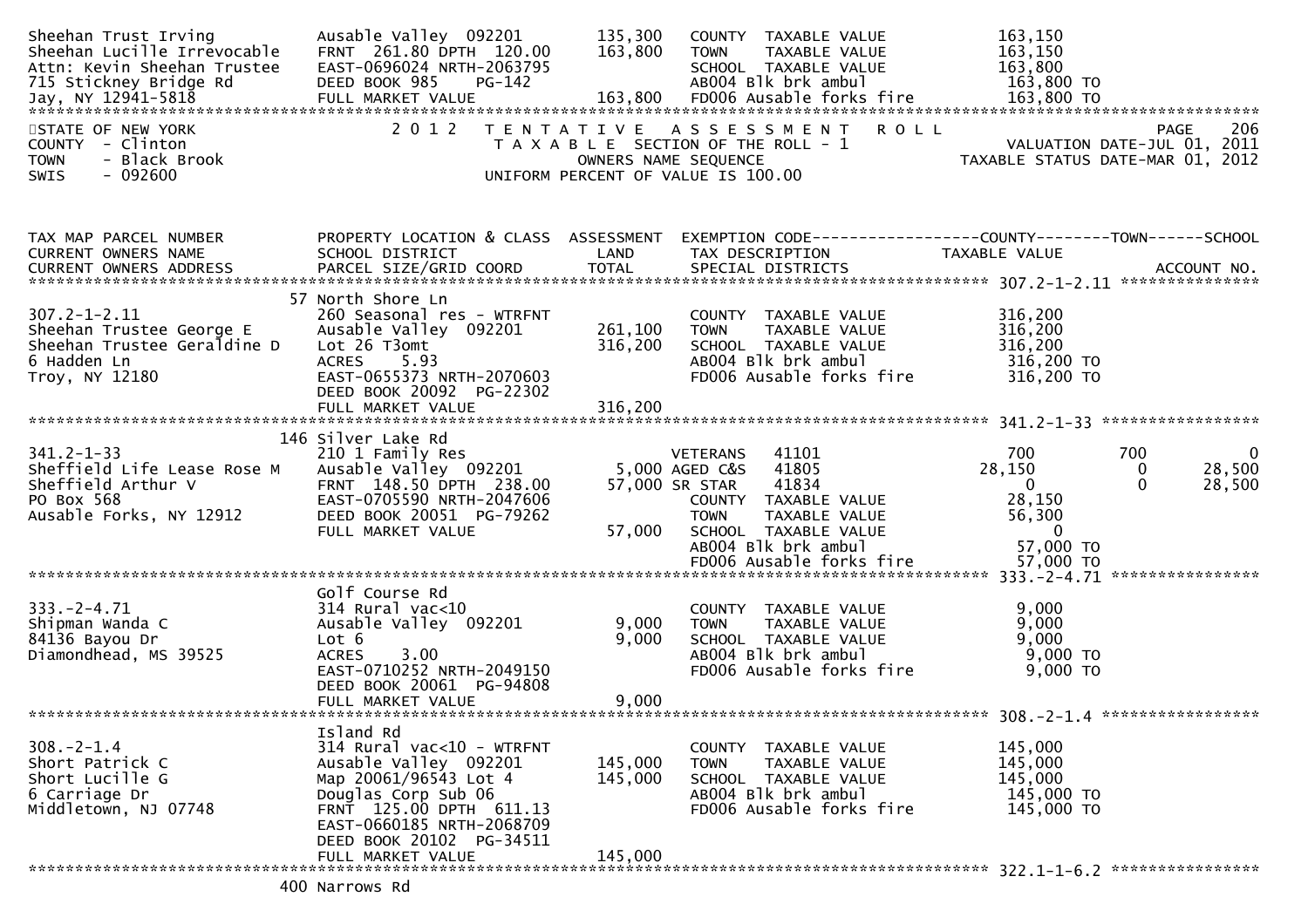| $322.1 - 1 - 6.2$<br>Shumway Life Use Harold & Mari Ausable Valley 092201<br>Shumway Jan M<br>PO Box 329<br>Ausable Forks, NY 12912 | 220 2 Family Res - WTRFNT<br>FRNT 50.00 DPTH 110.00<br>EAST-0696611 NRTH-2063796<br>DEED BOOK 955<br>PG-348<br>FULL MARKET VALUE                                                                       | 254,400                    | 41101<br>VETERANS<br>69,900 RES STAR 41854<br>254,400 COUNTY TAXABLE VALUE<br><b>TOWN</b><br>TAXABLE VALUE<br>SCHOOL TAXABLE VALUE<br>AB004 Blk brk ambul | 5,000<br>5,000<br>$\overline{0}$<br>249,400<br>249,400<br>224,400<br>254,400 TO | $\mathbf{0}$<br>30,000<br>$\Omega$ |
|-------------------------------------------------------------------------------------------------------------------------------------|--------------------------------------------------------------------------------------------------------------------------------------------------------------------------------------------------------|----------------------------|-----------------------------------------------------------------------------------------------------------------------------------------------------------|---------------------------------------------------------------------------------|------------------------------------|
| STATE OF NEW YORK<br>COUNTY - Clinton<br>- Black Brook<br><b>TOWN</b><br>SWIS<br>- 092600                                           | 2 0 1 2<br>T E N T A T I V E                                                                                                                                                                           | OWNERS NAME SEQUENCE       | A S S E S S M E N T<br><b>ROLL</b><br>T A X A B L E SECTION OF THE ROLL - 1<br>UNIFORM PERCENT OF VALUE IS 100.00                                         | VALUATION DATE-JUL 01, 2011<br>TAXABLE STATUS DATE-MAR 01, 2012                 | 207<br><b>PAGE</b>                 |
| TAX MAP PARCEL NUMBER<br>CURRENT OWNERS NAME                                                                                        | SCHOOL DISTRICT<br>16/30 Little Tor Rd                                                                                                                                                                 | LAND                       | PROPERTY LOCATION & CLASS ASSESSMENT EXEMPTION CODE----------------COUNTY-------TOWN------SCHOOL<br>TAX DESCRIPTION                                       | TAXABLE VALUE                                                                   |                                    |
| $339. - 1 - 6.1$<br>Siegrist Jonathan A<br>Siegrist Tracie<br>30 Little Tor Rd<br>Wilmington, NY 12997                              | 240 Rural res<br>Ausable Valley 092201<br>ACRES 86.00<br>EAST-0675750 NRTH-2044582<br>DEED BOOK 20011 PG-36807                                                                                         | 174,100                    | 41854<br>RES STAR<br>54,200 COUNTY TAXABLE VALUE<br>TAXABLE VALUE<br><b>TOWN</b><br>SCHOOL TAXABLE VALUE<br>AB004 Blk brk ambul                           | $\mathbf{0}$<br>174,100<br>174,100<br>144,100<br>174,100 TO                     | $\mathbf{0}$<br>30,000             |
| $307.2 - 1 - 17$<br>Sigismondi Joseph N<br>1216 E Moyamensing Ave<br>Philadelphia, PA 19147                                         | 86 Union Falls Rd<br>210 1 Family Res<br>Ausable Valley 092201<br>FRNT 60.00 DPTH<br>95.00<br>EAST-0656173 NRTH-2071380<br>DEED BOOK 20072 PG-5568<br>FULL MARKET VALUE                                | 2,500<br>91,300<br>91,300  | COUNTY TAXABLE VALUE<br><b>TOWN</b><br>TAXABLE VALUE<br>SCHOOL TAXABLE VALUE<br>ABOO4 Blk brk ambul<br>FD006 Ausable forks fire                           | 91,300<br>91,300<br>91,300<br>91,300 то<br>91,300 TO                            |                                    |
| $273. -1 - 1.12$<br>Silva Philip<br>Silva Michele<br>53 Birch Ave<br>Lake George, NY 12845                                          | Silver Lake Rd<br>314 Rural vac<10<br>Saranac Central 094401<br>Lot 51 T4omt<br>Lot 1 Roberts Sub<br><b>ACRES</b><br>6.98<br>EAST-0661706 NRTH-2095467<br>DEED BOOK 20072 PG-2579<br>FULL MARKET VALUE | 28,000<br>28,000<br>28,000 | COUNTY TAXABLE VALUE<br>TAXABLE VALUE<br><b>TOWN</b><br>SCHOOL TAXABLE VALUE<br>FD025 Saranac Fire                                                        | 28,000<br>28,000<br>28,000<br>28,000 TO                                         |                                    |
| $272 - 2 - 12.3$<br>Silver Lake Timber LLC<br>$170$ US Oval<br>Plattsburgh, NY 12903                                                | Soucy Rd<br>$314$ Rural vac<10<br>Saranac Central 094401<br>Lot 72 T4omt<br>7.10<br><b>ACRES</b><br>EAST-0654055 NRTH-2097830<br>DEED BOOK 20072 PG-12253<br>FULL MARKET VALUE                         | 14,100<br>14,100<br>14.100 | COUNTY TAXABLE VALUE<br><b>TOWN</b><br>TAXABLE VALUE<br>SCHOOL TAXABLE VALUE<br>FD025 Saranac Fire                                                        | 14,100<br>14,100<br>14,100<br>14,100 TO                                         |                                    |
| $306. - 1 - 1.2$                                                                                                                    | Union Falls Rd<br>314 Rural vac<10                                                                                                                                                                     |                            | COUNTY TAXABLE VALUE                                                                                                                                      | 14,600                                                                          |                                    |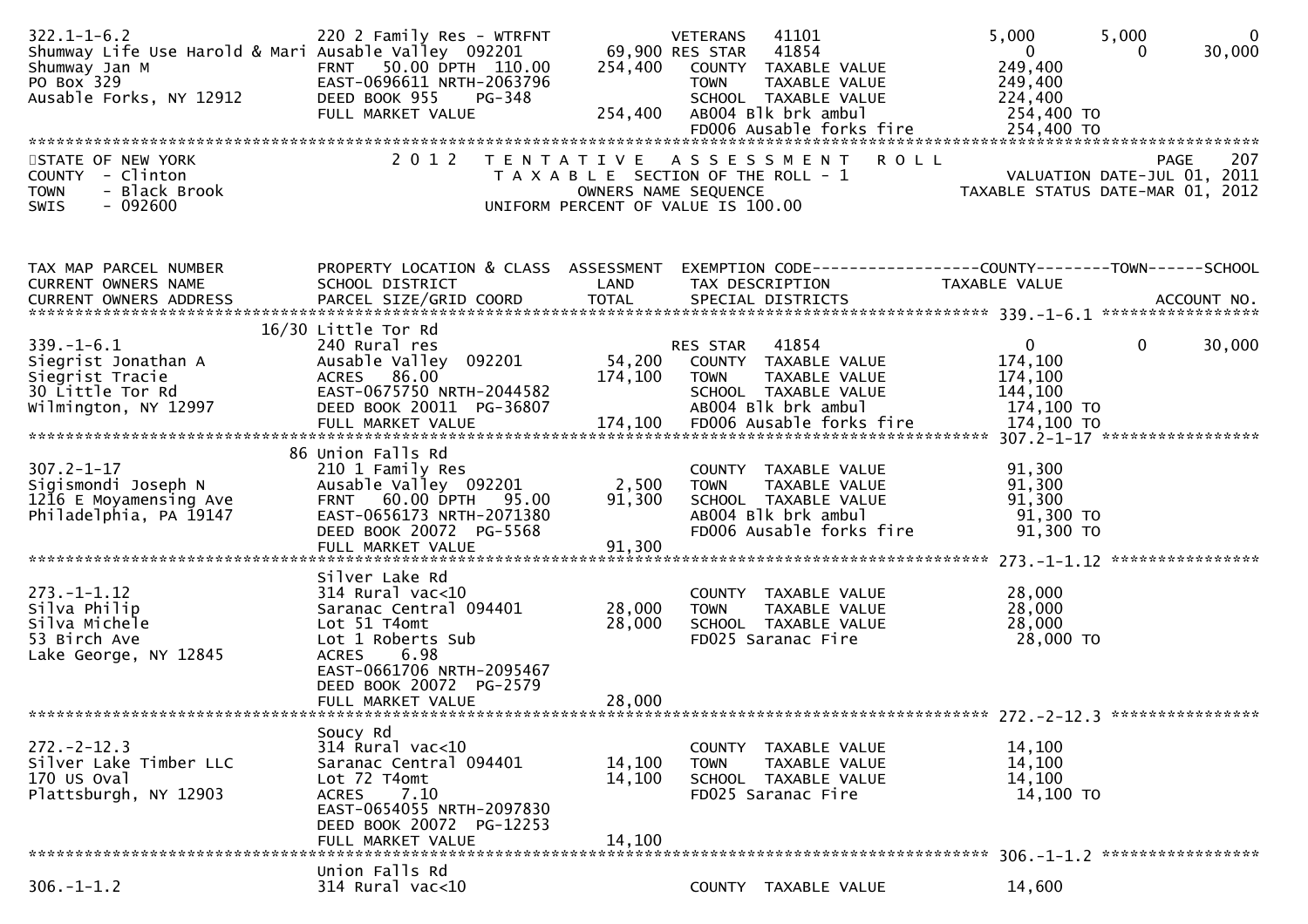| Singleton Peter<br>Singleton Marta K<br>639 Union Falls Rd<br>Ausable Forks, NY 12912                 | Ausable Valley 092201<br>Lot 24 T3omt<br>7.50<br><b>ACRES</b><br>EAST-0643255 NRTH-2068404<br>DEED BOOK 800<br>PG-48                                                          | 14,600<br>14,600             | <b>TAXABLE VALUE</b><br><b>TOWN</b><br>SCHOOL TAXABLE VALUE<br>AB004 Blk brk ambul<br>FD006 Ausable forks fire                                                    | 14,600<br>14,600<br>14,600 TO<br>14,600 TO                                                                      |             |
|-------------------------------------------------------------------------------------------------------|-------------------------------------------------------------------------------------------------------------------------------------------------------------------------------|------------------------------|-------------------------------------------------------------------------------------------------------------------------------------------------------------------|-----------------------------------------------------------------------------------------------------------------|-------------|
| STATE OF NEW YORK<br>COUNTY - Clinton<br>- Black Brook<br><b>TOWN</b><br>$-092600$<br>SWIS            | 2 0 1 2                                                                                                                                                                       | OWNERS NAME SEQUENCE         | TENTATIVE ASSESSMENT<br><b>ROLL</b><br>T A X A B L E SECTION OF THE ROLL - 1<br>UNIFORM PERCENT OF VALUE IS 100.00                                                | 208 PAGE<br>VALUATION DATE-JUL 01, 2011<br>TAXARLE STATUS DATE USE 01, 2011<br>TAXABLE STATUS DATE-MAR 01, 2012 | 208<br>PAGE |
| TAX MAP PARCEL NUMBER<br>CURRENT OWNERS NAME<br>CURRENT OWNERS ADDRESS                                | SCHOOL DISTRICT                                                                                                                                                               | LAND                         | PROPERTY LOCATION & CLASS ASSESSMENT EXEMPTION CODE----------------COUNTY-------TOWN------SCHOOL<br>TAX DESCRIPTION                                               | TAXABLE VALUE                                                                                                   |             |
| $306. - 1 - 6$<br>Singleton Peter<br>Singleton Marta<br>639 Union Falls Rd<br>Ausable Forks, NY 12912 | 639 Union Falls Rd<br>210 1 Family Res<br>Ausable Valley 092201<br>ACRES 2.00<br>EAST-0643365 NRTH-2067745<br>DEED BOOK 551<br><b>PG-22</b><br>FULL MARKET VALUE              | 60,500                       | 41854<br>RES STAR<br>7,800 COUNTY TAXABLE VALUE<br>TAXABLE VALUE<br><b>TOWN</b><br>SCHOOL TAXABLE VALUE<br>AB004 Blk brk ambul<br>60,500 FD006 Ausable forks fire | $\mathbf{0}$<br>0<br>60,500<br>60,500<br>30,500<br>60,500 TO<br>60,500 TO                                       | 30,000      |
| $272. - 1 - 25$<br>Siskavich Jay<br>Siskavich Michele<br>5449 Rt 3<br>Saranac, NY 12981               | 5449 Rt 3<br>210 1 Family Res<br>Saranac Central 094401<br>Lot 71 T4omt<br>ACRES 2.50<br>EAST-0649496 NRTH-2096333<br>DEED BOOK 646<br>PG-67<br>FULL MARKET VALUE             | 8,400<br>107,400<br>107,400  | RES STAR 41854<br>COUNTY TAXABLE VALUE<br><b>TOWN</b><br>TAXABLE VALUE<br>SCHOOL TAXABLE VALUE<br>FD025 Saranac Fire                                              | $\mathbf{0}$<br>$\mathbf{0}$<br>107,400<br>107,400<br>77,400<br>107,400 TO                                      | 30,000      |
| $264. -1 - 5$<br>Sloan Vicky L<br>PO Box 67<br>Redford, NY 12978                                      | 703 Strackville Rd<br>280 Res Multiple<br>Saranac Central 094401<br>Lot 9 T4omt<br>ACRES 107.10<br>EAST-0691509 NRTH-2100711<br>DEED BOOK 20031 PG-60683<br>FULL MARKET VALUE | 60,500<br>108,400<br>108,400 | COUNTY TAXABLE VALUE<br><b>TOWN</b><br>TAXABLE VALUE<br>SCHOOL TAXABLE VALUE<br>FD025 Saranac Fire                                                                | 108,400<br>108,400<br>108,400<br>108,400 TO                                                                     |             |
| $309. -2 - 5.15$<br>SLS Holdings LLC<br>2740 Rt 11<br>Mooers, NY 12958                                | 588 Turnpike Rd<br>240 Rural res<br>Ausable Valley 092201<br>Sub Lot 4<br>ACRES 10.15<br>EAST-0675813 NRTH-2067300<br>DEED BOOK 20102 PG-33414<br>FULL MARKET VALUE           | 17,900<br>112,900<br>112,900 | COUNTY TAXABLE VALUE<br><b>TOWN</b><br>TAXABLE VALUE<br>SCHOOL TAXABLE VALUE<br>AB004 Blk brk ambul<br>FD006 Ausable forks fire                                   | 112,900<br>112,900<br>112,900<br>112,900 TO<br>112,900 TO<br>296. - 2 - 18 *******************                  |             |
| $296. - 2 - 18$<br>Smart Joshua W                                                                     | 2603 Silver Lake Rd<br>210 1 Family Res<br>Ausable Valley 092201                                                                                                              | 6,900                        | COUNTY<br>TAXABLE VALUE<br><b>TOWN</b><br>TAXABLE VALUE                                                                                                           | 25,000<br>25,000                                                                                                |             |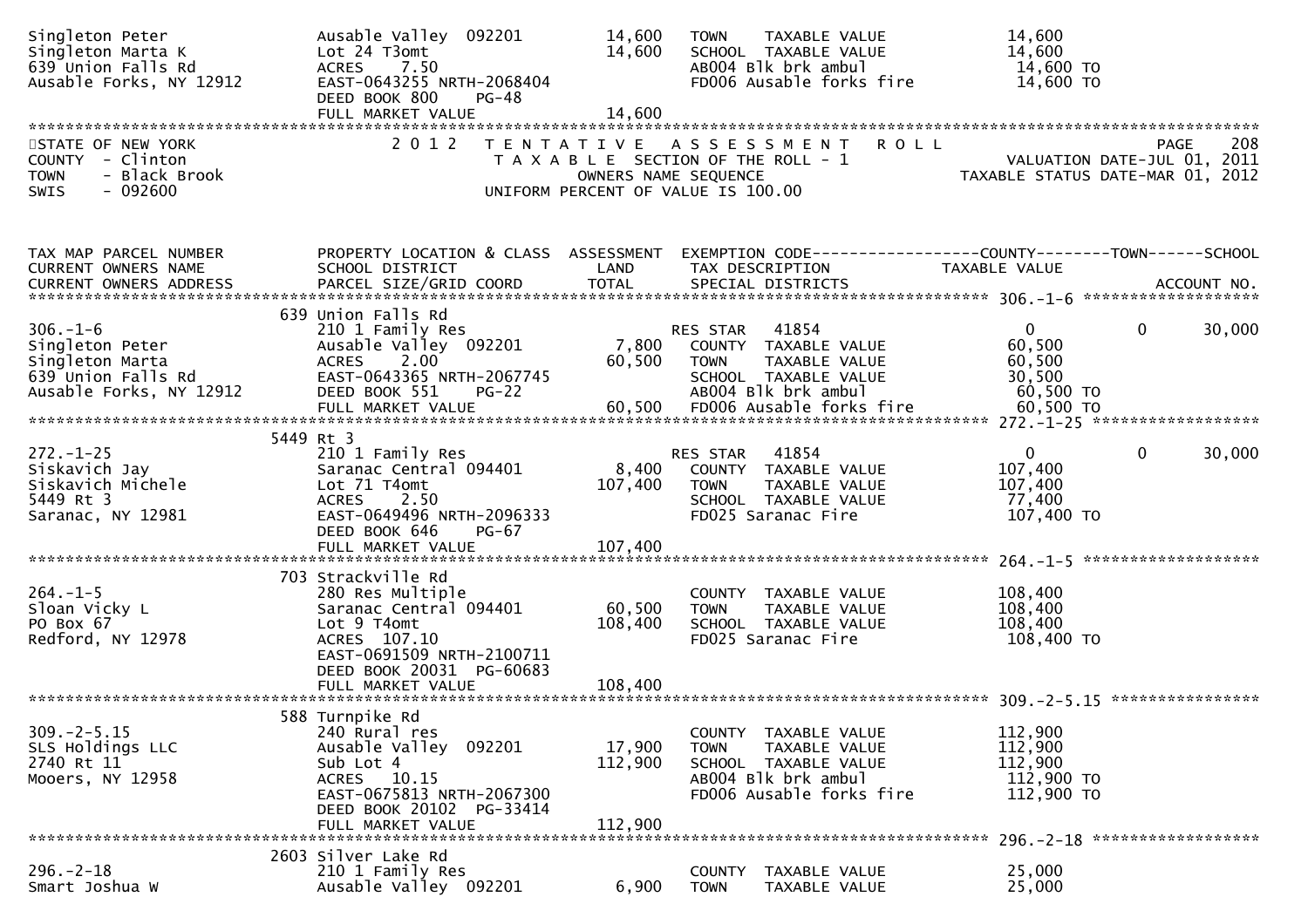| 2579 Silver Lake RD<br>Saranac, NY 12981                                                          | 1.30<br><b>ACRES</b><br>EAST-0657382 NRTH-2076364<br>DEED BOOK 20082 PG-17516<br>FULL MARKET VALUE                                                          | 25,000<br>25,000             | SCHOOL TAXABLE VALUE<br>FD025 Saranac Fire                                                                                                                 | 25,000<br>25,000 TO                                                                                               |
|---------------------------------------------------------------------------------------------------|-------------------------------------------------------------------------------------------------------------------------------------------------------------|------------------------------|------------------------------------------------------------------------------------------------------------------------------------------------------------|-------------------------------------------------------------------------------------------------------------------|
|                                                                                                   |                                                                                                                                                             |                              |                                                                                                                                                            |                                                                                                                   |
| STATE OF NEW YORK<br>COUNTY - Clinton<br>- Black Brook<br><b>TOWN</b><br>$-092600$<br><b>SWIS</b> | 2 0 1 2                                                                                                                                                     |                              | <b>ROLL</b><br>TENTATIVE ASSESSMENT<br>T A X A B L E SECTION OF THE ROLL - 1<br>OWNERS NAME SEQUENCE<br>UNIFORM PERCENT OF VALUE IS 100.00                 | 209<br>PAGE<br>VALUATION DATE-JUL 01, 2011<br>VALUATION DATE-JUL U1, 2U11<br>TAXABLE STATUS DATE-MAR 01, 2012     |
| TAX MAP PARCEL NUMBER<br>CURRENT OWNERS NAME                                                      | SCHOOL DISTRICT                                                                                                                                             | LAND                         | TAX DESCRIPTION                                                                                                                                            | PROPERTY LOCATION & CLASS ASSESSMENT EXEMPTION CODE----------------COUNTY-------TOWN------SCHOOL<br>TAXABLE VALUE |
| CURRENT OWNERS ADDRESS                                                                            | PARCEL SIZE/GRID COORD                                                                                                                                      | <b>TOTAL</b>                 | SPECIAL DISTRICTS                                                                                                                                          | ACCOUNT NO.                                                                                                       |
| $296. - 2 - 17$<br>Smart Kevin<br>2617 Silver Lake Rd<br>Saranac, NY 12981                        | 2595 Silver Lake Rd<br>210 1 Family Res<br>Ausable Valley 092201<br>ACRES 7.60<br>EAST-0657138 NRTH-2076061<br>DEED BOOK 792<br>PG-230<br>FULL MARKET VALUE | 14,800<br>121,900<br>121,900 | 41854<br>RES STAR<br>COUNTY TAXABLE VALUE<br><b>TOWN</b><br>TAXABLE VALUE<br>SCHOOL TAXABLE VALUE<br>FD025 Saranac Fire                                    | $\mathbf{0}$<br>$\mathbf{0}$<br>30,000<br>121,900<br>121,900<br>91,900<br>121,900 TO                              |
|                                                                                                   | Silver Lake Rd                                                                                                                                              |                              |                                                                                                                                                            |                                                                                                                   |
| $296. - 2 - 16$<br>Smart Kevin L<br>2617 Silver Lake Rd<br>Saranac, NY 12981                      | $314$ Rural vac< $10$<br>Ausable Valley 092201<br>Survey Bk 5 Pg 119<br>ACRES 1.00<br>EAST-0657490 NRTH-2075994<br>DEED BOOK 895<br>PG-71                   | 6,500<br>6,500               | COUNTY TAXABLE VALUE<br>TAXABLE VALUE<br><b>TOWN</b><br>SCHOOL TAXABLE VALUE<br>FD025 Saranac Fire                                                         | 6,500<br>6,500<br>6,500<br>$6,500$ TO                                                                             |
|                                                                                                   | FULL MARKET VALUE                                                                                                                                           | 6,500                        |                                                                                                                                                            |                                                                                                                   |
|                                                                                                   |                                                                                                                                                             |                              |                                                                                                                                                            |                                                                                                                   |
| $296. - 2 - 19$<br>Smart Kevin L<br>Smart Cynthia L<br>2617 Silver Lake Rd<br>Saranac, NY 12981   | 2617/2637 Silver Lake Rd<br>240 Rural res<br>Ausable Valley 092201<br>ACRES 65.90<br>EAST-0656409 NRTH-2076368<br>DEED BOOK 841<br>$PG-33$                  | 39,000<br>61,600             | COUNTY TAXABLE VALUE<br><b>TOWN</b><br>TAXABLE VALUE<br>SCHOOL TAXABLE VALUE<br>FD025 Saranac Fire                                                         | 61,600<br>61,600<br>61,600<br>$61,600$ TO                                                                         |
|                                                                                                   | FULL MARKET VALUE                                                                                                                                           | 61,600                       |                                                                                                                                                            |                                                                                                                   |
| $284. - 1 - 6$<br>Smart Patricia<br>Buckley Elizabeth<br>2579 Silver Lake Rd<br>Saranac, NY 12981 | 3162 Silver Lake Rd<br>240 Rural res<br>Saranac Central 094401<br>ACRES 13.70<br>EAST-0659622 NRTH-2090528<br>DEED BOOK 20041 PG-73812                      | 34,900<br>128,400            | COUNTY TAXABLE VALUE<br><b>TOWN</b><br>TAXABLE VALUE<br>SCHOOL TAXABLE VALUE<br>FD025 Saranac Fire                                                         | 128,400<br>128,400<br>128,400<br>128,400 TO                                                                       |
|                                                                                                   | FULL MARKET VALUE                                                                                                                                           | 128,400                      |                                                                                                                                                            |                                                                                                                   |
|                                                                                                   | 354 River Rd                                                                                                                                                |                              |                                                                                                                                                            |                                                                                                                   |
| $271.-1-19.2$<br>Smart Roger A<br>Smart Jean A<br>354 River Rd<br>Saranac, NY 12981               | 210 1 Family Res<br>Saranac Central 094401<br>Lot 89 T4omt<br>2.20<br>ACRES<br>EAST-0647087 NRTH-2097057<br>PG-1077<br>DEED BOOK 602                        | 85,200                       | CW_10_VET/ 41152<br>41834<br>8,000 SR STAR<br><b>COUNTY</b><br>TAXABLE VALUE<br><b>TOWN</b><br>TAXABLE VALUE<br>SCHOOL TAXABLE VALUE<br>FD025 Saranac Fire | 8,000<br>$\mathbf 0$<br>0<br>62,200<br>0<br>$\bf{0}$<br>77,200<br>85,200<br>23,000<br>85,200 TO                   |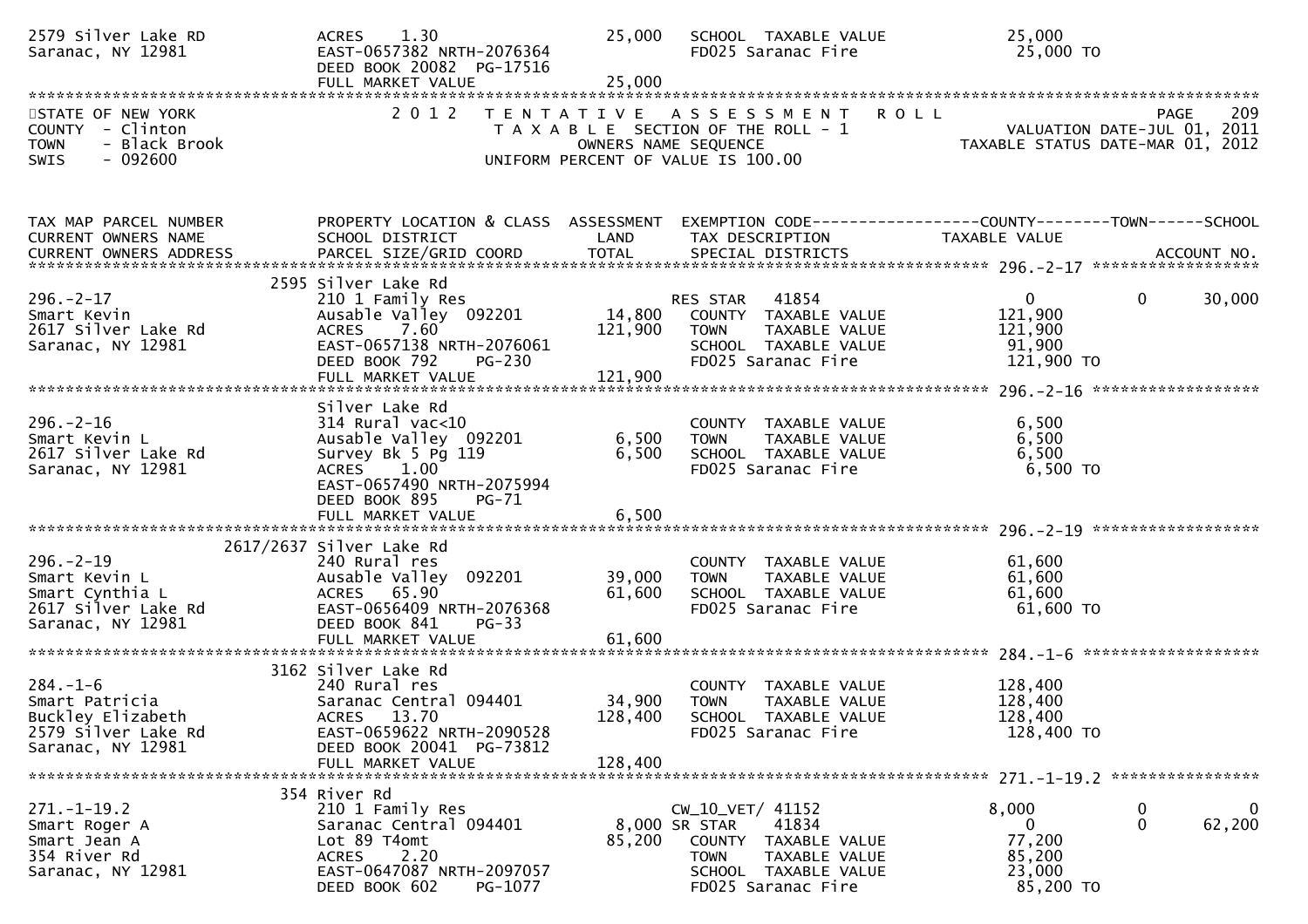|                                                                                                     | FULL MARKET VALUE                                                                                                                                                                 | 85,200                    |                                                                                                                                                                                                                                                         |                                                                              |                                                                    |
|-----------------------------------------------------------------------------------------------------|-----------------------------------------------------------------------------------------------------------------------------------------------------------------------------------|---------------------------|---------------------------------------------------------------------------------------------------------------------------------------------------------------------------------------------------------------------------------------------------------|------------------------------------------------------------------------------|--------------------------------------------------------------------|
| STATE OF NEW YORK<br>COUNTY - Clinton<br>- Black Brook<br><b>TOWN</b><br>SWIS<br>$-092600$          | 2 0 1 2                                                                                                                                                                           |                           | <b>ROLL</b><br>TENTATIVE ASSESSMENT<br>T A X A B L E SECTION OF THE ROLL - 1<br>OWNERS NAME SEQUENCE<br>UNIFORM PERCENT OF VALUE IS 100.00                                                                                                              | 210<br>VALUATION DATE-JUL 01, 2011<br>TAXABLE STATIIS DATE-MAR 01 2013       | 210<br><b>PAGE</b>                                                 |
| TAX MAP PARCEL NUMBER<br>CURRENT OWNERS NAME                                                        | PROPERTY LOCATION & CLASS ASSESSMENT<br>SCHOOL DISTRICT                                                                                                                           | LAND                      | EXEMPTION CODE------------------COUNTY--------TOWN------SCHOOL<br>TAX DESCRIPTION                                                                                                                                                                       | TAXABLE VALUE                                                                |                                                                    |
| $296. - 2 - 15$<br>Smart Wesley<br>2579 Silver Lake Rd<br>Saranac, NY 12981                         | 2579 Silver Lake Rd<br>210 1 Family Res<br>Ausable Valley 092201 9.40<br>3.30<br><b>ACRES</b><br>EAST-0657297 NRTH-2075708<br>DEED BOOK 559<br>PG-815<br>FULL MARKET VALUE        | 69,600                    | 96 PCT OF VALUE USED FOR EXEMPTION PURPOSES<br>WARCOMALL 41131<br>9,400 WARDISALL 41141<br>69,600 SR STAR<br>41834<br>COUNTY TAXABLE VALUE<br><b>TOWN</b><br>TAXABLE VALUE<br>TAXABLE VALUE<br>TILL VALUE<br>SCHOOL TAXABLE VALUE<br>FD025 Saranac Fire | 16,704<br>13,363<br>$\overline{0}$<br>39,533<br>39,533<br>7,400<br>69,600 TO | 16,704<br>$\bf{0}$<br>$\mathbf{0}$<br>13,363<br>62,200<br>$\Omega$ |
| $307.2 - 1 - 2.2$<br>Smith Frederick G<br>61 Maine Rd<br>Plattsburgh, NY 12903                      | 63 North Shore Ln<br>260 Seasonal res - WTRFNT<br>Ausable Valley 092201<br>Lot 26 T3omt<br>6.20<br><b>ACRES</b><br>EAST-0655142 NRTH-2070598<br>DEED BOOK 945<br>PG-347           | 200,500<br>258,900        | COUNTY TAXABLE VALUE<br>TAXABLE VALUE<br><b>TOWN</b><br>SCHOOL TAXABLE VALUE<br>AB004 Blk brk ambul<br>FD006 Ausable forks fire                                                                                                                         | 258,900<br>258,900<br>258,900<br>258,900 TO<br>258,900 TO                    |                                                                    |
| $341. - 1 - 33$<br>Smith John<br>Smith Doris<br>PO Box 471<br>Ausable Forks, NY 12912               | 259 Silver Lake Rd<br>210 1 Family Res<br>Ausable Valley 092201<br>1.50<br><b>ACRES</b><br>EAST-0703175 NRTH-2047416<br>DEED BOOK 591<br><b>PG-772</b><br>FULL MARKET VALUE       | 7,100<br>88,500<br>88,500 | RES STAR<br>41854<br>COUNTY TAXABLE VALUE<br>TAXABLE VALUE<br>TOWN<br>SCHOOL TAXABLE VALUE<br>AB004 Blk brk ambul<br>FD006 Ausable forks fire                                                                                                           | $\mathbf{0}$<br>88,500<br>88,500<br>58,500<br>88,500 TO<br>88,500 TO         | 0<br>30,000                                                        |
| $341.2 - 1 - 24$<br>Smith John J<br>Smith Life Use Theresa<br>PO Box 471<br>Ausable Forks, NY 12912 | 31 Seperator Rd<br>270 Mfg housing<br>Ausable Valley <sup>o 092201</sup><br>FRNT 130.00 DPTH 160.00<br>EAST-0706213 NRTH-2046361<br>DEED BOOK 20082 PG-16856<br>FULL MARKET VALUE | 4,800<br>39,000<br>39,000 | COUNTY TAXABLE VALUE<br><b>TOWN</b><br>TAXABLE VALUE<br>SCHOOL TAXABLE VALUE<br>AB004 Blk brk ambul<br>FD006 Ausable forks fire                                                                                                                         | 39,000<br>39,000<br>39,000<br>39,000 TO<br>39,000 TO                         |                                                                    |
| $342. - 1 - 15$<br>Smith John J<br>PO Box 471<br>Ausable Forks, NY 12912                            | 2276 Rt 9N<br>455 Dealer-prod.<br>Ausable Valley 092201<br>FRNT 250.00 DPTH 125.00<br>EAST-0712435 NRTH-2047016<br>DEED BOOK 843<br>PG-280<br>FULL MARKET VALUE                   | 6,100<br>38,300<br>38,300 | <b>COUNTY</b><br>TAXABLE VALUE<br><b>TAXABLE VALUE</b><br>TOWN<br>SCHOOL TAXABLE VALUE<br>AB004 Blk brk ambul<br>FD006 Ausable forks fire                                                                                                               | 38,300<br>38,300<br>38,300<br>38,300 TO<br>38,300 TO                         |                                                                    |
| STATE OF NEW YORK                                                                                   | 2 0 1 2                                                                                                                                                                           |                           | TENTATIVE ASSESSMENT<br>R O L L                                                                                                                                                                                                                         |                                                                              | 211<br><b>PAGE</b>                                                 |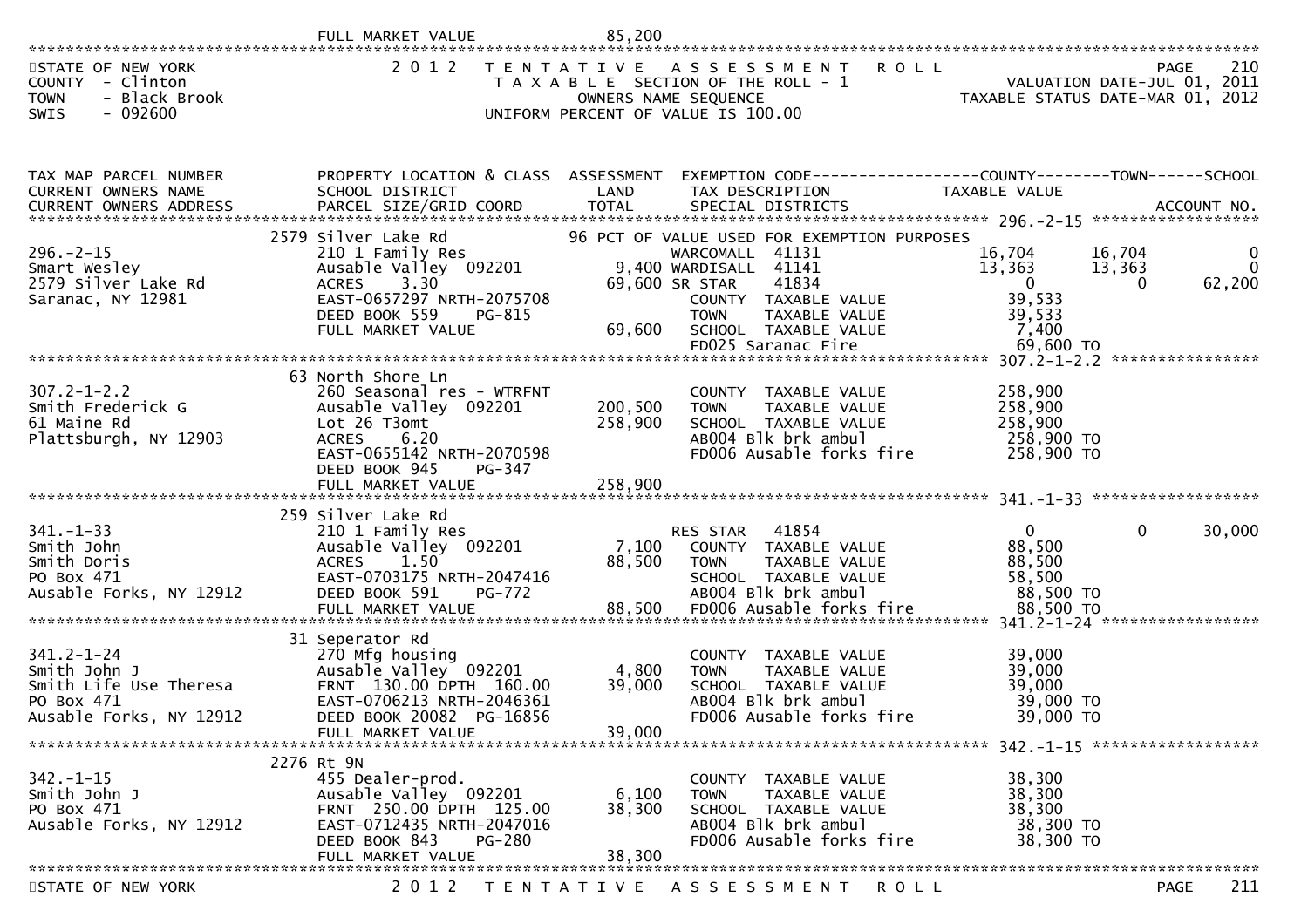| COUNTY - Clinton<br><b>TOWN</b><br>- Black Brook<br>SWIS<br>$-092600$                                            |                                                                                                                                                                                                  |                           | T A X A B L E SECTION OF THE ROLL - 1<br>OWNERS NAME SEQUENCE<br>UNIFORM PERCENT OF VALUE IS 100.00                                                                                                      | TAXABLE STATUS DATE-MAR 01, 2012                                                                            |                         | VALUATION DATE-JUL 01, 2011 |
|------------------------------------------------------------------------------------------------------------------|--------------------------------------------------------------------------------------------------------------------------------------------------------------------------------------------------|---------------------------|----------------------------------------------------------------------------------------------------------------------------------------------------------------------------------------------------------|-------------------------------------------------------------------------------------------------------------|-------------------------|-----------------------------|
| TAX MAP PARCEL NUMBER<br>CURRENT OWNERS NAME                                                                     | SCHOOL DISTRICT                                                                                                                                                                                  | LAND                      | PROPERTY LOCATION & CLASS ASSESSMENT EXEMPTION CODE----------------COUNTY-------TOWN------SCHOOL<br>TAX DESCRIPTION                                                                                      | <b>TAXABLE VALUE</b>                                                                                        |                         |                             |
| $273. - 1 - 8$<br>Smith June M<br>3219 Silver Lake Rd<br>Saranac, NY 12981                                       | 3219 Silver Lake Rd<br>240 Rural res<br>Saranac Central 094401<br><b>ACRES</b><br>30.50<br>EAST-0659656 NRTH-2092508<br>DEED BOOK 20112 PG-42431                                                 | 28,300<br>161,200         | 41854<br>RES STAR<br>COUNTY TAXABLE VALUE<br><b>TOWN</b><br>TAXABLE VALUE<br>SCHOOL TAXABLE VALUE<br>FD025 Saranac Fire                                                                                  | $\overline{0}$<br>161,200<br>161,200<br>131,200<br>161,200 TO                                               | $\overline{0}$          | 30,000                      |
| $341.2 - 3 - 1$<br>Smith Life Use Helen<br>Smith Harland<br>58 French Village Rd<br>Ausable Forks, NY 12912-9718 | 58 French Village Rd<br>210 1 Family Res<br>Ausable Valley 092201<br>FRNT 166.00 DPTH 72.00<br>EAST-0706036 NRTH-2044964<br>DEED BOOK 20092 PG-22491<br>FULL MARKET VALUE                        | 42,500                    | WARCOMALL 41131<br>41805<br>3,100 AGED C&S<br>41834<br>42,500 SR STAR<br>COUNTY TAXABLE VALUE<br><b>TOWN</b><br>TAXABLE VALUE<br>SCHOOL TAXABLE VALUE<br>AB004 Blk brk ambul<br>FD006 Ausable forks fire | 10,625<br>15,938<br>$\overline{0}$<br>15,937<br>31,875<br>$\overline{\mathbf{0}}$<br>42,500 TO<br>42,500 TO | 10,625<br>0<br>$\Omega$ | 0<br>21,250<br>21,250       |
| $307.4 - 1 - 12$<br>Smith Mark<br>Smith John Jr<br>35 Pine Ave<br>Palenville, NY 12463                           | 122 Island Rd<br>260 Seasonal res - WTRFNT<br>Ausable Valley 092201<br>FRNT 100.00 DPTH 420.00<br>EAST-0659232 NRTH-2067793<br>DEED BOOK 20031 PG-60113                                          | 188,100<br>232,300        | COUNTY TAXABLE VALUE<br><b>TOWN</b><br>TAXABLE VALUE<br>SCHOOL TAXABLE VALUE<br>AB004 Blk brk ambul<br>FD006 Ausable forks fire                                                                          | 232,300<br>232,300<br>232,300<br>232,300 TO<br>232,300 TO                                                   |                         |                             |
| $341.2 - 2 - 2$<br>Smith Patrick J<br>Smith Marianne<br>6 Smith St<br>Ausable Forks, NY 12912                    | 6 Smith St<br>210 1 Family Res<br>Ausable Valley 092201<br><b>FRNT</b><br>56.00 DPTH<br>98.00<br>080<br><b>BANK</b><br>EAST-0706086 NRTH-2045048<br>DEED BOOK 768<br>PG-194<br>FULL MARKET VALUE | 2,200<br>36,500<br>36,500 | 41854<br><b>RES STAR</b><br>COUNTY TAXABLE VALUE<br><b>TOWN</b><br>TAXABLE VALUE<br>SCHOOL TAXABLE VALUE<br>AB004 Blk brk ambul<br>FD006 Ausable forks fire<br>SW019 Black brook swr                     | $\mathbf{0}$<br>36,500<br>36,500<br>6,500<br>36,500 TO<br>36,500 TO<br>36,500 ТО М                          | $\mathbf{0}$            | 30,000                      |
| $342.1 - 1 - 23$<br>Smith Stephen W<br>Smith Kelly<br>PO Box 429<br>Ausable Forks, NY 12912                      | 72 Palmer St<br>210 1 Family Res<br>Ausable Valley 092201<br>FRNT 90.43 DPTH 153.00<br>EAST-0708220 NRTH-2045366<br>DEED BOOK 633<br>PG-1167<br>FULL MARKET VALUE                                | 4,200<br>70,000<br>70,000 | 41854<br><b>RES STAR</b><br>COUNTY TAXABLE VALUE<br><b>TOWN</b><br>TAXABLE VALUE<br>SCHOOL TAXABLE VALUE<br>AB004 Blk brk ambul<br>FD006 Ausable forks fire<br>SW019 Black brook swr                     | $\mathbf{0}$<br>70,000<br>70,000<br>40,000<br>70,000 TO<br>70,000 TO<br>70,000 TO M                         | $\mathbf{0}$            | 30,000                      |
| STATE OF NEW YORK                                                                                                |                                                                                                                                                                                                  |                           | 2012 TENTATIVE ASSESSMENT<br>R O L L                                                                                                                                                                     |                                                                                                             |                         | 212<br><b>PAGE</b>          |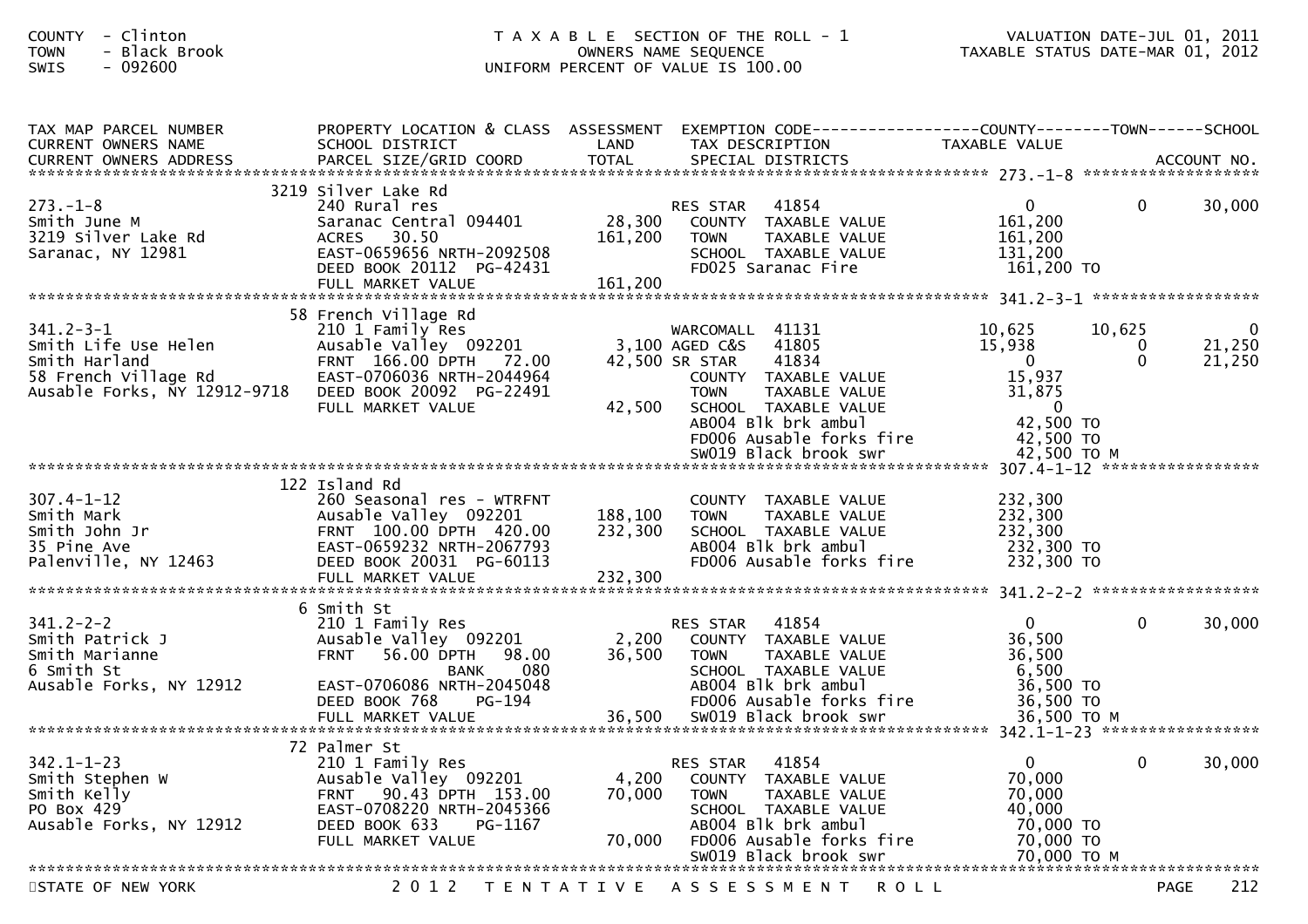| - Clinton<br><b>COUNTY</b><br>- Black Brook<br><b>TOWN</b><br>$-092600$<br>SWIS            |                                                                                                                                                                                       | T A X A B L E SECTION OF THE ROLL - 1<br>TAXABLE STATUS DATE-MAR 01, 2012<br>OWNERS NAME SEQUENCE<br>UNIFORM PERCENT OF VALUE IS 100.00 |                                                                                                                                                                                                                 |                                                                                                 |                   |                                   |
|--------------------------------------------------------------------------------------------|---------------------------------------------------------------------------------------------------------------------------------------------------------------------------------------|-----------------------------------------------------------------------------------------------------------------------------------------|-----------------------------------------------------------------------------------------------------------------------------------------------------------------------------------------------------------------|-------------------------------------------------------------------------------------------------|-------------------|-----------------------------------|
| TAX MAP PARCEL NUMBER<br>CURRENT OWNERS NAME<br>CURRENT OWNERS ADDRESS                     | PROPERTY LOCATION & CLASS ASSESSMENT<br>SCHOOL DISTRICT                                                                                                                               | LAND                                                                                                                                    | EXEMPTION CODE------------------COUNTY--------TOWN------SCHOOL<br>TAX DESCRIPTION                                                                                                                               | TAXABLE VALUE                                                                                   |                   |                                   |
| $322.1 - 1 - 5$<br>Smookler William<br>22 Millbank Rd<br>Poughkeepsie, NY 12603            | 396 Narrows Rd<br>210 1 Family Res - WTRFNT<br>Ausable Valley 092201<br>FRNT 75.00 DPTH 130.00<br>EAST-0696549 NRTH-2063803<br>DEED BOOK 20072 PG-7691<br>FULL MARKET VALUE           | 97,300<br>340,000<br>340,000                                                                                                            | COUNTY TAXABLE VALUE<br>TAXABLE VALUE<br><b>TOWN</b><br>SCHOOL TAXABLE VALUE<br>AB004 Blk brk ambul<br>FD006 Ausable forks fire                                                                                 | 340,000<br>340,000<br>340,000<br>340,000 TO<br>340,000 TO                                       |                   |                                   |
| $333. - 1 - 2$<br>Snow Brian<br>832 Dry Bridge Rd<br>Ausable Forks, NY 12912               | 832 Dry Bridge Rd<br>240 Rural res<br>Ausable Valley 092201<br>ACRES 112.10<br>EAST-0711675 NRTH-2053590<br>DEED BOOK 20072 PG-5172                                                   | 54,900<br>164,500                                                                                                                       | RES STAR 41854<br>COUNTY TAXABLE VALUE<br>TAXABLE VALUE<br><b>TOWN</b><br>SCHOOL TAXABLE VALUE<br>AB004 Blk brk ambul                                                                                           | $\overline{0}$<br>164,500<br>164,500<br>134,500<br>164,500 TO                                   | $\mathbf{0}$      | 30,000                            |
| $322.3 - 1 - 14$<br>Snow Christine M<br>PO Box 542<br>Ausable Forks, NY 12912              | 337 Fern Lake Rd<br>260 Seasonal res - WTRFNT<br>Ausable Valley 092201<br>FRNT 146.00 DPTH 210.00<br>EAST-0696901 NRTH-2059780<br>DEED BOOK 895<br><b>PG-252</b><br>FULL MARKET VALUE | 114,200<br>155,400<br>155,400                                                                                                           | COUNTY TAXABLE VALUE<br><b>TOWN</b><br>TAXABLE VALUE<br>SCHOOL TAXABLE VALUE<br>AB004 Blk brk ambul<br>FD006 Ausable forks fire                                                                                 | 155,400<br>155,400<br>155,400<br>155,400 TO<br>155,400 TO                                       |                   |                                   |
|                                                                                            |                                                                                                                                                                                       |                                                                                                                                         |                                                                                                                                                                                                                 |                                                                                                 |                   |                                   |
| $342.3 - 2 - 35$<br>Snow Eslie<br>Snow Mary<br>PO Box 273<br>Ausable Forks, NY 12912       | 6 Shaw St<br>210 1 Family Res<br>Ausable Valley 092201<br>FRNT 93.00 DPTH 104.00<br>EAST-0708979 NRTH-2045087<br>DEED BOOK 419<br>PG-581<br>FULL MARKET VALUE                         | 55,000<br>55,000                                                                                                                        | WARNONALL 41121<br>3,600 SR STAR<br>41834<br>COUNTY TAXABLE VALUE<br>TAXABLE VALUE<br><b>TOWN</b><br>SCHOOL TAXABLE VALUE<br>ABOO4 Blk brk ambul<br>FD006 Ausable forks fire                                    | 8,250<br>$\overline{0}$<br>46,750<br>46,750<br>$\mathbf 0$<br>55,000 TO<br>55,000 TO            | 8,250<br>$\Omega$ | 0<br>55,000                       |
|                                                                                            |                                                                                                                                                                                       |                                                                                                                                         |                                                                                                                                                                                                                 |                                                                                                 |                   |                                   |
| $342.3 - 2 - 15.1$<br>Snow Forrest P<br>Snow Helen F<br>Box 499<br>Ausable Forks, NY 12912 | 25 Palmer St<br>210 1 Family Res<br>Ausable Valley 092201<br>94.50 DPTH 100.00<br><b>FRNT</b><br>EAST-0709459 NRTH-2045258<br>DEED BOOK 98001 PG-06198<br>FULL MARKET VALUE           | 80,100<br>80,100                                                                                                                        | WARNONALL 41121<br>41834<br>3,600 SR STAR<br><b>COUNTY</b><br>TAXABLE VALUE<br><b>TOWN</b><br>TAXABLE VALUE<br>SCHOOL TAXABLE VALUE<br>AB004 Blk brk ambul<br>FD006 Ausable forks fire<br>SW019 Rlack hrook swr | 12,015<br>$\overline{0}$<br>68,085<br>68,100<br>17,900<br>80,100 TO<br>80,100 TO<br>80 100 TO M | 12,000<br>0       | $\overline{\mathbf{0}}$<br>62,200 |

 SW019 Black brook swr 80,100 TO M \*\*\*\*\*\*\*\*\*\*\*\*\*\*\*\*\*\*\*\*\*\*\*\*\*\*\*\*\*\*\*\*\*\*\*\*\*\*\*\*\*\*\*\*\*\*\*\*\*\*\*\*\*\*\*\*\*\*\*\*\*\*\*\*\*\*\*\*\*\*\*\*\*\*\*\*\*\*\*\*\*\*\*\*\*\*\*\*\*\*\*\*\*\*\*\*\*\*\*\*\*\*\*\*\*\*\*\*\*\*\*\*\*\*\*\*\*\*\*\*\*\*\*\*\*\*\*\*\*\*\*\*213 STATE OF NEW YORK 2 0 1 2 T E N T A T I V E A S S E S S M E N T R O L L PAGE <sup>213</sup>VALUATION DATE-JUL 01, 2011 T A X A B L E SECTION OF THE ROLL - 1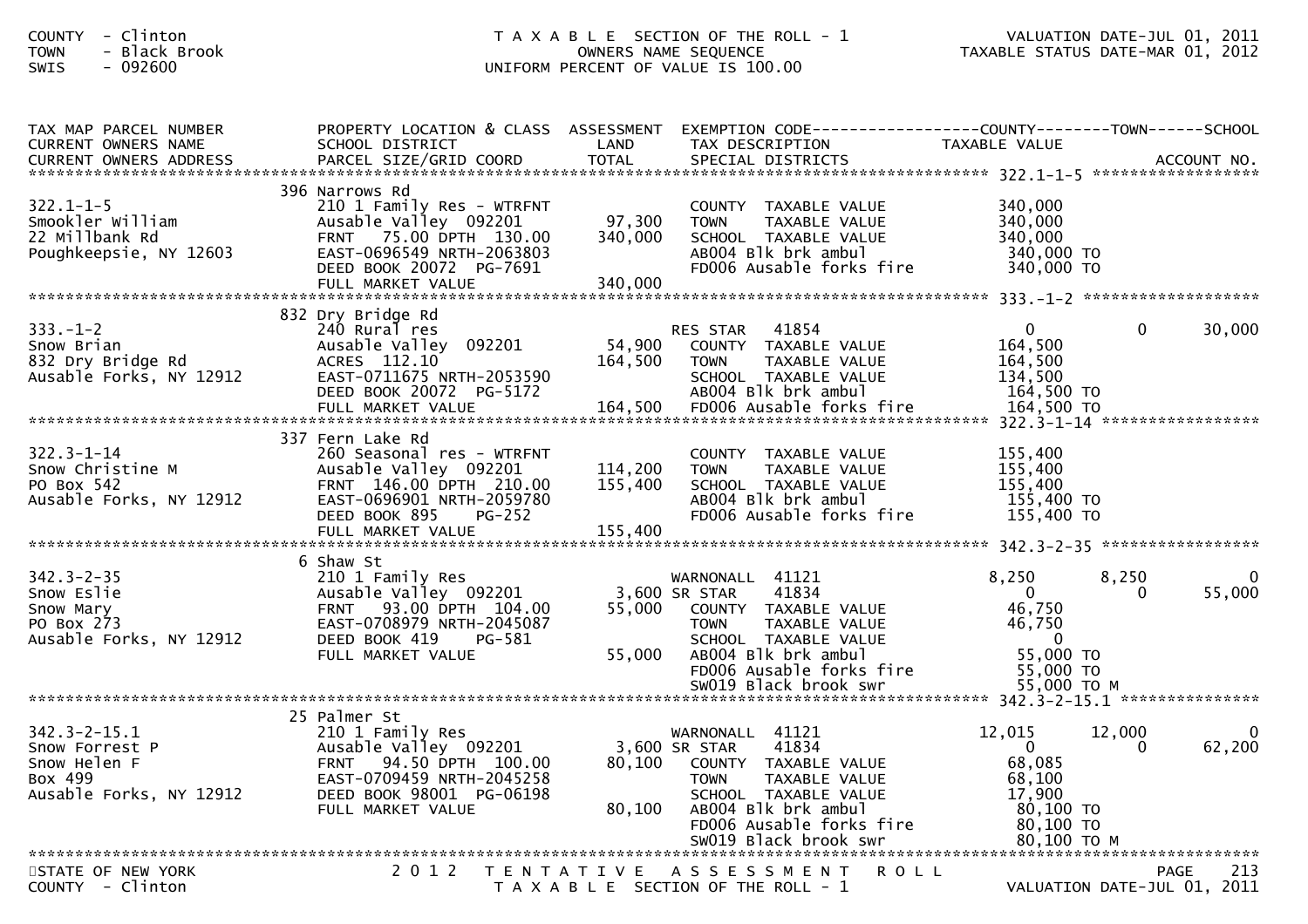## TOWN - Black Brook OWNERS NAME SEQUENCE TAXABLE STATUS DATE-MAR 01, 2012SWIS - 092600 UNIFORM PERCENT OF VALUE IS 100.00

| TAX MAP PARCEL NUMBER<br>CURRENT OWNERS NAME<br>-CURRENT OWNERS ADDRESS PARCEL SIZE/GRID COORD TOTAL SPECIAL DISTRICTS AND MONERS ADDRESS PARCEL SIZE/GRID COORD TOTAL SPECIAL DISTRICTS AND MONERS ADDRESS ACCOUNT NO. | PROPERTY LOCATION & CLASS ASSESSMENT<br>SCHOOL DISTRICT                                                                                                                               | LAND                      | EXEMPTION        CODE------------------COUNTY-------TOWN------SCHOOL<br>TAX DESCRIPTION                                                                                                                          | <b>TAXABLE VALUE</b>                                                                  |                                            |     |
|-------------------------------------------------------------------------------------------------------------------------------------------------------------------------------------------------------------------------|---------------------------------------------------------------------------------------------------------------------------------------------------------------------------------------|---------------------------|------------------------------------------------------------------------------------------------------------------------------------------------------------------------------------------------------------------|---------------------------------------------------------------------------------------|--------------------------------------------|-----|
| $342.3 - 2 - 15.2$<br>Snow Forrest P<br>Snow Helen F<br>Box 499<br>Ausable Forks, NY 12912                                                                                                                              | Palmer St<br>311 Res vac land<br>Ausable Valley 092201<br>63.00 DPTH 100.00<br><b>FRNT</b><br>EAST-0709538 NRTH-2045267<br>DEED BOOK 98001 PG-06198<br>FULL MARKET VALUE              | 2,600<br>2,600<br>2,600   | COUNTY TAXABLE VALUE<br>TAXABLE VALUE<br><b>TOWN</b><br>SCHOOL TAXABLE VALUE<br>AB004 Blk brk ambul<br>FD006 Ausable forks fire                                                                                  | 2,600<br>2,600<br>2,600<br>$2,600$ TO<br>$2,600$ TO                                   |                                            |     |
| $331 - 2 - 28$<br>Snow Homer<br>859 Silver Lake Rd<br>Ausable Forks, NY 12912                                                                                                                                           | 859 Silver Lake Rd<br>210 1 Family Res<br>Ausable Valley 092201<br>FRNT 205.00 DPTH<br>81.00<br>EAST-0689390 NRTH-2050921<br>DEED BOOK 544<br>PG-198<br>FULL MARKET VALUE             | 60,000<br>60,000          | AGED COUN 41802<br>4,900 SR STAR<br>41834<br>COUNTY TAXABLE VALUE<br><b>TOWN</b><br>TAXABLE VALUE<br>SCHOOL TAXABLE VALUE<br>AB004 Blk brk ambul<br>FD006 Ausable forks fire                                     | 24,000<br>$\Omega$<br>36,000<br>60,000<br>$\mathbf 0$<br>60,000 TO<br>60,000 TO       | 0<br>$\Omega$<br>60,000                    |     |
|                                                                                                                                                                                                                         |                                                                                                                                                                                       |                           |                                                                                                                                                                                                                  |                                                                                       |                                            |     |
| $331 - 2 - 8.1$<br>Snow Jason<br>811 Silver Lake Rd<br>Ausable Forks, NY 12912                                                                                                                                          | 811 Silver Lake Rd<br>210 1 Family Res<br>Ausable Valley 092201<br>FRNT 150.00 DPTH 100.00<br>EAST-0690649 NRTH-2050346<br>DEED BOOK 20041 PG-77402<br>FULL MARKET VALUE              | 4,200<br>44,800<br>44,800 | 41854<br><b>RES STAR</b><br>COUNTY<br>TAXABLE VALUE<br><b>TOWN</b><br>TAXABLE VALUE<br>SCHOOL TAXABLE VALUE<br>AB004 Blk brk ambul<br>FD006 Ausable forks fire                                                   | $\Omega$<br>44,800<br>44,800<br>14,800<br>44,800 TO<br>44,800 TO                      | $\Omega$<br>30,000                         |     |
|                                                                                                                                                                                                                         | 268 Silver Lake Rd                                                                                                                                                                    |                           |                                                                                                                                                                                                                  |                                                                                       |                                            |     |
| $341. - 1 - 11.2$<br>Snow Kevin H<br>Snow Shirley L<br>PO Box 273<br>Ausable Forks, NY 12912                                                                                                                            | 210 1 Family Res<br>Ausable Valley 092201<br>164 Maules<br>1.30<br><b>ACRES</b><br>EAST-0702866 NRTH-2047917<br>DEED BOOK 897<br>PG-236                                               | 6,900<br>58,000           | 41854<br><b>RES STAR</b><br><b>COUNTY</b><br>TAXABLE VALUE<br>TAXABLE VALUE<br><b>TOWN</b><br>SCHOOL TAXABLE VALUE<br>AB004 Blk brk ambul<br>FD006 Ausable forks fire                                            | $\mathbf{0}$<br>58,000<br>58,000<br>28,000<br>58,000 TO<br>58,000 TO                  | 30,000<br>$\Omega$                         |     |
|                                                                                                                                                                                                                         |                                                                                                                                                                                       |                           |                                                                                                                                                                                                                  |                                                                                       |                                            |     |
| $342.3 - 1 - 14$<br>Snow Life Use Howard J<br>2496 Rt 9N<br>PO Box 97<br>Ausable Forks, NY 12912                                                                                                                        | 2496 Rt 9N<br>210 1 Family Res<br>Ausable Valley 092201<br>Lot 161 Maules Pat<br>FRNT 70.00 DPTH 135.00<br>EAST-0707716 NRTH-2044579<br>DEED BOOK 20001 PG-18851<br>FULL MARKET VALUE | 3,300<br>70,000<br>70,000 | 41854<br><b>RES STAR</b><br><b>COUNTY</b><br>TAXABLE VALUE<br><b>TOWN</b><br>TAXABLE VALUE<br>SCHOOL TAXABLE VALUE<br>AB004 Blk brk ambul<br>FD006 Ausable forks fire<br>SW019 Black brook swr<br>************** | $\overline{0}$<br>70,000<br>70,000<br>40,000<br>70,000 TO<br>70,000 TO<br>70,000 TO M | 30,000<br>$\Omega$                         |     |
| STATE OF NEW YORK<br>COUNTY - Clinton<br><b>TOWN</b><br>- Black Brook<br><b>SWIS</b><br>- 092600                                                                                                                        | 2 0 1 2                                                                                                                                                                               | T E N T A T I V E         | A S S E S S M E N T<br><b>ROLL</b><br>T A X A B L E SECTION OF THE ROLL - 1<br>OWNERS NAME SEQUENCE<br>UNIFORM PERCENT OF VALUE IS 100.00                                                                        | TAXABLE STATUS DATE-MAR 01, 2012                                                      | <b>PAGE</b><br>VALUATION DATE-JUL 01, 2011 | 214 |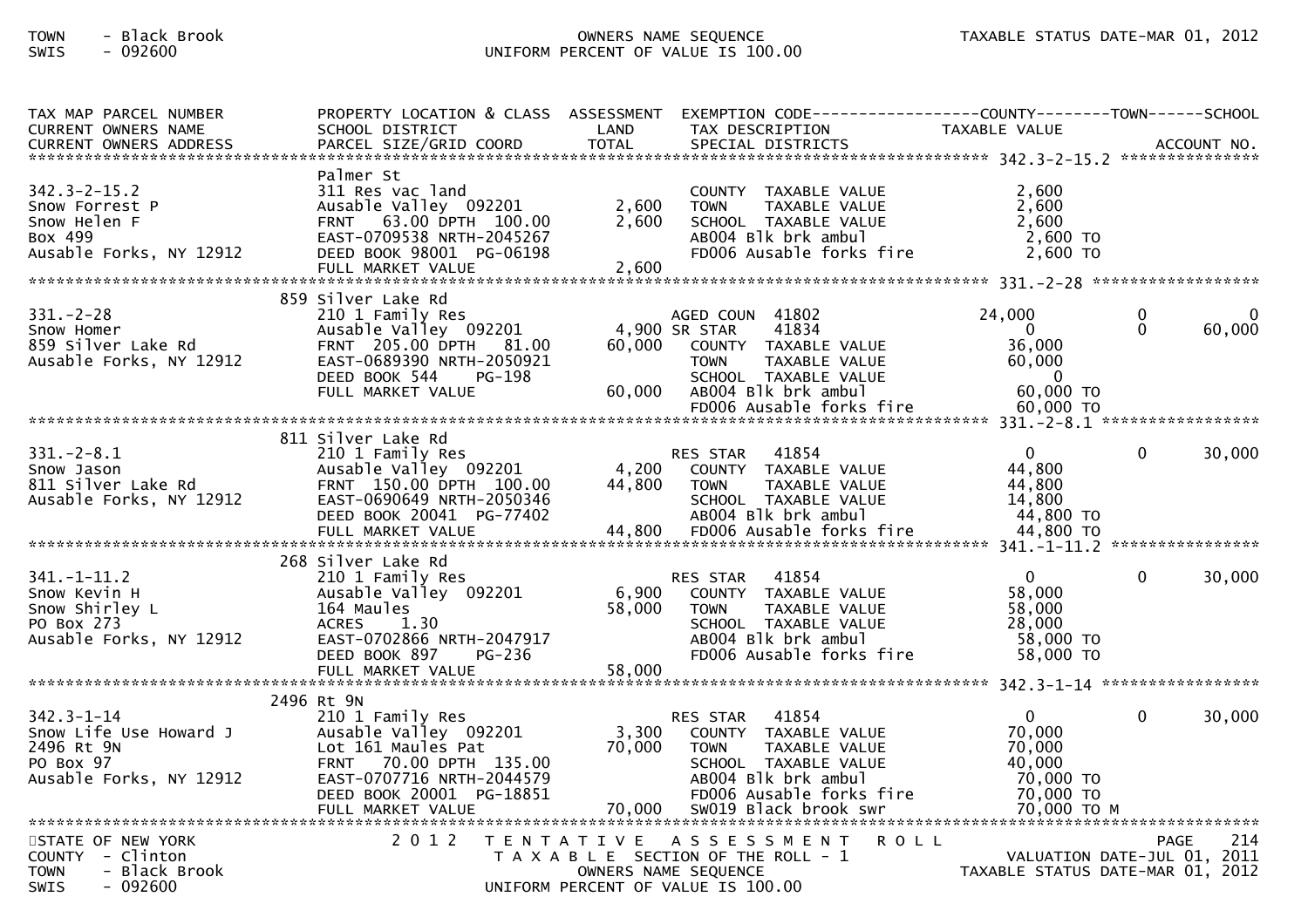| TAX MAP PARCEL NUMBER                                                                                                                                                                                                                                  | PROPERTY LOCATION & CLASS ASSESSMENT                                                                                                                    |                   | EXEMPTION CODE------------------COUNTY--------TOWN------SCHOOL                                                                                                                                                                           |                                               |                                   |
|--------------------------------------------------------------------------------------------------------------------------------------------------------------------------------------------------------------------------------------------------------|---------------------------------------------------------------------------------------------------------------------------------------------------------|-------------------|------------------------------------------------------------------------------------------------------------------------------------------------------------------------------------------------------------------------------------------|-----------------------------------------------|-----------------------------------|
| CURRENT OWNERS NAME                                                                                                                                                                                                                                    | SCHOOL DISTRICT                                                                                                                                         | LAND              | TAX DESCRIPTION                                                                                                                                                                                                                          | TAXABLE VALUE                                 |                                   |
|                                                                                                                                                                                                                                                        |                                                                                                                                                         |                   |                                                                                                                                                                                                                                          |                                               |                                   |
|                                                                                                                                                                                                                                                        |                                                                                                                                                         |                   |                                                                                                                                                                                                                                          |                                               |                                   |
|                                                                                                                                                                                                                                                        | Rt 9N                                                                                                                                                   |                   |                                                                                                                                                                                                                                          |                                               |                                   |
|                                                                                                                                                                                                                                                        |                                                                                                                                                         |                   |                                                                                                                                                                                                                                          | 4,400                                         |                                   |
|                                                                                                                                                                                                                                                        | Ausable valley 092201                                                                                                                                   | 4,400             |                                                                                                                                                                                                                                          | 4,400                                         |                                   |
|                                                                                                                                                                                                                                                        |                                                                                                                                                         | 4,400             |                                                                                                                                                                                                                                          | 4,400                                         |                                   |
|                                                                                                                                                                                                                                                        |                                                                                                                                                         |                   | COUNTY TAXABLE VALUE<br>TOWN TAXABLE VALUE<br>SCHOOL TAXABLE VALUE<br>ABOO4 Blk brk ambul<br>FDOO6 Ausable forks fire                                                                                                                    | 4,400 TO                                      |                                   |
|                                                                                                                                                                                                                                                        | PG-766                                                                                                                                                  |                   |                                                                                                                                                                                                                                          | 4,400 TO                                      |                                   |
| 342.3-2-27<br>Snow Margaret A<br>2434 Rt 9N<br>PO Box 353<br>PO Box 353<br>All Res vacable Valley 092201<br>FRNT 83.00 DPTH 240.00<br>EAST-0709164 NRTH-2045041<br>PO Box 353<br>EAST-0709164 NRTH-2045041<br>PEED BOOK 649<br>PG-766<br>FILL MARKET V |                                                                                                                                                         |                   |                                                                                                                                                                                                                                          |                                               |                                   |
|                                                                                                                                                                                                                                                        |                                                                                                                                                         |                   |                                                                                                                                                                                                                                          |                                               |                                   |
|                                                                                                                                                                                                                                                        | 46 Palmer St                                                                                                                                            |                   |                                                                                                                                                                                                                                          |                                               |                                   |
|                                                                                                                                                                                                                                                        |                                                                                                                                                         |                   |                                                                                                                                                                                                                                          | $\mathbf{0}$                                  | 30,000<br>$\mathbf{0}$            |
| 342.1-1-13<br>Snow Michael S<br>PO Box 811<br>Ausable Forks, NY 12912                                                                                                                                                                                  | ∠10 1 Family Res<br>Ausable Valley 092201<br>EPUT                                                                                                       |                   | RES STAR 41854<br>3,100 COUNTY TAXABLE VALUE<br>63,600 TOWN TAXABLE VALUE                                                                                                                                                                | 63,600                                        |                                   |
|                                                                                                                                                                                                                                                        | FRNT 66.00 DPTH 132.00                                                                                                                                  |                   |                                                                                                                                                                                                                                          |                                               |                                   |
|                                                                                                                                                                                                                                                        | EAST-0708937 NRTH-2045388                                                                                                                               |                   | SCHOOL TAXABLE VALUE                                                                                                                                                                                                                     |                                               |                                   |
|                                                                                                                                                                                                                                                        | DEED BOOK 975<br>PG-164                                                                                                                                 |                   | ABOO4 Blk brk ambul<br>63,600   FDOO6 Ausable forks fire                                                                                                                                                                                 |                                               |                                   |
|                                                                                                                                                                                                                                                        | FULL MARKET VALUE                                                                                                                                       |                   |                                                                                                                                                                                                                                          | 33,600<br>63,600 TO<br>63,600 TO<br>13,600 TO |                                   |
|                                                                                                                                                                                                                                                        |                                                                                                                                                         |                   |                                                                                                                                                                                                                                          |                                               |                                   |
|                                                                                                                                                                                                                                                        |                                                                                                                                                         |                   |                                                                                                                                                                                                                                          |                                               |                                   |
|                                                                                                                                                                                                                                                        | 214 Narrows Rd                                                                                                                                          |                   |                                                                                                                                                                                                                                          |                                               |                                   |
| $321.2 - 1 - 21$                                                                                                                                                                                                                                       |                                                                                                                                                         |                   |                                                                                                                                                                                                                                          | 136,700                                       |                                   |
|                                                                                                                                                                                                                                                        |                                                                                                                                                         |                   |                                                                                                                                                                                                                                          |                                               |                                   |
|                                                                                                                                                                                                                                                        |                                                                                                                                                         |                   |                                                                                                                                                                                                                                          |                                               |                                   |
|                                                                                                                                                                                                                                                        |                                                                                                                                                         |                   |                                                                                                                                                                                                                                          |                                               |                                   |
|                                                                                                                                                                                                                                                        |                                                                                                                                                         |                   |                                                                                                                                                                                                                                          |                                               |                                   |
| 321.2-1-21 260 Seasonal res - WTRFNT<br>Show Shirley (Ausable Valley 092201 282,200 TOWN TAXABLE VALUE 136,700<br>Show Margaret FRNT 100.00 DPTH 120.00 136,700 SCHOOL TAXABLE VALUE 136,700<br>2434 Rt 9M EAST 100.00 DPTH 120.00 1                   |                                                                                                                                                         |                   |                                                                                                                                                                                                                                          |                                               |                                   |
|                                                                                                                                                                                                                                                        | 2434 Rt 9N                                                                                                                                              |                   |                                                                                                                                                                                                                                          |                                               |                                   |
| $342.3 - 2 - 26$                                                                                                                                                                                                                                       | 220 2 Family Res                                                                                                                                        |                   | WARNONALL 41121                                                                                                                                                                                                                          | 11,250                                        | 11,250<br>$\overline{\mathbf{0}}$ |
| Snow Shirley B                                                                                                                                                                                                                                         | Ausable Valley 092201                                                                                                                                   |                   | 41834<br>4,100 SR STAR                                                                                                                                                                                                                   |                                               | 62,200<br>$\Omega$                |
| Snow Margaret                                                                                                                                                                                                                                          |                                                                                                                                                         |                   |                                                                                                                                                                                                                                          | 63                                            |                                   |
| 2434 Rt 9N                                                                                                                                                                                                                                             |                                                                                                                                                         |                   |                                                                                                                                                                                                                                          |                                               |                                   |
| PO Box 353                                                                                                                                                                                                                                             |                                                                                                                                                         |                   |                                                                                                                                                                                                                                          |                                               |                                   |
| Ausable Forks, NY 12912                                                                                                                                                                                                                                | 220 2 1 amily NCS<br>Ausable Valley 092201<br>FRNT 75.00 DPTH 250.00<br>EAST-0709246 NRTH-2045048<br>DEED BOOK 890 PG-156<br>NY 12912 FULL MARKET VALUE |                   | 2013.00 75,000 COUNTY TAXABLE VALUE 63,750<br>2045048 75,000 COUNTY TAXABLE VALUE 63,750<br>3-156 SCHOOL TAXABLE VALUE 63,750<br>75,000 AB004 Blk brk ambul 75,000 TO<br>FD006 Ausable forks fire 75,000 TO<br>SW019 Black brook swr 75, |                                               |                                   |
|                                                                                                                                                                                                                                                        |                                                                                                                                                         |                   |                                                                                                                                                                                                                                          |                                               |                                   |
|                                                                                                                                                                                                                                                        |                                                                                                                                                         |                   |                                                                                                                                                                                                                                          |                                               |                                   |
|                                                                                                                                                                                                                                                        |                                                                                                                                                         |                   |                                                                                                                                                                                                                                          |                                               |                                   |
|                                                                                                                                                                                                                                                        | 2410 Rt 9N                                                                                                                                              |                   |                                                                                                                                                                                                                                          |                                               |                                   |
| 342.3-2-18.3<br>Show Timothy R<br>Show Christine M<br>PO Box 542<br>Ausable Valley 092201<br>PO Box 542<br>Ausable Forks, NY 12912<br>EAST-0709817 NRTH-2045021<br>EAST-0709817 NRTH-2045021<br>EAST-0709817 NRTH-2045021<br>CALL SCHOOL TAXABLE       |                                                                                                                                                         |                   |                                                                                                                                                                                                                                          | 10,500                                        | 10,500<br>$\overline{\mathbf{0}}$ |
|                                                                                                                                                                                                                                                        |                                                                                                                                                         |                   |                                                                                                                                                                                                                                          | $\overline{0}$                                | 30,000<br>$\Omega$                |
|                                                                                                                                                                                                                                                        |                                                                                                                                                         |                   |                                                                                                                                                                                                                                          | 59,500                                        |                                   |
|                                                                                                                                                                                                                                                        |                                                                                                                                                         |                   | 70,000 COUNTY TAXABLE_VALUE<br>TOWN TAXABLE_VALUE<br>TAXABLE VALUE                                                                                                                                                                       | 59,500                                        |                                   |
|                                                                                                                                                                                                                                                        |                                                                                                                                                         |                   | SCHOOL TAXABLE VALUE                                                                                                                                                                                                                     | 40,000                                        |                                   |
|                                                                                                                                                                                                                                                        | DEED BOOK 589<br><b>PG-472</b>                                                                                                                          |                   | AB004 Blk brk ambul                                                                                                                                                                                                                      | 70,000 TO                                     |                                   |
|                                                                                                                                                                                                                                                        | FULL MARKET VALUE                                                                                                                                       | 70,000            | FD006 Ausable forks fire                                                                                                                                                                                                                 | 70,000 TO                                     |                                   |
|                                                                                                                                                                                                                                                        |                                                                                                                                                         |                   | SW019 Black brook swr                                                                                                                                                                                                                    | 70,000 ТО М                                   |                                   |
|                                                                                                                                                                                                                                                        |                                                                                                                                                         |                   |                                                                                                                                                                                                                                          |                                               |                                   |
| STATE OF NEW YORK                                                                                                                                                                                                                                      | 2 0 1 2                                                                                                                                                 | T E N T A T I V E | A S S E S S M E N T<br>ROLL                                                                                                                                                                                                              |                                               | 215<br><b>PAGE</b>                |
| - Clinton<br><b>COUNTY</b>                                                                                                                                                                                                                             |                                                                                                                                                         |                   | T A X A B L E SECTION OF THE ROLL - 1                                                                                                                                                                                                    |                                               | VALUATION DATE-JUL 01, 2011       |
| - Black Brook<br><b>TOWN</b>                                                                                                                                                                                                                           |                                                                                                                                                         |                   | OWNERS NAME SEQUENCE                                                                                                                                                                                                                     |                                               | TAXABLE STATUS DATE-MAR 01, 2012  |
| - 092600<br>SWIS                                                                                                                                                                                                                                       |                                                                                                                                                         |                   | UNIFORM PERCENT OF VALUE IS 100.00                                                                                                                                                                                                       |                                               |                                   |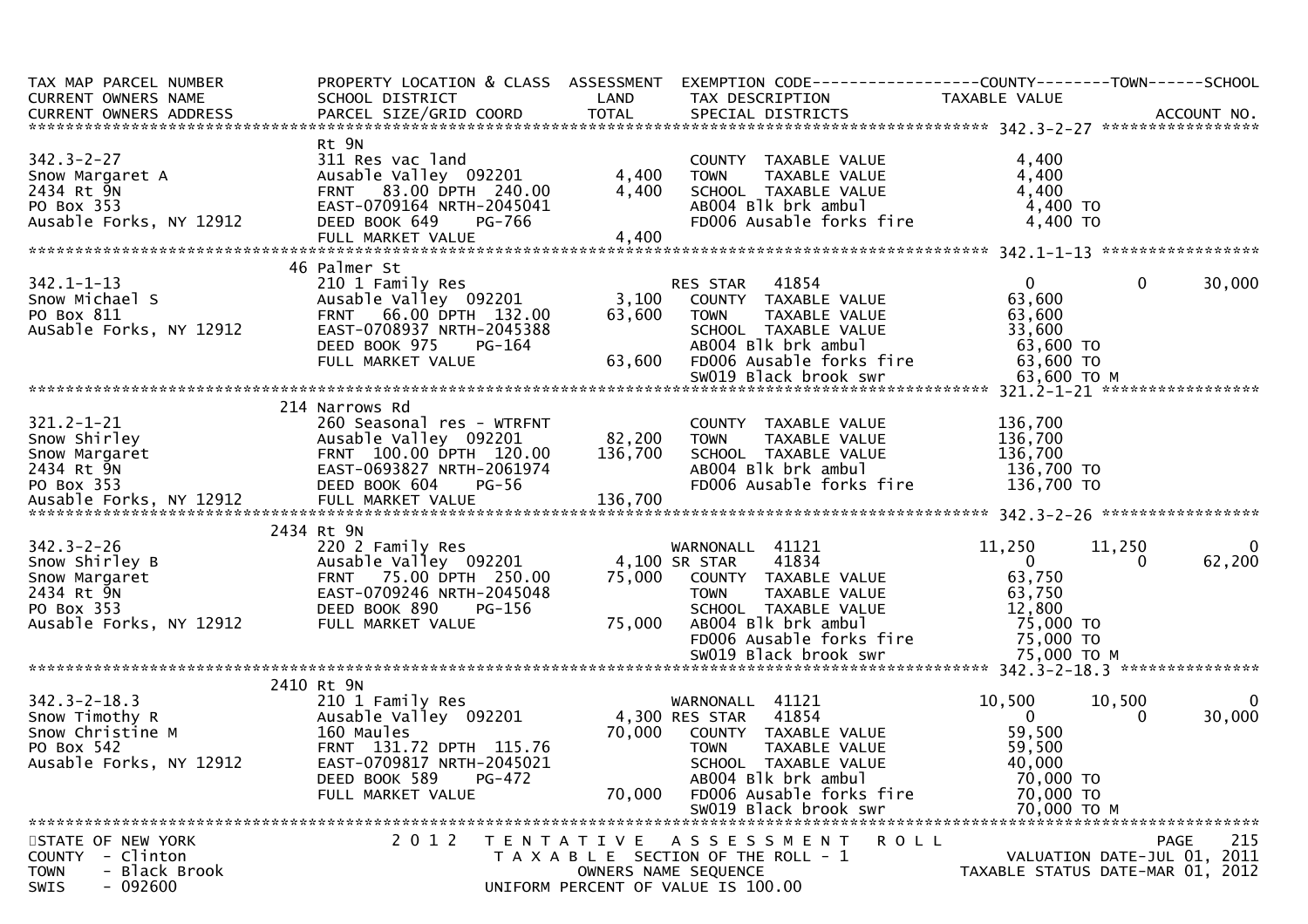| TAX MAP PARCEL NUMBER                                                    |                                                   |         |                                                                              | PROPERTY LOCATION & CLASS ASSESSMENT EXEMPTION CODE----------------COUNTY--------TOWN------SCHOOL |     |
|--------------------------------------------------------------------------|---------------------------------------------------|---------|------------------------------------------------------------------------------|---------------------------------------------------------------------------------------------------|-----|
| CURRENT OWNERS NAME                                                      | SCHOOL DISTRICT                                   | LAND    | TAX DESCRIPTION                                                              | TAXABLE VALUE                                                                                     |     |
|                                                                          |                                                   |         |                                                                              |                                                                                                   |     |
|                                                                          | 127 Silver Lake Rd                                |         |                                                                              |                                                                                                   |     |
| $341.2 - 1 - 41$                                                         | 312 Vac w/imprv                                   |         |                                                                              | 15,000                                                                                            |     |
| Sorrell James F                                                          | Ausable Valley 092201                             | 8,000   | COUNTY TAXABLE VALUE<br>TAXABLE VALUE<br><b>TOWN</b>                         | 15,000                                                                                            |     |
| PO Box 655                                                               | 165 Maules                                        | 15,000  | SCHOOL TAXABLE VALUE                                                         | 15,000                                                                                            |     |
| AuSable Forks, NY 12912-0655                                             |                                                   |         | AB004 Blk brk ambul                                                          | 15,000 TO                                                                                         |     |
|                                                                          | <b>ACRES</b><br>2.20<br>EAST-0705051 NRTH-2047165 |         | FD006 Ausable forks fire                                                     | 15,000 TO                                                                                         |     |
|                                                                          | DEED BOOK 643<br>PG-961                           |         |                                                                              |                                                                                                   |     |
|                                                                          | FULL MARKET VALUE                                 | 15,000  |                                                                              |                                                                                                   |     |
|                                                                          |                                                   |         |                                                                              |                                                                                                   |     |
|                                                                          | 14/16 Mccrea St                                   |         |                                                                              |                                                                                                   |     |
| $342.3 - 2 - 1$                                                          | 280 Res Multiple                                  |         | RES STAR 41854                                                               | $\Omega$<br>$\Omega$<br>30,000                                                                    |     |
| Sorrell James F                                                          | Ausable Valley 092201                             | 6,000   | COUNTY TAXABLE VALUE                                                         | 84,100                                                                                            |     |
| PO Box 655                                                               | FRNT 140.00 DPTH 123.00                           | 84,100  | TAXABLE VALUE<br><b>TOWN</b>                                                 | 84,100                                                                                            |     |
| AuSable Forks, NY 12912-0655                                             | EAST-0708390 NRTH-2045174                         |         | SCHOOL TAXABLE VALUE                                                         | 54.100                                                                                            |     |
|                                                                          | DEED BOOK 970<br>$PG-155$                         |         | AB004 Blk brk ambul                                                          | 84,100 TO                                                                                         |     |
|                                                                          | FULL MARKET VALUE                                 | 84,100  | FD006 Ausable forks fire                                                     | 84,100 TO                                                                                         |     |
|                                                                          |                                                   |         | SW019 Black brook swr                                                        | 84,100 ТО М                                                                                       |     |
|                                                                          |                                                   |         |                                                                              |                                                                                                   |     |
|                                                                          | 2452 Rt 9N                                        |         |                                                                              |                                                                                                   |     |
| $342.3 - 2 - 40$                                                         | 230 3 Family Res                                  |         | COUNTY TAXABLE VALUE                                                         | 70,800                                                                                            |     |
| Sorrell James F                                                          | Ausable Valley 092201                             | 3,600   | TAXABLE VALUE<br><b>TOWN</b>                                                 | 70,800                                                                                            |     |
| PO Box 655                                                               | FRNT 73.00 DPTH 160.00                            | 70,800  | SCHOOL TAXABLE VALUE                                                         | 70,800                                                                                            |     |
| AuSable Forks, NY 12912                                                  | EAST-0708776 NRTH-2044973                         |         | AB004 Blk brk ambul                                                          | 70,800 TO                                                                                         |     |
|                                                                          | DEED BOOK 948<br>PG-187                           |         | FD006 Ausable forks fire                                                     | 70,800 TO                                                                                         |     |
|                                                                          |                                                   |         |                                                                              |                                                                                                   |     |
|                                                                          |                                                   |         |                                                                              |                                                                                                   |     |
|                                                                          | 42 Palmer St                                      |         |                                                                              |                                                                                                   |     |
|                                                                          | 220 2 Family Res                                  |         | WARCOMALL 41131                                                              | 17,900<br>17,900                                                                                  |     |
|                                                                          | Ausable Valley 092201                             |         | 41834<br>4,700 SR STAR                                                       | $\Omega$<br>62,200<br>$\Omega$                                                                    |     |
| 342.1-1-11<br>Sorrell wilfred J Jr<br>Sorrell Mary Annie<br>42 Palmer St | FRNT 141.00 DPTH 132.08                           | 71,600  | COUNTY TAXABLE VALUE                                                         | 53,700                                                                                            |     |
|                                                                          | EAST-0709102 NRTH-2045393                         |         | <b>TOWN</b><br>TAXABLE VALUE                                                 | 53,700                                                                                            |     |
|                                                                          | DEED BOOK 98000 PG-98795                          |         | SCHOOL TAXABLE VALUE                                                         | 9,400                                                                                             |     |
| Ausable Forks, NY 12912-0177 FULL MARKET VALUE                           |                                                   | 71,600  | $AB004$ Blk brk ambul                                                        | 71,600 TO                                                                                         |     |
|                                                                          |                                                   |         | FD006 Ausable forks fire                                                     | 71,600 TO                                                                                         |     |
|                                                                          |                                                   |         | SW019 Black brook swr                                                        | 71,600 то м                                                                                       |     |
|                                                                          |                                                   |         |                                                                              |                                                                                                   |     |
|                                                                          | 28 Alexandra Dr                                   |         |                                                                              |                                                                                                   |     |
| $321.2 - 1 - 8$                                                          | 260 Seasonal res - WTRFNT                         |         | COUNTY TAXABLE VALUE                                                         | 169,000                                                                                           |     |
| Soulier Michael F                                                        | Ausable Valley 092201                             | 147,000 | <b>TOWN</b><br>TAXABLE VALUE                                                 | 169,000                                                                                           |     |
| Powers Deborah                                                           | FRNT 200.00 DPTH 190.00                           | 169,000 | SCHOOL TAXABLE VALUE                                                         | 169,000                                                                                           |     |
| 47 Case Rd                                                               | EAST-0694557 NRTH-2062668                         |         | AB004 Blk brk ambul                                                          | 169,000 TO                                                                                        |     |
| Burlington, CT 06013                                                     | DEED BOOK 20062 PG-1485                           |         | FD006 Ausable forks fire                                                     | 169,000 TO                                                                                        |     |
|                                                                          |                                                   |         |                                                                              |                                                                                                   |     |
|                                                                          | 2 0 1 2                                           |         |                                                                              |                                                                                                   |     |
| STATE OF NEW YORK<br>COUNTY - Clinton                                    |                                                   |         | TENTATIVE ASSESSMENT<br><b>ROLL</b><br>T A X A B L E SECTION OF THE ROLL - 1 | PAGE                                                                                              | 216 |
| - Black Brook<br><b>TOWN</b>                                             |                                                   |         | OWNERS NAME SEQUENCE                                                         | VALUATION DATE-JUL 01, 2011<br>TAXABLE STATUS DATE-MAR 01, 2012                                   |     |
| $-092600$<br><b>SWIS</b>                                                 |                                                   |         | UNIFORM PERCENT OF VALUE IS 100.00                                           |                                                                                                   |     |
|                                                                          |                                                   |         |                                                                              |                                                                                                   |     |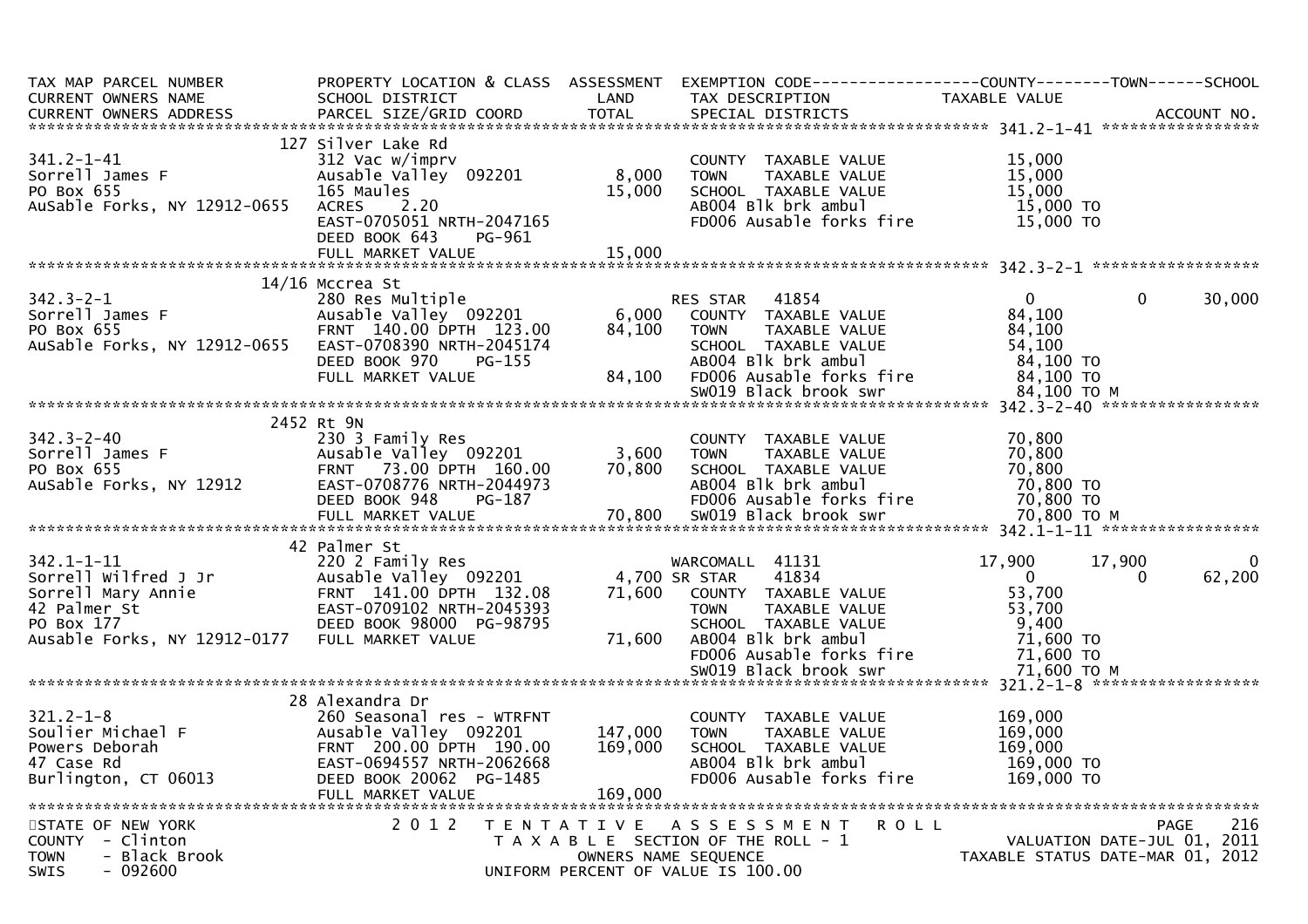| TAX MAP PARCEL NUMBER<br><b>CURRENT OWNERS NAME</b>                                                                             | PROPERTY LOCATION & CLASS ASSESSMENT<br>SCHOOL DISTRICT                                                                                                           | LAND                      | TAX DESCRIPTION                                                                                                                                                                        |                      | EXEMPTION        CODE-----------------COUNTY-------TOWN------SCHOOL<br>TAXABLE VALUE |                   |             |
|---------------------------------------------------------------------------------------------------------------------------------|-------------------------------------------------------------------------------------------------------------------------------------------------------------------|---------------------------|----------------------------------------------------------------------------------------------------------------------------------------------------------------------------------------|----------------------|--------------------------------------------------------------------------------------|-------------------|-------------|
|                                                                                                                                 |                                                                                                                                                                   |                           |                                                                                                                                                                                        |                      |                                                                                      |                   |             |
| $287. - 1 - 5$<br>Southmayd Earl<br>Southmayd Carole<br>1610 Guide Board Rd<br>Schuyler Falls, NY 12985-9716 DEED BOOK 609      | 1610 Guide Board Rd<br>240 Rural res<br>094001<br>Peru Central<br>ACRES 107.40<br>EAST-0688254 NRTH-2086557<br>PG-952<br>FULL MARKET VALUE                        | 101,800                   | 46 PCT OF VALUE USED FOR EXEMPTION PURPOSES<br>WARNONALL 41121<br>41834<br>61,700 SR STAR<br>COUNTY TAXABLE VALUE<br><b>TOWN</b><br>SCHOOL TAXABLE VALUE<br>101,800 FD025 Saranac Fire | TAXABLE VALUE        | 7,024<br>$\overline{0}$<br>94,776<br>94,776<br>39,600<br>$101,800$ TO                | 7,024<br>$\Omega$ | 0<br>62,200 |
|                                                                                                                                 | 134 Union Falls Rd                                                                                                                                                |                           |                                                                                                                                                                                        |                      |                                                                                      |                   |             |
| $307.2 - 1 - 29$<br>Spooner Chad Gene<br>Spooner Sheree Ann<br>134 Union Falls Rd<br>Ausable Forks, NY 12912                    | 210 1 Family Res<br>Ausable Valley 092201<br>Lot 26 T3omt<br>080<br><b>ACRES</b><br>3.10 BANK<br>EAST-0654937 NRTH-2071559<br>$PG-50$<br>DEED BOOK 981            | 9,100<br>69,900           | 41854<br>RES STAR<br>COUNTY TAXABLE VALUE<br><b>TOWN</b><br>SCHOOL TAXABLE VALUE<br>AB004 Blk brk ambul<br>FD006 Ausable forks fire                                                    | <b>TAXABLE VALUE</b> | $\Omega$<br>69,900<br>69,900<br>39,900<br>69,900 TO<br>69,900 TO                     | $\mathbf{0}$      | 30,000      |
|                                                                                                                                 |                                                                                                                                                                   |                           |                                                                                                                                                                                        |                      |                                                                                      |                   |             |
| $333. - 2 - 19$<br>Spooner Crystal<br>Pray Robert W Jr<br>PO Box 84<br>AuSable Forks, NY 12912                                  | 1998 Rt 9N<br>210 1 Family Res<br>Ausable Valley 092201<br><b>ACRES</b><br>4.60<br>EAST-0718508 NRTH-2050122<br>DEED BOOK 20041 PG-72041                          | 11,000<br>61,900          | 41854<br>RES STAR<br>COUNTY TAXABLE VALUE<br><b>TOWN</b><br>SCHOOL TAXABLE VALUE<br>AB004 Blk brk ambul                                                                                | TAXABLE VALUE        | $\mathbf{0}$<br>61,900<br>61,900<br>31,900<br>$61,900$ TO                            | $\Omega$          | 30,000      |
|                                                                                                                                 | 6/12 Labombard Ln                                                                                                                                                 |                           |                                                                                                                                                                                        |                      |                                                                                      |                   |             |
| $341. - 1 - 26$<br>Sprague Benjamin J<br>Sprague Carolyn<br>Attn: Secuity American Mortgag<br>619 Amboy Ave<br>Edison, NJ 08837 | 210 1 Family Res<br>Ausable Valley 092201<br>FRNT 113.00 DPTH 295.00<br>320<br>BANK<br>EAST-0703805 NRTH-2047722<br>DEED BOOK 20041 PG-75628<br>FULL MARKET VALUE | 5,300<br>85,800<br>85,800 | 41854<br><b>RES STAR</b><br>COUNTY TAXABLE VALUE<br><b>TOWN</b><br>SCHOOL TAXABLE VALUE<br>AB004 Blk brk ambul<br>FD006 Ausable forks fire                                             | <b>TAXABLE VALUE</b> | $\mathbf{0}$<br>85,800<br>85,800<br>55,800<br>85,800 TO<br>85,800 TO                 | $\mathbf{0}$      | 30,000      |
|                                                                                                                                 | 2456 Rt 9N                                                                                                                                                        |                           |                                                                                                                                                                                        |                      |                                                                                      |                   |             |
| $342.3 - 2 - 42$<br>SS & J Northeast Dev LLC<br>PO Box 247<br>AuSable Forks, NY 12912                                           | 220 2 Family Res<br>Ausable Valley 092201<br>FRNT 58.65 DPTH 212.25<br>EAST-0708566 NRTH-2044981<br>DEED BOOK 20011 PG-34854                                      | 5,900<br>57,900           | COUNTY TAXABLE VALUE<br><b>TOWN</b><br>SCHOOL TAXABLE VALUE<br>AB004 Blk brk ambul<br>FD006 Ausable forks fire                                                                         | TAXABLE VALUE        | 57,900<br>57,900<br>57,900<br>57,900 TO<br>57,900 TO                                 |                   |             |
| STATE OF NEW YORK<br>COUNTY - Clinton<br><b>TOWN</b><br>- Black Brook<br><b>SWIS</b><br>- 092600                                | 2 0 1 2                                                                                                                                                           |                           | TENTATIVE ASSESSMENT<br>T A X A B L E SECTION OF THE ROLL - 1<br>OWNERS NAME SEQUENCE<br>UNIFORM PERCENT OF VALUE IS 100.00                                                            | <b>ROLL</b>          | VALUATION DATE-JUL 01, 2011<br>TAXABLE STATUS DATE-MAR 01, 2012                      |                   | 217<br>PAGE |

TAX MAP PARCEL NUMBER PROPERTY LOCATION & CLASS ASSESSMENT EXEMPTION CODE------------------COUNTY--------TOWN------SCHOOL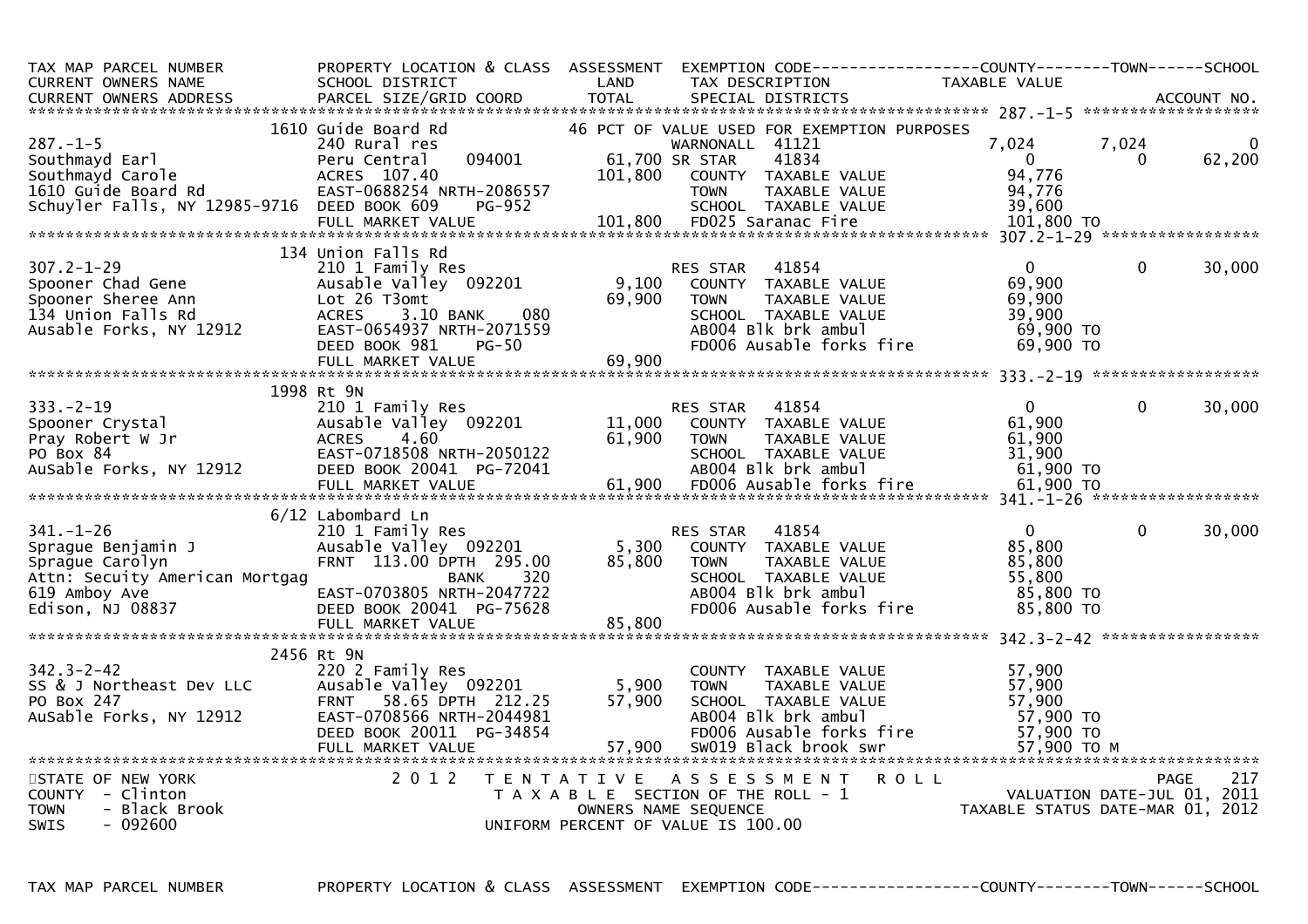| CURRENT OWNERS NAME            | SCHOOL DISTRICT                                      | LAND                 | TAX DESCRIPTION                                              | TAXABLE VALUE                    |                             |
|--------------------------------|------------------------------------------------------|----------------------|--------------------------------------------------------------|----------------------------------|-----------------------------|
| <b>CURRENT OWNERS ADDRESS</b>  | PARCEL SIZE/GRID COORD                               | <b>TOTAL</b>         | SPECIAL DISTRICTS                                            |                                  | ACCOUNT NO.                 |
|                                | 5515 Rt 3                                            |                      |                                                              |                                  |                             |
| $272. - 1 - 23.22$             | 240 Rural res                                        |                      | RES STAR<br>41854                                            | 0                                | 30,000<br>0                 |
| St Louis Ricky C               | Saranac Central 094401                               | 18,500               | TAXABLE VALUE<br>COUNTY                                      | 106,800                          |                             |
| St Louis Susan E               | Lot 71 T4omt                                         | 106,800              | <b>TOWN</b><br>TAXABLE VALUE                                 | 106,800                          |                             |
| 5515 Rt 3<br>Saranac, NY 12981 | ACRES 10.60 BANK<br>320<br>EAST-0648046 NRTH-2093309 |                      | SCHOOL TAXABLE VALUE<br>FD025 Saranac Fire                   | 76,800<br>106,800 TO             |                             |
|                                | DEED BOOK 20031 PG-61636                             |                      |                                                              |                                  |                             |
|                                | FULL MARKET VALUE                                    | 106,800              |                                                              |                                  |                             |
|                                |                                                      |                      |                                                              |                                  | ****************            |
| $284. - 1 - 14.3$              | Silver Lake Rd<br>$314$ Rural vac<10                 |                      | COUNTY TAXABLE VALUE                                         |                                  |                             |
| Stackhouse Robert              | Saranac Central 094401                               | 17,400               | <b>TOWN</b><br>TAXABLE VALUE                                 | 17,400<br>17,400                 |                             |
| PO Box 1405                    | 9.70<br><b>ACRES</b>                                 | 17,400               | SCHOOL TAXABLE VALUE                                         | 17,400                           |                             |
| Yonkers, NY 10704              | EAST-0658983 NRTH-2083478                            |                      | FD025 Saranac Fire                                           | 17,400 TO                        |                             |
|                                | DEED BOOK 20061 PG-97163                             |                      |                                                              |                                  |                             |
|                                |                                                      |                      |                                                              |                                  |                             |
|                                | 307 Golf Course Rd                                   |                      |                                                              |                                  | ****************            |
| $333. -2 - 9.11$               | 240 Rural res                                        |                      | 41854<br><b>RES STAR</b>                                     | $\mathbf{0}$                     | 0<br>30,000                 |
| Stanley Life Use Shirley       | Ausable Valley<br>092201                             | 56,600               | COUNTY TAXABLE VALUE                                         | 125,200                          |                             |
| Stanley Evelyn M               | ACRES 116.20                                         | 125,200              | <b>TOWN</b><br>TAXABLE VALUE                                 | 125,200                          |                             |
| 307 Golf Course Rd             | EAST-0712299 NRTH-2050855                            |                      | SCHOOL TAXABLE VALUE                                         | 95,200                           |                             |
| Ausable Forks, NY 12912-9701   | DEED BOOK 20102 PG-32906                             |                      | AB004 Blk brk ambul                                          | 125,200 TO                       |                             |
|                                | FULL MARKET VALUE                                    | 125,200              | FD006 Ausable forks fire                                     | 125,200 TO                       |                             |
|                                | Rusher Rd                                            |                      |                                                              |                                  |                             |
| $333. -3 - 1$                  | 311 Res vac land                                     |                      | COUNTY TAXABLE VALUE                                         | 5,000                            |                             |
| Stanley Life Use Shirley       | Ausable Valley 092201                                | 5,000                | TAXABLE VALUE<br><b>TOWN</b>                                 | 5,000                            |                             |
| Stanley Evelyn M               | FRNT 218.00 DPTH 100.00                              | 5,000                | SCHOOL TAXABLE VALUE                                         | 5,000                            |                             |
| 307 Golf Course Rd             | EAST-0708114 NRTH-2053038                            |                      | AB004 Blk brk ambul                                          | 5,000 TO                         |                             |
| Ausable Forks, NY 12912-9701   | DEED BOOK 20102 PG-32906                             |                      | FD006 Ausable forks fire                                     | 5,000 TO                         |                             |
|                                | FULL MARKET VALUE                                    | 5,000                |                                                              |                                  |                             |
|                                | 303/307 Cass Rd                                      |                      |                                                              |                                  |                             |
| $272 - 1 - 17.2$               | 240 Rural res                                        |                      | 41854<br>RES STAR                                            | 0                                | 30,000<br>0                 |
| Starke Arthur L                | Saranac Central 094401                               | 32,700               | COUNTY TAXABLE VALUE                                         | 67,800                           |                             |
| Starke Theresa                 | Lot 74 T4 Omt                                        | 67,800               | <b>TOWN</b><br>TAXABLE VALUE                                 | 67,800                           |                             |
| 303 Cass Rd                    | <b>ACRES</b><br>35.00 BANK<br>122                    |                      | SCHOOL TAXABLE VALUE                                         | 37,800                           |                             |
| Saranac, NY 12981              | EAST-0653908 NRTH-2090842                            |                      | FD025 Saranac Fire                                           | 67,800 TO                        |                             |
|                                | DEED BOOK 750<br>$PG-67$                             | 67,800               |                                                              |                                  |                             |
|                                | FULL MARKET VALUE                                    |                      |                                                              |                                  |                             |
| STATE OF NEW YORK              | 2 0 1 2                                              |                      | TENTATIVE ASSESSMENT<br><b>ROLL</b>                          |                                  | 218<br><b>PAGE</b>          |
| - Clinton<br><b>COUNTY</b>     |                                                      |                      | T A X A B L E SECTION OF THE ROLL - 1                        |                                  | VALUATION DATE-JUL 01, 2011 |
| <b>TOWN</b><br>- Black Brook   |                                                      | OWNERS NAME SEQUENCE |                                                              | TAXABLE STATUS DATE-MAR 01, 2012 |                             |
| $-092600$<br>SWIS              |                                                      |                      | UNIFORM PERCENT OF VALUE IS 100.00                           |                                  |                             |
|                                |                                                      |                      |                                                              |                                  |                             |
|                                |                                                      |                      |                                                              |                                  |                             |
| TAX MAP PARCEL NUMBER          | PROPERTY LOCATION & CLASS ASSESSMENT                 |                      | EXEMPTION CODE-----------------COUNTY-------TOWN------SCHOOL |                                  |                             |
| <b>CURRENT OWNERS NAME</b>     | SCHOOL DISTRICT                                      | LAND                 | TAX DESCRIPTION                                              | TAXABLE VALUE                    |                             |
| <b>CURRENT OWNERS ADDRESS</b>  | PARCEL SIZE/GRID COORD                               | <b>TOTAL</b>         | SPECIAL DISTRICTS                                            |                                  | ACCOUNT NO.                 |
|                                |                                                      |                      |                                                              |                                  |                             |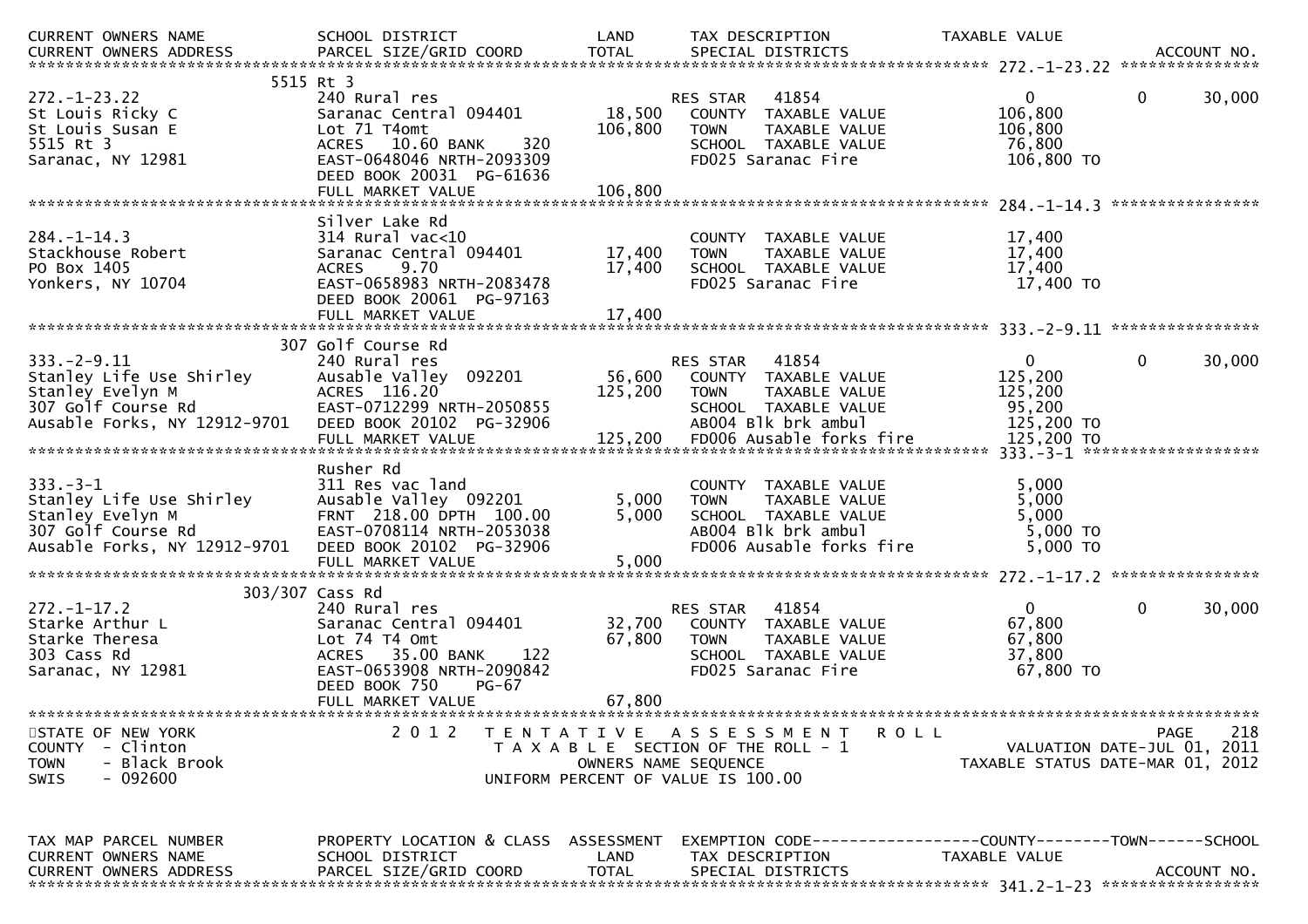| $341.2 - 1 - 23$<br>Stevens Life Use Martha<br>Stevens Brenda Mae<br>PO Box 262<br>Ausable Forks, NY 12912                                     | 39/41 Seperator Rd<br>210 1 Family Res<br>Ausable Valley 092201<br>FRNT 280.00 DPTH 230.00<br>EAST-0706328 NRTH-2046142<br>DEED BOOK 848<br>PG-98<br>FULL MARKET VALUE       | 55,000                                                                                              | VETERANS<br>5,500 RES STAR 41854<br><b>TOWN</b> | 41101<br>55,000 COUNTY TAXABLE VALUE<br>TAXABLE VALUE<br>SCHOOL TAXABLE VALUE<br>AB004 Blk brk ambul<br>FD006 Ausable forks fire          | 5,000<br>$\mathbf{0}$<br>50,000<br>50,000<br>25,000<br>55,000 TO<br>55,000 TO | 5,000<br>0   | 0<br>30,000        |
|------------------------------------------------------------------------------------------------------------------------------------------------|------------------------------------------------------------------------------------------------------------------------------------------------------------------------------|-----------------------------------------------------------------------------------------------------|-------------------------------------------------|-------------------------------------------------------------------------------------------------------------------------------------------|-------------------------------------------------------------------------------|--------------|--------------------|
|                                                                                                                                                | 531 Soucy Rd                                                                                                                                                                 |                                                                                                     |                                                 |                                                                                                                                           |                                                                               |              |                    |
| $272. -1 - 5.2$<br>Stewart Travis J<br>Sullivan Jaclyn E<br>531 Soucy Rd<br>Saranac, NY 12981                                                  | 210 1 Family Res<br>Saranac Central 094401<br>1.70 BANK<br>850<br><b>ACRES</b><br>EAST-0651264 NRTH-2096581<br>DEED BOOK 20112 PG-44875                                      | 7,400<br>75,000                                                                                     | RES STAR<br><b>TOWN</b>                         | 41854<br>COUNTY TAXABLE VALUE<br>TAXABLE VALUE<br>SCHOOL TAXABLE VALUE<br>FD025 Saranac Fire                                              | $\mathbf{0}$<br>75,000<br>75,000<br>45,000<br>75,000 TO                       | $\mathbf 0$  | 30,000             |
|                                                                                                                                                | FULL MARKET VALUE                                                                                                                                                            | 75,000                                                                                              |                                                 |                                                                                                                                           |                                                                               |              |                    |
| $342.3 - 1 - 16$<br>Stewart's Shops Corp<br>PO Box 435<br>Saratoga Springs, NY 12866<br>EAST-0707569 NRTH-2044566<br>EAST-0707569 NRTH-2044566 | 2504 Rt 9N<br>486 Mini-mart<br>DEED BOOK 20102 PG-32401<br>FULL MARKET VALUE                                                                                                 | 5,700<br>287,500<br>287,500                                                                         | <b>TOWN</b>                                     | COUNTY TAXABLE VALUE<br>TAXABLE VALUE<br>SCHOOL TAXABLE VALUE<br>AB004 Blk brk ambul<br>FD006 Ausable forks fire<br>SW019 Black brook swr | 287,500<br>287,500<br>287,500<br>287,500 TO<br>287,500 TO<br>287,500 ТО М     |              |                    |
|                                                                                                                                                | 57 Palmer St                                                                                                                                                                 |                                                                                                     |                                                 |                                                                                                                                           |                                                                               |              |                    |
| $342.3 - 2 - 4$<br>Stickles David E<br>Stickles Sherry<br>57 Palmer St<br>PO Box 339<br>Ausable Forks, NY 12912                                | 210 1 Family Res<br>Ausable Valley 092201<br>FRNT 66.00 DPTH 175.00<br>080<br>BANK<br>EAST-0708612 NRTH-2045167<br>DEED BOOK 900<br>PG-116                                   | 3,500<br>65,000                                                                                     | RES STAR<br><b>TOWN</b>                         | 41854<br>COUNTY TAXABLE VALUE<br>TAXABLE VALUE<br>SCHOOL TAXABLE VALUE<br>AB004 Blk brk ambul<br>FD006 Ausable forks fire                 | $\mathbf{0}$<br>65,000<br>65,000<br>35,000<br>65,000 TO<br>65,000 TO          | $\mathbf{0}$ | 30,000             |
|                                                                                                                                                |                                                                                                                                                                              |                                                                                                     |                                                 |                                                                                                                                           |                                                                               |              |                    |
| $341.2 - 1 - 34$<br>Storms Eric<br>Storms Megan<br>$152$ Silver Lake Rd<br>AuSable Forks, NY 12912                                             | 150/154 Silver Lake Rd<br>210 1 Family Res<br>Ausable Valley 092201<br>FRNT 165.00 DPTH 257.00<br>EAST-0705573 NRTH-2047765<br>DEED BOOK 20011 PG-38087<br>FULL MARKET VALUE | 6,100<br>110,900<br>110,900                                                                         | RES STAR<br><b>TOWN</b>                         | 41854<br>COUNTY TAXABLE VALUE<br>TAXABLE VALUE<br>SCHOOL TAXABLE VALUE<br>ABOO4 Blk brk ambul<br>FD006 Ausable forks fire                 | $\mathbf{0}$<br>110,900<br>110,900<br>80,900<br>110,900 TO<br>110,900 TO      | $\mathbf{0}$ | 30,000             |
| STATE OF NEW YORK<br>COUNTY - Clinton<br>TOWN - Black Brook<br>$-092600$<br>SWIS                                                               | 2 0 1 2<br>T E N T A T I V E                                                                                                                                                 | T A X A B L E SECTION OF THE ROLL - 1<br>OWNERS NAME SEQUENCE<br>UNIFORM PERCENT OF VALUE IS 100.00 |                                                 | A S S E S S M E N T<br><b>ROLL</b>                                                                                                        | VALUATION DATE-JUL 01, 2011<br>TAXABLE STATUS DATE-MAR 01, 2012               |              | 219<br><b>PAGE</b> |
|                                                                                                                                                |                                                                                                                                                                              |                                                                                                     |                                                 |                                                                                                                                           |                                                                               |              |                    |
| TAX MAP PARCEL NUMBER<br>CURRENT OWNERS NAME<br>CURRENT OWNERS ADDRESS                                                                         | PROPERTY LOCATION & CLASS ASSESSMENT<br>SCHOOL DISTRICT<br>PARCEL SIZE/GRID COORD                                                                                            | LAND<br><b>TOTAL</b>                                                                                |                                                 | TAX DESCRIPTION<br>SPECIAL DISTRICTS                                                                                                      | EXEMPTION CODE-----------------COUNTY--------TOWN-----SCHOOL<br>TAXABLE VALUE |              | ACCOUNT NO.        |
| $342.3 - 2 - 17$<br>Storms Erik John                                                                                                           | 13 Palmer St<br>210 1 Family Res<br>Ausable Valley 092201                                                                                                                    | 2,100                                                                                               | <b>TOWN</b>                                     | COUNTY TAXABLE VALUE<br>TAXABLE VALUE                                                                                                     | 55,000<br>55,000                                                              |              |                    |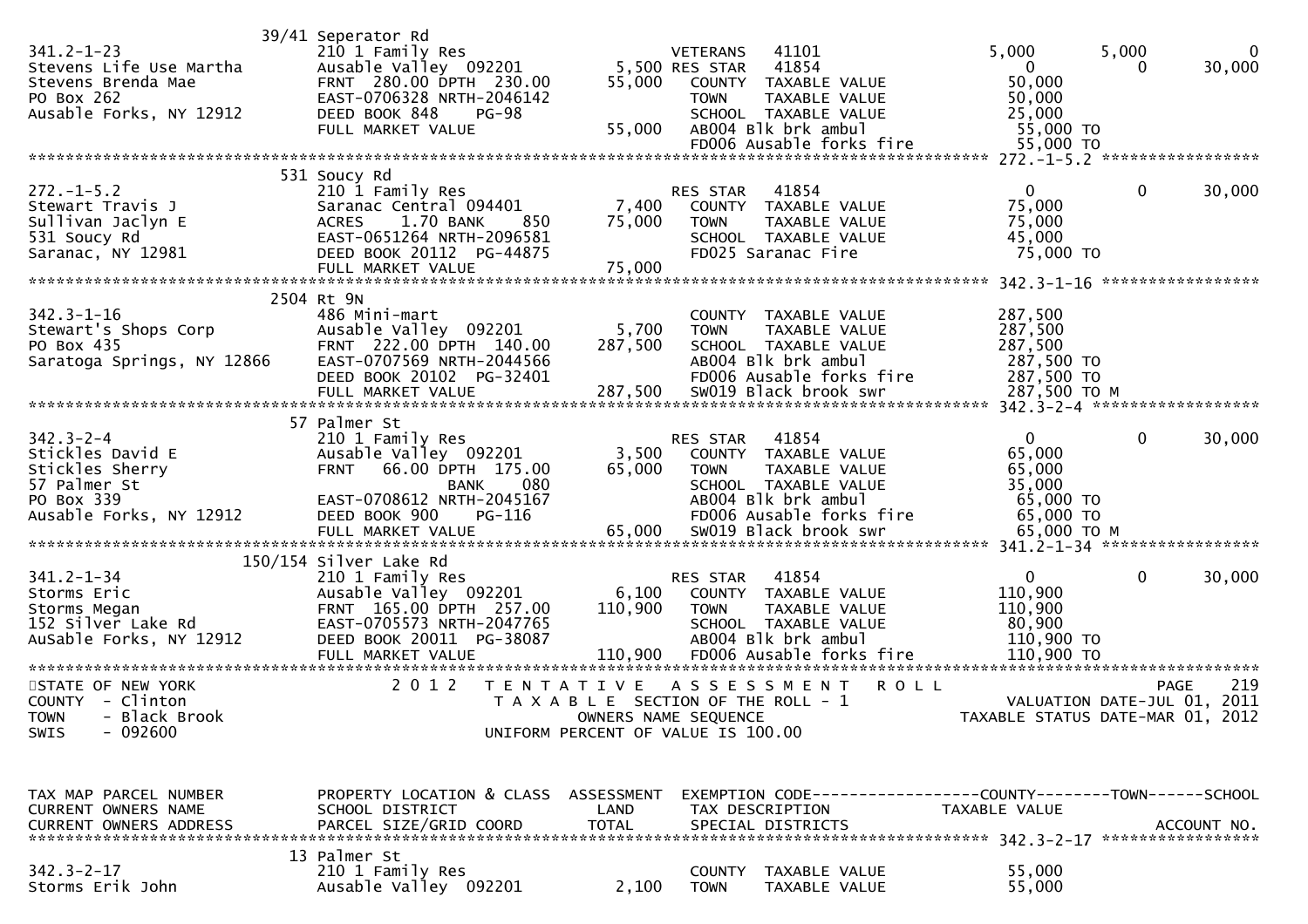| Storms Megan L<br>152 Silver Lake Rd<br>Ausable Forks, NY 12912                                                        | 62.50 DPTH<br>70.00<br><b>FRNT</b><br>EAST-0709660 NRTH-2045301<br>DEED BOOK 20051 PG-82503<br>FULL MARKET VALUE                                                    | 55,000<br>55,000                   | SCHOOL TAXABLE VALUE<br>AB004 Blk brk ambul<br>FD006 Ausable forks fire<br>SW019 Black brook swr                                                                                        | 55,000<br>55,000 TO<br>55,000 TO<br>55,000 TO M                                                            |
|------------------------------------------------------------------------------------------------------------------------|---------------------------------------------------------------------------------------------------------------------------------------------------------------------|------------------------------------|-----------------------------------------------------------------------------------------------------------------------------------------------------------------------------------------|------------------------------------------------------------------------------------------------------------|
| $307.2 - 2 - 5.2$<br>Stover Trust Loretta S<br>C/O Christine Stover-Romero<br>8800 Brierly Rd<br>Chevy Chase, MD 20815 | 2267 Silver Lake Rd<br>$314$ Rural vac< $10$ - WTRFNT<br>Ausable Valley 092201<br>3.40<br><b>ACRES</b><br>EAST-0660330 NRTH-2069468<br>DEED BOOK 944<br>$PG-250$    | 208,100<br>208,100                 | COUNTY TAXABLE VALUE<br>TAXABLE VALUE<br><b>TOWN</b><br>SCHOOL TAXABLE VALUE<br>AB004 Blk brk ambul<br>FD006 Ausable forks fire                                                         | 208,100<br>208,100<br>208,100<br>208,100 TO<br>208,100 TO                                                  |
|                                                                                                                        |                                                                                                                                                                     |                                    |                                                                                                                                                                                         | *****************                                                                                          |
| $273. - 1 - 1.9$<br>Straessle Ivo E<br>Straessle Monika<br>162 Mexico Ln<br>Mahopac, NY 10541                          | 3428 Silver Lake Rd<br>210 1 Family Res<br>Saranac Central 094401<br>Lot 51 T4omt<br>5.42<br><b>ACRES</b><br>EAST-0662121 NRTH-2096328<br>DEED BOOK 20102 PG-36297  | 24,100<br>220,600                  | COUNTY TAXABLE VALUE<br>TAXABLE VALUE<br><b>TOWN</b><br>SCHOOL TAXABLE VALUE<br>FD025 Saranac Fire                                                                                      | 220,600<br>220,600<br>220,600<br>220,600 TO                                                                |
|                                                                                                                        |                                                                                                                                                                     |                                    |                                                                                                                                                                                         |                                                                                                            |
| $273. - 1 - 1.13$<br>Straessle Ivo E<br>Straessle Monika<br>162 Mexico Ln<br>Mahopac, NY 10541                         | Silver Lake Rd<br>$314$ Rural vac<10<br>Saranac Central 094401<br>Lot 51 T40MT<br>8.24<br><b>ACRES</b><br>EAST-0662377 NRTH-2096834<br>DEED BOOK 20102 PG-36297     | 31,100<br>31,100                   | COUNTY TAXABLE VALUE<br>TAXABLE VALUE<br><b>TOWN</b><br>SCHOOL TAXABLE VALUE<br>FD025 Saranac Fire                                                                                      | 31,100<br>31,100<br>31,100<br>31,100 TO                                                                    |
| $333. - 2 - 4.4$<br>Strong Al<br>Strong Jessie L<br>15 Meadow Rue Pl<br>Ballston Spa, NY 12020                         | 851 Dry Bridge Rd<br>210 1 Family Res<br>Ausable Valley 092201<br>5.31<br><b>ACRES</b><br>EAST-0710473 NRTH-2051163<br>DEED BOOK 575<br>PG-784<br>FULL MARKET VALUE | 78,700<br>78,700                   | <b>VETERANS</b><br>41101<br>11,900 RES STAR<br>41854<br>COUNTY TAXABLE VALUE<br><b>TOWN</b><br>TAXABLE VALUE<br>SCHOOL TAXABLE VALUE<br>AB004 Blk brk ambul<br>FD006 Ausable forks fire | 2,950<br>2,950<br>0<br>30,000<br>$\mathbf{0}$<br>0<br>75,750<br>75,750<br>48,700<br>78,700 TO<br>78,700 TO |
| STATE OF NEW YORK<br>COUNTY - Clinton<br>- Black Brook<br><b>TOWN</b><br>$-092600$<br><b>SWIS</b>                      | 2 0 1 2<br>T E N T A T I V E                                                                                                                                        | OWNERS NAME SEQUENCE               | A S S E S S M E N T<br><b>ROLL</b><br>T A X A B L E SECTION OF THE ROLL - 1<br>UNIFORM PERCENT OF VALUE IS 100.00                                                                       | 220<br>PAGE<br>VALUATION DATE-JUL 01, 2011<br>TAXABLE STATUS DATE-MAR 01, 2012                             |
| TAX MAP PARCEL NUMBER<br><b>CURRENT OWNERS NAME</b><br><b>CURRENT OWNERS ADDRESS</b>                                   | PROPERTY LOCATION & CLASS<br>SCHOOL DISTRICT<br>PARCEL SIZE/GRID COORD                                                                                              | ASSESSMENT<br>LAND<br><b>TOTAL</b> | TAX DESCRIPTION<br>SPECIAL DISTRICTS                                                                                                                                                    | EXEMPTION CODE-----------------COUNTY-------TOWN------SCHOOL<br><b>TAXABLE VALUE</b><br>ACCOUNT NO.        |
| $308. -2 - 3.1$<br>Strong Kenneth<br>2071 Silver Lake Rd<br>Ausable Forks, NY 12912                                    | 2071 Silver Lake Rd<br>240 Rural res<br>Ausable Valley<br>092201<br>Lot 35 T3omt<br>37.40<br><b>ACRES</b>                                                           | 32,800<br>74,700                   | COUNTY TAXABLE VALUE<br><b>TOWN</b><br>TAXABLE VALUE<br>SCHOOL TAXABLE VALUE<br>AB004 Blk brk ambul                                                                                     | 74,700<br>74,700<br>74,700<br>74,700 TO                                                                    |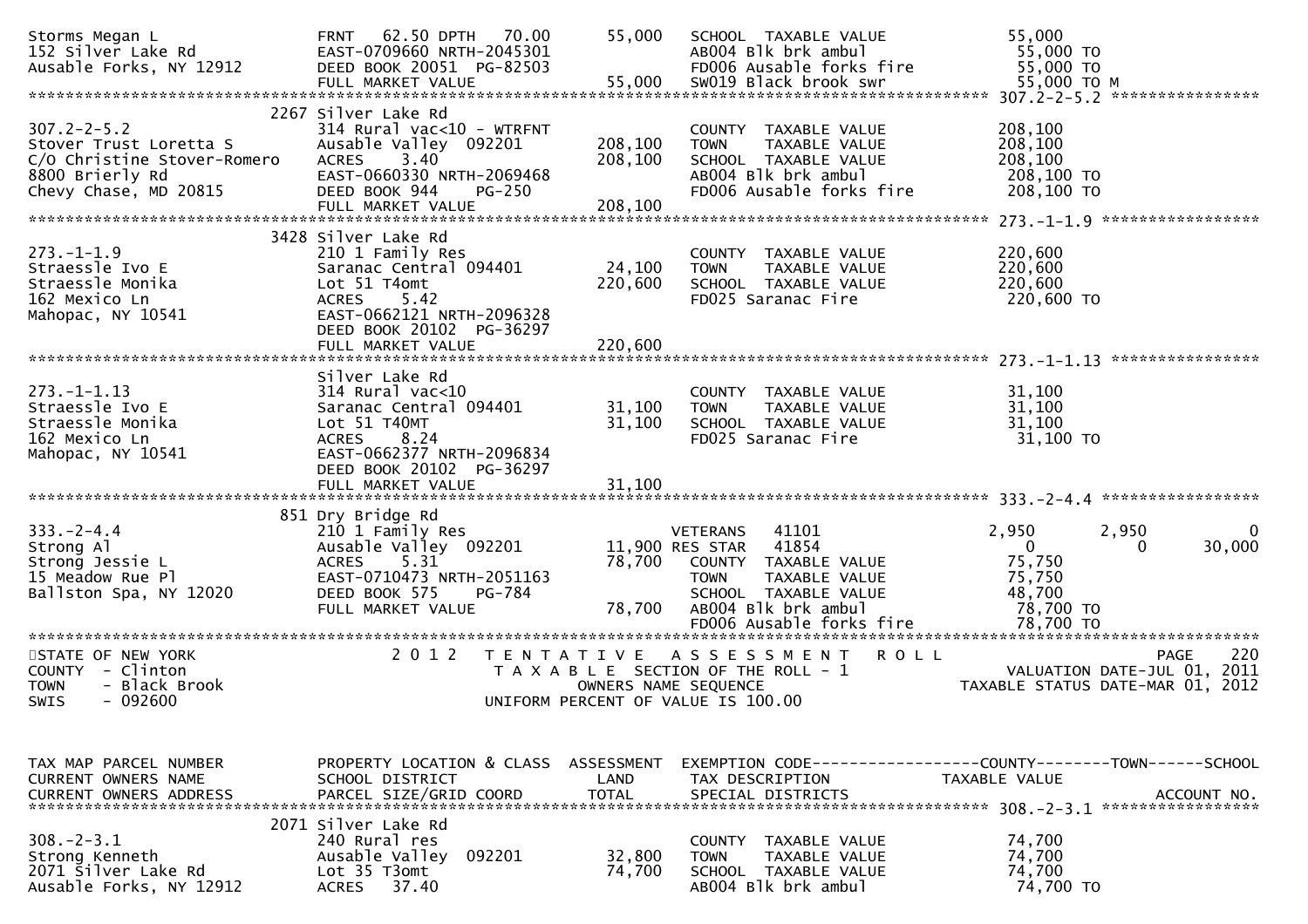|                                                                                                            | EAST-0664862 NRTH-2066850<br>DEED BOOK 309<br>PG-119<br>FULL MARKET VALUE                                                                                                      | 74,700                     | FD006 Ausable forks fire                                                                                                                                 | 74,700 TO                                                                                             |                            |
|------------------------------------------------------------------------------------------------------------|--------------------------------------------------------------------------------------------------------------------------------------------------------------------------------|----------------------------|----------------------------------------------------------------------------------------------------------------------------------------------------------|-------------------------------------------------------------------------------------------------------|----------------------------|
|                                                                                                            |                                                                                                                                                                                |                            |                                                                                                                                                          |                                                                                                       |                            |
| $309. -2 - 1$<br>Strong Kenneth<br>Attn: Alan Strong<br>15 Meadow Rue Pl<br>Ballston Spa, NY 12020         | 658 Turnpike Rd<br>210 1 Family Res<br>Ausable Valley 092201<br>8.30<br><b>ACRES</b><br>EAST-0674233 NRTH-2067303<br>DEED BOOK 299<br>PG-197<br>FULL MARKET VALUE              | 15,600<br>34,300<br>34,300 | COUNTY TAXABLE VALUE<br>TAXABLE VALUE<br><b>TOWN</b><br>SCHOOL TAXABLE VALUE<br>AB004 Blk brk ambul<br>FD006 Ausable forks fire                          | 34,300<br>34,300<br>34,300<br>34,300 TO<br>34,300 TO                                                  |                            |
|                                                                                                            | 2093 Silver Lake Rd                                                                                                                                                            |                            |                                                                                                                                                          |                                                                                                       |                            |
| $308. - 2 - 3.2$<br>Strong Roger D<br>Attn: Hazel Strong<br>2093 Silver Lake Rd<br>AuSable Forks, NY 12912 | 210 1 Family Res<br>Ausable Valley 092201<br>Lot 35 T3omt<br>FRNT 100.00 DPTH 100.00<br>EAST-0664001 NRTH-2067159<br>DEED BOOK 20011 PG-28238<br>FULL MARKET VALUE             | 3,800<br>48,600<br>48,600  | 41854<br>RES STAR<br>COUNTY TAXABLE VALUE<br>TAXABLE VALUE<br><b>TOWN</b><br>SCHOOL TAXABLE VALUE<br>AB004 Blk brk ambul<br>FD006 Ausable forks fire     | $\Omega$<br>$\mathbf 0$<br>48,600<br>48,600<br>18,600<br>48,600 TO<br>48,600 TO                       | 30,000                     |
|                                                                                                            |                                                                                                                                                                                |                            |                                                                                                                                                          |                                                                                                       |                            |
| $341.2 - 1 - 14$<br>Sullivan William<br>19 Spruce St<br>Jay, NY 12941                                      | 1 French Village Rd<br>411 Apartment<br>Ausable Valley 092201<br>45.00 DPTH 70.00<br><b>FRNT</b><br>EAST-0707352 NRTH-2044401<br>DEED BOOK 20092 PG-24785<br>FULL MARKET VALUE | 1,400<br>45,000<br>45,000  | COUNTY TAXABLE VALUE<br>TAXABLE VALUE<br><b>TOWN</b><br>SCHOOL TAXABLE VALUE<br>AB004 Blk brk ambul<br>FD006 Ausable forks fire<br>SW019 Black brook swr | 45,000<br>45,000<br>45,000<br>45,000 TO<br>45,000 TO<br>45,000 TO M<br>272. -1-8.1 ****************** |                            |
|                                                                                                            | 5369 Rt 3                                                                                                                                                                      |                            |                                                                                                                                                          |                                                                                                       |                            |
| $272. - 1 - 8.1$<br>Supernault Linda<br>5369 Rt 3<br>Saranac, NY 12981                                     | 210 1 Family Res<br>Saranac Central 094401<br>Lot 71 T4omt<br>FRNT 140.00 DPTH 290.00<br><b>BANK</b><br>080                                                                    | 5,700<br>70,300            | COUNTY TAXABLE VALUE<br><b>TOWN</b><br>TAXABLE VALUE<br>SCHOOL TAXABLE VALUE<br>FD025 Saranac Fire                                                       | 70,300<br>70,300<br>70,300<br>70,300 TO                                                               |                            |
|                                                                                                            | EAST-0651293 NRTH-2097067<br>DEED BOOK 20112 PG-44172<br>FULL MARKET VALUE                                                                                                     | 70,300                     |                                                                                                                                                          |                                                                                                       |                            |
| STATE OF NEW YORK<br>COUNTY - Clinton<br><b>TOWN</b><br>- Black Brook<br><b>SWIS</b><br>- 092600           | 2 0 1 2<br>T E N T A T I V E                                                                                                                                                   | OWNERS NAME SEQUENCE       | ASSESSMENT<br><b>ROLL</b><br>T A X A B L E SECTION OF THE ROLL - 1<br>UNIFORM PERCENT OF VALUE IS 100.00                                                 | VALUATION DATE-JUL 01,<br>TAXABLE STATUS DATE-MAR 01, 2012                                            | 221<br><b>PAGE</b><br>2011 |
|                                                                                                            |                                                                                                                                                                                |                            |                                                                                                                                                          |                                                                                                       |                            |
| TAX MAP PARCEL NUMBER<br><b>CURRENT OWNERS NAME</b>                                                        | PROPERTY LOCATION & CLASS<br>SCHOOL DISTRICT                                                                                                                                   | ASSESSMENT<br>LAND         | EXEMPTION CODE-----------------COUNTY-------TOWN------SCHOOL<br>TAX DESCRIPTION                                                                          | TAXABLE VALUE                                                                                         |                            |
| $341. - 1 - 14$<br>Suttell David L II<br>PO Box 414<br>Ausable Forks, NY 12912                             | 246 Silver Lake Rd<br>270 Mfg housing<br>Ausable Valley 092201<br>1.30<br><b>ACRES</b><br>EAST-0703398 NRTH-2048043<br>DEED BOOK 20061 PG-94843                                | 6,900<br>36,800            | 41854<br>RES STAR<br><b>COUNTY</b><br>TAXABLE VALUE<br><b>TOWN</b><br>TAXABLE VALUE<br>SCHOOL TAXABLE VALUE<br>AB004 Blk brk ambul                       | $\mathbf{0}$<br>0<br>36,800<br>36,800<br>6,800<br>36,800 TO                                           | 30,000                     |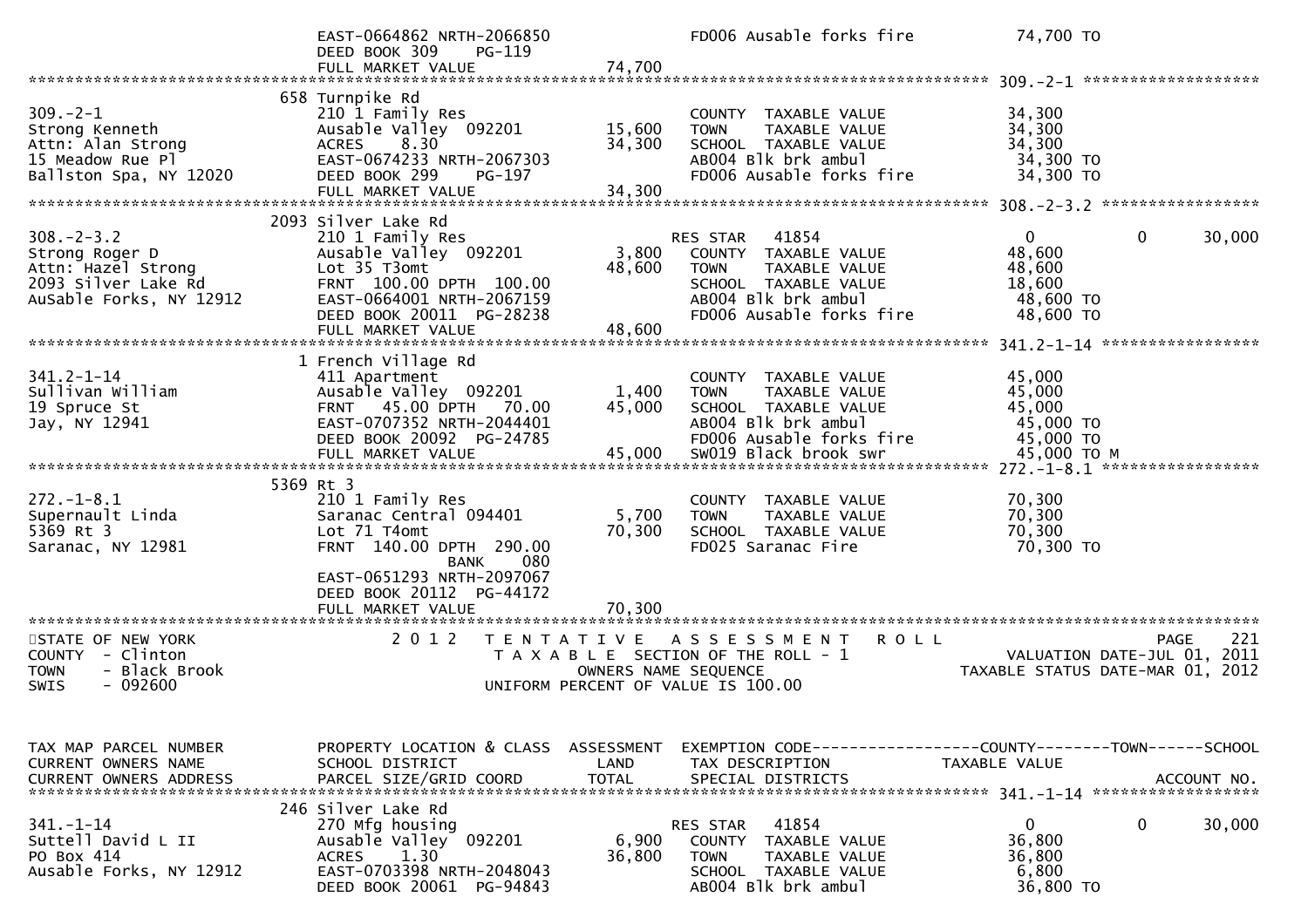|                                                                                                     | FULL MARKET VALUE                                                                                                                                                    |                                    | 36,800 FD006 Ausable forks fire                                                                                                                                                                                                                                  | 36,800 TO                                                                               |                                                               |
|-----------------------------------------------------------------------------------------------------|----------------------------------------------------------------------------------------------------------------------------------------------------------------------|------------------------------------|------------------------------------------------------------------------------------------------------------------------------------------------------------------------------------------------------------------------------------------------------------------|-----------------------------------------------------------------------------------------|---------------------------------------------------------------|
| $271 - 3 - 3$<br>Tang Charlotte Y<br>137-47 45th Ave Apt #2M<br>Flushing, NY 11355                  | $Rt$ 3<br>311 Res vac land<br>Saranac Central 094401<br>FRNT 190.00 DPTH 150.00<br>EAST-0639292 NRTH-2093039<br>DEED BOOK 752<br>PG-339                              | 5,800<br>5,800                     | COUNTY TAXABLE VALUE<br>TAXABLE VALUE<br><b>TOWN</b><br>SCHOOL TAXABLE VALUE<br>FD025 Saranac Fire                                                                                                                                                               | 5,800<br>5,800<br>5,800<br>5,800 TO                                                     |                                                               |
|                                                                                                     | 949 Dry Bridge Rd                                                                                                                                                    |                                    |                                                                                                                                                                                                                                                                  |                                                                                         |                                                               |
| $333. -2 - 2$<br>Taylor Mary Beth<br>949 Dry Bridge Rd<br>Ausable Forks, NY 12912                   | 240 Rural res<br>Ausable Valley 092201<br>Lot 7 Liv Div-8<br>ACRES 51.00<br>EAST-0708515 NRTH-2050160<br>DEED BOOK 1023 PG-92<br>FULL MARKET VALUE                   | 77,600<br>77,600                   | RES STAR 41854<br>36,500 COUNTY TAXABLE VALUE<br><b>TOWN</b><br>TAXABLE VALUE<br>SCHOOL TAXABLE VALUE<br>ABOO4 Blk brk ambul<br>FD006 Ausable forks fire                                                                                                         | 0<br>77,600<br>77,600<br>47,600<br>77,600 TO<br>77,600 TO                               | $\mathbf{0}$<br>30,000                                        |
|                                                                                                     | 35 Haselton Rd                                                                                                                                                       |                                    |                                                                                                                                                                                                                                                                  |                                                                                         |                                                               |
| $331 - 2 - 14$<br>Tender Geo<br>Tender Patricia<br>35 Haselton Rd<br>Ausable Forks, NY 12912-9707   | 210 1 Family Res<br>Ausable Valley 092201<br>FRNT 168.00 DPTH 224.00<br>EAST-0690110 NRTH-2049806<br>DEED BOOK 566<br>PG-898                                         | 6,100<br>92,000                    | RES STAR 41854<br>COUNTY TAXABLE VALUE<br><b>TOWN</b><br>TAXABLE VALUE<br>SCHOOL TAXABLE VALUE<br>AB004 Blk brk ambul                                                                                                                                            | 0<br>92,000<br>92,000<br>62,000<br>92,000 TO                                            | $\mathbf{0}$<br>30,000                                        |
|                                                                                                     | 1376 Silver Lake Rd                                                                                                                                                  |                                    |                                                                                                                                                                                                                                                                  |                                                                                         |                                                               |
| $330. - 1 - 2$<br>Tender Marty<br>Tender Tracy<br>1376 Silver Lake Rd<br>Ausable Forks, NY 12912    | 210 1 Family Res<br>Ausable Valley 092201<br>T3 Omt Lot 55<br>3.20 BANK<br>320<br><b>ACRES</b><br>EAST-0679092 NRTH-2058040<br>DEED BOOK 20082 PG-16933              | 171,200                            | 41854<br>RES STAR<br>9,300 COUNTY TAXABLE VALUE<br>TAXABLE VALUE<br><b>TOWN</b><br>SCHOOL TAXABLE VALUE<br>ABOO4 Blk brk ambul<br>FD006 Ausable forks fire                                                                                                       | $\overline{0}$<br>171,200<br>171,200<br>141,200<br>171,200 TO<br>171,200 TO             | 30,000<br>$\overline{0}$                                      |
|                                                                                                     |                                                                                                                                                                      |                                    |                                                                                                                                                                                                                                                                  |                                                                                         |                                                               |
| STATE OF NEW YORK<br>COUNTY - Clinton<br>- Black Brook<br><b>TOWN</b><br>$-092600$<br><b>SWIS</b>   | 2 0 1 2                                                                                                                                                              |                                    | TENTATIVE ASSESSMENT ROLL<br>T A X A B L E SECTION OF THE ROLL - 1<br>OWNERS NAME SEQUENCE<br>UNIFORM PERCENT OF VALUE IS 100.00                                                                                                                                 |                                                                                         | 222<br><b>PAGE</b><br>TAXABLE STATUS DATE-MAR 01, 2012        |
| TAX MAP PARCEL NUMBER<br><b>CURRENT OWNERS NAME</b><br><b>CURRENT OWNERS ADDRESS</b>                | PROPERTY LOCATION & CLASS<br>SCHOOL DISTRICT<br>PARCEL SIZE/GRID COORD                                                                                               | ASSESSMENT<br>LAND<br><b>TOTAL</b> | TAX DESCRIPTION<br>SPECIAL DISTRICTS                                                                                                                                                                                                                             | EXEMPTION CODE-----------------COUNTY-------TOWN------SCHOOL<br>TAXABLE VALUE           | ACCOUNT NO.                                                   |
| $309 - 2 - 14$<br>Tender Robert<br>Tender Julia M<br>905 Guide Board Rd<br>Schuyler Falls, NY 12985 | 905 Guide Board Rd<br>210 1 Family Res<br>Ausable Valley 092201<br><b>ACRES</b><br>9.00<br>EAST-0684605 NRTH-2069822<br>DEED BOOK 582<br>PG-194<br>FULL MARKET VALUE | 75,300                             | 91 PCT OF VALUE USED FOR EXEMPTION PURPOSES<br>41131<br>WARCOMALL<br>41141<br>13,200 WARDISALL<br>75,300 RES STAR<br>41854<br>COUNTY<br>TAXABLE VALUE<br><b>TOWN</b><br>TAXABLE VALUE<br>SCHOOL TAXABLE VALUE<br>AB004 Blk brk ambul<br>FD006 Ausable forks fire | 17,131<br>17,131<br>$\mathbf 0$<br>41,038<br>41,038<br>45,300<br>75,300 TO<br>75,300 TO | 17,131<br>$\mathbf 0$<br>$\mathbf 0$<br>17,131<br>30,000<br>0 |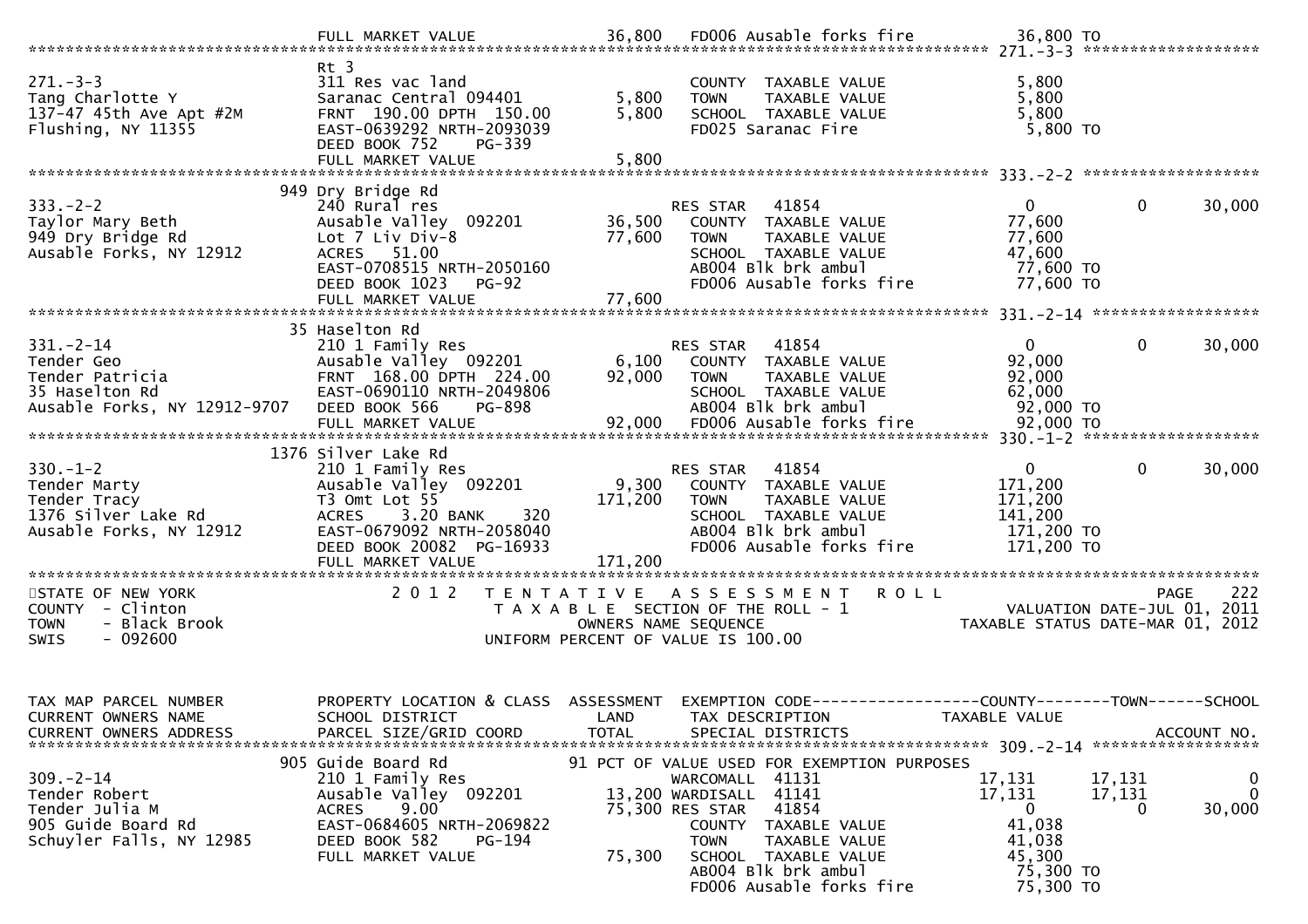|                                                                   | 673 Guide Board Rd                                         |                      |                                                                                                   |                                                                          |
|-------------------------------------------------------------------|------------------------------------------------------------|----------------------|---------------------------------------------------------------------------------------------------|--------------------------------------------------------------------------|
| $320 - 2 - 4$                                                     |                                                            |                      | COUNTY TAXABLE VALUE                                                                              | 37,900                                                                   |
| 320.-2-4<br>Tender Robert                                         | 260 Seasonal res<br>Ausable Valley 092201           32,900 |                      | <b>TOWN</b>                                                                                       | 37,900                                                                   |
|                                                                   |                                                            | 37,900               | TAXABLE VALUE<br>TAXABLE VALUE<br>IL TAXABLE VALUE<br>SCHOOL TAXABLE VALUE<br>ABOO4 Blk brk ambul | 37,900                                                                   |
|                                                                   | EAST-0684568 NRTH-2064228                                  |                      |                                                                                                   |                                                                          |
|                                                                   | PG-140                                                     |                      | ABOO4 Blk brk ambul 37,900 TO<br>FDOO6 Ausable forks fire 37,900 TO                               |                                                                          |
|                                                                   | FULL MARKET VALUE                                          | 37,900               |                                                                                                   |                                                                          |
|                                                                   |                                                            |                      |                                                                                                   |                                                                          |
|                                                                   | Silver Lake Rd                                             |                      |                                                                                                   |                                                                          |
| $320. - 1 - 2.2$                                                  |                                                            |                      |                                                                                                   |                                                                          |
|                                                                   | 322 Rural vac>10                                           |                      | COUNTY TAXABLE VALUE                                                                              | 44,500                                                                   |
| Tender Robert J Jr<br>32 Swastika Rd                              | Ausable Valley 092201                                      | 44,500               | <b>TOWN</b><br>TAXABLE VALUE                                                                      | 44,500                                                                   |
| 32 Swastika Rd                                                    | Lot $45$ & $46$ T3omt                                      | 44,500               | SCHOOL TAXABLE VALUE                                                                              | 44,500                                                                   |
| Schyler Falls, NY 12985                                           | ACRES 74.20                                                |                      | ABOO4 Blk brk ambul                                                                               | 44,500 TO                                                                |
|                                                                   | EAST-0672678 NRTH-2062090                                  |                      | FD006 Ausable forks fire                                                                          | 44,500 TO                                                                |
|                                                                   | DEED BOOK 20102 PG-37151                                   |                      |                                                                                                   |                                                                          |
|                                                                   | FULL MARKET VALUE                                          | 44,500               |                                                                                                   |                                                                          |
|                                                                   |                                                            |                      |                                                                                                   |                                                                          |
|                                                                   | Turnpike Rd                                                |                      |                                                                                                   |                                                                          |
|                                                                   | 910 Priv forest                                            |                      | COUNTY TAXABLE VALUE 53,000                                                                       |                                                                          |
| 320.-1-2.3<br>Tender Robert J Jr<br>32 Swastika Rd                | Ausable valley 092201 53,000<br>Lot 46 T3omt 53,000        |                      | TOWN     TAXABLE VALUE<br>SCHOOL  TAXABLE VALUE<br>ABOO4 Blk brk ambul                            | 53,000                                                                   |
|                                                                   |                                                            |                      |                                                                                                   | 53,000                                                                   |
| Schyler Falls, NY 12985                                           | ACRES 102.70                                               |                      |                                                                                                   | 53,000 TO                                                                |
|                                                                   | EAST-0673950 NRTH-2065114                                  |                      | FD006 Ausable forks fire                                                                          | 53,000 TO                                                                |
|                                                                   | DEED BOOK 20102 PG-37151                                   |                      |                                                                                                   |                                                                          |
|                                                                   | FULL MARKET VALUE                                          | 53,000               |                                                                                                   |                                                                          |
|                                                                   |                                                            |                      |                                                                                                   |                                                                          |
|                                                                   | Swastika Rd                                                |                      |                                                                                                   |                                                                          |
|                                                                   |                                                            |                      |                                                                                                   |                                                                          |
|                                                                   |                                                            |                      |                                                                                                   |                                                                          |
| $309 - 2 - 19$                                                    | $314$ Rural vac<10                                         |                      | COUNTY TAXABLE VALUE                                                                              | 7,500                                                                    |
|                                                                   | Ausable Valley 092201                                      | 7,500                | TOWN                                                                                              | 7,500                                                                    |
| 309.-2-19<br>Tender Robert Jr<br>32 Swastika Rd<br>32 Swastika Rd | Lot 38 T3omt                                               | 7,500                | TOWN      TAXABLE VALUE<br>SCHOOL   TAXABLE VALUE                                                 | 7,500                                                                    |
| Schuyler Falls, NY 12985                                          | ACRES 1.80                                                 |                      | ABOO4 Blk brk ambul                                                                               | 7,500 TO                                                                 |
|                                                                   | EAST-0684852 NRTH-2070616                                  |                      | FD006 Ausable forks fire                                                                          | 7,500 TO                                                                 |
|                                                                   | DEED BOOK 20061 PG-93880                                   |                      |                                                                                                   |                                                                          |
|                                                                   |                                                            |                      |                                                                                                   |                                                                          |
|                                                                   |                                                            |                      |                                                                                                   |                                                                          |
| STATE OF NEW YORK                                                 |                                                            |                      | 2012 TENTATIVE ASSESSMENT ROLL                                                                    |                                                                          |
| COUNTY - Clinton                                                  |                                                            |                      | T A X A B L E SECTION OF THE ROLL - 1                                                             |                                                                          |
| TOWN - Black Brook                                                |                                                            | OWNERS NAME SEQUENCE |                                                                                                   |                                                                          |
| $-092600$<br><b>SWIS</b>                                          |                                                            |                      | $\overline{a}$<br>UNIFORM PERCENT OF VALUE IS 100.00                                              | PAGE 223<br>VALUATION DATE-JUL 01, 2011<br>TAXABLE STATILE DATE 111 2011 |
|                                                                   |                                                            |                      |                                                                                                   |                                                                          |
|                                                                   |                                                            |                      |                                                                                                   |                                                                          |
|                                                                   |                                                            |                      |                                                                                                   |                                                                          |
| TAX MAP PARCEL NUMBER                                             | PROPERTY LOCATION & CLASS ASSESSMENT                       |                      |                                                                                                   | EXEMPTION CODE-----------------COUNTY-------TOWN------SCHOOL             |
|                                                                   | SCHOOL DISTRICT                                            | LAND                 |                                                                                                   | TAXABLE VALUE                                                            |
| CURRENT OWNERS NAME                                               |                                                            |                      | TAX DESCRIPTION                                                                                   |                                                                          |
| CURRENT OWNERS ADDRESS                                            | PARCEL SIZE/GRID COORD                                     | <b>TOTAL</b>         | SPECIAL DISTRICTS                                                                                 | ACCOUNT NO.                                                              |
|                                                                   |                                                            |                      |                                                                                                   |                                                                          |
|                                                                   | Ore Bed Rd                                                 |                      |                                                                                                   |                                                                          |
| $274. - 1 - 11$                                                   | 311 Res vac land                                           |                      | <b>COUNTY</b><br>TAXABLE VALUE                                                                    | 3,700                                                                    |
| Tender Robert L Jr                                                | 094001<br>Peru Central                                     | 3,700                | TAXABLE VALUE<br><b>TOWN</b>                                                                      | 3,700                                                                    |
| 32 Swastika Rd                                                    | Lot 11 T4omt                                               | 3,700                | SCHOOL TAXABLE VALUE                                                                              | 3,700                                                                    |
| Schuyler Falls, NY 12985                                          | FRNT 70.00 DPTH 200.00                                     |                      | FD025 Saranac Fire                                                                                | 3,700 TO                                                                 |
|                                                                   | EAST-0681372 NRTH-2096822                                  |                      |                                                                                                   |                                                                          |
|                                                                   | DEED BOOK 20001 PG-27722                                   |                      |                                                                                                   |                                                                          |
|                                                                   | FULL MARKET VALUE                                          | 3,700                |                                                                                                   |                                                                          |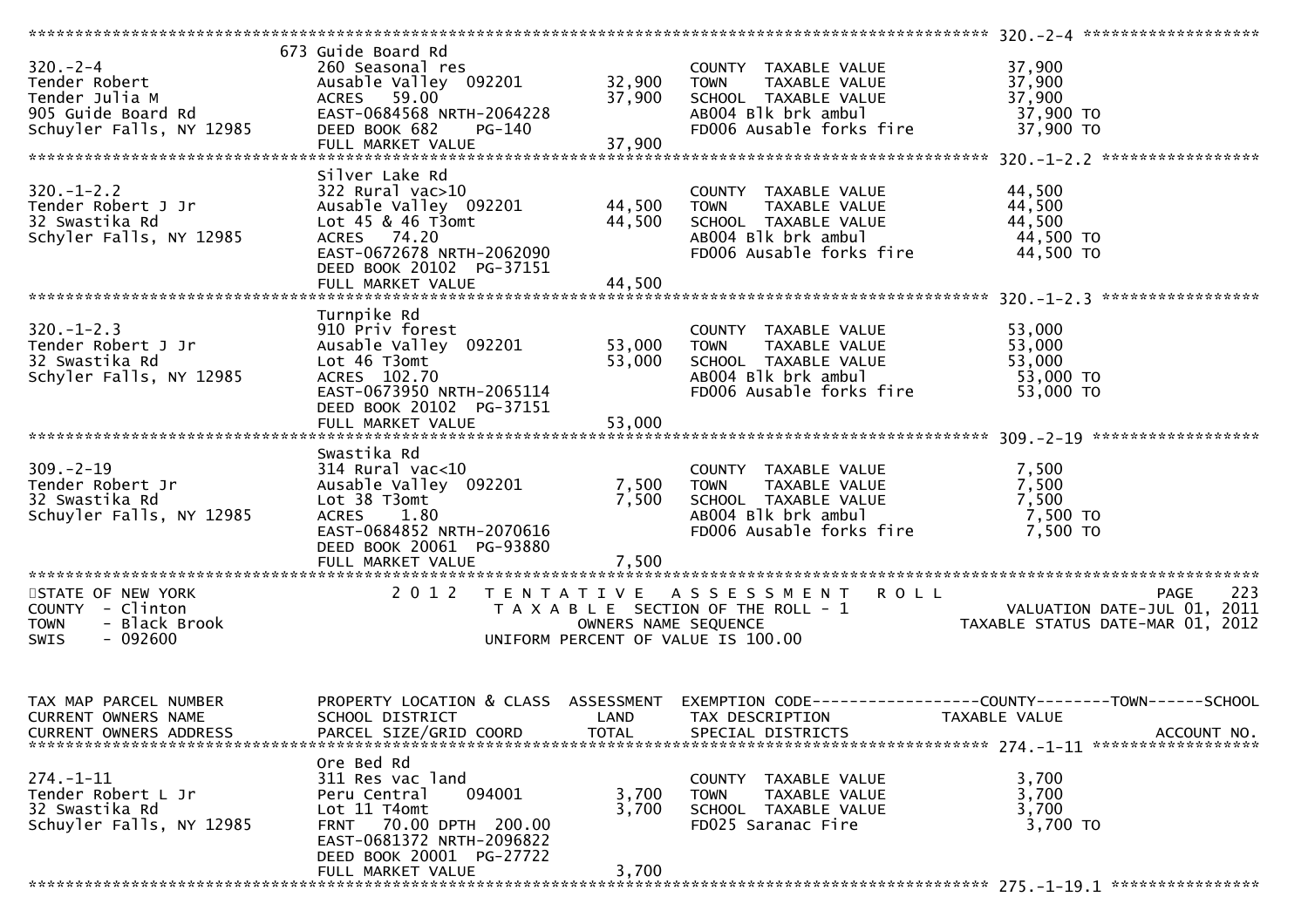| $275. - 1 - 19.1$<br>Tender Robert L Jr<br>Tender Jennifer A<br>32 Swastika Rd<br>Schuyler Falls, NY 12985   | Peasleeville Rd<br>260 Seasonal res<br>094001<br>Peru Central<br>ACRES 151.20<br>EAST-0689386 NRTH-2092717<br>DEED BOOK 20041 PG-68360                                                         | 66,800<br>76,400           | COUNTY TAXABLE VALUE<br>TAXABLE VALUE<br><b>TOWN</b><br>SCHOOL TAXABLE VALUE<br>FD025 Saranac Fire                                            | 76,400<br>76,400<br>76,400<br>76,400 TO                                        |             |
|--------------------------------------------------------------------------------------------------------------|------------------------------------------------------------------------------------------------------------------------------------------------------------------------------------------------|----------------------------|-----------------------------------------------------------------------------------------------------------------------------------------------|--------------------------------------------------------------------------------|-------------|
|                                                                                                              | 177 Union Falls Rd                                                                                                                                                                             |                            |                                                                                                                                               |                                                                                |             |
| $307. - 1 - 6.2$<br>Tender Robert L Jr<br>Tender Jennifer A<br>177 Union Falls Rd<br>Ausable Forks, NY 12912 | 210 1 Family Res<br>Ausable Valley 092201<br>Lot 26 T3omt<br><b>ACRES</b><br>4.10 BANK<br>080<br>EAST-0654028 NRTH-2070626<br>DEED BOOK 20092 PG-23814                                         | 10,400<br>160,500          | RES STAR<br>41854<br>COUNTY TAXABLE VALUE<br>TAXABLE VALUE<br>TOWN<br>SCHOOL TAXABLE VALUE<br>AB004 Blk brk ambul<br>FD006 Ausable forks fire | $\mathbf{0}$<br>0<br>160,500<br>160,500<br>130,500<br>160,500 TO<br>160,500 TO | 30,000      |
|                                                                                                              |                                                                                                                                                                                                |                            |                                                                                                                                               |                                                                                |             |
| $309. -2 - 13$<br>Tender Robert L Jr<br>32 Swastika Rd<br>Schuyler Falls, NY 12985                           | 37 Swastika Rd<br>210 1 Family Res<br>Ausable Valley 092201<br>ACRES 4.40<br>EAST-0684656 NRTH-2070369<br>DEED BOOK 852<br>$PG-90$                                                             | 97,600                     | RES STAR 41854<br>9,800 COUNTY TAXABLE VALUE<br><b>TOWN</b><br>TAXABLE VALUE<br>SCHOOL TAXABLE VALUE<br>AB004 Blk brk ambul                   | $\mathbf{0}$<br>$\mathbf{0}$<br>97,600<br>97,600<br>67,600<br>97,600 TO        | 30,000      |
|                                                                                                              | 250 Turnpike Rd                                                                                                                                                                                |                            |                                                                                                                                               |                                                                                |             |
| $320 - 2 - 3.2$<br>Tender Robert L Jr<br>Tender Robert L Sr<br>32 Swastika Rd<br>Schuyler Falls, NY 12985    | 260 Seasonal res<br>Ausable Valley 092201<br>Lot 47 T3omt<br>ACRES 58.20<br>EAST-0681987 NRTH-2062384<br>DEED BOOK 20041 PG-68361                                                              | 35,600<br>35,600           | COUNTY TAXABLE VALUE<br>TAXABLE VALUE<br><b>TOWN</b><br>SCHOOL TAXABLE VALUE<br>AB004 Blk brk ambul<br>FD006 Ausable forks fire               | 35,600<br>35,600<br>35,600<br>35,600 TO<br>35,600 TO                           |             |
|                                                                                                              | FULL MARKET VALUE                                                                                                                                                                              | 35,600                     |                                                                                                                                               |                                                                                |             |
| STATE OF NEW YORK<br>COUNTY - Clinton<br>- Black Brook<br><b>TOWN</b><br>SWIS<br>- 092600                    | 2 0 1 2                                                                                                                                                                                        | OWNERS NAME SEQUENCE       | TENTATIVE ASSESSMENT ROLL<br>T A X A B L E SECTION OF THE ROLL - 1<br>UNIFORM PERCENT OF VALUE IS 100.00                                      | PAGE 224<br>VALUATION DATE-JUL 01, 2011<br>TAXABLE STATUS DATE-MAR 01, 2012    | PAGE<br>224 |
|                                                                                                              |                                                                                                                                                                                                |                            |                                                                                                                                               |                                                                                |             |
| TAX MAP PARCEL NUMBER<br><b>CURRENT OWNERS NAME</b><br><b>CURRENT OWNERS ADDRESS</b>                         | PROPERTY LOCATION & CLASS ASSESSMENT<br>SCHOOL DISTRICT<br>PARCEL SIZE/GRID COORD                                                                                                              | LAND<br><b>TOTAL</b>       | EXEMPTION CODE-----------------COUNTY-------TOWN------SCHOOL<br>TAX DESCRIPTION<br>SPECIAL DISTRICTS                                          | TAXABLE VALUE                                                                  | ACCOUNT NO. |
| $321 - 1 - 1$<br>Tender Robert L Jr<br>32 Swastika Rd<br>Schuyler Falls, NY 12985                            | Turnpike Rd<br>322 Rural vac>10<br>Ausable Valley 092201<br>Lot 57 T3omt<br>Book 15 Page 93 Lot 1<br>ACRES 14.00<br>EAST-0686306 NRTH-2059668<br>DEED BOOK 98001 PG-01171<br>FULL MARKET VALUE | 20,900<br>20,900<br>20,900 | COUNTY<br>TAXABLE VALUE<br><b>TOWN</b><br>TAXABLE VALUE<br>SCHOOL TAXABLE VALUE<br>AB004 Blk brk ambul<br>FD006 Ausable forks fire            | 20,900<br>20,900<br>20,900<br>20,900 TO<br>20,900 TO                           |             |
|                                                                                                              | Guide Board Rd                                                                                                                                                                                 |                            |                                                                                                                                               |                                                                                |             |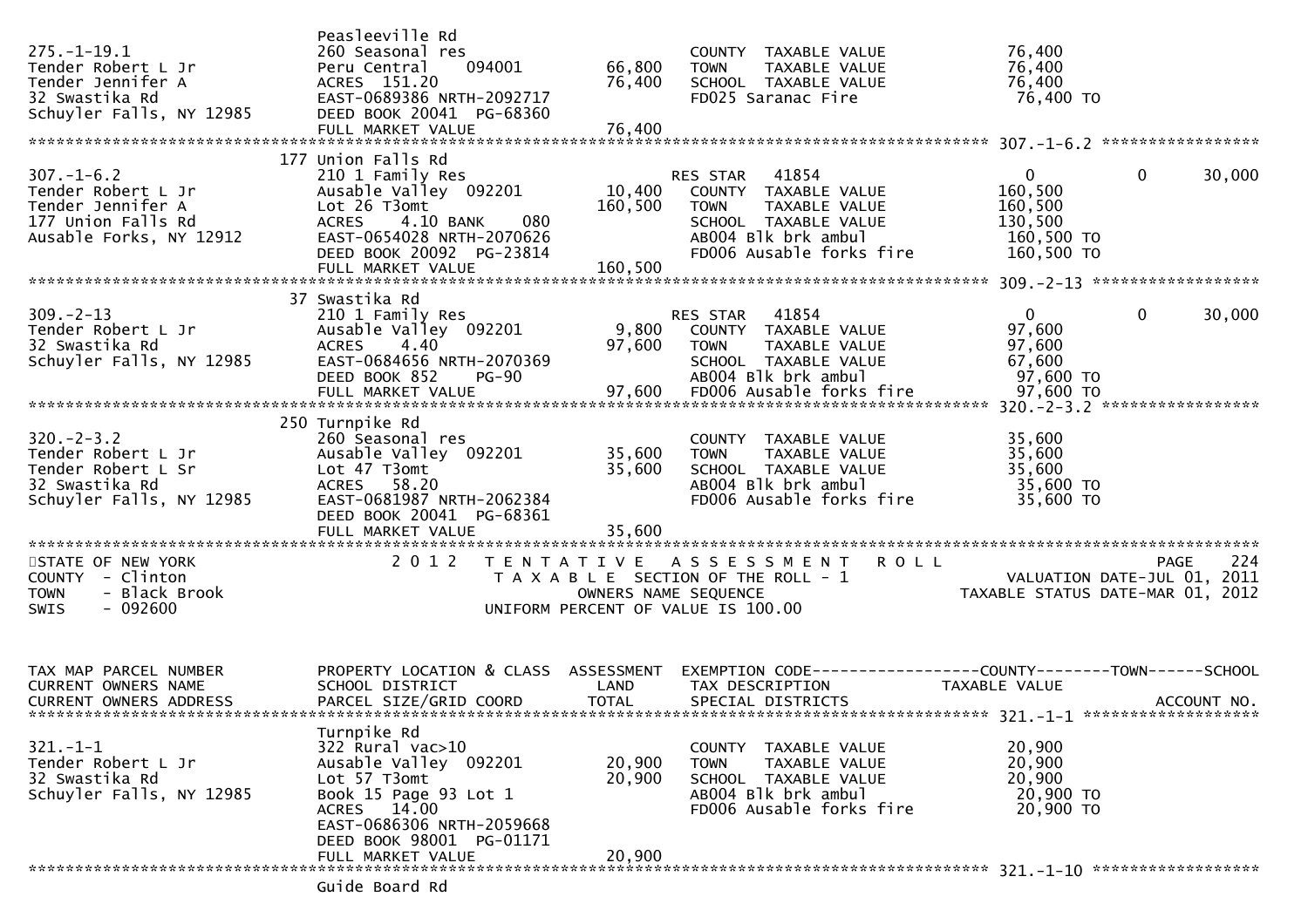| $321. - 1 - 10$<br>Tender Robert L Jr<br>32 Swastika Rd<br>Schuyler Falls, NY 12985                       | $322$ Rural vac $>10$<br>Ausable Valley 092201<br>Lot 57 T3omt<br>Book 15 Pg 93 Lot 2<br>ACRES 11.00<br>EAST-0686821 NRTH-2059584<br>DEED BOOK 1017 PG-308<br>FULL MARKET VALUE                           | 19,000<br>19,000<br>19,000 | COUNTY TAXABLE VALUE<br>TAXABLE VALUE<br><b>TOWN</b><br>SCHOOL TAXABLE VALUE<br>AB004 Blk brk ambul<br>FD006 Ausable forks fire                                   | 19,000<br>19,000<br>19,000<br>19,000 TO<br>19,000 TO                                                                             |
|-----------------------------------------------------------------------------------------------------------|-----------------------------------------------------------------------------------------------------------------------------------------------------------------------------------------------------------|----------------------------|-------------------------------------------------------------------------------------------------------------------------------------------------------------------|----------------------------------------------------------------------------------------------------------------------------------|
|                                                                                                           |                                                                                                                                                                                                           |                            |                                                                                                                                                                   |                                                                                                                                  |
| $321. - 1 - 6$<br>Tender Robert L Sr<br>Tender Robert L<br>905 Guide Board Rd<br>Schuyler Falls, NY 12985 | Guide Board Rd<br>$322$ Rural vac $>10$<br>Ausable Valley 092201 25,300<br>Lot 57 T3omt<br>Bk 15 Pg 93 Lot 6<br>ACRES 21.10<br>EAST-0687554 NRTH-2060875<br>DEED BOOK 98001 PG-01414<br>FULL MARKET VALUE | 25,300<br>25,300           | COUNTY TAXABLE VALUE<br><b>TOWN</b><br>TAXABLE VALUE<br>SCHOOL TAXABLE VALUE<br>s⊂н∪∪∟ ∣AXABLE VALUE<br>ABOO4 Blk brk ambul<br>FD006 Ausable forks fire 25,300 TO | 25,300<br>25,300<br>25,300<br>25,300 TO                                                                                          |
|                                                                                                           |                                                                                                                                                                                                           |                            |                                                                                                                                                                   |                                                                                                                                  |
| $275. - 1 - 7$<br>Tender Robert Sr<br>Tender Marty A<br>905 Guideboard Rd<br>Schuyler Falls, NY 12985     | Ore Bed Rd<br>910 Priv forest<br>094001<br>Peru Central<br>ACRES 46.00<br>EAST-0689136 NRTH-2096644<br>DEED BOOK 98001 PG-04806                                                                           | 28,900<br>28,900           | COUNTY TAXABLE VALUE<br>TOWN     TAXABLE VALUE<br>SCHOOL  TAXABLE VALUE<br>FDO25 Saranac Fire                                                                     | 28,900<br>28,900<br>28,900<br>28,900 TO                                                                                          |
|                                                                                                           |                                                                                                                                                                                                           |                            |                                                                                                                                                                   |                                                                                                                                  |
|                                                                                                           |                                                                                                                                                                                                           |                            |                                                                                                                                                                   |                                                                                                                                  |
| $331 - 2 - 20$<br>Tender Thomas<br>Tender Susan<br>96 Russell Rd<br>Cadyville, NY 12918                   | 46 Haselton Rd<br>210 1 Family Res<br>210 1 Family Res<br>Ausable Valley 092201 5,300<br>FRNT 102.00 DPTH 230.00 57,900<br>EAST-0689857 NRTH-2049481<br>DFFD ROOK 20061 PG-95471<br>FULL MARKET VALUE     | 57,900                     | COUNTY TAXABLE VALUE<br>TAXABLE VALUE<br><b>TOWN</b><br>SCHOOL TAXABLE VALUE<br>AB004 Blk brk ambul<br>FD006 Ausable forks fire                                   | 57,900<br>57,900<br>57,900<br>57,900 TO<br>57,900 TO                                                                             |
| STATE OF NEW YORK<br>COUNTY - Clinton<br>- Black Brook<br><b>TOWN</b><br>$-092600$<br>SWIS                | 2012                                                                                                                                                                                                      | OWNERS NAME SEQUENCE       | TENTATIVE ASSESSMENT ROLL<br>T A X A B L E SECTION OF THE ROLL - 1<br>UNIFORM PERCENT OF VALUE IS 100.00                                                          | 225<br><b>PAGE</b><br>VALUATION DATE-JUL 01, 2011<br>TAXABLE STATUS DATE-MAR 01, 2012                                            |
| TAX MAP PARCEL NUMBER<br>CURRENT OWNERS NAME<br>CURRENT OWNERS ADDRESS                                    | SCHOOL DISTRICT<br>PARCEL SIZE/GRID COORD                                                                                                                                                                 | LAND<br><b>TOTAL</b>       | TAX DESCRIPTION<br>SPECIAL DISTRICTS                                                                                                                              | PROPERTY LOCATION & CLASS ASSESSMENT EXEMPTION CODE----------------COUNTY-------TOWN------SCHOOL<br>TAXABLE VALUE<br>ACCOUNT NO. |
|                                                                                                           | 283 Silver Lake Rd                                                                                                                                                                                        |                            |                                                                                                                                                                   |                                                                                                                                  |
| $341. - 1 - 36$<br>Tender Wesley J<br>283 Silver Lake Rd<br>Ausable Forks, NY 12912                       | 210 1 Family Res<br>Ausable Valley 092201<br>Lot 164 Maules Pat<br>FRNT 200.00 DPTH 200.00<br>080<br>BANK<br>EAST-0702517 NRTH-2047506<br><b>PG-236</b><br>DEED BOOK 953                                  | 6,400<br>82,200            | 41854<br>RES STAR<br>COUNTY TAXABLE VALUE<br>TAXABLE VALUE<br>TOWN<br>SCHOOL TAXABLE VALUE<br>AB004 Blk brk ambul<br>FD006 Ausable forks fire                     | 0<br>$\mathbf{0}$<br>30,000<br>82,200<br>82,200<br>52,200<br>82,200 TO<br>82,200 TO                                              |
|                                                                                                           | FULL MARKET VALUE                                                                                                                                                                                         | 82,200                     |                                                                                                                                                                   |                                                                                                                                  |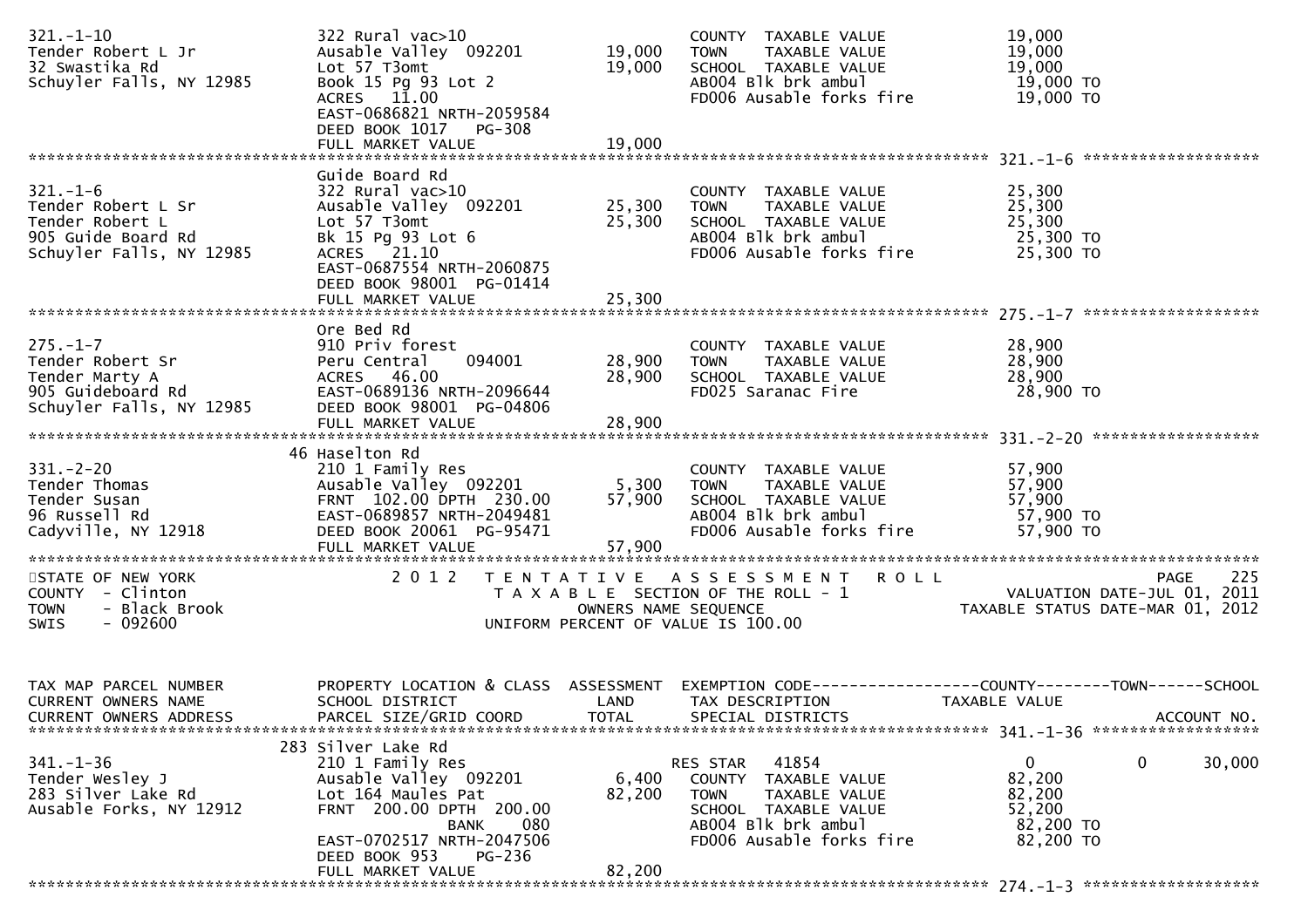| $274. - 1 - 3$<br>Terry Melvin Lawrence                                                                       | Ore Bed Rd<br>910 Priv forest<br>Saranac Central 094401                                                                                               | 59,300                     | COUNTY TAXABLE VALUE<br><b>TOWN</b><br>TAXABLE VALUE                                                                            | 61,300<br>61,300                                                                                    |
|---------------------------------------------------------------------------------------------------------------|-------------------------------------------------------------------------------------------------------------------------------------------------------|----------------------------|---------------------------------------------------------------------------------------------------------------------------------|-----------------------------------------------------------------------------------------------------|
| Terry Dorothy<br>PO Box 114<br>Redford, NY 12978                                                              | ACRES 137.00<br>EAST-0675048 NRTH-2095699<br>DEED BOOK 841<br>PG-109                                                                                  | 61,300                     | SCHOOL TAXABLE VALUE<br>FD025 Saranac Fire                                                                                      | 61,300<br>61,300 TO                                                                                 |
|                                                                                                               | FULL MARKET VALUE                                                                                                                                     | 61,300                     |                                                                                                                                 |                                                                                                     |
| $263. -2 - 2.1$<br>Terry William<br>Terry Rita<br>1395 Strackville Rd                                         | Ore Bed Rd<br>323 Vacant rural<br>Saranac Central 094401<br>ACRES 30.30<br>EAST-0674317 NRTH-2100385                                                  | 18,800<br>18,800           | COUNTY TAXABLE VALUE<br>TAXABLE VALUE<br><b>TOWN</b><br>SCHOOL TAXABLE VALUE<br>FD025 Saranac Fire                              | 18,800<br>18,800<br>18,800<br>18,800 TO                                                             |
| Saranac, NY 12981                                                                                             | DEED BOOK 552<br>PG-1042                                                                                                                              |                            |                                                                                                                                 |                                                                                                     |
|                                                                                                               | 11 N Main St                                                                                                                                          |                            |                                                                                                                                 |                                                                                                     |
| $341.2 - 1 - 9$<br>Tetreault Scott<br>Tetreault Laurie<br>135 Greenwich Plains Rd<br>Ware, MA 01082           | 210 1 Family Res<br>Ausable Valley 092201<br>FRNT 44.00 DPTH 225.00<br>EAST-0707367 NRTH-2044749<br>DEED BOOK 946<br><b>PG-84</b>                     | 2,700<br>30,000            | COUNTY TAXABLE VALUE<br><b>TOWN</b><br>TAXABLE VALUE<br>SCHOOL TAXABLE VALUE<br>AB004 Blk brk ambul<br>FD006 Ausable forks fire | 30,000<br>30,000<br>30,000<br>30,000 TO<br>30,000 TO                                                |
|                                                                                                               |                                                                                                                                                       |                            |                                                                                                                                 |                                                                                                     |
| $337. - 1 - 3$<br>The CHC Trust<br>Attn: Chester H Clarridge<br>$Hcr$ 1 Box 40<br>Bloomingdale, NY 12913-9606 | Forestdale Rd<br>910 Priv forest<br>Sar Lake<br>164601<br>ACRES 150.00<br>EAST-0652587 NRTH-2041493<br>DEED BOOK 872<br>$PG-173$<br>FULL MARKET VALUE | 56,500<br>56,500<br>56,500 | COUNTY TAXABLE VALUE<br>TAXABLE VALUE<br><b>TOWN</b><br>SCHOOL TAXABLE VALUE<br>AB004 Blk brk ambul<br>FD006 Ausable forks fire | 56,500<br>56,500<br>56,500<br>56,500 TO<br>56,500 TO                                                |
| STATE OF NEW YORK<br>COUNTY - Clinton<br>- Black Brook<br><b>TOWN</b><br>$-092600$<br>SWIS                    | 2 0 1 2                                                                                                                                               | OWNERS NAME SEQUENCE       | <b>ROLL</b><br>TENTATIVE ASSESSMENT<br>T A X A B L E SECTION OF THE ROLL - 1<br>UNIFORM PERCENT OF VALUE IS 100.00              | 226<br>PAGE<br>VALUATION DATE-JUL 01, 2011<br>TAXABLE STATUS DATE-MAR 01, 2012                      |
| TAX MAP PARCEL NUMBER<br>CURRENT OWNERS NAME<br><b>CURRENT OWNERS ADDRESS</b>                                 | PROPERTY LOCATION & CLASS ASSESSMENT<br>SCHOOL DISTRICT<br>PARCEL SIZE/GRID COORD                                                                     | LAND<br><b>TOTAL</b>       | TAX DESCRIPTION<br>SPECIAL DISTRICTS                                                                                            | EXEMPTION        CODE-----------------COUNTY-------TOWN------SCHOOL<br>TAXABLE VALUE<br>ACCOUNT NO. |
| $337. - 1 - 5$<br>The CHC Trust<br>Attn: Chester H Clarridge<br>$Hcr$ 1 Box 40<br>Bloomingdale, NY 12913-9606 | Forestdale Rd<br>910 Priv forest<br>164601<br>Sar Lake<br>ACRES 223.32<br>EAST-0648607 NRTH-2040900<br>DEED BOOK 872<br>PG-176<br>FULL MARKET VALUE   | 78,400<br>78,400<br>78,400 | COUNTY TAXABLE VALUE<br>TAXABLE VALUE<br>TOWN<br>SCHOOL TAXABLE VALUE<br>AB004 Blk brk ambul<br>FD006 Ausable forks fire        | 78,400<br>78,400<br>78,400<br>78,400 TO<br>78,400 TO                                                |
| $273. - 1 - 6$<br>The Nature Conservancy Inc<br>195 New Karner Rd Ste 200<br>Albany, NY 12205                 | Silver Lake Rd<br>910 Priv forest<br>Saranac Central 094401<br>ACRES 37.60<br>EAST-0660280 NRTH-2089985                                               | 33,500<br>33,500           | COUNTY TAXABLE VALUE<br>TAXABLE VALUE<br><b>TOWN</b><br>SCHOOL TAXABLE VALUE<br>FD025 Saranac Fire                              | 33,500<br>33,500<br>33,500<br>33,500 TO                                                             |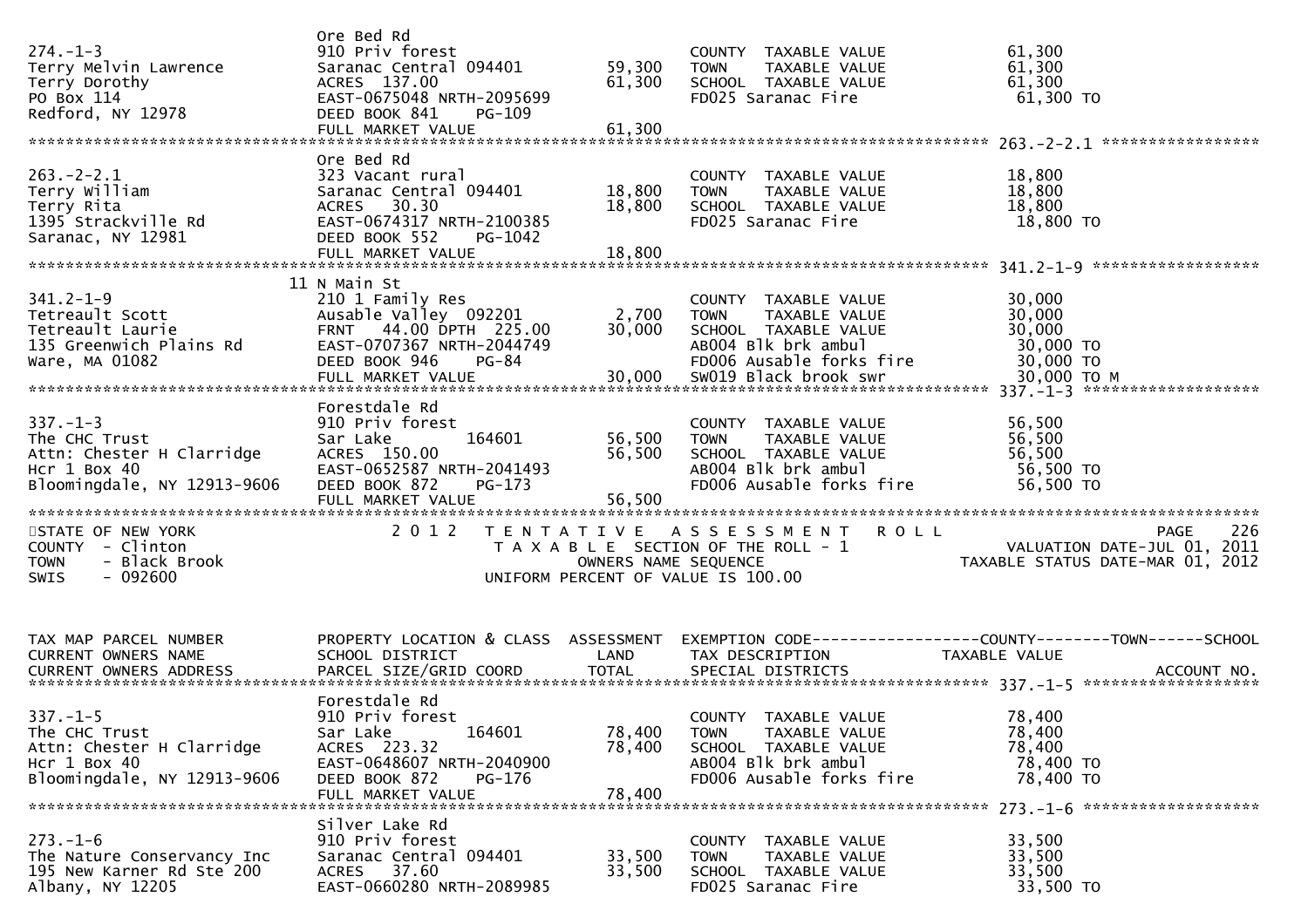|                                                                                                                            | DEED BOOK 20051 PG-88301<br>FULL MARKET VALUE                                                                                                                                      | 33,500                     |                                                                                                                                                      |                                                                        |                                                   |
|----------------------------------------------------------------------------------------------------------------------------|------------------------------------------------------------------------------------------------------------------------------------------------------------------------------------|----------------------------|------------------------------------------------------------------------------------------------------------------------------------------------------|------------------------------------------------------------------------|---------------------------------------------------|
| $341. - 1 - 20.29$<br>Therrien Rodney L<br>2249 Rt 9<br>Ausable Forks, NY 12912                                            | 3 Waltons Cir<br>210 1 Family Res<br>Ausable Valley 092201<br>165 Maules<br>MAP 2006191453 Therrien<br>FRNT 161.36 DPTH 110.18<br>080<br>BANK<br>EAST-0705375 NRTH-2047486         | 4,600<br>85,200            | 41854<br>RES STAR<br>COUNTY TAXABLE VALUE<br>TAXABLE VALUE<br><b>TOWN</b><br>SCHOOL TAXABLE VALUE<br>AB004 Blk brk ambul<br>FD006 Ausable forks fire | $\overline{0}$<br>85,200<br>85,200<br>55,200<br>85,200 TO<br>85,200 TO | $\mathbf{0}$<br>30,000                            |
|                                                                                                                            | DEED BOOK 20061 PG-91592<br>FULL MARKET VALUE                                                                                                                                      | 85,200                     |                                                                                                                                                      |                                                                        | *******************                               |
| $301 - 3 - 6$<br>Thibado Paul F<br>Attn: Stephen A & Karen Bobin Lot 39 Watson<br>71 Beekman St<br>Staten Island, NY 10302 | Buck Hill Rd<br>910 Priv forest<br>Ausable Valley 092201<br>ACRES 42.00<br>EAST-0712755 NRTH-2073690<br>DEED BOOK 607<br>PG-1041<br>FULL MARKET VALUE                              | 34,800<br>34,800<br>34,800 | COUNTY TAXABLE VALUE<br>TAXABLE VALUE<br><b>TOWN</b><br>SCHOOL TAXABLE VALUE<br>AB004 Blk brk ambul<br>FD006 Ausable forks fire                      | 34,800<br>34,800<br>34,800<br>34,800 TO<br>34,800 TO                   |                                                   |
|                                                                                                                            |                                                                                                                                                                                    |                            |                                                                                                                                                      |                                                                        |                                                   |
| $341. - 1 - 34.2$<br>Thomas John W<br>Thomas Jane E<br>PO Box 5<br>Ausable Forks, NY 12912                                 | 265 Silver Lake Rd<br>210 1 Family Res<br>Ausable Valley 092201<br>Lot 164 Maules<br>ACRES 1.10<br>EAST-0703053 NRTH-2047426<br>DEED BOOK 589<br>PG-373<br>FULL MARKET VALUE       | 6,600<br>95,000<br>95,000  | RES STAR<br>41854<br>COUNTY TAXABLE VALUE<br><b>TOWN</b><br>TAXABLE VALUE<br>SCHOOL TAXABLE VALUE<br>AB004 Blk brk ambul<br>FD006 Ausable forks fire | $\mathbf{0}$<br>95,000<br>95,000<br>65,000<br>95,000 TO<br>95,000 TO   | $\mathbf{0}$<br>30,000                            |
| STATE OF NEW YORK<br>COUNTY - Clinton<br><b>TOWN</b><br>- Black Brook<br><b>SWIS</b><br>- 092600                           | 2 0 1 2                                                                                                                                                                            | OWNERS NAME SEQUENCE       | TENTATIVE ASSESSMENT ROLL<br>T A X A B L E SECTION OF THE ROLL - 1<br>UNIFORM PERCENT OF VALUE IS 100.00                                             | TAXABLE STATUS DATE-MAR 01, 2012                                       | 227<br><b>PAGE</b><br>VALUATION DATE-JUL 01, 2011 |
| TAX MAP PARCEL NUMBER<br><b>CURRENT OWNERS NAME</b>                                                                        | PROPERTY LOCATION & CLASS ASSESSMENT<br>SCHOOL DISTRICT                                                                                                                            | LAND                       | EXEMPTION CODE------------------COUNTY--------TOWN------SCHOOL<br>TAX DESCRIPTION                                                                    | TAXABLE VALUE                                                          |                                                   |
| $341.2 - 1 - 31$<br>Thomas Lisa M<br>47 Sailly Ave<br>Plattsburgh, NY 12901                                                | 124 Silver Lake Rd<br>270 Mfg housing<br>Ausable Valley <sup>O92201</sup><br>FRNT 286.00 DPTH 120.00<br>EAST-0705504 NRTH-2047091<br>DEED BOOK 20051 PG-84811<br>FULL MARKET VALUE | 5,200<br>52,500<br>52,500  | COUNTY TAXABLE VALUE<br><b>TOWN</b><br>TAXABLE VALUE<br>SCHOOL TAXABLE VALUE<br>AB004 Blk brk ambul<br>FD006 Ausable forks fire                      | 52,500<br>52,500<br>52,500<br>52,500 TO<br>52,500 TO                   | 341. -1-34.1 *****************                    |
| $341. - 1 - 34.1$<br>Thomas Matthew W<br>118 Silver Lake Rd<br>Ausable Forks, NY 12912                                     | 267 Silver Lake Rd<br>$322$ Rural vac $>10$<br>Ausable Valley 092201<br>ACRES 11.90<br>EAST-0703151 NRTH-2046721                                                                   | 13,600<br>13,600           | COUNTY TAXABLE VALUE<br>TAXABLE VALUE<br><b>TOWN</b><br>SCHOOL TAXABLE VALUE<br>AB004 Blk brk ambul                                                  | 13,600<br>13,600<br>13,600<br>13,600 TO                                |                                                   |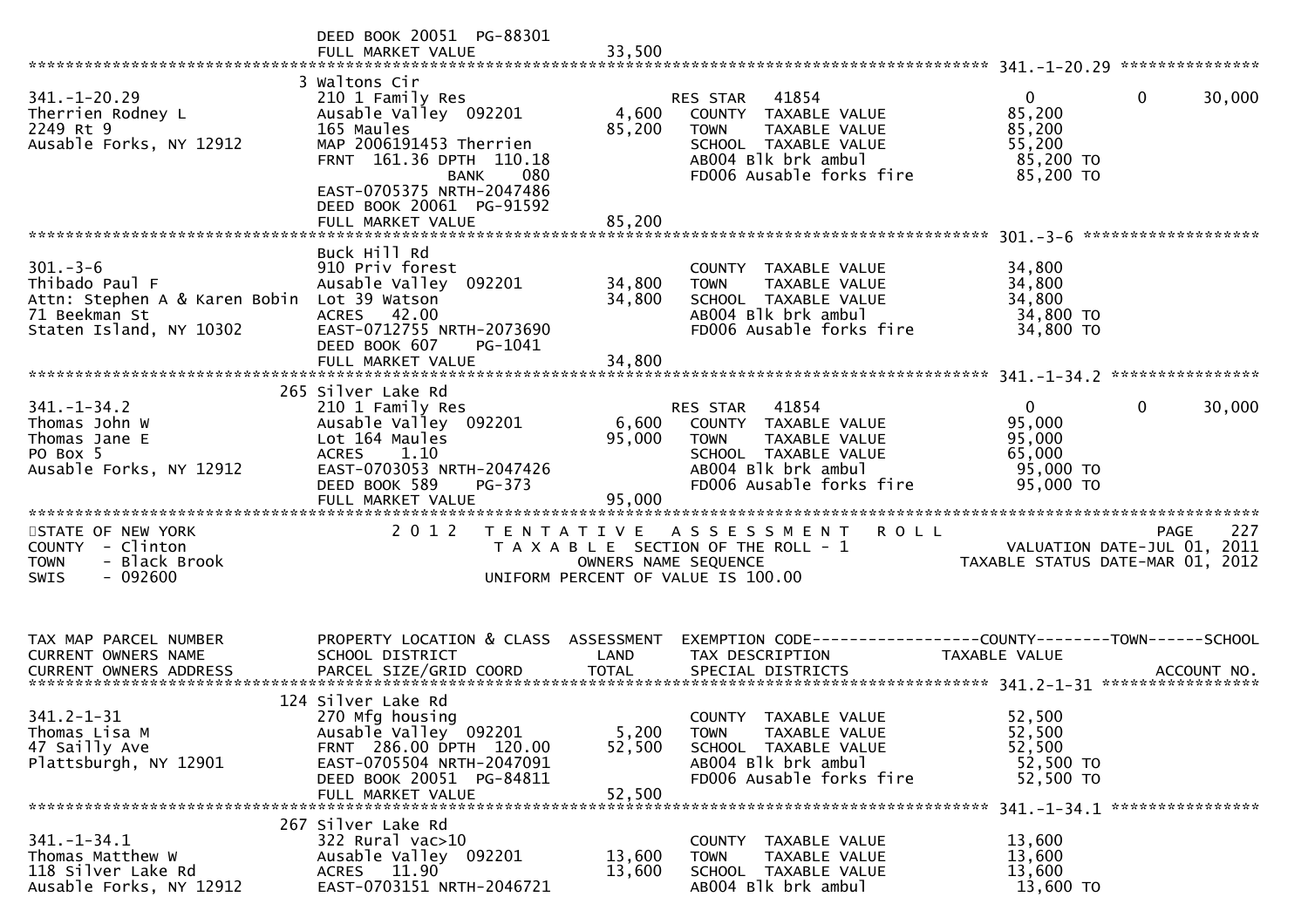|                                                                                                                                                       | DEED BOOK 20051 PG-85795<br>FULL MARKET VALUE                                                                                                                                | 13,600                        | FD006 Ausable forks fire                                                                                                                             | 13,600 TO                                                                              |        |
|-------------------------------------------------------------------------------------------------------------------------------------------------------|------------------------------------------------------------------------------------------------------------------------------------------------------------------------------|-------------------------------|------------------------------------------------------------------------------------------------------------------------------------------------------|----------------------------------------------------------------------------------------|--------|
|                                                                                                                                                       |                                                                                                                                                                              |                               |                                                                                                                                                      |                                                                                        |        |
| $341.2 - 1 - 29$<br>Thomas Matthew W<br>118 Silver Lake Rd<br>Ausable Forks, NY 12912                                                                 | 118 Silver Lake Rd<br>210 1 Family Res<br>Ausable Valley 092201<br>FRNT 132.00 DPTH 137.00<br>EAST-0705556 NRTH-2046932<br>DEED BOOK 20051 PG-85795<br>FULL MARKET VALUE     | 4,600<br>58,900<br>58,900     | 41854<br>RES STAR<br>COUNTY TAXABLE VALUE<br>TAXABLE VALUE<br><b>TOWN</b><br>SCHOOL TAXABLE VALUE<br>AB004 Blk brk ambul<br>FD006 Ausable forks fire | $\overline{0}$<br>0<br>58,900<br>58,900<br>28,900<br>58,900 TO<br>58,900 TO            | 30,000 |
|                                                                                                                                                       |                                                                                                                                                                              |                               |                                                                                                                                                      |                                                                                        |        |
| $341. - 1 - 12$<br>Thomas Thomas Jr<br>Thomas Cheryl<br>262 Silver Lake Rd<br>Ausable Forks, NY 12912                                                 | 262 Silver Lake Rd<br>210 1 Family Res<br>Ausable Valley 092201<br>ACRES 1.75<br>EAST-0703026 NRTH-2047941<br>DEED BOOK 612<br>PG-559<br>FULL MARKET VALUE                   | 7,400<br>95,700<br>95,700     | 41834<br>SR STAR<br>COUNTY TAXABLE VALUE<br><b>TOWN</b><br>TAXABLE VALUE<br>SCHOOL TAXABLE VALUE<br>AB004 Blk brk ambul<br>FD006 Ausable forks fire  | $\overline{0}$<br>$\mathbf{0}$<br>95,700<br>95,700<br>33,500<br>95,700 TO<br>95,700 TO | 62,200 |
|                                                                                                                                                       | 254 Silver Lake Rd                                                                                                                                                           |                               |                                                                                                                                                      |                                                                                        |        |
| $341 - 1 - 13$<br>Thomas Thomas M Jr<br>Thomas Cheryl A<br>262 Silver Lake Rd<br>Ausable Forks, NY 12912                                              | 230 3 Family Res<br>Ausable Valley 092201<br><b>ACRES</b><br>1.70<br>EAST-0703216 NRTH-2047980<br>DEED BOOK 20031 PG-52195<br>FULL MARKET VALUE                              | 7,400<br>65,400<br>65,400     | COUNTY TAXABLE VALUE<br><b>TOWN</b><br>TAXABLE VALUE<br>SCHOOL TAXABLE VALUE<br>AB004 Blk brk ambul<br>FD006 Ausable forks fire                      | 65,400<br>65,400<br>65,400<br>65,400 TO<br>65,400 TO                                   |        |
|                                                                                                                                                       | 47 North Shore Ln                                                                                                                                                            |                               |                                                                                                                                                      |                                                                                        |        |
| $307.2 - 1 - 2.12$<br>Thompson Revocable Trust Rita Ausable Valley 092201<br>Thompson as Trustee Rita J<br>879 Island Club Sq<br>Vero Beach, FL 32963 | 210 1 Family Res - WTRFNT<br>Lot 26 T3omt<br>ACRES 1.17<br>EAST-0655552 NRTH-2070378<br>DEED BOOK 20082 PG-14119<br>FULL MARKET VALUE                                        | 188,100<br>331,400<br>331,400 | COUNTY TAXABLE VALUE<br>TAXABLE VALUE<br><b>TOWN</b><br>SCHOOL TAXABLE VALUE<br>AB004 Blk brk ambul<br>FD006 Ausable forks fire                      | 331,400<br>331,400<br>331,400<br>331,400 TO<br>331,400 TO                              |        |
|                                                                                                                                                       |                                                                                                                                                                              |                               |                                                                                                                                                      |                                                                                        |        |
| STATE OF NEW YORK<br>COUNTY - Clinton<br>- Black Brook<br><b>TOWN</b><br>$-092600$<br>SWIS                                                            | 2 0 1 2                                                                                                                                                                      | OWNERS NAME SEQUENCE          | TENTATIVE ASSESSMENT<br><b>ROLL</b><br>T A X A B L E SECTION OF THE ROLL - 1<br>UNIFORM PERCENT OF VALUE IS 100.00                                   | PAGE<br>VALUATION DATE-JUL 01, 2011<br>TAXABLE STATUS DATE-MAR 01, 2012                | 228    |
| TAX MAP PARCEL NUMBER<br><b>CURRENT OWNERS NAME</b>                                                                                                   | PROPERTY LOCATION & CLASS ASSESSMENT<br>SCHOOL DISTRICT                                                                                                                      | LAND                          | TAX DESCRIPTION                                                                                                                                      | EXEMPTION CODE-----------------COUNTY-------TOWN------SCHOOL<br>TAXABLE VALUE          |        |
| $339 - 1 - 2.2$<br>Thru The Woods LLC<br>PO Box 713<br>Ausable Forks, NY 12912                                                                        | 247 Bonniview Rd<br>240 Rural res<br>Ausable Valley 092201<br>Lot 63 & 72 T3omt<br>ACRES 12.63<br>EAST-0680529 NRTH-2046707<br>DEED BOOK 20041 PG-67977<br>FULL MARKET VALUE | 20,000<br>111,200<br>111,200  | COUNTY TAXABLE VALUE<br>TAXABLE VALUE<br><b>TOWN</b><br>SCHOOL TAXABLE VALUE<br>AB004 Blk brk ambul<br>FD006 Ausable forks fire                      | 111,200<br>111,200<br>111,200<br>111,200 TO<br>111,200 TO                              |        |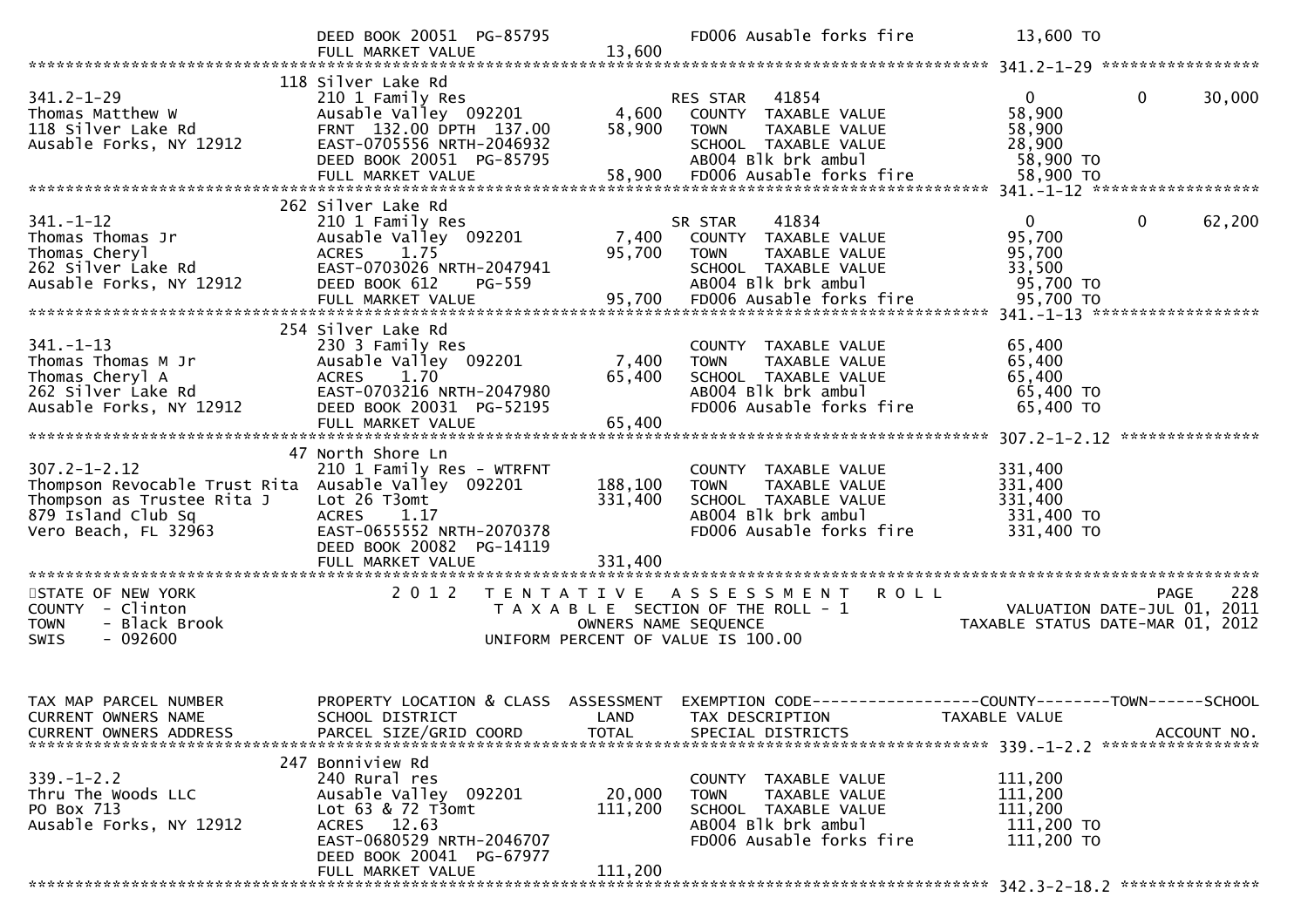| $342.3 - 2 - 18.2$<br>Thwaits Alyce L<br>PO Box 852<br>Ausable Forks, NY 12912                                                                | 11 Palmer St<br>210 1 Family Res<br>Ausable Valley 092201<br>FRNT 100.00 DPTH 60.00<br>EAST-0709677 NRTH-2045116<br>DEED BOOK 20001 PG-27041<br>FULL MARKET VALUE                               | 2,900<br>51,500<br>51,500  | RES STAR 41854<br>COUNTY TAXABLE VALUE<br>TAXABLE VALUE<br><b>TOWN</b><br>SCHOOL TAXABLE VALUE<br>AB004 Blk brk ambul<br>FD006 Ausable forks fire                                                       | $\mathbf{0}$<br>51,500<br>51,500<br>21,500<br>51,500 TO<br>51,500 TO                                               | $\mathbf{0}$                | 30,000                          |
|-----------------------------------------------------------------------------------------------------------------------------------------------|-------------------------------------------------------------------------------------------------------------------------------------------------------------------------------------------------|----------------------------|---------------------------------------------------------------------------------------------------------------------------------------------------------------------------------------------------------|--------------------------------------------------------------------------------------------------------------------|-----------------------------|---------------------------------|
|                                                                                                                                               |                                                                                                                                                                                                 |                            |                                                                                                                                                                                                         |                                                                                                                    |                             |                                 |
| $333. - 1 - 5$<br>Thwaits Frederick<br>Thwaits Madeline<br>844 Dry Bridge Rd<br>Ausable Forks, NY 12912                                       | 844 Dry Bridge Rd<br>210 1 Family Res<br>Ausable Valley 092201<br>$3.00^{\circ}$<br><b>ACRES</b><br>EAST-0710749 NRTH-2052133<br>DEED BOOK 608<br>PG-1124                                       | 9,000<br>129,100           | 41854<br>RES STAR<br>COUNTY TAXABLE VALUE<br>TAXABLE VALUE<br><b>TOWN</b><br>SCHOOL TAXABLE VALUE<br>AB004 Blk brk ambul                                                                                | $\mathbf{0}$<br>129,100<br>129,100<br>99,100<br>129,100 TO                                                         | $\mathbf{0}$                | 30,000                          |
| $323. - 1 - 1$<br>Thwaits Frederick P<br>844 Dry Bridge Rd<br>AuSable Forks, NY 12912                                                         | Palmer Hill Rd<br>910 Priv forest<br>Ausable Valley 092201<br>Lot 49<br>ACRES 100.00<br>EAST-0710541 NRTH-2061310<br>DEED BOOK 20021 PG-40483                                                   | 43,600<br>43,600           | COUNTY TAXABLE VALUE<br>TAXABLE VALUE<br><b>TOWN</b><br>SCHOOL TAXABLE VALUE<br>AB004 Blk brk ambul<br>FD006 Ausable forks fire                                                                         | 43,600<br>43,600<br>43,600<br>43,600 TO<br>43,600 TO                                                               |                             |                                 |
|                                                                                                                                               | 154 Golf Course Rd                                                                                                                                                                              |                            |                                                                                                                                                                                                         |                                                                                                                    |                             |                                 |
| $342. - 1 - 9$<br>Thwaits Life Estate Frederick Ausable Valley 092201<br>Thwaits Frederick P<br>154 Golf Course Rd<br>Ausable Forks, NY 12912 | 210 1 Family Res<br>FRNT 89.00 DPTH 375.00<br>EAST-0710231 NRTH-2048205<br>DEED BOOK 20082 PG-12494<br>FULL MARKET VALUE                                                                        | 69,600                     | WARNONALL 41121<br>5,100 AGED - ALL 41800<br>69,600 SR STAR<br>41834<br>COUNTY TAXABLE VALUE<br><b>TOWN</b><br>TAXABLE VALUE<br>SCHOOL TAXABLE VALUE<br>AB004 Blk brk ambul<br>FD006 Ausable forks fire | 10,440 10,440<br>29,580<br>$\overline{0}$<br>29,580<br>29,580<br>$\overline{\mathbf{0}}$<br>69,600 TO<br>69,600 TO | 29,580<br>$\Omega$          | $\mathbf 0$<br>34,800<br>34,800 |
| STATE OF NEW YORK<br>COUNTY - Clinton<br>- Black Brook<br><b>TOWN</b><br><b>SWIS</b><br>- 092600                                              | 2 0 1 2                                                                                                                                                                                         | T E N T A T I V E          | <b>ROLL</b><br>A S S E S S M E N T<br>T A X A B L E SECTION OF THE ROLL - 1<br>OWNERS NAME SEQUENCE<br>UNIFORM PERCENT OF VALUE IS 100.00                                                               | TAXABLE STATUS DATE-MAR 01, 2012                                                                                   | VALUATION DATE-JUL 01, 2011 | 229<br><b>PAGE</b>              |
| TAX MAP PARCEL NUMBER<br>CURRENT OWNERS NAME<br><b>CURRENT OWNERS ADDRESS</b>                                                                 | PROPERTY LOCATION & CLASS ASSESSMENT<br>SCHOOL DISTRICT LAND TAX DESCRIPTION<br>PARCEL SIZE/GRID COORD                                                                                          | <b>TOTAL</b>               | EXEMPTION CODE-----------------COUNTY-------TOWN------SCHOOL<br>SPECIAL DISTRICTS                                                                                                                       | TAXABLE VALUE                                                                                                      |                             | ACCOUNT NO.                     |
| $333. -2 - 4.81$<br>Thwaits Thomas W<br>Thwaits Jane M<br>841 Dry Bridge Rd<br>Ausable Forks, NY 12912                                        | 841 Dry Bridge Rd<br>240 Rural res<br>Ausable Valley 092201<br>Lot 6 Liv Pat<br>Survey Bk 12 Pg 102<br>ACRES 18.00<br>EAST-0710942 NRTH-2051107<br>DEED BOOK 851<br>PG-215<br>FULL MARKET VALUE | 23,400<br>66,600<br>66,600 | 41854<br>RES STAR<br>COUNTY TAXABLE VALUE<br>TAXABLE VALUE<br><b>TOWN</b><br>SCHOOL TAXABLE VALUE<br>AB004 Blk brk ambul<br>FD006 Ausable forks fire                                                    | $\mathbf{0}$<br>66,600<br>66,600<br>36,600<br>66,600 TO<br>66,600 TO                                               | 0                           | 30,000                          |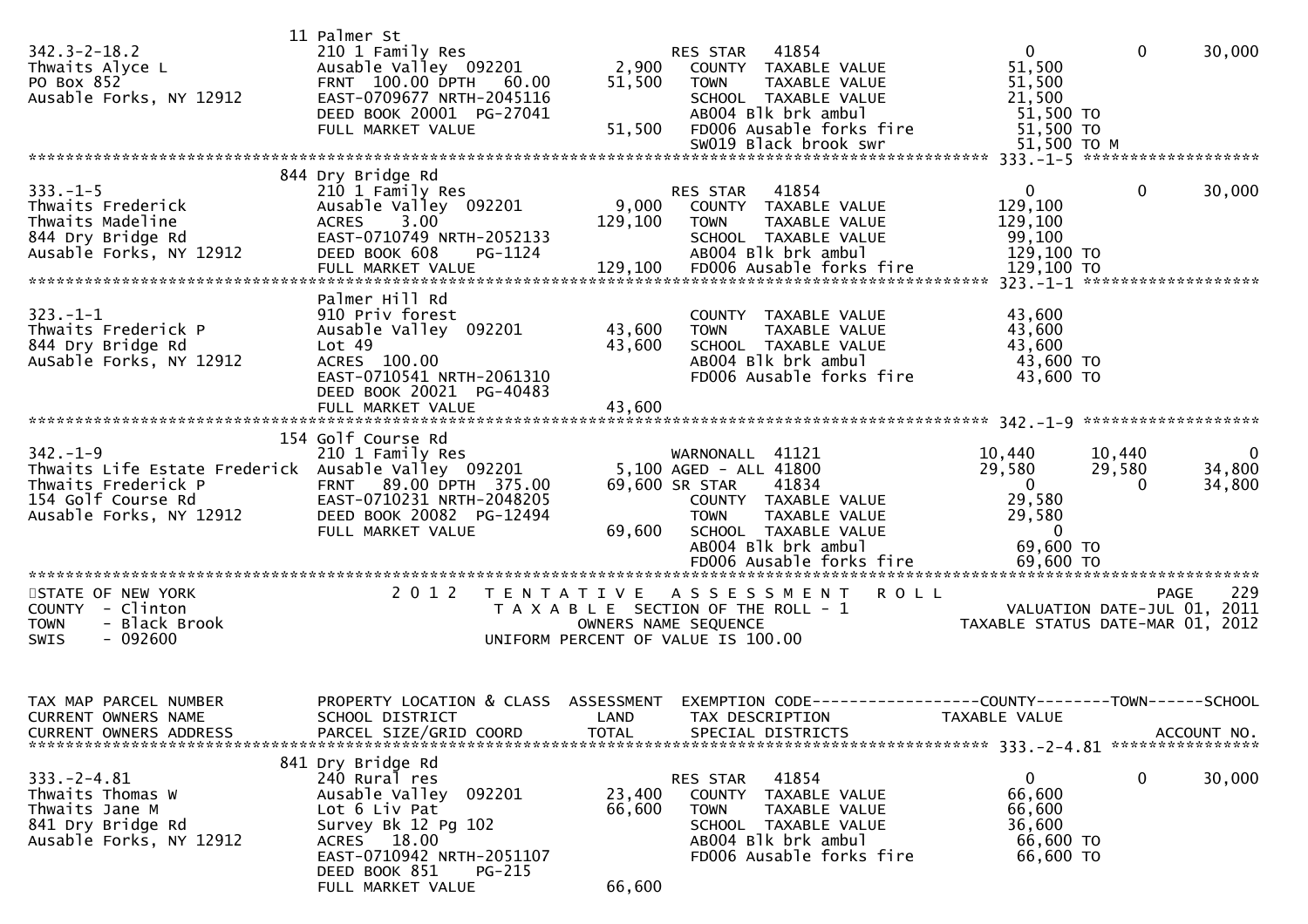| $272 - 2 - 11$<br>Tiezzi Mario<br>Testa Antonio<br>109 Spring Glen Rd<br>Meriden, CT 06451                 | Soucy Rd<br>321 Abandoned ag<br>$\frac{321}{21}$ manuolled ay 094401 21,600<br>Lot 69 T4omt<br>ACRES 22.70<br>EAST-0657338 NRTH-2098381<br>DEED BOOK 625<br>PG-891                               | 21,600               | COUNTY TAXABLE VALUE<br><b>TOWN</b>                                                                                             | 21,600<br>21,600<br>21,600<br>21,600 TO                                                      |
|------------------------------------------------------------------------------------------------------------|--------------------------------------------------------------------------------------------------------------------------------------------------------------------------------------------------|----------------------|---------------------------------------------------------------------------------------------------------------------------------|----------------------------------------------------------------------------------------------|
|                                                                                                            |                                                                                                                                                                                                  |                      |                                                                                                                                 |                                                                                              |
| $308. - 2 - 4$<br>Timmons Robert E<br>778 Union St<br>Peru, NY 12972-9701                                  | 38 Richards Rd<br>260 Seasonal res<br>Ausable Valley 092201<br>Lot 34 & 35 T3omt<br>ACRES 2.80<br>EAST-0661014 NRTH-2068593<br>DEED BOOK 705<br>PG-177                                           | 8,800<br>38,700      | COUNTY TAXABLE VALUE<br>TAXABLE VALUE<br><b>TOWN</b><br>SCHOOL TAXABLE VALUE<br>AB004 Blk brk ambul<br>FD006 Ausable forks fire | 38,700<br>38,700<br>38,700<br>38,700 TO<br>38,700 TO                                         |
|                                                                                                            |                                                                                                                                                                                                  |                      |                                                                                                                                 |                                                                                              |
| $322.1 - 1 - 18$<br>Todd Etesse Cox Doris<br>1438 Hudson Ave<br>Stillwater, NY 12170                       | 468 Narrows Rd<br>260 Seasonal res - WTRFNT<br>Ausable Valley 092201<br>FRNT 122.20 DPTH 130.00<br>EAST-0698243 NRTH-2063560<br>DEED BOOK 458<br>PG-387                                          | 185,700              | 41834<br>SR STAR<br>114,300 COUNTY TAXABLE VALUE<br>TOWN TAXABLE VALUE<br>SCHOOL TAXABLE VALUE<br>AB004 Blk brk ambul           | $\overline{0}$<br>$\mathbf{0}$<br>62,200<br>185,700<br>185,700<br>123,500<br>185,700 TO      |
|                                                                                                            | 166 Silver Lake Rd                                                                                                                                                                               |                      |                                                                                                                                 |                                                                                              |
| $341.2 - 1 - 39$<br>Tortora William<br>740 Desmond Ct<br>Brooklyn, NY 11235                                | 270 Mfg housing<br>Ausable valley 092201 4,200<br>FRNT 81.90 DPTH 202.00 31,500<br>EAST-0705353 NRTH-2048117<br>DEED BOOK 20041 PG-69593<br>FULL MARKET VALUE                                    | 31,500               | COUNTY TAXABLE VALUE<br>TAXABLE VALUE<br>TOWN<br>SCHOOL TAXABLE VALUE<br>AB004 Blk brk ambul<br>FD006 Ausable forks fire        | 31,500<br>31,500<br>31,500<br>31,500 TO<br>31,500 TO                                         |
| STATE OF NEW YORK<br>COUNTY - Clinton<br><b>TOWN</b><br>- Black Brook<br>- 092600<br><b>SWIS</b>           |                                                                                                                                                                                                  | OWNERS NAME SEQUENCE | 2012 TENTATIVE ASSESSMENT ROLL<br>T A X A B L E SECTION OF THE ROLL - 1<br>UNIFORM PERCENT OF VALUE IS 100.00                   | 230<br>PAGE<br>VALUATION DATE-JUL 01, 2011<br>TAXABLE STATUS DATE-MAR 01, 2012               |
| TAX MAP PARCEL NUMBER<br>CURRENT OWNERS NAME<br><b>CURRENT OWNERS ADDRESS</b>                              | PROPERTY LOCATION & CLASS ASSESSMENT<br>SCHOOL DISTRICT<br>PARCEL SIZE/GRID COORD                                                                                                                | LAND<br><b>TOTAL</b> | TAX DESCRIPTION<br>SPECIAL DISTRICTS                                                                                            | EXEMPTION CODE-----------------COUNTY-------TOWN------SCHOOL<br>TAXABLE VALUE<br>ACCOUNT NO. |
| $307.4 - 1 - 10.11$<br>Travaglini Thomas D<br>Travaglini Christine R<br>22 Denhurst Pl<br>Darien, CT 06820 | $138/142$ Island Rd<br>260 Seasonal res - WTRFNT<br>Ausable Valley 092201<br>Lot 34 T3omt<br>East Half Of Lot 9<br>1.10<br><b>ACRES</b><br>EAST-0658783 NRTH-2067710<br>DEED BOOK 20061 PG-92098 | 201,800<br>274,500   | COUNTY TAXABLE VALUE<br>TAXABLE VALUE<br>TOWN<br>SCHOOL TAXABLE VALUE<br>AB004 Blk brk ambul<br>FD006 Ausable forks fire        | 274,500<br>274,500<br>274,500<br>274,500 TO<br>274,500 TO                                    |
|                                                                                                            | FULL MARKET VALUE                                                                                                                                                                                | 274,500              |                                                                                                                                 |                                                                                              |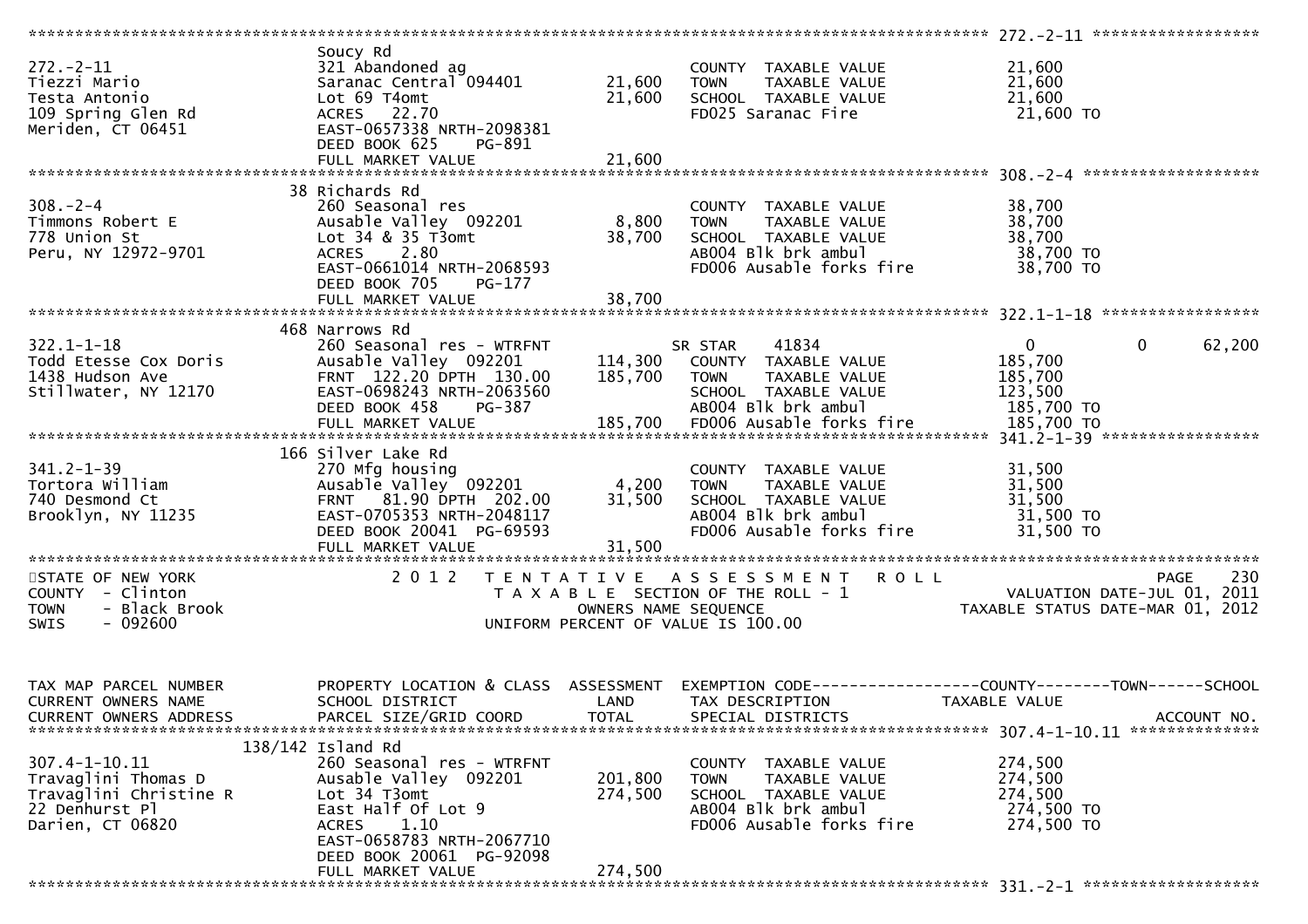| $331 - 2 - 1$<br>Trombley Dorothy<br>Trombley Marvin<br>844 Silver Lake Rd<br>Ausable Forks, NY 12912    | 861 Silver Lake Rd<br>210 1 Family Res<br>Ausable Valley 092201<br>ACRES 3.00<br>EAST-0689237 NRTH-2050838<br>DEED BOOK 645<br>$PG-453$                                                               | 14,300<br>95,100             | COUNTY TAXABLE VALUE<br><b>TOWN</b><br>SCHOOL TAXABLE VALUE<br>AB004 Blk brk ambul                                                         | TAXABLE VALUE<br>FD006 Ausable forks fire | 95,100<br>95,100<br>95,100<br>95,100 TO<br>95,100 TO            |              |             |
|----------------------------------------------------------------------------------------------------------|-------------------------------------------------------------------------------------------------------------------------------------------------------------------------------------------------------|------------------------------|--------------------------------------------------------------------------------------------------------------------------------------------|-------------------------------------------|-----------------------------------------------------------------|--------------|-------------|
| $331. - 2 - 2$<br>Trombley Dorothy<br>Trombley Marvin<br>844 Silver Lake Rd<br>Ausable Forks, NY 12912   | 844 Silver Lake Rd<br>210 1 Family Res<br>Ausable Valley 092201<br>FRNT 113.00 DPTH 180.56<br>EAST-0689738 NRTH-2050846<br>DEED BOOK 645<br>PG-456<br>FULL MARKET VALUE                               | 5,300<br>25,300              | 41854<br>RES STAR<br>COUNTY TAXABLE VALUE<br><b>TOWN</b><br>SCHOOL TAXABLE VALUE<br>AB004 Blk brk ambul<br>25,300 FD006 Ausable forks fire | TAXABLE VALUE                             | 0<br>25,300<br>25,300<br>$\mathbf{0}$<br>25,300 TO<br>25,300 TO | $\mathbf{0}$ | 25,300      |
| $274. - 1 - 7.10$<br>Trombley Glenn E<br>Trombley Maryanne<br>465 Ore Bed Rd<br>Schuyler Falls, NY 12985 | 465 Ore Bed Rd<br>210 1 Family Res<br>094001<br>Peru Central<br>Lot 30 T4omt<br>Ardco Sub Lot 10 & Pt 11<br>ACRES 12.90<br>EAST-0678516 NRTH-2096235<br>DEED BOOK 98000 PG-98499<br>FULL MARKET VALUE | 24,200<br>127,900<br>127,900 | 41854<br>RES STAR<br>COUNTY TAXABLE VALUE<br><b>TOWN</b><br>SCHOOL TAXABLE VALUE<br>FD025 Saranac Fire                                     | TAXABLE VALUE                             | $\mathbf{0}$<br>127,900<br>127,900<br>97,900<br>127,900 TO      | $\mathbf 0$  | 30,000      |
| $274. - 1 - 7.12$<br>Trombley Glenn E<br>Trombley Maryanne<br>465 Ore Bed Rd<br>Schuyler Falls, NY 12985 | Ore Bed Rd<br>$314$ Rural vac<10<br>094001<br>Peru Central<br>Lot 30 T4omt<br>2.70<br><b>ACRES</b><br>EAST-0678248 NRTH-2096982<br>DEED BOOK 98000 PG-98499<br>FULL MARKET VALUE                      | 8,600<br>8,600<br>8,600      | COUNTY TAXABLE VALUE<br><b>TOWN</b><br>SCHOOL TAXABLE VALUE<br>FD025 Saranac Fire                                                          | TAXABLE VALUE                             | 8,600<br>8,600<br>8,600<br>8,600 TO                             |              |             |
| STATE OF NEW YORK<br>COUNTY - Clinton<br>- Black Brook<br><b>TOWN</b><br>$-092600$<br>SWIS               | 2 0 1 2                                                                                                                                                                                               | OWNERS NAME SEQUENCE         | TENTATIVE ASSESSMENT<br>T A X A B L E SECTION OF THE ROLL - 1<br>UNIFORM PERCENT OF VALUE IS 100.00                                        | <b>ROLL</b>                               | VALUATION DATE-JUL 01, 2011<br>TAXABLE STATUS DATE-MAR 01, 2012 | <b>PAGE</b>  | 231         |
| TAX MAP PARCEL NUMBER<br><b>CURRENT OWNERS NAME</b><br>CURRENT OWNERS ADDRESS                            | PROPERTY LOCATION & CLASS<br>SCHOOL DISTRICT<br>PARCEL SIZE/GRID COORD<br>Turnpike Rd                                                                                                                 | ASSESSMENT<br>LAND<br>TOTAL  | TAX DESCRIPTION<br>SPECIAL DISTRICTS                                                                                                       |                                           | <b>TAXABLE VALUE</b>                                            |              | ACCOUNT NO. |
| $320 - 2 - 12$<br>Trombley Harold<br>Trombley Marvin<br>844 Silver Lake Rd<br>Ausable Forks, NY 12912    | 910 Priv forest<br>Ausable Valley 092201<br>Lot 47 T3omt<br>ACRES 43.00<br>EAST-0683513 NRTH-2062103<br>DEED BOOK 945<br><b>PG-306</b><br>FULL MARKET VALUE                                           | 35,100<br>35,100<br>35,100   | COUNTY TAXABLE VALUE<br>TOWN<br>SCHOOL TAXABLE VALUE<br>AB004 Blk brk ambul                                                                | TAXABLE VALUE<br>FD006 Ausable forks fire | 35,100<br>35,100<br>35,100<br>35,100 TO<br>35,100 TO            |              |             |
|                                                                                                          | $\sqrt{2}$                                                                                                                                                                                            |                              |                                                                                                                                            |                                           |                                                                 |              |             |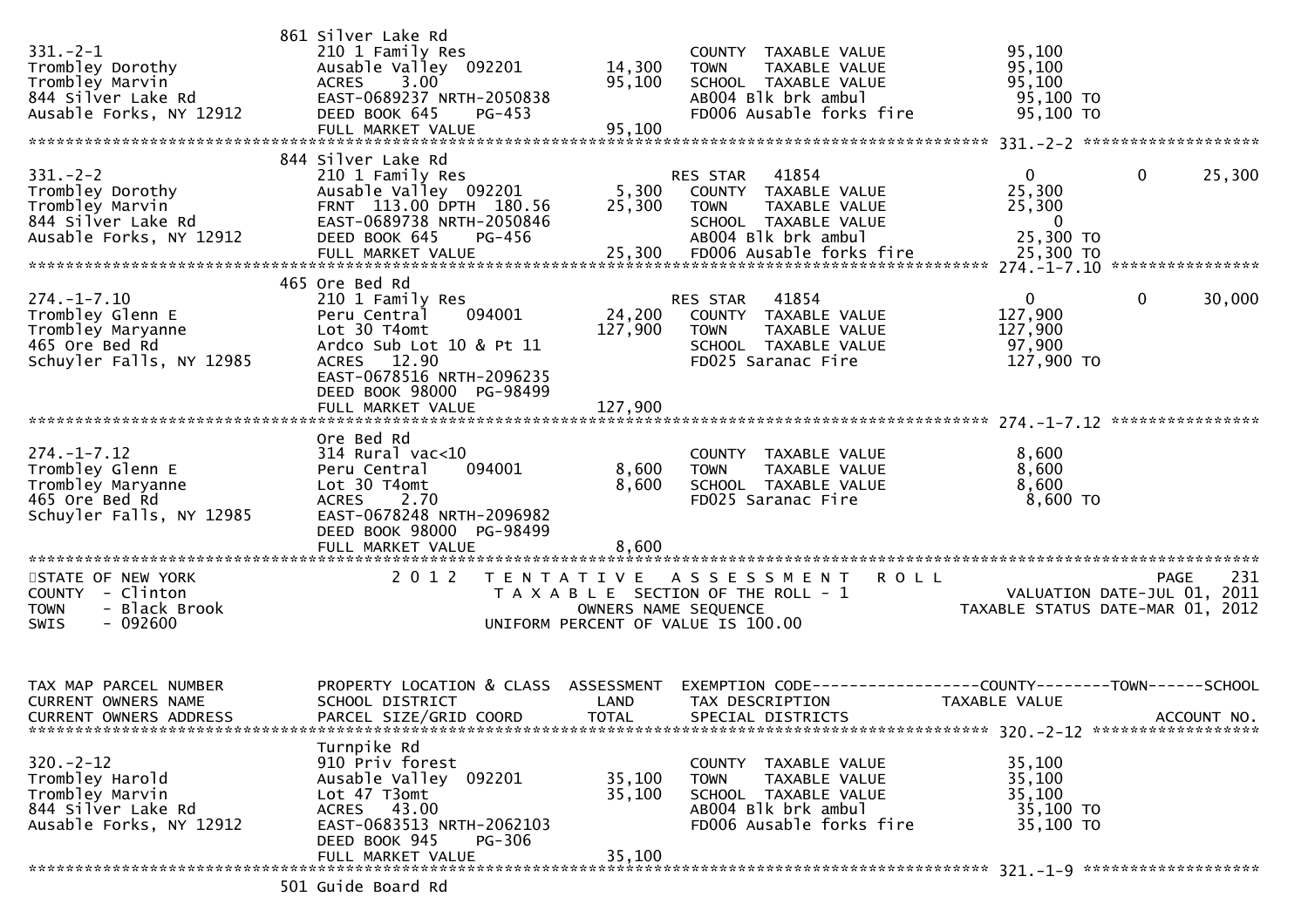| $321. - 1 - 9$<br>Trombley Harold<br>844 Silver Lake Rd<br>Ausable Forks, NY 12912                                                              | 270 Mfg housing<br>Ausable Valley 092201<br>Lot 57 T3omt<br>Bk 15 Pg 93 Lot 3<br>ACRES 8.80<br>EAST-0687383 NRTH-2059459<br>DEED BOOK 957<br>PG-172<br>FULL MARKET VALUE                       | 16,300<br>30,600<br>30,600         | COUNTY TAXABLE VALUE<br>TAXABLE VALUE<br><b>TOWN</b><br>SCHOOL TAXABLE VALUE<br>AB004 Blk brk ambul<br>FD006 Ausable forks fire                      | 30,600<br>30,600<br>30,600<br>30,600 TO<br>30,600 TO                                                                  |             |
|-------------------------------------------------------------------------------------------------------------------------------------------------|------------------------------------------------------------------------------------------------------------------------------------------------------------------------------------------------|------------------------------------|------------------------------------------------------------------------------------------------------------------------------------------------------|-----------------------------------------------------------------------------------------------------------------------|-------------|
|                                                                                                                                                 |                                                                                                                                                                                                |                                    |                                                                                                                                                      |                                                                                                                       |             |
| $332 - 3 - 4.33$<br>Trombley Leo E<br>Trombley Jacqueline H<br>1038 Dry Bridge Rd<br>Ausable Forks, NY 12912                                    | 1038 Dry Bridge Rd<br>210 1 Family Res<br>Ausable Valley 092201<br>Lot 9 Liv Patent<br>ACRES 1.70<br>EAST-0705915 NRTH-2051028<br>DEED BOOK 20072 PG-5147<br>FULL MARKET VALUE                 | 7,400<br>155,300<br>155,300        | RES STAR<br>41854<br>COUNTY TAXABLE VALUE<br><b>TOWN</b><br>TAXABLE VALUE<br>SCHOOL TAXABLE VALUE<br>AB004 Blk brk ambul<br>FD006 Ausable forks fire | $\mathbf{0}$<br>$\mathbf{0}$<br>155,300<br>155,300<br>125,300<br>155,300 TO<br>155,300 TO                             | 30,000      |
|                                                                                                                                                 |                                                                                                                                                                                                |                                    |                                                                                                                                                      |                                                                                                                       |             |
| $331 - 2 - 26$<br>Trombley Marvin C<br>863 Silver Lake Rd<br>Ausable Forks, NY 12912                                                            | 863 Silver Lake Rd<br>210 1 Family Res<br>Ausable Valley 092201<br>FRNT 155.00 DPTH 290.00<br>080<br><b>BANK</b><br>EAST-0689348 NRTH-2050542<br>DEED BOOK 20031 PG-58892<br>FULL MARKET VALUE | 5,300<br>77,700<br>77,700          | RES STAR 41854<br>COUNTY TAXABLE VALUE<br><b>TOWN</b><br>TAXABLE VALUE<br>SCHOOL TAXABLE VALUE<br>AB004 Blk brk ambul<br>FD006 Ausable forks fire    | $\mathbf{0}$<br>$\mathbf{0}$<br>77,700<br>77,700<br>47,700<br>77,700 TO<br>77,700 TO                                  | 30,000      |
|                                                                                                                                                 |                                                                                                                                                                                                |                                    |                                                                                                                                                      |                                                                                                                       |             |
| $321.4 - 3 - 13.2$<br>Tucciarone Life Use James<br>Mudge Patricia<br>10 Starlight Dr<br>Commack, NY 11725                                       | 281 Fern Lake Rd<br>270 Mfg housing - WTRFNT<br>Ausable Valley 092201<br>Lot 58 T3omt<br>FRNT 67.40 DPTH 224.80<br>EAST-0695715 NRTH-2059092<br>DEED BOOK 98001 PG-01382<br>FULL MARKET VALUE  | 100,200<br>114,600<br>114,600      | COUNTY TAXABLE VALUE<br>TAXABLE VALUE<br><b>TOWN</b><br>SCHOOL TAXABLE VALUE<br>AB004 Blk brk ambul<br>FD006 Ausable forks fire                      | 114,600<br>114,600<br>114,600<br>114,600 TO<br>114,600 TO                                                             |             |
| STATE OF NEW YORK                                                                                                                               | 2 0 1 2                                                                                                                                                                                        |                                    | TENTATIVE ASSESSMENT<br><b>ROLL</b>                                                                                                                  | PAGE                                                                                                                  | 232         |
| COUNTY - Clinton<br>- Black Brook<br><b>TOWN</b><br>$-092600$<br>SWIS                                                                           |                                                                                                                                                                                                |                                    | T A X A B L E SECTION OF THE ROLL - 1<br>OWNERS NAME SEQUENCE<br>UNIFORM PERCENT OF VALUE IS 100.00                                                  | VALUATION DATE-JUL 01, 2011<br>TAXABLE STATUS DATE-MAR 01, 2012                                                       |             |
| TAX MAP PARCEL NUMBER<br><b>CURRENT OWNERS NAME</b><br><b>CURRENT OWNERS ADDRESS</b>                                                            | PROPERTY LOCATION & CLASS<br>SCHOOL DISTRICT<br>PARCEL SIZE/GRID COORD                                                                                                                         | ASSESSMENT<br>LAND<br><b>TOTAL</b> | TAX DESCRIPTION<br>SPECIAL DISTRICTS                                                                                                                 | EXEMPTION CODE-----------------COUNTY-------TOWN------SCHOOL<br><b>TAXABLE VALUE</b><br>321.4-3-13.1 **************** | ACCOUNT NO. |
| $321.4 - 3 - 13.1$<br>Tucciarone Life Use James P<br>Attn: Anna H Tucciarone<br>Tucciarone James & Anna<br>10 Starlight Dr<br>Commack, NY 11725 | 279 Fern Lake Rd<br>260 Seasonal res - WTRFNT<br>Ausable Valley 092201<br>FRNT 67.40 DPTH 210.00<br>EAST-0695648 NRTH-2059065<br>DEED BOOK 99001 PG-13876<br>FULL MARKET VALUE                 | 108,900<br>115,000<br>115,000      | <b>COUNTY</b><br>TAXABLE VALUE<br>TAXABLE VALUE<br><b>TOWN</b><br>SCHOOL TAXABLE VALUE<br>AB004 Blk brk ambul<br>FD006 Ausable forks fire            | 115,000<br>115,000<br>115,000<br>115,000 TO<br>115,000 TO<br>331. - 2 - 4.1 *******************                       |             |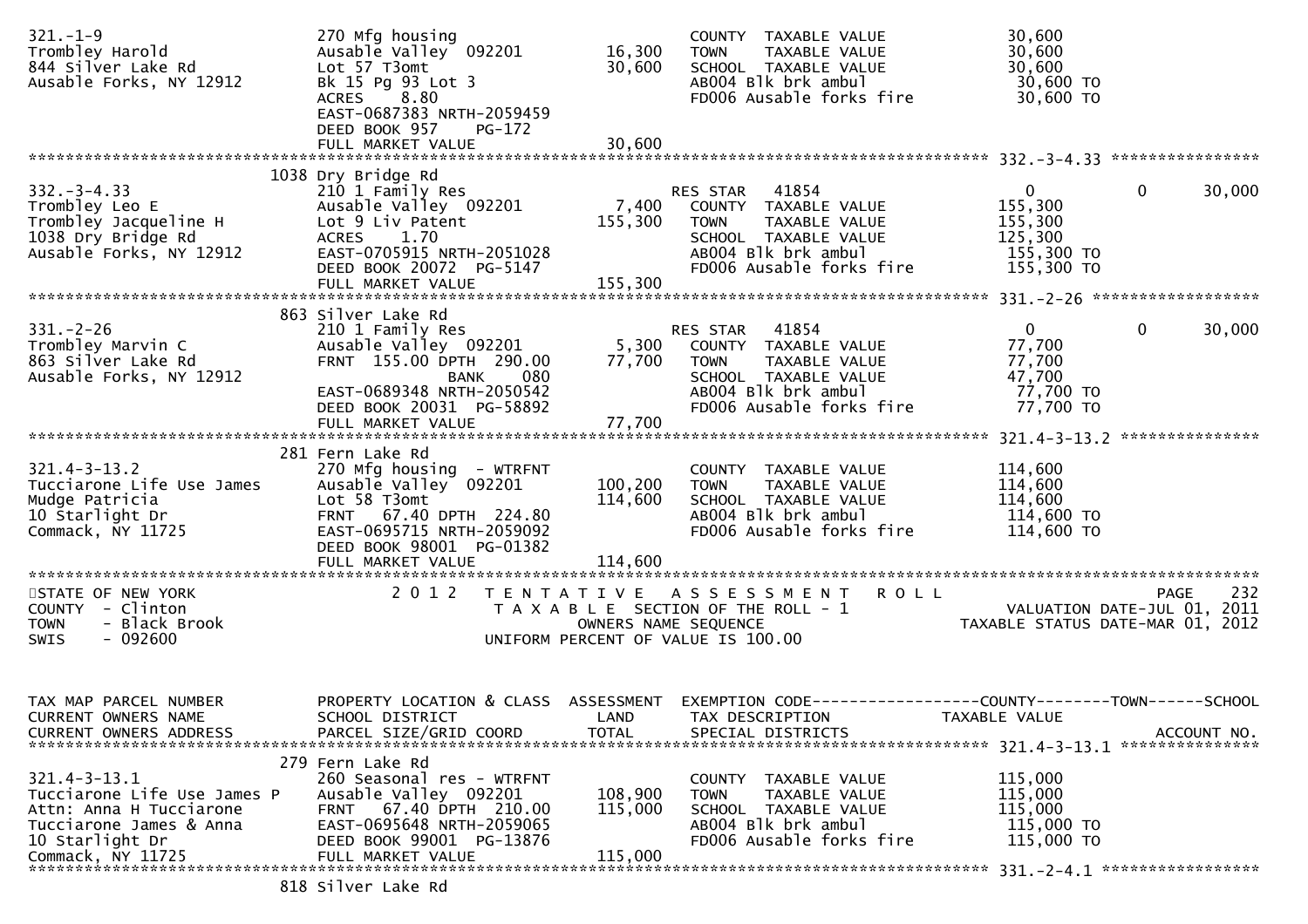| $331. - 2 - 4.1$                                                                                                                                                                                                                    | 210 1 Family Res<br>Ausable Valley 092201                                                                                                                                 | 49,600                  | <b>RES STAR 41854</b><br>5,000 COUNTY TAXABLE VALUE<br>TAXABLE VALUE<br>TOWN                                                    | $\mathbf 0$<br>$\mathbf{0}$<br>49,600<br>49,600                                                                                                        | 30,000 |
|-------------------------------------------------------------------------------------------------------------------------------------------------------------------------------------------------------------------------------------|---------------------------------------------------------------------------------------------------------------------------------------------------------------------------|-------------------------|---------------------------------------------------------------------------------------------------------------------------------|--------------------------------------------------------------------------------------------------------------------------------------------------------|--------|
|                                                                                                                                                                                                                                     | DEED BOOK 20072 PG-7059                                                                                                                                                   |                         | SCHOOL TAXABLE VALUE<br>AB004 Blk brk ambul                                                                                     | 19,600<br>49,600 TO                                                                                                                                    |        |
|                                                                                                                                                                                                                                     | FULL MARKET VALUE                                                                                                                                                         |                         | 49,600 FD006 Ausable forks fire                                                                                                 | 49,600 TO                                                                                                                                              |        |
| $331. - 2 - 5$<br>Turnbull Jody J<br>Foster-Turnbull Mary Anne<br>818 Silver Lake Rd<br>818 Silver Lake Rd<br>818 Silver Lake Rd<br>818 Silver Lake Rd<br>818 Silver Lake Rd<br>818 Silver Lake Rd<br>82912 DEED BOOK 20072 PG-8038 | 812 Silver Lake Rd<br>210 1 Family Res                                                                                                                                    | 4,800<br>38,900         | COUNTY TAXABLE VALUE<br><b>TOWN</b><br>TAXABLE VALUE<br>SCHOOL TAXABLE VALUE<br>ABOO4 Blk brk ambul<br>FD006 Ausable forks fire | 38,900<br>38,900<br>38,900<br>38,900 TO<br>38,900 TO                                                                                                   |        |
|                                                                                                                                                                                                                                     | FULL MARKET VALUE                                                                                                                                                         | 38,900                  |                                                                                                                                 |                                                                                                                                                        |        |
| $331 - 2 - 11$<br>Turnbull Jody J<br>Foster-Turnbull Mary Anne<br>817 Silver Lake Rd<br>817 Silver Lake Rd<br>Ausable Forks, NY 12912                                                                                               | 817 Silver Lake Rd<br>210 1 Family Res<br>Ausable Valley 092201<br>FRNT 230.00 DPTH 230.00<br><b>BANK</b><br>080<br>EAST-0690155 NRTH-2050376                             | 3,800<br>45,300         | COUNTY TAXABLE VALUE<br>TAXABLE VALUE<br><b>TOWN</b><br>SCHOOL TAXABLE VALUE<br>AB004 Blk brk ambul<br>FD006 Ausable forks fire | 45,300<br>45,300<br>45,300<br>45,300 TO<br>45,300 TO                                                                                                   |        |
|                                                                                                                                                                                                                                     | DEED BOOK 20072 PG-9521                                                                                                                                                   |                         |                                                                                                                                 |                                                                                                                                                        |        |
|                                                                                                                                                                                                                                     | 3218 Silver Lake Rd                                                                                                                                                       |                         |                                                                                                                                 |                                                                                                                                                        |        |
| $273. - 1 - 7.1$<br>Turner Steven C<br>Turner Karen L<br>3218 Silver Lake Rd<br>Saranac, NY 12981                                                                                                                                   | 240 Rural res<br>Saranac Central 094401<br>Lot 51 T4omt<br>080<br>ACRES 24.20 BANK<br>EAST-0660239 NRTH-2091721<br>DEED BOOK 885<br><b>PG-144</b><br>FULL MARKET VALUE    | 117,900<br>117,900      | RES STAR 41854<br>54,500 COUNTY TAXABLE VALUE<br>TAXABLE VALUE<br><b>TOWN</b><br>SCHOOL TAXABLE VALUE<br>FD025 Saranac Fire     | $\mathbf{0}$<br>$\mathbf{0}$<br>117,900<br>117,900<br>87,900<br>117,900 TO                                                                             | 30,000 |
|                                                                                                                                                                                                                                     |                                                                                                                                                                           |                         |                                                                                                                                 |                                                                                                                                                        |        |
| STATE OF NEW YORK<br>COUNTY - Clinton<br><b>TOWN</b><br>- Black Brook<br>$-092600$<br><b>SWIS</b>                                                                                                                                   | 2 0 1 2                                                                                                                                                                   |                         | TENTATIVE ASSESSMENT ROLL<br>UNIFORM PERCENT OF VALUE IS 100.00                                                                 | PAGE<br>T A X A B L E SECTION OF THE ROLL - 1<br>OWNERS NAME SEQUENCE THE TRING TAXABLE STATUS DATE-JUL 01, 2011<br>UNIFORM PERCENT OF VALUE IS 100.00 | 233    |
| TAX MAP PARCEL NUMBER<br>CURRENT OWNERS NAME                                                                                                                                                                                        | PROPERTY LOCATION & CLASS ASSESSMENT<br>SCHOOL DISTRICT                                                                                                                   | LAND                    | TAX DESCRIPTION                                                                                                                 | EXEMPTION CODE-----------------COUNTY--------TOWN------SCHOOL<br>TAXABLE VALUE                                                                         |        |
| $307.2 - 1 - 4$<br>Tuthill Helen<br>Hcr $1$ Box 52<br>Onchiota, NY 12989                                                                                                                                                            | Union Falls Rd<br>311 Res vac land<br>Ausable Valley 092201<br>FRNT 65.00 DPTH 240.00<br>EAST-0655091 NRTH-2071323<br>DEED BOOK 567<br><b>PG-159</b><br>FULL MARKET VALUE | 3,700<br>3,700<br>3,700 | COUNTY TAXABLE VALUE<br>TAXABLE VALUE<br><b>TOWN</b><br>SCHOOL TAXABLE VALUE<br>AB004 Blk brk ambul<br>FD006 Ausable forks fire | 3,700<br>3,700<br>3,700<br>3,700 TO<br>3,700 TO                                                                                                        |        |
|                                                                                                                                                                                                                                     |                                                                                                                                                                           |                         |                                                                                                                                 |                                                                                                                                                        |        |
| $307.2 - 1 - 5$<br>Tuthill Marvin J<br>3 Roslyn Ave                                                                                                                                                                                 | Union Falls Rd<br>311 Res vac land<br>Ausable Valley 092201<br>65.00 DPTH 215.00<br><b>FRNT</b>                                                                           | 3,600<br>3,600          | COUNTY TAXABLE VALUE<br>TAXABLE VALUE<br><b>TOWN</b><br>SCHOOL<br>TAXABLE VALUE                                                 | 3,600<br>3,600<br>3,600                                                                                                                                |        |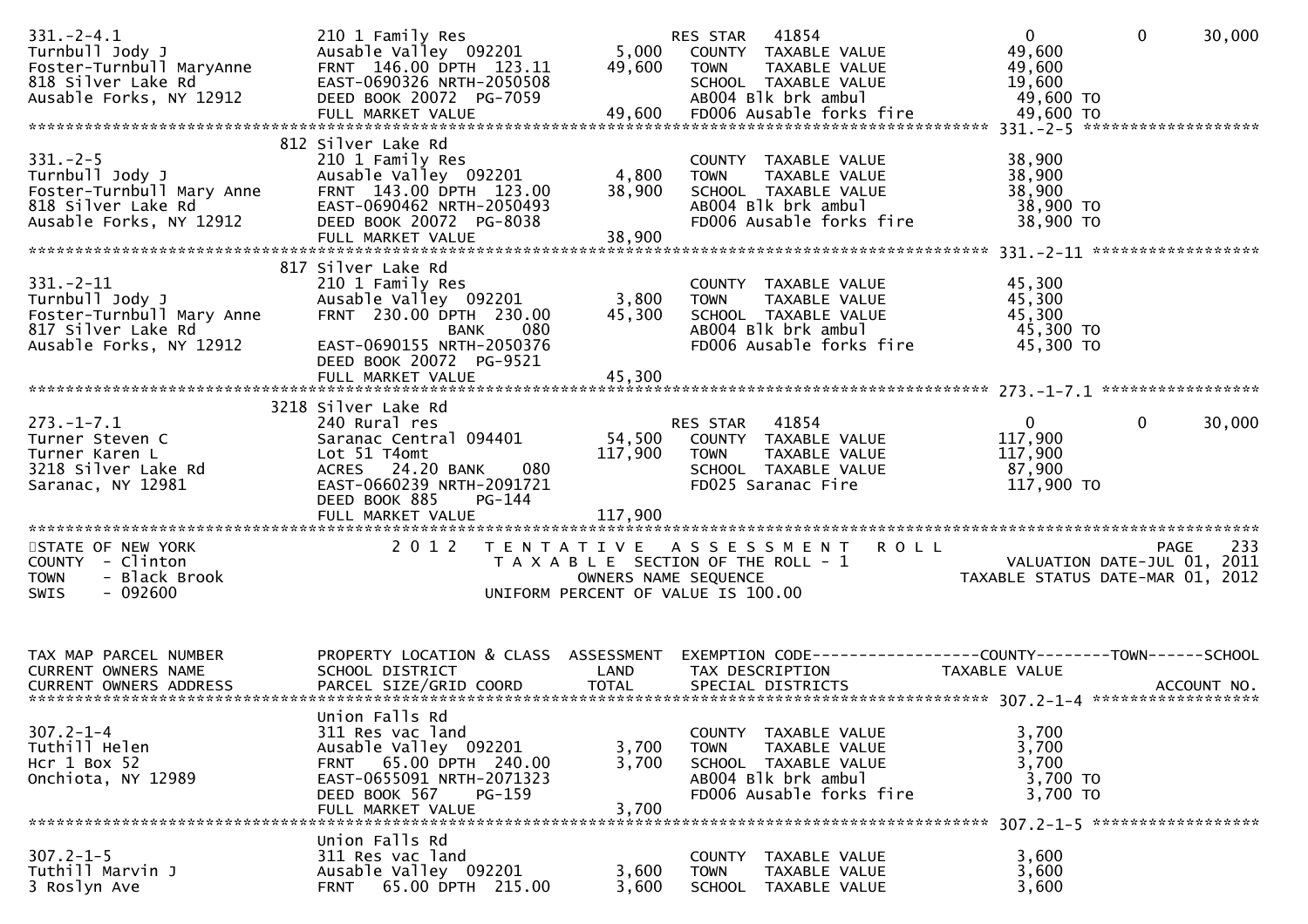| S Glens Falls, NY 12803                                                                               | EAST-0655406 NRTH-2071321<br>DEED BOOK 998<br><b>PG-018</b><br>FULL MARKET VALUE                                                                                                                      | 3,600                      | AB004 Blk brk ambul<br>FD006 Ausable forks fire                                                                                        | 3,600 TO<br>3,600 TO                                                      |                    |
|-------------------------------------------------------------------------------------------------------|-------------------------------------------------------------------------------------------------------------------------------------------------------------------------------------------------------|----------------------------|----------------------------------------------------------------------------------------------------------------------------------------|---------------------------------------------------------------------------|--------------------|
| $312. - 1 - 1$<br>Utley Scott<br>7576 Lake Stones Dr<br>Sodus Point, NY 14555                         | Buck Hill Rd<br>910 Priv forest<br>Ausable Valley 092201<br>ACRES 137.00<br>EAST-0712539 NRTH-2069090<br>DEED BOOK 536<br>PG-148<br>FULL MARKET VALUE                                                 | 61,200<br>61,200<br>61,200 | COUNTY TAXABLE VALUE<br><b>TAXABLE VALUE</b><br><b>TOWN</b><br>SCHOOL TAXABLE VALUE<br>AB004 Blk brk ambul<br>FD006 Ausable forks fire | 61,200<br>61,200<br>61,200<br>61,200 TO<br>$61,200$ TO                    |                    |
| $274. - 1 - 7.1$<br>Utzler Darren M<br>Utzler Jacolyn K<br>441 Ore Bed Rd<br>Schuyler Falls, NY 12985 | 441 Ore Bed Rd<br>240 Rural res<br>094001<br>Peru Central<br>Lot 30 T4omt<br>Ardco Sub Lot#1<br>ACRES 10.10 BANK<br>080<br>EAST-0679529 NRTH-2096436<br>DEED BOOK 20001 PG-26931<br>FULL MARKET VALUE | 125,900<br>125,900         | RES STAR 41854<br>21,500 COUNTY TAXABLE VALUE<br>TAXABLE VALUE<br><b>TOWN</b><br>SCHOOL TAXABLE VALUE<br>FD025 Saranac Fire            | $\mathbf{0}$<br>$\mathbf 0$<br>125,900<br>125,900<br>95,900<br>125,900 TO | 30,000             |
| $274. - 1 - 7.3$<br>Utzler Darren M<br>Utzler Jacolyn K<br>441 Ore Bed Rd<br>Schuyler Falls, NY 12985 | Ore Bed Rd<br>322 Rural vac>10<br>094001<br>Peru Central<br>Lot 30 T4omt<br>Ardco Sub Lot 2<br>ACRES 10.10 BANK<br>080<br>EAST-0679200 NRTH-2096358<br>DEED BOOK 20001 PG-26931                       | 21,500<br>21,500           | COUNTY TAXABLE VALUE<br>TAXABLE VALUE<br><b>TOWN</b><br>SCHOOL TAXABLE VALUE<br>FD025 Saranac Fire                                     | 21,500<br>21,500<br>21,500<br>21,500 TO                                   |                    |
| STATE OF NEW YORK<br>COUNTY - Clinton<br>- Black Brook<br>TOWN<br><b>SWIS</b><br>- 092600             | 2 0 1 2                                                                                                                                                                                               | OWNERS NAME SEQUENCE       | TENTATIVE ASSESSMENT ROLL<br>T A X A B L E SECTION OF THE ROLL - 1<br>UNIFORM PERCENT OF VALUE IS 100.00                               | VALUATION DATE-JUL 01, 2011<br>TAXABLE STATUS DATE-MAR 01, 2012           | 234<br><b>PAGE</b> |
| TAX MAP PARCEL NUMBER<br>CURRENT OWNERS NAME<br><b>CURRENT OWNERS ADDRESS</b>                         | PROPERTY LOCATION & CLASS ASSESSMENT<br>SCHOOL DISTRICT<br>PARCEL SIZE/GRID COORD                                                                                                                     | LAND<br><b>TOTAL</b>       | EXEMPTION CODE-----------------COUNTY-------TOWN------SCHOOL<br>TAX DESCRIPTION<br>SPECIAL DISTRICTS                                   | <b>TAXABLE VALUE</b>                                                      | ACCOUNT NO.        |
| $271 - 3 - 4$<br>Valenti Nicholas W<br>Gableman David M<br>1420 Broadway Ave<br>Holbrook, NY 11741    | $Rt$ 3<br>311 Res vac land<br>Saranac Central 094401<br>FRNT 350.00 DPTH 400.00<br>EAST-0639559 NRTH-2093040<br>DEED BOOK 524<br>PG-332<br>FULL MARKET VALUE                                          | 6,700<br>6,700<br>6,700    | COUNTY TAXABLE VALUE<br>TAXABLE VALUE<br><b>TOWN</b><br>SCHOOL TAXABLE VALUE<br>FD025 Saranac Fire                                     | 6,700<br>6,700<br>6,700<br>6,700 TO                                       |                    |
| $342.1 - 1 - 28$<br>Valentine Kirk<br>2 Golf Course Rd<br>Ausable Forks, NY 12912                     | 2 Golf Course Rd<br>210 1 Family Res<br>Ausable Valley 092201<br>FRNT 81.00 DPTH 113.00<br>EAST-0707870 NRTH-2045322                                                                                  | 30,000                     | CW_10_VET/ 41152<br>2,500 RES STAR<br>41854<br><b>COUNTY</b><br>TAXABLE VALUE<br>TAXABLE VALUE<br><b>TOWN</b>                          | 3,000<br>0<br>$\mathbf 0$<br>0<br>27,000<br>30,000                        | $\bf{0}$<br>30,000 |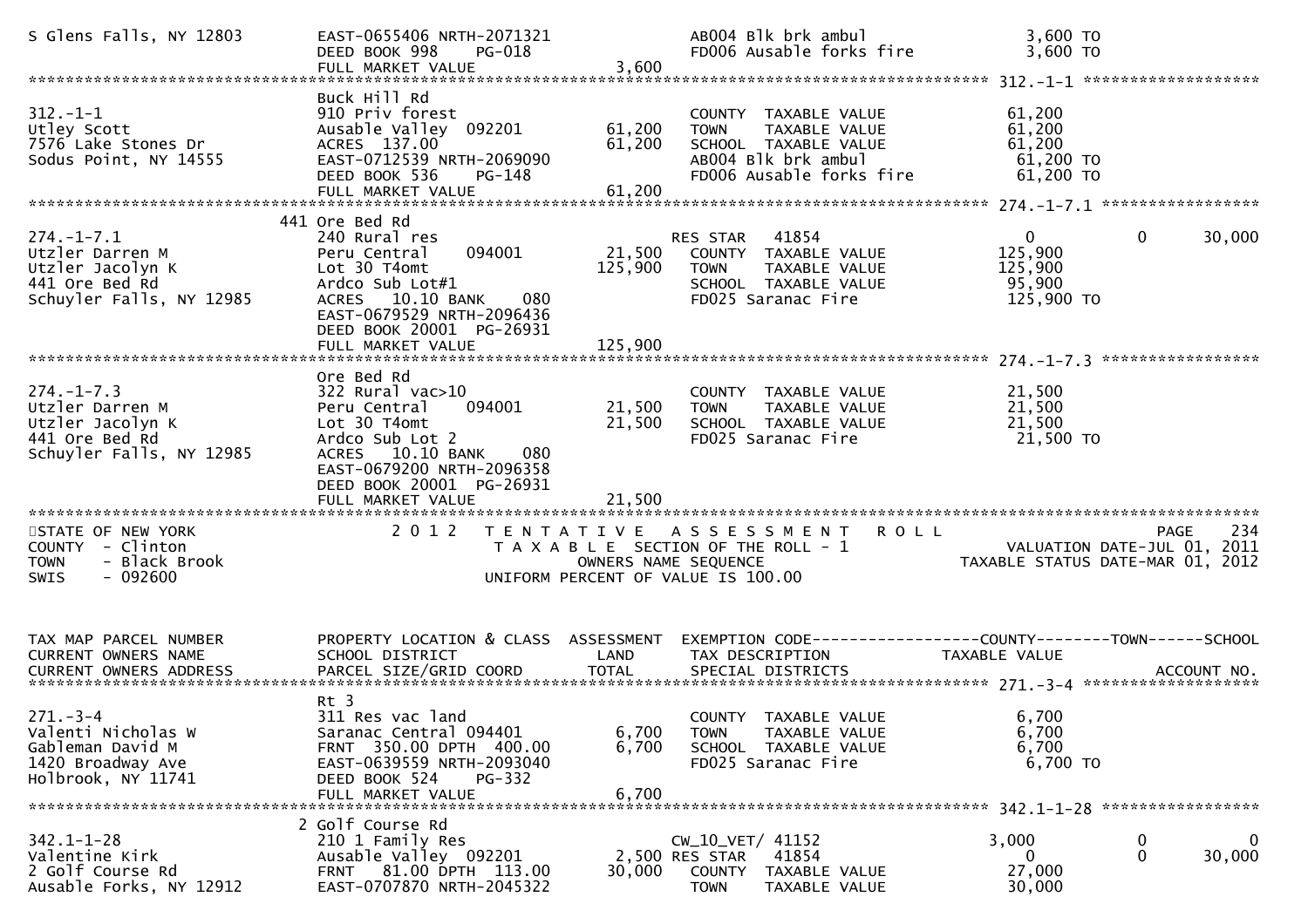|                                                                                                   | DEED BOOK 20062 PG-1008<br>FULL MARKET VALUE                                                                                                                      | 30,000                        | SCHOOL TAXABLE VALUE<br>AB004 Blk brk ambul<br>FD006 Ausable forks fire<br>SW019 Black brook swr                        | $\mathbf 0$<br>30,000 TO<br>30,000 TO<br>30,000 TO M                           |
|---------------------------------------------------------------------------------------------------|-------------------------------------------------------------------------------------------------------------------------------------------------------------------|-------------------------------|-------------------------------------------------------------------------------------------------------------------------|--------------------------------------------------------------------------------|
|                                                                                                   |                                                                                                                                                                   |                               |                                                                                                                         |                                                                                |
| $271. - 2 - 16$<br>Vann Estate Fred<br>Nelson Rita M<br>Attn: Leo Vann<br>5555 Rt 3               | 5555 Rt 3<br>240 Rural res<br>Saranac Central 094401<br>ACRES 56.80<br>EAST-0647307 NRTH-2093345<br>DEED BOOK 288<br>PG-538                                       | 38,800<br>65,400              | COUNTY TAXABLE VALUE<br>TAXABLE VALUE<br><b>TOWN</b><br>SCHOOL TAXABLE VALUE<br>FD025 Saranac Fire                      | 65,400<br>65,400<br>65,400<br>65,400 TO                                        |
| $271. - 1 - 15$<br>Vann Kenneth<br>Vann Life Use Gertrude<br>PO Box 75<br>Redford, NY 12978       | Cold Brook Rd<br>$314$ Rural vac< $10$<br>Saranac Central 094401<br>1.40<br><b>ACRES</b><br>EAST-0646503 NRTH-2095637<br>DEED BOOK 896<br>PG-151                  | 7,000<br>7,000                | COUNTY TAXABLE VALUE<br>TAXABLE VALUE<br><b>TOWN</b><br>SCHOOL TAXABLE VALUE<br>FD025 Saranac Fire                      | 7,000<br>7,000<br>7,000<br>7,000 TO                                            |
| $284. - 1 - 2$<br>Vann Life Use Gertrude<br>Vann Edward<br>4974 Rt 3<br>Saranac, NY 12981         | 392 Cass Rd<br>240 Rural res<br>Saranac Central 094401<br>ACRES 479.00<br>EAST-0651356 NRTH-2090035<br>DEED BOOK 896<br>$PG-155$<br>FULL MARKET VALUE             | 158,400<br>222,600<br>222,600 | 41854<br>RES STAR<br>COUNTY TAXABLE VALUE<br>TAXABLE VALUE<br><b>TOWN</b><br>SCHOOL TAXABLE VALUE<br>FD025 Saranac Fire | $\mathbf 0$<br>0<br>30,000<br>222,600<br>222,600<br>192,600<br>222,600 TO      |
| STATE OF NEW YORK<br>COUNTY - Clinton<br><b>TOWN</b><br>- Black Brook<br>$-092600$<br><b>SWIS</b> | 2 0 1 2                                                                                                                                                           | OWNERS NAME SEQUENCE          | <b>ROLL</b><br>TENTATIVE ASSESSMENT<br>T A X A B L E SECTION OF THE ROLL - 1<br>UNIFORM PERCENT OF VALUE IS 100.00      | 235<br>PAGE<br>VALUATION DATE-JUL 01, 2011<br>TAXABLE STATUS DATE-MAR 01, 2012 |
| TAX MAP PARCEL NUMBER<br>CURRENT OWNERS NAME                                                      | PROPERTY LOCATION & CLASS ASSESSMENT<br>SCHOOL DISTRICT                                                                                                           | LAND                          | TAX DESCRIPTION                                                                                                         | EXEMPTION CODE-----------------COUNTY-------TOWN------SCHOOL<br>TAXABLE VALUE  |
| $272. - 1 - 21$<br>Vann Mark<br>524 Cass Rd<br>Saranac, NY 12981                                  | Cass Rd<br>910 Priv forest<br>Saranac Central 094401<br>Lot 71 T4omt<br>ACRES 62.00<br>EAST-0648956 NRTH-2090451<br>DEED BOOK 20001 PG-20870<br>FULL MARKET VALUE | 39,200<br>39,200<br>39,200    | COUNTY TAXABLE VALUE<br>TAXABLE VALUE<br><b>TOWN</b><br>SCHOOL TAXABLE VALUE<br>FD025 Saranac Fire                      | 39,200<br>39,200<br>39,200<br>39,200 TO                                        |
| $272. - 1 - 22$<br>Vann Mark<br>524 Cass Rd<br>Saranac, NY 12981                                  | 524 Cass Rd<br>210 1 Family Res<br>Saranac Central 094401<br>6.00<br><b>ACRES</b><br>EAST-0648506 NRTH-2090644<br>DEED BOOK 20001 PG-20869<br>FULL MARKET VALUE   | 12,800<br>183,600<br>183,600  | 41854<br>RES STAR<br>COUNTY TAXABLE VALUE<br><b>TOWN</b><br>TAXABLE VALUE<br>SCHOOL TAXABLE VALUE<br>FD025 Saranac Fire | 0<br>$\mathbf{0}$<br>30,000<br>183,600<br>183,600<br>153,600<br>183,600 TO     |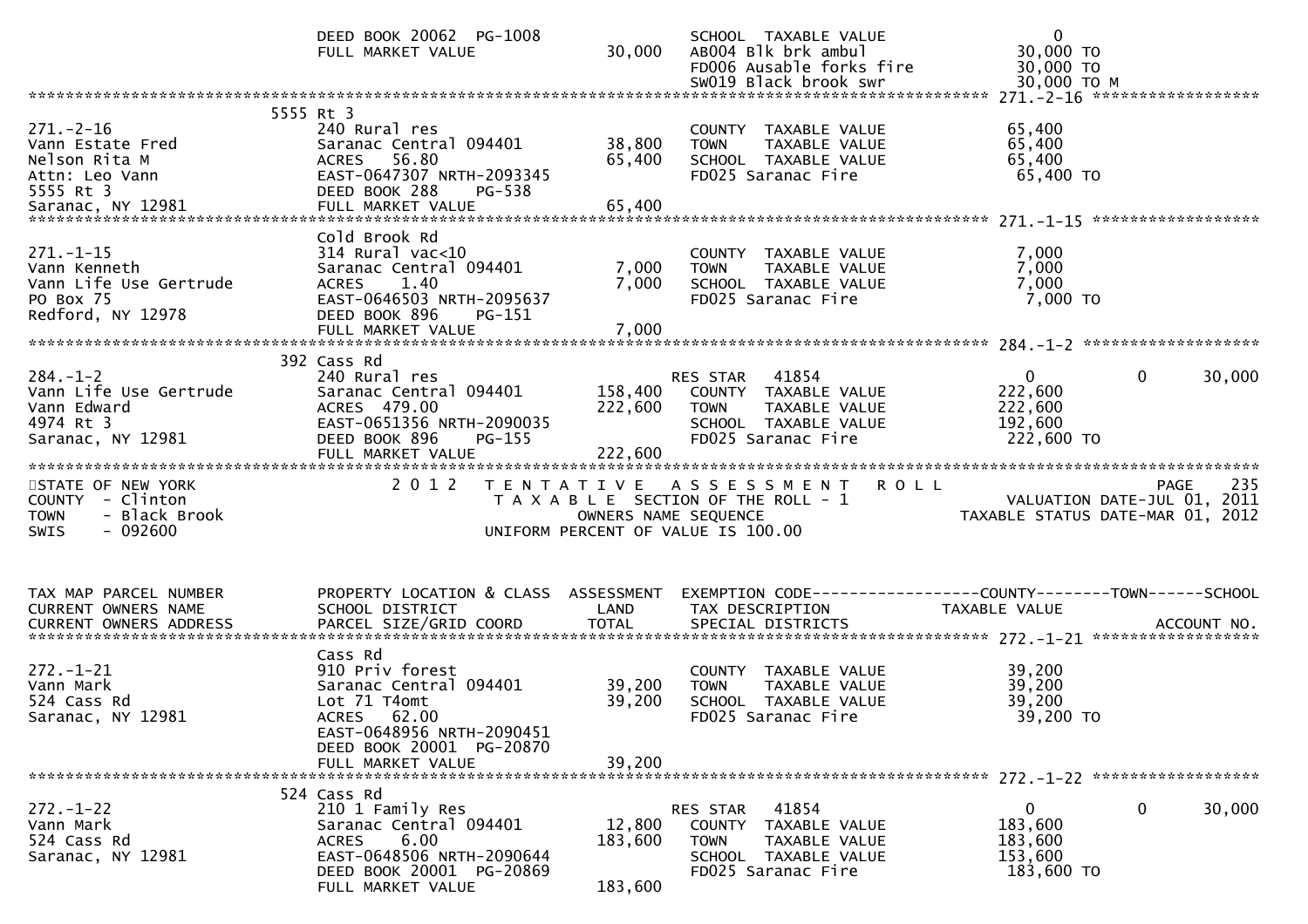|                                                                                                          |                                                                                                                                                                        |                              |                                                                                                                                                                                                                            | 284.-1-1 *********************                                                                                                                   |
|----------------------------------------------------------------------------------------------------------|------------------------------------------------------------------------------------------------------------------------------------------------------------------------|------------------------------|----------------------------------------------------------------------------------------------------------------------------------------------------------------------------------------------------------------------------|--------------------------------------------------------------------------------------------------------------------------------------------------|
| $284. - 1 - 1$<br>Vann Mark<br>524 Cass Rd<br>Saranac, NY 12981                                          | Cass Rd<br>260 Seasonal res<br>Saranac Central 094401<br>Lot 2 T3omt<br>ACRES 178.20<br>EAST-0648521 NRTH-2087948<br>DEED BOOK 20001 PG-20870<br>FULL MARKET VALUE     | 72,100<br>104,100<br>104,100 | COUNTY TAXABLE VALUE<br>TAXABLE VALUE<br><b>TOWN</b><br>SCHOOL TAXABLE VALUE<br>FD025 Saranac Fire                                                                                                                         | 104,100<br>104,100<br>104,100<br>104,100 TO                                                                                                      |
|                                                                                                          |                                                                                                                                                                        |                              |                                                                                                                                                                                                                            |                                                                                                                                                  |
| $271. - 1 - 17$<br>Venne Francis<br>28 Cold Brook Rd<br>Saranac, NY 12981                                | 28 Cold Brook Rd<br>240 Rural res<br>Saranac Central 094401<br>ACRES 47.90<br>EAST-0647882 NRTH-2096673<br>DEED BOOK 369<br>$PG-305$<br>FULL MARKET VALUE              | 64,400                       | 54 PCT OF VALUE USED FOR EXEMPTION PURPOSES<br>WARCOMALL 41131<br>36,100 AGED - ALL 41800<br>41834<br>64,400 SR STAR<br>COUNTY TAXABLE VALUE<br>TAXABLE VALUE<br><b>TOWN</b><br>SCHOOL TAXABLE VALUE<br>FD025 Saranac Fire | 8,694<br>$\mathbf 0$<br>8,694<br>17,388<br>13,041<br>13,041<br>$\overline{0}$<br>47,012<br>$\Omega$<br>42,665<br>42,665<br>$\Omega$<br>64,400 TO |
|                                                                                                          |                                                                                                                                                                        |                              |                                                                                                                                                                                                                            |                                                                                                                                                  |
| $271. - 1 - 12$<br>Venne Francis Mitchell<br>Venne Beulah Marie<br>28 Cold Brook Rd<br>Saranac, NY 12981 | Rt 3<br>$314$ Rural vac<10<br>Saranac Central 094401<br>90 T4omt<br><b>ACRES</b><br>7.20<br>EAST-0645963 NRTH-2095683<br>DEED BOOK 20041 PG-68359<br>FULL MARKET VALUE | 20,800<br>20,800<br>20,800   | COUNTY TAXABLE VALUE<br>TAXABLE VALUE<br><b>TOWN</b><br>SCHOOL TAXABLE VALUE<br>FD025 Saranac Fire                                                                                                                         | 20,800<br>20,800<br>20,800<br>20,800 TO                                                                                                          |
|                                                                                                          |                                                                                                                                                                        |                              |                                                                                                                                                                                                                            |                                                                                                                                                  |
|                                                                                                          |                                                                                                                                                                        |                              |                                                                                                                                                                                                                            |                                                                                                                                                  |
| STATE OF NEW YORK<br>COUNTY - Clinton<br>- Black Brook<br><b>TOWN</b><br>$-092600$<br><b>SWIS</b>        | 2 0 1 2                                                                                                                                                                | T E N T A T I V E            | A S S E S S M E N T<br>T A X A B L E SECTION OF THE ROLL - 1<br>OWNERS NAME SEQUENCE<br>UNIFORM PERCENT OF VALUE IS 100.00                                                                                                 | 236<br><b>ROLL</b><br><b>PAGE</b><br>VALUATION DATE-JUL 01, 2011<br>TAXABLE STATUS DATE-MAR 01, 2012                                             |
| TAX MAP PARCEL NUMBER<br>CURRENT OWNERS NAME<br>CURRENT OWNERS ADDRESS                                   | PROPERTY LOCATION & CLASS ASSESSMENT<br>SCHOOL DISTRICT<br>PARCEL SIZE/GRID COORD                                                                                      | LAND<br><b>TOTAL</b>         | TAX DESCRIPTION<br>SPECIAL DISTRICTS                                                                                                                                                                                       | TAXABLE VALUE<br>ACCOUNT NO.                                                                                                                     |
| $271. - 2 - 13$<br>Venne Michael<br>375 Cold Brook Rd<br>Saranac, NY 12981                               | 5603 Rt 3<br>$322$ Rural vac $>10$<br>Saranac Central 094401<br><b>ACRES</b><br>73.60<br>EAST-0646140 NRTH-2092982<br>DEED BOOK 1003<br>PG-253                         | 44,300<br>44,300             | COUNTY TAXABLE VALUE<br>TAXABLE VALUE<br><b>TOWN</b><br>SCHOOL TAXABLE VALUE<br>FD025 Saranac Fire                                                                                                                         | 44,300<br>44,300<br>44,300<br>44,300 TO                                                                                                          |
|                                                                                                          | FULL MARKET VALUE                                                                                                                                                      | 44,300                       |                                                                                                                                                                                                                            |                                                                                                                                                  |
| $271. - 1 - 16$<br>Venne Vernon<br>3029 Plank Rd<br>Mineville, NY 12956                                  | 5556 Rt 3<br>210 1 Family Res<br>Saranac Central 094401<br><b>ACRES</b><br>1.00<br>EAST-0646775 NRTH-2095661<br>DEED BOOK 326<br>PG-553<br>FULL MARKET VALUE           | 6,500<br>27,200<br>27,200    | 41101<br><b>VETERANS</b><br>TAXABLE VALUE<br>COUNTY<br><b>TOWN</b><br>TAXABLE VALUE<br>SCHOOL TAXABLE VALUE<br>FD025 Saranac Fire                                                                                          | 250<br>250<br>0<br>26,950<br>26,950<br>27,200<br>27,200 TO                                                                                       |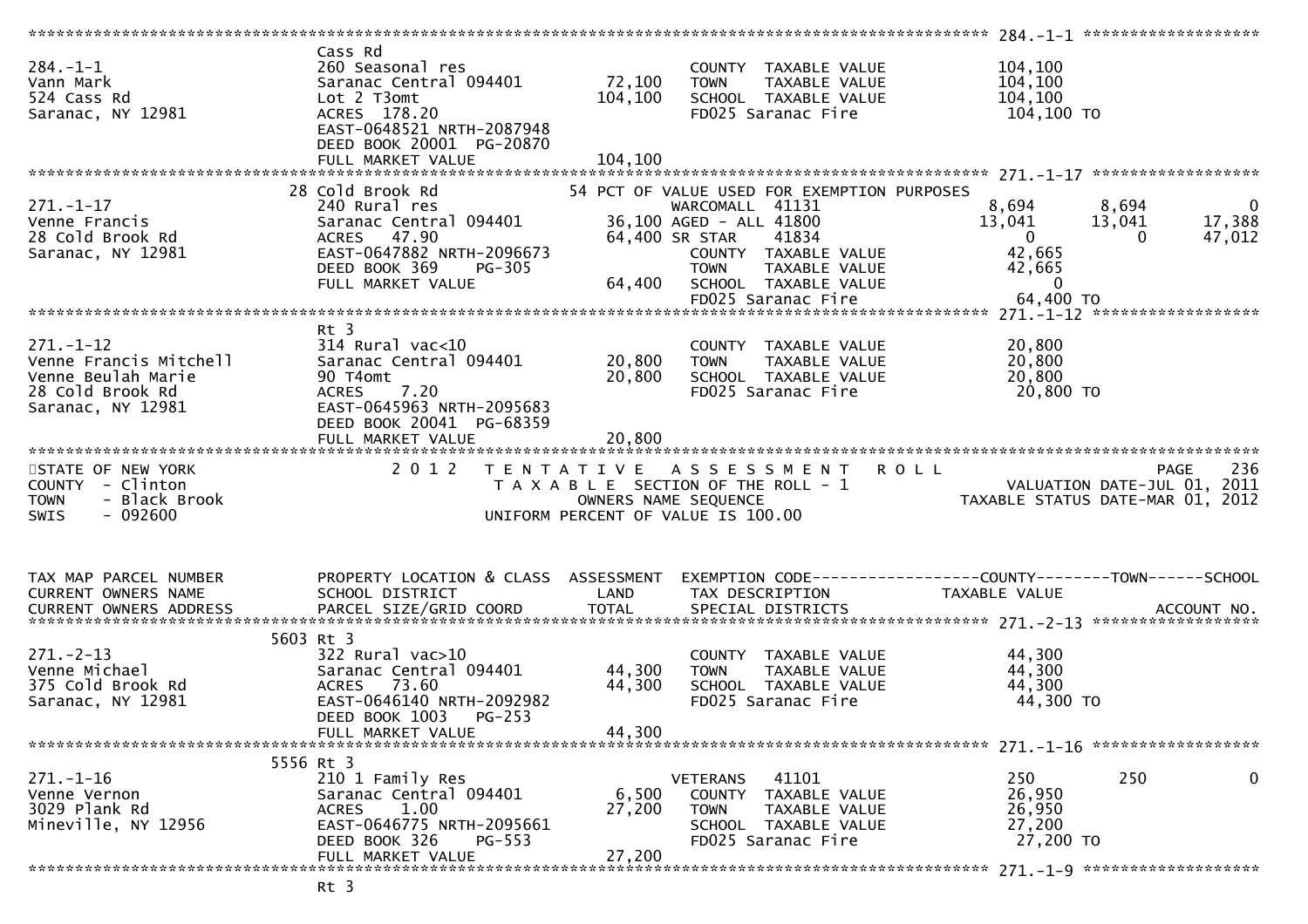| $271. - 1 - 9$<br>Venne William M<br>Attn: John Myers<br>3542 Silver Lake Rd<br>Saranac, NY 12981                | $314$ Rural vac<10<br>Saranac Central 094401<br>ACRES 8.10<br>EAST-0645597 NRTH-2095523<br>DEED BOOK 645<br>PG-754                                                           | 24,300<br>24,300             | COUNTY TAXABLE VALUE<br>TAXABLE VALUE<br><b>TOWN</b><br>SCHOOL TAXABLE VALUE<br>FD025 Saranac Fire                                        | 24,300<br>24,300<br>24,300<br>24,300 TO                                                                                                                                              |
|------------------------------------------------------------------------------------------------------------------|------------------------------------------------------------------------------------------------------------------------------------------------------------------------------|------------------------------|-------------------------------------------------------------------------------------------------------------------------------------------|--------------------------------------------------------------------------------------------------------------------------------------------------------------------------------------|
| $321 - 1 - 8$<br>Villano Joseph G<br>Villano William<br>136 White Oak Ter<br>Belleville, NJ 07109                | Guide Board Rd<br>910 Priv forest<br>Ausable Valley 092201<br>Lot 57 T3omt<br>Book 15 Page 93 Lot 8<br>ACRES 126.10<br>EAST-0687089 NRTH-2057508<br>DEED BOOK 20001 PG-26125 | 56,300<br>56,300             | COUNTY TAXABLE VALUE<br>TAXABLE VALUE<br><b>TOWN</b><br>SCHOOL TAXABLE VALUE<br>ABOO4 Blk brk ambul<br>FD006 Ausable forks fire           | 56,300<br>56,300<br>56,300<br>56,300 TO<br>56,300 TO                                                                                                                                 |
| $342.1 - 1 - 20$<br>Vincent Lionel J<br>Vincent Rosalie S<br>PO Box 961<br>PO Box 961<br>Ausable Forks, NY 12912 | 62 Palmer St<br>220 2 Family Res<br>Ausable Valley 092201<br>FRNT 66.00 DPTH 198.00<br>EAST-0708469 NRTH-2045403<br>DEED BOOK 20051 PG-89687                                 | 3,600<br>69,500              | COUNTY TAXABLE VALUE<br>TAXABLE VALUE<br>TOWN<br>HAABLE VALUE<br>ABOO4 Blk brk ambul<br>FDOO6 Aussel<br>FD006 Ausable forks fire          | 69,500<br>69,500<br>69,500<br>69,500 TO<br>69,500 TO                                                                                                                                 |
| STATE OF NEW YORK<br>COUNTY - Clinton<br>- Black Brook<br><b>TOWN</b><br><b>SWIS</b><br>- 092600                 | 2012                                                                                                                                                                         | OWNERS NAME SEQUENCE         | TENTATIVE ASSESSMENT ROLL<br>UNIFORM PERCENT OF VALUE IS 100.00                                                                           | 237<br><b>PAGE</b><br>T A X A B L E SECTION OF THE ROLL - 1 VALUATION DATE-JUL 01, 2011<br>OWNERS NAME SFOUENCE TAXARIE STATIIS DATE-MAR 01 2012<br>TAXABLE STATUS DATE-MAR 01, 2012 |
| TAX MAP PARCEL NUMBER<br>CURRENT OWNERS NAME                                                                     | SCHOOL DISTRICT                                                                                                                                                              | LAND                         | TAX DESCRIPTION                                                                                                                           | PROPERTY LOCATION & CLASS ASSESSMENT EXEMPTION CODE----------------COUNTY-------TOWN------SCHOOL<br>TAXABLE VALUE                                                                    |
| $307. - 1 - 5$<br>1273 Indian Hills Rd<br>Monticello, FL 32344                                                   | 5 Old Hawkeye Rd<br>312 Vac w/imprv<br>EAST-0653071 NRTH-2070489<br>DEED BOOK 20112 PG-43090<br>FULL MARKET VALUE                                                            | 5,200<br>36,000<br>36,000    | COUNTY TAXABLE VALUE<br>TOWN TAXABLE VALUE<br>SCHOOL TAXABLE VALUE<br>ABOO4 Blk brk ambul<br>FD006 Ausable forks fire                     | 36,000<br>36,000<br>36,000<br>36,000 TO<br>36,000 TO                                                                                                                                 |
| $307. - 1 - 8$<br>Visconti James J<br>Visconti Virginia A<br>1273 Indian Hills Rd<br>Monticello, FL 32344        | 222 Union Falls Rd<br>210 1 Family Res<br>Ausable Valley 092201<br>ACRES 10.70<br>EAST-0652654 NRTH-2070853<br>DEED BOOK 20072 PG-9903<br>FULL MARKET VALUE                  | 18,600<br>109,500<br>109,500 | TAXABLE VALUE<br><b>COUNTY</b><br><b>TOWN</b><br>TAXABLE VALUE<br>SCHOOL TAXABLE VALUE<br>AB004 Blk brk ambul<br>FD006 Ausable forks fire | 109,500<br>109,500<br>109,500<br>109,500 TO<br>109,500 TO<br>307.3-1-13.1 ****************                                                                                           |
| $307.3 - 1 - 13.1$<br>Voelcker Elsa Carla                                                                        | 129 North Shore Ln<br>260 Seasonal res - WTRFNT                                                                                                                              |                              | <b>COUNTY</b><br>TAXABLE VALUE                                                                                                            | 291,700                                                                                                                                                                              |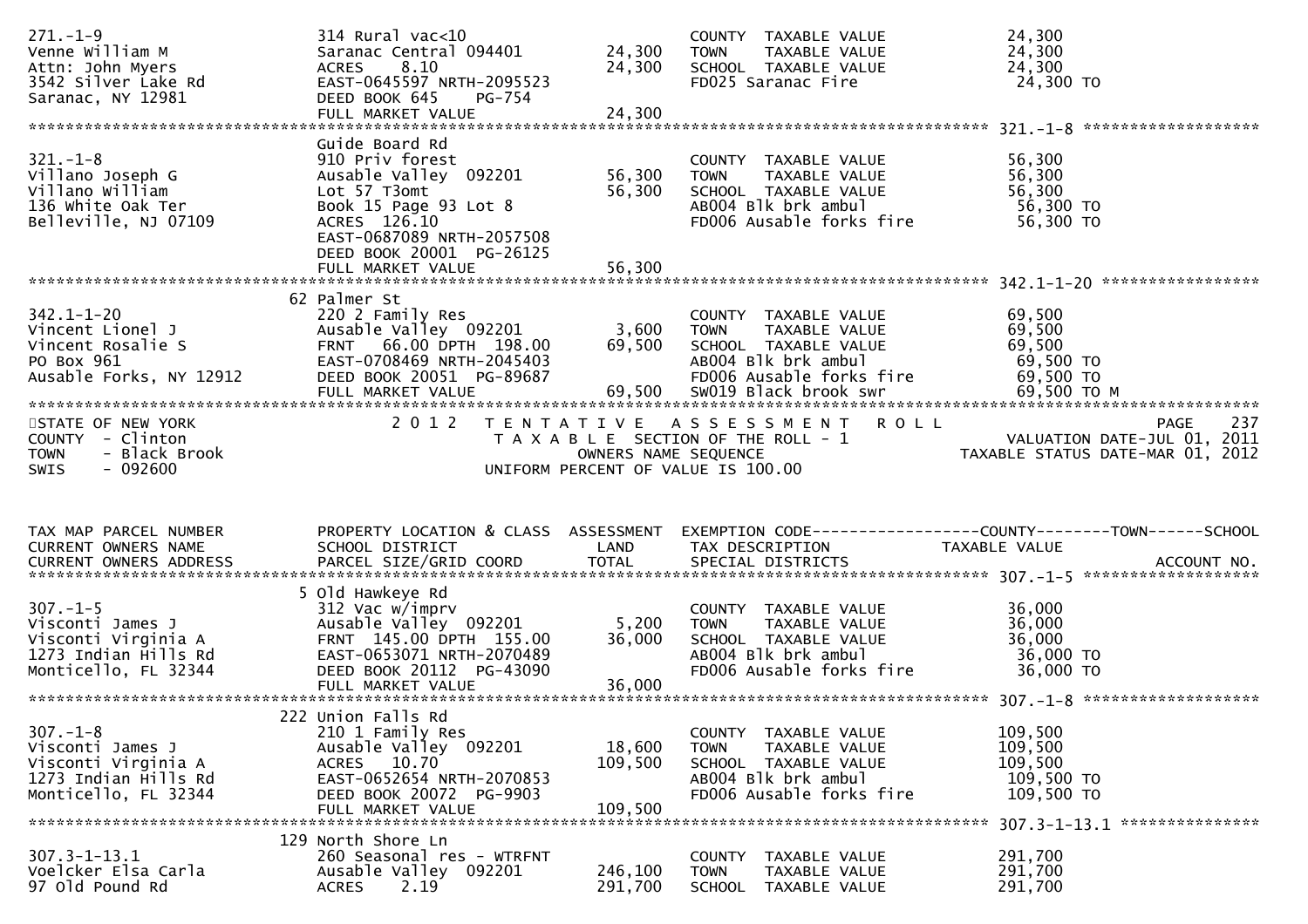| Antrim, NH 03440-3302                                                                                     | EAST-0654088 NRTH-2069419<br>DEED BOOK 98001 PG-04583<br>FULL MARKET VALUE                                                                                                          | 291,700                    | AB004 Blk brk ambul<br>FD006 Ausable forks fire                                                                                                      | 291,700 TO<br>291,700 TO                                             |                                                                                |
|-----------------------------------------------------------------------------------------------------------|-------------------------------------------------------------------------------------------------------------------------------------------------------------------------------------|----------------------------|------------------------------------------------------------------------------------------------------------------------------------------------------|----------------------------------------------------------------------|--------------------------------------------------------------------------------|
|                                                                                                           |                                                                                                                                                                                     |                            |                                                                                                                                                      |                                                                      |                                                                                |
| $342 - 1 - 12.3$<br>Votraw Fred<br>2196 Rt 9N<br>Ausable Forks, NY 12912                                  | 2196 Rt 9N<br>270 Mfg housing<br>Ausable Valley 092201<br>Lot 168 Maules<br>ACRES 1.20<br>EAST-0714204 NRTH-2048071<br>DEED BOOK 704<br>PG-221                                      | 6,600<br>44,200            | 41854<br>RES STAR<br>COUNTY TAXABLE VALUE<br><b>TOWN</b><br>TAXABLE VALUE<br>SCHOOL TAXABLE VALUE<br>AB004 Blk brk ambul<br>FD006 Ausable forks fire | $\mathbf{0}$<br>44,200<br>44,200<br>14,200<br>44,200 TO<br>44,200 TO | $\mathbf{0}$<br>30,000                                                         |
|                                                                                                           |                                                                                                                                                                                     |                            |                                                                                                                                                      |                                                                      |                                                                                |
| $284. - 1 - 22$<br>Waite Ronald<br>97 Portland Pl<br>Staten Island, NY 10301                              | 728 Casey Rd<br>260 Seasonal res<br>Saranac Central 094401<br>8.00<br><b>ACRES</b><br>EAST-0655221 NRTH-2081320<br>DEED BOOK 584<br>PG-453                                          | 19,600<br>37,500<br>37,500 | COUNTY TAXABLE VALUE<br><b>TOWN</b><br>TAXABLE VALUE<br>SCHOOL TAXABLE VALUE<br>FD025 Saranac Fire                                                   | 37,500<br>37,500<br>37,500<br>37,500 TO                              |                                                                                |
|                                                                                                           | FULL MARKET VALUE                                                                                                                                                                   |                            |                                                                                                                                                      |                                                                      |                                                                                |
| $271.-1-6.1$<br>Waldron John<br>Silkey Cathy<br>364 River Rd<br>Saranac, NY 12981                         | 5664 Rt 3<br>484 1 use sm bld<br>Saranac Central 094401<br>Lot 90 T4omt<br>FRNT 200.00 DPTH 150.00<br>EAST-0644349 NRTH-2094486<br>DEED BOOK 20051 PG-89914<br>FULL MARKET VALUE    | 5,900<br>60,000<br>60,000  | COUNTY TAXABLE VALUE<br>TAXABLE VALUE<br><b>TOWN</b><br>SCHOOL TAXABLE VALUE<br>FD025 Saranac Fire                                                   | 60,000<br>60,000<br>60,000<br>60,000 TO                              |                                                                                |
| STATE OF NEW YORK<br>COUNTY - Clinton<br><b>TOWN</b><br>- Black Brook<br>$-092600$<br><b>SWIS</b>         | 2 0 1 2                                                                                                                                                                             |                            | TENTATIVE ASSESSMENT ROLL<br>T A X A B L E SECTION OF THE ROLL - 1<br>OWNERS NAME SEQUENCE<br>UNIFORM PERCENT OF VALUE IS 100.00                     |                                                                      | 238<br>PAGE<br>VALUATION DATE-JUL 01, 2011<br>TAXABLE STATUS DATE-MAR 01, 2012 |
| TAX MAP PARCEL NUMBER<br>CURRENT OWNERS NAME                                                              | PROPERTY LOCATION & CLASS ASSESSMENT<br>SCHOOL DISTRICT                                                                                                                             | LAND                       | EXEMPTION CODE------------------COUNTY--------TOWN------SCHOOL<br>TAX DESCRIPTION                                                                    | TAXABLE VALUE                                                        |                                                                                |
| $271. - 1 - 18.2$<br>Waldron John F<br>364 River Rd Apt B<br>Saranac, NY 12981                            | 364 River Rd<br>220 2 Family Res<br>Saranac Central 094401<br>Lot 89 T4omt<br>FRNT 180.00 DPTH 225.00<br>EAST-0646873 NRTH-2096955<br>DEED BOOK 20051 PG-85397<br>FULL MARKET VALUE | 87,100<br>87,100           | RES STAR 41854<br>6,300 COUNTY TAXABLE VALUE<br><b>TOWN</b><br>TAXABLE VALUE<br>SCHOOL TAXABLE VALUE<br>FD025 Saranac Fire                           | $\mathbf{0}$<br>87,100<br>87,100<br>57,100<br>87,100 TO              | 0<br>30,000                                                                    |
|                                                                                                           | 27 Goodrich Mills Rd                                                                                                                                                                |                            |                                                                                                                                                      |                                                                      |                                                                                |
| $309. - 2 - 16$<br>Walizer Noel J Sr<br>Sanderson Walizer Susan D<br>PO Box 12<br>Ausable Forks, NY 12912 | 240 Rural res<br>Ausable Valley 092201<br>ACRES 37.30<br>EAST-0682513 NRTH-2069347<br>DEED BOOK 20061 PG-93234                                                                      | 32,400<br>83,300           | RES STAR 41854<br>COUNTY TAXABLE VALUE<br>TAXABLE VALUE<br><b>TOWN</b><br>SCHOOL TAXABLE VALUE<br>AB004 Blk brk ambul                                | 0<br>83,300<br>83,300<br>53,300<br>83,300 TO                         | 0<br>30,000                                                                    |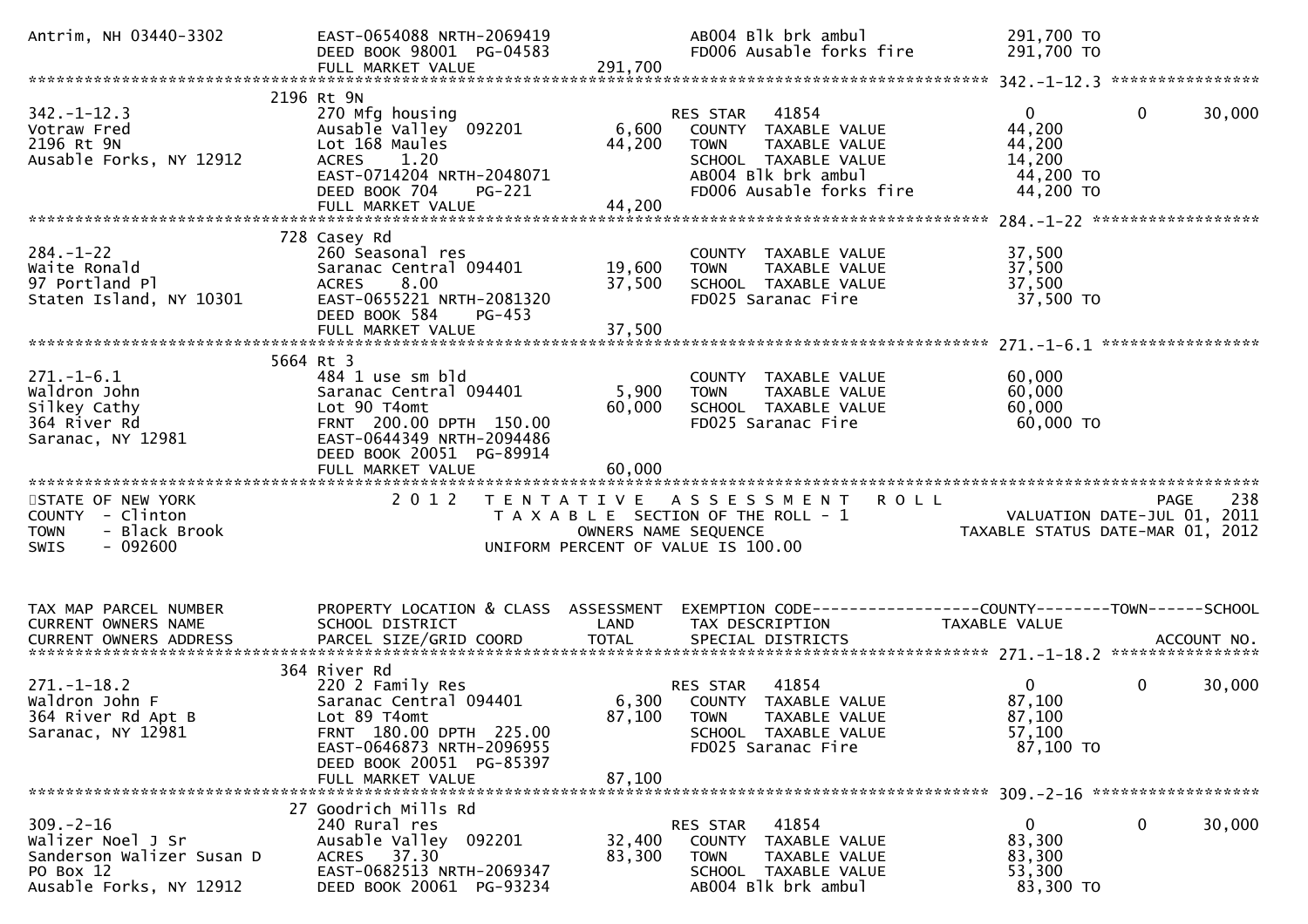| $299. - 1 - 9.3$<br>Walker Stephen<br>Walker Jennifer<br>1107 Jefferson Rd<br>Akron, OH 44313        | Guide Board Rd<br>$314$ Rural vac<10<br>Ausable Valley 092201 15,500<br>Lot 31 T3omt<br>ACRES 8.20<br>EAST-0687732 NRTH-2078107<br>DEED BOOK 20082 PG-21248                                                                                                                  | 15,500                       | COUNTY TAXABLE VALUE<br><b>TOWN</b><br>TAXABLE VALUE<br>SCHOOL TAXABLE VALUE<br>ABOO4 Blk brk ambul<br>FD006 Ausable forks fire                                        | 15,500<br>15,500<br>15,500<br>15,500 TO                                   |                       |
|------------------------------------------------------------------------------------------------------|------------------------------------------------------------------------------------------------------------------------------------------------------------------------------------------------------------------------------------------------------------------------------|------------------------------|------------------------------------------------------------------------------------------------------------------------------------------------------------------------|---------------------------------------------------------------------------|-----------------------|
|                                                                                                      | 1111 Forestdale Rd                                                                                                                                                                                                                                                           |                              |                                                                                                                                                                        |                                                                           |                       |
| $337. - 1 - 2$<br>Wallace William<br>155 A Greenbrook Rd<br>Green Brook, NJ 08812                    | 240 Rural res<br>164601<br>Sar Lake<br>FULL MARKET VALUE                                                                                                                                                                                                                     | 44,200<br>132,300<br>132,300 | COUNTY TAXABLE VALUE<br>TAXABLE VALUE<br><b>TOWN</b><br>SCHOOL TAXABLE VALUE<br>ABOO4 Blk brk ambul<br>FD006 Ausable forks fire                                        | 132,300<br>132,300<br>132,300<br>132,300 TO<br>132,300 TO                 |                       |
|                                                                                                      | 1147 Forestdale Rd                                                                                                                                                                                                                                                           |                              |                                                                                                                                                                        |                                                                           |                       |
| $337. - 1 - 4$<br>Walrath Sara D<br>PO Box 177<br>Bloomingdale, NY 12913                             | 210 1 Family Res<br>164601<br>Sar Lake<br>ACRES 27.87<br>EAST-0651291 NRTH-2043050<br>DEED BOOK 98001 PG-01827                                                                                                                                                               |                              | RES STAR    41854<br>24,800    COUNTY   TAXABLE VALUE<br>64,100    TOWN      TAXABLE VALUE<br>SCHOOL TAXABLE VALUE<br>ABOO4 Blk brk ambul                              | $0 \qquad \qquad$<br>64,100<br>64,100<br>34,100<br>64,100 TO              | $\mathbf 0$<br>30,000 |
|                                                                                                      |                                                                                                                                                                                                                                                                              |                              |                                                                                                                                                                        |                                                                           |                       |
| STATE OF NEW YORK<br>COUNTY - Clinton<br>- Black Brook<br><b>TOWN</b><br><b>SWIS</b><br>- 092600     | 2 0 1 2                                                                                                                                                                                                                                                                      |                              | TENTATIVE ASSESSMENT ROLL<br>T A X A B L E SECTION OF THE ROLL - 1<br>OWNERS NAME SEQUENCE<br>JNIFORM PERCENT OF VALUE IS 100.00<br>UNIFORM PERCENT OF VALUE IS 100.00 |                                                                           |                       |
| TAX MAP PARCEL NUMBER<br>CURRENT OWNERS NAME                                                         | PROPERTY LOCATION & CLASS ASSESSMENT<br>SCHOOL DISTRICT                                                                                                                                                                                                                      | LAND                         | EXEMPTION CODE-----------------COUNTY-------TOWN-----SCHOOL<br>TAX DESCRIPTION                                                                                         | TAXABLE VALUE                                                             |                       |
| $341. - 1 - 20.212$<br>Walton Adam<br>171 Silver Lake Rd<br>Ausable Forks, NY 12912                  | 167 Silver Lake Rd<br>210 1 Family Res                        RE<br>Ausable Valley  092201             6,700<br>165 Maules<br>MAP 2006191453 Therrien<br>survey map 2010/231201<br>1.14 BANK<br>080<br><b>ACRES</b><br>EAST-0705043 NRTH-2047884<br>DEED BOOK 20102 PG-32146 | 133,700                      | RES STAR<br>41854<br>COUNTY TAXABLE VALUE<br><b>TOWN</b><br>TAXABLE VALUE<br>SCHOOL TAXABLE VALUE<br>AB004 Blk brk ambul<br>FD006 Ausable forks fire                   | $\mathbf{0}$<br>133,700<br>133,700<br>103,700<br>133,700 TO<br>133,700 TO | $\mathbf 0$<br>30,000 |
|                                                                                                      | FULL MARKET VALUE                                                                                                                                                                                                                                                            | 133,700                      |                                                                                                                                                                        |                                                                           |                       |
| $341. - 1 - 20.25$<br>Walton Craig<br>Walton Melissa J<br>PO Box 173<br>Ausable Forks, NY 12912-0173 | 14 Waltons Cir<br>210 1 Family Res<br>Ausable Valley 092201<br>Lot 165 Maules<br>FRNT 140.80 DPTH 154.70<br>EAST-0705062 NRTH-2047692<br>DEED BOOK 824<br>PG-206                                                                                                             | 5,200<br>93,800              | 41854<br>RES STAR<br>COUNTY<br>TAXABLE VALUE<br><b>TOWN</b><br>TAXABLE VALUE<br>SCHOOL TAXABLE VALUE<br>AB004 Blk brk ambul<br>FD006 Ausable forks fire                | $\mathbf{0}$<br>93,800<br>93,800<br>63,800<br>93,800 TO<br>93,800 TO      | $\mathbf 0$<br>30,000 |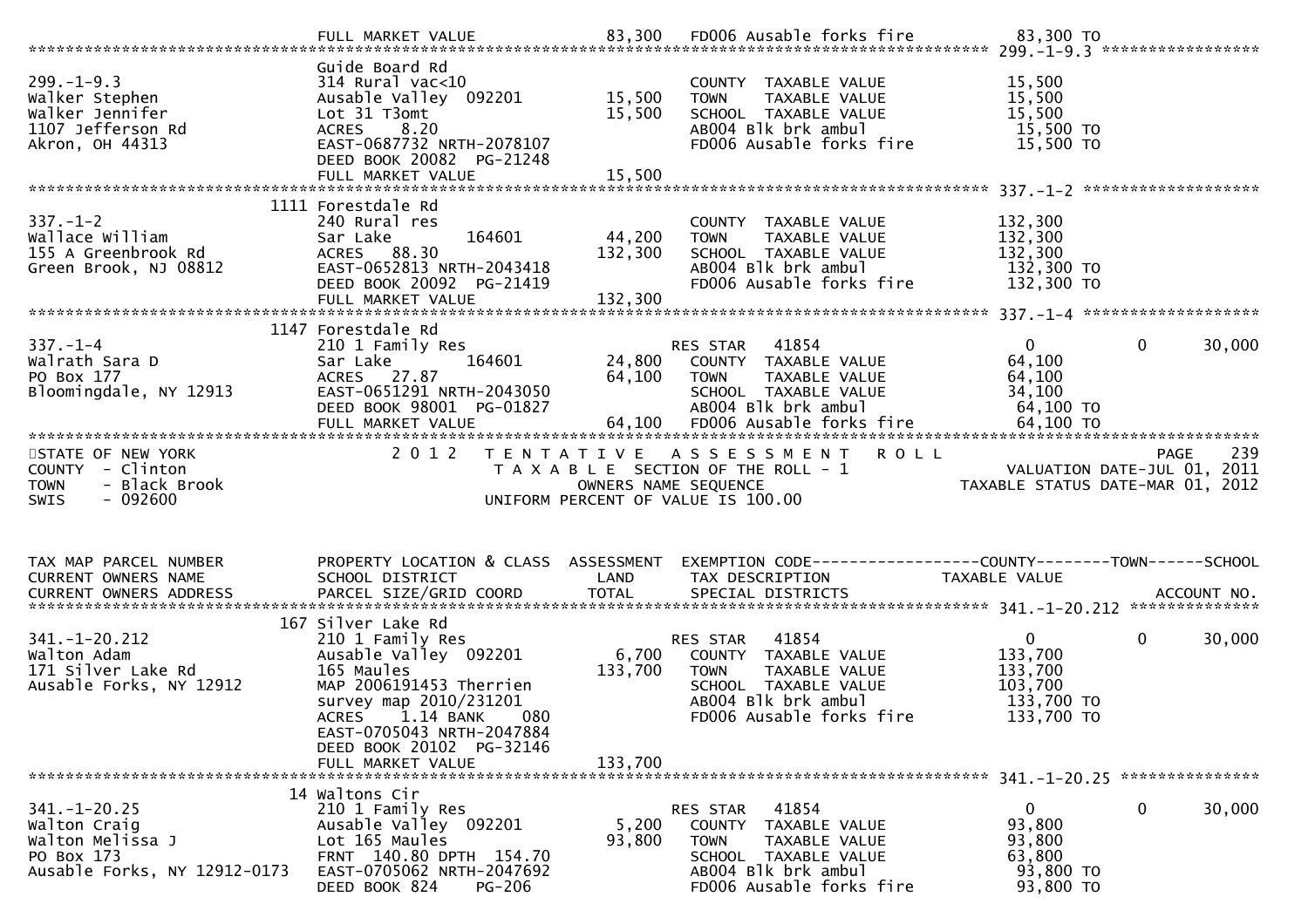|                                                                                                                                       | FULL MARKET VALUE                                                                                                                                                                                                                          | 93,800                     |                                                                                                                                                            |                                                                          |                        |
|---------------------------------------------------------------------------------------------------------------------------------------|--------------------------------------------------------------------------------------------------------------------------------------------------------------------------------------------------------------------------------------------|----------------------------|------------------------------------------------------------------------------------------------------------------------------------------------------------|--------------------------------------------------------------------------|------------------------|
| $341. - 1 - 19$<br>Walton Dale C<br>Walton Dale M<br>PO Box 402<br>Ausable Forks, NY 12912                                            | 171 Silver Lake Rd<br>210 1 Family Res<br>Ausable Valley 092201<br>FRNT 66.00 DPTH 140.00<br>EAST-0705102 NRTH-2048049<br>DEED BOOK 604<br>PG-1013<br>FULL MARKET VALUE                                                                    | 3,200<br>95,600<br>95,600  | RES STAR<br>41854<br>COUNTY TAXABLE VALUE<br><b>TOWN</b><br>TAXABLE VALUE<br>SCHOOL TAXABLE VALUE<br>AB004 Blk brk ambul<br>FD006 Ausable forks fire       | $\mathbf{0}$<br>95,600<br>95,600<br>65,600<br>95,600 TO<br>95,600 TO     | $\mathbf 0$<br>30,000  |
| 341. -1 -20. 211<br>Walton Dale C<br>Walton Dale M<br>PO Box 402<br>Ausable Forks, NY 12912                                           | Waltons Cir<br>$322$ Rural vac $>10$<br>Ausable Valley 092201<br>165 Maules<br>MAP 2006191453 Therrien<br>survey map 2010/231201<br>ACRES 10.60<br>EAST-0704775 NRTH-2047579<br>DEED BOOK 20061 PG-90573<br>FULL MARKET VALUE              | 18,500<br>18,500<br>18,500 | COUNTY TAXABLE VALUE<br>TAXABLE VALUE<br><b>TOWN</b><br>SCHOOL TAXABLE VALUE<br>AB004 Blk brk ambul<br>FD006 Ausable forks fire                            | 18,500<br>18,500<br>18,500<br>18,500 TO<br>18,500 TO                     |                        |
|                                                                                                                                       | 71 Ore Bed Rd                                                                                                                                                                                                                              |                            |                                                                                                                                                            |                                                                          |                        |
| $275. - 1 - 3.1$<br>Ward Cory M<br>Ward Lisa R<br>71 Ore Bed Rd<br>Schuyler Falls, NY 12985-2319                                      | 210 1 Family Res<br>094001<br>Peru Central<br>Lot 11 T40mt<br>ACRES 32.00<br>EAST-0686111 NRTH-2095471<br>DEED BOOK 20001 PG-21535                                                                                                         | 33,400<br>78,700           | 41854<br>RES STAR<br>COUNTY TAXABLE VALUE<br><b>TOWN</b><br>TAXABLE VALUE<br>SCHOOL TAXABLE VALUE<br>FD025 Saranac Fire                                    | $\overline{0}$<br>78,700<br>78,700<br>48,700<br>78,700 TO                | $\mathbf{0}$<br>30,000 |
| STATE OF NEW YORK<br>COUNTY - Clinton<br>- Black Brook<br><b>TOWN</b><br>$-092600$<br><b>SWIS</b>                                     | 2 0 1 2                                                                                                                                                                                                                                    |                            | TENTATIVE ASSESSMENT ROLL<br>T A X A B L E SECTION OF THE ROLL - 1<br>OWNERS NAME SEQUENCE<br>UNIFORM PERCENT OF VALUE IS 100.00                           | VALUATION DATE-JUL 01, 2011<br>TAXABLE STATUS DATE-MAR 01, 2012          | 240<br><b>PAGE</b>     |
| TAX MAP PARCEL NUMBER<br>CURRENT OWNERS NAME                                                                                          | PROPERTY LOCATION & CLASS ASSESSMENT<br>SCHOOL DISTRICT                                                                                                                                                                                    | LAND                       | TAX DESCRIPTION                                                                                                                                            | TAXABLE VALUE                                                            |                        |
| $342 - 1 - 23.1$<br>Ward Lumber Company Inc<br>697 Glen Rd<br>Jay, NY 12941<br>MAY BE SUBJECT TO PAYMENT<br>UNDER RPTL480A UNTIL 2021 | Golf Course Rd<br>912 Forest s480a<br>Ausable Valley 092201<br>Lots 167 & 168 Maules Pat<br>82.3ac Cert Elig 1999<br>25260/81.3-1.022x40)x82.3<br>ACRES 82.30<br>EAST-0710833 NRTH-2047808<br>DEED BOOK 929<br>PG-313<br>FULL MARKET VALUE | 46,900<br>46,900           | 480A EX<br>47460<br>46,900 COUNTY TAXABLE VALUE<br><b>TOWN</b><br>TAXABLE VALUE<br>SCHOOL TAXABLE VALUE<br>AB004 Blk brk ambul<br>FD006 Ausable forks fire | 32,709<br>32,709<br>14,191<br>14,191<br>14,191<br>46,900 TO<br>46,900 TO | 32,709                 |
|                                                                                                                                       | 8 Birchwood Dr                                                                                                                                                                                                                             |                            |                                                                                                                                                            |                                                                          |                        |
| $333. -4 - 1$<br>Ward Michael S<br>PO Box 300                                                                                         | 210 1 Family Res<br>Ausable Valley 092201<br>Hurley Lumber Lot #1                                                                                                                                                                          | 11,600<br>89,200           | 41854<br>RES STAR<br>COUNTY<br>TAXABLE VALUE<br><b>TOWN</b><br>TAXABLE VALUE                                                                               | $\bf{0}$<br>89,200<br>89,200                                             | $\bf{0}$<br>30,000     |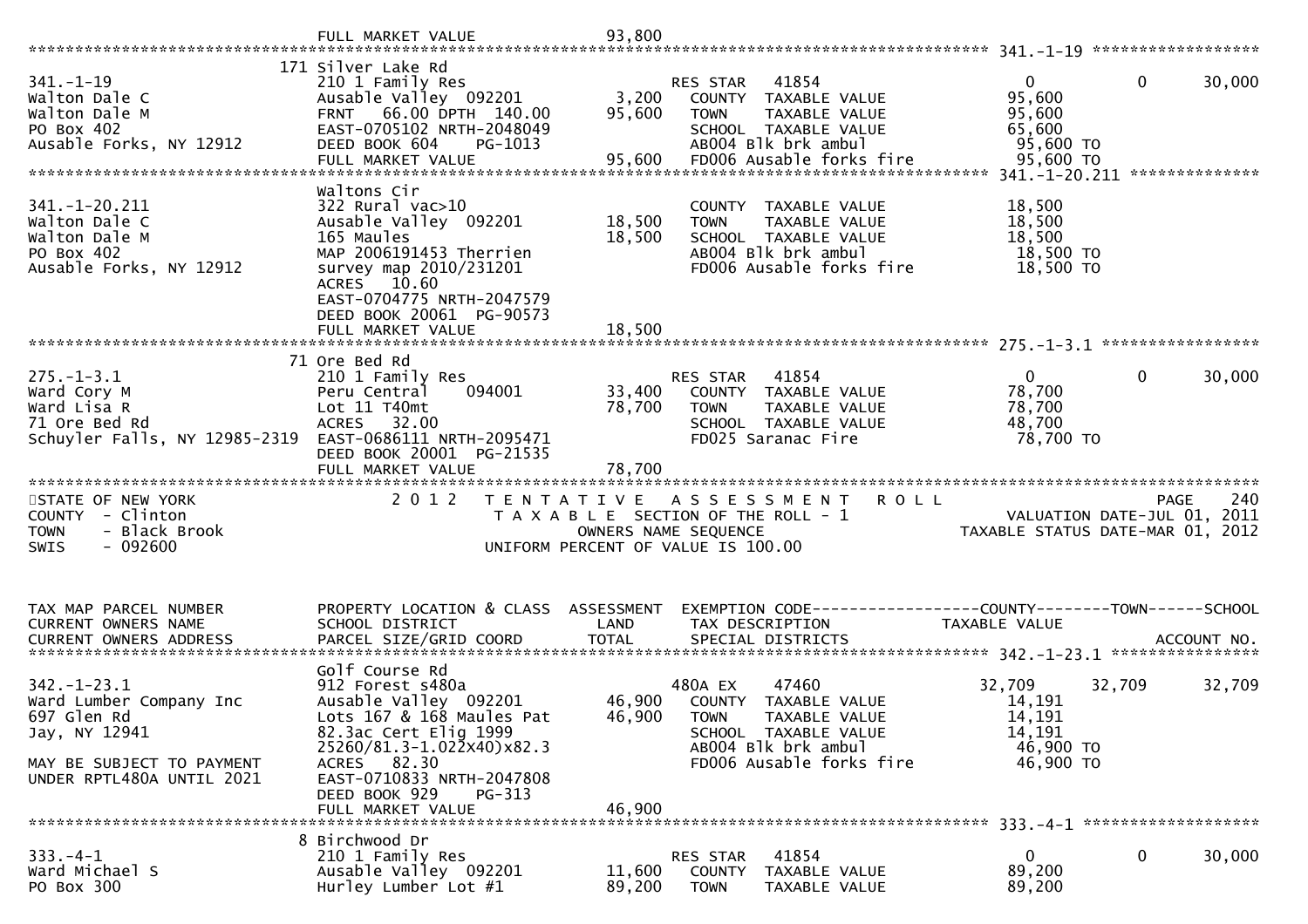| Jay, NY 12941                                                                                     | 5.10<br><b>ACRES</b><br>EAST-0718133 NRTH-2052473<br>DEED BOOK 947<br>PG-217<br>FULL MARKET VALUE                                                                                  | 89,200                     | SCHOOL TAXABLE VALUE<br>AB004 Blk brk ambul<br>FD006 Ausable forks fire                                                                    | 59,200<br>89,200 TO<br>89,200 TO                                                               |
|---------------------------------------------------------------------------------------------------|------------------------------------------------------------------------------------------------------------------------------------------------------------------------------------|----------------------------|--------------------------------------------------------------------------------------------------------------------------------------------|------------------------------------------------------------------------------------------------|
| $333. - 4 - 2$<br>Ward Michael S<br>PO Box 300<br>Jay, NY 12941                                   | 11 Birchwood Dr<br>210 1 Family Res<br>Ausable Valley 092201<br>Hurley Lumber Lot 2<br>ACRES 5.10<br>EAST-0718730 NRTH-2052587<br>DEED BOOK 20051 PG-84230<br>FULL MARKET VALUE    | 11,600<br>47,100<br>47,100 | COUNTY TAXABLE VALUE<br>TAXABLE VALUE<br><b>TOWN</b><br>SCHOOL TAXABLE VALUE<br>ABOO4 Blk brk ambul<br>FD006 Ausable forks fire            | 47,100<br>47,100<br>47,100<br>47,100 TO<br>47,100 TO                                           |
| $333. -4 -3$<br>Ward Michael S<br>PO Box 300<br>Jay, NY 12941                                     | 20 Birchwood Dr<br>270 Mfg housing<br>Ausable Valley 092201<br>Hurley Lumber Lot #3<br>5.00<br>ACRES<br>EAST-0718197 NRTH-2052080<br>DEED BOOK 20102 PG-31213<br>FULL MARKET VALUE | 11,500<br>42,600<br>42,600 | COUNTY TAXABLE VALUE<br><b>TOWN</b><br>TAXABLE VALUE<br>SCHOOL TAXABLE VALUE<br>AB004 Blk brk ambul<br>FD006 Ausable forks fire            | 42,600<br>42,600<br>42,600<br>42,600 TO<br>42,600 TO                                           |
| $339. - 1 - 5.12$<br>Ward William L Jr<br>Hcr 2 Box 89<br>Wilmington, NY 12997                    | 420 Bonniview Rd<br>210 1 Family Res<br>Ausable Valley 092201<br>Lot 72 T3 Omt<br>ACRES 7.20<br>EAST-0677273 NRTH-2044443<br>DEED BOOK 838<br>PG-121                               | 14,300<br>74,700           | RES STAR 41854<br>COUNTY TAXABLE VALUE<br>TAXABLE VALUE<br>TOWN<br>SCHOOL TAXABLE VALUE<br>ABOO4 Blk brk ambul<br>FD006 Ausable forks fire | $\mathbf{0}$<br>$\mathbf{0}$<br>30,000<br>74,700<br>74,700<br>44,700<br>74,700 TO<br>74,700 TO |
| STATE OF NEW YORK<br>COUNTY - Clinton<br>- Black Brook<br><b>TOWN</b><br>$-092600$<br><b>SWIS</b> |                                                                                                                                                                                    | OWNERS NAME SEQUENCE       | 2012 TENTATIVE ASSESSMENT ROLL<br>T A X A B L E SECTION OF THE ROLL - 1<br>UNIFORM PERCENT OF VALUE IS 100.00                              | 241<br><b>PAGE</b><br>VALUATION DATE-JUL 01, 2011<br>TAXABLE STATUS DATE-MAR 01, 2012          |
| TAX MAP PARCEL NUMBER<br>CURRENT OWNERS NAME                                                      | PROPERTY LOCATION & CLASS ASSESSMENT<br>SCHOOL DISTRICT                                                                                                                            | LAND                       | TAX DESCRIPTION                                                                                                                            | EXEMPTION CODE-----------------COUNTY--------TOWN------SCHOOL<br>TAXABLE VALUE                 |
| $296. -2 - 4.1$<br>Watt Dorothy E Smith<br>2643 Silver Lake Rd<br>Saranac, NY 12981-9505          | 2643 Silver Lake Rd<br>240 Rural res<br>Ausable Valley 092201<br>ACRES 91.20<br>EAST-0656405 NRTH-2078214<br>DEED BOOK 20011 PG-33542<br>FULL MARKET VALUE                         | 49,600<br>91,000<br>91,000 | COUNTY TAXABLE VALUE<br>TAXABLE VALUE<br><b>TOWN</b><br>SCHOOL TAXABLE VALUE<br>FD025 Saranac Fire                                         | 91,000<br>91,000<br>91,000<br>91,000 TO                                                        |
| $307.4 - 1 - 3$<br>Weiss Raymond C<br>Weiss Alicia M<br>48 Church St                              | 192 Island Rd<br>260 Seasonal res - WTRFNT<br>Ausable Valley 092201<br>1.20 BANK<br><b>ACRES</b><br>080<br>EAST-0657622 NRTH-2067536                                               | 201,200<br>228,200         | COUNTY TAXABLE VALUE<br>TAXABLE VALUE<br><b>TOWN</b><br>SCHOOL TAXABLE VALUE<br>AB004 Blk brk ambul                                        | 228,200<br>228,200<br>228,200<br>228,200 TO                                                    |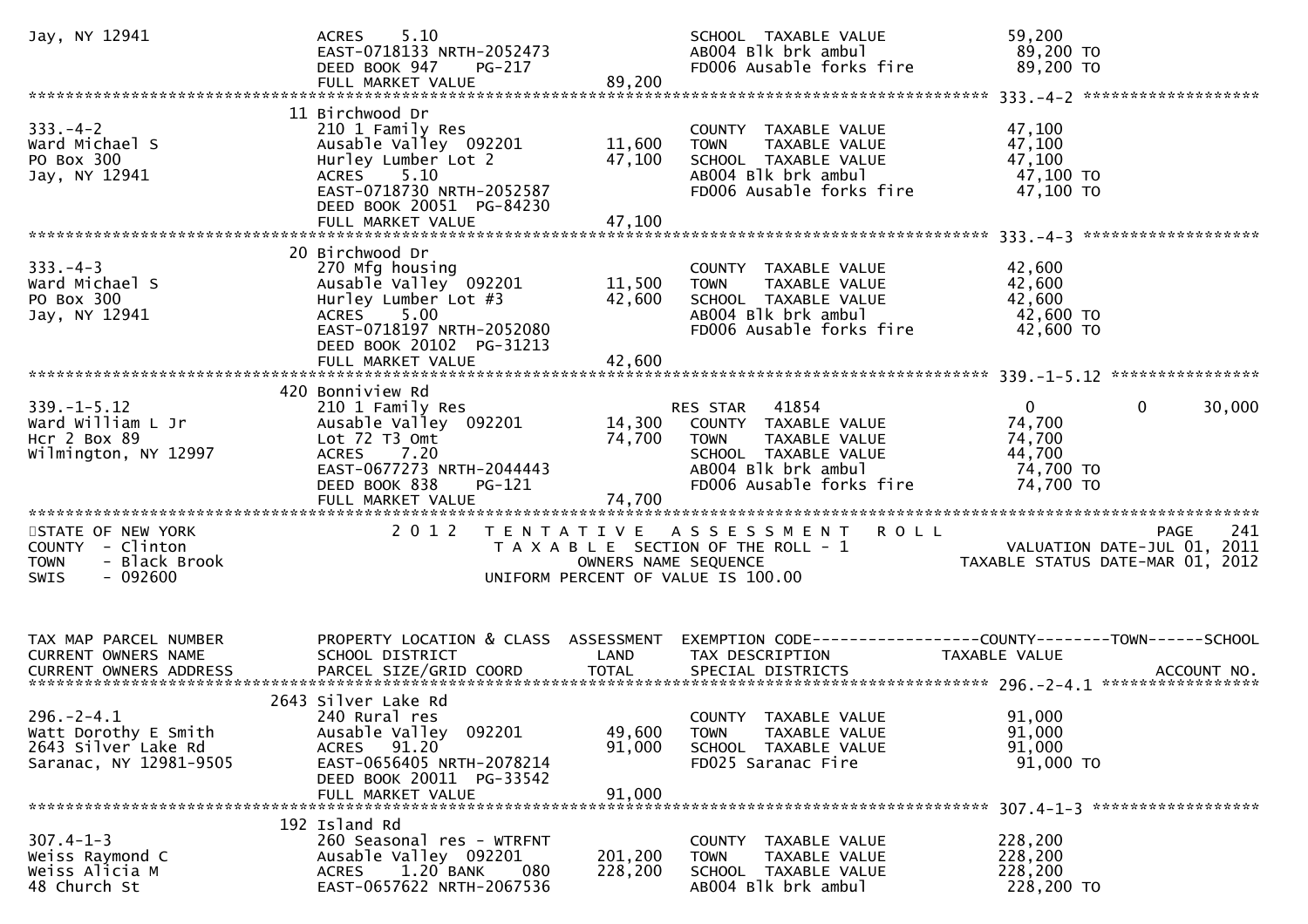| 3164 Silver Lake Rd<br>$284. - 1 - 7$<br>34,700<br>260 Seasonal res<br>COUNTY TAXABLE VALUE<br>Welch-Drell Revocable Trust<br>12,500<br>34,700<br>Saranac Central 094401<br><b>TOWN</b><br>TAXABLE VALUE                                                                                                                                                                                                                                                                                                           |                    |
|--------------------------------------------------------------------------------------------------------------------------------------------------------------------------------------------------------------------------------------------------------------------------------------------------------------------------------------------------------------------------------------------------------------------------------------------------------------------------------------------------------------------|--------------------|
| Welch Trustee James<br>FRNT 175.00 DPTH 200.00<br>34,700<br>34,700<br>SCHOOL TAXABLE VALUE<br>34,700 TO<br>943 Lathrop Pl<br>EAST-0659647 NRTH-2090097<br>FD025 Saranac Fire<br>Stanford, CA 94305<br>DEED BOOK 20102 PG-34027<br>34,700<br>FULL MARKET VALUE                                                                                                                                                                                                                                                      |                    |
| 2505 Rt 9N<br>99 PCT OF VALUE USED FOR EXEMPTION PURPOSES                                                                                                                                                                                                                                                                                                                                                                                                                                                          |                    |
| $342.3 - 3 - 2$<br>22,275<br>AGED - ALL 41800<br>22,275<br>411 Apartment<br>Wells Gertrude<br>Ausable Valley 092201<br>8,200 SR STAR<br>41834<br>$\mathbf{0}$<br>$\Omega$<br>22,725<br>FRNT 60.00 DPTH 140.00<br>2505 Rt 9N<br>45,000<br>COUNTY TAXABLE VALUE<br>AuSable Forks, NY 12912<br>EAST-0707504 NRTH-2044350<br>22,725<br>TAXABLE VALUE<br><b>TOWN</b><br>DEED BOOK 20011 PG-32094<br>SCHOOL TAXABLE VALUE<br>$\overline{\phantom{0}}$<br>45,000 TO<br>45,000<br>ABOO4 Blk brk ambul<br>FULL MARKET VALUE | 22,275<br>22,725   |
| FD006 Ausable forks fire<br>45,000 TO                                                                                                                                                                                                                                                                                                                                                                                                                                                                              |                    |
| SW019 Black brook swr<br>45,000 TO M                                                                                                                                                                                                                                                                                                                                                                                                                                                                               |                    |
| 2279 Silver Lake Rd                                                                                                                                                                                                                                                                                                                                                                                                                                                                                                |                    |
| $307.2 - 2 - 5.1$<br>282,000<br>260 Seasonal res - WTRFNT<br>COUNTY TAXABLE VALUE<br>welsh Catherine Scott<br>Durkee Elizabeth A<br>242,800<br>282,000<br>Ausable Valley 092201<br><b>TOWN</b><br>TAXABLE VALUE<br>282,000<br>7.10<br>282,000<br><b>ACRES</b><br>SCHOOL TAXABLE VALUE<br>AB004 Blk brk ambul<br>EAST-0660224 NRTH-2069654<br>282,000 TO<br>12 Barcomb Ave                                                                                                                                          |                    |
| Morrisonville, NY 12962<br>FD006 Ausable forks fire<br>282,000 TO<br>DEED BOOK 20001 PG-25330<br>282,000<br>FULL MARKET VALUE                                                                                                                                                                                                                                                                                                                                                                                      |                    |
| 2012<br>TENTATIVE ASSESSMENT ROLL<br>STATE OF NEW YORK                                                                                                                                                                                                                                                                                                                                                                                                                                                             | 242<br><b>PAGE</b> |
| VALUATION DATE-JUL 01, 2011<br>TAXABLE STATUS DATE-MAR 01, 2012<br>COUNTY - Clinton<br>T A X A B L E SECTION OF THE ROLL - 1<br>- Black Brook<br>OWNERS NAME SEQUENCE<br><b>TOWN</b><br>$-092600$<br><b>SWIS</b><br>UNIFORM PERCENT OF VALUE IS 100.00                                                                                                                                                                                                                                                             |                    |
| PROPERTY LOCATION & CLASS ASSESSMENT<br>EXEMPTION CODE------------------COUNTY--------TOWN------SCHOOL<br>TAX MAP PARCEL NUMBER<br>CURRENT OWNERS NAME<br>SCHOOL DISTRICT<br>LAND<br>TAX DESCRIPTION<br>TAXABLE VALUE                                                                                                                                                                                                                                                                                              |                    |
| 820 Strackville Rd<br>$264. -1 - 3.1$<br>37,400<br>260 Seasonal res<br>COUNTY TAXABLE VALUE<br>15,600<br>Wettingfeld Sandra<br>Saranac Central 094401<br><b>TOWN</b><br>TAXABLE VALUE<br>37,400<br>7611 Tuttle Rd<br>Lot 9 T40mt<br>37,400<br>37,400<br>SCHOOL TAXABLE VALUE<br>Bridgeport, NY 13030<br>37,400 TO<br>Birches Sub Lot 1<br>FD025 Saranac Fire<br>8.30<br>ACRES                                                                                                                                      |                    |
| EAST-0689008 NRTH-2102969<br>DEED BOOK 842<br>PG-118<br>FULL MARKET VALUE<br>37,400                                                                                                                                                                                                                                                                                                                                                                                                                                |                    |
| Buck Hill Rd<br>41854<br>$\mathbf{0}$<br>0<br>$312. - 1 - 4$<br>240 Rural res<br>RES STAR                                                                                                                                                                                                                                                                                                                                                                                                                          | 30,000             |
| 65,500<br>Wetzel David M Jr<br>Ausable Valley 092201<br>31,800<br>COUNTY TAXABLE VALUE<br>ACRES 32.00<br>PO Box 405<br>65,500<br>65,500<br><b>TOWN</b><br>TAXABLE VALUE<br>EAST-0713862 NRTH-2069219<br>Peru, NY 12972<br>35,500<br>SCHOOL TAXABLE VALUE<br>65,500 TO<br>DEED BOOK 20072 PG-7172<br>AB004 Blk brk ambul                                                                                                                                                                                            |                    |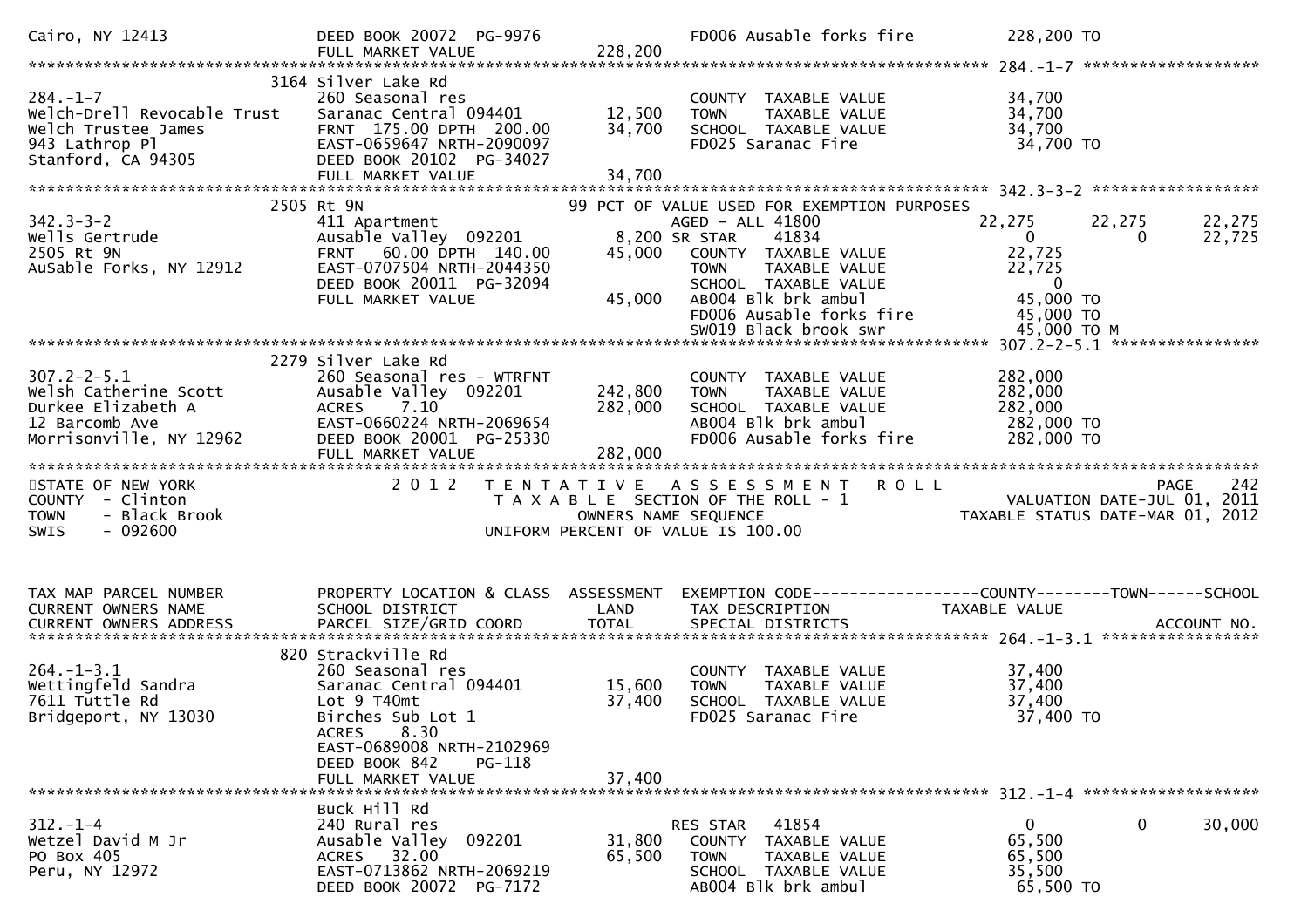|                                                | 2299 Silver Lake Rd                                           |                    |                                                               |                          |                                                                                                                 |
|------------------------------------------------|---------------------------------------------------------------|--------------------|---------------------------------------------------------------|--------------------------|-----------------------------------------------------------------------------------------------------------------|
| $307.2 - 2 - 4.1$                              | 260 Seasonal res - WTRFNT                                     |                    | COUNTY TAXABLE VALUE                                          | 230,100                  |                                                                                                                 |
| Whalen Kenneth A Jr                            | Ausable Valley 092201                                         | 200,100            | TAXABLE VALUE<br><b>TOWN</b>                                  | 230,100                  |                                                                                                                 |
| Whalen Claudia                                 | N Of Douglas S Of Burke                                       | 230,100            | SCHOOL TAXABLE VALUE                                          | 230,100                  |                                                                                                                 |
| 7 w Obrech Rd<br>Sykesville, MD 21784          | ACRES 3.70<br>EAST-0660087 NRTH-2069950                       |                    | AB004 Blk brk ambul<br>FD006 Ausable forks fire               | 230,100 TO<br>230,100 TO |                                                                                                                 |
|                                                | DEED BOOK 958<br>PG-204                                       |                    |                                                               |                          |                                                                                                                 |
|                                                | FULL MARKET VALUE                                             | 230,100            |                                                               |                          |                                                                                                                 |
|                                                |                                                               |                    |                                                               |                          |                                                                                                                 |
|                                                | 1986 Rt 9N                                                    |                    |                                                               | $\overline{0}$           |                                                                                                                 |
| $333. -2 - 18$<br>whalen Peter                 | 210 1 Family Res<br>Ausable Valley 092201                     | 10,200             | RES STAR 41854<br>COUNTY TAXABLE VALUE                        | 66,900                   | $\mathbf 0$<br>30,000                                                                                           |
| 1986 Rt 9N                                     | Lot 1 Liv Pat                                                 | 66,900             | <b>TOWN</b><br>TAXABLE VALUE                                  | 66,900                   |                                                                                                                 |
| Ausable Forks, NY 12912                        | FRNT 100.00 DPTH 200.00                                       |                    | SCHOOL TAXABLE VALUE                                          | 36,900                   |                                                                                                                 |
|                                                | 080<br><b>BANK</b>                                            |                    | AB004 Blk brk ambul                                           | 66,900 TO                |                                                                                                                 |
|                                                | EAST-0718709 NRTH-2050397                                     |                    | FD006 Ausable forks fire                                      | 66,900 TO                |                                                                                                                 |
|                                                | DEED BOOK 20001 PG-18693<br>FULL MARKET VALUE                 | 66,900             |                                                               |                          |                                                                                                                 |
|                                                |                                                               |                    |                                                               |                          |                                                                                                                 |
|                                                | $11/13/15$ Cedar Lodge Way                                    |                    |                                                               |                          |                                                                                                                 |
| $307.3 - 1 - 11.2$                             | 260 Seasonal res - WTRFNT                                     |                    | COUNTY TAXABLE VALUE                                          | 353,200                  |                                                                                                                 |
| Wheelahan Francis J III<br>Wheelahan Deborah L | Ausable Valley 092201<br>Lot 33 T3omt                         | 136,300<br>353,200 | TAXABLE VALUE<br><b>TOWN</b><br>SCHOOL TAXABLE VALUE          | 353,200<br>353,200       |                                                                                                                 |
| 402 Georgetown Dr                              | <b>ACRES</b><br>4.60                                          |                    | AB004 Blk brk ambul                                           | 353,200 TO               |                                                                                                                 |
| Watertown, CT 06795                            | EAST-0653581 NRTH-2068656                                     |                    | FD006 Ausable forks fire                                      | 353,200 TO               |                                                                                                                 |
|                                                | DEED BOOK 20021 PG-47644                                      |                    |                                                               |                          |                                                                                                                 |
|                                                |                                                               |                    |                                                               |                          |                                                                                                                 |
|                                                |                                                               |                    |                                                               |                          |                                                                                                                 |
|                                                |                                                               |                    |                                                               |                          |                                                                                                                 |
| STATE OF NEW YORK<br>COUNTY - Clinton          | 2 0 1 2                                                       |                    | TENTATIVE ASSESSMENT ROLL                                     |                          | 243<br>PAGE                                                                                                     |
| <b>TOWN</b><br>- Black Brook                   |                                                               |                    | T A X A B L E SECTION OF THE ROLL - 1<br>OWNERS NAME SEQUENCE |                          | PAGE 243<br>VALUATION DATE-JUL 01, 2011<br>TAXARLE STATIS ATE 2011 01, 2011<br>TAXABLE STATUS DATE-MAR 01, 2012 |
| $-092600$<br><b>SWIS</b>                       |                                                               |                    | UNIFORM PERCENT OF VALUE IS 100.00                            |                          |                                                                                                                 |
|                                                |                                                               |                    |                                                               |                          |                                                                                                                 |
|                                                |                                                               |                    |                                                               |                          |                                                                                                                 |
| TAX MAP PARCEL NUMBER                          | PROPERTY LOCATION & CLASS ASSESSMENT                          |                    | EXEMPTION CODE-----------------COUNTY-------TOWN------SCHOOL  |                          |                                                                                                                 |
| CURRENT OWNERS NAME                            | SCHOOL DISTRICT                                               | LAND               | TAX DESCRIPTION                                               | TAXABLE VALUE            |                                                                                                                 |
|                                                |                                                               |                    |                                                               |                          |                                                                                                                 |
|                                                |                                                               |                    |                                                               |                          |                                                                                                                 |
| $342.1 - 1 - 25$                               | 76 Palmer St<br>210 1 Family Res                              |                    | WARNONALL 41121                                               | 8,475                    | 8,475<br>0                                                                                                      |
| Whisher Gary F                                 | Ausable Valley 092201 2,500 RES STAR                          |                    | 41854                                                         | $\Omega$                 | 30,000<br>0                                                                                                     |
| Whisher Linda L                                | FRNT 55.98 DPTH 100.00                                        |                    | 56,500 COUNTY TAXABLE VALUE                                   | 48,025                   |                                                                                                                 |
| PO Box 235                                     | EAST-0708093 NRTH-2045343                                     |                    | TAXABLE VALUE<br><b>TOWN</b>                                  | 48,025                   |                                                                                                                 |
| Ausable Forks, NY 12912                        | DEED BOOK 589<br>PG-497                                       |                    | SCHOOL TAXABLE VALUE                                          | 26,500                   |                                                                                                                 |
|                                                | FULL MARKET VALUE                                             | 56,500             | AB004 Blk brk ambul<br>FD006 Ausable forks fire               | 56,500 TO<br>56,500 TO   |                                                                                                                 |
|                                                |                                                               |                    | SW019 Black brook swr                                         | 56,500 TO M              |                                                                                                                 |
|                                                |                                                               |                    |                                                               |                          |                                                                                                                 |
|                                                | 80 Palmer St                                                  |                    |                                                               |                          |                                                                                                                 |
| $342.1 - 1 - 26$<br>Whisher Gary F             | 311 Res vac land<br>Ausable Valley 092201                     | 6,000              | COUNTY TAXABLE VALUE<br>TAXABLE VALUE<br><b>TOWN</b>          | 6,000<br>6,000           |                                                                                                                 |
| Whisher Linda L<br>PO Box 235                  | 90.00 DPTH 114.00<br><b>FRNT</b><br>EAST-0708020 NRTH-2045336 | 6,000              | SCHOOL TAXABLE VALUE<br>AB004 Blk brk ambul                   | 6,000<br>6,000 TO        |                                                                                                                 |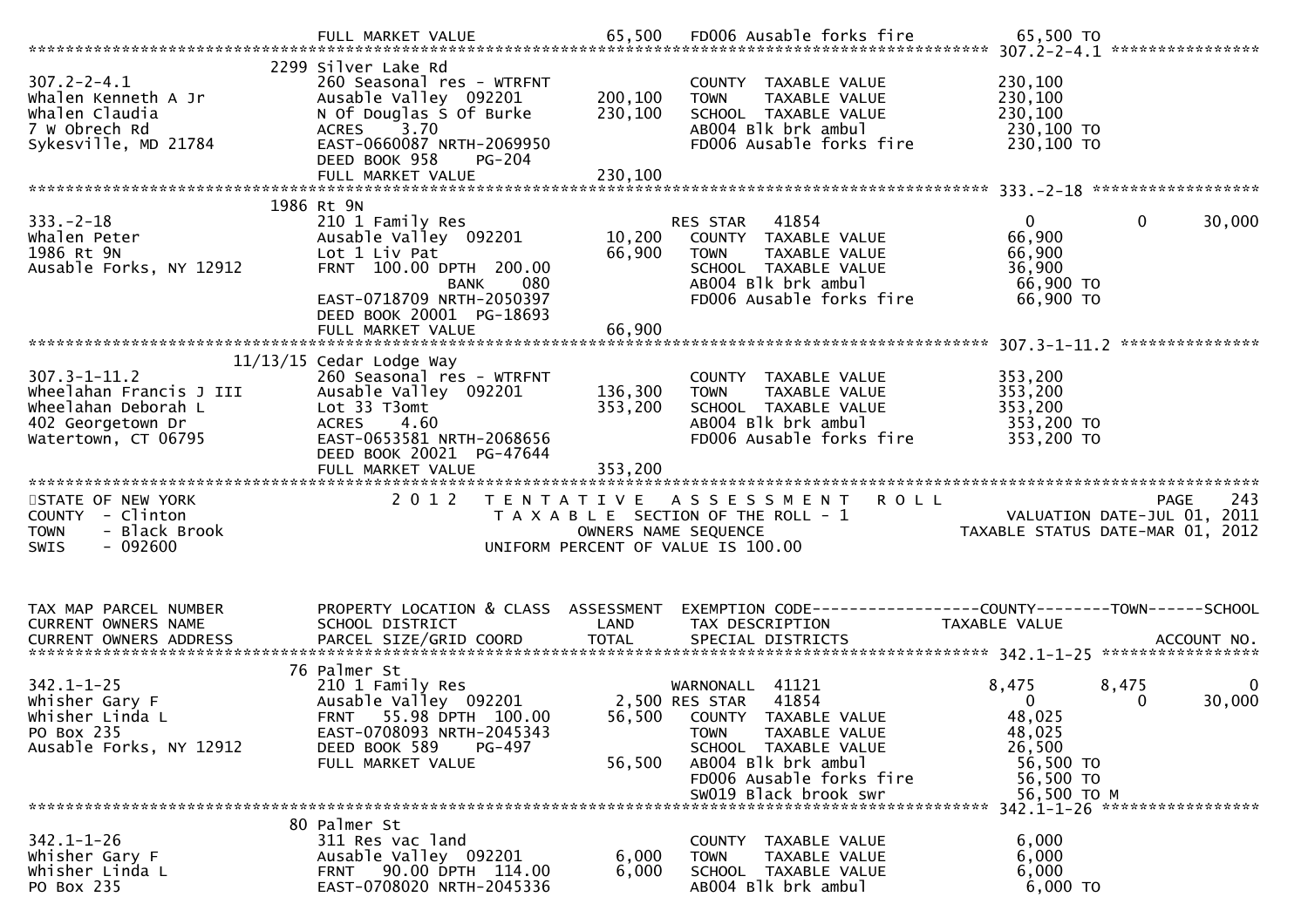| Ausable Forks, NY 12912                                                                                               | DEED BOOK 20001 PG-24076                                                                                                                                                                                  |                   | FD006 Ausable forks fire                                                                                                                                 | 6,000 TO<br>6,000 TO M FULL MARKET VALUE<br>FULL MARKET VALUE 6,000 SW019 Black brook swr 6,000 TO M FULL MARKET VALUE 6,000 SW019 Black brook swr                         |
|-----------------------------------------------------------------------------------------------------------------------|-----------------------------------------------------------------------------------------------------------------------------------------------------------------------------------------------------------|-------------------|----------------------------------------------------------------------------------------------------------------------------------------------------------|----------------------------------------------------------------------------------------------------------------------------------------------------------------------------|
| $341.2 - 1 - 4$<br>Whisher Randall W<br>Whisher Mary Ann<br>4 Silver Lake Rd<br>PO Box 569<br>Ausable Forks, NY 12912 | 4 Silver Lake Rd<br>210 1 Family Res<br>Ausable Valley 092201<br>Lot 166 Maules Pat<br>ACRES 5.95<br>EAST-0707489 NRTH-2045485<br>DEED BOOK 99001 PG-10611                                                | 12,700<br>225,000 | COUNTY TAXABLE VALUE<br><b>TOWN</b><br>TAXABLE VALUE<br>SCHOOL TAXABLE VALUE<br>ABOO4 Blk brk ambul<br>FD006 Ausable forks fire<br>SW019 Black brook swr | 225,000<br>225,000<br>225,000<br>225,000 TO<br>225,000 TO<br>225,000 ТО М                                                                                                  |
|                                                                                                                       | 193 Golf Course Rd                                                                                                                                                                                        |                   |                                                                                                                                                          |                                                                                                                                                                            |
| $333. -2 - 4.74$<br>White Dwayne D<br>White Karen E<br>193 Golf Course Rd<br>Ausable Forks, NY 12912                  | 210 1 Family Res<br>210 1 Family Res<br>Ausable Valley 092201 6,600 RES STAR 41854<br>Lot 6 Liv Pat<br>ACRES 1.17 BANK<br>080<br>EAST-0710680 NRTH-2049354<br>DEED BOOK 20092 PG-27347                    | 101,300           | COUNTY TAXABLE VALUE<br>TAXABLE VALUE<br><b>TOWN</b><br>SCHOOL TAXABLE VALUE<br>AB004 Blk brk ambul                                                      | 25,325<br>20,000<br>$\mathbf{0}$<br>$\overline{0}$<br>30,000<br>$\Omega$<br>75,975<br>81,300<br>71,300<br>101,300 TO                                                       |
|                                                                                                                       |                                                                                                                                                                                                           |                   |                                                                                                                                                          |                                                                                                                                                                            |
| $321 - 2 - 2.2$<br>Whiteface Meadows LLC<br>184 Edie Rd<br>Saratoga Springs, NY 12866                                 | Narrows Rd<br>$314$ Rural vac<10<br>Ausable Valley 092201<br>Lot 58 T3 OMT<br>Map 20061/97819 Lot 2<br><b>ACRES</b><br>1.98<br>EAST-0693387 NRTH-2058599<br>DEED BOOK 20092 PG-22334                      | 46,700<br>46,700  | COUNTY TAXABLE VALUE<br>TAXABLE VALUE<br><b>TOWN</b><br>SCHOOL TAXABLE VALUE<br>AB004 Blk brk ambul<br>FD006 Ausable forks fire                          | 46,700<br>46,700<br>46,700<br>46,700 TO<br>46,700 TO                                                                                                                       |
|                                                                                                                       |                                                                                                                                                                                                           |                   |                                                                                                                                                          |                                                                                                                                                                            |
| STATE OF NEW YORK<br>COUNTY - Clinton<br><b>TOWN</b><br>- Black Brook<br>$-092600$<br>SWIS                            | 2 0 1 2                                                                                                                                                                                                   |                   | TENTATIVE ASSESSMENT ROLL<br>UNIFORM PERCENT OF VALUE IS 100.00                                                                                          | 244<br>PAGE<br>T A X A B L E SECTION OF THE ROLL - 1<br>T A X A B L E SECTION OF THE ROLL - 1<br>OWNERS NAME SEQUENCE TAXABLE STATUS DATE-MAR 01, 2012                     |
| TAX MAP PARCEL NUMBER<br>CURRENT OWNERS NAME                                                                          | PROPERTY LOCATION & CLASS ASSESSMENT<br>SCHOOL DISTRICT                                                                                                                                                   | LAND              | TAX DESCRIPTION                                                                                                                                          | TAXABLE VALUE<br>.CURRENT OWNERS ADDRESS PARCEL SIZE/GRID COORD TOTAL SPECIAL DISTRICTS ACCOUNT NO ACCOUNT NO ACCOUNT NO AND ARCEL SIZE/GRID COORD TOTAL SPECIAL DISTRICTS |
| $321 - 2 - 2.3$<br>Whiteface Meadows LLC<br>184 Edie Rd<br>Saratoga Springs, NY 12866                                 | Narrows Rd<br>$314$ Rural vac<10<br>Ausable Valley 092201<br>Lot 58 T3 OMT<br>Map 20061/97819 Lot 3<br><b>ACRES</b><br>2.37<br>EAST-0693440 NRTH-2058461<br>DEED BOOK 20092 PG-22334<br>FULL MARKET VALUE | 47,200<br>47,200  | COUNTY TAXABLE VALUE<br>47,200 TOWN TAXABLE VALUE<br>SCHOOL TAXABLE VALUE<br>AB004 Blk brk ambul<br>FD006 Ausable forks fire                             | 47,200<br>47,200<br>47,200<br>47,200 TO<br>47,200 TO                                                                                                                       |
|                                                                                                                       | Narrows Rd                                                                                                                                                                                                |                   |                                                                                                                                                          |                                                                                                                                                                            |
| $321 - 2 - 2.4$<br>Whiteface Meadows LLC<br>184 Edie Rd                                                               | $314$ Rural vac<10<br>Ausable Valley 092201<br>Lot 58 T3 OMT                                                                                                                                              | 57,100<br>57,100  | COUNTY TAXABLE VALUE<br>TAXABLE VALUE<br><b>TOWN</b><br>SCHOOL TAXABLE VALUE                                                                             | 57,100<br>57,100<br>57,100                                                                                                                                                 |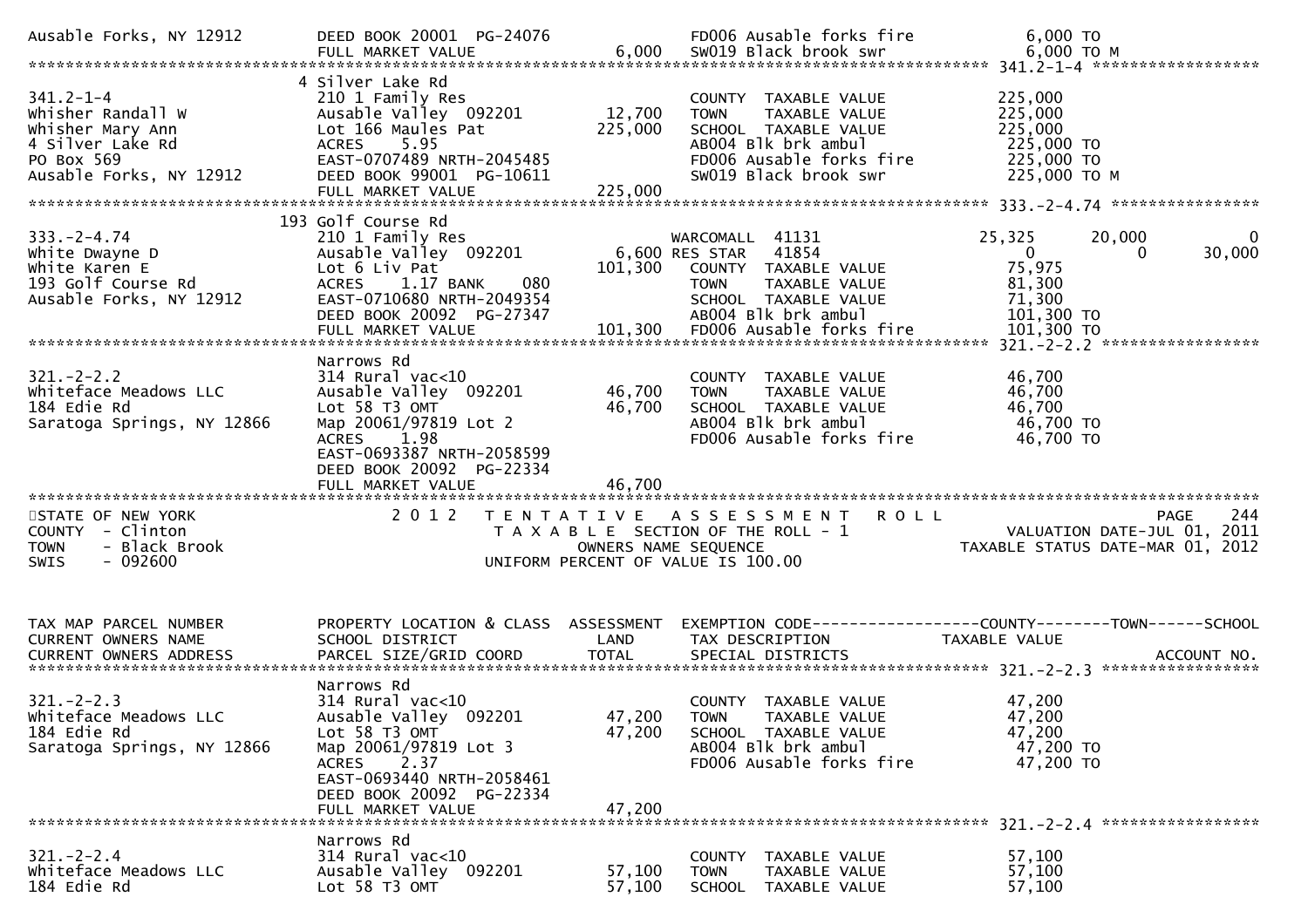| Saratoga Springs, NY 12866                                                                                                                                                        | EAST-0693589 NRTH-2058359<br>DEED BOOK 20092 PG-22334                                                                                                                                                             |                            | AB004 Blk brk ambul<br>FD006 Ausable forks fire                                                                                                              | 57,100 TO<br>0ו 100, /s<br>57,100 סד                                                                       |
|-----------------------------------------------------------------------------------------------------------------------------------------------------------------------------------|-------------------------------------------------------------------------------------------------------------------------------------------------------------------------------------------------------------------|----------------------------|--------------------------------------------------------------------------------------------------------------------------------------------------------------|------------------------------------------------------------------------------------------------------------|
|                                                                                                                                                                                   | Narrows Rd                                                                                                                                                                                                        |                            |                                                                                                                                                              |                                                                                                            |
| 321.-2-2.5<br>whiteface Meadows LLC<br>124 Edie Rd<br>ALV 12866                                                                                                                   | $314$ Rural vac<10<br>Ausable Valley 092201<br>Lot 58 T3 OMT<br>Map 20061/97819 Lot 5<br>ACRES 3.96<br>EAST-0693370 NRTH-2057866<br>DEED BOOK 20092 PG-22334<br>FULL MARKET VALUE                                 | 55,700<br>55,700<br>55,700 | COUNTY TAXABLE VALUE<br>TOWN TAXABLE VALUE 55,700<br>SCHOOL TAXABLE VALUE 55,700<br>AB004 Blk brk ambul 55,700 TO<br><b>TOWN</b><br>FD006 Ausable forks fire | 55,700 TO                                                                                                  |
|                                                                                                                                                                                   | Narrows Rd                                                                                                                                                                                                        |                            |                                                                                                                                                              |                                                                                                            |
| $321 - 2 - 2.6$<br>Whiteface Meadows LLC<br>184 Edie Rd<br>Saratoga Springs, NY 12866                                                                                             | $314$ Rural vac< $10$ - WTRFNT<br>Ausable Valley 092201<br>Lot 58 T3 OMT<br>Map 20061/97819 Lot 6<br>ACRES 23.13<br>EAST-0693883 NRTH-2058061<br>DEED BOOK 20092 PG-22334                                         | 74,300<br>74,300           | COUNTY TAXABLE VALUE<br><b>TOWN</b><br>TAXABLE VALUE<br>SCHOOL TAXABLE VALUE<br>AB004 Blk brk ambul<br>FD006 Ausable forks fire                              | 74,300<br>74,300<br>74,300<br>74,300 TO<br>74,300 TO                                                       |
|                                                                                                                                                                                   |                                                                                                                                                                                                                   |                            |                                                                                                                                                              |                                                                                                            |
| 312.-1-5.2<br>whitley Samuel H<br>Attn: Pam Whitley-Dickson<br>PO Box 728<br>Gold Beach, OR 97444<br>ACRES<br>LOC 43 Watson<br>ACRES<br>ACRES<br>ACRES<br>1.00<br>EAST-0713854 NI | Buck Hill Rd<br>314 Rural vac<10<br>Ausable Valley 092201 6,500 TOWN TAXABLE VALUE<br>Lot 43 Watson 6,500 SCHOOL TAXABLE VALUE<br>EAST-0713854 NRTH-2068166<br>DEED BOOK 918<br><b>PG-93</b><br>FULL MARKET VALUE | 6,500                      | ABOO4 Blk brk ambul<br>FD006 Ausable forks fire                                                                                                              | 6,500<br>6,500<br>6,500<br>6,500 TO<br>6,500 TO                                                            |
| STATE OF NEW YORK                                                                                                                                                                 |                                                                                                                                                                                                                   |                            | 2012 TENTATIVE ASSESSMENT ROLL                                                                                                                               | 245<br><b>PAGE</b>                                                                                         |
| COUNTY - Clinton<br>TOWN - Black Brook<br><b>SWIS</b><br>- 092600                                                                                                                 |                                                                                                                                                                                                                   |                            | UNIFORM PERCENT OF VALUE IS 100.00                                                                                                                           | PAGE 245<br>T A X A B L E SECTION OF THE ROLL - 1 VALUATION DATE-JUL 01, 2011<br>OWNERS NAME SEQUENCE 2020 |
| TAX MAP PARCEL NUMBER<br>CURRENT OWNERS NAME<br>CURRENT OWNERS ADDRESS                                                                                                            | PROPERTY LOCATION & CLASS ASSESSMENT<br>SCHOOL DISTRICT<br>PARCEL SIZE/GRID COORD                                                                                                                                 | LAND<br><b>TOTAL</b>       | TAX DESCRIPTION<br>SPECIAL DISTRICTS                                                                                                                         | EXEMPTION CODE-----------------COUNTY-------TOWN------SCHOOL<br>TAXABLE VALUE<br>ACCOUNT NO.               |
|                                                                                                                                                                                   | 2059 Peasleeville Rd                                                                                                                                                                                              |                            |                                                                                                                                                              |                                                                                                            |
| $275. - 1 - 27$<br>Whittier Kathleen S<br>2059 Peasleeville Rd<br>Schuyler Falls, NY 12985                                                                                        | 210 1 Family Res<br>094001<br>Peru Central<br>Survey With Deed Bk 650 P<br>ACRES<br>1.80<br>EAST-0687508 NRTH-2093706<br>DEED BOOK 739<br>PG-133                                                                  | 7,500<br>68,700            | 41854<br>RES STAR<br>COUNTY TAXABLE VALUE<br>TAXABLE VALUE<br>TOWN<br>SCHOOL TAXABLE VALUE<br>FD025 Saranac Fire                                             | 0<br>0<br>30,000<br>68,700<br>68,700<br>38,700<br>68,700 TO                                                |
|                                                                                                                                                                                   | FULL MARKET VALUE                                                                                                                                                                                                 | 68,700                     |                                                                                                                                                              |                                                                                                            |
|                                                                                                                                                                                   | 36 Girls Camp Rd                                                                                                                                                                                                  |                            |                                                                                                                                                              |                                                                                                            |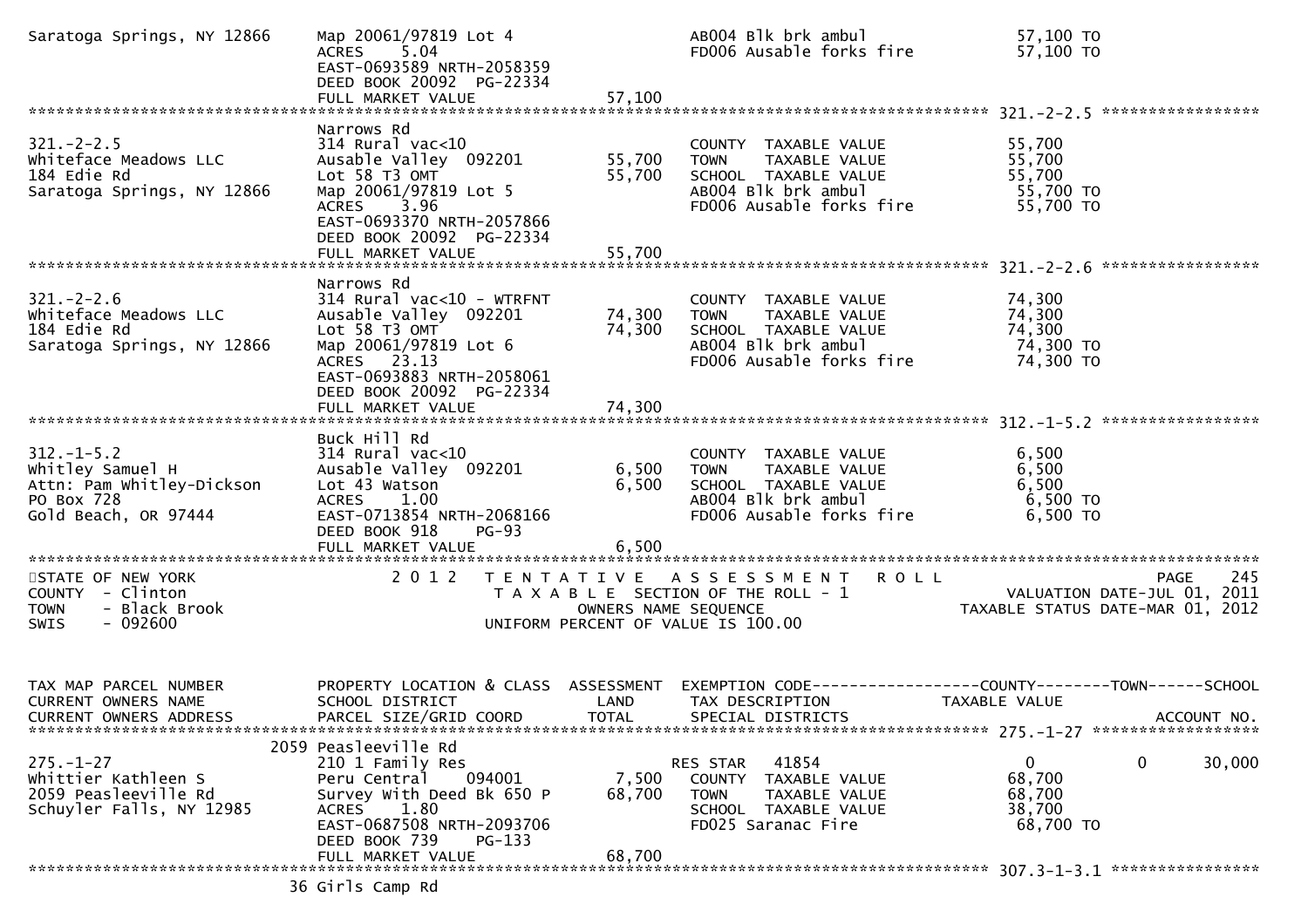| $307.3 - 1 - 3.1$<br>Wickwire Kekic Judith M<br>5040 Johnson Hill Dr                             | 260 Seasonal res - WTRFNT<br>Ausable Valley 092201<br>FRNT 82.50 DPTH 264.00                             | 161,600<br>184,600           | COUNTY TAXABLE VALUE<br>TAXABLE VALUE<br><b>TOWN</b><br>SCHOOL TAXABLE VALUE | 184,600<br>184,600<br>184,600                            |        |
|--------------------------------------------------------------------------------------------------|----------------------------------------------------------------------------------------------------------|------------------------------|------------------------------------------------------------------------------|----------------------------------------------------------|--------|
| Canandaigua, NY 14424                                                                            | EAST-0651694 NRTH-2066920<br>DEED BOOK 565<br>PG-1039                                                    |                              | AB004 Blk brk ambul<br>FD006 Ausable forks fire                              | 184,600 TO<br>184,600 TO                                 |        |
|                                                                                                  | FULL MARKET VALUE                                                                                        | 184,600                      |                                                                              |                                                          |        |
|                                                                                                  | 439/441 Fern Lake Rd                                                                                     |                              |                                                                              |                                                          |        |
| $322.3 - 1 - 36$                                                                                 | 280 Res Multiple - WTRFNT                                                                                |                              | 41854<br>RES STAR                                                            | $\mathbf{0}$<br>0                                        | 30,000 |
| 322.3-1-36<br>Wieboldt Wayne L<br>Wieboldt Lisa L<br>441 Fern Lake Rd<br>Ausable Forks, NY 12912 | Ausable Valley 092201                                                                                    |                              | 117,300 COUNTY TAXABLE VALUE                                                 | 315,400                                                  |        |
|                                                                                                  | FRNT 95.00 DPTH 220.00                                                                                   | 315,400                      | TAXABLE VALUE<br><b>TOWN</b>                                                 | 315,400                                                  |        |
|                                                                                                  | EAST-0698460 NRTH-2061846                                                                                |                              | SCHOOL TAXABLE VALUE                                                         | 285,400                                                  |        |
|                                                                                                  | DEED BOOK 20102 PG-31474                                                                                 |                              | AB004 Blk brk ambul                                                          | 315,400 TO                                               |        |
|                                                                                                  |                                                                                                          |                              |                                                                              |                                                          |        |
|                                                                                                  | 21/22 Alexandra Dr                                                                                       |                              |                                                                              |                                                          |        |
| $321.2 - 1 - 6$                                                                                  | 260 Seasonal res - WTRFNT                                                                                |                              | COUNTY TAXABLE VALUE                                                         | 256,000                                                  |        |
| Wilkins Roland G                                                                                 |                                                                                                          | 154,900                      | <b>TOWN</b><br>TAXABLE VALUE                                                 | 256,000                                                  |        |
| Wilkins Judith A                                                                                 |                                                                                                          | 256,000                      | SCHOOL TAXABLE VALUE                                                         | 256,000                                                  |        |
| 1974 Rt 9N                                                                                       |                                                                                                          |                              | AB004 Blk brk ambul                                                          | 256,000 TO                                               |        |
| Ausable Forks, NY 12912                                                                          | Ausable Valley USALLARES<br>ACRES 1.00<br>EAST-0694455 NRTH-2062768<br>IY 12912 DEED BOOK 98000 PG-99228 |                              | FD006 Ausable forks fire                                                     | 256,000 TO                                               |        |
|                                                                                                  |                                                                                                          | 256,000                      |                                                                              |                                                          |        |
| 1974/1980 Rt 9N                                                                                  |                                                                                                          |                              |                                                                              |                                                          |        |
| $333. -2 - 17$                                                                                   | 220 2 Family Res                                                                                         |                              | 41834<br>SR STAR                                                             | $\mathbf 0$<br>$0 \qquad \qquad$                         | 62,200 |
| Wilkins Ronald                                                                                   | Ausable Valley 092201 19,600 COUNTY TAXABLE VALUE                                                        |                              |                                                                              | 112,000                                                  |        |
| Wilkins Judith                                                                                   | <b>ACRES</b><br>6.30                                                                                     | 112 ,000 TOWN<br>SCHOO SCHOO | TAXABLE VALUE                                                                | 112,000                                                  |        |
| 1974 Rt 9N                                                                                       | EAST-0719229 NRTH-2050739                                                                                |                              | SCHOOL TAXABLE VALUE                                                         | 49,800                                                   |        |
| Ausable Forks, NY 12912                                                                          | DEED BOOK 569<br>PG-1090                                                                                 |                              | AB004 Blk brk ambul                                                          | 112,000 TO                                               |        |
|                                                                                                  |                                                                                                          |                              |                                                                              |                                                          |        |
| STATE OF NEW YORK                                                                                |                                                                                                          |                              | 2012 TENTATIVE ASSESSMENT ROLL                                               | PAGE 246<br>PAGE 246<br>TAXARIF STATIL DATE-JUL 01, 2011 |        |
| COUNTY - Clinton                                                                                 |                                                                                                          |                              | T A X A B L E SECTION OF THE ROLL - 1                                        |                                                          |        |
| - Black Brook<br><b>TOWN</b>                                                                     |                                                                                                          | OWNERS NAME SEQUENCE         |                                                                              |                                                          |        |
|                                                                                                  |                                                                                                          |                              |                                                                              |                                                          |        |
| $-092600$<br>SWIS                                                                                |                                                                                                          |                              | UNIFORM PERCENT OF VALUE IS 100.00                                           |                                                          |        |
|                                                                                                  |                                                                                                          |                              |                                                                              |                                                          |        |
|                                                                                                  |                                                                                                          |                              |                                                                              |                                                          |        |
| TAX MAP PARCEL NUMBER                                                                            | PROPERTY LOCATION & CLASS ASSESSMENT                                                                     |                              | EXEMPTION CODE-----------------COUNTY-------TOWN------SCHOOL                 |                                                          |        |
| CURRENT OWNERS NAME                                                                              | SCHOOL DISTRICT                                                                                          | <b>Example 18 The LAND</b>   | TAX DESCRIPTION                                                              | TAXABLE VALUE                                            |        |
| CURRENT OWNERS ADDRESS                                                                           |                                                                                                          |                              |                                                                              |                                                          |        |
|                                                                                                  |                                                                                                          |                              |                                                                              |                                                          |        |
| $321.4 - 3 - 10$                                                                                 | 265 Fern Lake Rd<br>260 Seasonal res - WTRFNT                                                            |                              | COUNTY TAXABLE VALUE                                                         | 152,600                                                  |        |
| Williams Hazel M                                                                                 | Ausable Valley 092201                                                                                    | 95,000                       | <b>TOWN</b><br>TAXABLE VALUE                                                 | 152,600                                                  |        |
| 341 Green Acres Rd                                                                               | 75.00 DPTH 170.00<br><b>FRNT</b>                                                                         | 152,600                      | SCHOOL TAXABLE VALUE                                                         | 152,600                                                  |        |
| Kingston, TN 37763-7044                                                                          | EAST-0695382 NRTH-2058982                                                                                |                              | AB004 Blk brk ambul                                                          | 152,600 TO                                               |        |
|                                                                                                  | DEED BOOK 860<br>PG-283                                                                                  |                              | FD006 Ausable forks fire                                                     | 152,600 TO                                               |        |
|                                                                                                  | FULL MARKET VALUE                                                                                        | 152,600                      |                                                                              | 321.4-3-11 ******************                            |        |
|                                                                                                  | 269 Fern Lake Rd                                                                                         |                              |                                                                              |                                                          |        |
| $321.4 - 3 - 11$                                                                                 | 270 Mfg housing - WTRFNT                                                                                 |                              | COUNTY TAXABLE VALUE                                                         | 152,600                                                  |        |
| Williams Hazel M                                                                                 | Ausable Valley 092201                                                                                    | 121,500                      | TAXABLE VALUE<br><b>TOWN</b>                                                 | 152,600                                                  |        |
| 341 Green Acres Rd                                                                               | FRNT 140.00 DPTH 195.00                                                                                  | 152,600                      | SCHOOL TAXABLE VALUE                                                         | 152,600                                                  |        |
| Kingston, TN 37763-7044                                                                          | EAST-0695479 NRTH-2059011<br>DEED BOOK 735<br>$PG-239$                                                   |                              | AB004 Blk brk ambul<br>FD006 Ausable forks fire                              | 152,600 TO<br>152,600 TO                                 |        |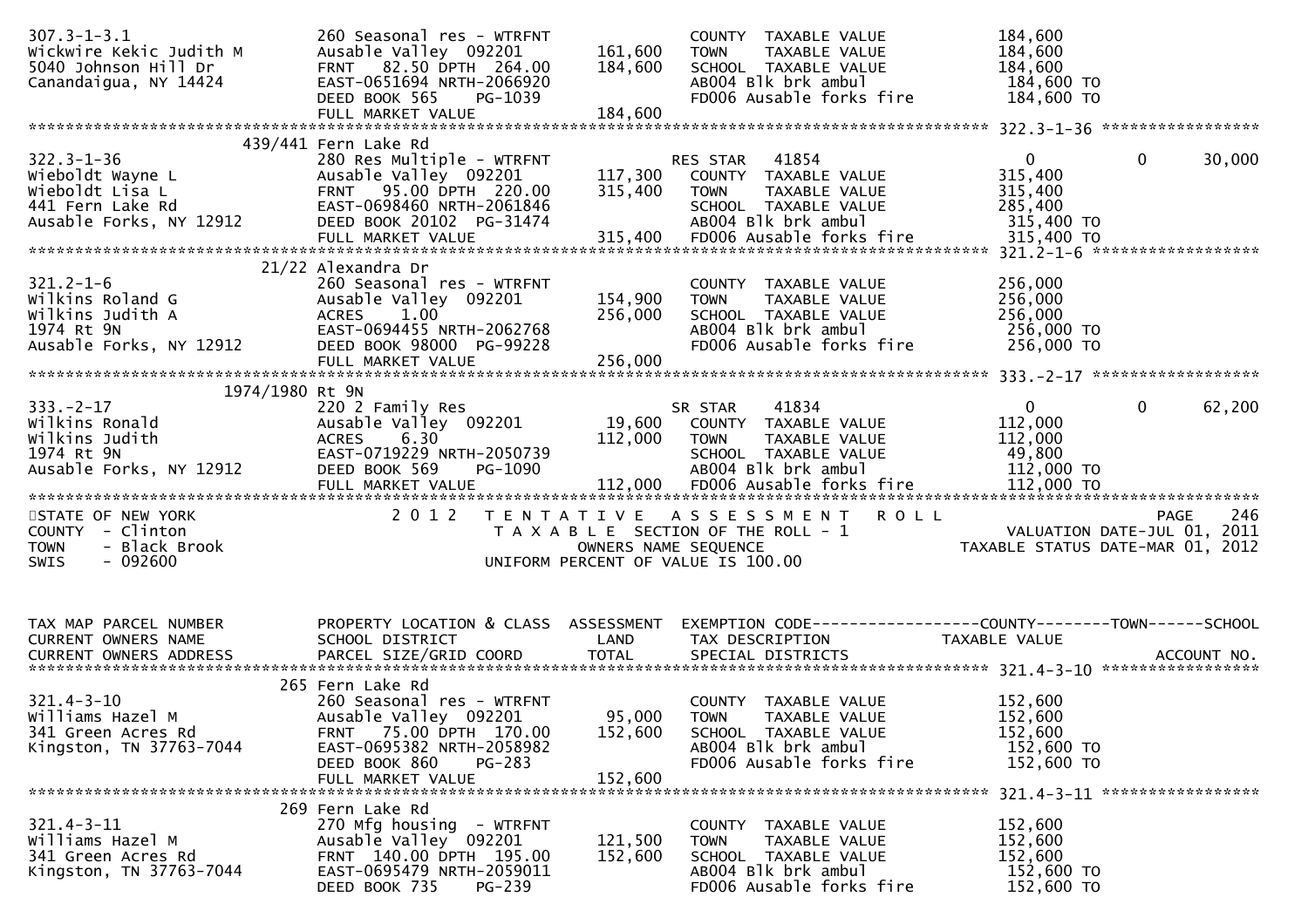|                                                                                                        | FULL MARKET VALUE                                                                                                                                                                                          | 152,600                      |                                                                                                                                                      |                                                                   |                                                                                       |
|--------------------------------------------------------------------------------------------------------|------------------------------------------------------------------------------------------------------------------------------------------------------------------------------------------------------------|------------------------------|------------------------------------------------------------------------------------------------------------------------------------------------------|-------------------------------------------------------------------|---------------------------------------------------------------------------------------|
| $341.2 - 1 - 5.2$<br>Williams James<br>Williams Judith<br>PO Box 601<br>Ausable Forks, NY 12912        | 15 Silver Lake Rd<br>210 1 Family Res<br>Ausable Valley 092201<br>FRNT 137.00 DPTH 163.00<br>EAST-0707301 NRTH-2045210<br>DEED BOOK 510<br>PG-285<br>FULL MARKET VALUE                                     | 91,000<br>91,000             | WARNONALL 41121<br>41834<br>4,900 SR STAR<br>COUNTY TAXABLE VALUE<br>TAXABLE VALUE<br><b>TOWN</b><br>SCHOOL TAXABLE VALUE<br>AB004 Blk brk ambul     | 13,650<br>$\mathbf{0}$<br>77,350<br>79,000<br>28,800<br>91,000 TO | 12,000<br>0<br>62,200<br>$\Omega$                                                     |
|                                                                                                        |                                                                                                                                                                                                            |                              | FD006 Ausable forks fire                                                                                                                             | $91,000$ TO                                                       |                                                                                       |
| $341.2 - 1 - 2.4$<br>Williams James P<br>Williams Judith G<br>PO Box 601<br>Ausable Forks, NY 12912    | Golf Course Rd<br>312 Vac w/imprv<br>Ausable Valley 092201<br>Lot 166 Maules Pat<br>FRNT 200.00 DPTH 74.00<br>EAST-0705761 NRTH-2046450<br>DEED BOOK 20082 PG-12612<br>FULL MARKET VALUE                   | 4,200<br>12,200<br>12,200    | COUNTY TAXABLE VALUE<br>TAXABLE VALUE<br><b>TOWN</b><br>SCHOOL TAXABLE VALUE<br>AB004 Blk brk ambul<br>FD006 Ausable forks fire                      | 12,200<br>12,200<br>12,200<br>12,200 TO<br>12,200 TO              | ****************                                                                      |
|                                                                                                        |                                                                                                                                                                                                            |                              |                                                                                                                                                      |                                                                   |                                                                                       |
| $332 - 3 - 3$<br>Williams Kevin J<br>Williams Nancy J<br>1135 Dry Bridge Rd<br>Ausable Forks, NY 12912 | 1135 Dry Bridge Rd<br>240 Rural res<br>Ausable Valley 092201<br>ACRES 18.80<br>EAST-0705418 NRTH-2048885<br>DEED BOOK 20092 PG-23180<br>FULL MARKET VALUE                                                  | 23,900<br>120,600<br>120,600 | 41854<br>RES STAR<br>COUNTY TAXABLE VALUE<br><b>TOWN</b><br>TAXABLE VALUE<br>SCHOOL TAXABLE VALUE<br>AB004 Blk brk ambul<br>FD006 Ausable forks fire | 0<br>120,600<br>120,600<br>90,600<br>120,600 TO<br>120,600 TO     | 0<br>30,000                                                                           |
| STATE OF NEW YORK<br>COUNTY - Clinton<br>- Black Brook<br><b>TOWN</b><br><b>SWIS</b><br>- 092600       | 2012<br>T E N T A T I V E                                                                                                                                                                                  | OWNERS NAME SEQUENCE         | A S S E S S M E N T<br><b>ROLL</b><br>T A X A B L E SECTION OF THE ROLL - 1<br>UNIFORM PERCENT OF VALUE IS 100.00                                    |                                                                   | 247<br><b>PAGE</b><br>VALUATION DATE-JUL 01, 2011<br>TAXABLE STATUS DATE-MAR 01, 2012 |
| TAX MAP PARCEL NUMBER<br>CURRENT OWNERS NAME<br><b>CURRENT OWNERS ADDRESS</b>                          | PROPERTY LOCATION & CLASS ASSESSMENT<br>SCHOOL DISTRICT<br>PARCEL SIZE/GRID COORD                                                                                                                          | LAND<br><b>TOTAL</b>         | EXEMPTION CODE-----------------COUNTY-------TOWN------SCHOOL<br>TAX DESCRIPTION<br>SPECIAL DISTRICTS                                                 | TAXABLE VALUE                                                     | ACCOUNT NO.                                                                           |
| $322.1 - 1 - 1.1$<br>Willis Terri G<br>553 Glen Rd<br>PO Box 367<br>Jay, NY 12941                      | 364 Narrows Rd<br>260 Seasonal res - WTRFNT<br>Ausable Valley 092201<br>Richards Survey Bka Pg100<br>FRNT 171.00 DPTH 100.00<br>EAST-0695766 NRTH-2063738<br>DEED BOOK 20112 PG-42951<br>FULL MARKET VALUE | 93,200<br>155,500<br>155,500 | COUNTY TAXABLE VALUE<br>TAXABLE VALUE<br><b>TOWN</b><br>SCHOOL TAXABLE VALUE<br>AB004 Blk brk ambul<br>FD006 Ausable forks fire                      | 155,500<br>155,500<br>155,500<br>155,500 TO<br>155,500 TO         |                                                                                       |
| $322.1 - 1 - 10$<br>Willis William F<br>Willis Roberta B<br>30 Upland Meadow Rd<br>Lakeville, CT 06039 | 426 Narrows Rd<br>210 1 Family Res - WTRFNT<br>Ausable Valley 092201<br>FRNT 147.00 DPTH 160.00<br>EAST-0697178 NRTH-2063602<br>DEED BOOK 20051 PG-84174                                                   | 125,000<br>271,300           | COUNTY TAXABLE VALUE<br>TAXABLE VALUE<br>TOWN<br>SCHOOL TAXABLE VALUE<br>AB004 Blk brk ambul                                                         | 271,300<br>271,300<br>271,300<br>271,300 TO                       |                                                                                       |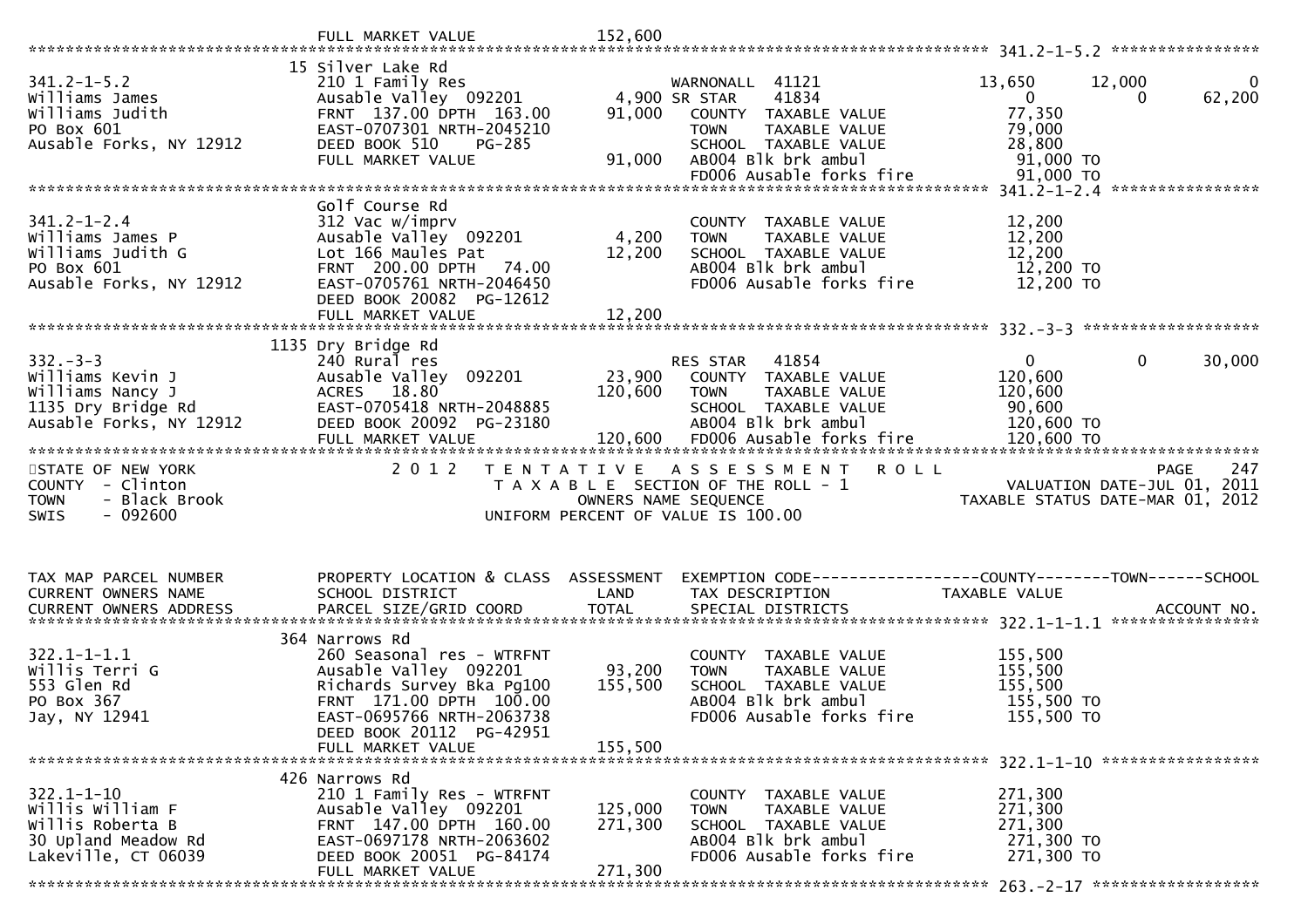| $263. -2 - 17$<br>Wilson John                                         | 358/370 Ore Bed Rd<br>240 Rural res<br>094001<br>Peru Central             | 23,600               | COUNTY TAXABLE VALUE<br>TAXABLE VALUE<br><b>TOWN</b>                                             | 76,900<br>76,900                                                            |                       |
|-----------------------------------------------------------------------|---------------------------------------------------------------------------|----------------------|--------------------------------------------------------------------------------------------------|-----------------------------------------------------------------------------|-----------------------|
| 140 Barnegat Rd<br>Poughkeepsie, NY 12601-5426                        | ACRES 22.20<br>EAST-0680437 NRTH-2097437<br>DEED BOOK 553<br>PG-1047      | 76,900               | SCHOOL TAXABLE VALUE<br>FD025 Saranac Fire                                                       | 76,900<br>76,900 то                                                         |                       |
|                                                                       | 19 Cedar Lodge Way                                                        |                      |                                                                                                  |                                                                             |                       |
| $307.3 - 1 - 10$<br>Winter Dean C                                     | 260 Seasonal res - WTRFNT<br>Ausable Valley 092201                        | 145,300              | COUNTY TAXABLE VALUE<br>TAXABLE VALUE<br>TOWN                                                    | 183,800<br>183,800                                                          |                       |
| Winter Michelle A<br>449 Cedar Hill Rd<br>Ambler, PA 19002            | FRNT 95.00 DPTH 145.00<br><b>BANK</b><br>080<br>EAST-0653650 NRTH-2068504 | 183,800              | SCHOOL TAXABLE VALUE<br>AB004 Blk brk ambul<br>FD006 Ausable forks fire                          | 183,800<br>183,800 TO<br>183,800 TO                                         |                       |
|                                                                       | DEED BOOK 20061 PG-96107                                                  |                      |                                                                                                  |                                                                             | ****************      |
|                                                                       | French Village Rd                                                         |                      |                                                                                                  |                                                                             |                       |
| $341. - 1 - 31.2$<br>WK Ausable, LLC                                  | 330 Vacant comm<br>Ausable Valley 092201 68,900                           |                      | COUNTY TAXABLE VALUE<br><b>TOWN</b><br>TAXABLE VALUE                                             | 68,900<br>68,900                                                            |                       |
| 1163 Rosehill Blvd<br>Niskayuna, NY 12309                             | ACRES 40.80<br>EAST-0703773 NRTH-2044658<br>DEED BOOK 20102 PG-36291      | 68,900               | SCHOOL TAXABLE VALUE<br>ABOO4 Blk brk ambul<br>FD006 Ausable forks fire                          | 68,900<br>68,900 TO<br>68,900 TO                                            |                       |
|                                                                       | FULL MARKET VALUE                                                         | 68,900               |                                                                                                  |                                                                             |                       |
| STATE OF NEW YORK<br>COUNTY - Clinton<br>- Black Brook<br><b>TOWN</b> | 2 0 1 2                                                                   | OWNERS NAME SEQUENCE | TENTATIVE ASSESSMENT ROLL<br>T A X A B L E SECTION OF THE ROLL - 1                               | 248 PAGE<br>VALUATION DATE-JUL 01, 2011<br>TAXABLE STATUS DATE-MAR 01, 2012 | 248<br><b>PAGE</b>    |
| $-092600$<br><b>SWIS</b>                                              |                                                                           |                      | UNIFORM PERCENT OF VALUE IS 100.00                                                               |                                                                             |                       |
| TAX MAP PARCEL NUMBER                                                 |                                                                           |                      | PROPERTY LOCATION & CLASS ASSESSMENT EXEMPTION CODE----------------COUNTY-------TOWN------SCHOOL |                                                                             |                       |
| CURRENT OWNERS NAME                                                   | SCHOOL DISTRICT                                                           | LAND                 | TAX DESCRIPTION                                                                                  | TAXABLE VALUE                                                               |                       |
|                                                                       | 518 Casey Rd                                                              |                      |                                                                                                  |                                                                             |                       |
| $296. - 1 - 5.1$<br>Wolf Patricia                                     | 260 Seasonal res<br>Ausable Valley 092201                                 | 42,500               | COUNTY TAXABLE VALUE<br>TAXABLE VALUE<br><b>TOWN</b>                                             | 66,100<br>66,100                                                            |                       |
| 1208 Strackville Rd<br>Saranac, NY 12981                              | Lot 16 T4omt<br>ACRES 75.00                                               | 66,100               | SCHOOL TAXABLE VALUE<br>AB004 Blk brk ambul                                                      | 66,100<br>66,100 TO                                                         |                       |
|                                                                       | EAST-0652101 NRTH-2078202<br>DEED BOOK 20051 PG-88784                     |                      | FD006 Ausable forks fire                                                                         | 66,100 ТО                                                                   |                       |
|                                                                       | FULL MARKET VALUE                                                         | 66,100               |                                                                                                  |                                                                             |                       |
| $272. - 1 - 6$                                                        | 515 Soucy Rd<br>240 Rural res                                             |                      | 41854<br>RES STAR                                                                                | $\mathbf{0}$                                                                | $\mathbf 0$<br>30,000 |
| Wood Allen                                                            | Saranac Central 094401                                                    | 34,600               | COUNTY<br>TAXABLE VALUE                                                                          | 49,600                                                                      |                       |
| Wood Sharron<br>515 Soucy Rd                                          | 51.80<br><b>ACRES</b><br>EAST-0651863 NRTH-2095403                        | 49,600               | <b>TOWN</b><br>TAXABLE VALUE<br>SCHOOL TAXABLE VALUE                                             | 49,600<br>19,600                                                            |                       |
| Saranac, NY 12981                                                     | DEED BOOK 509<br>PG-274<br>FULL MARKET VALUE                              | 49,600               | FD025 Saranac Fire                                                                               | 49,600 TO                                                                   |                       |
|                                                                       |                                                                           |                      |                                                                                                  |                                                                             | ******************    |
| $341. - 1 - 15$                                                       | 238 Silver Lake Rd<br>210 1 Family Res                                    |                      | RES STAR<br>41854                                                                                | $\overline{0}$                                                              | $\mathbf 0$<br>30,000 |
| Wood David R                                                          | Ausable Valley 092201                                                     | 6,500                | <b>COUNTY</b><br>TAXABLE VALUE                                                                   | 77,600                                                                      |                       |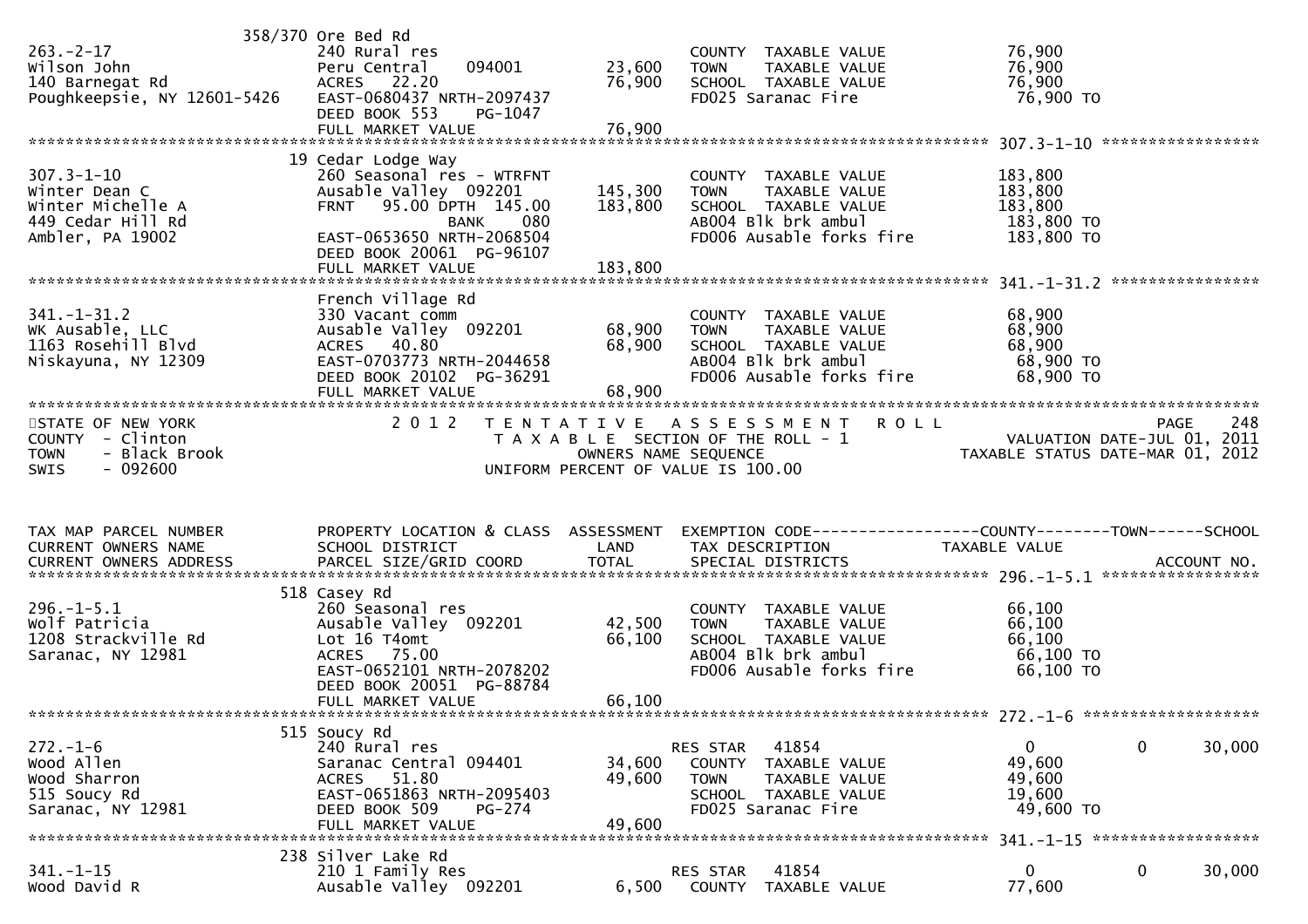| 238 Silver Lake Rd<br>Ausable Forks, NY 12912                                                       | ACRES 1.00 BANK<br>080<br>EAST-0703563 NRTH-2048087<br>DEED BOOK 20072 PG-9114<br>FULL MARKET VALUE                                                                         | 77,600                     | TAXABLE VALUE<br><b>TOWN</b><br>SCHOOL TAXABLE VALUE<br>AB004 Blk brk ambul<br>77,600 FD006 Ausable forks fire                                    | 77,600<br>47,600<br>77,600 TO<br>77,600 TO                                                                                     |     |
|-----------------------------------------------------------------------------------------------------|-----------------------------------------------------------------------------------------------------------------------------------------------------------------------------|----------------------------|---------------------------------------------------------------------------------------------------------------------------------------------------|--------------------------------------------------------------------------------------------------------------------------------|-----|
| $272 - 2 - 3$<br>Wood Gregory A<br>259 Soucy Rd<br>Saranac, NY 12981                                | 275 Soucy Rd<br>240 Rural res<br>Saranac Central 094401<br>Lot 70 T4 Omt<br>ACRES 46.10<br>EAST-0657295 NRTH-2097947<br>DEED BOOK 20001 PG-26584<br>FULL MARKET VALUE       | 40,100<br>96,300<br>96,300 | 41854<br>RES STAR<br>COUNTY TAXABLE VALUE<br>TAXABLE VALUE<br><b>TOWN</b><br>SCHOOL TAXABLE VALUE<br>FD025 Saranac Fire                           | $\mathbf 0$<br>$\overline{0}$<br>30,000<br>96,300<br>96,300<br>66,300<br>96,300 TO                                             |     |
|                                                                                                     | 5523 Rt 3                                                                                                                                                                   |                            | 47 PCT OF VALUE USED FOR EXEMPTION PURPOSES                                                                                                       |                                                                                                                                |     |
| $271.-2-17.1$<br>Wood Greta P<br>Wood Life Estate Bernadette<br>5523 Riverview<br>Saranac, NY 12981 | 240 Rural res<br>Saranac Central 094401<br>Lot 90 Omt<br>ACRES 44.90<br>EAST-0647772 NRTH-2093348<br>DEED BOOK 20061 PG-97399<br>FULL MARKET VALUE                          | 54,800<br>54,800           | AGED - ALL 41800<br>35,300 SR STAR<br>41834<br>COUNTY TAXABLE VALUE<br>TAXABLE VALUE<br><b>TOWN</b><br>SCHOOL TAXABLE VALUE<br>FD025 Saranac Fire | 12,878<br>12,878<br>12,878<br>$\overline{0}$<br>41,922<br>$\Omega$<br>41,922<br>41,922<br>$\overline{\mathbf{0}}$<br>54,800 TO |     |
| STATE OF NEW YORK<br>COUNTY - Clinton<br>- Black Brook<br><b>TOWN</b><br>$-092600$<br>SWIS          | 2 0 1 2                                                                                                                                                                     | T E N T A T I V E          | A S S E S S M E N T<br>T A X A B L E SECTION OF THE ROLL - 1<br>OWNERS NAME SEQUENCE<br>UNIFORM PERCENT OF VALUE IS 100.00                        | <b>ROLL</b><br><b>PAGE</b><br>VALUATION DATE-JUL 01, 2011<br>TAXABLE STATUS DATE-MAR 01, 2012                                  | 249 |
|                                                                                                     |                                                                                                                                                                             |                            |                                                                                                                                                   |                                                                                                                                |     |
| TAX MAP PARCEL NUMBER<br>CURRENT OWNERS NAME<br><b>CURRENT OWNERS ADDRESS</b>                       | PROPERTY LOCATION & CLASS ASSESSMENT<br>SCHOOL DISTRICT<br>PARCEL SIZE/GRID COORD                                                                                           | LAND<br><b>TOTAL</b>       | TAX DESCRIPTION<br>SPECIAL DISTRICTS                                                                                                              | EXEMPTION CODE------------------COUNTY--------TOWN------SCHOOL<br>TAXABLE VALUE<br>ACCOUNT NO.                                 |     |
| $271. - 1 - 19.1$<br>Wood Hubert W<br>Facteau Tammy J<br>374 River Rd<br>Saranac, NY 12981          | River Rd<br>$314$ Rural vac< $10$<br>Saranac Central 094401<br>Lot 89 T4omt<br>7.10<br><b>ACRES</b><br>EAST-0647347 NRTH-2096894<br>DEED BOOK 932<br>$PG-17$                | 14,100<br>14,100           | COUNTY TAXABLE VALUE<br>TAXABLE VALUE<br><b>TOWN</b><br>SCHOOL TAXABLE VALUE<br>FD025 Saranac Fire                                                | 14,100<br>14,100<br>14,100<br>14,100 TO                                                                                        |     |
|                                                                                                     |                                                                                                                                                                             |                            |                                                                                                                                                   |                                                                                                                                |     |
| $271. - 1 - 14$<br>Wood Life Use Elizabeth<br>Wood Brenda L<br>5574 Rt 3<br>Saranac, NY 12981       | 5574 Rt 3<br>210 1 Family Res<br>Saranac Central 094401<br>Survey Map 20072/02854<br>FRNT 148.50 DPTH 146.60<br>EAST-0646438 NRTH-2095494<br>DEED BOOK 849<br><b>PG-294</b> | 5,200<br>50,000<br>50,000  | 41854<br>RES STAR<br>COUNTY TAXABLE VALUE<br>TAXABLE VALUE<br><b>TOWN</b><br>SCHOOL TAXABLE VALUE<br>FD025 Saranac Fire                           | $\mathbf{0}$<br>$\mathbf{0}$<br>30,000<br>50,000<br>50,000<br>20,000<br>50,000 TO                                              |     |
|                                                                                                     | FULL MARKET VALUE<br>64 Cold Brook Rd                                                                                                                                       |                            | 98 PCT OF VALUE USED FOR EXEMPTION PURPOSES                                                                                                       |                                                                                                                                |     |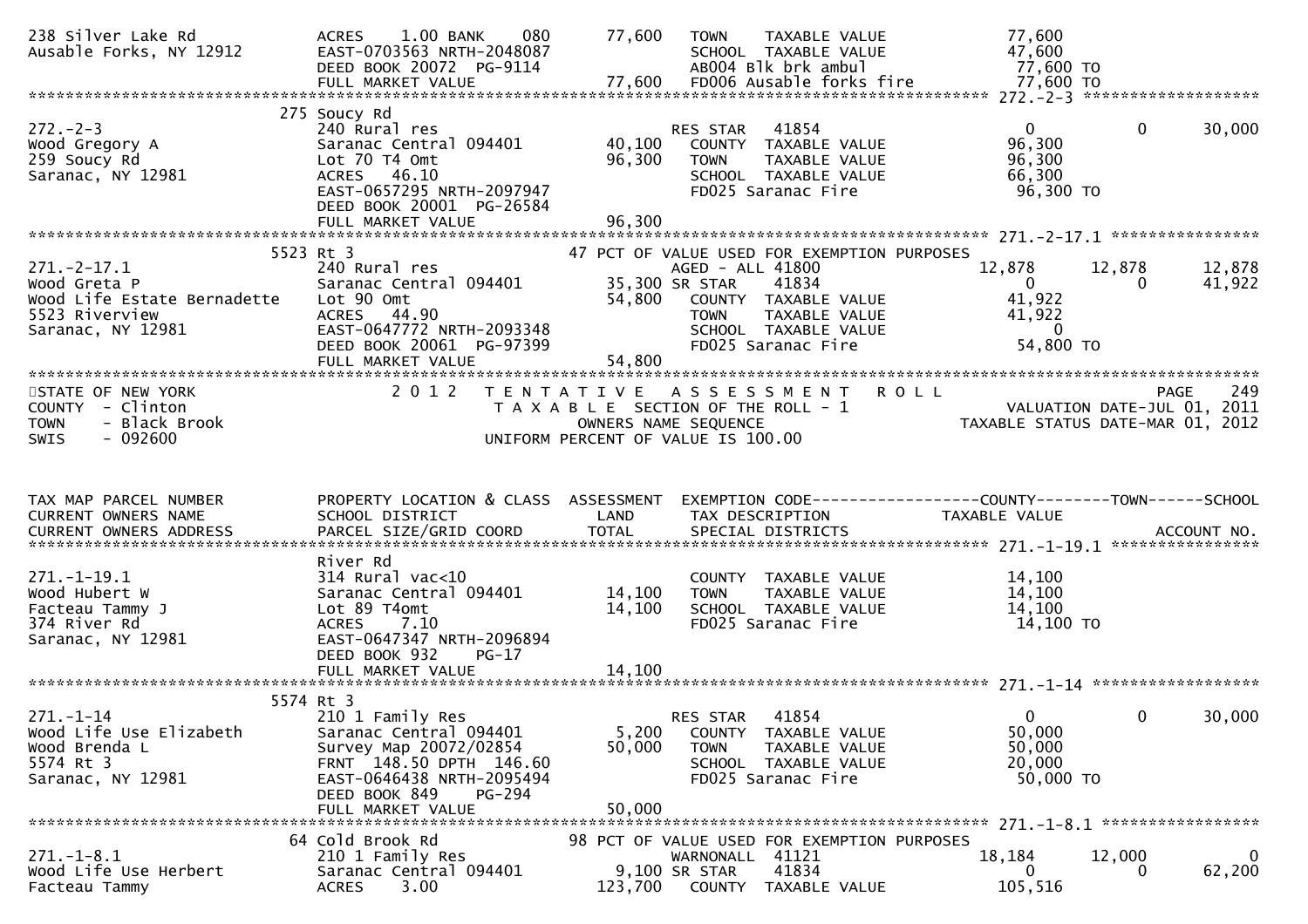| 64 Cold Brook Rd<br>Saranac, NY 12981                                                             | EAST-0646617 NRTH-2097005<br>DEED BOOK 909<br>PG-310                                                                                                   |                            | <b>TOWN</b><br>TAXABLE VALUE<br>SCHOOL TAXABLE VALUE                                                                             | 111,700<br>61,500                                                                   |                        |
|---------------------------------------------------------------------------------------------------|--------------------------------------------------------------------------------------------------------------------------------------------------------|----------------------------|----------------------------------------------------------------------------------------------------------------------------------|-------------------------------------------------------------------------------------|------------------------|
|                                                                                                   |                                                                                                                                                        |                            |                                                                                                                                  |                                                                                     |                        |
| $271. - 2 - 17.2$<br>Wood Lloyd<br>wood Ruth<br>5531 Rt 3<br>Saranac, NY 12981                    | 5531 Rt 3<br>210 1 Family Res<br>Saranac Central 094401<br>Lot 9 T4omt<br><b>ACRES</b><br>1.60<br>EAST-0647467 NRTH-2095590<br>DEED BOOK 615<br>$PG-4$ | 7,300<br>79,300            | 41834<br>SR STAR<br>COUNTY TAXABLE VALUE<br>TAXABLE VALUE<br><b>TOWN</b><br>SCHOOL TAXABLE VALUE<br>FD025 Saranac Fire           | $\overline{0}$<br>79,300<br>79,300<br>17,100<br>79,300 TO                           | $\mathbf{0}$<br>62,200 |
|                                                                                                   | FULL MARKET VALUE                                                                                                                                      | 79,300                     |                                                                                                                                  |                                                                                     |                        |
|                                                                                                   |                                                                                                                                                        |                            |                                                                                                                                  |                                                                                     |                        |
| $271.-1-6.2$<br>Wood Michael S<br>Wood Marcy A<br>5666 Rt 3<br>Saranac, NY 12981                  | 5666 Rt 3<br>240 Rural res<br>Saranac Central 094401<br>90 T4omt<br>ACRES 13.00<br>EAST-0644115 NRTH-2094851<br>DEED BOOK 978<br>$PG-65$               | 94,000                     | 41854<br>RES STAR<br>26,800 COUNTY TAXABLE VALUE<br>TOWN TAXABLE VALUE<br>SCHOOL TAXABLE VALUE<br>FD025 Saranac Fire             | $\overline{0}$<br>94,000<br>94,000<br>64,000<br>94,000 TO                           | 30,000<br>$\mathbf{0}$ |
|                                                                                                   | FULL MARKET VALUE                                                                                                                                      | 94,000                     |                                                                                                                                  |                                                                                     |                        |
| STATE OF NEW YORK<br>COUNTY - Clinton<br>- Black Brook<br><b>TOWN</b><br>$-092600$<br><b>SWIS</b> | 2 0 1 2                                                                                                                                                |                            | TENTATIVE ASSESSMENT ROLL<br>T A X A B L E SECTION OF THE ROLL - 1<br>OWNERS NAME SEQUENCE<br>UNIFORM PERCENT OF VALUE IS 100.00 | WENI KULL<br>2011 - VALUATION DATE-JUL 01, 2011<br>TAXABLE STATUS DATE-MAR 01, 2012 | PAGE<br>250            |
| TAX MAP PARCEL NUMBER<br>CURRENT OWNERS NAME                                                      | PROPERTY LOCATION & CLASS ASSESSMENT<br>SCHOOL DISTRICT                                                                                                | LAND                       | EXEMPTION CODE-----------------COUNTY-------TOWN-----SCHOOL<br>TAX DESCRIPTION                                                   | TAXABLE VALUE                                                                       |                        |
|                                                                                                   |                                                                                                                                                        |                            |                                                                                                                                  |                                                                                     |                        |
|                                                                                                   | 5507 Rt 3                                                                                                                                              |                            |                                                                                                                                  |                                                                                     |                        |
| $272. - 1 - 23.21$<br>Wood Nicholas<br>Wood Tanya<br>5507 Rt 3<br>Saranac, NY 12981-9750          | 240 Rural res<br>Saranac Central 094401<br>Lot 71 T4omt<br>ACRES 37.20<br>EAST-0648276 NRTH-2093486<br>DEED BOOK 652<br>PG-171<br>FULL MARKET VALUE    | 30,600<br>86,100<br>86,100 | 41854<br>RES STAR<br>COUNTY TAXABLE VALUE<br>TAXABLE VALUE<br><b>TOWN</b><br>SCHOOL TAXABLE VALUE<br>FD025 Saranac Fire          | $\overline{0}$<br>86,100<br>86,100<br>56,100<br>86,100 TO                           | $\mathbf{0}$<br>30,000 |
|                                                                                                   |                                                                                                                                                        |                            |                                                                                                                                  |                                                                                     |                        |
| $272. - 1 - 23.1$<br>Wood Rocky A<br>PO Box 74<br>Saranac, NY 12981                               | 5503 Rt 3<br>270 Mfg housing<br>Saranac Central 094401<br>1.40<br><b>ACRES</b><br>EAST-0648208 NRTH-2095703<br>DEED BOOK 20051 PG-88503                | 7,000<br>41,000            | COUNTY TAXABLE VALUE<br><b>TOWN</b><br>TAXABLE VALUE<br>SCHOOL TAXABLE VALUE<br>FD025 Saranac Fire                               | 41,000<br>41,000<br>41,000<br>41,000 TO                                             |                        |
|                                                                                                   | FULL MARKET VALUE                                                                                                                                      | 41,000                     |                                                                                                                                  |                                                                                     |                        |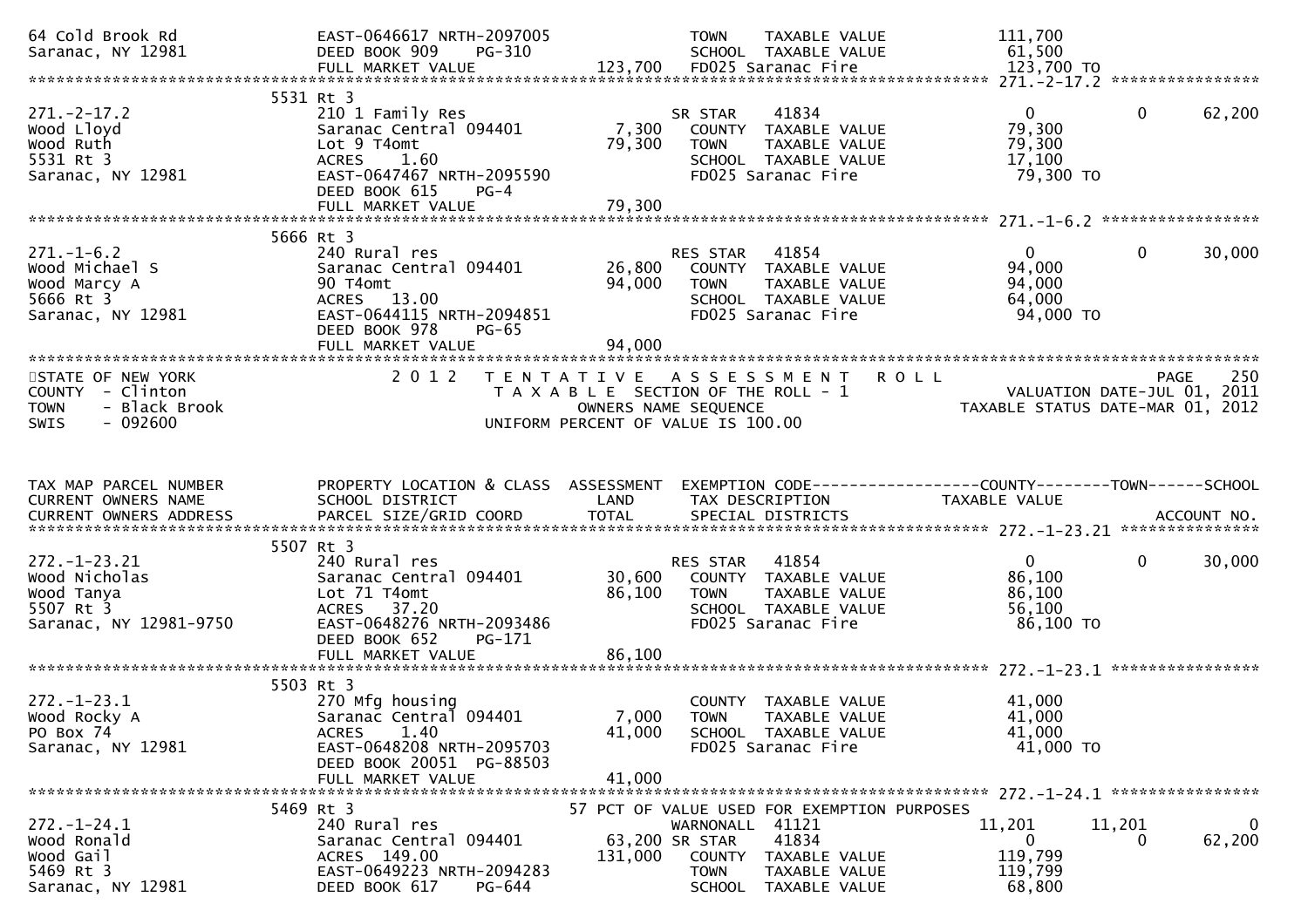|                                                                                                                  | FULL MARKET VALUE                                                                                                                                                                    | 131,000                       | FD025 Saranac Fire                                                                                                                                                                                                                                     | 131,000 TO                                                                                         |                                                                                       |
|------------------------------------------------------------------------------------------------------------------|--------------------------------------------------------------------------------------------------------------------------------------------------------------------------------------|-------------------------------|--------------------------------------------------------------------------------------------------------------------------------------------------------------------------------------------------------------------------------------------------------|----------------------------------------------------------------------------------------------------|---------------------------------------------------------------------------------------|
| $275. - 1 - 1.33$<br>Wood Thomas D Sr<br>Wood Julie A<br>3 O'Hara Rd<br>Schuyler Falls, NY 12985                 | 3 O'Hara Rd<br>210 1 Family Res<br>094001<br>Peru Central<br>Lot 11 T4omt<br>ACRES 2.00 BANK<br>080<br>EAST-0684971 NRTH-2096744<br>DEED BOOK 20102 PG-33517<br>FULL MARKET VALUE    | 7,800<br>100,000<br>100,000   | RES STAR<br>41854<br>COUNTY TAXABLE VALUE<br>TAXABLE VALUE<br><b>TOWN</b><br>SCHOOL TAXABLE VALUE<br>FD025 Saranac Fire                                                                                                                                | $\overline{0}$<br>100,000<br>100,000<br>70,000<br>100,000 TO                                       | $\mathbf{0}$<br>30,000                                                                |
|                                                                                                                  |                                                                                                                                                                                      |                               |                                                                                                                                                                                                                                                        |                                                                                                    |                                                                                       |
| $309. - 2 - 9$<br>Wright Life Use Clark<br>Dashnaw Nancy Ann<br>133 Swastika Rd<br>Schuyler Falls, NY 12985      | 133 Swastika Rd<br>210 1 Family Res<br>Ausable Valley 092201<br>FRNT 165.00 DPTH<br>82.50<br>EAST-0682184 NRTH-2071022<br>DEED BOOK 20001 PG-19810<br>FULL MARKET VALUE              | 18,900                        | AGED - ALL 41800<br>4,100 SR STAR<br>41834<br>18,900 COUNTY TAXABLE VALUE<br><b>TOWN</b><br>TAXABLE VALUE<br>SCHOOL TAXABLE VALUE<br>AB004 Blk brk ambul<br>FD006 Ausable forks fire                                                                   | 9,450<br>$\mathbf{0}$<br>9,450<br>9,450<br>$\overline{0}$<br>18,900 TO<br>18,900 TO                | 9,450<br>9,450<br>$\Omega$<br>9,450                                                   |
| STATE OF NEW YORK<br>COUNTY - Clinton<br><b>TOWN</b><br>- Black Brook<br><b>SWIS</b><br>- 092600                 | 2 0 1 2                                                                                                                                                                              |                               | TENTATIVE ASSESSMENT<br><b>ROLL</b><br>T A X A B L E SECTION OF THE ROLL - 1<br>OWNERS NAME SEQUENCE<br>UNIFORM PERCENT OF VALUE IS 100.00                                                                                                             |                                                                                                    | 251<br><b>PAGE</b><br>VALUATION DATE-JUL 01, 2011<br>TAXABLE STATUS DATE-MAR 01, 2012 |
| TAX MAP PARCEL NUMBER<br>CURRENT OWNERS NAME                                                                     | PROPERTY LOCATION & CLASS ASSESSMENT<br>SCHOOL DISTRICT                                                                                                                              | LAND                          | EXEMPTION CODE-----------------COUNTY-------TOWN------SCHOOL<br>TAX DESCRIPTION                                                                                                                                                                        | TAXABLE VALUE                                                                                      |                                                                                       |
| $309. - 2 - 8$<br>Wright Life Use Gordon<br>Wright Life Use Shirley<br>324 Reynolds Rd<br>Fort Edward, NY 12828  | 105 Swastika Rd<br>210 1 Family Res<br>Ausable Valley 092201<br>Lot 38 T3omt<br>2.40<br><b>ACRES</b><br>EAST-0682518 NRTH-2070526<br>DEED BOOK 1008<br>$PG-258$<br>FULL MARKET VALUE | 56,300                        | 97 PCT OF VALUE USED FOR EXEMPTION PURPOSES<br>WARCOMALL 41131<br>8,300 AGED - ALL 41800<br>56,300 SR STAR<br>41834<br>COUNTY TAXABLE VALUE<br>TAXABLE VALUE<br><b>TOWN</b><br>SCHOOL TAXABLE VALUE<br>AB004 Blk brk ambul<br>FD006 Ausable forks fire | 13,653<br>20,479<br>$\overline{0}$<br>22,168<br>22,168<br>$\overline{0}$<br>56,300 TO<br>56,300 TO | $\mathbf 0$<br>13,653<br>27,306<br>20,479<br>28,994<br>$\Omega$                       |
| $309. - 2 - 7$<br>Wright Michael N<br>Wright Diane<br>459 Poole St<br>Ludlow, MA 01056                           | 125 Swastika Rd<br>210 1 Family Res<br>Ausable Valley 092201<br>FRNT 258.00 DPTH 140.00<br>EAST-0682280 NRTH-2070668<br>DEED BOOK 939<br>$PG-37$<br>FULL MARKET VALUE                | 5,800<br>29,100<br>29,100     | COUNTY TAXABLE VALUE<br><b>TOWN</b><br><b>TAXABLE VALUE</b><br>SCHOOL TAXABLE VALUE<br>AB004 Blk brk ambul<br>FD006 Ausable forks fire                                                                                                                 | 29,100<br>29,100<br>29,100<br>29,100 TO<br>29,100 TO                                               |                                                                                       |
| $322.3 - 1 - 11$<br>Wyman Family Trust<br>Wyman Trustee Robert J Jr<br>13 Walden Glen<br>Ballston Lake, NY 12019 | 327/329 Fern Lake Rd<br>280 Res Multiple - WTRFNT<br>Ausable Valley 092201<br>FRNT 130.00 DPTH 170.00<br>EAST-0696753 NRTH-2059613<br>DEED BOOK 20021 PG-50073<br>FULL MARKET VALUE  | 125,200<br>231,200<br>231,200 | COUNTY TAXABLE VALUE<br>TAXABLE VALUE<br><b>TOWN</b><br>SCHOOL TAXABLE VALUE<br>AB004 Blk brk ambul<br>FD006 Ausable forks fire                                                                                                                        | 231,200<br>231,200<br>231,200<br>231,200 TO<br>231,200 TO                                          |                                                                                       |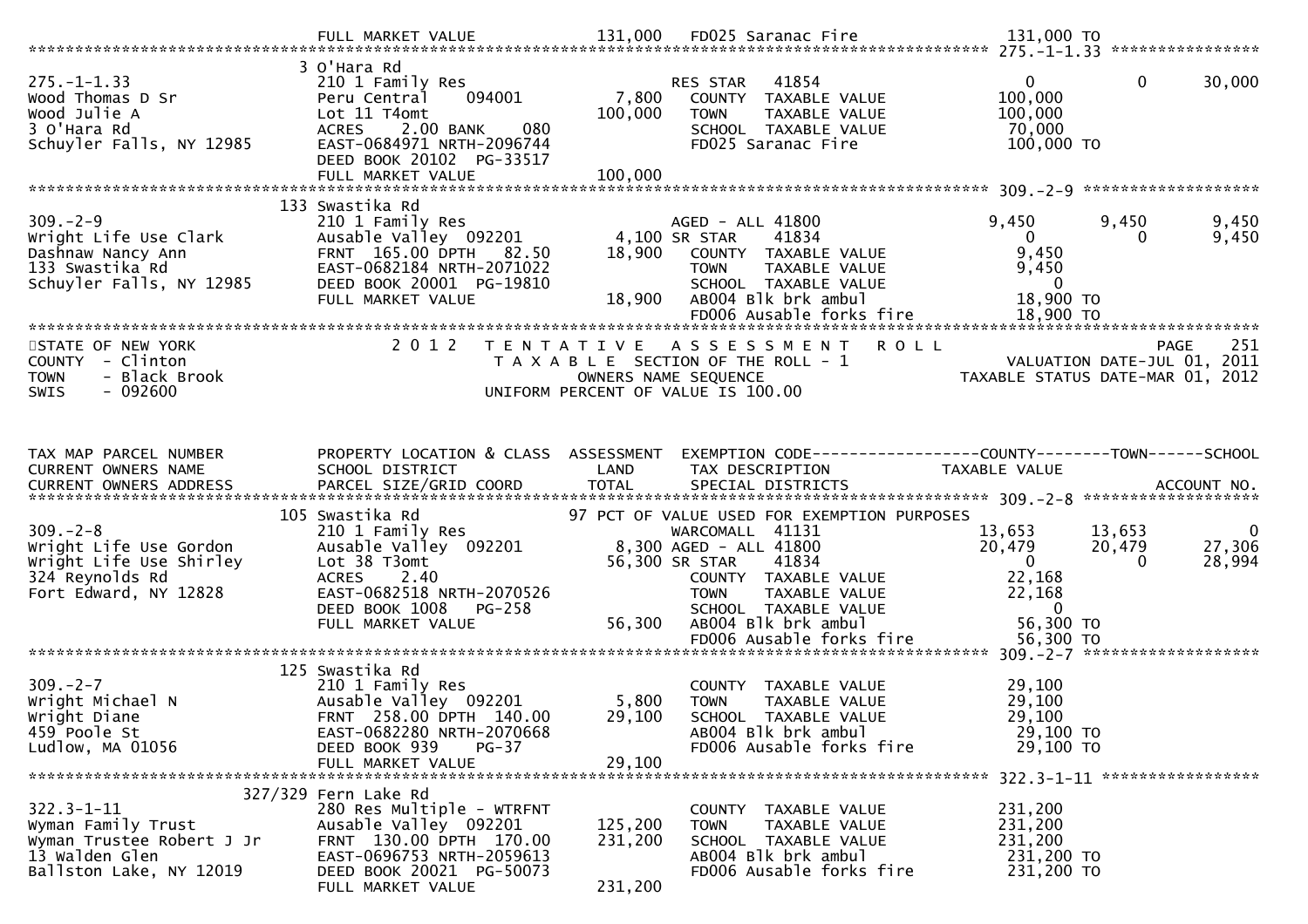| 272.-1-16<br>Yasment Margaret<br>257 Cass Rd<br>Saranac, NY 12981                                           | 257 Cass Rd<br>270 Mfg housing<br>1.00<br><b>ACRES</b><br>EAST-0654941 NRTH-2092122<br>DEED BOOK 943<br><b>PG-125</b><br>FULL MARKET VALUE                                                  |                                | AGED - ALL 41800<br>41834<br>28,900 COUNTY TAXABLE VALUE<br><b>TOWN</b><br>TAXABLE VALUE<br>TAXABLE VALUE<br>aranac Fire<br>SCHOOL TAXABLE VALUE<br>28,900 FD025 Saranac Fire | 14,450<br>$\begin{bmatrix} 0 \end{bmatrix}$<br>14,450<br>14,450<br>$\overline{\phantom{0}}$ 0<br>28,900 TO | 14,450<br>14,450<br>14,450<br>$\Omega$ |
|-------------------------------------------------------------------------------------------------------------|---------------------------------------------------------------------------------------------------------------------------------------------------------------------------------------------|--------------------------------|-------------------------------------------------------------------------------------------------------------------------------------------------------------------------------|------------------------------------------------------------------------------------------------------------|----------------------------------------|
|                                                                                                             | 2030 Peasleeville Rd                                                                                                                                                                        | 8,300 TOWN<br>12,100<br>12,100 | COUNTY TAXABLE VALUE<br>TAXABLE VALUE<br>SCHOOL TAXABLE VALUE<br>FD025 Saranac Fire                                                                                           | 12,100<br>12,100<br>12,100<br>12,100 TO                                                                    |                                        |
| STATE OF NEW YORK<br>COUNTY - Clinton<br>- Black Brook<br><b>TOWN</b><br>$-092600$<br><b>SWIS</b>           |                                                                                                                                                                                             |                                | 2012 TENTATIVE ASSESSMENT ROLL<br>T A X A B L E SECTION OF THE ROLL - 1<br>OWNERS NAME SEQUENCE<br>OWNERS NAME STATUS DATE-MAR 01, 2012<br>UNIFORM PERCENT OF VALUE IS 100.00 |                                                                                                            | 252<br>PAGE                            |
| TAX MAP PARCEL NUMBER<br>CURRENT OWNERS NAME                                                                | SCHOOL DISTRICT<br><b>Example 18 The LAND</b>                                                                                                                                               |                                | PROPERTY LOCATION & CLASS ASSESSMENT EXEMPTION CODE----------------COUNTY-------TOWN------SCHOOL<br>TAX DESCRIPTION                                                           | TAXABLE VALUE                                                                                              |                                        |
| $342.3 - 2 - 20$<br>Zerrahn John M<br>Zerrahn June M<br>2400 Rt 9N<br>PO Box 442<br>Ausable Forks, NY 12912 | 2400 Rt 9N<br>210 1 Family Res<br>Ausable Valley 092201 5,700 COUNTY TAXABLE VALUE<br>FRNT 124.00 DPTH 301.00<br>EAST-0710076 NRTH-2045154<br>DEED BOOK 650<br>$PG-19$<br>FULL MARKET VALUE | 80,000                         | <b>RES STAR 41854</b><br>80,000 TOWN<br>TAXABLE VALUE<br>SCHOOL TAXABLE VALUE<br>AB004 Blk brk ambul<br>FD006 Ausable forks fire<br>SW019 Black brook swr                     | $\overline{0}$<br>80,000<br>80,000<br>50,000<br>80,000 TO<br>80,000 TO<br>80,000 то м                      | $\overline{0}$<br>30,000               |
| $341. - 1 - 31.1$<br>Zielinski III Edward F<br>PO Box 841<br>Ausable Forks, NY 12912                        | Hopkinton Tpke<br>322 Rural vac>10<br>Ausable Valley 092201 34,700<br>Lot 165 Maules Pat<br>ACRES 41.70<br>EAST-0706130 NRTH-2044711<br>DEED BOOK 20051 PG-80828<br>FULL MARKET VALUE       | 34,700<br>34,700               | COUNTY TAXABLE VALUE<br><b>TOWN</b><br>TAXABLE VALUE<br>SCHOOL TAXABLE VALUE<br>AB004 Blk brk ambul<br>FD006 Ausable forks fire                                               | 34,700<br>34,700<br>34,700<br>34,700 TO<br>34,700 TO                                                       | ****************                       |
| $310. - 1 - 1$                                                                                              | 939 Guide Board Rd<br>240 Rural res                                                                                                                                                         |                                |                                                                                                                                                                               | $\mathbf{0}$                                                                                               | 30,000<br>$\mathbf 0$                  |
| Zurlo Paul J<br>PO Box 716<br>Ausable Forks, NY 12912                                                       | Ausable Valley 092201<br>ACRES 158.30 BANK<br>230<br>EAST-0685220 NRTH-2070509<br>DEED BOOK 402<br>PG-457<br>FULL MARKET VALUE                                                              | 68,500<br>251,100<br>251.100   | 41854<br>RES STAR<br>COUNTY TAXABLE VALUE<br><b>TOWN</b><br>TAXABLE VALUE<br>SCHOOL TAXABLE VALUE<br>AB004 Blk brk ambul<br>FD006 Ausable forks fire                          | 251,100<br>251,100<br>221,100<br>251,100 TO<br>251,100 TO                                                  |                                        |
| $310. - 1 - 2$                                                                                              | Swastika Rd<br>312 Vac w/imprv                                                                                                                                                              |                                | COUNTY TAXABLE VALUE                                                                                                                                                          | 7,300                                                                                                      |                                        |
|                                                                                                             |                                                                                                                                                                                             |                                |                                                                                                                                                                               |                                                                                                            |                                        |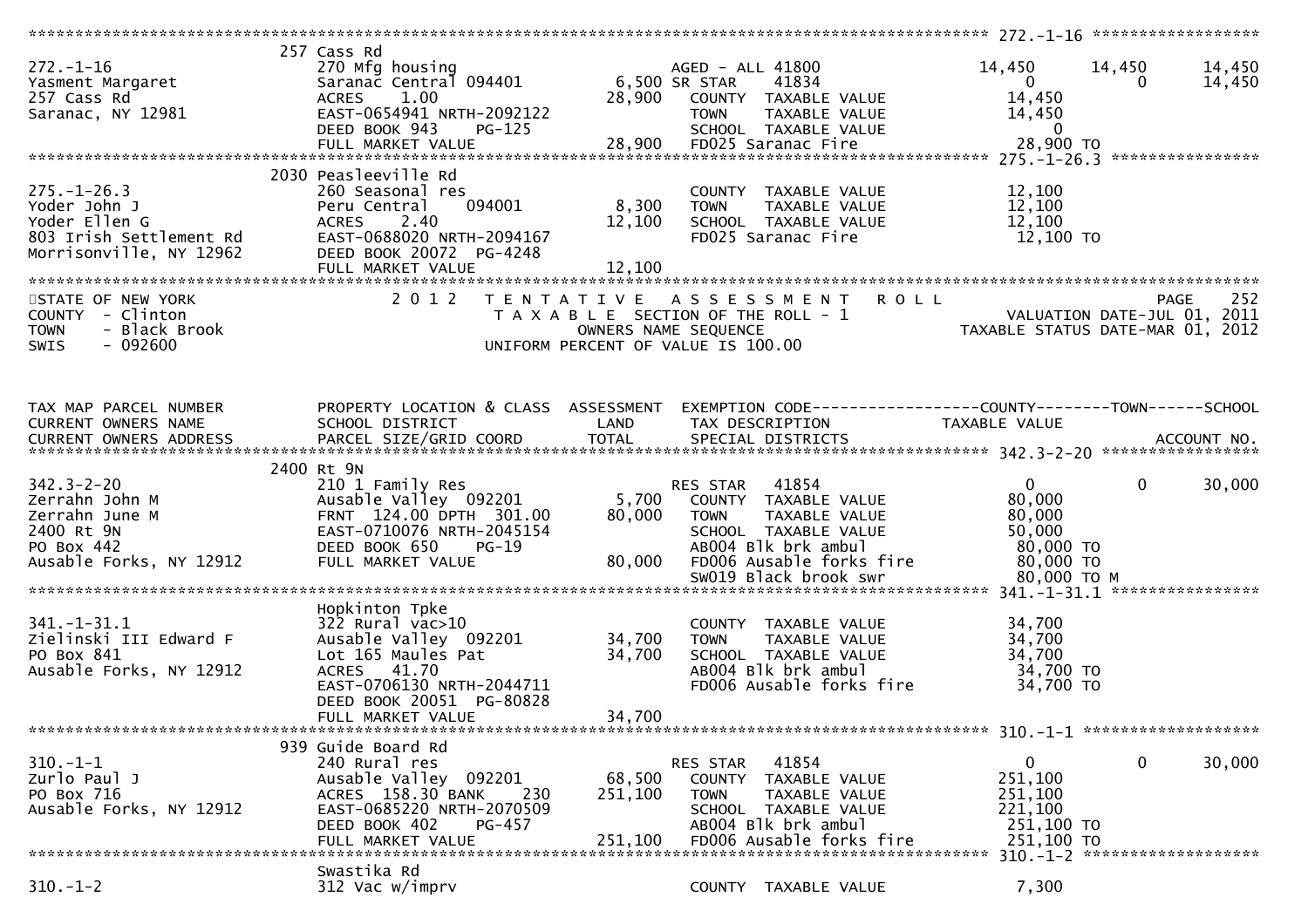| Zurlo Paul J                 | Ausable Valley 092201     | 5,300                              | <b>TOWN</b><br>TAXABLE VALUE          | 7,300                            |                             |
|------------------------------|---------------------------|------------------------------------|---------------------------------------|----------------------------------|-----------------------------|
| PO Box 716                   | Lot 39 T3omt              | 7,300                              | SCHOOL TAXABLE VALUE                  | 7,300                            |                             |
| Ausable Forks, NY 12912      | old School House Lot      |                                    | AB004 Blk brk ambul                   | 7,300 TO                         |                             |
|                              | FRNT 175.00 DPTH 148.50   |                                    | FD006 Ausable forks fire              | 7,300 TO                         |                             |
|                              | 230<br>BANK               |                                    |                                       |                                  |                             |
|                              | EAST-0685133 NRTH-2070652 |                                    |                                       |                                  |                             |
|                              | DEED BOOK 618<br>PG-1011  |                                    |                                       |                                  |                             |
|                              | FULL MARKET VALUE         | 7,300                              |                                       |                                  |                             |
|                              |                           |                                    |                                       | $307.2 - 1 - 11$                 | *****************           |
|                              | Union Falls Rd            |                                    |                                       |                                  |                             |
| $307.2 - 1 - 11$             | 311 Res vac land          |                                    | TAXABLE VALUE<br>COUNTY               | 5,100                            |                             |
| Zwack John M                 | Ausable Valley 092201     | 5,100                              | TAXABLE VALUE<br><b>TOWN</b>          | 5,100                            |                             |
| Zwack Elizabeth              | FRNT 100.00 DPTH 215.00   | 5,100                              | SCHOOL TAXABLE VALUE                  | 5,100                            |                             |
| Stephen Zwack                | EAST-0655610 NRTH-2071334 |                                    | AB004 Blk brk ambul                   | 5,100 TO                         |                             |
| 134 Main St                  | DEED BOOK 155<br>PG-424   |                                    | FD006 Ausable forks fire              | $5,100$ TO                       |                             |
| PO Box 665                   | FULL MARKET VALUE         | 5,100                              |                                       |                                  |                             |
| Altamont, NY 12009           |                           |                                    |                                       |                                  |                             |
|                              |                           |                                    |                                       |                                  |                             |
| STATE OF NEW YORK            | 2 0 1 2                   | T E N T A T I V E                  | A S S E S S M E N T                   | R O L L                          | 253<br>PAGE                 |
| - Clinton<br><b>COUNTY</b>   |                           |                                    | T A X A B L E SECTION OF THE ROLL - 1 |                                  | VALUATION DATE-JUL 01, 2011 |
| - Black Brook<br><b>TOWN</b> |                           |                                    |                                       | TAXABLE STATUS DATE-MAR 01, 2012 |                             |
| $-092600$<br><b>SWIS</b>     |                           |                                    |                                       |                                  | RPS150/V04/L015             |
|                              |                           | UNIFORM PERCENT OF VALUE IS 100.00 |                                       |                                  | CURRENT DATE 4/23/2012      |
|                              |                           |                                    |                                       |                                  |                             |

ROLL SUB SECTION - - TOTALS

### \*\*\* S P E C I A L D I S T R I C T S U M M A R Y \*\*\*

| CODE | DISTRICT NAME                                                                                                                                                    | TOTAL<br><b>PARCELS</b> | EXTENSION<br><b>TYPE</b>                                                               | EXTENSION<br><b>VALUE</b>  | AD VALOREM<br>VALUE                               | <b>EXEMPT</b><br><b>AMOUNT</b> | <b>TAXABLE</b><br>VALUE                                                         |
|------|------------------------------------------------------------------------------------------------------------------------------------------------------------------|-------------------------|----------------------------------------------------------------------------------------|----------------------------|---------------------------------------------------|--------------------------------|---------------------------------------------------------------------------------|
|      | OT002 Omitted Tax-Co<br>OT003 Omitted Tax-Sc<br>OT004 Omitted Tax-To<br>FD025 Saranac Fire<br>AB004 Blk brk ambul<br>FD006 Ausable forks<br>SW019 Black brook sw |                         | 5 MOVTAX<br>1 MOVTAX<br>4 MOVTAX<br>379 TOTAL<br>890 TOTAL<br>890 TOTAL<br>122 TOTAL M | 322.88<br>282.90<br>559.67 | 24865,200<br>100084,992<br>100084,992<br>8142,200 |                                | 322.88<br>282.90<br>559.67<br>24865,200<br>100084,992<br>100084,992<br>8142,200 |

\*\*\* S C H O O L D I S T R I C T S U M M A R Y \*\*\*

| <b>CODE</b>                          | DISTRICT NAME                                                     | <b>TOTAL</b><br><b>PARCELS</b> | ASSESSED<br>LAND                              | ASSESSED<br><b>TOTAL</b>                       | <b>EXEMPT</b><br><b>AMOUNT</b>           | <b>TOTAL</b><br><b>TAXABLE</b>                 | <b>STAR</b><br><b>AMOUNT</b>                | <b>STAR</b><br><b>TAXABLE</b>                  |
|--------------------------------------|-------------------------------------------------------------------|--------------------------------|-----------------------------------------------|------------------------------------------------|------------------------------------------|------------------------------------------------|---------------------------------------------|------------------------------------------------|
| 092201<br>094001<br>094401<br>164601 | Ausable Valley Cen<br>Peru Central<br>Saranac Central<br>Sar Lake | 899<br>140<br>220<br>10        | 49159,903<br>4146,689<br>6197.700<br>1131,100 | 98953,603<br>9505,689<br>14911.800<br>1579,100 | 4423,533<br>741,057<br>73.416<br>462,503 | 94530,070<br>8764,632<br>14838,384<br>1116,597 | 12703,370<br>2032,079<br>2650,284<br>92,200 | 81826,700<br>6732,553<br>12188,100<br>1024,397 |
|                                      | SUB-TOTAL                                                         | 1,269                          | 60635,392                                     | 124950,192                                     | 5700.509                                 | 119249,683                                     | 17477,933                                   | 101771,750                                     |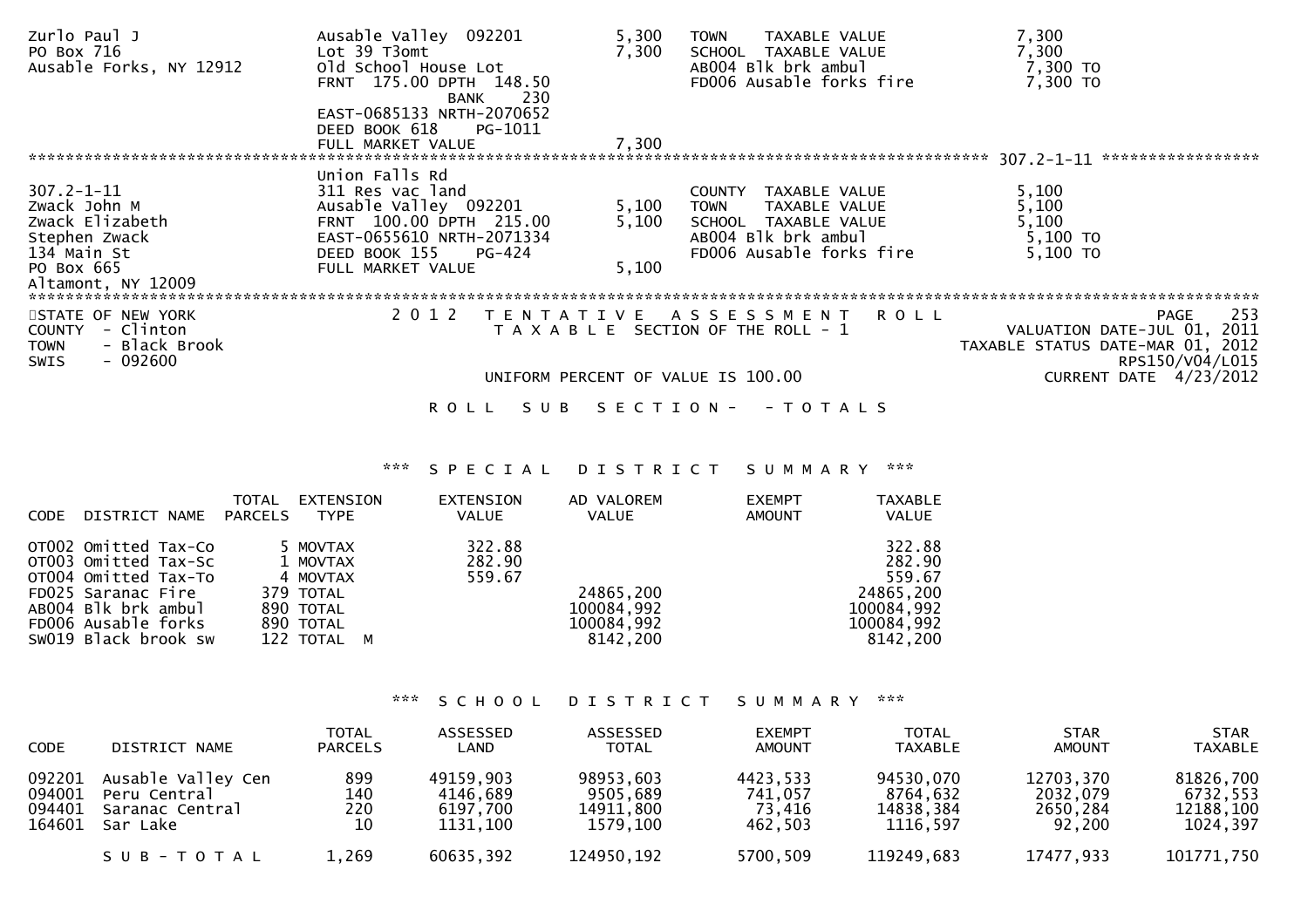#### \*\*\* S Y S T E M C O D E S S U M M A R Y \*\*\*

## NO SYSTEM EXEMPTIONS AT THIS LEVEL

#### \*\*\* E X E M P T I O N S U M M A R Y \*\*\*

| CODE                                      | DESCRIPTION                                                            | <b>TOTAL</b><br><b>PARCELS</b>        | <b>COUNTY</b>                                                                                                | <b>SCHOOL</b><br><b>TOWN</b>                                                                                                              |
|-------------------------------------------|------------------------------------------------------------------------|---------------------------------------|--------------------------------------------------------------------------------------------------------------|-------------------------------------------------------------------------------------------------------------------------------------------|
| 41101<br>41121<br>41131<br>41141<br>41152 | <b>VETERANS</b><br>WARNONALL<br>WARCOMALL<br>WARDISALL<br>$CW_10_VET/$ | 16<br>47<br>40<br>$\substack{19\\10}$ | 40,975<br>651,734<br>854,660<br>392,570<br>68,413                                                            | 40,975<br>491,684<br>655,772<br>342,894                                                                                                   |
| COUNTY<br>TOWN<br>SWIS                    | STATE OF NEW YORK<br>- Clinton<br>- Black Brook<br>$-092600$           |                                       | A S S E S S M E N T<br>VF.<br>SECTION OF THE ROLL - 1<br>T A X A B L E<br>UNIFORM PERCENT OF VALUE IS 100.00 | 254<br>PAGE<br>ROLL<br>2011<br>VALUATION DATE-JUL 01,<br>TAXABLE STATUS DATE-MAR 01, 2012<br>RPS150/V04/L015<br>4/23/2012<br>CURRENT DATE |
|                                           |                                                                        | ROLL                                  | S E C T I O N -<br>SUB<br>- T O T A L S                                                                      |                                                                                                                                           |

#### \*\*\* E X E M P T I O N S U M M A R Y \*\*\*

| <b>CODE</b>             | DESCRIPTION                            | <b>TOTAL</b><br><b>PARCELS</b> | <b>COUNTY</b>                 | <b>TOWN</b>                   | <b>SCHOOL</b>                     |
|-------------------------|----------------------------------------|--------------------------------|-------------------------------|-------------------------------|-----------------------------------|
| 41800<br>41802          | AGED - ALL<br>AGED COUN                | 35<br>4                        | 903,868<br>92,448             | 905,998                       | 953,098                           |
| 41805<br>41834<br>41854 | AGED C&S<br>SR STAR<br><b>RES STAR</b> | 14<br>124<br>377               | 398,165                       |                               | 414,619<br>6186,833<br>11291, 100 |
| 47450<br>47460          | FISHER ACT<br>480A EX<br>T O T A L     | 14<br>701                      | 4,850<br>4327,942<br>7735,625 | 4,850<br>4327,942<br>6770,115 | 4,850<br>4327,942<br>23178,442    |

## \*\*\* G R A N D T O T A L S \*\*\*

| <b>ROLL</b><br><b>SEC</b> | DESCRIPTION                                            | <b>TOTAL</b><br><b>PARCELS</b> | ASSESSED<br>LAND | ASSESSED<br><b>TOTAL</b> | TAXABLE<br><b>COUNTY</b>                                                | <b>TAXABLE</b><br><b>TOWN</b> | TAXABLE<br><b>SCHOOL</b>                                        | <b>STAR</b><br><b>TAXABLE</b> |
|---------------------------|--------------------------------------------------------|--------------------------------|------------------|--------------------------|-------------------------------------------------------------------------|-------------------------------|-----------------------------------------------------------------|-------------------------------|
|                           | TAXABLE                                                | 1,269                          | 60635,392        | 124950,192               | 117214,567                                                              | 118180,077                    | 119249,683                                                      | 101771,750                    |
| <b>TOWN</b>               | STATE OF NEW YORK<br>COUNTY - Clinton<br>- Black Brook |                                |                  |                          | 2012 TENTATIVE ASSESSMENT ROLL<br>T A X A B L E SECTION OF THE ROLL - 1 |                               | VALUATION DATE-JUL 01, 2011<br>TAXABLE STATUS DATE-MAR 01, 2012 | 255<br>PAGE                   |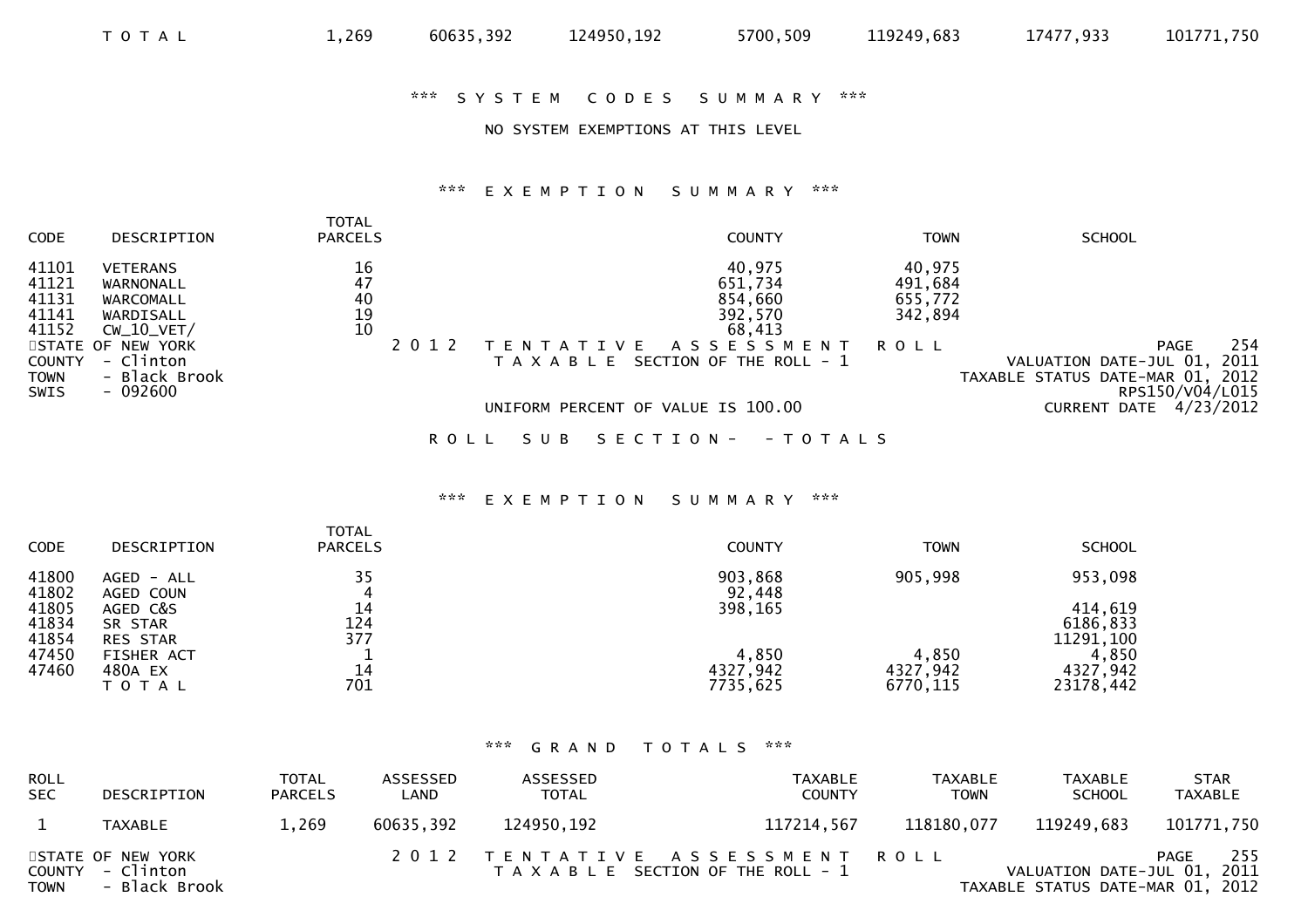### ROLL SECTION TOTALS

#### \*\*\* S P E C I A L D I S T R I C T S U M M A R Y \*\*\*

| <b>CODE</b> | DISTRICT NAME                                                                                                                                                    | TOTAL<br>PARCELS | EXTENSION<br><b>TYPE</b>                                                               | EXTENSION<br><b>VALUE</b>  | AD VALOREM<br><b>VALUE</b>                        | <b>EXEMPT</b><br>AMOUNT | <b>TAXABLE</b><br><b>VALUE</b>                                                  |
|-------------|------------------------------------------------------------------------------------------------------------------------------------------------------------------|------------------|----------------------------------------------------------------------------------------|----------------------------|---------------------------------------------------|-------------------------|---------------------------------------------------------------------------------|
|             | OTO02 Omitted Tax-Co<br>OT003 Omitted Tax-Sc<br>OT004 Omitted Tax-To<br>FD025 Saranac Fire<br>ABOO4 Blk brk ambul<br>FD006 Ausable forks<br>SW019 Black brook sw |                  | 5 MOVTAX<br>1 MOVTAX<br>4 MOVTAX<br>379 TOTAL<br>890 TOTAL<br>890 TOTAL<br>122 TOTAL M | 322.88<br>282.90<br>559.67 | 24865,200<br>100084,992<br>100084,992<br>8142,200 |                         | 322.88<br>282.90<br>559.67<br>24865,200<br>100084,992<br>100084,992<br>8142,200 |

#### \*\*\* S C H O O L D I S T R I C T S U M M A R Y \*\*\*

| <b>CODE</b>                          | DISTRICT NAME                                                     | <b>TOTAL</b><br><b>PARCELS</b> | ASSESSED<br>LAND                              | ASSESSED<br><b>TOTAL</b>                       | <b>EXEMPT</b><br>AMOUNT                  | <b>TOTAL</b><br><b>TAXABLE</b>                 | <b>STAR</b><br>AMOUNT                       | <b>STAR</b><br><b>TAXABLE</b>                  |
|--------------------------------------|-------------------------------------------------------------------|--------------------------------|-----------------------------------------------|------------------------------------------------|------------------------------------------|------------------------------------------------|---------------------------------------------|------------------------------------------------|
| 092201<br>094001<br>094401<br>164601 | Ausable Valley Cen<br>Peru Central<br>Saranac Central<br>Sar Lake | 899<br>140<br>220<br>10        | 49159,903<br>4146,689<br>6197,700<br>1131,100 | 98953,603<br>9505,689<br>14911,800<br>1579,100 | 4423,533<br>741,057<br>73,416<br>462,503 | 94530,070<br>8764,632<br>14838,384<br>1116,597 | 12703,370<br>2032,079<br>2650,284<br>92,200 | 81826,700<br>6732,553<br>12188,100<br>1024,397 |
|                                      | SUB-TOTAL                                                         | 1,269                          | 60635,392                                     | 124950,192                                     | 5700,509                                 | 119249,683                                     | 17477,933                                   | 101771,750                                     |
|                                      | T O T A L                                                         | 1,269                          | 60635,392                                     | 124950,192                                     | 5700,509                                 | 119249,683                                     | 17477,933                                   | 101771,750                                     |

#### \*\*\* S Y S T E M C O D E S S U M M A R Y \*\*\*

NO SYSTEM EXEMPTIONS AT THIS LEVEL

#### \*\*\* E X E M P T I O N S U M M A R Y \*\*\*

|      | <b>COUNTY</b>              | <b>TOWN</b>                     | <b>SCHOOL</b> |              |
|------|----------------------------|---------------------------------|---------------|--------------|
|      | 40,975                     | 40,975                          |               |              |
| 47   | 651,734                    | 491,684                         |               |              |
|      |                            |                                 |               |              |
| 19   | 392,570                    | 342,894                         |               |              |
| 10   | 68,413                     |                                 |               |              |
| 2012 |                            | ROLL                            | <b>PAGE</b>   | 256          |
|      | <b>PARCELS</b><br>16<br>40 | 854,660<br>TENTATIVE ASSESSMENT | 655,772       | <b>TOTAL</b> |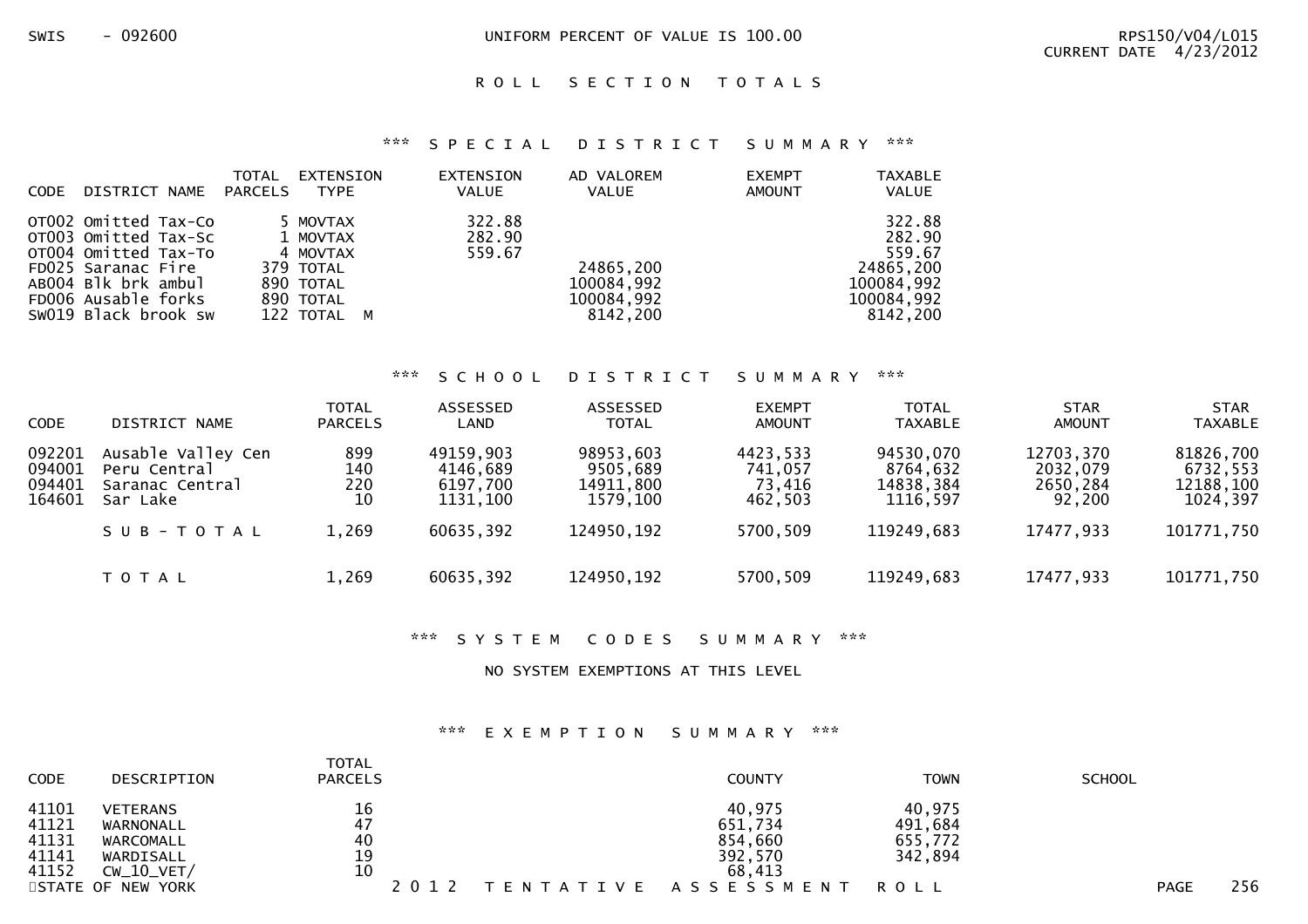| <b>TOWN</b><br>SWIS | COUNTY - Clinton<br>- Black Brook | T A X A B L E SECTION OF THE ROLL - 1 | VALUATION DATE-JUL 01, 2011<br>TAXABLE STATUS DATE-MAR 01, 2012 |  |  |
|---------------------|-----------------------------------|---------------------------------------|-----------------------------------------------------------------|--|--|
|                     | - 092600                          | UNIFORM PERCENT OF VALUE IS 100.00    | RPS150/V04/L015<br>CURRENT DATE 4/23/2012                       |  |  |
|                     |                                   | ROLL SECTION TOTALS                   |                                                                 |  |  |

## \*\*\* E X E M P T I O N S U M M A R Y \*\*\*

| <b>CODE</b>             | <b>DESCRIPTION</b>                     | TOTAL<br><b>PARCELS</b> | <b>COUNTY</b>                 | <b>TOWN</b>                   | <b>SCHOOL</b>                    |
|-------------------------|----------------------------------------|-------------------------|-------------------------------|-------------------------------|----------------------------------|
| 41800<br>41802          | AGED - ALL<br>AGED COUN                | 35<br>4                 | 903,868<br>92,448             | 905,998                       | 953,098                          |
| 41805<br>41834<br>41854 | AGED C&S<br>SR STAR<br><b>RES STAR</b> | 14<br>124<br>377        | 398,165                       |                               | 414,619<br>6186,833<br>11291,100 |
| 47450<br>47460          | <b>FISHER ACT</b><br>480A EX<br>ΤΟΤΑΙ  | 14<br>701               | 4,850<br>4327,942<br>7735,625 | 4,850<br>4327,942<br>6770,115 | 4,850<br>4327,942<br>23178,442   |

# \*\*\* G R A N D T O T A L S \*\*\*

| <b>ROLL</b><br><b>SEC</b>            | DESCRIPTION                                                                          | <b>TOTAL</b><br><b>PARCELS</b> | ASSESSED<br>LAND                                                        | ASSESSED   | <b>TOTAL</b>                                                                            |                  | <b>TAXABLE</b><br><b>COUNTY</b>      |                         | <b>TAXABLE</b><br><b>TOWN</b> | <b>TAXABLE</b><br><b>SCHOOL</b> | <b>STAR</b><br><b>TAXABLE</b>                                                                                                        |
|--------------------------------------|--------------------------------------------------------------------------------------|--------------------------------|-------------------------------------------------------------------------|------------|-----------------------------------------------------------------------------------------|------------------|--------------------------------------|-------------------------|-------------------------------|---------------------------------|--------------------------------------------------------------------------------------------------------------------------------------|
| 1                                    | <b>TAXABLE</b>                                                                       | 1,269                          | 60635,392                                                               | 124950,192 |                                                                                         |                  | 117214,567                           | 118180,077              |                               | 119249,683                      | 101771,750                                                                                                                           |
| <b>COUNTY</b><br><b>TOWN</b><br>SWIS | STATE OF NEW YORK<br>- Clinton<br>- Black Brook<br>$-092600$                         |                                | 2 0 1 2<br>ROLL SUB-SECT - P- ECL CONSERVATION AND COMMON LAW EASEMENTS |            | TENTATIVE ASSESSMENT ROLL<br>OWNERS NAME SEQUENCE<br>UNIFORM PERCENT OF VALUE IS 100.00 |                  |                                      |                         |                               |                                 | 257<br>PAGE<br>STATE OWNED LAND SECTION OF THE ROLL - 3 SUB-SECT - P VALUATION DATE-JUL 01, 2011<br>TAXABLE STATUS DATE-MAR 01, 2012 |
|                                      | TAX MAP PARCEL NUMBER<br><b>CURRENT OWNERS NAME</b><br><b>CURRENT OWNERS ADDRESS</b> |                                | PROPERTY LOCATION & CLASS<br>SCHOOL DISTRICT<br>PARCEL SIZE/GRID COORD  |            | ASSESSMENT<br>LAND<br>TOTAL                                                             | EXEMPTION CODE-- | TAX DESCRIPTION<br>SPECIAL DISTRICTS | -----------COUNTY------ | TAXABLE VALUE                 |                                 | $---TOWN---$<br>-SCHOOL<br>ACCOUNT NO.<br>**************                                                                             |
| $296. - 1 - 6 - ESMT$                |                                                                                      | Casey Rd                       | 980 Consyn easmt                                                        |            |                                                                                         |                  | COUNTY TAXABLE VALUE                 |                         |                               | 169.796                         |                                                                                                                                      |

| 296.-1-6-ESMT<br>State Of New York<br>C/O County Treasurer |  | 980 Consvn easmt<br>Ausable Valley 092201<br>Lot $16$ & $25$ T3omt                                                                                                              | 169.796<br>169,796 | TAXABLE VALUE<br><b>COUNTY</b><br>TAXABLE VALUE<br><b>TOWN</b><br>SCHOOL TAXABLE VALUE | 169,796<br>169,796<br>169,796 |
|------------------------------------------------------------|--|---------------------------------------------------------------------------------------------------------------------------------------------------------------------------------|--------------------|----------------------------------------------------------------------------------------|-------------------------------|
| Clinton<br>County                                          |  | Con Eas To Nys $858/241$<br>Factor .6800 Set 8/92, De<br>ACRES 797.10<br>EAST-0647799 NRTH-2074480<br>DEED BOOK 20062 PG-1679<br>CONSERVATION ESMT % 68.00<br>FULL MARKET VALUE | 169,796            | ABOO4 Blk brk ambul<br>FD006 Ausable forks fire                                        | 169,796 TO<br>169,796 TO      |
|                                                            |  |                                                                                                                                                                                 |                    |                                                                                        | ***********                   |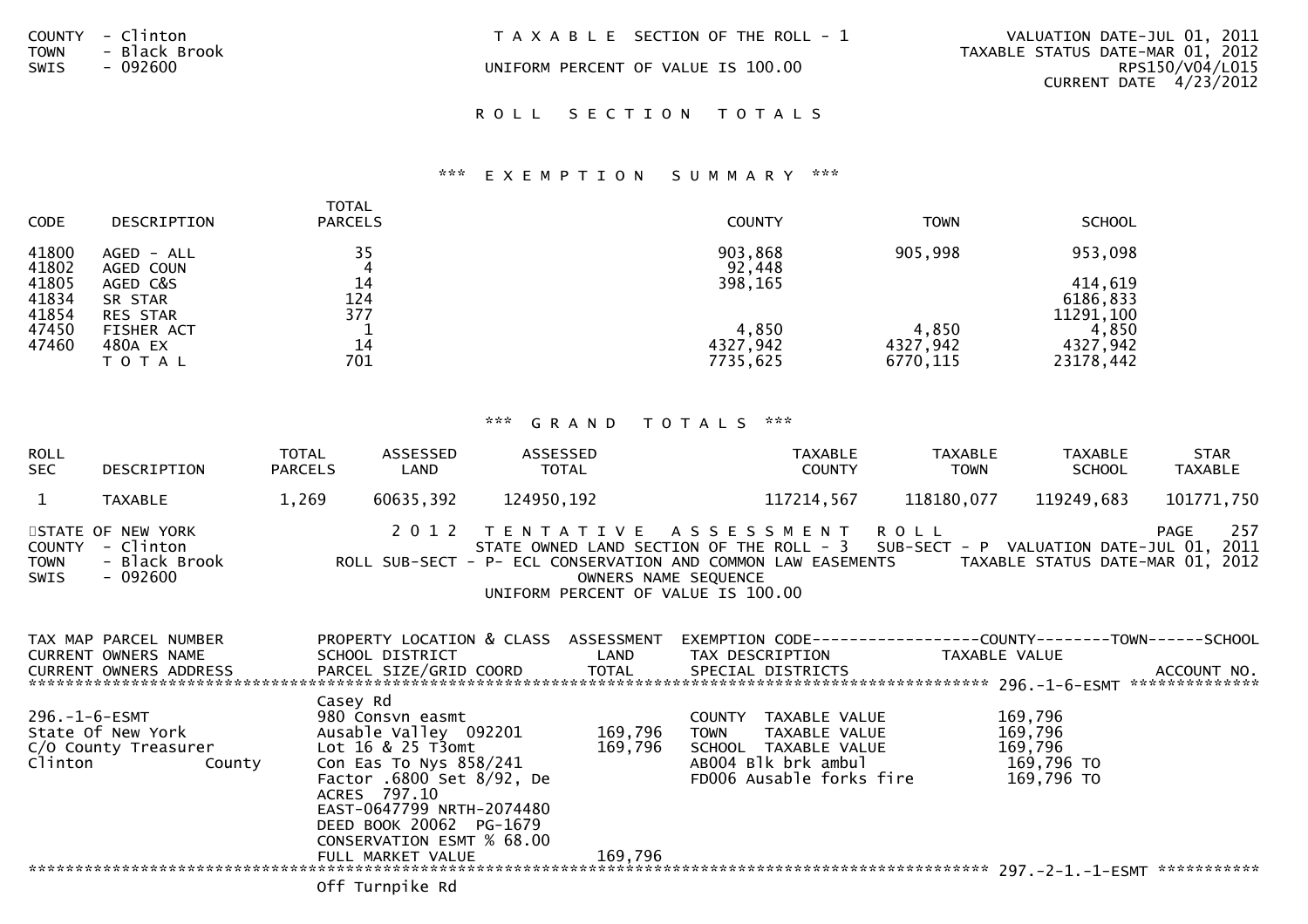| 297. - 2 - 1. - 1 - ESMT<br>State Of New York<br>C/O County Treasurer<br>Clinton<br>County        | 980 Consvn easmt<br>Ausable Valley 092201<br>Lots 19 28 29 35 T3omt<br>DEC Conservation Easement<br>3784.43 Acres<br>ACRES 3784.43<br>EAST-0673844 NRTH-2077196<br>DEED BOOK 20072 PG-3915<br>CONSERVATION ESMT % 33.00                     | 377,123<br>377,123         | COUNTY TAXABLE VALUE<br><b>TOWN</b><br>TAXABLE VALUE<br>SCHOOL TAXABLE VALUE<br>AB004 Blk brk ambul<br>FD006 Ausable forks fire        | 377,123<br>377,123<br>377,123<br>377,123 TO<br>377,123 TO |
|---------------------------------------------------------------------------------------------------|---------------------------------------------------------------------------------------------------------------------------------------------------------------------------------------------------------------------------------------------|----------------------------|----------------------------------------------------------------------------------------------------------------------------------------|-----------------------------------------------------------|
| 297. - 2 - 1. - 2 - ESMT                                                                          | Goodrich Mills Rd<br>980 Consyn easmt                                                                                                                                                                                                       |                            |                                                                                                                                        | 245,487                                                   |
| State Of New York<br>C/O County Treasurer<br>Clinton<br>County                                    | Peru Central<br>094001<br>22 Pat T3 Peaslevill 44 1<br>DEC Conservation Easement<br>All. Factor 33% 2310.5 a<br>ACRES 2310.50<br>EAST-0673844 NRTH-2077196<br>DEED BOOK 20072 PG-3915                                                       | 245,487<br>245,487         | COUNTY TAXABLE VALUE<br><b>TOWN</b><br>TAXABLE VALUE<br>SCHOOL TAXABLE VALUE<br>AB004 Blk brk ambul<br>FD006 Ausable forks fire        | 245,487<br>245,487<br>245,487 TO<br>245,487 TO            |
|                                                                                                   | CONSERVATION ESMT % 33.00                                                                                                                                                                                                                   | 245,487                    |                                                                                                                                        |                                                           |
|                                                                                                   | FULL MARKET VALUE                                                                                                                                                                                                                           |                            |                                                                                                                                        |                                                           |
| 298. -1-6.2-ESMT<br>State Of New York<br>C/O County Treasurer<br>Clinton<br>County                | Swastika Rd<br>980 Consvn easmt<br>Ausable Valley 092201<br>Lot 30 T3omt<br>DEC Conservation Easement<br>All. Factor 33% 358.4 ac<br>ACRES 358.40<br>EAST-0680488 NRTH-2076688                                                              | 42,801<br>42,801           | COUNTY TAXABLE VALUE<br>TAXABLE VALUE<br>TOWN<br>SCHOOL TAXABLE VALUE<br>AB004 Blk brk ambul<br>FD006 Ausable forks fire               | 42,801<br>42,801<br>42,801<br>42,801 TO<br>42,801 TO      |
|                                                                                                   | DEED BOOK 20072 PG-3915<br>CONSERVATION ESMT % 33.00                                                                                                                                                                                        | 42.801                     |                                                                                                                                        |                                                           |
|                                                                                                   | FULL MARKET VALUE                                                                                                                                                                                                                           |                            |                                                                                                                                        |                                                           |
| STATE OF NEW YORK<br>COUNTY - Clinton<br>- Black Brook<br><b>TOWN</b><br>$-092600$<br><b>SWIS</b> | 2012 TENTATIVE ASSESSMENT<br>ROLL SUB-SECT - P- ECL CONSERVATION AND COMMON LAW EASEMENTS                                                                                                                                                   | OWNERS NAME SEQUENCE       | <b>ROLL</b><br>STATE OWNED LAND SECTION OF THE ROLL - 3 SUB-SECT - P VALUATION DATE-JUL 01, 2011<br>UNIFORM PERCENT OF VALUE IS 100.00 | 258<br>PAGE<br>TAXABLE STATUS DATE-MAR 01, 2012           |
| TAX MAP PARCEL NUMBER<br><b>CURRENT OWNERS NAME</b><br><b>CURRENT OWNERS ADDRESS</b>              | PROPERTY LOCATION & CLASS ASSESSMENT<br>SCHOOL DISTRICT<br>PARCEL SIZE/GRID COORD                                                                                                                                                           | LAND<br><b>TOTAL</b>       | EXEMPTION CODE-----------------COUNTY-------TOWN------SCHOOL<br>TAX DESCRIPTION<br>SPECIAL DISTRICTS                                   | <b>TAXABLE VALUE</b><br>ACCOUNT NO.                       |
| $320. -2 - 1.1 - ESMT$<br>State Of New York<br>C/O County Treasurer<br>Clinton<br>County          | Turnpike Rd<br>980 Consvn easmt<br>Ausable Valley 092201<br>DEC Conservation Easement<br>All. Factor 33% 644.10ac<br>ACRES 644.10<br>EAST-0676893 NRTH-2063236<br>DEED BOOK 20072 PG-3915<br>CONSERVATION ESMT % 33.00<br>FULL MARKET VALUE | 69,861<br>69,861<br>69,861 | COUNTY TAXABLE VALUE<br>TAXABLE VALUE<br><b>TOWN</b><br>SCHOOL TAXABLE VALUE<br>AB004 Blk brk ambul<br>FD006 Ausable forks fire        | 69,861<br>69,861<br>69,861<br>69,861 TO<br>69,861 TO      |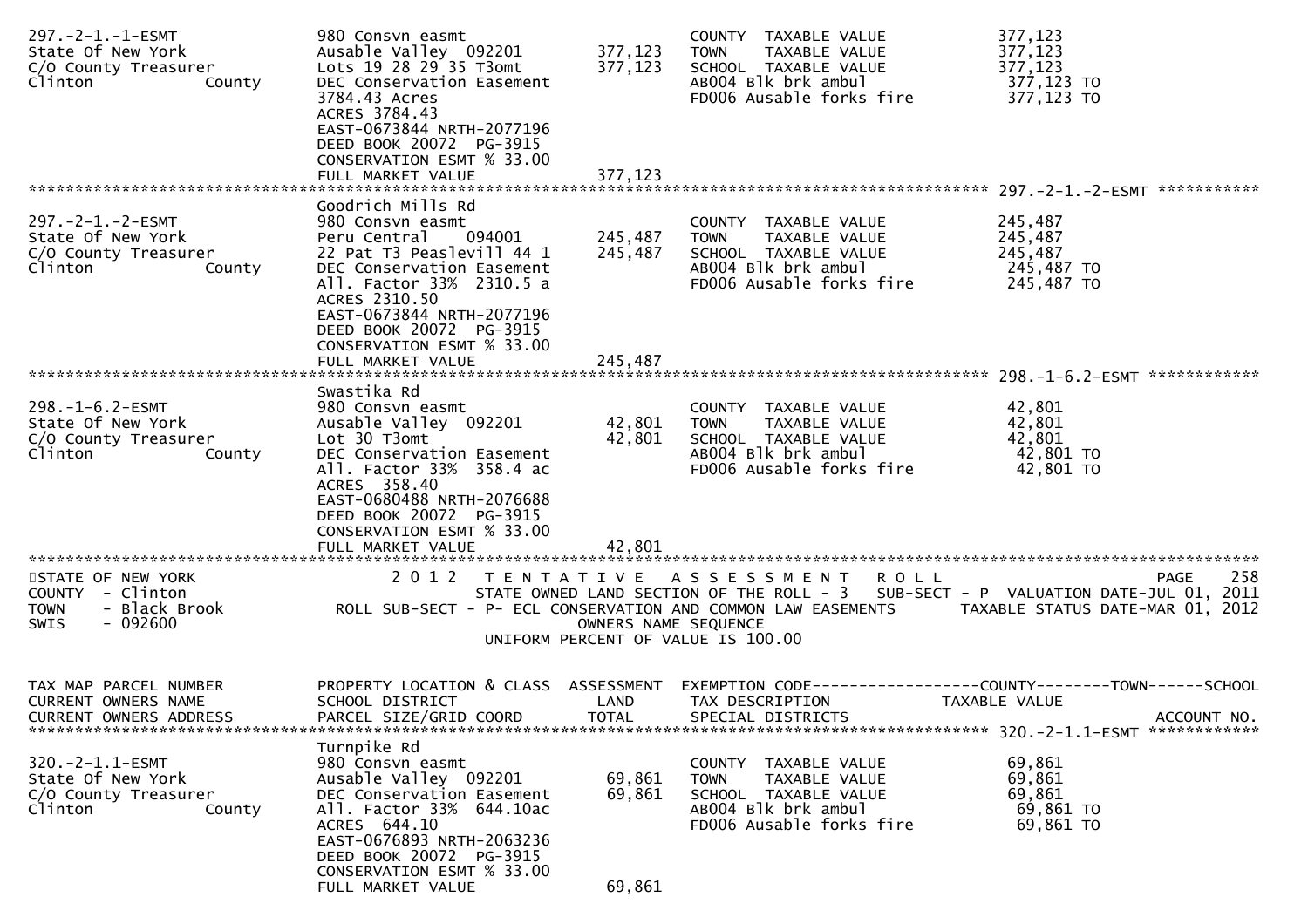| $321. -2 - 1. -1 - ESMT$<br>State Of New York<br>C/O County Treasurer<br>Clinton<br>County          | Narrows Rd<br>980 Consvn easmt<br>Ausable Valley 092201<br>75 Pat T3 B1.br.<br>489<br>DEC Conservation Easement<br>Ess.co.line<br>St. Of N.<br>ACRES 7421.20<br>EAST-0700127 NRTH-2047943<br>DEED BOOK 20072 PG-3915<br>CONSERVATION ESMT % 33.00          | 727,914<br>727,914            | COUNTY TAXABLE VALUE<br><b>TOWN</b><br>TAXABLE VALUE<br>SCHOOL TAXABLE VALUE<br>AB004 Blk brk ambul<br>FD006 Ausable forks fire                      | 727,914<br>727,914<br>727,914<br>727,914 TO<br>727,914 TO  |                                |
|-----------------------------------------------------------------------------------------------------|------------------------------------------------------------------------------------------------------------------------------------------------------------------------------------------------------------------------------------------------------------|-------------------------------|------------------------------------------------------------------------------------------------------------------------------------------------------|------------------------------------------------------------|--------------------------------|
|                                                                                                     | Narrows Rd                                                                                                                                                                                                                                                 |                               |                                                                                                                                                      |                                                            |                                |
| $321. - 2 - 1. - 2 - ESMT$<br>State Of New York<br>C/O County Treasurer<br>Clinton<br>County        | 980 Consvn easmt<br>Peru Central<br>094001<br>23 Pat T3 Peaslevile 853<br>DEC Conservation Easement<br>All. Factor 33% 1189.3 a<br>ACRES 1189.30<br>EAST-0700127 NRTH-2047943<br>DEED BOOK 20072 PG-3915<br>CONSERVATION ESMT % 33.00<br>FULL MARKET VALUE | 113,124<br>113,124<br>113,124 | COUNTY TAXABLE VALUE<br>TAXABLE VALUE<br><b>TOWN</b><br>SCHOOL TAXABLE VALUE<br>AB004 Blk brk ambul<br>FD006 Ausable forks fire                      | 113,124<br>113,124<br>113,124<br>113,124 TO<br>113,124 TO  |                                |
| STATE OF NEW YORK<br>- Clinton<br><b>COUNTY</b><br>- Black Brook<br><b>TOWN</b><br>- 092600<br>SWIS | 2 0 1 2<br>ROLL SUB-SECT - P- ECL CONSERVATION AND COMMON LAW EASEMENTS                                                                                                                                                                                    |                               | TENTATIVE ASSESSMENT ROLL<br>STATE OWNED LAND SECTION OF THE ROLL - 3 SUB-SECT - P VALUATION DATE-JUL 01, 2011<br>UNIFORM PERCENT OF VALUE IS 100.00 | TAXABLE STATUS DATE-MAR 01, 2012<br>CURRENT DATE 4/23/2012 | 259<br>PAGE<br>RPS150/V04/L015 |
|                                                                                                     | S U B<br>R O L L                                                                                                                                                                                                                                           |                               | S E C T I O N - P - T O T A L S                                                                                                                      |                                                            |                                |
|                                                                                                     |                                                                                                                                                                                                                                                            |                               |                                                                                                                                                      |                                                            |                                |

# \*\*\* SPECIAL DISTRICT SUMMARY \*\*\*

| CODE | DISTRICT NAME                              | TOTAL<br>EXTENSION<br>PARCELS<br>TYPE | <b>EXTENSION</b><br>VALUE | AD VALOREM<br><b>VALUE</b> | <b>EXEMPT</b><br><b>AMOUNT</b> | TAXABLE<br><b>VALUE</b> |
|------|--------------------------------------------|---------------------------------------|---------------------------|----------------------------|--------------------------------|-------------------------|
|      | ABOO4 Blk brk ambul<br>FD006 Ausable forks | TOTAL<br><b>TOTAL</b>                 |                           | 1746,106<br>1746,106       |                                | 1746,106<br>1746,106    |

# \*\*\* SCHOOL DISTRICT SUMMARY \*\*\*

| <b>CODE</b> | DISTRICT NAME                             | <b>TOTAL</b><br><b>PARCELS</b> | <b>ASSESSED</b><br>LAND | <b>ASSESSED</b><br><b>TOTAL</b> | <b>EXEMPT</b><br><b>AMOUNT</b> | <b>TOTAL</b><br><b>TAXABLE</b> | <b>STAR</b><br><b>AMOUNT</b> | <b>STAR</b><br><b>TAXABLE</b> |
|-------------|-------------------------------------------|--------------------------------|-------------------------|---------------------------------|--------------------------------|--------------------------------|------------------------------|-------------------------------|
| 094001      | 092201 Ausable Valley Cen<br>Peru Central |                                | 1387,495<br>358.611     | 1387,495<br>358,611             |                                | 1387,495<br>358,611            |                              | 1387,495<br>358,611           |
|             | SUB-TOTAL                                 |                                | 1746,106                | 1746,106                        |                                | 1746,106                       |                              | 1746,106                      |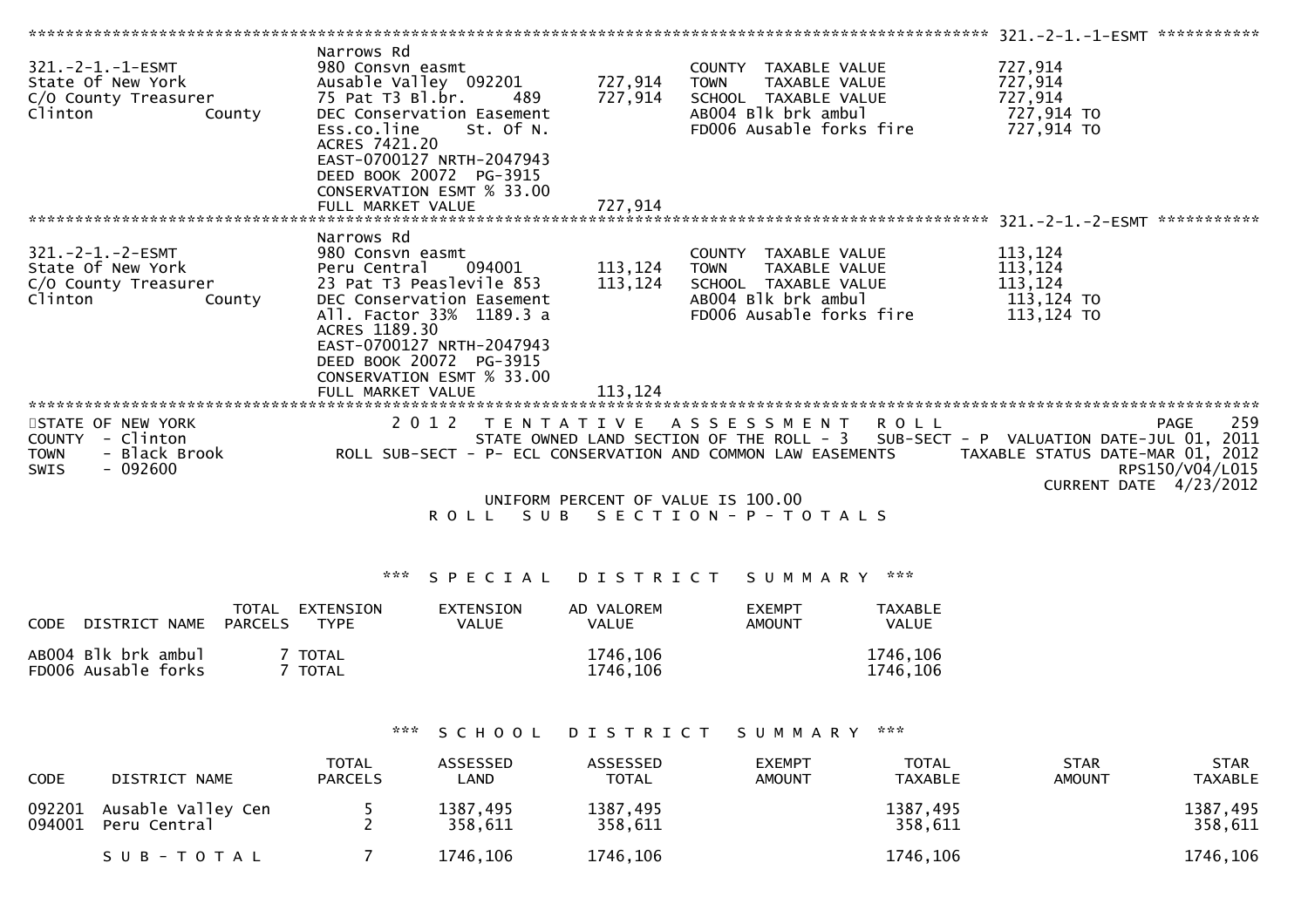# NO SYSTEM EXEMPTIONS AT THIS LEVEL

## \*\*\* E X E M P T I O N S U M M A R Y \*\*\*

## NO EXEMPTIONS AT THIS LEVEL

| <b>ROLL</b><br><b>SEC</b>    | DESCRIPTION                                                                                                                                                                                                                                                                             | <b>TOTAL</b><br><b>PARCELS</b> | ASSESSED<br>LAND                                                                                                                                    | ASSESSED<br>TOTAL                                                                                                                                                                               |                      | <b>TAXABLE</b><br><b>COUNTY</b>                                                     | <b>TAXABLE</b><br><b>TOWN</b>                                                 | TAXABLE<br><b>SCHOOL</b>                | <b>STAR</b><br><b>TAXABLE</b> |
|------------------------------|-----------------------------------------------------------------------------------------------------------------------------------------------------------------------------------------------------------------------------------------------------------------------------------------|--------------------------------|-----------------------------------------------------------------------------------------------------------------------------------------------------|-------------------------------------------------------------------------------------------------------------------------------------------------------------------------------------------------|----------------------|-------------------------------------------------------------------------------------|-------------------------------------------------------------------------------|-----------------------------------------|-------------------------------|
| 3                            | STATE OWNED LAND                                                                                                                                                                                                                                                                        | $\overline{7}$                 | 1746,106                                                                                                                                            | 1746,106                                                                                                                                                                                        |                      | 1746,106                                                                            | 1746,106                                                                      | 1746,106                                | 1746,106                      |
| <b>TOWN</b><br>SWIS          | STATE OF NEW YORK<br>COUNTY - Clinton<br>STATE OWNED LAND SECTION OF THE ROLL - 3 SUB-SECT - A VALUATION DATE-JUL 01, 2011 - STATE OWNED LAND SECTION OF THE ROLL - 3 SUB-SECT - A VALUATION DATE-JUL 01, 2012<br>Black Brook                ROLL SUB-SECT - A- SECTION 53<br>$-092600$ |                                |                                                                                                                                                     | 2012 TENTATIVE ASSESSMENT ROLL<br>STATE OWNED LAND SECTION OF THE ROLL - 3 SUB-SECT - A VALUATION DATE-JUL 01, 2011<br>UNIFORM PERCENT OF VALUE IS 100.00<br>UNIFORM PERCENT OF VALUE IS 100.00 | OWNERS NAME SEQUENCE |                                                                                     |                                                                               |                                         | 260<br>PAGE                   |
|                              | TAX MAP PARCEL NUMBER<br>CURRENT OWNERS NAME<br>. CURRENT OWNERS ADDRESS PARCEL SIZE/GRID COORD TOTAL SPECIAL DISTRICTS ACCOUNT NO ACCOUNT NO ACCOUNT NO ACCOUNT NO                                                                                                                     |                                | SCHOOL DISTRICT                                                                                                                                     | PROPERTY LOCATION & CLASS ASSESSMENT<br><b>Example 18 The LAND</b>                                                                                                                              |                      | TAX DESCRIPTION                                                                     | EXEMPTION CODE-----------------COUNTY-------TOWN------SCHOOL<br>TAXABLE VALUE |                                         |                               |
| $264. - 1 - 6$<br>State Land | Attn: Clinton Co Treasurer Lot 9 Sub 7 Omtt4 85.0A<br>137 Margaret St<br>Plattsburgh, NY 12901                                                                                                                                                                                          |                                | Strackville Rd<br>931 Forest s532a<br>State #0292001<br>Acq Before 1900<br>ACRES 96.50<br>EAST-0689660 NRTH-2101233<br>DEED BOOK 87                 | Saranac Central 094401 60,300<br>60, 300<br>PG-899                                                                                                                                              | <b>TOWN</b>          | COUNTY TAXABLE VALUE<br>TAXABLE VALUE<br>SCHOOL TAXABLE VALUE<br>FD025 Saranac Fire |                                                                               | 60,300<br>60,300<br>60,300<br>60,300 TO |                               |
|                              |                                                                                                                                                                                                                                                                                         |                                |                                                                                                                                                     |                                                                                                                                                                                                 |                      |                                                                                     |                                                                               |                                         |                               |
| $264. - 1 - 9$<br>State Land | Attn: Clinton Co Treasurer Lot 10 Sub 2 Omtt4 100.0A<br>137 Margaret St<br>Plattsburgh, NY 12901                                                                                                                                                                                        |                                | Strackville Rd<br>931 Forest s532a<br>Peru Central<br>State #0293001<br>Acq Before 1900<br>ACRES 96.60<br>EAST-0688798 NRTH-2098553<br>DEED BOOK 82 | 094001 41,900<br>41,900<br>PG-993                                                                                                                                                               | <b>TOWN</b>          | COUNTY TAXABLE VALUE<br>TAXABLE VALUE<br>SCHOOL TAXABLE VALUE<br>FD025 Saranac Fire |                                                                               | 41,900<br>41,900<br>41,900<br>41,900 TO |                               |
|                              |                                                                                                                                                                                                                                                                                         |                                | FULL MARKET VALUE                                                                                                                                   |                                                                                                                                                                                                 | 41,900               |                                                                                     |                                                                               |                                         |                               |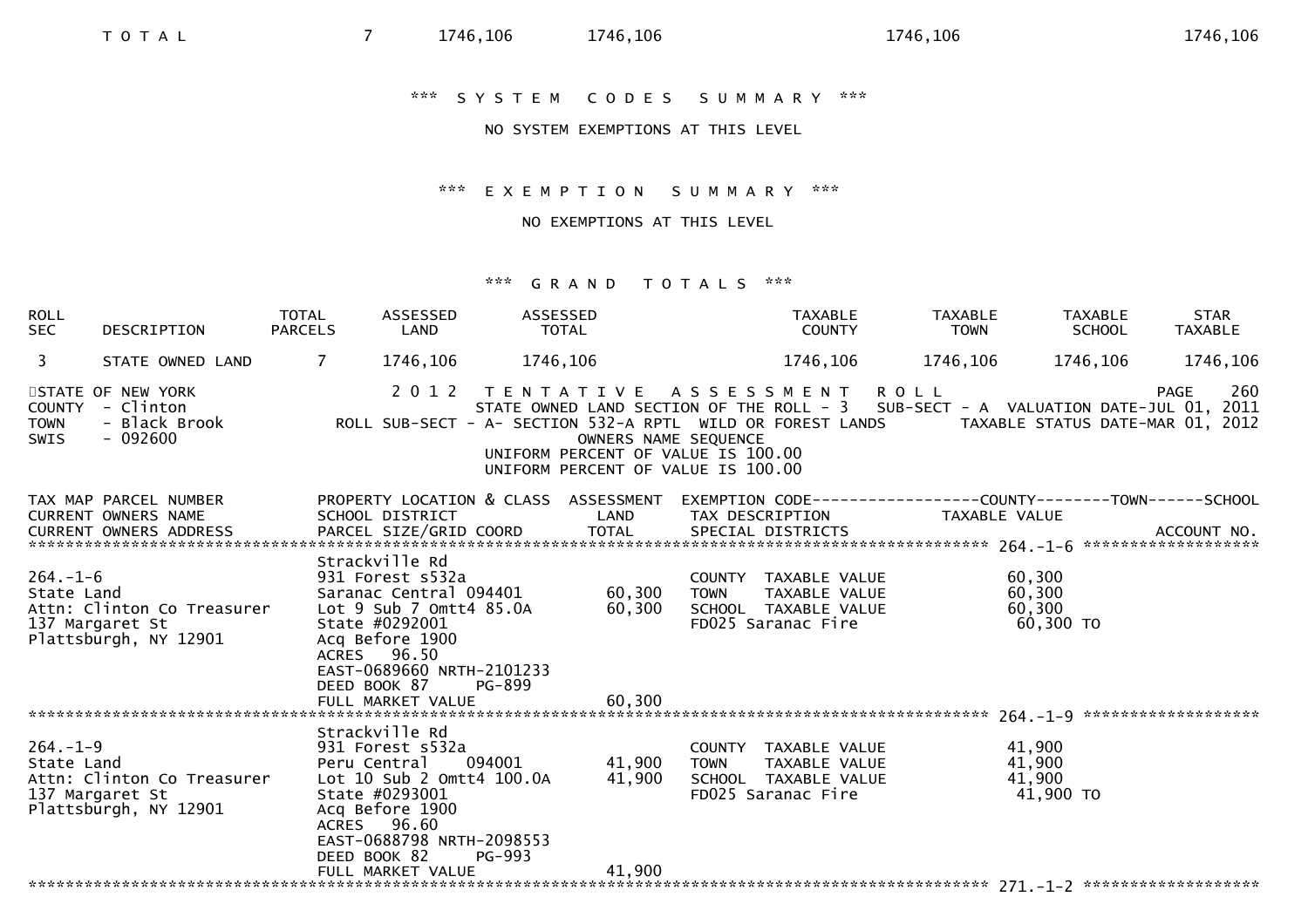| $271 - 1 - 2$<br>State Land<br>Attn: Clinton Co Treasurer<br>137 Margaret St<br>Plattsburgh, NY 12901   | Rt 3<br>931 Forest s532a<br>Saranac Central 094401<br>Omt T4 Lot 91 Center 146.<br>State #0360001<br>Forest Preserve Rptl 532A<br>ACRES 146.50<br>EAST-0640679 NRTH-2094801<br>DEED BOOK 781<br>PG-76<br>FULL MARKET VALUE   | 81,100<br>81,100<br>81,100 | COUNTY TAXABLE VALUE<br>TAXABLE VALUE<br>TOWN<br>SCHOOL TAXABLE VALUE<br>FD025 Saranac Fire                                                                                                                                                                                                              | 81,100<br>81,100<br>81,100<br>81,100 TO |             |
|---------------------------------------------------------------------------------------------------------|------------------------------------------------------------------------------------------------------------------------------------------------------------------------------------------------------------------------------|----------------------------|----------------------------------------------------------------------------------------------------------------------------------------------------------------------------------------------------------------------------------------------------------------------------------------------------------|-----------------------------------------|-------------|
|                                                                                                         | $Rt$ 3                                                                                                                                                                                                                       |                            |                                                                                                                                                                                                                                                                                                          |                                         |             |
| $271 - 2 - 2$<br>State Land<br>Attn: Clinton Co Treasurer<br>137 Margaret St<br>Plattsburgh, NY 12901   | 931 Forest s532a<br>Saranac Central 094401<br>Lot 91-E Omt+4 74.0A<br>Rpt] 542 #0340101 In Fd<br>#0340201 Outside Fd Pre 1<br>ACRES 74.00<br>EAST-0641872 NRTH-2091866<br>DEED BOOK 481<br>PG-348<br>FULL MARKET VALUE       | 41,000<br>41,000<br>41,000 | COUNTY TAXABLE VALUE<br><b>TOWN</b><br>TAXABLE VALUE<br>SCHOOL TAXABLE VALUE<br>FD025 Saranac Fire                                                                                                                                                                                                       | 41,000<br>41,000<br>41,000<br>8,262 TO  |             |
|                                                                                                         |                                                                                                                                                                                                                              |                            |                                                                                                                                                                                                                                                                                                          |                                         |             |
| STATE OF NEW YORK<br>COUNTY - Clinton<br><b>TOWN</b><br>- Black Brook<br>$-092600$<br><b>SWIS</b>       |                                                                                                                                                                                                                              | OWNERS NAME SEQUENCE       | 2012 TENTATIVE ASSESSMENT<br><b>ROLL</b><br>STATE OWNED LAND SECTION OF THE ROLL - 3 SUB-SECT - A VALUATION DATE-JUL 01, 2011<br>ROLL SUB-SECT - A- SECTION 532-A RPTL WILD OR FOREST LANDS TAXABLE STATUS DATE-MAR 01, 2012<br>UNIFORM PERCENT OF VALUE IS 100.00<br>UNIFORM PERCENT OF VALUE IS 100.00 |                                         | 261<br>PAGE |
| TAX MAP PARCEL NUMBER<br>CURRENT OWNERS NAME                                                            | PROPERTY LOCATION & CLASS ASSESSMENT<br>SCHOOL DISTRICT                                                                                                                                                                      | LAND                       | TAX DESCRIPTION                                                                                                                                                                                                                                                                                          | TAXABLE VALUE                           |             |
| $271. - 2 - 18$<br>State Land<br>Attn: Clinton Co Treasurer<br>137 Margaret St<br>Plattsburgh, NY 12901 | Rt 3<br>931 Forest s532a<br>Saranac Central 094401<br>Lot 90 Sub 2 Omtt4 160.0A<br>State #0320001 Rptl 542<br>Acq Before 1900<br>ACRES 160.00<br>EAST-0644613 NRTH-2089816<br>DEED BOOK 461<br>$PG-260$<br>FULL MARKET VALUE | 62,300<br>62,300<br>62,300 | COUNTY TAXABLE VALUE<br><b>TOWN</b><br>TAXABLE VALUE<br>SCHOOL TAXABLE VALUE<br>FD025 Saranac Fire                                                                                                                                                                                                       | 62,300<br>62,300<br>62,300<br>62,300 TO |             |
|                                                                                                         |                                                                                                                                                                                                                              |                            |                                                                                                                                                                                                                                                                                                          |                                         |             |
| $271. - 2 - 19$<br>State Land<br>Attn: Clinton Co Treasurer<br>137 Margaret St<br>Plattsburgh, NY 12901 | Rt 3<br>931 Forest s532a<br>Saranac Central 094401<br>Lot 91 Se Cor Omtt4 71.0A<br>State #0350001 Rptl 542<br>Acq Before 1900<br>ACRES 71.00<br>EAST-0641791 NRTH-2089567                                                    | 20,600<br>20,600           | TAXABLE VALUE<br><b>COUNTY</b><br><b>TOWN</b><br><b>TAXABLE VALUE</b><br>SCHOOL TAXABLE VALUE<br>FD025 Saranac Fire                                                                                                                                                                                      | 20,600<br>20,600<br>20,600<br>20,600 TO |             |
|                                                                                                         | DEED BOOK 97<br>PG-717<br>FULL MARKET VALUE                                                                                                                                                                                  | 20,600                     |                                                                                                                                                                                                                                                                                                          |                                         |             |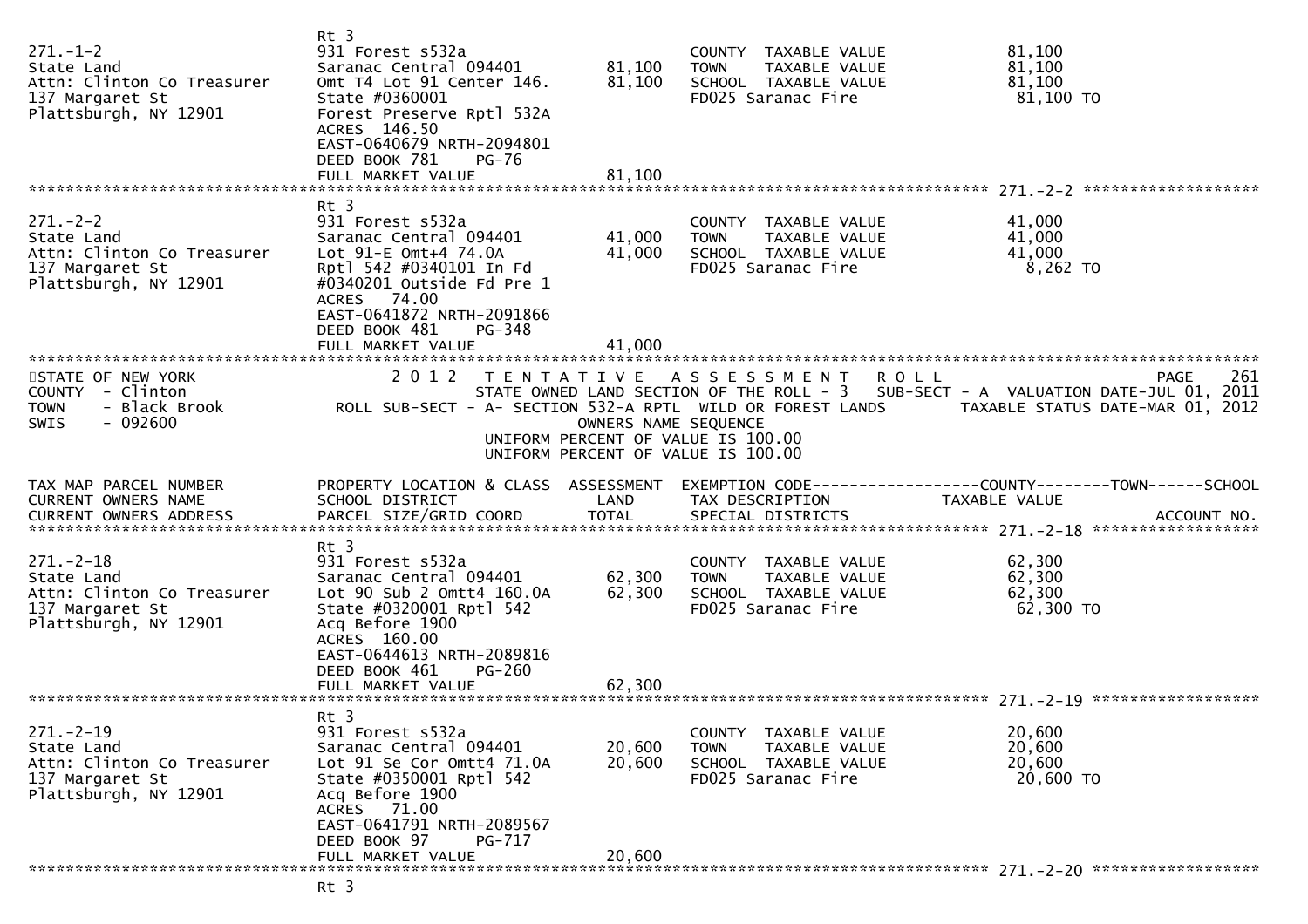| $271 - 2 - 20$<br>State Land<br>Attn: Clinton Co Treasurer<br>137 Margaret St<br>Plattsburgh, NY 12901   | 931 Forest s532a<br>Saranac Central 094401<br>Lot 90 Se Cor Omtt4 74.0A<br>State #0330001<br>ACRES 74.00<br>EAST-0647396 NRTH-2090075<br>DEED BOOK 461<br>PG-260                                                                              | 24,900<br>24,900        | COUNTY TAXABLE VALUE<br>TOWN<br>SCHOOL TAXABLE VALUE<br>FD025 Saranac Fire                       | TAXABLE VALUE                  | 24,900<br>24,900<br>24,900<br>24,900 TO                                                                                                                                                         |
|----------------------------------------------------------------------------------------------------------|-----------------------------------------------------------------------------------------------------------------------------------------------------------------------------------------------------------------------------------------------|-------------------------|--------------------------------------------------------------------------------------------------|--------------------------------|-------------------------------------------------------------------------------------------------------------------------------------------------------------------------------------------------|
|                                                                                                          | FULL MARKET VALUE                                                                                                                                                                                                                             | 24,900                  |                                                                                                  |                                |                                                                                                                                                                                                 |
|                                                                                                          | Rt 3                                                                                                                                                                                                                                          |                         |                                                                                                  |                                |                                                                                                                                                                                                 |
| $271. - 3 - 1.1$<br>State Land<br>Attn: Clinton Co Treasurer<br>137 Margaret St<br>Plattsburgh, NY 12901 | 931 Forest s532a<br>Saranac Central 094401<br>Omt T4 Lot 91 West 130.1<br>State #0370001<br>Forest Preserve Rptl 532A<br>ACRES 134.50<br>EAST-0638204 NRTH-2093854<br>DEED BOOK 779<br>PG-131                                                 | 58,000<br>58,000        | COUNTY TAXABLE VALUE<br><b>TOWN</b><br>SCHOOL TAXABLE VALUE<br>FD025 Saranac Fire                | TAXABLE VALUE                  | 58,000<br>58,000<br>58,000<br>58,000 TO                                                                                                                                                         |
|                                                                                                          | FULL MARKET VALUE                                                                                                                                                                                                                             | 58,000                  |                                                                                                  |                                |                                                                                                                                                                                                 |
| STATE OF NEW YORK<br>COUNTY - Clinton<br><b>TOWN</b><br>- Black Brook<br>- 092600<br>SWIS                | 2 0 1 2                                                                                                                                                                                                                                       | OWNERS NAME SEQUENCE    | TENTATIVE ASSESSMENT<br>UNIFORM PERCENT OF VALUE IS 100.00<br>UNIFORM PERCENT OF VALUE IS 100.00 | <b>ROLL</b>                    | 262<br>PAGE<br>STATE OWNED LAND SECTION OF THE ROLL - 3 SUB-SECT - A VALUATION DATE-JUL 01, 2011<br>ROLL SUB-SECT - A- SECTION 532-A RPTL WILD OR FOREST LANDS TAXABLE STATUS DATE-MAR 01, 2012 |
| TAX MAP PARCEL NUMBER<br>CURRENT OWNERS NAME                                                             | SCHOOL DISTRICT                                                                                                                                                                                                                               | LAND                    | TAX DESCRIPTION                                                                                  |                                | PROPERTY LOCATION & CLASS ASSESSMENT EXEMPTION CODE----------------COUNTY-------TOWN------SCHOOL<br>TAXABLE VALUE                                                                               |
| $271 - 3 - 2$<br>State Land<br>Attn: Clinton Co Treasurer<br>137 Margaret St<br>Plattsburgh, NY 12901    | $Rt$ 3<br>931 Forest s532a<br>Saranac Central 094401<br>Omt T4 Lot 91 1.20 Ac<br>State #0380001<br>ACRES 1.30<br>EAST-0639001 NRTH-2092986<br>DEED BOOK 98001 PG-06514<br>FULL MARKET VALUE                                                   | 500<br>500<br>500       | COUNTY TAXABLE VALUE<br>TOWN<br>SCHOOL TAXABLE VALUE<br>FD025 Saranac Fire                       | TAXABLE VALUE                  | 500<br>500<br>500<br>500 TO                                                                                                                                                                     |
| $272 - 2 - 5$<br>State Land<br>Attn: Clinton Co Treasurer<br>137 Margaret St<br>Plattsburgh, NY 12901    | Silver Lake Rd<br>931 Forest s532a<br>Saranac Central 094401<br>Lot $70$ Sub 5 Omtt4 $6.0A$<br>State #0300001 Rptl 542<br>Acq Before 1900<br>6.00<br><b>ACRES</b><br>EAST-0659207 NRTH-2094067<br>DEED BOOK 87<br>PG-899<br>FULL MARKET VALUE | 1,900<br>1,900<br>1,900 | COUNTY TAXABLE VALUE<br><b>TOWN</b><br>SCHOOL TAXABLE VALUE<br>FD025 Saranac Fire                | TAXABLE VALUE                  | 1,900<br>1,900<br>1,900<br>1,900 TO                                                                                                                                                             |
|                                                                                                          | Cass Rd                                                                                                                                                                                                                                       |                         |                                                                                                  |                                |                                                                                                                                                                                                 |
| $272. - 2 - 9$<br>State Land<br>Attn: Clinton Co Treasurer                                               | 931 Forest s532a<br>Saranac Central 094401<br>Lot 70 Sub 7 Omtt4 77.0A                                                                                                                                                                        | 39,300<br>39,300        | COUNTY TAXABLE VALUE<br><b>TOWN</b><br><b>SCHOOL</b>                                             | TAXABLE VALUE<br>TAXABLE VALUE | 39,300<br>39,300<br>39,300                                                                                                                                                                      |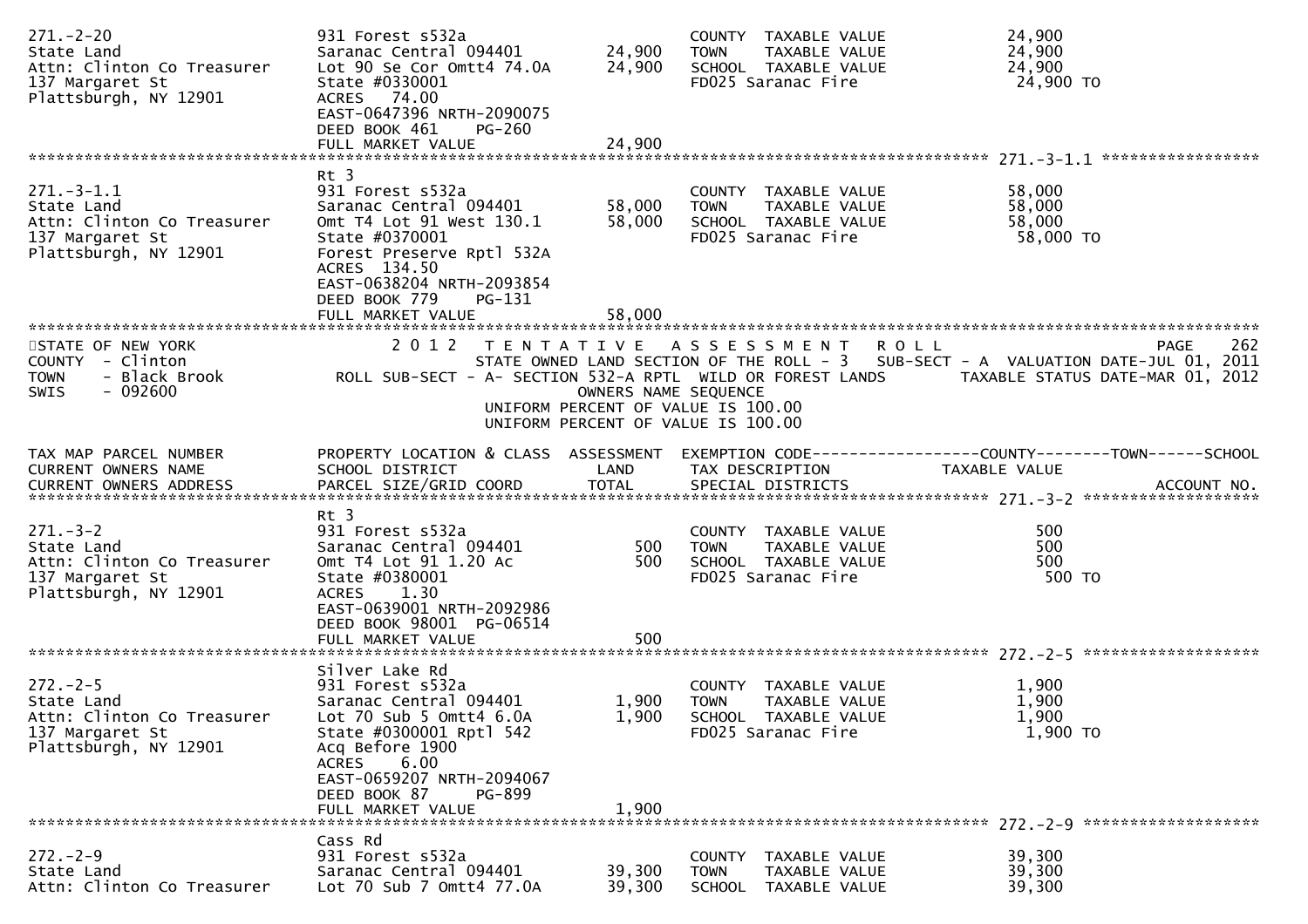| 137 Margaret St<br>Plattsburgh, NY 12901                                                               | Rpt] 542 #0310101 In Fd<br>#0310201 Outside Pre 1900<br>ACRES 74.90<br>EAST-0656088 NRTH-2095112<br>DEED BOOK 99<br>PG-539<br>FULL MARKET VALUE                                    | 39,300                        | FD025 Saranac Fire                                                                                 | 15,425 TO                                                                                                                                                  |
|--------------------------------------------------------------------------------------------------------|------------------------------------------------------------------------------------------------------------------------------------------------------------------------------------|-------------------------------|----------------------------------------------------------------------------------------------------|------------------------------------------------------------------------------------------------------------------------------------------------------------|
|                                                                                                        |                                                                                                                                                                                    |                               |                                                                                                    |                                                                                                                                                            |
| $273. - 1 - 5$<br>State Land<br>137 Margaret St<br>Plattsburgh, NY 12901                               | Silver Lake Rd<br>911 Forest s480<br>Saranac Central 094401<br>Sec. 480 Fisher Act<br>ACRES 957.20<br>EAST-0668314 NRTH-2090541<br>DEED BOOK 20082 PG-19877<br>FULL MARKET VALUE   | 381,100<br>381,100<br>381,100 | COUNTY TAXABLE VALUE<br><b>TOWN</b><br>TAXABLE VALUE<br>SCHOOL TAXABLE VALUE<br>FD025 Saranac Fire | 381,100<br>381,100<br>381,100<br>381,100 TO                                                                                                                |
|                                                                                                        | Ore Bed Rd                                                                                                                                                                         |                               |                                                                                                    |                                                                                                                                                            |
| $274. - 1 - 8$<br>State Land<br>Attn: Clinton Co Treasurer<br>137 Margaret St<br>Plattsburgh, NY 12901 | 931 Forest s532a<br>Peru Central<br>094001<br>Lot 30 Omt T4 195.00 A<br>State # 0295001<br>Forest Preserve Rptl 532A<br>ACRES 191.90                                               | 60,300<br>60,300              | COUNTY TAXABLE VALUE<br>TAXABLE VALUE<br><b>TOWN</b><br>SCHOOL TAXABLE VALUE<br>FD025 Saranac Fire | 60,300<br>60,300<br>60,300<br>60,300 TO                                                                                                                    |
|                                                                                                        | EAST-0678414 NRTH-2094428<br>DEED BOOK 764<br>$PG-29$<br>FULL MARKET VALUE                                                                                                         | 60,300                        |                                                                                                    |                                                                                                                                                            |
| STATE OF NEW YORK<br>COUNTY - Clinton<br><b>TOWN</b><br>- Black Brook<br>- 092600<br>SWIS              | 2012<br>ROLL SUB-SECT - A- SECTION 532-A RPTL WILD OR FOREST LANDS                                                                                                                 | OWNERS NAME SEQUENCE          | TENTATIVE ASSESSMENT<br>UNIFORM PERCENT OF VALUE IS 100.00<br>UNIFORM PERCENT OF VALUE IS 100.00   | 263<br><b>ROLL</b><br><b>PAGE</b><br>STATE OWNED LAND SECTION OF THE ROLL - 3 SUB-SECT - A VALUATION DATE-JUL 01, 2011<br>TAXABLE STATUS DATE-MAR 01, 2012 |
| TAX MAP PARCEL NUMBER<br>CURRENT OWNERS NAME                                                           | PROPERTY LOCATION & CLASS ASSESSMENT<br>SCHOOL DISTRICT                                                                                                                            | LAND                          | TAX DESCRIPTION                                                                                    | EXEMPTION CODE-----------------COUNTY-------TOWN------SCHOOL<br>TAXABLE VALUE                                                                              |
| $283. - 1 - 1$<br>State Land<br>Attn: Clinton Co Treasurer<br>137 Margaret St<br>Plattsburgh, NY 12901 | Rt 3<br>931 Forest s532a<br>Saranac Central 094401<br>Lot 1 North Omtt3 326.0A<br>State #0110001 Rptl 542<br>ACRES 326.00<br>EAST-0643841 NRTH-2087805<br>PG-560<br>DEED BOOK 111  | 107,200<br>107,200            | COUNTY TAXABLE VALUE<br><b>TOWN</b><br>TAXABLE VALUE<br>SCHOOL TAXABLE VALUE<br>FD025 Saranac Fire | 107,200<br>107,200<br>107,200<br>107,200 TO                                                                                                                |
|                                                                                                        | FULL MARKET VALUE                                                                                                                                                                  | 107,200                       |                                                                                                    | $283. - 1 - 2$ *********************                                                                                                                       |
| $283. - 1 - 2$<br>State Land<br>Attn: Clinton Co Treasurer<br>137 Margaret St<br>Plattsburgh, NY 12901 | $Rt$ 3<br>931 Forest s532a<br>Saranac Central 094401<br>Lot 1 South Omtt3 527.0A<br>State #0120001 Rptl 542<br>ACRES 524.70<br>EAST-0643596 NRTH-2084574<br>DEED BOOK 430<br>PG-73 | 291,400<br>291,400            | COUNTY TAXABLE VALUE<br>TAXABLE VALUE<br><b>TOWN</b><br>SCHOOL TAXABLE VALUE<br>FD025 Saranac Fire | 291,400<br>291,400<br>291,400<br>291,400 TO                                                                                                                |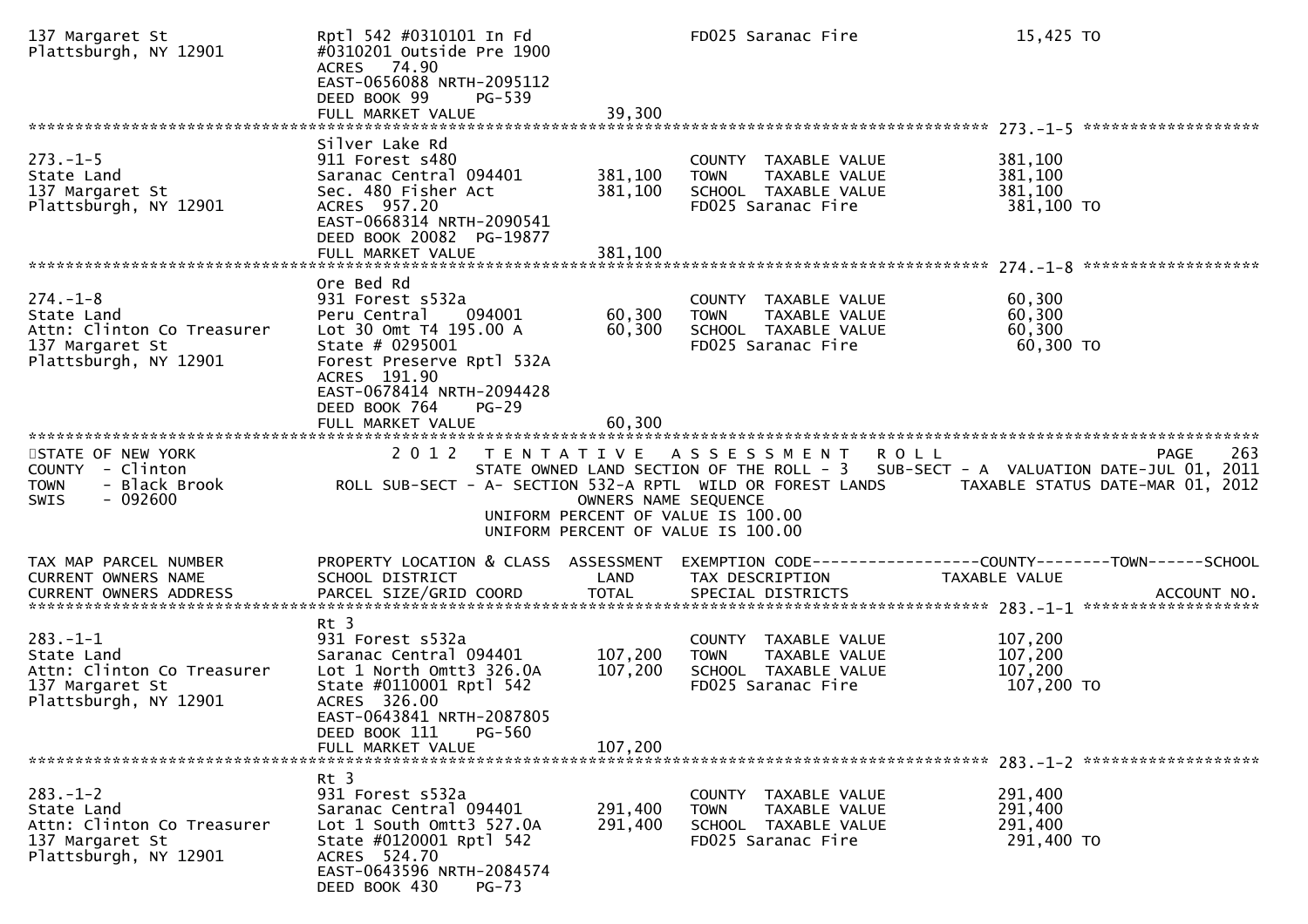|                                                                                                        | FULL MARKET VALUE                                                                                                                                                                                                                 | 291,400                       |                                                                                                                                                             |                                                                               |             |
|--------------------------------------------------------------------------------------------------------|-----------------------------------------------------------------------------------------------------------------------------------------------------------------------------------------------------------------------------------|-------------------------------|-------------------------------------------------------------------------------------------------------------------------------------------------------------|-------------------------------------------------------------------------------|-------------|
| $284. - 2 - 1$<br>State Land<br>Attn: Clinton Co Treasurer<br>137 Margaret St<br>Plattsburgh, NY 12901 | Casey Rd<br>931 Forest s532a<br>Saranac Central 094401<br>Lot 7 Omtt3 853.3A<br>Rpt] 542 #0130101 In Fd<br>#0130201 Outside Pre 1900<br>ACRES 910.80<br>EAST-0649269 NRTH-2083509<br>DEED BOOK 115<br>PG-551<br>FULL MARKET VALUE | 433,400<br>433,400<br>433,400 | COUNTY TAXABLE VALUE<br>TAXABLE VALUE<br><b>TOWN</b><br>SCHOOL TAXABLE VALUE<br>FD025 Saranac Fire                                                          | 433,400<br>433,400<br>433,400<br>1,474 TO                                     |             |
|                                                                                                        | Casey Rd                                                                                                                                                                                                                          |                               |                                                                                                                                                             |                                                                               |             |
| $284. - 2 - 2$<br>State Land<br>Attn: Clinton Co Treasurer<br>137 Margaret St<br>Plattsburgh, NY 12901 | 931 Forest s532a<br>Saranac Central 094401<br>Lot 8 Proj 78 Omtt3 449.4<br>#0140111 In Fd007<br>#0140112 Outside<br>ACRES 449.40<br>EAST-0654259 NRTH-2081319<br>DEED BOOK 605<br>PG-899<br>FULL MARKET VALUE                     | 216,200<br>216,200<br>216,200 | COUNTY TAXABLE VALUE<br>TAXABLE VALUE<br><b>TOWN</b><br>SCHOOL TAXABLE VALUE<br>FD025 Saranac Fire                                                          | 216,200<br>216,200<br>216,200<br>16,129 TO                                    |             |
|                                                                                                        |                                                                                                                                                                                                                                   |                               |                                                                                                                                                             |                                                                               |             |
| STATE OF NEW YORK<br>COUNTY - Clinton<br><b>TOWN</b><br>- Black Brook<br>$-092600$<br><b>SWIS</b>      | 2 0 1 2<br>ROLL SUB-SECT - A- SECTION 532-A RPTL WILD OR FOREST LANDS                                                                                                                                                             | OWNERS NAME SEQUENCE          | TENTATIVE ASSESSMENT<br><b>ROLL</b><br>STATE OWNED LAND SECTION OF THE ROLL - 3<br>UNIFORM PERCENT OF VALUE IS 100.00<br>UNIFORM PERCENT OF VALUE IS 100.00 | SUB-SECT - A VALUATION DATE-JUL 01, 2011<br>TAXABLE STATUS DATE-MAR 01, 2012  | 264<br>PAGE |
| TAX MAP PARCEL NUMBER<br><b>CURRENT OWNERS NAME</b><br>CURRENT OWNERS ADDRESS                          | PROPERTY LOCATION & CLASS ASSESSMENT<br>SCHOOL DISTRICT<br>PARCEL SIZE/GRID COORD                                                                                                                                                 | LAND<br><b>TOTAL</b>          | TAX DESCRIPTION<br>SPECIAL DISTRICTS                                                                                                                        | EXEMPTION CODE-----------------COUNTY-------TOWN------SCHOOL<br>TAXABLE VALUE | ACCOUNT NO. |
| $284 - 2 - 3$<br>State Land<br>Attn: Clinton Co Treasurer<br>137 Margaret St<br>Plattsburgh, NY 12901  | Casey Rd<br>931 Forest s532a<br>Saranac Central 094401<br>Lot 8 Nw Cor Omtt3 85.0A<br>State #0140001 Rptl 542<br>Acq Before 1900<br>ACRES 85.00<br>EAST-0652985 NRTH-2086417<br>DEED BOOK 99<br>PG-534                            | 30,600<br>30,600<br>30,600    | COUNTY TAXABLE VALUE<br><b>TOWN</b><br>TAXABLE VALUE<br>SCHOOL TAXABLE VALUE<br>FD025 Saranac Fire                                                          | 30,600<br>30,600<br>30,600<br>30,600 TO                                       |             |
|                                                                                                        | FULL MARKET VALUE                                                                                                                                                                                                                 |                               |                                                                                                                                                             |                                                                               |             |
| $285. - 1 - 2$<br>State Land<br>Attn: Clinton Co Treasurer<br>137 Margaret St<br>Plattsburgh, NY 12901 | Silver Lake Rd<br>931 Forest s532a<br>Saranac Central 094401<br>Lot 10 Omtt3 764.0A<br>State #0150001 Rptl 542<br>Acq Before 1900<br>ACRES 747.20<br>EAST-0667851 NRTH-2086213<br>DEED BOOK 105<br>PG-587<br>FULL MARKET VALUE    | 323,200<br>323,200<br>323,200 | COUNTY TAXABLE VALUE<br><b>TOWN</b><br>TAXABLE VALUE<br>SCHOOL TAXABLE VALUE<br>FD025 Saranac Fire                                                          | 323,200<br>323,200<br>323,200<br>323,200 TO                                   |             |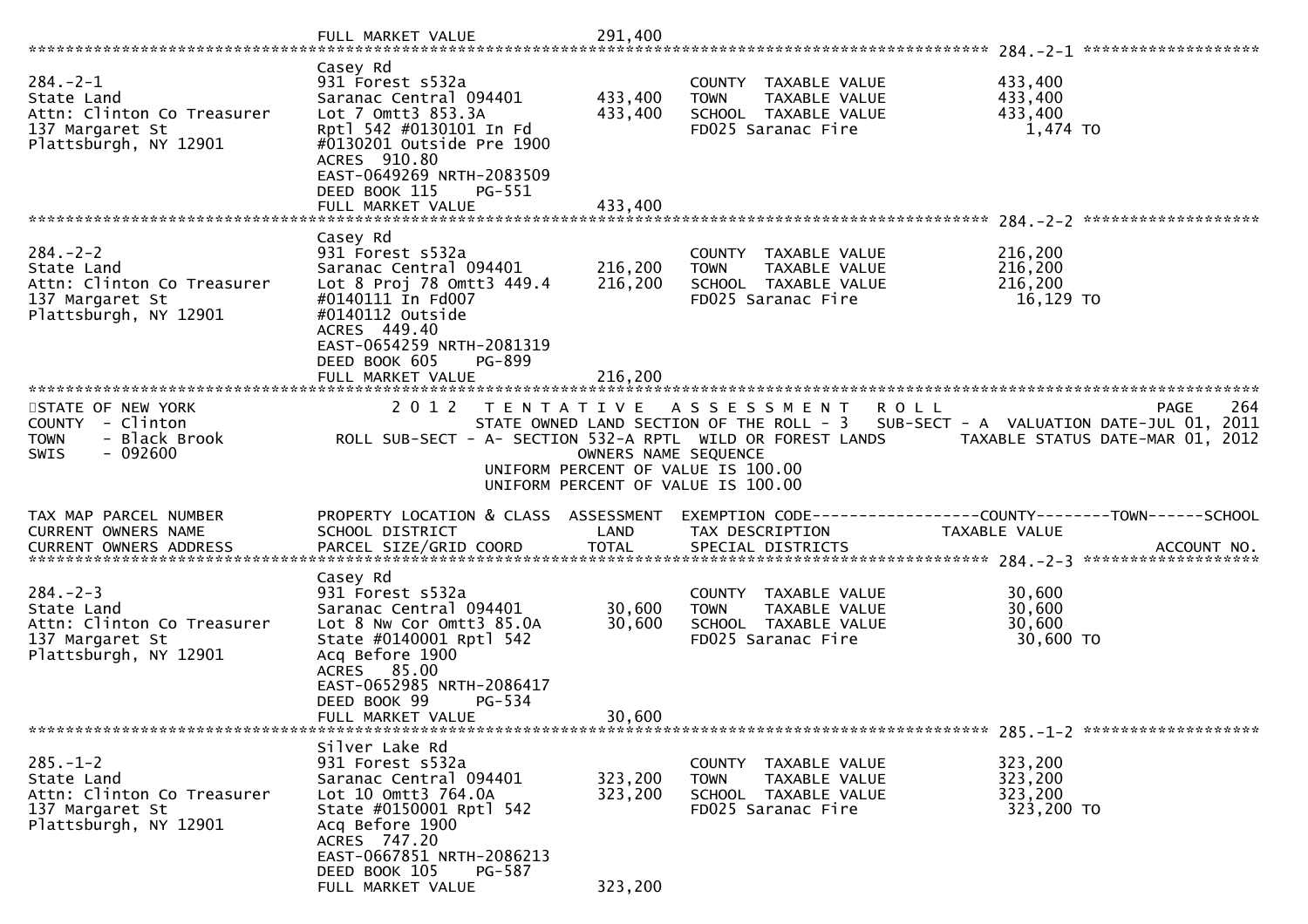| $286. - 1 - 1$<br>State Land<br>Attn: Clinton Co Treasurer<br>137 Margaret St<br>Plattsburgh, NY 12901 | Silver Lake Rd<br>931 Forest s532a<br>Peru Central 094001<br>Lot 11 Omtt3 973.0A<br>State #0160001 Rptl 542<br>Acq Before 1900<br>ACRES 963.00<br>EAST-0673959 NRTH-2087155<br>DEED BOOK 99<br>PG-534<br>FULL MARKET VALUE             | 323,400<br>323,400<br>323,400 | COUNTY TAXABLE VALUE<br>TAXABLE VALUE<br><b>TOWN</b><br>SCHOOL TAXABLE VALUE<br>FD025 Saranac Fire                                                                                                   | 323,400<br>323,400<br>323,400<br>323,400 TO               |             |
|--------------------------------------------------------------------------------------------------------|----------------------------------------------------------------------------------------------------------------------------------------------------------------------------------------------------------------------------------------|-------------------------------|------------------------------------------------------------------------------------------------------------------------------------------------------------------------------------------------------|-----------------------------------------------------------|-------------|
|                                                                                                        |                                                                                                                                                                                                                                        |                               |                                                                                                                                                                                                      |                                                           |             |
| $287. - 2 - 1$<br>State Land<br>Attn: Clinton Co Treasurer<br>137 Margaret St<br>Plattsburgh, NY 12901 | Peasleeville Rd<br>931 Forest s532a<br>094001<br>Peru Central<br>Lot 14 Omtt3 250.0A<br>State #0170001<br>ACRES 250.00<br>EAST-0693423 NRTH-2088888<br>DEED BOOK 470<br>$PG-253$<br>FULL MARKET VALUE                                  | 53,100<br>53,100<br>53,100    | COUNTY TAXABLE VALUE<br>TAXABLE VALUE<br>TAXABLE VALUE<br><b>TOWN</b><br>SCHOOL TAXABLE VALUE<br>FD025 Saranac Fire                                                                                  | 53,100<br>53,100<br>53,100<br>$53,100$ TO                 |             |
|                                                                                                        |                                                                                                                                                                                                                                        |                               |                                                                                                                                                                                                      |                                                           |             |
| STATE OF NEW YORK<br>COUNTY - Clinton<br><b>TOWN</b><br>$-092600$<br><b>SWIS</b>                       | 2012                                                                                                                                                                                                                                   | OWNERS NAME SEQUENCE          | TENTATIVE ASSESSMENT<br><b>ROLL</b><br>STATE OWNED LAND SECTION OF THE ROLL - 3 SUB-SECT - A VALUATION DATE-JUL 01, 2011<br>UNIFORM PERCENT OF VALUE IS 100.00<br>UNIFORM PERCENT OF VALUE IS 100.00 |                                                           | 265<br>PAGE |
| TAX MAP PARCEL NUMBER<br>CURRENT OWNERS NAME<br>CURRENT OWNERS ADDRESS                                 | PROPERTY LOCATION & CLASS ASSESSMENT<br>SCHOOL DISTRICT<br>PARCEL SIZE/GRID COORD                                                                                                                                                      | LAND<br>TOTAL                 | EXEMPTION CODE------------------COUNTY--------TOWN------SCHOOL<br>TAX DESCRIPTION<br>SPECIAL DISTRICTS                                                                                               | TAXABLE VALUE                                             | ACCOUNT NO. |
| $295. - 1 - 1$<br>State Land<br>Attn: Clinton Co Treasurer<br>137 Margaret St<br>Plattsburgh, NY 12901 | Casey Rd<br>931 Forest s532a<br>Ausable Valley 092201<br>Lot 15 Omtt3 853.33A<br>State #0180001 Rptl 542<br>Acq Before 1900<br>ACRES 936.00<br>EAST-0644184 NRTH-2078013<br>DEED BOOK 87<br>PG-888<br>FULL MARKET VALUE                | 457,700<br>457,700<br>457,700 | COUNTY TAXABLE VALUE<br>TAXABLE VALUE<br><b>TOWN</b><br>SCHOOL TAXABLE VALUE<br>AB004 Blk brk ambul<br>FD006 Ausable forks fire                                                                      | 457,700<br>457,700<br>457,700<br>457,700 TO<br>457,700 TO |             |
|                                                                                                        |                                                                                                                                                                                                                                        |                               |                                                                                                                                                                                                      |                                                           |             |
| $296. - 1 - 4$<br>State Land<br>Attn: Clinton Co Treasurer<br>137 Margaret St<br>Plattsburgh, NY 12901 | Casey Rd<br>931 Forest s532a<br>Ausable Valley 092201<br>Lt17 Sub3 4 8 9 Omtt3 340<br>Rpt] 542 #0190104 In Fd<br>#0190204 Outside Pre 1900<br>ACRES 400.20<br>EAST-0652961 NRTH-2080609<br>DEED BOOK 97<br>PG-719<br>FULL MARKET VALUE | 179,900<br>179,900<br>179,900 | COUNTY TAXABLE VALUE<br>TAXABLE VALUE<br><b>TOWN</b><br>SCHOOL TAXABLE VALUE<br>FD025 Saranac Fire                                                                                                   | 179,900<br>179,900<br>179,900<br>8,599 TO                 |             |
|                                                                                                        | Silver Lake Rd                                                                                                                                                                                                                         |                               |                                                                                                                                                                                                      |                                                           |             |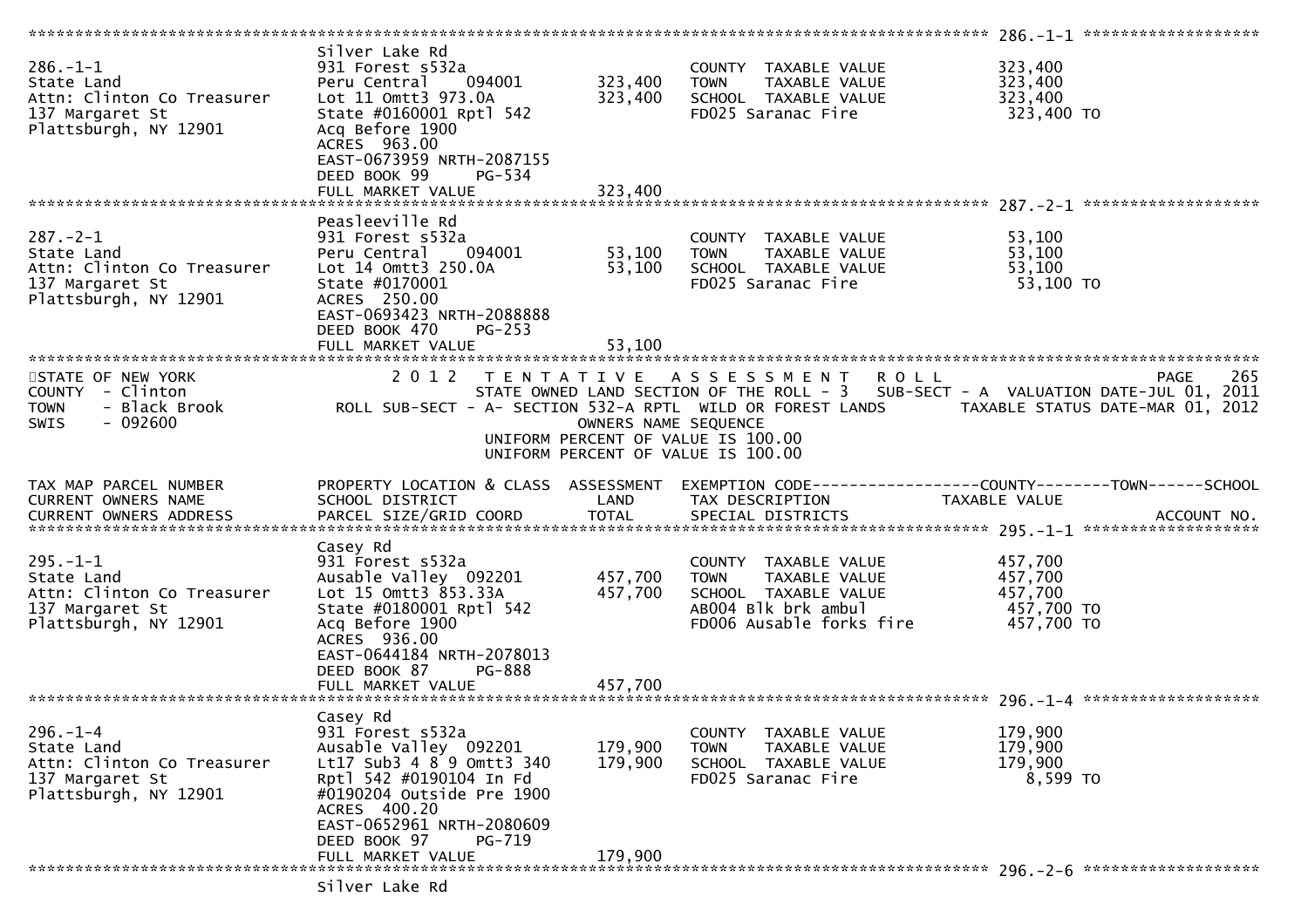| $296. - 2 - 6$<br>State Land<br>Attn: Clinton Co Treasurer<br>137 Margaret St<br>Plattsburgh, NY 12901 | 931 Forest s532a<br>Ausable Valley 092201<br>Lot 26 Omtt3 113.0A<br>#0220101-Fd007 Rpt1542 Pr<br>#0220201-Fd034 #0220301 0<br>ACRES 113.00<br>EAST-0659010 NRTH-2074760<br>DEED BOOK 82<br>PG-997                                               | 84,600<br><b>TOWN</b><br>84,600                                                                                          | COUNTY TAXABLE VALUE<br>TAXABLE VALUE<br>SCHOOL TAXABLE VALUE<br>ABOO4 Blk brk ambul<br>FD006 Ausable forks fire | 84,600<br>84,600<br>84,600<br>84,600 TO<br>84,600 TO                                                                                 |
|--------------------------------------------------------------------------------------------------------|-------------------------------------------------------------------------------------------------------------------------------------------------------------------------------------------------------------------------------------------------|--------------------------------------------------------------------------------------------------------------------------|------------------------------------------------------------------------------------------------------------------|--------------------------------------------------------------------------------------------------------------------------------------|
|                                                                                                        |                                                                                                                                                                                                                                                 |                                                                                                                          |                                                                                                                  |                                                                                                                                      |
| $297. - 1 - 1$<br>State Land<br>Attn: Clinton Co Treasurer<br>137 Margaret St<br>Plattsburgh, NY 12901 | Silver Lake Rd<br>931 Forest s532a<br>Ausable Valley 092201<br>Lot 18 Omtt3 773.0A<br>Rptl 542 #0200101 In Fd00<br>#0200201 Outside Pre 1900<br>ACRES 773.50<br>EAST-0662221 NRTH-2079718<br>DEED BOOK 87<br>PG-888                             | 349,300<br><b>TOWN</b><br>349,300                                                                                        | COUNTY TAXABLE VALUE<br>TAXABLE VALUE<br>SCHOOL TAXABLE VALUE<br>FD025 Saranac Fire                              | 349,300<br>349,300<br>349,300<br>349,300 TO                                                                                          |
|                                                                                                        | FULL MARKET VALUE                                                                                                                                                                                                                               | 349,300                                                                                                                  |                                                                                                                  |                                                                                                                                      |
| STATE OF NEW YORK<br>COUNTY - Clinton<br>- Black Brook<br><b>TOWN</b><br>$-092600$<br><b>SWIS</b>      | 2 0 1 2<br>ROLL SUB-SECT - A- SECTION 532-A RPTL WILD OR FOREST LANDS                                                                                                                                                                           | TENTATIVE ASSESSMENT<br>OWNERS NAME SEQUENCE<br>UNIFORM PERCENT OF VALUE IS 100.00<br>UNIFORM PERCENT OF VALUE IS 100.00 | R O L L                                                                                                          | 266<br>PAGE<br>STATE OWNED LAND SECTION OF THE ROLL - 3 SUB-SECT - A VALUATION DATE-JUL 01, 2011<br>TAXABLE STATUS DATE-MAR 01, 2012 |
| TAX MAP PARCEL NUMBER<br>CURRENT OWNERS NAME<br>CURRENT OWNERS ADDRESS                                 | PROPERTY LOCATION & CLASS ASSESSMENT<br>SCHOOL DISTRICT<br>PARCEL SIZE/GRID COORD                                                                                                                                                               | LAND<br><b>TOTAL</b>                                                                                                     | TAX DESCRIPTION<br>SPECIAL DISTRICTS                                                                             | EXEMPTION CODE-----------------COUNTY-------TOWN------SCHOOL<br>TAXABLE VALUE<br>ACCOUNT NO.                                         |
| $297. - 1 - 3$<br>State Land<br>Attn: Clinton Co Treasurer<br>137 Margaret St<br>Plattsburgh, NY 12901 | Silver Lake Rd<br>931 Forest s532a<br>Ausable Valley 092201<br>Lot 27 Omtt3 853.0A<br>Rpt] 542 #0230101 In Fd03<br>#0230201 Outside Pre 1900<br>ACRES 785.00<br>EAST-0663513 NRTH-2074012<br>DEED BOOK 82<br><b>PG-997</b><br>FULL MARKET VALUE | 381,100<br><b>TOWN</b><br>381,100<br>381,100                                                                             | COUNTY TAXABLE VALUE<br>TAXABLE VALUE<br>SCHOOL TAXABLE VALUE<br>ABOO4 Blk brk ambul<br>FD006 Ausable forks fire | 381,100<br>381,100<br>381,100<br>381,100 TO<br>381,100 TO                                                                            |
| STATE OF NEW YORK                                                                                      | 2 0 1 2                                                                                                                                                                                                                                         | TENTATIVE ASSESSMENT                                                                                                     | <b>ROLL</b>                                                                                                      | 267<br>PAGE                                                                                                                          |
| COUNTY - Clinton<br>- Black Brook<br><b>TOWN</b><br>$-092600$<br><b>SWIS</b>                           | ROLL SUB-SECT - A- SECTION 532-A RPTL WILD OR FOREST LANDS                                                                                                                                                                                      | STATE OWNED LAND SECTION OF THE ROLL - 3                                                                                 |                                                                                                                  | SUB-SECT - A VALUATION DATE-JUL 01, 2011<br>TAXABLE STATUS DATE-MAR 01, 2012<br>RPS150/V04/L015                                      |
|                                                                                                        |                                                                                                                                                                                                                                                 | UNIFORM PERCENT OF VALUE IS 100.00<br>ROLL SUB SECTION-A-TOTALS                                                          |                                                                                                                  | CURRENT DATE 4/23/2012                                                                                                               |
|                                                                                                        |                                                                                                                                                                                                                                                 |                                                                                                                          | *** SPECIAL DISTRICT SUMMARY ***                                                                                 |                                                                                                                                      |
|                                                                                                        | TOTAL EXTENSION<br>EXTENSION                                                                                                                                                                                                                    | AD VALOREM                                                                                                               | <b>EXEMPT</b><br><b>TAXABLE</b>                                                                                  |                                                                                                                                      |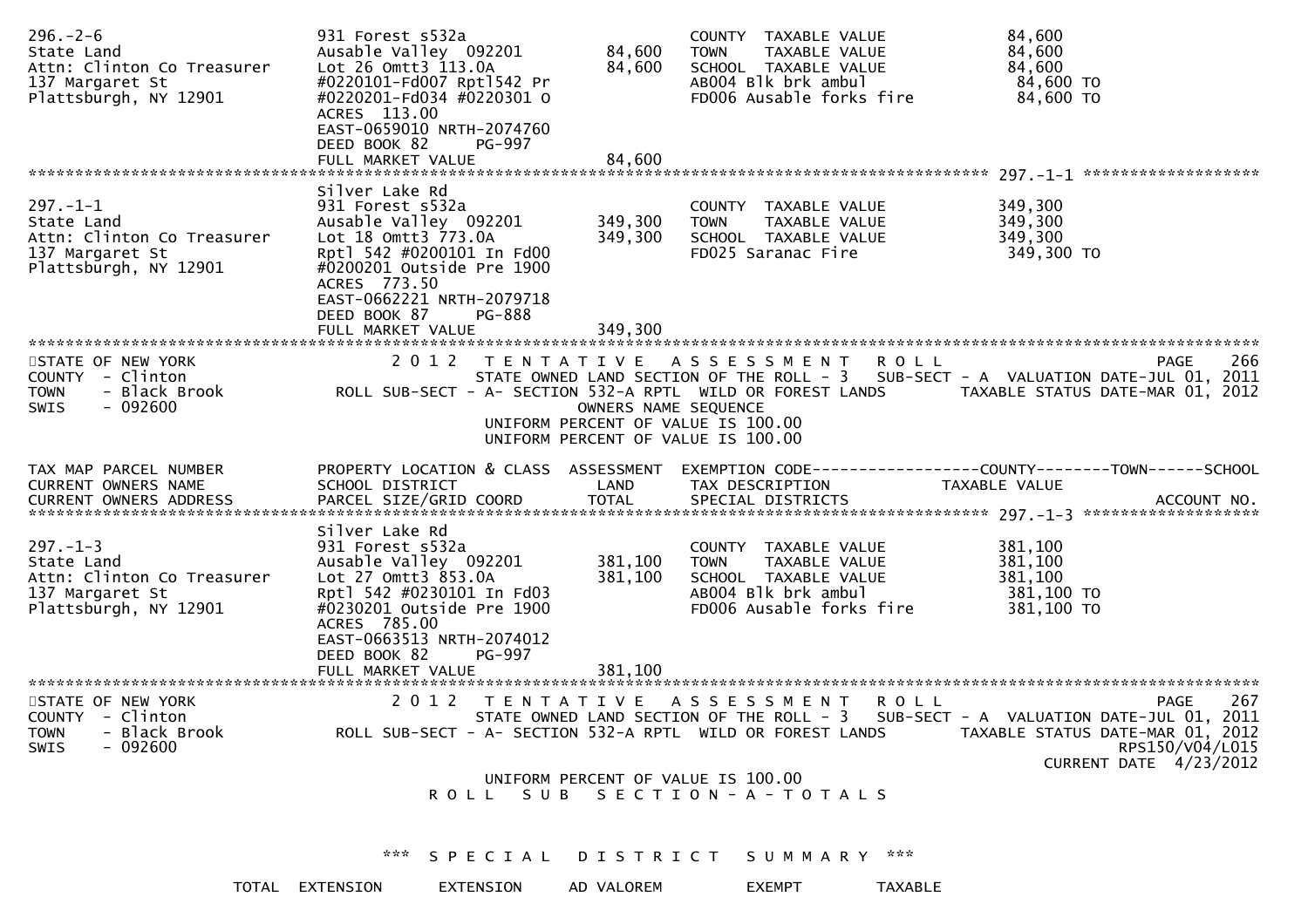| CODE                       | DISTRICT NAME                                                    | PARCELS | <b>TYPE</b>                    | <b>VALUE</b>                    | VALUE                           | <b>AMOUNT</b>                  | <b>VALUE</b>                    |                              |                                 |
|----------------------------|------------------------------------------------------------------|---------|--------------------------------|---------------------------------|---------------------------------|--------------------------------|---------------------------------|------------------------------|---------------------------------|
|                            | FD025 Saranac Fire<br>AB004 Blk brk ambul<br>FD006 Ausable forks |         | 23 TOTAL<br>3 TOTAL<br>3 TOTAL |                                 | 2320,989<br>923,400<br>923,400  |                                | 2320,989<br>923,400<br>923,400  |                              |                                 |
|                            |                                                                  |         |                                | ***<br>SCHOOL                   | <b>DISTRICT</b>                 | SUMMARY                        | ***                             |                              |                                 |
| <b>CODE</b>                | DISTRICT NAME                                                    |         | <b>TOTAL</b><br><b>PARCELS</b> | ASSESSED<br>LAND                | ASSESSED<br><b>TOTAL</b>        | <b>EXEMPT</b><br><b>AMOUNT</b> | <b>TOTAL</b><br><b>TAXABLE</b>  | <b>STAR</b><br><b>AMOUNT</b> | <b>STAR</b><br><b>TAXABLE</b>   |
| 092201<br>094001<br>094401 | Ausable Valley Cen<br>Peru Central<br>Saranac Central            |         | 17                             | 1452,600<br>478,700<br>2173,000 | 1452,600<br>478,700<br>2173,000 |                                | 1452,600<br>478,700<br>2173,000 |                              | 1452,600<br>478,700<br>2173,000 |
|                            | SUB-TOTAL                                                        |         | 26                             | 4104,300                        | 4104,300                        |                                | 4104,300                        |                              | 4104,300                        |
|                            | T O T A L                                                        |         | 26                             | 4104,300                        | 4104,300                        |                                | 4104,300                        |                              | 4104,300                        |
|                            |                                                                  |         |                                |                                 |                                 |                                |                                 |                              |                                 |

## NO SYSTEM EXEMPTIONS AT THIS LEVEL

### \*\*\* E X E M P T I O N S U M M A R Y \*\*\*

## NO EXEMPTIONS AT THIS LEVEL

| <b>ROLL</b><br><b>SEC</b>            | DESCRIPTION                                                                          | <b>TOTAL</b><br><b>PARCELS</b> | ASSESSED<br>LAND                             | ASSESSED<br><b>TOTAL</b> |                             | <b>TAXABLE</b><br><b>COUNTY</b>                                                                                                                                                                                                                                                 | <b>TAXABLE</b><br><b>TOWN</b> | <b>TAXABLE</b><br><b>SCHOOL</b>                     | <b>STAR</b><br><b>TAXABLE</b>                |     |
|--------------------------------------|--------------------------------------------------------------------------------------|--------------------------------|----------------------------------------------|--------------------------|-----------------------------|---------------------------------------------------------------------------------------------------------------------------------------------------------------------------------------------------------------------------------------------------------------------------------|-------------------------------|-----------------------------------------------------|----------------------------------------------|-----|
|                                      | STATE OWNED LAND                                                                     | 26                             | 4104,300                                     | 4104,300                 |                             | 4104,300                                                                                                                                                                                                                                                                        | 4104,300                      | 4104,300                                            | 4104,300                                     |     |
| <b>COUNTY</b><br><b>TOWN</b><br>SWIS | STATE OF NEW YORK<br>- Clinton<br>- Black Brook<br>$-092600$                         |                                | 2012                                         |                          |                             | TENTATIVE ASSESSMENT ROLL<br>STATE OWNED LAND SECTION OF THE ROLL - 3 SUB-SECT - X VALUATION DATE-JUL 01, 2011<br>ROLL SUB-SECT - X- SECTION 542 RPTL AGGREGATE ASSESSMENTS<br>OWNERS NAME SEQUENCE<br>UNIFORM PERCENT OF VALUE IS 100.00<br>UNIFORM PERCENT OF VALUE IS 100.00 |                               | TAXABLE STATUS DATE-MAR 01, 2012                    | PAGE                                         | 268 |
|                                      | TAX MAP PARCEL NUMBER<br><b>CURRENT OWNERS NAME</b><br><b>CURRENT OWNERS ADDRESS</b> |                                | PROPERTY LOCATION & CLASS<br>SCHOOL DISTRICT | PARCEL SIZE/GRID COORD   | ASSESSMENT<br>LAND<br>TOTAL | EXEMPTION CODE--<br>TAX DESCRIPTION<br>SPECIAL DISTRICTS                                                                                                                                                                                                                        | TAXABLE VALUE                 | ----------COUNTY--------TOWN-----<br>$300 - 26 - 1$ | -SCHOOL<br>ACCOUNT NO.<br>****************** |     |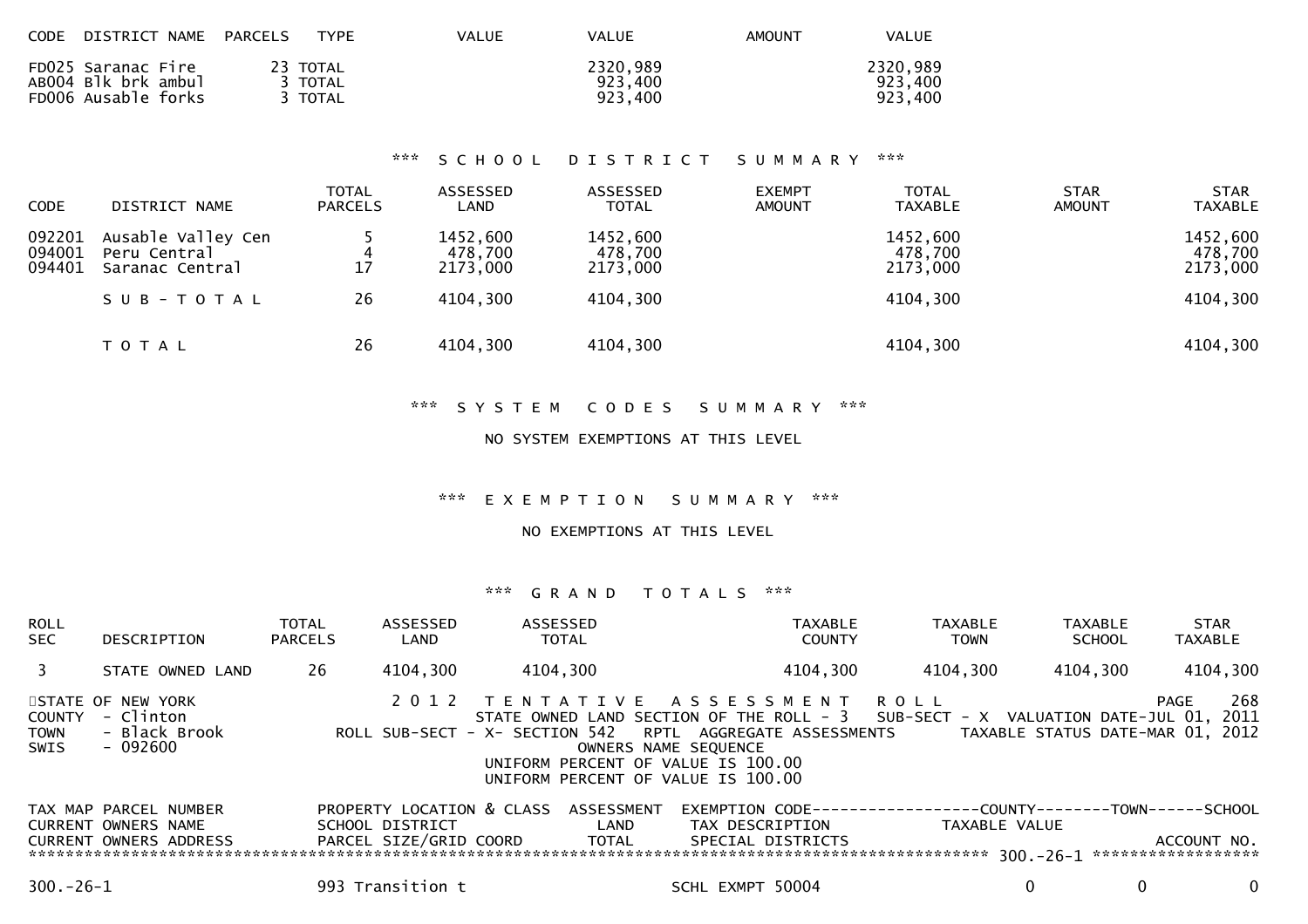| State Land<br>Attn: Clinton Co Treasurer<br>137 Margaret St<br>Plattsburgh, NY 12901                   | Ausable Valley 092201<br>Transition Assessment<br>County & Town Only<br><b>ACRES</b><br>0.01<br>FULL MARKET VALUE                           | 0<br>$\Omega$<br><b>TOWN</b><br>$\mathbf{0}$ | COUNTY TAXABLE VALUE<br>TAXABLE VALUE<br>SCHOOL TAXABLE VALUE                                                                       | 0<br>0<br>$\mathbf{0}$                                 |                                                          |
|--------------------------------------------------------------------------------------------------------|---------------------------------------------------------------------------------------------------------------------------------------------|----------------------------------------------|-------------------------------------------------------------------------------------------------------------------------------------|--------------------------------------------------------|----------------------------------------------------------|
| $300 - 26 - 2$<br>State Land<br>Attn: Clinton Co Treasurer<br>137 Margaret St                          | 993 Transition t<br>Sar Lake<br>164601<br>Transition Assessment<br>Saranac Lake Sch Only                                                    | 0<br><b>TOWN</b>                             | SCHL TAXBL 50001<br>COUNTY TAXABLE VALUE<br>TAXABLE VALUE<br>SCHOOL TAXABLE VALUE                                                   | $\Omega$<br>0<br>$\Omega$                              | 0<br>0                                                   |
|                                                                                                        |                                                                                                                                             |                                              |                                                                                                                                     |                                                        |                                                          |
| $300 - 26 - 3$<br>State Land<br>Attn: Clinton Co Treasurer<br>137 Margaret St<br>Plattsburgh, NY 12901 | 993 Transition t<br>Ausable Valley 092201<br>Transition Assessment<br>For FD006 And AB004 Only<br><b>ACRES</b><br>0.01<br>FULL MARKET VALUE | 0<br>0<br><b>TOWN</b>                        | WHOLLY EX 50000<br>COUNTY TAXABLE VALUE<br>TAXABLE VALUE<br>SCHOOL TAXABLE VALUE<br>AB004 Blk brk ambul<br>FD006 Ausable forks fire | $\Omega$<br>0<br>0<br>0 <sub>T</sub><br><b>TO</b><br>0 | 0<br>0                                                   |
|                                                                                                        | Transition                                                                                                                                  |                                              |                                                                                                                                     |                                                        |                                                          |
| $300 - 26 - 4$<br>State Land<br>Attn: County of Clinton<br>137 Margaret St<br>Plattsburgh, NY 12901    | 993 Transition t<br>Ausable Valley 092201<br>Transition Assessment for<br>FD031 only<br><b>ACRES</b><br>0.01                                | 0<br><b>TOWN</b>                             | WHOLLY EX 50000<br>COUNTY TAXABLE VALUE<br>TAXABLE VALUE<br>SCHOOL TAXABLE VALUE<br>AB004 Blk brk ambul                             | $\Omega$<br>0 <sub>T</sub>                             | 0<br>0                                                   |
|                                                                                                        |                                                                                                                                             |                                              | FD006 Ausable forks fire                                                                                                            | $0$ TO                                                 |                                                          |
| STATE OF NEW YORK<br>COUNTY - Clinton<br><b>TOWN</b><br>- Black Brook<br>$-092600$<br>SWIS             | 2012 TENTATIVE ASSESSMENT<br>ROLL SUB-SECT - X- SECTION 542                                                                                 |                                              | <b>ROLL</b><br>STATE OWNED LAND SECTION OF THE ROLL - 3 SUB-SECT - X VALUATION DATE-JUL 01, 2011<br>RPTL AGGREGATE ASSESSMENTS      | TAXABLE STATUS DATE-MAR 01, 2012                       | 269<br>PAGE<br>RPS150/V04/L015<br>CURRENT DATE 4/23/2012 |
|                                                                                                        | S U B<br>R O L L                                                                                                                            | UNIFORM PERCENT OF VALUE IS 100.00           | S E C T I O N - X - T O T A L S                                                                                                     |                                                        |                                                          |
|                                                                                                        | ***<br>SPECIAL                                                                                                                              | <b>DISTRICT</b>                              | SUMMARY<br>***                                                                                                                      |                                                        |                                                          |
| DISTRICT NAME<br><b>PARCELS</b><br><b>CODE</b>                                                         | TOTAL EXTENSION<br><b>EXTENSION</b><br><b>TYPE</b><br>VALUE                                                                                 | AD VALOREM<br>VALUE                          | <b>EXEMPT</b><br>TAXABLE<br><b>AMOUNT</b><br>VALUE                                                                                  |                                                        |                                                          |
| AB004 Blk brk ambul<br>FD006 Ausable forks                                                             | 2 TOTAL<br>2 TOTAL                                                                                                                          |                                              |                                                                                                                                     |                                                        |                                                          |
|                                                                                                        | ***<br>SCHOOL                                                                                                                               | DISTRICT                                     | ***<br>SUMMARY                                                                                                                      |                                                        |                                                          |
| <b>CODE</b><br>DISTRICT NAME                                                                           | <b>TOTAL</b><br>ASSESSED<br><b>PARCELS</b><br>LAND                                                                                          | ASSESSED<br><b>TOTAL</b>                     | <b>TOTAL</b><br><b>EXEMPT</b><br><b>AMOUNT</b><br><b>TAXABLE</b>                                                                    | <b>STAR</b><br><b>AMOUNT</b>                           | <b>STAR</b><br><b>TAXABLE</b>                            |
| 092201<br>Ausable Valley Cen<br>164601<br>Sar Lake                                                     | 3<br>$\mathbf{1}$                                                                                                                           |                                              |                                                                                                                                     |                                                        |                                                          |

<sup>164601</sup> Sar Lake <sup>1</sup>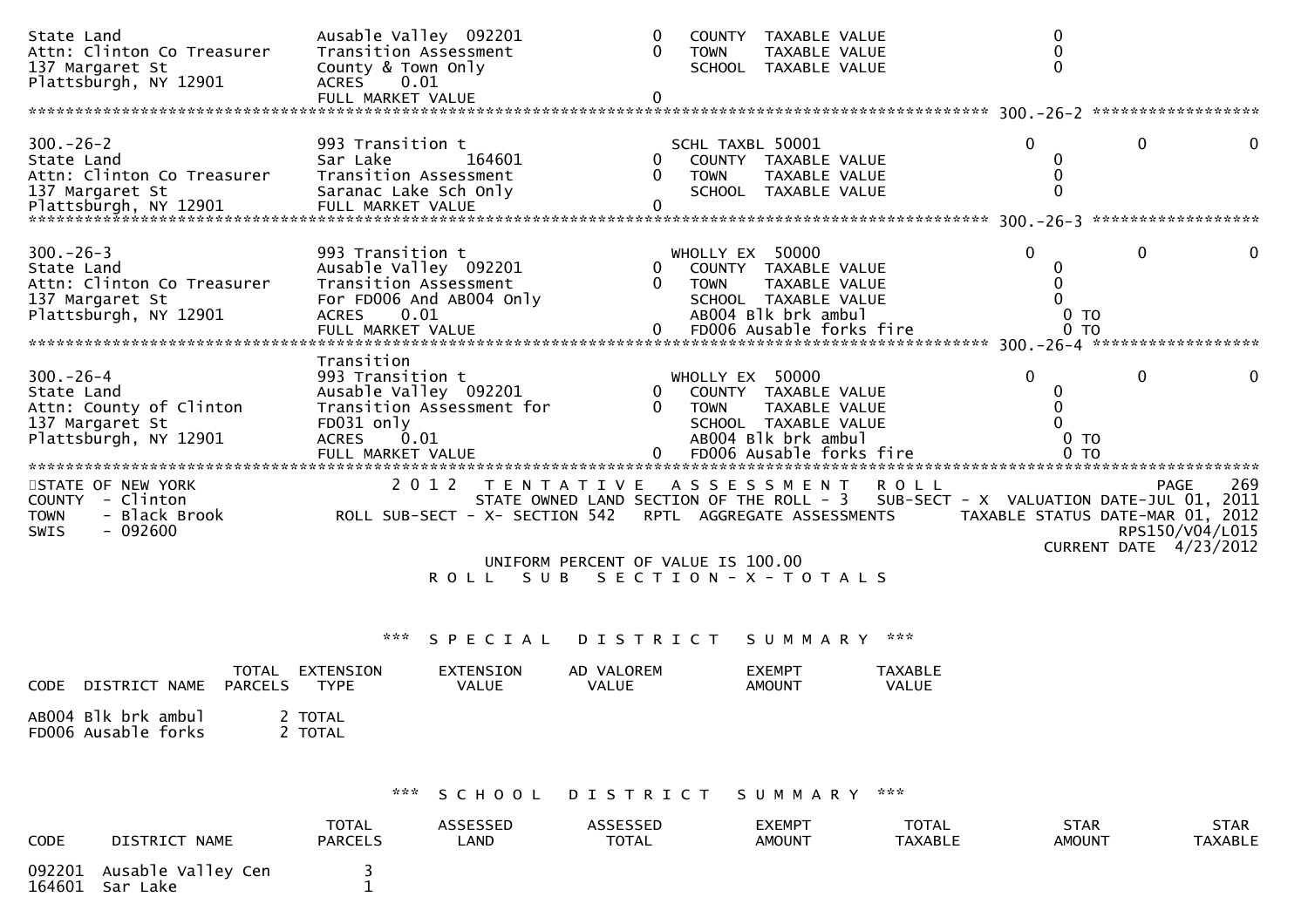| S U B - T O T A L | 4 |  |
|-------------------|---|--|
| T O T A L         | 4 |  |
|                   |   |  |

| <b>CODE</b>             | DESCRIPTION                                        | <b>TOTAL</b><br><b>PARCELS</b> | <b>COUNTY</b> | <b>TOWN</b> | <b>SCHOOL</b> |
|-------------------------|----------------------------------------------------|--------------------------------|---------------|-------------|---------------|
| 50000<br>50001<br>50004 | WHOLLY EX<br>SCHL TAXBL<br>SCHL EXMPT<br>T O T A L | 4                              |               |             |               |

## \*\*\* E X E M P T I O N S U M M A R Y \*\*\*

|             |                   | NO EXEMPTIONS AT THIS LEVEL                                                                   |                          |     |  |  |  |  |  |
|-------------|-------------------|-----------------------------------------------------------------------------------------------|--------------------------|-----|--|--|--|--|--|
|             | STATE OF NEW YORK | 2012 TENTATIVE ASSESSMENT ROLL                                                                | PAGE                     | 270 |  |  |  |  |  |
|             | COUNTY - Clinton  | STATE OWNED LAND SECTION OF THE ROLL - 3 SUB-SECT - X VALUATION DATE-JUL 01, 2011             |                          |     |  |  |  |  |  |
| <b>TOWN</b> | - Black Brook     | TAXABLE STATUS DATE-MAR 01, 2012<br>ROLL SUB-SECT - X- SECTION 542 RPTL AGGREGATE ASSESSMENTS |                          |     |  |  |  |  |  |
| <b>SWIS</b> | - 092600          |                                                                                               | RPS150/V04/L015          |     |  |  |  |  |  |
|             |                   |                                                                                               | CURRENT DATE $4/23/2012$ |     |  |  |  |  |  |
|             |                   |                                                                                               |                          |     |  |  |  |  |  |

 UNIFORM PERCENT OF VALUE IS 100.00R O L L S U B S E C T I O N - X - T O T A L S

| <b>ROLL</b><br><b>SEC</b>            | DESCRIPTION                                                 | <b>TOTAL</b><br><b>PARCELS</b> | ASSESSED<br>LAND                                                                              | ASSESSED<br><b>TOTAL</b>                                                                                   |                      |                              | <b>TAXABLE</b><br><b>COUNTY</b>                                               | <b>TAXABLE</b><br><b>TOWN</b> | TAXABLE<br><b>SCHOOL</b> | <b>STAR</b><br><b>TAXABLE</b>                                                                                                        |
|--------------------------------------|-------------------------------------------------------------|--------------------------------|-----------------------------------------------------------------------------------------------|------------------------------------------------------------------------------------------------------------|----------------------|------------------------------|-------------------------------------------------------------------------------|-------------------------------|--------------------------|--------------------------------------------------------------------------------------------------------------------------------------|
| $\mathbf{3}$                         | STATE OWNED LAND                                            | 4                              |                                                                                               |                                                                                                            |                      |                              |                                                                               |                               |                          |                                                                                                                                      |
| <b>COUNTY</b><br><b>TOWN</b><br>SWIS | STATE OF NEW YORK<br>- Clinton<br>- Black Brook<br>- 092600 |                                | ROLL SUB-SECT - A- SECTION 532-A RPTL WILD OR FOREST LANDS                                    | 2012 TENTATIVE ASSESSMENT ROLL<br>UNIFORM PERCENT OF VALUE IS 100.00<br>UNIFORM PERCENT OF VALUE IS 100.00 | OWNERS NAME SEQUENCE |                              |                                                                               |                               |                          | 271<br>PAGE<br>STATE OWNED LAND SECTION OF THE ROLL - 3 SUB-SECT - A VALUATION DATE-JUL 01, 2011<br>TAXABLE STATUS DATE-MAR 01, 2012 |
|                                      | TAX MAP PARCEL NUMBER<br>CURRENT OWNERS NAME                |                                | PROPERTY LOCATION & CLASS ASSESSMENT<br>SCHOOL DISTRICT                                       |                                                                                                            | LAND                 |                              | TAX DESCRIPTION                                                               | TAXABLE VALUE                 |                          |                                                                                                                                      |
|                                      | CURRENT OWNERS ADDRESS                                      |                                | PARCEL SIZE/GRID COORD TOTAL                                                                  |                                                                                                            |                      |                              | SPECIAL DISTRICTS                                                             |                               |                          | ACCOUNT NO.                                                                                                                          |
| $306. - 2 - 1$<br>State Land         | Attn: Clinton Co Treasurer<br>137 Margaret St               | Casey Rd                       | 931 Forest s532a<br>Ausable Valley 092201<br>Lot 24 Omtt3 763.0A<br>Rpt] 542 #0210101 In Fd03 |                                                                                                            | 563,900<br>563,900   | <b>COUNTY</b><br><b>TOWN</b> | TAXABLE VALUE<br>TAXABLE VALUE<br>SCHOOL TAXABLE VALUE<br>AB004 Blk brk ambul | 563,900<br>563,900<br>563,900 | 563,900 TO               |                                                                                                                                      |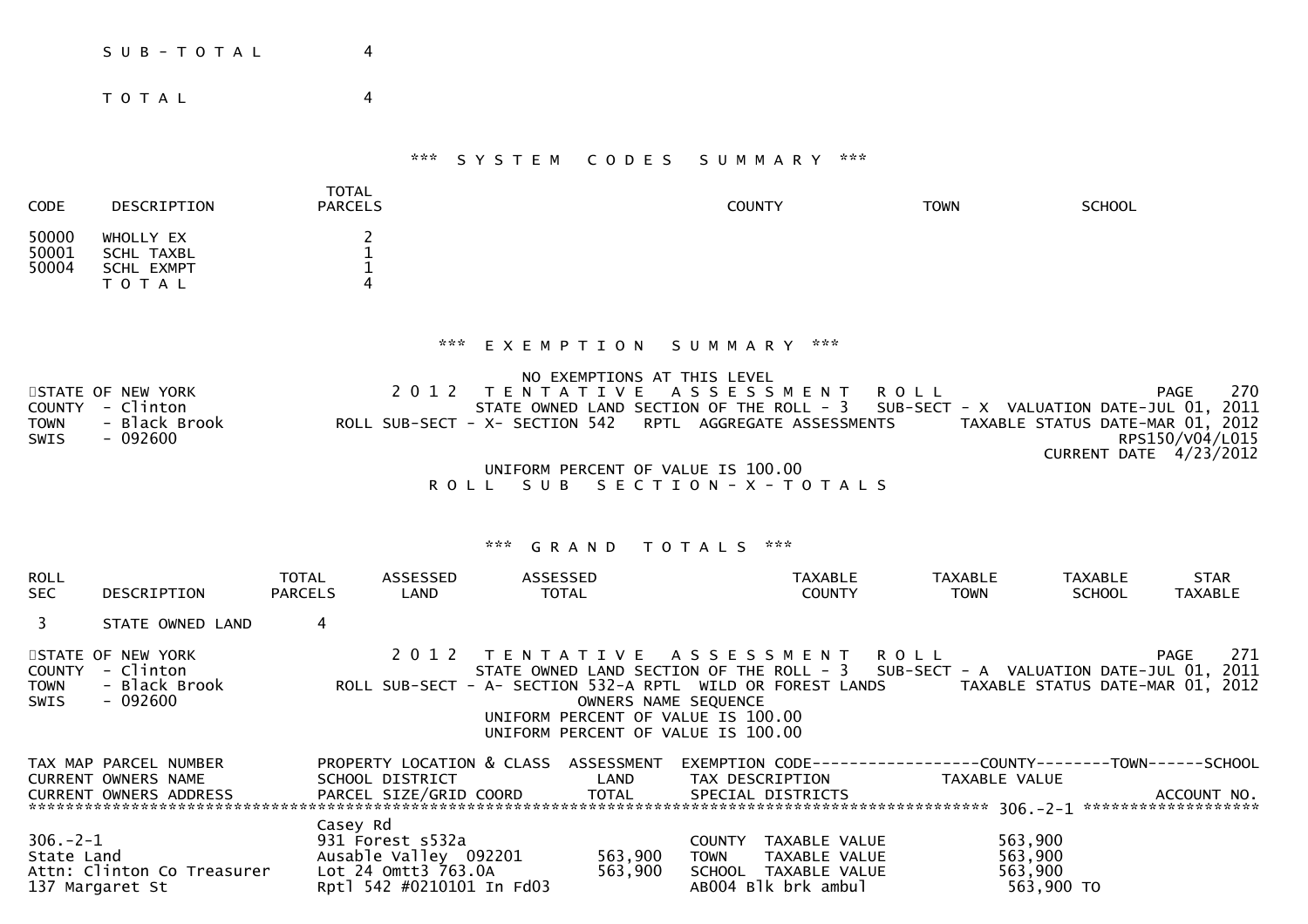| Plattsburgh, NY 12901                                                                                                             | #0210201 Outside Pre 1900<br>ACRES 652.20<br>EAST-0645868 NRTH-2067279<br>DEED BOOK 87<br>PG-899                                                                                                                                  |                                  | FD006 Ausable forks fire                                                                                                        | 563,900 TO                                                                                                                                                                                              |
|-----------------------------------------------------------------------------------------------------------------------------------|-----------------------------------------------------------------------------------------------------------------------------------------------------------------------------------------------------------------------------------|----------------------------------|---------------------------------------------------------------------------------------------------------------------------------|---------------------------------------------------------------------------------------------------------------------------------------------------------------------------------------------------------|
| $307 - 2 - 5.1$<br>State Land<br>Attn: Clinton Co Treasurer Lots 33 34 42 Omtt3 430.4<br>137 Margaret St<br>Plattsburgh, NY 12901 | Richards Rd<br>931 Forest s532a - WTRFNT<br>Ausable Valley 092201<br>State #0240501<br>ACRES 425.10<br>EAST-0653762 NRTH-2064126<br>DEED BOOK 624<br><b>PG-957</b><br>FULL MARKET VALUE                                           | 1657,700<br>1657,700<br>1657,700 | COUNTY TAXABLE VALUE<br>TAXABLE VALUE<br><b>TOWN</b><br>SCHOOL TAXABLE VALUE<br>AB004 Blk brk ambul<br>FD006 Ausable forks fire | 1657,700<br>1657,700<br>1657,700<br>1657,700 TO<br>1657,700 TO                                                                                                                                          |
| $307 - 2 - 5.2$<br>State Land<br>Attn: Clinton Co Treasurer<br>137 Margaret St<br>Plattsburgh, NY 12901                           | Richards Rd<br>931 Forest s532a - WTRFNT<br>Ausable Valley 092201<br>Lot 33 Omtt3 8.58A<br>State #0240001 Rptl 542<br>Acq Before 1900<br>ACRES 13.90<br>EAST-0652306 NRTH-2064121<br>DEED BOOK 115<br>PG-559<br>FULL MARKET VALUE | 383,000<br>383,000<br>383,000    | COUNTY TAXABLE VALUE<br><b>TOWN</b><br>TAXABLE VALUE<br>SCHOOL TAXABLE VALUE<br>AB004 Blk brk ambul<br>FD006 Ausable forks fire | 383,000<br>383,000<br>383,000<br>383,000 TO<br>383,000 TO                                                                                                                                               |
| $307. - 2 - 6$<br>State Land<br>Attn: Clinton Co Treasurer<br>137 Margaret St<br>Plattsburgh, NY 12901                            | Richards Rd<br>931 Forest s532a<br>Ausable Valley 092201 156,200<br>Lot 34 Omtt3 251.7A<br>State #0241001<br>ACRES 217.90<br>EAST-0659558 NRTH-2065869<br>DEED BOOK 481<br>PG-348<br>FULL MARKET VALUE                            | 156,200<br>156,200               | COUNTY TAXABLE VALUE<br>TAXABLE VALUE<br><b>TOWN</b><br>SCHOOL TAXABLE VALUE<br>AB004 Blk brk ambul<br>FD006 Ausable forks fire | 156,200<br>156,200<br>156,200<br>$156,200$ TO<br>156,200 TO                                                                                                                                             |
| STATE OF NEW YORK<br>COUNTY - Clinton<br>- Black Brook<br><b>TOWN</b><br>$-092600$<br>SWIS                                        |                                                                                                                                                                                                                                   | OWNERS NAME SEQUENCE             | 2012 TENTATIVE ASSESSMENT ROLL<br>UNIFORM PERCENT OF VALUE IS 100.00<br>UNIFORM PERCENT OF VALUE IS 100.00                      | 272<br>PAGE<br>STATE OWNED LAND SECTION OF THE ROLL - 3 SUB-SECT - A VALUATION DATE-JUL 01, 2011<br>ROLL SUB-SECT - A- SECTION 532-A RPTL WILD OR FOREST LANDS         TAXABLE STATUS DATE-MAR 01, 2012 |
| TAX MAP PARCEL NUMBER<br>CURRENT OWNERS NAME<br><b>CURRENT OWNERS ADDRESS</b>                                                     | SCHOOL DISTRICT<br>PARCEL SIZE/GRID COORD                                                                                                                                                                                         | LAND<br><b>TOTAL</b>             | TAX DESCRIPTION<br>SPECIAL DISTRICTS                                                                                            | PROPERTY LOCATION & CLASS ASSESSMENT EXEMPTION CODE----------------COUNTY-------TOWN------SCHOOL<br>TAXABLE VALUE<br>ACCOUNT NO.                                                                        |
| $308. - 2 - 2$<br>State Land<br>Attn: Clinton Co Treasurer<br>137 Margaret St<br>Plattsburgh, NY 12901                            | Silver Lake Rd<br>931 Forest s532a<br>Ausable Valley 092201<br>Lot 35 Omtt3 255.4A<br>#0242101 In Fd034<br>#0242201 Outside<br>ACRES 240.90<br>EAST-0662835 NRTH-2066957                                                          | 119,800<br>119,800               | COUNTY TAXABLE VALUE<br>TAXABLE VALUE<br><b>TOWN</b><br>SCHOOL TAXABLE VALUE<br>AB004 Blk brk ambul<br>FD006 Ausable forks fire | 119,800<br>119,800<br>119,800<br>119,800 TO<br>119,800 TO                                                                                                                                               |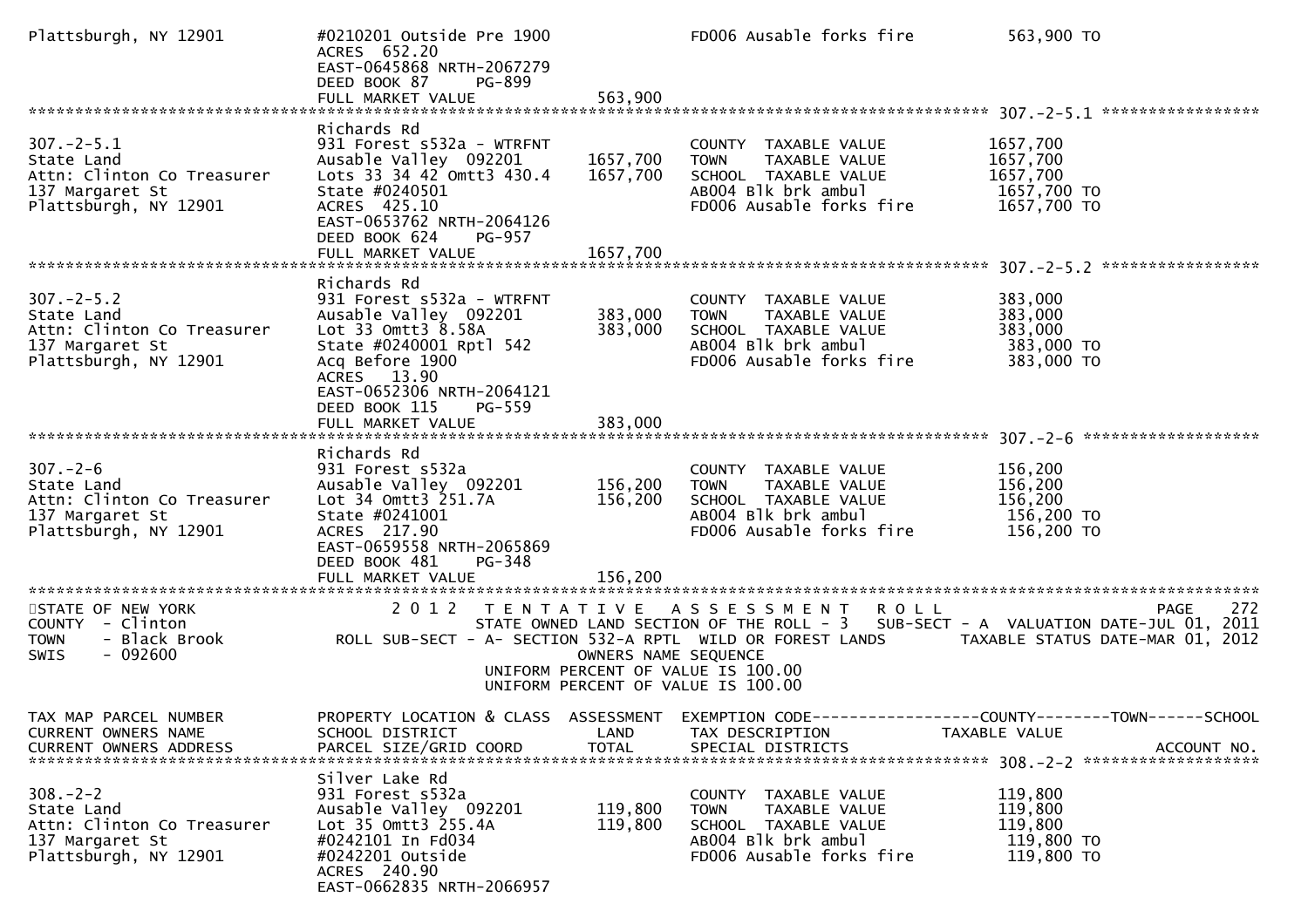|                                                                                                        | PG-348<br>DEED BOOK 481<br>FULL MARKET VALUE                                                                                                                                                                                          | 119,800                       |                                                                                                                                                                          |                                                           |
|--------------------------------------------------------------------------------------------------------|---------------------------------------------------------------------------------------------------------------------------------------------------------------------------------------------------------------------------------------|-------------------------------|--------------------------------------------------------------------------------------------------------------------------------------------------------------------------|-----------------------------------------------------------|
| $308 - 2 - 5$<br>State Land<br>Attn: Clinton Co Treasurer<br>137 Margaret St<br>Plattsburgh, NY 12901  | Silver Lake Rd<br>931 Forest s532a<br>Ausable Valley 092201<br>Lot 34, 35 Omtt3<br>52.75A<br>#0245101 In Fd034<br>#0245201 Outside<br>ACRES 52.75<br>EAST-0661536 NRTH-2070189<br>DEED BOOK 723<br><b>PG-270</b><br>FULL MARKET VALUE | 29,300<br>29,300<br>29,300    | COUNTY TAXABLE VALUE<br><b>TOWN</b><br>TAXABLE VALUE<br>SCHOOL TAXABLE VALUE<br>AB004 Blk brk ambul<br>FD006 Ausable forks fire                                          | 29,300<br>29,300<br>29,300<br>29,300 TO<br>29,300 TO      |
| $317. - 1 - 1$<br>State Land<br>Attn: Clinton Co Treasurer<br>137 Margaret St<br>Plattsburgh, NY 12901 | Union Falls Rd<br>931 Forest s532a<br>Ausable Valley 092201<br>Lot 41 N Omtt3 426.0A<br>State #0250001 Rptl 542<br>Acq Before 1900<br>ACRES 462.00<br>EAST-0645808 NRTH-2064110<br>DEED BOOK 99<br>$PG - 534$<br>FULL MARKET VALUE    | 251,900<br>251,900<br>251,900 | COUNTY TAXABLE VALUE<br>TAXABLE VALUE<br><b>TOWN</b><br>SCHOOL TAXABLE VALUE<br>AB004 Blk brk ambul<br>FD006 Ausable forks fire                                          | 251,900<br>251,900<br>251,900<br>251,900 TO<br>251,900 TO |
|                                                                                                        | Union Falls Rd                                                                                                                                                                                                                        |                               |                                                                                                                                                                          |                                                           |
| $317. - 1 - 2$<br>State Land<br>Attn: Clinton Co Treasurer<br>137 Margaret St<br>Plattsburgh, NY 12901 | 931 Forest s532a<br>Ausable Valley 092201<br>Lot 41 S Omtt3 448.0A<br>State #0249001<br>ACRES 459.00<br>EAST-0646336 NRTH-2059459<br>DEED BOOK 481<br>PG-348<br>FULL MARKET VALUE                                                     | 289,400<br>289,400<br>289,400 | COUNTY TAXABLE VALUE<br><b>TOWN</b><br>TAXABLE VALUE<br>SCHOOL TAXABLE VALUE<br>AB004 Blk brk ambul<br>FD006 Ausable forks fire                                          | 289,400<br>289,400<br>289,400<br>289,400 TO<br>289,400 TO |
| STATE OF NEW YORK<br>COUNTY - Clinton<br><b>TOWN</b><br>- Black Brook<br>$-092600$<br>SWIS             | 2012 TENTATIVE ASSESSMENT<br>ROLL SUB-SECT - A- SECTION 532-A RPTL WILD OR FOREST LANDS                                                                                                                                               | OWNERS NAME SEQUENCE          | R O L L<br>STATE OWNED LAND SECTION OF THE ROLL - 3 SUB-SECT - A VALUATION DATE-JUL 01, 2011<br>UNIFORM PERCENT OF VALUE IS 100.00<br>UNIFORM PERCENT OF VALUE IS 100.00 | 273<br>PAGE<br>TAXABLE STATUS DATE-MAR 01, 2012           |
| TAX MAP PARCEL NUMBER<br><b>CURRENT OWNERS NAME</b><br><b>CURRENT OWNERS ADDRESS</b>                   | PROPERTY LOCATION & CLASS ASSESSMENT<br>SCHOOL DISTRICT<br>PARCEL SIZE/GRID COORD                                                                                                                                                     | LAND<br><b>TOTAL</b>          | EXEMPTION CODE-----------------COUNTY--------TOWN------SCHOOL<br>TAX DESCRIPTION<br>SPECIAL DISTRICTS                                                                    | TAXABLE VALUE<br>ACCOUNT NO.                              |
| $317. - 1 - 3$<br>State Land<br>Attn: Clinton Co Treasurer<br>137 Margaret St<br>Plattsburgh, NY 12901 | Union Falls Rd<br>931 Forest s532a<br>Sar Lake<br>164601<br>Lot 50 Omtt3 119.6A<br>State #0254001<br>ACRES 90.00<br>EAST-0646421 NRTH-2056634<br>DEED BOOK 481<br>PG-348                                                              | 63,000<br>63,000              | COUNTY TAXABLE VALUE<br><b>TOWN</b><br>TAXABLE VALUE<br>SCHOOL TAXABLE VALUE<br>AB004 Blk brk ambul<br>FD006 Ausable forks fire                                          | 63,000<br>63,000<br>63,000<br>63,000 TO<br>63,000 TO      |
|                                                                                                        | FULL MARKET VALUE                                                                                                                                                                                                                     | 63,000                        |                                                                                                                                                                          |                                                           |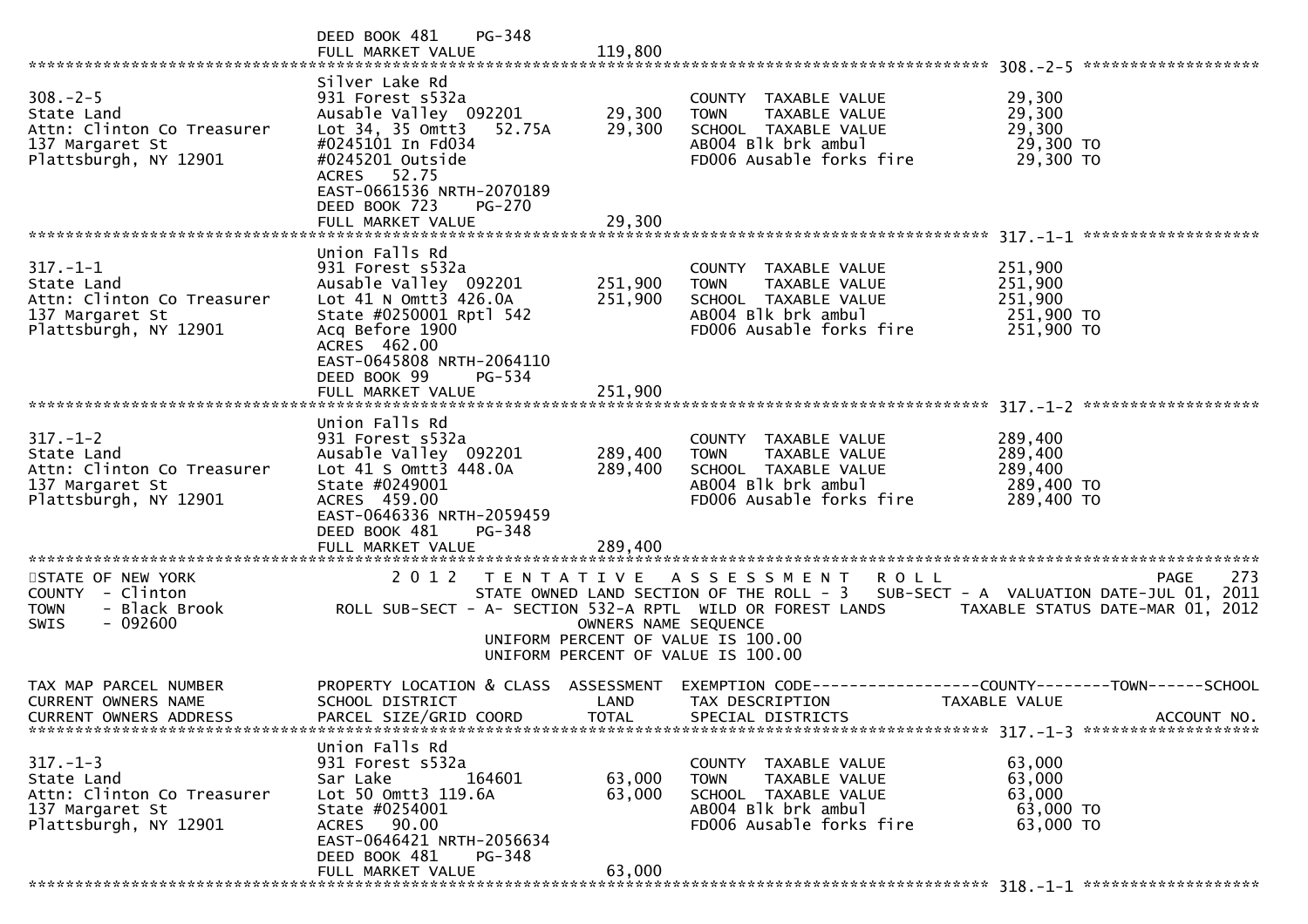| $318. - 1 - 1$<br>State Land<br>Attn: Clinton Co Treasurer<br>137 Margaret St<br>Plattsburgh, NY 12901 | Silver Lake Rd<br>931 Forest s532a - WTRFNT<br>Ausable Valley 092201<br>Lot 42 Omtt3 666.7A<br>State #0250401<br>ACRES 670.50<br>EAST-0651845 NRTH-2059758<br>DEED BOOK 481<br>PG-348<br>FULL MARKET VALUE                                  | 642,900<br>642,900<br>642,900                                                                    | COUNTY TAXABLE VALUE<br><b>TOWN</b><br>TAXABLE VALUE<br>SCHOOL TAXABLE VALUE<br>AB004 Blk brk ambul<br>FD006 Ausable forks fire | 642,900<br>642,900<br>642,900<br>642,900 TO<br>642,900 TO      |             |
|--------------------------------------------------------------------------------------------------------|---------------------------------------------------------------------------------------------------------------------------------------------------------------------------------------------------------------------------------------------|--------------------------------------------------------------------------------------------------|---------------------------------------------------------------------------------------------------------------------------------|----------------------------------------------------------------|-------------|
| $318. - 1 - 2$<br>State Land<br>Attn: Clinton Co Treasurer<br>137 Margaret St<br>Plattsburgh, NY 12901 | Silver Lake Rd<br>931 Forest s532a - WTRFNT<br>Ausable Valley 092201<br>Lot 43 Omtt3 1086.9A<br>State #0250801<br>ACRES 1077.90<br>EAST-0658373 NRTH-2061426<br>PG-348<br>DEED BOOK 481<br>FULL MARKET VALUE                                | 3276,700<br>3276,700<br>3276,700                                                                 | COUNTY TAXABLE VALUE<br><b>TOWN</b><br>TAXABLE VALUE<br>SCHOOL TAXABLE VALUE<br>AB004 Blk brk ambul<br>FD006 Ausable forks fire | 3276,700<br>3276,700<br>3276,700<br>3276,700 TO<br>3276,700 TO |             |
| $319. - 1 - 1$<br>State Land<br>Attn: Clinton Co Treasurer<br>137 Margaret St<br>Plattsburgh, NY 12901 | Silver Lake Rd<br>931 Forest s532a - WTRFNT<br>Ausable Valley 092201<br>Lot 44W Omtt3 793.9A<br>State #0251601<br>ACRES 796.20<br>EAST-0664952 NRTH-2061857<br>DEED BOOK 481<br>PG-348<br>FULL MARKET VALUE                                 | 3794,800<br>3794,800<br>3794,800                                                                 | COUNTY TAXABLE VALUE<br>TAXABLE VALUE<br><b>TOWN</b><br>SCHOOL TAXABLE VALUE<br>AB004 Blk brk ambul<br>FD006 Ausable forks fire | 3794,800<br>3794,800<br>3794,800<br>3794,800 TO<br>3794,800 TO |             |
| $319. - 1 - 2$<br>State Land<br>Attn: Clinton Co Treasurer<br>137 Margaret St<br>Plattsburgh, NY 12901 | Silver Lake Rd<br>931 Forest s532a - WTRFNT<br>Ausable Valley 092201<br>Lot 44E Omtt3 93.08A<br>#0252011 In Fd034<br>#0252012 Outside<br><b>ACRES</b><br>93.08<br>EAST-0667363 NRTH-2064281<br>DEED BOOK 481<br>PG-348<br>FULL MARKET VALUE | 709,300<br>709,300<br>709,300                                                                    | COUNTY TAXABLE VALUE<br><b>TOWN</b><br>TAXABLE VALUE<br>SCHOOL TAXABLE VALUE<br>AB004 Blk brk ambul<br>FD006 Ausable forks fire | 709,300<br>709,300<br>709,300<br>709,300 то<br>709,300 TO      |             |
| STATE OF NEW YORK<br>COUNTY - Clinton<br>- Black Brook<br><b>TOWN</b><br>SWIS - 092600                 | 2 0 1 2<br>ROLL SUB-SECT - A- SECTION 532-A RPTL WILD OR FOREST LANDS                                                                                                                                                                       | OWNERS NAME SEQUENCE<br>UNIFORM PERCENT OF VALUE IS 100.00<br>UNIFORM PERCENT OF VALUE IS 100.00 | TENTATIVE ASSESSMENT<br><b>ROLL</b><br>STATE OWNED LAND SECTION OF THE ROLL - 3 SUB-SECT - A VALUATION DATE-JUL 01, 2011        | TAXABLE STATUS DATE-MAR 01, 2012                               | 274<br>PAGE |
| TAX MAP PARCEL NUMBER<br>CURRENT OWNERS NAME                                                           | PROPERTY LOCATION & CLASS ASSESSMENT<br>SCHOOL DISTRICT                                                                                                                                                                                     | LAND                                                                                             | EXEMPTION CODE-----------------COUNTY-------TOWN------SCHOOL<br>TAX DESCRIPTION                                                 | TAXABLE VALUE                                                  |             |
| $319. - 1 - 7.2$<br>State Land<br>Attn: Clinton Co Treasurer                                           | Nelson Rd<br>931 Forest s532a<br>Ausable Valley 092201<br>Lots 45 S 54 N Omtt3 35.0                                                                                                                                                         | 17,700<br>17,700                                                                                 | COUNTY TAXABLE VALUE<br>TAXABLE VALUE<br>TOWN<br>SCHOOL TAXABLE VALUE                                                           | 17,700<br>17,700<br>17,700                                     |             |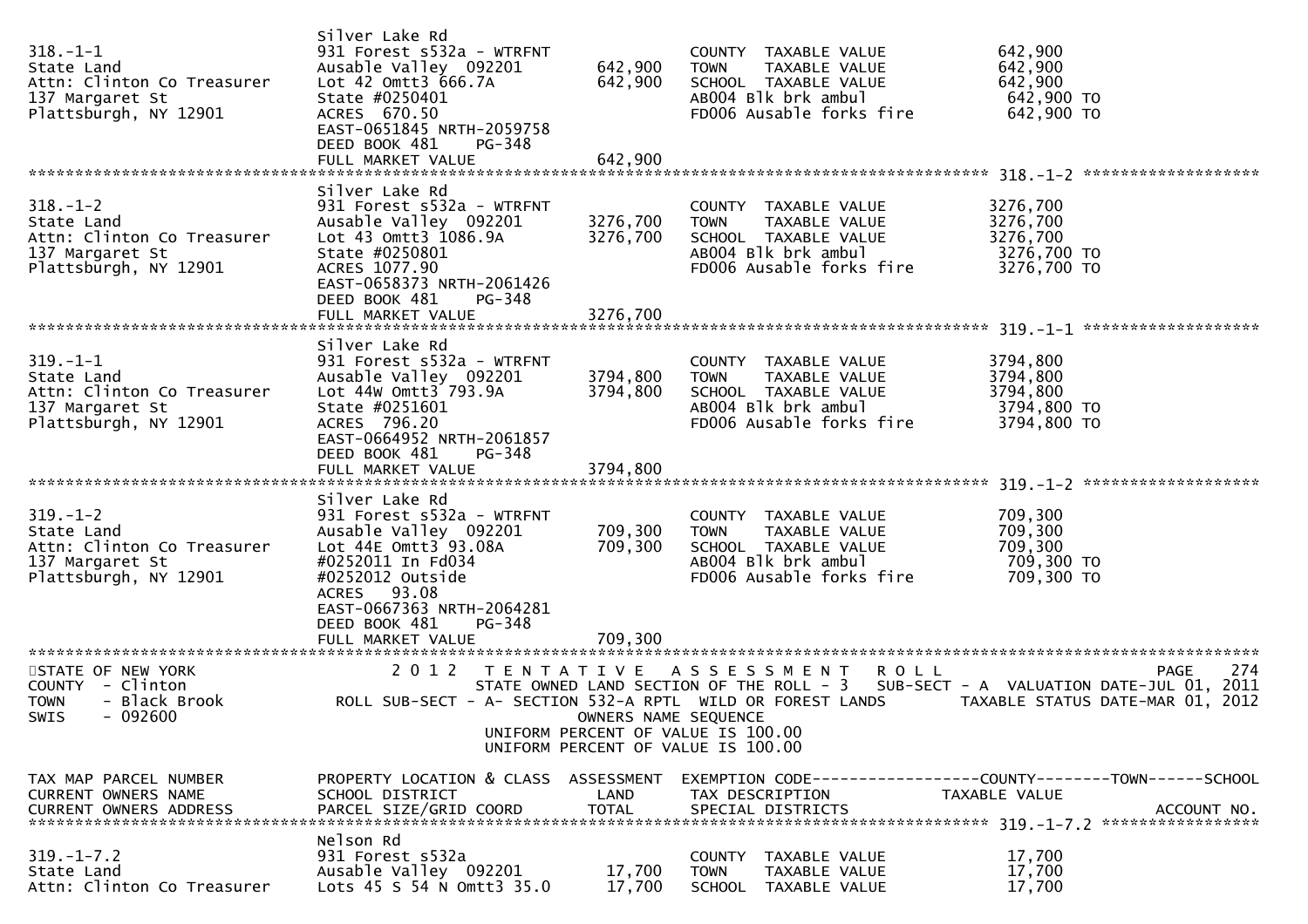| 137 Margaret St<br>Plattsburgh, NY 12901                                                                | State #0253001<br>35.00<br><b>ACRES</b><br>EAST-0671629 NRTH-2060104<br>DEED BOOK 684<br><b>PG-298</b>                                                                                                                              |                               | AB004 Blk brk ambul<br>FD006 Ausable forks fire                                                                                                                                              | 17,700 TO<br>17,700 TO                                                                              |
|---------------------------------------------------------------------------------------------------------|-------------------------------------------------------------------------------------------------------------------------------------------------------------------------------------------------------------------------------------|-------------------------------|----------------------------------------------------------------------------------------------------------------------------------------------------------------------------------------------|-----------------------------------------------------------------------------------------------------|
|                                                                                                         | FULL MARKET VALUE                                                                                                                                                                                                                   | 17,700                        |                                                                                                                                                                                              |                                                                                                     |
| $319. - 1 - 8$<br>State Land<br>Attn: Clinton Co Treasurer<br>137 Margaret St<br>Plattsburgh, NY 12901  | 1865 Silver Lake Rd<br>931 Forest s532a<br>Ausable Valley 092201<br>Lot 45 N Omtt3 55.17A<br>#0252411 In Fd034<br>#0252412 Outside<br>ACRES 53.30<br>EAST-0668679 NRTH-2064018<br>DEED BOOK 484<br>$PG-302$                         | 26,300<br>26,300              | COUNTY TAXABLE VALUE<br><b>TOWN</b><br>TAXABLE VALUE<br>SCHOOL TAXABLE VALUE<br>AB004 Blk brk ambul<br>FD006 Ausable forks fire                                                              | 26,300<br>26,300<br>26,300<br>26,300 TO<br>26,300 TO                                                |
|                                                                                                         | FULL MARKET VALUE                                                                                                                                                                                                                   | 26,300                        |                                                                                                                                                                                              |                                                                                                     |
| $319. - 1 - 9$<br>State Land<br>Attn: Clinton Co Treasurer<br>137 Margaret St<br>Plattsburgh, NY 12901  | Taylor Pond Rd<br>931 Forest s532a - WTRFNT<br>Ausable Valley 092201<br>Lot 45 Omtt3 10.71A<br>State #0252201<br>Taylor Pond Dam<br>ACRES 10.71<br>EAST-0668846 NRTH-2062944<br>DEED BOOK 681<br>$PG-209$                           | 338,800<br>338,800            | COUNTY TAXABLE VALUE<br>TAXABLE VALUE<br><b>TOWN</b><br>SCHOOL TAXABLE VALUE<br>AB004 Blk brk ambul<br>FD006 Ausable forks fire                                                              | 338,800<br>338,800<br>338,800<br>338,800 TO<br>338,800 TO                                           |
|                                                                                                         | FULL MARKET VALUE                                                                                                                                                                                                                   | 338,800                       |                                                                                                                                                                                              |                                                                                                     |
| $319. - 1 - 11$<br>State Land<br>Attn: Clinton Co Treasurer<br>137 Margaret St<br>Plattsburgh, NY 12901 | Silver Lake Rd<br>931 Forest s532a - WTRFNT<br>Ausable Valley 092201<br>Lot 45s Omtt3 225.94A<br>#0252811 In Fd034<br>#0252812 Outside<br>ACRES 222.70<br>EAST-0671171 NRTH-2062284<br>DEED BOOK 481<br>PG-348<br>FULL MARKET VALUE | 422,500<br>422,500<br>422,500 | COUNTY TAXABLE VALUE<br><b>TOWN</b><br>TAXABLE VALUE<br>SCHOOL TAXABLE VALUE<br>AB004 Blk brk ambul<br>FD006 Ausable forks fire                                                              | 422,500<br>422,500<br>422,500<br>422,500 TO<br>422,500 TO                                           |
| STATE OF NEW YORK<br>COUNTY - Clinton<br>- Black Brook<br><b>TOWN</b><br><b>SWIS</b><br>- 092600        | 2012<br>T E N T A T I V E<br>ROLL SUB-SECT - A- SECTION 532-A RPTL WILD OR FOREST LANDS<br>S U B<br>ROLL                                                                                                                            |                               | A S S E S S M E N T<br>R O L L<br>STATE OWNED LAND SECTION OF THE ROLL - 3 SUB-SECT - A VALUATION DATE-JUL 01, 2011<br>UNIFORM PERCENT OF VALUE IS 100.00<br>S E C T I O N - A - T O T A L S | 275<br><b>PAGE</b><br>TAXABLE STATUS DATE-MAR 01, 2012<br>RPS150/V04/L015<br>CURRENT DATE 4/23/2012 |
|                                                                                                         | ***<br>S P E C I A L                                                                                                                                                                                                                |                               | ***<br>DISTRICT SUMMARY                                                                                                                                                                      |                                                                                                     |

| <b>CODE</b><br>DISTRICT NAME               | TOTAL<br>EXTENSION<br>PARCELS<br><b>TYPF</b> | <b>EXTENSION</b><br>VALUE | AD VALOREM<br>VALUE    | <b>FXEMPT</b><br><b>AMOUNT</b> | <b>TAXABLE</b><br>VALUE |
|--------------------------------------------|----------------------------------------------|---------------------------|------------------------|--------------------------------|-------------------------|
| AB004 Blk brk ambul<br>FD006 Ausable forks | 17 TOTAL<br>17 TOTAL                         |                           | 12743,200<br>12743,200 |                                | 12743,200<br>12743,200  |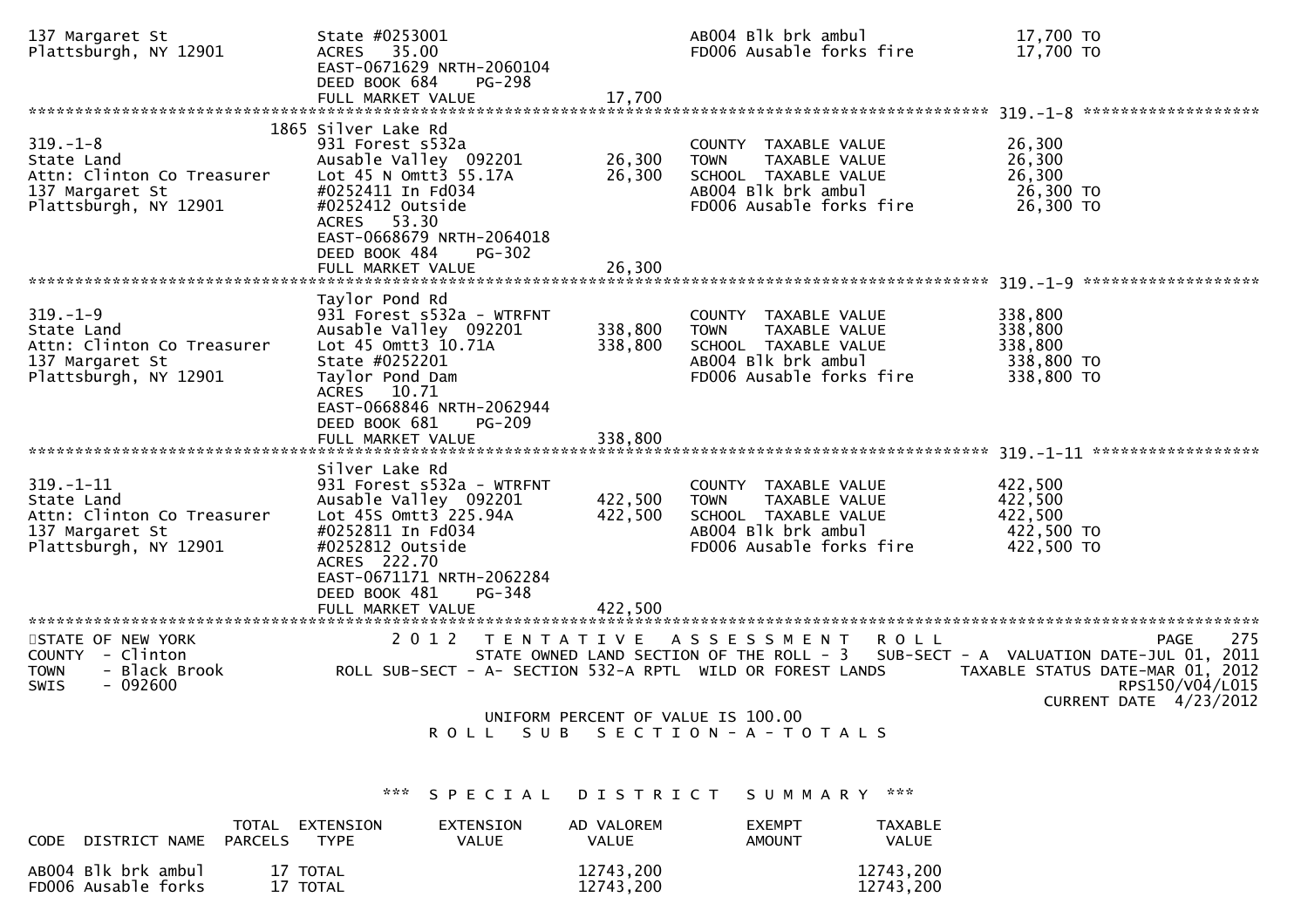## \*\*\* S C H O O L D I S T R I C T S U M M A R Y \*\*\*

| <b>CODE</b>      | DISTRICT NAME                  | <b>TOTAL</b><br><b>PARCELS</b> | ASSESSED<br>LAND    | ASSESSED<br>TOTAL   | <b>EXEMPT</b><br><b>AMOUNT</b> | <b>TOTAL</b><br><b>TAXABLE</b> | <b>STAR</b><br><b>AMOUNT</b> | <b>STAR</b><br><b>TAXABLE</b> |
|------------------|--------------------------------|--------------------------------|---------------------|---------------------|--------------------------------|--------------------------------|------------------------------|-------------------------------|
| 092201<br>164601 | Ausable Valley Cen<br>Sar Lake | 16                             | 12680,200<br>63,000 | 12680,200<br>63,000 |                                | 12680,200<br>63,000            |                              | 12680,200<br>63,000           |
|                  | SUB-TOTAL                      | 17                             | 12743,200           | 12743,200           |                                | 12743,200                      |                              | 12743,200                     |
|                  | T O T A L                      | 17                             | 12743,200           | 12743,200           |                                | 12743,200                      |                              | 12743,200                     |

\*\*\* S Y S T E M C O D E S S U M M A R Y \*\*\*

### NO SYSTEM EXEMPTIONS AT THIS LEVEL

\*\*\* E X E M P T I O N S U M M A R Y \*\*\*

NO EXEMPTIONS AT THIS LEVEL

| <b>ROLL</b><br><b>SEC</b><br>DESCRIPTION                                                               | TOTAL<br><b>PARCELS</b> | ASSESSED<br>LAND                                                                                                          | ASSESSED<br>TOTAL                                                                                                                                                                               |                |                                    | <b>TAXABLE</b><br><b>COUNTY</b>                                                                                           | <b>TAXABLE</b><br><b>TOWN</b> |           | TAXABLE<br><b>SCHOOL</b> | <b>STAR</b><br><b>TAXABLE</b> |              |
|--------------------------------------------------------------------------------------------------------|-------------------------|---------------------------------------------------------------------------------------------------------------------------|-------------------------------------------------------------------------------------------------------------------------------------------------------------------------------------------------|----------------|------------------------------------|---------------------------------------------------------------------------------------------------------------------------|-------------------------------|-----------|--------------------------|-------------------------------|--------------|
| $\overline{3}$<br>STATE OWNED LAND                                                                     | 17                      | 12743,200                                                                                                                 | 12743,200                                                                                                                                                                                       |                |                                    | 12743,200                                                                                                                 | 12743,200                     | 12743,200 |                          |                               | 12743,200    |
| STATE OF NEW YORK<br>- Clinton<br>COUNTY<br>- Black Brook<br><b>TOWN</b><br>- 092600<br>SWIS           |                         | ROLL SUB-SECT - X- SECTION 542 RPTL AGGREGATE ASSESSMENTS TAXABLE STATUS DATE-MAR 01, 2012                                | 2012 TENTATIVE ASSESSMENT ROLL<br>STATE OWNED LAND SECTION OF THE ROLL - 3 SUB-SECT - X VALUATION DATE-JUL 01, 2011<br>UNIFORM PERCENT OF VALUE IS 100.00<br>UNIFORM PERCENT OF VALUE IS 100.00 |                | OWNERS NAME SEQUENCE               |                                                                                                                           |                               |           |                          | PAGE                          | 276          |
| TAX MAP PARCEL NUMBER<br><b>CURRENT OWNERS NAME</b><br><b>CURRENT OWNERS ADDRESS</b>                   |                         | PROPERTY LOCATION & CLASS ASSESSMENT<br>SCHOOL DISTRICT<br>PARCEL SIZE/GRID COORD TOTAL                                   | <b>Example 18 The LAND</b>                                                                                                                                                                      |                |                                    | EXEMPTION        CODE-----------------COUNTY-------TOWN------SCHOOL<br>TAX DESCRIPTION TAXABLE VALUE<br>SPECIAL DISTRICTS |                               |           |                          | ACCOUNT NO.                   |              |
| $322 - 26 - 1$<br>State Land<br>Attn: Clinton Co Treasurer<br>137 Margaret St<br>Plattsburgh, NY 12901 | ACRES                   | 993 Transition t<br>Ausable Valley 092201<br>Transition Assessment For<br>School 092201 Only<br>0.01<br>FULL MARKET VALUE |                                                                                                                                                                                                 | $\overline{0}$ | SCHL TAXBL 50001<br>TOWN<br>SCHOOL | 0 COUNTY TAXABLE VALUE<br>TAXABLE VALUE<br>TAXABLE VALUE                                                                  |                               | $\Omega$  | 0                        |                               | $\mathbf{0}$ |
|                                                                                                        |                         |                                                                                                                           |                                                                                                                                                                                                 |                |                                    |                                                                                                                           |                               |           |                          |                               |              |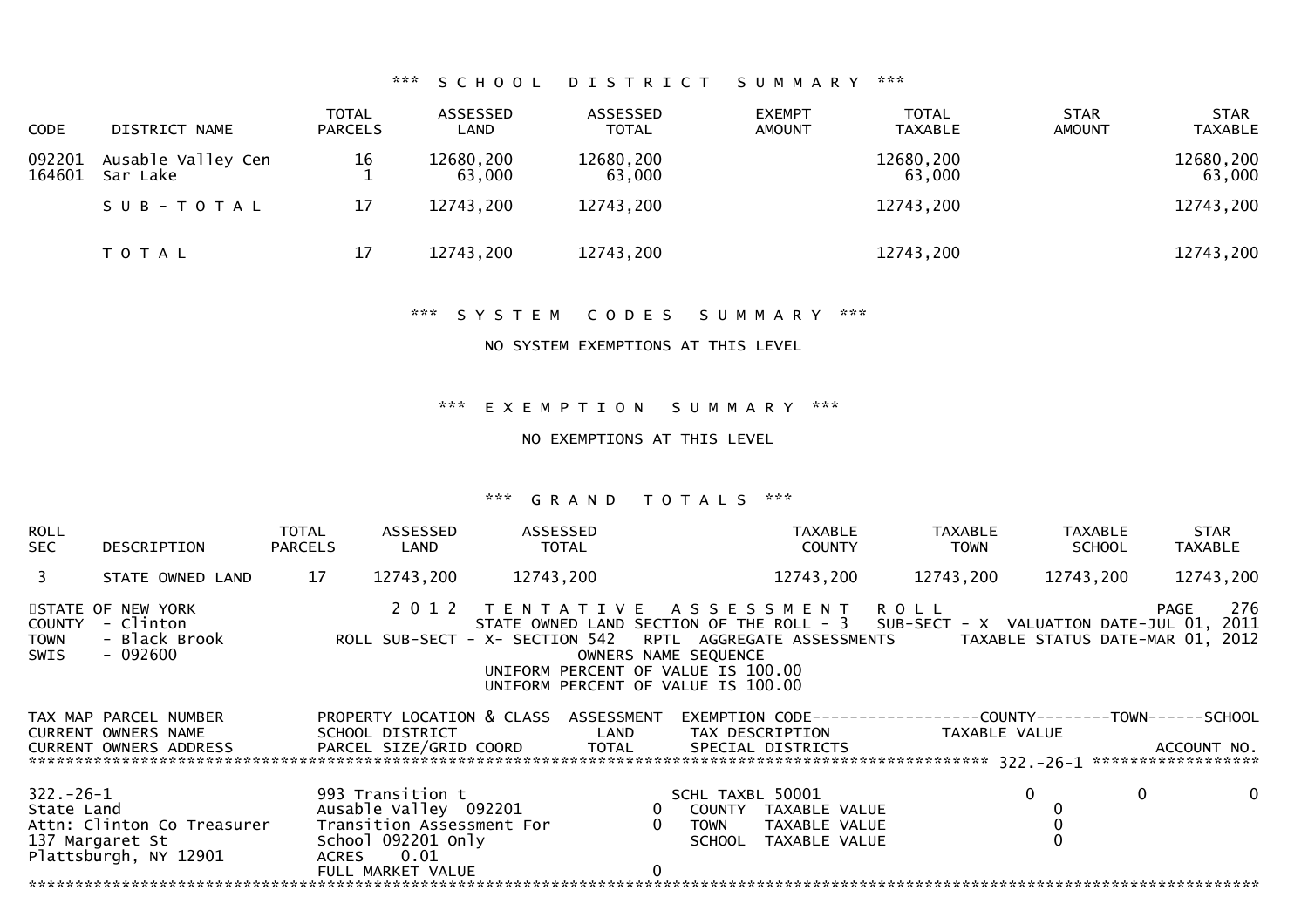|             | STATE OF NEW YORK |                                    | 2012 TENTATIVE ASSESSMENT ROLL                                                    |                                  | PAGE                   | 277 |
|-------------|-------------------|------------------------------------|-----------------------------------------------------------------------------------|----------------------------------|------------------------|-----|
|             | COUNTY - Clinton  |                                    | STATE OWNED LAND SECTION OF THE ROLL - 3 SUB-SECT - X VALUATION DATE-JUL 01, 2011 |                                  |                        |     |
| <b>TOWN</b> | - Black Brook     |                                    | ROLL SUB-SECT - X- SECTION 542 RPTL AGGREGATE ASSESSMENTS                         | TAXABLE STATUS DATE-MAR 01, 2012 |                        |     |
| SWIS        | - 092600          |                                    |                                                                                   |                                  | RPS150/V04/L015        |     |
|             |                   |                                    |                                                                                   |                                  | CURRENT DATE 4/23/2012 |     |
|             |                   | UNIFORM PERCENT OF VALUE IS 100.00 |                                                                                   |                                  |                        |     |

## R O L L S U B S E C T I O N - X - T O T A L S

### \*\*\* S P E C I A L D I S T R I C T S U M M A R Y \*\*\*

|      |                         | TOTAL          | EXTENSION   | <b>EXTENSION</b> | AD VALOREM | <b>EXEMPT</b>      | TAXABLE |
|------|-------------------------|----------------|-------------|------------------|------------|--------------------|---------|
| CODE | <b>NAME</b><br>DISTRICT | <b>PARCELS</b> | <b>TYPE</b> | VALUE            | VALUE      | AMOUN <sup>-</sup> | VALUE   |

### NO SPECIAL DISTRICTS AT THIS LEVEL

### \*\*\* S C H O O L D I S T R I C T S U M M A R Y \*\*\*

| <b>CODE</b> | DISTRICT NAME             | <b>TOTAL</b><br>PARCELS | ASSESSED<br>LAND | ASSESSED<br>TOTAL | <b>EXEMPT</b><br><b>AMOUNT</b> | <b>TOTAL</b><br>TAXABLE | <b>STAR</b><br><b>AMOUNT</b> | <b>STAR</b><br>TAXABLE |
|-------------|---------------------------|-------------------------|------------------|-------------------|--------------------------------|-------------------------|------------------------------|------------------------|
|             | 092201 Ausable Valley Cen |                         |                  |                   |                                |                         |                              |                        |
|             | SUB-TOTAL                 |                         |                  |                   |                                |                         |                              |                        |
|             | T O T A L                 |                         |                  |                   |                                |                         |                              |                        |

### \*\*\* S Y S T E M C O D E S S U M M A R Y \*\*\*

| <b>CODE</b> | DESCRIPTION             | <b>TOTAL</b><br><b>PARCELS</b> | <b>COUNTY</b> | <b>TOWN</b> | <b>SCHOOL</b> |
|-------------|-------------------------|--------------------------------|---------------|-------------|---------------|
| 50001       | SCHL TAXBL<br>T O T A L |                                |               |             |               |

#### \*\*\* E X E M P T I O N S U M M A R Y \*\*\*

### NO EXEMPTIONS AT THIS LEVEL

| <b>ROLL</b> | DESCRIPTION      | <b>TOTAL</b>   | ASSESSED | ASSESSED | <b>TAXABLE</b> | <b>TAXABLE</b> | <b>TAXABLE</b> | STAR    |
|-------------|------------------|----------------|----------|----------|----------------|----------------|----------------|---------|
| <b>SEC</b>  |                  | <b>PARCELS</b> | _AND     | TOTAL    | <b>COUNTY</b>  | <b>TOWN</b>    | <b>SCHOOL</b>  | TAXABLE |
|             | STATE OWNED LAND |                |          |          |                |                |                |         |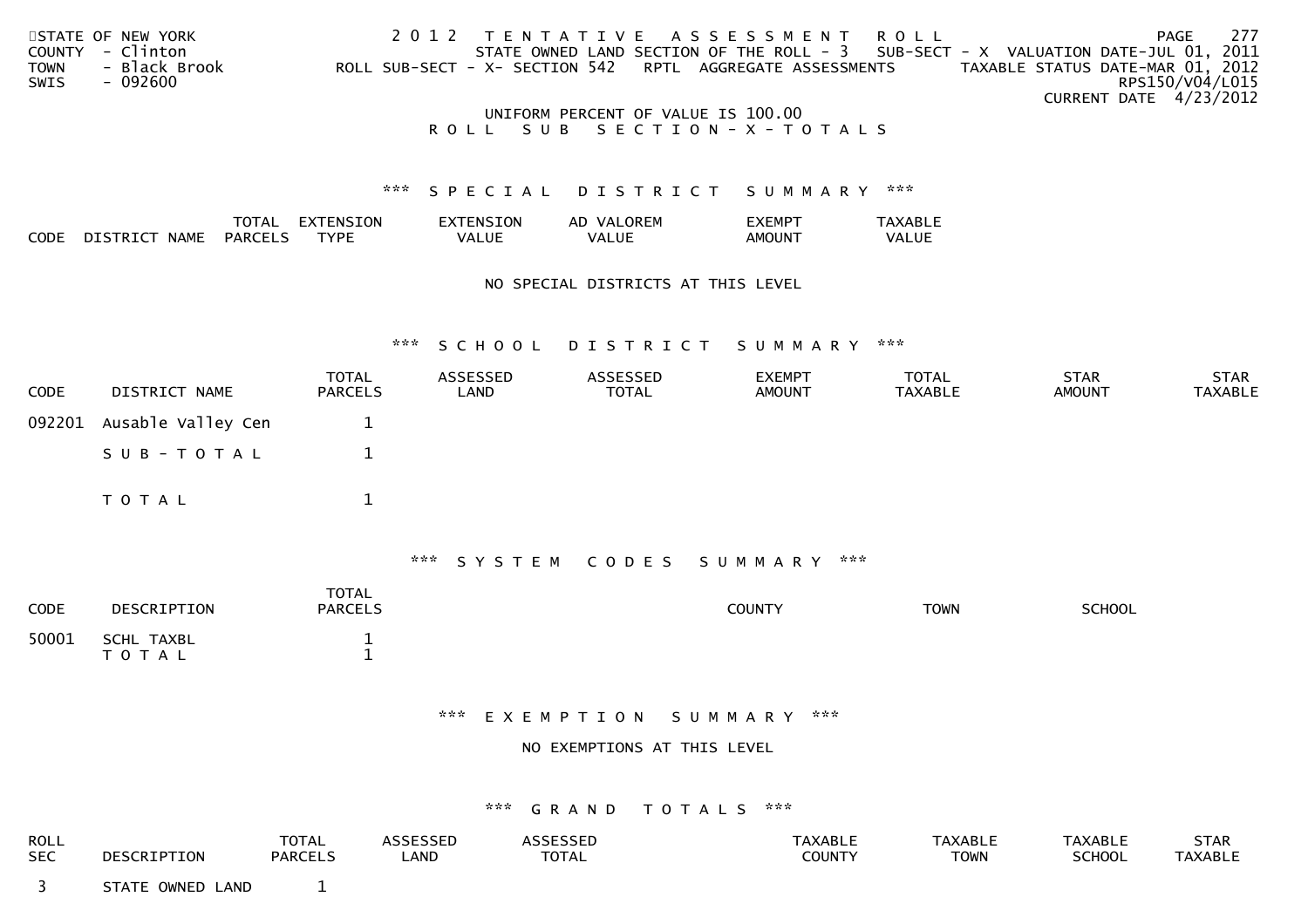| STATE OF NEW YORK<br>COUNTY - Clinton<br><b>TOWN</b><br>- Black Brook<br>$-092600$<br>SWIS             |                                                                                                                                                                                                                   | OWNERS NAME SEQUENCE             | 2012 TENTATIVE ASSESSMENT ROLL<br>STATE OWNED LAND SECTION OF THE ROLL - 3 SUB-SECT - A VALUATION DATE-JUL 01, 2011<br>ROLL SUB-SECT - A- SECTION 532-A RPTL WILD OR FOREST LANDS TAXABLE STATUS DATE-MAR 01, 2012<br>UNIFORM PERCENT OF VALUE IS 100.00<br>UNIFORM PERCENT OF VALUE IS 100.00 |                                                                | 278<br><b>PAGE</b> |
|--------------------------------------------------------------------------------------------------------|-------------------------------------------------------------------------------------------------------------------------------------------------------------------------------------------------------------------|----------------------------------|------------------------------------------------------------------------------------------------------------------------------------------------------------------------------------------------------------------------------------------------------------------------------------------------|----------------------------------------------------------------|--------------------|
| TAX MAP PARCEL NUMBER<br>CURRENT OWNERS NAME                                                           | SCHOOL DISTRICT                                                                                                                                                                                                   | LAND                             | PROPERTY LOCATION & CLASS ASSESSMENT EXEMPTION CODE---------------COUNTY-------TOWN------SCHOOL<br>TAX DESCRIPTION                                                                                                                                                                             | TAXABLE VALUE                                                  |                    |
| $328. - 1 - 1$<br>State Land<br>Attn: Clinton Co Treasurer<br>137 Margaret St<br>Plattsburgh, NY 12901 | Forestdale Rd<br>931 Forest s532a - WTRFNT<br>Ausable Valley 092201<br>Lot 51 Omtt3 304.4A<br>State #0254401<br>ACRES 344.00<br>EAST-0658148 NRTH-2054554<br>DEED BOOK 481<br>PG-348<br>FULL MARKET VALUE         | 1292,300<br>1292,300<br>1292,300 | COUNTY TAXABLE VALUE<br>TOWN<br>TAXABLE VALUE<br>SCHOOL TAXABLE VALUE<br>AB004 Blk brk ambul<br>FD006 Ausable forks fire                                                                                                                                                                       | 1292,300<br>1292,300<br>1292,300<br>1292,300 TO<br>1292,300 TO |                    |
|                                                                                                        | Forestdale Rd                                                                                                                                                                                                     |                                  |                                                                                                                                                                                                                                                                                                |                                                                |                    |
| $329. - 1 - 1$<br>State Land<br>Attn: Clinton Co Treasurer<br>137 Margaret St<br>Plattsburgh, NY 12901 | 931 Forest s532a - WTRFNT<br>Ausable Valley 092201<br>Lot 52 Omtt3 1007.48A<br>State #0254801<br>ACRES 1259.70<br>EAST-0658148 NRTH-2054554<br>DEED BOOK 481<br>PG-348                                            | 1362,600<br>1362,600             | COUNTY TAXABLE VALUE<br>TAXABLE VALUE<br><b>TOWN</b><br>SCHOOL TAXABLE VALUE<br>AB004 Blk brk ambul<br>FD006 Ausable forks fire                                                                                                                                                                | 1362,600<br>1362,600<br>1362,600<br>1362,600 TO<br>1362,600 TO |                    |
|                                                                                                        |                                                                                                                                                                                                                   |                                  |                                                                                                                                                                                                                                                                                                |                                                                |                    |
| $329. - 1 - 2$<br>State Land<br>Attn: Clinton Co Treasurer<br>137 Margaret St<br>Plattsburgh, NY 12901 | Forestdale Rd<br>931 Forest s532a<br>Ausable Valley 092201<br>Lot 53 Omtt3 861.7A<br>State #0255201<br>ACRES 912.40<br>EAST-0665756 NRTH-2055800<br>DEED BOOK 481<br>PG-348                                       | 382,300<br>382,300               | COUNTY TAXABLE VALUE<br>TAXABLE VALUE<br><b>TOWN</b><br>SCHOOL TAXABLE VALUE<br>AB004 Blk brk ambul<br>FD006 Ausable forks fire                                                                                                                                                                | 382,300<br>382,300<br>382,300<br>382,300 TO<br>382,300 TO      |                    |
|                                                                                                        | FULL MARKET VALUE                                                                                                                                                                                                 | 382,300                          |                                                                                                                                                                                                                                                                                                |                                                                |                    |
| $329. - 1 - 3$<br>State Land<br>Attn: Clinton Co Treasurer<br>137 Margaret St<br>Plattsbrugh, NY 12901 | Forestdale Rd<br>931 Forest s532a<br>Ausable Valley 092201<br>Lot 54 Omtt3 0.52A<br>State #0255701<br>FRNT 100.00 DPTH 224.00<br>EAST-0669499 NRTH-2056605<br>DEED BOOK 681<br><b>PG-209</b><br>FULL MARKET VALUE | 200<br>200<br>200                | COUNTY TAXABLE VALUE<br>TOWN<br>TAXABLE VALUE<br>SCHOOL TAXABLE VALUE<br>AB004 Blk brk ambul<br>FD006 Ausable forks fire                                                                                                                                                                       | 200<br>200<br>200<br>200 TO<br>200 TO                          |                    |
|                                                                                                        | Forestdale Rd                                                                                                                                                                                                     |                                  |                                                                                                                                                                                                                                                                                                |                                                                |                    |
| $329. - 1 - 4$<br>State Land<br>Attn: Clinton Co Treasurer                                             | 931 Forest s532a<br>Ausable Valley 092201<br>Lot 54 Omtt3 226.4A                                                                                                                                                  | 121,400<br>121,400               | <b>COUNTY</b><br>TAXABLE VALUE<br>TAXABLE VALUE<br><b>TOWN</b><br><b>SCHOOL</b><br>TAXABLE VALUE                                                                                                                                                                                               | 121,400<br>121,400<br>121,400                                  |                    |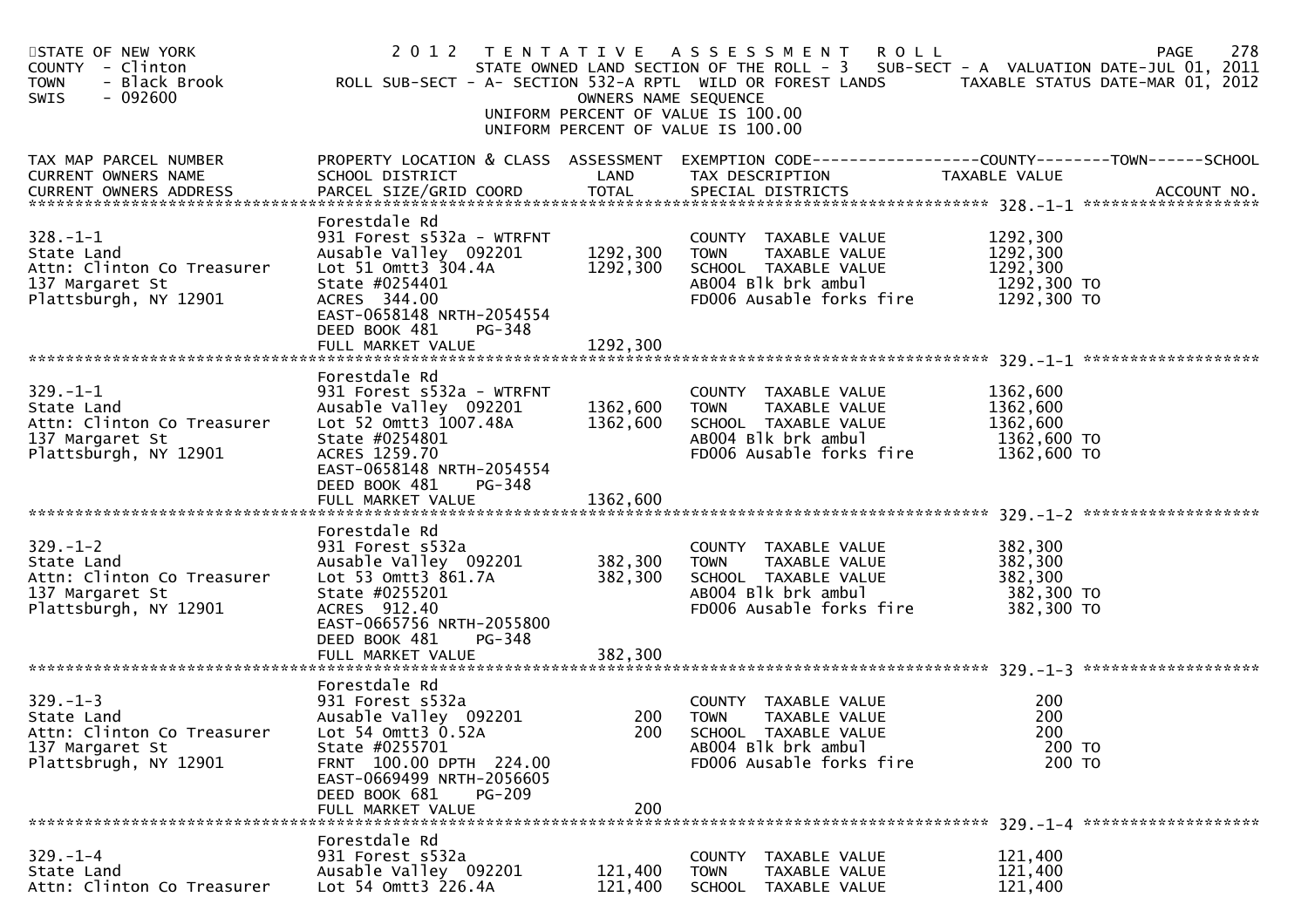| 137 Margaret St<br>Plattsburgh, NY 12901                                                                 | State #0255601<br>ACRES 312.20<br>EAST-0670320 NRTH-2057556<br>DEED BOOK 481<br>PG-348                                                                                                        |                            | AB004 Blk brk ambul<br>FD006 Ausable forks fire                                                                                 | 121,400 TO<br>121,400 TO                                                                                                             |
|----------------------------------------------------------------------------------------------------------|-----------------------------------------------------------------------------------------------------------------------------------------------------------------------------------------------|----------------------------|---------------------------------------------------------------------------------------------------------------------------------|--------------------------------------------------------------------------------------------------------------------------------------|
| STATE OF NEW YORK<br>COUNTY - Clinton<br>- Black Brook<br>TOWN<br>$-092600$<br>SWIS                      | 2 0 1 2<br>ROLL SUB-SECT - A- SECTION 532-A RPTL WILD OR FOREST LANDS                                                                                                                         | OWNERS NAME SEQUENCE       | TENTATIVE ASSESSMENT<br><b>ROLL</b><br>UNIFORM PERCENT OF VALUE IS 100.00<br>UNIFORM PERCENT OF VALUE IS 100.00                 | 279<br>PAGE<br>STATE OWNED LAND SECTION OF THE ROLL - 3 SUB-SECT - A VALUATION DATE-JUL 01, 2011<br>TAXABLE STATUS DATE-MAR 01, 2012 |
| TAX MAP PARCEL NUMBER<br>CURRENT OWNERS NAME<br>CURRENT OWNERS ADDRESS                                   | PROPERTY LOCATION & CLASS ASSESSMENT<br>SCHOOL DISTRICT                                                                                                                                       | LAND                       | TAX DESCRIPTION                                                                                                                 | EXEMPTION CODE-----------------COUNTY-------TOWN------SCHOOL<br>TAXABLE VALUE                                                        |
| $329. - 1 - 5$<br>State Land<br>Attn: Clinton Co Treasurer<br>137 Margaret St<br>Plattsburgh, NY 12901   | Forestdale Rd<br>931 Forest s532a<br>Ausable Valley 092201<br>Lot 61 Omtt3 150.4A<br>State #0257801<br>ACRES 28.00<br>EAST-0664173 NRTH-2051254<br>DEED BOOK 481<br>PG-348                    | 52,900<br>52,900           | COUNTY TAXABLE VALUE<br><b>TOWN</b><br>TAXABLE VALUE<br>SCHOOL TAXABLE VALUE<br>AB004 Blk brk ambul<br>FD006 Ausable forks fire | 52,900<br>52,900<br>52,900<br>52,900 TO<br>52,900 TO                                                                                 |
|                                                                                                          | Forestdale Rd                                                                                                                                                                                 |                            |                                                                                                                                 |                                                                                                                                      |
| $329. - 1 - 6.1$<br>State Land<br>Attn: Clinton Co Treasurer<br>137 Margaret St<br>Plattsburgh, NY 12901 | 931 Forest s532a<br>Ausable Valley 092201<br>Lot 61 Omtt3<br>160A<br>State #0258201<br>ACRES 160.00<br>EAST-0664938 NRTH-2049516<br>DEED BOOK 722<br>$PG-7$<br>FULL MARKET VALUE              | 65,600<br>65,600<br>65,600 | COUNTY TAXABLE VALUE<br>TAXABLE VALUE<br><b>TOWN</b><br>SCHOOL TAXABLE VALUE<br>AB004 Blk brk ambul<br>FD006 Ausable forks fire | 65,600<br>65,600<br>65,600<br>65,600 TO<br>65,600 TO                                                                                 |
|                                                                                                          |                                                                                                                                                                                               |                            |                                                                                                                                 |                                                                                                                                      |
| $329. - 1 - 6.2$<br>State Land<br>Attn: Clinton Co Treasurer<br>137 Margaret St<br>Plattsburgh, NY 12901 | Forestdale Rd<br>931 Forest s532a<br>164601<br>Sar Lake<br>Lot 60 Omtt3<br>39.6A<br>State #0258101<br>ACRES 39.60<br>EAST-0663162 NRTH-2049263<br>DEED BOOK 722<br>PG-7<br>FULL MARKET VALUE  | 20,500<br>20,500<br>20,500 | COUNTY TAXABLE VALUE<br><b>TOWN</b><br>TAXABLE VALUE<br>SCHOOL TAXABLE VALUE<br>AB004 Blk brk ambul<br>FD006 Ausable forks fire | 20,500<br>20,500<br>20,500<br>20,500 TO<br>20,500 TO                                                                                 |
|                                                                                                          |                                                                                                                                                                                               |                            |                                                                                                                                 |                                                                                                                                      |
| $337. - 2 - 1$<br>State Land<br>Attn: Clinton Co Treasurer<br>137 Margaret St<br>Plattsburgh, NY 12901   | Forestdale Rd<br>931 Forest s532a<br>164601<br>Sar Lake<br>Lot 59 Omtt3 276.8A<br>State #0257001<br>ACRES 229.00<br>EAST-0654892 NRTH-2048069<br>DEED BOOK 481<br>PG-348<br>FULL MARKET VALUE | 69,400<br>69,400<br>69,400 | COUNTY TAXABLE VALUE<br>TAXABLE VALUE<br><b>TOWN</b><br>SCHOOL TAXABLE VALUE<br>AB004 Blk brk ambul<br>FD006 Ausable forks fire | 69,400<br>69,400<br>69,400<br>69,400 TO<br>69,400 TO                                                                                 |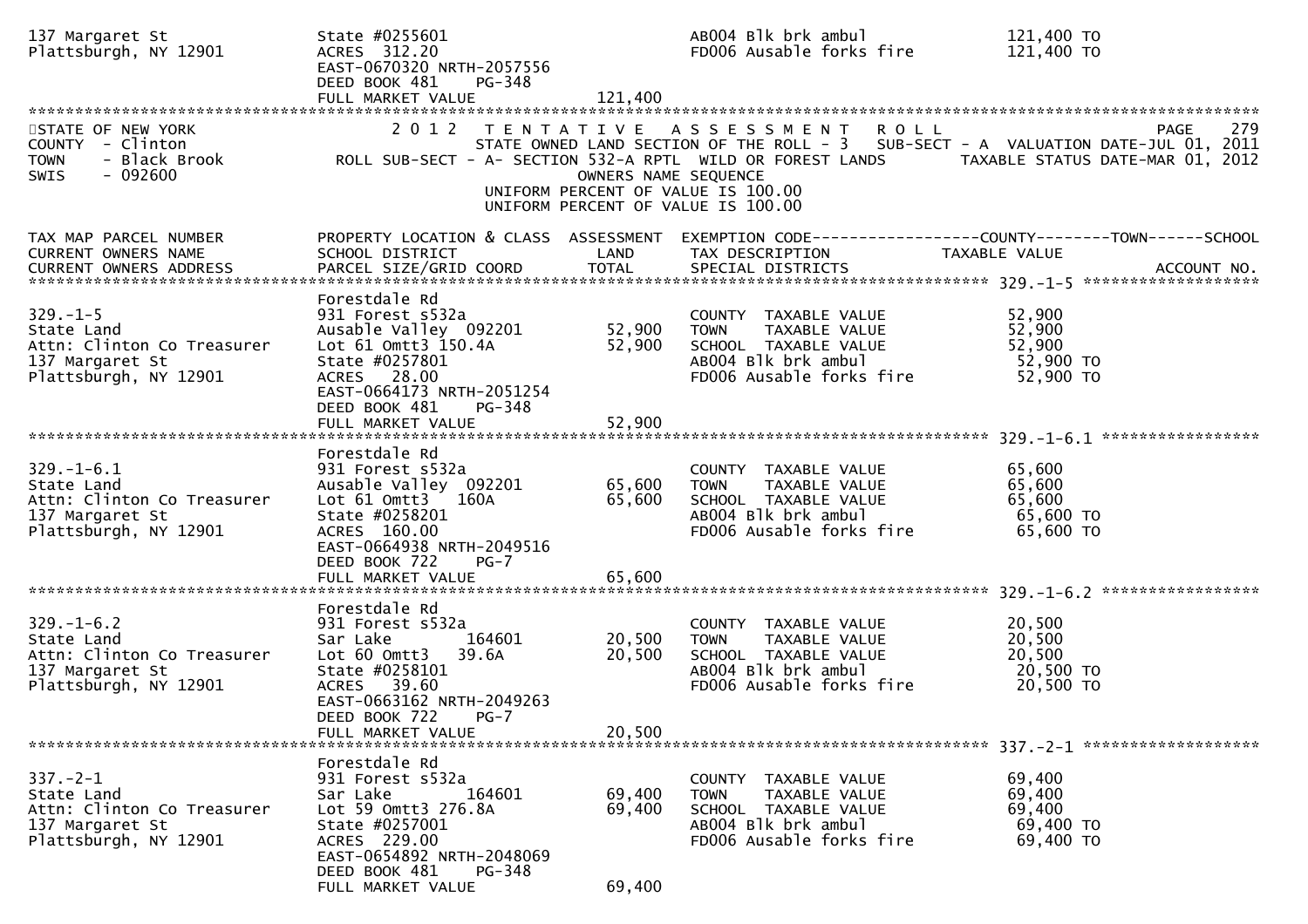| Forestdale Rd<br>EAST-0658947 NRTH-2049048                                                                                                                                                                                                                                                                     |                                                                                | COUNTY TAXABLE VALUE<br>TAXABLE VALUE<br>TOWN<br>FD006 Ausable forks fire 293,600 TO                             | 293,600<br>293,600                                                                                                                                                                                                                                                                                                                                                                                                                                                                                                                                                                                                                                                                                                                                                                                                                                                                                                                                                                                                                                                                      |
|----------------------------------------------------------------------------------------------------------------------------------------------------------------------------------------------------------------------------------------------------------------------------------------------------------------|--------------------------------------------------------------------------------|------------------------------------------------------------------------------------------------------------------|-----------------------------------------------------------------------------------------------------------------------------------------------------------------------------------------------------------------------------------------------------------------------------------------------------------------------------------------------------------------------------------------------------------------------------------------------------------------------------------------------------------------------------------------------------------------------------------------------------------------------------------------------------------------------------------------------------------------------------------------------------------------------------------------------------------------------------------------------------------------------------------------------------------------------------------------------------------------------------------------------------------------------------------------------------------------------------------------|
| FULL MARKET VALUE                                                                                                                                                                                                                                                                                              | 293,600                                                                        |                                                                                                                  |                                                                                                                                                                                                                                                                                                                                                                                                                                                                                                                                                                                                                                                                                                                                                                                                                                                                                                                                                                                                                                                                                         |
|                                                                                                                                                                                                                                                                                                                |                                                                                |                                                                                                                  |                                                                                                                                                                                                                                                                                                                                                                                                                                                                                                                                                                                                                                                                                                                                                                                                                                                                                                                                                                                                                                                                                         |
|                                                                                                                                                                                                                                                                                                                |                                                                                |                                                                                                                  |                                                                                                                                                                                                                                                                                                                                                                                                                                                                                                                                                                                                                                                                                                                                                                                                                                                                                                                                                                                                                                                                                         |
|                                                                                                                                                                                                                                                                                                                |                                                                                |                                                                                                                  |                                                                                                                                                                                                                                                                                                                                                                                                                                                                                                                                                                                                                                                                                                                                                                                                                                                                                                                                                                                                                                                                                         |
|                                                                                                                                                                                                                                                                                                                |                                                                                |                                                                                                                  |                                                                                                                                                                                                                                                                                                                                                                                                                                                                                                                                                                                                                                                                                                                                                                                                                                                                                                                                                                                                                                                                                         |
| Forestdale Rd<br>EAST-0654779 NRTH-2045193<br>DEED BOOK 481<br>PG-348                                                                                                                                                                                                                                          | 22,000                                                                         |                                                                                                                  |                                                                                                                                                                                                                                                                                                                                                                                                                                                                                                                                                                                                                                                                                                                                                                                                                                                                                                                                                                                                                                                                                         |
|                                                                                                                                                                                                                                                                                                                |                                                                                |                                                                                                                  |                                                                                                                                                                                                                                                                                                                                                                                                                                                                                                                                                                                                                                                                                                                                                                                                                                                                                                                                                                                                                                                                                         |
| 337.-2-4<br>State Land<br>Attn: Clinton Co Treasurer<br>16.4137 Margaret St<br>Plattsburgh, NY 12901<br>2014 Margaret St<br>2014 Margaret St<br>2014 Margaret St<br>2014 Margaret St<br>2016 Margaret St<br>2016 Margaret St<br>2016 Margaret St<br>20<br>EAST-0656763 NRTH-2045645<br>PG-348<br>DEED BOOK 481 | 2,800                                                                          | FD006 Ausable forks fire                                                                                         | 2,800 TO                                                                                                                                                                                                                                                                                                                                                                                                                                                                                                                                                                                                                                                                                                                                                                                                                                                                                                                                                                                                                                                                                |
|                                                                                                                                                                                                                                                                                                                |                                                                                |                                                                                                                  |                                                                                                                                                                                                                                                                                                                                                                                                                                                                                                                                                                                                                                                                                                                                                                                                                                                                                                                                                                                                                                                                                         |
| 931 Forest s532a<br>Lots 53-54-61-62-70 T30mt<br>State #0254901<br>ACRES 2055.00<br>EAST-0669378 NRTH-2049421<br>DEED BOOK 723<br>PG-269<br>FULL MARKET VALUE                                                                                                                                                  | 618,100<br>618,100                                                             | COUNTY TAXABLE VALUE<br>TAXABLE VALUE<br>SCHOOL TAXABLE VALUE<br>AB004 Blk brk ambul<br>FD006 Ausable forks fire | 618,100<br>618,100<br>618,100<br>618,100 TO<br>618,100 TO                                                                                                                                                                                                                                                                                                                                                                                                                                                                                                                                                                                                                                                                                                                                                                                                                                                                                                                                                                                                                               |
| Forestdale Rd                                                                                                                                                                                                                                                                                                  |                                                                                |                                                                                                                  |                                                                                                                                                                                                                                                                                                                                                                                                                                                                                                                                                                                                                                                                                                                                                                                                                                                                                                                                                                                                                                                                                         |
| 931 Forest s532a<br>Sar Lake<br>164601<br>Lots 60 68 69 T3omt                                                                                                                                                                                                                                                  | 404,000<br>404,000                                                             | <b>COUNTY</b><br>TAXABLE VALUE<br><b>TOWN</b><br>TAXABLE VALUE<br><b>SCHOOL</b><br>TAXABLE VALUE                 | 404,000<br>404,000<br>404,000                                                                                                                                                                                                                                                                                                                                                                                                                                                                                                                                                                                                                                                                                                                                                                                                                                                                                                                                                                                                                                                           |
|                                                                                                                                                                                                                                                                                                                | DEED BOOK 481<br>PG-348<br>FULL MARKET VALUE<br>Forestdale Rd<br>Forestdale Rd | $\frac{164601}{2,800}$<br>2,800<br>2,800<br>Ausable Valley 092201 618,100                                        | E OF NEW YORK PAGE 280<br>STATE OWNED LAND SECTION OF THE ROLL - 3 SUB-SECT - A VALUATION DATE-JUL 01, 2011<br>Black Brook ROLL SUB-SECT - A- SECTION 532-A RPTL WILD OR FOREST LANDS TAXABLE STATUS DATE-JUL 01, 2012 - 8<br>Black Bro<br>OWNERS NAME SEQUENCE<br>UNIFORM PERCENT OF VALUE IS 100.00<br>UNIFORM PERCENT OF VALUE IS 100.00<br>PROPERTY LOCATION & CLASS ASSESSMENT EXEMPTION CODE----------------COUNTY-------TOWN------SCHOOL<br>1 AX MAP PARCEL NUMBER THE PROPERTY LUCATION & CLASS ASSESSMENT EXEMPTION<br>CURRENT OWNERS NAME SCHOOL DISTRICT LAND TAX DESCRIPTION TAXABLE VALUE<br>CURRENT OWNERS ADDRESS PARCEL SIZE/GRID COORD TOTAL SPECIAL DISTRICTS 75 ACCO<br>Forestaale Rd<br>State Land<br>State Land<br>Sar Lake 164601 22,000 TOWN TAXABLE VALUE 22,000<br>Attn: County Of Clinton Lot 68 Omtt3 40.0A 22,000 SCHOOL TAXABLE VALUE 22,000<br>137 Margaret St State #0258801 AB004 Blk brk ambul 22,<br>COUNTY TAXABLE VALUE<br>TOWN TAXABLE VALUE 2,800<br>SCHOOL TAXABLE VALUE 2,800<br>ABOO4 Blk brk ambul 1:00 2,800 TO<br>2,800 TOWN<br><b>TOWN</b> |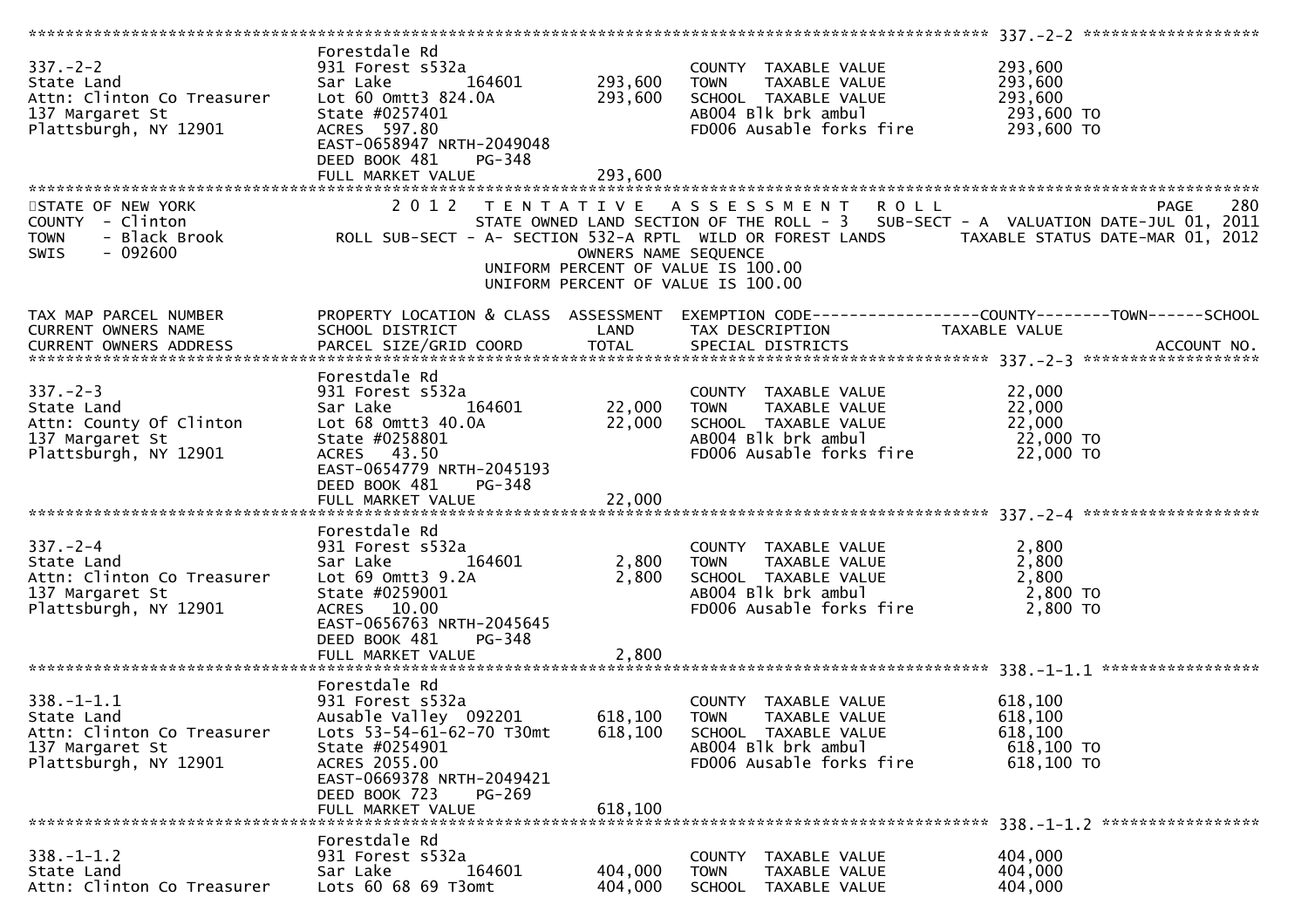| 137 Margaret St<br>Plattsburgh, NY 12901                                                               | State # 0255001<br>ACRES 1277.00<br>EAST-0659741 NRTH-2044272<br>DEED BOOK 723<br><b>PG-269</b>                                                                                                                                 |                            | AB004 Blk brk ambul<br>FD006 Ausable forks fire                                                                                 | 404,000 TO<br>404,000 TO                                                                                                                                                                               |
|--------------------------------------------------------------------------------------------------------|---------------------------------------------------------------------------------------------------------------------------------------------------------------------------------------------------------------------------------|----------------------------|---------------------------------------------------------------------------------------------------------------------------------|--------------------------------------------------------------------------------------------------------------------------------------------------------------------------------------------------------|
|                                                                                                        |                                                                                                                                                                                                                                 |                            |                                                                                                                                 |                                                                                                                                                                                                        |
| $339. - 1 - 3$<br>State Land<br>Attn: Clinton Co Treasurer<br>137 Margaret St<br>Plattsburgh, NY 12901 | Bonniview Rd<br>931 Forest s532a<br>Ausable Valley 092201<br>Lot 73 Omtt3 462.5A<br>State #0270001 Rptl 542<br>Acq Before 1900<br>ACRES 511.20<br>EAST-0684129 NRTH-2045816<br>DEED BOOK 87<br><b>PG-888</b>                    | 177,300<br>177,300         | COUNTY TAXABLE VALUE<br>TAXABLE VALUE<br><b>TOWN</b><br>SCHOOL TAXABLE VALUE<br>AB004 Blk brk ambul<br>FD006 Ausable forks fire | 177,300<br>177,300<br>177,300<br>177,300 TO<br>177,300 TO                                                                                                                                              |
|                                                                                                        | FULL MARKET VALUE                                                                                                                                                                                                               | 177,300                    |                                                                                                                                 |                                                                                                                                                                                                        |
| STATE OF NEW YORK<br>COUNTY - Clinton<br>- Black Brook<br><b>TOWN</b><br>$-092600$<br><b>SWIS</b>      | 2012                                                                                                                                                                                                                            | OWNERS NAME SEQUENCE       | TENTATIVE ASSESSMENT<br>R O L L<br>UNIFORM PERCENT OF VALUE IS 100.00<br>UNIFORM PERCENT OF VALUE IS 100.00                     | 281<br><b>PAGE</b><br>STATE OWNED LAND SECTION OF THE ROLL - 3 SUB-SECT - A VALUATION DATE-JUL 01, 2011<br>ROLL SUB-SECT - A- SECTION 532-A RPTL WILD OR FOREST LANDS TAXABLE STATUS DATE-MAR 01, 2012 |
| TAX MAP PARCEL NUMBER<br>CURRENT OWNERS NAME<br>CURRENT OWNERS ADDRESS                                 | SCHOOL DISTRICT<br>PARCEL SIZE/GRID COORD                                                                                                                                                                                       | LAND<br><b>TOTAL</b>       | TAX DESCRIPTION<br>SPECIAL DISTRICTS                                                                                            | PROPERTY LOCATION & CLASS ASSESSMENT EXEMPTION CODE---------------COUNTY-------TOWN------SCHOOL<br><b>TAXABLE VALUE</b><br>ACCOUNT NO.                                                                 |
| $339. - 1 - 4$<br>State Land<br>Attn: Clinton Co Treasurer<br>137 Margaret St<br>Plattsburgh, NY 12901 | 328 Bonniview Rd<br>931 Forest s532a<br>Ausable Valley 092201<br>Lot 72 Omtt3 161.05A<br>State #0260001 Rptl 542<br>Acq Before 1900<br>ACRES 156.00<br>EAST-0679691 NRTH-2044629<br>DEED BOOK 87<br>PG-888<br>FULL MARKET VALUE | 91,400<br>91,400<br>91,400 | COUNTY TAXABLE VALUE<br>TAXABLE VALUE<br><b>TOWN</b><br>SCHOOL TAXABLE VALUE<br>AB004 Blk brk ambul<br>FD006 Ausable forks fire | 91,400<br>91,400<br>91,400<br>91,400 TO<br>91,400 TO                                                                                                                                                   |
|                                                                                                        |                                                                                                                                                                                                                                 |                            |                                                                                                                                 |                                                                                                                                                                                                        |
| $340. - 1 - 3$<br>State Land<br>Attn: Clinton Co Treasurer<br>137 Margaret St<br>Plattsburgh, NY 12901 | Haselton Rd<br>931 Forest s532a<br>Ausable Valley 092201<br>Lot 74 Omtt3 528.80A<br>State #0280001 Rptl 542<br>ACRES 395.90<br>EAST-0689892 NRTH-2047156<br>DEED BOOK 185                                                       | 287,200<br>287,200         | COUNTY TAXABLE VALUE<br><b>TOWN</b><br>TAXABLE VALUE<br>SCHOOL TAXABLE VALUE<br>AB004 Blk brk ambul<br>FD006 Ausable forks fire | 287,200<br>287,200<br>287,200<br>287,200 TO<br>287,200 TO                                                                                                                                              |
|                                                                                                        | $PG-5$<br>FULL MARKET VALUE                                                                                                                                                                                                     | 287,200                    |                                                                                                                                 |                                                                                                                                                                                                        |
| STATE OF NEW YORK<br>COUNTY - Clinton<br>- Black Brook<br><b>TOWN</b><br>$-092600$<br>SWIS             | 2 0 1 2<br>T E N T A T I V E<br>ROLL SUB-SECT - A- SECTION 532-A RPTL WILD OR FOREST LANDS                                                                                                                                      |                            | A S S E S S M E N T<br>R O L L                                                                                                  | 282<br><b>PAGE</b><br>STATE OWNED LAND SECTION OF THE ROLL - 3 SUB-SECT - A VALUATION DATE-JUL 01, 2011<br>TAXABLE STATUS DATE-MAR 01, 2012<br>RPS150/V04/L015<br>CURRENT DATE 4/23/2012               |
|                                                                                                        |                                                                                                                                                                                                                                 |                            | UNIFORM PERCENT OF VALUE IS 100.00                                                                                              |                                                                                                                                                                                                        |

ROLL SUB SECTION-A-TOTALS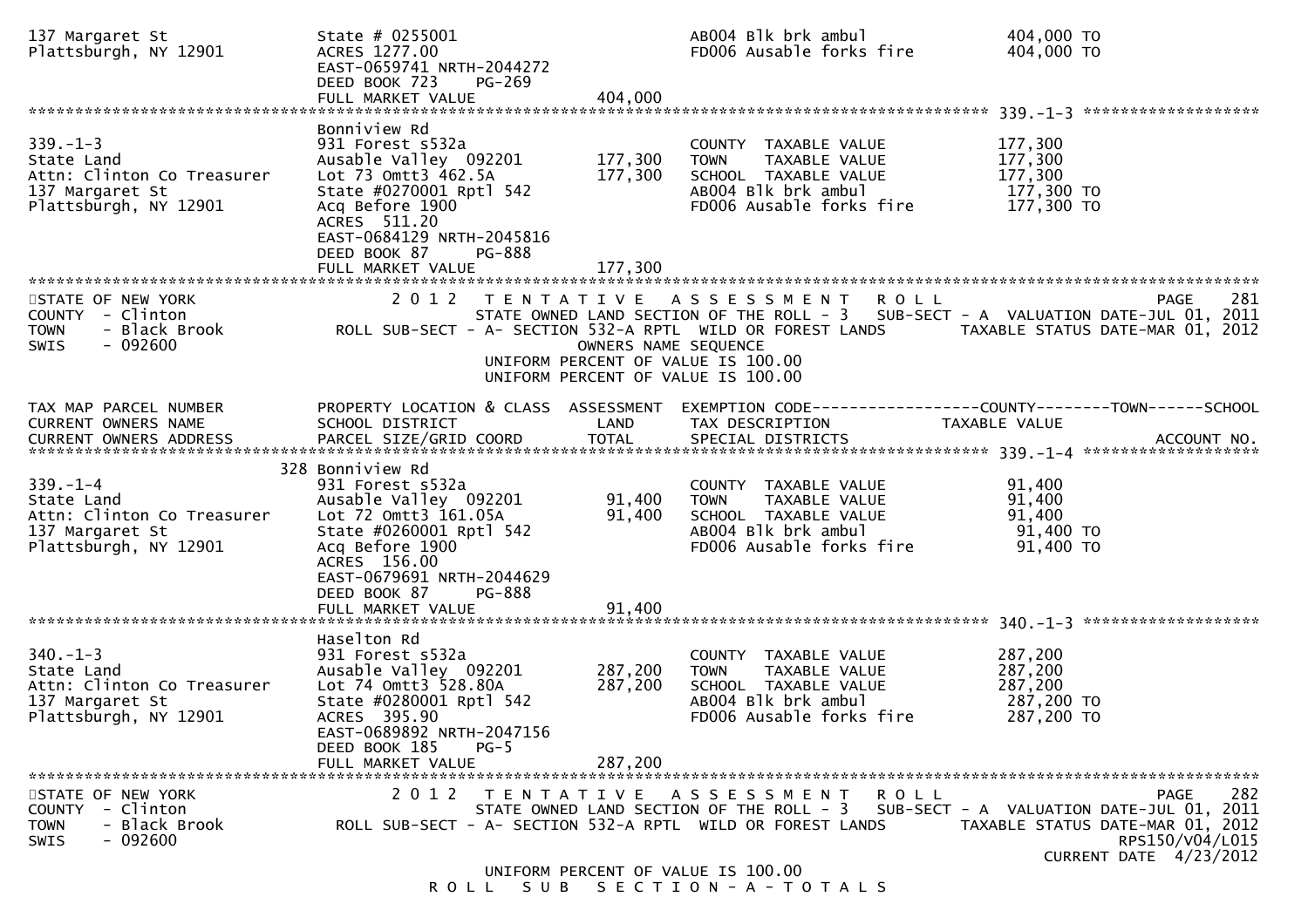\*\*\* S P E C I A L D I S T R I C T S U M M A R Y \*\*\*

| <b>CODE</b> | DISTRICT NAME PARCELS                      | TOTAL EXTENSION      | <b>TYPE</b> | EXTENSION<br>VALUE | AD VALOREM<br><b>VALUE</b> | <b>FXEMPT</b><br><b>AMOUNT</b> | TAXABLE<br><b>VALUE</b> |
|-------------|--------------------------------------------|----------------------|-------------|--------------------|----------------------------|--------------------------------|-------------------------|
|             | ABOO4 Blk brk ambul<br>FD006 Ausable forks | 17 TOTAL<br>17 TOTAL |             |                    | 5263,600<br>5263,600       |                                | 5263,600<br>5263,600    |

## \*\*\* S C H O O L D I S T R I C T S U M M A R Y \*\*\*

| <b>CODE</b>      | DISTRICT NAME                  | <b>TOTAL</b><br><b>PARCELS</b> | ASSESSED<br>LAND    | ASSESSED<br><b>TOTAL</b> | <b>EXEMPT</b><br><b>AMOUNT</b> | <b>TOTAL</b><br><b>TAXABLE</b> | <b>STAR</b><br><b>AMOUNT</b> | <b>STAR</b><br><b>TAXABLE</b> |
|------------------|--------------------------------|--------------------------------|---------------------|--------------------------|--------------------------------|--------------------------------|------------------------------|-------------------------------|
| 092201<br>164601 | Ausable Valley Cen<br>Sar Lake | 11                             | 4451,300<br>812,300 | 4451,300<br>812,300      |                                | 4451,300<br>812,300            |                              | 4451,300<br>812,300           |
|                  | SUB-TOTAL                      | 17                             | 5263,600            | 5263,600                 |                                | 5263,600                       |                              | 5263,600                      |
|                  | T O T A L                      | 17                             | 5263,600            | 5263,600                 |                                | 5263,600                       |                              | 5263,600                      |

\*\*\* S Y S T E M C O D E S S U M M A R Y \*\*\*

NO SYSTEM EXEMPTIONS AT THIS LEVEL

\*\*\* E X E M P T I O N S U M M A R Y \*\*\*

NO EXEMPTIONS AT THIS LEVEL

| <b>ROLL</b><br><b>SEC</b>            | DESCRIPTION                                                 | <b>TOTAL</b><br><b>PARCELS</b> | ASSESSED<br>LAND                             | ASSESSED<br><b>TOTAL</b> | <b>TAXABLE</b><br><b>COUNTY</b>                                                                                                                                                                                                                                                     | <b>TAXABLE</b><br><b>TOWN</b> | <b>TAXABLE</b><br><b>SCHOOL</b>           | <b>STAR</b><br><b>TAXABLE</b> |
|--------------------------------------|-------------------------------------------------------------|--------------------------------|----------------------------------------------|--------------------------|-------------------------------------------------------------------------------------------------------------------------------------------------------------------------------------------------------------------------------------------------------------------------------------|-------------------------------|-------------------------------------------|-------------------------------|
| $\mathbf{3}$                         | STATE OWNED LAND                                            | 17                             | 5263,600                                     | 5263,600                 | 5263,600                                                                                                                                                                                                                                                                            | 5263,600                      | 5263,600                                  | 5263,600                      |
| <b>COUNTY</b><br><b>TOWN</b><br>SWIS | STATE OF NEW YORK<br>- Clinton<br>- Black Brook<br>- 092600 |                                |                                              |                          | 2012 TENTATIVE ASSESSMENT ROLL<br>STATE OWNED LAND SECTION OF THE ROLL - $3$ SUB-SECT - $X$ VALUATION DATE-JUL 01,<br>ROLL SUB-SECT - X- SECTION 542 RPTL AGGREGATE ASSESSMENTS<br>OWNERS NAME SEQUENCE<br>UNIFORM PERCENT OF VALUE IS 100.00<br>UNIFORM PERCENT OF VALUE IS 100.00 |                               | TAXABLE STATUS DATE-MAR 01, 2012          | 283<br>PAGE<br>2011           |
|                                      | TAX MAP PARCEL NUMBER<br>CURRENT OWNERS NAME                |                                | PROPERTY LOCATION & CLASS<br>SCHOOL DISTRICT | ASSESSMENT<br>LAND       | EXEMPTION CODE-----<br>TAX DESCRIPTION                                                                                                                                                                                                                                              | TAXABLE VALUE                 | -----------COUNTY--------TOWN------SCHOOL |                               |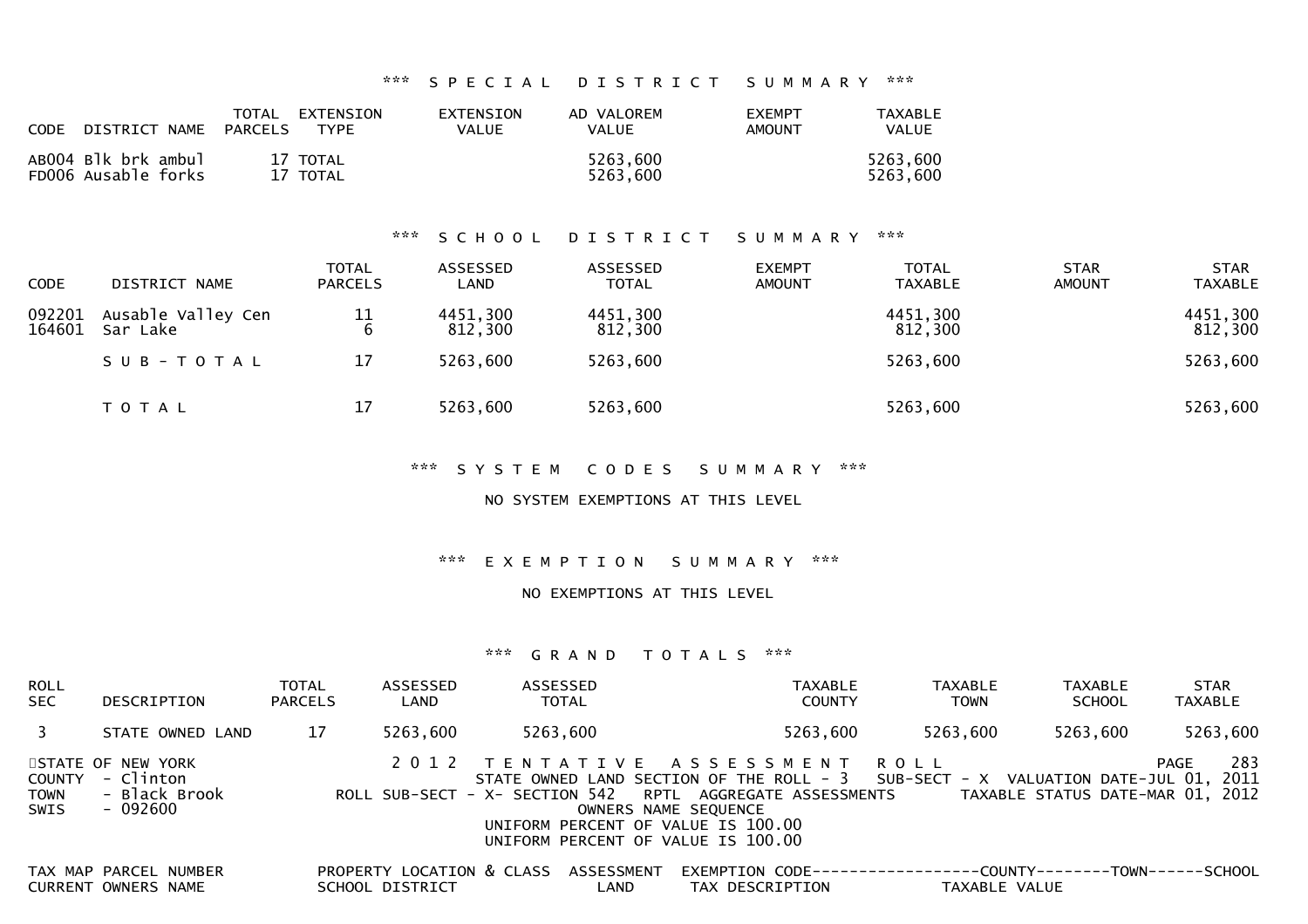| <b>CURRENT OWNERS ADDRESS</b>                                                                           | PARCEL SIZE/GRID COORD                                                                                                                     |                                                                                        | <b>TOTAL</b>                                               |                                 | SPECIAL DISTRICTS                                                    |                                       |                                       | ACCOUNT NO.                                                                                                                                                                       |
|---------------------------------------------------------------------------------------------------------|--------------------------------------------------------------------------------------------------------------------------------------------|----------------------------------------------------------------------------------------|------------------------------------------------------------|---------------------------------|----------------------------------------------------------------------|---------------------------------------|---------------------------------------|-----------------------------------------------------------------------------------------------------------------------------------------------------------------------------------|
| $340.-26-1$<br>State Land<br>Attn: Clinton Co Treasurer<br>137 Margaret St<br>Plattsburgh, NY 12901     | 993 Transition t<br>Peru Central<br>Transition Assessment<br>For School 094001 Only<br><b>ACRES</b><br>0.01<br>FULL MARKET VALUE           | 094001                                                                                 | $\Omega$<br>$\Omega$<br>$\mathbf{0}$                       | SCHL TAXBL 50001<br><b>TOWN</b> | COUNTY TAXABLE VALUE<br><b>TAXABLE VALUE</b><br>SCHOOL TAXABLE VALUE |                                       | $\Omega$<br>0<br>$\Omega$<br>$\Omega$ | $\mathbf{0}$<br>0                                                                                                                                                                 |
| $344. - 26 - 1$<br>State Land<br>Attn: Clinton Co Treasurer<br>137 Margaret St<br>Plattsburgh, NY 12901 | 993 Transition t<br>Saranac Central 094401<br>Transition Assessment<br>For School 094401 Only<br><b>ACRES</b><br>0.01<br>FULL MARKET VALUE |                                                                                        | $\overline{0}$<br>$\Omega$<br>$\Omega$                     | SCHL TAXBL 50001<br><b>TOWN</b> | COUNTY TAXABLE VALUE<br><b>TAXABLE VALUE</b><br>SCHOOL TAXABLE VALUE |                                       | $\Omega$<br>0<br>0<br>$\Omega$        | 0                                                                                                                                                                                 |
| $346. - 26 - 1$<br>State Land<br>Attn: Clinton Co Treasurer<br>137 Margaret St<br>Plattsburgh, NY 12901 | 993 Transition t<br>Sar Lake<br>Transition Assessment<br>For School 164601 Only<br><b>ACRES</b><br>0.01                                    | 164601                                                                                 | 0<br>$\Omega$<br>$\Omega$                                  | SCHL TAXBL 50001<br><b>TOWN</b> | COUNTY TAXABLE VALUE<br>TAXABLE VALUE<br>SCHOOL TAXABLE VALUE        |                                       | $\Omega$<br>0<br>0<br>0               | $\mathbf{0}$<br>0                                                                                                                                                                 |
| STATE OF NEW YORK<br>COUNTY - Clinton<br>TOWN<br>- Black Brook<br>$-092600$<br><b>SWIS</b>              | FULL MARKET VALUE<br>2012                                                                                                                  | ROLL SUB-SECT - X- SECTION 542 RPTL AGGREGATE ASSESSMENTS<br>ROLL SUB SECTION-X-TOTALS | TENTATIVE ASSESSMENT<br>UNIFORM PERCENT OF VALUE IS 100.00 |                                 |                                                                      | <b>ROLL</b>                           |                                       | 284<br>PAGE<br>STATE OWNED LAND SECTION OF THE ROLL - 3 SUB-SECT - X VALUATION DATE-JUL 01, 2011<br>TAXABLE STATUS DATE-MAR 01, 2012<br>RPS150/V04/L015<br>CURRENT DATE 4/23/2012 |
| DISTRICT NAME PARCELS<br>CODE.                                                                          | ***<br>TOTAL EXTENSION<br><b>TYPE</b>                                                                                                      | SPECIAL<br>EXTENSION<br><b>VALUE</b>                                                   | D I S T R I C T<br>AD VALOREM<br><b>VALUE</b>              |                                 | S U M M A R Y<br><b>EXEMPT</b><br><b>AMOUNT</b>                      | ***<br><b>TAXABLE</b><br><b>VALUE</b> |                                       |                                                                                                                                                                                   |
| NO SPECIAL DISTRICTS AT THIS LEVEL                                                                      |                                                                                                                                            |                                                                                        |                                                            |                                 |                                                                      |                                       |                                       |                                                                                                                                                                                   |
|                                                                                                         | ***                                                                                                                                        | SCHOOL                                                                                 |                                                            |                                 | DISTRICT SUMMARY                                                     | ***                                   |                                       |                                                                                                                                                                                   |
| <b>CODE</b><br>DISTRICT NAME                                                                            | <b>TOTAL</b><br>PARCELS                                                                                                                    | <b>ASSESSED</b><br>LAND                                                                | <b>ASSESSED</b><br><b>TOTAL</b>                            |                                 | <b>EXEMPT</b><br><b>AMOUNT</b>                                       | <b>TOTAL</b><br><b>TAXABLE</b>        | <b>STAR</b><br><b>AMOUNT</b>          | <b>STAR</b><br><b>TAXABLE</b>                                                                                                                                                     |

- 094001 Peru Central 1 1<br>004401 Sananas Central 1 1 1 094401 Saranac Central 1<br>164601 San Lake <sup>164601</sup> Sar Lake <sup>1</sup>
	- S U B T O T A L 3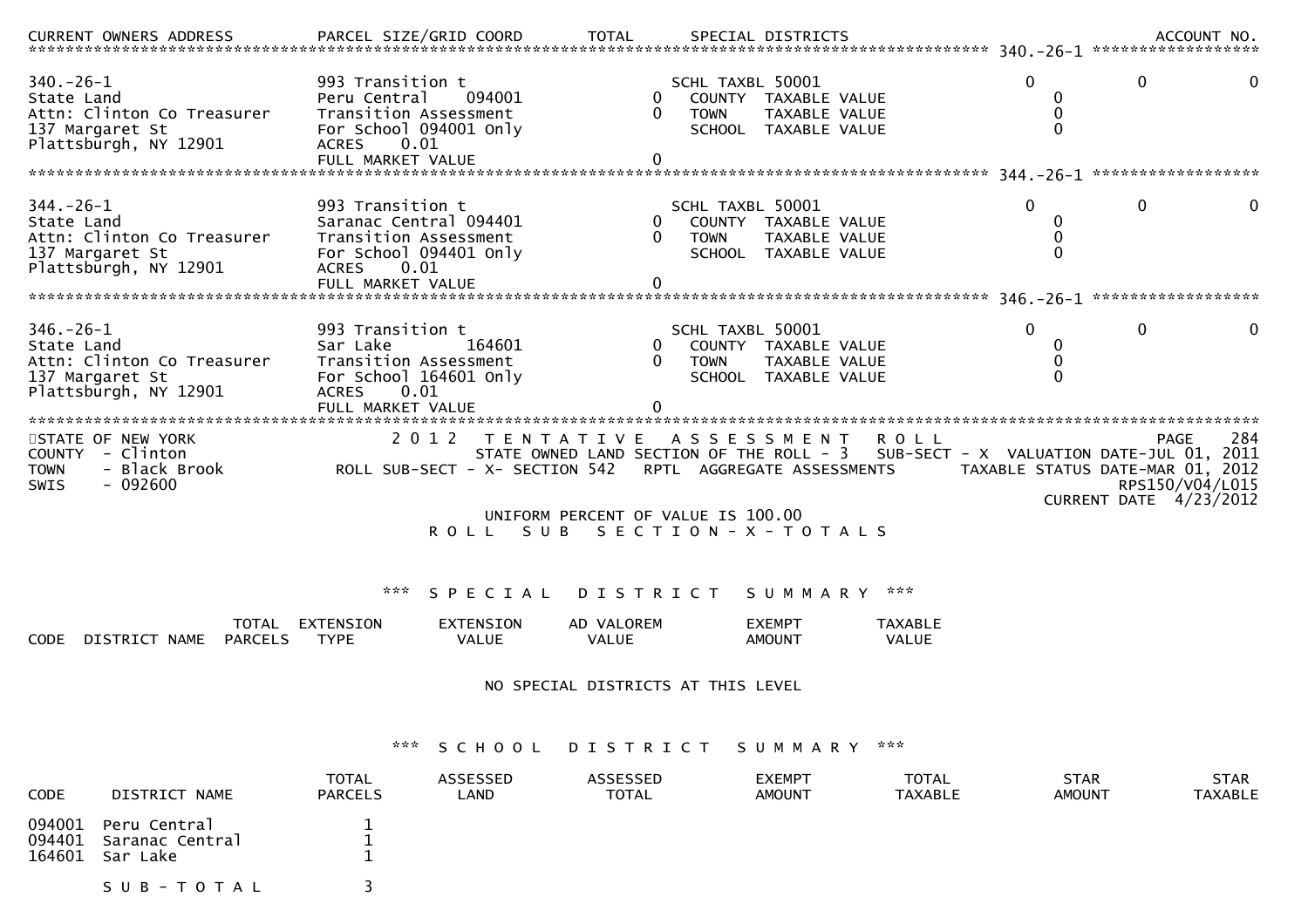T O T A L 3

# \*\*\* S Y S T E M C O D E S S U M M A R Y \*\*\*

| <b>CODE</b>                                 | DESCRIPTION                                                  | <b>TOTAL</b><br><b>PARCELS</b>     |                           |                                                                                                                                                                                   | <b>COUNTY</b>                                                                                | <b>TOWN</b>                                             | <b>SCHOOL</b>                                                   |                                                                 |
|---------------------------------------------|--------------------------------------------------------------|------------------------------------|---------------------------|-----------------------------------------------------------------------------------------------------------------------------------------------------------------------------------|----------------------------------------------------------------------------------------------|---------------------------------------------------------|-----------------------------------------------------------------|-----------------------------------------------------------------|
| 50001                                       | SCHL TAXBL<br><b>TOTAL</b>                                   | 3<br>ξ                             |                           |                                                                                                                                                                                   |                                                                                              |                                                         |                                                                 |                                                                 |
| <b>COUNTY</b><br><b>TOWN</b><br><b>SWIS</b> | STATE OF NEW YORK<br>- Clinton<br>- Black Brook<br>$-092600$ |                                    | ***<br>2 0 1 2<br>R O L L | EXEMPTION<br>NO EXEMPTIONS AT THIS LEVEL<br>T E N T A T I V E<br>STATE OWNED LAND SECTION OF THE ROLL - 3<br>ROLL SUB-SECT - X- SECTION 542<br>UNIFORM PERCENT OF VALUE IS 100.00 | SUMMARY ***<br>A S S E S S M E N T<br>RPTL AGGREGATE ASSESSMENTS<br>SUB SECTION - X - TOTALS | <b>ROLL</b><br>SUB-SECT - X VALUATION DATE-JUL 01, 2011 | TAXABLE STATUS DATE-MAR 01, 2012                                | 285<br><b>PAGE</b><br>RPS150/V04/L015<br>CURRENT DATE 4/23/2012 |
|                                             |                                                              |                                    |                           | ***<br>GRAND                                                                                                                                                                      | ***<br>T O T A L S                                                                           |                                                         |                                                                 |                                                                 |
| <b>ROLL</b><br><b>SEC</b>                   | DESCRIPTION                                                  | <b>TOTAL</b><br><b>PARCELS</b>     | <b>ASSESSED</b><br>LAND   | <b>ASSESSED</b><br><b>TOTAL</b>                                                                                                                                                   | <b>TAXABLE</b><br><b>COUNTY</b>                                                              | TAXABLE<br><b>TOWN</b>                                  | <b>TAXABLE</b><br><b>SCHOOL</b>                                 | <b>STAR</b><br><b>TAXABLE</b>                                   |
| 3                                           | STATE OWNED LAND                                             | 3                                  |                           |                                                                                                                                                                                   |                                                                                              |                                                         |                                                                 |                                                                 |
| <b>COUNTY</b><br><b>TOWN</b><br><b>SWIS</b> | STATE OF NEW YORK<br>- Clinton<br>- Black Brook<br>$-092600$ |                                    | 2 0 1 2                   | T E N T A T I V E<br>STATE OWNED LAND SECTION OF THE ROLL - 3                                                                                                                     | A S S E S S M E N T                                                                          | <b>ROLL</b>                                             | VALUATION DATE-JUL 01, 2011<br>TAXABLE STATUS DATE-MAR 01, 2012 | 286<br><b>PAGE</b><br>RPS150/V04/L015                           |
|                                             |                                                              | UNIFORM PERCENT OF VALUE IS 100.00 |                           |                                                                                                                                                                                   |                                                                                              |                                                         |                                                                 | CURRENT DATE $4/23/2012$                                        |
|                                             |                                                              |                                    |                           | <b>ROLL</b><br>SECTION                                                                                                                                                            | T O T A L S                                                                                  |                                                         |                                                                 |                                                                 |

# \*\*\* S P E C I A L D I S T R I C T S U M M A R Y \*\*\*

| CODE DISTRICT NAME PARCELS                                       | TOTAL | EXTENSTON<br><b>TYPE</b>         | EXTENSION<br><b>VALUE</b> | AD VALOREM<br><b>VALUE</b>         | <b>EXEMPT</b><br><b>AMOUNT</b> | TAXABLE<br><b>VALUE</b>            |
|------------------------------------------------------------------|-------|----------------------------------|---------------------------|------------------------------------|--------------------------------|------------------------------------|
| FD025 Saranac Fire<br>AB004 Blk brk ambul<br>FD006 Ausable forks |       | 23 TOTAL<br>46 TOTAL<br>46 TOTAL |                           | 2320,989<br>20676,306<br>20676.306 |                                | 2320.989<br>20676,306<br>20676.306 |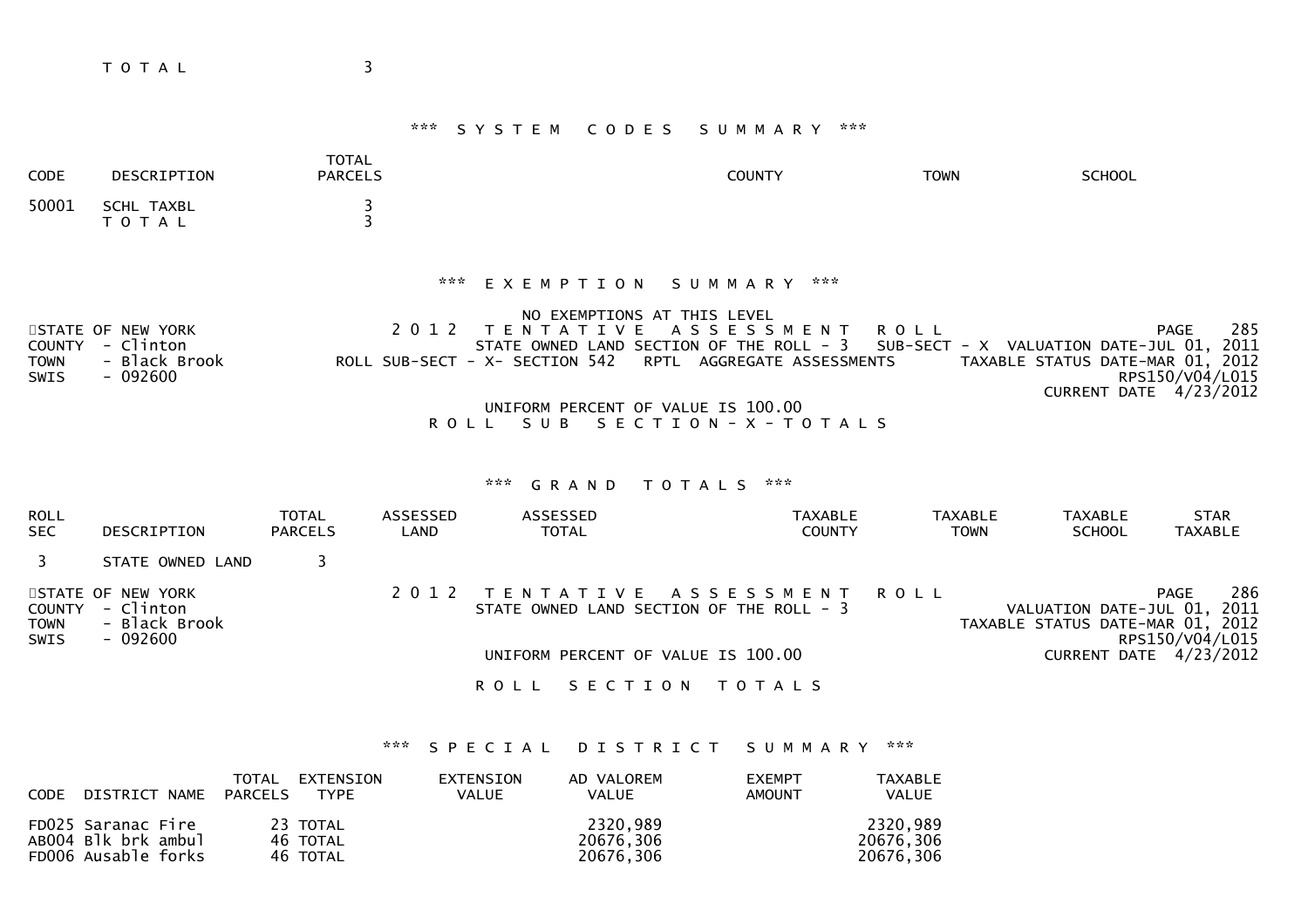### \*\*\* S C H O O L D I S T R I C T S U M M A R Y \*\*\*

| <b>CODE</b>                          | DISTRICT NAME                                                     | <b>TOTAL</b><br><b>PARCELS</b> | ASSESSED<br>LAND                            | ASSESSED<br><b>TOTAL</b>                    | <b>TOTAL</b><br><b>EXEMPT</b><br><b>TAXABLE</b><br><b>AMOUNT</b> | <b>STAR</b><br><b>AMOUNT</b> | <b>STAR</b><br><b>TAXABLE</b>               |
|--------------------------------------|-------------------------------------------------------------------|--------------------------------|---------------------------------------------|---------------------------------------------|------------------------------------------------------------------|------------------------------|---------------------------------------------|
| 092201<br>094001<br>094401<br>164601 | Ausable Valley Cen<br>Peru Central<br>Saranac Central<br>Sar Lake | 41<br>18<br>9                  | 19971,595<br>837.311<br>2173,000<br>875.300 | 19971,595<br>837,311<br>2173,000<br>875,300 | 19971,595<br>837,311<br>2173,000<br>875,300                      |                              | 19971,595<br>837,311<br>2173,000<br>875,300 |
|                                      | SUB-TOTAL                                                         | 75                             | 23857,206                                   | 23857,206                                   | 23857,206                                                        |                              | 23857,206                                   |
|                                      | T O T A L                                                         | 75                             | 23857,206                                   | 23857,206                                   | 23857,206                                                        |                              | 23857,206                                   |

## \*\*\* S Y S T E M C O D E S S U M M A R Y \*\*\*

| CODE                    | DESCRIPTION                                        | <b>TOTAL</b><br><b>PARCELS</b> | <b>COUNTY</b> | <b>TOWN</b> | <b>SCHOOL</b> |
|-------------------------|----------------------------------------------------|--------------------------------|---------------|-------------|---------------|
| 50000<br>50001<br>50004 | WHOLLY EX<br>SCHL TAXBL<br>SCHL EXMPT<br>T O T A L |                                |               |             |               |

## \*\*\* E X E M P T I O N S U M M A R Y \*\*\*

|                              | NO EXEMPTIONS AT THIS LEVEL              |                                  |
|------------------------------|------------------------------------------|----------------------------------|
| STATE OF NEW YORK            | 2012 TENTATIVE ASSESSMENT ROLL           | 287<br>PAGE                      |
| COUNTY - Clinton             | STATE OWNED LAND SECTION OF THE ROLL - 3 | VALUATION DATE-JUL 01, 2011      |
| <b>TOWN</b><br>- Black Brook |                                          | TAXABLE STATUS DATE-MAR 01, 2012 |
| SWIS<br>- 092600             |                                          | RPS150/V04/L015                  |
|                              | UNIFORM PERCENT OF VALUE IS 100.00       | CURRENT DATE 4/23/2012           |
|                              |                                          |                                  |
|                              | ROLL SECTION TOTALS                      |                                  |

| <b>ROLL</b><br><b>SEC</b> | DESCRIPTION                                                        | TOTAL<br><b>PARCELS</b> | ASSESSED<br>LAND | ASSESSED<br><b>TOTAL</b>           | TAXABLE<br><b>COUNTY</b>                                                                            | <b>TAXABLE</b><br><b>TOWN</b> | TAXABLE<br><b>SCHOOL</b>                                        | <b>STAR</b><br>TAXABLE |
|---------------------------|--------------------------------------------------------------------|-------------------------|------------------|------------------------------------|-----------------------------------------------------------------------------------------------------|-------------------------------|-----------------------------------------------------------------|------------------------|
|                           | STATE OWNED LAND                                                   | -75                     | 23857,206        | 23857,206                          | 23857,206                                                                                           | 23857,206                     | 23857,206                                                       | 23857,206              |
| <b>TOWN</b><br>SWIS       | STATE OF NEW YORK<br>COUNTY - Clinton<br>- Black Brook<br>- 092600 |                         |                  | UNIFORM PERCENT OF VALUE IS 100.00 | 2012 TENTATIVE ASSESSMENT ROLL<br>SPECIAL FRANCHISE SECTION OF THE ROLL - 5<br>OWNERS NAME SEQUENCE |                               | VALUATION DATE-JUL 01, 2011<br>TAXABLE STATUS DATE-MAR 01, 2012 | 288<br>PAGE            |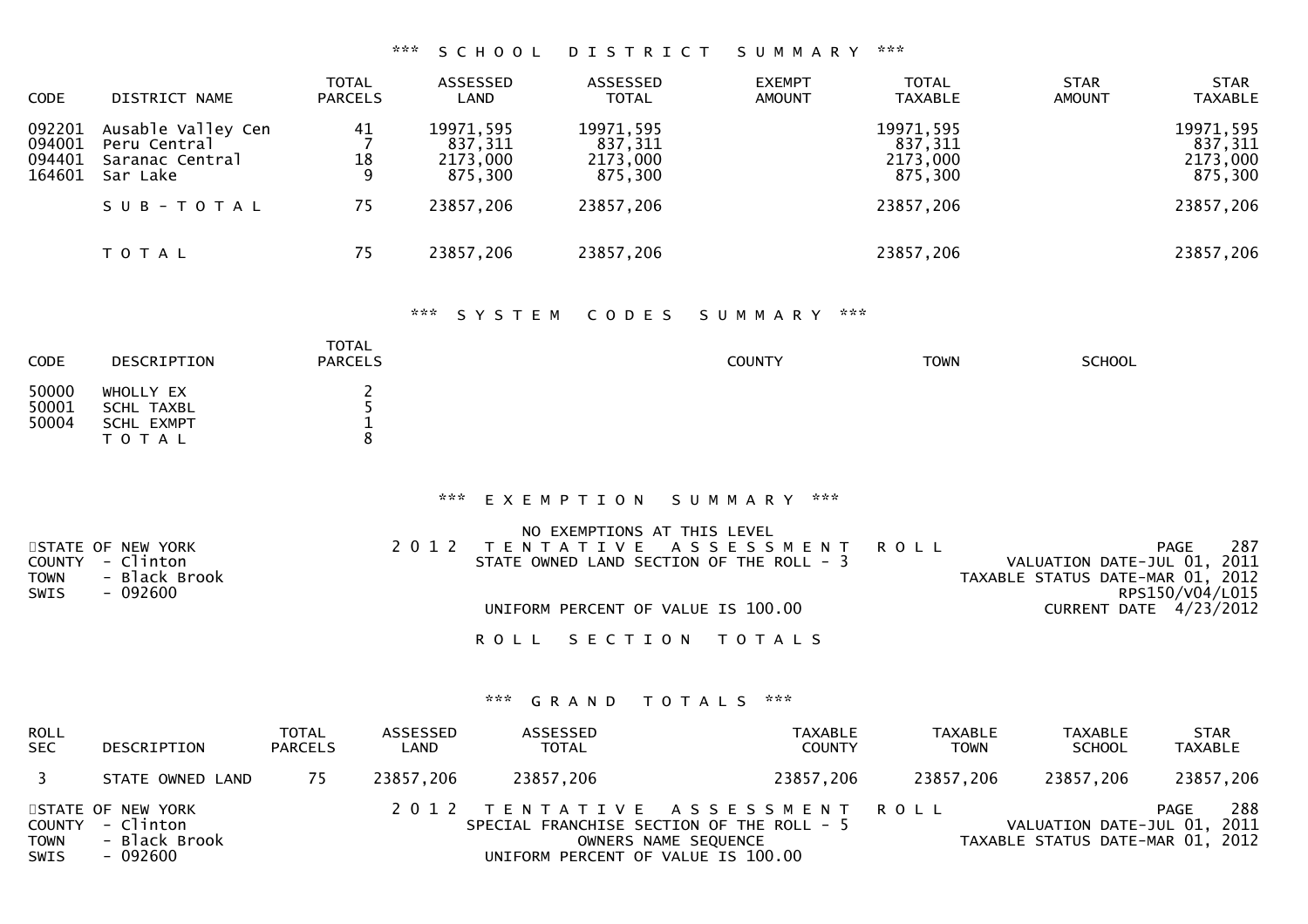| TAX MAP PARCEL NUMBER<br>CURRENT OWNERS NAME | SCHOOL DISTRICT<br><b>Example 2018 LAND</b>   |                      | TAX DESCRIPTION                                | PROPERTY LOCATION & CLASS ASSESSMENT EXEMPTION CODE----------------COUNTY-------TOWN------SCHOOL<br>TAXABLE VALUE                                                                                                                    |
|----------------------------------------------|-----------------------------------------------|----------------------|------------------------------------------------|--------------------------------------------------------------------------------------------------------------------------------------------------------------------------------------------------------------------------------------|
| CURRENT OWNERS ADDRESS                       |                                               |                      |                                                | CURRENT OWNERS ADDRESS FARCEL SIZE/GRID COORD TOTAL SPECIAL DISTRICTS FARCEL SIZE/GRID COORD TOTAL SPECIAL DISTRICTS AND MANUSIC MONDERS AND ACCOUNT NO.                                                                             |
|                                              | Telephone                                     |                      |                                                |                                                                                                                                                                                                                                      |
| $522. - 26 - 1$                              | 866 Telephone                                 |                      | COUNTY TAXABLE VALUE                           | 545,608                                                                                                                                                                                                                              |
| Ausable Valley Tel Co                        | Ausable Valley 092201                         | $\overline{0}$       | <b>TOWN</b><br>TAXABLE VALUE                   | 545,608                                                                                                                                                                                                                              |
| Company Code 602500                          | Special Franchise                             | 545,608              | SCHOOL TAXABLE VALUE                           | 545,608                                                                                                                                                                                                                              |
| Attn: Frontier Corp                          | App Factor 100% In Avcs                       |                      | AB004 Blk brk ambul                            | 545,608 то<br>217,043 то                                                                                                                                                                                                             |
| 3 High Ridge Park                            | FULL MARKET VALUE                             | 545,608              | FD006 Ausable forks fire                       |                                                                                                                                                                                                                                      |
|                                              |                                               |                      |                                                |                                                                                                                                                                                                                                      |
|                                              |                                               |                      |                                                |                                                                                                                                                                                                                                      |
| $522 - 26 - 2$                               | Television<br>869 Television                  |                      | COUNTY TAXABLE VALUE                           | 144,627                                                                                                                                                                                                                              |
| Charter Communications                       | 869 Television<br>Ausable Valley 092201       |                      | 0 TOWN<br>TAXABLE VALUE                        | 144,627                                                                                                                                                                                                                              |
|                                              | Special Franchise                             | 144,627              | SCHOOL TAXABLE VALUE                           | 144,627                                                                                                                                                                                                                              |
| 12405 Powerscourt Dr<br>St. Louis, MO 63131  |                                               |                      |                                                |                                                                                                                                                                                                                                      |
|                                              |                                               |                      |                                                |                                                                                                                                                                                                                                      |
|                                              |                                               |                      |                                                |                                                                                                                                                                                                                                      |
|                                              |                                               |                      |                                                | 5t. Louis, MO 63131 App Factor 100% In Avcs AB004 Blk brk ambul and 144,627 TO<br>ACRES 0.01 FD006 Ausable forks fire 57,533 TO<br>FULL MARKET VALUE 144,627 SW019 Black brook swr 11,353 TO FULL MARKET VALUE 144,627 SW019 Black b |
|                                              | Electric & Gas                                |                      |                                                |                                                                                                                                                                                                                                      |
| $516. - 26 - 4$                              | 861 Elec & gas<br>164601                      |                      | COUNTY TAXABLE VALUE                           | 16,929                                                                                                                                                                                                                               |
| Niagara Mohawk Power Co                      | Sar Lake                                      | $\mathbf{0}$         | TAXABLE VALUE<br><b>TOWN</b>                   | 16,929                                                                                                                                                                                                                               |
| Company Code 132350<br>Real Estate Tax       | Special Franchise<br>App Factor .0154 In Slcs | 16,929               | SCHOOL TAXABLE VALUE<br>ABOO4 Blk brk ambul    |                                                                                                                                                                                                                                      |
|                                              |                                               |                      |                                                | $16, 923$<br>$16, 929$ TO<br>$724$ TO                                                                                                                                                                                                |
|                                              |                                               |                      |                                                |                                                                                                                                                                                                                                      |
|                                              |                                               |                      |                                                |                                                                                                                                                                                                                                      |
|                                              | Electric & Gas                                |                      |                                                |                                                                                                                                                                                                                                      |
| $522 - 26 - 4$                               | 861 Elec & gas                                |                      | COUNTY TAXABLE VALUE                           | 958,908                                                                                                                                                                                                                              |
| Niagara Mohawk Power Co                      | Ausable Valley 092201                         |                      | 0 TOWN<br>TAXABLE VALUE                        | 958,908                                                                                                                                                                                                                              |
| Company Code 132350                          | Special Franchise                             | 958,908              | SCHOOL TAXABLE VALUE                           | 958,908                                                                                                                                                                                                                              |
| Real Estate Tax                              | App Factor .8723 In Avcs                      |                      | ABOO4 Blk brk ambul                            | 958,908 TO                                                                                                                                                                                                                           |
| 300 Erie Boulevard West                      | FULL MARKET VALUE                             | 958,908              | FD006 Ausable forks fire<br>FD025 Saranac Fire | 381,454 TO                                                                                                                                                                                                                           |
| Syracuse, NY 13202-4718                      |                                               |                      |                                                | 70,192 то                                                                                                                                                                                                                            |
|                                              |                                               |                      |                                                |                                                                                                                                                                                                                                      |
|                                              | Electric & Gas                                |                      |                                                |                                                                                                                                                                                                                                      |
| $544. - 26 - 4$                              | 861 Elec & gas                                |                      | COUNTY TAXABLE VALUE                           | 123,450                                                                                                                                                                                                                              |
| Niagara Mohawk Power Co                      | Saranac Central 094401                        | $\overline{0}$       | TOWN TAXABLE VALUE                             | 123,450                                                                                                                                                                                                                              |
| Company Code 132350                          | Special Franchise                             | 123,450              | SCHOOL TAXABLE VALUE                           | 123,450                                                                                                                                                                                                                              |
| Real Estate Tax                              | App Factor .1123 In Scs                       |                      | AB004 Blk brk ambul                            | 123,450 TO                                                                                                                                                                                                                           |
| 300 Erie Boulevard West                      | FULL MARKET VALUE                             | 123,450              | FD006 Ausable forks fire                       | 49,108 TO                                                                                                                                                                                                                            |
| Syracuse, NY 13202-4718                      |                                               |                      | FD025 Saranac Fire<br>SW019 Black brook swr    | 9,037 TO                                                                                                                                                                                                                             |
|                                              |                                               |                      |                                                | 9,691 ТО М                                                                                                                                                                                                                           |
| STATE OF NEW YORK                            |                                               |                      | 2012 TENTATIVE ASSESSMENT<br><b>ROLL</b>       | 289<br>PAGE                                                                                                                                                                                                                          |
| COUNTY - Clinton                             |                                               |                      | SPECIAL FRANCHISE SECTION OF THE ROLL - 5      | VALUATION DATE-JUL 01, 2011                                                                                                                                                                                                          |
| - Black Brook<br><b>TOWN</b>                 |                                               | OWNERS NAME SEQUENCE |                                                | TAXABLE STATUS DATE-MAR 01, 2012                                                                                                                                                                                                     |
| - 092600<br><b>SWIS</b>                      |                                               |                      | UNIFORM PERCENT OF VALUE IS 100.00             |                                                                                                                                                                                                                                      |
|                                              |                                               |                      |                                                |                                                                                                                                                                                                                                      |
|                                              |                                               |                      |                                                |                                                                                                                                                                                                                                      |
| TAX MAP PARCEL NUMBER                        | PROPERTY LOCATION & CLASS ASSESSMENT          |                      |                                                | EXEMPTION CODE------------------COUNTY--------TOWN------SCHOOL                                                                                                                                                                       |
| CURRENT OWNERS NAME                          | SCHOOL DISTRICT                               | LAND                 | TAX DESCRIPTION                                | TAXABLE VALUE                                                                                                                                                                                                                        |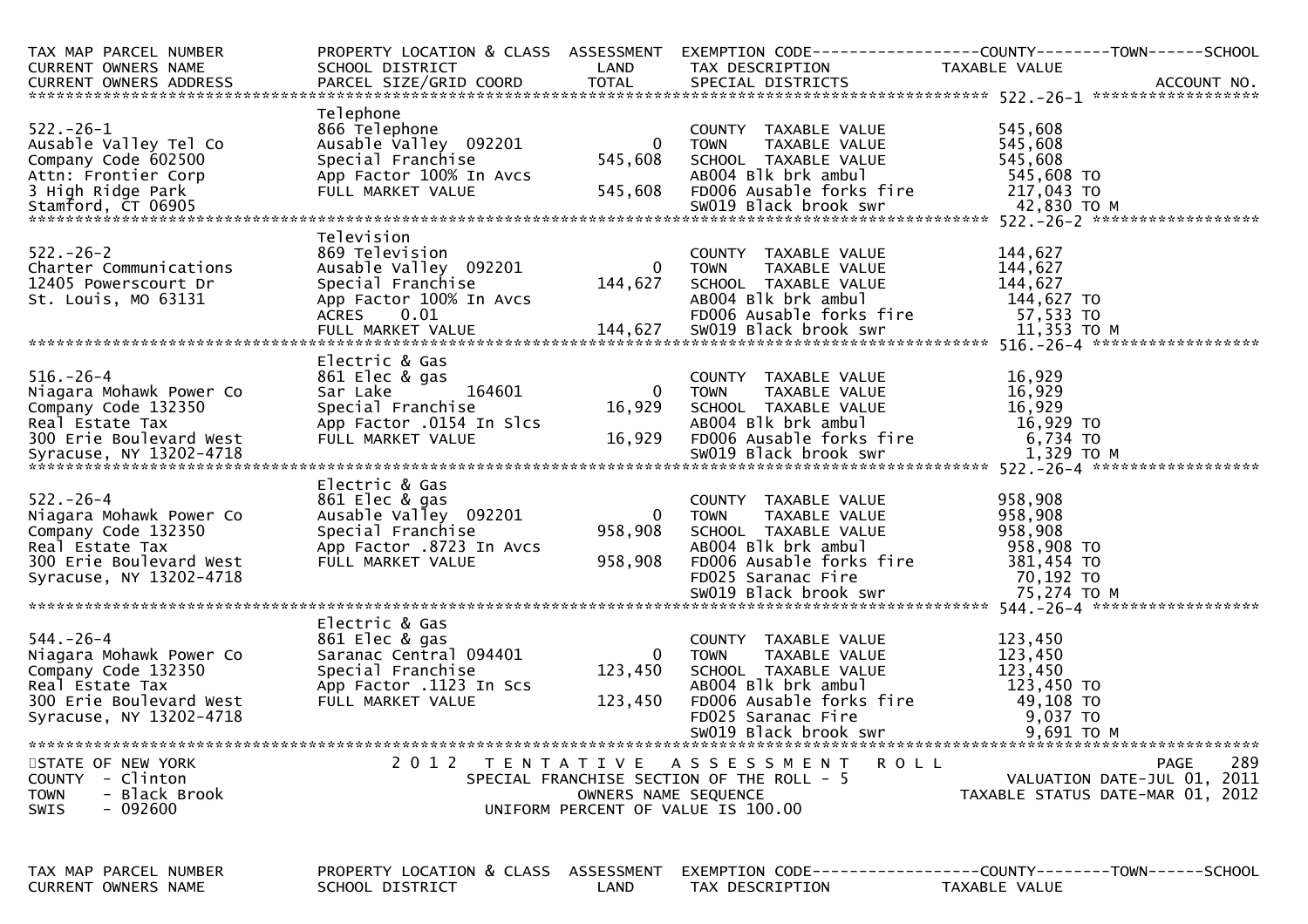| <b>CURRENT OWNERS ADDRESS</b>                                                                                                                                | PARCEL SIZE/GRID COORD                                                                                                    | TOTAL                                                      | SPECIAL DISTRICTS                                                                                                                                                              | ACCOUNT NO.                                                                                                       |
|--------------------------------------------------------------------------------------------------------------------------------------------------------------|---------------------------------------------------------------------------------------------------------------------------|------------------------------------------------------------|--------------------------------------------------------------------------------------------------------------------------------------------------------------------------------|-------------------------------------------------------------------------------------------------------------------|
| $522. - 26 - 5$<br><b>NYSEG</b><br>Attn: Utility Shared Services Special Franchise<br>Local Tax Dept Freeport<br>70 Farm View Dr<br>New Gloucester, ME 04260 | Electric & Gas<br>861 Elec & gas<br>Ausable Valley 092201<br>App Factor .8186 In Avcs<br>FULL MARKET VALUE                | $\mathbf{0}$<br>178,331<br>178,331                         | COUNTY TAXABLE VALUE<br><b>TOWN</b><br>TAXABLE VALUE<br>SCHOOL TAXABLE VALUE<br>AB004 Blk brk ambul<br>FD006 Ausable forks fire<br>FD025 Saranac Fire<br>SW019 Black brook swr | 178,331<br>178,331<br>178,331<br>178,331 TO<br>70,940 TO<br>2,568 TO<br>13,999 то м                               |
|                                                                                                                                                              | Electric & Gas                                                                                                            |                                                            |                                                                                                                                                                                |                                                                                                                   |
| $540.-26-5$<br><b>NYSEG</b><br>Attn: Utility Shared Services Special Franchise<br>Local Tax Dept Freeport<br>70 Farm View Dr<br>New Gloucester, ME 04260     | 861 Elec & gas<br>094001<br>Peru Central<br>App Factor .0760 In Pcs<br>FULL MARKET VALUE                                  | 0<br>16,557<br>16,557                                      | COUNTY TAXABLE VALUE<br>TAXABLE VALUE<br><b>TOWN</b><br>SCHOOL TAXABLE VALUE<br>ABOO4 Blk brk ambul<br>FD006 Ausable forks fire<br>FD025 Saranac Fire                          | 16,557<br>16,557<br>16,557<br>16,557 TO<br>6,586 TO<br>238 TO                                                     |
|                                                                                                                                                              | Electric & Gas                                                                                                            |                                                            |                                                                                                                                                                                |                                                                                                                   |
| $544. - 26 - 5$<br><b>NYSEG</b><br>Attn: Utility Shared Services Special Franchise<br>Local Tax Dept Freeport<br>70 Farm View Dr<br>New Gloucester, ME 04260 | 861 Elec & gas<br>Saranac Central 094401<br>App Factor .1054 In Scs<br>FULL MARKET VALUE                                  | $\mathbf{0}$<br>22,961<br>22,961                           | COUNTY TAXABLE VALUE<br>TAXABLE VALUE<br><b>TOWN</b><br>SCHOOL TAXABLE VALUE<br>ABOO4 Blk brk ambul<br>FD006 Ausable forks fire<br>FD025 Saranac Fire                          | 22,961<br>22,961<br>22,961<br>22,961 TO<br>9,134 TO<br>331 TO                                                     |
|                                                                                                                                                              |                                                                                                                           |                                                            |                                                                                                                                                                                |                                                                                                                   |
| $522 - 26 - 3$<br>Verizon New York Inc<br>Company Code 631900<br>Verizon Communications<br>PO Box 152206                                                     | Telephone<br>866 Telephone<br>Ausable Valley 092201<br>Special Franchise<br>App Factor .8186 In Avcs<br>FULL MARKET VALUE | $\mathbf{0}$<br>108,552<br>108,552                         | COUNTY TAXABLE VALUE<br>TAXABLE VALUE<br>TOWN<br>SCHOOL TAXABLE VALUE<br>AB004 Blk brk ambul<br>FD006 Ausable forks fire                                                       | 108,552<br>108,552<br>108,552<br>108,552 TO<br>43,182 TO                                                          |
|                                                                                                                                                              |                                                                                                                           |                                                            |                                                                                                                                                                                |                                                                                                                   |
| $540. -26 - 3$<br>Verizon New York Inc<br>Company Code 631900<br>Verizon Communications<br>PO Box 152206<br>Irving, TX 75015-2206                            | Telephone<br>866 Telephone<br>094001<br>Peru Central<br>Special Franchise<br>App Factor .0760 In Pcs<br>FULL MARKET VALUE | $\Omega$<br>10,078<br>10,078                               | COUNTY TAXABLE VALUE<br>TAXABLE VALUE<br><b>TOWN</b><br>SCHOOL TAXABLE VALUE<br>AB004 Blk brk ambul<br>FD006 Ausable forks fire<br>FD025 Saranac Fire<br>SW019 Black brook swr | 10,078<br>10,078<br>10,078<br>10,078 TO<br>4,009 TO<br>145 TO<br>791 TO M                                         |
|                                                                                                                                                              |                                                                                                                           |                                                            |                                                                                                                                                                                |                                                                                                                   |
| STATE OF NEW YORK<br>COUNTY - Clinton<br><b>TOWN</b><br>- Black Brook<br>$-092600$<br><b>SWIS</b>                                                            |                                                                                                                           | OWNERS NAME SEQUENCE<br>UNIFORM PERCENT OF VALUE IS 100.00 | 2012 TENTATIVE ASSESSMENT<br>R O L L<br>SPECIAL FRANCHISE SECTION OF THE ROLL - 5                                                                                              | 290<br>PAGE<br>VALUATION DATE-JUL 01, 2011<br>TAXABLE STATUS DATE-MAR 01, 2012                                    |
| TAX MAP PARCEL NUMBER<br>CURRENT OWNERS NAME                                                                                                                 | SCHOOL DISTRICT                                                                                                           | LAND                                                       | TAX DESCRIPTION                                                                                                                                                                | PROPERTY LOCATION & CLASS ASSESSMENT EXEMPTION CODE----------------COUNTY-------TOWN------SCHOOL<br>TAXABLE VALUE |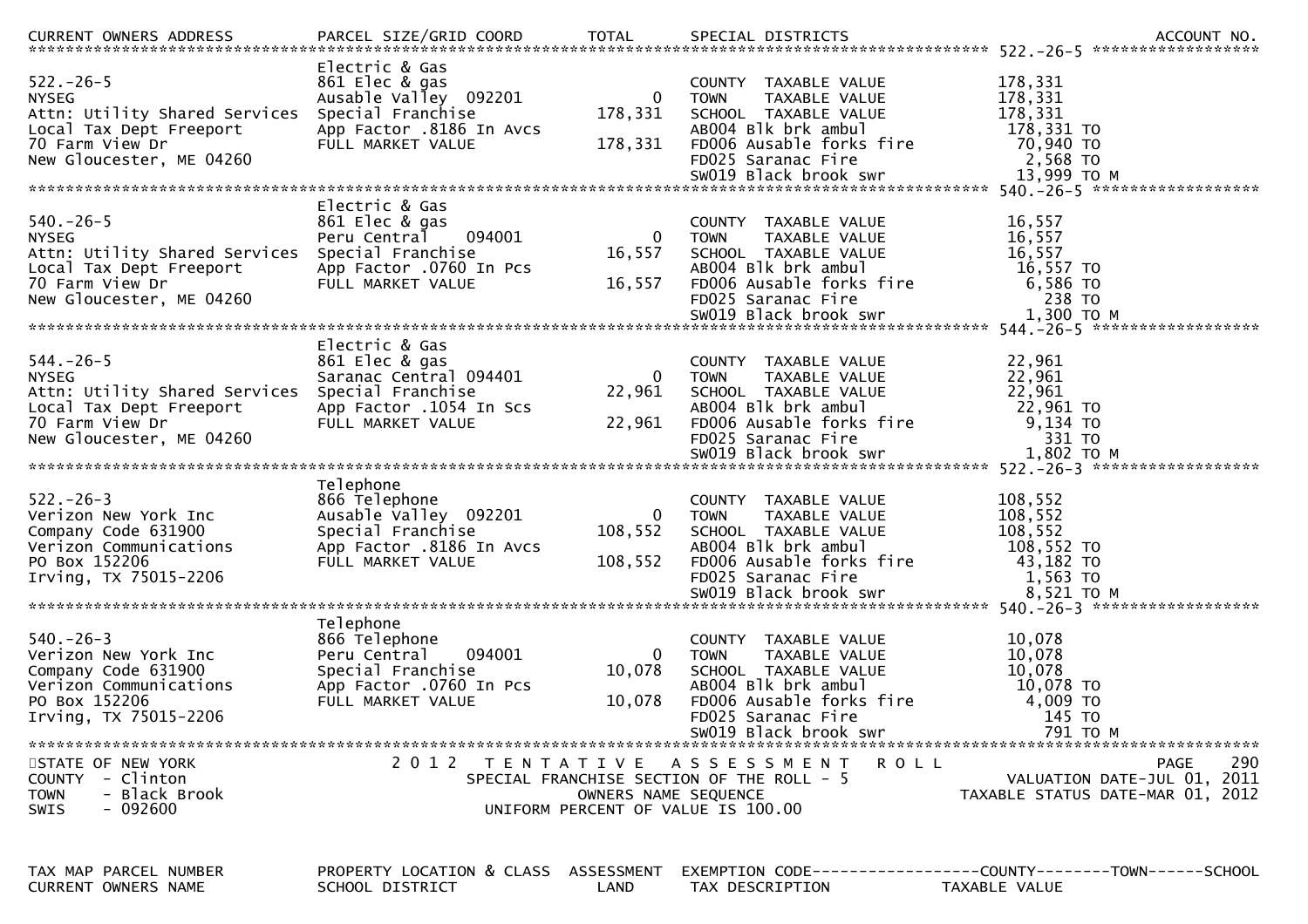| CURRENT OWNERS ADDRESS PARCEL SIZE/GRID COORD                                                                                      |                                                                                                                           | <b>TOTAL</b>                                                                    | SPECIAL DISTRICTS                                                                                                                                        | ACCOUNT NO.                                                                                                                   |
|------------------------------------------------------------------------------------------------------------------------------------|---------------------------------------------------------------------------------------------------------------------------|---------------------------------------------------------------------------------|----------------------------------------------------------------------------------------------------------------------------------------------------------|-------------------------------------------------------------------------------------------------------------------------------|
| $544. - 26 - 3$<br>Verizon New York Inc<br>Company Code 631900<br>Verizon Communications<br>PO Box 152206<br>Irving, TX 75015-2206 | Telephone<br>866 Telephone<br>Saranac Central 094401<br>Special Franchise<br>App Factor .1054 In Scs<br>FULL MARKET VALUE | <b>COUNTY</b><br><b>TOWN</b><br>13,977<br>13,977                                | TAXABLE VALUE<br>TAXABLE VALUE<br>SCHOOL TAXABLE VALUE<br>ABOO4 Blk brk ambul<br>FD006 Ausable forks fire<br>FD025 Saranac Fire<br>SW019 Black brook swr | 13,977<br>13,977<br>13,977<br>13,977 TO<br>5,560 TO<br>201 TO<br>1,097 TO M                                                   |
| STATE OF NEW YORK<br>- Clinton<br><b>COUNTY</b><br>- Black Brook<br>TOWN<br>- 092600<br><b>SWIS</b>                                | 2 0 1 2                                                                                                                   | SPECIAL FRANCHISE SECTION OF THE ROLL - 5<br>UNIFORM PERCENT OF VALUE IS 100.00 | TENTATIVE ASSESSMENT ROLL                                                                                                                                | 291<br>PAGE<br>VALUATION DATE-JUL 01, 2011<br>TAXABLE STATUS DATE-MAR 01, 2012<br>RPS150/V04/L015<br>CURRENT DATE $4/23/2012$ |
|                                                                                                                                    | ROLL                                                                                                                      | SUB SECTION- - TOTALS                                                           |                                                                                                                                                          |                                                                                                                               |
|                                                                                                                                    | ***                                                                                                                       | SPECIAL DISTRICT SUMMARY                                                        | ***                                                                                                                                                      |                                                                                                                               |
| TOTAL<br><b>DADCEL C</b>                                                                                                           | EXTENSION<br>EXTENSION<br>T10T                                                                                            | AD VALOREM<br>$\sqrt{11}$                                                       | <b>EXEMPT</b><br><b>TAXABLE</b><br>$\lambda$                                                                                                             |                                                                                                                               |

| CODE DISTRICT NAME PARCELS | IYPE.      | VALUE | VALUE    | AMOUN I | VALUE.   |
|----------------------------|------------|-------|----------|---------|----------|
| FD025 Saranac Fire         | 8 TOTAL    |       | 84.275   |         | 84.275   |
| AB004 Blk brk ambul        | 11 TOTAL   |       | 2139.978 |         | 2139,978 |
| FD006 Ausable forks        | 11 TOTAL   |       | 851.283  |         | 851,283  |
| SW019 Black brook sw       | 11 TOTAL M |       | 167,987  |         | 167.987  |

# \*\*\* SCHOOL DISTRICT SUMMARY \*\*\*

| <b>CODE</b>                          | DISTRICT NAME                                                     | <b>TOTAL</b><br><b>PARCELS</b> | ASSESSED<br>LAND | ASSESSED<br><b>TOTAL</b>                | <b>EXEMPT</b><br><b>AMOUNT</b> | <b>TOTAL</b><br><b>TAXABLE</b>          | <b>STAR</b><br><b>AMOUNT</b> | <b>STAR</b><br><b>TAXABLE</b>           |
|--------------------------------------|-------------------------------------------------------------------|--------------------------------|------------------|-----------------------------------------|--------------------------------|-----------------------------------------|------------------------------|-----------------------------------------|
| 092201<br>094001<br>094401<br>164601 | Ausable Valley Cen<br>Peru Central<br>Saranac Central<br>Sar Lake |                                |                  | 1936,026<br>26,635<br>160,388<br>16,929 |                                | 1936,026<br>26,635<br>160,388<br>16,929 |                              | 1936,026<br>26,635<br>160,388<br>16,929 |
|                                      | SUB-TOTAL                                                         | 11                             |                  | 2139,978                                |                                | 2139,978                                |                              | 2139,978                                |
|                                      | T O T A L                                                         | 11                             |                  | 2139,978                                |                                | 2139,978                                |                              | 2139,978                                |

\*\*\* SYSTEM CODES SUMMARY \*\*\*

NO SYSTEM EXEMPTIONS AT THIS LEVEL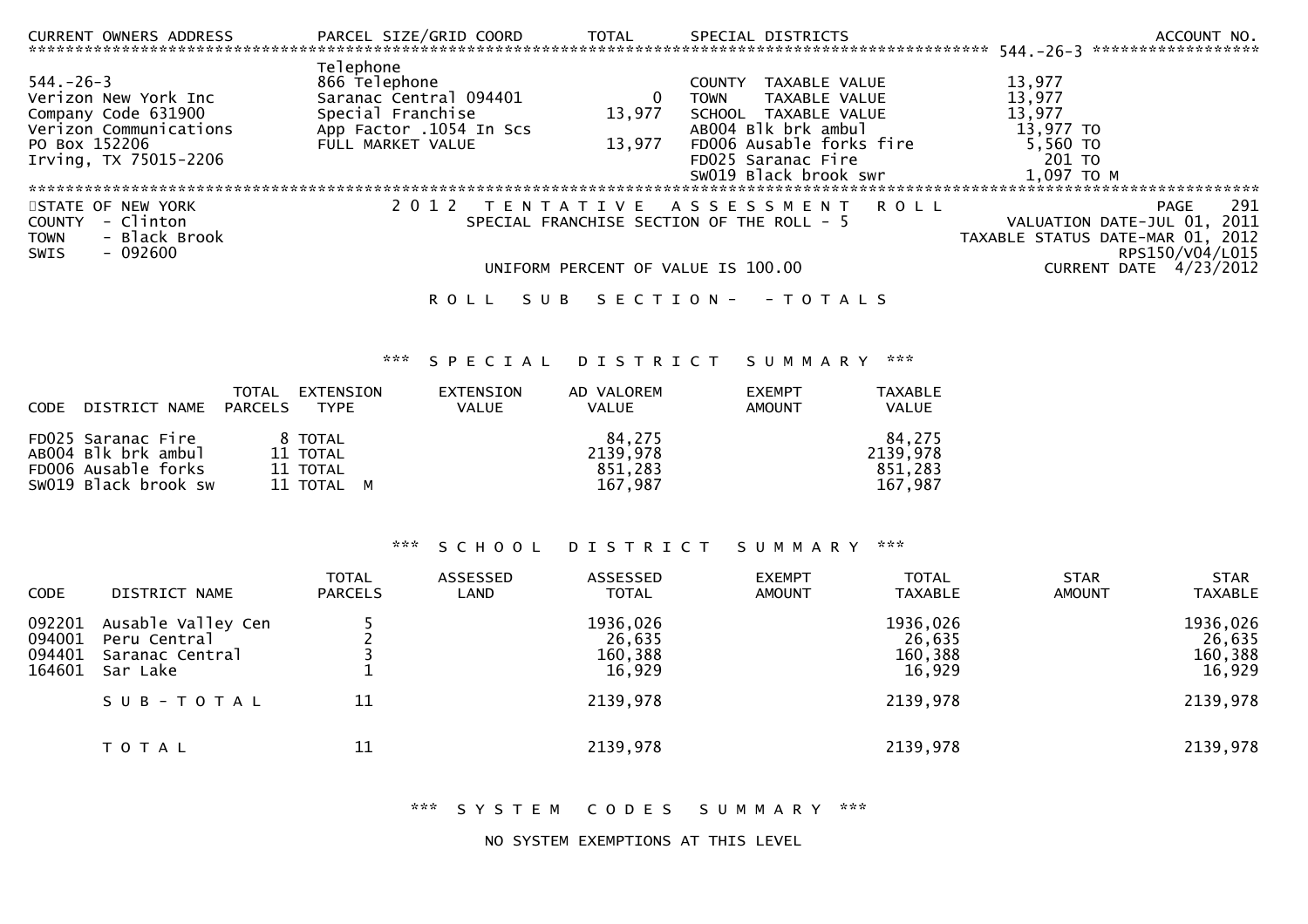# \*\*\* E X E M P T I O N S U M M A R Y \*\*\*

|                    | NO EXEMPTIONS AT THIS LEVEL               |                                  |
|--------------------|-------------------------------------------|----------------------------------|
| STATE OF NEW YORK  | 2012 TENTATIVE ASSESSMENT ROLL            | 292<br>PAGE                      |
| COUNTY - Clinton   | SPECIAL FRANCHISE SECTION OF THE ROLL - 5 | VALUATION DATE-JUL 01, 2011      |
| TOWN - Black Brook |                                           | TAXABLE STATUS DATE-MAR 01, 2012 |
| SWIS<br>- 092600   |                                           | RPS150/V04/L015                  |
|                    | UNIFORM PERCENT OF VALUE IS 100.00        | CURRENT DATE 4/23/2012           |
|                    |                                           |                                  |
|                    | ROLL SUB SECTION- - TOTALS                |                                  |

## \*\*\* **G R A N D T O T A L S \*\*\***

| ROLL<br><b>SEC</b>            | DESCRIPTION                                                  | <b>TOTAL</b><br><b>PARCELS</b> | ASSESSED<br>LAND | ASSESSED<br><b>TOTAL</b>                                                                                          | <b>TAXABLE</b><br><b>COUNTY</b> | TAXABLE<br><b>TOWN</b> | <b>TAXABLE</b><br><b>SCHOOL</b>                                 | <b>STAR</b><br><b>TAXABLE</b>                            |
|-------------------------------|--------------------------------------------------------------|--------------------------------|------------------|-------------------------------------------------------------------------------------------------------------------|---------------------------------|------------------------|-----------------------------------------------------------------|----------------------------------------------------------|
|                               | SPECIAL FRANCHISE                                            | 11                             |                  | 2139,978                                                                                                          | 2139,978                        | 2139,978               | 2139,978                                                        | 2139,978                                                 |
| COUNTY<br><b>TOWN</b><br>SWIS | STATE OF NEW YORK<br>- Clinton<br>- Black Brook<br>$-092600$ |                                |                  | 2012 TENTATIVE ASSESSMENT ROLL<br>SPECIAL FRANCHISE SECTION OF THE ROLL - 5<br>UNIFORM PERCENT OF VALUE IS 100.00 |                                 |                        | VALUATION DATE-JUL 01, 2011<br>TAXABLE STATUS DATE-MAR 01, 2012 | 293<br>PAGE<br>RPS150/V04/L015<br>CURRENT DATE 4/23/2012 |

ROLL SECTION TOTALS

## \*\*\* S P E C I A L D I S T R I C T S U M M A R Y \*\*\*

| <b>CODE</b> | DISTRICT NAME PARCELS                                                                    | EXTENSION<br>TOTAL<br>TYPE                    | EXTENSION<br><b>VALUE</b> | AD VALOREM<br><b>VALUE</b>               | <b>EXEMPT</b><br>AMOUNT | <b>TAXABLE</b><br><b>VALUE</b>           |
|-------------|------------------------------------------------------------------------------------------|-----------------------------------------------|---------------------------|------------------------------------------|-------------------------|------------------------------------------|
|             | FD025 Saranac Fire<br>AB004 Blk brk ambul<br>FD006 Ausable forks<br>SW019 Black brook sw | 8 TOTAL<br>11 TOTAL<br>11 TOTAL<br>11 TOTAL M |                           | 84.275<br>2139,978<br>851,283<br>167,987 |                         | 84.275<br>2139,978<br>851.283<br>167.987 |

## \*\*\* S C H O O L D I S T R I C T S U M M A R Y \*\*\*

| <b>CODE</b>                          | DISTRICT NAME                                                     | <b>TOTAL</b><br><b>PARCELS</b> | ASSESSED<br>LAND | ASSESSED<br><b>TOTAL</b>                | <b>EXEMPT</b><br><b>AMOUNT</b> | <b>TOTAL</b><br>TAXABLE                 | <b>STAR</b><br><b>AMOUNT</b> | <b>STAR</b><br><b>TAXABLE</b>            |
|--------------------------------------|-------------------------------------------------------------------|--------------------------------|------------------|-----------------------------------------|--------------------------------|-----------------------------------------|------------------------------|------------------------------------------|
| 092201<br>094001<br>094401<br>164601 | Ausable Valley Cen<br>Peru Central<br>Saranac Central<br>Sar Lake |                                |                  | 1936,026<br>26,635<br>160,388<br>16,929 |                                | 1936,026<br>26,635<br>160,388<br>16,929 |                              | 1936,026<br>26,635<br>160, 388<br>16,929 |
|                                      | SUB-TOTAL                                                         | 11                             |                  | 2139,978                                |                                | 2139,978                                |                              | 2139,978                                 |
|                                      | T O T A L                                                         | 11                             |                  | 2139,978                                |                                | 2139,978                                |                              | 2139,978                                 |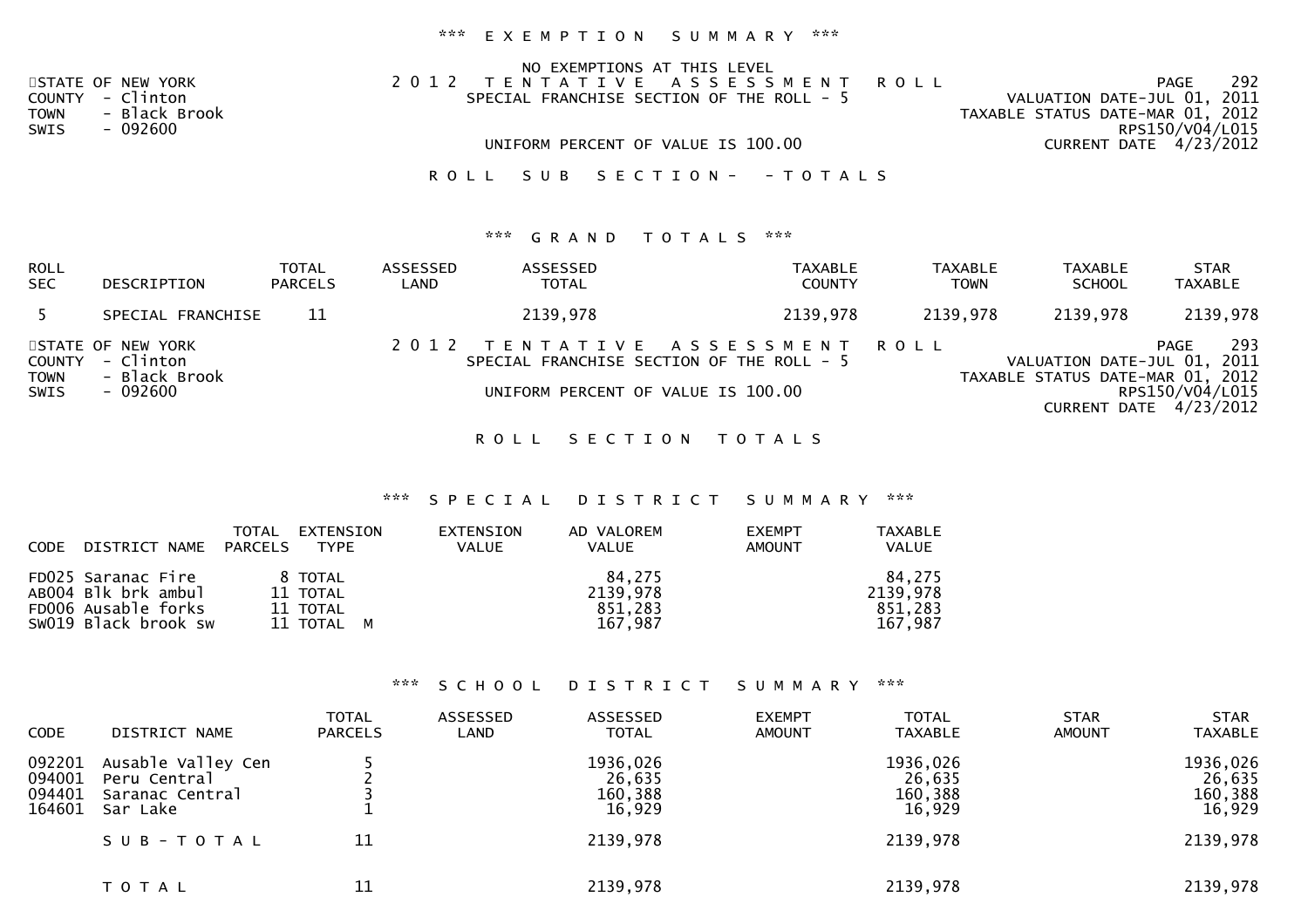## NO SYSTEM EXEMPTIONS AT THIS LEVEL

## \*\*\* E X E M P T I O N S U M M A R Y \*\*\*

|             |                   | NO EXEMPTIONS AT THIS LEVEL               |                                  |
|-------------|-------------------|-------------------------------------------|----------------------------------|
|             | STATE OF NEW YORK | 2012 TENTATIVE ASSESSMENT ROLL            | 294<br>PAGE                      |
|             | COUNTY - Clinton  | SPECIAL FRANCHISE SECTION OF THE ROLL - 5 | VALUATION DATE-JUL 01, 2011      |
| <b>TOWN</b> | - Black Brook     |                                           | TAXABLE STATUS DATE-MAR 01, 2012 |
| SWIS        | - 092600          | UNIFORM PERCENT OF VALUE IS 100.00        | RPS150/V04/L015                  |
|             |                   |                                           | CURRENT DATE 4/23/2012           |
|             |                   |                                           |                                  |

ROLL SECTION TOTALS

| ROLL<br><b>SEC</b>  | DESCRIPTION                                                        | <b>TOTAL</b><br><b>PARCELS</b> | ASSESSED<br>LAND | ASSESSED<br><b>TOTAL</b>           | TAXABLE<br><b>COUNTY</b>                                                                         | <b>TAXABLE</b><br><b>TOWN</b> | TAXABLE<br><b>SCHOOL</b>                                        | <b>STAR</b><br><b>TAXABLE</b> |
|---------------------|--------------------------------------------------------------------|--------------------------------|------------------|------------------------------------|--------------------------------------------------------------------------------------------------|-------------------------------|-----------------------------------------------------------------|-------------------------------|
|                     | SPECIAL FRANCHISE                                                  | 11                             |                  | 2139,978                           | 2139,978                                                                                         | 2139,978                      | 2139,978                                                        | 2139,978                      |
| <b>TOWN</b><br>SWIS | STATE OF NEW YORK<br>COUNTY - Clinton<br>- Black Brook<br>- 092600 |                                |                  | UNIFORM PERCENT OF VALUE IS 100.00 | 2012 TENTATIVE ASSESSMENT ROLL<br>UTILITY & R.R. SECTION OF THE ROLL - 6<br>OWNERS NAME SEQUENCE |                               | VALUATION DATE-JUL 01, 2011<br>TAXABLE STATUS DATE-MAR 01, 2012 | 295<br>PAGE                   |

| TAX MAP PARCEL NUMBER         | PROPERTY LOCATION & CLASS   | ASSESSMENT       | EXEMPTION CODE-----            | ----------COUNTY--------TOWN------SCHOOL |                    |
|-------------------------------|-----------------------------|------------------|--------------------------------|------------------------------------------|--------------------|
| <b>CURRENT OWNERS NAME</b>    | SCHOOL DISTRICT             | LAND             | TAX DESCRIPTION                | TAXABLE VALUE                            |                    |
| <b>CURRENT OWNERS ADDRESS</b> | PARCEL SIZE/GRID COORD      | <b>TOTAL</b>     | SPECIAL DISTRICTS              |                                          | ACCOUNT NO.        |
|                               |                             |                  |                                |                                          | ****************** |
|                               | 190 Tower Rd                |                  |                                |                                          |                    |
| $333. - 1 - 11$               | 831 Tele Comm               |                  | TAXABLE VALUE<br><b>COUNTY</b> | 51,000                                   |                    |
| Ausable Valley Tel Co         | Ausable Valley 092201       | 3,800            | TOWN<br>TAXABLE VALUE          | 51,000                                   |                    |
| Company Code 602500           | Land & $12x14$ stl Bldg     | 51,000           | SCHOOL TAXABLE VALUE           | 51,000                                   |                    |
| Attn: Frontier Corp           | 100% Within 092201          |                  | AB004 Blk brk ambul            | $51,000$ TO                              |                    |
| 3 High Ridge Park             | FRNT 100.00 DPTH 100.50     |                  | FD006 Ausable forks fire       | 51,000 TO                                |                    |
| Stamford, CT 06905            | EAST-0707615 NRTH-2053309   |                  |                                |                                          |                    |
|                               | DEED BOOK 577 PG-642        |                  |                                |                                          |                    |
|                               | FULL MARKET VALUE           | 51,000           |                                |                                          |                    |
|                               |                             |                  |                                | 626.-9999-602.500-1881                   | *****              |
|                               | Telephone Outside Plant     |                  |                                |                                          |                    |
| 626. - 9999 - 602. 500 - 1881 | 836 Telecom. eq.            |                  | TAXABLE VALUE<br><b>COUNTY</b> | 118,853                                  |                    |
|                               |                             |                  |                                |                                          |                    |
| Frontier Comm-Aus Val Tel     | Ausable Valley 092201       | $\boldsymbol{0}$ | TAXABLE VALUE<br><b>TOWN</b>   | 118,853                                  |                    |
| Company Code 602500           | Loc#888888 Poles, wires, ca | 118,853          | SCHOOL<br>TAXABLE VALUE        | 118,853                                  |                    |
| 3 High Ridge Park             | App Factor .9827 In Avcs    |                  | AB004 Blk brk ambul            | 118,853 TO                               |                    |
| Stamford, CT 06905            | FULL MARKET VALUE           | 118,853          | FD006 Ausable forks fire       | 47,280 TO                                |                    |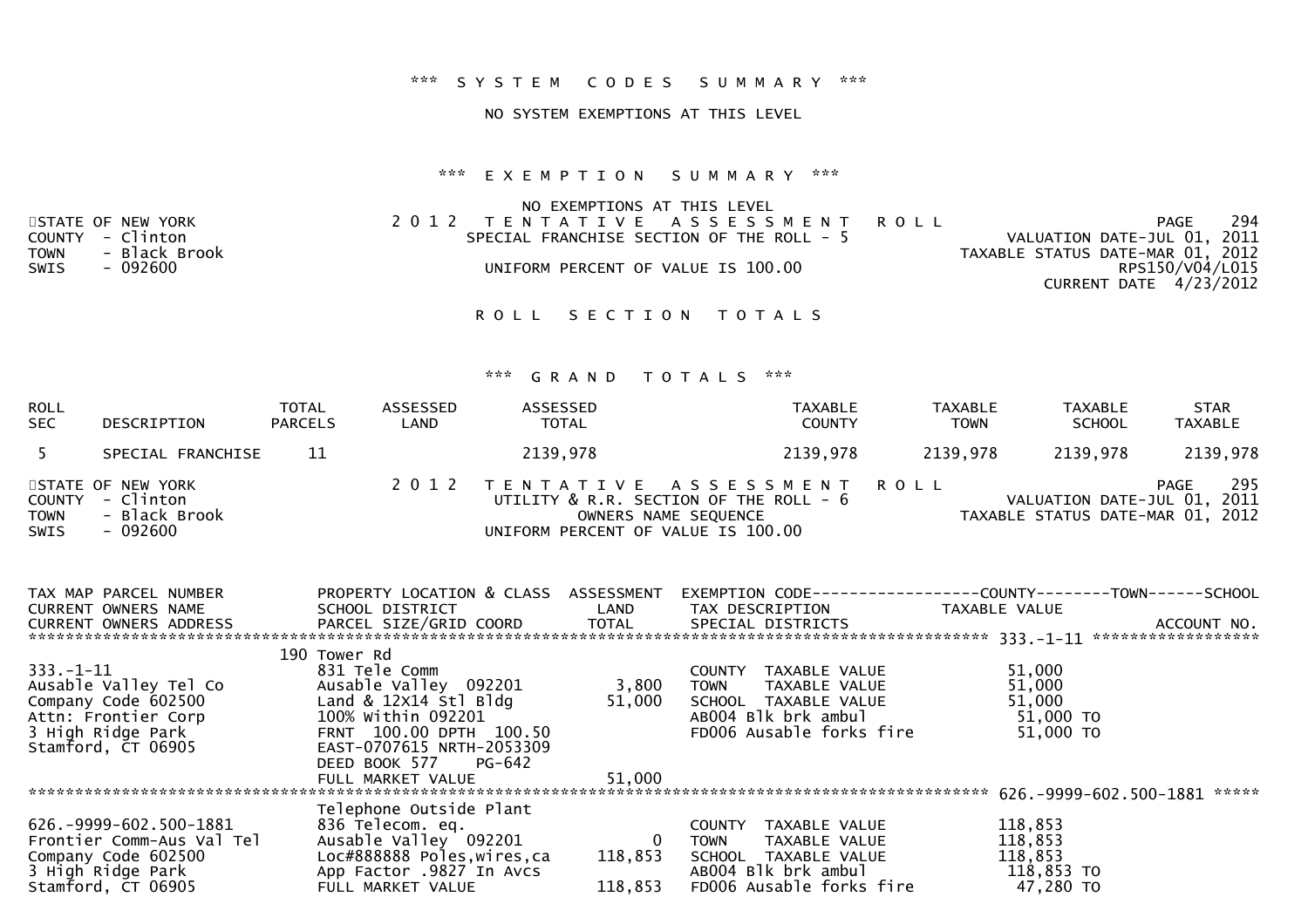|                                         |                                       |                      | FD025 Saranac Fire                                                  | 118,853 TO                       |
|-----------------------------------------|---------------------------------------|----------------------|---------------------------------------------------------------------|----------------------------------|
|                                         |                                       |                      |                                                                     |                                  |
|                                         | Telephone Outside Plant               |                      |                                                                     |                                  |
| 626. - 9999 - 602. 500 - 1884           | 836 Telecom. eq.                      |                      | COUNTY TAXABLE VALUE                                                | 2,092                            |
| Frontier Comm-Aus Val Tel               | 164601<br>Sar Lake                    | $\Omega$             | TAXABLE VALUE<br><b>TOWN</b>                                        | 2,092                            |
| Company Code 602500                     | Loc#888888 Poles, wires, ca           | 2,092                | SCHOOL TAXABLE VALUE                                                | 2,092                            |
| 3 High Ridge Park                       | App Factor .0173 In Slcs              |                      | AB004 Blk brk ambul                                                 | 2,092 TO                         |
| Stamford, CT 06905                      | FULL MARKET VALUE                     | 2,092                | FD006 Ausable forks fire                                            | 832 TO                           |
|                                         |                                       |                      | FD025 Saranac Fire                                                  | 2,092 TO                         |
|                                         |                                       |                      |                                                                     |                                  |
|                                         | 452 Soucy Rd                          |                      |                                                                     |                                  |
| $272. - 1 - 12$                         | 872 Elec-Substation                   |                      | COUNTY TAXABLE VALUE                                                | 34,590                           |
| National Grid                           | Saranac Central 094401                | 3,800                | TAXABLE VALUE<br><b>TOWN</b>                                        | 34,590                           |
| Real Estate Tax Dept                    | Loc#813847                            | 34,590               | SCHOOL TAXABLE VALUE                                                | 34,590                           |
| 300 Erie Blvd W                         | All Factor 100% In Scs                |                      | FD025 Saranac Fire                                                  | 34,590 TO                        |
| Syracuse, NY 13202-4718                 | Riverview Substation                  |                      |                                                                     |                                  |
|                                         | FRNT 100.00 DPTH 100.00               |                      |                                                                     |                                  |
|                                         | EAST-0653495 NRTH-2097441             |                      |                                                                     |                                  |
|                                         |                                       |                      |                                                                     |                                  |
|                                         |                                       |                      |                                                                     | *******************              |
|                                         | 2498 Silver Lake Rd                   |                      |                                                                     |                                  |
| $296. - 2 - 9$                          | 872 Elec-Substation                   |                      | COUNTY TAXABLE VALUE                                                | 30,746                           |
| National Grid                           | Ausable Valley 092201                 | 3,800                | TAXABLE VALUE<br><b>TOWN</b>                                        | 30,746                           |
| Real Estate Tax Dept                    | Loc#813845                            | 30,746               | SCHOOL TAXABLE VALUE                                                | 30,746                           |
| 300 Erie Blvd W                         | All Factor 100% In Avcs               |                      | AB004 Blk brk ambul                                                 | 30,746 TO                        |
| Syracuse, NY 13202-4718                 | Silver Lake Substation                |                      | FD006 Ausable forks fire                                            | 30,746 TO                        |
|                                         | FRNT 100.00 DPTH 100.00               |                      |                                                                     |                                  |
|                                         | EAST-0657738 NRTH-2073784             |                      |                                                                     |                                  |
|                                         |                                       |                      |                                                                     |                                  |
|                                         | FULL MARKET VALUE                     | 30,746               |                                                                     |                                  |
|                                         |                                       |                      |                                                                     |                                  |
| STATE OF NEW YORK                       | 2012                                  |                      | TENTATIVE ASSESSMENT<br><b>ROLL</b>                                 | 296<br>PAGE                      |
| COUNTY - Clinton                        |                                       |                      | UTILITY & R.R. SECTION OF THE ROLL - 6                              | VALUATION DATE-JUL 01, 2011      |
| <b>TOWN</b><br>- Black Brook            |                                       | OWNERS NAME SEQUENCE |                                                                     | TAXABLE STATUS DATE-MAR 01, 2012 |
| $-092600$<br><b>SWIS</b>                |                                       |                      | UNIFORM PERCENT OF VALUE IS 100.00                                  |                                  |
|                                         |                                       |                      |                                                                     |                                  |
|                                         |                                       |                      |                                                                     |                                  |
|                                         |                                       |                      |                                                                     |                                  |
| TAX MAP PARCEL NUMBER                   | PROPERTY LOCATION & CLASS ASSESSMENT  |                      | EXEMPTION        CODE-----------------COUNTY-------TOWN------SCHOOL |                                  |
| CURRENT OWNERS NAME                     | SCHOOL DISTRICT                       | LAND                 | TAX DESCRIPTION                                                     | TAXABLE VALUE                    |
| <b>CURRENT OWNERS ADDRESS</b>           | PARCEL SIZE/GRID COORD                | <b>TOTAL</b>         | SPECIAL DISTRICTS                                                   | ACCOUNT NO.                      |
|                                         |                                       |                      |                                                                     |                                  |
|                                         | 14 Casey Rd                           |                      |                                                                     |                                  |
| $306. - 1 - 3. - 2$                     | 872 Elec-Substation                   |                      | COUNTY TAXABLE VALUE                                                | 303,463                          |
| National Grid                           | Ausable Valley 092201                 | 0                    | TAXABLE VALUE<br><b>TOWN</b>                                        | 303,463                          |
| Real Estate Tax Dept                    | Loc#811500                            | 303,463              | SCHOOL TAXABLE VALUE                                                | 303,463                          |
| 300 Erie Blvd W                         | All Factor 100% In Avcs               |                      | AB004 Blk brk ambul                                                 | 303,463 TO                       |
| Syracuse, NY 13202-4718                 | Union Falls Substation                |                      | FD006 Ausable forks fire                                            | 303,463 TO                       |
|                                         | EAST-0645077 NRTH-2068674             |                      |                                                                     |                                  |
|                                         | DEED BOOK 120<br>$PG-36$              |                      |                                                                     |                                  |
|                                         | FULL MARKET VALUE                     | 303,463              |                                                                     |                                  |
|                                         |                                       |                      |                                                                     |                                  |
|                                         | 204 Silver Lake Rd                    |                      |                                                                     |                                  |
| $332 - 3 - 2$                           | 872 Elec-Substation                   |                      | COUNTY TAXABLE VALUE                                                | 391,921                          |
| National Grid                           | Ausable Valley 092201                 | 3,800                | TAXABLE VALUE<br><b>TOWN</b>                                        | 391,921                          |
| Real Estate Tax Dept<br>300 Erie Blvd W | Loc#813846<br>All Factor 100% In Avcs | 391,921              | SCHOOL TAXABLE VALUE<br>AB004 Blk brk ambul                         | 391,921<br>391,921 TO            |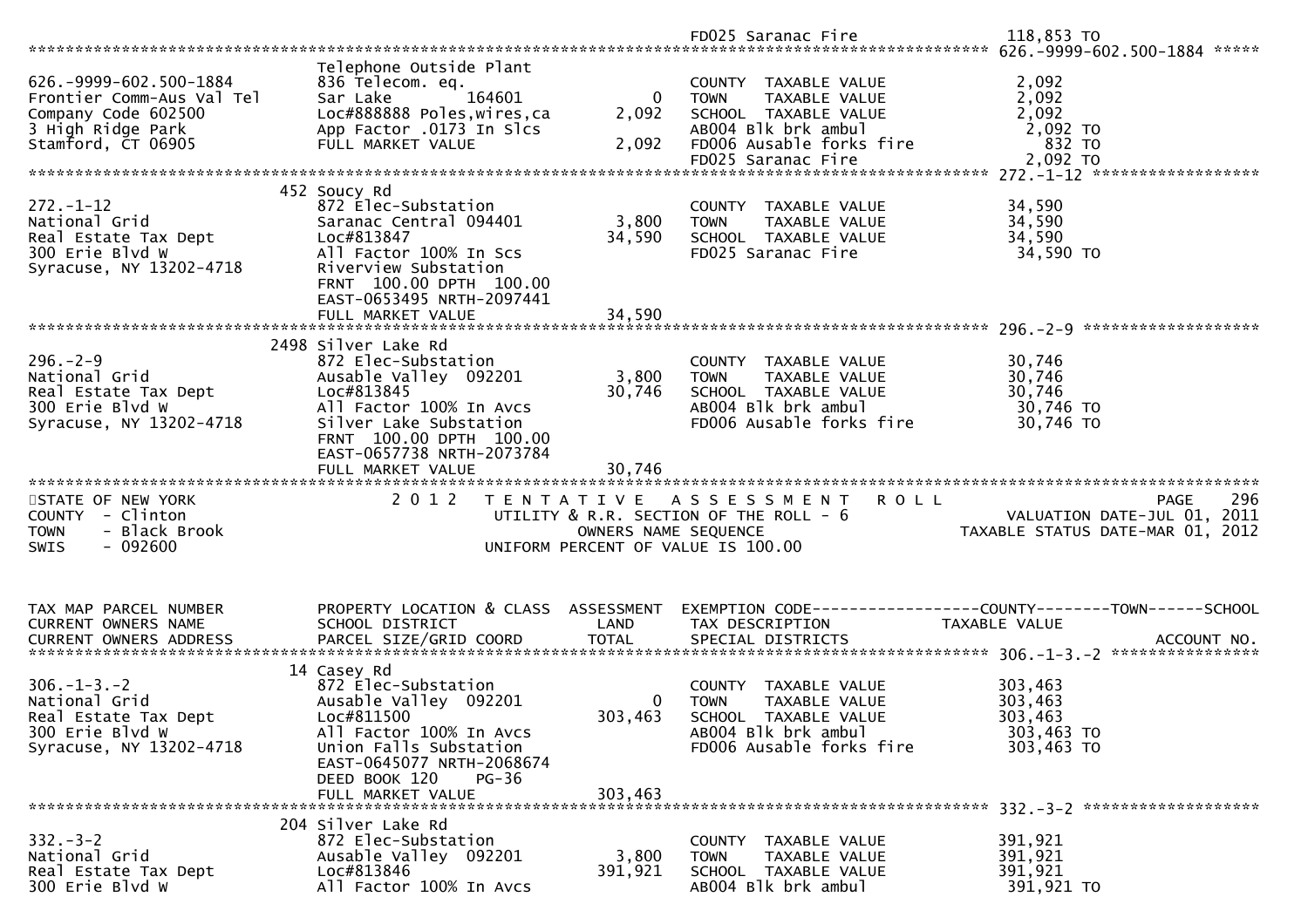| Syracuse, NY 13202-4718                                                                                         | AuSable Forks Substation<br>FRNT 100.00 DPTH 100.00<br>EAST-0704582 NRTH-2048410<br>DEED BOOK 170<br>PG-433                                         |                                    | FD006 Ausable forks fire                                                                                                                              | 391,921 TO                                                                                       |
|-----------------------------------------------------------------------------------------------------------------|-----------------------------------------------------------------------------------------------------------------------------------------------------|------------------------------------|-------------------------------------------------------------------------------------------------------------------------------------------------------|--------------------------------------------------------------------------------------------------|
| 626. - 9999 - 132. 350 - 1001<br>National Grid<br>Real Estate Tax<br>300 Erie Blvd W<br>Syracuse, NY 13202-4718 | Electric Transmission<br>882 Elec Trans Imp<br>Ausable Valley 092201<br>Loc#812327 Li 122 Un Fall<br>App Factor 100% In Avcs<br>FULL MARKET VALUE   | 345,688<br>345,688                 | COUNTY TAXABLE VALUE<br>TAXABLE VALUE<br>0 TOWN<br>SCHOOL TAXABLE VALUE<br>AB004 Blk brk ambul<br>FD006 Ausable forks fire<br>FD025 Saranac Fire      | 345,688<br>345,688<br>345,688<br>345,688 TO<br>288,995 TO<br>6,084 TO                            |
| 626. - 9999 - 132. 350 - 1011<br>National Grid<br>Real Estate Tax<br>300 Erie Blvd<br>Syracuse, NY 13202-4718   | Electric Transmission<br>882 Elec Trans Imp<br>Ausable Valley 092201<br>Loc#812328 Ap Fact 100% A<br>Line 123 Unfalls-AusFK#36<br>FULL MARKET VALUE | $\mathbf{0}$<br>242,403<br>242,403 | COUNTY TAXABLE VALUE<br>TAXABLE VALUE<br>TOWN<br>SCHOOL TAXABLE VALUE<br>AB004 Blk brk ambul<br>FD006 Ausable forks fire                              | 242,403<br>242,403<br>242,403<br>242,403 TO<br>202,649 TO                                        |
| 626. - 9999 - 132. 350 - 1021<br>National Grid<br>Real Estate Tax<br>300 Erie Blvd<br>Syracuse, NY 13202-4718   | Electric Transmission<br>882 Elec Trans Imp<br>Ausable Valley 092201<br>Loc#812329 Ap Fact 100% A<br>Line 124 Unfalls-FrFalls#<br>FULL MARKET VALUE | $\overline{0}$<br>21,768<br>21,768 | COUNTY TAXABLE VALUE<br><b>TOWN</b><br>TAXABLE VALUE<br>SCHOOL TAXABLE VALUE<br>AB004 Blk brk ambul<br>FD006 Ausable forks fire<br>FD025 Saranac Fire | 21,768<br>21,768<br>21,768<br>21,768 TO<br>18,198 TO<br>383 TO                                   |
| STATE OF NEW YORK<br>COUNTY - Clinton<br><b>TOWN</b><br>- Black Brook<br>$-092600$<br>SWIS                      |                                                                                                                                                     | OWNERS NAME SEQUENCE               | 2012 TENTATIVE ASSESSMENT ROLL<br>UTILITY & R.R. SECTION OF THE ROLL - 6<br>UNIFORM PERCENT OF VALUE IS 100.00                                        | 297<br>PAGE<br>VALUATION DATE-JUL 01, 2011<br>TAXABLE STATUS DATE-MAR 01, 2012                   |
| TAX MAP PARCEL NUMBER<br>CURRENT OWNERS NAME                                                                    | PROPERTY LOCATION & CLASS ASSESSMENT<br>SCHOOL DISTRICT                                                                                             | LAND                               | TAX DESCRIPTION                                                                                                                                       | EXEMPTION CODE-----------------COUNTY-------TOWN------SCHOOL<br>TAXABLE VALUE                    |
| 626. - 9999 - 132. 350 - 1031<br>National Grid<br>Real Estate Tax<br>300 Erie Blvd<br>Syracuse, NY 13202-4718   | Electric Transmission<br>882 Elec Trans Imp<br>Ausable Valley 092201<br>Loc#812330 Ap Fact 100% A<br>Line 125 Unfalls-LkClr#35<br>FULL MARKET VALUE | 6,105<br>6,105                     | COUNTY TAXABLE VALUE<br>0 TOWN<br>TAXABLE VALUE<br>SCHOOL TAXABLE VALUE<br>AB004 Blk brk ambul<br>FD006 Ausable forks fire<br>FD025 Saranac Fire      | 6,105<br>6,105<br>6,105<br>6,105 TO<br>5,104 TO<br>107 TO<br>626. - 9999 - 132. 350 - 1881 ***** |
| 626. -9999-132. 350-1881<br>National Grid<br>Real Estate Tax<br>300 Erie Blvd W                                 | Outside Plant<br>884 Elec Dist Out<br>Ausable Valley 092201<br>Loc#888888 Poles, wires, ca<br>App Factor .8860 In Avcs                              | $\bf{0}$<br>700,039<br>700,039     | TAXABLE VALUE<br>COUNTY<br><b>TOWN</b><br>TAXABLE VALUE<br>SCHOOL TAXABLE VALUE<br>AB004 Blk brk ambul<br>FD006 Ausable forks fire                    | 700,039<br>700,039<br>700,039<br>700,039 TO<br>700,039 TO<br>626. - 9999 - 132. 350 - 1882 ***** |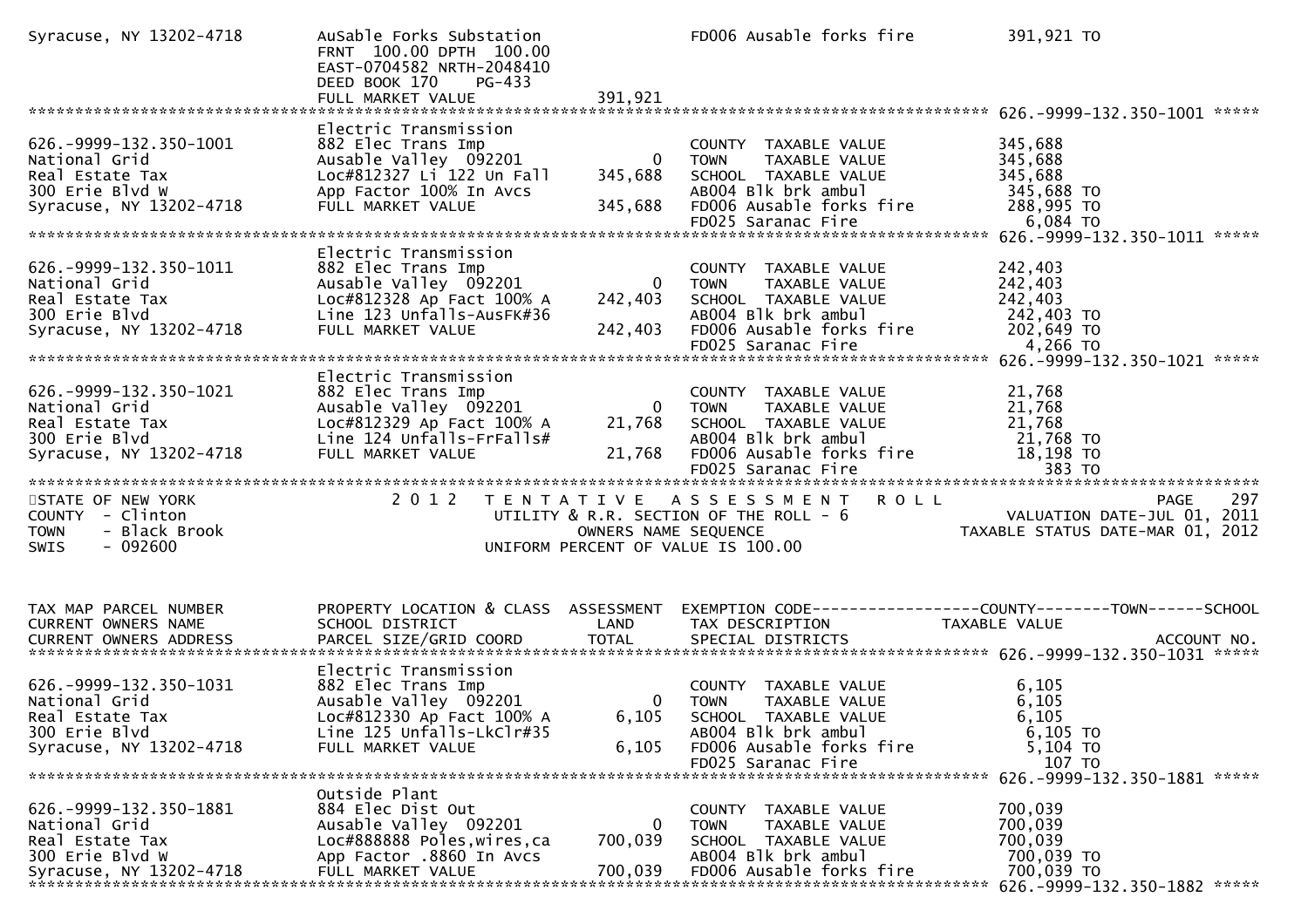| 626. - 9999 - 132. 350 - 1882<br>National Grid<br>Real Estate Tax<br>300 Erie Blvd W                                                                 | Outside Plant<br>884 Elec Dist Out<br>Saranac Central 094401<br>Loc#888888 Poles, wires, ca<br>App Factor .1140 In Scs                                                                                                     | - 0<br>90,073            | COUNTY TAXABLE VALUE<br>TAXABLE VALUE<br><b>TOWN</b><br>SCHOOL TAXABLE VALUE<br>FD025 Saranac Fire                                                              | 90,073<br>90,073<br>90,073<br>90,073 TO                                        |
|------------------------------------------------------------------------------------------------------------------------------------------------------|----------------------------------------------------------------------------------------------------------------------------------------------------------------------------------------------------------------------------|--------------------------|-----------------------------------------------------------------------------------------------------------------------------------------------------------------|--------------------------------------------------------------------------------|
| $320. -2 - 11$<br><b>NYSEG</b><br>Attn: Utility Shared Services Loc#001212<br>Local Tax Dept Freeport<br>70 Farm View Dr<br>New Gloucester, ME 04260 | Silver Lake Rd<br>$314$ Rural vac<10<br>Ausable Valley 092201<br>All Factor 100% In Avcs<br>Little Blk Brook Dam Site<br><b>ACRES</b><br>2.10<br>EAST-0677657 NRTH-2058748<br>DEED BOOK 204<br>PG-294<br>FULL MARKET VALUE | 6,700<br>6,700<br>6,700  | COUNTY TAXABLE VALUE<br>TAXABLE VALUE<br><b>TOWN</b><br>SCHOOL TAXABLE VALUE<br>JUNUL TAXABLE VALUE<br>ABOO4 Blk brk ambul<br>EPOOS<br>FD006 Ausable forks fire | 6,700<br>6,700<br>6,700<br>6,700 TO<br>6,700 TO                                |
|                                                                                                                                                      |                                                                                                                                                                                                                            |                          |                                                                                                                                                                 |                                                                                |
| $341. - 1 - 42$<br><b>NYSEG</b><br>Attn: Utility Shared Services<br>Local Tax Dept Freeport<br>70 Farm View Dr<br>New Gloucester, ME 04260           | Silver Lake Rd<br>$314$ Rural vac< $10$<br>Ausable Valley 092201<br>Loc#001232<br>All Factor 100% In Avcs<br>Old Rog Pulpmill Sub Site<br>FRNT 115.00 DPTH 271.00<br>EAST-0701337 NRTH-2044533<br>DEED BOOK 205<br>$PG-43$ | 5,200<br>5,200           | COUNTY TAXABLE VALUE<br><b>TOWN</b><br>TAXABLE VALUE<br>SCHOOL TAXABLE VALUE<br>AB004 Blk brk ambul<br>FD006 Ausable forks fire                                 | 5,200<br>5,200<br>5,200<br>5,200 TO<br>$5,200$ TO                              |
|                                                                                                                                                      | FULL MARKET VALUE                                                                                                                                                                                                          | 5,200                    |                                                                                                                                                                 |                                                                                |
| STATE OF NEW YORK<br>COUNTY - Clinton<br>- Black Brook<br><b>TOWN</b><br>$-092600$<br><b>SWIS</b>                                                    | 2 0 1 2                                                                                                                                                                                                                    | OWNERS NAME SEQUENCE     | TENTATIVE ASSESSMENT<br><b>ROLL</b><br>UTILITY & R.R. SECTION OF THE ROLL - 6<br>UNIFORM PERCENT OF VALUE IS 100.00                                             | 298<br>PAGE<br>VALUATION DATE-JUL 01, 2011<br>TAXABLE STATUS DATE-MAR 01, 2012 |
| TAX MAP PARCEL NUMBER<br><b>CURRENT OWNERS NAME</b><br>CURRENT OWNERS ADDRESS                                                                        | PROPERTY LOCATION & CLASS ASSESSMENT<br>SCHOOL DISTRICT                                                                                                                                                                    | LAND                     | TAX DESCRIPTION                                                                                                                                                 | TAXABLE VALUE                                                                  |
| 626. - 9999 - 131. 600 - 1001<br><b>NYSEG</b><br>Attn: Utility Shared Services Loc#000016<br>Local Tax Dept Freeport<br>70 Farm View Dr              | Electrial Transmission<br>882 Elec Trans Imp<br>Ausable Valley 092201<br>App Factor .9827 In Avcs<br>Elect Transmission LIne 1                                                                                             | $\overline{0}$<br>10,460 | COUNTY TAXABLE VALUE<br><b>TOWN</b><br>TAXABLE VALUE<br>SCHOOL TAXABLE VALUE<br>AB004 Blk brk ambul<br>FD006 Ausable forks fire                                 | 10,460<br>10,460<br>10,460<br>10,460 TO<br>766 TO                              |
| 626. -9999-131. 600-1002<br><b>NYSEG</b><br>Attn: Utility Shared Services<br>Local Tax Dept Freeport<br>70 Farm View Dr                              | Electrical Transmission<br>882 Elec Trans Imp<br>Saranac Central 094401<br>Loc#000016<br>App Factor .0173 In Scs<br>Elect Transmission line                                                                                | 0<br>184                 | TAXABLE VALUE<br>COUNTY<br>TAXABLE VALUE<br><b>TOWN</b><br>SCHOOL TAXABLE VALUE<br>FD025 Saranac Fire                                                           | 184<br>184<br>184<br>13 TO                                                     |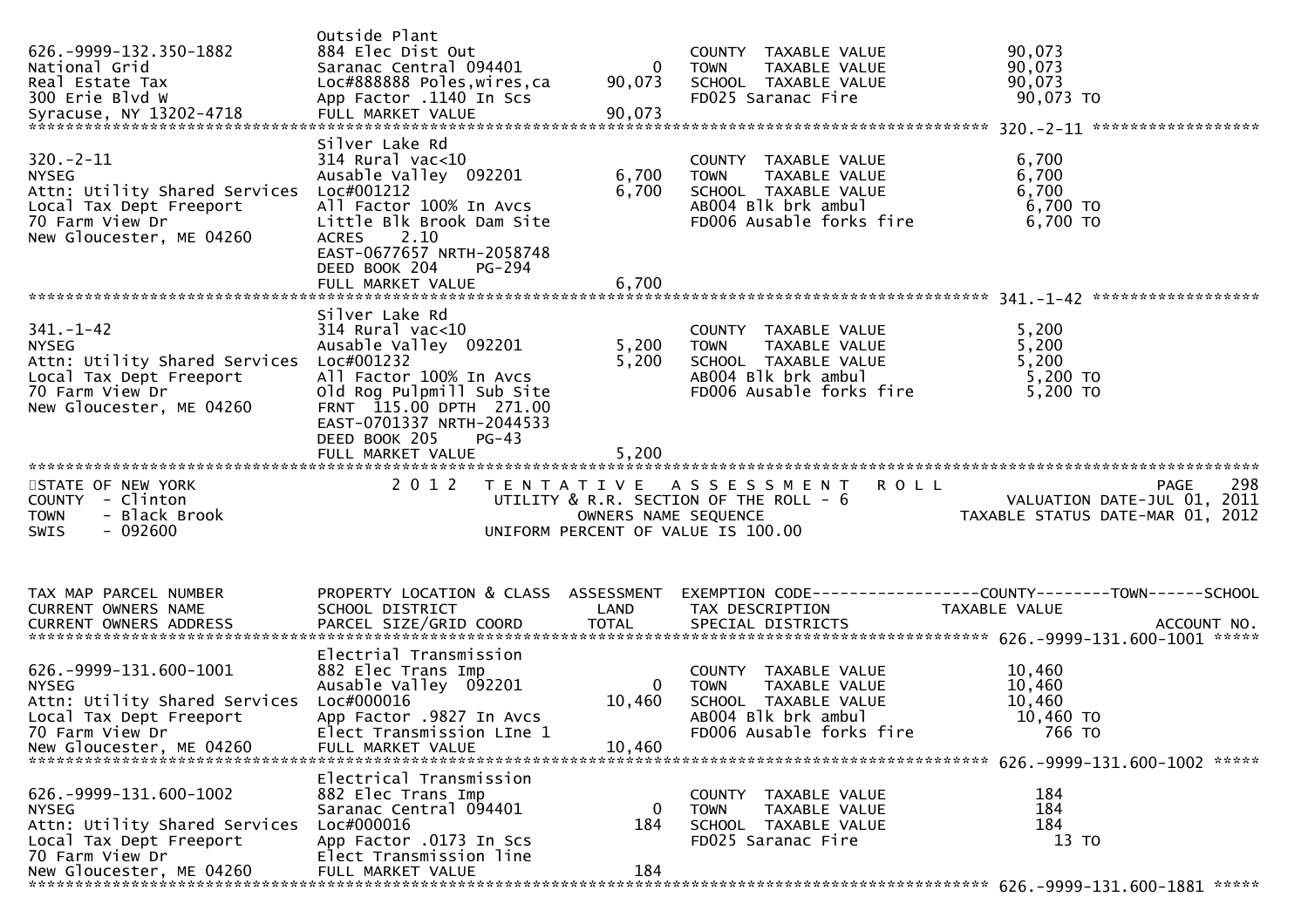|                                                          | Outside Plant                                  |                      |                                                      |                                                               |
|----------------------------------------------------------|------------------------------------------------|----------------------|------------------------------------------------------|---------------------------------------------------------------|
| 626. - 9999 - 131. 600 - 1881                            | 884 Elec Dist Out                              |                      | COUNTY TAXABLE VALUE                                 | 218,934                                                       |
| <b>NYSEG</b>                                             | Ausable Valley 092201                          | $\bf{0}$             | TAXABLE VALUE<br><b>TOWN</b>                         | 218,934                                                       |
| Attn: Utility Shared Services                            | Loc#888888                                     | 218,934              | SCHOOL TAXABLE VALUE                                 | 218,934                                                       |
| Local Tax Dept Freeport<br>70 Farm View Dr               | App Factor .8186 In Avcs<br>Poles Wires Cables |                      | AB004 Blk brk ambul<br>FD006 Ausable forks fire      | 218,934 TO<br>16,026 TO                                       |
|                                                          |                                                |                      |                                                      |                                                               |
|                                                          | Outside Plant                                  |                      |                                                      |                                                               |
| 626. - 9999 - 131. 600 - 1882                            | 884 Elec Dist Out                              |                      | COUNTY TAXABLE VALUE                                 | 28,189                                                        |
| <b>NYSEG</b>                                             | Saranac Central 094401                         | 0                    | <b>TOWN</b><br>TAXABLE VALUE                         | 28,189                                                        |
| Attn: Utility Shared Services                            | Loc#888888                                     | 28,189               | SCHOOL TAXABLE VALUE                                 | 28,189                                                        |
| Local Tax Dept Freeport                                  | App Factor .1054 In Scs                        |                      | FD025 Saranac Fire                                   | 28,189 TO                                                     |
| 70 Farm View Dr                                          | Poles Wires Cables                             |                      |                                                      |                                                               |
|                                                          |                                                |                      |                                                      |                                                               |
|                                                          |                                                |                      |                                                      | *****                                                         |
|                                                          | Outside Plant                                  |                      |                                                      |                                                               |
| 626. - 9999 - 131. 600 - 1883                            | 884 Elec Dist Out                              |                      | COUNTY TAXABLE VALUE                                 | 20,326                                                        |
| <b>NYSEG</b><br>Attn: Utility Shared Services Loc#888888 | Peru Central<br>094001                         | 0<br>20,326          | <b>TOWN</b><br>TAXABLE VALUE<br>SCHOOL TAXABLE VALUE | 20,326<br>20,326                                              |
| Local Tax Dept Freeport                                  | App Factor .0760 In Pcs                        |                      | AB004 Blk brk ambul                                  | 20,326 TO                                                     |
| 70 Farm View Dr                                          | Poles Wires Cables                             |                      | FD006 Ausable forks fire                             | 20,326 TO                                                     |
|                                                          |                                                |                      |                                                      |                                                               |
|                                                          |                                                |                      |                                                      |                                                               |
|                                                          | 12 Casey Rd                                    |                      |                                                      |                                                               |
| $306. - 1 - 3. - 1$                                      | 874 Elec-hydro                                 |                      | COUNTY TAXABLE VALUE                                 | 1462,000                                                      |
| Union Falls Hydro Power Ltd                              | Ausable Valley 092201                          | 111,000              | <b>TOWN</b><br>TAXABLE VALUE                         | 1462,000                                                      |
| Company Code 132340                                      | Loc#811500                                     | 1462,000             | SCHOOL TAXABLE VALUE                                 | 1462,000                                                      |
| KEI (USA) Power Management Inc App Factor 100% In Avcs   |                                                |                      | AB004 Blk brk ambul                                  | 1462,000 TO                                                   |
| 37 Alfred A Plourde Pkwy Ste 2 Union Falls Hydro Plant   |                                                |                      | FD006 Ausable forks fire                             | 1462,000 TO                                                   |
| Lewiston, ME 04240                                       | ACRES 15.40                                    |                      |                                                      |                                                               |
|                                                          | EAST-0645077 NRTH-2068674                      |                      |                                                      |                                                               |
|                                                          | DEED BOOK 120<br>PG-36                         |                      |                                                      |                                                               |
|                                                          | FULL MARKET VALUE                              | 1462,000             |                                                      |                                                               |
| STATE OF NEW YORK                                        | 2 0 1 2                                        |                      | TENTATIVE ASSESSMENT<br><b>ROLL</b>                  | 299<br><b>PAGE</b>                                            |
| COUNTY - Clinton                                         |                                                |                      | UTILITY & R.R. SECTION OF THE ROLL - 6               | VALUATION DATE-JUL 01, 2011                                   |
| - Black Brook<br><b>TOWN</b>                             |                                                | OWNERS NAME SEQUENCE |                                                      | TAXABLE STATUS DATE-MAR 01, 2012                              |
| $-092600$<br>SWIS                                        |                                                |                      | UNIFORM PERCENT OF VALUE IS 100.00                   |                                                               |
|                                                          |                                                |                      |                                                      |                                                               |
|                                                          |                                                |                      |                                                      |                                                               |
|                                                          |                                                |                      |                                                      |                                                               |
| TAX MAP PARCEL NUMBER                                    | PROPERTY LOCATION & CLASS                      | ASSESSMENT           |                                                      | EXEMPTION CODE-----------------COUNTY--------TOWN------SCHOOL |
| <b>CURRENT OWNERS NAME</b>                               | SCHOOL DISTRICT                                | LAND                 | TAX DESCRIPTION                                      | TAXABLE VALUE                                                 |
| CURRENT OWNERS ADDRESS                                   | PARCEL SIZE/GRID COORD                         | <b>TOTAL</b>         | SPECIAL DISTRICTS                                    | ACCOUNT NO.                                                   |
|                                                          |                                                |                      |                                                      |                                                               |
| 626. - 9999 - 631. 900 - 1881                            | Telephone Outside Plant                        |                      |                                                      |                                                               |
| Verizon New York Inc                                     | 836 Telecom. eq.<br>Ausable Valley 092201      | 0                    | COUNTY TAXABLE VALUE<br><b>TOWN</b><br>TAXABLE VALUE | 22,390<br>22,390                                              |
| Company Code 631900                                      | Loc#888888 Poles, wires, ca                    | 22,390               | SCHOOL TAXABLE VALUE                                 | 22,390                                                        |
| Verizon Communications                                   | App Factor .8186 In Avcs                       |                      | AB004 Blk brk ambul                                  | 22,390 TO                                                     |
| PO Box 152206                                            | FULL MARKET VALUE                              | 22,390               | FD006 Ausable forks fire                             | 22,390 TO                                                     |
|                                                          |                                                |                      |                                                      |                                                               |
|                                                          |                                                |                      |                                                      |                                                               |
|                                                          | Telephone Outside Plant                        |                      |                                                      |                                                               |
| 626. - 9999 - 631. 900 - 1882                            | 831 Tele Comm                                  |                      | COUNTY TAXABLE VALUE                                 | 2,883                                                         |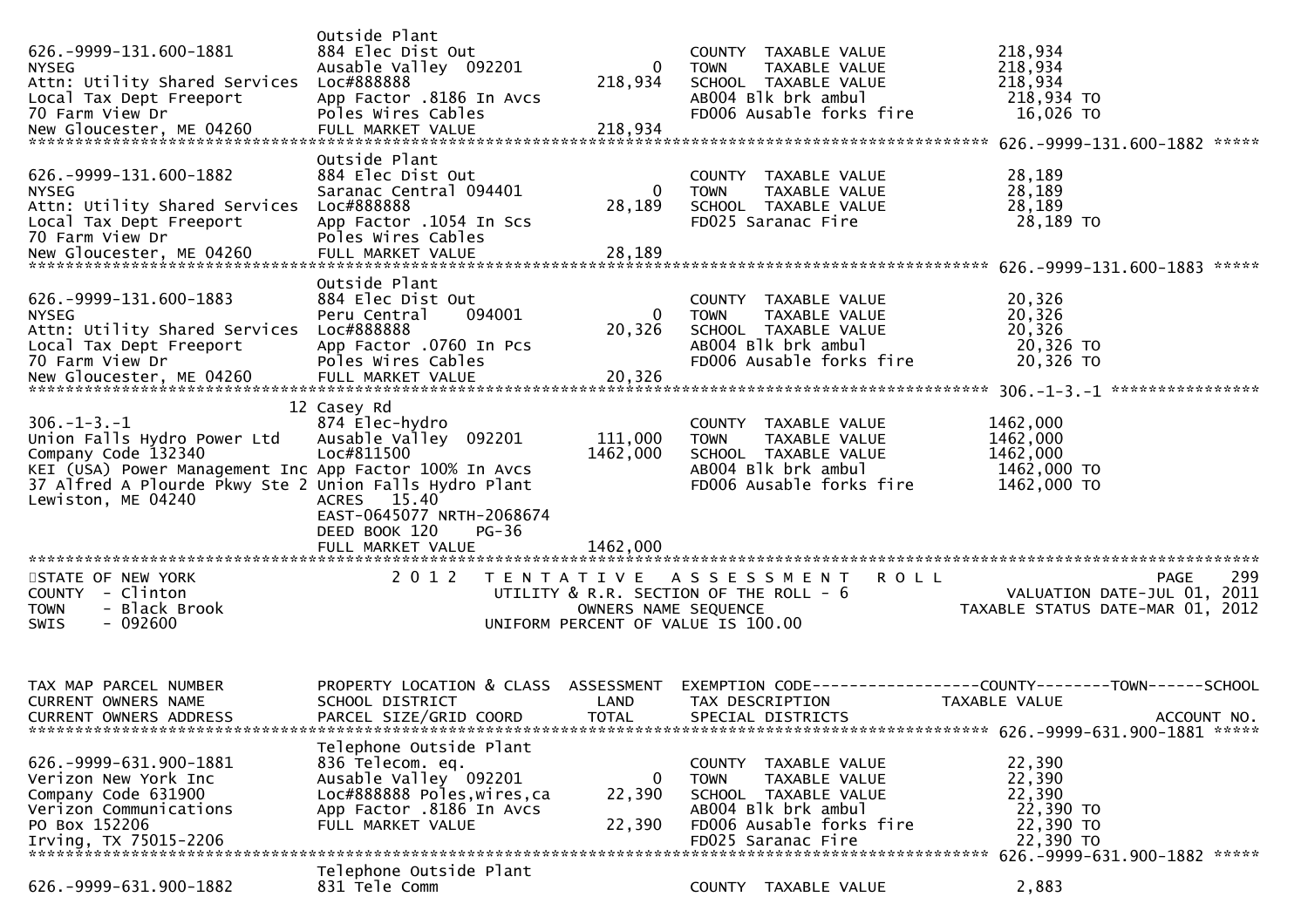| Verizon New York Inc           | Saranac Central 094401      |                 | TAXABLE VALUE<br><b>TOWN</b>                | 2,883                               |
|--------------------------------|-----------------------------|-----------------|---------------------------------------------|-------------------------------------|
| Company Code 631900            | Loc#888888 poles, wires, ca | 2,883           | SCHOOL TAXABLE VALUE                        | 2,883                               |
| Verizon Communications         | App Factor .1054 In Scs     |                 | AB004 Blk brk ambul                         | 2,883 TO                            |
| PO Box 152206                  | FULL MARKET VALUE           | 2,883           | FD006 Ausable forks fire                    | 301 TO                              |
| Irving, TX 75015-2206          |                             |                 | FD025 Saranac Fire                          | 211 TO                              |
| ****************************** |                             |                 |                                             | 626. - 9999 - 631. 900 - 1883 ***** |
|                                | Telephone Outside Plant     |                 |                                             |                                     |
| 626.-9999-631.900-1883         | 831 Tele Comm               |                 | TAXABLE VALUE<br>COUNTY                     | 2,079                               |
| Verizon New York Inc           | Peru Central 094001         | - 0             | TAXABLE VALUE<br><b>TOWN</b>                | 2,079                               |
| Company Code 631900            | Loc#888888 Poles, wires, ca | 2,079           | SCHOOL TAXABLE VALUE                        | 2,079                               |
| Verizon Communications         | App Factor .0760 In Pcs     |                 | AB004 Blk brk ambul                         | 2,079 TO                            |
| PO Box 152206                  | FULL MARKET VALUE           | 2,079           | FD006 Ausable forks fire                    | 2,079 TO                            |
| Irving, TX 75015-2206          |                             |                 | FD025 Saranac Fire                          | 2,079 TO                            |
|                                |                             |                 |                                             |                                     |
| STATE OF NEW YORK              | 2 0 1 2                     |                 | TENTATIVE ASSESSMENT ROLL                   | 300<br>PAGE                         |
| COUNTY - Clinton               |                             |                 | UTILITY $\&$ R.R. SECTION OF THE ROLL - $6$ | VALUATION DATE-JUL 01, 2011         |
| - Black Brook<br>TOWN          |                             |                 |                                             | TAXABLE STATUS DATE-MAR 01, 2012    |
| $-092600$<br>SWIS              |                             |                 |                                             | RPS150/V04/L015                     |
|                                |                             |                 | UNIFORM PERCENT OF VALUE IS 100.00          | CURRENT DATE 4/23/2012              |
|                                |                             |                 |                                             |                                     |
|                                | S U B<br>ROLL               | S E C T I O N - | - T O T A L S                               |                                     |

# \*\*\* S P E C I A L D I S T R I C T S U M M A R Y \*\*\*

| CODE DISTRICT NAME PARCELS                                       | TOTAL | EXTENSION<br>TYPE                | EXTENSION<br><b>VALUE</b> | AD VALOREM<br><b>VALUE</b>      | <b>EXEMPT</b><br><b>AMOUNT</b> | TAXABLE<br><b>VALUE</b>         |
|------------------------------------------------------------------|-------|----------------------------------|---------------------------|---------------------------------|--------------------------------|---------------------------------|
| FD025 Saranac Fire<br>AB004 Blk brk ambul<br>FD006 Ausable forks |       | 13 TOTAL<br>20 TOTAL<br>20 TOTAL |                           | 309,330<br>3965,050<br>3576.015 |                                | 309.330<br>3965.050<br>3576.015 |

# \*\*\* S C H O O L D I S T R I C T S U M M A R Y \*\*\*

| <b>CODE</b>                          | DISTRICT NAME                                                     | <b>TOTAL</b><br><b>PARCELS</b> | ASSESSED<br>LAND | ASSESSED<br><b>TOTAL</b>               | <b>EXEMPT</b><br><b>AMOUNT</b> | <b>TOTAL</b><br><b>TAXABLE</b>         | <b>STAR</b><br>AMOUNT | <b>STAR</b><br><b>TAXABLE</b>          |
|--------------------------------------|-------------------------------------------------------------------|--------------------------------|------------------|----------------------------------------|--------------------------------|----------------------------------------|-----------------------|----------------------------------------|
| 092201<br>094001<br>094401<br>164601 | Ausable Valley Cen<br>Peru Central<br>Saranac Central<br>Sar Lake | 16                             | 134,300<br>3,800 | 3937,670<br>22,405<br>155,919<br>2,092 |                                | 3937,670<br>22,405<br>155,919<br>2,092 |                       | 3937,670<br>22,405<br>155,919<br>2,092 |
|                                      | $S \cup B - TO T A L$                                             | 24                             | 138,100          | 4118,086                               |                                | 4118,086                               |                       | 4118,086                               |
|                                      | <b>TOTAL</b>                                                      | 24                             | 138,100          | 4118,086                               |                                | 4118,086                               |                       | 4118,086                               |

## \*\*\* S Y S T E M C O D E S S U M M A R Y \*\*\*

## NO SYSTEM EXEMPTIONS AT THIS LEVEL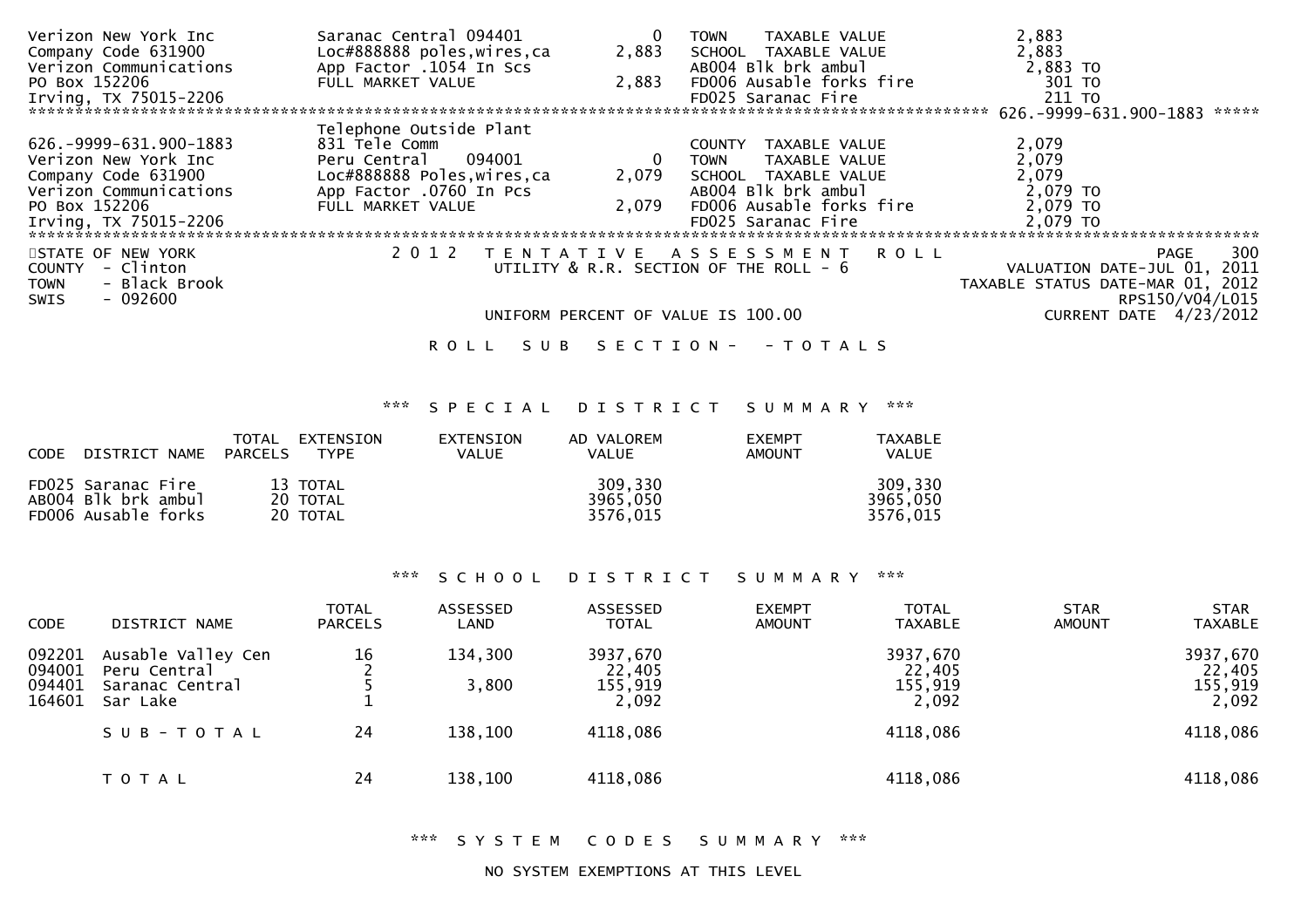### \*\*\* E X E M P T I O N S U M M A R Y \*\*\*

#### NO EXEMPTIONS AT THIS LEVEL

## \*\*\* G R A N D T O T A L S \*\*\*

| <b>ROLL</b><br><b>SEC</b>  | DESCRIPTION                                                        | TOTAL<br><b>PARCELS</b> | ASSESSED<br>LAND | ASSESSED<br><b>TOTAL</b> | <b>TAXABLE</b><br><b>COUNTY</b>                                                                                | <b>TAXABLE</b><br><b>TOWN</b> | <b>TAXABLE</b><br><b>SCHOOL</b>                                 | <b>STAR</b><br><b>TAXABLE</b>                            |
|----------------------------|--------------------------------------------------------------------|-------------------------|------------------|--------------------------|----------------------------------------------------------------------------------------------------------------|-------------------------------|-----------------------------------------------------------------|----------------------------------------------------------|
| 6                          | UTILITIES & N.C.                                                   | 24                      | 138,100          | 4118,086                 | 4118,086                                                                                                       | 4118,086                      | 4118,086                                                        | 4118,086                                                 |
| <b>TOWN</b><br><b>SWIS</b> | STATE OF NEW YORK<br>COUNTY - Clinton<br>- Black Brook<br>- 092600 |                         |                  |                          | 2012 TENTATIVE ASSESSMENT ROLL<br>UTILITY & R.R. SECTION OF THE ROLL - 6<br>UNIFORM PERCENT OF VALUE IS 100.00 |                               | VALUATION DATE-JUL 01, 2011<br>TAXABLE STATUS DATE-MAR 01, 2012 | 301<br>PAGE<br>RPS150/V04/L015<br>CURRENT DATE 4/23/2012 |

ROLL SECTION TOTALS

## \*\*\* S P E C I A L D I S T R I C T S U M M A R Y \*\*\*

| <b>CODE</b> | DISTRICT NAME                                                    | TOTAL<br>EXTENSION<br>PARCELS<br><b>TYPE</b> | <b>EXTENSTON</b><br><b>VALUE</b> | AD VALOREM<br>VALUE             | <b>FXEMPT</b><br><b>AMOUNT</b> | <b>TAXABLE</b><br><b>VALUE</b>  |
|-------------|------------------------------------------------------------------|----------------------------------------------|----------------------------------|---------------------------------|--------------------------------|---------------------------------|
|             | FD025 Saranac Fire<br>AB004 Blk brk ambul<br>FD006 Ausable forks | 13 TOTAL<br>20 TOTAL<br>20 TOTAL             |                                  | 309,330<br>3965,050<br>3576.015 |                                | 309,330<br>3965,050<br>3576,015 |

### \*\*\* S C H O O L D I S T R I C T S U M M A R Y \*\*\*

| <b>CODE</b>                          | DISTRICT NAME                                                     | <b>TOTAL</b><br><b>PARCELS</b> | ASSESSED<br>LAND | ASSESSED<br><b>TOTAL</b>               | <b>EXEMPT</b><br><b>AMOUNT</b> | <b>TOTAL</b><br><b>TAXABLE</b>         | <b>STAR</b><br><b>AMOUNT</b> | <b>STAR</b><br><b>TAXABLE</b>          |
|--------------------------------------|-------------------------------------------------------------------|--------------------------------|------------------|----------------------------------------|--------------------------------|----------------------------------------|------------------------------|----------------------------------------|
| 092201<br>094001<br>094401<br>164601 | Ausable Valley Cen<br>Peru Central<br>Saranac Central<br>Sar Lake | 16                             | 134,300<br>3,800 | 3937,670<br>22,405<br>155,919<br>2,092 |                                | 3937,670<br>22,405<br>155,919<br>2,092 |                              | 3937,670<br>22,405<br>155,919<br>2,092 |
|                                      | SUB-TOTAL                                                         | 24                             | 138,100          | 4118,086                               |                                | 4118,086                               |                              | 4118,086                               |
|                                      | <b>TOTAL</b>                                                      | 24                             | 138,100          | 4118,086                               |                                | 4118,086                               |                              | 4118,086                               |

\*\*\* S Y S T E M C O D E S S U M M A R Y \*\*\*

NO SYSTEM EXEMPTIONS AT THIS LEVEL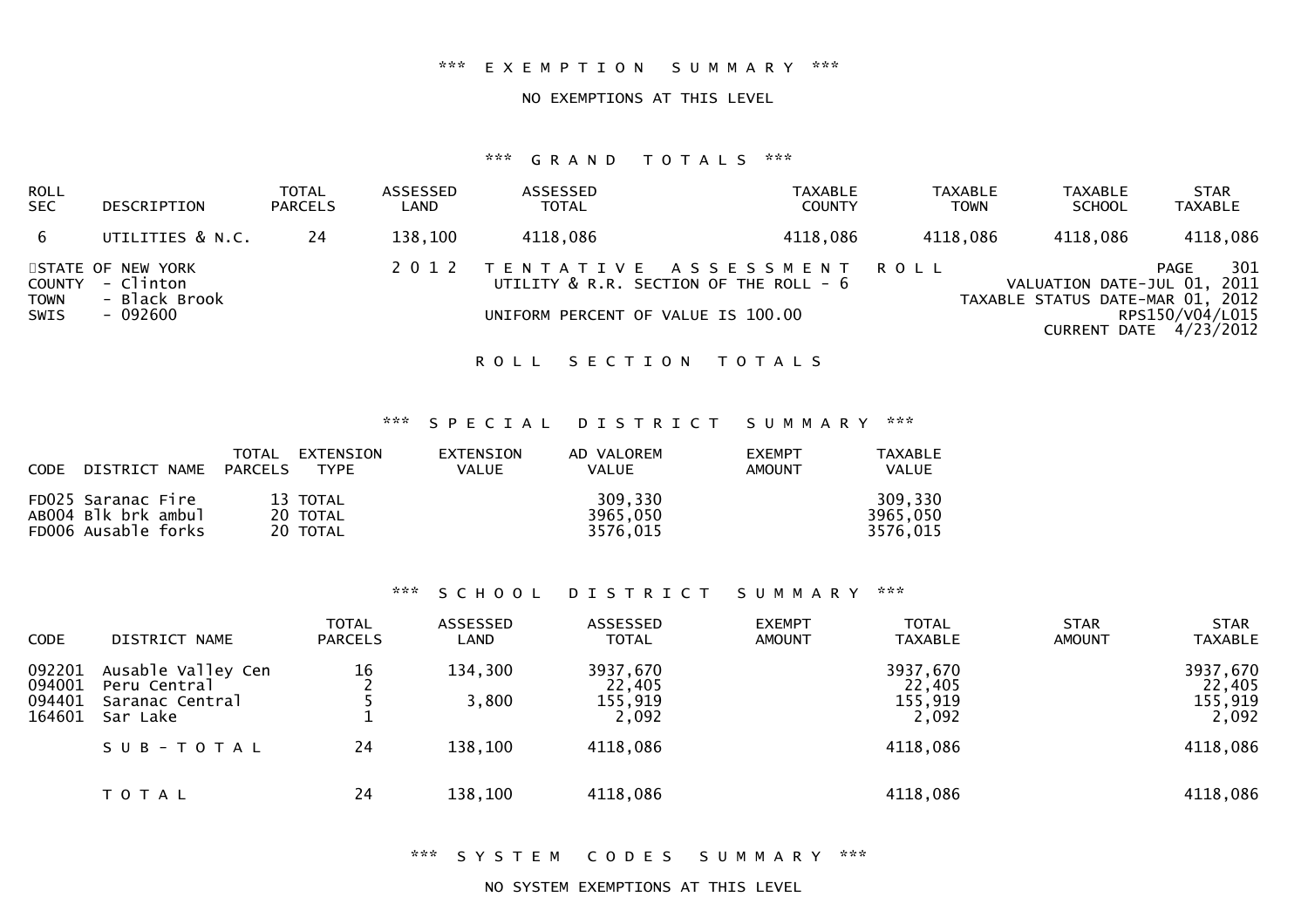#### \*\*\* E X E M P T I O N S U M M A R Y \*\*\*

#### NO EXEMPTIONS AT THIS LEVEL

#### \*\*\* G R A N D T O T A L S \*\*\*

| ROLL<br><b>SEC</b>                           | DESCRIPTION                                                                    | <b>TOTAL</b><br><b>PARCELS</b> | ASSESSED<br>LAND                                                                                                                           | ASSESSED<br><b>TOTAL</b> |                                                                                                                             |                                   | TAXABLE<br><b>COUNTY</b>                                                                                                                                              |             | <b>TAXABLE</b><br><b>TOWN</b> | TAXABLE<br><b>SCHOOL</b>                             | <b>STAR</b><br><b>TAXABLE</b>                                                  |
|----------------------------------------------|--------------------------------------------------------------------------------|--------------------------------|--------------------------------------------------------------------------------------------------------------------------------------------|--------------------------|-----------------------------------------------------------------------------------------------------------------------------|-----------------------------------|-----------------------------------------------------------------------------------------------------------------------------------------------------------------------|-------------|-------------------------------|------------------------------------------------------|--------------------------------------------------------------------------------|
| 6                                            | UTILITIES & N.C.                                                               | 24                             | 138,100                                                                                                                                    | 4118,086                 |                                                                                                                             |                                   | 4118,086                                                                                                                                                              |             | 4118,086                      | 4118,086                                             | 4118,086                                                                       |
| <b>COUNTY</b><br><b>TOWN</b><br>SWIS         | STATE OF NEW YORK<br>- Clinton<br>- Black Brook<br>$-092600$                   |                                | 2 0 1 2                                                                                                                                    |                          | TENTATIVE ASSESSMENT<br>WHOLLY EXEMPT SECTION OF THE ROLL - 8<br>OWNERS NAME SEQUENCE<br>UNIFORM PERCENT OF VALUE IS 100.00 |                                   |                                                                                                                                                                       | <b>ROLL</b> |                               |                                                      | 302<br>PAGE<br>VALUATION DATE-JUL 01, 2011<br>TAXABLE STATUS DATE-MAR 01, 2012 |
|                                              | TAX MAP PARCEL NUMBER<br>CURRENT OWNERS NAME                                   |                                | PROPERTY LOCATION & CLASS ASSESSMENT<br>SCHOOL DISTRICT                                                                                    |                          | <b>LAND</b>                                                                                                                 |                                   | EXEMPTION CODE------------------COUNTY--------TOWN------SCHOOL<br>TAX DESCRIPTION                                                                                     |             | <b>TAXABLE VALUE</b>          |                                                      |                                                                                |
| $342.3 - 1 - 6$<br>PO Box 27                 | American Legion Post 504<br>Ausable Forks, NY 12912                            | 11 Mccrea St                   | 534 Social org.<br>Ausable Valley 092201<br>FRNT 140.00 DPTH 240.00<br>EAST-0708177 NRTH-2045049<br>DEED BOOK 846<br>FULL MARKET VALUE     | $PG-165$                 | 5,300<br>107,400<br>107,400                                                                                                 | VET ORGANI 26100<br><b>TOWN</b>   | COUNTY TAXABLE VALUE<br>TAXABLE VALUE<br>SCHOOL TAXABLE VALUE<br>AB004 Blk brk ambul<br>107,400 EX<br>FD006 Ausable forks fire<br>107,400 EX<br>SW019 Black brook swr |             | 107,400                       | 107,400<br>0<br>0<br>$0$ TO<br>$0$ TO<br>$0$ TO $M$  | 107,400                                                                        |
|                                              |                                                                                |                                |                                                                                                                                            |                          |                                                                                                                             |                                   | 107,400 EX                                                                                                                                                            |             |                               |                                                      |                                                                                |
| $340 - 2 - 1$<br>1268 RT 9N<br>Jay, NY 12941 | Ausable Forks Water District                                                   |                                | Town Line Rd<br>910 Priv forest<br>Ausable Valley 092201<br>ACRES 57.40<br>EAST-0694913 NRTH-2047699<br>DEED BOOK 468<br>FULL MARKET VALUE | PG-401                   | 36,800<br>36,800<br>36,800                                                                                                  | OS SP DIST 13830<br><b>TOWN</b>   | COUNTY TAXABLE VALUE<br>TAXABLE VALUE<br>SCHOOL TAXABLE VALUE<br>AB004 Blk brk ambul<br>36,800 EX<br>FD006 Ausable forks fire<br>36,800 EX                            |             | 36,800                        | 36,800<br>0<br>0<br>0 <sub>T</sub><br>0 <sub>T</sub> | 36,800                                                                         |
|                                              |                                                                                |                                |                                                                                                                                            |                          |                                                                                                                             |                                   |                                                                                                                                                                       |             |                               |                                                      |                                                                                |
| $263 - 2 - 1$                                | County of Clinton Landfill Div Saranac Central 094401<br>Plattsburgh, NY 12901 | 802 Ore Bed Rd<br><b>ACRES</b> | 851 Solid waste<br>6.60<br>EAST-0673040 NRTH-2100322<br>DEED BOOK 970<br>FULL MARKET VALUE                                                 | $PG-21$                  | 24,000<br>31,400<br>31,400                                                                                                  | CO OWNER<br>COUNTY<br><b>TOWN</b> | 13100<br>TAXABLE VALUE<br>TAXABLE VALUE<br>SCHOOL TAXABLE VALUE<br>FD025 Saranac Fire<br>31,400 EX                                                                    |             | 31,400                        | 31,400<br>0<br>0<br>$\Omega$<br>0 <sub>T</sub>       | 31,400                                                                         |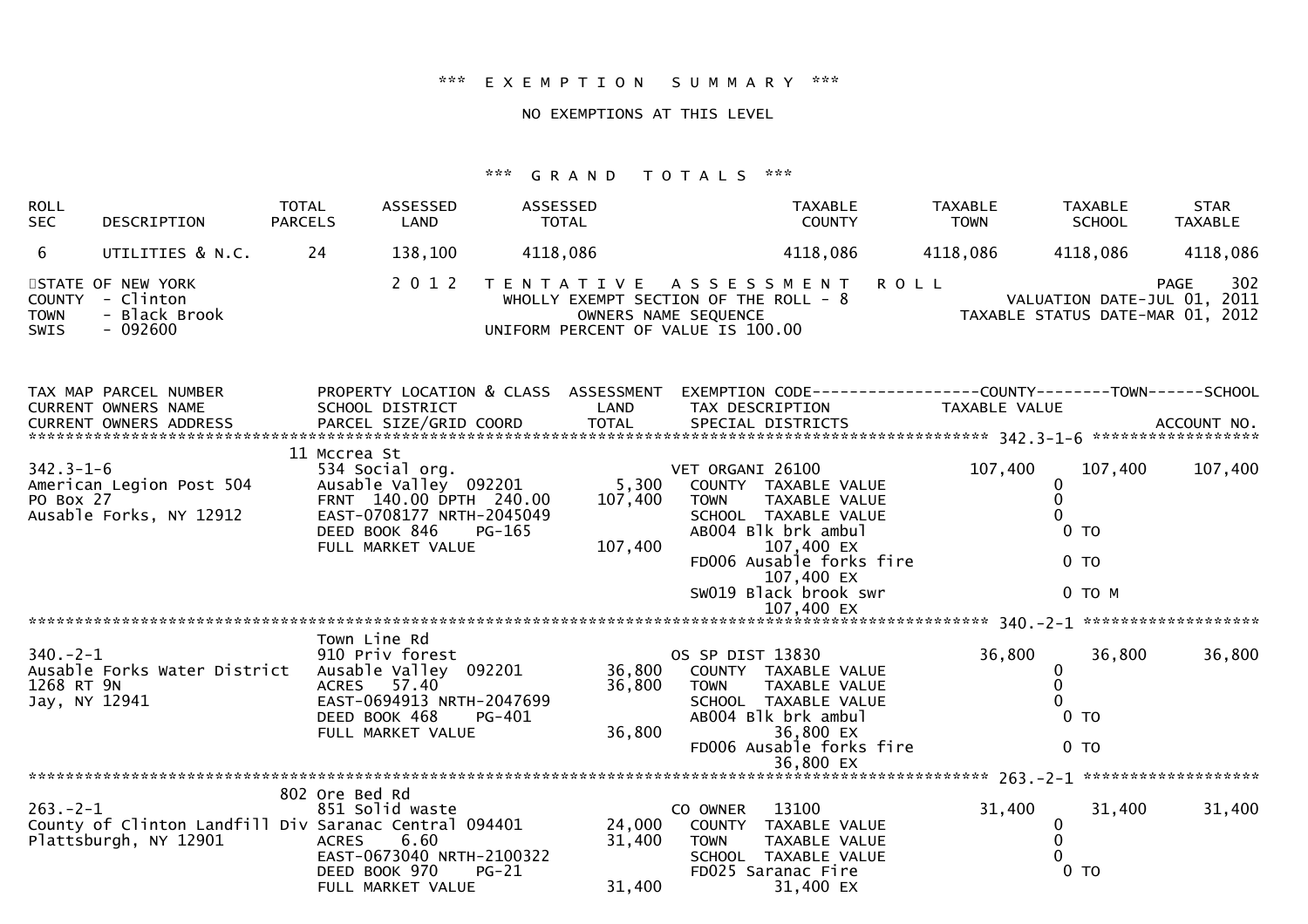| $342. - 1 - 22$<br>Fairview Cemetery<br>10 Church St<br>Ausable Forks, NY 12912                                            | 52 Golf Course Rd<br>695 Cemetery<br>Ausable Valley 092201<br>ACRES 19.00<br>EAST-0709117 NRTH-2046159<br>DEED BOOK 641<br>PG-341<br>FULL MARKET VALUE                               | 53,400<br>53,400<br>53,400    | PRI CMTERY 27350<br>COUNTY TAXABLE VALUE<br>TAXABLE VALUE<br><b>TOWN</b><br>SCHOOL TAXABLE VALUE<br>AB004 Blk brk ambul<br>53,400 EX<br>FD006 Ausable forks fire<br>53,400 EX                       | 53,400<br>0<br>$\mathbf 0$<br>$\Omega$                          | 53,400<br>$0$ TO<br>0 <sub>T</sub>            | 53,400      |
|----------------------------------------------------------------------------------------------------------------------------|--------------------------------------------------------------------------------------------------------------------------------------------------------------------------------------|-------------------------------|-----------------------------------------------------------------------------------------------------------------------------------------------------------------------------------------------------|-----------------------------------------------------------------|-----------------------------------------------|-------------|
| STATE OF NEW YORK<br>COUNTY - Clinton<br>- Black Brook<br><b>TOWN</b><br>$-092600$<br>SWIS                                 | 2 0 1 2                                                                                                                                                                              |                               | TENTATIVE ASSESSMENT ROLL<br>WHOLLY EXEMPT SECTION OF THE ROLL - 8<br>OWNERS NAME SEQUENCE<br>UNIFORM PERCENT OF VALUE IS 100.00                                                                    | VALUATION DATE-JUL 01, 2011<br>TAXABLE STATUS DATE-MAR 01, 2012 |                                               | 303<br>PAGE |
| TAX MAP PARCEL NUMBER<br>CURRENT OWNERS NAME<br>CURRENT OWNERS ADDRESS                                                     | SCHOOL DISTRICT                                                                                                                                                                      | LAND                          | PROPERTY LOCATION & CLASS ASSESSMENT EXEMPTION CODE----------------COUNTY-------TOWN------SCHOOL<br>TAX DESCRIPTION                                                                                 | TAXABLE VALUE                                                   |                                               |             |
| $341.2 - 1 - 20$<br>Holy Name Church<br>10 Church St<br>Ausable Forks, NY 12912                                            | Silver Lake Rd<br>695 Cemetery<br>Ausable Valley 092201<br>Survey Map 20072 / 09259<br>ACRES 23.40<br>EAST-0705487 NRTH-2045990<br>DEED BOOK 20072 PG-9946<br>FULL MARKET VALUE      | 102,600<br>114,300<br>114,300 | PRI CMTERY 27350<br>COUNTY TAXABLE VALUE<br><b>TOWN</b><br>TAXABLE VALUE<br>SCHOOL TAXABLE VALUE<br>AB004 Blk brk ambul<br>114,300 EX<br>FD006 Ausable forks fire                                   | 114,300<br>0<br>$\mathbf 0$<br>$\Omega$                         | 114,300<br>$0$ TO<br>0 <sub>T</sub>           | 114,300     |
| $342.3 - 1 - 7$<br>Medos Nelson A<br>American Legion<br>Post #504 Inc<br>PO Box 27<br>Ausable Forks, NY 12912              | 7 Mccrea St<br>330 Vacant comm<br>Ausable Valley 092201<br>Lot 161 Maules Pat<br>FRNT 49.00 DPTH 84.00<br>EAST-0708249 NRTH-2044934<br>DEED BOOK 99001 PG-16701<br>FULL MARKET VALUE | 2,200<br>2,200<br>2,200       | WHOLLY EX 50000<br>COUNTY TAXABLE VALUE<br><b>TOWN</b><br>TAXABLE VALUE<br>SCHOOL TAXABLE VALUE<br>AB004 Blk brk ambul<br>2,200 EX<br>FD006 Ausable forks fire<br>2,200 EX<br>SW019 Black brook swr | 2,200<br>0<br>$\mathbf 0$<br>$\Omega$                           | 2,200<br>$0$ TO<br>0 <sub>T</sub><br>$0$ TO M | 2,200       |
|                                                                                                                            |                                                                                                                                                                                      |                               |                                                                                                                                                                                                     |                                                                 |                                               |             |
| $331. - 2 - 9$<br>Presbyterian Church<br>Attn: Rita Rougeau<br>155 Silver Lake Rd<br>PO Box 188<br>Ausable Forks, NY 12912 | Silver Lake Rd<br>695 Cemetery<br>Ausable Valley 092201<br>FRNT 165.00 DPTH 250.00<br>EAST-0690503 NRTH-2050064<br>FULL MARKET VALUE                                                 | 12,100<br>12,100<br>12,100    | PRI CMTERY 27350<br>COUNTY TAXABLE VALUE<br><b>TOWN</b><br>TAXABLE VALUE<br>SCHOOL TAXABLE VALUE<br>AB004 Blk brk ambul<br>12,100 EX<br>FD006 Ausable forks fire<br>12,100 EX                       | 12,100<br>0<br>0<br>$\mathbf{0}$                                | 12,100<br>$0$ TO<br>$0$ TO                    | 12,100      |
| $331. -2 - 7.1$                                                                                                            | Silver Lake Rd<br>620 Religious                                                                                                                                                      |                               | NONPR RELI 25110                                                                                                                                                                                    | 210,000                                                         | 210,000                                       | 210,000     |
|                                                                                                                            |                                                                                                                                                                                      |                               |                                                                                                                                                                                                     |                                                                 |                                               |             |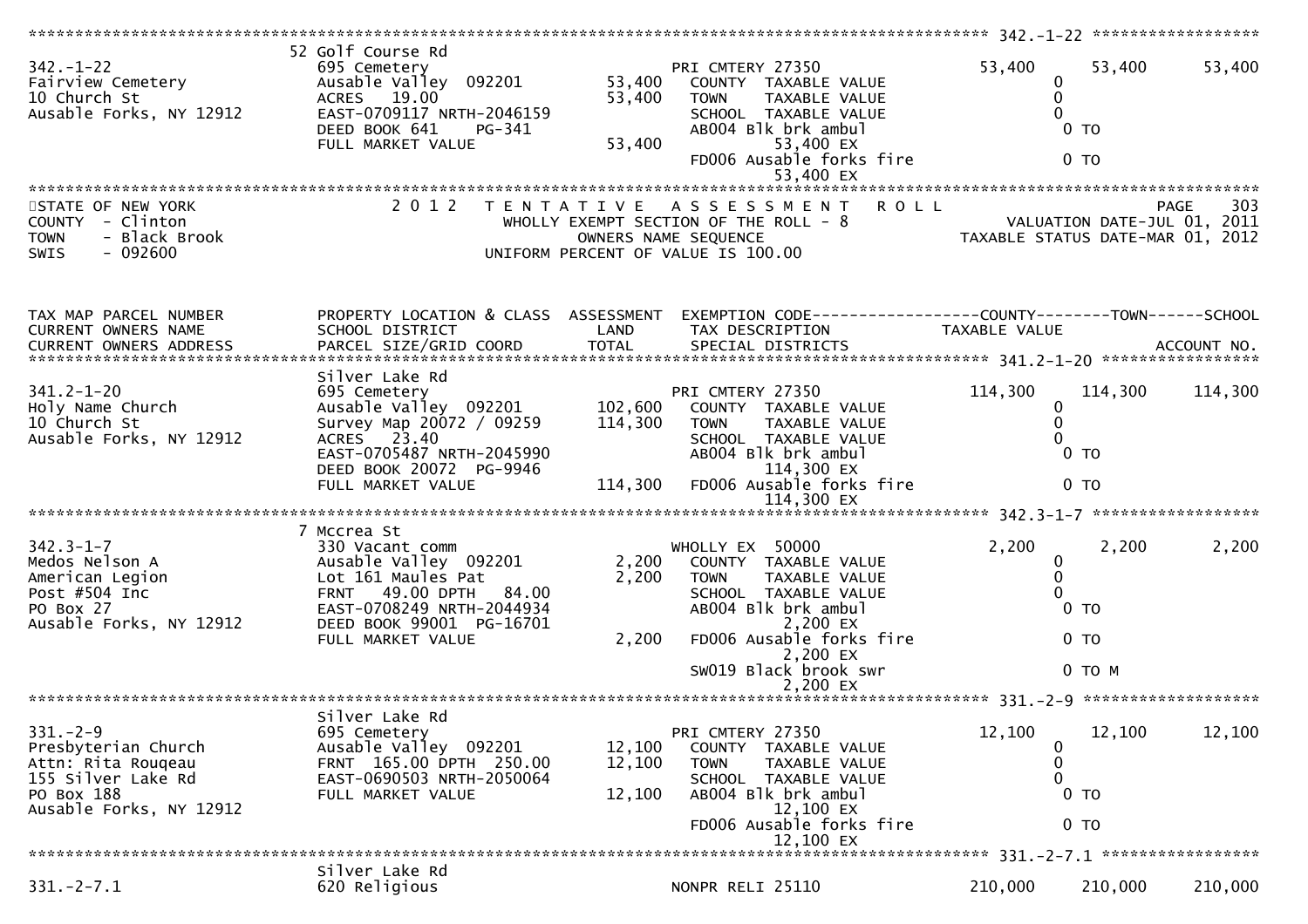| St Matthews Church Property<br>PO Box 719<br>Ausable Forks, NY 12912                        | Ausable Valley 092201<br>Survey Map 20072/02855<br>ACRES 1.13<br>EAST-0691316 NRTH-2050332<br>DEED BOOK 344<br>PG-531<br>FULL MARKET VALUE                       | 6,700<br>210,000<br>210,000   | COUNTY TAXABLE VALUE<br><b>TOWN</b><br>TAXABLE VALUE<br>SCHOOL TAXABLE VALUE<br>AB004 Blk brk ambul<br>210,000 EX<br>FD006 Ausable forks fire                     | 0<br>0<br>$\Omega$<br>$0$ TO<br>0 <sub>T</sub>                                 |         |
|---------------------------------------------------------------------------------------------|------------------------------------------------------------------------------------------------------------------------------------------------------------------|-------------------------------|-------------------------------------------------------------------------------------------------------------------------------------------------------------------|--------------------------------------------------------------------------------|---------|
|                                                                                             |                                                                                                                                                                  |                               |                                                                                                                                                                   |                                                                                |         |
| STATE OF NEW YORK<br>COUNTY - Clinton<br><b>TOWN</b><br>- Black Brook<br>$-092600$<br>SWIS  |                                                                                                                                                                  |                               | 2012 TENTATIVE ASSESSMENT<br><b>ROLL</b><br>WHOLLY EXEMPT SECTION OF THE ROLL - 8<br>OWNERS NAME SEQUENCE<br>UNIFORM PERCENT OF VALUE IS 100.00                   | <b>PAGE</b><br>VALUATION DATE-JUL 01, 2011<br>TAXABLE STATUS DATE-MAR 01, 2012 | 304     |
| TAX MAP PARCEL NUMBER<br>CURRENT OWNERS NAME<br>CURRENT OWNERS ADDRESS                      | PROPERTY LOCATION & CLASS ASSESSMENT<br>SCHOOL DISTRICT                                                                                                          | LAND                          | TAX DESCRIPTION                                                                                                                                                   | EXEMPTION CODE-----------------COUNTY-------TOWN------SCHOOL<br>TAXABLE VALUE  |         |
| $331 - 3 - 1$<br>St Matthews Church Property<br>10 Church St<br>Ausable Forks, NY 12912     | Silver Lake Rd<br>695 Cemetery<br>Ausable Valley 092201<br>ACRES 3.80<br>EAST-0691671 NRTH-2051436<br>DEED BOOK 69<br>PG-622<br>FULL MARKET VALUE                | 24,700<br>24,700              | PRI CMTERY 27350<br>24,700 COUNTY TAXABLE VALUE<br>TAXABLE VALUE<br>TOWN<br>SCHOOL TAXABLE VALUE<br>AB004 Blk brk ambul<br>24,700 EX<br>FD006 Ausable forks fire  | 24,700<br>24,700<br>0<br>$\mathbf{0}$<br>0<br>$0$ TO<br>0 <sub>T</sub>         | 24,700  |
|                                                                                             |                                                                                                                                                                  |                               | 24,700 EX                                                                                                                                                         |                                                                                |         |
| $307. - 1 - 3.2$<br>The Nature Conservancy<br>195 New Karner Rd Ste 200<br>Albany, NY 12205 | Old Hawkeye Rd<br>971 Wetlands<br>- WTRFNT<br>Ausable Valley 092201<br>ACRES 60.80<br>EAST-0651139 NRTH-2068434<br>DEED BOOK 581<br>PG-1158<br>FULL MARKET VALUE | 365,700<br>365,700<br>365,700 | NONPR CORP 25300<br>COUNTY TAXABLE VALUE<br><b>TOWN</b><br>TAXABLE VALUE<br>SCHOOL TAXABLE VALUE<br>AB004 Blk brk ambul<br>365,700 EX<br>FD006 Ausable forks fire | 365,700<br>365,700<br>$\mathbf 0$<br>0<br>0 <sub>T</sub><br>$0$ TO             | 365,700 |
|                                                                                             |                                                                                                                                                                  |                               |                                                                                                                                                                   |                                                                                |         |
| $307. - 1 - 6.3$<br>The Nature Conservancy<br>195 New Karner Rd Ste 200<br>Albany, NY 12205 | Union Falls Rd<br>$322$ Rural vac $>10$<br>Ausable Valley 092201<br>Lot 25 T30mt<br>ACRES 36.50<br>EAST-0652301 NRTH-2069971<br>DEED BOOK 20041 PG-73688         | 33,200<br>33,200              | NONPR CORP 25300<br>COUNTY TAXABLE VALUE<br><b>TOWN</b><br>TAXABLE VALUE<br>SCHOOL TAXABLE VALUE<br>AB004 Blk brk ambul<br>33,200 EX                              | 33,200<br>33,200<br>$\bf{0}$<br>0<br>0 <sub>T</sub>                            | 33,200  |
|                                                                                             | FULL MARKET VALUE                                                                                                                                                | 33,200                        | FD006 Ausable forks fire<br>33,200 EX                                                                                                                             | $0$ TO                                                                         |         |
|                                                                                             |                                                                                                                                                                  |                               |                                                                                                                                                                   |                                                                                |         |
| $333. -2 - 12.2$<br>The Nature Conservancy<br>195 New Karner Rd Ste 200<br>Albany, NY 12205 | Dry Bridge Rd<br>910 Priv forest<br>Ausable Valley 092201<br>ACRES 31.23<br>EAST-0714610 NRTH-2052584<br>DEED BOOK 887<br>$PG-250$<br>FULL MARKET VALUE          | 31,600<br>31,600<br>31,600    | NONPR CORP 25300<br>COUNTY TAXABLE VALUE<br><b>TOWN</b><br>TAXABLE VALUE<br>SCHOOL TAXABLE VALUE<br>AB004 Blk brk ambul<br>31,600 EX                              | 31,600<br>31,600<br>0<br>0<br>0<br>0 <sub>T</sub>                              | 31,600  |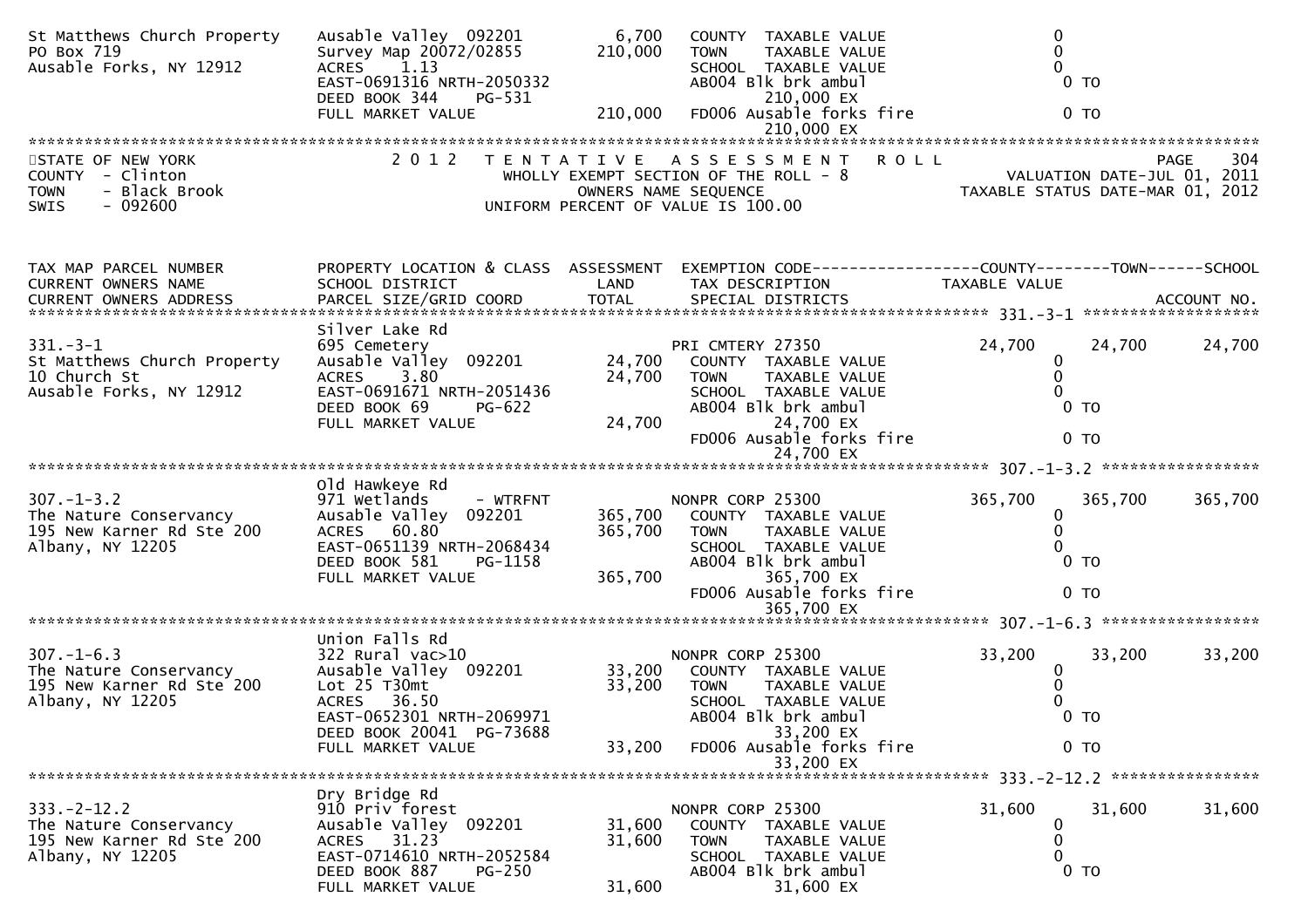|                                                                                                   |                                                                                                                                                                                    |                            | FD006 Ausable forks fire<br>31,600 EX                                                                                                                                                | 0 <sub>T</sub>                                                               |                                                                                |
|---------------------------------------------------------------------------------------------------|------------------------------------------------------------------------------------------------------------------------------------------------------------------------------------|----------------------------|--------------------------------------------------------------------------------------------------------------------------------------------------------------------------------------|------------------------------------------------------------------------------|--------------------------------------------------------------------------------|
| STATE OF NEW YORK<br>COUNTY - Clinton<br>- Black Brook<br><b>TOWN</b><br>$-092600$<br><b>SWIS</b> |                                                                                                                                                                                    |                            | 2012 TENTATIVE ASSESSMENT ROLL<br>WHOLLY EXEMPT SECTION OF THE ROLL - 8<br>OWNERS NAME SEQUENCE<br>UNIFORM PERCENT OF VALUE IS 100.00                                                |                                                                              | 305<br>PAGE<br>VALUATION DATE-JUL 01, 2011<br>TAXABLE STATUS DATE-MAR 01, 2012 |
| TAX MAP PARCEL NUMBER<br>CURRENT OWNERS NAME                                                      | PROPERTY LOCATION & CLASS ASSESSMENT<br>SCHOOL DISTRICT                                                                                                                            | LAND                       | EXEMPTION CODE------------------COUNTY--------TOWN------SCHOOL<br>TAX DESCRIPTION                                                                                                    | <b>TAXABLE VALUE</b>                                                         |                                                                                |
| $333. -2 - 15.11$<br>The Nature Conservancy<br>195 New Karner Rd Ste 200<br>Albany, NY 12205      | Buck Hill Rd<br>910 Priv forest<br>Ausable Valley 092201<br>Lots 20, 21&22 8Th Sub Liv<br>ACRES 82.66<br>EAST-0716351 NRTH-2054036<br>DEED BOOK 858<br>PG-210<br>FULL MARKET VALUE | 47,000<br>47,000<br>47,000 | NONPR CORP 25300<br>COUNTY TAXABLE VALUE<br>TAXABLE VALUE<br><b>TOWN</b><br>SCHOOL TAXABLE VALUE<br>AB004 Blk brk ambul<br>47,000 EX<br>FD006 Ausable forks fire                     | 47,000<br>$\bf{0}$<br>0<br>$\Omega$<br>0 <sub>T</sub><br>0 <sub>T</sub>      | 47,000<br>47,000                                                               |
|                                                                                                   |                                                                                                                                                                                    |                            | 47,000 EX                                                                                                                                                                            |                                                                              | ***************                                                                |
| $333. -2 - 15.21$<br>The Nature Conservancy<br>195 New Karner Rd Ste 200<br>Albany, NY 12205      | Buck Hill Rd<br>910 Priv forest<br>Ausable Valley 092201<br>Sub Map 20 Pg 36 Lot 1<br>ACRES 10.50<br>EAST-0717363 NRTH-2053368<br>DEED BOOK 939<br>PG-115<br>FULL MARKET VALUE     | 18,400<br>18,400<br>18,400 | NONPR CORP 25300<br>COUNTY TAXABLE VALUE<br><b>TOWN</b><br><b>TAXABLE VALUE</b><br>SCHOOL TAXABLE VALUE<br>AB004 Blk brk ambul<br>18,400 EX<br>FD006 Ausable forks fire<br>18,400 EX | 18,400<br>0<br>$\mathbf{0}$<br>$\Omega$<br>$0$ TO<br>0 <sub>T</sub>          | 18,400<br>18,400                                                               |
| $333. -2 - 15.22$<br>The Nature Conservancy<br>195 New Karner Rd Ste 200<br>Albany, NY 12205      | Buck Hill Rd<br>$314$ Rural vac<10<br>Ausable Valley 092201<br>Sub Map 20 Pg 36 Lot 2<br>ACRES 6.70<br>EAST-0718008 NRTH-2053732<br>DEED BOOK 880<br>$PG-343$<br>FULL MARKET VALUE | 13,600<br>13,600<br>13,600 | NONPR CORP 25300<br>COUNTY TAXABLE VALUE<br>TAXABLE VALUE<br><b>TOWN</b><br>SCHOOL TAXABLE VALUE<br>AB004 Blk brk ambul<br>13,600 EX<br>FD006 Ausable forks fire                     | 13,600<br>$\mathbf 0$<br>$\mathbf 0$<br>$\Omega$<br>$0$ TO<br>0 <sub>T</sub> | 13,600<br>13,600                                                               |
|                                                                                                   |                                                                                                                                                                                    |                            | 13,600 EX                                                                                                                                                                            |                                                                              |                                                                                |
| $333. -2 - 15.23$<br>The Nature Conservancy<br>195 New Karner Rd Ste 200<br>Albany, NY 12205      | Buck Hill Rd<br>910 Priv forest<br>Ausable Valley 092201<br>Sub Map 20 Pg 36 Lot 3<br>ACRES 11.10<br>EAST-0718514 NRTH-2053968<br>DEED BOOK 898<br>$PG-46$<br>FULL MARKET VALUE    | 19,100<br>19,100<br>19,100 | NONPR CORP 25300<br>COUNTY TAXABLE VALUE<br><b>TOWN</b><br><b>TAXABLE VALUE</b><br>SCHOOL TAXABLE VALUE<br>AB004 Blk brk ambul<br>19,100 EX<br>FD006 Ausable forks fire<br>19,100 EX | 19,100<br>0<br>0<br>0<br>$0$ TO<br>0 <sub>T</sub>                            | 19,100<br>19,100                                                               |
|                                                                                                   |                                                                                                                                                                                    |                            |                                                                                                                                                                                      |                                                                              |                                                                                |
| STATE OF NEW YORK<br>COUNTY - Clinton                                                             | 2 0 1 2<br>T E N T A T I V E                                                                                                                                                       |                            | A S S E S S M E N T<br>WHOLLY EXEMPT SECTION OF THE ROLL - 8                                                                                                                         | <b>ROLL</b>                                                                  | 306<br><b>PAGE</b><br>VALUATION DATE-JUL 01, 2011                              |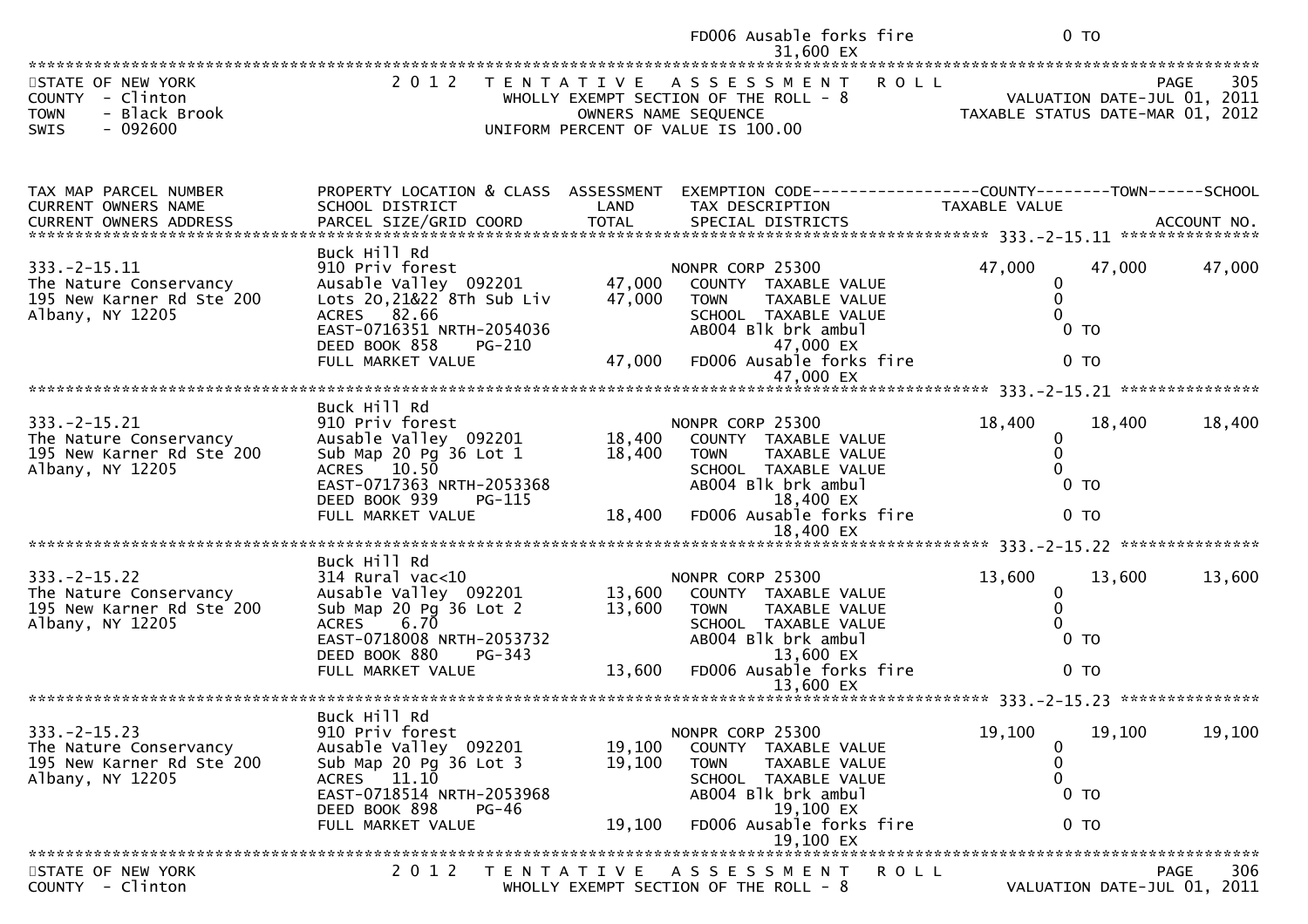## TOWN - Black Brook OWNERS NAME SEQUENCE TAXABLE STATUS DATE-MAR 01, 2012SWIS - 092600 UNIFORM PERCENT OF VALUE IS 100.00

| TAX MAP PARCEL NUMBER                 | PROPERTY LOCATION & CLASS ASSESSMENT  |        |                                                                              |                                  |        |                    |
|---------------------------------------|---------------------------------------|--------|------------------------------------------------------------------------------|----------------------------------|--------|--------------------|
| CURRENT OWNERS NAME                   | SCHOOL DISTRICT                       | LAND   | TAX DESCRIPTION                                                              | TAXABLE VALUE                    |        |                    |
|                                       |                                       |        |                                                                              |                                  |        |                    |
|                                       | Buck Hill Rd                          |        |                                                                              |                                  |        |                    |
| $333. -2 - 15.24$                     | 910 Priv forest                       |        | NONPR CORP 25300                                                             | 24,100                           | 24,100 | 24,100             |
| The Nature Conservancy                | Ausable Valley 092201                 | 24,100 | COUNTY TAXABLE VALUE                                                         | $\mathbf{0}$                     |        |                    |
| 195 New Karner Rd Ste 200             | Sub Map 20 Pg 36 Lot 4                | 24,100 | TAXABLE VALUE<br><b>TOWN</b>                                                 | $\mathbf{0}$                     |        |                    |
| Albany, NY 12205                      | ACRES 19.10                           |        | SCHOOL TAXABLE VALUE                                                         | $\Omega$                         |        |                    |
|                                       | EAST-0719097 NRTH-2054393             |        | AB004 Blk brk ambul                                                          | $0$ TO                           |        |                    |
|                                       | DEED BOOK 998<br>PG-346               |        | 24,100 EX                                                                    |                                  |        |                    |
|                                       | FULL MARKET VALUE                     | 24,100 | FD006 Ausable forks fire                                                     | $0$ TO                           |        |                    |
|                                       |                                       |        | 24,100 EX                                                                    |                                  |        |                    |
|                                       | Dry Bridge Rd                         |        |                                                                              |                                  |        |                    |
| $333. -2 - 15.25$                     | $314$ Rural vac<10                    |        | NONPR CORP 25300                                                             | 15,100                           | 15,100 | 15,100             |
| The Nature Conservancy                | Ausable Valley 092201                 | 15,100 | COUNTY TAXABLE VALUE                                                         | $\mathbf 0$                      |        |                    |
| 195 New Karner Rd Ste 200             | Sub Map 20 Pg 36 Lot 5                | 15,100 | <b>TOWN</b><br><b>TAXABLE VALUE</b>                                          | $\mathbf 0$                      |        |                    |
| Albany, NY 12205                      | 7.90<br>ACRES                         |        | SCHOOL TAXABLE VALUE                                                         | $\Omega$                         |        |                    |
|                                       | EAST-0717496 NRTH-2052921             |        | AB004 Blk brk ambul                                                          | 0 <sub>T</sub>                   |        |                    |
|                                       | DEED BOOK 997<br><b>PG-204</b>        |        | 15,100 EX                                                                    |                                  |        |                    |
|                                       | FULL MARKET VALUE                     | 15,100 | FD006 Ausable forks fire                                                     | 0 <sub>T</sub>                   |        |                    |
|                                       |                                       |        | 15,100 EX                                                                    |                                  |        | ***************    |
|                                       |                                       |        |                                                                              |                                  |        |                    |
| $333. -2 - 15.26$                     | 552 Dry Bridge Rd<br>260 Seasonal res |        | NONPR CORP 25300                                                             | 41,400                           | 41,400 | 41,400             |
| The Nature Conservancy                | Ausable Valley 092201                 | 19,600 | COUNTY TAXABLE VALUE                                                         | $\mathbf{0}$                     |        |                    |
| 195 New Karner Rd Ste 200             | Sub Map 20 Pg 36 Lot 6                | 41,400 | <b>TOWN</b><br>TAXABLE VALUE                                                 | $\mathbf{0}$                     |        |                    |
| Albany, NY 12205                      | ACRES 12.00                           |        | SCHOOL TAXABLE VALUE                                                         | $\Omega$                         |        |                    |
|                                       | EAST-0718240 NRTH-2053032             |        | AB004 Blk brk ambul                                                          | $0$ TO                           |        |                    |
|                                       | DEED BOOK 997<br><b>PG-204</b>        |        | 41,400 EX                                                                    |                                  |        |                    |
|                                       | FULL MARKET VALUE                     | 41,400 | FD006 Ausable forks fire                                                     | $0$ TO                           |        |                    |
|                                       |                                       |        | 41,400 EX                                                                    |                                  |        |                    |
|                                       | Dry Bridge Rd                         |        |                                                                              |                                  |        |                    |
| $333. -2 - 15.27$                     | 910 Priv forest                       |        | NONPR CORP 25300                                                             | 22,700                           | 22,700 | 22,700             |
| The Nature Conservancy                | Ausable Valley 092201                 | 22,700 | COUNTY TAXABLE VALUE                                                         | $\mathbf 0$                      |        |                    |
| 195 New Karner Rd Ste 200             | Sub Map 20 Pg 36 Lot 7                | 22,700 | TAXABLE VALUE<br>TOWN                                                        | $\mathbf{0}$                     |        |                    |
| Albany, NY 12205                      | ACRES 16.90                           |        | SCHOOL TAXABLE VALUE                                                         | $\Omega$                         |        |                    |
|                                       | EAST-0719002 NRTH-2053343             |        | AB004 Blk brk ambul                                                          | $0$ TO                           |        |                    |
|                                       | DEED BOOK 859<br><b>PG-293</b>        |        | 22,700 EX                                                                    |                                  |        |                    |
|                                       | FULL MARKET VALUE                     | 22,700 | FD006 Ausable forks fire                                                     | 0 <sub>T</sub>                   |        |                    |
|                                       |                                       |        | 22,700 EX                                                                    |                                  |        |                    |
|                                       |                                       |        |                                                                              |                                  |        |                    |
| STATE OF NEW YORK<br>COUNTY - Clinton | 2 0 1 2                               |        | TENTATIVE ASSESSMENT<br><b>ROLL</b><br>WHOLLY EXEMPT SECTION OF THE ROLL - 8 | VALUATION DATE-JUL 01, 2011      |        | 307<br><b>PAGE</b> |
| <b>TOWN</b><br>- Black Brook          |                                       |        | OWNERS NAME SEQUENCE                                                         | TAXABLE STATUS DATE-MAR 01, 2012 |        |                    |
| SWIS<br>$-092600$                     |                                       |        | UNIFORM PERCENT OF VALUE IS 100.00                                           |                                  |        |                    |
|                                       |                                       |        |                                                                              |                                  |        |                    |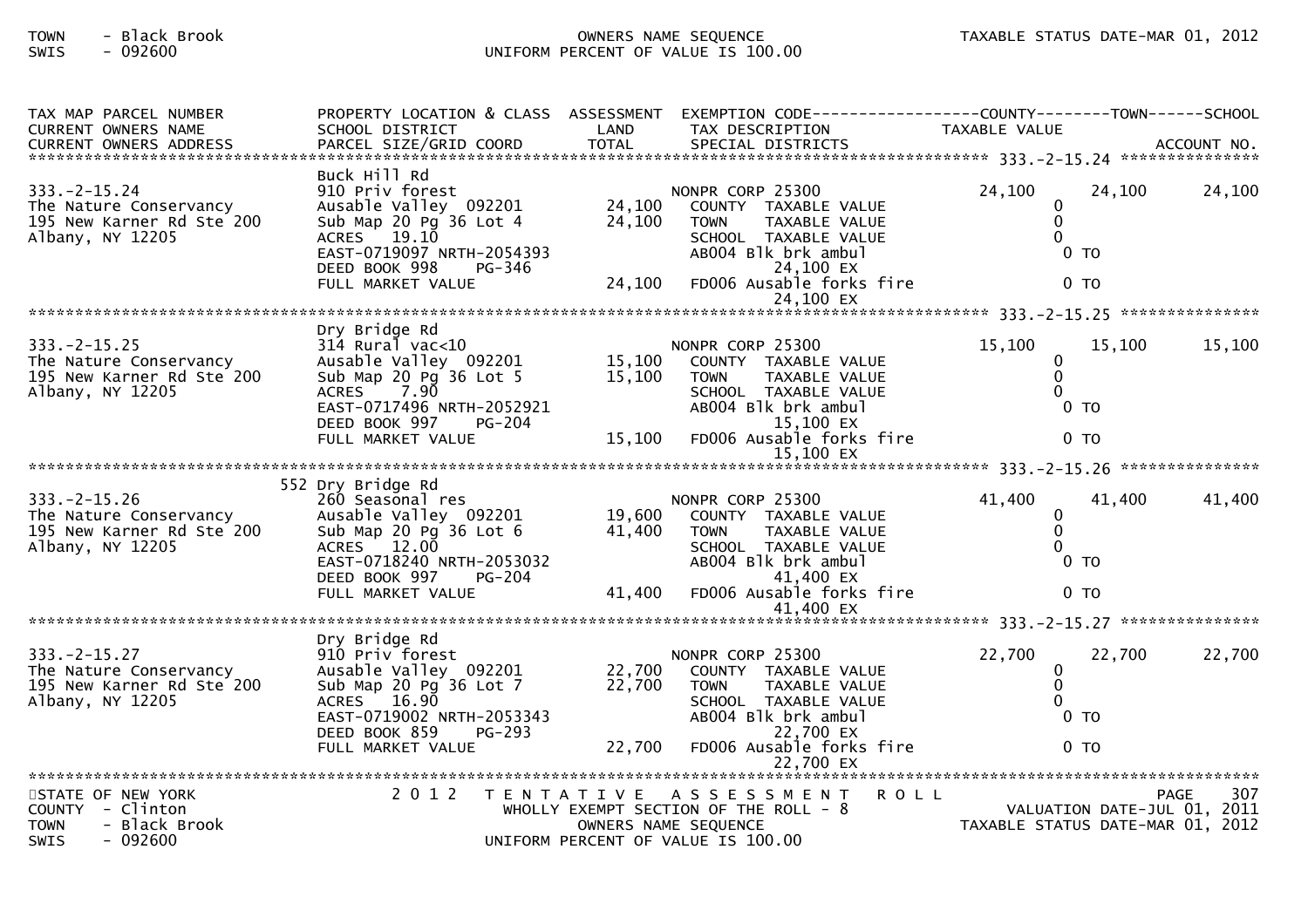| TAX MAP PARCEL NUMBER             |                                                                                                                                                                                                                                              |              | PROPERTY LOCATION & CLASS ASSESSMENT EXEMPTION CODE----------------COUNTY-------TOWN------SCHOOL |                                  |                             |             |
|-----------------------------------|----------------------------------------------------------------------------------------------------------------------------------------------------------------------------------------------------------------------------------------------|--------------|--------------------------------------------------------------------------------------------------|----------------------------------|-----------------------------|-------------|
| CURRENT OWNERS NAME               | SCHOOL DISTRICT                                                                                                                                                                                                                              | LAND         | TAX DESCRIPTION                                                                                  | TAXABLE VALUE                    |                             |             |
|                                   |                                                                                                                                                                                                                                              |              |                                                                                                  |                                  |                             |             |
|                                   | Silver Lake Rd                                                                                                                                                                                                                               |              |                                                                                                  |                                  |                             |             |
| $262. -4 - 7$                     | - בשמש מש<br>330 Vacant comm<br>Saranac Central 094401<br>FRNT 168 00 בידיים                                                                                                                                                                 |              | TOWN PROP 13500                                                                                  | 5,900                            | 5,900                       | 5,900       |
| Town of Black Brook<br>PO Box 715 |                                                                                                                                                                                                                                              | 5,900        | COUNTY TAXABLE VALUE                                                                             | 0                                |                             |             |
|                                   | FRNT 168.00 DPTH 200.00<br>EAST-0663958 NRTH-2099152                                                                                                                                                                                         |              | 5,900 TOWN<br>TAXABLE VALUE                                                                      | $\Omega$                         |                             |             |
| Ausable Forks, NY 12912           |                                                                                                                                                                                                                                              |              | TOWN     TAXABLE VALUE<br>SCHOOL  TAXABLE VALUE<br>FDO25 Saranac Fire                            | $\Omega$                         |                             |             |
|                                   | FULL MARKET VALUE                                                                                                                                                                                                                            |              | 5,900 FD025 Saranac Fire                                                                         |                                  | 0 <sub>T</sub>              |             |
|                                   |                                                                                                                                                                                                                                              |              |                                                                                                  |                                  |                             |             |
|                                   | 3385 Silver Lake Rd                                                                                                                                                                                                                          |              | TOWN PROP 13500<br>7,900 COUNTY TAXABLE VALUE<br>60,500 TOWN TAXABLE VALUE                       |                                  |                             |             |
| $273. - 1 - 1.3$                  |                                                                                                                                                                                                                                              |              |                                                                                                  | 60,500                           | 60,500                      | 60,500      |
| Town of Black Brook               | 651 Highway gar<br>Saranac Central 094401                                                                                                                                                                                                    |              |                                                                                                  | $\mathbf{0}$                     |                             |             |
| PO Box 715                        | Lot 51 T4omt                                                                                                                                                                                                                                 |              |                                                                                                  | $\mathbf{0}$                     |                             |             |
| Ausable Forks, NY 12912           | ACRES<br>2.10                                                                                                                                                                                                                                |              | SCHOOL TAXABLE VALUE                                                                             | $\Omega$                         |                             |             |
|                                   | ACRES 2.10<br>EAST-0661093 NRTH-2095282 FD025 Sa<br>DEED BOOK 20061 PG-95651                                                                                                                                                                 |              | FD025 Saranac Fire                                                                               |                                  | 0 <sub>T</sub>              |             |
|                                   |                                                                                                                                                                                                                                              |              | 60,500 EX                                                                                        |                                  |                             |             |
|                                   | FULL MARKET VALUE                                                                                                                                                                                                                            | 60,500       |                                                                                                  |                                  |                             |             |
|                                   |                                                                                                                                                                                                                                              |              |                                                                                                  |                                  |                             |             |
|                                   | Narrows Rd                                                                                                                                                                                                                                   |              |                                                                                                  |                                  |                             |             |
| $321.4 - 1 - 12$                  |                                                                                                                                                                                                                                              |              |                                                                                                  | 46,600                           | 46,600                      | 46,600      |
| Town Of Black Brook<br>PO Box 715 |                                                                                                                                                                                                                                              |              |                                                                                                  | $\bf{0}$                         |                             |             |
| PO Box 715                        | Vacant Land 2.65 Ac & 1.2                                                                                                                                                                                                                    | 46,600 TOWN  | TAXABLE VALUE                                                                                    | $\mathbf{0}$                     |                             |             |
|                                   |                                                                                                                                                                                                                                              |              |                                                                                                  |                                  |                             |             |
|                                   |                                                                                                                                                                                                                                              |              |                                                                                                  |                                  |                             |             |
|                                   |                                                                                                                                                                                                                                              |              |                                                                                                  |                                  |                             |             |
|                                   |                                                                                                                                                                                                                                              |              |                                                                                                  |                                  |                             |             |
|                                   | PO BOX /15<br>Ausable Forks, NY 12912 Fern Lake Power Site<br>FRNT 470.00 DPTH 95.00<br>ERST-0693429 NRTH-2059537<br>DEED BOOK 632 PG-44 FD006 Ausable forks fire 0 TO<br>FULL MARKET VALUE 46,600 EX<br>FULL MARKET VALUE 46,600 EX<br>FULL |              |                                                                                                  |                                  |                             |             |
|                                   | Silver Lake Rd                                                                                                                                                                                                                               |              |                                                                                                  |                                  |                             |             |
| $341. - 1 - 17$                   |                                                                                                                                                                                                                                              |              |                                                                                                  | 173,000                          | 173,000                     | 173,000     |
| Town Of Black Brook               |                                                                                                                                                                                                                                              |              |                                                                                                  | 0                                |                             |             |
| PO Box 715                        | FRNT 295.00 DPTH 150.00                                                                                                                                                                                                                      | 173,000 TOWN | TAXABLE VALUE                                                                                    | $\Omega$                         |                             |             |
| Ausable Forks, NY 12912           | EAST-0704130 NRTH-2048253                                                                                                                                                                                                                    |              | SCHOOL TAXABLE VALUE                                                                             |                                  |                             |             |
|                                   | DEED BOOK 552<br>PG-1000                                                                                                                                                                                                                     |              | AB004 Blk brk ambul                                                                              |                                  | $0$ TO                      |             |
|                                   | FULL MARKET VALUE                                                                                                                                                                                                                            |              | 173,000 173,000 EX                                                                               |                                  |                             |             |
|                                   |                                                                                                                                                                                                                                              |              | FD006 Ausable forks fire                                                                         |                                  | 0 <sub>T</sub>              |             |
|                                   |                                                                                                                                                                                                                                              |              |                                                                                                  |                                  |                             |             |
|                                   |                                                                                                                                                                                                                                              |              |                                                                                                  |                                  |                             |             |
| $341.2 - 3 - 2$                   | Smith St                                                                                                                                                                                                                                     |              |                                                                                                  |                                  |                             |             |
| Town Of Black Brook               | 311 Res vac land                                                                                                                                                                                                                             |              | TOWN PROP 13500<br>1,600 COUNTY TAXABLE VALUE                                                    | 1,600                            | 1,600                       | 1,600       |
| PO Box 715                        | Ausable Valley 092201<br>Lot 165 Maules Pat                                                                                                                                                                                                  |              | 1,600 TOWN<br>TAXABLE VALUE                                                                      | 0<br>$\mathbf{0}$                |                             |             |
| Ausable Forks, NY 12912           | FRNT 70.00 DPTH 70.00                                                                                                                                                                                                                        |              | SCHOOL TAXABLE VALUE                                                                             | 0                                |                             |             |
|                                   | EAST-0705905 NRTH-2045019                                                                                                                                                                                                                    |              | ABOO4 Blk brk ambul                                                                              |                                  | 0 <sub>T</sub>              |             |
|                                   | DEED BOOK 629<br>PG-472                                                                                                                                                                                                                      |              | 1,600 EX                                                                                         |                                  |                             |             |
|                                   | FULL MARKET VALUE                                                                                                                                                                                                                            | 1,600        | FD006 Ausable forks fire                                                                         |                                  | 0 <sub>T</sub>              |             |
|                                   |                                                                                                                                                                                                                                              |              | 1,600 EX                                                                                         |                                  |                             |             |
|                                   |                                                                                                                                                                                                                                              |              |                                                                                                  |                                  |                             |             |
| STATE OF NEW YORK                 | 2 0 1 2                                                                                                                                                                                                                                      |              | TENTATIVE ASSESSMENT<br><b>ROLL</b>                                                              |                                  |                             | 308<br>PAGE |
| - Clinton<br><b>COUNTY</b>        |                                                                                                                                                                                                                                              |              | WHOLLY EXEMPT SECTION OF THE ROLL - 8                                                            |                                  | VALUATION DATE-JUL 01, 2011 |             |
| - Black Brook<br><b>TOWN</b>      |                                                                                                                                                                                                                                              |              | OWNERS NAME SEQUENCE                                                                             | TAXABLE STATUS DATE-MAR 01, 2012 |                             |             |
| $-092600$<br><b>SWIS</b>          |                                                                                                                                                                                                                                              |              | UNIFORM PERCENT OF VALUE IS 100.00                                                               |                                  |                             |             |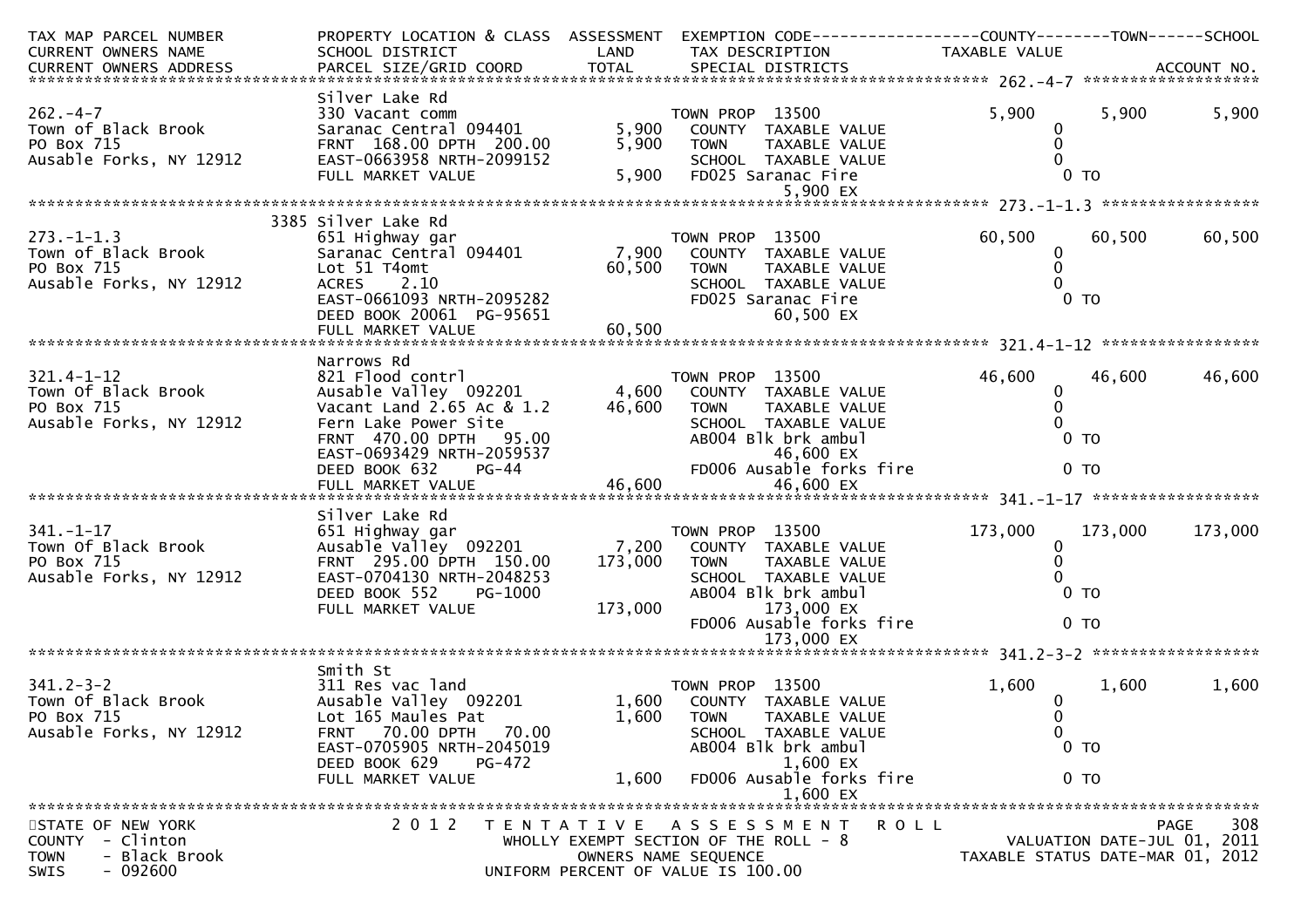| TAX MAP PARCEL NUMBER<br><b>CURRENT OWNERS NAME</b><br><b>CURRENT OWNERS ADDRESS</b>                                              | PROPERTY LOCATION & CLASS ASSESSMENT<br>SCHOOL DISTRICT<br>PARCEL SIZE/GRID COORD                                                                                 | LAND<br><b>TOTAL</b>        | TAX DESCRIPTION<br>SPECIAL DISTRICTS                                                                                                                                                                                  | <b>TAXABLE VALUE</b>                                       |                             | ACCOUNT NO.        |
|-----------------------------------------------------------------------------------------------------------------------------------|-------------------------------------------------------------------------------------------------------------------------------------------------------------------|-----------------------------|-----------------------------------------------------------------------------------------------------------------------------------------------------------------------------------------------------------------------|------------------------------------------------------------|-----------------------------|--------------------|
|                                                                                                                                   |                                                                                                                                                                   |                             |                                                                                                                                                                                                                       |                                                            |                             |                    |
| $342.3 - 1 - 17$<br>Town of Black Brook<br>PO Box 715<br>Ausable Forks, NY 12912                                                  | 20 North Main St<br>652 Govt bldgs<br>Ausable Valley 092201<br><b>ACRES</b><br>1.50<br>EAST-0707761 NRTH-2044914<br>DEED BOOK 20051 PG-84620<br>FULL MARKET VALUE | 6,800<br>192,500<br>192,500 | TOWN PROP 13500<br>COUNTY TAXABLE VALUE<br><b>TOWN</b><br>TAXABLE VALUE<br>SCHOOL TAXABLE VALUE<br>AB004 Blk brk ambul<br>192,500 EX<br>FD006 Ausable forks fire<br>192,500 EX<br>SW019 Black brook swr<br>192,500 EX | 192,500<br>$\mathbf 0$<br>0<br>$\Omega$<br>0 <sub>T</sub>  | 192,500<br>$0$ TO<br>0 TO M | 192,500            |
|                                                                                                                                   |                                                                                                                                                                   |                             |                                                                                                                                                                                                                       |                                                            |                             | ***************    |
| $342.3 - 2 - 29.2$<br>Town Of Black Brook<br>PO Box 715<br>Ausable Forks, NY 12912                                                | Rt 9N<br>593 Picnic site<br>Ausable Valley 092201<br>Lots 160 & 161 Maules Pat<br>Marvin Survey 12/19/85<br><b>ACRES</b><br>4.50<br>EAST-0709312 NRTH-2044733     | 29,300<br>31,400            | TOWN PROP 13500<br>COUNTY TAXABLE VALUE<br>TAXABLE VALUE<br><b>TOWN</b><br>SCHOOL TAXABLE VALUE<br>ABOO4 Blk brk ambul<br>31,400 EX                                                                                   | 31,400<br>0<br>0<br>$\Omega$                               | 31,400<br>$0$ TO            | 31,400             |
|                                                                                                                                   | DEED BOOK 680<br>$PG-53$<br>FULL MARKET VALUE                                                                                                                     | 31,400                      | FD006 Ausable forks fire<br>31,400 EX                                                                                                                                                                                 |                                                            | $0$ TO                      |                    |
|                                                                                                                                   | 2507 Rt 9N                                                                                                                                                        |                             |                                                                                                                                                                                                                       |                                                            |                             |                    |
| $342.3 - 3 - 1$<br>Town Of Black Brook<br>PO Box 715<br>AuSable Forks, NY 12912                                                   | 312 Vac w/imprv<br>Ausable Valley 092201<br>FRNT 46.00 DPTH 55.00<br>EAST-0707452 NRTH-2044359<br>DEED BOOK 20041 PG-73866<br>FULL MARKET VALUE                   | 5,100<br>35,000<br>35,000   | TOWN PROP 13500<br>COUNTY TAXABLE VALUE<br>TAXABLE VALUE<br><b>TOWN</b><br>SCHOOL TAXABLE VALUE<br>AB004 Blk brk ambul<br>35,000 EX<br>FD006 Ausable forks fire                                                       | 35,000<br>$\mathbf 0$<br>$\mathbf 0$<br>$\Omega$<br>$0$ TO | 35,000<br>0 <sub>T</sub>    | 35,000             |
|                                                                                                                                   |                                                                                                                                                                   |                             | 35,000 EX<br>SW019 Black brook swr<br>35,000 EX                                                                                                                                                                       |                                                            | $0$ TO M                    |                    |
|                                                                                                                                   |                                                                                                                                                                   |                             |                                                                                                                                                                                                                       |                                                            |                             |                    |
| $331. - 2 - 29$<br>Town of Black Brook Water Dist Ausable Valley 092201<br>Village Water<br>PO Box 715<br>Ausable Forks, NY 12912 | 901 Silver Lake Rd<br>822 Water supply<br><b>ACRES</b><br>4.10<br>EAST-0688779 NRTH-2051123<br>DEED BOOK 99001 PG-14741<br>FULL MARKET VALUE                      | 10,400<br>10,400<br>10,400  | SPEC DIST 13870<br>COUNTY TAXABLE VALUE<br>TAXABLE VALUE<br><b>TOWN</b><br>SCHOOL TAXABLE VALUE<br>AB004 Blk brk ambul<br>10,400 EX<br>FD006 Ausable forks fire<br>10,400 EX                                          | 10,400<br>0<br>$\mathbf{0}$<br>$\Omega$<br>0 <sub>T</sub>  | 10.400<br>0 <sub>T</sub>    | 10,400             |
| STATE OF NEW YORK<br>COUNTY - Clinton<br><b>TOWN</b><br>- Black Brook<br>- 092600<br><b>SWIS</b>                                  | 2 0 1 2                                                                                                                                                           | T E N T A T I V E           | <b>ROLL</b><br>A S S E S S M E N T<br>WHOLLY EXEMPT SECTION OF THE ROLL - 8<br>OWNERS NAME SEQUENCE<br>UNIFORM PERCENT OF VALUE IS 100.00                                                                             | TAXABLE STATUS DATE-MAR 01, 2012                           | VALUATION DATE-JUL 01, 2011 | 309<br><b>PAGE</b> |
|                                                                                                                                   |                                                                                                                                                                   |                             |                                                                                                                                                                                                                       |                                                            |                             |                    |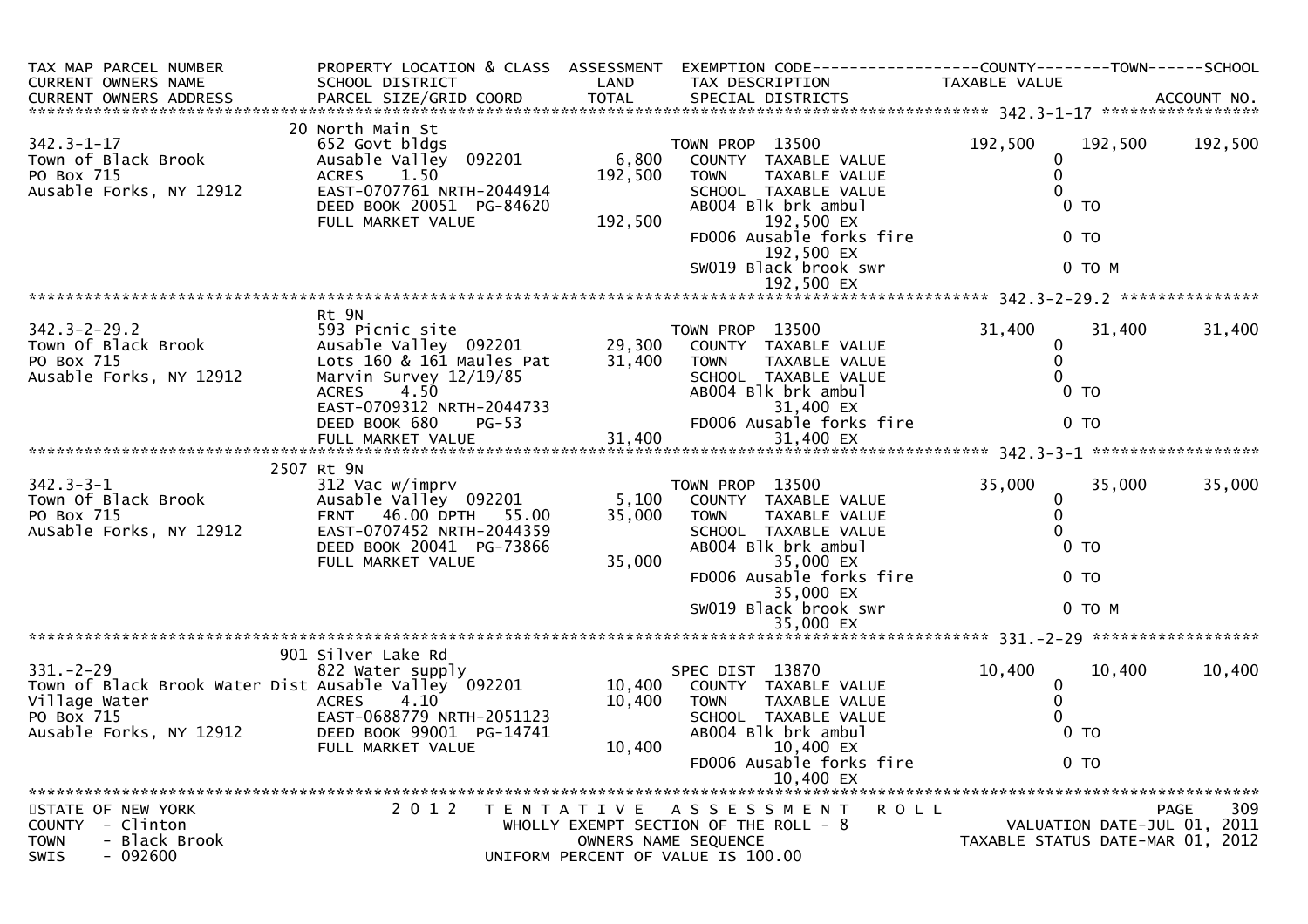| TAX MAP PARCEL NUMBER                                                                                                                 |                                             |         | PROPERTY LOCATION & CLASS ASSESSMENT EXEMPTION CODE----------------COUNTY-------TOWN------SCHOOL |                                  |                        |                    |
|---------------------------------------------------------------------------------------------------------------------------------------|---------------------------------------------|---------|--------------------------------------------------------------------------------------------------|----------------------------------|------------------------|--------------------|
| CURRENT OWNERS NAME                                                                                                                   | SCHOOL DISTRICT                             |         | LAND TAX DESCRIPTION                                                                             | TAXABLE VALUE                    |                        |                    |
|                                                                                                                                       |                                             |         |                                                                                                  |                                  |                        |                    |
|                                                                                                                                       |                                             |         |                                                                                                  |                                  |                        |                    |
|                                                                                                                                       | 208 Silver Lake Rd                          |         |                                                                                                  |                                  |                        |                    |
| $332 - 3 - 1$                                                                                                                         | 651 Highway gar                             |         | OS SP DIST 13830<br>96,500 COUNTY TAXABLE VALUE<br>TAYABLE VALUE                                 | 204,500                          | 204,500                | 204,500            |
| Town of Black Brook water Dist Ausable Valley 092201                                                                                  |                                             |         |                                                                                                  |                                  |                        |                    |
| Ausable Forks Water District ACRES 247.80                                                                                             |                                             | 204,500 | TAXABLE VALUE<br><b>TOWN</b>                                                                     | $\Omega$                         |                        |                    |
| PO Box 715<br>$\sim$ NY 12912                                                                                                         | EAST-0701664 NRTH-2049927                   |         | SCHOOL TAXABLE VALUE                                                                             |                                  |                        |                    |
| Ausable Forks, NY 12912                                                                                                               | DEED BOOK 469<br>$PG-21$                    |         | AB004 Blk brk ambul                                                                              |                                  | $0$ TO                 |                    |
|                                                                                                                                       | FULL MARKET VALUE                           | 204,500 | 204,500 EX                                                                                       |                                  |                        |                    |
|                                                                                                                                       |                                             |         | FD006 Ausable forks fire                                                                         |                                  | 0 <sub>TO</sub>        |                    |
|                                                                                                                                       |                                             |         |                                                                                                  |                                  |                        |                    |
|                                                                                                                                       |                                             |         |                                                                                                  |                                  |                        |                    |
|                                                                                                                                       | Silver Lake Rd                              |         |                                                                                                  |                                  |                        |                    |
| $332 - 3 - 7$<br>332.-3-7                                   822 Water supply<br>Town Of Black Brook Water Dist Ausable Valley  092201 | 822 Water supply                            |         | SPEC DIST 13870<br>11,100 COUNTY TAXABLE VALUE                                                   | 52,900                           | 52,900                 | 52,900             |
|                                                                                                                                       |                                             |         |                                                                                                  | $\mathbf{0}$                     |                        |                    |
| PO Box 715                                                                                                                            | ACRES 1.70                                  | 52,900  | <b>TOWN</b><br>TAXABLE VALUE                                                                     | $\mathbf 0$                      |                        |                    |
| Ausable Forks, NY 12912                                                                                                               | EAST-0702286 NRTH-2047953                   |         | SCHOOL TAXABLE VALUE                                                                             |                                  |                        |                    |
|                                                                                                                                       | FULL MARKET VALUE                           | 52,900  | AB004 Blk brk ambul                                                                              |                                  | $0$ TO                 |                    |
|                                                                                                                                       |                                             |         | 52,900 EX                                                                                        |                                  |                        |                    |
|                                                                                                                                       |                                             |         | FD006 Ausable forks fire                                                                         |                                  | 0 <sub>T</sub>         |                    |
|                                                                                                                                       |                                             |         |                                                                                                  |                                  |                        |                    |
|                                                                                                                                       | 151 Silver Lake Rd                          |         |                                                                                                  |                                  |                        |                    |
| $341. - 1 - 20.22$                                                                                                                    | 822 Water supply                            |         | TOWN PROP 13500                                                                                  | 2,800                            | 2,800                  | 2,800              |
| Town of Black Brook Water Dist Ausable Valley 092201                                                                                  |                                             |         | 1,600 COUNTY TAXABLE VALUE                                                                       | $\mathbf{0}$                     |                        |                    |
| District #1                                                                                                                           |                                             | 2,800   | TAXABLE VALUE<br><b>TOWN</b>                                                                     | $\mathbf{0}$                     |                        |                    |
| PO Box 715                                                                                                                            | Lot 165 Maules Pat<br>FRNT 50.00 DPTH 50.00 |         | SCHOOL TAXABLE VALUE                                                                             |                                  |                        |                    |
| Ausable Forks, NY 12912                                                                                                               | EAST-0705384 NRTH-2047684                   |         | AB004 Blk brk ambul                                                                              |                                  | 0 <sub>T</sub>         |                    |
|                                                                                                                                       | DEED BOOK 624                               |         | 2,800 EX                                                                                         |                                  |                        |                    |
|                                                                                                                                       | PG-361<br>E<br>FULL MARKET VALUE            |         | 2,800 FD006 Ausable forks fire                                                                   |                                  | 0 <sub>T</sub>         |                    |
|                                                                                                                                       |                                             |         |                                                                                                  |                                  |                        |                    |
|                                                                                                                                       |                                             |         |                                                                                                  |                                  |                        |                    |
| STATE OF NEW YORK                                                                                                                     |                                             |         | 2012 TENTATIVE ASSESSMENT ROLL                                                                   |                                  |                        | 310<br><b>PAGE</b> |
| COUNTY - Clinton                                                                                                                      |                                             |         | WHOLLY EXEMPT SECTION OF THE ROLL - 8                                                            |                                  |                        |                    |
| <b>TOWN</b><br>- Black Brook                                                                                                          |                                             |         |                                                                                                  | TAXABLE STATUS DATE-MAR 01, 2012 |                        |                    |
| $-092600$<br><b>SWIS</b>                                                                                                              |                                             |         |                                                                                                  |                                  |                        | RPS150/V04/L015    |
|                                                                                                                                       |                                             |         | UNIFORM PERCENT OF VALUE IS 100.00                                                               |                                  | CURRENT DATE 4/23/2012 |                    |
|                                                                                                                                       |                                             |         |                                                                                                  |                                  |                        |                    |
|                                                                                                                                       | ROLL SUB                                    |         | SECTION - - TOTALS                                                                               |                                  |                        |                    |

# \*\*\* S P E C I A L D I S T R I C T S U M M A R Y \*\*\*

| CODE DISTRICT NAME                                                                       | TOTAL<br>PARCELS | EXTENSION<br>TYPE                            | EXTENSION<br><b>VALUE</b> | AD VALOREM<br><b>VALUE</b>                | <b>EXEMPT</b><br>AMOUNT                   | <b>TAXABLE</b><br>VALUE |
|------------------------------------------------------------------------------------------|------------------|----------------------------------------------|---------------------------|-------------------------------------------|-------------------------------------------|-------------------------|
| FD025 Saranac Fire<br>AB004 Blk brk ambul<br>FD006 Ausable forks<br>SW019 Black brook sw |                  | 3 TOTAL<br>29 TOTAL<br>29 TOTAL<br>4 TOTAL M |                           | 97.800<br>1943,500<br>1943,500<br>337,100 | 97,800<br>1943,500<br>1943,500<br>337,100 |                         |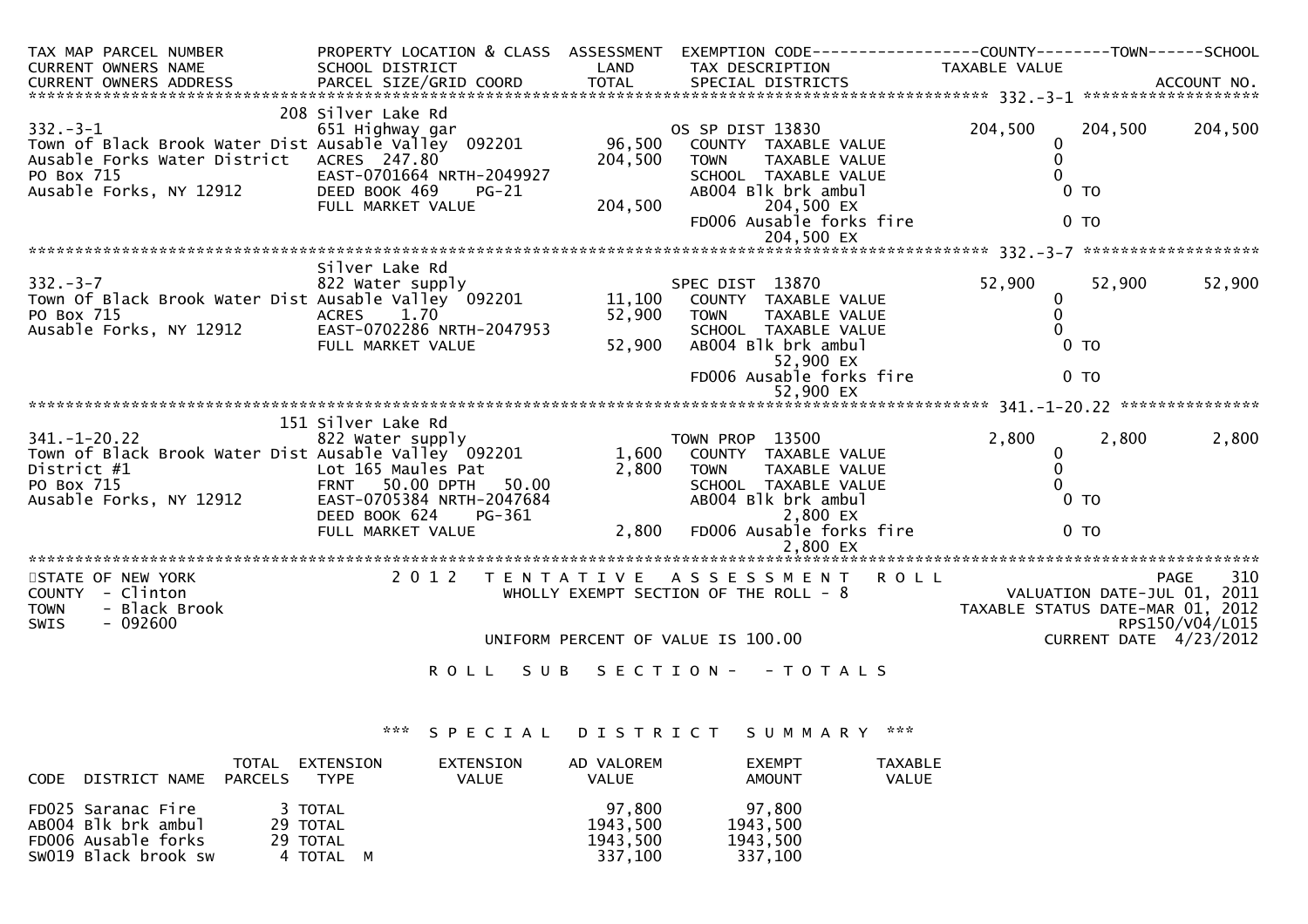#### \*\*\* S C H O O L D I S T R I C T S U M M A R Y \*\*\*

| CODE             | DISTRICT NAME                         | <b>TOTAL</b><br>PARCELS | ASSESSED<br>LAND   | ASSESSED<br><b>TOTAL</b> | <b>EXEMPT</b><br><b>AMOUNT</b> | <b>TOTAL</b><br><b>TAXABLE</b> | <b>STAR</b><br>AMOUNT | <b>STAR</b><br>TAXABLE |
|------------------|---------------------------------------|-------------------------|--------------------|--------------------------|--------------------------------|--------------------------------|-----------------------|------------------------|
| 092201<br>094401 | Ausable Valley Cen<br>Saranac Central | 29                      | 1028,100<br>37,800 | 1943,500<br>97,800       | 1943,500<br>97,800             |                                |                       |                        |
|                  | SUB-TOTAL                             | 32                      | 1065,900           | 2041,300                 | 2041,300                       |                                |                       |                        |
|                  | <b>TOTAL</b>                          | 32                      | 1065,900           | 2041,300                 | 2041,300                       |                                |                       |                        |

# \*\*\* S Y S T E M C O D E S S U M M A R Y \*\*\*

| <b>CODE</b> | <b>DESCRIPTION</b>                | <b>TOTAL</b><br><b>PARCELS</b> | <b>COUNTY</b>  | <b>TOWN</b>    | <b>SCHOOL</b>           |
|-------------|-----------------------------------|--------------------------------|----------------|----------------|-------------------------|
| 50000       | WHOLLY EX<br><b>τοτ.</b><br>- A L |                                | 2,200<br>2,200 | 2,200<br>2,200 | $\angle$ , 200<br>2,200 |

#### \*\*\* E X E M P T I O N S U M M A R Y \*\*\*

| <b>CODE</b>                                                                                | DESCRIPTION                                                                                                                                  | <b>TOTAL</b><br><b>PARCELS</b> |                                    | <b>COUNTY</b>                                                                                                                  | <b>TOWN</b>                                                                 | <b>SCHOOL</b>                                                                                                                                                        |     |
|--------------------------------------------------------------------------------------------|----------------------------------------------------------------------------------------------------------------------------------------------|--------------------------------|------------------------------------|--------------------------------------------------------------------------------------------------------------------------------|-----------------------------------------------------------------------------|----------------------------------------------------------------------------------------------------------------------------------------------------------------------|-----|
| 13100<br>13500<br>13830<br>13870<br>25110<br>25300<br><b>COUNTY</b><br>TOWN<br><b>SWIS</b> | CO OWNER<br>TOWN PROP<br>OS SP DIST<br>SPEC DIST<br>NONPR RELI<br>NONPR CORP<br>STATE OF NEW YORK<br>- Clinton<br>- Black Brook<br>$-092600$ | 11                             | A T T V F<br>N.                    | 31,400<br>549,300<br>241,300<br>63,300<br>210,000<br>631,900<br>A S S E S S M E N T<br>WHOLLY EXEMPT SECTION OF THE ROLL - $8$ | 31,400<br>549,300<br>241,300<br>63,300<br>210,000<br>631,900<br><b>ROLL</b> | 31,400<br>549,300<br>241,300<br>63,300<br>210,000<br>631,900<br><b>PAGE</b><br>2011<br>VALUATION DATE-JUL 01,<br>TAXABLE STATUS DATE-MAR 01, 2012<br>RPS150/V04/L015 | 311 |
|                                                                                            |                                                                                                                                              |                                | UNIFORM PERCENT OF VALUE IS 100.00 |                                                                                                                                |                                                                             | 4/23/2012<br>CURRENT DATE                                                                                                                                            |     |
|                                                                                            |                                                                                                                                              | R O L L                        | S E C T I O N -<br>SUB             | - T O T A L S                                                                                                                  |                                                                             |                                                                                                                                                                      |     |

#### \*\*\* E X E M P T I O N S U M M A R Y \*\*\*

| <b>CODE</b>    | DESCRIPTION                                     | <b>TOTAL</b><br><b>PARCELS</b> | <b>COUNTY</b>                  | <b>TOWN</b>                    | <b>SCHOOL</b>                      |
|----------------|-------------------------------------------------|--------------------------------|--------------------------------|--------------------------------|------------------------------------|
| 26100<br>27350 | <b>VET</b><br>ORGANI<br>PRI CMTERY<br>T O T A L | 31                             | 107,400<br>204,500<br>2039,100 | 107,400<br>204,500<br>2039,100 | .400<br>107<br>204,500<br>2039,100 |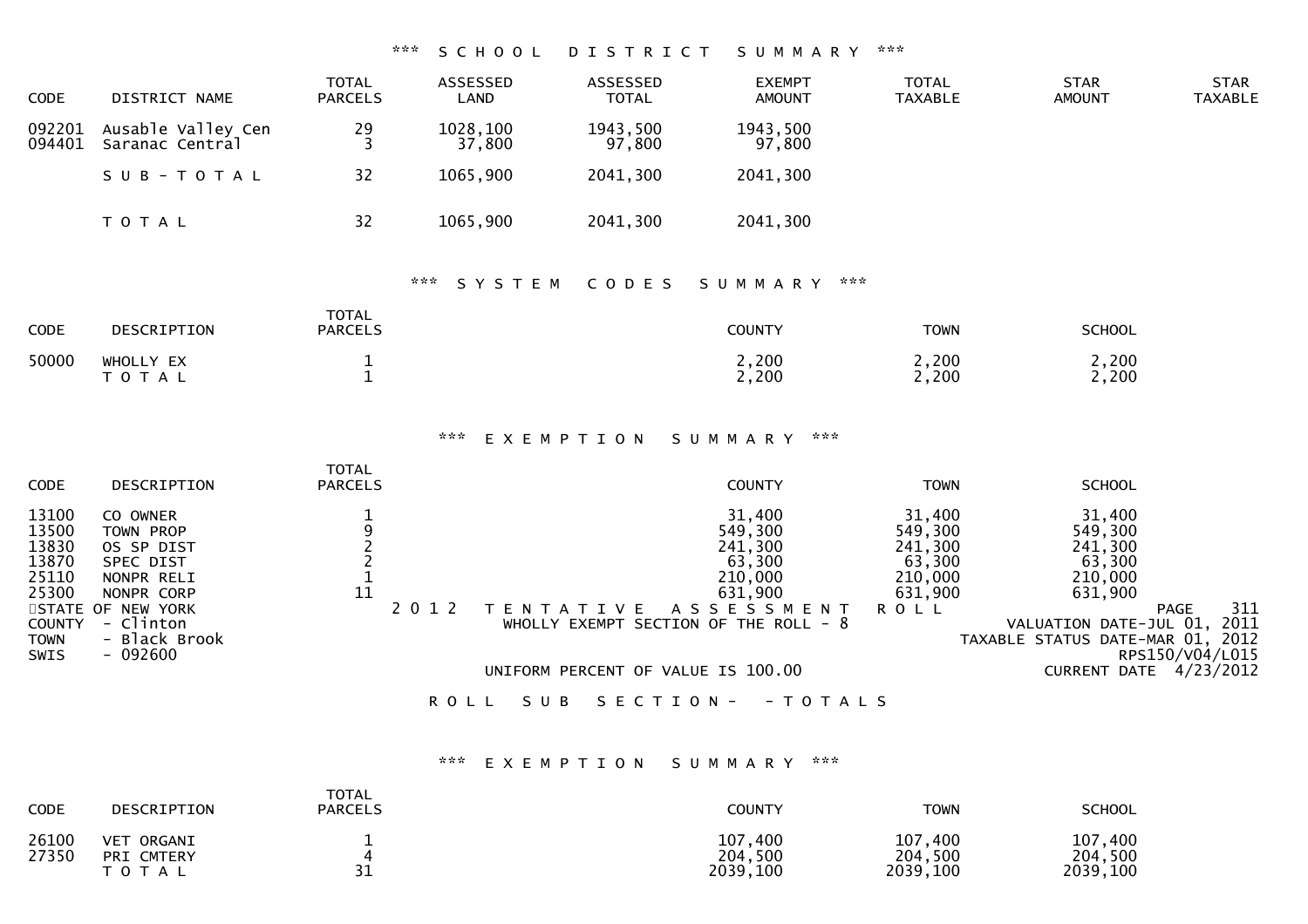# \*\*\* G R A N D T O T A L S \*\*\*

| <b>ROLL</b><br><b>SEC</b>  | DESCRIPTION                                                        | TOTAL<br><b>PARCELS</b> | ASSESSED<br>LAND | ASSESSED<br><b>TOTAL</b> | TAXABLE<br><b>COUNTY</b>                                                                                       | <b>TAXABLE</b><br><b>TOWN</b> | <b>TAXABLE</b><br><b>SCHOOL</b>                                 | <b>STAR</b><br>TAXABLE                                   |
|----------------------------|--------------------------------------------------------------------|-------------------------|------------------|--------------------------|----------------------------------------------------------------------------------------------------------------|-------------------------------|-----------------------------------------------------------------|----------------------------------------------------------|
|                            | WHOLLY EXEMPT                                                      | 32                      | 1065,900         | 2041,300                 |                                                                                                                |                               |                                                                 |                                                          |
| <b>TOWN</b><br><b>SWIS</b> | STATE OF NEW YORK<br>COUNTY - Clinton<br>- Black Brook<br>- 092600 |                         |                  |                          | 2012 TENTATIVE ASSESSMENT ROLL<br>WHOLLY EXEMPT SECTION OF THE ROLL $-8$<br>UNIFORM PERCENT OF VALUE IS 100.00 |                               | VALUATION DATE-JUL 01, 2011<br>TAXABLE STATUS DATE-MAR 01, 2012 | 312<br>PAGE<br>RPS150/V04/L015<br>CURRENT DATE 4/23/2012 |

# ROLL SECTION TOTALS

#### \*\*\* S P E C I A L D I S T R I C T S U M M A R Y \*\*\*

| CODE | DISTRICT NAME                                                                            | TOTAL<br>PARCELS | EXTENSION<br>TYPE                            | EXTENSION<br><b>VALUE</b> | AD VALOREM<br><b>VALUE</b>                | <b>EXEMPT</b><br>AMOUNT                   | <b>TAXABLE</b><br>VALUE |
|------|------------------------------------------------------------------------------------------|------------------|----------------------------------------------|---------------------------|-------------------------------------------|-------------------------------------------|-------------------------|
|      | FD025 Saranac Fire<br>ABOO4 Blk brk ambul<br>FD006 Ausable forks<br>SW019 Black brook sw |                  | 3 TOTAL<br>29 TOTAL<br>29 TOTAL<br>4 TOTAL M |                           | 97.800<br>1943,500<br>1943,500<br>337,100 | 97,800<br>1943,500<br>1943,500<br>337,100 |                         |

#### \*\*\* S C H O O L D I S T R I C T S U M M A R Y \*\*\*

| <b>CODE</b>      | DISTRICT NAME                         | <b>TOTAL</b><br><b>PARCELS</b> | ASSESSED<br>LAND   | ASSESSED<br><b>TOTAL</b> | <b>EXEMPT</b><br><b>AMOUNT</b> | <b>TOTAL</b><br><b>TAXABLE</b> | <b>STAR</b><br><b>AMOUNT</b> | <b>STAR</b><br><b>TAXABLE</b> |
|------------------|---------------------------------------|--------------------------------|--------------------|--------------------------|--------------------------------|--------------------------------|------------------------------|-------------------------------|
| 092201<br>094401 | Ausable Valley Cen<br>Saranac Central | 29                             | 1028,100<br>37,800 | 1943,500<br>97,800       | 1943,500<br>97,800             |                                |                              |                               |
|                  | SUB-TOTAL                             | 32                             | 1065,900           | 2041,300                 | 2041,300                       |                                |                              |                               |
|                  | T O T A L                             | 32                             | 1065,900           | 2041,300                 | 2041,300                       |                                |                              |                               |

#### \*\*\* S Y S T E M C O D E S S U M M A R Y \*\*\*

| <b>CODE</b> | DESCRIPTION            | <b>TOTAL</b><br><b>PARCELS</b> | <b>COUNTY</b>  | <b>TOWN</b>    | <b>SCHOOL</b>  |
|-------------|------------------------|--------------------------------|----------------|----------------|----------------|
| 50000       | WHOLLY EX<br>T O T A L |                                | 2,200<br>2,200 | 2,200<br>2,200 | 2,200<br>2,200 |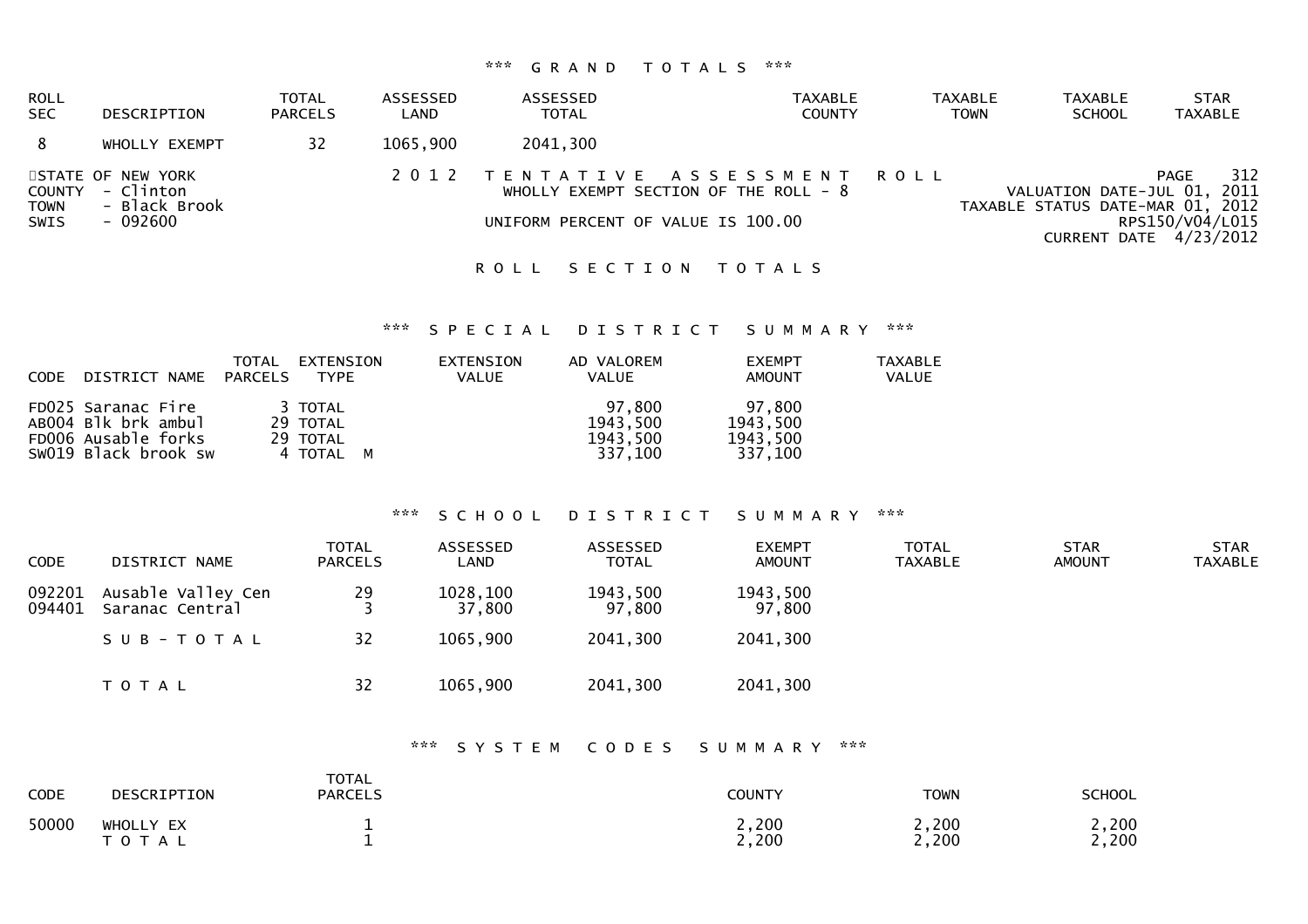#### \*\*\* E X E M P T I O N S U M M A R Y \*\*\*

| CODE                                                                                              | DESCRIPTION                                                                                                                                  | <b>TOTAL</b><br><b>PARCELS</b>                              | <b>COUNTY</b>                                                                                                                                                                           | <b>TOWN</b>                                                                 | <b>SCHOOL</b>                                                                                                                                                                                                      |
|---------------------------------------------------------------------------------------------------|----------------------------------------------------------------------------------------------------------------------------------------------|-------------------------------------------------------------|-----------------------------------------------------------------------------------------------------------------------------------------------------------------------------------------|-----------------------------------------------------------------------------|--------------------------------------------------------------------------------------------------------------------------------------------------------------------------------------------------------------------|
| 13100<br>13500<br>13830<br>13870<br>25110<br>25300<br><b>COUNTY</b><br><b>TOWN</b><br><b>SWIS</b> | CO OWNER<br>TOWN PROP<br>OS SP DIST<br>SPEC DIST<br>NONPR RELI<br>NONPR CORP<br>STATE OF NEW YORK<br>- Clinton<br>- Black Brook<br>$-092600$ | $\frac{1}{9}$<br>$\frac{2}{1}$<br>$\frac{1}{11}$<br>2 0 1 2 | 31,400<br>549,300<br>241,300<br>63,300<br>210,000<br>631,900<br>A S S E S S M E N T<br>T E N T A T I V E<br>WHOLLY EXEMPT SECTION OF THE ROLL - 8<br>UNIFORM PERCENT OF VALUE IS 100.00 | 31,400<br>549,300<br>241,300<br>63,300<br>210,000<br>631,900<br><b>ROLL</b> | 31,400<br>549,300<br>241,300<br>63,300<br>210,000<br>631,900<br>313<br><b>PAGE</b><br>2011<br>VALUATION DATE-JUL 01,<br>TAXABLE STATUS DATE-MAR 01,<br>2012<br>RPS150/V04/L015<br><b>CURRENT DATE</b><br>4/23/2012 |
|                                                                                                   |                                                                                                                                              |                                                             | SECTION<br><b>TOTALS</b><br><b>ROLL</b>                                                                                                                                                 |                                                                             |                                                                                                                                                                                                                    |
|                                                                                                   |                                                                                                                                              |                                                             | ***<br>***<br>EXEMPTION<br>SUMMARY                                                                                                                                                      |                                                                             |                                                                                                                                                                                                                    |
| <b>CODE</b>                                                                                       | DESCRIPTION                                                                                                                                  | <b>TOTAL</b><br><b>PARCELS</b>                              | <b>COUNTY</b>                                                                                                                                                                           | <b>TOWN</b>                                                                 | <b>SCHOOL</b>                                                                                                                                                                                                      |
| 26100<br>27350                                                                                    | VET ORGANI<br>PRI CMTERY<br>T O T A L                                                                                                        | $\frac{1}{4}$<br>31                                         | 107,400<br>204,500<br>2039,100                                                                                                                                                          | 107,400<br>204,500<br>2039,100                                              | 107,400<br>204,500<br>2039,100                                                                                                                                                                                     |
|                                                                                                   |                                                                                                                                              |                                                             |                                                                                                                                                                                         |                                                                             |                                                                                                                                                                                                                    |

# \*\*\* G R A N D T O T A L S \*\*\*

| <b>ROLL</b><br><b>SEC</b>  | DESCRIPTION                           | <b>TOTAL</b><br><b>PARCELS</b> | ASSESSED<br>LAND | ASSESSED<br><b>TOTAL</b>           | TAXABLE<br><b>COUNTY</b>       | <b>TAXABLE</b> | <b>TAXABLE</b><br><b>SCHOOL</b><br><b>TOWN</b> | <b>STAR</b><br>TAXABLE                      |
|----------------------------|---------------------------------------|--------------------------------|------------------|------------------------------------|--------------------------------|----------------|------------------------------------------------|---------------------------------------------|
|                            | WHOLLY EXEMPT                         | 32                             | 1065,900         | 2041,300                           |                                |                |                                                |                                             |
|                            | STATE OF NEW YORK<br>COUNTY - Clinton |                                |                  |                                    | 2012 TENTATIVE ASSESSMENT ROLL |                | VALUATION DATE-JUL 01, 2011                    | 314<br><b>PAGE</b>                          |
| <b>TOWN</b><br><b>SWIS</b> | - Black Brook<br>- 092600             |                                |                  | UNIFORM PERCENT OF VALUE IS 100.00 | SWIS TOTALS                    |                | TAXABLE STATUS DATE-MAR 01, 2012               | RPS150/V04/L015<br>CURRENT DATE $4/23/2012$ |

# \*\*\* S P E C I A L D I S T R I C T S U M M A R Y \*\*\*

| <b>CODE</b> | DISTRICT NAME                                                        | TOTAL<br>PARCELS | EXTENSION<br><b>TYPE</b>         | <b>EXTENSION</b><br>VALUE  | AD VALOREM<br><b>VALUE</b> | <b>EXEMPT</b><br>AMOUNT | TAXABLE<br>VALUE           |
|-------------|----------------------------------------------------------------------|------------------|----------------------------------|----------------------------|----------------------------|-------------------------|----------------------------|
|             | OTOO2 Omitted Tax-Co<br>OTO03 Omitted Tax-Sc<br>OT004 Omitted Tax-To |                  | 5 MOVTAX<br>l MOVTAX<br>4 MOVTAX | 322.88<br>282.90<br>559.67 |                            |                         | 322.88<br>282.90<br>559.67 |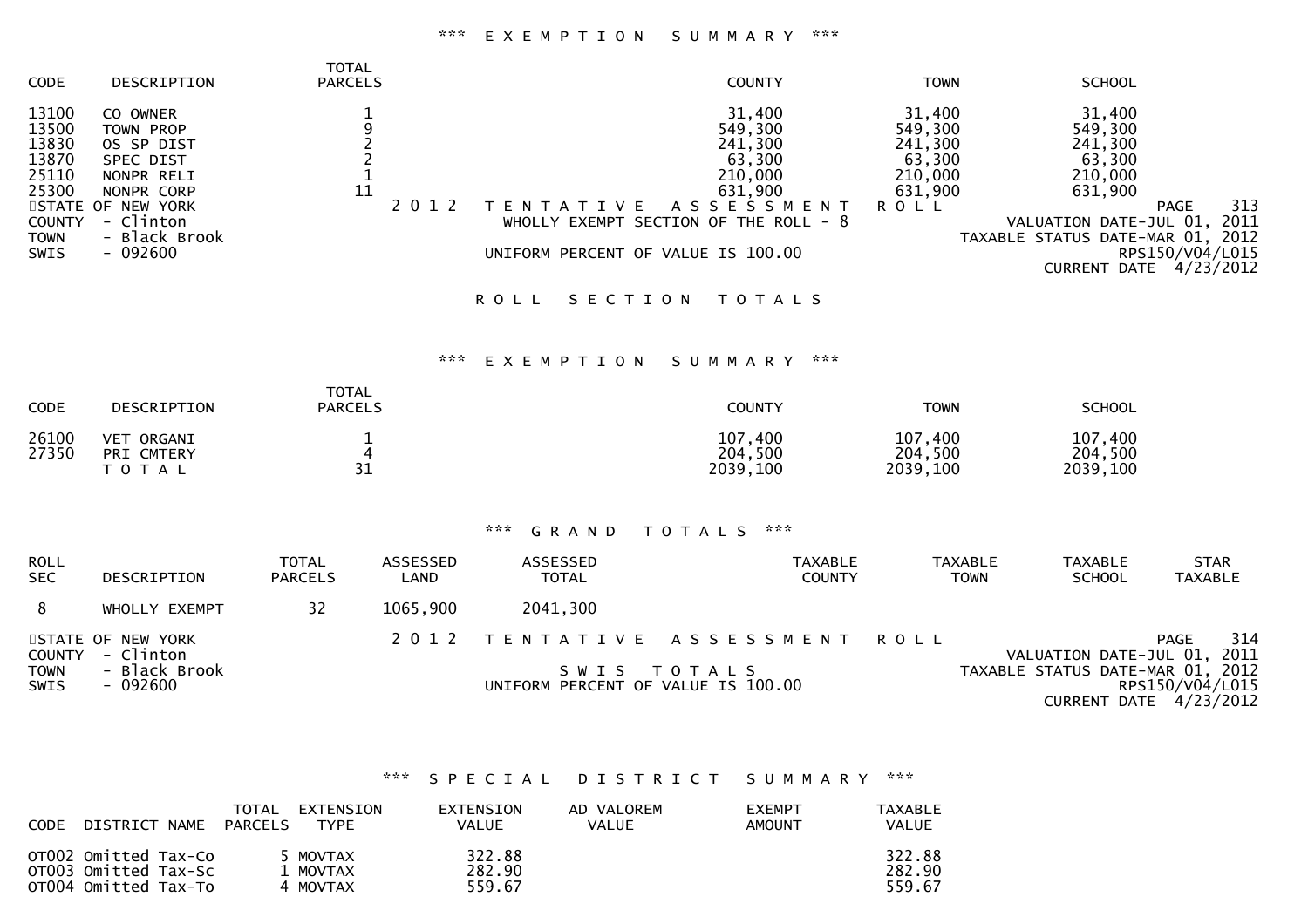| FD025 Saranac Fire   | 426 TOTAL   | 27677.594  | 97,800   | 27579.794  |
|----------------------|-------------|------------|----------|------------|
| AB004 Blk brk ambul  | 996 TOTAL   | 128809.826 | 1943,500 | 126866,326 |
| FD006 Ausable forks  | 996 TOTAL   | 127132.096 | 1943,500 | 125188,596 |
| SW019 Black brook sw | 137 TOTAL M | 8647.287   | 337.100  | 8310,187   |

# \*\*\* S C H O O L D I S T R I C T S U M M A R Y \*\*\*

| <b>CODE</b>                          | DISTRICT NAME                                                     | <b>TOTAL</b><br><b>PARCELS</b> | ASSESSED<br>LAND                              | ASSESSED<br><b>TOTAL</b>                         | <b>EXEMPT</b><br><b>AMOUNT</b>            | <b>TOTAL</b><br><b>TAXABLE</b>                  | <b>STAR</b><br><b>AMOUNT</b>                | <b>STAR</b><br><b>TAXABLE</b>                   |
|--------------------------------------|-------------------------------------------------------------------|--------------------------------|-----------------------------------------------|--------------------------------------------------|-------------------------------------------|-------------------------------------------------|---------------------------------------------|-------------------------------------------------|
| 092201<br>094001<br>094401<br>164601 | Ausable Valley Cen<br>Peru Central<br>Saranac Central<br>Sar Lake | 990<br>151<br>249<br>21        | 70293,898<br>4984,000<br>8412,300<br>2006,400 | 126742,394<br>10392,040<br>17498,907<br>2473,421 | 6367,033<br>741,057<br>171,216<br>462,503 | 120375,361<br>9650,983<br>17327,691<br>2010,918 | 12703,370<br>2032,079<br>2650,284<br>92,200 | 107671,991<br>7618,904<br>14677,407<br>1918,718 |
|                                      | SUB-TOTAL                                                         | 1,411                          | 85696,598                                     | 157106,762                                       | 7741,809                                  | 149364,953                                      | 17477,933                                   | 131887,020                                      |
|                                      | T O T A L                                                         | 1,411                          | 85696,598                                     | 157106,762                                       | 7741,809                                  | 149364,953                                      | 17477,933                                   | 131887,020                                      |

### \*\*\* S Y S T E M C O D E S S U M M A R Y \*\*\*

| <b>CODE</b>                  | DESCRIPTION                                     | <b>TOTAL</b><br><b>PARCELS</b> |                                    | <b>COUNTY</b>                            | <b>TOWN</b> | <b>SCHOOL</b>                                                                  |
|------------------------------|-------------------------------------------------|--------------------------------|------------------------------------|------------------------------------------|-------------|--------------------------------------------------------------------------------|
| 50000<br>50001               | WHOLLY EX<br>SCHL TAXBL                         |                                |                                    | 2,200                                    | 2,200       | 2,200                                                                          |
| 50004                        | SCHL EXMPT<br>ΤΟΤΑΙ                             | 9                              |                                    | 2,200                                    | 2.200       | 2,200                                                                          |
| <b>COUNTY</b><br><b>TOWN</b> | STATE OF NEW YORK<br>- Clinton<br>- Black Brook | 2 0 1 2                        | S W I S                            | TENTATIVE ASSESSMENT ROLL<br>T O T A L S |             | 315<br>PAGE<br>VALUATION DATE-JUL 01, 2011<br>TAXABLE STATUS DATE-MAR 01, 2012 |
| SWIS                         | - 092600                                        |                                | UNIFORM PERCENT OF VALUE IS 100.00 |                                          |             | RPS150/V04/L015<br>CURRENT DATE 4/23/2012                                      |

# \*\*\* E X E M P T I O N S U M M A R Y \*\*\*

| <b>TOTAL</b><br><b>CODE</b><br><b>PARCELS</b><br>DESCRIPTION                                                                                                                                                                    | <b>COUNTY</b>                                                                                | <b>TOWN</b>                                                                                  | <b>SCHOOL</b>                                                                      |
|---------------------------------------------------------------------------------------------------------------------------------------------------------------------------------------------------------------------------------|----------------------------------------------------------------------------------------------|----------------------------------------------------------------------------------------------|------------------------------------------------------------------------------------|
| 13100<br>CO OWNER<br>13500<br>TOWN PROP<br>13830<br>OS SP DIST<br>13870<br>SPEC DIST<br>25110<br>NONPR RELI<br>25300<br>11<br>NONPR CORP<br>26100<br><b>VET ORGANI</b><br>27350<br>PRI CMTERY<br>16<br>41101<br><b>VETERANS</b> | 31,400<br>549,300<br>241,300<br>63,300<br>210,000<br>631,900<br>107,400<br>204,500<br>40,975 | 31,400<br>549,300<br>241,300<br>63,300<br>210,000<br>631,900<br>107,400<br>204,500<br>40,975 | 31,400<br>549,300<br>241,300<br>63,300<br>210,000<br>631,900<br>107,400<br>204,500 |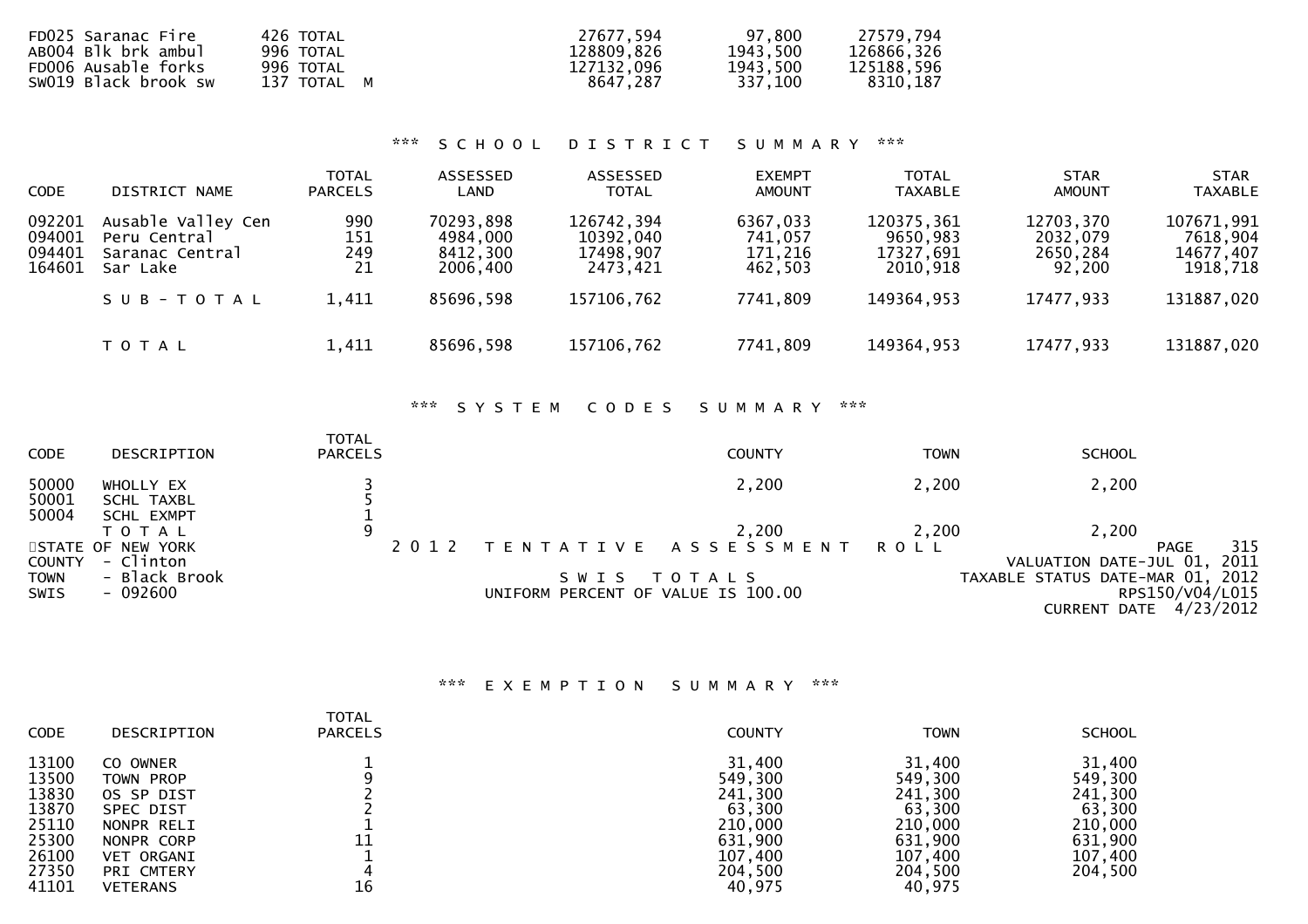| 41121 | WARNONALL       | 47              | 651,734  | 491,684  |            |
|-------|-----------------|-----------------|----------|----------|------------|
| 41131 | WARCOMALL       | 40              | 854,660  | 655,772  |            |
| 41141 | WARDISALL       | 19              | 392,570  | 342,894  |            |
| 41152 | $CW_10_VET/$    |                 | 68,413   |          |            |
| 41800 | $AGED - ALL$    | $\frac{10}{35}$ | 903,868  | 905,998  | 953,098    |
| 41802 | AGED COUN       | 4               | 92,448   |          |            |
| 41805 | AGED C&S        | 14              | 398,165  |          | 414,619    |
| 41834 | SR STAR         | 124             |          |          | 6186,833   |
| 41854 | <b>RES STAR</b> | 377             |          |          | 11291, 100 |
| 47450 | FISHER ACT      |                 | 4,850    | 4,850    | 4,850      |
| 47460 | 480A EX         | 14              | 4327,942 | 4327,942 | 4327,942   |
|       | T O T A L       | 732             | 9774,725 | 8809,215 | 25217,542  |

# \*\*\* G R A N D T O T A L S \*\*\*

| <b>ROLL</b><br><b>SEC</b>                   | DESCRIPTION                                                  | <b>TOTAL</b><br><b>PARCELS</b> | ASSESSED<br>LAND | ASSESSED<br><b>TOTAL</b>                                           | <b>TAXABLE</b><br><b>COUNTY</b>    | <b>TAXABLE</b><br><b>TOWN</b> | <b>TAXABLE</b><br><b>SCHOOL</b>                                                   | <b>STAR</b><br><b>TAXABLE</b>                              |
|---------------------------------------------|--------------------------------------------------------------|--------------------------------|------------------|--------------------------------------------------------------------|------------------------------------|-------------------------------|-----------------------------------------------------------------------------------|------------------------------------------------------------|
| 1                                           | <b>TAXABLE</b>                                               | 1,269                          | 60635,392        | 124950,192                                                         | 117214,567                         | 118180,077                    | 119249,683                                                                        | 101771,750                                                 |
| 3                                           | STATE OWNED LAND                                             | 75                             | 23857,206        | 23857,206                                                          | 23857,206                          | 23857,206                     | 23857,206                                                                         | 23857,206                                                  |
| 5.                                          | SPECIAL FRANCHISE                                            | 11                             |                  | 2139,978                                                           | 2139,978                           | 2139,978                      | 2139,978                                                                          | 2139,978                                                   |
| 6                                           | UTILITIES & N.C.                                             | 24                             | 138,100          | 4118,086                                                           | 4118,086                           | 4118,086                      | 4118,086                                                                          | 4118,086                                                   |
| <b>COUNTY</b><br><b>TOWN</b><br><b>SWIS</b> | STATE OF NEW YORK<br>- Clinton<br>- Black Brook<br>$-092600$ |                                | 2 0 1 2          | T E N T A T I V E<br>S W I S<br>UNIFORM PERCENT OF VALUE IS 100.00 | A S S E S S M E N T<br>T O T A L S | ROLL                          | VALUATION DATE-JUL 01,<br>TAXABLE STATUS DATE-MAR 01, 2012<br><b>CURRENT DATE</b> | 316<br><b>PAGE</b><br>2011<br>RPS150/V04/L015<br>4/23/2012 |

# \*\*\* G R A N D T O T A L S \*\*\*

| <b>ROLL</b><br><b>SEC</b>                                      | DESCRIPTION                                                                     | <b>TOTAL</b><br><b>PARCELS</b> | <b>ASSESSED</b><br>LAND | ASSESSED<br><b>TOTAL</b> | TAXABLE<br><b>COUNTY</b>                                                                | <b>TAXABLE</b><br><b>TOWN</b> | <b>TAXABLE</b><br><b>SCHOOL</b>                                               | <b>STAR</b><br><b>TAXABLE</b>                                                 |
|----------------------------------------------------------------|---------------------------------------------------------------------------------|--------------------------------|-------------------------|--------------------------|-----------------------------------------------------------------------------------------|-------------------------------|-------------------------------------------------------------------------------|-------------------------------------------------------------------------------|
| 8                                                              | WHOLLY EXEMPT                                                                   | 32                             | 1065,900                | 2041,300                 |                                                                                         |                               |                                                                               |                                                                               |
| $\sim$                                                         | <b>TOTAL</b><br><b>SUB</b>                                                      | 1,411                          | 85696.598               | 157106,762               | 147329,837                                                                              | 148295,347                    | 149364,953                                                                    | 131887,020                                                                    |
| $\sim$ $\times$<br><b>COUNTY</b><br><b>TOWN</b><br><b>SWIS</b> | <b>GRAND TOTAL</b><br>STATE OF NEW YORK<br>- Clinton<br>- Black Brook<br>- 0926 | 1,411                          | 85696,598<br>2012       | 157106,762<br>T O W N    | 147329,837<br>TENTATIVE ASSESSMENT<br>T O T A L S<br>UNIFORM PERCENT OF VALUE IS 100.00 | 148295,347<br><b>ROLL</b>     | 149364,953<br>VALUATION DATE-JUL 01, 2011<br>TAXABLE STATUS DATE-MAR 01, 2012 | 131887,020<br>317<br>PAGE<br>RPS150/V04/L015<br><b>CURRENT DATE 4/23/2012</b> |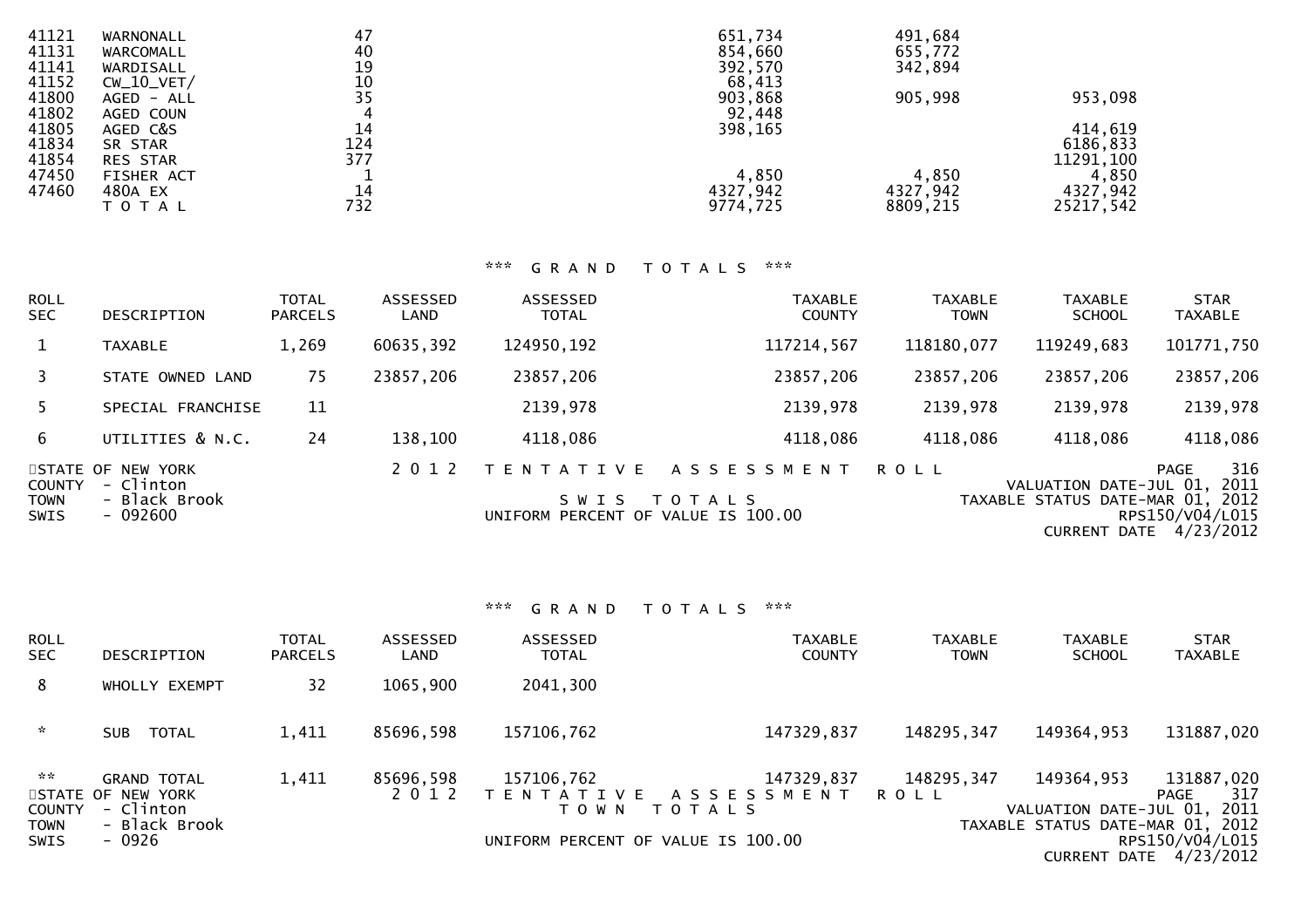#### \*\*\* S P E C I A L D I S T R I C T S U M M A R Y \*\*\*

| <b>CODE</b> | DISTRICT NAME                                                                                                                                                    | TOTAL<br>PARCELS | EXTENSION<br><b>TYPE</b>                                                               | EXTENSION<br><b>VALUE</b>  | AD VALOREM<br><b>VALUE</b>                        | <b>EXEMPT</b><br><b>AMOUNT</b>            | <b>TAXABLE</b><br><b>VALUE</b>                                                  |
|-------------|------------------------------------------------------------------------------------------------------------------------------------------------------------------|------------------|----------------------------------------------------------------------------------------|----------------------------|---------------------------------------------------|-------------------------------------------|---------------------------------------------------------------------------------|
|             | OT002 Omitted Tax-Co<br>OT003 Omitted Tax-Sc<br>OT004 Omitted Tax-To<br>FD025 Saranac Fire<br>AB004 Blk brk ambul<br>FD006 Ausable forks<br>SW019 Black brook sw |                  | 5 MOVTAX<br>1 MOVTAX<br>4 MOVTAX<br>426 TOTAL<br>996 TOTAL<br>996 TOTAL<br>137 TOTAL M | 322.88<br>282.90<br>559.67 | 27677,594<br>128809,826<br>127132,096<br>8647.287 | 97,800<br>1943,500<br>1943,500<br>337,100 | 322.88<br>282.90<br>559.67<br>27579,794<br>126866,326<br>125188,596<br>8310,187 |

#### \*\*\* S C H O O L D I S T R I C T S U M M A R Y \*\*\*

| <b>CODE</b>                          | DISTRICT NAME                                                     | <b>TOTAL</b><br><b>PARCELS</b> | ASSESSED<br>LAND                              | ASSESSED<br><b>TOTAL</b>                         | <b>EXEMPT</b><br>AMOUNT                   | <b>TOTAL</b><br><b>TAXABLE</b>                  | <b>STAR</b><br><b>AMOUNT</b>                | <b>STAR</b><br><b>TAXABLE</b>                   |
|--------------------------------------|-------------------------------------------------------------------|--------------------------------|-----------------------------------------------|--------------------------------------------------|-------------------------------------------|-------------------------------------------------|---------------------------------------------|-------------------------------------------------|
| 092201<br>094001<br>094401<br>164601 | Ausable Valley Cen<br>Peru Central<br>Saranac Central<br>Sar Lake | 990<br>151<br>249<br>21        | 70293,898<br>4984,000<br>8412,300<br>2006,400 | 126742,394<br>10392,040<br>17498,907<br>2473.421 | 6367,033<br>741,057<br>171,216<br>462,503 | 120375,361<br>9650,983<br>17327,691<br>2010,918 | 12703,370<br>2032,079<br>2650,284<br>92,200 | 107671,991<br>7618,904<br>14677,407<br>1918,718 |
|                                      | SUB-TOTAL                                                         | 1,411                          | 85696,598                                     | 157106,762                                       | 7741,809                                  | 149364,953                                      | 17477,933                                   | 131887,020                                      |
|                                      | T O T A L                                                         | 1,411                          | 85696,598                                     | 157106,762                                       | 7741,809                                  | 149364,953                                      | 17477,933                                   | 131887,020                                      |

#### \*\*\* S Y S T E M C O D E S S U M M A R Y \*\*\*

| <b>CODE</b>   | DESCRIPTION                | <b>TOTAL</b><br><b>PARCELS</b> | <b>COUNTY</b>                      | <b>TOWN</b> | <b>SCHOOL</b>                                |
|---------------|----------------------------|--------------------------------|------------------------------------|-------------|----------------------------------------------|
| 50000         | WHOLLY EX                  |                                | 2,200                              | 2,200       | 2,200                                        |
| 50001         | SCHL TAXBL                 |                                |                                    |             |                                              |
| 50004         | <b>SCHL EXMPT</b><br>ΤΟΤΑΙ | 9                              | 2,200                              | 2,200       | 2,200                                        |
|               | STATE OF NEW YORK          |                                | TENTATIVE ASSESSMENT ROLL          |             | 318<br>PAGE                                  |
| <b>COUNTY</b> | - Clinton                  |                                | <b>TOTALS</b><br>T O W N           |             | 2011<br>VALUATION DATE-JUL 01,               |
| <b>TOWN</b>   | - Black Brook              |                                |                                    |             | TAXABLE STATUS DATE-MAR 01, 2012             |
| <b>SWIS</b>   | - 0926                     |                                | UNIFORM PERCENT OF VALUE IS 100.00 |             | RPS150/V04/L015<br>4/23/2012<br>CURRENT DATE |

# \*\*\* E X E M P T I O N S U M M A R Y \*\*\*

|      |             | <b>TOTAL</b><br>the contract of the contract of the contract of |        |             |        |
|------|-------------|-----------------------------------------------------------------|--------|-------------|--------|
| CODE | DESCRIPTION | <b>PARCELS</b><br>______                                        | COUNTY | <b>TOWN</b> | SCHOOL |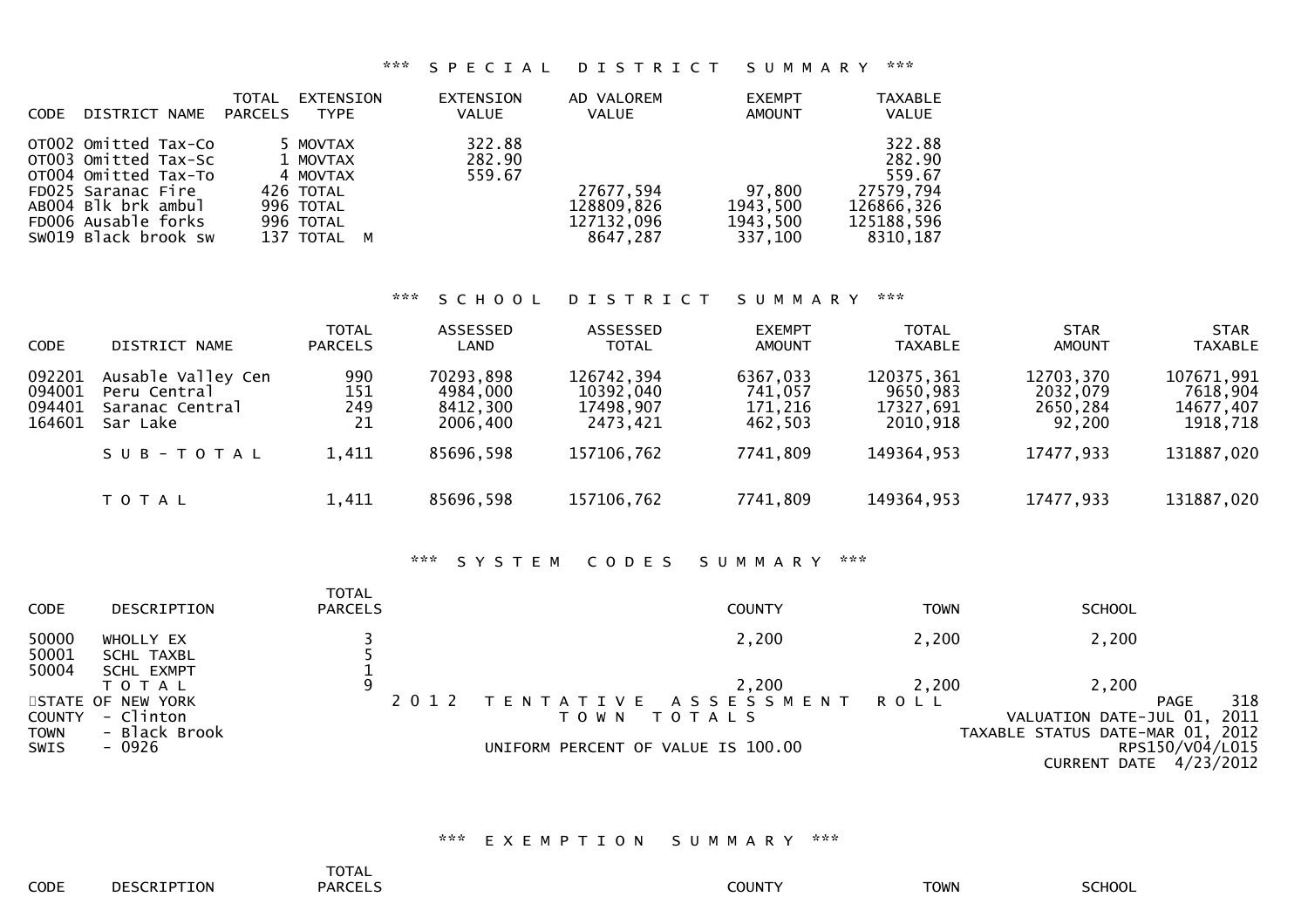| 13100 | CO OWNER          |     | 31,400   | 31,400   | 31,400    |
|-------|-------------------|-----|----------|----------|-----------|
| 13500 | TOWN PROP         |     | 549,300  | 549,300  | 549,300   |
| 13830 | OS SP DIST        |     | 241,300  | 241,300  | 241,300   |
| 13870 | <b>SPEC DIST</b>  |     | 63,300   | 63,300   | 63,300    |
| 25110 | NONPR RELI        |     | 210,000  | 210,000  | 210,000   |
| 25300 | NONPR CORP        | 11  | 631,900  | 631,900  | 631,900   |
| 26100 | <b>VET ORGANI</b> |     | 107,400  | 107,400  | 107,400   |
| 27350 | PRI CMTERY        |     | 204,500  | 204,500  | 204,500   |
| 41101 | <b>VETERANS</b>   | 16  | 40,975   | 40,975   |           |
| 41121 | WARNONALL         | 47  | 651,734  | 491,684  |           |
| 41131 | WARCOMALL         | 40  | 854,660  | 655,772  |           |
| 41141 | WARDISALL         | 19  | 392,570  | 342,894  |           |
| 41152 | $CW_10_VET/$      | 10  | 68,413   |          |           |
| 41800 | AGED - ALL        | 35  | 903,868  | 905,998  | 953,098   |
| 41802 | AGED COUN         |     | 92,448   |          |           |
| 41805 | AGED C&S          | 14  | 398,165  |          | 414,619   |
| 41834 | SR STAR           | 124 |          |          | 6186,833  |
| 41854 | <b>RES STAR</b>   | 377 |          |          | 11291,100 |
| 47450 | FISHER ACT        |     | 4,850    | 4,850    | 4,850     |
| 47460 | 480A EX           | 14  | 4327,942 | 4327,942 | 4327,942  |
|       | ΤΟΤΑΙ             | 732 | 9774,725 | 8809,215 | 25217,542 |

# \*\*\* G R A N D T O T A L S \*\*\*

| ROLL<br>SEC.                       | DESCRIPTION                                      | <b>TOTAL</b><br><b>PARCELS</b> | <b>ASSESSED</b><br>LAND | ASSESSED<br><b>TOTAL</b>     | <b>TAXABLE</b><br><b>COUNTY</b>                                            | <b>TAXABLE</b><br><b>TOWN</b> | <b>TAXABLE</b><br><b>SCHOOL</b>                                                 | <b>STAR</b><br><b>TAXABLE</b>               |
|------------------------------------|--------------------------------------------------|--------------------------------|-------------------------|------------------------------|----------------------------------------------------------------------------|-------------------------------|---------------------------------------------------------------------------------|---------------------------------------------|
| 1                                  | <b>TAXABLE</b>                                   | 1,269                          | 60635,392               | 124950,192                   | 117214,567                                                                 | 118180,077                    | 119249,683                                                                      | 101771,750                                  |
| 3                                  | STATE OWNED LAND                                 | 75                             | 23857,206               | 23857,206                    | 23857,206                                                                  | 23857,206                     | 23857,206                                                                       | 23857,206                                   |
| 5.                                 | SPECIAL FRANCHISE                                | 11                             |                         | 2139,978                     | 2139,978                                                                   | 2139,978                      | 2139,978                                                                        | 2139,978                                    |
| 6                                  | UTILITIES & N.C.                                 | 24                             | 138,100                 | 4118,086                     | 4118,086                                                                   | 4118,086                      | 4118,086                                                                        | 4118,086                                    |
| STATE OF<br>COUNTY<br>TOWN<br>SWIS | NEW YORK<br>- Clinton<br>- Black Brook<br>- 0926 |                                | 2 0 1 2                 | T E N T A T I V E<br>T O W N | A S S E S S M E N T<br><b>TOTALS</b><br>UNIFORM PERCENT OF VALUE IS 100.00 | <b>ROLL</b>                   | VALUATION DATE-JUL 01, 2011<br>TAXABLE STATUS DATE-MAR 01, 2012<br>CURRENT DATE | 319<br>PAGE<br>RPS150/V04/L015<br>4/23/2012 |

# \*\*\* G R A N D T O T A L S \*\*\*

| <b>ROLL</b><br><b>SEC</b> | DESCRIPTION         | <b>TOTAL</b><br><b>PARCELS</b> | ASSESSED<br>∟AND | ASSESSED<br>TOTAL | TAXABLE<br><b>COUNTY</b> | TAXABLE<br>TOWN | TAXABLE<br><b>SCHOOL</b> | <b>STAR</b><br>TAXABLE |
|---------------------------|---------------------|--------------------------------|------------------|-------------------|--------------------------|-----------------|--------------------------|------------------------|
|                           | WHOLLY EXEMPT       | 32                             | 1065,900         | 2041,300          |                          |                 |                          |                        |
| $\mathcal{R}$             | TOTAL<br><b>SUB</b> | 1,411                          | 85696,598        | 157106,762        | 147329,837               | 148295,347      | 149364,953               | 131887,020             |